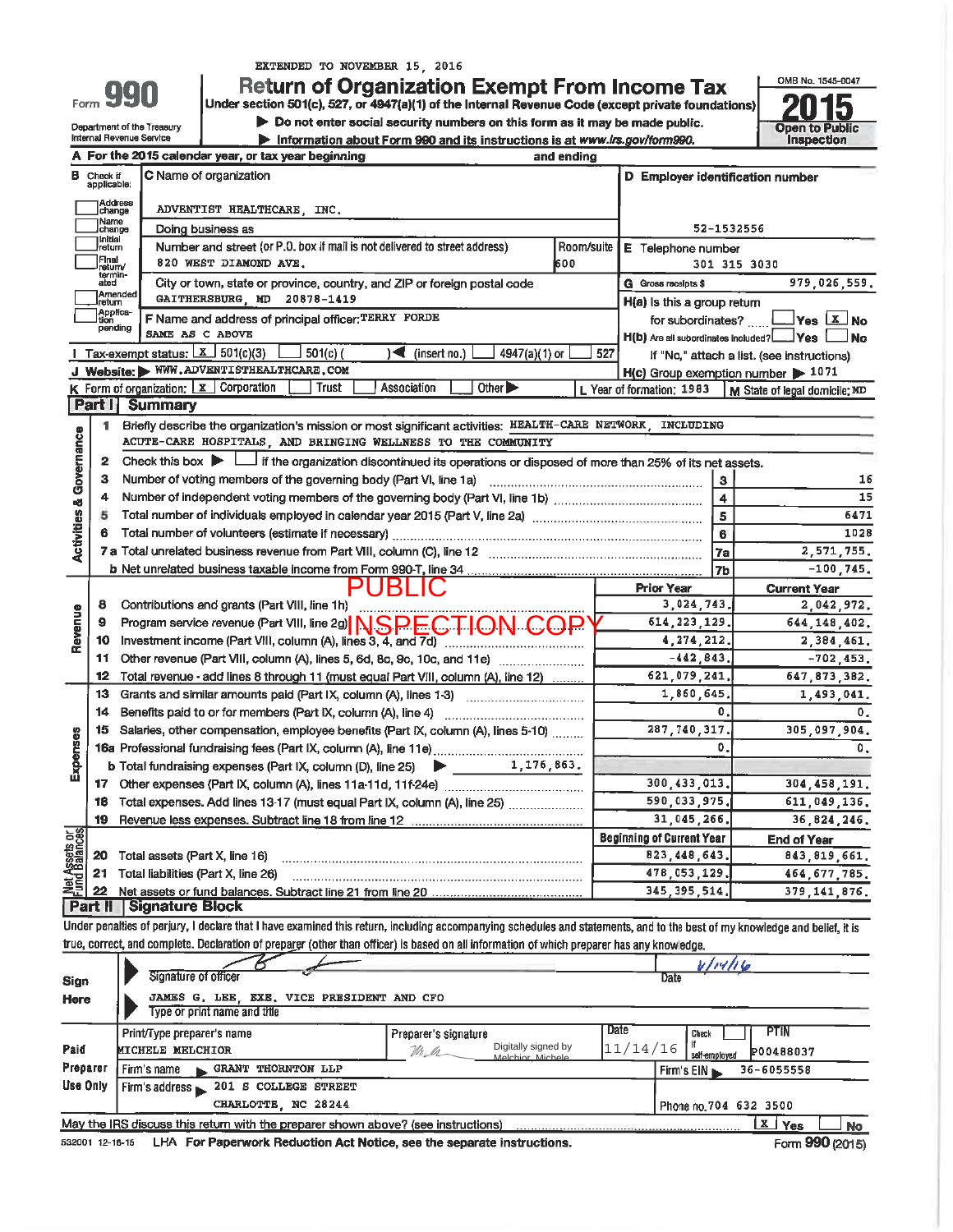|              | Part III Statement of Program Service Accomplishments                                                                                                                                                                                                                                                                                                                                                                                                                             |                                         |              |
|--------------|-----------------------------------------------------------------------------------------------------------------------------------------------------------------------------------------------------------------------------------------------------------------------------------------------------------------------------------------------------------------------------------------------------------------------------------------------------------------------------------|-----------------------------------------|--------------|
|              |                                                                                                                                                                                                                                                                                                                                                                                                                                                                                   |                                         | $\mathbf{x}$ |
| 1            | Briefly describe the organization's mission:                                                                                                                                                                                                                                                                                                                                                                                                                                      |                                         |              |
|              | WE DEMONSTRATE GOD'S CARE BY IMPROVING THE HEALTH OF PEOPLE AND                                                                                                                                                                                                                                                                                                                                                                                                                   |                                         |              |
|              | COMMUNITIES THROUGH A MINISTRY OF PHYSICAL, MENTAL, AND SPIRITUAL                                                                                                                                                                                                                                                                                                                                                                                                                 |                                         |              |
|              | HEALING.                                                                                                                                                                                                                                                                                                                                                                                                                                                                          |                                         |              |
| $\mathbf{2}$ | Did the organization undertake any significant program services during the year which were not listed on                                                                                                                                                                                                                                                                                                                                                                          |                                         |              |
|              |                                                                                                                                                                                                                                                                                                                                                                                                                                                                                   | $\frac{1}{2}$ Yes $\boxed{\text{x}}$ No |              |
|              | If "Yes." describe these new services on Schedule O.                                                                                                                                                                                                                                                                                                                                                                                                                              |                                         |              |
| 3            | Did the organization cease conducting, or make significant changes in how it conducts, any program services?                                                                                                                                                                                                                                                                                                                                                                      | $\frac{1}{2}$ Yes $\frac{1}{2}$ No      |              |
|              | If "Yes," describe these changes on Schedule O.                                                                                                                                                                                                                                                                                                                                                                                                                                   |                                         |              |
| 4            | Describe the organization's program service accomplishments for each of its three largest program services, as measured by expenses.                                                                                                                                                                                                                                                                                                                                              |                                         |              |
|              | Section 501(c)(3) and 501(c)(4) organizations are required to report the amount of grants and allocations to others, the total expenses, and                                                                                                                                                                                                                                                                                                                                      |                                         |              |
|              | revenue, if any, for each program service reported.<br>(Code: ) (Expenses \$497, 771, 047. including grants of \$1, 493, 041. ) (Revenue \$600, 836, 950. )                                                                                                                                                                                                                                                                                                                       |                                         |              |
| 4a           | THE MISSION OF ADVENTIST HEALTHCARE IS TO "DEMONSTRATE GOD'S CARE BY                                                                                                                                                                                                                                                                                                                                                                                                              |                                         |              |
|              | IMPROVING THE HEALTH OF PEOPLE AND COMMUNITIES THROUGH A MINISTRY OF                                                                                                                                                                                                                                                                                                                                                                                                              |                                         |              |
|              | PHYSICAL, MENTAL AND SPIRITUAL HEALING." IN MEETING THIS MISSION AND IN                                                                                                                                                                                                                                                                                                                                                                                                           |                                         |              |
|              | COMPLIANCE WITH STATE AND FEDERAL LAWS, WE PROVIDE CARE TO ALL PATIENTS                                                                                                                                                                                                                                                                                                                                                                                                           |                                         |              |
|              | REGARDLESS OF THEIR ABILITY TO PAY.                                                                                                                                                                                                                                                                                                                                                                                                                                               |                                         |              |
|              | COMPASSION IS REFLECTED IN OUR MISSION AND OUR ORGANIZATION'S                                                                                                                                                                                                                                                                                                                                                                                                                     |                                         |              |
|              | COMMITMENT TO PROVIDING CONSISTENTLY HIGH LEVELS OF CHARITY AND                                                                                                                                                                                                                                                                                                                                                                                                                   |                                         |              |
|              | UNCOMPENSATED CARE. TO MEET THE NEEDS OF OUR COMMUNITIES, ADVENTIST                                                                                                                                                                                                                                                                                                                                                                                                               |                                         |              |
|              | HEALTHCARE CONTINUES TO INNOVATE AND EXPAND THE RANGE OF OUR SERVICES                                                                                                                                                                                                                                                                                                                                                                                                             |                                         |              |
|              | TO BUILD ON THE STRONG FOUNDATION WE HAVE LAID FOR A HEALTHY ENGAGED                                                                                                                                                                                                                                                                                                                                                                                                              |                                         |              |
|              | COMMUNITY.                                                                                                                                                                                                                                                                                                                                                                                                                                                                        |                                         |              |
|              | ADVENTIST HEALTHCARE BEHAVIORAL HEALTH & WELLNESS SERVICES (BH&WS),<br>FORMERLY KNOWN AS ADVENTIST BEHAVIORAL HEALTH IS A COMPREHENSIVE<br>NETWORK OF MENTAL HEALTH FACILITIES PROVIDING CARE TO INDIVIDUALS WITH<br>MENTAL ILLNESS AND SUBSTANCE ABUSE CHALLENGES.<br>WITH LOCATIONS IN MARYLAND'S MONTGOMERY, DORCHESTER AND WICOMICO<br>COUNTIES, BH&WS OFFERS A BROAD RANGE OF SERVICES SUCH AS ACUTE CARE,<br>RESIDENTIAL TREATMENT, SPECIAL EDUCATION AND GENERAL EDUCATION |                                         |              |
|              | PROGRAMS, CHEMICAL DEPENDENCY PROGRAMS, PARTIAL HOSPITALIZATION                                                                                                                                                                                                                                                                                                                                                                                                                   |                                         |              |
|              | PROGRAMS, INTENSIVE OUTPATIENT SERVICES, AND COMMUNITY-BASED                                                                                                                                                                                                                                                                                                                                                                                                                      |                                         |              |
| 4c           | (Code: $($ Code: $)$ (Expenses \$<br>) (Revenue \$                                                                                                                                                                                                                                                                                                                                                                                                                                |                                         |              |
|              |                                                                                                                                                                                                                                                                                                                                                                                                                                                                                   |                                         |              |
|              |                                                                                                                                                                                                                                                                                                                                                                                                                                                                                   |                                         |              |
|              |                                                                                                                                                                                                                                                                                                                                                                                                                                                                                   |                                         |              |
|              |                                                                                                                                                                                                                                                                                                                                                                                                                                                                                   |                                         |              |
|              |                                                                                                                                                                                                                                                                                                                                                                                                                                                                                   |                                         |              |
|              |                                                                                                                                                                                                                                                                                                                                                                                                                                                                                   |                                         |              |
|              |                                                                                                                                                                                                                                                                                                                                                                                                                                                                                   |                                         |              |
|              |                                                                                                                                                                                                                                                                                                                                                                                                                                                                                   |                                         |              |
|              | 4d Other program services (Describe in Schedule O.)                                                                                                                                                                                                                                                                                                                                                                                                                               |                                         |              |
| 4e           | (Expenses \$<br>including grants of \$<br>) (Revenue \$<br>510, 317, 430.<br>Total program service expenses >                                                                                                                                                                                                                                                                                                                                                                     |                                         |              |
| 532002       | SEE SCHEDULE O FOR CONTINUATION(S)                                                                                                                                                                                                                                                                                                                                                                                                                                                | Form 990 (2015)                         |              |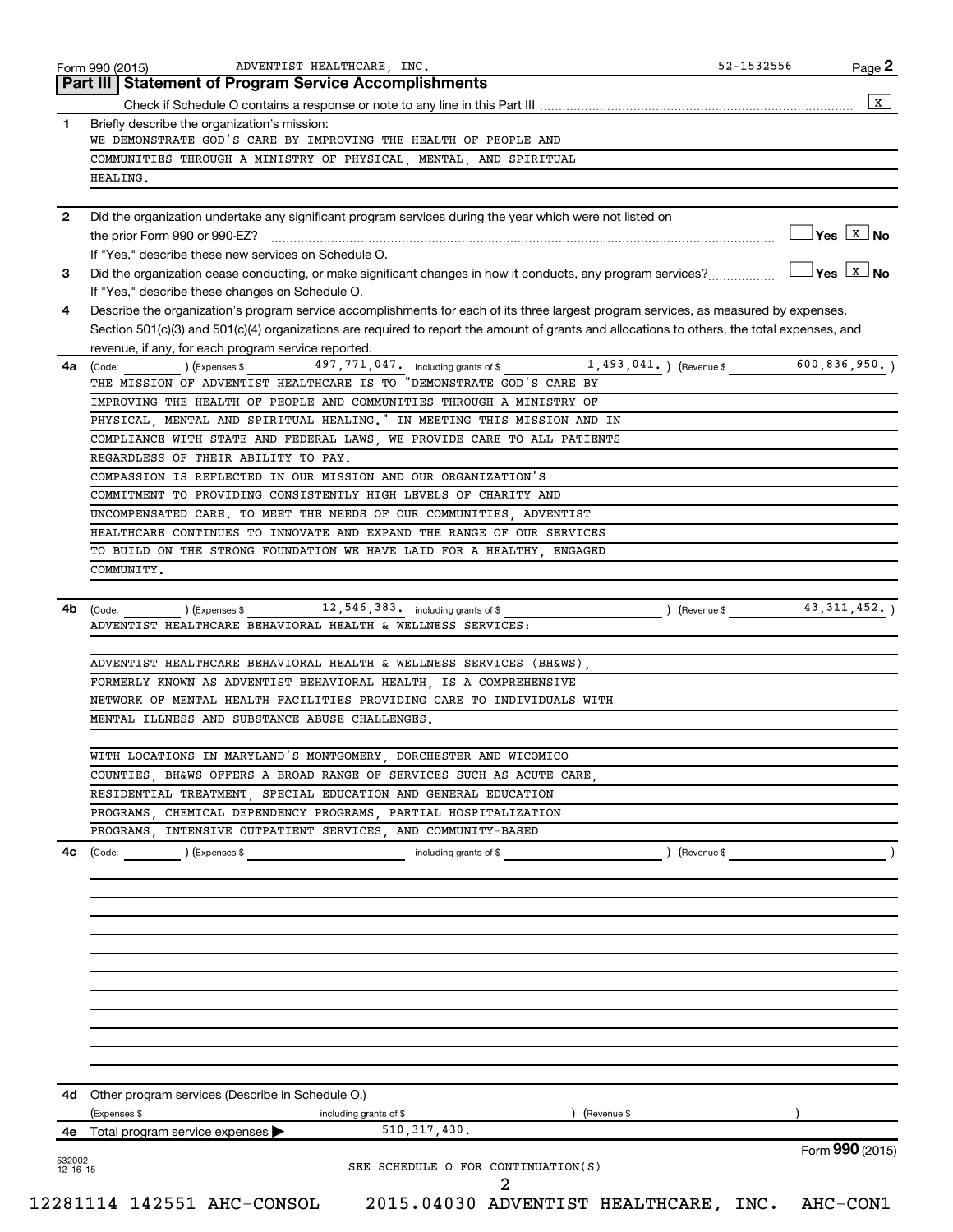| Yes<br>Is the organization described in section 501(c)(3) or 4947(a)(1) (other than a private foundation)?<br>1<br>X<br>1<br>Is the organization required to complete Schedule B, Schedule of Contributors? [11] the organization required to complete Schedule B, Schedule of Contributors?<br>$\mathbf{2}$<br>x<br>2<br>3<br>Did the organization engage in direct or indirect political campaign activities on behalf of or in opposition to candidates for<br>з<br>Section 501(c)(3) organizations. Did the organization engage in lobbying activities, or have a section 501(h) election in effect<br>4<br>x<br>4<br>Is the organization a section 501(c)(4), 501(c)(5), or 501(c)(6) organization that receives membership dues, assessments, or<br>5<br>5<br>Did the organization maintain any donor advised funds or any similar funds or accounts for which donors have the right to<br>6<br>provide advice on the distribution or investment of amounts in such funds or accounts? If "Yes," complete Schedule D, Part I<br>6<br>Did the organization receive or hold a conservation easement, including easements to preserve open space,<br>7<br>7<br>Did the organization maintain collections of works of art, historical treasures, or other similar assets? If "Yes," complete<br>8<br>Schedule D, Part III <b>Marting Communities</b> and the contract of the contract of the contract of the contract of the contract of the contract of the contract of the contract of the contract of the contract of the contract of<br>8<br>Did the organization report an amount in Part X, line 21, for escrow or custodial account liability, serve as a custodian for<br>9<br>amounts not listed in Part X; or provide credit counseling, debt management, credit repair, or debt negotiation services?<br>If "Yes," complete Schedule D, Part IV<br>9<br>Did the organization, directly or through a related organization, hold assets in temporarily restricted endowments, permanent<br>10<br>10<br>If the organization's answer to any of the following questions is "Yes," then complete Schedule D, Parts VI, VII, VIII, IX, or X<br>11<br>as applicable.<br>a Did the organization report an amount for land, buildings, and equipment in Part X, line 10? If "Yes," complete Schedule D,<br>x<br>Part VI<br>11a<br><b>b</b> Did the organization report an amount for investments - other securities in Part X, line 12 that is 5% or more of its total<br>assets reported in Part X, line 16? If "Yes," complete Schedule D, Part VII [11] [11] [12] [12] [12] [12] [13] [<br>11 <sub>b</sub><br>c Did the organization report an amount for investments - program related in Part X, line 13 that is 5% or more of its total<br>x<br>11c<br>d Did the organization report an amount for other assets in Part X, line 15 that is 5% or more of its total assets reported in<br>x<br>11d<br>x<br>11e<br>Did the organization's separate or consolidated financial statements for the tax year include a footnote that addresses<br>f<br>the organization's liability for uncertain tax positions under FIN 48 (ASC 740)? If "Yes," complete Schedule D, Part X<br>x<br>11f<br>12a Did the organization obtain separate, independent audited financial statements for the tax year? If "Yes," complete<br>Schedule D, Parts XI and XII<br>x<br>12a<br><b>b</b> Was the organization included in consolidated, independent audited financial statements for the tax year?<br>X<br>If "Yes," and if the organization answered "No" to line 12a, then completing Schedule D, Parts XI and XII is optional <i>manum</i><br>12 <sub>b</sub><br>13<br>13<br>Did the organization maintain an office, employees, or agents outside of the United States? [1111] Did the organization maintain an office, employees, or agents outside of the United States?<br>14a<br>14a<br><b>b</b> Did the organization have aggregate revenues or expenses of more than \$10,000 from grantmaking, fundraising, business,<br>investment, and program service activities outside the United States, or aggregate foreign investments valued at \$100,000<br>14b<br>Did the organization report on Part IX, column (A), line 3, more than \$5,000 of grants or other assistance to or for any<br>15<br>15<br>Did the organization report on Part IX, column (A), line 3, more than \$5,000 of aggregate grants or other assistance to<br>16<br>16<br>Did the organization report a total of more than \$15,000 of expenses for professional fundraising services on Part IX,<br>17<br>17<br>Did the organization report more than \$15,000 total of fundraising event gross income and contributions on Part VIII, lines<br>18<br>18<br>Did the organization report more than \$15,000 of gross income from gaming activities on Part VIII, line 9a? If "Yes,"<br>19 | <b>Part IV   Checklist of Required Schedules</b> |    |           |
|-------------------------------------------------------------------------------------------------------------------------------------------------------------------------------------------------------------------------------------------------------------------------------------------------------------------------------------------------------------------------------------------------------------------------------------------------------------------------------------------------------------------------------------------------------------------------------------------------------------------------------------------------------------------------------------------------------------------------------------------------------------------------------------------------------------------------------------------------------------------------------------------------------------------------------------------------------------------------------------------------------------------------------------------------------------------------------------------------------------------------------------------------------------------------------------------------------------------------------------------------------------------------------------------------------------------------------------------------------------------------------------------------------------------------------------------------------------------------------------------------------------------------------------------------------------------------------------------------------------------------------------------------------------------------------------------------------------------------------------------------------------------------------------------------------------------------------------------------------------------------------------------------------------------------------------------------------------------------------------------------------------------------------------------------------------------------------------------------------------------------------------------------------------------------------------------------------------------------------------------------------------------------------------------------------------------------------------------------------------------------------------------------------------------------------------------------------------------------------------------------------------------------------------------------------------------------------------------------------------------------------------------------------------------------------------------------------------------------------------------------------------------------------------------------------------------------------------------------------------------------------------------------------------------------------------------------------------------------------------------------------------------------------------------------------------------------------------------------------------------------------------------------------------------------------------------------------------------------------------------------------------------------------------------------------------------------------------------------------------------------------------------------------------------------------------------------------------------------------------------------------------------------------------------------------------------------------------------------------------------------------------------------------------------------------------------------------------------------------------------------------------------------------------------------------------------------------------------------------------------------------------------------------------------------------------------------------------------------------------------------------------------------------------------------------------------------------------------------------------------------------------------------------------------------------------------------------------------------------------------------------------------------------------------------------------------------------------------------------------------------------------------------------------------------------------------------------------------------------------------------------------------------------------------------------------------------------------------------------------------------------------------------------------------------------------------------------------------------------------------------------------------------------------------------------------------------------------------------------------------|--------------------------------------------------|----|-----------|
|                                                                                                                                                                                                                                                                                                                                                                                                                                                                                                                                                                                                                                                                                                                                                                                                                                                                                                                                                                                                                                                                                                                                                                                                                                                                                                                                                                                                                                                                                                                                                                                                                                                                                                                                                                                                                                                                                                                                                                                                                                                                                                                                                                                                                                                                                                                                                                                                                                                                                                                                                                                                                                                                                                                                                                                                                                                                                                                                                                                                                                                                                                                                                                                                                                                                                                                                                                                                                                                                                                                                                                                                                                                                                                                                                                                                                                                                                                                                                                                                                                                                                                                                                                                                                                                                                                                                                                                                                                                                                                                                                                                                                                                                                                                                                                                                                                                                   |                                                  |    | <b>No</b> |
|                                                                                                                                                                                                                                                                                                                                                                                                                                                                                                                                                                                                                                                                                                                                                                                                                                                                                                                                                                                                                                                                                                                                                                                                                                                                                                                                                                                                                                                                                                                                                                                                                                                                                                                                                                                                                                                                                                                                                                                                                                                                                                                                                                                                                                                                                                                                                                                                                                                                                                                                                                                                                                                                                                                                                                                                                                                                                                                                                                                                                                                                                                                                                                                                                                                                                                                                                                                                                                                                                                                                                                                                                                                                                                                                                                                                                                                                                                                                                                                                                                                                                                                                                                                                                                                                                                                                                                                                                                                                                                                                                                                                                                                                                                                                                                                                                                                                   |                                                  |    |           |
|                                                                                                                                                                                                                                                                                                                                                                                                                                                                                                                                                                                                                                                                                                                                                                                                                                                                                                                                                                                                                                                                                                                                                                                                                                                                                                                                                                                                                                                                                                                                                                                                                                                                                                                                                                                                                                                                                                                                                                                                                                                                                                                                                                                                                                                                                                                                                                                                                                                                                                                                                                                                                                                                                                                                                                                                                                                                                                                                                                                                                                                                                                                                                                                                                                                                                                                                                                                                                                                                                                                                                                                                                                                                                                                                                                                                                                                                                                                                                                                                                                                                                                                                                                                                                                                                                                                                                                                                                                                                                                                                                                                                                                                                                                                                                                                                                                                                   |                                                  |    |           |
|                                                                                                                                                                                                                                                                                                                                                                                                                                                                                                                                                                                                                                                                                                                                                                                                                                                                                                                                                                                                                                                                                                                                                                                                                                                                                                                                                                                                                                                                                                                                                                                                                                                                                                                                                                                                                                                                                                                                                                                                                                                                                                                                                                                                                                                                                                                                                                                                                                                                                                                                                                                                                                                                                                                                                                                                                                                                                                                                                                                                                                                                                                                                                                                                                                                                                                                                                                                                                                                                                                                                                                                                                                                                                                                                                                                                                                                                                                                                                                                                                                                                                                                                                                                                                                                                                                                                                                                                                                                                                                                                                                                                                                                                                                                                                                                                                                                                   |                                                  |    |           |
|                                                                                                                                                                                                                                                                                                                                                                                                                                                                                                                                                                                                                                                                                                                                                                                                                                                                                                                                                                                                                                                                                                                                                                                                                                                                                                                                                                                                                                                                                                                                                                                                                                                                                                                                                                                                                                                                                                                                                                                                                                                                                                                                                                                                                                                                                                                                                                                                                                                                                                                                                                                                                                                                                                                                                                                                                                                                                                                                                                                                                                                                                                                                                                                                                                                                                                                                                                                                                                                                                                                                                                                                                                                                                                                                                                                                                                                                                                                                                                                                                                                                                                                                                                                                                                                                                                                                                                                                                                                                                                                                                                                                                                                                                                                                                                                                                                                                   |                                                  |    |           |
|                                                                                                                                                                                                                                                                                                                                                                                                                                                                                                                                                                                                                                                                                                                                                                                                                                                                                                                                                                                                                                                                                                                                                                                                                                                                                                                                                                                                                                                                                                                                                                                                                                                                                                                                                                                                                                                                                                                                                                                                                                                                                                                                                                                                                                                                                                                                                                                                                                                                                                                                                                                                                                                                                                                                                                                                                                                                                                                                                                                                                                                                                                                                                                                                                                                                                                                                                                                                                                                                                                                                                                                                                                                                                                                                                                                                                                                                                                                                                                                                                                                                                                                                                                                                                                                                                                                                                                                                                                                                                                                                                                                                                                                                                                                                                                                                                                                                   |                                                  |    | x         |
|                                                                                                                                                                                                                                                                                                                                                                                                                                                                                                                                                                                                                                                                                                                                                                                                                                                                                                                                                                                                                                                                                                                                                                                                                                                                                                                                                                                                                                                                                                                                                                                                                                                                                                                                                                                                                                                                                                                                                                                                                                                                                                                                                                                                                                                                                                                                                                                                                                                                                                                                                                                                                                                                                                                                                                                                                                                                                                                                                                                                                                                                                                                                                                                                                                                                                                                                                                                                                                                                                                                                                                                                                                                                                                                                                                                                                                                                                                                                                                                                                                                                                                                                                                                                                                                                                                                                                                                                                                                                                                                                                                                                                                                                                                                                                                                                                                                                   |                                                  |    |           |
|                                                                                                                                                                                                                                                                                                                                                                                                                                                                                                                                                                                                                                                                                                                                                                                                                                                                                                                                                                                                                                                                                                                                                                                                                                                                                                                                                                                                                                                                                                                                                                                                                                                                                                                                                                                                                                                                                                                                                                                                                                                                                                                                                                                                                                                                                                                                                                                                                                                                                                                                                                                                                                                                                                                                                                                                                                                                                                                                                                                                                                                                                                                                                                                                                                                                                                                                                                                                                                                                                                                                                                                                                                                                                                                                                                                                                                                                                                                                                                                                                                                                                                                                                                                                                                                                                                                                                                                                                                                                                                                                                                                                                                                                                                                                                                                                                                                                   |                                                  |    |           |
|                                                                                                                                                                                                                                                                                                                                                                                                                                                                                                                                                                                                                                                                                                                                                                                                                                                                                                                                                                                                                                                                                                                                                                                                                                                                                                                                                                                                                                                                                                                                                                                                                                                                                                                                                                                                                                                                                                                                                                                                                                                                                                                                                                                                                                                                                                                                                                                                                                                                                                                                                                                                                                                                                                                                                                                                                                                                                                                                                                                                                                                                                                                                                                                                                                                                                                                                                                                                                                                                                                                                                                                                                                                                                                                                                                                                                                                                                                                                                                                                                                                                                                                                                                                                                                                                                                                                                                                                                                                                                                                                                                                                                                                                                                                                                                                                                                                                   |                                                  |    |           |
|                                                                                                                                                                                                                                                                                                                                                                                                                                                                                                                                                                                                                                                                                                                                                                                                                                                                                                                                                                                                                                                                                                                                                                                                                                                                                                                                                                                                                                                                                                                                                                                                                                                                                                                                                                                                                                                                                                                                                                                                                                                                                                                                                                                                                                                                                                                                                                                                                                                                                                                                                                                                                                                                                                                                                                                                                                                                                                                                                                                                                                                                                                                                                                                                                                                                                                                                                                                                                                                                                                                                                                                                                                                                                                                                                                                                                                                                                                                                                                                                                                                                                                                                                                                                                                                                                                                                                                                                                                                                                                                                                                                                                                                                                                                                                                                                                                                                   |                                                  |    | x         |
|                                                                                                                                                                                                                                                                                                                                                                                                                                                                                                                                                                                                                                                                                                                                                                                                                                                                                                                                                                                                                                                                                                                                                                                                                                                                                                                                                                                                                                                                                                                                                                                                                                                                                                                                                                                                                                                                                                                                                                                                                                                                                                                                                                                                                                                                                                                                                                                                                                                                                                                                                                                                                                                                                                                                                                                                                                                                                                                                                                                                                                                                                                                                                                                                                                                                                                                                                                                                                                                                                                                                                                                                                                                                                                                                                                                                                                                                                                                                                                                                                                                                                                                                                                                                                                                                                                                                                                                                                                                                                                                                                                                                                                                                                                                                                                                                                                                                   |                                                  |    |           |
|                                                                                                                                                                                                                                                                                                                                                                                                                                                                                                                                                                                                                                                                                                                                                                                                                                                                                                                                                                                                                                                                                                                                                                                                                                                                                                                                                                                                                                                                                                                                                                                                                                                                                                                                                                                                                                                                                                                                                                                                                                                                                                                                                                                                                                                                                                                                                                                                                                                                                                                                                                                                                                                                                                                                                                                                                                                                                                                                                                                                                                                                                                                                                                                                                                                                                                                                                                                                                                                                                                                                                                                                                                                                                                                                                                                                                                                                                                                                                                                                                                                                                                                                                                                                                                                                                                                                                                                                                                                                                                                                                                                                                                                                                                                                                                                                                                                                   |                                                  |    | x         |
|                                                                                                                                                                                                                                                                                                                                                                                                                                                                                                                                                                                                                                                                                                                                                                                                                                                                                                                                                                                                                                                                                                                                                                                                                                                                                                                                                                                                                                                                                                                                                                                                                                                                                                                                                                                                                                                                                                                                                                                                                                                                                                                                                                                                                                                                                                                                                                                                                                                                                                                                                                                                                                                                                                                                                                                                                                                                                                                                                                                                                                                                                                                                                                                                                                                                                                                                                                                                                                                                                                                                                                                                                                                                                                                                                                                                                                                                                                                                                                                                                                                                                                                                                                                                                                                                                                                                                                                                                                                                                                                                                                                                                                                                                                                                                                                                                                                                   |                                                  |    |           |
|                                                                                                                                                                                                                                                                                                                                                                                                                                                                                                                                                                                                                                                                                                                                                                                                                                                                                                                                                                                                                                                                                                                                                                                                                                                                                                                                                                                                                                                                                                                                                                                                                                                                                                                                                                                                                                                                                                                                                                                                                                                                                                                                                                                                                                                                                                                                                                                                                                                                                                                                                                                                                                                                                                                                                                                                                                                                                                                                                                                                                                                                                                                                                                                                                                                                                                                                                                                                                                                                                                                                                                                                                                                                                                                                                                                                                                                                                                                                                                                                                                                                                                                                                                                                                                                                                                                                                                                                                                                                                                                                                                                                                                                                                                                                                                                                                                                                   |                                                  |    | x         |
|                                                                                                                                                                                                                                                                                                                                                                                                                                                                                                                                                                                                                                                                                                                                                                                                                                                                                                                                                                                                                                                                                                                                                                                                                                                                                                                                                                                                                                                                                                                                                                                                                                                                                                                                                                                                                                                                                                                                                                                                                                                                                                                                                                                                                                                                                                                                                                                                                                                                                                                                                                                                                                                                                                                                                                                                                                                                                                                                                                                                                                                                                                                                                                                                                                                                                                                                                                                                                                                                                                                                                                                                                                                                                                                                                                                                                                                                                                                                                                                                                                                                                                                                                                                                                                                                                                                                                                                                                                                                                                                                                                                                                                                                                                                                                                                                                                                                   |                                                  |    |           |
|                                                                                                                                                                                                                                                                                                                                                                                                                                                                                                                                                                                                                                                                                                                                                                                                                                                                                                                                                                                                                                                                                                                                                                                                                                                                                                                                                                                                                                                                                                                                                                                                                                                                                                                                                                                                                                                                                                                                                                                                                                                                                                                                                                                                                                                                                                                                                                                                                                                                                                                                                                                                                                                                                                                                                                                                                                                                                                                                                                                                                                                                                                                                                                                                                                                                                                                                                                                                                                                                                                                                                                                                                                                                                                                                                                                                                                                                                                                                                                                                                                                                                                                                                                                                                                                                                                                                                                                                                                                                                                                                                                                                                                                                                                                                                                                                                                                                   |                                                  |    | x         |
|                                                                                                                                                                                                                                                                                                                                                                                                                                                                                                                                                                                                                                                                                                                                                                                                                                                                                                                                                                                                                                                                                                                                                                                                                                                                                                                                                                                                                                                                                                                                                                                                                                                                                                                                                                                                                                                                                                                                                                                                                                                                                                                                                                                                                                                                                                                                                                                                                                                                                                                                                                                                                                                                                                                                                                                                                                                                                                                                                                                                                                                                                                                                                                                                                                                                                                                                                                                                                                                                                                                                                                                                                                                                                                                                                                                                                                                                                                                                                                                                                                                                                                                                                                                                                                                                                                                                                                                                                                                                                                                                                                                                                                                                                                                                                                                                                                                                   |                                                  |    |           |
|                                                                                                                                                                                                                                                                                                                                                                                                                                                                                                                                                                                                                                                                                                                                                                                                                                                                                                                                                                                                                                                                                                                                                                                                                                                                                                                                                                                                                                                                                                                                                                                                                                                                                                                                                                                                                                                                                                                                                                                                                                                                                                                                                                                                                                                                                                                                                                                                                                                                                                                                                                                                                                                                                                                                                                                                                                                                                                                                                                                                                                                                                                                                                                                                                                                                                                                                                                                                                                                                                                                                                                                                                                                                                                                                                                                                                                                                                                                                                                                                                                                                                                                                                                                                                                                                                                                                                                                                                                                                                                                                                                                                                                                                                                                                                                                                                                                                   |                                                  |    |           |
|                                                                                                                                                                                                                                                                                                                                                                                                                                                                                                                                                                                                                                                                                                                                                                                                                                                                                                                                                                                                                                                                                                                                                                                                                                                                                                                                                                                                                                                                                                                                                                                                                                                                                                                                                                                                                                                                                                                                                                                                                                                                                                                                                                                                                                                                                                                                                                                                                                                                                                                                                                                                                                                                                                                                                                                                                                                                                                                                                                                                                                                                                                                                                                                                                                                                                                                                                                                                                                                                                                                                                                                                                                                                                                                                                                                                                                                                                                                                                                                                                                                                                                                                                                                                                                                                                                                                                                                                                                                                                                                                                                                                                                                                                                                                                                                                                                                                   |                                                  |    | x         |
|                                                                                                                                                                                                                                                                                                                                                                                                                                                                                                                                                                                                                                                                                                                                                                                                                                                                                                                                                                                                                                                                                                                                                                                                                                                                                                                                                                                                                                                                                                                                                                                                                                                                                                                                                                                                                                                                                                                                                                                                                                                                                                                                                                                                                                                                                                                                                                                                                                                                                                                                                                                                                                                                                                                                                                                                                                                                                                                                                                                                                                                                                                                                                                                                                                                                                                                                                                                                                                                                                                                                                                                                                                                                                                                                                                                                                                                                                                                                                                                                                                                                                                                                                                                                                                                                                                                                                                                                                                                                                                                                                                                                                                                                                                                                                                                                                                                                   |                                                  |    |           |
|                                                                                                                                                                                                                                                                                                                                                                                                                                                                                                                                                                                                                                                                                                                                                                                                                                                                                                                                                                                                                                                                                                                                                                                                                                                                                                                                                                                                                                                                                                                                                                                                                                                                                                                                                                                                                                                                                                                                                                                                                                                                                                                                                                                                                                                                                                                                                                                                                                                                                                                                                                                                                                                                                                                                                                                                                                                                                                                                                                                                                                                                                                                                                                                                                                                                                                                                                                                                                                                                                                                                                                                                                                                                                                                                                                                                                                                                                                                                                                                                                                                                                                                                                                                                                                                                                                                                                                                                                                                                                                                                                                                                                                                                                                                                                                                                                                                                   |                                                  |    | x         |
|                                                                                                                                                                                                                                                                                                                                                                                                                                                                                                                                                                                                                                                                                                                                                                                                                                                                                                                                                                                                                                                                                                                                                                                                                                                                                                                                                                                                                                                                                                                                                                                                                                                                                                                                                                                                                                                                                                                                                                                                                                                                                                                                                                                                                                                                                                                                                                                                                                                                                                                                                                                                                                                                                                                                                                                                                                                                                                                                                                                                                                                                                                                                                                                                                                                                                                                                                                                                                                                                                                                                                                                                                                                                                                                                                                                                                                                                                                                                                                                                                                                                                                                                                                                                                                                                                                                                                                                                                                                                                                                                                                                                                                                                                                                                                                                                                                                                   |                                                  |    |           |
|                                                                                                                                                                                                                                                                                                                                                                                                                                                                                                                                                                                                                                                                                                                                                                                                                                                                                                                                                                                                                                                                                                                                                                                                                                                                                                                                                                                                                                                                                                                                                                                                                                                                                                                                                                                                                                                                                                                                                                                                                                                                                                                                                                                                                                                                                                                                                                                                                                                                                                                                                                                                                                                                                                                                                                                                                                                                                                                                                                                                                                                                                                                                                                                                                                                                                                                                                                                                                                                                                                                                                                                                                                                                                                                                                                                                                                                                                                                                                                                                                                                                                                                                                                                                                                                                                                                                                                                                                                                                                                                                                                                                                                                                                                                                                                                                                                                                   |                                                  |    |           |
|                                                                                                                                                                                                                                                                                                                                                                                                                                                                                                                                                                                                                                                                                                                                                                                                                                                                                                                                                                                                                                                                                                                                                                                                                                                                                                                                                                                                                                                                                                                                                                                                                                                                                                                                                                                                                                                                                                                                                                                                                                                                                                                                                                                                                                                                                                                                                                                                                                                                                                                                                                                                                                                                                                                                                                                                                                                                                                                                                                                                                                                                                                                                                                                                                                                                                                                                                                                                                                                                                                                                                                                                                                                                                                                                                                                                                                                                                                                                                                                                                                                                                                                                                                                                                                                                                                                                                                                                                                                                                                                                                                                                                                                                                                                                                                                                                                                                   |                                                  |    |           |
|                                                                                                                                                                                                                                                                                                                                                                                                                                                                                                                                                                                                                                                                                                                                                                                                                                                                                                                                                                                                                                                                                                                                                                                                                                                                                                                                                                                                                                                                                                                                                                                                                                                                                                                                                                                                                                                                                                                                                                                                                                                                                                                                                                                                                                                                                                                                                                                                                                                                                                                                                                                                                                                                                                                                                                                                                                                                                                                                                                                                                                                                                                                                                                                                                                                                                                                                                                                                                                                                                                                                                                                                                                                                                                                                                                                                                                                                                                                                                                                                                                                                                                                                                                                                                                                                                                                                                                                                                                                                                                                                                                                                                                                                                                                                                                                                                                                                   |                                                  |    |           |
|                                                                                                                                                                                                                                                                                                                                                                                                                                                                                                                                                                                                                                                                                                                                                                                                                                                                                                                                                                                                                                                                                                                                                                                                                                                                                                                                                                                                                                                                                                                                                                                                                                                                                                                                                                                                                                                                                                                                                                                                                                                                                                                                                                                                                                                                                                                                                                                                                                                                                                                                                                                                                                                                                                                                                                                                                                                                                                                                                                                                                                                                                                                                                                                                                                                                                                                                                                                                                                                                                                                                                                                                                                                                                                                                                                                                                                                                                                                                                                                                                                                                                                                                                                                                                                                                                                                                                                                                                                                                                                                                                                                                                                                                                                                                                                                                                                                                   |                                                  |    |           |
|                                                                                                                                                                                                                                                                                                                                                                                                                                                                                                                                                                                                                                                                                                                                                                                                                                                                                                                                                                                                                                                                                                                                                                                                                                                                                                                                                                                                                                                                                                                                                                                                                                                                                                                                                                                                                                                                                                                                                                                                                                                                                                                                                                                                                                                                                                                                                                                                                                                                                                                                                                                                                                                                                                                                                                                                                                                                                                                                                                                                                                                                                                                                                                                                                                                                                                                                                                                                                                                                                                                                                                                                                                                                                                                                                                                                                                                                                                                                                                                                                                                                                                                                                                                                                                                                                                                                                                                                                                                                                                                                                                                                                                                                                                                                                                                                                                                                   |                                                  |    | x         |
|                                                                                                                                                                                                                                                                                                                                                                                                                                                                                                                                                                                                                                                                                                                                                                                                                                                                                                                                                                                                                                                                                                                                                                                                                                                                                                                                                                                                                                                                                                                                                                                                                                                                                                                                                                                                                                                                                                                                                                                                                                                                                                                                                                                                                                                                                                                                                                                                                                                                                                                                                                                                                                                                                                                                                                                                                                                                                                                                                                                                                                                                                                                                                                                                                                                                                                                                                                                                                                                                                                                                                                                                                                                                                                                                                                                                                                                                                                                                                                                                                                                                                                                                                                                                                                                                                                                                                                                                                                                                                                                                                                                                                                                                                                                                                                                                                                                                   |                                                  |    |           |
|                                                                                                                                                                                                                                                                                                                                                                                                                                                                                                                                                                                                                                                                                                                                                                                                                                                                                                                                                                                                                                                                                                                                                                                                                                                                                                                                                                                                                                                                                                                                                                                                                                                                                                                                                                                                                                                                                                                                                                                                                                                                                                                                                                                                                                                                                                                                                                                                                                                                                                                                                                                                                                                                                                                                                                                                                                                                                                                                                                                                                                                                                                                                                                                                                                                                                                                                                                                                                                                                                                                                                                                                                                                                                                                                                                                                                                                                                                                                                                                                                                                                                                                                                                                                                                                                                                                                                                                                                                                                                                                                                                                                                                                                                                                                                                                                                                                                   |                                                  |    |           |
|                                                                                                                                                                                                                                                                                                                                                                                                                                                                                                                                                                                                                                                                                                                                                                                                                                                                                                                                                                                                                                                                                                                                                                                                                                                                                                                                                                                                                                                                                                                                                                                                                                                                                                                                                                                                                                                                                                                                                                                                                                                                                                                                                                                                                                                                                                                                                                                                                                                                                                                                                                                                                                                                                                                                                                                                                                                                                                                                                                                                                                                                                                                                                                                                                                                                                                                                                                                                                                                                                                                                                                                                                                                                                                                                                                                                                                                                                                                                                                                                                                                                                                                                                                                                                                                                                                                                                                                                                                                                                                                                                                                                                                                                                                                                                                                                                                                                   |                                                  |    |           |
|                                                                                                                                                                                                                                                                                                                                                                                                                                                                                                                                                                                                                                                                                                                                                                                                                                                                                                                                                                                                                                                                                                                                                                                                                                                                                                                                                                                                                                                                                                                                                                                                                                                                                                                                                                                                                                                                                                                                                                                                                                                                                                                                                                                                                                                                                                                                                                                                                                                                                                                                                                                                                                                                                                                                                                                                                                                                                                                                                                                                                                                                                                                                                                                                                                                                                                                                                                                                                                                                                                                                                                                                                                                                                                                                                                                                                                                                                                                                                                                                                                                                                                                                                                                                                                                                                                                                                                                                                                                                                                                                                                                                                                                                                                                                                                                                                                                                   |                                                  |    |           |
|                                                                                                                                                                                                                                                                                                                                                                                                                                                                                                                                                                                                                                                                                                                                                                                                                                                                                                                                                                                                                                                                                                                                                                                                                                                                                                                                                                                                                                                                                                                                                                                                                                                                                                                                                                                                                                                                                                                                                                                                                                                                                                                                                                                                                                                                                                                                                                                                                                                                                                                                                                                                                                                                                                                                                                                                                                                                                                                                                                                                                                                                                                                                                                                                                                                                                                                                                                                                                                                                                                                                                                                                                                                                                                                                                                                                                                                                                                                                                                                                                                                                                                                                                                                                                                                                                                                                                                                                                                                                                                                                                                                                                                                                                                                                                                                                                                                                   |                                                  |    |           |
|                                                                                                                                                                                                                                                                                                                                                                                                                                                                                                                                                                                                                                                                                                                                                                                                                                                                                                                                                                                                                                                                                                                                                                                                                                                                                                                                                                                                                                                                                                                                                                                                                                                                                                                                                                                                                                                                                                                                                                                                                                                                                                                                                                                                                                                                                                                                                                                                                                                                                                                                                                                                                                                                                                                                                                                                                                                                                                                                                                                                                                                                                                                                                                                                                                                                                                                                                                                                                                                                                                                                                                                                                                                                                                                                                                                                                                                                                                                                                                                                                                                                                                                                                                                                                                                                                                                                                                                                                                                                                                                                                                                                                                                                                                                                                                                                                                                                   |                                                  |    |           |
|                                                                                                                                                                                                                                                                                                                                                                                                                                                                                                                                                                                                                                                                                                                                                                                                                                                                                                                                                                                                                                                                                                                                                                                                                                                                                                                                                                                                                                                                                                                                                                                                                                                                                                                                                                                                                                                                                                                                                                                                                                                                                                                                                                                                                                                                                                                                                                                                                                                                                                                                                                                                                                                                                                                                                                                                                                                                                                                                                                                                                                                                                                                                                                                                                                                                                                                                                                                                                                                                                                                                                                                                                                                                                                                                                                                                                                                                                                                                                                                                                                                                                                                                                                                                                                                                                                                                                                                                                                                                                                                                                                                                                                                                                                                                                                                                                                                                   |                                                  |    |           |
|                                                                                                                                                                                                                                                                                                                                                                                                                                                                                                                                                                                                                                                                                                                                                                                                                                                                                                                                                                                                                                                                                                                                                                                                                                                                                                                                                                                                                                                                                                                                                                                                                                                                                                                                                                                                                                                                                                                                                                                                                                                                                                                                                                                                                                                                                                                                                                                                                                                                                                                                                                                                                                                                                                                                                                                                                                                                                                                                                                                                                                                                                                                                                                                                                                                                                                                                                                                                                                                                                                                                                                                                                                                                                                                                                                                                                                                                                                                                                                                                                                                                                                                                                                                                                                                                                                                                                                                                                                                                                                                                                                                                                                                                                                                                                                                                                                                                   |                                                  |    |           |
|                                                                                                                                                                                                                                                                                                                                                                                                                                                                                                                                                                                                                                                                                                                                                                                                                                                                                                                                                                                                                                                                                                                                                                                                                                                                                                                                                                                                                                                                                                                                                                                                                                                                                                                                                                                                                                                                                                                                                                                                                                                                                                                                                                                                                                                                                                                                                                                                                                                                                                                                                                                                                                                                                                                                                                                                                                                                                                                                                                                                                                                                                                                                                                                                                                                                                                                                                                                                                                                                                                                                                                                                                                                                                                                                                                                                                                                                                                                                                                                                                                                                                                                                                                                                                                                                                                                                                                                                                                                                                                                                                                                                                                                                                                                                                                                                                                                                   |                                                  |    |           |
|                                                                                                                                                                                                                                                                                                                                                                                                                                                                                                                                                                                                                                                                                                                                                                                                                                                                                                                                                                                                                                                                                                                                                                                                                                                                                                                                                                                                                                                                                                                                                                                                                                                                                                                                                                                                                                                                                                                                                                                                                                                                                                                                                                                                                                                                                                                                                                                                                                                                                                                                                                                                                                                                                                                                                                                                                                                                                                                                                                                                                                                                                                                                                                                                                                                                                                                                                                                                                                                                                                                                                                                                                                                                                                                                                                                                                                                                                                                                                                                                                                                                                                                                                                                                                                                                                                                                                                                                                                                                                                                                                                                                                                                                                                                                                                                                                                                                   |                                                  |    |           |
|                                                                                                                                                                                                                                                                                                                                                                                                                                                                                                                                                                                                                                                                                                                                                                                                                                                                                                                                                                                                                                                                                                                                                                                                                                                                                                                                                                                                                                                                                                                                                                                                                                                                                                                                                                                                                                                                                                                                                                                                                                                                                                                                                                                                                                                                                                                                                                                                                                                                                                                                                                                                                                                                                                                                                                                                                                                                                                                                                                                                                                                                                                                                                                                                                                                                                                                                                                                                                                                                                                                                                                                                                                                                                                                                                                                                                                                                                                                                                                                                                                                                                                                                                                                                                                                                                                                                                                                                                                                                                                                                                                                                                                                                                                                                                                                                                                                                   |                                                  |    | x         |
|                                                                                                                                                                                                                                                                                                                                                                                                                                                                                                                                                                                                                                                                                                                                                                                                                                                                                                                                                                                                                                                                                                                                                                                                                                                                                                                                                                                                                                                                                                                                                                                                                                                                                                                                                                                                                                                                                                                                                                                                                                                                                                                                                                                                                                                                                                                                                                                                                                                                                                                                                                                                                                                                                                                                                                                                                                                                                                                                                                                                                                                                                                                                                                                                                                                                                                                                                                                                                                                                                                                                                                                                                                                                                                                                                                                                                                                                                                                                                                                                                                                                                                                                                                                                                                                                                                                                                                                                                                                                                                                                                                                                                                                                                                                                                                                                                                                                   |                                                  |    | x         |
|                                                                                                                                                                                                                                                                                                                                                                                                                                                                                                                                                                                                                                                                                                                                                                                                                                                                                                                                                                                                                                                                                                                                                                                                                                                                                                                                                                                                                                                                                                                                                                                                                                                                                                                                                                                                                                                                                                                                                                                                                                                                                                                                                                                                                                                                                                                                                                                                                                                                                                                                                                                                                                                                                                                                                                                                                                                                                                                                                                                                                                                                                                                                                                                                                                                                                                                                                                                                                                                                                                                                                                                                                                                                                                                                                                                                                                                                                                                                                                                                                                                                                                                                                                                                                                                                                                                                                                                                                                                                                                                                                                                                                                                                                                                                                                                                                                                                   |                                                  |    |           |
|                                                                                                                                                                                                                                                                                                                                                                                                                                                                                                                                                                                                                                                                                                                                                                                                                                                                                                                                                                                                                                                                                                                                                                                                                                                                                                                                                                                                                                                                                                                                                                                                                                                                                                                                                                                                                                                                                                                                                                                                                                                                                                                                                                                                                                                                                                                                                                                                                                                                                                                                                                                                                                                                                                                                                                                                                                                                                                                                                                                                                                                                                                                                                                                                                                                                                                                                                                                                                                                                                                                                                                                                                                                                                                                                                                                                                                                                                                                                                                                                                                                                                                                                                                                                                                                                                                                                                                                                                                                                                                                                                                                                                                                                                                                                                                                                                                                                   |                                                  |    |           |
|                                                                                                                                                                                                                                                                                                                                                                                                                                                                                                                                                                                                                                                                                                                                                                                                                                                                                                                                                                                                                                                                                                                                                                                                                                                                                                                                                                                                                                                                                                                                                                                                                                                                                                                                                                                                                                                                                                                                                                                                                                                                                                                                                                                                                                                                                                                                                                                                                                                                                                                                                                                                                                                                                                                                                                                                                                                                                                                                                                                                                                                                                                                                                                                                                                                                                                                                                                                                                                                                                                                                                                                                                                                                                                                                                                                                                                                                                                                                                                                                                                                                                                                                                                                                                                                                                                                                                                                                                                                                                                                                                                                                                                                                                                                                                                                                                                                                   |                                                  |    | x         |
|                                                                                                                                                                                                                                                                                                                                                                                                                                                                                                                                                                                                                                                                                                                                                                                                                                                                                                                                                                                                                                                                                                                                                                                                                                                                                                                                                                                                                                                                                                                                                                                                                                                                                                                                                                                                                                                                                                                                                                                                                                                                                                                                                                                                                                                                                                                                                                                                                                                                                                                                                                                                                                                                                                                                                                                                                                                                                                                                                                                                                                                                                                                                                                                                                                                                                                                                                                                                                                                                                                                                                                                                                                                                                                                                                                                                                                                                                                                                                                                                                                                                                                                                                                                                                                                                                                                                                                                                                                                                                                                                                                                                                                                                                                                                                                                                                                                                   |                                                  |    |           |
|                                                                                                                                                                                                                                                                                                                                                                                                                                                                                                                                                                                                                                                                                                                                                                                                                                                                                                                                                                                                                                                                                                                                                                                                                                                                                                                                                                                                                                                                                                                                                                                                                                                                                                                                                                                                                                                                                                                                                                                                                                                                                                                                                                                                                                                                                                                                                                                                                                                                                                                                                                                                                                                                                                                                                                                                                                                                                                                                                                                                                                                                                                                                                                                                                                                                                                                                                                                                                                                                                                                                                                                                                                                                                                                                                                                                                                                                                                                                                                                                                                                                                                                                                                                                                                                                                                                                                                                                                                                                                                                                                                                                                                                                                                                                                                                                                                                                   |                                                  |    | х         |
|                                                                                                                                                                                                                                                                                                                                                                                                                                                                                                                                                                                                                                                                                                                                                                                                                                                                                                                                                                                                                                                                                                                                                                                                                                                                                                                                                                                                                                                                                                                                                                                                                                                                                                                                                                                                                                                                                                                                                                                                                                                                                                                                                                                                                                                                                                                                                                                                                                                                                                                                                                                                                                                                                                                                                                                                                                                                                                                                                                                                                                                                                                                                                                                                                                                                                                                                                                                                                                                                                                                                                                                                                                                                                                                                                                                                                                                                                                                                                                                                                                                                                                                                                                                                                                                                                                                                                                                                                                                                                                                                                                                                                                                                                                                                                                                                                                                                   |                                                  |    |           |
|                                                                                                                                                                                                                                                                                                                                                                                                                                                                                                                                                                                                                                                                                                                                                                                                                                                                                                                                                                                                                                                                                                                                                                                                                                                                                                                                                                                                                                                                                                                                                                                                                                                                                                                                                                                                                                                                                                                                                                                                                                                                                                                                                                                                                                                                                                                                                                                                                                                                                                                                                                                                                                                                                                                                                                                                                                                                                                                                                                                                                                                                                                                                                                                                                                                                                                                                                                                                                                                                                                                                                                                                                                                                                                                                                                                                                                                                                                                                                                                                                                                                                                                                                                                                                                                                                                                                                                                                                                                                                                                                                                                                                                                                                                                                                                                                                                                                   |                                                  |    | х         |
|                                                                                                                                                                                                                                                                                                                                                                                                                                                                                                                                                                                                                                                                                                                                                                                                                                                                                                                                                                                                                                                                                                                                                                                                                                                                                                                                                                                                                                                                                                                                                                                                                                                                                                                                                                                                                                                                                                                                                                                                                                                                                                                                                                                                                                                                                                                                                                                                                                                                                                                                                                                                                                                                                                                                                                                                                                                                                                                                                                                                                                                                                                                                                                                                                                                                                                                                                                                                                                                                                                                                                                                                                                                                                                                                                                                                                                                                                                                                                                                                                                                                                                                                                                                                                                                                                                                                                                                                                                                                                                                                                                                                                                                                                                                                                                                                                                                                   |                                                  |    |           |
|                                                                                                                                                                                                                                                                                                                                                                                                                                                                                                                                                                                                                                                                                                                                                                                                                                                                                                                                                                                                                                                                                                                                                                                                                                                                                                                                                                                                                                                                                                                                                                                                                                                                                                                                                                                                                                                                                                                                                                                                                                                                                                                                                                                                                                                                                                                                                                                                                                                                                                                                                                                                                                                                                                                                                                                                                                                                                                                                                                                                                                                                                                                                                                                                                                                                                                                                                                                                                                                                                                                                                                                                                                                                                                                                                                                                                                                                                                                                                                                                                                                                                                                                                                                                                                                                                                                                                                                                                                                                                                                                                                                                                                                                                                                                                                                                                                                                   |                                                  |    | х         |
|                                                                                                                                                                                                                                                                                                                                                                                                                                                                                                                                                                                                                                                                                                                                                                                                                                                                                                                                                                                                                                                                                                                                                                                                                                                                                                                                                                                                                                                                                                                                                                                                                                                                                                                                                                                                                                                                                                                                                                                                                                                                                                                                                                                                                                                                                                                                                                                                                                                                                                                                                                                                                                                                                                                                                                                                                                                                                                                                                                                                                                                                                                                                                                                                                                                                                                                                                                                                                                                                                                                                                                                                                                                                                                                                                                                                                                                                                                                                                                                                                                                                                                                                                                                                                                                                                                                                                                                                                                                                                                                                                                                                                                                                                                                                                                                                                                                                   |                                                  |    |           |
|                                                                                                                                                                                                                                                                                                                                                                                                                                                                                                                                                                                                                                                                                                                                                                                                                                                                                                                                                                                                                                                                                                                                                                                                                                                                                                                                                                                                                                                                                                                                                                                                                                                                                                                                                                                                                                                                                                                                                                                                                                                                                                                                                                                                                                                                                                                                                                                                                                                                                                                                                                                                                                                                                                                                                                                                                                                                                                                                                                                                                                                                                                                                                                                                                                                                                                                                                                                                                                                                                                                                                                                                                                                                                                                                                                                                                                                                                                                                                                                                                                                                                                                                                                                                                                                                                                                                                                                                                                                                                                                                                                                                                                                                                                                                                                                                                                                                   |                                                  |    | х         |
|                                                                                                                                                                                                                                                                                                                                                                                                                                                                                                                                                                                                                                                                                                                                                                                                                                                                                                                                                                                                                                                                                                                                                                                                                                                                                                                                                                                                                                                                                                                                                                                                                                                                                                                                                                                                                                                                                                                                                                                                                                                                                                                                                                                                                                                                                                                                                                                                                                                                                                                                                                                                                                                                                                                                                                                                                                                                                                                                                                                                                                                                                                                                                                                                                                                                                                                                                                                                                                                                                                                                                                                                                                                                                                                                                                                                                                                                                                                                                                                                                                                                                                                                                                                                                                                                                                                                                                                                                                                                                                                                                                                                                                                                                                                                                                                                                                                                   |                                                  |    |           |
| nnn.                                                                                                                                                                                                                                                                                                                                                                                                                                                                                                                                                                                                                                                                                                                                                                                                                                                                                                                                                                                                                                                                                                                                                                                                                                                                                                                                                                                                                                                                                                                                                                                                                                                                                                                                                                                                                                                                                                                                                                                                                                                                                                                                                                                                                                                                                                                                                                                                                                                                                                                                                                                                                                                                                                                                                                                                                                                                                                                                                                                                                                                                                                                                                                                                                                                                                                                                                                                                                                                                                                                                                                                                                                                                                                                                                                                                                                                                                                                                                                                                                                                                                                                                                                                                                                                                                                                                                                                                                                                                                                                                                                                                                                                                                                                                                                                                                                                              |                                                  | 19 | x         |

Form **990** (2015)

532003 12-16-15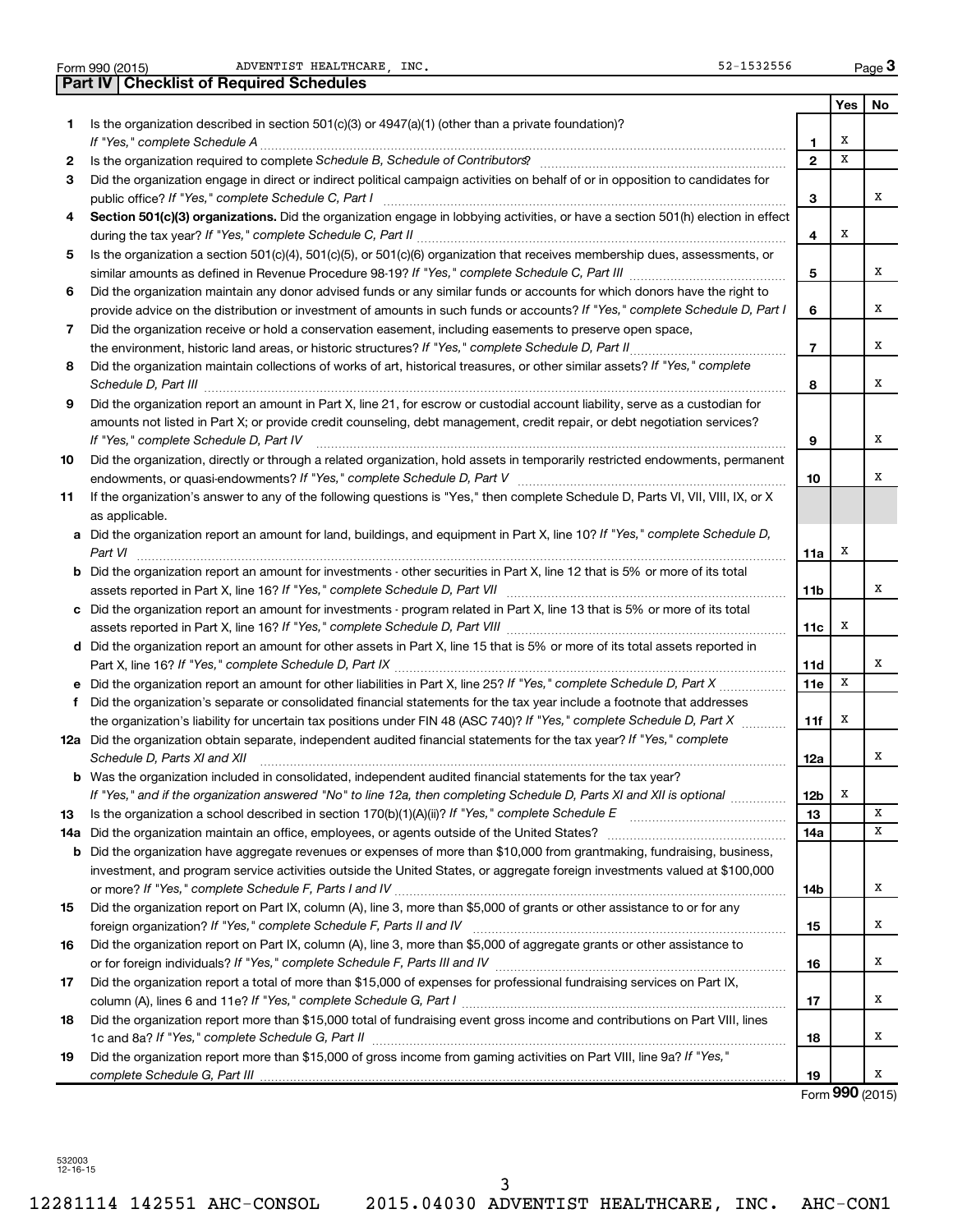|    | 52-1532556<br>ADVENTIST HEALTHCARE INC.<br>Form 990 (2015)                                                                          |                 |     | Page 4          |
|----|-------------------------------------------------------------------------------------------------------------------------------------|-----------------|-----|-----------------|
|    | <b>Checklist of Required Schedules (continued)</b><br><b>Part IV</b>                                                                |                 |     |                 |
|    |                                                                                                                                     |                 | Yes | No              |
|    | 20a Did the organization operate one or more hospital facilities? If "Yes," complete Schedule H                                     | 20a             | X   |                 |
|    |                                                                                                                                     | 20 <sub>b</sub> | x   |                 |
| 21 | Did the organization report more than \$5,000 of grants or other assistance to any domestic organization or                         |                 |     |                 |
|    |                                                                                                                                     | 21              | х   |                 |
| 22 | Did the organization report more than \$5,000 of grants or other assistance to or for domestic individuals on                       |                 |     |                 |
|    | Part IX, column (A), line 2? If "Yes," complete Schedule I, Parts I and III [11]] [11]] [11] [11] [11] [11] [1                      | 22              |     | x               |
| 23 | Did the organization answer "Yes" to Part VII, Section A, line 3, 4, or 5 about compensation of the organization's current          |                 |     |                 |
|    | and former officers, directors, trustees, key employees, and highest compensated employees? If "Yes," complete                      |                 |     |                 |
|    | Schedule J <b>Execute Schedule J Execute Schedule J Execute Schedule J EXECUTE SCHEDULE 3</b>                                       | 23              | X   |                 |
|    | 24a Did the organization have a tax-exempt bond issue with an outstanding principal amount of more than \$100,000 as of the         |                 |     |                 |
|    | last day of the year, that was issued after December 31, 2002? If "Yes," answer lines 24b through 24d and complete                  |                 |     |                 |
|    | Schedule K. If "No", go to line 25a                                                                                                 | 24a             | Х   |                 |
|    |                                                                                                                                     | 24 <sub>b</sub> |     | x               |
|    | c Did the organization maintain an escrow account other than a refunding escrow at any time during the year to defease              |                 |     |                 |
|    |                                                                                                                                     | 24c             |     | х               |
|    |                                                                                                                                     | 24 <sub>d</sub> |     | x               |
|    | 25a Section 501(c)(3), 501(c)(4), and 501(c)(29) organizations. Did the organization engage in an excess benefit                    |                 |     |                 |
|    |                                                                                                                                     | 25a             |     | x               |
|    | <b>b</b> Is the organization aware that it engaged in an excess benefit transaction with a disqualified person in a prior year, and |                 |     |                 |
|    | that the transaction has not been reported on any of the organization's prior Forms 990 or 990-EZ? If "Yes," complete               |                 |     |                 |
|    | Schedule L. Part I                                                                                                                  | 25b             |     | х               |
| 26 | Did the organization report any amount on Part X, line 5, 6, or 22 for receivables from or payables to any current or               |                 |     |                 |
|    | former officers, directors, trustees, key employees, highest compensated employees, or disqualified persons? If "Yes,"              |                 |     | x               |
|    | complete Schedule L, Part II                                                                                                        | 26              |     |                 |
| 27 | Did the organization provide a grant or other assistance to an officer, director, trustee, key employee, substantial                |                 |     |                 |
|    | contributor or employee thereof, a grant selection committee member, or to a 35% controlled entity or family member                 | 27              |     | Χ               |
|    | Was the organization a party to a business transaction with one of the following parties (see Schedule L, Part IV                   |                 |     |                 |
| 28 | instructions for applicable filing thresholds, conditions, and exceptions):                                                         |                 |     |                 |
|    | a A current or former officer, director, trustee, or key employee? If "Yes," complete Schedule L, Part IV                           | 28a             |     | х               |
|    | <b>b</b> A family member of a current or former officer, director, trustee, or key employee? If "Yes," complete Schedule L, Part IV | 28 <sub>b</sub> |     | x               |
|    | c An entity of which a current or former officer, director, trustee, or key employee (or a family member thereof) was an officer,   |                 |     |                 |
|    | director, trustee, or direct or indirect owner? If "Yes," complete Schedule L, Part IV                                              | 28c             |     | х               |
| 29 |                                                                                                                                     | 29              |     | x               |
|    | Did the organization receive contributions of art, historical treasures, or other similar assets, or qualified conservation         |                 |     |                 |
|    |                                                                                                                                     | 30              |     | Х               |
| 31 | Did the organization liquidate, terminate, or dissolve and cease operations?                                                        |                 |     |                 |
|    |                                                                                                                                     | 31              |     | х               |
| 32 | Did the organization sell, exchange, dispose of, or transfer more than 25% of its net assets? If "Yes," complete                    |                 |     |                 |
|    |                                                                                                                                     | 32              |     | х               |
| 33 | Did the organization own 100% of an entity disregarded as separate from the organization under Regulations                          |                 |     |                 |
|    |                                                                                                                                     | 33              | х   |                 |
| 34 | Was the organization related to any tax-exempt or taxable entity? If "Yes," complete Schedule R, Part II, III, or IV, and           |                 |     |                 |
|    | Part V, line 1                                                                                                                      | 34              | х   |                 |
|    |                                                                                                                                     | 35a             | X   |                 |
|    | b If "Yes" to line 35a, did the organization receive any payment from or engage in any transaction with a controlled entity         |                 |     |                 |
|    |                                                                                                                                     | 35 <sub>b</sub> | х   |                 |
| 36 | Section 501(c)(3) organizations. Did the organization make any transfers to an exempt non-charitable related organization?          |                 |     |                 |
|    |                                                                                                                                     | 36              |     | х               |
| 37 | Did the organization conduct more than 5% of its activities through an entity that is not a related organization                    |                 |     |                 |
|    |                                                                                                                                     | 37              |     | х               |
| 38 | Did the organization complete Schedule O and provide explanations in Schedule O for Part VI, lines 11b and 19?                      |                 |     |                 |
|    |                                                                                                                                     | 38              | x   |                 |
|    |                                                                                                                                     |                 |     | Form 990 (2015) |

532004 12-16-15

12281114 142551 AHC-CONSOL 2015.04030 ADVENTIST HEALTHCARE, INC. AHC-CON1 4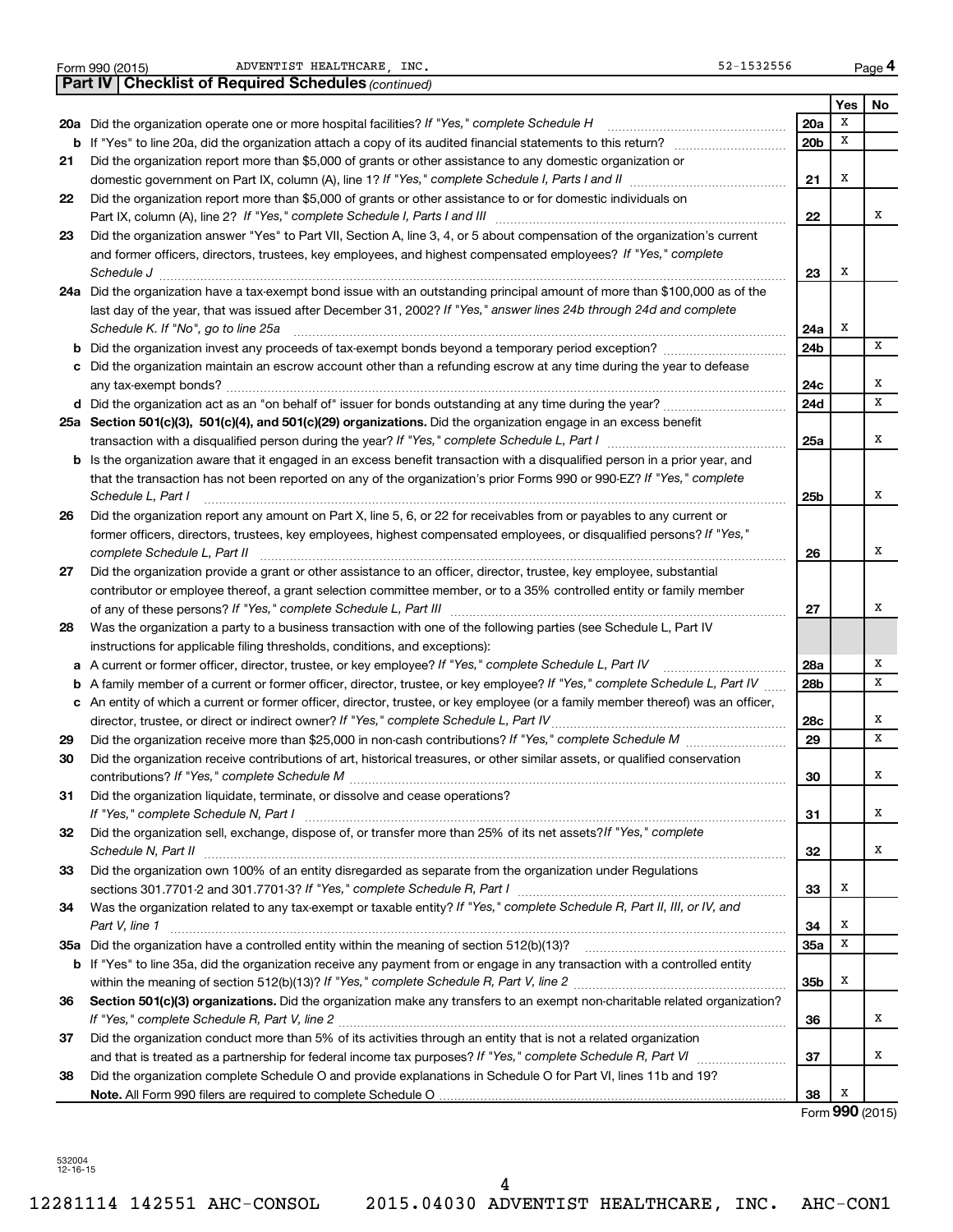|        | 52-1532556<br>ADVENTIST HEALTHCARE INC.<br>Form 990 (2015)                                                                                                   |                |            | Page 5          |
|--------|--------------------------------------------------------------------------------------------------------------------------------------------------------------|----------------|------------|-----------------|
| Part V | <b>Statements Regarding Other IRS Filings and Tax Compliance</b>                                                                                             |                |            |                 |
|        | Check if Schedule O contains a response or note to any line in this Part V                                                                                   |                |            |                 |
|        |                                                                                                                                                              |                | <b>Yes</b> | <b>No</b>       |
|        | 806<br>1a                                                                                                                                                    |                |            |                 |
| b      | 1 <sub>b</sub><br>n<br>Enter the number of Forms W-2G included in line 1a. Enter -0- if not applicable                                                       |                |            |                 |
| с      | Did the organization comply with backup withholding rules for reportable payments to vendors and reportable gaming                                           |                |            |                 |
|        |                                                                                                                                                              | 1c             | х          |                 |
|        | 2a Enter the number of employees reported on Form W-3, Transmittal of Wage and Tax Statements,                                                               |                |            |                 |
|        | 6471<br>filed for the calendar year ending with or within the year covered by this return<br>2a                                                              |                |            |                 |
|        |                                                                                                                                                              | 2 <sub>b</sub> | х          |                 |
|        |                                                                                                                                                              |                |            |                 |
|        | 3a Did the organization have unrelated business gross income of \$1,000 or more during the year?                                                             | 3a             | х          |                 |
| b      | If "Yes," has it filed a Form 990 T for this year? If "No," to line 3b, provide an explanation in Schedule O manumerrous                                     | 3 <sub>b</sub> | х          |                 |
|        | 4a At any time during the calendar year, did the organization have an interest in, or a signature or other authority over, a                                 |                |            |                 |
|        | financial account in a foreign country (such as a bank account, securities account, or other financial account)?                                             | 4a             |            | х               |
|        | <b>b</b> If "Yes," enter the name of the foreign country: $\blacktriangleright$                                                                              |                |            |                 |
|        | See instructions for filing requirements for FinCEN Form 114, Report of Foreign Bank and Financial Accounts (FBAR).                                          |                |            |                 |
|        |                                                                                                                                                              | 5a             |            | х               |
| b      |                                                                                                                                                              | 5 <sub>b</sub> |            | x               |
| с      |                                                                                                                                                              | 5 <sub>c</sub> |            |                 |
|        | 6a Does the organization have annual gross receipts that are normally greater than \$100,000, and did the organization solicit                               |                |            |                 |
|        | any contributions that were not tax deductible as charitable contributions?                                                                                  | 6a             |            | х               |
|        | b If "Yes," did the organization include with every solicitation an express statement that such contributions or gifts                                       |                |            |                 |
|        | were not tax deductible?                                                                                                                                     | 6b             |            |                 |
| 7      | Organizations that may receive deductible contributions under section 170(c).                                                                                |                |            |                 |
| а      | Did the organization receive a payment in excess of \$75 made partly as a contribution and partly for goods and services provided to the payor?              | 7a             |            | х               |
| b      |                                                                                                                                                              | 7b             |            |                 |
|        | c Did the organization sell, exchange, or otherwise dispose of tangible personal property for which it was required                                          |                |            |                 |
|        |                                                                                                                                                              | 7c             |            | х               |
|        | 7d<br>d If "Yes," indicate the number of Forms 8282 filed during the year manufactured in the second of the number                                           |                |            |                 |
| е      |                                                                                                                                                              | 7е             |            | х               |
| f.     | Did the organization, during the year, pay premiums, directly or indirectly, on a personal benefit contract?                                                 | 7f             |            | x               |
| g      | If the organization received a contribution of qualified intellectual property, did the organization file Form 8899 as required?                             | 7g             |            |                 |
| h      | If the organization received a contribution of cars, boats, airplanes, or other vehicles, did the organization file a Form 1098-C?                           | 7h             |            |                 |
| 8      | Sponsoring organizations maintaining donor advised funds. Did a donor advised fund maintained by the                                                         |                |            |                 |
|        | sponsoring organization have excess business holdings at any time during the year?                                                                           | 8              |            |                 |
| 9      | Sponsoring organizations maintaining donor advised funds.                                                                                                    |                |            |                 |
| а      | Did the sponsoring organization make any taxable distributions under section 4966?                                                                           | 9a             |            |                 |
| b      |                                                                                                                                                              | 9b             |            |                 |
| 10     | Section 501(c)(7) organizations. Enter:                                                                                                                      |                |            |                 |
| а      | 10a                                                                                                                                                          |                |            |                 |
| b      | 10 <sub>b</sub><br>Gross receipts, included on Form 990, Part VIII, line 12, for public use of club facilities                                               |                |            |                 |
| 11     | Section 501(c)(12) organizations. Enter:                                                                                                                     |                |            |                 |
| а      | 11a                                                                                                                                                          |                |            |                 |
| b      | Gross income from other sources (Do not net amounts due or paid to other sources against                                                                     |                |            |                 |
|        | amounts due or received from them.)<br>11b<br>12a Section 4947(a)(1) non-exempt charitable trusts. Is the organization filing Form 990 in lieu of Form 1041? |                |            |                 |
|        |                                                                                                                                                              | 12a            |            |                 |
| b      | 12 <sub>b</sub><br>If "Yes," enter the amount of tax-exempt interest received or accrued during the year                                                     |                |            |                 |
| 13     | Section 501(c)(29) qualified nonprofit health insurance issuers.                                                                                             |                |            |                 |
| а      |                                                                                                                                                              | 13a            |            |                 |
|        | Note. See the instructions for additional information the organization must report on Schedule O.                                                            |                |            |                 |
|        | <b>b</b> Enter the amount of reserves the organization is required to maintain by the states in which the                                                    |                |            |                 |
|        | 13 <sub>b</sub><br>13 <sub>c</sub>                                                                                                                           |                |            |                 |
| с      | 14a Did the organization receive any payments for indoor tanning services during the tax year?                                                               |                |            | x               |
|        | <b>b</b> If "Yes," has it filed a Form 720 to report these payments? If "No," provide an explanation in Schedule O                                           | 14a<br>14b     |            |                 |
|        |                                                                                                                                                              |                |            | Form 990 (2015) |

| 532005   |  |
|----------|--|
| 12-16-15 |  |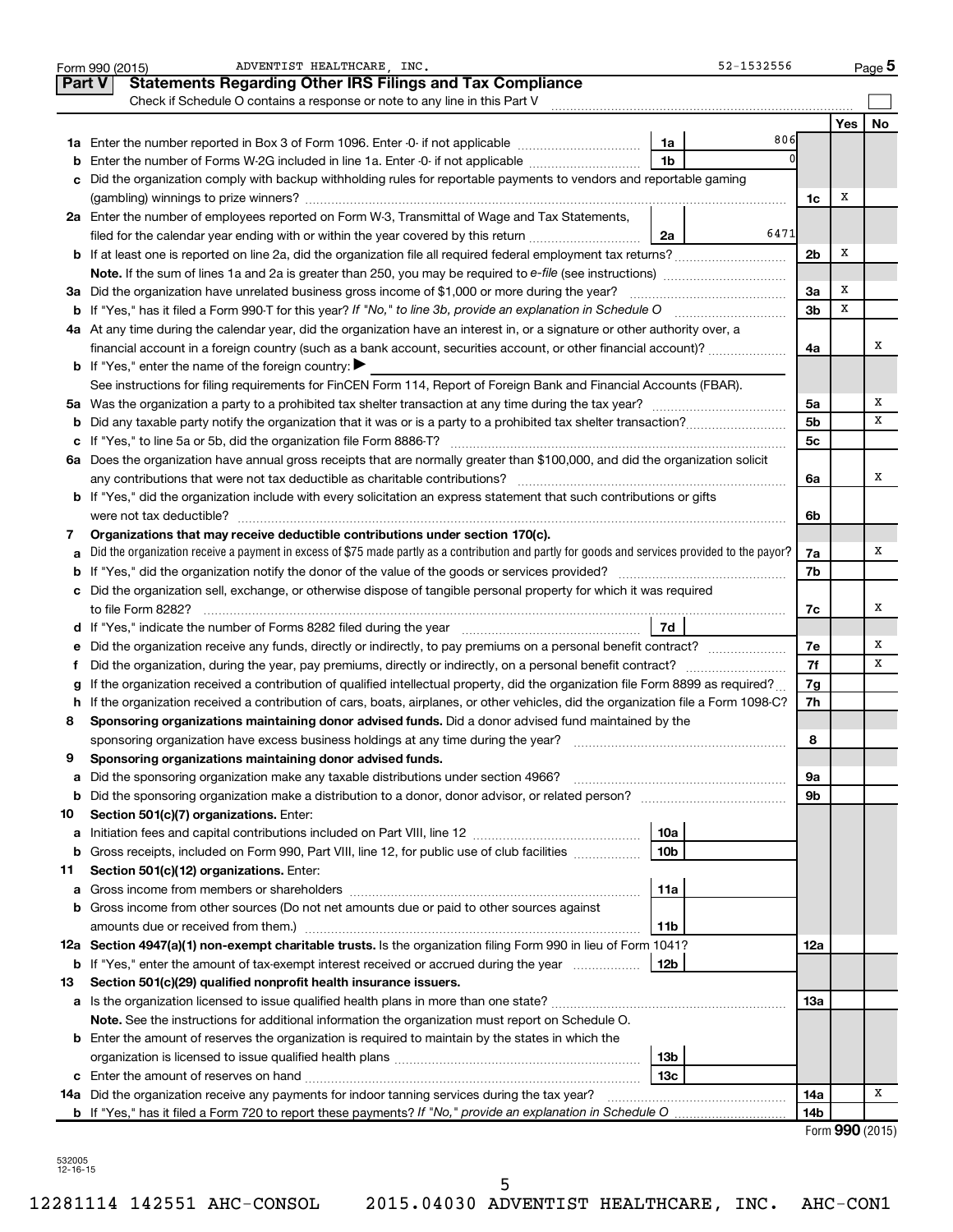|    | ADVENTIST HEALTHCARE, INC.<br>Form 990 (2015)                                                                                                                                                                                       |    | 52-1532556 |                  |                 | Page 6       |
|----|-------------------------------------------------------------------------------------------------------------------------------------------------------------------------------------------------------------------------------------|----|------------|------------------|-----------------|--------------|
|    | Governance, Management, and Disclosure For each "Yes" response to lines 2 through 7b below, and for a "No" response<br>Part VI                                                                                                      |    |            |                  |                 |              |
|    | to line 8a, 8b, or 10b below, describe the circumstances, processes, or changes in Schedule O. See instructions.                                                                                                                    |    |            |                  |                 |              |
|    |                                                                                                                                                                                                                                     |    |            |                  |                 | $\mathbf{x}$ |
|    | <b>Section A. Governing Body and Management</b>                                                                                                                                                                                     |    |            |                  | Yes             | No           |
|    | 1a Enter the number of voting members of the governing body at the end of the tax year                                                                                                                                              | 1a | 16         |                  |                 |              |
|    | If there are material differences in voting rights among members of the governing body, or if the governing                                                                                                                         |    |            |                  |                 |              |
|    | body delegated broad authority to an executive committee or similar committee, explain in Schedule O.                                                                                                                               |    |            |                  |                 |              |
|    | <b>b</b> Enter the number of voting members included in line 1a, above, who are independent                                                                                                                                         | 1b | 15         |                  |                 |              |
| 2  | Did any officer, director, trustee, or key employee have a family relationship or a business relationship with any other                                                                                                            |    |            |                  |                 |              |
|    | officer, director, trustee, or key employee?                                                                                                                                                                                        |    |            | $\mathbf{2}$     |                 | х            |
| З  | Did the organization delegate control over management duties customarily performed by or under the direct supervision                                                                                                               |    |            |                  |                 |              |
|    |                                                                                                                                                                                                                                     |    |            | 3                |                 | х            |
| 4  | Did the organization make any significant changes to its governing documents since the prior Form 990 was filed?                                                                                                                    |    |            | 4                |                 | x            |
| 5  |                                                                                                                                                                                                                                     |    |            | 5                |                 | x            |
| 6  |                                                                                                                                                                                                                                     |    |            | 6                | x               |              |
| 7a | Did the organization have members, stockholders, or other persons who had the power to elect or appoint one or                                                                                                                      |    |            |                  |                 |              |
|    |                                                                                                                                                                                                                                     |    |            | 7a               | х               |              |
|    | b Are any governance decisions of the organization reserved to (or subject to approval by) members, stockholders, or                                                                                                                |    |            |                  |                 |              |
|    | persons other than the governing body?                                                                                                                                                                                              |    |            | 7b               | х               |              |
| 8  | Did the organization contemporaneously document the meetings held or written actions undertaken during the year by the following:                                                                                                   |    |            |                  |                 |              |
| а  |                                                                                                                                                                                                                                     |    |            | 8а               | х               |              |
| b  |                                                                                                                                                                                                                                     |    |            | 8b               | х               |              |
| 9  | Is there any officer, director, trustee, or key employee listed in Part VII, Section A, who cannot be reached at the                                                                                                                |    |            |                  |                 |              |
|    |                                                                                                                                                                                                                                     |    |            | 9                |                 | x            |
|    | <b>Section B. Policies</b> (This Section B requests information about policies not required by the Internal Revenue Code.)                                                                                                          |    |            |                  |                 |              |
|    |                                                                                                                                                                                                                                     |    |            | <b>10a</b>       | Yes<br>x        | No           |
|    | b If "Yes," did the organization have written policies and procedures governing the activities of such chapters, affiliates,                                                                                                        |    |            |                  |                 |              |
|    |                                                                                                                                                                                                                                     |    |            | 10 <sub>b</sub>  | х               |              |
|    | 11a Has the organization provided a complete copy of this Form 990 to all members of its governing body before filing the form?                                                                                                     |    |            | 11a              | х               |              |
|    | <b>b</b> Describe in Schedule O the process, if any, used by the organization to review this Form 990.                                                                                                                              |    |            |                  |                 |              |
|    | 12a Did the organization have a written conflict of interest policy? If "No," go to line 13                                                                                                                                         |    |            | 12a              | X               |              |
| b  | Were officers, directors, or trustees, and key employees required to disclose annually interests that could give rise to conflicts?                                                                                                 |    |            | 12 <sub>b</sub>  | x               |              |
|    | c Did the organization regularly and consistently monitor and enforce compliance with the policy? If "Yes," describe                                                                                                                |    |            |                  |                 |              |
|    | in Schedule O how this was done <b>construction and construction</b> construction of the set of the set of the set of the set of the set of the set of the set of the set of the set of the set of the set of the set of the set of |    |            | 12c              | x               |              |
| 13 |                                                                                                                                                                                                                                     |    |            | 13 <sub>13</sub> | $\mathbf x$     |              |
| 14 | Did the organization have a written document retention and destruction policy? [11] manufaction in the organization have a written document retention and destruction policy?                                                       |    |            | 14               | X               |              |
| 15 | Did the process for determining compensation of the following persons include a review and approval by independent                                                                                                                  |    |            |                  |                 |              |
|    | persons, comparability data, and contemporaneous substantiation of the deliberation and decision?                                                                                                                                   |    |            |                  |                 |              |
| a  | The organization's CEO, Executive Director, or top management official manufactured content of the organization's CEO, Executive Director, or top management official manufactured content of the organization's CEO, Executiv      |    |            | <b>15a</b>       | Х               |              |
|    |                                                                                                                                                                                                                                     |    |            | 15 <sub>b</sub>  | х               |              |
|    | If "Yes" to line 15a or 15b, describe the process in Schedule O (see instructions).                                                                                                                                                 |    |            |                  |                 |              |
|    | <b>16a</b> Did the organization invest in, contribute assets to, or participate in a joint venture or similar arrangement with a                                                                                                    |    |            |                  |                 |              |
|    | taxable entity during the year?                                                                                                                                                                                                     |    |            | 16a              | Х               |              |
|    | b If "Yes," did the organization follow a written policy or procedure requiring the organization to evaluate its participation                                                                                                      |    |            |                  |                 |              |
|    | in joint venture arrangements under applicable federal tax law, and take steps to safeguard the organization's                                                                                                                      |    |            |                  |                 |              |
|    | exempt status with respect to such arrangements?                                                                                                                                                                                    |    |            | 16b              | Х               |              |
|    | <b>Section C. Disclosure</b>                                                                                                                                                                                                        |    |            |                  |                 |              |
| 17 | List the states with which a copy of this Form 990 is required to be filed MD                                                                                                                                                       |    |            |                  |                 |              |
| 18 | Section 6104 requires an organization to make its Forms 1023 (or 1024 if applicable), 990, and 990-T (Section 501(c)(3)s only) available                                                                                            |    |            |                  |                 |              |
|    | for public inspection. Indicate how you made these available. Check all that apply.                                                                                                                                                 |    |            |                  |                 |              |
|    | $\lfloor x \rfloor$ Upon request<br>Another's website<br>Other (explain in Schedule O)<br>Own website                                                                                                                               |    |            |                  |                 |              |
| 19 | Describe in Schedule O whether (and if so, how) the organization made its governing documents, conflict of interest policy, and financial                                                                                           |    |            |                  |                 |              |
|    | statements available to the public during the tax year.                                                                                                                                                                             |    |            |                  |                 |              |
| 20 | State the name, address, and telephone number of the person who possesses the organization's books and records:                                                                                                                     |    |            |                  |                 |              |
|    | JAMES G. LEE - 301 315 3030                                                                                                                                                                                                         |    |            |                  |                 |              |
|    | 820 WEST DIAMOND AVE., SUITE 600, GAITHERSBURG, MD 20878-1419                                                                                                                                                                       |    |            |                  |                 |              |
|    | 532006 12-16-15                                                                                                                                                                                                                     |    |            |                  | Form 990 (2015) |              |
|    | 6<br>2015.04030 ADVENTIST HEALTHCARE, INC.<br>12281114 142551 AHC-CONSOL                                                                                                                                                            |    |            |                  | AHC-CON1        |              |
|    |                                                                                                                                                                                                                                     |    |            |                  |                 |              |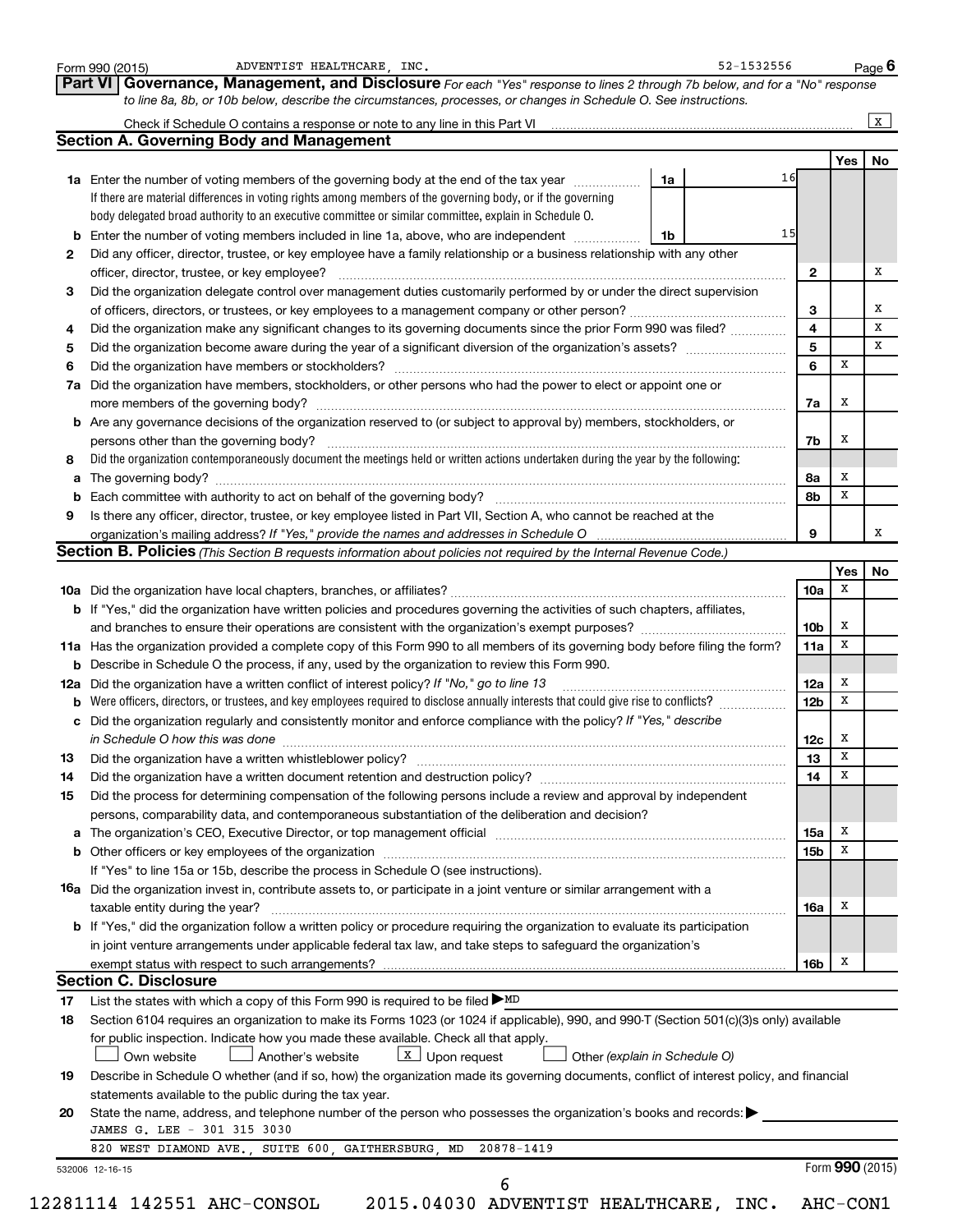| Form 990 (2015) | ADVENTIST HEALTHCARE INC.                                                                  | 52-1532556 | Page. |
|-----------------|--------------------------------------------------------------------------------------------|------------|-------|
|                 | Part VII Compensation of Officers, Directors, Trustees, Key Employees, Highest Compensated |            |       |
|                 | <b>Employees, and Independent Contractors</b>                                              |            |       |
|                 | Check if Schedule O contains a response or note to any line in this Part VII               |            |       |
|                 | Section A. Officers, Directors, Trustees, Key Employees, and Highest Compensated Employees |            |       |

**1a**  Complete this table for all persons required to be listed. Report compensation for the calendar year ending with or within the organization's tax year.

**•** List all of the organization's current officers, directors, trustees (whether individuals or organizations), regardless of amount of compensation. Enter -0- in columns (D), (E), and (F) if no compensation was paid.

**•** List all of the organization's **current** key employees, if any. See instructions for definition of "key employee."

**•** List the organization's five current highest compensated employees (other than an officer, director, trustee, or key employee) who received reportable compensation (Box 5 of Form W-2 and/or Box 7 of Form 1099-MISC) of more than \$100,000 from the organization and any related organizations.

**•** List all of the organization's former officers, key employees, and highest compensated employees who received more than \$100,000 of reportable compensation from the organization and any related organizations.

**•** List all of the organization's former directors or trustees that received, in the capacity as a former director or trustee of the organization, more than \$10,000 of reportable compensation from the organization and any related organizations.

List persons in the following order: individual trustees or directors; institutional trustees; officers; key employees; highest compensated employees; and former such persons.

Check this box if neither the organization nor any related organization compensated any current officer, director, or trustee. †

| (A)                                  | (B)                    |                                |                       |          | (C)          |                                                                  |        | (D)                 | (E)                              | (F)                      |
|--------------------------------------|------------------------|--------------------------------|-----------------------|----------|--------------|------------------------------------------------------------------|--------|---------------------|----------------------------------|--------------------------|
| Name and Title                       | Average                |                                |                       | Position |              | (do not check more than one                                      |        | Reportable          | Reportable                       | Estimated                |
|                                      | hours per              |                                |                       |          |              | box, unless person is both an<br>officer and a director/trustee) |        | compensation        | compensation                     | amount of                |
|                                      | week                   |                                |                       |          |              |                                                                  |        | from                | from related                     | other                    |
|                                      | (list any<br>hours for |                                |                       |          |              |                                                                  |        | the<br>organization | organizations<br>(W-2/1099-MISC) | compensation<br>from the |
|                                      | related                |                                |                       |          |              |                                                                  |        | (W-2/1099-MISC)     |                                  | organization             |
|                                      | organizations          |                                |                       |          |              |                                                                  |        |                     |                                  | and related              |
|                                      | below                  | Individual trustee or director | Institutional trustee |          | Key employee | Highest compensated<br>employee                                  |        |                     |                                  | organizations            |
|                                      | line)                  |                                |                       | Officer  |              |                                                                  | Former |                     |                                  |                          |
| (1) DAVID E. WEIGLEY                 | 1,00                   |                                |                       |          |              |                                                                  |        |                     |                                  |                          |
| CHAIRMAN                             |                        | $\mathbf x$                    |                       |          |              |                                                                  |        | 0                   | 0                                | 0.                       |
| (2)<br>SETH BARDU                    | 1,00                   |                                |                       |          |              |                                                                  |        |                     |                                  |                          |
| CHAIR OF AUDIT & FINANCE COMMITTEES  |                        | X                              |                       |          |              |                                                                  |        | 0                   | 0                                | 0.                       |
| (3) ROBERT T. VANDEMAN               | 1,00                   |                                |                       |          |              |                                                                  |        |                     |                                  |                          |
| VICE CHAIRMAN                        |                        | X                              |                       |          |              |                                                                  |        | 0                   | 0                                | 0.                       |
| (4) RENEE BATTLE-BROOKS, ESQ.        | 1,00                   |                                |                       |          |              |                                                                  |        |                     |                                  |                          |
| GOVERNANCE EFFECTIVENESS COMMITTEE C |                        | X                              |                       |          |              |                                                                  |        | 0                   | 0                                | 0.                       |
| (5) AVIS E. BUCHANAN, ESQ.           | 1,00                   |                                |                       |          |              |                                                                  |        |                     |                                  |                          |
| TRUSTEE                              |                        | X                              |                       |          |              |                                                                  |        | $\mathbf{0}$        | 0                                | 0.                       |
| (6) WALTER F. FENNELL                | 1.00                   |                                |                       |          |              |                                                                  |        |                     |                                  |                          |
| TRUSTEE                              |                        | X                              |                       |          |              |                                                                  |        | 0                   | 0                                | 0.                       |
| (7) NANCY E. HARDWICK                | 1,00                   |                                |                       |          |              |                                                                  |        |                     |                                  |                          |
| STRATEGIC PLANNING COMMITTEE CHAIR   |                        | X                              |                       |          |              |                                                                  |        | 0                   | 0                                | 0.                       |
| (8) PATRICK J. HOGAN                 | 1.00                   |                                |                       |          |              |                                                                  |        |                     |                                  |                          |
| TRUSTEE                              |                        | X                              |                       |          |              |                                                                  |        | 0                   | 0                                | 0.                       |
| (9) ROSEMARIE MELENDEZ               | 1.00                   |                                |                       |          |              |                                                                  |        |                     |                                  |                          |
| TRUSTEE                              |                        | X                              |                       |          |              |                                                                  |        | $\mathbf{0}$        | 0                                | 0.                       |
| (10) DONALD MELNICK, M.D.            | 1.00                   |                                |                       |          |              |                                                                  |        |                     |                                  |                          |
| TRUSTEE                              |                        | $\mathbf x$                    |                       |          |              |                                                                  |        | 0                   | 0                                | 0.                       |
| (11) RICK REMMERS                    | 1.00                   |                                |                       |          |              |                                                                  |        |                     |                                  |                          |
| TRUSTEE                              |                        | X                              |                       |          |              |                                                                  |        | $\mathbf{0}$        | 0                                | 0.                       |
| (12) BRUCE C. ROBERTSON, PH.D.       | 1.00                   |                                |                       |          |              |                                                                  |        |                     |                                  |                          |
| TRUSTEE                              |                        | $\mathbf x$                    |                       |          |              |                                                                  |        | 0                   | 0                                | 0.                       |
| (13) JAMES ROST, M.D.                | 1.00                   |                                |                       |          |              |                                                                  |        |                     |                                  |                          |
| TRUSTEE                              |                        | $\mathbf x$                    |                       |          |              |                                                                  |        | $\mathbf{0}$        | 0                                | 0.                       |
| (14) WEYMOUTH SPENCE, ED.D           | 1.00                   |                                |                       |          |              |                                                                  |        |                     |                                  |                          |
| TRUSTEE                              |                        | $\mathbf x$                    |                       |          |              |                                                                  |        | 0                   | 0                                | 0.                       |
| (15) DREWRY J. WHITE, M.D.           | 1,00                   |                                |                       |          |              |                                                                  |        |                     |                                  |                          |
| QUALITY&PATIENT SAFETY COMMITTEE CHA |                        | $\mathbf x$                    |                       |          |              |                                                                  |        | $\mathbf{0}$        | $\mathbf{0}$                     | 0.                       |
| (16) THOMAS WERNER                   | 1.00                   |                                |                       |          |              |                                                                  |        |                     |                                  |                          |
| TRUSTEE                              |                        | $\mathbf x$                    |                       |          |              |                                                                  |        | 0                   | $\mathbf 0$                      | 0.                       |
| (17) TERRY FORDE                     | 42.00                  |                                |                       |          |              |                                                                  |        |                     |                                  |                          |
| PRESIDENT & CEO, AHC                 | 20.00                  | $\mathbf x$                    |                       | X        |              |                                                                  |        | 1,225,363.          | 0.                               | 219,138.                 |

532007 12-16-15

12281114 142551 AHC-CONSOL 2015.04030 ADVENTIST HEALTHCARE, INC. AHC-CON1

Form (2015) **990**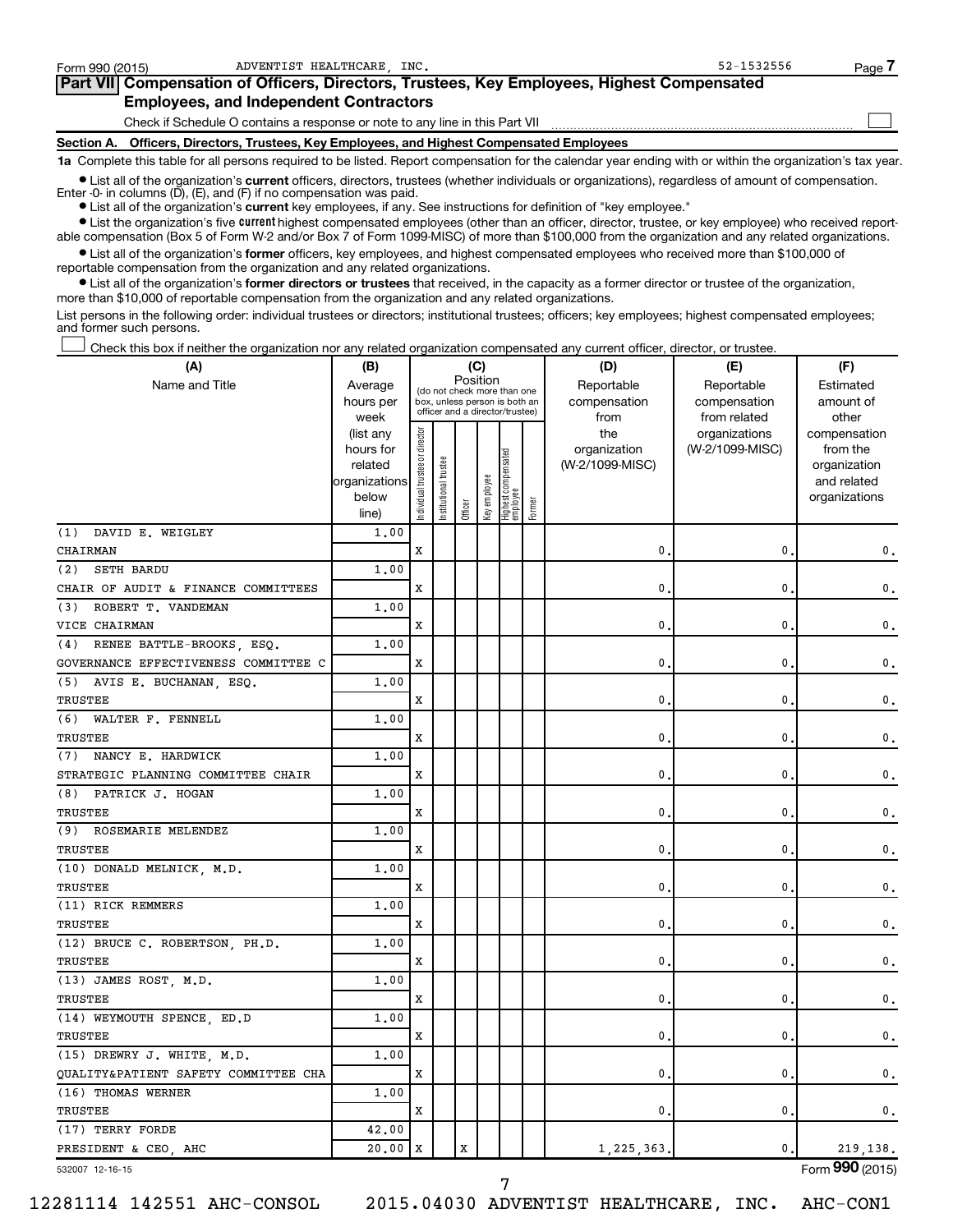| ADVENTIST HEALTHCARE, INC.<br>Form 990 (2015)                                                                                                                                                                                  |                          |                                 |                       |                                         |              |                                 |            |                         | 52-1532556      |   |                 | Page 8   |
|--------------------------------------------------------------------------------------------------------------------------------------------------------------------------------------------------------------------------------|--------------------------|---------------------------------|-----------------------|-----------------------------------------|--------------|---------------------------------|------------|-------------------------|-----------------|---|-----------------|----------|
| <b>Part VII</b><br>Section A. Officers, Directors, Trustees, Key Employees, and Highest Compensated Employees (continued)                                                                                                      |                          |                                 |                       |                                         |              |                                 |            |                         |                 |   |                 |          |
| (A)                                                                                                                                                                                                                            | (B)                      |                                 |                       |                                         | (C)          |                                 |            | (D)                     | (E)             |   | (F)             |          |
| Name and title                                                                                                                                                                                                                 | Average                  |                                 |                       | Position<br>(do not check more than one |              |                                 |            | Reportable              | Reportable      |   | Estimated       |          |
|                                                                                                                                                                                                                                | hours per                |                                 |                       | box, unless person is both an           |              |                                 |            | compensation            | compensation    |   | amount of       |          |
|                                                                                                                                                                                                                                | week                     | officer and a director/trustee) |                       |                                         |              |                                 |            | from                    | from related    |   | other           |          |
|                                                                                                                                                                                                                                | (list any                |                                 |                       |                                         |              |                                 |            | the                     | organizations   |   | compensation    |          |
|                                                                                                                                                                                                                                | hours for                |                                 |                       |                                         |              |                                 |            | organization            | (W-2/1099-MISC) |   | from the        |          |
|                                                                                                                                                                                                                                | related<br>organizations |                                 |                       |                                         |              |                                 |            | (W-2/1099-MISC)         |                 |   | organization    |          |
|                                                                                                                                                                                                                                | below                    |                                 |                       |                                         |              |                                 |            |                         |                 |   | and related     |          |
|                                                                                                                                                                                                                                | line)                    | ndividual trustee or director   | Institutional trustee | Officer                                 | Key employee | Highest compensated<br>employee | Former     |                         |                 |   | organizations   |          |
| (18) JAMES G. LEE                                                                                                                                                                                                              | 42.00                    |                                 |                       |                                         |              |                                 |            |                         |                 |   |                 |          |
| EVP & CFO, AHC                                                                                                                                                                                                                 | 20.00                    |                                 |                       | X                                       |              |                                 |            | 662,822.                | 0.              |   |                 | 135,961. |
| (19) JOHN SACKETT                                                                                                                                                                                                              | 43.00                    |                                 |                       |                                         |              |                                 |            |                         |                 |   |                 |          |
| EVP & COO OF AHC; PRESIDENT OF SGMC                                                                                                                                                                                            | 12.00                    |                                 |                       | X                                       |              |                                 |            | 727,400.                | 0.              |   |                 | 151,257. |
| (20) ERIK WANGSNESS                                                                                                                                                                                                            | 44.00                    |                                 |                       |                                         |              |                                 |            |                         |                 |   |                 |          |
| PRESIDENT, WAH                                                                                                                                                                                                                 | 6.00                     |                                 |                       | x                                       |              |                                 |            | 422,561.                | 0.              |   |                 | 114,374. |
| (21) JASON C. COE                                                                                                                                                                                                              | 5,00                     |                                 |                       |                                         |              |                                 |            |                         |                 |   |                 |          |
| PRESIDENT, HRMC                                                                                                                                                                                                                | 55.00                    |                                 |                       | х                                       |              |                                 |            | 393,566.                | 0.              |   |                 | 82,998.  |
| (22) PATRICK GARRETT                                                                                                                                                                                                           | 20.00                    |                                 |                       |                                         |              |                                 |            |                         |                 |   |                 |          |
| SVP & PHYSICIAN INTEGRATION, AHC                                                                                                                                                                                               | 40.00                    |                                 |                       |                                         | x            |                                 |            | 533,450.                | 0.              |   |                 | 116,149. |
| (23) SUSAN L. GLOVER                                                                                                                                                                                                           | 50.00                    |                                 |                       |                                         |              |                                 |            |                         |                 |   |                 |          |
| SVP & SYSTEM QUALITY, AHC                                                                                                                                                                                                      | 10.00                    |                                 |                       |                                         | x            |                                 |            | 393,640.                | 0.              |   |                 | 86,254.  |
| (24) MARTA BRITO PEREZ                                                                                                                                                                                                         | 40.00                    |                                 |                       |                                         | x            |                                 |            |                         | 0.              |   |                 |          |
| SVP & CHIEF HR OFFICER, AHC<br>(25) KEVIN YOUNG                                                                                                                                                                                | 38.00                    |                                 |                       |                                         |              |                                 |            | 440,162.                |                 |   |                 | 102,083. |
| PRESIDENT, BHWS                                                                                                                                                                                                                | 12.00                    |                                 |                       |                                         | x            |                                 |            | 355,784.                | 0.              |   |                 | 88,063.  |
| (26) BRENT REITZ                                                                                                                                                                                                               | 15.00                    |                                 |                       |                                         |              |                                 |            |                         |                 |   |                 |          |
| VP & ADMINISTRATOR, ARHM                                                                                                                                                                                                       | 40.00                    |                                 |                       |                                         | x            |                                 |            | 267,531.                | 0.              |   |                 | 80,099.  |
| 5,422,279.<br>0.                                                                                                                                                                                                               |                          |                                 |                       |                                         |              |                                 |            | 1, 176, 376.            |                 |   |                 |          |
|                                                                                                                                                                                                                                |                          |                                 |                       |                                         |              |                                 |            | 4, 183, 647.            | 0.              |   |                 | 630,559. |
|                                                                                                                                                                                                                                |                          |                                 |                       |                                         |              |                                 |            | 9,605,926.              | 0.              |   | 1,806,935.      |          |
| Total number of individuals (including but not limited to those listed above) who received more than \$100,000 of reportable<br>$\mathbf{2}$                                                                                   |                          |                                 |                       |                                         |              |                                 |            |                         |                 |   |                 |          |
| compensation from the organization $\blacktriangleright$                                                                                                                                                                       |                          |                                 |                       |                                         |              |                                 |            |                         |                 |   |                 | 393      |
|                                                                                                                                                                                                                                |                          |                                 |                       |                                         |              |                                 |            |                         |                 |   | Yes             | No       |
| 3<br>Did the organization list any former officer, director, or trustee, key employee, or highest compensated employee on                                                                                                      |                          |                                 |                       |                                         |              |                                 |            |                         |                 |   |                 |          |
| line 1a? If "Yes," complete Schedule J for such individual manufacture content to the set of the set of the such that the set of the set of the set of the set of the set of the set of the set of the set of the set of the s |                          |                                 |                       |                                         |              |                                 |            |                         |                 | 3 |                 | x        |
| For any individual listed on line 1a, is the sum of reportable compensation and other compensation from the organization                                                                                                       |                          |                                 |                       |                                         |              |                                 |            |                         |                 |   |                 |          |
| and related organizations greater than \$150,000? If "Yes," complete Schedule J for such individual                                                                                                                            |                          |                                 |                       |                                         |              |                                 |            |                         |                 | 4 | х               |          |
| Did any person listed on line 1a receive or accrue compensation from any unrelated organization or individual for services<br>5                                                                                                |                          |                                 |                       |                                         |              |                                 |            |                         |                 |   |                 | X        |
| <b>Section B. Independent Contractors</b>                                                                                                                                                                                      |                          |                                 |                       |                                         |              |                                 |            |                         |                 | 5 |                 |          |
| Complete this table for your five highest compensated independent contractors that received more than \$100,000 of compensation from<br>1.                                                                                     |                          |                                 |                       |                                         |              |                                 |            |                         |                 |   |                 |          |
| the organization. Report compensation for the calendar year ending with or within the organization's tax year.                                                                                                                 |                          |                                 |                       |                                         |              |                                 |            |                         |                 |   |                 |          |
| (A)                                                                                                                                                                                                                            |                          |                                 |                       |                                         |              |                                 |            | (B)                     |                 |   | (C)             |          |
| Name and business address                                                                                                                                                                                                      |                          |                                 |                       |                                         |              |                                 |            | Description of services |                 |   | Compensation    |          |
| QUEST DIAGNOSTICS                                                                                                                                                                                                              |                          |                                 |                       |                                         |              |                                 |            |                         |                 |   |                 |          |
| P.O. BOX 740709, ATLANTA, GA 30374-0709                                                                                                                                                                                        |                          |                                 |                       |                                         |              |                                 |            | CLININCAL LAB SERVICES  |                 |   | 15,042,502.     |          |
| CARETECH SOLUTIONS INC.                                                                                                                                                                                                        |                          |                                 |                       |                                         |              |                                 |            |                         |                 |   |                 |          |
| P.O. BOX 674271, DETROIT, MI 48267-4271<br>IT SERVICES                                                                                                                                                                         |                          |                                 |                       |                                         |              |                                 |            |                         | 14, 299, 789.   |   |                 |          |
| ATSITE, INC                                                                                                                                                                                                                    |                          |                                 |                       |                                         |              |                                 |            |                         |                 |   |                 |          |
| 2021 L STREET, NW, WASHINGTON, DC 20036<br>13,693,006.<br>REAL ESTATE SERVICES                                                                                                                                                 |                          |                                 |                       |                                         |              |                                 |            |                         |                 |   |                 |          |
| CERNER CORPORATION<br>10,524,380.                                                                                                                                                                                              |                          |                                 |                       |                                         |              |                                 |            |                         |                 |   |                 |          |
| P.O. BOX 412702, KANSAS CITY, MO 64141<br>IT/SOFTWARE SERVICES<br>SODEXO, INC                                                                                                                                                  |                          |                                 |                       |                                         |              |                                 |            |                         |                 |   |                 |          |
| P.O. BOX 536922, ATLANTA, GA 30353-6922<br>DIETARY & PLANT OPS                                                                                                                                                                 |                          |                                 |                       |                                         |              |                                 | 6,437,317. |                         |                 |   |                 |          |
| Total number of independent contractors (including but not limited to those listed above) who received more than<br>2                                                                                                          |                          |                                 |                       |                                         |              |                                 |            |                         |                 |   |                 |          |
| 177<br>\$100,000 of compensation from the organization                                                                                                                                                                         |                          |                                 |                       |                                         |              |                                 |            |                         |                 |   |                 |          |
| SEE PART VII, SECTION A CONTINUATION SHEETS                                                                                                                                                                                    |                          |                                 |                       |                                         |              |                                 |            |                         |                 |   | Form 990 (2015) |          |
| 532008<br>12-16-15                                                                                                                                                                                                             |                          |                                 |                       |                                         |              |                                 |            |                         |                 |   |                 |          |

12281114 142551 AHC-CONSOL 2015.04030 ADVENTIST HEALTHCARE, INC. AHC-CON1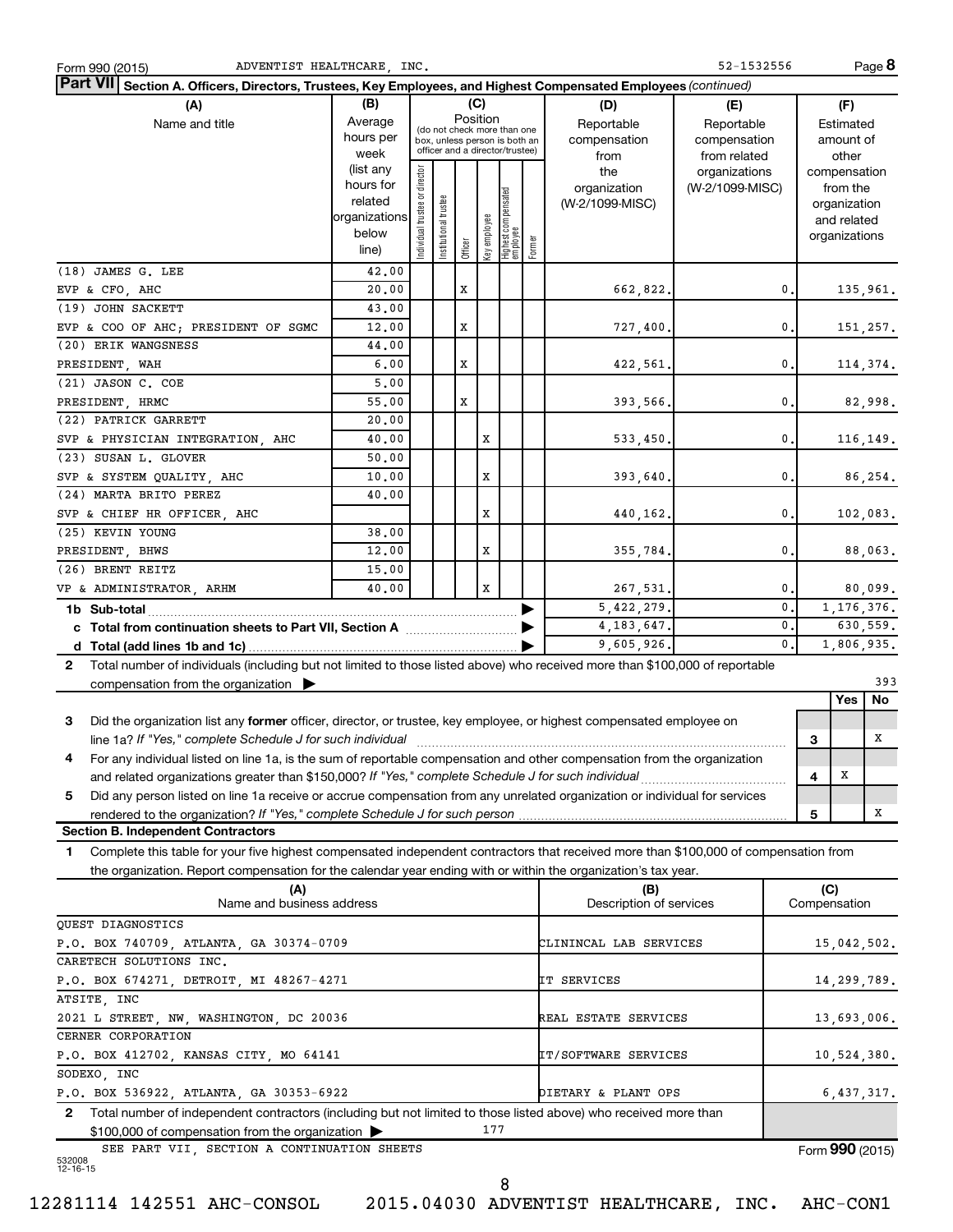| ADVENTIST HEALTHCARE, INC.<br>Form 990                                                                          |                |                                |                       |         |                        |                              |        |                 | 52-1532556                    |                       |  |  |
|-----------------------------------------------------------------------------------------------------------------|----------------|--------------------------------|-----------------------|---------|------------------------|------------------------------|--------|-----------------|-------------------------------|-----------------------|--|--|
| Part VII Section A. Officers, Directors, Trustees, Key Employees, and Highest Compensated Employees (continued) |                |                                |                       |         |                        |                              |        |                 |                               |                       |  |  |
| (A)                                                                                                             | (B)            |                                |                       |         | (C)                    |                              |        | (D)             | (E)                           |                       |  |  |
| Name and title                                                                                                  | Average        |                                |                       |         | Position               |                              |        | Reportable      | Reportable                    | Estimated             |  |  |
|                                                                                                                 | hours          |                                |                       |         | (check all that apply) |                              |        | compensation    | compensation                  | amount of             |  |  |
|                                                                                                                 | per<br>week    |                                |                       |         |                        |                              |        | from<br>the     | from related<br>organizations | other<br>compensation |  |  |
|                                                                                                                 | (list any      |                                |                       |         |                        |                              |        | organization    | (W-2/1099-MISC)               | from the              |  |  |
|                                                                                                                 | hours for      |                                |                       |         |                        |                              |        | (W-2/1099-MISC) |                               | organization          |  |  |
|                                                                                                                 | related        |                                |                       |         |                        |                              |        |                 |                               | and related           |  |  |
|                                                                                                                 | organizations  |                                |                       |         |                        |                              |        |                 |                               | organizations         |  |  |
|                                                                                                                 | below          | Individual trustee or director | Institutional trustee | Officer | Key employee           | Highest compensated employee | Former |                 |                               |                       |  |  |
|                                                                                                                 | line)          |                                |                       |         |                        |                              |        |                 |                               |                       |  |  |
| (27) KEITH BALLENGER<br>VP, HOME HEALTH                                                                         | 10.00<br>40.00 |                                |                       |         | X                      |                              |        | 247,808.        | 0.                            | 54,098.               |  |  |
| (28) AMY CARRIER                                                                                                | 40.00          |                                |                       |         |                        |                              |        |                 |                               |                       |  |  |
| VP, BUS. DEV. & STRATEGIC PLANNING,                                                                             | 5,00           |                                |                       |         | X                      |                              |        | 283,069.        | 0.                            | 21,807.               |  |  |
| (29) THOMAS GRANT                                                                                               | 40.00          |                                |                       |         |                        |                              |        |                 |                               |                       |  |  |
| VP, PUBLIC RELATIONS & MARKETING, AH                                                                            |                |                                |                       |         | X                      |                              |        | 265,963.        | 0.                            | 59,459.               |  |  |
| (30) CHRISTOPHER GHION                                                                                          | 40.00          |                                |                       |         |                        |                              |        |                 |                               |                       |  |  |
| VP, CHIEF INFORMATION OFFICER, AHC                                                                              |                |                                |                       |         | X                      |                              |        | 351,495.        | 0.                            | 66,979.               |  |  |
| (31) JAMES DAMRON                                                                                               | 10.00          |                                |                       |         |                        |                              |        |                 |                               |                       |  |  |
| VP & CHIEF DEVELOPMENT OFFICER, AHC                                                                             | 35.00          |                                |                       |         | X                      |                              |        | 226,395.        | 0.                            | 28, 243.              |  |  |
| (32) EUNMEE SHIM                                                                                                | 40.00          |                                |                       |         |                        |                              |        |                 |                               |                       |  |  |
| VP OF BUSINESS DEVELOPMENT & STRATEG                                                                            |                |                                |                       |         | X                      |                              |        | 325,288.        | 0.                            | 78,908.               |  |  |
| (33) KENNETH B. DESTEFANO                                                                                       | 40.00          |                                |                       |         |                        |                              |        |                 |                               |                       |  |  |
| VP & GENERAL COUNSEL, AHC                                                                                       |                |                                |                       |         | X                      |                              |        | 478, 322.       | 0.                            | 78,593.               |  |  |
| (34) DANIEL L. COCHRAN                                                                                          | 59.00          |                                |                       |         |                        |                              |        |                 |                               |                       |  |  |
| VP & CFO, SGMC                                                                                                  | 1,00           |                                |                       |         |                        | X                            |        | 373,506.        | 0.                            | 86,298.               |  |  |
| (35) JOAN VINCENT                                                                                               | 40.00          |                                |                       |         |                        |                              |        |                 |                               |                       |  |  |
| CHIEF NURSING OFFICER, SGMC                                                                                     |                |                                |                       |         |                        | X                            |        | 313, 391.       | 0.                            | 8,172.                |  |  |
| (36) KEVIN SMOTHERS                                                                                             | 40.00          |                                |                       |         |                        |                              |        |                 |                               |                       |  |  |
| VP & CHIEF MEDICAL OFFICER, SGMC                                                                                |                |                                |                       |         |                        | X                            |        | 527,724.        | 0.                            | 120,702.              |  |  |
| (37) RANDALL WAGNER                                                                                             | 40.00          |                                |                       |         |                        |                              |        |                 |                               |                       |  |  |
| VP & CHIEF MEDICAL OFFICER, WAH                                                                                 |                |                                |                       |         |                        | X                            |        | 494,611.        | 0.                            | 21,829.               |  |  |
| (38) CHERIE PARDUE                                                                                              | 40.00          |                                |                       |         |                        |                              |        |                 |                               |                       |  |  |
| DEPUTY CHIEF INFORMATION OFFICER, AH                                                                            |                |                                |                       |         |                        | X                            |        | 296,075.        | 0.                            | 5,471.                |  |  |
|                                                                                                                 |                |                                |                       |         |                        |                              |        |                 |                               |                       |  |  |
|                                                                                                                 |                |                                |                       |         |                        |                              |        |                 |                               |                       |  |  |
|                                                                                                                 |                |                                |                       |         |                        |                              |        |                 |                               |                       |  |  |
|                                                                                                                 |                |                                |                       |         |                        |                              |        |                 |                               |                       |  |  |
|                                                                                                                 |                |                                |                       |         |                        |                              |        |                 |                               |                       |  |  |
|                                                                                                                 |                |                                |                       |         |                        |                              |        |                 |                               |                       |  |  |
|                                                                                                                 |                |                                |                       |         |                        |                              |        |                 |                               |                       |  |  |
|                                                                                                                 |                |                                |                       |         |                        |                              |        |                 |                               |                       |  |  |
|                                                                                                                 |                |                                |                       |         |                        |                              |        |                 |                               |                       |  |  |
|                                                                                                                 |                |                                |                       |         |                        |                              |        |                 |                               |                       |  |  |
|                                                                                                                 |                |                                |                       |         |                        |                              |        |                 |                               |                       |  |  |
|                                                                                                                 |                |                                |                       |         |                        |                              |        |                 |                               |                       |  |  |
|                                                                                                                 |                |                                |                       |         |                        |                              |        |                 |                               |                       |  |  |
|                                                                                                                 |                |                                |                       |         |                        |                              |        |                 |                               |                       |  |  |
|                                                                                                                 |                |                                |                       |         |                        |                              |        |                 |                               |                       |  |  |
|                                                                                                                 |                |                                |                       |         |                        |                              |        |                 |                               |                       |  |  |
| Total to Part VII, Section A, line 1c                                                                           |                |                                |                       |         |                        |                              |        | 4, 183, 647.    |                               | 630,559.              |  |  |

532201 04-01-15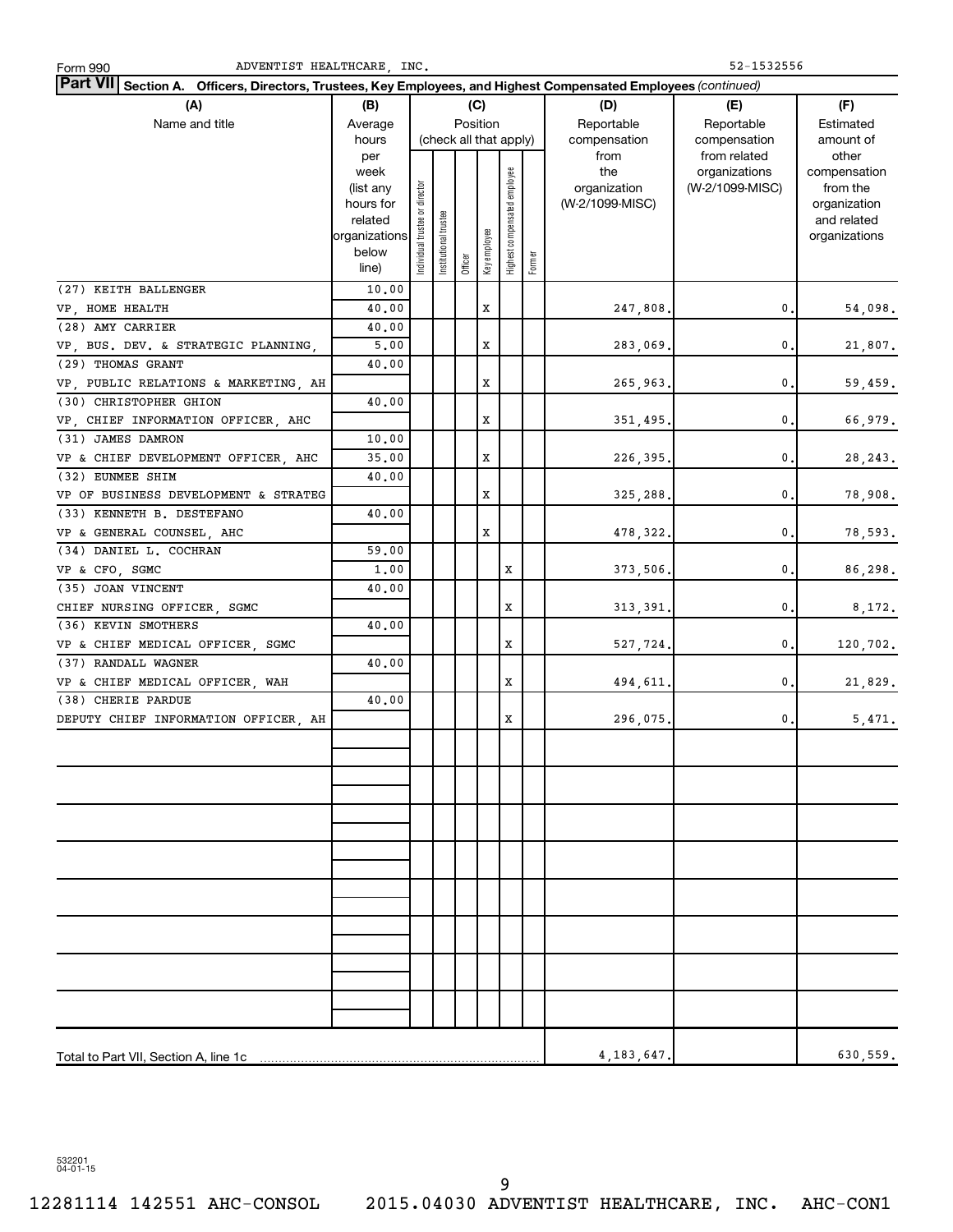|                                                           | <b>Part VIII</b> | <b>Statement of Revenue</b>                                                               |                |                      |                |                                          |                                  |                                                                    |
|-----------------------------------------------------------|------------------|-------------------------------------------------------------------------------------------|----------------|----------------------|----------------|------------------------------------------|----------------------------------|--------------------------------------------------------------------|
|                                                           |                  |                                                                                           |                |                      | Total revenue  | Related or<br>exempt function<br>revenue | Unrelated<br>business<br>revenue | (D)<br>Revenue excluded<br>from tax under<br>sections<br>512 - 514 |
|                                                           |                  | 1 a Federated campaigns                                                                   | 1a             |                      |                |                                          |                                  |                                                                    |
| Contributions, Gifts, Grants<br>and Other Similar Amounts |                  | <b>b</b> Membership dues                                                                  | 1 <sub>b</sub> |                      |                |                                          |                                  |                                                                    |
|                                                           |                  | c Fundraising events                                                                      | 1 <sub>c</sub> |                      |                |                                          |                                  |                                                                    |
|                                                           |                  | d Related organizations                                                                   | 1 <sub>d</sub> | 967,153.             |                |                                          |                                  |                                                                    |
|                                                           |                  | e Government grants (contributions)                                                       | 1e             | 360,145.             |                |                                          |                                  |                                                                    |
|                                                           |                  | f All other contributions, gifts, grants, and                                             |                |                      |                |                                          |                                  |                                                                    |
|                                                           |                  | similar amounts not included above                                                        | 1f             | 715,674.             |                |                                          |                                  |                                                                    |
|                                                           |                  | g Noncash contributions included in lines 1a-1f: \$                                       |                |                      |                |                                          |                                  |                                                                    |
|                                                           |                  |                                                                                           |                |                      | 2,042,972.     |                                          |                                  |                                                                    |
|                                                           |                  |                                                                                           |                | <b>Business Code</b> |                |                                          |                                  |                                                                    |
|                                                           |                  | 2 a ACUTE CARE                                                                            |                | 900099               | 593, 657, 118. | 593, 657, 118.                           |                                  |                                                                    |
| Program Service<br>Revenue                                | b                | BEHAVIORAL HEALTH                                                                         |                | 900099               | 43, 311, 452.  | 43, 311, 452.                            |                                  |                                                                    |
|                                                           | c                | the control of the control of the control of                                              |                |                      |                |                                          |                                  |                                                                    |
|                                                           | d                |                                                                                           |                |                      |                |                                          |                                  |                                                                    |
|                                                           | е                |                                                                                           |                |                      |                |                                          |                                  |                                                                    |
|                                                           | f                | All other program service revenue                                                         |                | 900099               | 7,179,832.     | 4,625,879.                               | 2,553,953.                       |                                                                    |
|                                                           |                  |                                                                                           |                |                      | 644, 148, 402. |                                          |                                  |                                                                    |
|                                                           | 3                | Investment income (including dividends, interest, and                                     |                |                      |                |                                          |                                  |                                                                    |
|                                                           |                  |                                                                                           |                |                      | 6,031,560.     |                                          |                                  | 6,031,560.                                                         |
|                                                           | 4                | Income from investment of tax-exempt bond proceeds                                        |                |                      |                |                                          |                                  |                                                                    |
|                                                           | 5                |                                                                                           |                |                      |                |                                          |                                  |                                                                    |
|                                                           |                  |                                                                                           | (i) Real       | (ii) Personal        |                |                                          |                                  |                                                                    |
|                                                           |                  |                                                                                           | 6,494,282.     |                      |                |                                          |                                  |                                                                    |
|                                                           |                  | <b>b</b> Less: rental expenses $\begin{bmatrix} 7,457,311. \end{bmatrix}$                 |                |                      |                |                                          |                                  |                                                                    |
|                                                           |                  | c Rental income or (loss)                                                                 | $-963,029$ .   |                      |                |                                          |                                  |                                                                    |
|                                                           |                  |                                                                                           |                |                      | $-963,029.$    |                                          | 17,802.                          | $-980, 831.$                                                       |
|                                                           |                  | <b>7 a</b> Gross amount from sales of                                                     | (i) Securities | (ii) Other           |                |                                          |                                  |                                                                    |
|                                                           |                  | assets other than inventory                                                               | 319,838,724.   |                      |                |                                          |                                  |                                                                    |
|                                                           |                  | <b>b</b> Less: cost or other basis                                                        |                |                      |                |                                          |                                  |                                                                    |
|                                                           |                  | and sales expenses  323, 485, 823.                                                        |                |                      |                |                                          |                                  |                                                                    |
|                                                           |                  |                                                                                           |                |                      |                |                                          |                                  |                                                                    |
|                                                           |                  |                                                                                           |                |                      | $-3,647,099.$  |                                          |                                  | $-3,647,099.$                                                      |
|                                                           |                  | 8 a Gross income from fundraising events (not                                             |                |                      |                |                                          |                                  |                                                                    |
|                                                           |                  | including \$<br><u> 1990 - Johann Barbara, martin a</u>                                   | of             |                      |                |                                          |                                  |                                                                    |
|                                                           |                  | contributions reported on line 1c). See                                                   |                |                      |                |                                          |                                  |                                                                    |
| <b>Other Revenue</b>                                      |                  |                                                                                           |                |                      |                |                                          |                                  |                                                                    |
|                                                           |                  |                                                                                           |                |                      |                |                                          |                                  |                                                                    |
|                                                           |                  | c Net income or (loss) from fundraising events                                            |                |                      |                |                                          |                                  |                                                                    |
|                                                           |                  | 9 a Gross income from gaming activities. See                                              |                |                      |                |                                          |                                  |                                                                    |
|                                                           |                  |                                                                                           |                |                      |                |                                          |                                  |                                                                    |
|                                                           |                  |                                                                                           |                |                      |                |                                          |                                  |                                                                    |
|                                                           |                  | <b>10 a</b> Gross sales of inventory, less returns                                        |                |                      |                |                                          |                                  |                                                                    |
|                                                           |                  | and allowances $\ldots$ , $\ldots$ , $\ldots$ , $\ldots$ , $\ldots$ , $\ldots$ , $\ldots$ |                | 470,619.             |                |                                          |                                  |                                                                    |
|                                                           |                  |                                                                                           | b              | 210,043.             |                |                                          |                                  |                                                                    |
|                                                           |                  | c Net income or (loss) from sales of inventory  ▶                                         |                |                      | 260,576.       |                                          |                                  | 260,576.                                                           |
|                                                           |                  | Miscellaneous Revenue                                                                     |                | <b>Business Code</b> |                |                                          |                                  |                                                                    |
|                                                           | 11 $a$           |                                                                                           |                |                      |                |                                          |                                  |                                                                    |
|                                                           | b                |                                                                                           |                |                      |                |                                          |                                  |                                                                    |
|                                                           | с                | <u> 1980 - Jan Barbara (j. 1980)</u>                                                      |                |                      |                |                                          |                                  |                                                                    |
|                                                           | d                |                                                                                           |                |                      |                |                                          |                                  |                                                                    |
|                                                           |                  |                                                                                           |                |                      |                |                                          |                                  |                                                                    |
|                                                           | 12               |                                                                                           |                |                      | 647, 873, 382. | 641, 594, 449.                           | 2,571,755.                       | 1,664,206.                                                         |
|                                                           | 532009 12-16-15  |                                                                                           |                |                      |                |                                          |                                  | Form 990 (2015)                                                    |

**9**

12281114 142551 AHC-CONSOL 2015.04030 ADVENTIST HEALTHCARE, INC. AHC-CON1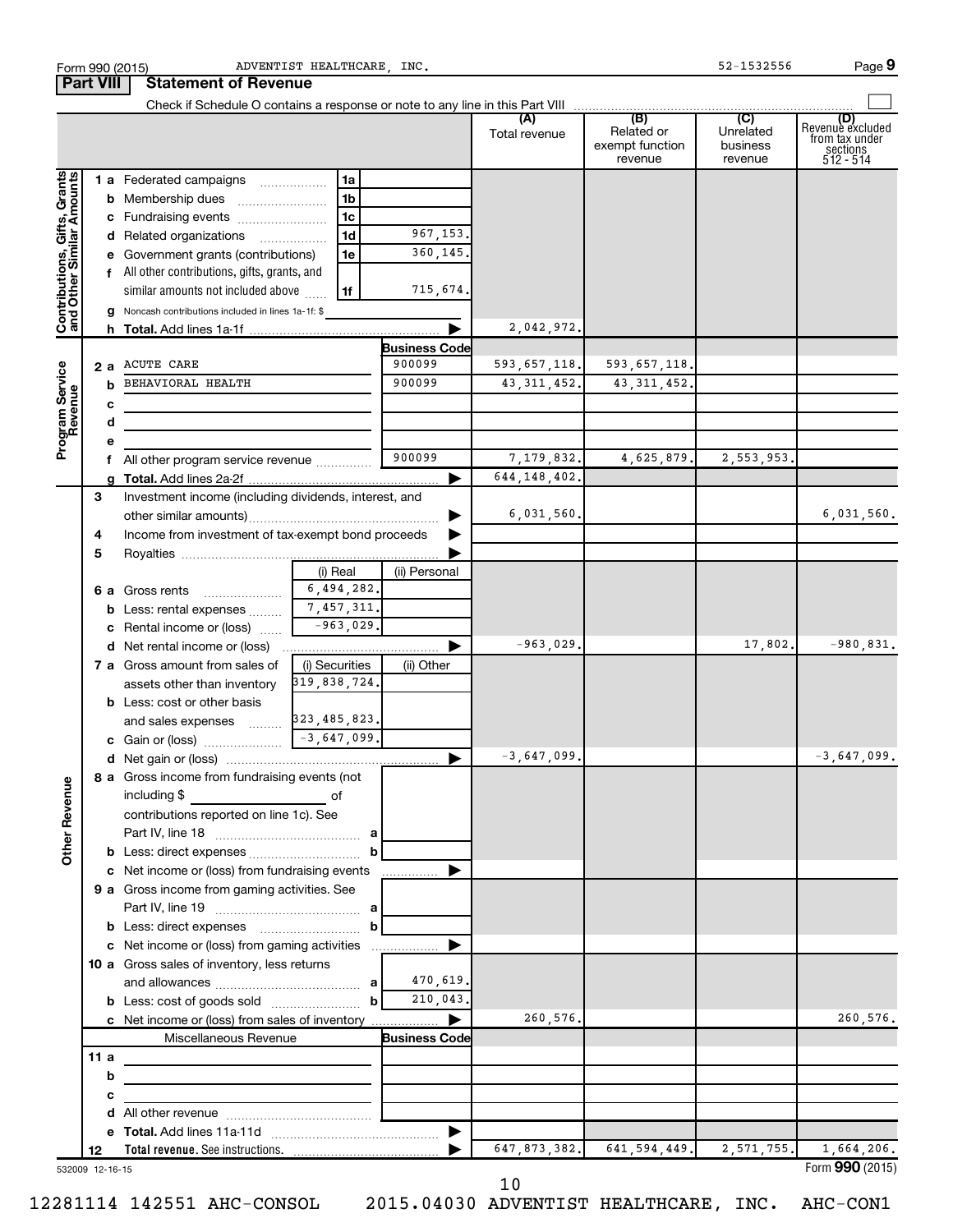**10**

|          | <b>Part IX   Statement of Functional Expenses</b>                                                                                                             |                       |                                    |                                           |                                |
|----------|---------------------------------------------------------------------------------------------------------------------------------------------------------------|-----------------------|------------------------------------|-------------------------------------------|--------------------------------|
|          | Section 501(c)(3) and 501(c)(4) organizations must complete all columns. All other organizations must complete column (A).                                    |                       |                                    |                                           |                                |
|          | Check if Schedule O contains a response or note to any line in this Part IX                                                                                   |                       |                                    |                                           | X                              |
|          | Do not include amounts reported on lines 6b,<br>7b, 8b, 9b, and 10b of Part VIII.                                                                             | (A)<br>Total expenses | (B)<br>Program service<br>expenses | (C)<br>Management and<br>general expenses | (D)<br>Fundraising<br>expenses |
| 1        | Grants and other assistance to domestic organizations                                                                                                         |                       |                                    |                                           |                                |
|          | and domestic governments. See Part IV, line 21                                                                                                                | 1,493,041.            | 1,493,041.                         |                                           |                                |
| 2        | Grants and other assistance to domestic                                                                                                                       |                       |                                    |                                           |                                |
|          | individuals. See Part IV, line 22                                                                                                                             |                       |                                    |                                           |                                |
| 3        | Grants and other assistance to foreign                                                                                                                        |                       |                                    |                                           |                                |
|          | organizations, foreign governments, and foreign                                                                                                               |                       |                                    |                                           |                                |
|          | individuals. See Part IV, lines 15 and 16                                                                                                                     |                       |                                    |                                           |                                |
| 4        | Benefits paid to or for members                                                                                                                               |                       |                                    |                                           |                                |
| 5        | Compensation of current officers, directors,                                                                                                                  |                       |                                    |                                           |                                |
|          | trustees, and key employees                                                                                                                                   | 9,165,077.            |                                    | 9,165,077.                                |                                |
| 6        | Compensation not included above, to disqualified                                                                                                              |                       |                                    |                                           |                                |
|          | persons (as defined under section 4958(f)(1)) and                                                                                                             |                       |                                    |                                           |                                |
|          | persons described in section 4958(c)(3)(B)                                                                                                                    | 243, 321, 531.        |                                    |                                           |                                |
| 7        | Other salaries and wages                                                                                                                                      |                       | 212, 271, 153.                     | 30,419,856.                               | 630,522.                       |
| 8        | Pension plan accruals and contributions (include                                                                                                              | 6, 137, 527.          | 5,736,179.                         | 378,581.                                  | 22,767.                        |
| 9        | section 401(k) and 403(b) employer contributions)                                                                                                             | 28, 102, 324.         | 21,084,898.                        | 6,950,392.                                | 67,034.                        |
| 10       |                                                                                                                                                               | 18, 371, 445.         | 14,976,888.                        | 3, 352, 767.                              | 41,790.                        |
| 11       | Fees for services (non-employees):                                                                                                                            |                       |                                    |                                           |                                |
|          |                                                                                                                                                               | 6,777,460.            | 4,852,834.                         | 1,924,626.                                |                                |
|          |                                                                                                                                                               | 1,362,843.            |                                    | 1,362,843.                                |                                |
|          |                                                                                                                                                               | 479,847.              |                                    | 479,847.                                  |                                |
|          |                                                                                                                                                               | 154,291.              | 154,291.                           |                                           |                                |
|          | e Professional fundraising services. See Part IV, line 17                                                                                                     |                       |                                    |                                           |                                |
| f        | Investment management fees                                                                                                                                    | 547,625.              |                                    | 547,625.                                  |                                |
|          | g Other. (If line 11g amount exceeds 10% of line 25,                                                                                                          |                       |                                    |                                           |                                |
|          | column (A) amount, list line 11g expenses on Sch O.)                                                                                                          | 83,698,914.           | 74, 544, 510.                      | 8,899,189.                                | 255, 215.                      |
| 12       |                                                                                                                                                               | 2,032,586.            | 243,906.                           | 1,788,680.                                |                                |
| 13       |                                                                                                                                                               | 43, 344, 026.         | 37,807,484.                        | 5,504,916.                                | 31,626.                        |
| 14       |                                                                                                                                                               | 18,626,309.           | 13,969,732.                        | 4,656,577.                                |                                |
| 15       |                                                                                                                                                               |                       |                                    |                                           |                                |
| 16       |                                                                                                                                                               | 33,690,225.           | 27, 267, 295.                      | 6,319,831.                                | 103,099.                       |
| 17       |                                                                                                                                                               | 1,672,871.            | 843,899.                           | 804,330.                                  | 24,642.                        |
| 18       | Payments of travel or entertainment expenses                                                                                                                  |                       |                                    |                                           |                                |
|          | for any federal, state, or local public officials                                                                                                             |                       |                                    |                                           |                                |
| 19       | Conferences, conventions, and meetings                                                                                                                        | 765,060.              | 415,832.                           | 349.060.                                  | 168.                           |
| 20       | Interest                                                                                                                                                      | 9, 121, 418.          | 1,456.                             | 9,119,962.                                |                                |
| 21       | Depreciation, depletion, and amortization                                                                                                                     | 33,508,793.           | 33, 213, 030.                      | 295,763.                                  |                                |
| 22       | Insurance                                                                                                                                                     | 5,003,159.            |                                    | 5,003,159.                                |                                |
| 23<br>24 | Other expenses. Itemize expenses not covered                                                                                                                  |                       |                                    |                                           |                                |
|          | above. (List miscellaneous expenses in line 24e. If line<br>24e amount exceeds 10% of line 25, column (A)<br>amount, list line 24e expenses on Schedule O.) [ |                       |                                    |                                           |                                |
| a        | MEDICAL SUPPLIES                                                                                                                                              | 61,441,002.           | 61,441,002.                        |                                           |                                |
| b        | RECRUITING                                                                                                                                                    | 2, 231, 762.          |                                    | 2, 231, 762.                              |                                |
| c        |                                                                                                                                                               |                       |                                    |                                           |                                |
| d        |                                                                                                                                                               |                       |                                    |                                           |                                |
|          | e All other expenses                                                                                                                                          |                       |                                    |                                           |                                |
| 25       | Total functional expenses. Add lines 1 through 24e                                                                                                            | 611,049,136.          | 510, 317, 430.                     | 99,554,843.                               | 1,176,863.                     |
| 26       | Joint costs. Complete this line only if the organization                                                                                                      |                       |                                    |                                           |                                |
|          | reported in column (B) joint costs from a combined                                                                                                            |                       |                                    |                                           |                                |
|          | educational campaign and fundraising solicitation.                                                                                                            |                       |                                    |                                           |                                |
|          | Check here $\blacktriangleright$<br>if following SOP 98-2 (ASC 958-720)                                                                                       |                       |                                    |                                           |                                |

532010 12-16-15

Form (2015) **990**

12281114 142551 AHC-CONSOL 2015.04030 ADVENTIST HEALTHCARE, INC. AHC-CON1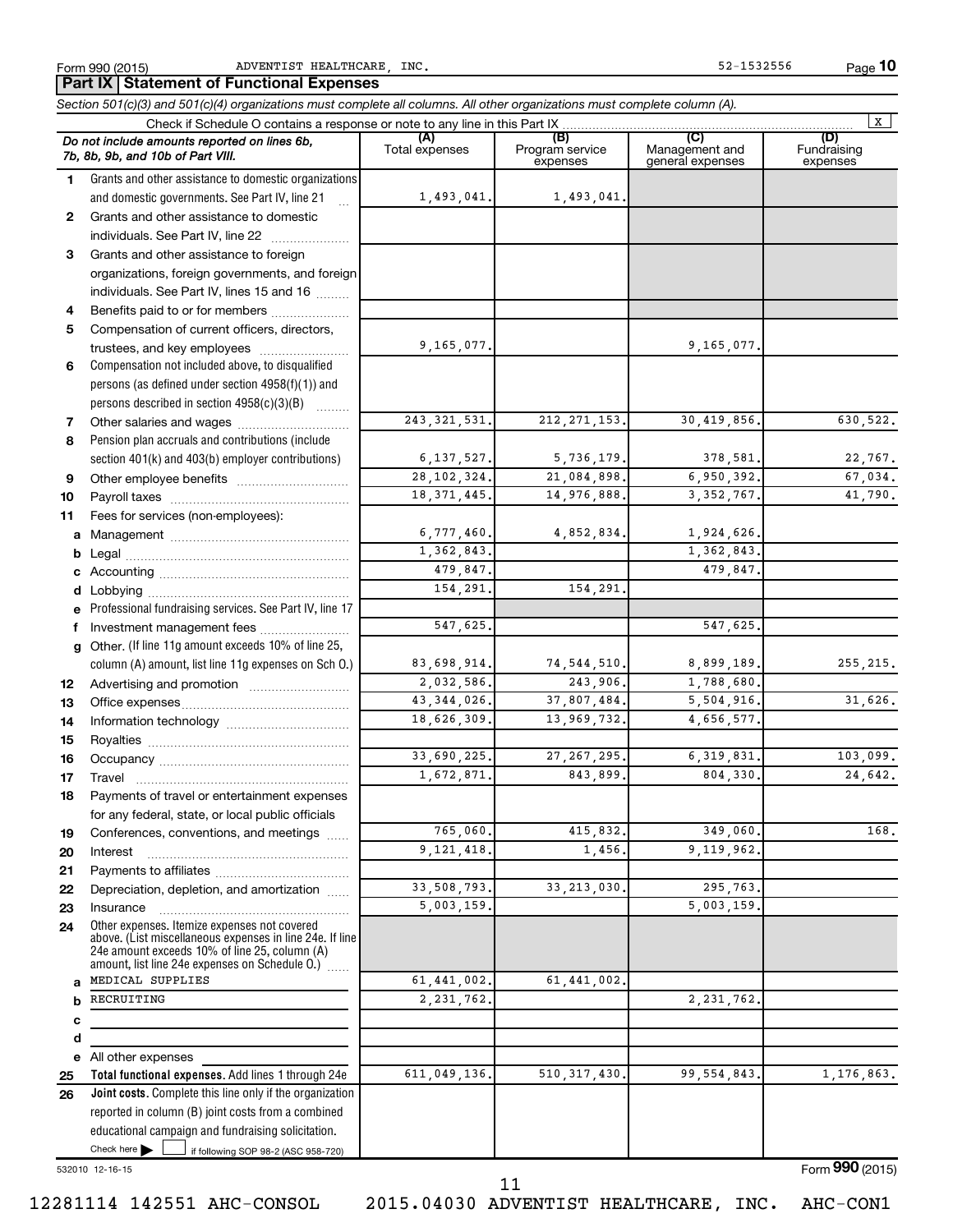|                             |          |                                                                                                                                                                                                                                |                 |                | (A)<br>Beginning of year |                 | (B)<br>End of year |
|-----------------------------|----------|--------------------------------------------------------------------------------------------------------------------------------------------------------------------------------------------------------------------------------|-----------------|----------------|--------------------------|-----------------|--------------------|
|                             | 1        |                                                                                                                                                                                                                                |                 |                | 155, 733.                | 1               | 1,063,528.         |
|                             | 2        |                                                                                                                                                                                                                                |                 |                | 76, 122, 691.            | $\overline{2}$  | 82,854,531.        |
|                             | 3        |                                                                                                                                                                                                                                |                 |                | 809,086.                 | 3               | 916,244.           |
|                             | 4        |                                                                                                                                                                                                                                |                 |                | 87,987,045.              | 4               | 80,607,982.        |
|                             | 5        | Loans and other receivables from current and former officers, directors,                                                                                                                                                       |                 |                |                          |                 |                    |
|                             |          | trustees, key employees, and highest compensated employees. Complete                                                                                                                                                           |                 |                |                          |                 |                    |
|                             |          | Part II of Schedule Latin million and Contract in the Schedule Latin million and the Marian million and Den La                                                                                                                 |                 |                |                          | 5               |                    |
|                             | 6        | Loans and other receivables from other disqualified persons (as defined under                                                                                                                                                  |                 |                |                          |                 |                    |
|                             |          | section 4958(f)(1)), persons described in section 4958(c)(3)(B), and contributing                                                                                                                                              |                 |                |                          |                 |                    |
|                             |          | employers and sponsoring organizations of section 501(c)(9) voluntary                                                                                                                                                          |                 |                |                          |                 |                    |
|                             |          | employees' beneficiary organizations (see instr). Complete Part II of Sch L                                                                                                                                                    |                 |                |                          | 6               |                    |
| Assets                      | 7        |                                                                                                                                                                                                                                |                 |                | 9,810,869.               | $\overline{7}$  | 12,843,184.        |
|                             | 8        |                                                                                                                                                                                                                                |                 |                | 9, 145, 365.             | 8               | 8,829,816.         |
|                             | 9        | Prepaid expenses and deferred charges [11] matter continuum matter and referred charges [11] matter continuum matter continuum matter and continuum matter continuum matter continuum matter continuum matter continuum matter |                 |                | 6,682,729.               | 9               | 7,327,206.         |
|                             |          | 10a Land, buildings, and equipment: cost or other                                                                                                                                                                              |                 |                |                          |                 |                    |
|                             |          | basis. Complete Part VI of Schedule D                                                                                                                                                                                          | 10a             | 811,031,572.   |                          |                 |                    |
|                             |          | <b>b</b> Less: accumulated depreciation                                                                                                                                                                                        | 10 <sub>b</sub> | 422, 949, 905. | 373, 762, 415.           | 10 <sub>c</sub> | 388,081,667.       |
|                             | 11       |                                                                                                                                                                                                                                |                 |                | 137,889,131.             | 11              | 142, 337, 123.     |
|                             | 12       |                                                                                                                                                                                                                                |                 |                | 10, 553, 133.            | 12              | 8,297,298.         |
|                             | 13       |                                                                                                                                                                                                                                |                 |                | 67,604,975.              | 13              | 61,285,501.        |
|                             | 14       |                                                                                                                                                                                                                                |                 |                | 3,196,195.               | 14              | 8,256,409.         |
|                             | 15       |                                                                                                                                                                                                                                |                 |                | 39,729,276.              | 15              | 41, 119, 172.      |
|                             | 16       |                                                                                                                                                                                                                                |                 |                | 823, 448, 643.           | 16              | 843, 819, 661.     |
|                             | 17       |                                                                                                                                                                                                                                |                 |                | 93, 985, 161.            | 17              | 101, 340, 105.     |
|                             | 18       |                                                                                                                                                                                                                                |                 |                |                          | 18              |                    |
|                             | 19       |                                                                                                                                                                                                                                |                 |                | 666,728.                 | 19              | 345, 211.          |
|                             | 20       |                                                                                                                                                                                                                                |                 |                | 246, 345, 919.           | 20              | 235,469,029.       |
|                             | 21       | Escrow or custodial account liability. Complete Part IV of Schedule D                                                                                                                                                          |                 |                |                          | 21              |                    |
|                             | 22       | Loans and other payables to current and former officers, directors, trustees,                                                                                                                                                  |                 |                |                          |                 |                    |
| Liabilities                 |          | key employees, highest compensated employees, and disqualified persons.                                                                                                                                                        |                 |                |                          |                 |                    |
|                             |          |                                                                                                                                                                                                                                |                 |                |                          | 22              |                    |
|                             | 23       | Secured mortgages and notes payable to unrelated third parties                                                                                                                                                                 |                 |                | 94,718,964.              | 23              | 82, 239, 259.      |
|                             | 24       | Unsecured notes and loans payable to unrelated third parties                                                                                                                                                                   |                 |                |                          | 24              |                    |
|                             | 25       | Other liabilities (including federal income tax, payables to related third                                                                                                                                                     |                 |                |                          |                 |                    |
|                             |          | parties, and other liabilities not included on lines 17-24). Complete Part X of                                                                                                                                                |                 |                |                          |                 |                    |
|                             |          | Schedule D                                                                                                                                                                                                                     |                 |                | 42, 336, 357.            | 25              | 45, 284, 181.      |
|                             | 26       |                                                                                                                                                                                                                                |                 |                | 478,053,129.             | 26              | 464, 677, 785.     |
|                             |          | Organizations that follow SFAS 117 (ASC 958), check here $\blacktriangleright$ $\frac{ X }{ X }$ and                                                                                                                           |                 |                |                          |                 |                    |
|                             |          | complete lines 27 through 29, and lines 33 and 34.                                                                                                                                                                             |                 |                | 344, 389, 003.           | 27              | 378,268,670.       |
|                             | 27       |                                                                                                                                                                                                                                |                 |                | 1,006,511.               | 28              | 873,206.           |
|                             | 28<br>29 | Permanently restricted net assets                                                                                                                                                                                              |                 |                |                          | 29              |                    |
|                             |          | Organizations that do not follow SFAS 117 (ASC 958), check here $\blacktriangleright\Box$                                                                                                                                      |                 |                |                          |                 |                    |
|                             |          | and complete lines 30 through 34.                                                                                                                                                                                              |                 |                |                          |                 |                    |
|                             | 30       |                                                                                                                                                                                                                                |                 |                |                          | 30              |                    |
|                             | 31       | Paid-in or capital surplus, or land, building, or equipment fund                                                                                                                                                               |                 |                |                          | 31              |                    |
| Net Assets or Fund Balances | 32       | Retained earnings, endowment, accumulated income, or other funds                                                                                                                                                               |                 |                |                          | 32              |                    |
|                             | 33       |                                                                                                                                                                                                                                |                 |                | 345, 395, 514.           | 33              | 379, 141, 876.     |
|                             | 34       |                                                                                                                                                                                                                                |                 |                | 823, 448, 643.           | 34              | 843, 819, 661.     |

Form (2015) **990**

**11**

**Part X** | Balance Sheet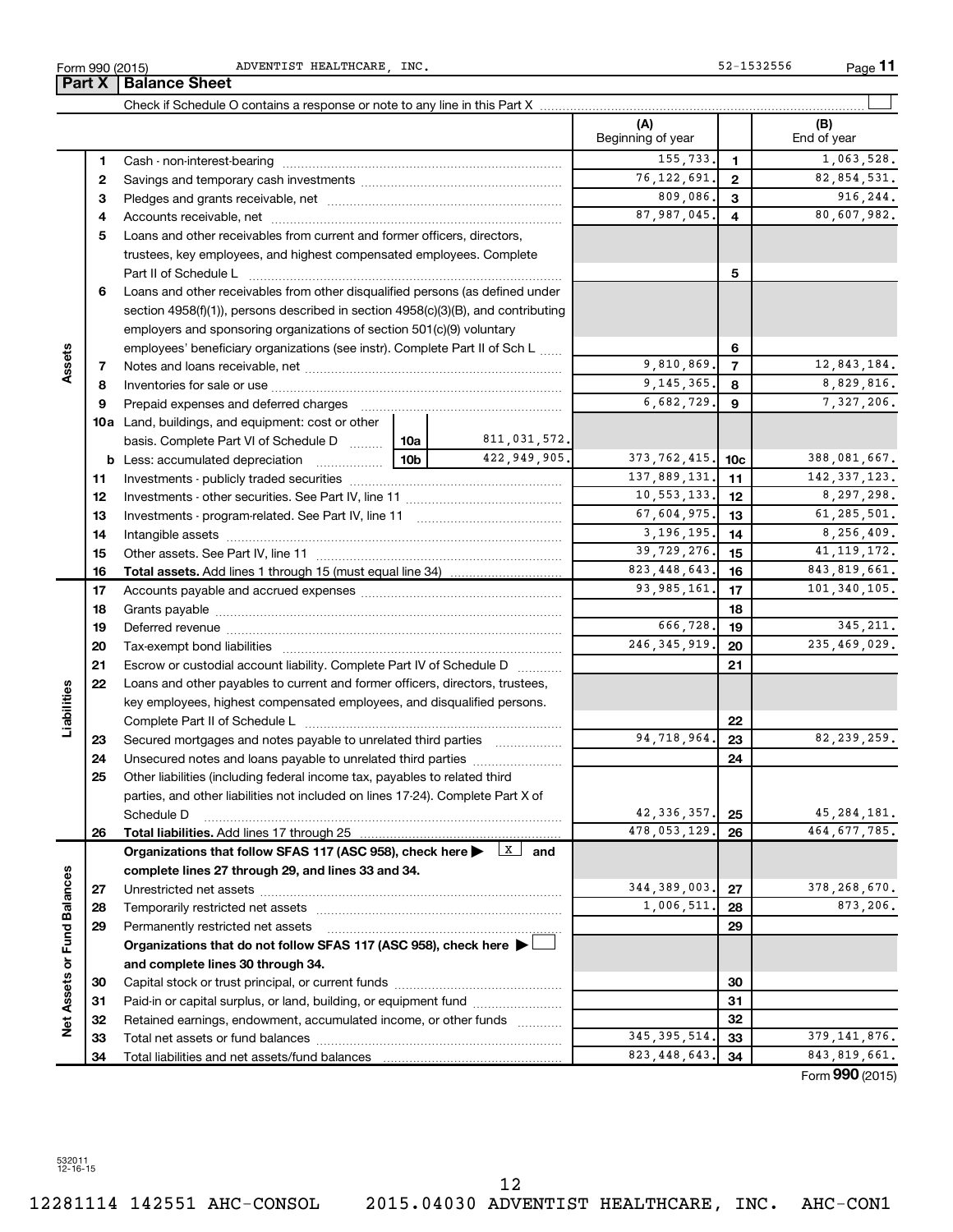|    | ADVENTIST HEALTHCARE INC.<br>Form 990 (2015)                                                                                         | 52-1532556              |                |               | Page 12        |
|----|--------------------------------------------------------------------------------------------------------------------------------------|-------------------------|----------------|---------------|----------------|
|    | Part XI<br><b>Reconciliation of Net Assets</b>                                                                                       |                         |                |               |                |
|    | Check if Schedule O contains a response or note to any line in this Part XI                                                          |                         |                |               | $\mathbf{x}$   |
|    |                                                                                                                                      |                         |                |               |                |
| 1  |                                                                                                                                      | 1                       |                |               | 647,873,382.   |
| 2  |                                                                                                                                      | $\mathbf{2}$            |                |               | 611,049,136.   |
| З  | Revenue less expenses. Subtract line 2 from line 1                                                                                   | 3                       |                |               | 36,824,246.    |
| 4  |                                                                                                                                      | $\overline{\mathbf{4}}$ |                |               | 345, 395, 514. |
| 5  | Net unrealized gains (losses) on investments [11] matter continuum matter is a set of the set of the set of the                      | 5                       |                |               | $-3,973,325.$  |
| 6  | Donated services and use of facilities                                                                                               | 6                       |                |               |                |
| 7  | Investment expenses                                                                                                                  | $\overline{7}$          |                |               |                |
| 8  | Prior period adjustments www.communication.communication.communication.com/news-managements                                          | 8                       |                |               |                |
| 9  |                                                                                                                                      | 9                       |                |               | 895,441.       |
| 10 | Net assets or fund balances at end of year. Combine lines 3 through 9 (must equal Part X, line 33,                                   |                         |                |               |                |
|    | column (B))                                                                                                                          | 10                      |                |               | 379, 141, 876. |
|    | Part XII Financial Statements and Reporting                                                                                          |                         |                |               |                |
|    |                                                                                                                                      |                         |                |               |                |
|    |                                                                                                                                      |                         |                | <b>Yes</b>    | <b>No</b>      |
| 1  | $\lfloor x \rfloor$ Accrual<br>Accounting method used to prepare the Form 990: $\Box$ Cash<br>Other                                  |                         |                |               |                |
|    | If the organization changed its method of accounting from a prior year or checked "Other," explain in Schedule O.                    |                         |                |               |                |
|    | 2a Were the organization's financial statements compiled or reviewed by an independent accountant?                                   |                         | 2a             |               | х              |
|    | If "Yes," check a box below to indicate whether the financial statements for the year were compiled or reviewed on a                 |                         |                |               |                |
|    | separate basis, consolidated basis, or both:                                                                                         |                         |                |               |                |
|    | Separate basis<br>Consolidated basis<br>Both consolidated and separate basis                                                         |                         |                |               |                |
|    |                                                                                                                                      |                         | 2 <sub>b</sub> | х             |                |
|    | If "Yes," check a box below to indicate whether the financial statements for the year were audited on a separate basis,              |                         |                |               |                |
|    | consolidated basis, or both:                                                                                                         |                         |                |               |                |
|    | $X$ Consolidated basis<br>Both consolidated and separate basis<br>Separate basis                                                     |                         |                |               |                |
|    | c If "Yes" to line 2a or 2b, does the organization have a committee that assumes responsibility for oversight of the audit,          |                         |                |               |                |
|    | review, or compilation of its financial statements and selection of an independent accountant?                                       |                         | 2c             | х             |                |
|    | If the organization changed either its oversight process or selection process during the tax year, explain in Schedule O.            |                         |                |               |                |
|    | 3a As a result of a federal award, was the organization required to undergo an audit or audits as set forth in the Single Audit      |                         |                |               |                |
|    |                                                                                                                                      |                         | За             | х             |                |
|    | <b>b</b> If "Yes," did the organization undergo the required audit or audits? If the organization did not undergo the required audit |                         |                |               |                |
|    |                                                                                                                                      |                         | 3b             | x             |                |
|    |                                                                                                                                      |                         |                | $000 \approx$ |                |

Form (2015) **990**

532012 12-16-15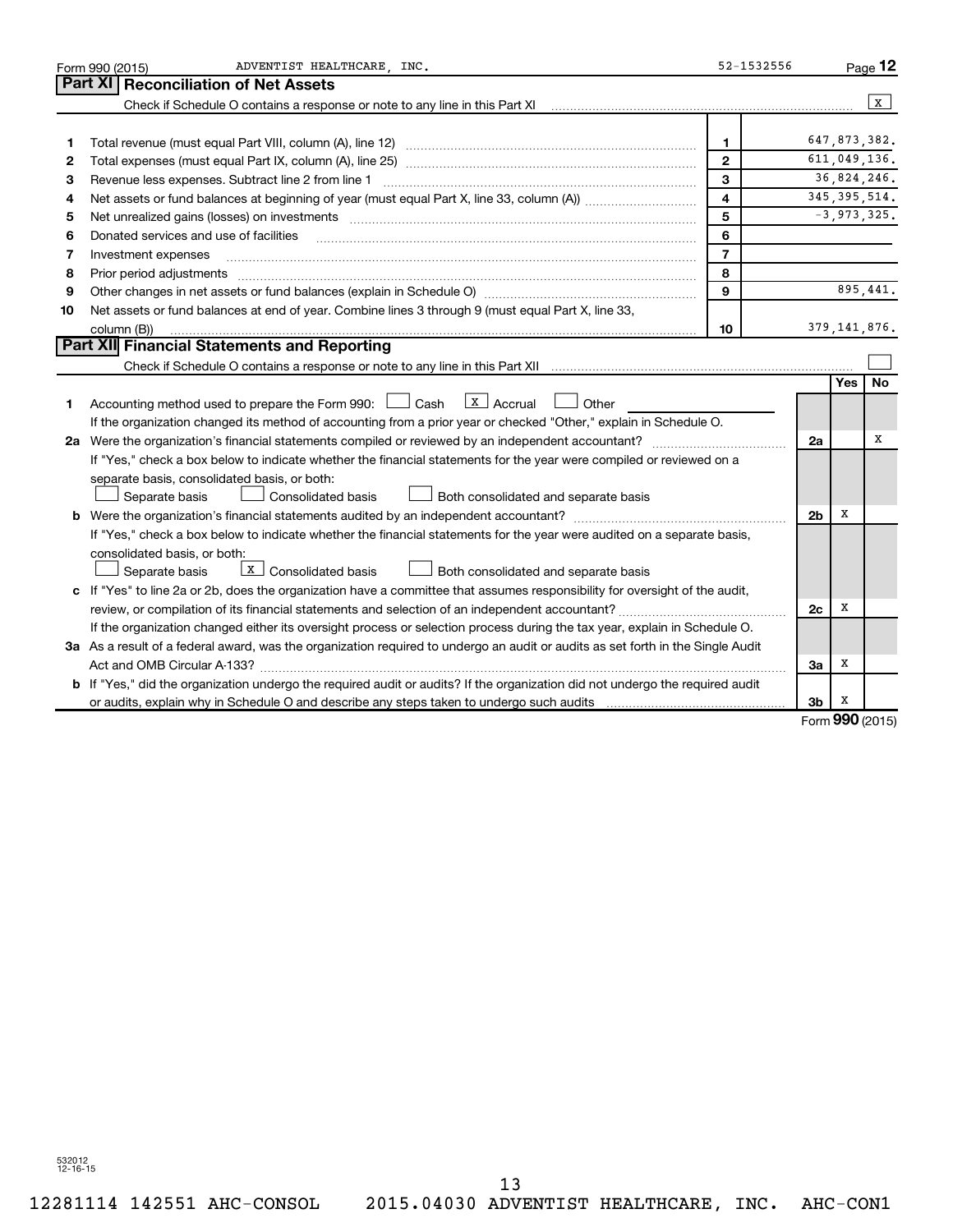## **SCHEDULE A**

# Form 990 or 990-EZ) Public Charity Status and Public Support<br>
Complete if the organization is a section 501(c)(3) organization or a section<br> **2015**

**4947(a)(1) nonexempt charitable trust. | Attach to Form 990 or Form 990-EZ.** 

| LU IU                               |  |
|-------------------------------------|--|
| <b>Open to Public</b><br>Inonootion |  |

OMB No. 1545-0047

Department of the Treasury<br>Internal Revenue Service Internal Revenue Service

|    |        | Internal Revenue Service |                                                                          | Information about Schedule A (Form 990 or 990-EZ) and its instructions is at WWW.irs.gov/form990.                                             |                          |                |                        | Inspection                            |
|----|--------|--------------------------|--------------------------------------------------------------------------|-----------------------------------------------------------------------------------------------------------------------------------------------|--------------------------|----------------|------------------------|---------------------------------------|
|    |        | Name of the organization |                                                                          |                                                                                                                                               |                          |                |                        | <b>Employer identification number</b> |
|    |        |                          | ADVENTIST HEALTHCARE, INC.                                               |                                                                                                                                               |                          |                |                        | 52-1532556                            |
|    | Part I |                          |                                                                          | Reason for Public Charity Status (All organizations must complete this part.) See instructions.                                               |                          |                |                        |                                       |
|    |        |                          |                                                                          | The organization is not a private foundation because it is: (For lines 1 through 11, check only one box.)                                     |                          |                |                        |                                       |
| 1  |        |                          |                                                                          | A church, convention of churches, or association of churches described in <b>section 170(b)(1)(A)(i).</b>                                     |                          |                |                        |                                       |
| 2  |        |                          |                                                                          | A school described in section 170(b)(1)(A)(ii). (Attach Schedule E (Form 990 or 990-EZ).)                                                     |                          |                |                        |                                       |
| 3  | X      |                          |                                                                          | A hospital or a cooperative hospital service organization described in section 170(b)(1)(A)(iii).                                             |                          |                |                        |                                       |
|    |        |                          |                                                                          | A medical research organization operated in conjunction with a hospital described in section 170(b)(1)(A)(iii). Enter the hospital's name,    |                          |                |                        |                                       |
|    |        | city, and state:         |                                                                          |                                                                                                                                               |                          |                |                        |                                       |
| 5  |        |                          |                                                                          | An organization operated for the benefit of a college or university owned or operated by a governmental unit described in                     |                          |                |                        |                                       |
|    |        |                          | section 170(b)(1)(A)(iv). (Complete Part II.)                            |                                                                                                                                               |                          |                |                        |                                       |
|    |        |                          |                                                                          | A federal, state, or local government or governmental unit described in section 170(b)(1)(A)(v).                                              |                          |                |                        |                                       |
|    |        |                          |                                                                          | An organization that normally receives a substantial part of its support from a governmental unit or from the general public described in     |                          |                |                        |                                       |
|    |        |                          | section 170(b)(1)(A)(vi). (Complete Part II.)                            |                                                                                                                                               |                          |                |                        |                                       |
| 8  |        |                          |                                                                          | A community trust described in section 170(b)(1)(A)(vi). (Complete Part II.)                                                                  |                          |                |                        |                                       |
| 9  |        |                          |                                                                          | An organization that normally receives: (1) more than 33 1/3% of its support from contributions, membership fees, and gross receipts from     |                          |                |                        |                                       |
|    |        |                          |                                                                          | activities related to its exempt functions - subject to certain exceptions, and (2) no more than 33 1/3% of its support from gross investment |                          |                |                        |                                       |
|    |        |                          |                                                                          | income and unrelated business taxable income (less section 511 tax) from businesses acquired by the organization after June 30, 1975.         |                          |                |                        |                                       |
|    |        |                          | See section 509(a)(2). (Complete Part III.)                              |                                                                                                                                               |                          |                |                        |                                       |
| 10 |        |                          |                                                                          | An organization organized and operated exclusively to test for public safety. See section 509(a)(4).                                          |                          |                |                        |                                       |
| 11 |        |                          |                                                                          | An organization organized and operated exclusively for the benefit of, to perform the functions of, or to carry out the purposes of one or    |                          |                |                        |                                       |
|    |        |                          |                                                                          | more publicly supported organizations described in section 509(a)(1) or section 509(a)(2). See section 509(a)(3). Check the box in            |                          |                |                        |                                       |
|    |        |                          |                                                                          | lines 11a through 11d that describes the type of supporting organization and complete lines 11e, 11f, and 11g.                                |                          |                |                        |                                       |
| а  |        |                          |                                                                          | Type I. A supporting organization operated, supervised, or controlled by its supported organization(s), typically by giving                   |                          |                |                        |                                       |
|    |        |                          |                                                                          | the supported organization(s) the power to regularly appoint or elect a majority of the directors or trustees of the supporting               |                          |                |                        |                                       |
|    |        |                          | organization. You must complete Part IV, Sections A and B.               |                                                                                                                                               |                          |                |                        |                                       |
| b  |        |                          |                                                                          | Type II. A supporting organization supervised or controlled in connection with its supported organization(s), by having                       |                          |                |                        |                                       |
|    |        |                          |                                                                          | control or management of the supporting organization vested in the same persons that control or manage the supported                          |                          |                |                        |                                       |
|    |        |                          | organization(s). You must complete Part IV, Sections A and C.            |                                                                                                                                               |                          |                |                        |                                       |
| с  |        |                          |                                                                          | Type III functionally integrated. A supporting organization operated in connection with, and functionally integrated with,                    |                          |                |                        |                                       |
|    |        |                          |                                                                          | its supported organization(s) (see instructions). You must complete Part IV, Sections A, D, and E.                                            |                          |                |                        |                                       |
| d  |        |                          |                                                                          | Type III non-functionally integrated. A supporting organization operated in connection with its supported organization(s)                     |                          |                |                        |                                       |
|    |        |                          |                                                                          | that is not functionally integrated. The organization generally must satisfy a distribution requirement and an attentiveness                  |                          |                |                        |                                       |
|    |        |                          |                                                                          | requirement (see instructions). You must complete Part IV, Sections A and D, and Part V.                                                      |                          |                |                        |                                       |
| е  |        |                          |                                                                          | Check this box if the organization received a written determination from the IRS that it is a Type I, Type II, Type III                       |                          |                |                        |                                       |
|    |        |                          |                                                                          | functionally integrated, or Type III non-functionally integrated supporting organization.                                                     |                          |                |                        |                                       |
|    |        |                          | g Provide the following information about the supported organization(s). |                                                                                                                                               |                          |                |                        |                                       |
|    |        | (i) Name of supported    | (ii) EIN                                                                 | (iii) Type of organization                                                                                                                    | (iv) Is the organization |                | (v) Amount of monetary | (vi) Amount of                        |
|    |        | organization             |                                                                          | (described on lines 1-9                                                                                                                       | governing document?      | listed in your | support (see           | other support (see                    |
|    |        |                          |                                                                          | above (see instructions))                                                                                                                     | Yes                      | No             | instructions)          | instructions)                         |
|    |        |                          |                                                                          |                                                                                                                                               |                          |                |                        |                                       |
|    |        |                          |                                                                          |                                                                                                                                               |                          |                |                        |                                       |
|    |        |                          |                                                                          |                                                                                                                                               |                          |                |                        |                                       |
|    |        |                          |                                                                          |                                                                                                                                               |                          |                |                        |                                       |
|    |        |                          |                                                                          |                                                                                                                                               |                          |                |                        |                                       |
|    |        |                          |                                                                          |                                                                                                                                               |                          |                |                        |                                       |
|    |        |                          |                                                                          |                                                                                                                                               |                          |                |                        |                                       |
|    |        |                          |                                                                          |                                                                                                                                               |                          |                |                        |                                       |
|    |        |                          |                                                                          |                                                                                                                                               |                          |                |                        |                                       |
|    |        |                          |                                                                          |                                                                                                                                               |                          |                |                        |                                       |
|    |        |                          |                                                                          |                                                                                                                                               |                          |                |                        |                                       |

Form 990 or 990-EZ. 532021 09-23-15 LHA **For Paperwork Reduction Act Notice, see the Instructions for**  **Schedule A (Form 990 or 990-EZ) 2015**

**Total**

14

12281114 142551 AHC-CONSOL 2015.04030 ADVENTIST HEALTHCARE, INC. AHC-CON1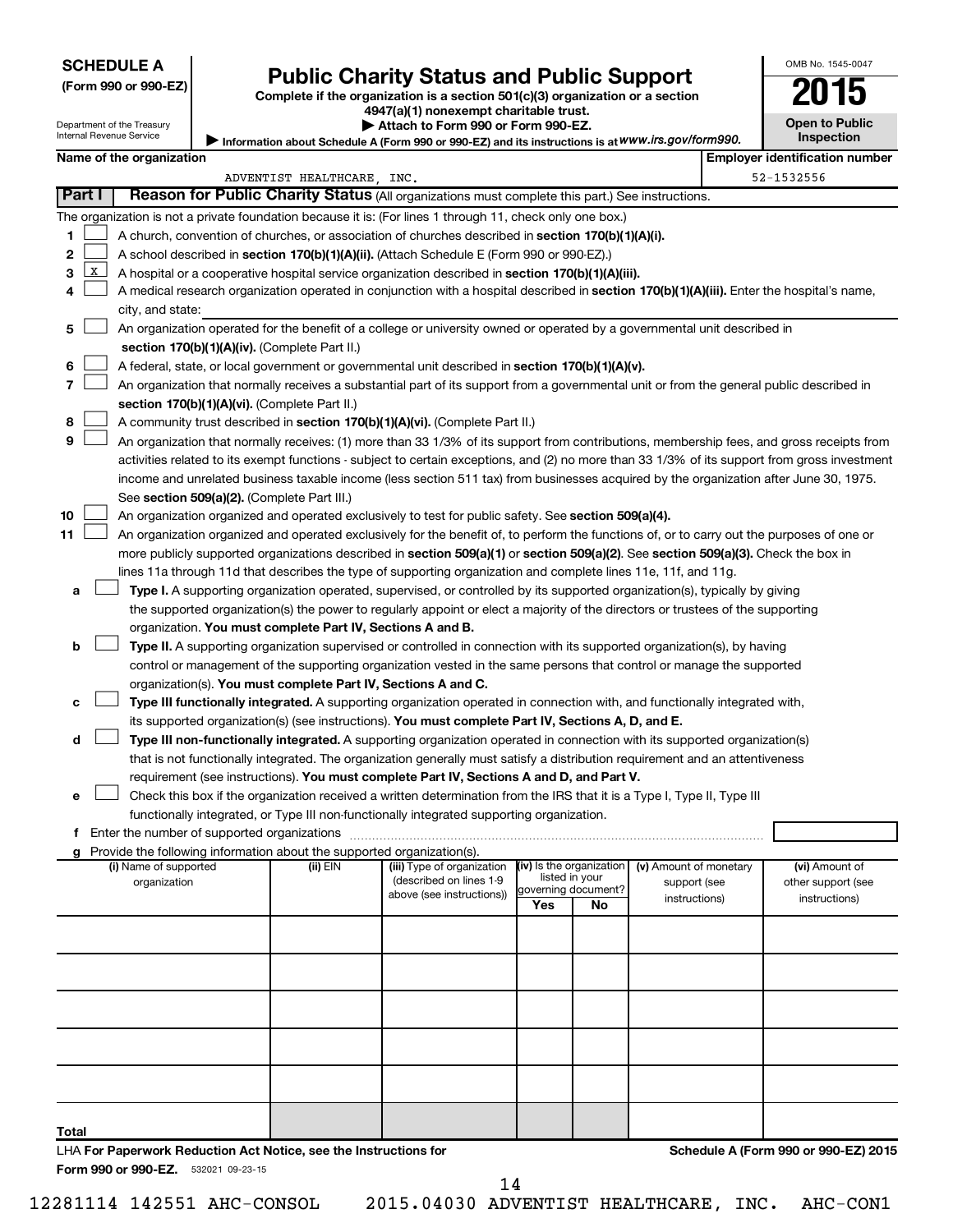### Schedule A (Form 990 or 990-EZ) 2015 ADVENTIST HEALTHCARE, INC. Society of the state of the state of the Page

**Part II Support Schedule for Organizations Described in Sections 170(b)(1)(A)(iv) and 170(b)(1)(A)(vi)**

(Complete only if you checked the box on line 5, 7, or 8 of Part I or if the organization failed to qualify under Part III. If the organization fails to qualify under the tests listed below, please complete Part III.)

|   | <b>Section A. Public Support</b>                                                                                                                                                                                               |          |          |            |            |                                      |           |
|---|--------------------------------------------------------------------------------------------------------------------------------------------------------------------------------------------------------------------------------|----------|----------|------------|------------|--------------------------------------|-----------|
|   | Calendar year (or fiscal year beginning in)                                                                                                                                                                                    | (a) 2011 | (b) 2012 | $(c)$ 2013 | $(d)$ 2014 | (e) 2015                             | (f) Total |
|   | 1 Gifts, grants, contributions, and                                                                                                                                                                                            |          |          |            |            |                                      |           |
|   | membership fees received. (Do not                                                                                                                                                                                              |          |          |            |            |                                      |           |
|   | include any "unusual grants.")                                                                                                                                                                                                 |          |          |            |            |                                      |           |
|   | 2 Tax revenues levied for the organ-                                                                                                                                                                                           |          |          |            |            |                                      |           |
|   | ization's benefit and either paid to                                                                                                                                                                                           |          |          |            |            |                                      |           |
|   | or expended on its behalf                                                                                                                                                                                                      |          |          |            |            |                                      |           |
|   | 3 The value of services or facilities                                                                                                                                                                                          |          |          |            |            |                                      |           |
|   | furnished by a governmental unit to                                                                                                                                                                                            |          |          |            |            |                                      |           |
|   | the organization without charge                                                                                                                                                                                                |          |          |            |            |                                      |           |
|   | 4 Total. Add lines 1 through 3                                                                                                                                                                                                 |          |          |            |            |                                      |           |
|   | 5 The portion of total contributions                                                                                                                                                                                           |          |          |            |            |                                      |           |
|   | by each person (other than a                                                                                                                                                                                                   |          |          |            |            |                                      |           |
|   | governmental unit or publicly                                                                                                                                                                                                  |          |          |            |            |                                      |           |
|   | supported organization) included                                                                                                                                                                                               |          |          |            |            |                                      |           |
|   | on line 1 that exceeds 2% of the                                                                                                                                                                                               |          |          |            |            |                                      |           |
|   | amount shown on line 11,                                                                                                                                                                                                       |          |          |            |            |                                      |           |
|   | column (f)                                                                                                                                                                                                                     |          |          |            |            |                                      |           |
|   | 6 Public support. Subtract line 5 from line 4.                                                                                                                                                                                 |          |          |            |            |                                      |           |
|   | <b>Section B. Total Support</b>                                                                                                                                                                                                |          |          |            |            |                                      |           |
|   | Calendar year (or fiscal year beginning in)                                                                                                                                                                                    | (a) 2011 | (b) 2012 | $(c)$ 2013 | $(d)$ 2014 | (e) 2015                             | (f) Total |
|   | 7 Amounts from line 4                                                                                                                                                                                                          |          |          |            |            |                                      |           |
| 8 | Gross income from interest,                                                                                                                                                                                                    |          |          |            |            |                                      |           |
|   | dividends, payments received on                                                                                                                                                                                                |          |          |            |            |                                      |           |
|   | securities loans, rents, royalties                                                                                                                                                                                             |          |          |            |            |                                      |           |
|   | and income from similar sources                                                                                                                                                                                                |          |          |            |            |                                      |           |
| 9 | Net income from unrelated business                                                                                                                                                                                             |          |          |            |            |                                      |           |
|   | activities, whether or not the                                                                                                                                                                                                 |          |          |            |            |                                      |           |
|   | business is regularly carried on                                                                                                                                                                                               |          |          |            |            |                                      |           |
|   | 10 Other income. Do not include gain                                                                                                                                                                                           |          |          |            |            |                                      |           |
|   | or loss from the sale of capital                                                                                                                                                                                               |          |          |            |            |                                      |           |
|   | assets (Explain in Part VI.)                                                                                                                                                                                                   |          |          |            |            |                                      |           |
|   | 11 Total support. Add lines 7 through 10                                                                                                                                                                                       |          |          |            |            |                                      |           |
|   | <b>12</b> Gross receipts from related activities, etc. (see instructions)                                                                                                                                                      |          |          |            |            | 12                                   |           |
|   | 13 First five years. If the Form 990 is for the organization's first, second, third, fourth, or fifth tax year as a section 501(c)(3)                                                                                          |          |          |            |            |                                      |           |
|   | organization, check this box and stop here                                                                                                                                                                                     |          |          |            |            |                                      |           |
|   | <b>Section C. Computation of Public Support Percentage</b>                                                                                                                                                                     |          |          |            |            |                                      |           |
|   |                                                                                                                                                                                                                                |          |          |            |            | 14                                   | %         |
|   |                                                                                                                                                                                                                                |          |          |            |            | 15                                   | %         |
|   | 16a 33 1/3% support test - 2015. If the organization did not check the box on line 13, and line 14 is 33 1/3% or more, check this box and                                                                                      |          |          |            |            |                                      |           |
|   | stop here. The organization qualifies as a publicly supported organization manufaction manufacture or the organization manufacture or the organization manufacture or the organization manufacture or the state of the state o |          |          |            |            |                                      |           |
|   | b 33 1/3% support test - 2014. If the organization did not check a box on line 13 or 16a, and line 15 is 33 1/3% or more, check this box                                                                                       |          |          |            |            |                                      |           |
|   |                                                                                                                                                                                                                                |          |          |            |            |                                      |           |
|   | 17a 10% -facts-and-circumstances test - 2015. If the organization did not check a box on line 13, 16a, or 16b, and line 14 is 10% or more,                                                                                     |          |          |            |            |                                      |           |
|   | and if the organization meets the "facts-and-circumstances" test, check this box and stop here. Explain in Part VI how the organization                                                                                        |          |          |            |            |                                      |           |
|   |                                                                                                                                                                                                                                |          |          |            |            |                                      |           |
|   | b 10% -facts-and-circumstances test - 2014. If the organization did not check a box on line 13, 16a, 16b, or 17a, and line 15 is 10% or                                                                                        |          |          |            |            |                                      |           |
|   | more, and if the organization meets the "facts-and-circumstances" test, check this box and stop here. Explain in Part VI how the                                                                                               |          |          |            |            |                                      |           |
|   | organization meets the "facts-and-circumstances" test. The organization qualifies as a publicly supported organization                                                                                                         |          |          |            |            |                                      |           |
|   | 18 Private foundation. If the organization did not check a box on line 13, 16a, 16b, 17a, or 17b, check this box and see instructions                                                                                          |          |          |            |            |                                      |           |
|   |                                                                                                                                                                                                                                |          |          |            |            | Schodule A (Form 000 or 000 EZ) 2015 |           |

**Schedule A (Form 990 or 990-EZ) 2015**

12281114 142551 AHC-CONSOL 2015.04030 ADVENTIST HEALTHCARE, INC. AHC-CON1 15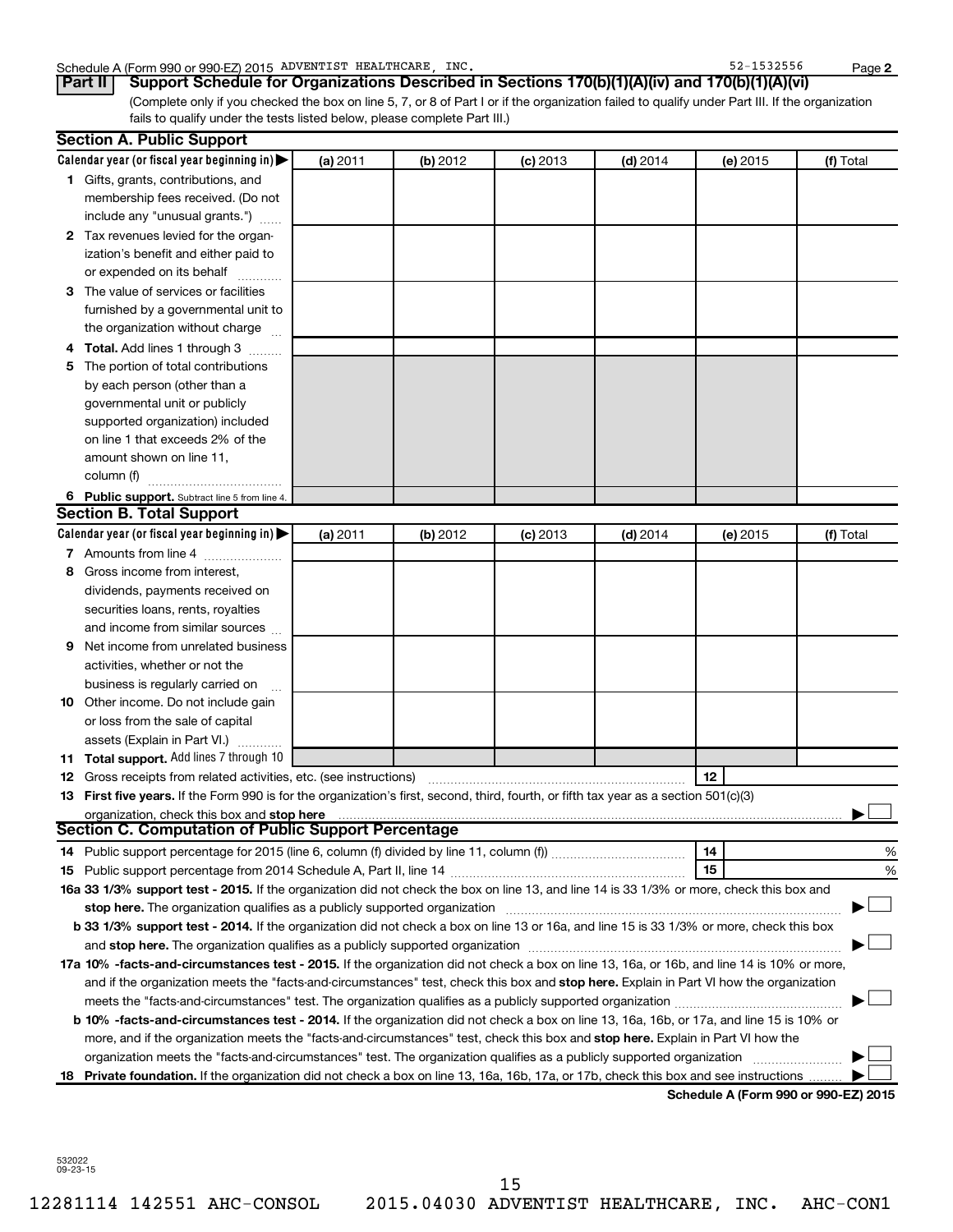### **Part III Support Schedule for Organizations Described in Section 509(a)(2)**

(Complete only if you checked the box on line 9 of Part I or if the organization failed to qualify under Part II. If the organization fails to qualify under the tests listed below, please complete Part II.)

| <b>Section A. Public Support</b>                                                                                                                                                                                               |          |          |            |            |          |                                      |
|--------------------------------------------------------------------------------------------------------------------------------------------------------------------------------------------------------------------------------|----------|----------|------------|------------|----------|--------------------------------------|
| Calendar year (or fiscal year beginning in)                                                                                                                                                                                    | (a) 2011 | (b) 2012 | $(c)$ 2013 | $(d)$ 2014 | (e) 2015 | (f) Total                            |
| 1 Gifts, grants, contributions, and                                                                                                                                                                                            |          |          |            |            |          |                                      |
| membership fees received. (Do not                                                                                                                                                                                              |          |          |            |            |          |                                      |
| include any "unusual grants.")                                                                                                                                                                                                 |          |          |            |            |          |                                      |
| 2 Gross receipts from admissions,<br>merchandise sold or services per-<br>formed, or facilities furnished in<br>any activity that is related to the<br>organization's tax-exempt purpose                                       |          |          |            |            |          |                                      |
| 3 Gross receipts from activities that                                                                                                                                                                                          |          |          |            |            |          |                                      |
| are not an unrelated trade or bus-<br>iness under section 513                                                                                                                                                                  |          |          |            |            |          |                                      |
| 4 Tax revenues levied for the organ-                                                                                                                                                                                           |          |          |            |            |          |                                      |
| ization's benefit and either paid to<br>or expended on its behalf                                                                                                                                                              |          |          |            |            |          |                                      |
| 5 The value of services or facilities                                                                                                                                                                                          |          |          |            |            |          |                                      |
| furnished by a governmental unit to                                                                                                                                                                                            |          |          |            |            |          |                                      |
| the organization without charge                                                                                                                                                                                                |          |          |            |            |          |                                      |
| 6 Total. Add lines 1 through 5                                                                                                                                                                                                 |          |          |            |            |          |                                      |
| 7a Amounts included on lines 1, 2, and                                                                                                                                                                                         |          |          |            |            |          |                                      |
| 3 received from disqualified persons                                                                                                                                                                                           |          |          |            |            |          |                                      |
| <b>b</b> Amounts included on lines 2 and 3 received<br>from other than disqualified persons that<br>exceed the greater of \$5,000 or 1% of the<br>amount on line 13 for the year                                               |          |          |            |            |          |                                      |
| c Add lines 7a and 7b                                                                                                                                                                                                          |          |          |            |            |          |                                      |
| 8 Public support. (Subtract line 7c from line 6.)                                                                                                                                                                              |          |          |            |            |          |                                      |
| <b>Section B. Total Support</b>                                                                                                                                                                                                |          |          |            |            |          |                                      |
| Calendar year (or fiscal year beginning in)                                                                                                                                                                                    | (a) 2011 | (b) 2012 | $(c)$ 2013 | $(d)$ 2014 | (e) 2015 | (f) Total                            |
| <b>9</b> Amounts from line 6                                                                                                                                                                                                   |          |          |            |            |          |                                      |
| <b>10a</b> Gross income from interest,<br>dividends, payments received on<br>securities loans, rents, royalties<br>and income from similar sources                                                                             |          |          |            |            |          |                                      |
| <b>b</b> Unrelated business taxable income<br>(less section 511 taxes) from businesses                                                                                                                                         |          |          |            |            |          |                                      |
| acquired after June 30, 1975                                                                                                                                                                                                   |          |          |            |            |          |                                      |
| c Add lines 10a and 10b                                                                                                                                                                                                        |          |          |            |            |          |                                      |
| 11 Net income from unrelated business<br>activities not included in line 10b.<br>whether or not the business is<br>regularly carried on                                                                                        |          |          |            |            |          |                                      |
| 12 Other income. Do not include gain<br>or loss from the sale of capital<br>assets (Explain in Part VI.)                                                                                                                       |          |          |            |            |          |                                      |
| <b>13</b> Total support. (Add lines 9, 10c, 11, and 12.)                                                                                                                                                                       |          |          |            |            |          |                                      |
| 14 First five years. If the Form 990 is for the organization's first, second, third, fourth, or fifth tax year as a section 501(c)(3) organization,                                                                            |          |          |            |            |          |                                      |
| check this box and stop here manufactured and stop here and stop here are manufactured and stop here and stop here and stop here and stop here and stop here and stop here and stop here are all the stop of the stop of the s |          |          |            |            |          |                                      |
| Section C. Computation of Public Support Percentage                                                                                                                                                                            |          |          |            |            |          |                                      |
|                                                                                                                                                                                                                                |          |          |            |            | 15       | ℅                                    |
| 16 Public support percentage from 2014 Schedule A, Part III, line 15                                                                                                                                                           |          |          |            |            | 16       | %                                    |
| Section D. Computation of Investment Income Percentage                                                                                                                                                                         |          |          |            |            |          |                                      |
|                                                                                                                                                                                                                                |          |          |            |            | 17       | %                                    |
| 18 Investment income percentage from 2014 Schedule A, Part III, line 17                                                                                                                                                        |          |          |            |            | 18       | %                                    |
| 19a 33 1/3% support tests - 2015. If the organization did not check the box on line 14, and line 15 is more than 33 1/3%, and line 17 is not                                                                                   |          |          |            |            |          |                                      |
| more than 33 1/3%, check this box and stop here. The organization qualifies as a publicly supported organization                                                                                                               |          |          |            |            |          |                                      |
| b 33 1/3% support tests - 2014. If the organization did not check a box on line 14 or line 19a, and line 16 is more than 33 1/3%, and                                                                                          |          |          |            |            |          |                                      |
| line 18 is not more than 33 1/3%, check this box and stop here. The organization qualifies as a publicly supported organization                                                                                                |          |          |            |            |          |                                      |
|                                                                                                                                                                                                                                |          |          |            |            |          |                                      |
| 532023 09-23-15                                                                                                                                                                                                                |          |          |            |            |          | Schedule A (Form 990 or 990-EZ) 2015 |
|                                                                                                                                                                                                                                |          |          | 16         |            |          |                                      |

12281114 142551 AHC-CONSOL 2015.04030 ADVENTIST HEALTHCARE, INC. AHC-CON1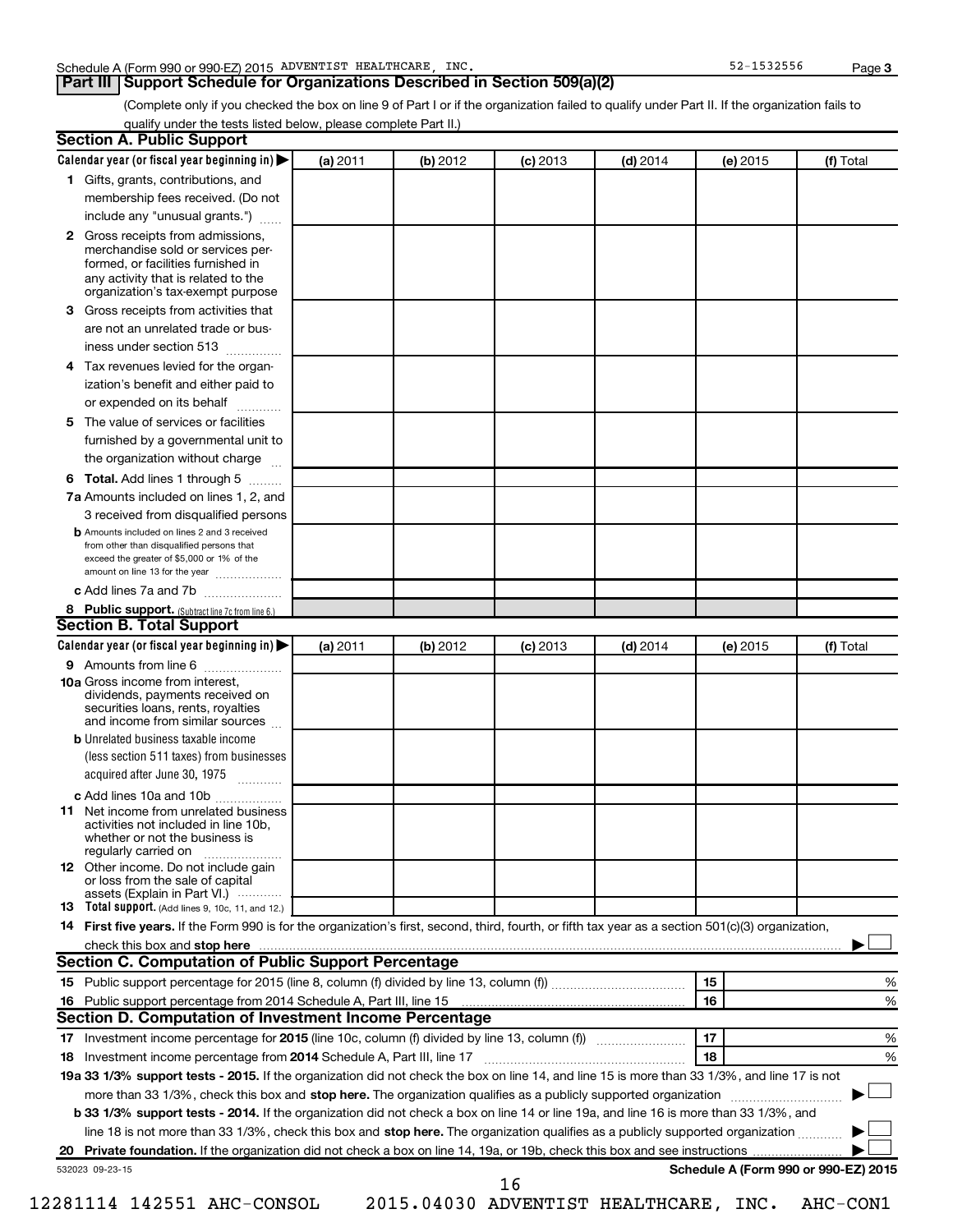## **Part IV Supporting Organizations**

(Complete only if you checked a box in line 11 on Part I. If you checked 11a of Part I, complete Sections A and B. If you checked 11b of Part I, complete Sections A and C. If you checked 11c of Part I, complete Sections A, D, and E. If you checked 11d of Part I, complete Sections A and D, and complete Part V.)

### **Section A. All Supporting Organizations**

- **1** Are all of the organization's supported organizations listed by name in the organization's governing documents? If "No" describe in Part VI how the supported organizations are designated. If designated by *class or purpose, describe the designation. If historic and continuing relationship, explain.*
- **2** Did the organization have any supported organization that does not have an IRS determination of status under section 509(a)(1) or (2)? If "Yes," explain in Part VI how the organization determined that the supported *organization was described in section 509(a)(1) or (2).*
- **3a** Did the organization have a supported organization described in section 501(c)(4), (5), or (6)? If "Yes," answer *(b) and (c) below.*
- **b** Did the organization confirm that each supported organization qualified under section 501(c)(4), (5), or (6) and satisfied the public support tests under section 509(a)(2)? If "Yes," describe in Part VI when and how the *organization made the determination.*
- **c** Did the organization ensure that all support to such organizations was used exclusively for section 170(c)(2)(B) purposes? If "Yes," explain in Part VI what controls the organization put in place to ensure such use.
- **4 a** *If* Was any supported organization not organized in the United States ("foreign supported organization")? *"Yes," and if you checked 11a or 11b in Part I, answer (b) and (c) below.*
- **b** Did the organization have ultimate control and discretion in deciding whether to make grants to the foreign supported organization? If "Yes," describe in Part VI how the organization had such control and discretion *despite being controlled or supervised by or in connection with its supported organizations.*
- **c** Did the organization support any foreign supported organization that does not have an IRS determination under sections 501(c)(3) and 509(a)(1) or (2)? If "Yes," explain in Part VI what controls the organization used *to ensure that all support to the foreign supported organization was used exclusively for section 170(c)(2)(B) purposes.*
- **5a** Did the organization add, substitute, or remove any supported organizations during the tax year? If "Yes," answer (b) and (c) below (if applicable). Also, provide detail in Part VI, including (i) the names and EIN *numbers of the supported organizations added, substituted, or removed; (ii) the reasons for each such action; (iii) the authority under the organization's organizing document authorizing such action; and (iv) how the action was accomplished (such as by amendment to the organizing document).*
- **b** Type I or Type II only. Was any added or substituted supported organization part of a class already designated in the organization's organizing document?
- **c Substitutions only.**  Was the substitution the result of an event beyond the organization's control?
- **6** Did the organization provide support (whether in the form of grants or the provision of services or facilities) to support or benefit one or more of the filing organization's supported organizations? If "Yes," provide detail in anyone other than (i) its supported organizations, (ii) individuals that are part of the charitable class benefited by one or more of its supported organizations, or (iii) other supporting organizations that also *Part VI.*
- **7** Did the organization provide a grant, loan, compensation, or other similar payment to a substantial contributor regard to a substantial contributor? If "Yes," complete Part I of Schedule L (Form 990 or 990-EZ). (defined in section 4958(c)(3)(C)), a family member of a substantial contributor, or a 35% controlled entity with
- **8** Did the organization make a loan to a disqualified person (as defined in section 4958) not described in line 7? *If "Yes," complete Part I of Schedule L (Form 990 or 990-EZ).*
- **9 a** Was the organization controlled directly or indirectly at any time during the tax year by one or more in section 509(a)(1) or (2))? If "Yes," provide detail in Part VI. disqualified persons as defined in section 4946 (other than foundation managers and organizations described
- **b** Did one or more disqualified persons (as defined in line 9a) hold a controlling interest in any entity in which the supporting organization had an interest? If "Yes," provide detail in Part VI.
- **c** Did a disqualified person (as defined in line 9a) have an ownership interest in, or derive any personal benefit from, assets in which the supporting organization also had an interest? If "Yes," provide detail in Part VI.
- **10 a** Was the organization subject to the excess business holdings rules of section 4943 because of section supporting organizations)? If "Yes," answer 10b below. 4943(f) (regarding certain Type II supporting organizations, and all Type III non-functionally integrated
	- **b** Did the organization have any excess business holdings in the tax year? (Use Schedule C, Form 4720, to *determine whether the organization had excess business holdings.)*

532024 09-23-15

**Schedule A (Form 990 or 990-EZ) 2015**

**4**

**Yes No**

**1**

**2**

**3a**

**3b**

**3c**

**4a**

**4b**

**4c**

**5a**

**5b 5c**

**6**

**7**

**8**

**9a**

**9b**

**9c**

**10a**

**10b**

12281114 142551 AHC-CONSOL 2015.04030 ADVENTIST HEALTHCARE, INC. AHC-CON1 17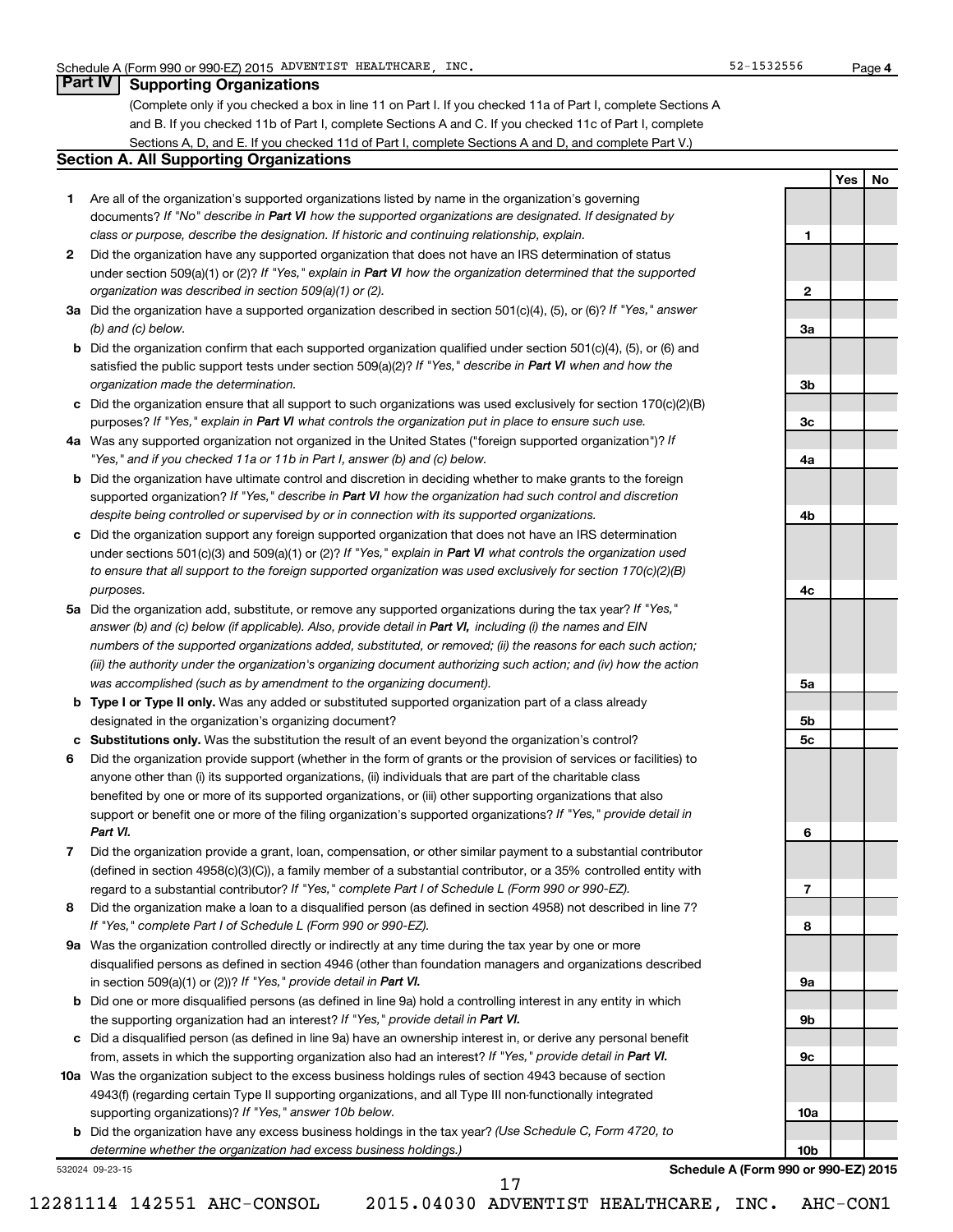|    | <b>Supporting Organizations (continued)</b>                                                                                                                                                                                                |                 | Yes |  |
|----|--------------------------------------------------------------------------------------------------------------------------------------------------------------------------------------------------------------------------------------------|-----------------|-----|--|
| 11 | Has the organization accepted a gift or contribution from any of the following persons?                                                                                                                                                    |                 |     |  |
|    | a A person who directly or indirectly controls, either alone or together with persons described in (b) and (c)                                                                                                                             |                 |     |  |
|    | below, the governing body of a supported organization?                                                                                                                                                                                     | 11a             |     |  |
|    | <b>b</b> A family member of a person described in (a) above?                                                                                                                                                                               | 11 <sub>b</sub> |     |  |
|    | c A 35% controlled entity of a person described in (a) or (b) above? If "Yes" to a, b, or c, provide detail in Part VI.                                                                                                                    | 11c             |     |  |
|    | <b>Section B. Type I Supporting Organizations</b>                                                                                                                                                                                          |                 |     |  |
|    |                                                                                                                                                                                                                                            |                 | Yes |  |
| 1  | Did the directors, trustees, or membership of one or more supported organizations have the power to                                                                                                                                        |                 |     |  |
|    | regularly appoint or elect at least a majority of the organization's directors or trustees at all times during the                                                                                                                         |                 |     |  |
|    | tax year? If "No," describe in Part VI how the supported organization(s) effectively operated, supervised, or                                                                                                                              |                 |     |  |
|    | controlled the organization's activities. If the organization had more than one supported organization,                                                                                                                                    |                 |     |  |
|    | describe how the powers to appoint and/or remove directors or trustees were allocated among the supported                                                                                                                                  |                 |     |  |
|    | organizations and what conditions or restrictions, if any, applied to such powers during the tax year.                                                                                                                                     | 1               |     |  |
| 2  | Did the organization operate for the benefit of any supported organization other than the supported                                                                                                                                        |                 |     |  |
|    | organization(s) that operated, supervised, or controlled the supporting organization? If "Yes," explain in                                                                                                                                 |                 |     |  |
|    | Part VI how providing such benefit carried out the purposes of the supported organization(s) that operated,                                                                                                                                |                 |     |  |
|    | supervised, or controlled the supporting organization.                                                                                                                                                                                     | 2               |     |  |
|    | <b>Section C. Type II Supporting Organizations</b>                                                                                                                                                                                         |                 |     |  |
|    |                                                                                                                                                                                                                                            |                 | Yes |  |
| 1  | Were a majority of the organization's directors or trustees during the tax year also a majority of the directors                                                                                                                           |                 |     |  |
|    | or trustees of each of the organization's supported organization(s)? If "No," describe in Part VI how control                                                                                                                              |                 |     |  |
|    | or management of the supporting organization was vested in the same persons that controlled or managed                                                                                                                                     |                 |     |  |
|    | the supported organization(s).                                                                                                                                                                                                             | 1               |     |  |
|    | <b>Section D. All Type III Supporting Organizations</b>                                                                                                                                                                                    |                 |     |  |
|    |                                                                                                                                                                                                                                            |                 | Yes |  |
| 1  | Did the organization provide to each of its supported organizations, by the last day of the fifth month of the                                                                                                                             |                 |     |  |
|    | organization's tax year, (i) a written notice describing the type and amount of support provided during the prior tax                                                                                                                      |                 |     |  |
|    | year, (ii) a copy of the Form 990 that was most recently filed as of the date of notification, and (iii) copies of the                                                                                                                     |                 |     |  |
|    | organization's governing documents in effect on the date of notification, to the extent not previously provided?                                                                                                                           | 1               |     |  |
| 2  | Were any of the organization's officers, directors, or trustees either (i) appointed or elected by the supported                                                                                                                           |                 |     |  |
|    | organization(s) or (ii) serving on the governing body of a supported organization? If "No," explain in Part VI how                                                                                                                         |                 |     |  |
|    | the organization maintained a close and continuous working relationship with the supported organization(s).                                                                                                                                | $\mathbf{2}$    |     |  |
| З  | By reason of the relationship described in (2), did the organization's supported organizations have a                                                                                                                                      |                 |     |  |
|    | significant voice in the organization's investment policies and in directing the use of the organization's                                                                                                                                 |                 |     |  |
|    | income or assets at all times during the tax year? If "Yes," describe in Part VI the role the organization's                                                                                                                               |                 |     |  |
|    | supported organizations played in this regard.                                                                                                                                                                                             | з               |     |  |
|    | Section E. Type III Functionally-Integrated Supporting Organizations                                                                                                                                                                       |                 |     |  |
| 1  | Check the box next to the method that the organization used to satisfy the Integral Part Test during the yea(see instructions):                                                                                                            |                 |     |  |
| a  | The organization satisfied the Activities Test. Complete line 2 below.                                                                                                                                                                     |                 |     |  |
| b  | The organization is the parent of each of its supported organizations. Complete line 3 below.                                                                                                                                              |                 |     |  |
| c  | The organization supported a governmental entity. Describe in Part VI how you supported a government entity (see instructions).                                                                                                            |                 |     |  |
| 2  | Activities Test. Answer (a) and (b) below.                                                                                                                                                                                                 |                 | Yes |  |
| а  | Did substantially all of the organization's activities during the tax year directly further the exempt purposes of                                                                                                                         |                 |     |  |
|    | the supported organization(s) to which the organization was responsive? If "Yes," then in Part VI identify                                                                                                                                 |                 |     |  |
|    | how these activities directly furthered their exempt purposes,<br>those supported organizations and explain                                                                                                                                |                 |     |  |
|    | how the organization was responsive to those supported organizations, and how the organization determined                                                                                                                                  |                 |     |  |
|    | that these activities constituted substantially all of its activities.                                                                                                                                                                     | 2a              |     |  |
|    | b Did the activities described in (a) constitute activities that, but for the organization's involvement, one or more                                                                                                                      |                 |     |  |
|    | of the organization's supported organization(s) would have been engaged in? If "Yes," explain in Part VI the                                                                                                                               |                 |     |  |
|    | reasons for the organization's position that its supported organization(s) would have engaged in these                                                                                                                                     |                 |     |  |
|    | activities but for the organization's involvement.                                                                                                                                                                                         | 2b              |     |  |
|    | Parent of Supported Organizations. Answer (a) and (b) below.                                                                                                                                                                               |                 |     |  |
|    | a Did the organization have the power to regularly appoint or elect a majority of the officers, directors, or                                                                                                                              |                 |     |  |
| 3  |                                                                                                                                                                                                                                            | За              |     |  |
|    |                                                                                                                                                                                                                                            |                 |     |  |
|    | trustees of each of the supported organizations? Provide details in Part VI.                                                                                                                                                               |                 |     |  |
|    | b Did the organization exercise a substantial degree of direction over the policies, programs, and activities of each<br>of its supported organizations? If "Yes," describe in Part VI the role played by the organization in this regard. | 3b              |     |  |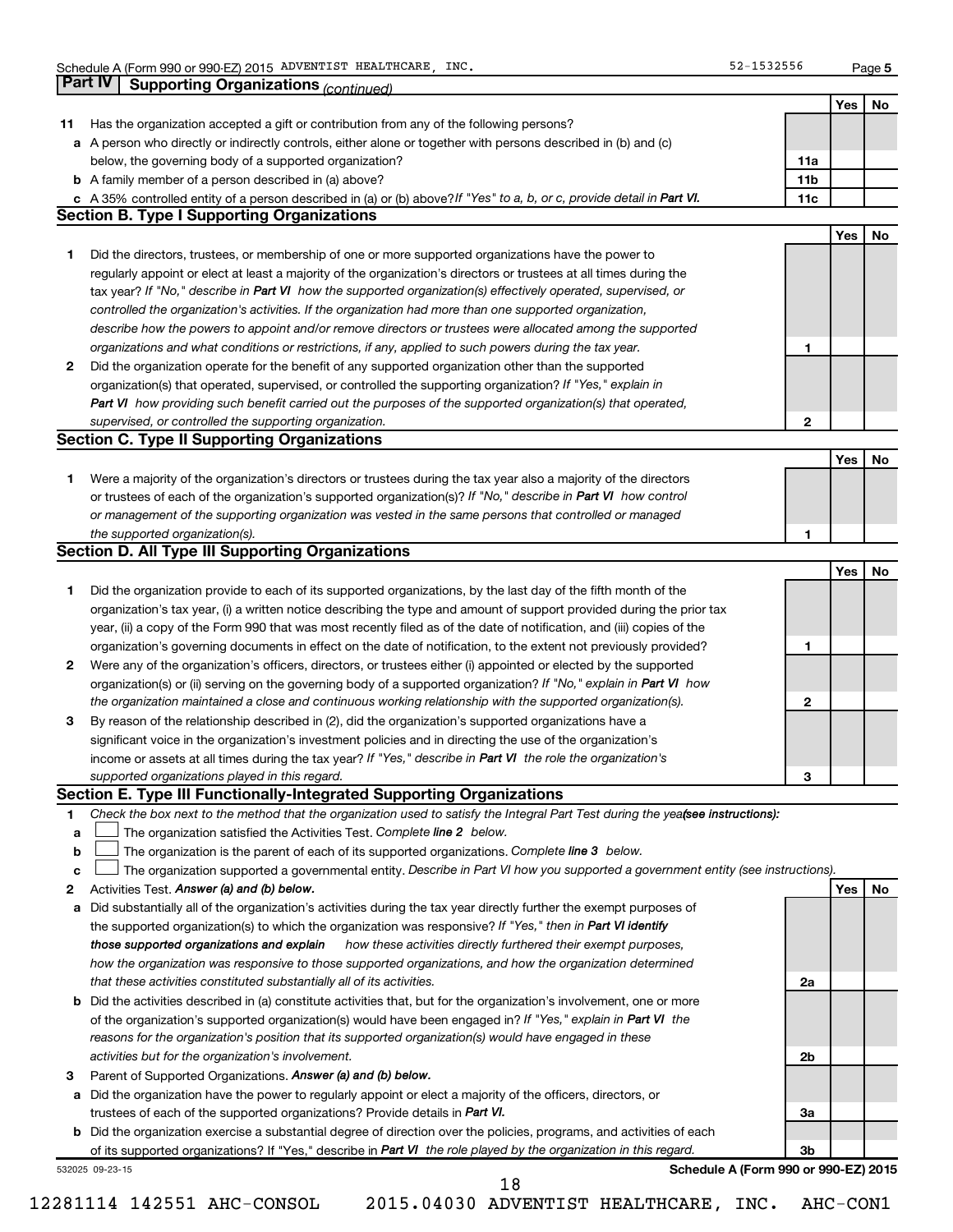|                | Schedule A (Form 990 or 990-EZ) 2015 ADVENTIST HEALTHCARE, INC.                                                               |                |                | 52-1532556<br>Page 6           |
|----------------|-------------------------------------------------------------------------------------------------------------------------------|----------------|----------------|--------------------------------|
|                | <b>Part V</b><br>Type III Non-Functionally Integrated 509(a)(3) Supporting Organizations                                      |                |                |                                |
| 1              | Check here if the organization satisfied the Integral Part Test as a qualifying trust on Nov. 20, 1970. See instructions. All |                |                |                                |
|                | other Type III non-functionally integrated supporting organizations must complete Sections A through E.                       |                |                |                                |
|                | Section A - Adjusted Net Income                                                                                               |                | (A) Prior Year | (B) Current Year<br>(optional) |
| 1              | Net short-term capital gain                                                                                                   | 1              |                |                                |
| 2              | Recoveries of prior-year distributions                                                                                        | $\mathbf{2}$   |                |                                |
| 3              | Other gross income (see instructions)                                                                                         | 3              |                |                                |
| 4              | Add lines 1 through 3                                                                                                         | 4              |                |                                |
| 5              | Depreciation and depletion                                                                                                    | 5              |                |                                |
| 6              | Portion of operating expenses paid or incurred for production or                                                              |                |                |                                |
|                | collection of gross income or for management, conservation, or                                                                |                |                |                                |
|                | maintenance of property held for production of income (see instructions)                                                      | 6              |                |                                |
| $\overline{7}$ | Other expenses (see instructions)                                                                                             | $\overline{7}$ |                |                                |
| 8              | Adjusted Net Income (subtract lines 5, 6 and 7 from line 4)                                                                   | 8              |                |                                |
|                | <b>Section B - Minimum Asset Amount</b>                                                                                       |                | (A) Prior Year | (B) Current Year<br>(optional) |
| 1.             | Aggregate fair market value of all non-exempt-use assets (see                                                                 |                |                |                                |
|                | instructions for short tax year or assets held for part of year):                                                             |                |                |                                |
|                | <b>a</b> Average monthly value of securities                                                                                  | 1a             |                |                                |
|                | <b>b</b> Average monthly cash balances                                                                                        | 1b             |                |                                |
|                | c Fair market value of other non-exempt-use assets                                                                            | 1c             |                |                                |
|                | <b>d</b> Total (add lines 1a, 1b, and 1c)                                                                                     | 1d             |                |                                |
|                | <b>e</b> Discount claimed for blockage or other                                                                               |                |                |                                |
|                | factors (explain in detail in <b>Part VI</b> ):                                                                               |                |                |                                |
| 2              | Acquisition indebtedness applicable to non-exempt-use assets                                                                  | $\mathbf{2}$   |                |                                |
| 3              | Subtract line 2 from line 1d                                                                                                  | 3              |                |                                |
| 4              | Cash deemed held for exempt use. Enter 1-1/2% of line 3 (for greater amount,                                                  |                |                |                                |
|                | see instructions).                                                                                                            | 4              |                |                                |
| 5              | Net value of non-exempt-use assets (subtract line 4 from line 3)                                                              | 5              |                |                                |
| 6              | Multiply line 5 by .035                                                                                                       | 6              |                |                                |
| 7              | Recoveries of prior-year distributions                                                                                        | $\overline{7}$ |                |                                |
| 8              | Minimum Asset Amount (add line 7 to line 6)                                                                                   | 8              |                |                                |
|                | <b>Section C - Distributable Amount</b>                                                                                       |                |                | <b>Current Year</b>            |
| 1.             | Adjusted net income for prior year (from Section A, line 8, Column A)                                                         | 1.             |                |                                |
| 2              | Enter 85% of line 1                                                                                                           | 2              |                |                                |
| 3              | Minimum asset amount for prior year (from Section B, line 8, Column A)                                                        | 3              |                |                                |
| 4              | Enter greater of line 2 or line 3                                                                                             | 4              |                |                                |
| 5              | Income tax imposed in prior year                                                                                              | 5              |                |                                |
| 6              | <b>Distributable Amount.</b> Subtract line 5 from line 4, unless subject to                                                   |                |                |                                |
|                | emergency temporary reduction (see instructions)                                                                              | 6              |                |                                |
|                |                                                                                                                               |                |                |                                |

**7** Check here if the current year is the organization's first as a non-functionally-integrated Type III supporting organization (see † instructions).

**Schedule A (Form 990 or 990-EZ) 2015**

532026 09-23-15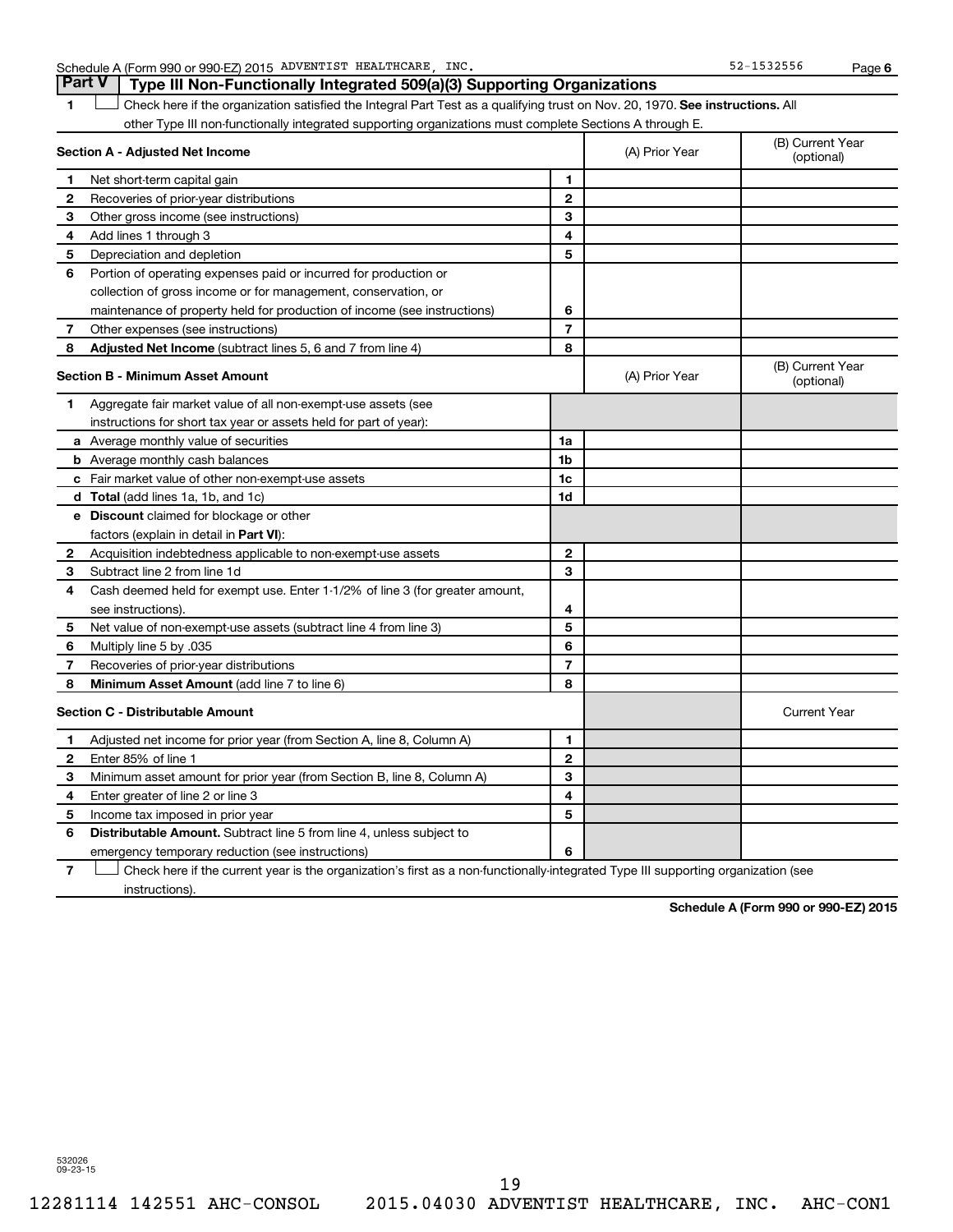| <b>Part V</b> | Type III Non-Functionally Integrated 509(a)(3) Supporting Organizations (continued)        |                             |                           |                      |
|---------------|--------------------------------------------------------------------------------------------|-----------------------------|---------------------------|----------------------|
|               | <b>Section D - Distributions</b>                                                           |                             |                           | <b>Current Year</b>  |
| 1             | Amounts paid to supported organizations to accomplish exempt purposes                      |                             |                           |                      |
| 2             | Amounts paid to perform activity that directly furthers exempt purposes of supported       |                             |                           |                      |
|               | organizations, in excess of income from activity                                           |                             |                           |                      |
| 3             | Administrative expenses paid to accomplish exempt purposes of supported organizations      |                             |                           |                      |
| 4             | Amounts paid to acquire exempt-use assets                                                  |                             |                           |                      |
| 5             | Qualified set-aside amounts (prior IRS approval required)                                  |                             |                           |                      |
| 6             | Other distributions (describe in Part VI). See instructions.                               |                             |                           |                      |
| 7             | <b>Total annual distributions.</b> Add lines 1 through 6.                                  |                             |                           |                      |
| 8             | Distributions to attentive supported organizations to which the organization is responsive |                             |                           |                      |
|               | (provide details in Part VI). See instructions.                                            |                             |                           |                      |
| 9             | Distributable amount for 2015 from Section C, line 6                                       |                             |                           |                      |
| 10            | Line 8 amount divided by Line 9 amount                                                     |                             |                           |                      |
|               |                                                                                            | (i)                         | (iii)                     | (iii)                |
|               |                                                                                            | <b>Excess Distributions</b> | <b>Underdistributions</b> | <b>Distributable</b> |
|               | Section E - Distribution Allocations (see instructions)                                    |                             | Pre-2015                  | Amount for 2015      |
| 1             | Distributable amount for 2015 from Section C, line 6                                       |                             |                           |                      |
| 2             | Underdistributions, if any, for years prior to 2015                                        |                             |                           |                      |
|               | (reasonable cause required-see instructions)                                               |                             |                           |                      |
| 3             | Excess distributions carryover, if any, to 2015:                                           |                             |                           |                      |
| а             |                                                                                            |                             |                           |                      |
| b             |                                                                                            |                             |                           |                      |
| с             |                                                                                            |                             |                           |                      |
|               | d From 2013                                                                                |                             |                           |                      |
|               | e From 2014                                                                                |                             |                           |                      |
|               | <b>Total</b> of lines 3a through e                                                         |                             |                           |                      |
|               | g Applied to underdistributions of prior years                                             |                             |                           |                      |
|               | <b>h</b> Applied to 2015 distributable amount                                              |                             |                           |                      |
|               | Carryover from 2010 not applied (see instructions)                                         |                             |                           |                      |
|               | Remainder. Subtract lines 3g, 3h, and 3i from 3f.                                          |                             |                           |                      |
| 4             | Distributions for 2015 from Section D,                                                     |                             |                           |                      |
|               | line $7:$                                                                                  |                             |                           |                      |
|               | a Applied to underdistributions of prior years                                             |                             |                           |                      |
|               | <b>b</b> Applied to 2015 distributable amount                                              |                             |                           |                      |
| с             | Remainder. Subtract lines 4a and 4b from 4.                                                |                             |                           |                      |
| 5             | Remaining underdistributions for years prior to 2015, if                                   |                             |                           |                      |
|               | any. Subtract lines 3g and 4a from line 2 (if amount                                       |                             |                           |                      |
|               | greater than zero, see instructions).                                                      |                             |                           |                      |
| 6             | Remaining underdistributions for 2015. Subtract lines 3h                                   |                             |                           |                      |
|               | and 4b from line 1 (if amount greater than zero, see                                       |                             |                           |                      |
|               | instructions).                                                                             |                             |                           |                      |
| $7^{\circ}$   | Excess distributions carryover to 2016. Add lines 3j                                       |                             |                           |                      |
|               | and 4c.                                                                                    |                             |                           |                      |
| 8             | Breakdown of line 7:                                                                       |                             |                           |                      |
| а             |                                                                                            |                             |                           |                      |
| b             |                                                                                            |                             |                           |                      |
|               | c Excess from 2013                                                                         |                             |                           |                      |
|               | d Excess from 2014                                                                         |                             |                           |                      |
|               | e Excess from 2015                                                                         |                             |                           |                      |

**Schedule A (Form 990 or 990-EZ) 2015**

532027 09-23-15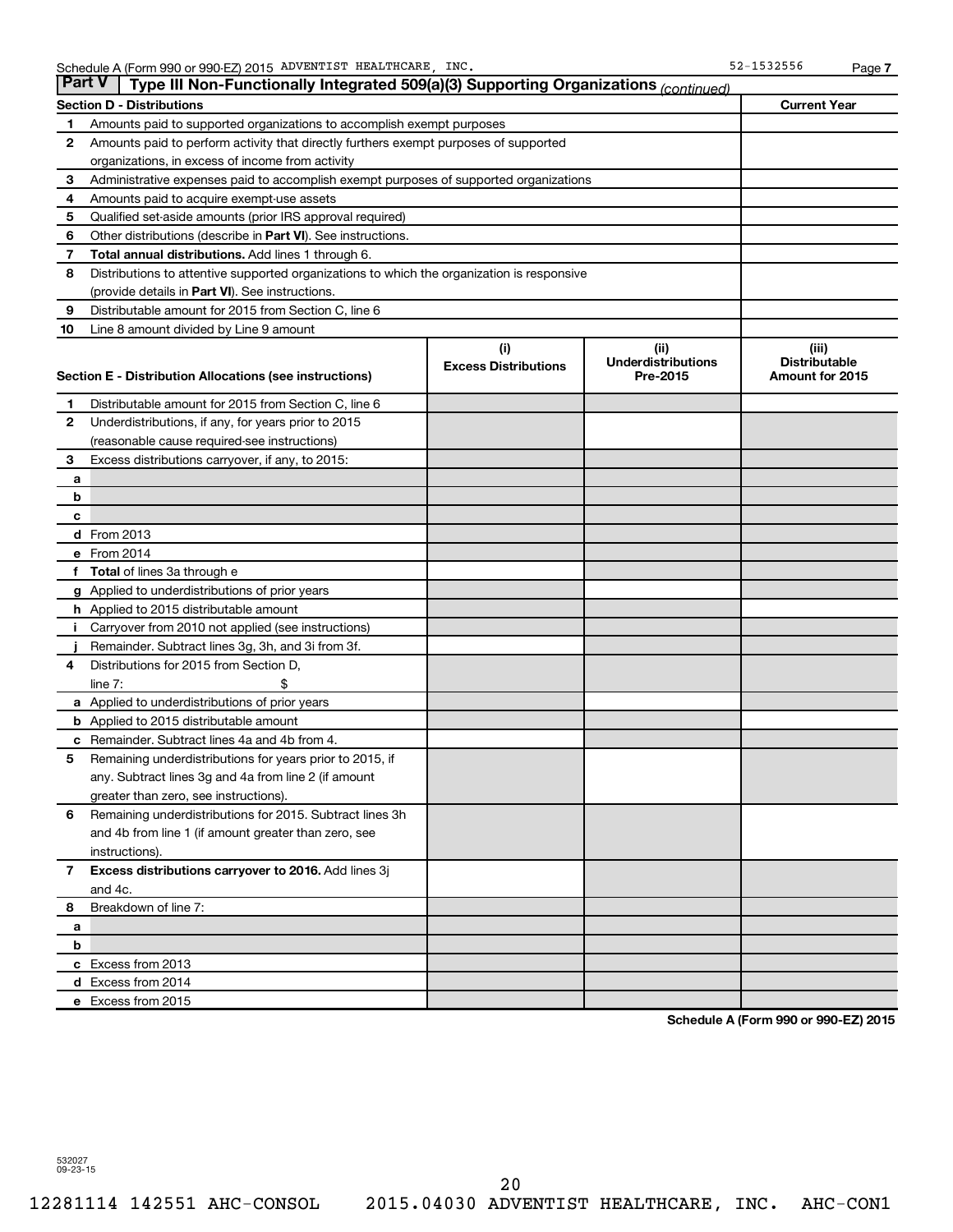|                 | (See instructions.) | Section D, lines 5, 6, and 8; and Part V, Section E, lines 2, 5, and 6. Also complete this part for any additional information. |  | Part IV, Section A, lines 1, 2, 3b, 3c, 4b, 4c, 5a, 6, 9a, 9b, 9c, 11a, 11b, and 11c; Part IV, Section B, lines 1 and 2; Part IV, Section C, line 1; Part IV, Section D, lines 2 and 3; Part IV, Section E, lines 1c, 2a, 2b, |
|-----------------|---------------------|---------------------------------------------------------------------------------------------------------------------------------|--|-------------------------------------------------------------------------------------------------------------------------------------------------------------------------------------------------------------------------------|
|                 |                     |                                                                                                                                 |  |                                                                                                                                                                                                                               |
|                 |                     |                                                                                                                                 |  |                                                                                                                                                                                                                               |
|                 |                     |                                                                                                                                 |  |                                                                                                                                                                                                                               |
|                 |                     |                                                                                                                                 |  |                                                                                                                                                                                                                               |
|                 |                     |                                                                                                                                 |  |                                                                                                                                                                                                                               |
|                 |                     |                                                                                                                                 |  |                                                                                                                                                                                                                               |
|                 |                     |                                                                                                                                 |  |                                                                                                                                                                                                                               |
|                 |                     |                                                                                                                                 |  |                                                                                                                                                                                                                               |
|                 |                     |                                                                                                                                 |  |                                                                                                                                                                                                                               |
|                 |                     |                                                                                                                                 |  |                                                                                                                                                                                                                               |
|                 |                     |                                                                                                                                 |  |                                                                                                                                                                                                                               |
|                 |                     |                                                                                                                                 |  |                                                                                                                                                                                                                               |
|                 |                     |                                                                                                                                 |  |                                                                                                                                                                                                                               |
|                 |                     |                                                                                                                                 |  |                                                                                                                                                                                                                               |
|                 |                     |                                                                                                                                 |  |                                                                                                                                                                                                                               |
|                 |                     |                                                                                                                                 |  |                                                                                                                                                                                                                               |
|                 |                     |                                                                                                                                 |  |                                                                                                                                                                                                                               |
|                 |                     |                                                                                                                                 |  |                                                                                                                                                                                                                               |
|                 |                     |                                                                                                                                 |  |                                                                                                                                                                                                                               |
|                 |                     |                                                                                                                                 |  |                                                                                                                                                                                                                               |
|                 |                     |                                                                                                                                 |  |                                                                                                                                                                                                                               |
|                 |                     |                                                                                                                                 |  |                                                                                                                                                                                                                               |
|                 |                     |                                                                                                                                 |  |                                                                                                                                                                                                                               |
|                 |                     |                                                                                                                                 |  |                                                                                                                                                                                                                               |
|                 |                     |                                                                                                                                 |  |                                                                                                                                                                                                                               |
|                 |                     |                                                                                                                                 |  |                                                                                                                                                                                                                               |
|                 |                     |                                                                                                                                 |  |                                                                                                                                                                                                                               |
|                 |                     |                                                                                                                                 |  |                                                                                                                                                                                                                               |
|                 |                     |                                                                                                                                 |  |                                                                                                                                                                                                                               |
|                 |                     |                                                                                                                                 |  |                                                                                                                                                                                                                               |
|                 |                     |                                                                                                                                 |  |                                                                                                                                                                                                                               |
|                 |                     |                                                                                                                                 |  |                                                                                                                                                                                                                               |
|                 |                     |                                                                                                                                 |  |                                                                                                                                                                                                                               |
|                 |                     |                                                                                                                                 |  |                                                                                                                                                                                                                               |
| 532028 09-23-15 |                     |                                                                                                                                 |  | Schedule A (Form 990 or 990-EZ) 2015                                                                                                                                                                                          |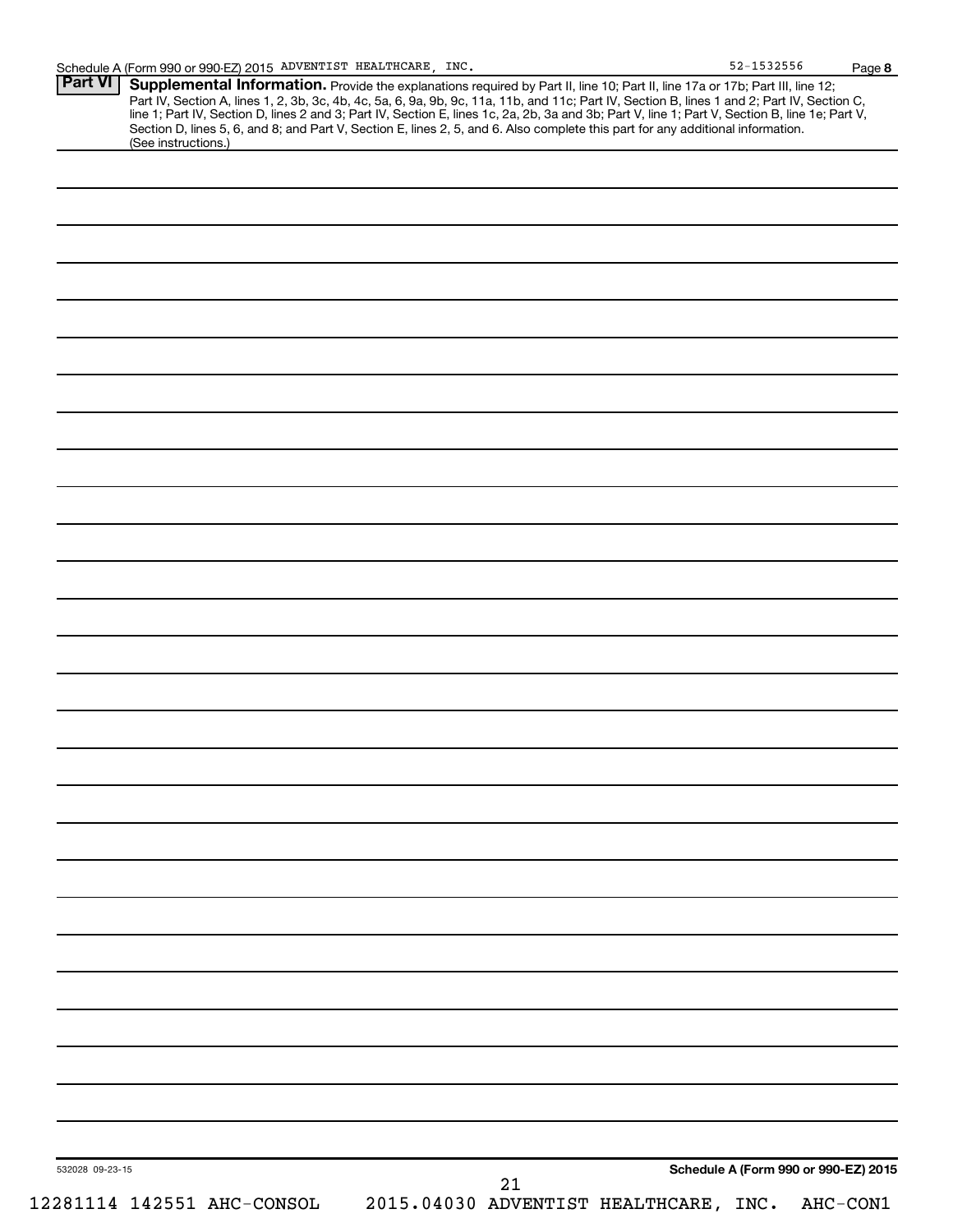Department of the Treasury Internal Revenue Service **(Form 990, 990-EZ,**

# **Schedule B Schedule of Contributors**

**or 990-PF) | Attach to Form 990, Form 990-EZ, or Form 990-PF. | Information about Schedule B (Form 990, 990-EZ, or 990-PF) and** its instructions is at www.irs.gov/form990.

OMB No. 1545-0047

**2015**

**Employer identification number** 

|  | Name of the organization |
|--|--------------------------|
|--|--------------------------|

### ADVENTIST HEALTHCARE, INC. SALES AND ALL AND ADVENTIST HEALTHCARE, INC.

| <b>Organization type (check one):</b> |                                                                              |  |  |  |  |  |  |
|---------------------------------------|------------------------------------------------------------------------------|--|--|--|--|--|--|
| Filers of:<br>Section:                |                                                                              |  |  |  |  |  |  |
| Form 990 or 990-EZ                    | $\underline{\hspace{1cm}}\mathbf{X}$ 501(c)( 3 ) (enter number) organization |  |  |  |  |  |  |
|                                       | 4947(a)(1) nonexempt charitable trust not treated as a private foundation    |  |  |  |  |  |  |
|                                       | 527 political organization                                                   |  |  |  |  |  |  |
| Form 990-PF                           | 501(c)(3) exempt private foundation                                          |  |  |  |  |  |  |
|                                       | 4947(a)(1) nonexempt charitable trust treated as a private foundation        |  |  |  |  |  |  |
|                                       | 501(c)(3) taxable private foundation                                         |  |  |  |  |  |  |

Check if your organization is covered by the General Rule or a Special Rule.

**Note.**  Only a section 501(c)(7), (8), or (10) organization can check boxes for both the General Rule and a Special Rule. See instructions.

### **General Rule**

**K** For an organization filing Form 990, 990-EZ, or 990-PF that received, during the year, contributions totaling \$5,000 or more (in money or property) from any one contributor. Complete Parts I and II. See instructions for determining a contributor's total contributions.

### **Special Rules**

 $\Box$ 

any one contributor, during the year, total contributions of the greater of **(1)** \$5,000 or **(2)** 2% of the amount on (i) Form 990, Part VIII, line 1h, For an organization described in section 501(c)(3) filing Form 990 or 990-EZ that met the 33 1/3% support test of the regulations under sections 509(a)(1) and 170(b)(1)(A)(vi), that checked Schedule A (Form 990 or 990-EZ), Part II, line 13, 16a, or 16b, and that received from or (ii) Form 990-EZ, line 1. Complete Parts I and II.  $\Box$ 

year, total contributions of more than \$1,000 *exclusively* for religious, charitable, scientific, literary, or educational purposes, or for For an organization described in section 501(c)(7), (8), or (10) filing Form 990 or 990-EZ that received from any one contributor, during the the prevention of cruelty to children or animals. Complete Parts I, II, and III.  $\Box$ 

purpose. Do not complete any of the parts unless the General Rule applies to this organization because it received nonexclusively year, contributions exclusively for religious, charitable, etc., purposes, but no such contributions totaled more than \$1,000. If this box is checked, enter here the total contributions that were received during the year for an exclusively religious, charitable, etc., For an organization described in section 501(c)(7), (8), or (10) filing Form 990 or 990-EZ that received from any one contributor, during the religious, charitable, etc., contributions totaling \$5,000 or more during the year  $\ldots$  $\ldots$  $\ldots$  $\ldots$  $\ldots$  $\ldots$ 

**Caution.** An organization that is not covered by the General Rule and/or the Special Rules does not file Schedule B (Form 990, 990-EZ, or 990-PF),  **must** but it answer "No" on Part IV, line 2, of its Form 990; or check the box on line H of its Form 990-EZ or on its Form 990-PF, Part I, line 2, to certify that it does not meet the filing requirements of Schedule B (Form 990, 990-EZ, or 990-PF).

LHA For Paperwork Reduction Act Notice, see the Instructions for Form 990, 990-EZ, or 990-PF. Schedule B (Form 990, 990-EZ, or 990-PF) (2015)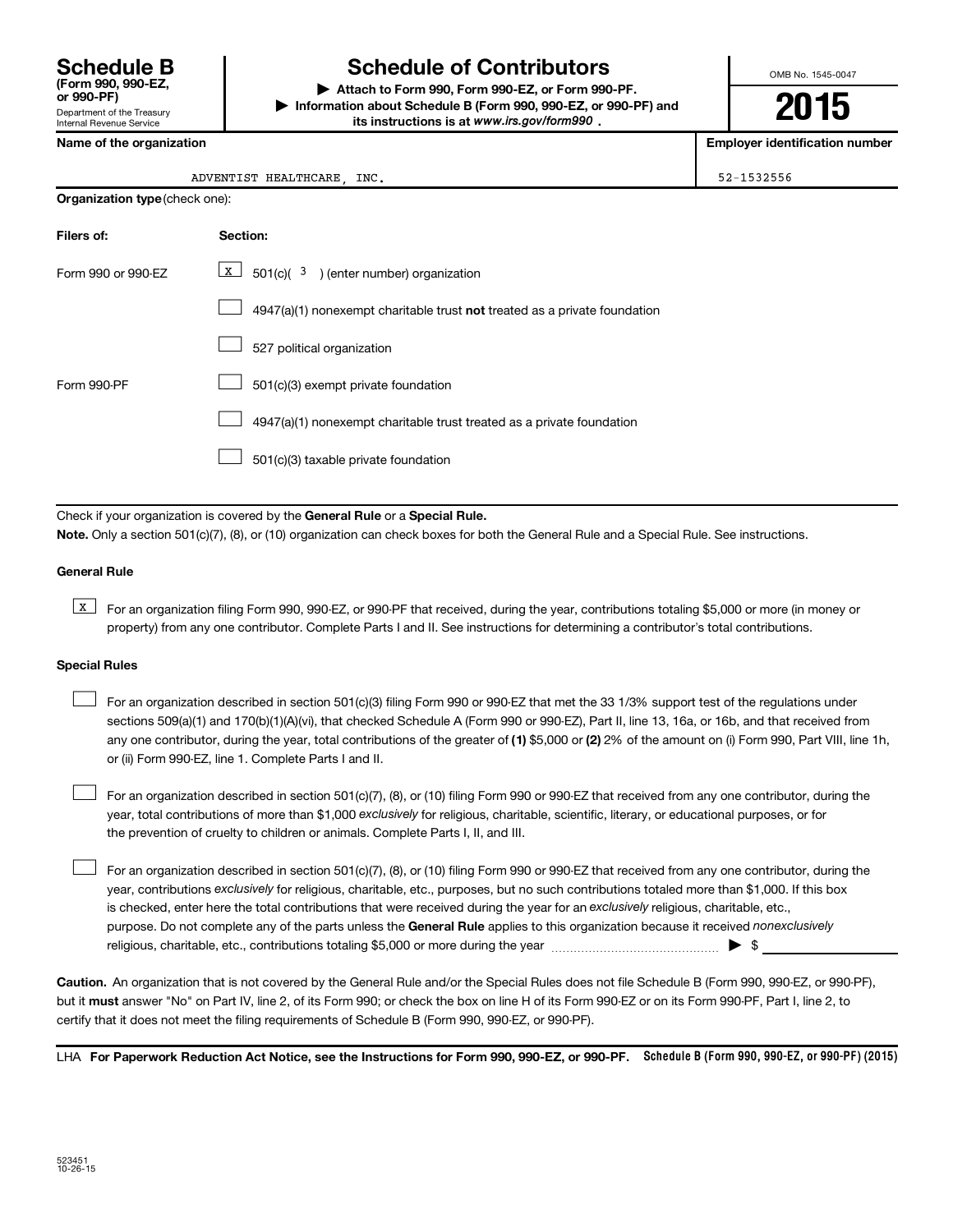# **SCHEDULE C**

Department of the Treasury Internal Revenue Service

# **Political Campaign and Lobbying Activities**<br>Drganizations Exempt From Income Tax Under section 501(c) and section 527 **2015**

**Information about Schedule C (Form 990 or 990-EZ) and its instructions is at |**  *www.irs.gov/form990.* **(Form 990 or 990-EZ) For Organizations Exempt From Income Tax Under section 501(c) and section 527** Complete if the organization is described below. > Attach to Form 990 or Form 990-EZ. OMB No. 1545-0047 **Open to Public Inspection**

**Employer identification number**

### **If the organization answered "Yes," on Form 990, Part IV, line 3, or Form 990-EZ, Part V, line 46 (Political Campaign Activities), then**

- Section 501(c)(3) organizations: Complete Parts I-A and B. Do not complete Part I-C.
- Section 501(c) (other than section 501(c)(3)) organizations: Complete Parts I-A and C below. Do not complete Part I-B.
- Section 527 organizations: Complete Part I-A only.

### **If the organization answered "Yes," on Form 990, Part IV, line 4, or Form 990-EZ, Part VI, line 47 (Lobbying Activities), then**

- Section 501(c)(3) organizations that have filed Form 5768 (election under section 501(h)): Complete Part II-A. Do not complete Part II-B.
- Section 501(c)(3) organizations that have NOT filed Form 5768 (election under section 501(h)): Complete Part II-B. Do not complete Part II-A.

**If the organization answered "Yes," on Form 990, Part IV, line 5 (Proxy Tax) (see separate instructions) or Form 990-EZ, Part V, line 35c (Proxy Tax) (see separate instructions), then**

|                      | • Section 501(c)(4), (5), or (6) organizations: Complete Part III. |
|----------------------|--------------------------------------------------------------------|
| Name of organization |                                                                    |

|    |                                         | ADVENTIST HEALTHCARE INC.                                                                                                                                                                                                                                                                                                                                                                                                                                                                                                                                                            |           |                                                                             |                          | 52-1532556                                                                                                                                                  |
|----|-----------------------------------------|--------------------------------------------------------------------------------------------------------------------------------------------------------------------------------------------------------------------------------------------------------------------------------------------------------------------------------------------------------------------------------------------------------------------------------------------------------------------------------------------------------------------------------------------------------------------------------------|-----------|-----------------------------------------------------------------------------|--------------------------|-------------------------------------------------------------------------------------------------------------------------------------------------------------|
|    | <b>Part I-A</b>                         | Complete if the organization is exempt under section 501(c) or is a section 527 organization.                                                                                                                                                                                                                                                                                                                                                                                                                                                                                        |           |                                                                             |                          |                                                                                                                                                             |
|    |                                         | 1 Provide a description of the organization's direct and indirect political campaign activities in Part IV.<br>2 Political expenditures <b>constructed</b> successive contract to the set of the set of the set of the set of the set of the set of the set of the set of the set of the set of the set of the set of the set of the set of the se<br>Volunteer hours with the commutation of the contract of the contract of the contract of the contract of the contract of the contract of the contract of the contract of the contract of the contract of the contract of the co |           |                                                                             |                          |                                                                                                                                                             |
|    | $ Part I-B $                            | Complete if the organization is exempt under section 501(c)(3).                                                                                                                                                                                                                                                                                                                                                                                                                                                                                                                      |           |                                                                             |                          |                                                                                                                                                             |
|    |                                         |                                                                                                                                                                                                                                                                                                                                                                                                                                                                                                                                                                                      |           |                                                                             |                          |                                                                                                                                                             |
|    |                                         | 2 Enter the amount of any excise tax incurred by organization managers under section 4955 [1001] [1001] S                                                                                                                                                                                                                                                                                                                                                                                                                                                                            |           |                                                                             |                          |                                                                                                                                                             |
|    |                                         |                                                                                                                                                                                                                                                                                                                                                                                                                                                                                                                                                                                      |           |                                                                             |                          | Yes<br><b>No</b>                                                                                                                                            |
|    |                                         |                                                                                                                                                                                                                                                                                                                                                                                                                                                                                                                                                                                      |           |                                                                             |                          | Yes<br><b>No</b>                                                                                                                                            |
|    | <b>b</b> If "Yes." describe in Part IV. |                                                                                                                                                                                                                                                                                                                                                                                                                                                                                                                                                                                      |           |                                                                             |                          |                                                                                                                                                             |
|    | <b>Part I-C</b>                         | Complete if the organization is exempt under section 501(c), except section 501(c)(3).                                                                                                                                                                                                                                                                                                                                                                                                                                                                                               |           |                                                                             |                          |                                                                                                                                                             |
|    |                                         | 1 Enter the amount directly expended by the filing organization for section 527 exempt function activities                                                                                                                                                                                                                                                                                                                                                                                                                                                                           |           |                                                                             | $\blacktriangleright$ \$ |                                                                                                                                                             |
| 2  |                                         | Enter the amount of the filing organization's funds contributed to other organizations for section 527                                                                                                                                                                                                                                                                                                                                                                                                                                                                               |           |                                                                             |                          |                                                                                                                                                             |
|    |                                         |                                                                                                                                                                                                                                                                                                                                                                                                                                                                                                                                                                                      |           |                                                                             | $\triangleright$ \$      |                                                                                                                                                             |
|    |                                         | 3 Total exempt function expenditures. Add lines 1 and 2. Enter here and on Form 1120-POL.                                                                                                                                                                                                                                                                                                                                                                                                                                                                                            |           |                                                                             |                          |                                                                                                                                                             |
|    |                                         |                                                                                                                                                                                                                                                                                                                                                                                                                                                                                                                                                                                      |           |                                                                             |                          |                                                                                                                                                             |
|    |                                         |                                                                                                                                                                                                                                                                                                                                                                                                                                                                                                                                                                                      |           |                                                                             |                          | Yes<br><b>No</b>                                                                                                                                            |
| 5. |                                         | Enter the names, addresses and employer identification number (EIN) of all section 527 political organizations to which the filing organization                                                                                                                                                                                                                                                                                                                                                                                                                                      |           |                                                                             |                          |                                                                                                                                                             |
|    |                                         | made payments. For each organization listed, enter the amount paid from the filing organization's funds. Also enter the amount of political                                                                                                                                                                                                                                                                                                                                                                                                                                          |           |                                                                             |                          |                                                                                                                                                             |
|    |                                         | contributions received that were promptly and directly delivered to a separate political organization, such as a separate segregated fund or a                                                                                                                                                                                                                                                                                                                                                                                                                                       |           |                                                                             |                          |                                                                                                                                                             |
|    |                                         | political action committee (PAC). If additional space is needed, provide information in Part IV.                                                                                                                                                                                                                                                                                                                                                                                                                                                                                     |           |                                                                             |                          |                                                                                                                                                             |
|    | (a) Name                                | (b) Address                                                                                                                                                                                                                                                                                                                                                                                                                                                                                                                                                                          | $(c)$ EIN | (d) Amount paid from<br>filing organization's<br>funds. If none, enter -0-. |                          | (e) Amount of political<br>contributions received and<br>promptly and directly<br>delivered to a separate<br>political organization.<br>If none, enter -0-. |
|    |                                         |                                                                                                                                                                                                                                                                                                                                                                                                                                                                                                                                                                                      |           |                                                                             |                          |                                                                                                                                                             |
|    |                                         |                                                                                                                                                                                                                                                                                                                                                                                                                                                                                                                                                                                      |           |                                                                             |                          |                                                                                                                                                             |
|    |                                         |                                                                                                                                                                                                                                                                                                                                                                                                                                                                                                                                                                                      |           |                                                                             |                          |                                                                                                                                                             |

**For Paperwork Reduction Act Notice, see the Instructions for Form 990 or 990-EZ. Schedule C (Form 990 or 990-EZ) 2015**

532041 10-05-15

LHA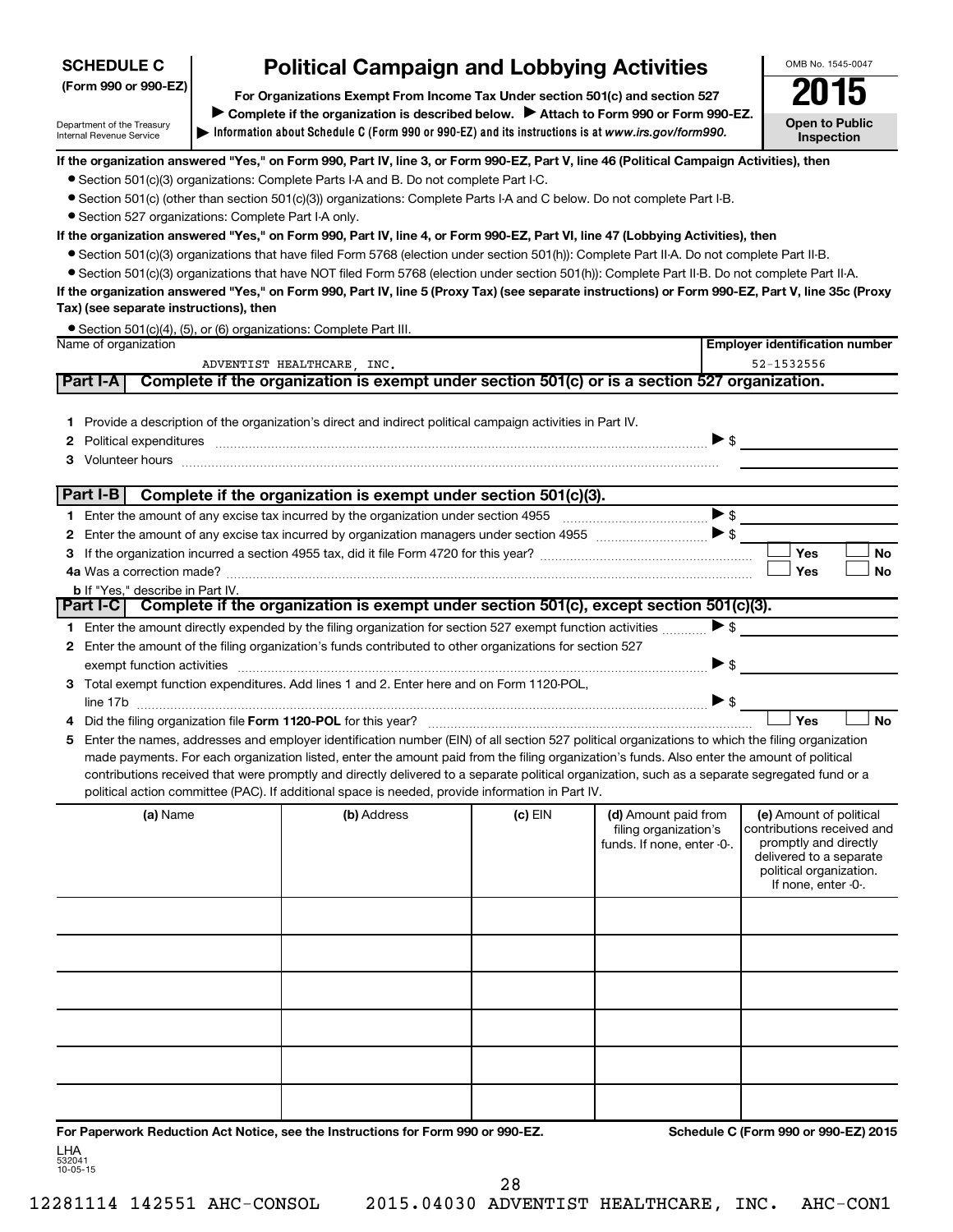| Schedule C (Form 990 or 990-EZ) 2015 ADVENTIST HEALTHCARE, INC.                                                                     |                                                       |                                                                                                                                   |            | 52-1532556                             | Page 2                         |
|-------------------------------------------------------------------------------------------------------------------------------------|-------------------------------------------------------|-----------------------------------------------------------------------------------------------------------------------------------|------------|----------------------------------------|--------------------------------|
| Complete if the organization is exempt under section 501(c)(3) and filed Form 5768 (election under<br>Part II-A<br>section 501(h)). |                                                       |                                                                                                                                   |            |                                        |                                |
| A Check $\blacktriangleright$                                                                                                       |                                                       | if the filing organization belongs to an affiliated group (and list in Part IV each affiliated group member's name, address, EIN, |            |                                        |                                |
|                                                                                                                                     | expenses, and share of excess lobbying expenditures). |                                                                                                                                   |            |                                        |                                |
| <b>B</b> Check $\blacktriangleright$                                                                                                |                                                       | if the filing organization checked box A and "limited control" provisions apply.                                                  |            |                                        |                                |
|                                                                                                                                     | <b>Limits on Lobbying Expenditures</b>                | (The term "expenditures" means amounts paid or incurred.)                                                                         |            | (a) Filing<br>organization's<br>totals | (b) Affiliated group<br>totals |
| 1a Total lobbying expenditures to influence public opinion (grass roots lobbying)                                                   |                                                       |                                                                                                                                   |            |                                        |                                |
| <b>b</b> Total lobbying expenditures to influence a legislative body (direct lobbying) <i>manumumumum</i>                           |                                                       |                                                                                                                                   |            |                                        |                                |
| с                                                                                                                                   |                                                       |                                                                                                                                   |            |                                        |                                |
| d Other exempt purpose expenditures                                                                                                 |                                                       |                                                                                                                                   |            |                                        |                                |
|                                                                                                                                     |                                                       |                                                                                                                                   |            |                                        |                                |
| f Lobbying nontaxable amount. Enter the amount from the following table in both columns.                                            |                                                       |                                                                                                                                   |            |                                        |                                |
| If the amount on line 1e, column (a) or (b) is:                                                                                     |                                                       | The lobbying nontaxable amount is:                                                                                                |            |                                        |                                |
| Not over \$500,000                                                                                                                  |                                                       | 20% of the amount on line 1e.                                                                                                     |            |                                        |                                |
| Over \$500,000 but not over \$1,000,000                                                                                             |                                                       | \$100,000 plus 15% of the excess over \$500,000.                                                                                  |            |                                        |                                |
| Over \$1,000,000 but not over \$1,500,000                                                                                           |                                                       | \$175,000 plus 10% of the excess over \$1,000,000                                                                                 |            |                                        |                                |
| Over \$1,500,000 but not over \$17,000,000                                                                                          |                                                       | \$225,000 plus 5% of the excess over \$1,500,000.                                                                                 |            |                                        |                                |
| Over \$17,000,000                                                                                                                   | \$1,000,000.                                          |                                                                                                                                   |            |                                        |                                |
|                                                                                                                                     |                                                       |                                                                                                                                   |            |                                        |                                |
| g Grassroots nontaxable amount (enter 25% of line 1f)                                                                               |                                                       |                                                                                                                                   |            |                                        |                                |
| h Subtract line 1q from line 1a. If zero or less, enter -0-                                                                         |                                                       |                                                                                                                                   |            |                                        |                                |
|                                                                                                                                     |                                                       |                                                                                                                                   |            |                                        |                                |
| If there is an amount other than zero on either line 1h or line 1i, did the organization file Form 4720                             |                                                       |                                                                                                                                   |            |                                        |                                |
| reporting section 4911 tax for this year?                                                                                           |                                                       |                                                                                                                                   |            |                                        | Yes<br><b>No</b>               |
| (Some organizations that made a section 501(h) election do not have to complete all of the five columns below.                      |                                                       | 4-Year Averaging Period Under section 501(h)<br>See the separate instructions for lines 2a through 2f.)                           |            |                                        |                                |
|                                                                                                                                     |                                                       | Lobbying Expenditures During 4-Year Averaging Period                                                                              |            |                                        |                                |
| Calendar year<br>(or fiscal voor boginning in)                                                                                      | (a) 2012                                              | (b) 2013                                                                                                                          | $(c)$ 2014 | $(d)$ 2015                             | (e) Total                      |

| Calendar year<br>(or fiscal year beginning in)                                      | (a) 2012 | (b) 2013 | $(c)$ 2014 | $(d)$ 2015 | (e) Total |
|-------------------------------------------------------------------------------------|----------|----------|------------|------------|-----------|
| 2a Lobbying nontaxable amount                                                       |          |          |            |            |           |
| <b>b</b> Lobbying ceiling amount<br>$(150\% \text{ of line } 2a, \text{column}(e))$ |          |          |            |            |           |
| c Total lobbying expenditures                                                       |          |          |            |            |           |
| d Grassroots nontaxable amount                                                      |          |          |            |            |           |
| e Grassroots ceiling amount<br>$(150\% \text{ of line } 2d, \text{ column } (e))$   |          |          |            |            |           |
| Grassroots lobbying expenditures<br>f.                                              |          |          |            |            |           |

**Schedule C (Form 990 or 990-EZ) 2015**

532042 10-05-15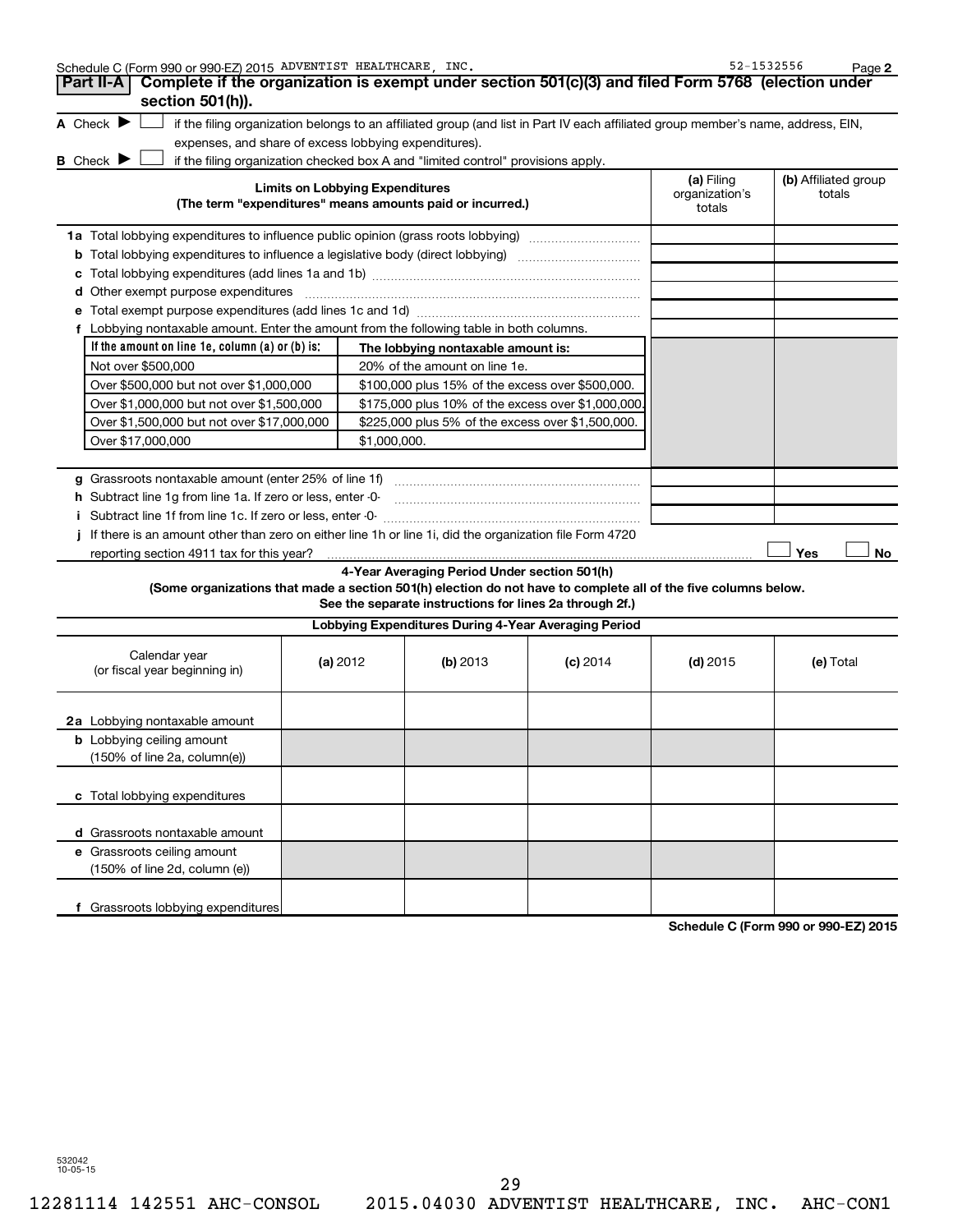### **Part II-B Complete if the organization is exempt under section 501(c)(3) and has NOT filed Form 5768 (election under section 501(h)).**

| For each "Yes," response on lines 1a through 1i below, provide in Part IV a detailed description |                                                                                                                                                                                                                                | (a) |                | (b)    |          |
|--------------------------------------------------------------------------------------------------|--------------------------------------------------------------------------------------------------------------------------------------------------------------------------------------------------------------------------------|-----|----------------|--------|----------|
|                                                                                                  | of the lobbying activity.                                                                                                                                                                                                      | Yes | No             | Amount |          |
| 1.                                                                                               | During the year, did the filing organization attempt to influence foreign, national, state or                                                                                                                                  |     |                |        |          |
|                                                                                                  | local legislation, including any attempt to influence public opinion on a legislative matter<br>or referendum, through the use of:                                                                                             |     |                |        |          |
|                                                                                                  |                                                                                                                                                                                                                                |     | х              |        |          |
|                                                                                                  | <b>b</b> Paid staff or management (include compensation in expenses reported on lines 1c through 1i)?                                                                                                                          | х   |                |        |          |
|                                                                                                  |                                                                                                                                                                                                                                |     | х              |        |          |
|                                                                                                  |                                                                                                                                                                                                                                |     | х              |        |          |
|                                                                                                  |                                                                                                                                                                                                                                |     | х              |        |          |
|                                                                                                  |                                                                                                                                                                                                                                |     | х              |        |          |
|                                                                                                  | g Direct contact with legislators, their staffs, government officials, or a legislative body?                                                                                                                                  | X   |                |        | 154,291. |
|                                                                                                  | h Rallies, demonstrations, seminars, conventions, speeches, lectures, or any similar means?                                                                                                                                    |     | X              |        |          |
|                                                                                                  | <i>i</i> Other activities?                                                                                                                                                                                                     |     | X              |        |          |
|                                                                                                  |                                                                                                                                                                                                                                |     |                |        | 154,291. |
|                                                                                                  | 2a Did the activities in line 1 cause the organization to be not described in section 501(c)(3)?                                                                                                                               |     | X              |        |          |
|                                                                                                  | <b>b</b> If "Yes," enter the amount of any tax incurred under section 4912 <i>manual communicanous</i> intervals                                                                                                               |     |                |        |          |
|                                                                                                  | c If "Yes," enter the amount of any tax incurred by organization managers under section 4912                                                                                                                                   |     |                |        |          |
|                                                                                                  | d If the filing organization incurred a section 4912 tax, did it file Form 4720 for this year?                                                                                                                                 |     |                |        |          |
|                                                                                                  | Part III-A Complete if the organization is exempt under section 501(c)(4), section 501(c)(5), or section                                                                                                                       |     |                |        |          |
|                                                                                                  | $501(c)(6)$ .                                                                                                                                                                                                                  |     |                |        |          |
|                                                                                                  |                                                                                                                                                                                                                                |     |                | Yes    | No       |
| 1.                                                                                               |                                                                                                                                                                                                                                |     | $\mathbf{1}$   |        |          |
| 2                                                                                                |                                                                                                                                                                                                                                |     | $\overline{2}$ |        |          |
| 3                                                                                                |                                                                                                                                                                                                                                |     |                |        |          |
|                                                                                                  | Part III-B Complete if the organization is exempt under section $501(c)(4)$ , section $501(c)(5)$ , or section                                                                                                                 |     |                |        |          |
|                                                                                                  | 501(c)(6) and if either (a) BOTH Part III-A, lines 1 and 2, are answered "No," OR (b) Part III-A, line 3, is                                                                                                                   |     |                |        |          |
|                                                                                                  | answered "Yes."                                                                                                                                                                                                                |     |                |        |          |
| 1                                                                                                | Dues, assessments and similar amounts from members [11] matter contracts and similar amounts from members [11] matter contracts and similar amounts from members [11] matter contracts and similar amounts from members [11] m |     | 1              |        |          |
| $\mathbf{2}$                                                                                     | Section 162(e) nondeductible lobbying and political expenditures (do not include amounts of political                                                                                                                          |     |                |        |          |
|                                                                                                  | expenses for which the section 527(f) tax was paid).                                                                                                                                                                           |     |                |        |          |
|                                                                                                  |                                                                                                                                                                                                                                |     | 2a             |        |          |
|                                                                                                  | b Carryover from last year measurements and contact the contract of the contract of the contract of the contract of the contract of the contract of the contract of the contract of the contract of the contract of the contra |     | 2b             |        |          |
| c                                                                                                |                                                                                                                                                                                                                                |     | 2c             |        |          |
| З                                                                                                |                                                                                                                                                                                                                                |     | 3              |        |          |
| 4                                                                                                | If notices were sent and the amount on line 2c exceeds the amount on line 3, what portion of the excess                                                                                                                        |     |                |        |          |
|                                                                                                  | does the organization agree to carryover to the reasonable estimate of nondeductible lobbying and political                                                                                                                    |     |                |        |          |
|                                                                                                  | expenditure next year?                                                                                                                                                                                                         |     | 4              |        |          |
| 5                                                                                                | Taxable amount of lobbying and political expenditures (see instructions)                                                                                                                                                       |     | 5              |        |          |
|                                                                                                  | <b>Part IV</b><br><b>Supplemental Information</b>                                                                                                                                                                              |     |                |        |          |
|                                                                                                  | Provide the descriptions required for Part I-A, line 1; Part I-B, line 4; Part I-C, line 5; Part II-A (affiliated group list); Part II-A, lines 1 and 2 (see                                                                   |     |                |        |          |
|                                                                                                  | instructions); and Part II-B, line 1. Also, complete this part for any additional information.                                                                                                                                 |     |                |        |          |
|                                                                                                  | PART II-B, LINE 1, LOBBYING ACTIVITIES:                                                                                                                                                                                        |     |                |        |          |
|                                                                                                  |                                                                                                                                                                                                                                |     |                |        |          |
|                                                                                                  | IN 2015, ADVENTIST HEALTHCARE, INC. WAS ENGAGED IN LOBBYING ACTIVITIES                                                                                                                                                         |     |                |        |          |
|                                                                                                  |                                                                                                                                                                                                                                |     |                |        |          |
|                                                                                                  | AT THE LOCAL, STATE AND FEDERAL LEVEL. ACTIVITIES INCLUDED DISCUSSIONS                                                                                                                                                         |     |                |        |          |
|                                                                                                  |                                                                                                                                                                                                                                |     |                |        |          |
|                                                                                                  | WITH MONTGOMERY COUNTY AND PRINCE GEORGE'S COUNTY OFFICIALS ABOUT                                                                                                                                                              |     |                |        |          |
|                                                                                                  |                                                                                                                                                                                                                                |     |                |        |          |
|                                                                                                  | VARIOUS REGIONAL HEALTH CARE MATTERS, PARTICULARLY INVOLVING THE LOCAL                                                                                                                                                         |     |                |        |          |
|                                                                                                  | HEALTH CARE SAFETY NET AND ISSUES OF ACCESS TO CARE.<br>CONTACT WITH                                                                                                                                                           |     |                |        |          |

532043 10-05-15

**Schedule C (Form 990 or 990-EZ) 2015**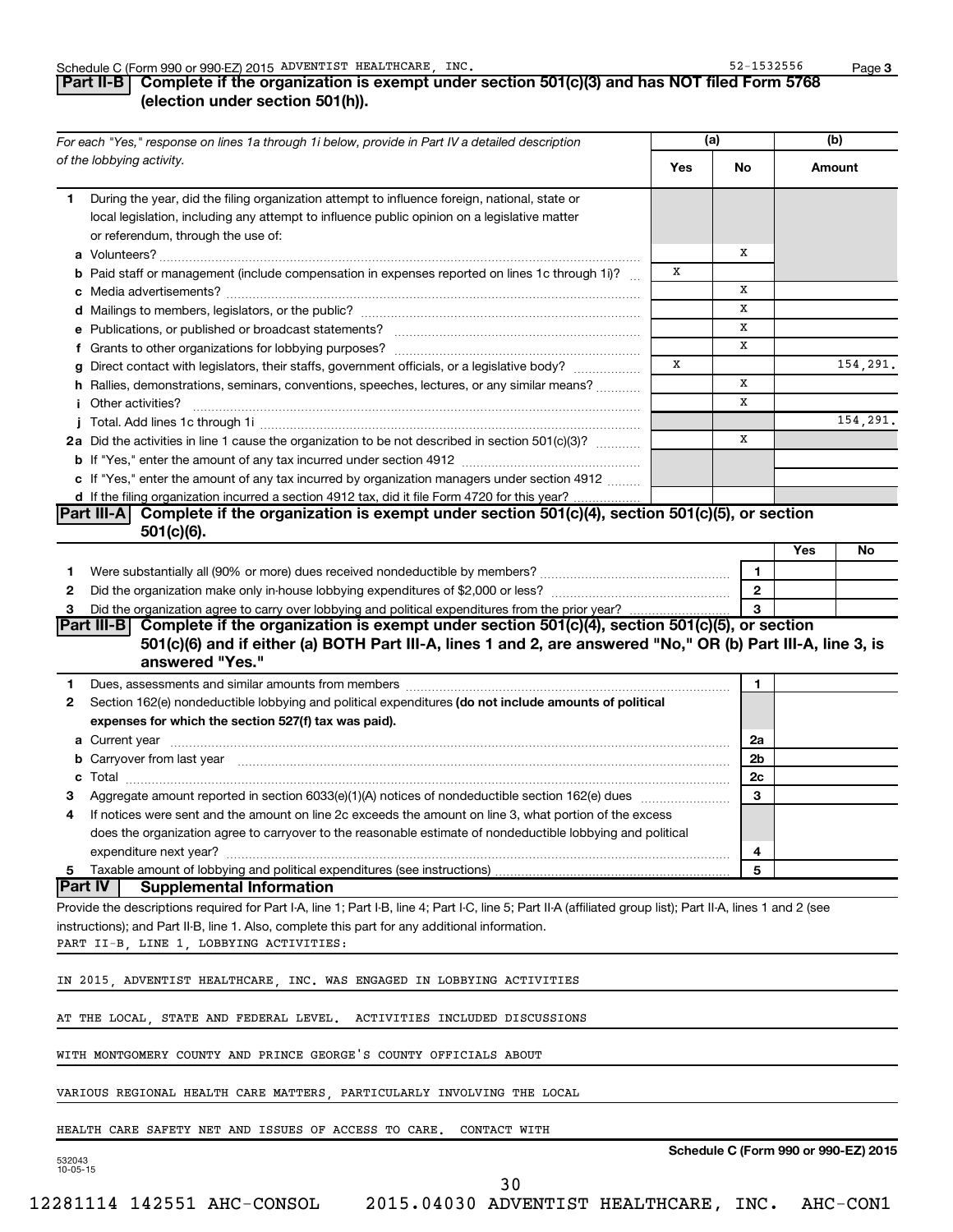**Part IV** | Supplemental Information (continued)

LEGISLATORS AND LOBBYING ON ISSUES AT THE STATE LEVEL ALSO TOOK PLACE,

PARTICULARLY AROUND ISSUES OF PUBLIC HEALTH AND ACCESS TO HEALTH CARE

SERVICES. AT THE FEDERAL LEVEL, ADVENTIST HEALTHCARE WAS ENGAGED IN

MONITORING LEGISLATIVE AND EXECUTIVE ACTION RELATED TO MEDICARE,

MEDICAID, FEDERAL HEALTH REFORM, MENTAL HEALTH POLICY, HEALTHCARE

REIMBURSEMENT AND ACCESS TO CARE.

**Schedule C (Form 990 or 990-EZ) 2015**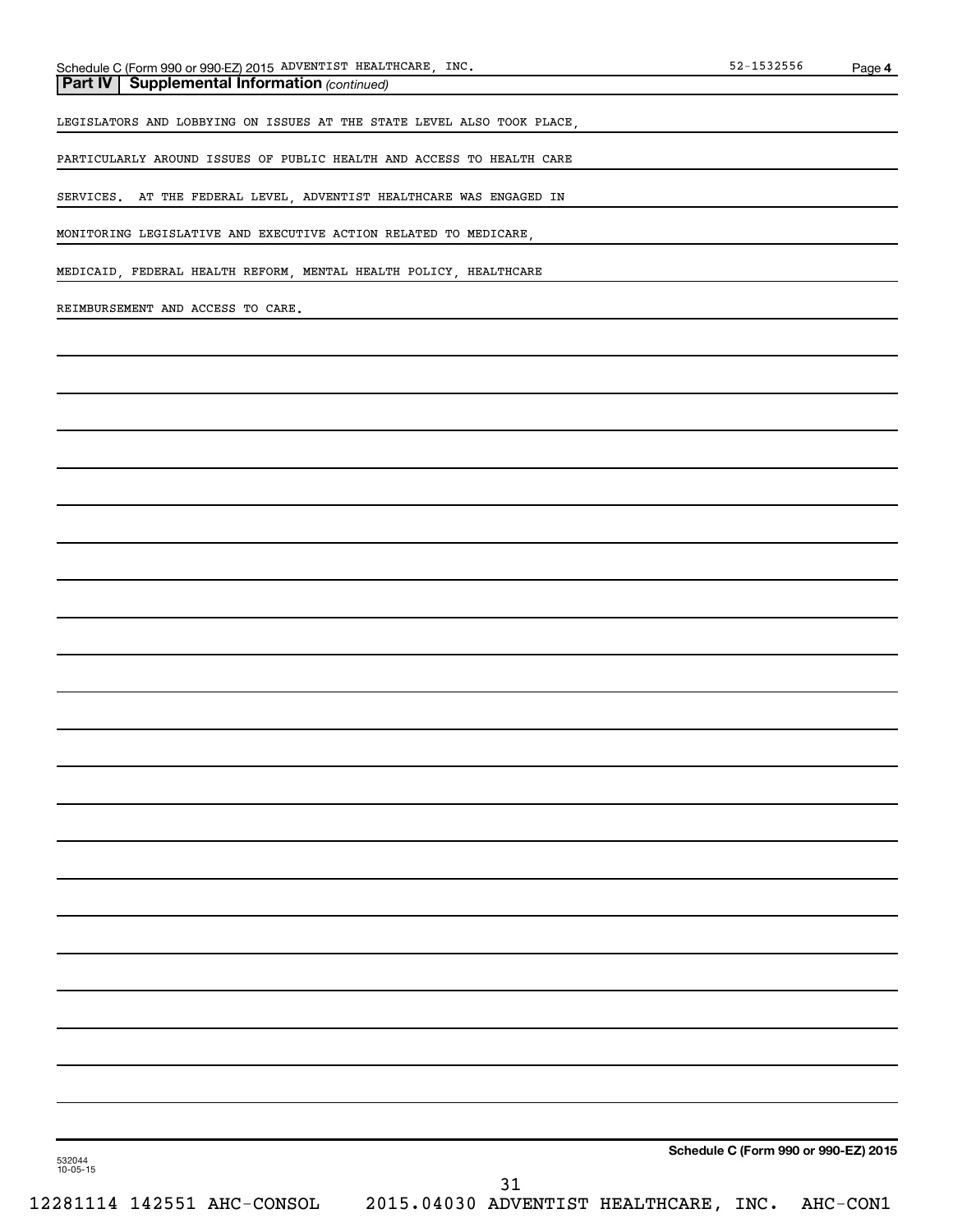Department of the Treasury Internal Revenue Service

| (Form 990) |
|------------|
|------------|

# **SCHEDULE D Supplemental Financial Statements**<br> **Form 990 2015**<br> **Part IV** line 6.7.8.9.10, 11a, 11b, 11d, 11d, 11d, 11d, 11d, 12a, 0r, 12b

**(Form 990) | Complete if the organization answered "Yes" on Form 990, Part IV, line 6, 7, 8, 9, 10, 11a, 11b, 11c, 11d, 11e, 11f, 12a, or 12b.**

**| Attach to Form 990. | Information about Schedule D (Form 990) and its instructions is at**  *www.irs.gov/form990.*



|            | Name of the organization<br>ADVENTIST HEALTHCARE, INC.                                                                                                                        | <b>Employer identification number</b><br>52-1532556 |
|------------|-------------------------------------------------------------------------------------------------------------------------------------------------------------------------------|-----------------------------------------------------|
| Part I     | Organizations Maintaining Donor Advised Funds or Other Similar Funds or Accounts. Complete if the                                                                             |                                                     |
|            |                                                                                                                                                                               |                                                     |
|            | organization answered "Yes" on Form 990, Part IV, line 6.<br>(a) Donor advised funds                                                                                          | (b) Funds and other accounts                        |
|            |                                                                                                                                                                               |                                                     |
| 1.         | Aggregate value of contributions to (during year)                                                                                                                             |                                                     |
| 2          | Aggregate value of grants from (during year)                                                                                                                                  |                                                     |
| з<br>4     |                                                                                                                                                                               |                                                     |
| 5          | Did the organization inform all donors and donor advisors in writing that the assets held in donor advised funds                                                              |                                                     |
|            |                                                                                                                                                                               | Yes<br>No                                           |
| 6          | Did the organization inform all grantees, donors, and donor advisors in writing that grant funds can be used only                                                             |                                                     |
|            | for charitable purposes and not for the benefit of the donor or donor advisor, or for any other purpose conferring                                                            |                                                     |
|            |                                                                                                                                                                               | Yes<br>No                                           |
|            | impermissible private benefit?<br>Part II<br><b>Conservation Easements.</b> Complete if the organization answered "Yes" on Form 990, Part IV, line 7.                         |                                                     |
| 1.         | Purpose(s) of conservation easements held by the organization (check all that apply).                                                                                         |                                                     |
|            | Preservation of land for public use (e.g., recreation or education)<br>Preservation of a historically important land area                                                     |                                                     |
|            | Protection of natural habitat<br>Preservation of a certified historic structure                                                                                               |                                                     |
|            | Preservation of open space                                                                                                                                                    |                                                     |
| 2          |                                                                                                                                                                               |                                                     |
|            | Complete lines 2a through 2d if the organization held a qualified conservation contribution in the form of a conservation easement on the last<br>day of the tax year.        | Held at the End of the Tax Year                     |
|            |                                                                                                                                                                               | 2a                                                  |
| а          |                                                                                                                                                                               | 2b                                                  |
| b          |                                                                                                                                                                               | 2c                                                  |
| с          | Number of conservation easements included in (c) acquired after 8/17/06, and not on a historic structure                                                                      |                                                     |
| d          |                                                                                                                                                                               | 2d                                                  |
| 3          |                                                                                                                                                                               |                                                     |
|            | Number of conservation easements modified, transferred, released, extinguished, or terminated by the organization during the tax                                              |                                                     |
|            | $year \blacktriangleright$                                                                                                                                                    |                                                     |
| 4          | Number of states where property subject to conservation easement is located $\blacktriangleright$                                                                             |                                                     |
| 5          | Does the organization have a written policy regarding the periodic monitoring, inspection, handling of<br>violations, and enforcement of the conservation easements it holds? | Yes<br><b>No</b>                                    |
|            |                                                                                                                                                                               |                                                     |
| 6          | Staff and volunteer hours devoted to monitoring, inspecting, handling of violations, and enforcing conservation easements during the year                                     |                                                     |
| 7          | Amount of expenses incurred in monitoring, inspecting, handling of violations, and enforcing conservation easements during the year                                           |                                                     |
|            | $\blacktriangleright$ \$                                                                                                                                                      |                                                     |
| 8          | Does each conservation easement reported on line 2(d) above satisfy the requirements of section 170(h)(4)(B)(i)                                                               |                                                     |
|            |                                                                                                                                                                               | Yes<br>No                                           |
| 9          | In Part XIII, describe how the organization reports conservation easements in its revenue and expense statement, and balance sheet, and                                       |                                                     |
|            | include, if applicable, the text of the footnote to the organization's financial statements that describes the organization's accounting for                                  |                                                     |
|            | conservation easements.                                                                                                                                                       |                                                     |
|            | Part III   Organizations Maintaining Collections of Art, Historical Treasures, or Other Similar Assets.                                                                       |                                                     |
|            | Complete if the organization answered "Yes" on Form 990, Part IV, line 8.                                                                                                     |                                                     |
|            | 1a If the organization elected, as permitted under SFAS 116 (ASC 958), not to report in its revenue statement and balance sheet works of art,                                 |                                                     |
|            | historical treasures, or other similar assets held for public exhibition, education, or research in furtherance of public service, provide, in Part XIII,                     |                                                     |
|            | the text of the footnote to its financial statements that describes these items.                                                                                              |                                                     |
|            | <b>b</b> If the organization elected, as permitted under SFAS 116 (ASC 958), to report in its revenue statement and balance sheet works of art, historical                    |                                                     |
|            | treasures, or other similar assets held for public exhibition, education, or research in furtherance of public service, provide the following amounts                         |                                                     |
|            | relating to these items:                                                                                                                                                      |                                                     |
|            |                                                                                                                                                                               |                                                     |
|            | (ii) Assets included in Form 990, Part X                                                                                                                                      | $\triangleright$ \$<br>$\blacktriangleright$ \$     |
| 2          | If the organization received or held works of art, historical treasures, or other similar assets for financial gain, provide                                                  |                                                     |
|            | the following amounts required to be reported under SFAS 116 (ASC 958) relating to these items:                                                                               |                                                     |
| а          |                                                                                                                                                                               | - \$                                                |
|            |                                                                                                                                                                               | -\$                                                 |
|            | LHA For Paperwork Reduction Act Notice, see the Instructions for Form 990.                                                                                                    | Schedule D (Form 990) 2015                          |
| 532051     |                                                                                                                                                                               |                                                     |
| $11-02-15$ | 32                                                                                                                                                                            |                                                     |

|  | حس<br>w |
|--|---------|
|  | ÷       |

12281114 142551 AHC-CONSOL 2015.04030 ADVENTIST HEALTHCARE, INC. AHC-CON1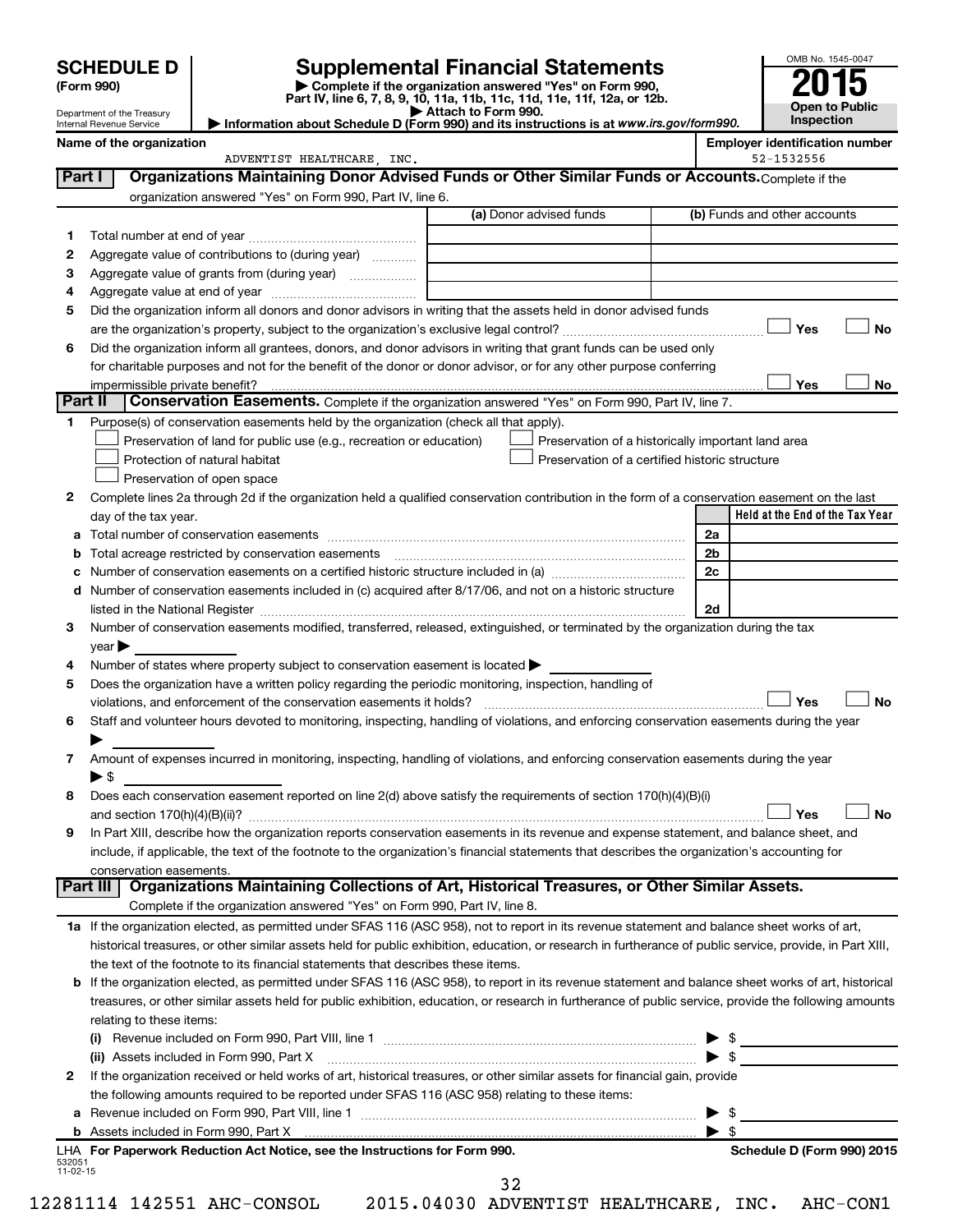|        | Schedule D (Form 990) 2015                                                                                                                                                                                                     | ADVENTIST HEALTHCARE, INC. |                |                           |                 | 52-1532556                                   |                |              | Page 2 |
|--------|--------------------------------------------------------------------------------------------------------------------------------------------------------------------------------------------------------------------------------|----------------------------|----------------|---------------------------|-----------------|----------------------------------------------|----------------|--------------|--------|
|        | Part III<br>Organizations Maintaining Collections of Art, Historical Treasures, or Other Similar Assets (continued)                                                                                                            |                            |                |                           |                 |                                              |                |              |        |
| З      | Using the organization's acquisition, accession, and other records, check any of the following that are a significant use of its collection items                                                                              |                            |                |                           |                 |                                              |                |              |        |
|        | (check all that apply):                                                                                                                                                                                                        |                            |                |                           |                 |                                              |                |              |        |
| a      | Public exhibition                                                                                                                                                                                                              | d                          |                | Loan or exchange programs |                 |                                              |                |              |        |
| b      | Scholarly research                                                                                                                                                                                                             | е                          | Other          |                           |                 |                                              |                |              |        |
| с      | Preservation for future generations                                                                                                                                                                                            |                            |                |                           |                 |                                              |                |              |        |
| 4      | Provide a description of the organization's collections and explain how they further the organization's exempt purpose in Part XIII.                                                                                           |                            |                |                           |                 |                                              |                |              |        |
| 5      | During the year, did the organization solicit or receive donations of art, historical treasures, or other similar assets                                                                                                       |                            |                |                           |                 |                                              |                |              |        |
|        |                                                                                                                                                                                                                                |                            |                |                           |                 |                                              | Yes            |              | No     |
|        | <b>Part IV</b><br><b>Escrow and Custodial Arrangements.</b> Complete if the organization answered "Yes" on Form 990, Part IV, line 9, or<br>reported an amount on Form 990, Part X, line 21.                                   |                            |                |                           |                 |                                              |                |              |        |
|        |                                                                                                                                                                                                                                |                            |                |                           |                 |                                              |                |              |        |
|        | 1a Is the organization an agent, trustee, custodian or other intermediary for contributions or other assets not included                                                                                                       |                            |                |                           |                 |                                              | Yes            |              | No     |
|        | b If "Yes," explain the arrangement in Part XIII and complete the following table:                                                                                                                                             |                            |                |                           |                 |                                              |                |              |        |
|        |                                                                                                                                                                                                                                |                            |                |                           |                 |                                              | Amount         |              |        |
|        | c Beginning balance Manual Communication and the contract of the contract of the contract of the contract of the contract of the contract of the contract of the contract of the contract of the contract of the contract of t |                            |                |                           | 1c              |                                              |                |              |        |
|        |                                                                                                                                                                                                                                |                            |                |                           | 1d              |                                              |                |              |        |
|        | e Distributions during the year manufactured and continuum control of the control of the control of the state of the state of the control of the control of the control of the control of the control of the control of the co |                            |                |                           | 1e              |                                              |                |              |        |
| Ť.     |                                                                                                                                                                                                                                |                            |                |                           | 1f              |                                              |                |              |        |
|        | 2a Did the organization include an amount on Form 990, Part X, line 21, for escrow or custodial account liability?                                                                                                             |                            |                |                           |                 |                                              | Yes            |              | No     |
|        | b If "Yes," explain the arrangement in Part XIII. Check here if the explanation has been provided on Part XIII                                                                                                                 |                            |                |                           |                 |                                              |                |              |        |
| Part V | <b>Endowment Funds.</b> Complete if the organization answered "Yes" on Form 990, Part IV, line 10.                                                                                                                             |                            |                |                           |                 |                                              |                |              |        |
|        |                                                                                                                                                                                                                                | (a) Current year           | (b) Prior year | (c) Two years back        |                 | $(d)$ Three years back $(e)$ Four years back |                |              |        |
|        | 1a Beginning of year balance                                                                                                                                                                                                   |                            |                |                           |                 |                                              |                |              |        |
| b      |                                                                                                                                                                                                                                |                            |                |                           |                 |                                              |                |              |        |
| c      | Net investment earnings, gains, and losses                                                                                                                                                                                     |                            |                |                           |                 |                                              |                |              |        |
|        |                                                                                                                                                                                                                                |                            |                |                           |                 |                                              |                |              |        |
|        | e Other expenditures for facilities                                                                                                                                                                                            |                            |                |                           |                 |                                              |                |              |        |
|        | and programs                                                                                                                                                                                                                   |                            |                |                           |                 |                                              |                |              |        |
|        | f Administrative expenses                                                                                                                                                                                                      |                            |                |                           |                 |                                              |                |              |        |
| g      |                                                                                                                                                                                                                                |                            |                |                           |                 |                                              |                |              |        |
| 2      | Provide the estimated percentage of the current year end balance (line 1g, column (a)) held as:                                                                                                                                |                            |                |                           |                 |                                              |                |              |        |
| а      | Board designated or quasi-endowment                                                                                                                                                                                            |                            | %              |                           |                 |                                              |                |              |        |
| b      | Permanent endowment                                                                                                                                                                                                            | %                          |                |                           |                 |                                              |                |              |        |
| с      | Temporarily restricted endowment                                                                                                                                                                                               | %                          |                |                           |                 |                                              |                |              |        |
|        | The percentages on lines 2a, 2b, and 2c should equal 100%.                                                                                                                                                                     |                            |                |                           |                 |                                              |                |              |        |
|        | 3a Are there endowment funds not in the possession of the organization that are held and administered for the organization                                                                                                     |                            |                |                           |                 |                                              |                |              |        |
|        | by:                                                                                                                                                                                                                            |                            |                |                           |                 |                                              |                | Yes          | No     |
|        |                                                                                                                                                                                                                                |                            |                |                           |                 |                                              | 3a(i)          |              |        |
|        |                                                                                                                                                                                                                                |                            |                |                           |                 |                                              | 3a(ii)         |              |        |
|        |                                                                                                                                                                                                                                |                            |                |                           |                 |                                              | 3b             |              |        |
| 4      | Describe in Part XIII the intended uses of the organization's endowment funds.<br>Part VI   Land, Buildings, and Equipment.                                                                                                    |                            |                |                           |                 |                                              |                |              |        |
|        | Complete if the organization answered "Yes" on Form 990, Part IV, line 11a. See Form 990, Part X, line 10.                                                                                                                     |                            |                |                           |                 |                                              |                |              |        |
|        | Description of property                                                                                                                                                                                                        | (a) Cost or other          |                | (b) Cost or other         | (c) Accumulated |                                              | (d) Book value |              |        |
|        |                                                                                                                                                                                                                                | basis (investment)         |                | basis (other)             | depreciation    |                                              |                |              |        |
|        |                                                                                                                                                                                                                                |                            |                | 8, 162, 408.              |                 |                                              |                | 8, 162, 408. |        |
|        |                                                                                                                                                                                                                                |                            |                | 362,680,002.              | 216,595,798.    |                                              | 146,084,204.   |              |        |
|        |                                                                                                                                                                                                                                |                            |                | 39,719,027.               | 21,962,095.     |                                              |                | 17,756,932.  |        |
|        |                                                                                                                                                                                                                                |                            |                | 307,736,120.              | 159,863,102.    |                                              | 147,873,018.   |              |        |
|        |                                                                                                                                                                                                                                |                            |                | 92,734,015.               | 24,528,910.     |                                              |                | 68,205,105.  |        |
|        | Total. Add lines 1a through 1e. (Column (d) must equal Form 990, Part X, column (B), line 10c.)                                                                                                                                |                            |                |                           |                 |                                              | 388,081,667.   |              |        |
|        |                                                                                                                                                                                                                                |                            |                |                           |                 |                                              |                |              |        |

**Schedule D (Form 990) 2015**

532052 09-21-15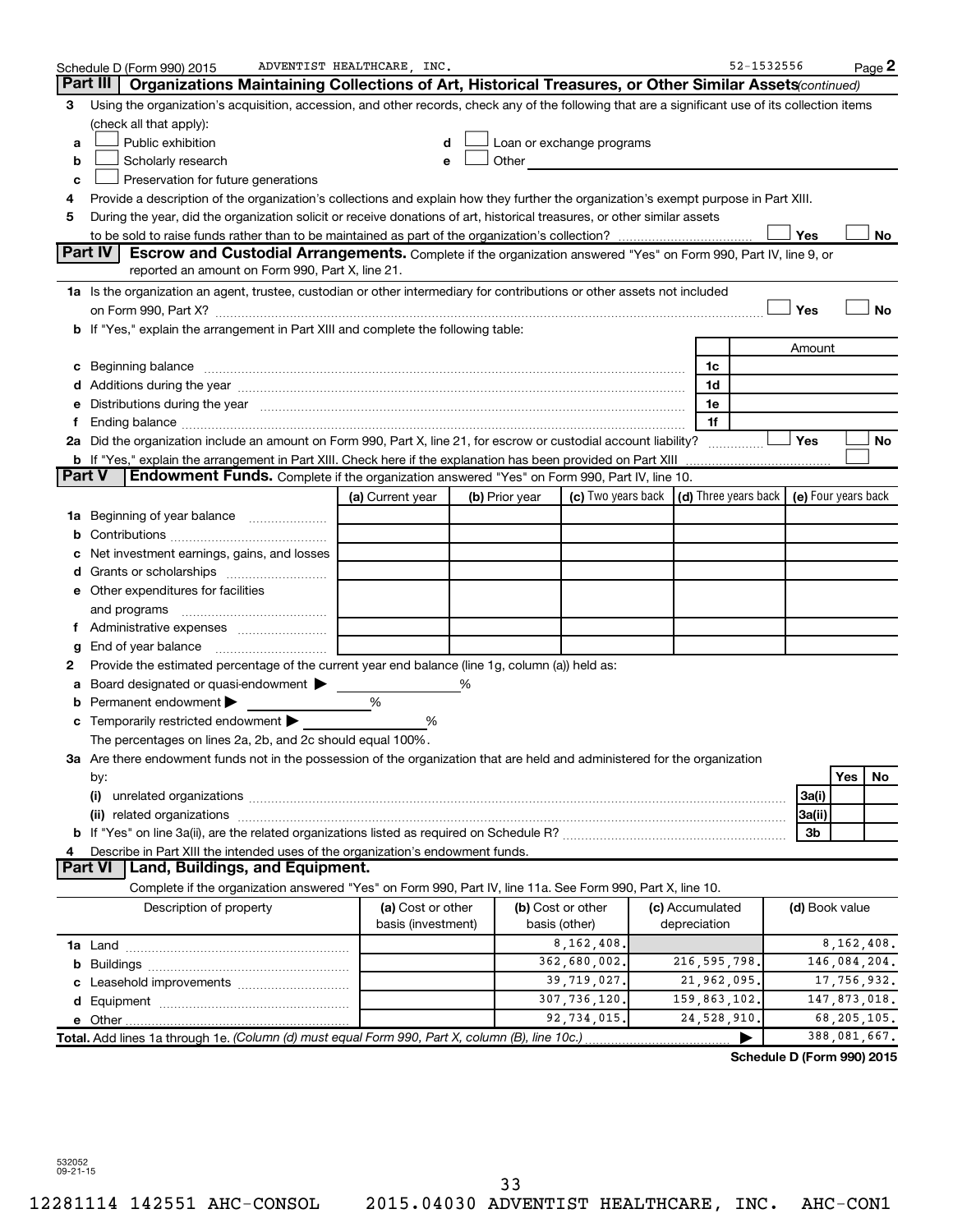**3**

|             | Complete if the organization answered "Yes" on Form 990, Part IV, line 11b. See Form 990, Part X, line 12.<br>(a) Description of security or category (including name of security) | (b) Book value  |                | (c) Method of valuation: Cost or end-of-year market value |
|-------------|------------------------------------------------------------------------------------------------------------------------------------------------------------------------------------|-----------------|----------------|-----------------------------------------------------------|
|             |                                                                                                                                                                                    |                 |                |                                                           |
|             |                                                                                                                                                                                    |                 |                |                                                           |
|             |                                                                                                                                                                                    |                 |                |                                                           |
| $(3)$ Other |                                                                                                                                                                                    |                 |                |                                                           |
| (A)         |                                                                                                                                                                                    |                 |                |                                                           |
| (B)         |                                                                                                                                                                                    |                 |                |                                                           |
| (C)         |                                                                                                                                                                                    |                 |                |                                                           |
| (D)         |                                                                                                                                                                                    |                 |                |                                                           |
| (E)         |                                                                                                                                                                                    |                 |                |                                                           |
| (F)         |                                                                                                                                                                                    |                 |                |                                                           |
| (G)         |                                                                                                                                                                                    |                 |                |                                                           |
| (H)         |                                                                                                                                                                                    |                 |                |                                                           |
|             | Total. (Col. (b) must equal Form 990, Part X, col. (B) line 12.)                                                                                                                   |                 |                |                                                           |
|             | Part VIII Investments - Program Related.                                                                                                                                           |                 |                |                                                           |
|             | Complete if the organization answered "Yes" on Form 990, Part IV, line 11c. See Form 990, Part X, line 13.                                                                         |                 |                |                                                           |
|             | (a) Description of investment                                                                                                                                                      | (b) Book value  |                | (c) Method of valuation: Cost or end-of-year market value |
|             | LAND HELD FOR HEALTHCARE DEVELOPMENT                                                                                                                                               | 61, 285, 501.   | COST           |                                                           |
| (1)         |                                                                                                                                                                                    |                 |                |                                                           |
| (2)         |                                                                                                                                                                                    |                 |                |                                                           |
| (3)         |                                                                                                                                                                                    |                 |                |                                                           |
| (4)         |                                                                                                                                                                                    |                 |                |                                                           |
| (5)         |                                                                                                                                                                                    |                 |                |                                                           |
| (6)         |                                                                                                                                                                                    |                 |                |                                                           |
| (7)         |                                                                                                                                                                                    |                 |                |                                                           |
| (8)         |                                                                                                                                                                                    |                 |                |                                                           |
| (9)         |                                                                                                                                                                                    |                 |                |                                                           |
|             | Total. (Col. (b) must equal Form 990, Part X, col. (B) line 13.)                                                                                                                   | 61, 285, 501.   |                |                                                           |
| Part IX     | <b>Other Assets.</b>                                                                                                                                                               |                 |                |                                                           |
|             | Complete if the organization answered "Yes" on Form 990, Part IV, line 11d. See Form 990, Part X, line 15.                                                                         |                 |                |                                                           |
|             |                                                                                                                                                                                    | (a) Description |                | (b) Book value                                            |
| (1)         |                                                                                                                                                                                    |                 |                |                                                           |
| (2)         |                                                                                                                                                                                    |                 |                |                                                           |
| (3)         |                                                                                                                                                                                    |                 |                |                                                           |
|             |                                                                                                                                                                                    |                 |                |                                                           |
| (4)         |                                                                                                                                                                                    |                 |                |                                                           |
| (5)         |                                                                                                                                                                                    |                 |                |                                                           |
| (6)         |                                                                                                                                                                                    |                 |                |                                                           |
| (7)         |                                                                                                                                                                                    |                 |                |                                                           |
| (8)         |                                                                                                                                                                                    |                 |                |                                                           |
| (9)         |                                                                                                                                                                                    |                 |                |                                                           |
| Part X      | Total. (Column (b) must equal Form 990, Part X, col. (B) line 15.)<br><b>Other Liabilities.</b>                                                                                    |                 |                |                                                           |
|             | Complete if the organization answered "Yes" on Form 990, Part IV, line 11e or 11f. See Form 990, Part X, line 25.                                                                  |                 |                |                                                           |
| 1.          | (a) Description of liability                                                                                                                                                       |                 | (b) Book value |                                                           |
|             | Federal income taxes                                                                                                                                                               |                 |                |                                                           |
| (1)         | INTEREST RATE SWAPS LIABILITY                                                                                                                                                      |                 | 22, 275, 775.  |                                                           |
| (2)         | DEFERRED COMPENSATION                                                                                                                                                              |                 | 2, 165, 545.   |                                                           |
|             |                                                                                                                                                                                    |                 |                |                                                           |
| (3)         |                                                                                                                                                                                    |                 |                |                                                           |
| (4)         | PROFESSIONAL LIABILITY INS: SE                                                                                                                                                     |                 | 12, 291, 581.  |                                                           |
| (5)         | COMPLIANCE LIABILITY RESERVE                                                                                                                                                       |                 | 2,812,910.     |                                                           |
| (6)         | OTHER LONG TERM LIABILITIES                                                                                                                                                        |                 | 5,738,370.     |                                                           |
| (7)         |                                                                                                                                                                                    |                 |                |                                                           |
| (8)         |                                                                                                                                                                                    |                 |                |                                                           |
| (9)         |                                                                                                                                                                                    |                 |                |                                                           |
|             | Total. (Column (b) must equal Form 990, Part X, col. (B) line 25.) ▶                                                                                                               |                 | 45, 284, 181   |                                                           |

532053 09-21-15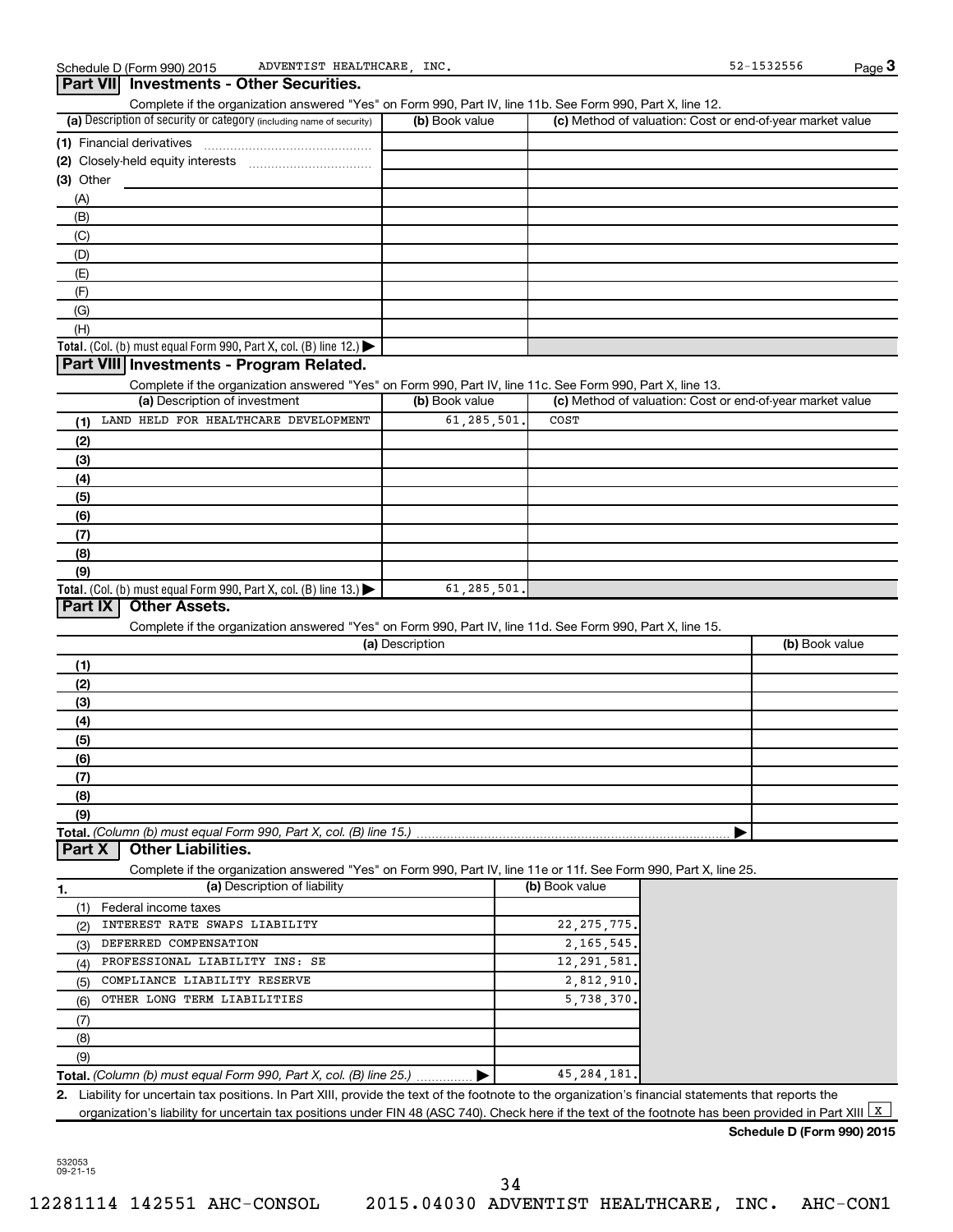|    | Schedule D (Form 990) 2015 ADVENTIST HEALTHCARE, INC.                                                                                                          |                | 52-1532556 | Page 4 |
|----|----------------------------------------------------------------------------------------------------------------------------------------------------------------|----------------|------------|--------|
|    | Part XI<br>Reconciliation of Revenue per Audited Financial Statements With Revenue per Return.                                                                 |                |            |        |
|    | Complete if the organization answered "Yes" on Form 990, Part IV, line 12a.                                                                                    |                |            |        |
| 1  | Total revenue, gains, and other support per audited financial statements                                                                                       |                | 1          |        |
| 2  | Amounts included on line 1 but not on Form 990, Part VIII, line 12:                                                                                            |                |            |        |
| a  |                                                                                                                                                                | 2a             |            |        |
|    |                                                                                                                                                                | 2 <sub>b</sub> |            |        |
| с  |                                                                                                                                                                | 2c             |            |        |
| d  |                                                                                                                                                                | 2d             |            |        |
| e  | Add lines 2a through 2d                                                                                                                                        |                | 2e         |        |
| 3  |                                                                                                                                                                |                | 3          |        |
| 4  | Amounts included on Form 990, Part VIII, line 12, but not on line 1:                                                                                           |                |            |        |
| а  |                                                                                                                                                                | 4a             |            |        |
| b  |                                                                                                                                                                | 4b             |            |        |
| c  | Add lines 4a and 4b                                                                                                                                            |                | 4c         |        |
| 5. | Total revenue. Add lines 3 and 4c. (This must equal Form 990, Part I, line 12.)                                                                                |                | 5          |        |
|    | Part XII   Reconciliation of Expenses per Audited Financial Statements With Expenses per Return.                                                               |                |            |        |
|    | Complete if the organization answered "Yes" on Form 990, Part IV, line 12a.                                                                                    |                |            |        |
| 1  |                                                                                                                                                                |                | 1          |        |
| 2  | Amounts included on line 1 but not on Form 990, Part IX, line 25:                                                                                              |                |            |        |
|    |                                                                                                                                                                | 2a             |            |        |
|    |                                                                                                                                                                | 2 <sub>b</sub> |            |        |
| с  |                                                                                                                                                                | 2c             |            |        |
| d  |                                                                                                                                                                | 2d             |            |        |
| е  |                                                                                                                                                                |                | 2е         |        |
| 3  |                                                                                                                                                                |                | 3          |        |
| 4  | Amounts included on Form 990, Part IX, line 25, but not on line 1:                                                                                             |                |            |        |
| a  |                                                                                                                                                                | 4a l           |            |        |
| b  | Other (Describe in Part XIII.) [100] [100] [100] [100] [100] [100] [100] [100] [100] [100] [100] [100] [100] [                                                 |                |            |        |
|    | c Add lines 4a and 4b                                                                                                                                          |                | 4c         |        |
|    |                                                                                                                                                                |                | 5          |        |
|    | Part XIII Supplemental Information.                                                                                                                            |                |            |        |
|    | Provide the descriptions required for Part II, lines 3, 5, and 9; Part III, lines 1a and 4; Part IV, lines 1b and 2b; Part V, line 4; Part X, line 2; Part XI, |                |            |        |
|    | lines 2d and 4b; and Part XII, lines 2d and 4b. Also complete this part to provide any additional information.                                                 |                |            |        |

| PART | LTNE. |  |
|------|-------|--|
|      |       |  |

FIN 48 NOTES:

THE CORPORATION ACCOUNTS FOR UNCERTAINTY IN INCOME TAXES USING A

RECOGNITION THRESHOLD OF MORE-LIKELY-THAN-NOT TO BE SUSTAINED UPON

EXAMINATION BY THE APPROPRIATE TAXING AUTHORITY. MEASUREMENT OF THE TAX

UNCERTAINTY OCCURS IF THE RECOGNITION THRESHOLD IS MET. MANAGEMENT

DETERMINED THERE WERE NO TAX UNCERTAINTIES THAT MET THE RECOGNITION

THRESHOLD IN 2015 OR 2014.

THE CORPORATION'S POLICY IS TO RECOGNIZE INTEREST RELATED TO UNRECOGNIZED

TAX BENEFITS IN INTEREST EXPENSE AND PENALTIES IN OPERATING EXPENSES.

**Schedule D (Form 990) 2015**

12281114 142551 AHC-CONSOL 2015.04030 ADVENTIST HEALTHCARE, INC. AHC-CON1

532054 09-21-15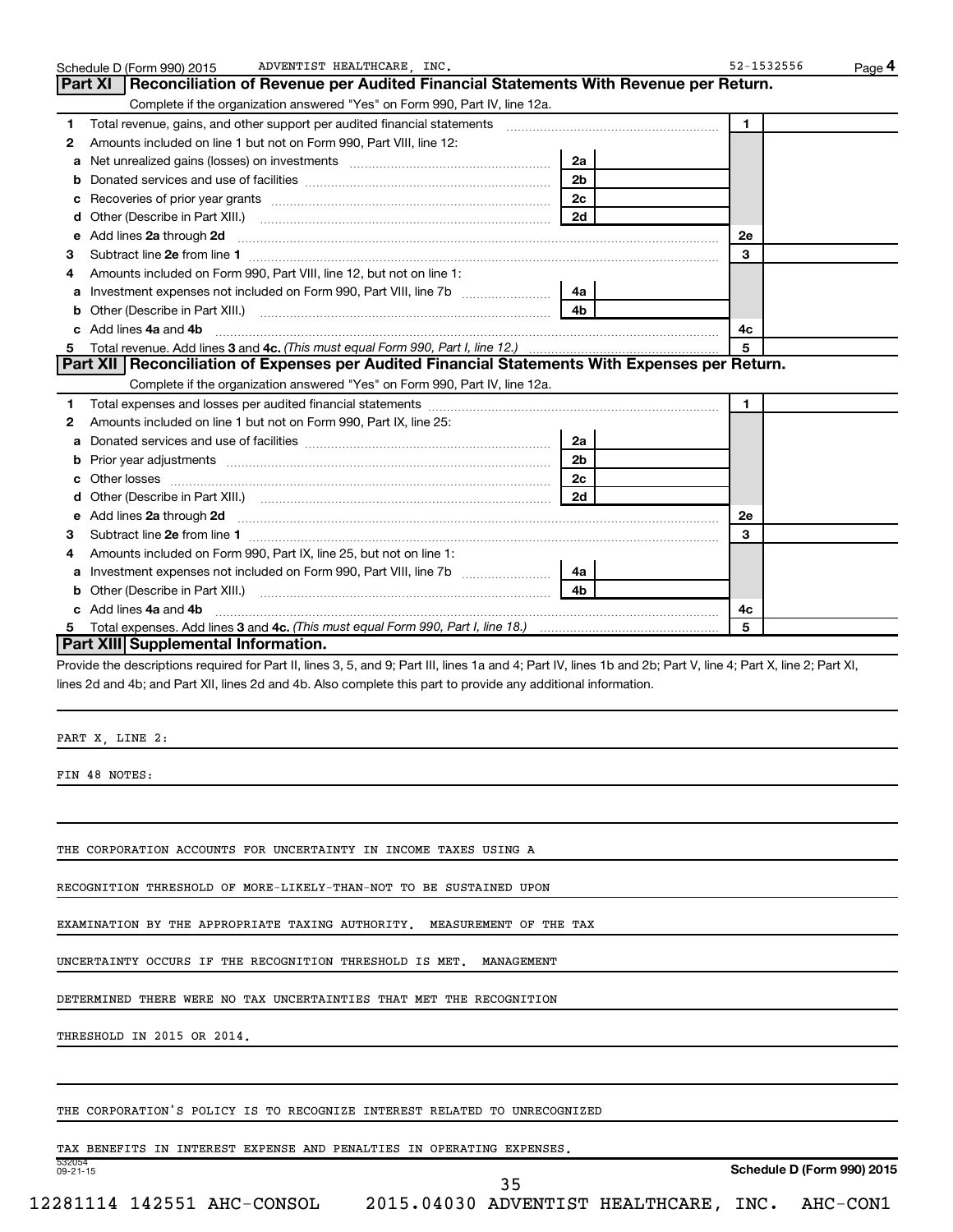## *(continued)* **Part XIII Supplemental Information**

THE CORPORATION'S FEDERAL EXEMPT ORGANIZATION RETURNS OF INCOME TAX AND

ITS BUSINESS INCOME TAX RETURNS FOR THE YEARS ENDED PRIOR TO DECEMBER 31,

2012 NO LONGER REMAIN SUBJECT TO EXAMINATION BY THE INTERNAL REVENUE

SERVICE.

**Schedule D (Form 990) 2015**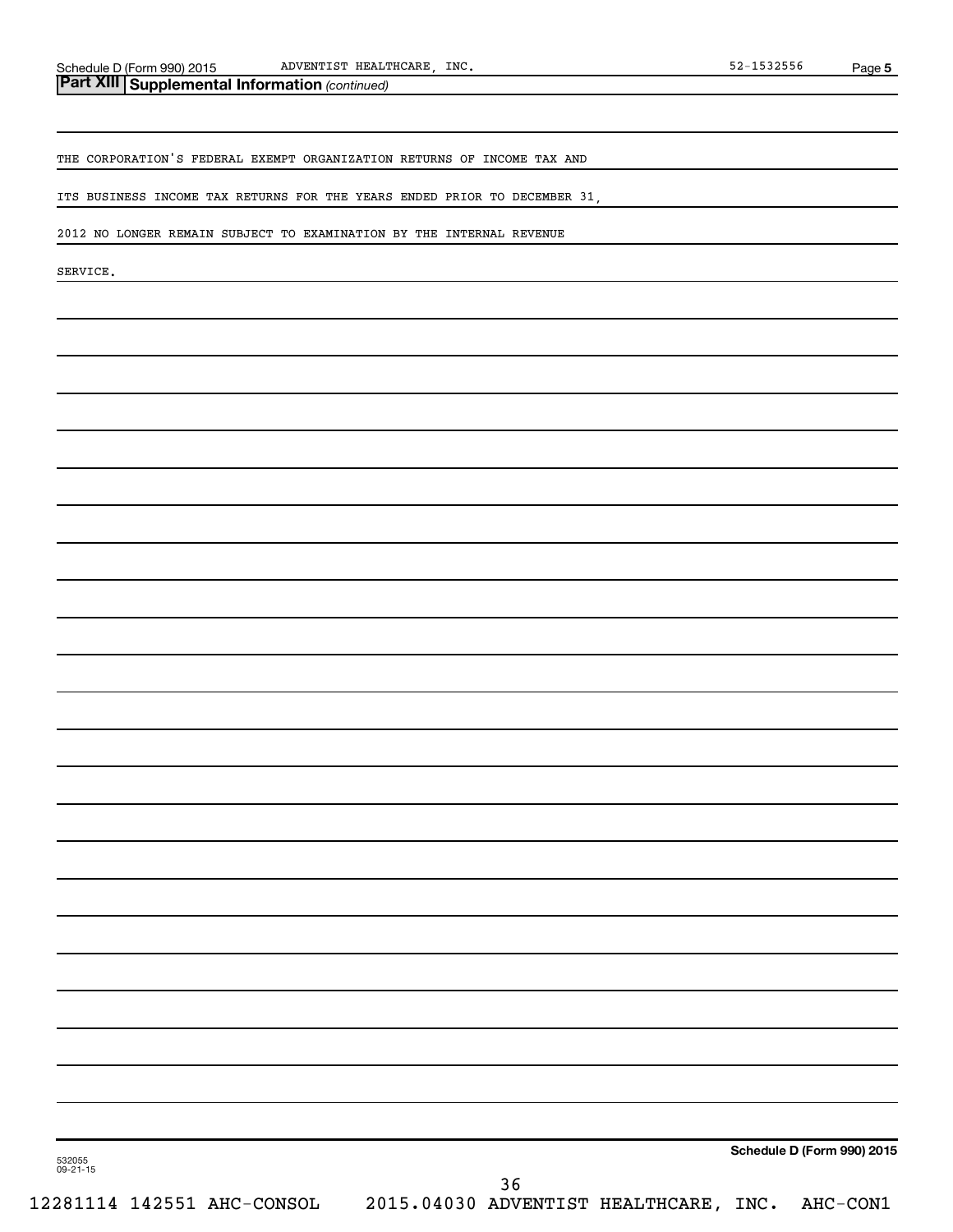|        | <b>SCHEDULE H</b>                                                                                                                                                                                                                                               |      |                                                      | <b>Hospitals</b>      |                                                                                                                                                |                                    |                                       | OMB No. 1545-0047                   |                         |      |
|--------|-----------------------------------------------------------------------------------------------------------------------------------------------------------------------------------------------------------------------------------------------------------------|------|------------------------------------------------------|-----------------------|------------------------------------------------------------------------------------------------------------------------------------------------|------------------------------------|---------------------------------------|-------------------------------------|-------------------------|------|
|        | (Form 990)                                                                                                                                                                                                                                                      |      |                                                      |                       |                                                                                                                                                |                                    |                                       | 2015                                |                         |      |
|        |                                                                                                                                                                                                                                                                 |      |                                                      |                       | ▶ Complete if the organization answered "Yes" on Form 990, Part IV, question 20.                                                               |                                    |                                       |                                     |                         |      |
|        | Department of the Treasury<br>Internal Revenue Service                                                                                                                                                                                                          |      |                                                      | Attach to Form 990.   | A Information about Schedule H (Form 990) and its instructions is at www.irs.gov/form990.                                                      |                                    |                                       | <b>Open to Public</b><br>Inspection |                         |      |
|        | Name of the organization                                                                                                                                                                                                                                        |      |                                                      |                       |                                                                                                                                                |                                    | <b>Employer identification number</b> |                                     |                         |      |
|        |                                                                                                                                                                                                                                                                 |      | ADVENTIST HEALTHCARE, INC.                           |                       |                                                                                                                                                |                                    | 52-1532556                            |                                     |                         |      |
| Part I |                                                                                                                                                                                                                                                                 |      |                                                      |                       | Financial Assistance and Certain Other Community Benefits at Cost                                                                              |                                    |                                       |                                     |                         |      |
|        |                                                                                                                                                                                                                                                                 |      |                                                      |                       |                                                                                                                                                |                                    |                                       |                                     | Yes                     | No   |
|        |                                                                                                                                                                                                                                                                 |      |                                                      |                       |                                                                                                                                                |                                    |                                       | 1a                                  | х                       |      |
|        | b If "Yes," was it a written policy?<br>If the organization had multiple hospital facilities, indicate which of the following best describes application of the financial assistance policy to its various hospital                                             |      |                                                      |                       |                                                                                                                                                |                                    |                                       | 1b                                  | х                       |      |
| 2      | facilities during the tax year.                                                                                                                                                                                                                                 |      |                                                      |                       |                                                                                                                                                |                                    |                                       |                                     |                         |      |
|        | $X$ Applied uniformly to all hospital facilities                                                                                                                                                                                                                |      |                                                      |                       | Applied uniformly to most hospital facilities                                                                                                  |                                    |                                       |                                     |                         |      |
|        |                                                                                                                                                                                                                                                                 |      | Generally tailored to individual hospital facilities |                       |                                                                                                                                                |                                    |                                       |                                     |                         |      |
| З      | Answer the following based on the financial assistance eligibility criteria that applied to the largest number of the organization's patients during the tax year.                                                                                              |      |                                                      |                       |                                                                                                                                                |                                    |                                       |                                     |                         |      |
|        | a Did the organization use Federal Poverty Guidelines (FPG) as a factor in determining eligibility for providing free care?                                                                                                                                     |      |                                                      |                       |                                                                                                                                                |                                    |                                       |                                     |                         |      |
|        |                                                                                                                                                                                                                                                                 |      |                                                      |                       |                                                                                                                                                |                                    |                                       | За                                  | х                       |      |
|        | 100%                                                                                                                                                                                                                                                            | 150% | X   200%                                             | Other                 | %                                                                                                                                              |                                    |                                       |                                     |                         |      |
|        | b Did the organization use FPG as a factor in determining eligibility for providing discounted care? If "Yes," indicate which                                                                                                                                   |      |                                                      |                       |                                                                                                                                                |                                    |                                       |                                     |                         |      |
|        |                                                                                                                                                                                                                                                                 |      |                                                      |                       |                                                                                                                                                |                                    |                                       | Зb                                  | х                       |      |
|        | 200%                                                                                                                                                                                                                                                            | 250% | 300%                                                 | 350%                  | 400%                                                                                                                                           | 600 %<br>$\lfloor x \rfloor$ Other |                                       |                                     |                         |      |
|        | c If the organization used factors other than FPG in determining eligibility, describe in Part VI the criteria used for determining<br>eligibility for free or discounted care. Include in the description whether the organization used an asset test or other |      |                                                      |                       |                                                                                                                                                |                                    |                                       |                                     |                         |      |
|        | threshold, regardless of income, as a factor in determining eligibility for free or discounted care.                                                                                                                                                            |      |                                                      |                       |                                                                                                                                                |                                    |                                       |                                     |                         |      |
|        | Did the organization's financial assistance policy that applied to the largest number of its patients during the tax year provide for free or discounted care to the                                                                                            |      |                                                      |                       |                                                                                                                                                |                                    |                                       |                                     | х                       |      |
|        | "medically indigent"?<br>5a Did the organization budget amounts for free or discounted care provided under its financial assistance policy during the tax year?                                                                                                 |      |                                                      |                       |                                                                                                                                                |                                    |                                       | 4<br>5a                             | x                       |      |
|        |                                                                                                                                                                                                                                                                 |      |                                                      |                       |                                                                                                                                                |                                    | 1.1.1.1.1.1.1.1.1                     | 5b                                  |                         | x    |
|        | c If "Yes" to line 5b, as a result of budget considerations, was the organization unable to provide free or discounted                                                                                                                                          |      |                                                      |                       |                                                                                                                                                |                                    |                                       |                                     |                         |      |
|        |                                                                                                                                                                                                                                                                 |      |                                                      |                       |                                                                                                                                                |                                    |                                       | 5с                                  |                         |      |
|        |                                                                                                                                                                                                                                                                 |      |                                                      |                       |                                                                                                                                                |                                    |                                       | 6a                                  | x                       |      |
|        |                                                                                                                                                                                                                                                                 |      |                                                      |                       |                                                                                                                                                |                                    |                                       | 6b                                  | х                       |      |
|        |                                                                                                                                                                                                                                                                 |      |                                                      |                       | Complete the following table using the worksheets provided in the Schedule H instructions. Do not submit these worksheets with the Schedule H. |                                    |                                       |                                     |                         |      |
| 7      | Financial Assistance and Certain Other Community Benefits at Cost                                                                                                                                                                                               |      |                                                      |                       |                                                                                                                                                |                                    |                                       |                                     |                         |      |
|        | <b>Financial Assistance and</b>                                                                                                                                                                                                                                 |      | (a) Number of<br>activities or                       | (b) Persons<br>served | (c) Total community<br>benefit expense                                                                                                         | (d) Direct offsetting<br>revenue   | (e) Net community<br>benefit expense  |                                     | (f) Percent<br>of total |      |
|        | <b>Means-Tested Government Programs</b>                                                                                                                                                                                                                         |      | programs (optional)                                  | (optional)            |                                                                                                                                                |                                    |                                       |                                     | expense                 |      |
|        | a Financial Assistance at cost (from                                                                                                                                                                                                                            |      |                                                      |                       |                                                                                                                                                |                                    |                                       |                                     |                         |      |
|        | Worksheet 1)                                                                                                                                                                                                                                                    |      |                                                      |                       | 18,866,483.                                                                                                                                    |                                    | 18,866,483.                           |                                     | 3.09%                   |      |
|        | <b>b</b> Medicaid (from Worksheet 3,                                                                                                                                                                                                                            |      |                                                      |                       |                                                                                                                                                |                                    |                                       |                                     |                         |      |
|        | column a)                                                                                                                                                                                                                                                       |      |                                                      |                       | 15, 561, 858.                                                                                                                                  | 13, 307, 334.                      | 2, 254, 524.                          |                                     |                         | .37% |
|        | c Costs of other means-tested                                                                                                                                                                                                                                   |      |                                                      |                       |                                                                                                                                                |                                    |                                       |                                     |                         |      |
|        | government programs (from                                                                                                                                                                                                                                       |      |                                                      |                       |                                                                                                                                                |                                    |                                       |                                     |                         |      |
|        | Worksheet 3, column b)                                                                                                                                                                                                                                          |      |                                                      |                       |                                                                                                                                                |                                    |                                       |                                     |                         |      |
|        | <b>d</b> Total Financial Assistance and                                                                                                                                                                                                                         |      |                                                      |                       |                                                                                                                                                | 13, 307, 334.                      | 21, 121, 007,                         |                                     | 3.46%                   |      |
|        | Means-Tested Government Programs                                                                                                                                                                                                                                |      |                                                      |                       | 34, 428, 341.                                                                                                                                  |                                    |                                       |                                     |                         |      |
|        | <b>Other Benefits</b><br>e Community health                                                                                                                                                                                                                     |      |                                                      |                       |                                                                                                                                                |                                    |                                       |                                     |                         |      |
|        | improvement services and                                                                                                                                                                                                                                        |      |                                                      |                       |                                                                                                                                                |                                    |                                       |                                     |                         |      |
|        | community benefit operations                                                                                                                                                                                                                                    |      |                                                      |                       |                                                                                                                                                |                                    |                                       |                                     |                         |      |
|        | (from Worksheet 4)                                                                                                                                                                                                                                              |      |                                                      |                       | 10,975,729.                                                                                                                                    | 345, 474.                          | 10,630,255                            |                                     | 1.74%                   |      |
|        | f Health professions education                                                                                                                                                                                                                                  |      |                                                      |                       |                                                                                                                                                |                                    |                                       |                                     |                         |      |
|        | (from Worksheet 5)                                                                                                                                                                                                                                              |      |                                                      |                       | 1,771,073.                                                                                                                                     | 138, 474.                          | 1,632,599                             |                                     | .27%                    |      |
|        | g Subsidized health services                                                                                                                                                                                                                                    |      |                                                      |                       |                                                                                                                                                |                                    |                                       |                                     |                         |      |
|        | (from Worksheet 6)                                                                                                                                                                                                                                              |      |                                                      |                       | 35, 441, 417.                                                                                                                                  | 744,397.                           | 34,697,020                            |                                     | 5.68%                   |      |
|        | h Research (from Worksheet 7)                                                                                                                                                                                                                                   |      |                                                      |                       | 1,273,191.                                                                                                                                     | 392, 325.                          | 880,866                               |                                     | .14%                    |      |
|        | i Cash and in-kind contributions                                                                                                                                                                                                                                |      |                                                      |                       |                                                                                                                                                |                                    |                                       |                                     |                         |      |
|        | for community benefit (from                                                                                                                                                                                                                                     |      |                                                      |                       |                                                                                                                                                |                                    |                                       |                                     |                         |      |
|        | Worksheet 8)                                                                                                                                                                                                                                                    |      |                                                      |                       | 1,063,516.                                                                                                                                     |                                    | 1,063,516.                            |                                     | .17%                    |      |
|        | j Total. Other Benefits                                                                                                                                                                                                                                         |      |                                                      |                       | 50, 524, 926.                                                                                                                                  | 1,620,670.                         | 48,904,256                            |                                     | 8,00%                   |      |
|        | <b>k</b> Total. Add lines 7d and $7j$                                                                                                                                                                                                                           |      |                                                      |                       | 84, 953, 267.                                                                                                                                  | 14,928,004.                        | 70,025,263.                           |                                     | 11.46%                  |      |

532091 11-05-15 LHA For Paperwork Reduction Act Notice, see the Instructions for Form 990. Schedule H (Form 990) 2015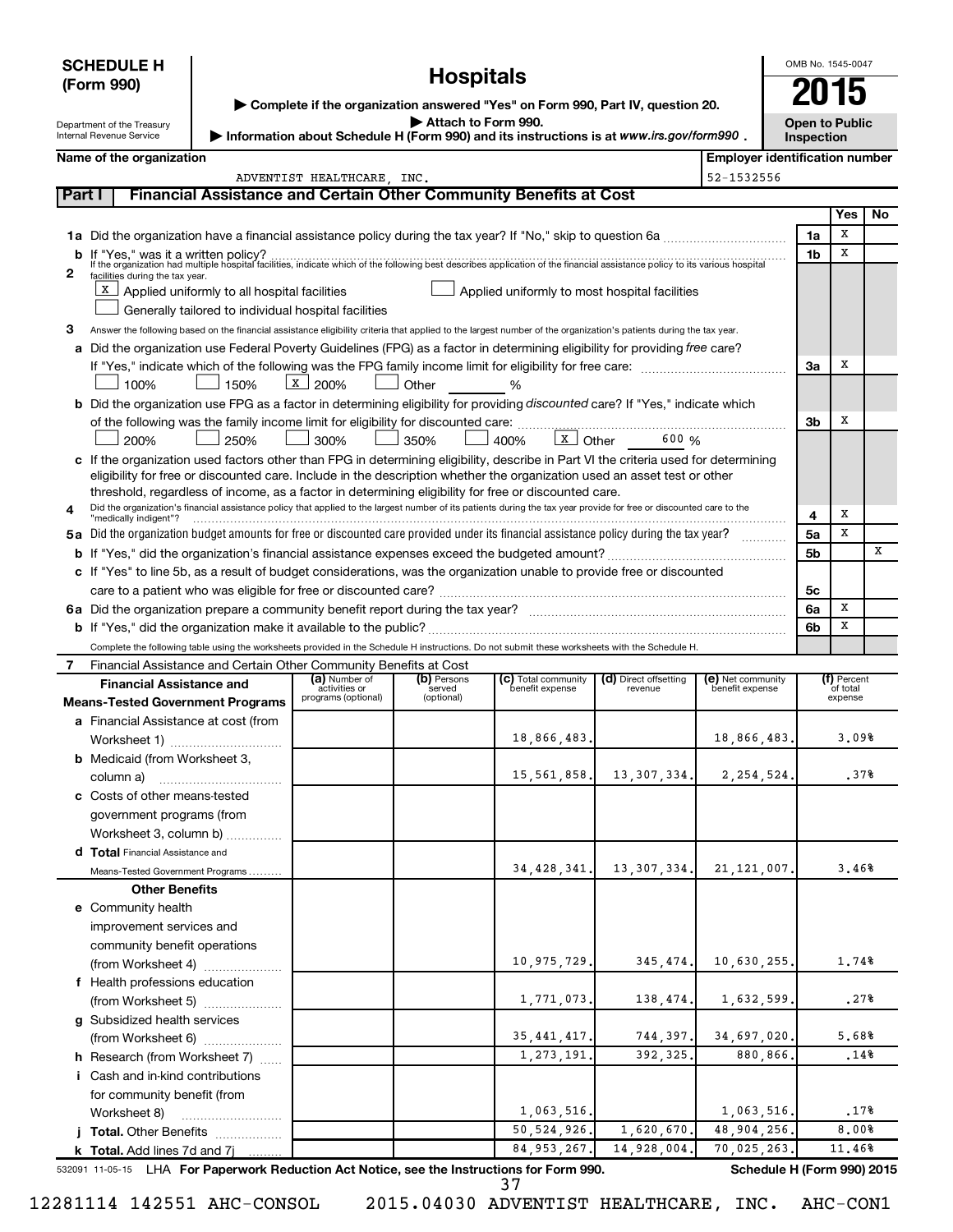**2**

**(a)** Number of **(b)** Persons **(c)** Total **(d)** Direct **(e)** Net **(f)** Percent of activities or programs served (optional) community offsetting revenue community total expense total expense **Part II** | Community Building Activities Complete this table if the organization conducted any community building activities during the tax year, and describe in Part VI how its community building activities promoted the health of the communities it serves.

|              |                                                                                                                                                                         | activities or programs<br>(optional) | served (optional)                                | community<br>building expense |                                         | offsetting revenue           | community<br>building expense                     |    | total expense                  |    |
|--------------|-------------------------------------------------------------------------------------------------------------------------------------------------------------------------|--------------------------------------|--------------------------------------------------|-------------------------------|-----------------------------------------|------------------------------|---------------------------------------------------|----|--------------------------------|----|
| 1            | Physical improvements and housing                                                                                                                                       |                                      |                                                  | 4,752.                        |                                         |                              | 4,752.                                            |    | .00%                           |    |
| $\mathbf{2}$ | Economic development                                                                                                                                                    |                                      |                                                  |                               |                                         |                              |                                                   |    |                                |    |
| 3            | Community support                                                                                                                                                       |                                      |                                                  | 304,771.                      |                                         | 118,437.                     | 186,334.                                          |    | .03%                           |    |
| 4            | Environmental improvements                                                                                                                                              |                                      |                                                  |                               |                                         |                              |                                                   |    |                                |    |
| 5            | Leadership development and                                                                                                                                              |                                      |                                                  |                               |                                         |                              |                                                   |    |                                |    |
|              | training for community members                                                                                                                                          |                                      |                                                  |                               |                                         |                              |                                                   |    |                                |    |
| 6            | Coalition building                                                                                                                                                      |                                      |                                                  | 165, 409.                     |                                         | 14,485.                      | 150,924.                                          |    | .02%                           |    |
| 7            | Community health improvement                                                                                                                                            |                                      |                                                  |                               |                                         |                              |                                                   |    |                                |    |
|              | advocacy                                                                                                                                                                |                                      |                                                  | 2,544,087.                    |                                         |                              | 2,544,087.                                        |    | .42%                           |    |
| 8            | Workforce development                                                                                                                                                   |                                      |                                                  |                               |                                         |                              |                                                   |    |                                |    |
| 9            | Other                                                                                                                                                                   |                                      |                                                  |                               |                                         |                              |                                                   |    |                                |    |
| 10           | <b>Total</b>                                                                                                                                                            |                                      |                                                  | 3,019,019.                    |                                         | 132,922.                     | 2,886,097.                                        |    | .47%                           |    |
|              | Part III<br><b>Bad Debt, Medicare, &amp; Collection Practices</b>                                                                                                       |                                      |                                                  |                               |                                         |                              |                                                   |    |                                |    |
|              | <b>Section A. Bad Debt Expense</b>                                                                                                                                      |                                      |                                                  |                               |                                         |                              |                                                   |    | Yes                            | No |
| 1            | Did the organization report bad debt expense in accordance with Healthcare Financial Management Association                                                             |                                      |                                                  |                               |                                         |                              |                                                   |    |                                |    |
|              |                                                                                                                                                                         |                                      |                                                  |                               |                                         |                              |                                                   | 1  | Х                              |    |
| 2            | Enter the amount of the organization's bad debt expense. Explain in Part VI the                                                                                         |                                      |                                                  |                               |                                         |                              |                                                   |    |                                |    |
|              | methodology used by the organization to estimate this amount mathematic mathematic methodology used by the organization to estimate this amount                         |                                      |                                                  |                               |                                         | $\mathbf{2}$                 | 23,899,429.                                       |    |                                |    |
| 3            | Enter the estimated amount of the organization's bad debt expense attributable to                                                                                       |                                      |                                                  |                               |                                         |                              |                                                   |    |                                |    |
|              | patients eligible under the organization's financial assistance policy. Explain in Part VI the                                                                          |                                      |                                                  |                               |                                         |                              |                                                   |    |                                |    |
|              | methodology used by the organization to estimate this amount and the rationale, if any,                                                                                 |                                      |                                                  |                               |                                         |                              |                                                   |    |                                |    |
|              | for including this portion of bad debt as community benefit [111] [12] [13] [13] [14] [15] [15] [15] [15] [15]                                                          |                                      |                                                  |                               |                                         | 3                            |                                                   |    |                                |    |
| 4            | Provide in Part VI the text of the footnote to the organization's financial statements that describes bad debt                                                          |                                      |                                                  |                               |                                         |                              |                                                   |    |                                |    |
|              | expense or the page number on which this footnote is contained in the attached financial statements.                                                                    |                                      |                                                  |                               |                                         |                              |                                                   |    |                                |    |
|              | <b>Section B. Medicare</b>                                                                                                                                              |                                      |                                                  |                               |                                         |                              | 208, 333, 206.                                    |    |                                |    |
| 5            | Enter total revenue received from Medicare (including DSH and IME) [111] [12] [13] [13] [13] [13] Enter total revenue metal of the UKI and IME]                         |                                      |                                                  |                               |                                         | $\sqrt{5}$<br>$\overline{6}$ | 190, 190, 441.                                    |    |                                |    |
| 6            |                                                                                                                                                                         |                                      |                                                  |                               |                                         | $\overline{7}$               |                                                   |    |                                |    |
| 7            |                                                                                                                                                                         |                                      |                                                  |                               |                                         |                              | 18, 142, 765.                                     |    |                                |    |
| 8            | Describe in Part VI the extent to which any shortfall reported in line 7 should be treated as community benefit.                                                        |                                      |                                                  |                               |                                         |                              |                                                   |    |                                |    |
|              | Also describe in Part VI the costing methodology or source used to determine the amount reported on line 6.                                                             |                                      |                                                  |                               |                                         |                              |                                                   |    |                                |    |
|              | Check the box that describes the method used:                                                                                                                           |                                      |                                                  | Other                         |                                         |                              |                                                   |    |                                |    |
|              | Cost accounting system                                                                                                                                                  | $X$ Cost to charge ratio             |                                                  |                               |                                         |                              |                                                   |    |                                |    |
|              | <b>Section C. Collection Practices</b>                                                                                                                                  |                                      |                                                  |                               |                                         |                              |                                                   |    | х                              |    |
|              | <b>b</b> If "Yes," did the organization's collection policy that applied to the largest number of its patients during the tax year contain provisions on the            |                                      |                                                  |                               |                                         |                              |                                                   | 9а |                                |    |
|              |                                                                                                                                                                         |                                      |                                                  |                               |                                         |                              |                                                   | 9b | Х                              |    |
|              | <b>Part IV</b><br><b>Management Companies and Joint Ventures</b> (owned 10% or more by officers, directors, trustees, key employees, and physicians - see instructions) |                                      |                                                  |                               |                                         |                              |                                                   |    |                                |    |
|              |                                                                                                                                                                         |                                      |                                                  |                               |                                         |                              |                                                   |    |                                |    |
|              | (a) Name of entity                                                                                                                                                      |                                      | (b) Description of primary<br>activity of entity |                               | (c) Organization's<br>profit % or stock |                              | <b>(d)</b> Officers, direct-<br>ors, trustees, or |    | (e) Physicians'<br>profit % or |    |
|              |                                                                                                                                                                         |                                      |                                                  |                               | ownership %                             |                              | key employees'                                    |    | stock                          |    |
|              |                                                                                                                                                                         |                                      |                                                  |                               |                                         |                              | profit % or stock<br>ownership %                  |    | ownership %                    |    |
|              | 1 GERMANTOWN OUTPATIENT                                                                                                                                                 |                                      |                                                  |                               |                                         |                              |                                                   |    |                                |    |
|              | IMAGING, LLC                                                                                                                                                            | OUTPATIENT IMAGING CENTER            |                                                  |                               |                                         | 50,00%                       |                                                   |    | 50,00%                         |    |
|              | 2 MID-ATLANTIC PRIMARY CARE                                                                                                                                             |                                      |                                                  |                               |                                         |                              |                                                   |    |                                |    |
|              | ACO, LLC                                                                                                                                                                | MEDICARE SHARED SAVINGS PLAN ACO     |                                                  |                               |                                         | 25,00%                       |                                                   |    | 75.00%                         |    |
|              | 3 PREMIER MEDICAL NETWORK INC.                                                                                                                                          | PHYSICAN HOSPITAL ORGANIZATION       |                                                  |                               |                                         | 50,00%                       |                                                   |    | 50,00%                         |    |
|              |                                                                                                                                                                         |                                      |                                                  |                               |                                         |                              |                                                   |    |                                |    |
|              |                                                                                                                                                                         |                                      |                                                  |                               |                                         |                              |                                                   |    |                                |    |
|              |                                                                                                                                                                         |                                      |                                                  |                               |                                         |                              |                                                   |    |                                |    |
|              |                                                                                                                                                                         |                                      |                                                  |                               |                                         |                              |                                                   |    |                                |    |
|              |                                                                                                                                                                         |                                      |                                                  |                               |                                         |                              |                                                   |    |                                |    |
|              |                                                                                                                                                                         |                                      |                                                  |                               |                                         |                              |                                                   |    |                                |    |
|              |                                                                                                                                                                         |                                      |                                                  |                               |                                         |                              |                                                   |    |                                |    |
|              |                                                                                                                                                                         |                                      |                                                  |                               |                                         |                              |                                                   |    |                                |    |

532092 11-05-15

12281114 142551 AHC-CONSOL 2015.04030 ADVENTIST HEALTHCARE, INC. AHC-CON1

**Schedule H (Form 990) 2015**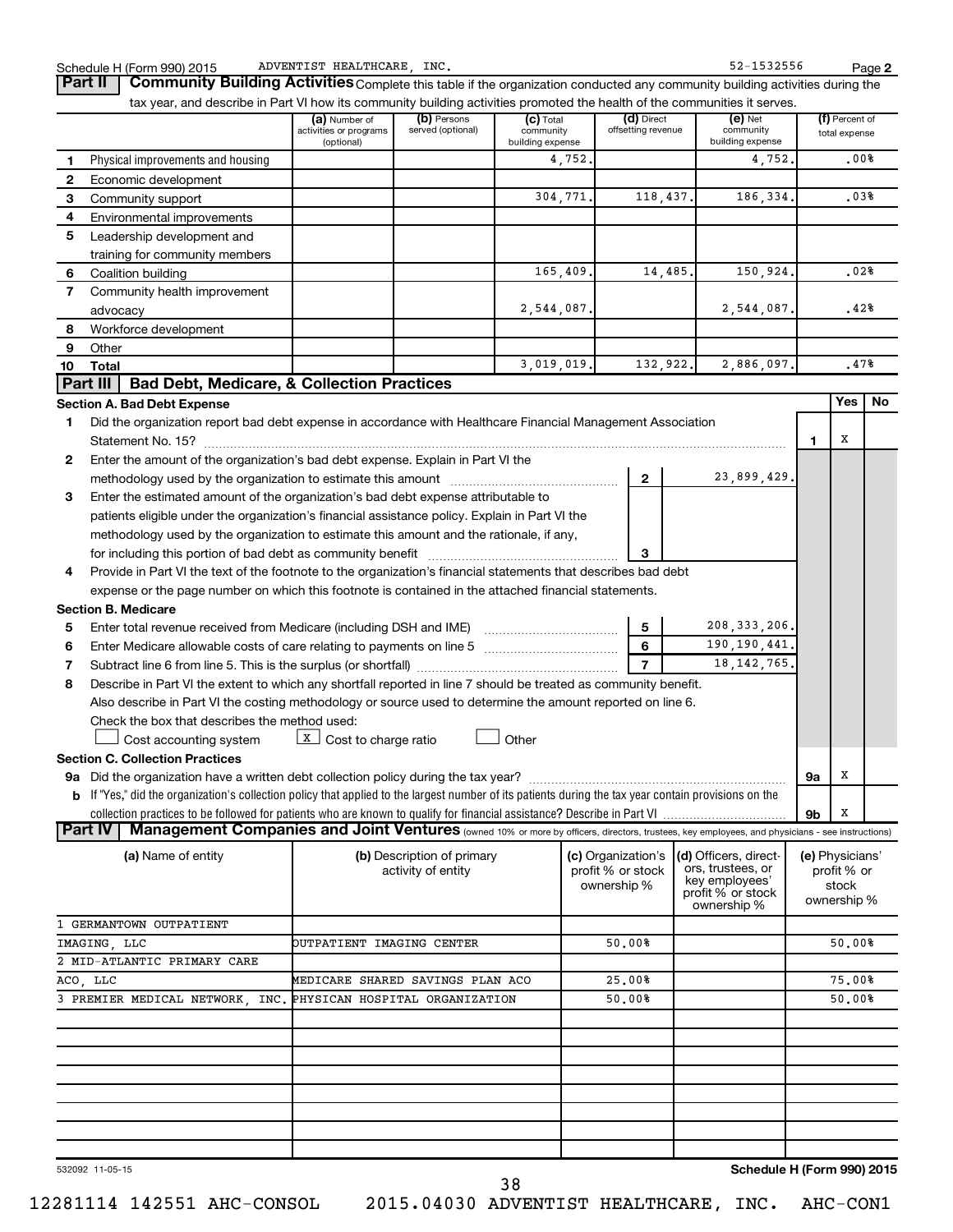| ADVENTIST HEALTHCARE, INC.<br>Schedule H (Form 990) 2015             |                  |                         |                     |                                               |                                  |   |          | 52-1532556                 | Page 3    |
|----------------------------------------------------------------------|------------------|-------------------------|---------------------|-----------------------------------------------|----------------------------------|---|----------|----------------------------|-----------|
| <b>Facility Information</b><br><b>Part V</b>                         |                  |                         |                     |                                               |                                  |   |          |                            |           |
| Section A. Hospital Facilities                                       |                  |                         |                     | Teaching hospital<br>Critical access hospital |                                  |   |          |                            |           |
| (list in order of size, from largest to smallest)                    |                  |                         |                     |                                               |                                  |   |          |                            |           |
|                                                                      |                  | Gen. medical & surgical | Children's hospital |                                               |                                  |   |          |                            |           |
| How many hospital facilities did the organization operate            | icensed hospital |                         |                     |                                               | Research facility<br>ER-24 hours |   |          |                            |           |
| during the tax year?<br>6                                            |                  |                         |                     |                                               |                                  |   |          |                            |           |
| Name, address, primary website address, and state license number     |                  |                         |                     |                                               |                                  |   |          |                            | Facility  |
| (and if a group return, the name and EIN of the subordinate hospital |                  |                         |                     |                                               |                                  |   |          |                            | reporting |
| organization that operates the hospital facility)                    |                  |                         |                     |                                               |                                  |   | ER-other | Other (describe)           | group     |
| 1 SHADY GROVE MEDICAL CENTER                                         |                  |                         |                     |                                               |                                  |   |          |                            |           |
| 9901 MEDICAL CENTER DRIVE                                            |                  |                         |                     |                                               |                                  |   |          |                            |           |
| ROCKVILLE, MD 20850                                                  |                  |                         |                     |                                               |                                  |   |          |                            |           |
|                                                                      |                  |                         |                     |                                               |                                  |   |          |                            |           |
| SEE PART VI FOR WEBSITE                                              |                  |                         |                     |                                               |                                  |   |          |                            |           |
| $15 - 315$                                                           | x                | x                       |                     |                                               |                                  | х |          |                            |           |
| 2 WASHINGTON ADVENTIST HOSPITAL                                      |                  |                         |                     |                                               |                                  |   |          |                            |           |
| 7600 CARROLL AVENUE                                                  |                  |                         |                     |                                               |                                  |   |          |                            |           |
| TAKOMA PARK, MD 20912                                                |                  |                         |                     |                                               |                                  |   |          |                            |           |
| SEE PART VI FOR WEBSITE                                              |                  |                         |                     |                                               |                                  |   |          |                            |           |
| $15 - 031$                                                           | х                | x                       |                     |                                               |                                  | х |          |                            |           |
| 3 HACKETTSTOWN REGIONAL MEDICAL CENTER                               |                  |                         |                     |                                               |                                  |   |          |                            |           |
|                                                                      |                  |                         |                     |                                               |                                  |   |          |                            |           |
| 651 WILLOW GROVE STREET                                              |                  |                         |                     |                                               |                                  |   |          |                            |           |
| HACKETTSTOWN, NJ 07840                                               |                  |                         |                     |                                               |                                  |   |          | SEPARATE LEGAL             |           |
| HTTP://WWW.HRMCNJ.ORG/                                               |                  |                         |                     |                                               |                                  |   |          | ENTITY MANAGED BY          |           |
| 12101                                                                | x                | x                       |                     |                                               |                                  | X |          | AHC                        |           |
| 4 ADVENTIST REHABILITATION HOSP OF MARYL                             |                  |                         |                     |                                               |                                  |   |          |                            |           |
| 9909 MEDICAL CENTER DRIVE                                            |                  |                         |                     |                                               |                                  |   |          |                            |           |
| ROCKVILLE, MD 20850                                                  |                  |                         |                     |                                               |                                  |   |          | SEPARATE LEGAL             |           |
|                                                                      |                  |                         |                     |                                               |                                  |   |          |                            |           |
| SEE PART VI FOR WEBSITE                                              |                  |                         |                     |                                               |                                  |   |          | ENTITY MANAGED BY          |           |
| $15 - 077$                                                           | X                |                         |                     |                                               |                                  |   |          | AHC                        |           |
| 5 BEHAVIORAL HEALTH & WELLNESS SVS-ROCK                              |                  |                         |                     |                                               |                                  |   |          |                            |           |
| 14901 BROSCHART ROAD                                                 |                  |                         |                     |                                               |                                  |   |          |                            |           |
| ROCKVILLE, MD 20850                                                  |                  |                         |                     |                                               |                                  |   |          |                            |           |
| SEE PART VI FOR WEBSITE                                              |                  |                         |                     |                                               |                                  |   |          | BEHAVIORAL                 |           |
| $15 - 039$                                                           | X                |                         |                     |                                               |                                  |   |          | TREATMENT CENTER           |           |
| 6 BEHAVIORAL HEALTH&WELLNESS SVS-E SHORE                             |                  |                         |                     |                                               |                                  |   |          |                            |           |
|                                                                      |                  |                         |                     |                                               |                                  |   |          |                            |           |
| 821 FIELDCREST ROAD                                                  |                  |                         |                     |                                               |                                  |   |          |                            |           |
| CAMBRIDGE, MD 21613                                                  |                  |                         |                     |                                               |                                  |   |          |                            |           |
| SEE PART VI FOR WEBSITE                                              |                  |                         |                     |                                               |                                  |   |          | <b>BEHAVIORAL</b>          |           |
| $09 - 001$                                                           | X                |                         |                     |                                               |                                  |   |          | TREATMENT CENTER           |           |
|                                                                      |                  |                         |                     |                                               |                                  |   |          |                            |           |
|                                                                      |                  |                         |                     |                                               |                                  |   |          |                            |           |
|                                                                      |                  |                         |                     |                                               |                                  |   |          |                            |           |
|                                                                      |                  |                         |                     |                                               |                                  |   |          |                            |           |
|                                                                      |                  |                         |                     |                                               |                                  |   |          |                            |           |
|                                                                      |                  |                         |                     |                                               |                                  |   |          |                            |           |
|                                                                      |                  |                         |                     |                                               |                                  |   |          |                            |           |
|                                                                      |                  |                         |                     |                                               |                                  |   |          |                            |           |
|                                                                      |                  |                         |                     |                                               |                                  |   |          |                            |           |
|                                                                      |                  |                         |                     |                                               |                                  |   |          |                            |           |
|                                                                      |                  |                         |                     |                                               |                                  |   |          |                            |           |
|                                                                      |                  |                         |                     |                                               |                                  |   |          |                            |           |
|                                                                      |                  |                         |                     |                                               |                                  |   |          |                            |           |
|                                                                      |                  |                         |                     |                                               |                                  |   |          |                            |           |
|                                                                      |                  |                         |                     |                                               |                                  |   |          |                            |           |
|                                                                      |                  |                         |                     |                                               |                                  |   |          |                            |           |
|                                                                      |                  |                         |                     |                                               |                                  |   |          |                            |           |
|                                                                      |                  |                         |                     |                                               |                                  |   |          |                            |           |
|                                                                      |                  |                         |                     |                                               |                                  |   |          |                            |           |
|                                                                      |                  |                         |                     |                                               |                                  |   |          |                            |           |
|                                                                      |                  |                         |                     |                                               |                                  |   |          |                            |           |
|                                                                      |                  |                         |                     |                                               |                                  |   |          |                            |           |
|                                                                      |                  |                         |                     |                                               |                                  |   |          |                            |           |
| 532093 11-05-15                                                      |                  |                         |                     |                                               |                                  |   |          | Schedule H (Form 990) 2015 |           |

12281114 142551 AHC-CONSOL 2015.04030 ADVENTIST HEALTHCARE, INC. AHC-CON1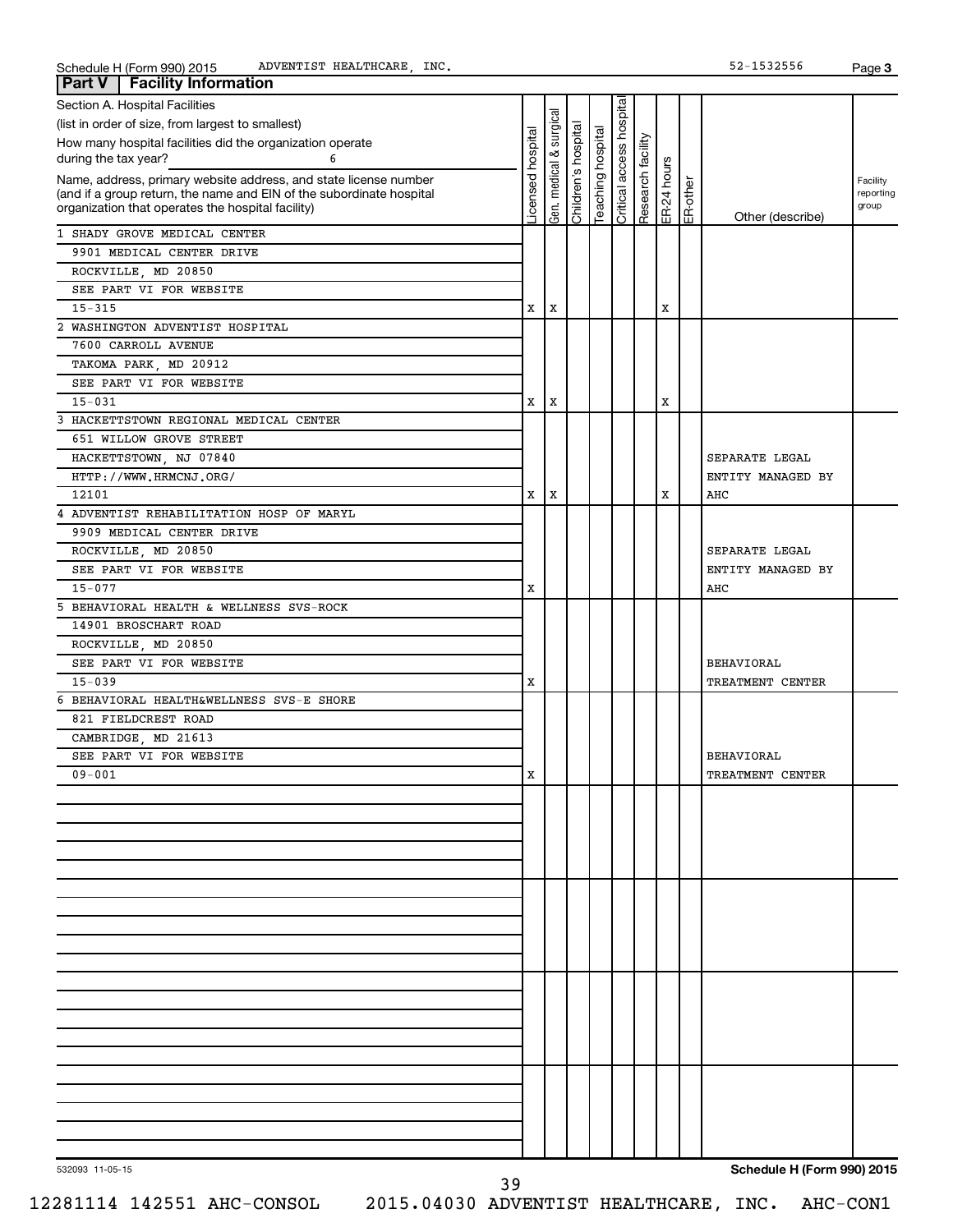|  |  | Part V   Facility Information (continued) |  |
|--|--|-------------------------------------------|--|
|--|--|-------------------------------------------|--|

#### **Section B. Facility Policies and Practices**

(Complete a separate Section B for each of the hospital facilities or facility reporting groups listed in Part V, Section A)

**Name of hospital facility or letter of facility reporting group** SHADY GROVE MEDICAL CENTER

### **Line number of hospital facility, or line numbers of hospital**

**facilities in a facility reporting group (from Part V, Section A):** 1

|        |                                                                                                                                      |                | Yes | No |
|--------|--------------------------------------------------------------------------------------------------------------------------------------|----------------|-----|----|
|        | <b>Community Health Needs Assessment</b>                                                                                             |                |     |    |
|        | 1 Was the hospital facility first licensed, registered, or similarly recognized by a state as a hospital facility in the             |                |     |    |
|        | current tax year or the immediately preceding tax year?                                                                              | 1              |     | х  |
|        | 2 Was the hospital facility acquired or placed into service as a tax-exempt hospital in the current tax year or                      |                |     |    |
|        |                                                                                                                                      | $\mathbf{2}$   |     | х  |
| З      | During the tax year or either of the two immediately preceding tax years, did the hospital facility conduct a                        |                |     |    |
|        |                                                                                                                                      | 3              | Х   |    |
|        | If "Yes," indicate what the CHNA report describes (check all that apply):                                                            |                |     |    |
| a      | $\mathbf{X}$<br>A definition of the community served by the hospital facility                                                        |                |     |    |
| b      | $\mathbf{X}$<br>Demographics of the community                                                                                        |                |     |    |
| с      | $\mathbf{X}$<br>Existing health care facilities and resources within the community that are available to respond to the health needs |                |     |    |
|        | of the community                                                                                                                     |                |     |    |
| d      | $\mathbf{x}$<br>How data was obtained                                                                                                |                |     |    |
| е      | $\mathbf{X}$<br>The significant health needs of the community                                                                        |                |     |    |
| f      | $\mathbf{X}$<br>Primary and chronic disease needs and other health issues of uninsured persons, low-income persons, and minority     |                |     |    |
|        | groups                                                                                                                               |                |     |    |
|        | $\mathbf{X}$<br>The process for identifying and prioritizing community health needs and services to meet the community health needs  |                |     |    |
| g      | $\mathbf{X}$<br>The process for consulting with persons representing the community's interests                                       |                |     |    |
| h<br>Ť | $\mathbf{X}$                                                                                                                         |                |     |    |
|        | Information gaps that limit the hospital facility's ability to assess the community's health needs                                   |                |     |    |
|        | Other (describe in Section C)                                                                                                        |                |     |    |
|        | 20 13<br>Indicate the tax year the hospital facility last conducted a CHNA:                                                          |                |     |    |
| 5      | In conducting its most recent CHNA, did the hospital facility take into account input from persons who represent the broad           |                |     |    |
|        | interests of the community served by the hospital facility, including those with special knowledge of or expertise in public         |                |     |    |
|        | health? If "Yes," describe in Section C how the hospital facility took into account input from persons who represent the             |                |     |    |
|        |                                                                                                                                      | 5              | х   |    |
|        | 6a Was the hospital facility's CHNA conducted with one or more other hospital facilities? If "Yes," list the other                   |                |     |    |
|        | hospital facilities in Section C                                                                                                     | 6a             |     | х  |
| b      | Was the hospital facility's CHNA conducted with one or more organizations other than hospital facilities? If "Yes,"                  |                |     |    |
|        | list the other organizations in Section C                                                                                            | 6b             |     | х  |
| 7      |                                                                                                                                      | $\overline{7}$ | х   |    |
|        | If "Yes," indicate how the CHNA report was made widely available (check all that apply):                                             |                |     |    |
| a      | $\mathbf{X}$<br>Hospital facility's website (list url): SEE URL ON SECTION C                                                         |                |     |    |
| b      | Other website (list url):                                                                                                            |                |     |    |
| c      | $\lfloor x \rfloor$<br>Made a paper copy available for public inspection without charge at the hospital facility                     |                |     |    |
| d      | $\lfloor x \rfloor$<br>Other (describe in Section C)                                                                                 |                |     |    |
|        | 8 Did the hospital facility adopt an implementation strategy to meet the significant community health needs                          |                |     |    |
|        | identified through its most recently conducted CHNA? If "No," skip to line 11                                                        | 8              | х   |    |
|        | <b>9</b> Indicate the tax year the hospital facility last adopted an implementation strategy: $20 \quad 13$                          |                |     |    |
|        |                                                                                                                                      | 10             | X   |    |
|        | a If "Yes," (list url): SEE URL ON SECTION C                                                                                         |                |     |    |
|        |                                                                                                                                      | 10b            |     | х  |
|        | 11 Describe in Section C how the hospital facility is addressing the significant needs identified in its most                        |                |     |    |
|        | recently conducted CHNA and any such needs that are not being addressed together with the reasons why                                |                |     |    |
|        | such needs are not being addressed.                                                                                                  |                |     |    |
|        | 12a Did the organization incur an excise tax under section 4959 for the hospital facility's failure to conduct a                     |                |     |    |
|        | CHNA as required by section $501(r)(3)?$                                                                                             | 12a            |     | х  |
|        |                                                                                                                                      | 12b            |     |    |
|        | c If "Yes" to line 12b, what is the total amount of section 4959 excise tax the organization reported on Form 4720                   |                |     |    |
|        | for all of its hospital facilities? \$                                                                                               |                |     |    |
|        | Schedule H (Form 990) 2015<br>532094 11-05-15                                                                                        |                |     |    |

40

**Schedule H (Form 990) 2015**

12281114 142551 AHC-CONSOL 2015.04030 ADVENTIST HEALTHCARE, INC. AHC-CON1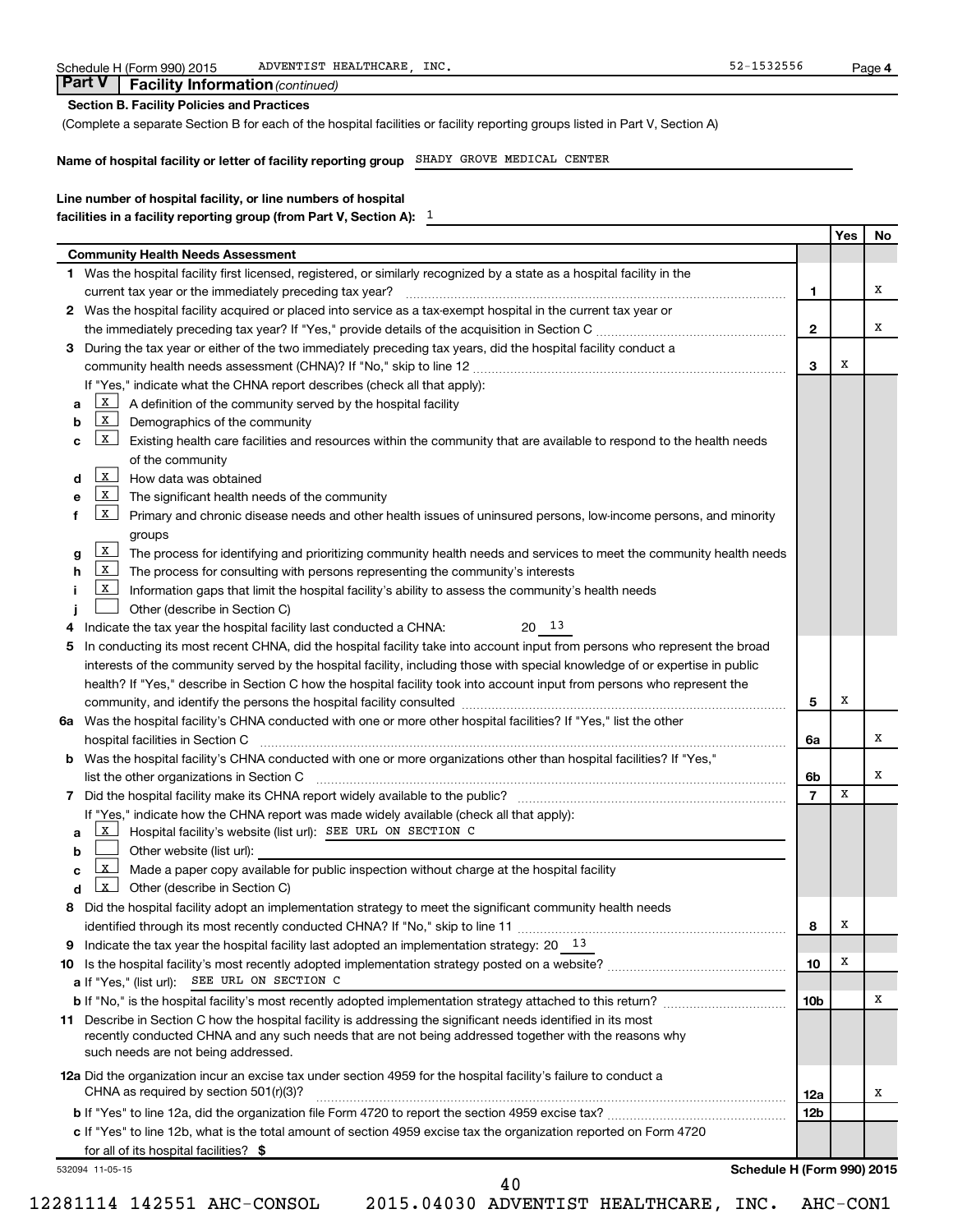| Schedule I<br>H (Form 990) 2015 |  | HEALTHCARE<br>ADVENTIST | INC | 1532556<br>$JZ^-$ | Page |  |
|---------------------------------|--|-------------------------|-----|-------------------|------|--|
|---------------------------------|--|-------------------------|-----|-------------------|------|--|

| ADV<br>mur<br>HEA.<br>sт<br>∴ N''<br>.AR L<br>____ | INC. | .<br>____ |
|----------------------------------------------------|------|-----------|
|                                                    |      |           |

**5**

| <b>Financial Assistance Policy (FAP)</b> |  |  |
|------------------------------------------|--|--|
|                                          |  |  |

**Part V Facility Information** *(continued)*

### **Name of hospital facility or letter of facility reporting group** SHADY GROVE MEDICAL CENTER

|    |                                                                                                                                       |    | Yes | No |
|----|---------------------------------------------------------------------------------------------------------------------------------------|----|-----|----|
|    | Did the hospital facility have in place during the tax year a written financial assistance policy that:                               |    |     |    |
| 13 | Explained eligibility criteria for financial assistance, and whether such assistance included free or discounted care?                | 13 | х   |    |
|    | If "Yes," indicate the eligibility criteria explained in the FAP:                                                                     |    |     |    |
| a  | 200<br>$\mathbf{X}$<br>Federal poverty guidelines (FPG), with FPG family income limit for eligibility for free care of<br>%           |    |     |    |
|    | 600<br>and FPG family income limit for eligibility for discounted care of<br>%                                                        |    |     |    |
| b  | Income level other than FPG (describe in Section C)                                                                                   |    |     |    |
| с  | Asset level                                                                                                                           |    |     |    |
| d  | Medical indigency                                                                                                                     |    |     |    |
| е  | Insurance status                                                                                                                      |    |     |    |
|    | Underinsurance status                                                                                                                 |    |     |    |
| g  | Residency                                                                                                                             |    |     |    |
| h  | Other (describe in Section C)                                                                                                         |    |     |    |
| 14 |                                                                                                                                       | 14 | х   |    |
| 15 |                                                                                                                                       | 15 | х   |    |
|    | If "Yes," indicate how the hospital facility's FAP or FAP application form (including accompanying instructions)                      |    |     |    |
|    | explained the method for applying for financial assistance (check all that apply):                                                    |    |     |    |
| a  | <u>X</u><br>Described the information the hospital facility may require an individual to provide as part of his or her application    |    |     |    |
| b  | $\mathbf{X}$<br>Described the supporting documentation the hospital facility may require an individual to submit as part of his       |    |     |    |
|    | or her application                                                                                                                    |    |     |    |
| с  | $\lfloor x \rfloor$<br>Provided the contact information of hospital facility staff who can provide an individual with information     |    |     |    |
|    | about the FAP and FAP application process                                                                                             |    |     |    |
| d  | Provided the contact information of nonprofit organizations or government agencies that may be sources                                |    |     |    |
|    | of assistance with FAP applications                                                                                                   |    |     |    |
| e  | Other (describe in Section C)                                                                                                         |    |     |    |
| 16 |                                                                                                                                       | 16 | х   |    |
|    | If "Yes," indicate how the hospital facility publicized the policy (check all that apply):                                            |    |     |    |
| a  | $\mathbf{X}$<br>The FAP was widely available on a website (list url): SEE URL ON SECTION C                                            |    |     |    |
| b  | The FAP application form was widely available on a website (list url): SEE URL ON SECTION C<br>$\mathbf{X}$                           |    |     |    |
| с  | A plain language summary of the FAP was widely available on a website (list url): SEE URL ON SECTION C<br>$\mathbf{X}$                |    |     |    |
| d  | $\mathbf{X}$<br>The FAP was available upon request and without charge (in public locations in the hospital facility and by mail)      |    |     |    |
| е  | $\mathbf{X}$<br>The FAP application form was available upon request and without charge (in public locations in the hospital           |    |     |    |
|    | facility and by mail)                                                                                                                 |    |     |    |
| f  | X<br>A plain language summary of the FAP was available upon request and without charge (in public locations in                        |    |     |    |
|    | the hospital facility and by mail)                                                                                                    |    |     |    |
| g  | $\mathbf{X}$<br>Notice of availability of the FAP was conspicuously displayed throughout the hospital facility                        |    |     |    |
| h  | $\mathbf{X}$<br>Notified members of the community who are most likely to require financial assistance about availability of the FAP   |    |     |    |
|    | $\boxed{\mathbf{X}}$ Other (describe in Section C)                                                                                    |    |     |    |
|    |                                                                                                                                       |    |     |    |
|    | <b>Billing and Collections</b>                                                                                                        |    |     |    |
|    | 17 Did the hospital facility have in place during the tax year a separate billing and collections policy, or a written financial      |    |     |    |
|    | assistance policy (FAP) that explained all of the actions the hospital facility or other authorized party may take upon               |    |     |    |
|    |                                                                                                                                       | 17 | X   |    |
|    | 18 Check all of the following actions against an individual that were permitted under the hospital facility's policies during the tax |    |     |    |
|    | year before making reasonable efforts to determine the individual's eligibility under the facility's FAP:                             |    |     |    |

**a** Reporting to credit agency(ies)  $\Box$ 

- **b** Selling an individual's debt to another party  $\Box$
- **c** Actions that require a legal or judicial process  $\Box$
- **d** Other similar actions (describe in Section C)  $\Box$
- **e**  $\boxed{\text{X}}$  None of these actions or other similar actions were permitted

**Schedule H (Form 990) 2015**

532095 11-05-15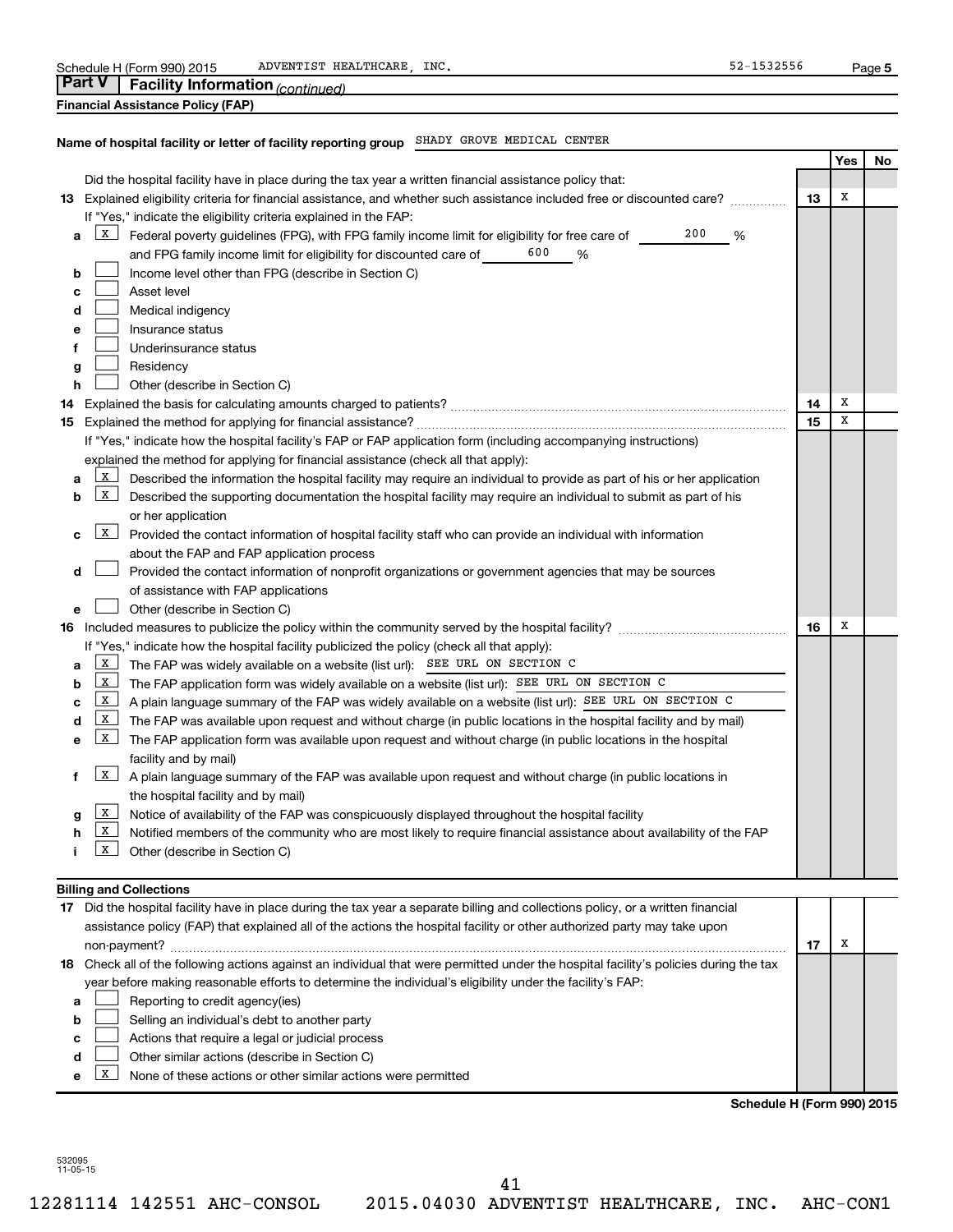Schedule H (Form 990) 2015 ADVENTIST HEALTHCARE, INC.<br> **Part V** | Facility Information (continued) ADVENTIST HEALTHCARE,

the maximum amounts that can be charged

 $\boxed{\textbf{X}}$  Other (describe in Section C)

If "Yes," explain in Section C.

If "Yes," explain in Section C.

**Name of hospital facility or letter of facility reporting group**

**Part V** | Facility Information (continued)

| 1532556 |  |
|---------|--|

**Yes No**

X

X

| 19  |   | Did the hospital facility or other authorized party perform any of the following actions during the tax year                                                                                |    |
|-----|---|---------------------------------------------------------------------------------------------------------------------------------------------------------------------------------------------|----|
|     |   | before making reasonable efforts to determine the individual's eligibility under the facility's FAP?                                                                                        | 19 |
|     |   | If "Yes," check all actions in which the hospital facility or a third party engaged:                                                                                                        |    |
| a   |   | Reporting to credit agency(ies)                                                                                                                                                             |    |
| b   |   | Selling an individual's debt to another party                                                                                                                                               |    |
| c   |   | Actions that require a legal or judicial process                                                                                                                                            |    |
| d   |   | Other similar actions (describe in Section C)                                                                                                                                               |    |
| 20  |   | Indicate which efforts the hospital facility or other authorized party made before initiating any of the actions listed (whether or<br>not checked) in line 19 (check all that apply):      |    |
| a   | X | Notified individuals of the financial assistance policy on admission                                                                                                                        |    |
| b   | X | Notified individuals of the financial assistance policy prior to discharge                                                                                                                  |    |
| c   | X | Notified individuals of the financial assistance policy in communications with the individuals regarding the individuals' bills                                                             |    |
| d   | X | Documented its determination of whether individuals were eligible for financial assistance under the hospital facility's                                                                    |    |
|     |   | financial assistance policy                                                                                                                                                                 |    |
| e   |   | Other (describe in Section C)                                                                                                                                                               |    |
|     |   | None of these efforts were made                                                                                                                                                             |    |
|     |   | Policy Relating to Emergency Medical Care                                                                                                                                                   |    |
| 21. |   | Did the hospital facility have in place during the tax year a written policy relating to emergency medical care                                                                             |    |
|     |   | that required the hospital facility to provide, without discrimination, care for emergency medical conditions to                                                                            |    |
|     |   | individuals regardless of their eligibility under the hospital facility's financial assistance policy?                                                                                      | 21 |
|     |   | If "No," indicate why:                                                                                                                                                                      |    |
| a   |   | The hospital facility did not provide care for any emergency medical conditions                                                                                                             |    |
| b   |   | The hospital facility's policy was not in writing                                                                                                                                           |    |
| c   |   | The hospital facility limited who was eligible to receive care for emergency medical conditions (describe in Section C)                                                                     |    |
| d   |   | Other (describe in Section C)                                                                                                                                                               |    |
|     |   | Charges to Individuals Eligible for Assistance Under the FAP (FAP-Eligible Individuals)                                                                                                     |    |
| 22  |   | Indicate how the hospital facility determined, during the tax year, the maximum amounts that can be charged to FAP-eligible<br>individuals for emergency or other medically necessary care. |    |
| a   |   | The hospital facility used its lowest negotiated commercial insurance rate when calculating the maximum amounts                                                                             |    |
|     |   | that can be charged                                                                                                                                                                         |    |

SHADY GROVE MEDICAL CENTER

**23** During the tax year, did the hospital facility charge any FAP-eligible individual to whom the hospital facility provided

emergency or other medically necessary services more than the amounts generally billed to individuals who had insurance covering such care? ~~~~~~~~~~~~~~~~~~~~~~~~~~~~~~~~~~~~~~~~~~~~~~~

**24** During the tax year, did the hospital facility charge any FAP-eligible individual an amount equal to the gross charge for any

service provided to that individual? ~~~~~~~~~~~~~~~~~~~~~~~~~~~~~~~~~~~~~~~~~~~~~

The hospital facility used the average of its three lowest negotiated commercial insurance rates when calculating

The hospital facility used the Medicare rates when calculating the maximum amounts that can be charged

**Schedule H (Form 990) 2015**

**24**

**23**

X

X

532096 11-05-15

**b**

 $\Box$ 

 $\Box$ 

**c d**

12281114 142551 AHC-CONSOL 2015.04030 ADVENTIST HEALTHCARE, INC. AHC-CON1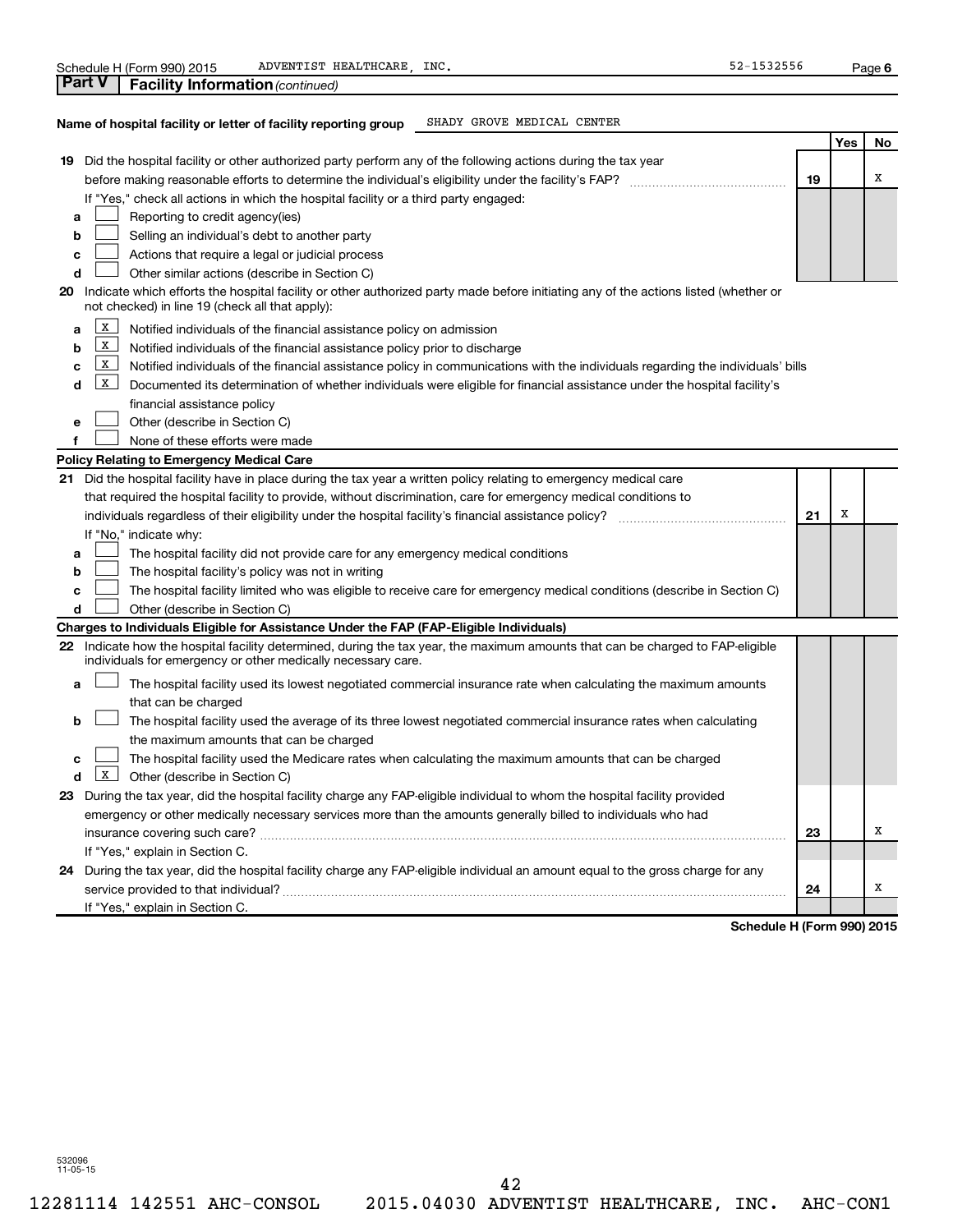## **Part V** | Facility Information (continued)

#### **Section B. Facility Policies and Practices**

(Complete a separate Section B for each of the hospital facilities or facility reporting groups listed in Part V, Section A)

**Name of hospital facility or letter of facility reporting group** WASHINGTON ADVENTIST HOSPITAL

#### **Line number of hospital facility, or line numbers of hospital**

**facilities in a facility reporting group (from Part V, Section A):** 2

|                                                                                                                                                            |                | Yes | No |
|------------------------------------------------------------------------------------------------------------------------------------------------------------|----------------|-----|----|
| <b>Community Health Needs Assessment</b>                                                                                                                   |                |     |    |
| 1 Was the hospital facility first licensed, registered, or similarly recognized by a state as a hospital facility in the                                   |                |     |    |
| current tax year or the immediately preceding tax year?                                                                                                    | 1.             |     | х  |
| 2 Was the hospital facility acquired or placed into service as a tax-exempt hospital in the current tax year or                                            |                |     |    |
|                                                                                                                                                            | $\mathbf{2}$   |     | х  |
| During the tax year or either of the two immediately preceding tax years, did the hospital facility conduct a<br>3                                         |                |     |    |
|                                                                                                                                                            | 3              | Х   |    |
| If "Yes," indicate what the CHNA report describes (check all that apply):                                                                                  |                |     |    |
| $\mathbf{X}$<br>A definition of the community served by the hospital facility<br>a                                                                         |                |     |    |
| X<br>Demographics of the community<br>b                                                                                                                    |                |     |    |
| X<br>Existing health care facilities and resources within the community that are available to respond to the health needs<br>с                             |                |     |    |
| of the community                                                                                                                                           |                |     |    |
| X<br>How data was obtained<br>d                                                                                                                            |                |     |    |
| $\mathbf{X}$<br>The significant health needs of the community<br>е                                                                                         |                |     |    |
| X<br>Primary and chronic disease needs and other health issues of uninsured persons, low-income persons, and minority<br>f                                 |                |     |    |
|                                                                                                                                                            |                |     |    |
| groups<br>X                                                                                                                                                |                |     |    |
| The process for identifying and prioritizing community health needs and services to meet the community health needs<br>g                                   |                |     |    |
| $\lfloor x \rfloor$<br>The process for consulting with persons representing the community's interests<br>h                                                 |                |     |    |
| X<br>Information gaps that limit the hospital facility's ability to assess the community's health needs                                                    |                |     |    |
| Other (describe in Section C)                                                                                                                              |                |     |    |
| 20 13<br>Indicate the tax year the hospital facility last conducted a CHNA:                                                                                |                |     |    |
| In conducting its most recent CHNA, did the hospital facility take into account input from persons who represent the broad<br>5                            |                |     |    |
| interests of the community served by the hospital facility, including those with special knowledge of or expertise in public                               |                |     |    |
| health? If "Yes," describe in Section C how the hospital facility took into account input from persons who represent the                                   |                |     |    |
|                                                                                                                                                            | 5              | х   |    |
| 6a Was the hospital facility's CHNA conducted with one or more other hospital facilities? If "Yes," list the other                                         |                |     |    |
| hospital facilities in Section C                                                                                                                           | 6a             |     | х  |
| b Was the hospital facility's CHNA conducted with one or more organizations other than hospital facilities? If "Yes,"                                      |                |     |    |
| list the other organizations in Section C                                                                                                                  | 6b             |     | х  |
| 7                                                                                                                                                          | $\overline{7}$ | х   |    |
| If "Yes," indicate how the CHNA report was made widely available (check all that apply):                                                                   |                |     |    |
| $\mathbf{X}$<br>Hospital facility's website (list url): SEE URL ON SECTION C<br>a                                                                          |                |     |    |
| Other website (list url):<br>b                                                                                                                             |                |     |    |
| $\lfloor x \rfloor$<br>Made a paper copy available for public inspection without charge at the hospital facility<br>с                                      |                |     |    |
| $\mathbf{X}$<br>Other (describe in Section C)<br>d                                                                                                         |                |     |    |
| 8 Did the hospital facility adopt an implementation strategy to meet the significant community health needs                                                |                |     |    |
| identified through its most recently conducted CHNA? If "No," skip to line 11                                                                              | 8              | x   |    |
| <b>9</b> Indicate the tax year the hospital facility last adopted an implementation strategy: $20 \quad 13$                                                |                |     |    |
|                                                                                                                                                            | 10             | х   |    |
| a If "Yes," (list url): SEE URL ON SECTION C                                                                                                               |                |     |    |
| <b>b</b> If "No," is the hospital facility's most recently adopted implementation strategy attached to this return?                                        | 10b            |     | х  |
| 11 Describe in Section C how the hospital facility is addressing the significant needs identified in its most                                              |                |     |    |
| recently conducted CHNA and any such needs that are not being addressed together with the reasons why                                                      |                |     |    |
| such needs are not being addressed.                                                                                                                        |                |     |    |
|                                                                                                                                                            |                |     |    |
| 12a Did the organization incur an excise tax under section 4959 for the hospital facility's failure to conduct a<br>CHNA as required by section 501(r)(3)? |                |     |    |
|                                                                                                                                                            | 12a            |     | x  |
|                                                                                                                                                            | 12b            |     |    |
| c If "Yes" to line 12b, what is the total amount of section 4959 excise tax the organization reported on Form 4720                                         |                |     |    |
| for all of its hospital facilities? \$                                                                                                                     |                |     |    |
| Schedule H (Form 990) 2015<br>532094 11-05-15                                                                                                              |                |     |    |

12281114 142551 AHC-CONSOL 2015.04030 ADVENTIST HEALTHCARE, INC. AHC-CON1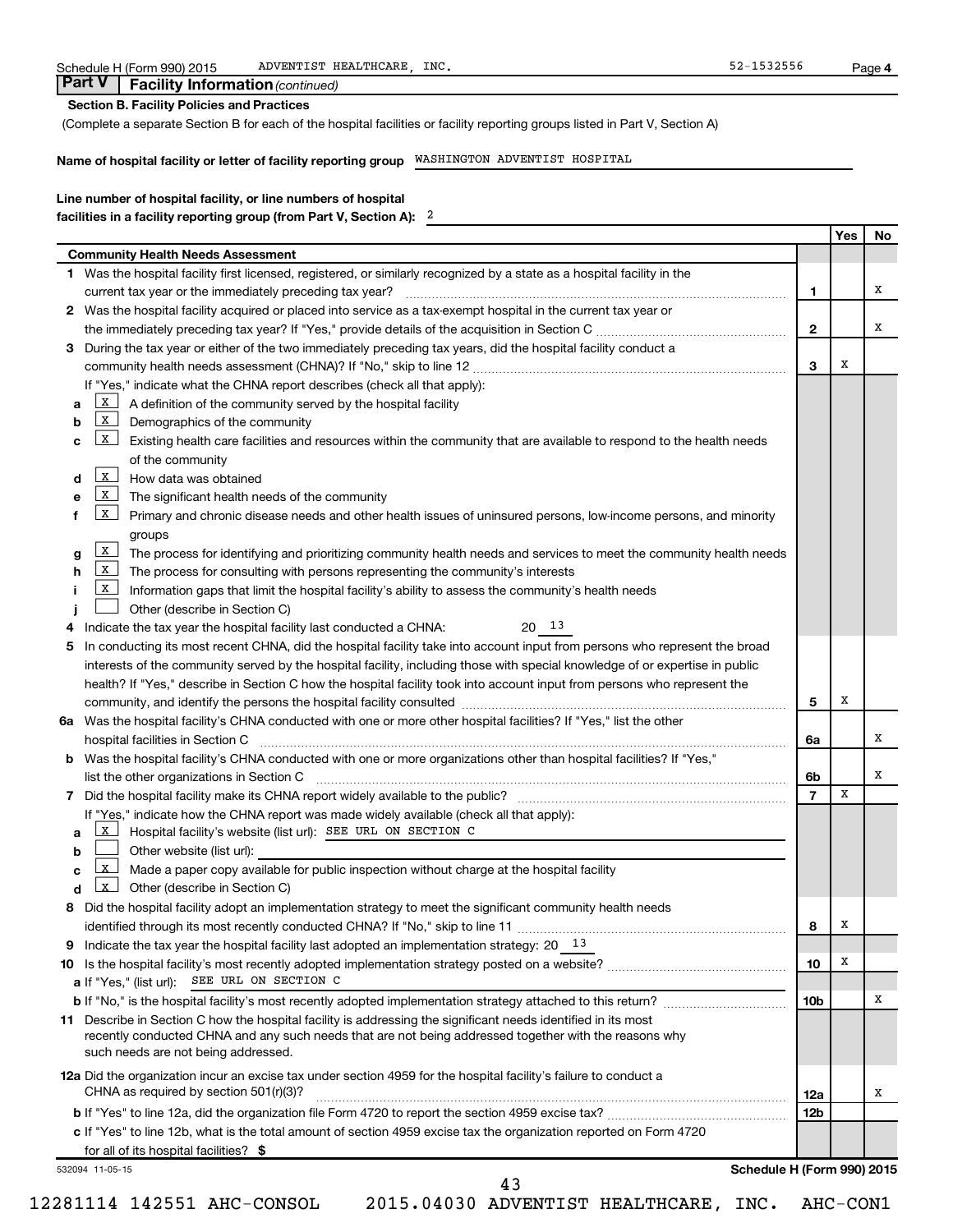| Schedule H (Form 990) 2015 |  | ADVENTIST HEALTHCARE | INC | 52-1532556 | Page |  |
|----------------------------|--|----------------------|-----|------------|------|--|
|----------------------------|--|----------------------|-----|------------|------|--|

| 52-1532556 |  |
|------------|--|
|------------|--|

|--|--|

| <b>Financial Assistance Policy (FAP)</b> |  |
|------------------------------------------|--|
|                                          |  |

#### **Name of hospital facility or letter of facility reporting group** WASHINGTON ADVENTIST HOSPITAL

|   |                                                                                                                                            |    | Yes | No |
|---|--------------------------------------------------------------------------------------------------------------------------------------------|----|-----|----|
|   | Did the hospital facility have in place during the tax year a written financial assistance policy that:                                    |    |     |    |
|   | 13 Explained eligibility criteria for financial assistance, and whether such assistance included free or discounted care?                  | 13 | х   |    |
|   | If "Yes," indicate the eligibility criteria explained in the FAP:                                                                          |    |     |    |
| a | $\mathbf{X}$<br>200<br>Federal poverty guidelines (FPG), with FPG family income limit for eligibility for free care of<br>%                |    |     |    |
|   | 600<br>and FPG family income limit for eligibility for discounted care of<br>%                                                             |    |     |    |
| b | Income level other than FPG (describe in Section C)                                                                                        |    |     |    |
| с | Asset level                                                                                                                                |    |     |    |
| d | Medical indigency                                                                                                                          |    |     |    |
| е | Insurance status                                                                                                                           |    |     |    |
|   | Underinsurance status                                                                                                                      |    |     |    |
| g | Residency                                                                                                                                  |    |     |    |
| h | Other (describe in Section C)                                                                                                              |    |     |    |
|   |                                                                                                                                            | 14 | х   |    |
|   |                                                                                                                                            | 15 | х   |    |
|   | If "Yes," indicate how the hospital facility's FAP or FAP application form (including accompanying instructions)                           |    |     |    |
|   | explained the method for applying for financial assistance (check all that apply):                                                         |    |     |    |
| а | X <br>Described the information the hospital facility may require an individual to provide as part of his or her application               |    |     |    |
| b | $\mathbf{X}$<br>Described the supporting documentation the hospital facility may require an individual to submit as part of his            |    |     |    |
|   | or her application                                                                                                                         |    |     |    |
| с | $\mathbf{X}$<br>Provided the contact information of hospital facility staff who can provide an individual with information                 |    |     |    |
|   | about the FAP and FAP application process                                                                                                  |    |     |    |
| d | Provided the contact information of nonprofit organizations or government agencies that may be sources                                     |    |     |    |
|   | of assistance with FAP applications                                                                                                        |    |     |    |
| е | Other (describe in Section C)                                                                                                              |    |     |    |
|   |                                                                                                                                            | 16 | х   |    |
|   | If "Yes," indicate how the hospital facility publicized the policy (check all that apply):                                                 |    |     |    |
| a | $\mathbf{x}$<br>The FAP was widely available on a website (list url): SEE URL ON SECTION C                                                 |    |     |    |
| b | X<br>The FAP application form was widely available on a website (list url): SEE URL ON SECTION C                                           |    |     |    |
| с | $\lfloor x \rfloor$<br>A plain language summary of the FAP was widely available on a website (list url): SEE URL ON SECTION C              |    |     |    |
| d | $\lfloor x \rfloor$<br>The FAP was available upon request and without charge (in public locations in the hospital facility and by mail)    |    |     |    |
| е | $\lfloor x \rfloor$<br>The FAP application form was available upon request and without charge (in public locations in the hospital         |    |     |    |
|   | facility and by mail)                                                                                                                      |    |     |    |
| f | X  <br>A plain language summary of the FAP was available upon request and without charge (in public locations in                           |    |     |    |
|   | the hospital facility and by mail)                                                                                                         |    |     |    |
| g | $\mathbf{X}$<br>Notice of availability of the FAP was conspicuously displayed throughout the hospital facility                             |    |     |    |
| h | $\lfloor x \rfloor$<br>Notified members of the community who are most likely to require financial assistance about availability of the FAP |    |     |    |
|   | $\boxed{\mathbf{X}}$ Other (describe in Section C)                                                                                         |    |     |    |
|   |                                                                                                                                            |    |     |    |
|   | <b>Billing and Collections</b>                                                                                                             |    |     |    |
|   | 17 Did the hospital facility have in place during the tax year a separate billing and collections policy, or a written financial           |    |     |    |
|   | assistance policy (FAP) that explained all of the actions the hospital facility or other authorized party may take upon                    |    |     |    |
|   |                                                                                                                                            | 17 | х   |    |
|   | 18 Check all of the following actions against an individual that were permitted under the hospital facility's policies during the tax      |    |     |    |
|   | year before making reasonable efforts to determine the individual's eligibility under the facility's FAP:                                  |    |     |    |

**a** Reporting to credit agency(ies)  $\Box$ 

- **b** Selling an individual's debt to another party  $\Box$
- **c** Actions that require a legal or judicial process  $\Box$
- **d** Other similar actions (describe in Section C)  $\Box$
- **e**  $\boxed{\text{X}}$  None of these actions or other similar actions were permitted

**Schedule H (Form 990) 2015**

532095 11-05-15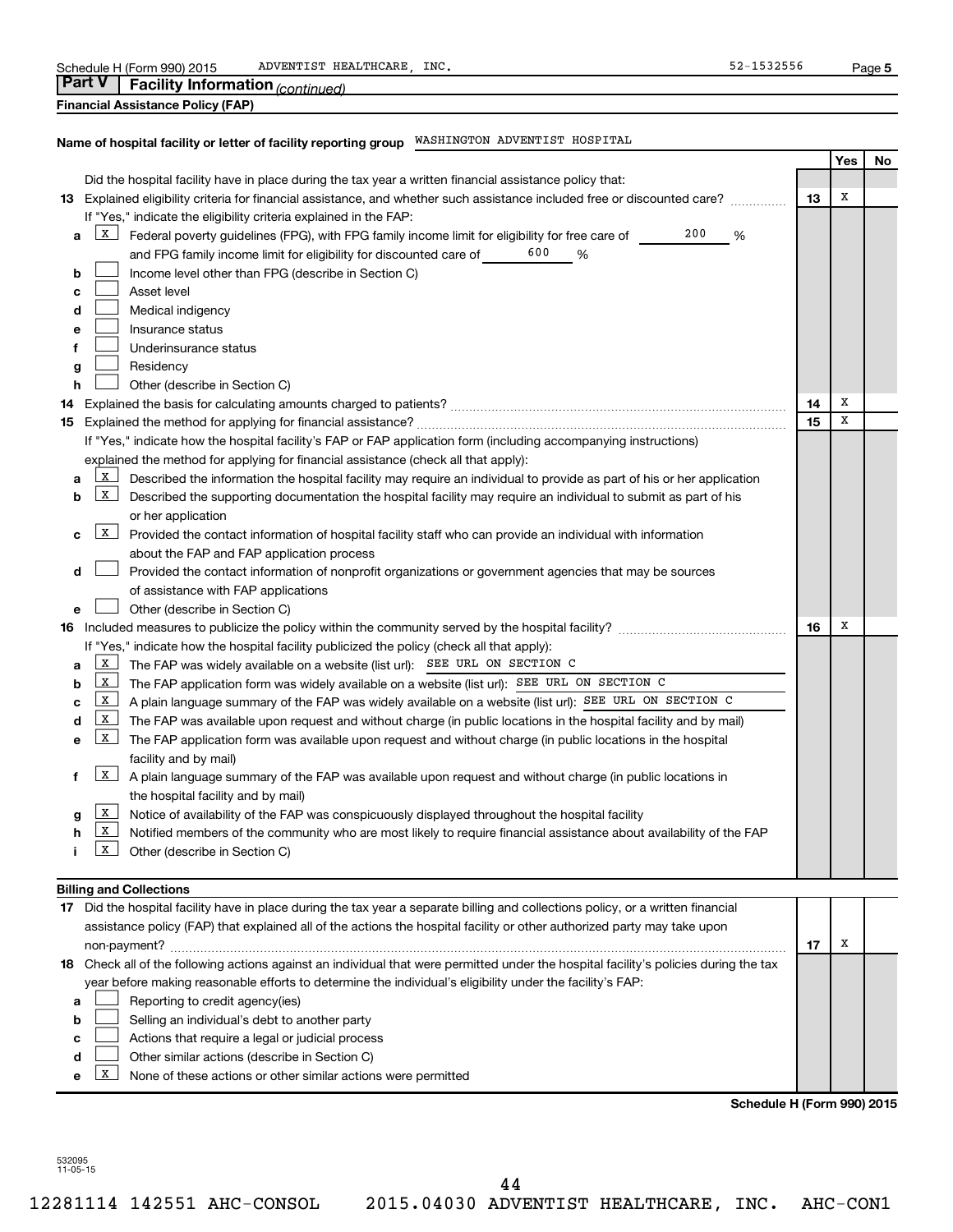Schedule H (Form 990) 2015 ADVENTIST HEALTHCARE,INC. 52-1532556 Page ADVENTIST HEALTHCARE, INC. **52-1532556** 

|    | Part V<br><b>Facility Information (continued)</b>                                                                                                                                              |    |     |    |
|----|------------------------------------------------------------------------------------------------------------------------------------------------------------------------------------------------|----|-----|----|
|    |                                                                                                                                                                                                |    |     |    |
|    | WASHINGTON ADVENTIST HOSPITAL<br>Name of hospital facility or letter of facility reporting group                                                                                               |    |     |    |
|    |                                                                                                                                                                                                |    | Yes | No |
| 19 | Did the hospital facility or other authorized party perform any of the following actions during the tax year                                                                                   |    |     |    |
|    |                                                                                                                                                                                                | 19 |     | х  |
|    | If "Yes," check all actions in which the hospital facility or a third party engaged:                                                                                                           |    |     |    |
| а  | Reporting to credit agency(ies)                                                                                                                                                                |    |     |    |
| b  | Selling an individual's debt to another party                                                                                                                                                  |    |     |    |
| с  | Actions that require a legal or judicial process                                                                                                                                               |    |     |    |
| d  | Other similar actions (describe in Section C)                                                                                                                                                  |    |     |    |
| 20 | Indicate which efforts the hospital facility or other authorized party made before initiating any of the actions listed (whether or<br>not checked) in line 19 (check all that apply):         |    |     |    |
| а  | $\mathbf{X}$<br>Notified individuals of the financial assistance policy on admission                                                                                                           |    |     |    |
| b  | X  <br>Notified individuals of the financial assistance policy prior to discharge                                                                                                              |    |     |    |
| с  | X  <br>Notified individuals of the financial assistance policy in communications with the individuals regarding the individuals' bills                                                         |    |     |    |
| d  | X<br>Documented its determination of whether individuals were eligible for financial assistance under the hospital facility's                                                                  |    |     |    |
|    | financial assistance policy                                                                                                                                                                    |    |     |    |
| е  | Other (describe in Section C)                                                                                                                                                                  |    |     |    |
| f  | None of these efforts were made                                                                                                                                                                |    |     |    |
|    | <b>Policy Relating to Emergency Medical Care</b>                                                                                                                                               |    |     |    |
|    | 21 Did the hospital facility have in place during the tax year a written policy relating to emergency medical care                                                                             |    |     |    |
|    | that required the hospital facility to provide, without discrimination, care for emergency medical conditions to                                                                               |    |     |    |
|    | individuals regardless of their eligibility under the hospital facility's financial assistance policy?                                                                                         | 21 | х   |    |
|    | If "No," indicate why:                                                                                                                                                                         |    |     |    |
| а  | The hospital facility did not provide care for any emergency medical conditions                                                                                                                |    |     |    |
| b  | The hospital facility's policy was not in writing                                                                                                                                              |    |     |    |
| с  | The hospital facility limited who was eligible to receive care for emergency medical conditions (describe in Section C)                                                                        |    |     |    |
| d  | Other (describe in Section C)                                                                                                                                                                  |    |     |    |
|    | Charges to Individuals Eligible for Assistance Under the FAP (FAP-Eligible Individuals)                                                                                                        |    |     |    |
|    | 22 Indicate how the hospital facility determined, during the tax year, the maximum amounts that can be charged to FAP-eligible<br>individuals for emergency or other medically necessary care. |    |     |    |
| а  | The hospital facility used its lowest negotiated commercial insurance rate when calculating the maximum amounts                                                                                |    |     |    |
|    | that can be charged                                                                                                                                                                            |    |     |    |
| b  | The hospital facility used the average of its three lowest negotiated commercial insurance rates when calculating                                                                              |    |     |    |
|    | the maximum amounts that can be charged                                                                                                                                                        |    |     |    |
| с  | The hospital facility used the Medicare rates when calculating the maximum amounts that can be charged                                                                                         |    |     |    |
| d  | $\boxed{\textbf{X}}$ Other (describe in Section C)                                                                                                                                             |    |     |    |
| 23 | During the tax year, did the hospital facility charge any FAP-eligible individual to whom the hospital facility provided                                                                       |    |     |    |
|    | emergency or other medically necessary services more than the amounts generally billed to individuals who had                                                                                  |    |     |    |
|    |                                                                                                                                                                                                | 23 |     | x  |
|    | If "Yes," explain in Section C.                                                                                                                                                                |    |     |    |
|    | 24 During the tax year, did the hospital facility charge any FAP-eligible individual an amount equal to the gross charge for any                                                               |    |     |    |
|    |                                                                                                                                                                                                | 24 |     | X  |
|    | If "Yes," explain in Section C.                                                                                                                                                                |    |     |    |
|    | 0-1-1-1-1-11 (F.  000) 004F                                                                                                                                                                    |    |     |    |

**Schedule H (Form 990) 2015**

532096 11-05-15

12281114 142551 AHC-CONSOL 2015.04030 ADVENTIST HEALTHCARE, INC. AHC-CON1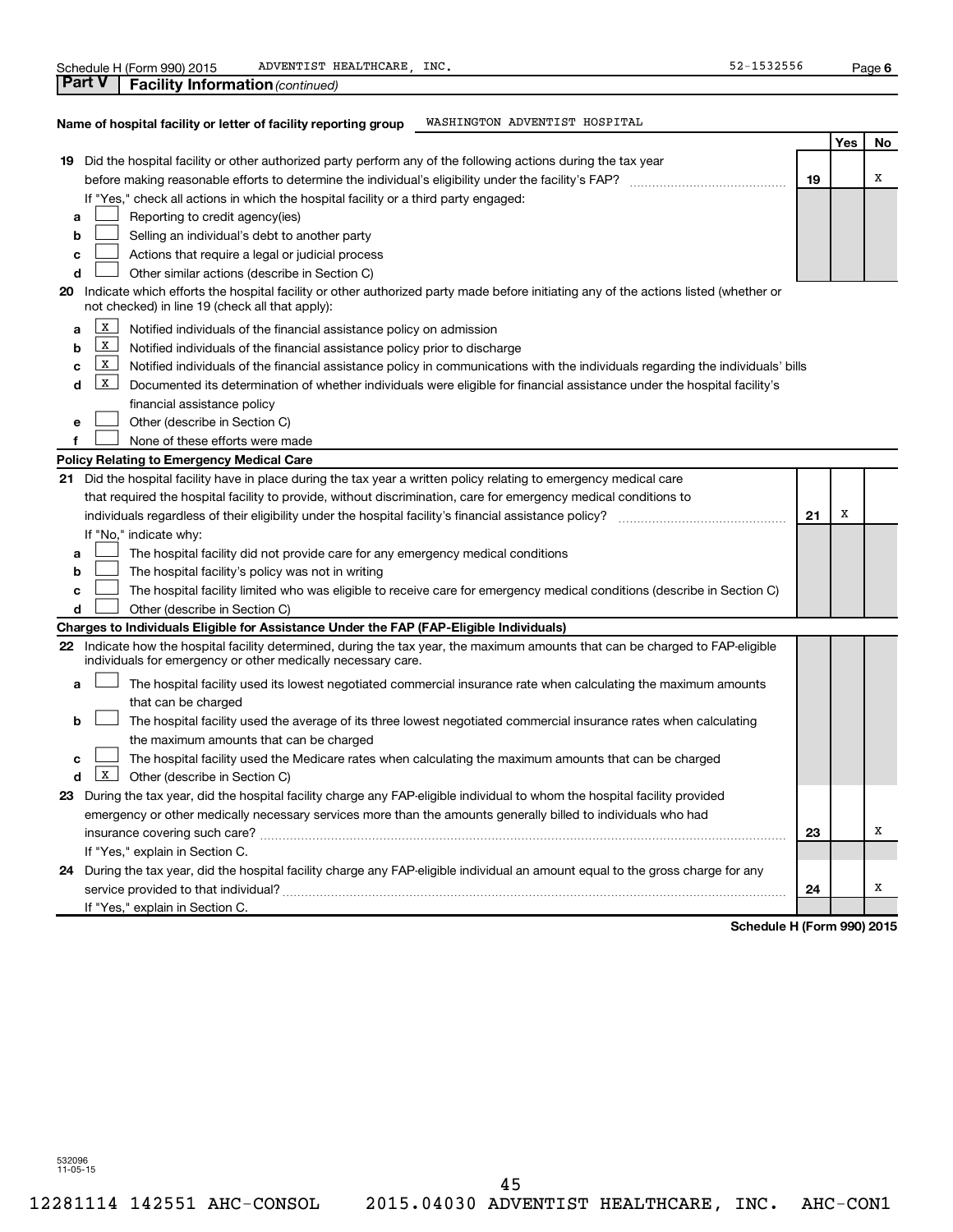| Part V   Facility Information (continued) |  |
|-------------------------------------------|--|
|-------------------------------------------|--|

#### **Section B. Facility Policies and Practices**

(Complete a separate Section B for each of the hospital facilities or facility reporting groups listed in Part V, Section A)

**Name of hospital facility or letter of facility reporting group** HACKETTSTOWN COMMUNITY HOSPITAL

#### **Line number of hospital facility, or line numbers of hospital**

**facilities in a facility reporting group (from Part V, Section A):** 3

|   |                                                                                                                                     |                | Yes | No |  |  |  |
|---|-------------------------------------------------------------------------------------------------------------------------------------|----------------|-----|----|--|--|--|
|   | <b>Community Health Needs Assessment</b>                                                                                            |                |     |    |  |  |  |
|   | 1 Was the hospital facility first licensed, registered, or similarly recognized by a state as a hospital facility in the            |                |     |    |  |  |  |
|   | current tax year or the immediately preceding tax year?                                                                             | 1              |     | х  |  |  |  |
|   | 2 Was the hospital facility acquired or placed into service as a tax-exempt hospital in the current tax year or                     |                |     |    |  |  |  |
|   |                                                                                                                                     | $\mathbf{2}$   |     | x  |  |  |  |
| 3 | During the tax year or either of the two immediately preceding tax years, did the hospital facility conduct a                       |                |     |    |  |  |  |
|   |                                                                                                                                     | 3              | х   |    |  |  |  |
|   | If "Yes," indicate what the CHNA report describes (check all that apply):                                                           |                |     |    |  |  |  |
| a | X  <br>A definition of the community served by the hospital facility                                                                |                |     |    |  |  |  |
| b | X<br>Demographics of the community                                                                                                  |                |     |    |  |  |  |
| c | X  <br>Existing health care facilities and resources within the community that are available to respond to the health needs         |                |     |    |  |  |  |
|   | of the community                                                                                                                    |                |     |    |  |  |  |
| d | $\mathbf{x}$<br>How data was obtained                                                                                               |                |     |    |  |  |  |
| е | $\mathbf{X}$<br>The significant health needs of the community                                                                       |                |     |    |  |  |  |
| f | X <br>Primary and chronic disease needs and other health issues of uninsured persons, low-income persons, and minority              |                |     |    |  |  |  |
|   | groups                                                                                                                              |                |     |    |  |  |  |
| g | $\mathbf{x}$<br>The process for identifying and prioritizing community health needs and services to meet the community health needs |                |     |    |  |  |  |
| h | $\lfloor x \rfloor$<br>The process for consulting with persons representing the community's interests                               |                |     |    |  |  |  |
|   | X <br>Information gaps that limit the hospital facility's ability to assess the community's health needs                            |                |     |    |  |  |  |
|   | Other (describe in Section C)                                                                                                       |                |     |    |  |  |  |
|   | 20 15<br>Indicate the tax year the hospital facility last conducted a CHNA:                                                         |                |     |    |  |  |  |
| 5 | In conducting its most recent CHNA, did the hospital facility take into account input from persons who represent the broad          |                |     |    |  |  |  |
|   | interests of the community served by the hospital facility, including those with special knowledge of or expertise in public        |                |     |    |  |  |  |
|   | health? If "Yes," describe in Section C how the hospital facility took into account input from persons who represent the            |                |     |    |  |  |  |
|   |                                                                                                                                     | 5              | X   |    |  |  |  |
|   | 6a Was the hospital facility's CHNA conducted with one or more other hospital facilities? If "Yes," list the other                  |                |     |    |  |  |  |
|   | hospital facilities in Section C                                                                                                    | 6a             |     | x  |  |  |  |
| b | Was the hospital facility's CHNA conducted with one or more organizations other than hospital facilities? If "Yes,"                 |                |     |    |  |  |  |
|   | list the other organizations in Section C                                                                                           | 6b             |     | x  |  |  |  |
|   |                                                                                                                                     | $\overline{7}$ | X   |    |  |  |  |
|   | If "Yes," indicate how the CHNA report was made widely available (check all that apply):                                            |                |     |    |  |  |  |
| a | Hospital facility's website (list url): HTTP: / / WWW. HRMCNJ.ORG<br>$\mathbf{X}$                                                   |                |     |    |  |  |  |
|   | Other website (list url):<br>b                                                                                                      |                |     |    |  |  |  |
|   | $\lfloor x \rfloor$ Made a paper copy available for public inspection without charge at the hospital facility<br>с                  |                |     |    |  |  |  |
|   | Other (describe in Section C)                                                                                                       |                |     |    |  |  |  |
|   | 8 Did the hospital facility adopt an implementation strategy to meet the significant community health needs                         |                |     |    |  |  |  |
|   |                                                                                                                                     | 8              | х   |    |  |  |  |
| 9 | Indicate the tax year the hospital facility last adopted an implementation strategy: $20\quad 16$                                   |                |     |    |  |  |  |
|   |                                                                                                                                     | 10             | х   |    |  |  |  |
|   | a If "Yes," (list url): HTTP: / / WWW.HRMCNJ.ORG                                                                                    |                |     |    |  |  |  |
|   |                                                                                                                                     | 10b            |     | х  |  |  |  |
|   | 11 Describe in Section C how the hospital facility is addressing the significant needs identified in its most                       |                |     |    |  |  |  |
|   | recently conducted CHNA and any such needs that are not being addressed together with the reasons why                               |                |     |    |  |  |  |
|   | such needs are not being addressed.                                                                                                 |                |     |    |  |  |  |
|   | 12a Did the organization incur an excise tax under section 4959 for the hospital facility's failure to conduct a                    |                |     |    |  |  |  |
|   | CHNA as required by section $501(r)(3)?$                                                                                            | 12a            |     | х  |  |  |  |
|   |                                                                                                                                     | 12b            |     |    |  |  |  |
|   | c If "Yes" to line 12b, what is the total amount of section 4959 excise tax the organization reported on Form 4720                  |                |     |    |  |  |  |
|   | for all of its hospital facilities? \$                                                                                              |                |     |    |  |  |  |
|   | Schedule H (Form 990) 2015<br>532094 11-05-15                                                                                       |                |     |    |  |  |  |

12281114 142551 AHC-CONSOL 2015.04030 ADVENTIST HEALTHCARE, INC. AHC-CON1

46

**Schedule H (Form 990) 2015**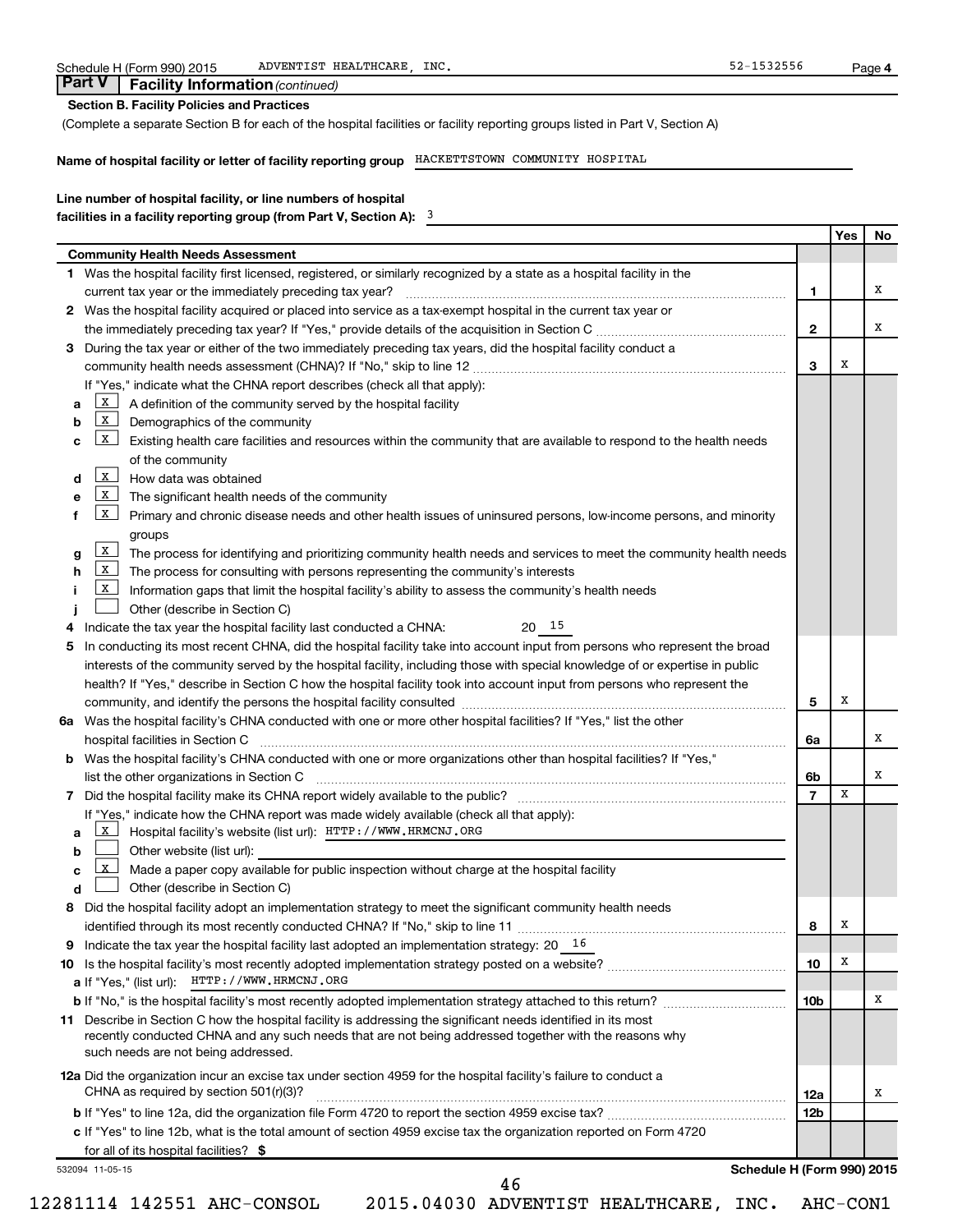| Schedule H (Form 990) 2015 |  |  | ADVENTIST HEALTHCARE | INC. |  | 52-1532556 | Page |  |
|----------------------------|--|--|----------------------|------|--|------------|------|--|
|----------------------------|--|--|----------------------|------|--|------------|------|--|

|--|

**Financial Assistance Policy (FAP)**

**Part V Facility Information** *(continued)*

#### **Name of hospital facility or letter of facility reporting group** HACKETTSTOWN COMMUNITY HOSPITAL

|    |                                                                                                                                            |    | Yes | No |
|----|--------------------------------------------------------------------------------------------------------------------------------------------|----|-----|----|
|    | Did the hospital facility have in place during the tax year a written financial assistance policy that:                                    |    |     |    |
| 13 | Explained eligibility criteria for financial assistance, and whether such assistance included free or discounted care?                     | 13 | х   |    |
|    | If "Yes," indicate the eligibility criteria explained in the FAP:                                                                          |    |     |    |
| а  | 200<br>$\lfloor x \rfloor$<br>Federal poverty guidelines (FPG), with FPG family income limit for eligibility for free care of<br>%         |    |     |    |
|    | 300<br>and FPG family income limit for eligibility for discounted care of<br>℅                                                             |    |     |    |
| b  | Income level other than FPG (describe in Section C)                                                                                        |    |     |    |
| с  | $\lfloor x \rfloor$<br>Asset level                                                                                                         |    |     |    |
| d  | $\lfloor x \rfloor$<br>Medical indigency                                                                                                   |    |     |    |
| е  | X<br>Insurance status                                                                                                                      |    |     |    |
|    | X<br>Underinsurance status                                                                                                                 |    |     |    |
| g  | Residency                                                                                                                                  |    |     |    |
| h  | Other (describe in Section C)                                                                                                              |    |     |    |
| 14 |                                                                                                                                            | 14 | х   |    |
| 15 |                                                                                                                                            | 15 | х   |    |
|    | If "Yes," indicate how the hospital facility's FAP or FAP application form (including accompanying instructions)                           |    |     |    |
|    | explained the method for applying for financial assistance (check all that apply):                                                         |    |     |    |
| а  | $\mathbf{X}$<br>Described the information the hospital facility may require an individual to provide as part of his or her application     |    |     |    |
| b  | $\lfloor x \rfloor$<br>Described the supporting documentation the hospital facility may require an individual to submit as part of his     |    |     |    |
|    | or her application                                                                                                                         |    |     |    |
| с  | X<br>Provided the contact information of hospital facility staff who can provide an individual with information                            |    |     |    |
|    | about the FAP and FAP application process                                                                                                  |    |     |    |
| d  | X<br>Provided the contact information of nonprofit organizations or government agencies that may be sources                                |    |     |    |
|    | of assistance with FAP applications                                                                                                        |    |     |    |
| е  | Other (describe in Section C)                                                                                                              |    |     |    |
|    |                                                                                                                                            | 16 | х   |    |
|    | If "Yes," indicate how the hospital facility publicized the policy (check all that apply):                                                 |    |     |    |
| а  | The FAP was widely available on a website (list url): HTTP://WWW.HRMCNJ.ORG/FINANCIAL-ASSISTANCE.ASP<br>X                                  |    |     |    |
| b  | $\mathbf{X}$<br>The FAP application form was widely available on a website (list url): SAME AS LINE 16A                                    |    |     |    |
| с  | A plain language summary of the FAP was widely available on a website (list url): SAME AS LINE 16A<br>$\mathbf{X}$                         |    |     |    |
| d  | $\mathbf{X}$<br>The FAP was available upon request and without charge (in public locations in the hospital facility and by mail)           |    |     |    |
| е  | $\lfloor x \rfloor$<br>The FAP application form was available upon request and without charge (in public locations in the hospital         |    |     |    |
|    | facility and by mail)                                                                                                                      |    |     |    |
| f  | $\lfloor x \rfloor$<br>A plain language summary of the FAP was available upon request and without charge (in public locations in           |    |     |    |
|    | the hospital facility and by mail)                                                                                                         |    |     |    |
| g  | $\mathbf{X}$<br>Notice of availability of the FAP was conspicuously displayed throughout the hospital facility                             |    |     |    |
| h  | $\lfloor x \rfloor$<br>Notified members of the community who are most likely to require financial assistance about availability of the FAP |    |     |    |
|    | Other (describe in Section C)                                                                                                              |    |     |    |
|    |                                                                                                                                            |    |     |    |
|    | <b>Billing and Collections</b>                                                                                                             |    |     |    |
|    | 17 Did the hospital facility have in place during the tax year a separate billing and collections policy, or a written financial           |    |     |    |
|    | assistance policy (FAP) that explained all of the actions the hospital facility or other authorized party may take upon                    |    |     |    |
|    |                                                                                                                                            | 17 | X   |    |
|    | 18 Check all of the following actions against an individual that were permitted under the hospital facility's policies during the tax      |    |     |    |
|    | year before making reasonable efforts to determine the individual's eligibility under the facility's FAP:                                  |    |     |    |

**a** Reporting to credit agency(ies)  $\Box$ 

- **b** Selling an individual's debt to another party  $\Box$
- **c d** Actions that require a legal or judicial process  $\Box$
- **e** Other similar actions (describe in Section C)  $\Box$ 
	- $\boxed{\text{X}}$  None of these actions or other similar actions were permitted

**Schedule H (Form 990) 2015**

532095 11-05-15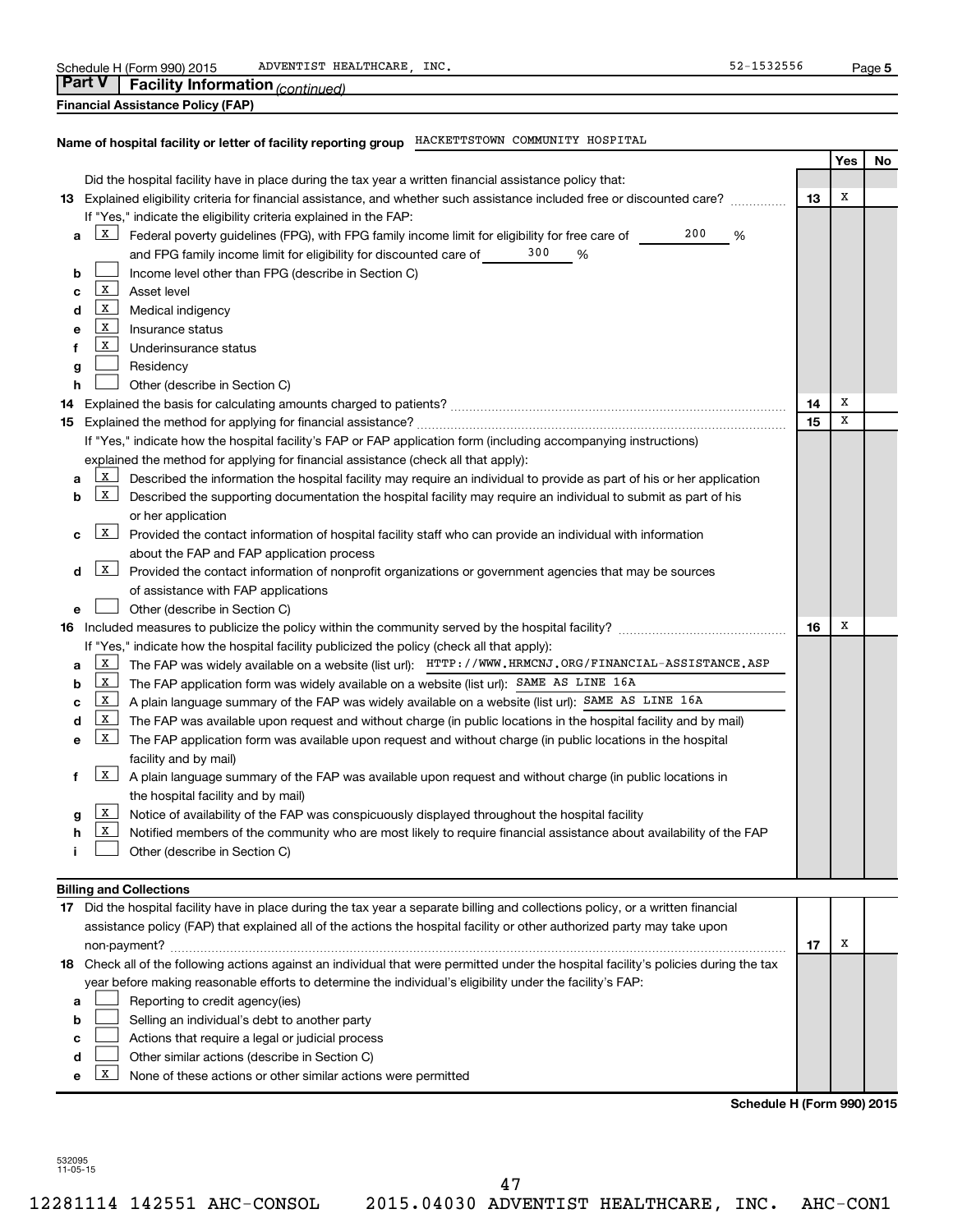Schedule H (Form 990) 2015 ADVENTIST HEALTHCARE, INC. The State of the Second S2-1532556 ADVENTIST HEALTHCARE

**Part V** | Facility Information (continued)

|--|

#### **Name of hospital facility or letter of facility reporting group Yes No 19** Did the hospital facility or other authorized party perform any of the following actions during the tax year **19 a b c d 20 a b c d e f Policy Relating to Emergency Medical Care 21 21 a b c d Charges to Individuals Eligible for Assistance Under the FAP (FAP-Eligible Individuals) 22 a b c d 23** During the tax year, did the hospital facility charge any FAP-eligible individual to whom the hospital facility provided **24** During the tax year, did the hospital facility charge any FAP-eligible individual an amount equal to the gross charge for any **23 24** before making reasonable efforts to determine the individual's eligibility under the facility's FAP? ~~~~~~~~~~~~~~ If "Yes," check all actions in which the hospital facility or a third party engaged: Reporting to credit agency(ies) Selling an individual's debt to another party Actions that require a legal or judicial process Other similar actions (describe in Section C) Indicate which efforts the hospital facility or other authorized party made before initiating any of the actions listed (whether or not checked) in line 19 (check all that apply): Notified individuals of the financial assistance policy on admission Notified individuals of the financial assistance policy prior to discharge Notified individuals of the financial assistance policy in communications with the individuals regarding the individuals' bills IM Documented its determination of whether individuals were eligible for financial assistance under the hospital facility's financial assistance policy Other (describe in Section C) None of these efforts were made Did the hospital facility have in place during the tax year a written policy relating to emergency medical care that required the hospital facility to provide, without discrimination, care for emergency medical conditions to individuals regardless of their eligibility under the hospital facility's financial assistance policy? If "No," indicate why: The hospital facility did not provide care for any emergency medical conditions The hospital facility's policy was not in writing The hospital facility limited who was eligible to receive care for emergency medical conditions (describe in Section C) Other (describe in Section C) Indicate how the hospital facility determined, during the tax year, the maximum amounts that can be charged to FAP-eligible individuals for emergency or other medically necessary care. The hospital facility used its lowest negotiated commercial insurance rate when calculating the maximum amounts that can be charged The hospital facility used the average of its three lowest negotiated commercial insurance rates when calculating the maximum amounts that can be charged The hospital facility used the Medicare rates when calculating the maximum amounts that can be charged Other (describe in Section C) emergency or other medically necessary services more than the amounts generally billed to individuals who had insurance covering such care? ~~~~~~~~~~~~~~~~~~~~~~~~~~~~~~~~~~~~~~~~~~~~~~~ If "Yes," explain in Section C. service provided to that individual? ~~~~~~~~~~~~~~~~~~~~~~~~~~~~~~~~~~~~~~~~~~~~~ If "Yes," explain in Section C.  $\Box$  $\Box$  $\Box$  $\Box$  $\vert x \vert$  $\Box$  $\vert x \vert$  $\Box$  $\Box$  $\Box$  $\Box$  $\Box$  $\Box$  $\Box$  $\Box$  $\vert x \vert$  $\Box$ HACKETTSTOWN COMMUNITY HOSPITAL X X X X

**Schedule H (Form 990) 2015**

532096 11-05-15

12281114 142551 AHC-CONSOL 2015.04030 ADVENTIST HEALTHCARE, INC. AHC-CON1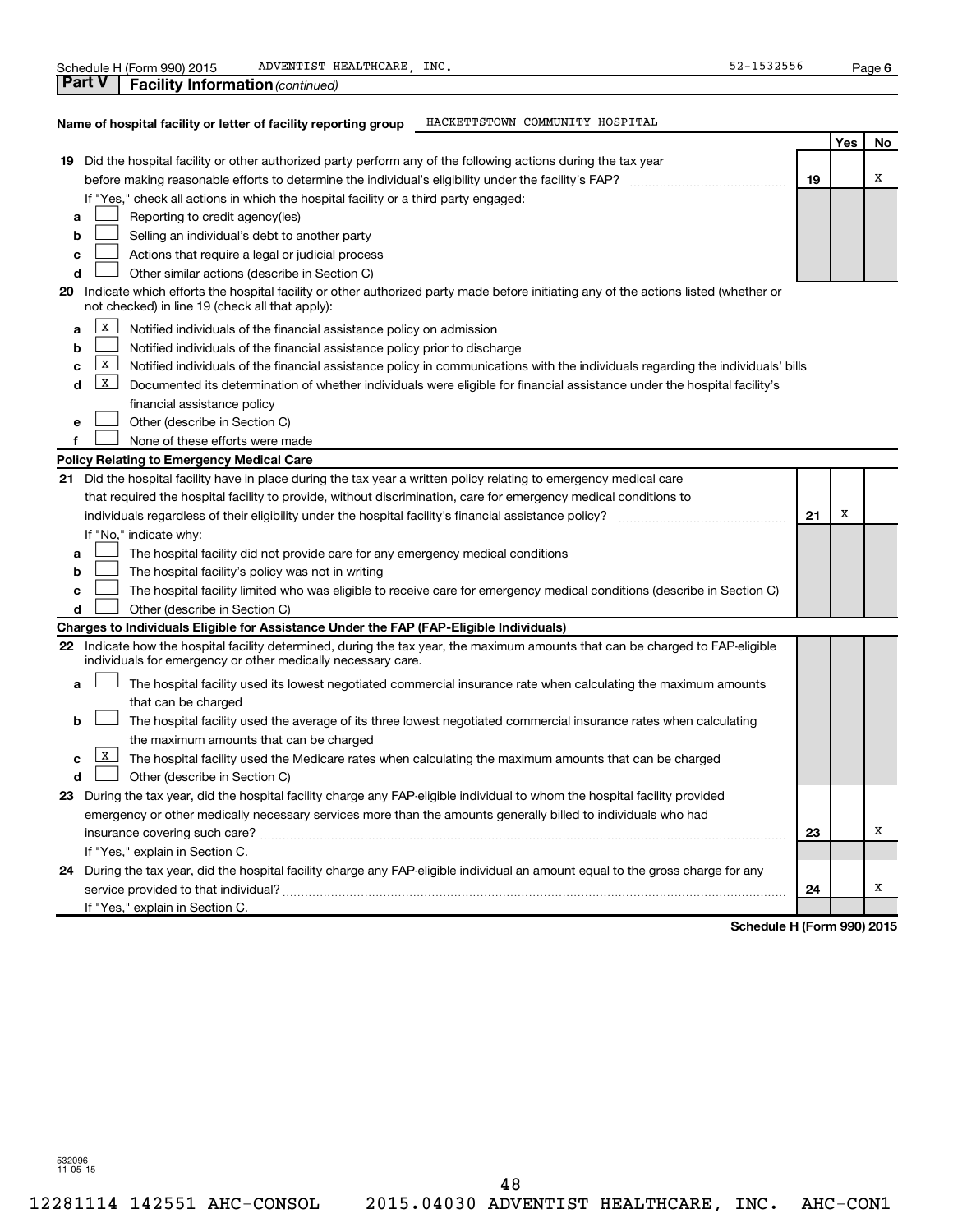#### **Section B. Facility Policies and Practices**

(Complete a separate Section B for each of the hospital facilities or facility reporting groups listed in Part V, Section A)

**Name of hospital facility or letter of facility reporting group** ADVENTIST REHABILITATION HOSPITAL OF MAR

## **Line number of hospital facility, or line numbers of hospital**

|   |                                                                                                                                             |                | Yes | No |
|---|---------------------------------------------------------------------------------------------------------------------------------------------|----------------|-----|----|
|   | <b>Community Health Needs Assessment</b>                                                                                                    |                |     |    |
|   | 1 Was the hospital facility first licensed, registered, or similarly recognized by a state as a hospital facility in the                    |                |     |    |
|   | current tax year or the immediately preceding tax year?                                                                                     | 1              |     | X  |
|   | 2 Was the hospital facility acquired or placed into service as a tax-exempt hospital in the current tax year or                             |                |     |    |
|   |                                                                                                                                             | $\mathbf{2}$   |     | х  |
|   | 3 During the tax year or either of the two immediately preceding tax years, did the hospital facility conduct a                             |                |     |    |
|   |                                                                                                                                             | 3              | X   |    |
|   | If "Yes," indicate what the CHNA report describes (check all that apply):                                                                   |                |     |    |
| а | X <br>A definition of the community served by the hospital facility                                                                         |                |     |    |
| b | $\lfloor x \rfloor$<br>Demographics of the community                                                                                        |                |     |    |
| с | $\lfloor x \rfloor$<br>Existing health care facilities and resources within the community that are available to respond to the health needs |                |     |    |
|   | of the community                                                                                                                            |                |     |    |
| d | $\mathbf{X}$<br>How data was obtained                                                                                                       |                |     |    |
| е | $\lfloor x \rfloor$<br>The significant health needs of the community                                                                        |                |     |    |
| f | $\lfloor x \rfloor$<br>Primary and chronic disease needs and other health issues of uninsured persons, low-income persons, and minority     |                |     |    |
|   | groups                                                                                                                                      |                |     |    |
| g | $\mathbf{X}$<br>The process for identifying and prioritizing community health needs and services to meet the community health needs         |                |     |    |
| h | $\lfloor x \rfloor$<br>The process for consulting with persons representing the community's interests                                       |                |     |    |
| п | X  <br>Information gaps that limit the hospital facility's ability to assess the community's health needs                                   |                |     |    |
|   | Other (describe in Section C)                                                                                                               |                |     |    |
| 4 | 20 13<br>Indicate the tax year the hospital facility last conducted a CHNA:                                                                 |                |     |    |
| 5 | In conducting its most recent CHNA, did the hospital facility take into account input from persons who represent the broad                  |                |     |    |
|   | interests of the community served by the hospital facility, including those with special knowledge of or expertise in public                |                |     |    |
|   | health? If "Yes," describe in Section C how the hospital facility took into account input from persons who represent the                    |                |     |    |
|   |                                                                                                                                             | 5              | х   |    |
|   | 6a Was the hospital facility's CHNA conducted with one or more other hospital facilities? If "Yes," list the other                          |                |     |    |
|   | hospital facilities in Section C                                                                                                            | 6a             |     | x  |
|   | b Was the hospital facility's CHNA conducted with one or more organizations other than hospital facilities? If "Yes,"                       |                |     |    |
|   | list the other organizations in Section C                                                                                                   | 6b             |     | X  |
|   |                                                                                                                                             | $\overline{7}$ | х   |    |
|   | If "Yes," indicate how the CHNA report was made widely available (check all that apply):                                                    |                |     |    |
| a | $\lfloor x \rfloor$ Hospital facility's website (list url): SEE URL ON SECTION C                                                            |                |     |    |
| b | Other website (list url):                                                                                                                   |                |     |    |
| c | $\boxed{\underline{x}}$ Made a paper copy available for public inspection without charge at the hospital facility                           |                |     |    |
| d | $\boxed{\mathbf{X}}$ Other (describe in Section C)                                                                                          |                |     |    |
|   | 8 Did the hospital facility adopt an implementation strategy to meet the significant community health needs                                 |                |     |    |
|   | identified through its most recently conducted CHNA? If "No," skip to line 11                                                               | 8              | х   |    |
|   | 9 Indicate the tax year the hospital facility last adopted an implementation strategy: $20 \quad 14$                                        |                |     |    |
|   |                                                                                                                                             | 10             | х   |    |
|   | a If "Yes," (list url): SEE URL ON SECTION C                                                                                                |                |     |    |
|   |                                                                                                                                             | 10b            |     | X  |
|   | 11 Describe in Section C how the hospital facility is addressing the significant needs identified in its most                               |                |     |    |
|   | recently conducted CHNA and any such needs that are not being addressed together with the reasons why                                       |                |     |    |
|   | such needs are not being addressed.                                                                                                         |                |     |    |
|   | 12a Did the organization incur an excise tax under section 4959 for the hospital facility's failure to conduct a                            |                |     |    |
|   | CHNA as required by section 501(r)(3)?                                                                                                      | 12a            |     | х  |
|   |                                                                                                                                             | 12b            |     |    |
|   | c If "Yes" to line 12b, what is the total amount of section 4959 excise tax the organization reported on Form 4720                          |                |     |    |
|   | for all of its hospital facilities? \$                                                                                                      |                |     |    |

12281114 142551 AHC-CONSOL 2015.04030 ADVENTIST HEALTHCARE, INC. AHC-CON1 49

**Schedule H (Form 990) 2015**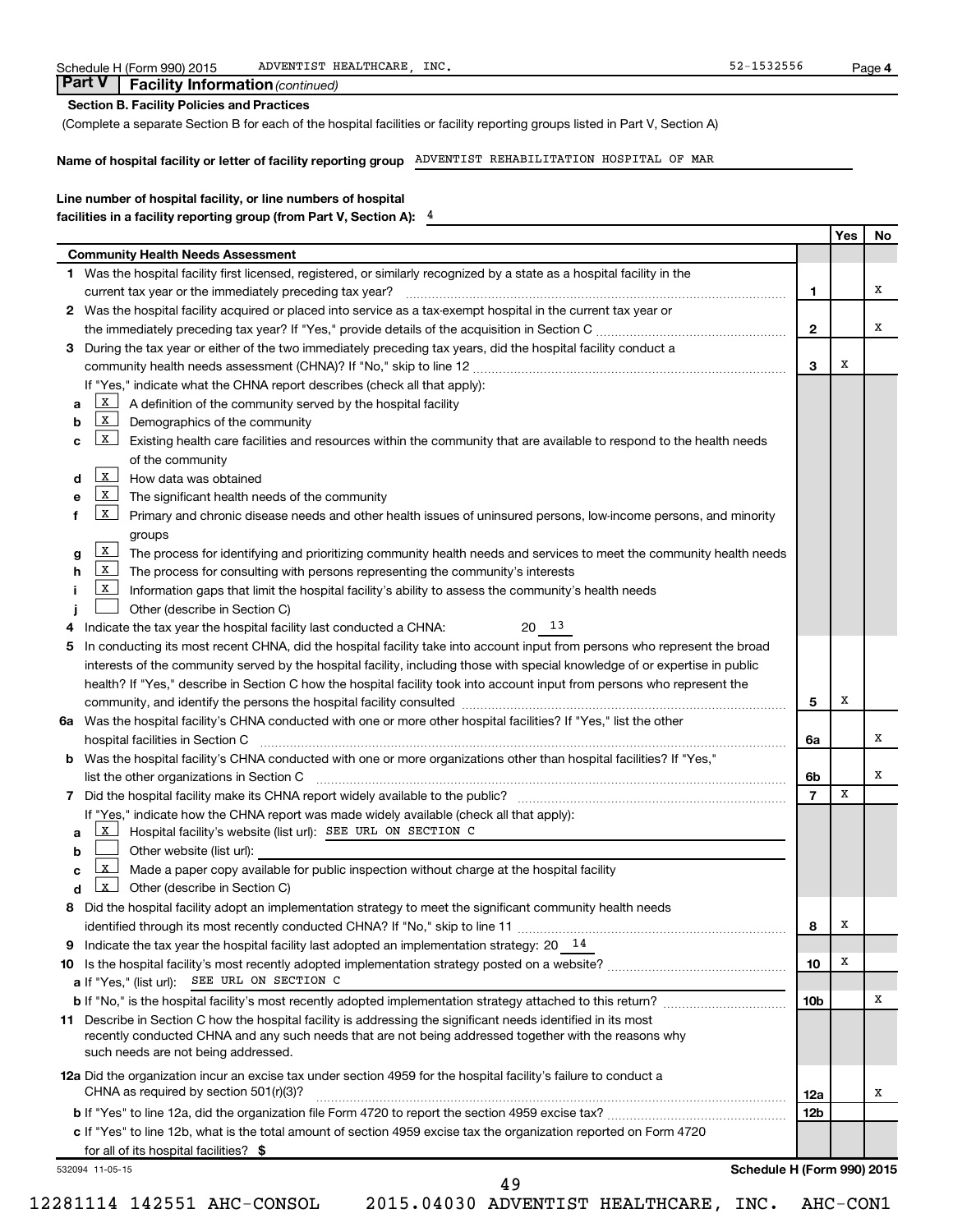|        |                     | Schedule H (Form 990) 2015               | ADVENTIST HEALTHCARE INC.                                                                  |                                                                                                                                       | 52-1532556 |    |     | Page 5 |
|--------|---------------------|------------------------------------------|--------------------------------------------------------------------------------------------|---------------------------------------------------------------------------------------------------------------------------------------|------------|----|-----|--------|
|        | <b>Part V</b>       | Facility Information (continued)         |                                                                                            |                                                                                                                                       |            |    |     |        |
|        |                     | <b>Financial Assistance Policy (FAP)</b> |                                                                                            |                                                                                                                                       |            |    |     |        |
|        |                     |                                          |                                                                                            |                                                                                                                                       |            |    |     |        |
|        |                     |                                          |                                                                                            | Name of hospital facility or letter of facility reporting group ADVENTIST REHABILITATION HOSPITAL OF MAR                              |            |    |     |        |
|        |                     |                                          |                                                                                            |                                                                                                                                       |            |    | Yes | No     |
|        |                     |                                          |                                                                                            | Did the hospital facility have in place during the tax year a written financial assistance policy that:                               |            |    |     |        |
|        |                     |                                          |                                                                                            | 13 Explained eligibility criteria for financial assistance, and whether such assistance included free or discounted care?             |            | 13 | Х   |        |
|        |                     |                                          | If "Yes," indicate the eligibility criteria explained in the FAP:                          |                                                                                                                                       |            |    |     |        |
| a      |                     |                                          |                                                                                            | $\lfloor x \rfloor$ Federal poverty guidelines (FPG), with FPG family income limit for eligibility for free care of<br>200            | %          |    |     |        |
|        |                     |                                          | and FPG family income limit for eligibility for discounted care of                         | 600<br>%                                                                                                                              |            |    |     |        |
| b      |                     |                                          | Income level other than FPG (describe in Section C)                                        |                                                                                                                                       |            |    |     |        |
| с      |                     | Asset level                              |                                                                                            |                                                                                                                                       |            |    |     |        |
| d      |                     | Medical indigency                        |                                                                                            |                                                                                                                                       |            |    |     |        |
| е      |                     | Insurance status                         |                                                                                            |                                                                                                                                       |            |    |     |        |
| f      |                     | Underinsurance status                    |                                                                                            |                                                                                                                                       |            |    |     |        |
| g      |                     | Residency                                |                                                                                            |                                                                                                                                       |            |    |     |        |
| h      |                     | Other (describe in Section C)            |                                                                                            |                                                                                                                                       |            |    |     |        |
| 14     |                     |                                          |                                                                                            |                                                                                                                                       |            | 14 | х   |        |
|        |                     |                                          |                                                                                            |                                                                                                                                       |            | 15 | х   |        |
|        |                     |                                          |                                                                                            | If "Yes," indicate how the hospital facility's FAP or FAP application form (including accompanying instructions)                      |            |    |     |        |
|        |                     |                                          | explained the method for applying for financial assistance (check all that apply):         |                                                                                                                                       |            |    |     |        |
| а      | X                   |                                          |                                                                                            | Described the information the hospital facility may require an individual to provide as part of his or her application                |            |    |     |        |
| b      | $\mathbf{X}$        |                                          |                                                                                            | Described the supporting documentation the hospital facility may require an individual to submit as part of his                       |            |    |     |        |
|        |                     | or her application                       |                                                                                            |                                                                                                                                       |            |    |     |        |
| с      | $\lfloor x \rfloor$ |                                          |                                                                                            | Provided the contact information of hospital facility staff who can provide an individual with information                            |            |    |     |        |
|        |                     |                                          | about the FAP and FAP application process                                                  |                                                                                                                                       |            |    |     |        |
| d      |                     |                                          |                                                                                            | Provided the contact information of nonprofit organizations or government agencies that may be sources                                |            |    |     |        |
|        |                     | of assistance with FAP applications      |                                                                                            |                                                                                                                                       |            |    |     |        |
| е      |                     | Other (describe in Section C)            |                                                                                            |                                                                                                                                       |            |    |     |        |
| 16     |                     |                                          |                                                                                            |                                                                                                                                       |            | 16 | х   |        |
|        |                     |                                          | If "Yes," indicate how the hospital facility publicized the policy (check all that apply): |                                                                                                                                       |            |    |     |        |
|        | X                   |                                          |                                                                                            | The FAP was widely available on a website (list url): SEE URLS ON SECTION C                                                           |            |    |     |        |
| a      | $\lfloor x \rfloor$ |                                          |                                                                                            | The FAP application form was widely available on a website (list url): SEE URLS ON SECTION C                                          |            |    |     |        |
| b      | $\mathbf{X}$        |                                          |                                                                                            | A plain language summary of the FAP was widely available on a website (list url): SEE URLS ON SECTION C                               |            |    |     |        |
| с      | $\mathbf{X}$        |                                          |                                                                                            |                                                                                                                                       |            |    |     |        |
| d      | $\mathbf{X}$        |                                          |                                                                                            | The FAP was available upon request and without charge (in public locations in the hospital facility and by mail)                      |            |    |     |        |
| е      |                     | facility and by mail)                    |                                                                                            | The FAP application form was available upon request and without charge (in public locations in the hospital                           |            |    |     |        |
| f      | X                   |                                          |                                                                                            | A plain language summary of the FAP was available upon request and without charge (in public locations in                             |            |    |     |        |
|        |                     | the hospital facility and by mail)       |                                                                                            |                                                                                                                                       |            |    |     |        |
|        | X                   |                                          |                                                                                            | Notice of availability of the FAP was conspicuously displayed throughout the hospital facility                                        |            |    |     |        |
| g      | $\mathbf{X}$        |                                          |                                                                                            | Notified members of the community who are most likely to require financial assistance about availability of the FAP                   |            |    |     |        |
| h<br>j | $\mathbf{X}$        |                                          |                                                                                            |                                                                                                                                       |            |    |     |        |
|        |                     | Other (describe in Section C)            |                                                                                            |                                                                                                                                       |            |    |     |        |
|        |                     | <b>Billing and Collections</b>           |                                                                                            |                                                                                                                                       |            |    |     |        |
|        |                     |                                          |                                                                                            | 17 Did the hospital facility have in place during the tax year a separate billing and collections policy, or a written financial      |            |    |     |        |
|        |                     |                                          |                                                                                            | assistance policy (FAP) that explained all of the actions the hospital facility or other authorized party may take upon               |            |    |     |        |
|        |                     |                                          |                                                                                            |                                                                                                                                       |            | 17 | X   |        |
|        |                     |                                          |                                                                                            | 18 Check all of the following actions against an individual that were permitted under the hospital facility's policies during the tax |            |    |     |        |

**a b** Reporting to credit agency(ies) Selling an individual's debt to another party  $\Box$  $\Box$ 

- **c** Actions that require a legal or judicial process  $\Box$
- **d** Other similar actions (describe in Section C)  $\Box$
- **e**  $\boxed{\text{X}}$  None of these actions or other similar actions were permitted

year before making reasonable efforts to determine the individual's eligibility under the facility's FAP:

**Schedule H (Form 990) 2015**

532095 11-05-15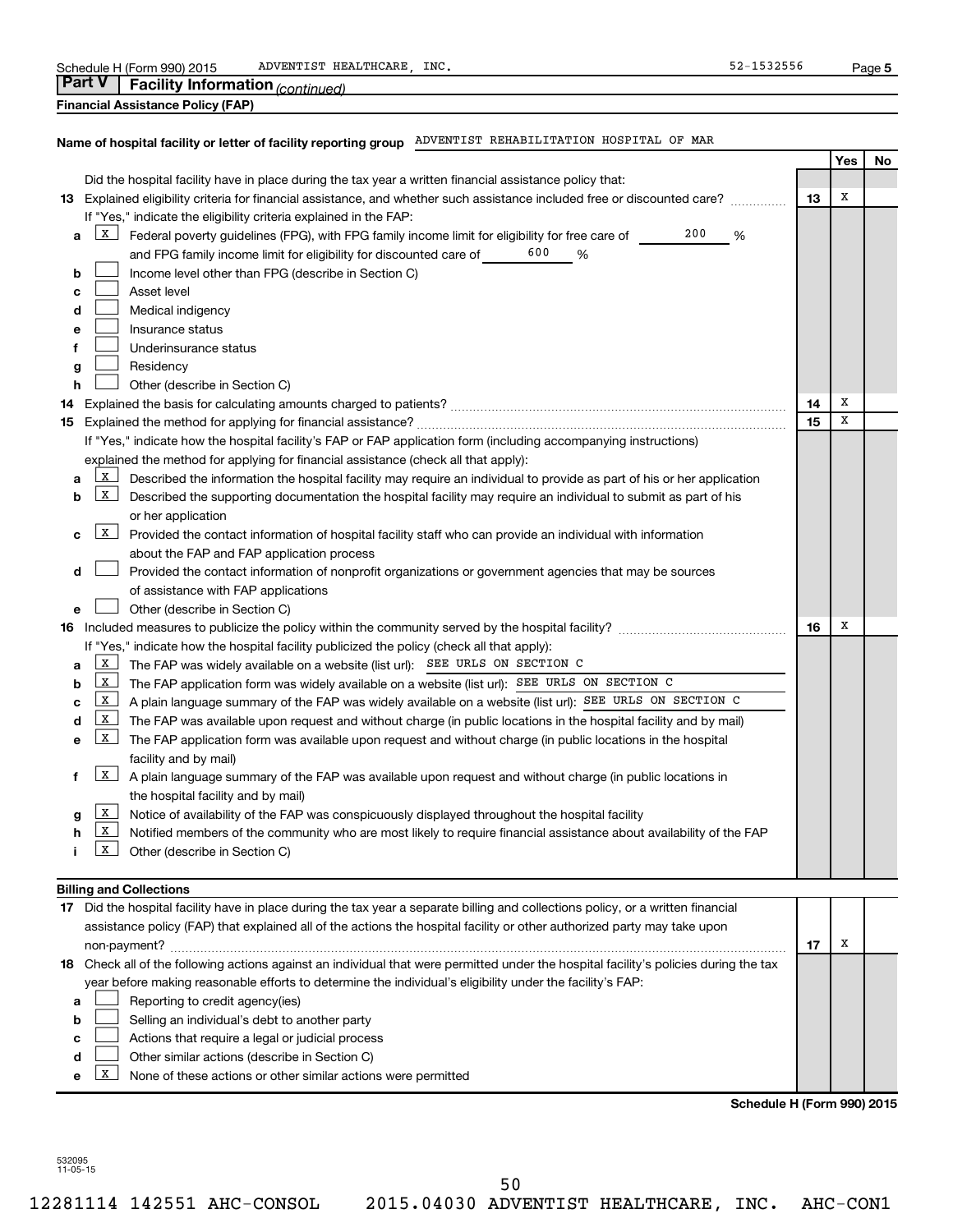| ADVENTIST HEALTHCARE, INC.<br>Schedule H (Form 990) 2015                                                                                                                                     | 52-1532556 |     | Page 6 |
|----------------------------------------------------------------------------------------------------------------------------------------------------------------------------------------------|------------|-----|--------|
| <b>Part V</b><br><b>Facility Information (continued)</b>                                                                                                                                     |            |     |        |
| ADVENTIST REHABILITATION HOSPITAL OF<br>MAR<br>Name of hospital facility or letter of facility reporting group                                                                               |            |     |        |
|                                                                                                                                                                                              |            | Yes | No     |
| Did the hospital facility or other authorized party perform any of the following actions during the tax year<br>19                                                                           |            |     |        |
| before making reasonable efforts to determine the individual's eligibility under the facility's FAP?                                                                                         | 19         |     | X      |
| If "Yes," check all actions in which the hospital facility or a third party engaged:                                                                                                         |            |     |        |
| Reporting to credit agency(ies)<br>a                                                                                                                                                         |            |     |        |
| Selling an individual's debt to another party<br>b                                                                                                                                           |            |     |        |
| Actions that require a legal or judicial process<br>c                                                                                                                                        |            |     |        |
| Other similar actions (describe in Section C)<br>d                                                                                                                                           |            |     |        |
| Indicate which efforts the hospital facility or other authorized party made before initiating any of the actions listed (whether or<br>20<br>not checked) in line 19 (check all that apply): |            |     |        |
| х<br>Notified individuals of the financial assistance policy on admission<br>a                                                                                                               |            |     |        |
| Y<br>Notified individuals of the financial assistance policy prior to disoberge                                                                                                              |            |     |        |

|  |  | <b>0</b> X Notified individuals of the financial assistance policy prior to discharge |
|--|--|---------------------------------------------------------------------------------------|
|--|--|---------------------------------------------------------------------------------------|

- **c**  $\boxed{\text{X}}$  Notified individuals of the financial assistance policy in communications with the individuals regarding the individuals' bills
- **d** IM Documented its determination of whether individuals were eligible for financial assistance under the hospital facility's financial assistance policy
- **e** Other (describe in Section C)  $\Box$

**f** None of these efforts were made  $\Box$ 

| <b>Policy Relating to Emergency Medical Care</b> |  |  |
|--------------------------------------------------|--|--|
|--------------------------------------------------|--|--|

| Did the hospital facility have in place during the tax year a written policy relating to emergency medical care                                                                                                                                                            |                                                                                                                                                                                                    |   |   |
|----------------------------------------------------------------------------------------------------------------------------------------------------------------------------------------------------------------------------------------------------------------------------|----------------------------------------------------------------------------------------------------------------------------------------------------------------------------------------------------|---|---|
| that required the hospital facility to provide, without discrimination, care for emergency medical conditions to                                                                                                                                                           |                                                                                                                                                                                                    |   |   |
| individuals regardless of their eligibility under the hospital facility's financial assistance policy?                                                                                                                                                                     | 21                                                                                                                                                                                                 | х |   |
| If "No," indicate why:                                                                                                                                                                                                                                                     |                                                                                                                                                                                                    |   |   |
| The hospital facility did not provide care for any emergency medical conditions                                                                                                                                                                                            |                                                                                                                                                                                                    |   |   |
| The hospital facility's policy was not in writing                                                                                                                                                                                                                          |                                                                                                                                                                                                    |   |   |
| The hospital facility limited who was eligible to receive care for emergency medical conditions (describe in Section C)                                                                                                                                                    |                                                                                                                                                                                                    |   |   |
| Other (describe in Section C)                                                                                                                                                                                                                                              |                                                                                                                                                                                                    |   |   |
|                                                                                                                                                                                                                                                                            |                                                                                                                                                                                                    |   |   |
| Indicate how the hospital facility determined, during the tax year, the maximum amounts that can be charged to FAP-eligible<br>individuals for emergency or other medically necessary care.                                                                                |                                                                                                                                                                                                    |   |   |
| The hospital facility used its lowest negotiated commercial insurance rate when calculating the maximum amounts                                                                                                                                                            |                                                                                                                                                                                                    |   |   |
| The hospital facility used the average of its three lowest negotiated commercial insurance rates when calculating                                                                                                                                                          |                                                                                                                                                                                                    |   |   |
| The hospital facility used the Medicare rates when calculating the maximum amounts that can be charged<br>x<br>Other (describe in Section C)                                                                                                                               |                                                                                                                                                                                                    |   |   |
| During the tax year, did the hospital facility charge any FAP-eligible individual to whom the hospital facility provided<br>emergency or other medically necessary services more than the amounts generally billed to individuals who had<br>insurance covering such care? | 23                                                                                                                                                                                                 |   | х |
| 22<br>23                                                                                                                                                                                                                                                                   | a<br>b<br>C<br>d<br>Charges to Individuals Eligible for Assistance Under the FAP (FAP-Eligible Individuals)<br>a<br>that can be charged<br>b<br>the maximum amounts that can be charged<br>c.<br>d |   |   |

| If "Yes," explain in Section C.                                                                                                  |    |  |
|----------------------------------------------------------------------------------------------------------------------------------|----|--|
| 24 During the tax year, did the hospital facility charge any FAP-eligible individual an amount equal to the gross charge for any |    |  |
| service provided to that individual?                                                                                             | 24 |  |
| If "Yes." explain in Section C.                                                                                                  |    |  |

**Schedule H (Form 990) 2015**

532096 11-05-15

51

12281114 142551 AHC-CONSOL 2015.04030 ADVENTIST HEALTHCARE, INC. AHC-CON1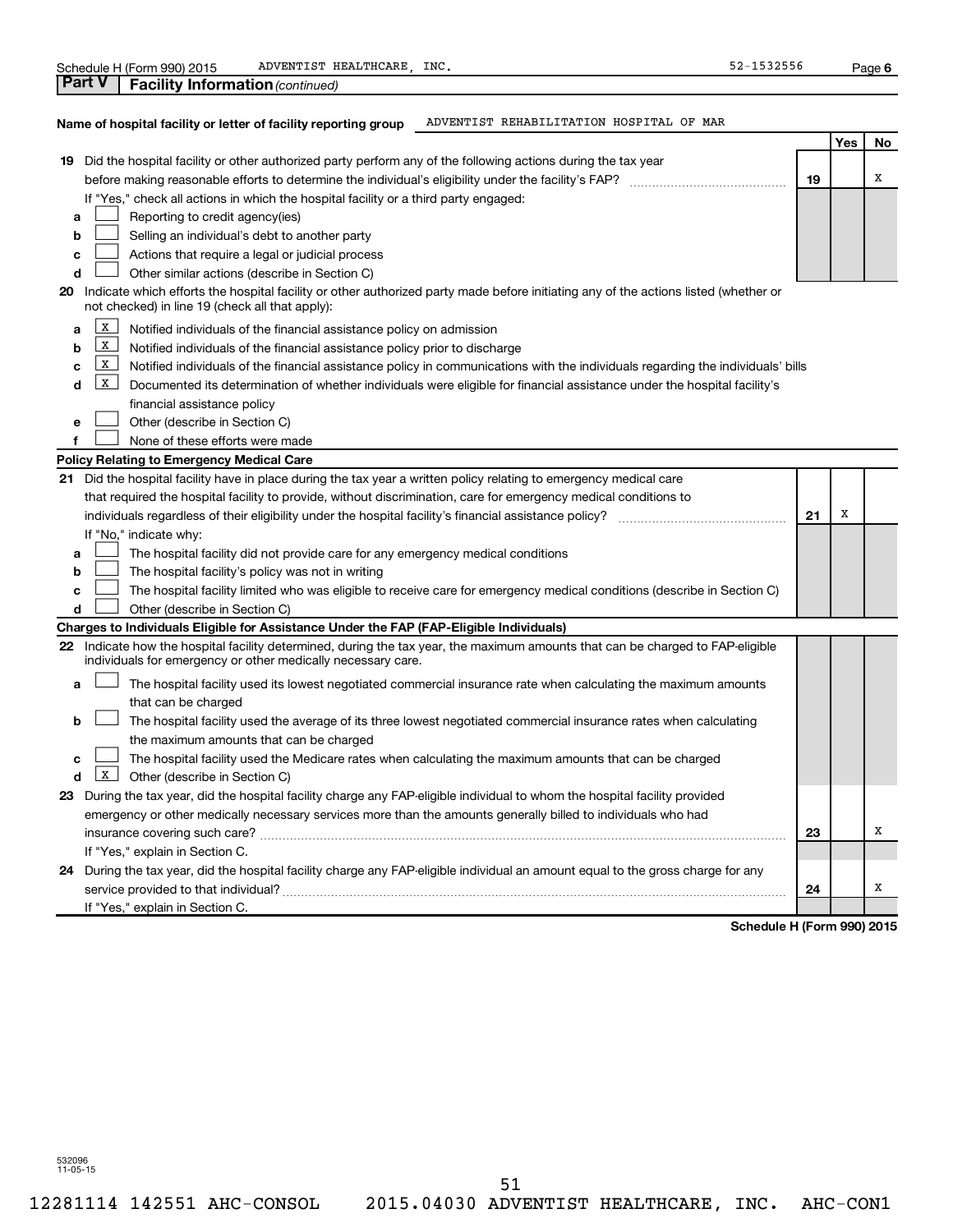#### **Section B. Facility Policies and Practices**

(Complete a separate Section B for each of the hospital facilities or facility reporting groups listed in Part V, Section A)

**Name of hospital facility or letter of facility reporting group** BEHAVIORAL HEALTH&WELLNESS SERVICES-ROCK

### **Line number of hospital facility, or line numbers of hospital**

| facilities in a facility reporting group (from Part V, Section A): $\,$ $^5$ |  |
|------------------------------------------------------------------------------|--|
|                                                                              |  |

|   |                                                                                                                                                                                                                                      |                 | Yes | No |
|---|--------------------------------------------------------------------------------------------------------------------------------------------------------------------------------------------------------------------------------------|-----------------|-----|----|
|   | <b>Community Health Needs Assessment</b>                                                                                                                                                                                             |                 |     |    |
|   | 1 Was the hospital facility first licensed, registered, or similarly recognized by a state as a hospital facility in the                                                                                                             |                 |     |    |
|   |                                                                                                                                                                                                                                      | 1               |     | х  |
|   | 2 Was the hospital facility acquired or placed into service as a tax-exempt hospital in the current tax year or                                                                                                                      |                 |     |    |
|   |                                                                                                                                                                                                                                      | $\mathbf{2}$    |     | x  |
| 3 | During the tax year or either of the two immediately preceding tax years, did the hospital facility conduct a                                                                                                                        |                 |     |    |
|   |                                                                                                                                                                                                                                      | 3               | x   |    |
|   | If "Yes," indicate what the CHNA report describes (check all that apply):                                                                                                                                                            |                 |     |    |
| a | X  <br>A definition of the community served by the hospital facility                                                                                                                                                                 |                 |     |    |
| b | $\mathbf{X}$<br>Demographics of the community                                                                                                                                                                                        |                 |     |    |
| с | $\lfloor x \rfloor$<br>Existing health care facilities and resources within the community that are available to respond to the health needs                                                                                          |                 |     |    |
|   | of the community                                                                                                                                                                                                                     |                 |     |    |
| d | $\mathbf{x}$<br>How data was obtained                                                                                                                                                                                                |                 |     |    |
| е | $\lfloor x \rfloor$<br>The significant health needs of the community                                                                                                                                                                 |                 |     |    |
| f | X<br>Primary and chronic disease needs and other health issues of uninsured persons, low-income persons, and minority                                                                                                                |                 |     |    |
|   | groups                                                                                                                                                                                                                               |                 |     |    |
| g | $\mathbf{x}$<br>The process for identifying and prioritizing community health needs and services to meet the community health needs                                                                                                  |                 |     |    |
| h | $\lfloor x \rfloor$<br>The process for consulting with persons representing the community's interests                                                                                                                                |                 |     |    |
|   | X<br>Information gaps that limit the hospital facility's ability to assess the community's health needs                                                                                                                              |                 |     |    |
|   | Other (describe in Section C)                                                                                                                                                                                                        |                 |     |    |
|   | Indicate the tax year the hospital facility last conducted a CHNA:<br>20 13                                                                                                                                                          |                 |     |    |
| 5 | In conducting its most recent CHNA, did the hospital facility take into account input from persons who represent the broad                                                                                                           |                 |     |    |
|   | interests of the community served by the hospital facility, including those with special knowledge of or expertise in public                                                                                                         |                 |     |    |
|   | health? If "Yes," describe in Section C how the hospital facility took into account input from persons who represent the                                                                                                             |                 |     |    |
|   |                                                                                                                                                                                                                                      | 5               | х   |    |
|   | 6a Was the hospital facility's CHNA conducted with one or more other hospital facilities? If "Yes," list the other                                                                                                                   |                 |     |    |
|   | hospital facilities in Section C <b>construes an according to the Construent Construent Construent Construent Construent Construent Construent Construent Construent Construent Construent Construent Construent Construent Cons</b> | 6a              |     | х  |
| b | Was the hospital facility's CHNA conducted with one or more organizations other than hospital facilities? If "Yes,"                                                                                                                  |                 |     |    |
|   | list the other organizations in Section C                                                                                                                                                                                            | 6b              |     | х  |
| 7 |                                                                                                                                                                                                                                      | $\overline{7}$  | Х   |    |
|   | If "Yes," indicate how the CHNA report was made widely available (check all that apply):                                                                                                                                             |                 |     |    |
| a | $\boxed{\textbf{X}}$ Hospital facility's website (list url): SEE URL ON SECTION C                                                                                                                                                    |                 |     |    |
| b | Other website (list url):                                                                                                                                                                                                            |                 |     |    |
| c | $\lfloor x \rfloor$ Made a paper copy available for public inspection without charge at the hospital facility                                                                                                                        |                 |     |    |
|   | $\boxed{\mathbf{X}}$ Other (describe in Section C)                                                                                                                                                                                   |                 |     |    |
|   | Did the hospital facility adopt an implementation strategy to meet the significant community health needs                                                                                                                            |                 |     |    |
|   |                                                                                                                                                                                                                                      | 8               | x   |    |
| 9 | Indicate the tax year the hospital facility last adopted an implementation strategy: $20-13$                                                                                                                                         |                 |     |    |
|   |                                                                                                                                                                                                                                      | 10              | х   |    |
|   | a If "Yes," (list url): SEE URL ON SECTION C                                                                                                                                                                                         |                 |     |    |
|   |                                                                                                                                                                                                                                      | 10b             |     | х  |
|   | 11 Describe in Section C how the hospital facility is addressing the significant needs identified in its most                                                                                                                        |                 |     |    |
|   | recently conducted CHNA and any such needs that are not being addressed together with the reasons why                                                                                                                                |                 |     |    |
|   | such needs are not being addressed.                                                                                                                                                                                                  |                 |     |    |
|   | 12a Did the organization incur an excise tax under section 4959 for the hospital facility's failure to conduct a                                                                                                                     |                 |     |    |
|   | CHNA as required by section $501(r)(3)?$                                                                                                                                                                                             | 12a             |     | х  |
|   |                                                                                                                                                                                                                                      | 12 <sub>b</sub> |     |    |
|   | c If "Yes" to line 12b, what is the total amount of section 4959 excise tax the organization reported on Form 4720                                                                                                                   |                 |     |    |
|   | for all of its hospital facilities? \$                                                                                                                                                                                               |                 |     |    |
|   | Schedule H (Form 990) 2015<br>532094 11-05-15                                                                                                                                                                                        |                 |     |    |

12281114 142551 AHC-CONSOL 2015.04030 ADVENTIST HEALTHCARE, INC. AHC-CON1

| 3 U<br>$_{(1)}$ | ADVEI |
|-----------------|-------|

**Schedule H (Form 990) 2015**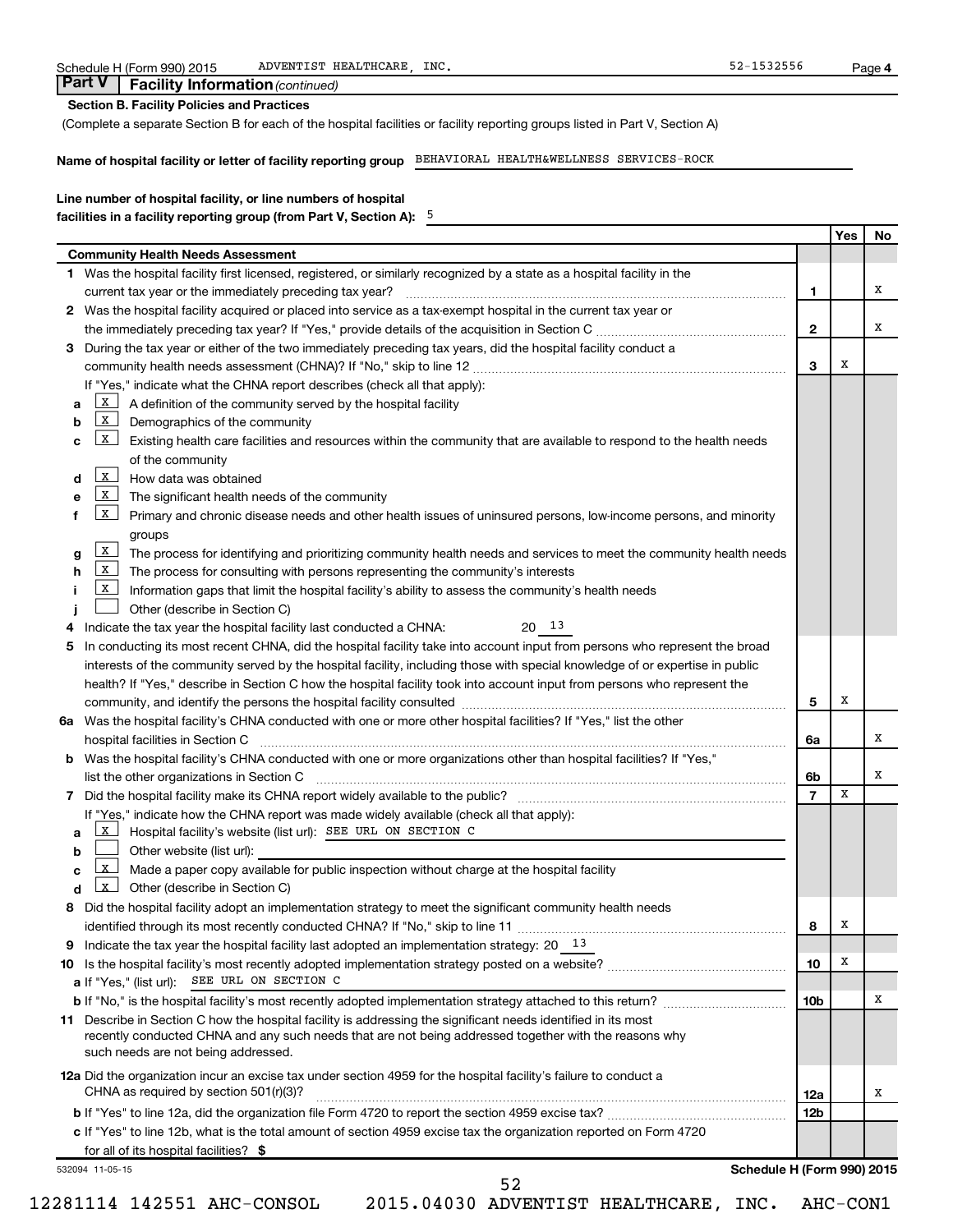|                                   | Schedule H (Form 990) 2015              | ADVENTIST HEALTHCARE | INC. | 52-1532556 | Page : |  |  |
|-----------------------------------|-----------------------------------------|----------------------|------|------------|--------|--|--|
| <b>Part V</b>                     | <b>Facility Information</b> (continued) |                      |      |            |        |  |  |
| Financial Assistance Policy (FAP) |                                         |                      |      |            |        |  |  |
|                                   |                                         |                      |      |            |        |  |  |

**5**

| Name of hospital facility or letter of facility reporting group BEHAVIORAL HEALTH&WELLNESS SERVICES-ROCK                                     |                                                                                                                        |    |     |    |
|----------------------------------------------------------------------------------------------------------------------------------------------|------------------------------------------------------------------------------------------------------------------------|----|-----|----|
|                                                                                                                                              |                                                                                                                        |    | Yes | No |
| Did the hospital facility have in place during the tax year a written financial assistance policy that:                                      |                                                                                                                        |    |     |    |
| 13 Explained eligibility criteria for financial assistance, and whether such assistance included free or discounted care?                    |                                                                                                                        | 13 | X   |    |
| If "Yes," indicate the eligibility criteria explained in the FAP:                                                                            |                                                                                                                        |    |     |    |
| $\lfloor x \rfloor$ Federal poverty guidelines (FPG), with FPG family income limit for eligibility for free care of $\lfloor x \rfloor$<br>а | 200<br>%                                                                                                               |    |     |    |
| and FPG family income limit for eligibility for discounted care of                                                                           | 600<br>%                                                                                                               |    |     |    |
| Income level other than FPG (describe in Section C)<br>b                                                                                     |                                                                                                                        |    |     |    |
| Asset level<br>с                                                                                                                             |                                                                                                                        |    |     |    |
| Medical indigency<br>d                                                                                                                       |                                                                                                                        |    |     |    |
| Insurance status<br>е                                                                                                                        |                                                                                                                        |    |     |    |
| Underinsurance status                                                                                                                        |                                                                                                                        |    |     |    |
| Residency<br>g                                                                                                                               |                                                                                                                        |    |     |    |
| Other (describe in Section C)<br>h                                                                                                           |                                                                                                                        |    |     |    |
| 14.                                                                                                                                          |                                                                                                                        | 14 | х   |    |
|                                                                                                                                              |                                                                                                                        | 15 | х   |    |
| If "Yes," indicate how the hospital facility's FAP or FAP application form (including accompanying instructions)                             |                                                                                                                        |    |     |    |
| explained the method for applying for financial assistance (check all that apply):                                                           |                                                                                                                        |    |     |    |
| X <br>а                                                                                                                                      | Described the information the hospital facility may require an individual to provide as part of his or her application |    |     |    |
| $\lfloor x \rfloor$<br>b                                                                                                                     | Described the supporting documentation the hospital facility may require an individual to submit as part of his        |    |     |    |
| or her application                                                                                                                           |                                                                                                                        |    |     |    |
| $X$ Provided the contact information of hospital facility staff who can provide an individual with information<br>с                          |                                                                                                                        |    |     |    |
| about the FAP and FAP application process                                                                                                    |                                                                                                                        |    |     |    |
| Provided the contact information of nonprofit organizations or government agencies that may be sources<br>d                                  |                                                                                                                        |    |     |    |
| of assistance with FAP applications                                                                                                          |                                                                                                                        |    |     |    |
| Other (describe in Section C)<br>е                                                                                                           |                                                                                                                        |    |     |    |
|                                                                                                                                              |                                                                                                                        | 16 | X   |    |
| If "Yes," indicate how the hospital facility publicized the policy (check all that apply):                                                   |                                                                                                                        |    |     |    |
| X <br>The FAP was widely available on a website (list url): SEE URLS ON SECTION C<br>а                                                       |                                                                                                                        |    |     |    |
| $\lfloor x \rfloor$<br>The FAP application form was widely available on a website (list url): SEE URLS ON SECTION C<br>b                     |                                                                                                                        |    |     |    |
| $\mathbf{X}$<br>с                                                                                                                            | A plain language summary of the FAP was widely available on a website (list url): SEE URLS ON SECTION C                |    |     |    |
| $\mathbf{X}$<br>d                                                                                                                            | The FAP was available upon request and without charge (in public locations in the hospital facility and by mail)       |    |     |    |
| $\mathbf{X}$<br>The FAP application form was available upon request and without charge (in public locations in the hospital<br>е             |                                                                                                                        |    |     |    |
| facility and by mail)                                                                                                                        |                                                                                                                        |    |     |    |
| $\mathbf{X}$<br>A plain language summary of the FAP was available upon request and without charge (in public locations in<br>f               |                                                                                                                        |    |     |    |
| the hospital facility and by mail)                                                                                                           |                                                                                                                        |    |     |    |
| $\lfloor x \rfloor$<br>Notice of availability of the FAP was conspicuously displayed throughout the hospital facility<br>g                   |                                                                                                                        |    |     |    |
|                                                                                                                                              | Notified members of the community who are most likely to require financial assistance about availability of the FAP    |    |     |    |
| X<br>Other (describe in Section C)<br>j.                                                                                                     |                                                                                                                        |    |     |    |
| <b>Billing and Collections</b>                                                                                                               |                                                                                                                        |    |     |    |
| 17 Did the hospital facility have in place during the tax year a separate billing and collections policy, or a written financial             |                                                                                                                        |    |     |    |
| assistance policy (FAP) that explained all of the actions the hospital facility or other authorized party may take upon                      |                                                                                                                        |    |     |    |
|                                                                                                                                              |                                                                                                                        | 17 | X   |    |
|                                                                                                                                              |                                                                                                                        |    |     |    |

**18** Check all of the following actions against an individual that were permitted under the hospital facility's policies during the tax year before making reasonable efforts to determine the individual's eligibility under the facility's FAP:

**a b** Reporting to credit agency(ies)  $\Box$ 

Selling an individual's debt to another party  $\Box$ 

- **c d** Actions that require a legal or judicial process  $\Box$
- **e** Other similar actions (describe in Section C)  $\Box$ 
	- $\boxed{\text{X}}$  None of these actions or other similar actions were permitted

**Schedule H (Form 990) 2015**

532095 11-05-15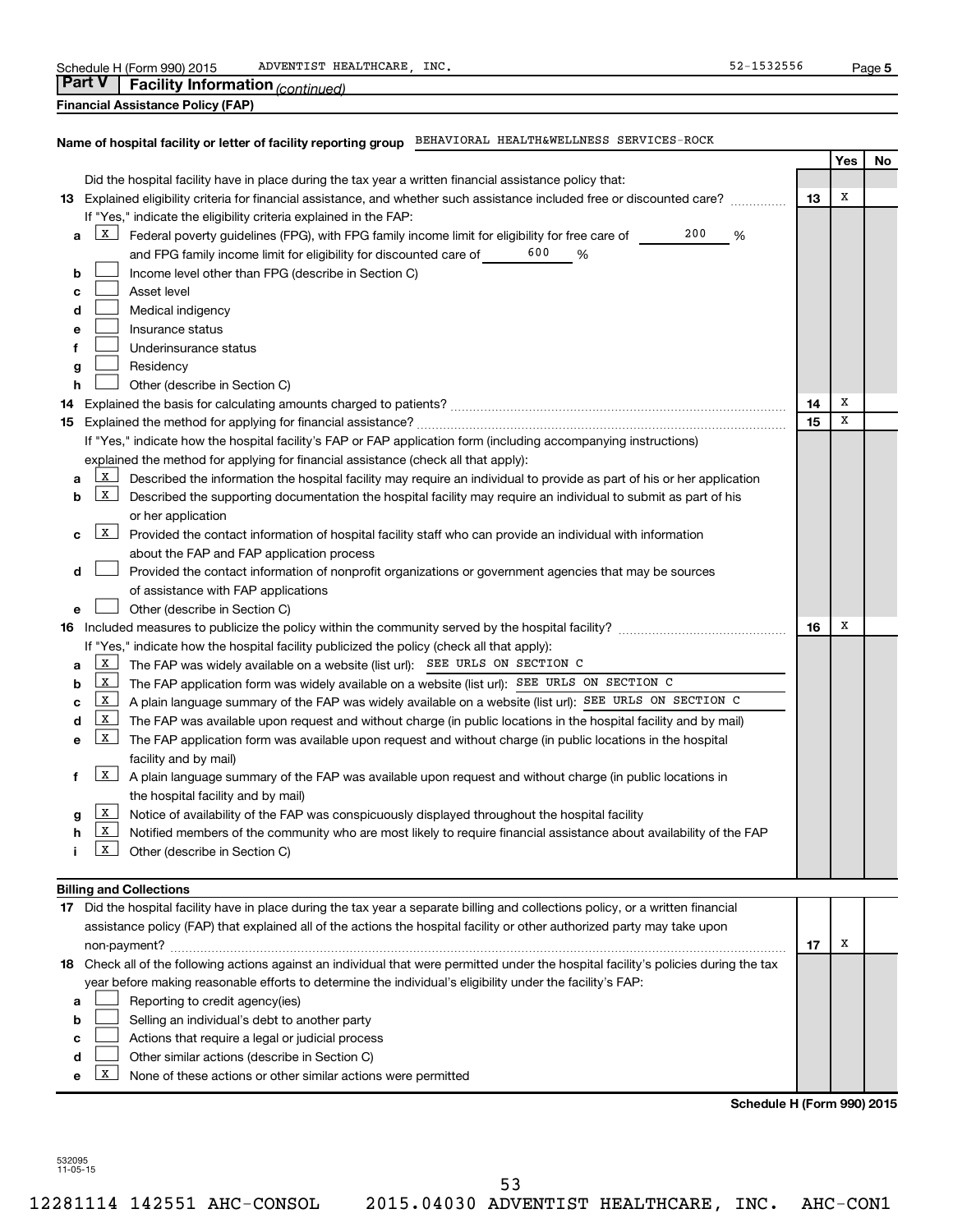Schedule H (Form 990) 2015 ADVENTIST HEALTHCARE, INC. 52-1532556 ADVENTIST HEALTHCARE, INC.

|               | Schedule H (Form 990) 2015                                      | ADVENTIST HEALTHCARE                     | INC. |  | 52-1532556 | Page 6 |
|---------------|-----------------------------------------------------------------|------------------------------------------|------|--|------------|--------|
| <b>Part V</b> | <b>Facility Information</b> (continued)                         |                                          |      |  |            |        |
|               |                                                                 |                                          |      |  |            |        |
|               | Name of hospital facility or letter of facility reporting group | BEHAVIORAL HEALTH&WELLNESS SERVICES-ROCK |      |  |            |        |

|    |                                                                                                                                                                                                |    | Yes | No |
|----|------------------------------------------------------------------------------------------------------------------------------------------------------------------------------------------------|----|-----|----|
| 19 | Did the hospital facility or other authorized party perform any of the following actions during the tax year                                                                                   |    |     |    |
|    |                                                                                                                                                                                                | 19 |     | x  |
|    | If "Yes," check all actions in which the hospital facility or a third party engaged:                                                                                                           |    |     |    |
| a  | Reporting to credit agency(ies)                                                                                                                                                                |    |     |    |
| b  | Selling an individual's debt to another party                                                                                                                                                  |    |     |    |
| C  | Actions that require a legal or judicial process                                                                                                                                               |    |     |    |
| d  | Other similar actions (describe in Section C)                                                                                                                                                  |    |     |    |
| 20 | Indicate which efforts the hospital facility or other authorized party made before initiating any of the actions listed (whether or<br>not checked) in line 19 (check all that apply):         |    |     |    |
| a  | x<br>Notified individuals of the financial assistance policy on admission                                                                                                                      |    |     |    |
| b  | $\mathbf{x}$<br>Notified individuals of the financial assistance policy prior to discharge                                                                                                     |    |     |    |
| c  | x<br>Notified individuals of the financial assistance policy in communications with the individuals regarding the individuals' bills                                                           |    |     |    |
| d  | X  <br>Documented its determination of whether individuals were eligible for financial assistance under the hospital facility's                                                                |    |     |    |
|    | financial assistance policy                                                                                                                                                                    |    |     |    |
| е  | Other (describe in Section C)                                                                                                                                                                  |    |     |    |
| f  | None of these efforts were made                                                                                                                                                                |    |     |    |
|    | <b>Policy Relating to Emergency Medical Care</b>                                                                                                                                               |    |     |    |
|    | 21 Did the hospital facility have in place during the tax year a written policy relating to emergency medical care                                                                             |    |     |    |
|    | that required the hospital facility to provide, without discrimination, care for emergency medical conditions to                                                                               |    |     |    |
|    |                                                                                                                                                                                                | 21 | X   |    |
|    | If "No," indicate why:                                                                                                                                                                         |    |     |    |
| a  | The hospital facility did not provide care for any emergency medical conditions                                                                                                                |    |     |    |
| b  | The hospital facility's policy was not in writing                                                                                                                                              |    |     |    |
| c  | The hospital facility limited who was eligible to receive care for emergency medical conditions (describe in Section C)                                                                        |    |     |    |
| d  | Other (describe in Section C)                                                                                                                                                                  |    |     |    |
|    | Charges to Individuals Eligible for Assistance Under the FAP (FAP-Eligible Individuals)                                                                                                        |    |     |    |
|    | 22 Indicate how the hospital facility determined, during the tax year, the maximum amounts that can be charged to FAP-eligible<br>individuals for emergency or other medically necessary care. |    |     |    |
| a  | The hospital facility used its lowest negotiated commercial insurance rate when calculating the maximum amounts                                                                                |    |     |    |
|    | that can be charged                                                                                                                                                                            |    |     |    |
| b  | The hospital facility used the average of its three lowest negotiated commercial insurance rates when calculating                                                                              |    |     |    |
|    | the maximum amounts that can be charged                                                                                                                                                        |    |     |    |
| c  | The hospital facility used the Medicare rates when calculating the maximum amounts that can be charged                                                                                         |    |     |    |
| d  | $\mathbf{x}$<br>Other (describe in Section C)                                                                                                                                                  |    |     |    |
| 23 | During the tax year, did the hospital facility charge any FAP-eligible individual to whom the hospital facility provided                                                                       |    |     |    |
|    | emergency or other medically necessary services more than the amounts generally billed to individuals who had                                                                                  |    |     |    |
|    |                                                                                                                                                                                                | 23 |     | x  |
|    | If "Yes," explain in Section C.                                                                                                                                                                |    |     |    |
|    | 24 During the tax year, did the hospital facility charge any FAP-eligible individual an amount equal to the gross charge for any                                                               |    |     |    |
|    |                                                                                                                                                                                                | 24 |     | x  |
|    | If "Yes," explain in Section C.                                                                                                                                                                |    |     |    |

**Schedule H (Form 990) 2015**

532096 11-05-15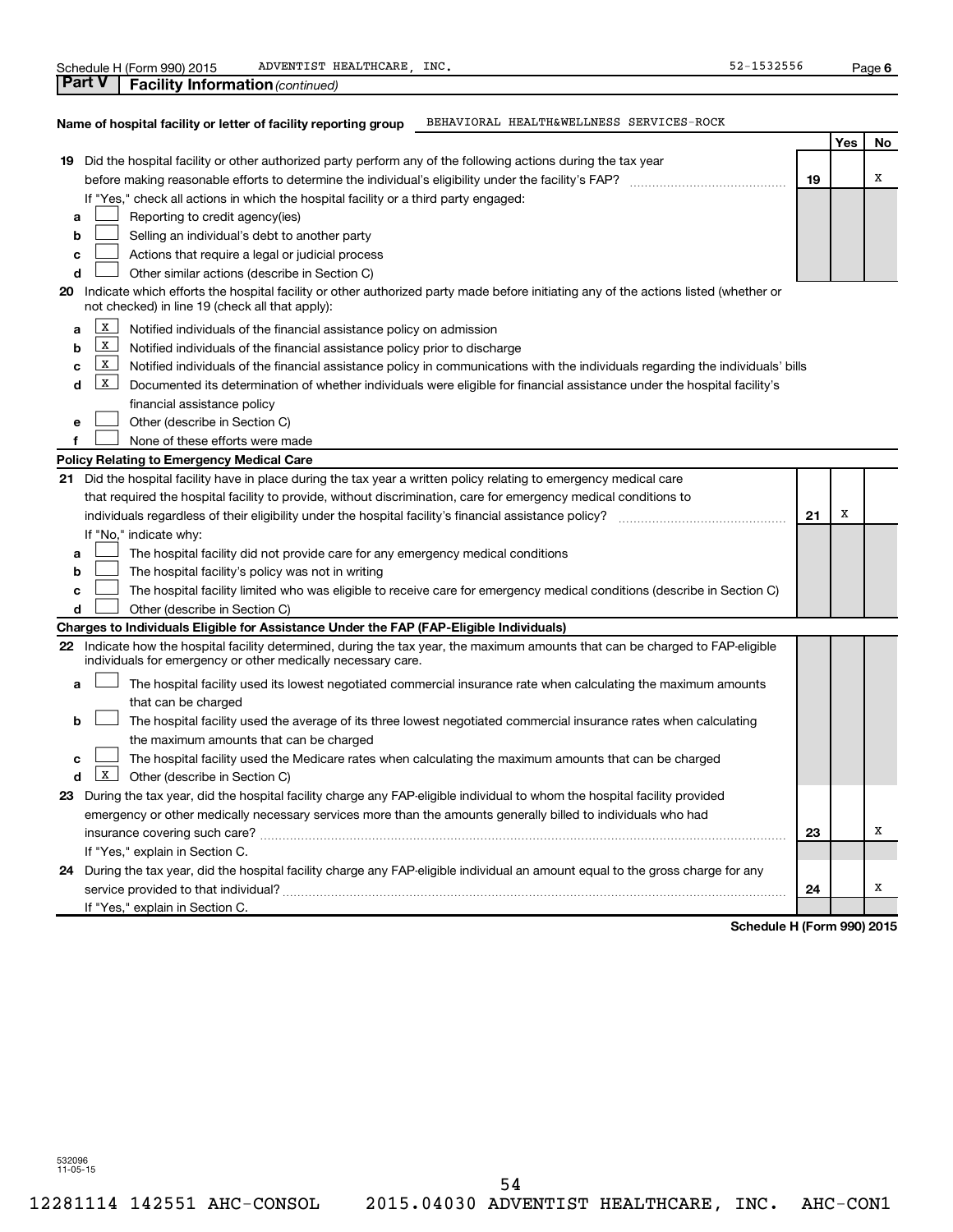#### **Section B. Facility Policies and Practices**

(Complete a separate Section B for each of the hospital facilities or facility reporting groups listed in Part V, Section A)

**Name of hospital facility or letter of facility reporting group** BEHAVIORAL HEALTH&WELLNESS SVS-E SHORE

### **Line number of hospital facility, or line numbers of hospital**

| facilities in a facility reporting group (from Part V, Section A): $\,$ $^6$ |  |
|------------------------------------------------------------------------------|--|
|------------------------------------------------------------------------------|--|

|   |                                                                                                                                                                                                                                      |                 | Yes | No |
|---|--------------------------------------------------------------------------------------------------------------------------------------------------------------------------------------------------------------------------------------|-----------------|-----|----|
|   | <b>Community Health Needs Assessment</b>                                                                                                                                                                                             |                 |     |    |
|   | 1 Was the hospital facility first licensed, registered, or similarly recognized by a state as a hospital facility in the                                                                                                             |                 |     |    |
|   |                                                                                                                                                                                                                                      | 1               |     | х  |
|   | 2 Was the hospital facility acquired or placed into service as a tax-exempt hospital in the current tax year or                                                                                                                      |                 |     |    |
|   |                                                                                                                                                                                                                                      | $\mathbf{2}$    |     | x  |
| 3 | During the tax year or either of the two immediately preceding tax years, did the hospital facility conduct a                                                                                                                        |                 |     |    |
|   |                                                                                                                                                                                                                                      | 3               | x   |    |
|   | If "Yes," indicate what the CHNA report describes (check all that apply):                                                                                                                                                            |                 |     |    |
| a | X  <br>A definition of the community served by the hospital facility                                                                                                                                                                 |                 |     |    |
| b | $\mathbf{X}$<br>Demographics of the community                                                                                                                                                                                        |                 |     |    |
| с | $\lfloor x \rfloor$<br>Existing health care facilities and resources within the community that are available to respond to the health needs                                                                                          |                 |     |    |
|   | of the community                                                                                                                                                                                                                     |                 |     |    |
| d | $\mathbf{x}$<br>How data was obtained                                                                                                                                                                                                |                 |     |    |
| е | $\lfloor x \rfloor$<br>The significant health needs of the community                                                                                                                                                                 |                 |     |    |
| f | X<br>Primary and chronic disease needs and other health issues of uninsured persons, low-income persons, and minority                                                                                                                |                 |     |    |
|   | groups                                                                                                                                                                                                                               |                 |     |    |
| g | $\mathbf{x}$<br>The process for identifying and prioritizing community health needs and services to meet the community health needs                                                                                                  |                 |     |    |
| h | $\lfloor x \rfloor$<br>The process for consulting with persons representing the community's interests                                                                                                                                |                 |     |    |
|   | X<br>Information gaps that limit the hospital facility's ability to assess the community's health needs                                                                                                                              |                 |     |    |
|   | Other (describe in Section C)                                                                                                                                                                                                        |                 |     |    |
|   | Indicate the tax year the hospital facility last conducted a CHNA:<br>20 13                                                                                                                                                          |                 |     |    |
| 5 | In conducting its most recent CHNA, did the hospital facility take into account input from persons who represent the broad                                                                                                           |                 |     |    |
|   | interests of the community served by the hospital facility, including those with special knowledge of or expertise in public                                                                                                         |                 |     |    |
|   | health? If "Yes," describe in Section C how the hospital facility took into account input from persons who represent the                                                                                                             |                 |     |    |
|   |                                                                                                                                                                                                                                      | 5               | х   |    |
|   | 6a Was the hospital facility's CHNA conducted with one or more other hospital facilities? If "Yes," list the other                                                                                                                   |                 |     |    |
|   | hospital facilities in Section C <b>construes an according to the Construent Construent Construent Construent Construent Construent Construent Construent Construent Construent Construent Construent Construent Construent Cons</b> | 6a              |     | х  |
| b | Was the hospital facility's CHNA conducted with one or more organizations other than hospital facilities? If "Yes,"                                                                                                                  |                 |     |    |
|   | list the other organizations in Section C                                                                                                                                                                                            | 6b              |     | х  |
| 7 |                                                                                                                                                                                                                                      | $\overline{7}$  | Х   |    |
|   | If "Yes," indicate how the CHNA report was made widely available (check all that apply):                                                                                                                                             |                 |     |    |
| a | $\boxed{\textbf{X}}$ Hospital facility's website (list url): SEE URL ON SECTION C                                                                                                                                                    |                 |     |    |
| b | Other website (list url):                                                                                                                                                                                                            |                 |     |    |
| c | $\lfloor x \rfloor$ Made a paper copy available for public inspection without charge at the hospital facility                                                                                                                        |                 |     |    |
|   | $\boxed{\mathbf{X}}$ Other (describe in Section C)                                                                                                                                                                                   |                 |     |    |
|   | Did the hospital facility adopt an implementation strategy to meet the significant community health needs                                                                                                                            |                 |     |    |
|   |                                                                                                                                                                                                                                      | 8               | x   |    |
| 9 | Indicate the tax year the hospital facility last adopted an implementation strategy: $20-13$                                                                                                                                         |                 |     |    |
|   |                                                                                                                                                                                                                                      | 10              | х   |    |
|   | a If "Yes," (list url): SEE URL ON SECTION C                                                                                                                                                                                         |                 |     |    |
|   |                                                                                                                                                                                                                                      | 10b             |     | х  |
|   | 11 Describe in Section C how the hospital facility is addressing the significant needs identified in its most                                                                                                                        |                 |     |    |
|   | recently conducted CHNA and any such needs that are not being addressed together with the reasons why                                                                                                                                |                 |     |    |
|   | such needs are not being addressed.                                                                                                                                                                                                  |                 |     |    |
|   | 12a Did the organization incur an excise tax under section 4959 for the hospital facility's failure to conduct a                                                                                                                     |                 |     |    |
|   | CHNA as required by section $501(r)(3)?$                                                                                                                                                                                             | 12a             |     | х  |
|   |                                                                                                                                                                                                                                      | 12 <sub>b</sub> |     |    |
|   | c If "Yes" to line 12b, what is the total amount of section 4959 excise tax the organization reported on Form 4720                                                                                                                   |                 |     |    |
|   | for all of its hospital facilities? \$                                                                                                                                                                                               |                 |     |    |
|   | Schedule H (Form 990) 2015<br>532094 11-05-15                                                                                                                                                                                        |                 |     |    |

12281114 142551 AHC-CONSOL 2015.04030 ADVENTIST HEALTHCARE, INC. AHC-CON1

55

**Schedule H (Form 990) 2015**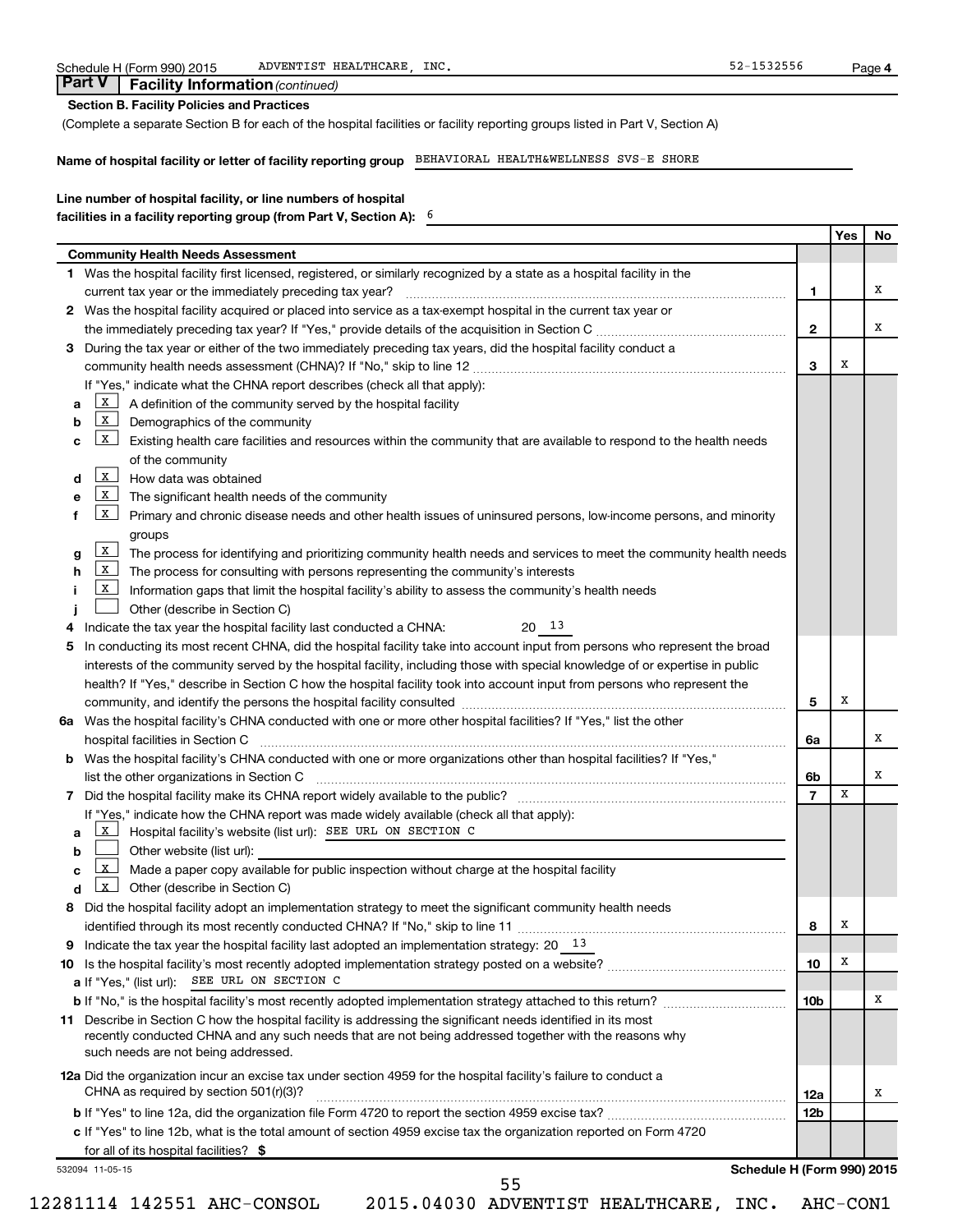|    |                     | Schedule H (Form 990) 2015               | ADVENTIST HEALTHCARE INC.                                                                  |                                                                                                                                       | 52-1532556 |     | Page 5 |
|----|---------------------|------------------------------------------|--------------------------------------------------------------------------------------------|---------------------------------------------------------------------------------------------------------------------------------------|------------|-----|--------|
|    | <b>Part V</b>       | Facility Information (continued)         |                                                                                            |                                                                                                                                       |            |     |        |
|    |                     | <b>Financial Assistance Policy (FAP)</b> |                                                                                            |                                                                                                                                       |            |     |        |
|    |                     |                                          |                                                                                            |                                                                                                                                       |            |     |        |
|    |                     |                                          |                                                                                            | Name of hospital facility or letter of facility reporting group BEHAVIORAL HEALTH&WELLNESS SVS-E SHORE                                |            |     |        |
|    |                     |                                          |                                                                                            |                                                                                                                                       |            | Yes | No     |
|    |                     |                                          |                                                                                            | Did the hospital facility have in place during the tax year a written financial assistance policy that:                               |            |     |        |
|    |                     |                                          |                                                                                            | 13 Explained eligibility criteria for financial assistance, and whether such assistance included free or discounted care?             | 13         | X   |        |
|    |                     |                                          | If "Yes," indicate the eligibility criteria explained in the FAP:                          |                                                                                                                                       |            |     |        |
| a  | X                   |                                          |                                                                                            | 200<br>Federal poverty guidelines (FPG), with FPG family income limit for eligibility for free care of                                | %          |     |        |
|    |                     |                                          | and FPG family income limit for eligibility for discounted care of                         | 600<br>%                                                                                                                              |            |     |        |
| b  |                     |                                          | Income level other than FPG (describe in Section C)                                        |                                                                                                                                       |            |     |        |
| с  |                     | Asset level                              |                                                                                            |                                                                                                                                       |            |     |        |
| d  |                     | Medical indigency                        |                                                                                            |                                                                                                                                       |            |     |        |
| е  |                     | Insurance status                         |                                                                                            |                                                                                                                                       |            |     |        |
| f  |                     | Underinsurance status                    |                                                                                            |                                                                                                                                       |            |     |        |
| g  |                     | Residency                                |                                                                                            |                                                                                                                                       |            |     |        |
| h  |                     | Other (describe in Section C)            |                                                                                            |                                                                                                                                       |            |     |        |
| 14 |                     |                                          |                                                                                            |                                                                                                                                       | 14         | х   |        |
| 15 |                     |                                          |                                                                                            |                                                                                                                                       | 15         | X   |        |
|    |                     |                                          |                                                                                            | If "Yes," indicate how the hospital facility's FAP or FAP application form (including accompanying instructions)                      |            |     |        |
|    |                     |                                          | explained the method for applying for financial assistance (check all that apply):         |                                                                                                                                       |            |     |        |
| а  | X                   |                                          |                                                                                            | Described the information the hospital facility may require an individual to provide as part of his or her application                |            |     |        |
| b  | $\lfloor x \rfloor$ |                                          |                                                                                            | Described the supporting documentation the hospital facility may require an individual to submit as part of his                       |            |     |        |
|    |                     | or her application                       |                                                                                            |                                                                                                                                       |            |     |        |
| с  | $\lfloor x \rfloor$ |                                          |                                                                                            | Provided the contact information of hospital facility staff who can provide an individual with information                            |            |     |        |
|    |                     |                                          | about the FAP and FAP application process                                                  |                                                                                                                                       |            |     |        |
| d  |                     |                                          |                                                                                            | Provided the contact information of nonprofit organizations or government agencies that may be sources                                |            |     |        |
|    |                     | of assistance with FAP applications      |                                                                                            |                                                                                                                                       |            |     |        |
| е  |                     | Other (describe in Section C)            |                                                                                            |                                                                                                                                       |            |     |        |
| 16 |                     |                                          |                                                                                            |                                                                                                                                       | 16         | х   |        |
|    |                     |                                          | If "Yes," indicate how the hospital facility publicized the policy (check all that apply): |                                                                                                                                       |            |     |        |
| a  | $\mathbf{X}$        |                                          |                                                                                            | The FAP was widely available on a website (list url): SEE URLS ON SECTION C                                                           |            |     |        |
| b  | $\lfloor x \rfloor$ |                                          |                                                                                            | The FAP application form was widely available on a website (list url): SEE URLS ON SECTION C                                          |            |     |        |
| с  | $\mathbf{X}$        |                                          |                                                                                            | A plain language summary of the FAP was widely available on a website (list url): SEE URLS ON SECTION C                               |            |     |        |
| d  | $\mathbf{X}$        |                                          |                                                                                            | The FAP was available upon request and without charge (in public locations in the hospital facility and by mail)                      |            |     |        |
| e  | $\lfloor x \rfloor$ |                                          |                                                                                            | The FAP application form was available upon request and without charge (in public locations in the hospital                           |            |     |        |
|    |                     | facility and by mail)                    |                                                                                            |                                                                                                                                       |            |     |        |
| f  | X                   |                                          |                                                                                            | A plain language summary of the FAP was available upon request and without charge (in public locations in                             |            |     |        |
|    |                     | the hospital facility and by mail)       |                                                                                            |                                                                                                                                       |            |     |        |
| g  | $\mathbf{X}$        |                                          |                                                                                            | Notice of availability of the FAP was conspicuously displayed throughout the hospital facility                                        |            |     |        |
| h  | $\lfloor x \rfloor$ |                                          |                                                                                            | Notified members of the community who are most likely to require financial assistance about availability of the FAP                   |            |     |        |
| Ť  | X                   | Other (describe in Section C)            |                                                                                            |                                                                                                                                       |            |     |        |
|    |                     |                                          |                                                                                            |                                                                                                                                       |            |     |        |
|    |                     | <b>Billing and Collections</b>           |                                                                                            |                                                                                                                                       |            |     |        |
|    |                     |                                          |                                                                                            | 17 Did the hospital facility have in place during the tax year a separate billing and collections policy, or a written financial      |            |     |        |
|    |                     |                                          |                                                                                            | assistance policy (FAP) that explained all of the actions the hospital facility or other authorized party may take upon               |            |     |        |
|    |                     |                                          |                                                                                            |                                                                                                                                       | 17         | x   |        |
|    |                     |                                          |                                                                                            | 18 Check all of the following actions against an individual that were permitted under the hospital facility's policies during the tax |            |     |        |
|    |                     |                                          |                                                                                            | year before making reasonable efforts to determine the individual's eligibility under the facility's FAP:                             |            |     |        |
| a  |                     | Reporting to credit agency(ies)          |                                                                                            |                                                                                                                                       |            |     |        |

- **b** Selling an individual's debt to another party  $\Box$
- **c** Actions that require a legal or judicial process  $\Box$
- **d e** Other similar actions (describe in Section C)  $\Box$ 
	- $\boxed{\text{X}}$  None of these actions or other similar actions were permitted

**Schedule H (Form 990) 2015**

532095 11-05-15

12281114 142551 AHC-CONSOL 2015.04030 ADVENTIST HEALTHCARE, INC. AHC-CON1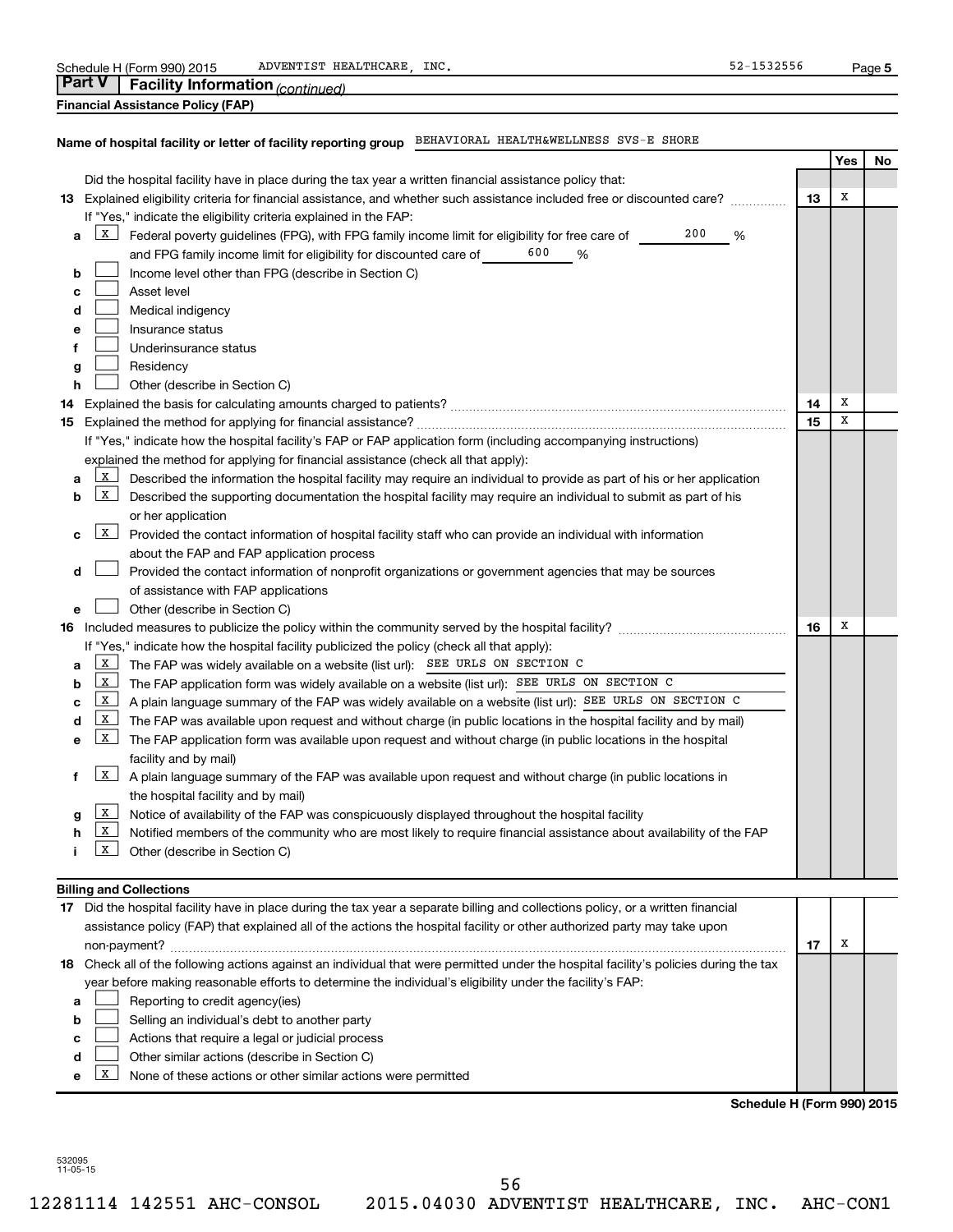|    |               | Schedule H (Form 990) 2015                       | ADVENTIST HEALTHCARE INC.                                                            |                                                                                                              |                                                                                                                                     | 52-1532556 |            | Page 6 |
|----|---------------|--------------------------------------------------|--------------------------------------------------------------------------------------|--------------------------------------------------------------------------------------------------------------|-------------------------------------------------------------------------------------------------------------------------------------|------------|------------|--------|
|    | <b>Part V</b> | <b>Facility Information (continued)</b>          |                                                                                      |                                                                                                              |                                                                                                                                     |            |            |        |
|    |               |                                                  | Name of hospital facility or letter of facility reporting group                      | BEHAVIORAL HEALTH&WELLNESS SVS-E SHORE                                                                       |                                                                                                                                     |            |            |        |
|    |               |                                                  |                                                                                      |                                                                                                              |                                                                                                                                     |            | <b>Yes</b> | No.    |
| 19 |               |                                                  |                                                                                      | Did the hospital facility or other authorized party perform any of the following actions during the tax year |                                                                                                                                     |            |            |        |
|    |               |                                                  |                                                                                      | before making reasonable efforts to determine the individual's eligibility under the facility's FAP?         |                                                                                                                                     | 19         |            | х      |
|    |               |                                                  | If "Yes," check all actions in which the hospital facility or a third party engaged: |                                                                                                              |                                                                                                                                     |            |            |        |
| a  |               | Reporting to credit agency(ies)                  |                                                                                      |                                                                                                              |                                                                                                                                     |            |            |        |
| b  |               | Selling an individual's debt to another party    |                                                                                      |                                                                                                              |                                                                                                                                     |            |            |        |
| c  |               | Actions that require a legal or judicial process |                                                                                      |                                                                                                              |                                                                                                                                     |            |            |        |
| d  |               | Other similar actions (describe in Section C)    |                                                                                      |                                                                                                              |                                                                                                                                     |            |            |        |
| 20 |               | not checked) in line 19 (check all that apply):  |                                                                                      |                                                                                                              | Indicate which efforts the hospital facility or other authorized party made before initiating any of the actions listed (whether or |            |            |        |
| a  | x             |                                                  | Notified individuals of the financial assistance policy on admission                 |                                                                                                              |                                                                                                                                     |            |            |        |
| b  | X             |                                                  | Notified individuals of the financial assistance policy prior to discharge           |                                                                                                              |                                                                                                                                     |            |            |        |

|  | c $X$ Notified individuals of the financial assistance policy in communications with the individuals regarding the individuals' bills  |
|--|----------------------------------------------------------------------------------------------------------------------------------------|
|  | $\frac{X}{1}$ Documented its determination of whether individuals were eligible for financial assistance under the hospital facility's |
|  | financial assistance policy                                                                                                            |

|             | illianolar abbiotanico policy |                               |  |
|-------------|-------------------------------|-------------------------------|--|
| $\mathbf e$ |                               | Other (describe in Section C) |  |

> **f** None of these efforts were made  $\Box$

#### **Policy Relating to Emergency Medical Care**

If "Yes," explain in Section C.

If "Yes," explain in Section C.

| 21 | Did the hospital facility have in place during the tax year a written policy relating to emergency medical care                                                                             |    |   |  |
|----|---------------------------------------------------------------------------------------------------------------------------------------------------------------------------------------------|----|---|--|
|    | that required the hospital facility to provide, without discrimination, care for emergency medical conditions to                                                                            |    |   |  |
|    | individuals regardless of their eligibility under the hospital facility's financial assistance policy?                                                                                      | 21 | х |  |
|    | If "No," indicate why:                                                                                                                                                                      |    |   |  |
|    | The hospital facility did not provide care for any emergency medical conditions<br>a                                                                                                        |    |   |  |
|    | The hospital facility's policy was not in writing<br>b                                                                                                                                      |    |   |  |
| с  | The hospital facility limited who was eligible to receive care for emergency medical conditions (describe in Section C)                                                                     |    |   |  |
|    | Other (describe in Section C)<br>d                                                                                                                                                          |    |   |  |
|    | Charges to Individuals Eligible for Assistance Under the FAP (FAP-Eligible Individuals)                                                                                                     |    |   |  |
| 22 | Indicate how the hospital facility determined, during the tax year, the maximum amounts that can be charged to FAP-eligible<br>individuals for emergency or other medically necessary care. |    |   |  |
|    | The hospital facility used its lowest negotiated commercial insurance rate when calculating the maximum amounts<br>a                                                                        |    |   |  |
|    | that can be charged                                                                                                                                                                         |    |   |  |
|    | The hospital facility used the average of its three lowest negotiated commercial insurance rates when calculating<br>b                                                                      |    |   |  |
|    | the maximum amounts that can be charged                                                                                                                                                     |    |   |  |
|    | The hospital facility used the Medicare rates when calculating the maximum amounts that can be charged                                                                                      |    |   |  |
|    | x<br>Other (describe in Section C)<br>d                                                                                                                                                     |    |   |  |

**23** During the tax year, did the hospital facility charge any FAP-eligible individual to whom the hospital facility provided

emergency or other medically necessary services more than the amounts generally billed to individuals who had insurance covering such care?  $\ldots$   $\ldots$   $\ldots$   $\ldots$   $\ldots$   $\ldots$   $\ldots$   $\ldots$   $\ldots$   $\ldots$   $\ldots$   $\ldots$   $\ldots$   $\ldots$   $\ldots$ 

**24** During the tax year, did the hospital facility charge any FAP-eligible individual an amount equal to the gross charge for any

service provided to that individual? ~~~~~~~~~~~~~~~~~~~~~~~~~~~~~~~~~~~~~~~~~~~~~

**23**

X

X

**24**

**Schedule H (Form 990) 2015**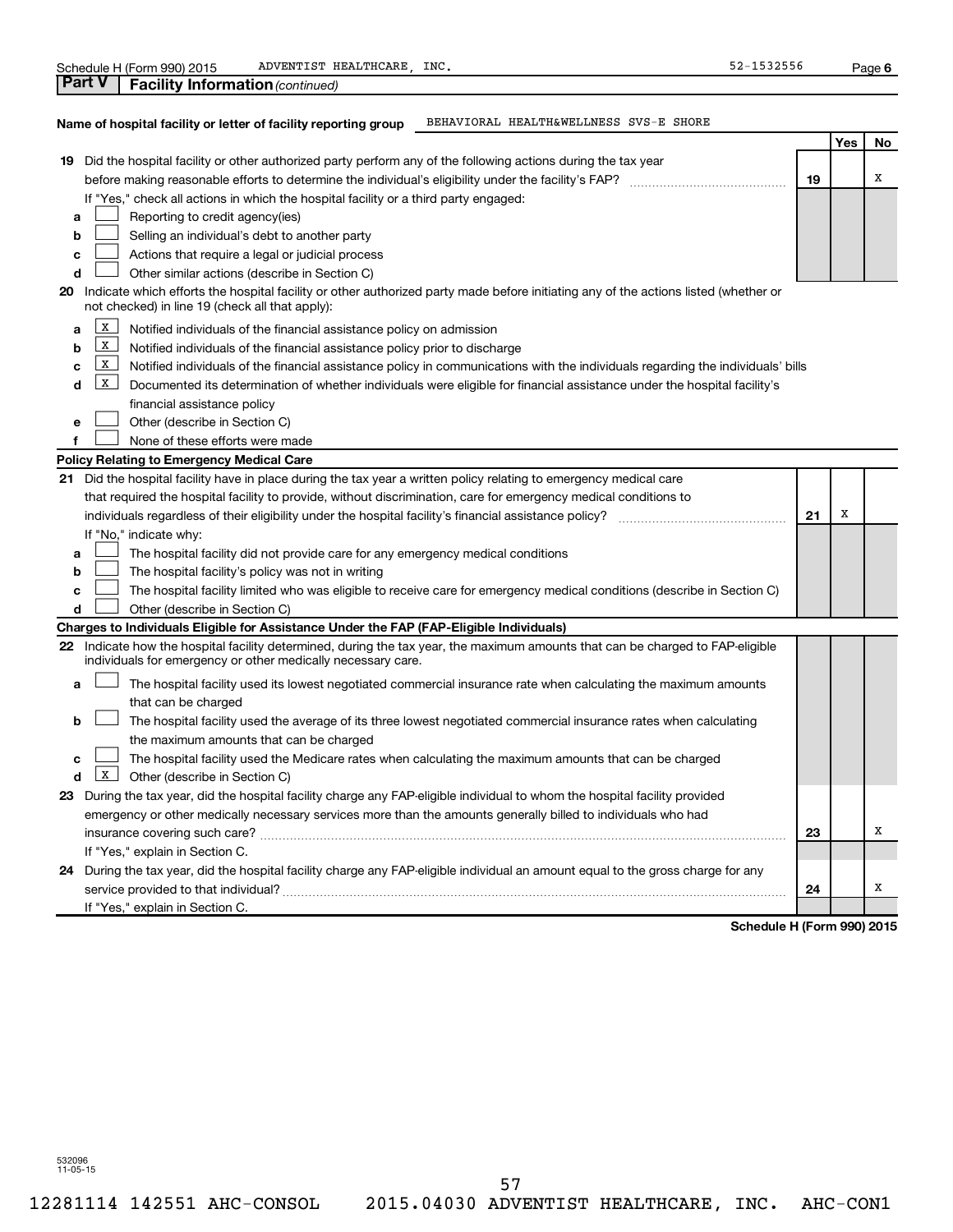#### **Part V** | Facility Information (continued)

Section C. Supplemental Information for Part V, Section B. Provide descriptions required for Part V, Section B, lines 2, 3j, 5, 6a, 6b, 7d, 11, 13b, 13h, 15e, 16i, 18d, 19d, 20e, 21c, 21d, 22d, 23, and 24. If applicable, provide separate descriptions for each hospital facility in a facility reporting group, designated by facility reporting group letter and hospital facility line number from Part V, Section A ("A, 1," "A, 4," "B, 2" "B, 3," etc.) and name of hospital facility.

SHADY GROVE MEDICAL CENTER:

PART V SECTION B LINE 5: THE FOLLOWING NARRATIVE IS BASED ON THE LAST

CONDUCTED CHNA IN 2013:

ADVENTIST HEALTHCARE SHADY GROVE MEDICAL CENTER (SGMC) HAS ONGOING

PARTNERSHIPS WITH SEVERAL COMMUNITY-BASED ORGANIZATIONS AND HEALTH CARE

CLINICS THAT PROVIDE VALUABLE INPUT ON THE HEALTH NEEDS OF COMMUNITY

MEMBERS. WE PARTNER WITH CLINICS THAT SERVE THE LOW-INCOME RESIDENTS OF

MONTGOMERY COUNTY, MANY OF WHOM ARE LIMITED ENGLISH PROFICIENT AND/OR

RACIAL AND ETHNIC MINORITIES. WE ALSO PARTNER WITH MERCY HEALTH CLINIC BY

PROVIDING FREE DIAGNOSTIC SERVICES/LAB WORK TO THEIR UNINSURED PATIENTS.

ANOTHER KEY PARTNER IS MOBILE MEDICAL CARE (MOBILE MED), WHICH OPERATES

THREE MOBILE HEALTHCARE VEHICLES AND PROVIDES PRIMARY AND PREVENTATIVE

HEALTHCARE TO THE UNINSURED, LOW INCOME, WORKING POOR AND HOMELESS IN

MONTGOMERY COUNTY.

WE EXPANDED OUR PRENATAL SERVICES IN 2006 BY PARTNERING WITH THE

MONTGOMERY COUNTY DEPARTMENT OF HEALTH AND HUMAN SERVICES IN ITS MATERNAL

PARTNERSHIPS PROGRAM, A REFERRAL PROGRAM THAT COLLABORATES WITH HOSPITALS

TO PROVIDE OBSTETRIC AND GYNECOLOGIC SERVICES FOR UNINSURED WOMEN IN

MONTGOMERY COUNTY. WE ALSO PROVIDE HEALTH SERVICES FOR WOMEN IN THE

COMMUNITY WITH BREAST CANCER THROUGH A PARTNERSHIP WITH THE KOMEN

FOUNDATION. IN ADDITION. ADVENTIST HEALTHCARE AND THE CENTER FOR HEALTH

EQUITY AND WELLNESS HAVE ONGOING COLLABORATIONS WITH SINAI HOSPITAL OF

BALTIMORE THE UNIVERSITY OF MARYLAND SCHOOL OF PUBLIC HEALTH, AND THE

PRIMARY CARE COALITION OF MONTGOMERY COUNTY. PUBLIC HEALTH EXPERTS FROM

THESE VARIOUS PARTNER ORGANIZATIONS PROVIDE SGMC WITH IMPORTANT INPUT ON

**Schedule H (Form 990) 2015**

12281114 142551 AHC-CONSOL 2015.04030 ADVENTIST HEALTHCARE, INC. AHC-CON1

532097 11-05-15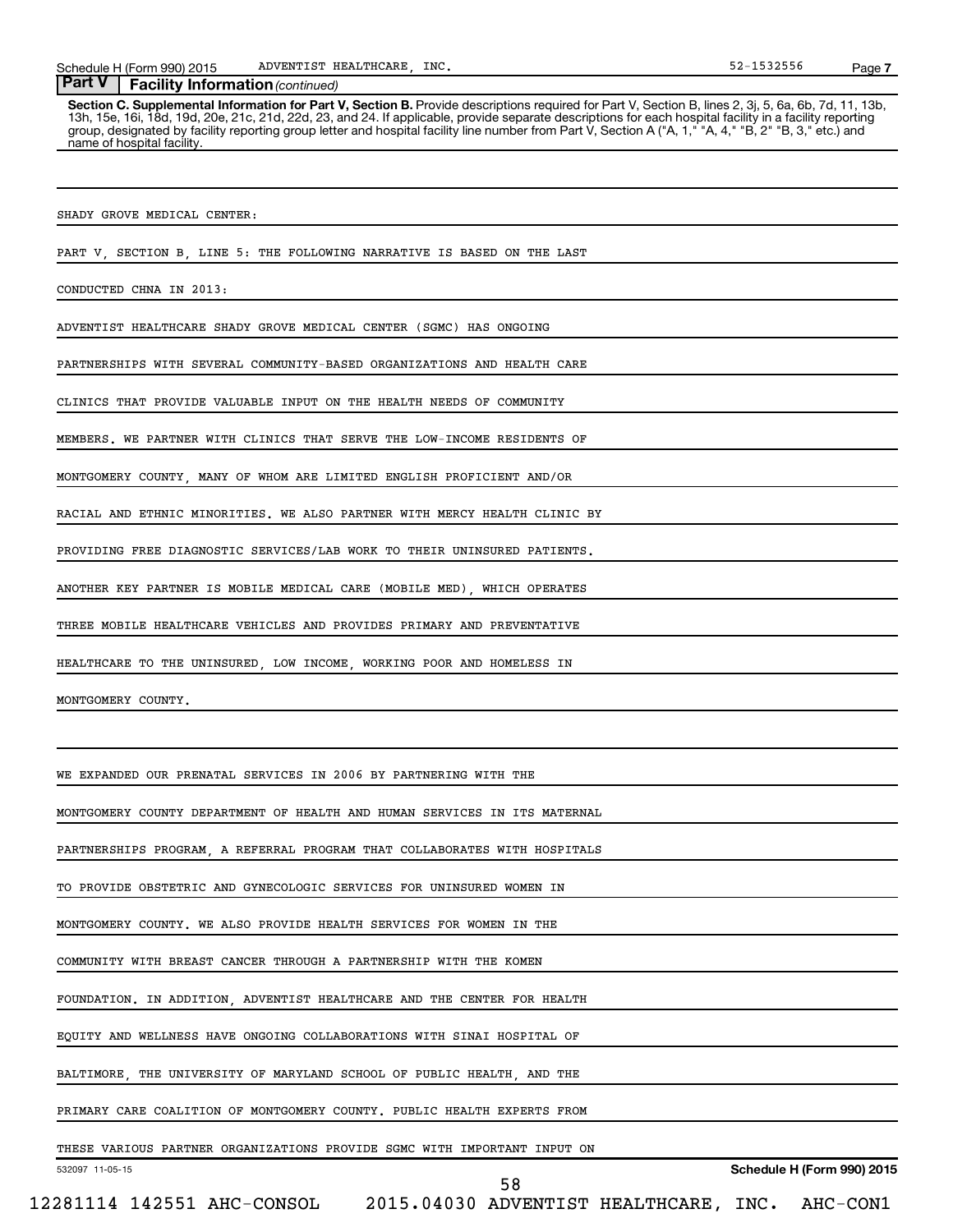#### **Part V** | Facility Information (continued)

Section C. Supplemental Information for Part V, Section B. Provide descriptions required for Part V, Section B, lines 2, 3j, 5, 6a, 6b, 7d, 11, 13b, 13h, 15e, 16i, 18d, 19d, 20e, 21c, 21d, 22d, 23, and 24. If applicable, provide separate descriptions for each hospital facility in a facility reporting group, designated by facility reporting group letter and hospital facility line number from Part V, Section A ("A, 1," "A, 4," "B, 2" "B, 3," etc.) and name of hospital facility.

THE NEEDS AFFECTING THE HEALTH OF THE COMMUNITIES WE SERVE.

SGMC'S HEALTH MINISTRY DEPARTMENT PARTNERS WITH FAITH COMMUNITIES OF ALL

RELIGIONS, ASSISTING THEM IN ASSESSING THE HEALTH NEEDS OF THEIR

CONGREGATIONS AS WELL AS PROVIDING RESOURCES TO HELP IMPLEMENT PROGRAMS

THAT ADDRESS THESE NEEDS. SOME OF THE CONGREGATIONS HAVE TRAINED FAITH

COMMUNITY NURSES (FCN) THAT NOT ONLY IDENTIFY SPECIFIC NEEDS, BUT PROVIDE

EDUCATION, COUNSELING, REFERRAL, AND ADVOCACY SERVICES. THESE FCNS OFTEN

FOLLOW UP WITH THEIR CONGREGANTS AFTER A HOSPITALIZATION OR OTHER MEDICAL

NEED.

IN ADDITION, WE CONVENED AN ADVISORY BOARD TO HELP GUIDE OUR EFFORTS TO

REDUCE AND ELIMINATE HEALTH DISPARITIES, TO IDENTIFY COMMUNITY NEEDS, AND

TO HELP ASSESS AND DIRECT OUR RESPONSE TO THOSE NEEDS. THE ADVISORY BOARD

IS COMPRISED OF BOTH INTERNAL AND EXTERNAL/COMMUNITY LEADERS.

ADVENTIST HEALTHCARE COMMUNITY BENEFIT ADVISORY BOARD MEMBERS (DURING THE

LAST CONDUCTED CHNA IN 2013):

> AISHA BIVENS, JD, BSN;

ASSOCIATE VICE PRESIDENT OF CLINICAL EFFECTIVENESS;

WASHINGTON ADVENTIST HOSPITAL;

PERRY CHAN.

SENIOR PROGRAM COORDINATOR, ASIAN AMERICAN HEALTH INITIATIVE;

MONTGOMERY COUNTY DEPARTMENT OF HEALTH AND HUMAN SERVICES;

> IRENE DANKWA-MULLAN, MD, MPH;

DIRECTOR, OFFICE OF INNOVATION AND PROGRAM COORDINATION;

532097 11-05-15

59

**Schedule H (Form 990) 2015**

12281114 142551 AHC-CONSOL 2015.04030 ADVENTIST HEALTHCARE, INC. AHC-CON1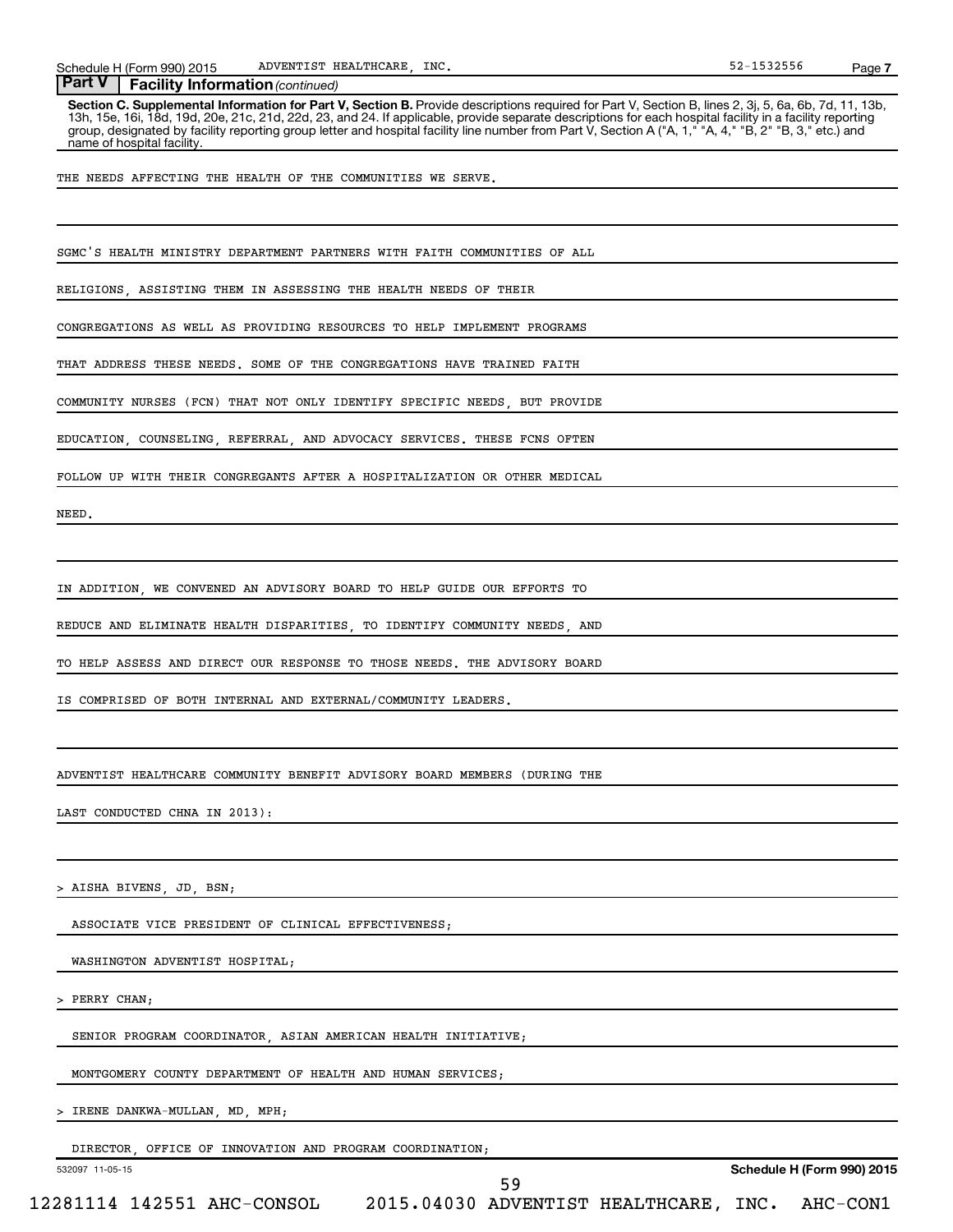|                        | NATIONAL INSTITUTE ON MINORITY HEALTH AND HEALTH DISPARITIES;                                                        |
|------------------------|----------------------------------------------------------------------------------------------------------------------|
| $>$ STEVE GALEN, MS;   |                                                                                                                      |
| PRESIDENT AND CEO;     |                                                                                                                      |
|                        | PRIMARY CARE COALITION OF MONTGOMERY COUNTY;                                                                         |
|                        | > CAROL W. GARVEY, MD, MPH;                                                                                          |
| CHAIR;                 |                                                                                                                      |
|                        | PRIMARY CARE COALITION;                                                                                              |
|                        | > CARLESSIA HUSSEIN, DRPH, RN;                                                                                       |
|                        | DIRECTOR, OFFICE OF MINORITY HEALTH AND HEALTH DISPARITIES;                                                          |
|                        | MARYLAND DEPARTMENT OF HEALTH AND MENTAL HYGIENE;                                                                    |
| > JUDY LICHTY, MPH;    |                                                                                                                      |
|                        | REGIONAL DIRECTOR, HEALTH AND WELLNESS;                                                                              |
| > SKIP MARGOT, RN, MS; |                                                                                                                      |
|                        | CNE AND VP OF PATIENT CARE SERVICES;                                                                                 |
|                        | SHADY GROVE MEDICAL CENTER;                                                                                          |
| > SONIA MORA, RN;      |                                                                                                                      |
|                        | MANAGER, PUBLIC HEALTH SERVICES/LATINO HEALTH INITIATIVE;                                                            |
|                        | MONTGOMERY COUNTY DEPARTMENT OF HEALTH AND HUMAN SERVICES;                                                           |
|                        | > RICHARD "DICK" PAVLIN, MHCA;                                                                                       |
| EXECUTIVE DIRECTOR;    |                                                                                                                      |
| MERCY HEALTH CLINIC;   |                                                                                                                      |
|                        | > OLIVIA CARTER-POKRAS, PHD;                                                                                         |
| ASSOCIATE PROFESSOR;   |                                                                                                                      |
|                        | UNIVERSITY OF MARYLAND COLLEGE PARK, SCHOOL OF PUBLIC HEALTH;                                                        |
| > HOWARD ROSS;         | <u> 1989 - Johann John Stone, markin film ar yn y brenin y brenin y brenin y brenin y brenin y brenin y brenin y</u> |
|                        | CHIEF LEARNING OFFICER;                                                                                              |
|                        |                                                                                                                      |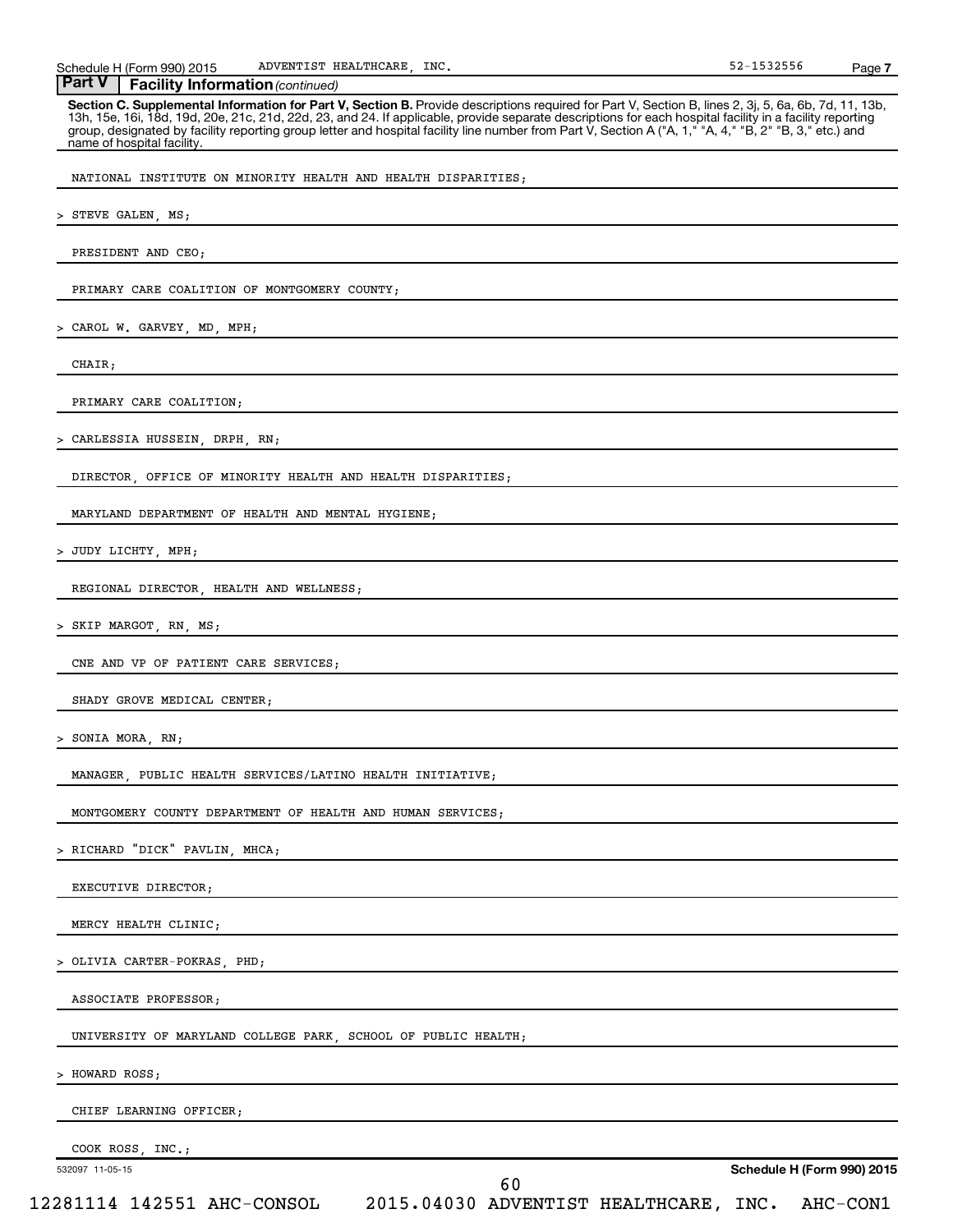## Section C. Supplemental Information for Part V, Section B. Provide descriptions required for Part V, Section B, lines 2, 3j, 5, 6a, 6b, 7d, 11, 13b, **Part V** | Facility Information (continued) Schedule H (Form 990) 2015 ADVENTIST HEALTHCARE, INC. S2-1532556 13h, 15e, 16i, 18d, 19d, 20e, 21c, 21d, 22d, 23, and 24. If applicable, provide separate descriptions for each hospital facility in a facility reporting group, designated by facility reporting group letter and hospital facility line number from Part V, Section A ("A, 1," "A, 4," "B, 2" "B, 3," etc.) and name of hospital facility. TERRENCE P. SHEEHAN, MD; CHIEF MEDICAL OFFICER; ADVENTIST REHABILITATION HOSPITAL OF MARYLAND; TOM SWEENEY, RN, MBA, FACHE; VICE PRESIDENT - CHIEF NURSING OFFICER; WASHINGTON ADVENTIST HOSPITAL; LOIS A. WESSEL, RN CFNP; ASSOCIATE DIRECTOR FOR PROGRAMS; ASSOCIATION OF CLINICIANS FOR THE UNDERSERVED; IN ADDITION TO THE FORMAL ADVISORY BOARD, THE STAFF OF SGMC PARTICIPATES IN VARIOUS WAYS IN THE COMMUNITY. WE ACTIVELY PARTICIPATE IN NUMEROUS COMMITTEES, COALITIONS, AND PARTNERSHIPS THAT PROVIDE INFORMATION ON THE HEALTH NEEDS IN THE COMMUNITY. THE HEALTH PROFESSIONALS THAT PROVIDE PROGRAMS IN THE COMMUNITY ALSO PROVIDE VALUABLE INFORMATION AND KNOWLEDGE OF COMMUNITY NEEDS. FINALLY, THE COMMUNITY'S PERSPECTIVE WAS OBTAINED THROUGH A COMMUNITY HEALTH NEEDS ASSESSMENT SURVEY OFFERED TO THE PUBLIC THROUGH POSTINGS ON THIS ORGANIZATION'S FACEBOOK PAGES, NEWSLETTERS, EMAIL LIST SERVES, AND

MEETINGS WITH COMMUNITY LEADERS. A 25-ITEM SURVEY, AVAILABLE ONLINE

THROUGH SURVEYMONKEY.COM, ASKED COMMUNITY MEMBERS AND COMMUNITY LEADERS

ALIKE TO IDENTIFY THEIR SOCIODEMOGRAPHIC INFORMATION, HEALTH NEEDS,

PROBLEMS AFFECTING THE HEALTH OF THE COMMUNITY, BARRIERS TO ACCESSING

CARE, AND STRENGTHS/RESOURCES IN THE COMMUNITY.

WASHINGTON ADVENTIST HOSPITAL:

532097 11-05-15

**Schedule H (Form 990) 2015**

12281114 142551 AHC-CONSOL 2015.04030 ADVENTIST HEALTHCARE, INC. AHC-CON1 61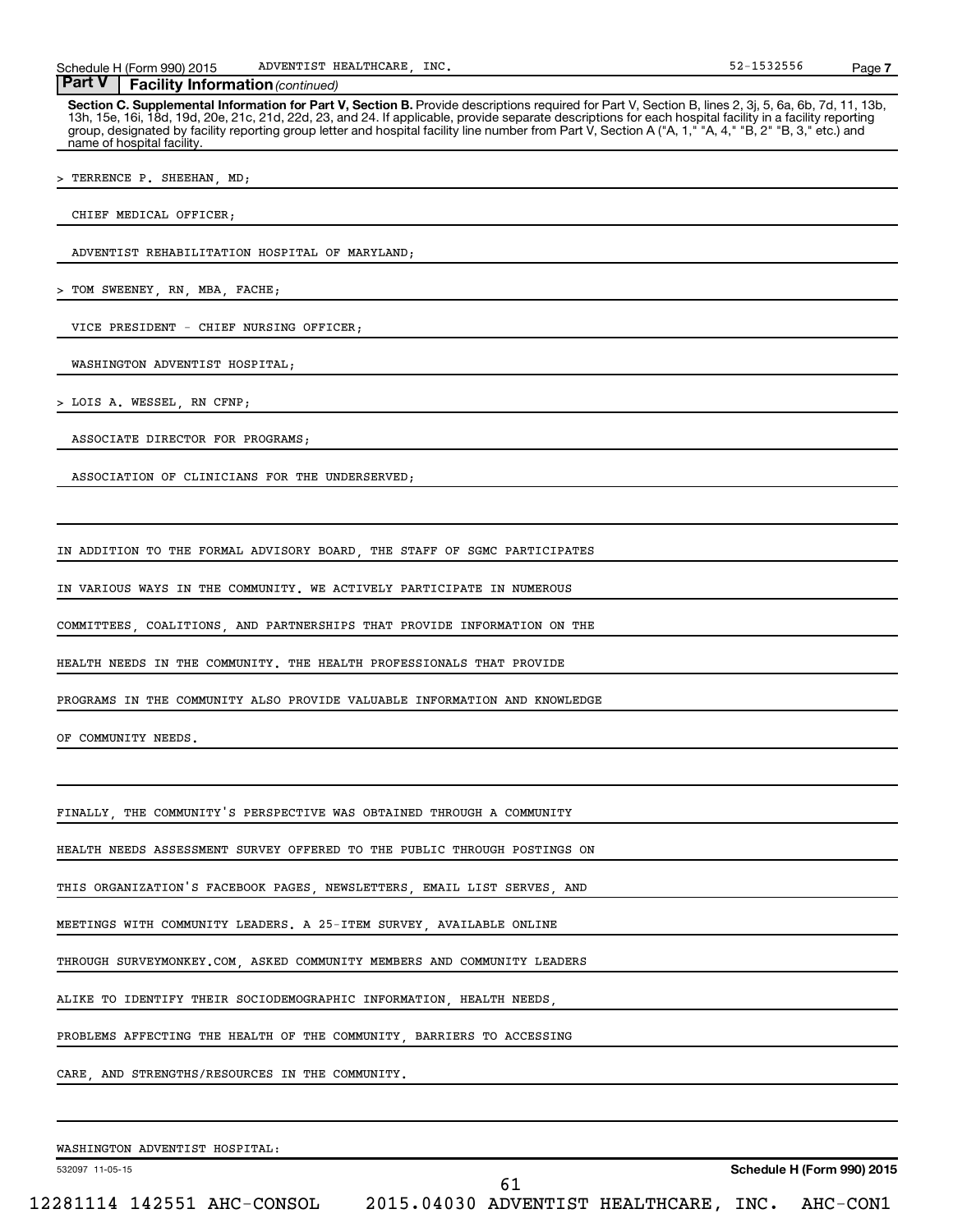### **Part V** | Facility Information (continued)

Section C. Supplemental Information for Part V, Section B. Provide descriptions required for Part V, Section B, lines 2, 3j, 5, 6a, 6b, 7d, 11, 13b, 13h, 15e, 16i, 18d, 19d, 20e, 21c, 21d, 22d, 23, and 24. If applicable, provide separate descriptions for each hospital facility in a facility reporting group, designated by facility reporting group letter and hospital facility line number from Part V, Section A ("A, 1," "A, 4," "B, 2" "B, 3," etc.) and name of hospital facility.

PART V, SECTION B, LINE 5: THE FOLLOWING NARRATIVE IS BASED ON THE LAST

CONDUCTED CHNA IN 2013:

ADVENTIST HEALTHCARE WASHINGTON ADVENTIST HOSPITAL (WAH) HAS ONGOING

PARTNERSHIPS WITH SEVERAL COMMUNITY-BASED ORGANIZATIONS AND HEALTH CARE

CLINICS THAT PROVIDE VALUABLE INPUT ON THE HEALTH NEEDS OF COMMUNITY

MEMBERS. WE PARTNER WITH CLINICS THAT IMPROVE ACCESS TO CARE BY SERVING

THE LOW-INCOME RESIDENTS OF MONTGOMERY COUNTY AND PRINCE GEORGE'S COUNTY

MANY OF WHOM ARE LIMITED ENGLISH PROFICIENT AND/OR RACIAL AND ETHNIC

MINORITIES. ONE OF WAH'S SAFETY NET CLINIC PARTNERS IS MARY'S CENTER FOR

MATERNAL AND CHILD CARE. ANOTHER PARTNER, MOBILE MEDICAL CARE, INC.

(MOBILEMED), OPERATES THREE MOBILE HEALTHCARE VEHICLES AND PROVIDES

PRIMARY AND PREVENTATIVE HEALTHCARE TO THE UNINSURED, LOW INCOME, WORKING

POOR AND HOMELESS IN MONTGOMERY COUNTY.

WE EXPANDED OUR PRENATAL SERVICES IN 2006 BY PARTNERING WITH THE

MONTGOMERY COUNTY DEPARTMENT OF HEALTH AND HUMAN SERVICES IN ITS MATERNAL

PARTNERSHIPS PROGRAM, A REFERRAL PROGRAM THAT COLLABORATES WITH HOSPITALS

TO PROVIDE OBSTETRIC AND GYNECOLOGIC SERVICES FOR UNINSURED WOMEN IN

MONTGOMERY COUNTY. WE ALSO PROVIDE HEALTH SERVICES FOR WOMEN IN THE

COMMUNITY WITH BREAST CANCER THROUGH A PARTNERSHIP WITH THE KOMEN

FOUNDATION. IN ADDITION, ADVENTIST HEALTHCARE AND THE CENTER FOR HEALTH

EQUITY AND WELLNESS HAVE ONGOING COLLABORATIONS WITH SINAI HOSPITAL OF

BALTIMORE, THE UNIVERSITY OF MARYLAND SCHOOL OF PUBLIC HEALTH, AND THE

PRIMARY CARE COALITION OF MONTGOMERY COUNTY. PUBLIC HEALTH EXPERTS FROM

THESE VARIOUS PARTNER ORGANIZATIONS PROVIDE WAH WITH IMPORTANT INPUT ON

THE NEEDS AFFECTING THE HEALTH OF THE COMMUNITIES WE SERVE.

532097 11-05-15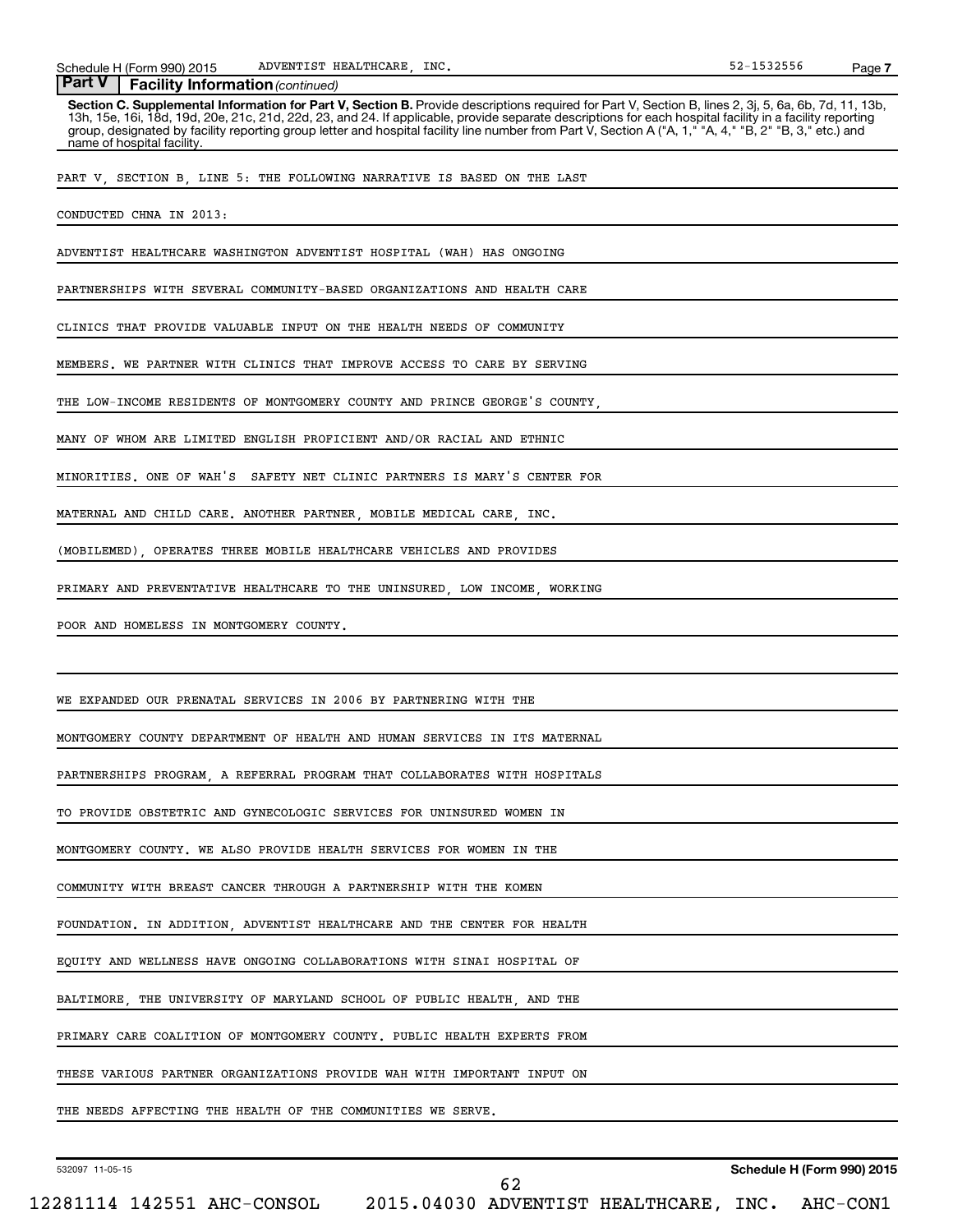#### **Part V** | Facility Information (continued)

Section C. Supplemental Information for Part V, Section B. Provide descriptions required for Part V, Section B, lines 2, 3j, 5, 6a, 6b, 7d, 11, 13b, 13h, 15e, 16i, 18d, 19d, 20e, 21c, 21d, 22d, 23, and 24. If applicable, provide separate descriptions for each hospital facility in a facility reporting group, designated by facility reporting group letter and hospital facility line number from Part V, Section A ("A, 1," "A, 4," "B, 2" "B, 3," etc.) and name of hospital facility.

WAH'S HEALTH MINISTRY DEPARTMENT PARTNERS WITH FAITH COMMUNITIES OF ALL

RELIGIONS ASSISTING THEM IN ASSESSING THE HEALTH NEEDS OF THEIR

CONGREGATIONS AS WELL AS PROVIDING RESOURCES TO HELP IMPLEMENT PROGRAMS

THAT ADDRESS THESE NEEDS. SOME OF THE CONGREGATIONS HAVE TRAINED FAITH

COMMUNITY NURSES (FCN) THAT NOT ONLY IDENTIFY SPECIFIC NEEDS, BUT PROVIDE

EDUCATION, COUNSELING, REFERRAL, AND ADVOCACY SERVICES. THESE FCNS OFTEN

FOLLOW UP WITH THEIR CONGREGANTS AFTER A HOSPITALIZATION OR OTHER MEDICAL

NEED.

IN ADDITION, WE CONVENED AN ADVISORY BOARD TO HELP GUIDE OUR EFFORTS TO

REDUCE AND ELIMINATE HEALTH DISPARITIES, TO IDENTIFY COMMUNITY NEEDS, AND

TO HELP ASSESS AND DIRECT OUR RESPONSE TO THOSE NEEDS. THE ADVISORY BOARD

IS COMPRISED OF BOTH INTERNAL AND EXTERNAL/COMMUNITY LEADERS.

ADVENTIST HEALTHCARE COMMUNITY BENEFIT ADVISORY BOARD MEMBERS (DURING THE

LAST CONDUCTED CHNA IN 2013):

> AISHA BIVENS, JD, BSN;

ASSOCIATE VICE PRESIDENT OF CLINICAL EFFECTIVENESS;

WASHINGTON ADVENTIST HOSPITAL;

PERRY CHAN;

SENIOR PROGRAM COORDINATOR, ASIAN AMERICAN HEALTH INITIATIVE;

MONTGOMERY COUNTY DEPARTMENT OF HEALTH AND HUMAN SERVICES;

> IRENE DANKWA-MULLAN, MD, MPH;

DIRECTOR, OFFICE OF INNOVATION AND PROGRAM COORDINATION;

NATIONAL INSTITUTE ON MINORITY HEALTH AND HEALTH DISPARITIES;

STEVE GALEN, MS;

532097 11-05-15

12281114 142551 AHC-CONSOL 2015.04030 ADVENTIST HEALTHCARE, INC. AHC-CON1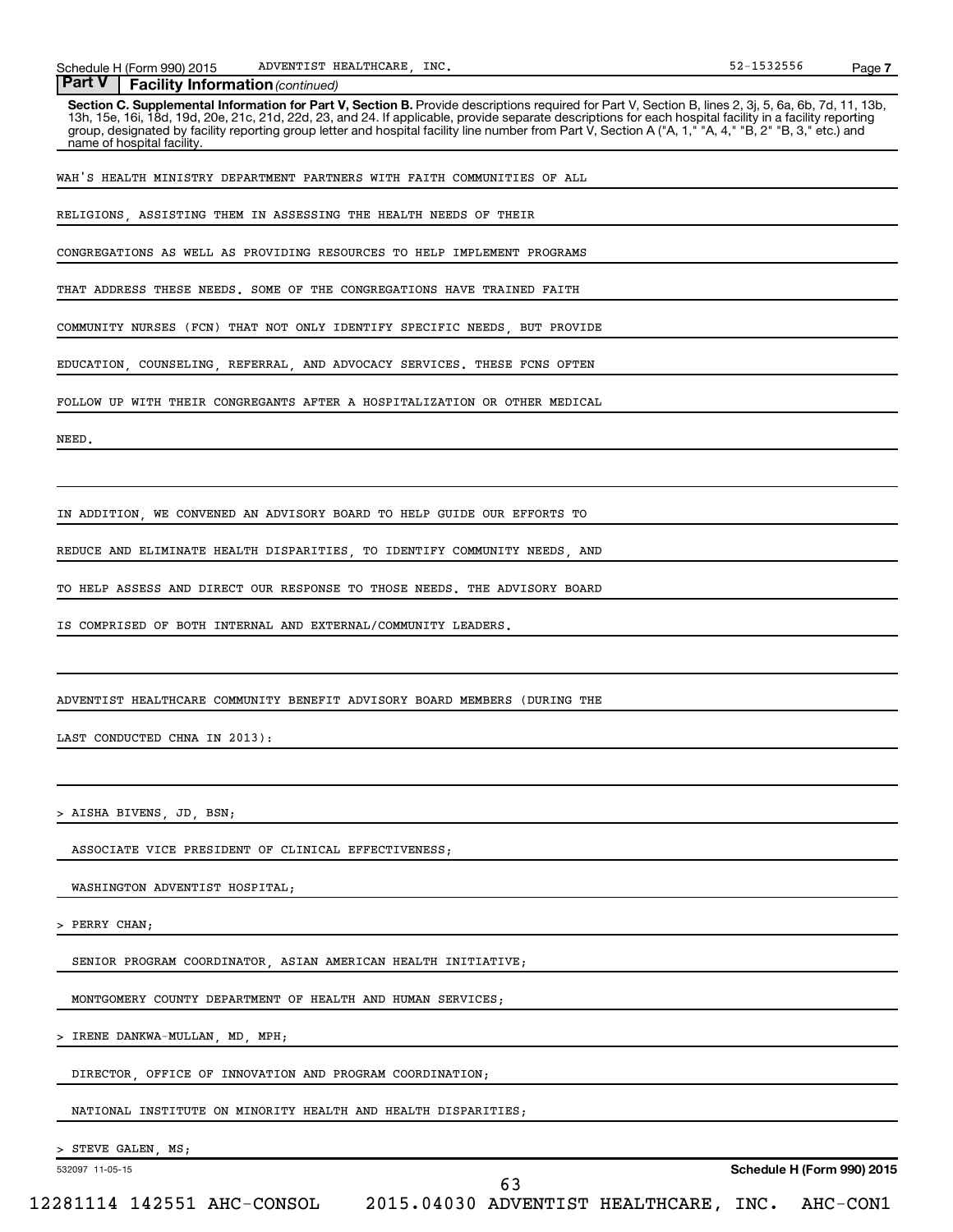| > CAROL W. GARVEY, MD, MPH;                                   |
|---------------------------------------------------------------|
| CHAIR;                                                        |
| PRIMARY CARE COALITION;                                       |
| > CARLESSIA HUSSEIN, DRPH, RN;                                |
| DIRECTOR, OFFICE OF MINORITY HEALTH AND HEALTH DISPARITIES;   |
| MARYLAND DEPARTMENT OF HEALTH AND MENTAL HYGIENE;             |
| > JUDY LICHTY, MPH;                                           |
| REGIONAL DIRECTOR, HEALTH AND WELLNESS;                       |
| ADVENTIST HEALTHCARE;                                         |
| > SKIP MARGOT, RN, MS;                                        |
| CNE AND VP OF PATIENT CARE SERVICES;                          |
| SHADY GROVE MEDICAL CENTER;                                   |
| > SONIA MORA, RN;                                             |
| MANAGER, PUBLIC HEALTH SERVICES/LATINO HEALTH INITIATIVE;     |
| MONTGOMERY COUNTY DEPARTMENT OF HEALTH AND HUMAN SERVICES:    |
| > RICHARD "DICK" PAVLIN, MHCA;                                |
| EXECUTIVE DIRECTOR;                                           |
| MERCY HEALTH CLINIC;                                          |
| > OLIVIA CARTER-POKRAS, PHD;                                  |
| ASSOCIATE PROFESSOR;                                          |
| UNIVERSITY OF MARYLAND COLLEGE PARK, SCHOOL OF PUBLIC HEALTH; |
| > HOWARD ROSS;                                                |
| CHIEF LEARNING OFFICER;                                       |
| COOK ROSS, INC.;                                              |

Section C. Supplemental Information for Part V, Section B. Provide descriptions required for Part V, Section B, lines 2, 3j, 5, 6a, 6b, 7d, 11, 13b,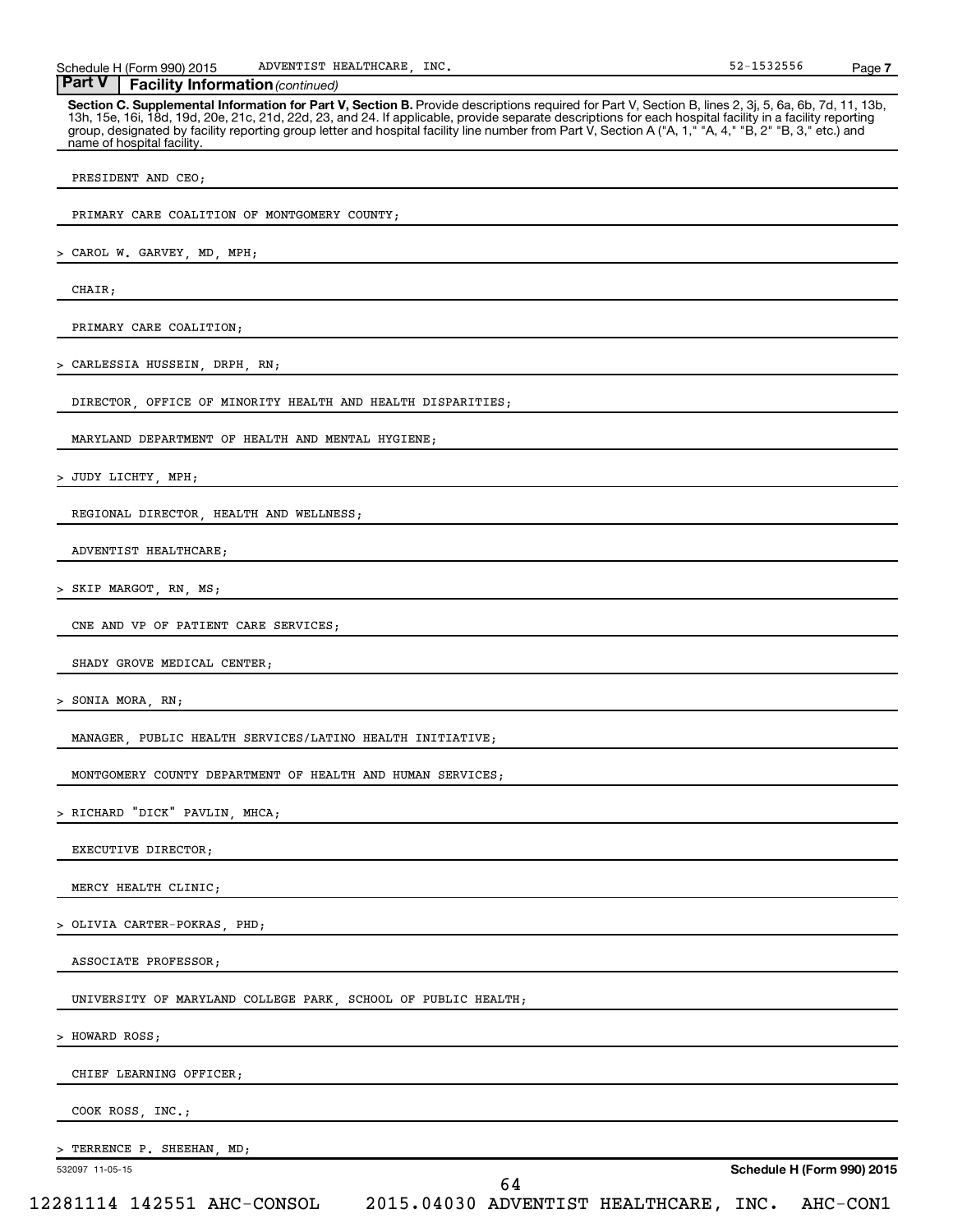Section C. Supplemental Information for Part V, Section B. Provide descriptions required for Part V, Section B, lines 2, 3j, 5, 6a, 6b, 7d, 11, 13b, **Part V** | Facility Information (continued) 13h, 15e, 16i, 18d, 19d, 20e, 21c, 21d, 22d, 23, and 24. If applicable, provide separate descriptions for each hospital facility in a facility reporting group, designated by facility reporting group letter and hospital facility line number from Part V, Section A ("A, 1," "A, 4," "B, 2" "B, 3," etc.) and name of hospital facility. CHIEF MEDICAL OFFICER; ADVENTIST REHABILITATION HOSPITAL OF MARYLAND; TOM SWEENEY, RN, MBA, FACHE; VICE PRESIDENT - CHIEF NURSING OFFICER; WASHINGTON ADVENTIST HOSPITAL; LOIS A. WESSEL, RN CFNP; ASSOCIATE DIRECTOR FOR PROGRAMS; ASSOCIATION OF CLINICIANS FOR THE UNDERSERVED; IN ADDITION TO THE FORMAL ADVISORY BOARD, THE STAFF OF ADVENTIST HEALTHCARE AND WAH PARTICIPATES IN VARIOUS WAYS IN THE COMMUNITY. WE ACTIVELY PARTICIPATE IN NUMEROUS COMMITTEES, COALITIONS, AND PARTNERSHIPS THAT PROVIDE INFORMATION ON THE HEALTH NEEDS IN THE COMMUNITY. THE HEALTH PROFESSIONALS THAT PROVIDE PROGRAMS IN THE COMMUNITY ALSO PROVIDE VALUABLE INFORMATION AND KNOWLEDGE OF COMMUNITY NEEDS. FINALLY, THE COMMUNITY'S PERSPECTIVE WAS OBTAINED THROUGH A COMMUNITY HEALTH NEEDS ASSESSMENT SURVEY OFFERED TO THE PUBLIC THROUGH POSTINGS ON THIS ORGANIZATION'S FACEBOOK PAGES, NEWSLETTERS, EMAIL LIST SERVES, AND MEETINGS WITH COMMUNITY LEADERS. A 25-ITEM SURVEY, AVAILABLE ONLINE THROUGH SURVEYMONKEY.COM, ASKED COMMUNITY MEMBERS AND COMMUNITY LEADERS ALIKE TO IDENTIFY THEIR SOCIODEMOGRAPHIC INFORMATION, HEALTH NEEDS, PROBLEMS AFFECTING THE HEALTH OF THE COMMUNITY BARRIERS TO ACCESSING CARE, AND STRENGTHS/RESOURCES IN THE COMMUNITY.

HACKETTSTOWN COMMUNITY HOSPITAL:

PART V, SECTION B, LINE 5: HACKETTSTOWN COMMUNITY HOSPITAL UNDERTOOK A

532097 11-05-15

**Schedule H (Form 990) 2015**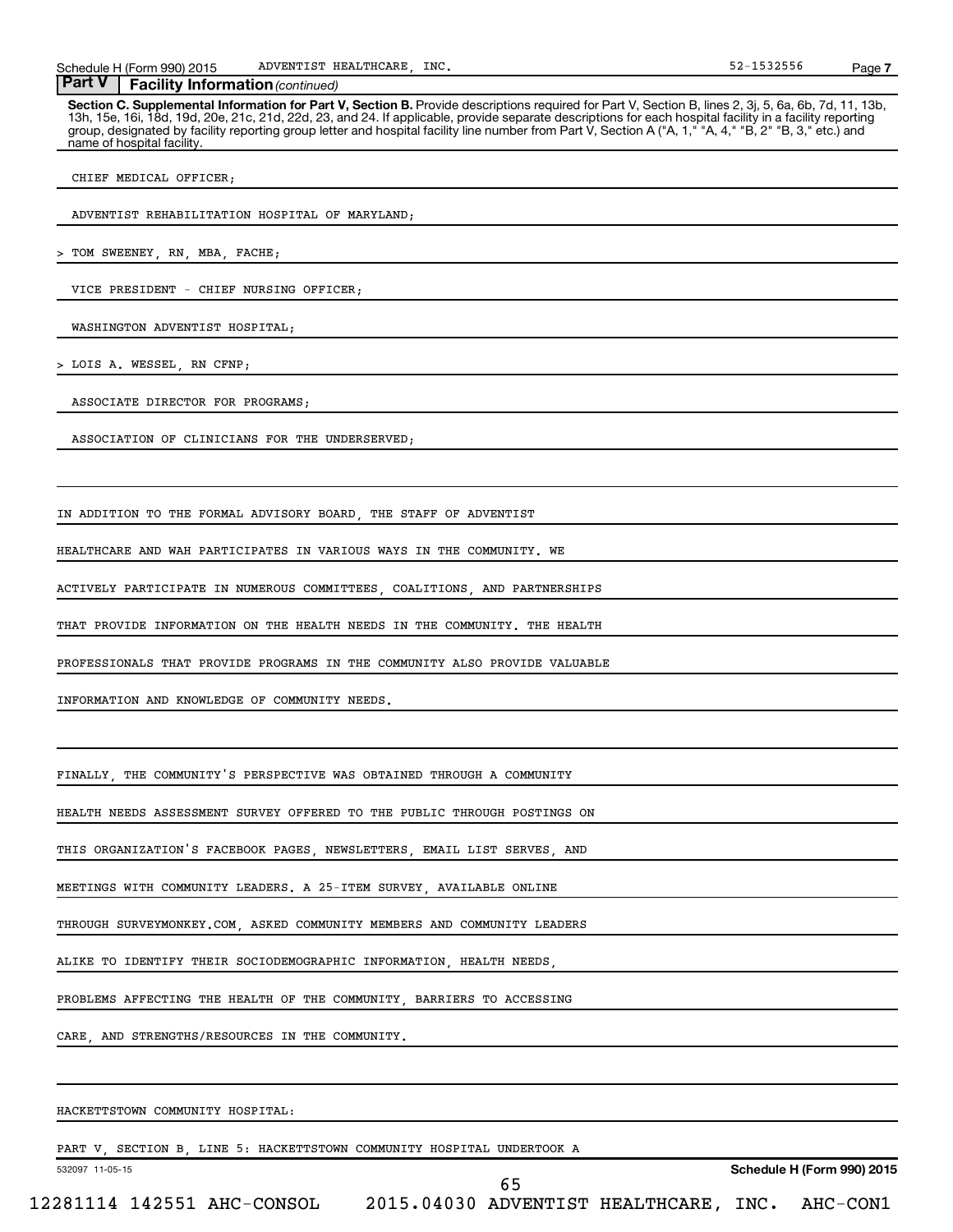**Part V Facility Information**

 *(continued)*

| 532097 11-05-15<br>12281114 142551 AHC-CONSOL                                                                                                | 66<br>2015.04030 ADVENTIST HEALTHCARE, INC. | Schedule H (Form 990) 2015<br>AHC-CON1 |
|----------------------------------------------------------------------------------------------------------------------------------------------|---------------------------------------------|----------------------------------------|
| HEALTHSTART PRENATAL CLINIC, HRMC;                                                                                                           |                                             |                                        |
| HEALTH EDUCATOR, HRMC;                                                                                                                       |                                             |                                        |
| HACKETTSTOWN ROTARY CLUB;                                                                                                                    |                                             |                                        |
| HACKETTSTOWN POLICE DEPARTMENT;                                                                                                              |                                             |                                        |
| HACKETTSTOWN BUSINESS IMPROVEMENT;                                                                                                           |                                             |                                        |
| FAMILY GUIDANCE OF WARREN COUNTY;                                                                                                            |                                             |                                        |
| EXECUTIVE DIRECTOR, HRMC;                                                                                                                    |                                             |                                        |
| $ENS$ , HRMC;                                                                                                                                |                                             |                                        |
| COORDINATOR, HEALTHLINK, HRMC;                                                                                                               |                                             |                                        |
| COMMUNITY PREVENTION RESOURCES;                                                                                                              |                                             |                                        |
| CHURCH OF THE ASSUMPTION:                                                                                                                    |                                             |                                        |
| CHIEF NURSING OFFICER, HRMC;                                                                                                                 |                                             |                                        |
| CHELSEA AT BROOKFIELD;                                                                                                                       |                                             |                                        |
| CENTENARY COLLEGE;                                                                                                                           |                                             |                                        |
| BENTLEY COMMONS AT PARAGON VILLAGE;                                                                                                          |                                             |                                        |
| BACH'S MEDICAL SUPPLIES;                                                                                                                     |                                             |                                        |
| ADMINISTRATIVE DIRECTOR, HRMC;                                                                                                               |                                             |                                        |
| STAKEHOLDERS PARTICIPATED IN THE PROCESS:                                                                                                    |                                             |                                        |
| FINDINGS AND TO DEVELOP AN IMPLEMENTATION PLAN. THE FOLLOWING KEY                                                                            |                                             |                                        |
| AND SOCIAL SERVICES ORGANIZATIONS MET TO REVIEW AND PRIORITIZE THE                                                                           |                                             |                                        |
| HACKETTSTOWN COMMUNITY HOSPITAL, COMMUNITY AGENCIES AND AREA HEALTHCARE                                                                      |                                             |                                        |
| THE COMMUNITY HEALTH NEEDS ASSESSMENT, APPROXIMATELY 23 LEADERS FROM                                                                         |                                             |                                        |
| SECONDARY DATA WAS RESEARCHED AND UPDATED. FIFTY FIVE COMMUNITY<br>STAKEHOLDERS COMPLETED A "KEY INFORMANT SURVEY TOOL". AFTER COMPLETION OF |                                             |                                        |
| FEEDBACK ON THE KEY HEALTH ISSUES FACING OUR SERVICE MARKET RESIDENTS.                                                                       |                                             |                                        |
| THE PURPOSE OF THE STUDY WAS TO GATHER CURRENT STATISTICS AND QUALITATIVE                                                                    |                                             |                                        |
|                                                                                                                                              |                                             |                                        |
| COMPREHENSIVE COMMUNITY HEALTH NEEDS ASSESSMENT WHICH CONCLUDED IN 2015.                                                                     |                                             |                                        |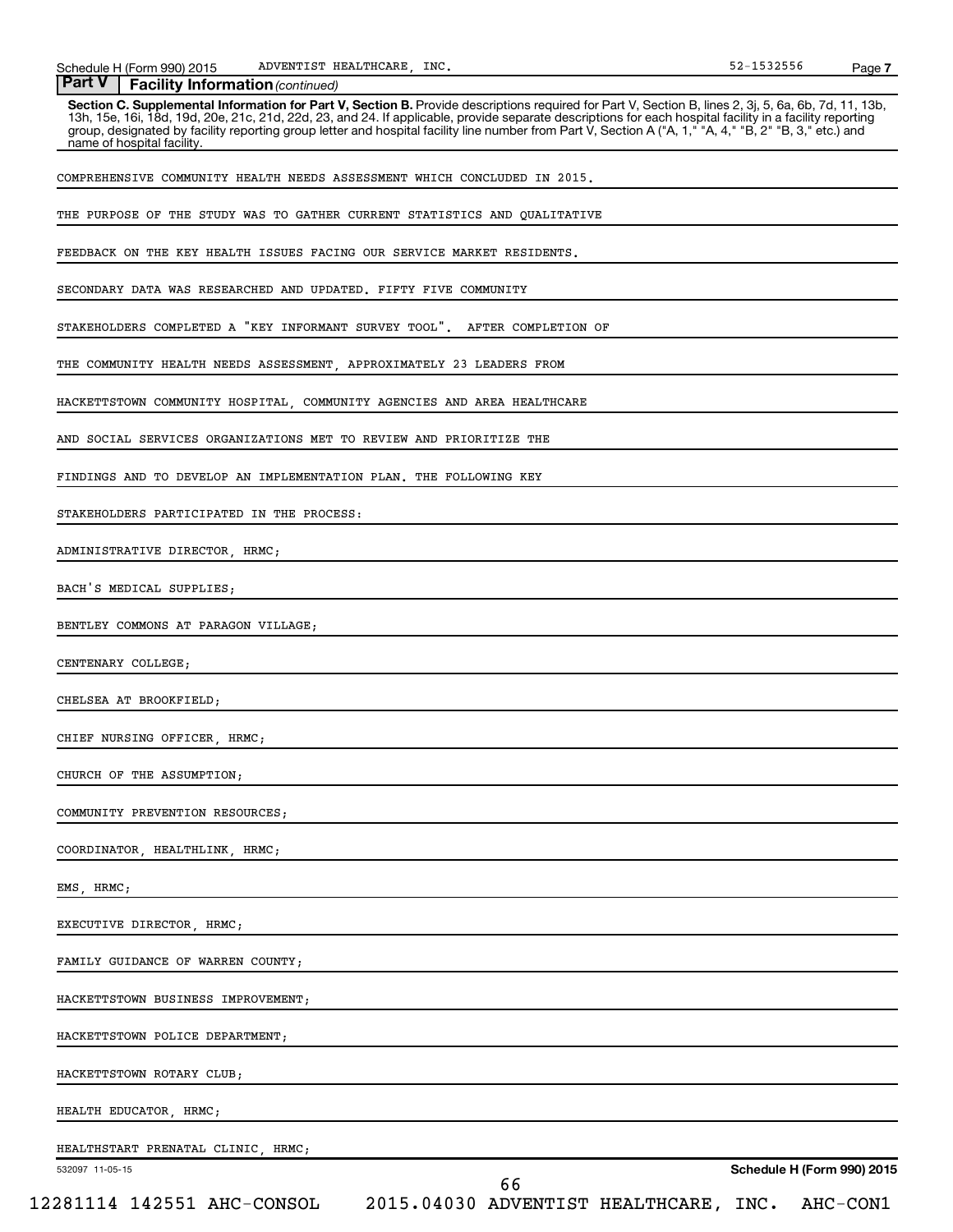| Part V<br><b>Facility Information (continued)</b>                                                                                                                                                                                                                                                                                                                                                                                                                                                         |  |
|-----------------------------------------------------------------------------------------------------------------------------------------------------------------------------------------------------------------------------------------------------------------------------------------------------------------------------------------------------------------------------------------------------------------------------------------------------------------------------------------------------------|--|
| Section C. Supplemental Information for Part V, Section B. Provide descriptions required for Part V, Section B, lines 2, 3j, 5, 6a, 6b, 7d, 11, 13b,<br>13h, 15e, 16i, 18d, 19d, 20e, 21c, 21d, 22d, 23, and 24. If applicable, provide separate descriptions for each hospital facility in a facility reporting<br>group, designated by facility reporting group letter and hospital facility line number from Part V, Section A ("A, 1," "A, 4," "B, 2" "B, 3," etc.) and<br>name of hospital facility. |  |
| HEALTH VILLAGE;                                                                                                                                                                                                                                                                                                                                                                                                                                                                                           |  |
| HOME INSTEAD;                                                                                                                                                                                                                                                                                                                                                                                                                                                                                             |  |
| HOUSE OF THE GOOD SHEPHERD;                                                                                                                                                                                                                                                                                                                                                                                                                                                                               |  |
| KAREN ANN QUINLAN HOSPICE;                                                                                                                                                                                                                                                                                                                                                                                                                                                                                |  |
| KIWANIS CLUB OF HACKETTSTOWN;                                                                                                                                                                                                                                                                                                                                                                                                                                                                             |  |
| LONG VALLEY FIRST AID SQUAD;                                                                                                                                                                                                                                                                                                                                                                                                                                                                              |  |
| MANAGER, CENTER FOR HEALTHIER LIVING, HRMC;                                                                                                                                                                                                                                                                                                                                                                                                                                                               |  |
| MANAGER, COUNSELING AND ADDICTION CENTER, HRMC;                                                                                                                                                                                                                                                                                                                                                                                                                                                           |  |
| MANAGER, EDUCATION, HRMC;<br>the control of the control of the control of the control of the control of the control of                                                                                                                                                                                                                                                                                                                                                                                    |  |
| MANAGER, EMERGENCY DEPARTMENT, HRMC;<br><u> 1989 - Andrea Station Barbara, amerikan personal (h. 1989)</u>                                                                                                                                                                                                                                                                                                                                                                                                |  |
| MANAGER, MARKETING AND PUBLIC RELATIONS, HRMC;                                                                                                                                                                                                                                                                                                                                                                                                                                                            |  |
| MT. OLIVE HEALTH DEPARTMENT;                                                                                                                                                                                                                                                                                                                                                                                                                                                                              |  |
| NORTH WARREN REGIONAL SCHOOL DISTRICT;                                                                                                                                                                                                                                                                                                                                                                                                                                                                    |  |
| PHYSICIAN, EMERGENCY DEPARTMENT, HRMC;                                                                                                                                                                                                                                                                                                                                                                                                                                                                    |  |
| PLANNED PARENTHOOD;                                                                                                                                                                                                                                                                                                                                                                                                                                                                                       |  |
| PRESIDENT, HACKETTSTOWN REGIONAL MEDICAL CENTER;                                                                                                                                                                                                                                                                                                                                                                                                                                                          |  |
| PROJECT SELF-SUFFICIENCY;                                                                                                                                                                                                                                                                                                                                                                                                                                                                                 |  |
| UNITED WAY OF NORTHERN NJ;                                                                                                                                                                                                                                                                                                                                                                                                                                                                                |  |
| WARREN COUNTY AGENCY ON AGING AND DISABILITY;                                                                                                                                                                                                                                                                                                                                                                                                                                                             |  |
| WARREN COUNTY DEPARTMENT OF HUMAN SERVICES;                                                                                                                                                                                                                                                                                                                                                                                                                                                               |  |
| WARREN COUNTY HEALTH DEPARTMENT;                                                                                                                                                                                                                                                                                                                                                                                                                                                                          |  |
| WARREN COUNTY MENTAL HEALTH BOARD;                                                                                                                                                                                                                                                                                                                                                                                                                                                                        |  |
| WARREN COUNTY OFFICE OF EMERGENCY MANAGEMENT;                                                                                                                                                                                                                                                                                                                                                                                                                                                             |  |
| WARREN COUNTY SURROGATE;                                                                                                                                                                                                                                                                                                                                                                                                                                                                                  |  |
| WARREN COUNTY TEMPORARY ASSISTANCE;                                                                                                                                                                                                                                                                                                                                                                                                                                                                       |  |
| WARREN COUNTY TRANSPORTATION COORDINATOR;                                                                                                                                                                                                                                                                                                                                                                                                                                                                 |  |
| WASHINGTON TOWNSHIP HEALTH DEPARTMENT;                                                                                                                                                                                                                                                                                                                                                                                                                                                                    |  |
| Schedule H (Form 990) 2015<br>532097 11-05-15                                                                                                                                                                                                                                                                                                                                                                                                                                                             |  |
| 67<br>12281114 142551 AHC-CONSOL 2015.04030 ADVENTIST HEALTHCARE, INC. AHC-CON1                                                                                                                                                                                                                                                                                                                                                                                                                           |  |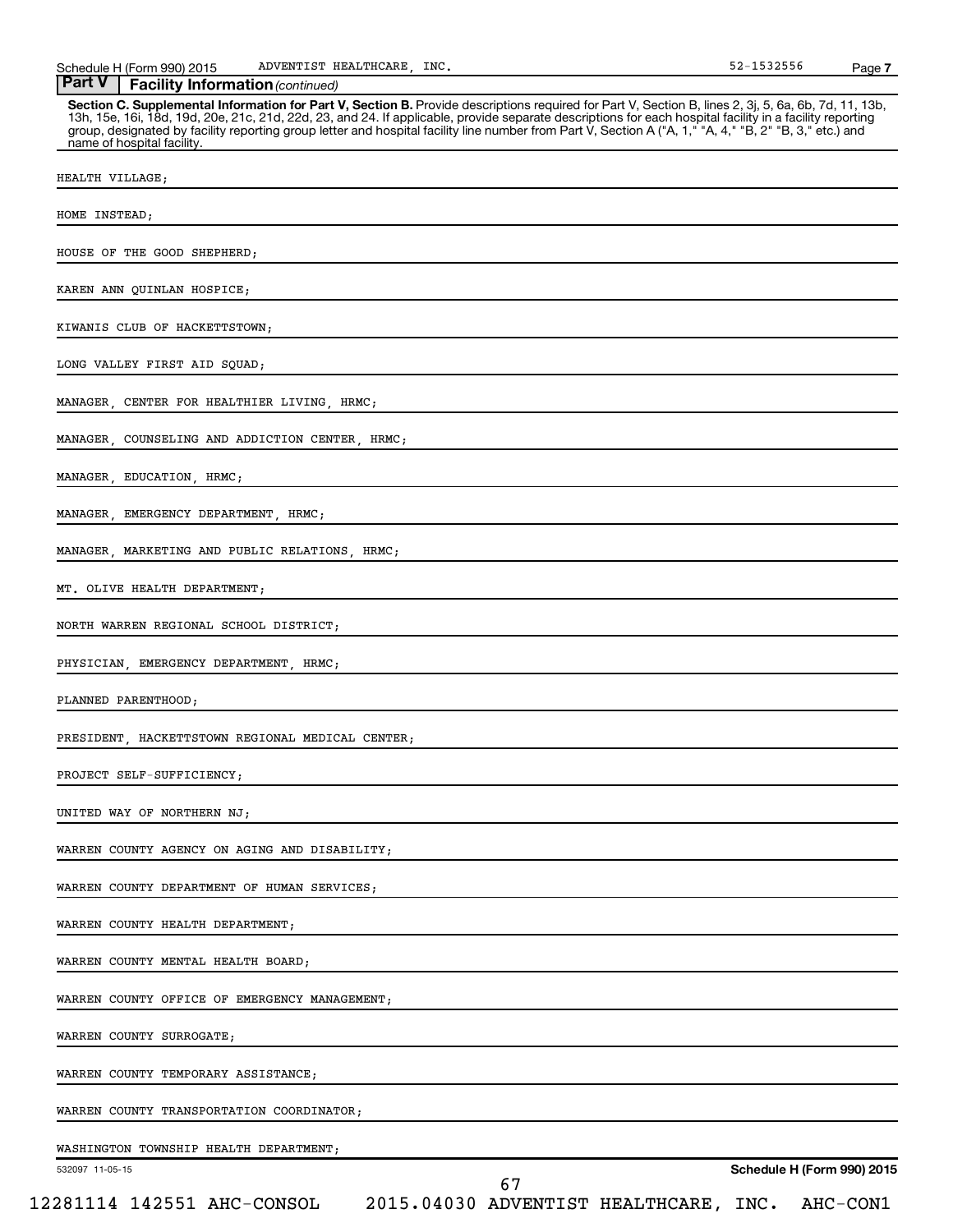#### **Part V** | Facility Information (continued)

Section C. Supplemental Information for Part V, Section B. Provide descriptions required for Part V, Section B, lines 2, 3j, 5, 6a, 6b, 7d, 11, 13b, 13h, 15e, 16i, 18d, 19d, 20e, 21c, 21d, 22d, 23, and 24. If applicable, provide separate descriptions for each hospital facility in a facility reporting group, designated by facility reporting group letter and hospital facility line number from Part V, Section A ("A, 1," "A, 4," "B, 2" "B, 3," etc.) and name of hospital facility.

ZUFALL, FEDERALLY QUALIFIED HEALTH CENTER.

ADVENTIST REHABILITATION HOSPITAL OF MARYLAND:

PART V, SECTION B, LINE 5: THE FOLLOWING NARRATIVE IS BASED ON THE LAST

CONDUCTED CHNA IN 2013:

ADVENTIST HEALTHCARE AND THE CENTER FOR HEALTH EQUITY AND WELLNESS HAVE

ONGOING COLLABORATIONS WITH SINAI HOSPITAL OF BALTIMORE, THE UNIVERSITY OF

MARYLAND SCHOOL OF PUBLIC HEALTH, AND THE PRIMARY CARE COALITION OF

MONTGOMERY COUNTY. PUBLIC HEALTH EXPERTS FROM THESE VARIOUS PARTNER

ORGANIZATIONS PROVIDE ADVENTIST HEALTHCARE PHYSICAL HEALTH AND

REHABILITATION (APHR) WITH IMPORTANT INPUT ON THE NEEDS AFFECTING THE

HEALTH OF THE COMMUNITIES WE SERVE.

APHR'S HEALTH MINISTRY DEPARTMENT PARTNERS WITH FAITH COMMUNITIES OF ALL

RELIGIONS, ASSISTING THEM IN ASSESSING THE HEALTH NEEDS OF THEIR

CONGREGATIONS AS WELL AS PROVIDING RESOURCES TO HELP IMPLEMENT PROGRAMS

THAT ADDRESS THOSE NEEDS. SOME OF THE CONGREGATIONS HAVE TRAINED FAITH

COMMUNITY NURSES (FCN) THAT NOT ONLY IDENTIFY SPECIFIC NEEDS, BUT ALSO

PROVIDE EDUCATION, COUNSELING, REFERRAL, AND ADVOCACY SERVICES. THESE FCNS

OFTEN FOLLOW UP WITH THEIR CONGREGANTS AFTER A HOSPITALIZATION OR OTHER

MEDICAL NEED.

ADDITIONALLY, ADVENTIST HEALTHCARE CONVENED A COMMUNITY ADVISORY BOARD TO

HELP GUIDE OUR EFFORTS TO REDUCE AND ELIMINATE HEALTH DISPARITIES, TO

IDENTIFY COMMUNITY NEEDS, AND TO HELP ASSESS AND DIRECT OUR RESPONSE TO

THOSE NEEDS. THE ADVISORY BOARD IS COMPRISED OF BOTH INTERNAL AND

EXTERNAL/COMMUNITY LEADERS.

532097 11-05-15

**Schedule H (Form 990) 2015**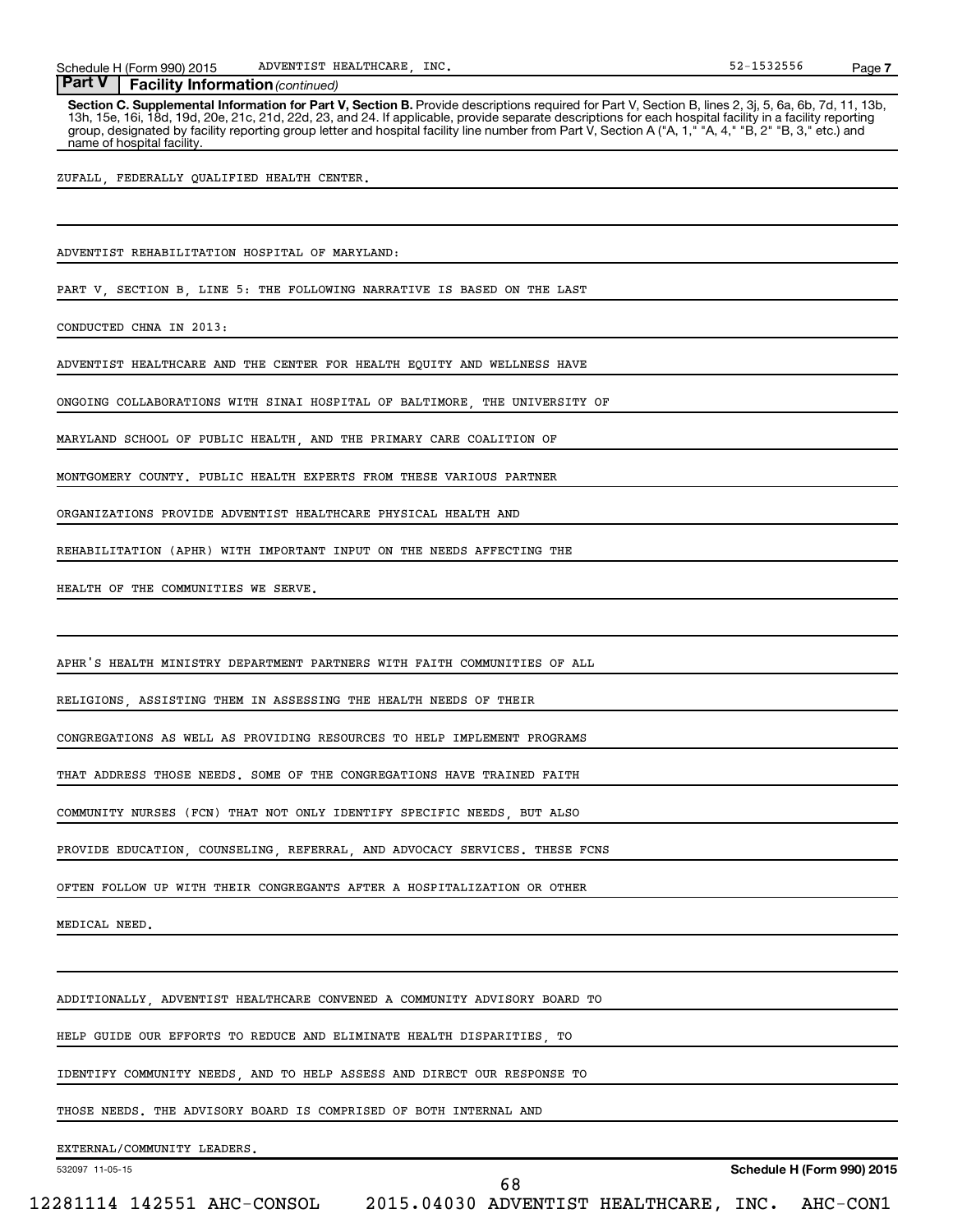name of hospital facility.

**7**

## 532097 11-05-15 **Schedule H (Form 990) 2015** ADVENTIST HEALTHCARE COMMUNITY BENEFIT ADVISORY BOARD MEMBERS (DURING THE LAST CONDUCTED CHNA IN 2013): > AISHA BIVENS, JD, BSN; ASSOCIATE VICE PRESIDENT OF CLINICAL EFFECTIVENESS; WASHINGTON ADVENTIST HOSPITAL; > PERRY CHAN; SENIOR PROGRAM COORDINATOR, ASIAN AMERICAN HEALTH INITIATIVE; MONTGOMERY COUNTY DEPARTMENT OF HEALTH AND HUMAN SERVICES; > IRENE DANKWA-MULLAN, MD, MPH; DIRECTOR, OFFICE OF INNOVATION AND PROGRAM COORDINATION; NATIONAL INSTITUTE ON MINORITY HEALTH AND HEALTH DISPARITIES; STEVE GALEN, MS; PRESIDENT AND CEO; PRIMARY CARE COALITION OF MONTGOMERY COUNTY; CAROL W. GARVEY, MD, MPH; CHAIR; PRIMARY CARE COALITION; CARLESSIA HUSSEIN, DRPH, RN; DIRECTOR, OFFICE OF MINORITY HEALTH AND HEALTH DISPARITIES; MARYLAND DEPARTMENT OF HEALTH AND MENTAL HYGIENE; > JUDY LICHTY, MPH; REGIONAL DIRECTOR, HEALTH AND WELLNESS; ADVENTIST HEALTHCARE; > SKIP MARGOT, RN, MS; CNE AND VP OF PATIENT CARE SERVICES; 12281114 142551 AHC-CONSOL 2015.04030 ADVENTIST HEALTHCARE, INC. AHC-CON1 69

Section C. Supplemental Information for Part V, Section B. Provide descriptions required for Part V, Section B, lines 2, 3j, 5, 6a, 6b, 7d, 11, 13b,

13h, 15e, 16i, 18d, 19d, 20e, 21c, 21d, 22d, 23, and 24. If applicable, provide separate descriptions for each hospital facility in a facility reporting group, designated by facility reporting group letter and hospital facility line number from Part V, Section A ("A, 1," "A, 4," "B, 2" "B, 3," etc.) and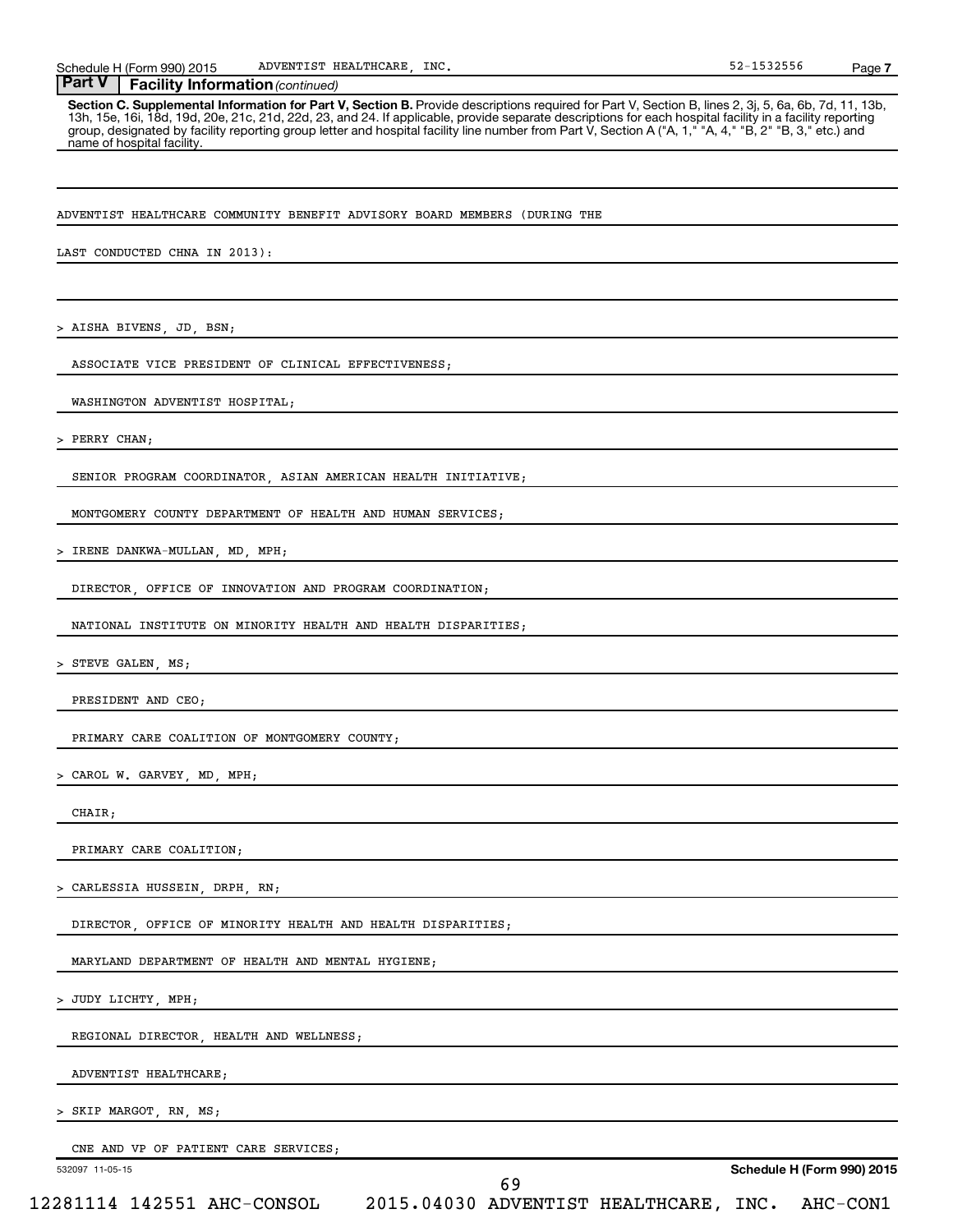## 532097 11-05-15 Section C. Supplemental Information for Part V, Section B. Provide descriptions required for Part V, Section B, lines 2, 3j, 5, 6a, 6b, 7d, 11, 13b, **Schedule H (Form 990) 2015** 13h, 15e, 16i, 18d, 19d, 20e, 21c, 21d, 22d, 23, and 24. If applicable, provide separate descriptions for each hospital facility in a facility reporting group, designated by facility reporting group letter and hospital facility line number from Part V, Section A ("A, 1," "A, 4," "B, 2" "B, 3," etc.) and name of hospital facility. SHADY GROVE MEDICAL CENTER: SONIA MORA, RN; MANAGER, PUBLIC HEALTH SERVICES/LATINO HEALTH INITIATIVE; MONTGOMERY COUNTY DEPARTMENT OF HEALTH AND HUMAN SERVICES; > RICHARD "DICK" PAVLIN, MHCA; EXECUTIVE DIRECTOR; MERCY HEALTH CLINIC; > OLIVIA CARTER-POKRAS, PHD; ASSOCIATE PROFESSOR; UNIVERSITY OF MARYLAND COLLEGE PARK, SCHOOL OF PUBLIC HEALTH; > HOWARD ROSS; CHIEF LEARNING OFFICER; COOK ROSS, INC.; TERRENCE P. SHEEHAN, MD; CHIEF MEDICAL OFFICER; ADVENTIST REHABILITATION HOSPITAL OF MARYLAND; TOM SWEENEY, RN, MBA, FACHE; VICE PRESIDENT - CHIEF NURSING OFFICER; WASHINGTON ADVENTIST HOSPITAL; LOIS A. WESSEL, RN CFNP; ASSOCIATE DIRECTOR FOR PROGRAMS; ASSOCIATION OF CLINICIANS FOR THE UNDERSERVED; IN ADDITION TO THE FORMAL ADVISORY BOARD, THE STAFF OF APHR PARTICIPATES IN VARIOUS WAYS IN THE COMMUNITY. WE ACTIVELY PARTICIPATE IN NUMEROUS COMMITTEES, COALITIONS, AND PARTNERSHIPS THAT PROVIDE INFORMATION ON THE HEALTH NEEDS IN THE COMMUNITY. THE HEALTH PROFESSIONALS THAT PROVIDE 12281114 142551 AHC-CONSOL 2015.04030 ADVENTIST HEALTHCARE, INC. AHC-CON1 70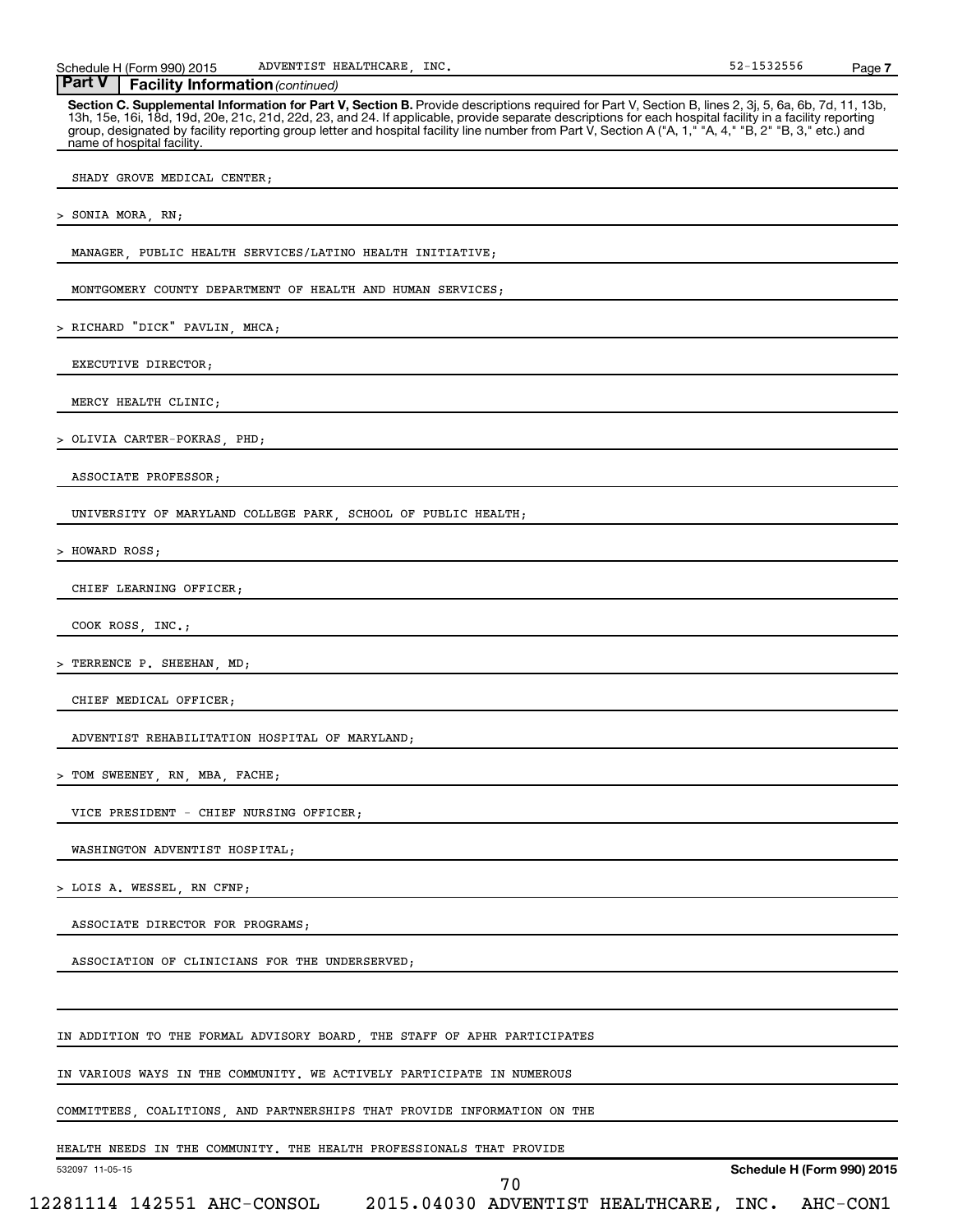Section C. Supplemental Information for Part V, Section B. Provide descriptions required for Part V, Section B, lines 2, 3j, 5, 6a, 6b, 7d, 11, 13b, 13h, 15e, 16i, 18d, 19d, 20e, 21c, 21d, 22d, 23, and 24. If applicable, provide separate descriptions for each hospital facility in a facility reporting group, designated by facility reporting group letter and hospital facility line number from Part V, Section A ("A, 1," "A, 4," "B, 2" "B, 3," etc.) and name of hospital facility.

PROGRAMS IN THE COMMUNITY ALSO PROVIDE VALUABLE INFORMATION AND KNOWLEDGE

OF COMMUNITY NEEDS.

FINALLY, THE COMMUNITY'S PERSPECTIVE WAS OBTAINED THROUGH A COMMUNITY

HEALTH NEEDS ASSESSMENT SURVEY, CUSTOMER SATISFACTION SURVEYS, AND KEY

INFORMANT INTERVIEWS. THE CHNA SURVEY WAS OFFERED TO THE PUBLIC THROUGH

POSTINGS ON ADVENTIST HEALTHCARE'S FACEBOOK PAGES, NEWSLETTERS, EMAIL LIST

SERVES, AND MEETINGS WITH COMMUNITY LEADERS. A 25-ITEM SURVEY, AVAILABLE

ONLINE THROUGH SURVEYMONKEY.COM, ASKED COMMUNITY MEMBERS AND COMMUNITY

LEADERS ALIKE TO IDENTIFY THEIR SOCIO-DEMOGRAPHIC INFORMATION, HEALTH

NEEDS, PROBLEMS AFFECTING THE HEALTH OF THE COMMUNITY, BARRIERS TO

ACCESSING CARE, AND STRENGTHS/RESOURCES IN THE COMMUNITY.

BEHAVIORAL HEALTH&WELLNESS SERVICES-ROCK:

PART V, SECTION B, LINE 5: THE FOLLOWING NARRATIVE IS BASED ON THE LAST

CONDUCTED CHNA IN 2013:

ADVENTIST HEALTHCARE BEHAVIORAL HEALTH AND WELLNESS SERVICES ROCKVILLE

(BHWS -R) BELIEVES THAT MENTAL HEALTH CARE IS BEST DELIVERED THROUGH

PROGRAMS AND SERVICES THAT ADDRESS THE NEEDS OF THE COMMUNITY IT SERVES.

THE COMMUNITY ADVISORY COUNCIL (CAC) WAS FORMED FOR THE PURPOSE OF

INCORPORATING FEEDBACK FROM THE COMMUNITY IN THE PLANNING AND DELIVERY OF

OUR SERVICES. THROUGH REGULAR AND PRODUCTIVE DIALOGUE WITH OUR CAC, BHWS-R

AIMS TO STRENGTHEN ITS EXISTING PROGRAMS AND BETTER ADDRESS GAPS IN MENTAL

HEALTH CARE. THE CAC CONSISTS OF 17 MEMBERS WHO HAVE DEMONSTRATED AN

INTEREST IN THE MENTAL HEALTH CONCERNS OF THE COMMUNITY THROUGH THEIR

PROFESSION OR VOLUNTEER SERVICE. THIS INCLUDES, BUT IS NOT LIMITED TO,

FORMER PATIENTS AND/OR THEIR FAMILY MEMBERS, MENTAL HEALTH ADVOCACY

532097 11-05-15

**Schedule H (Form 990) 2015**

12281114 142551 AHC-CONSOL 2015.04030 ADVENTIST HEALTHCARE, INC. AHC-CON1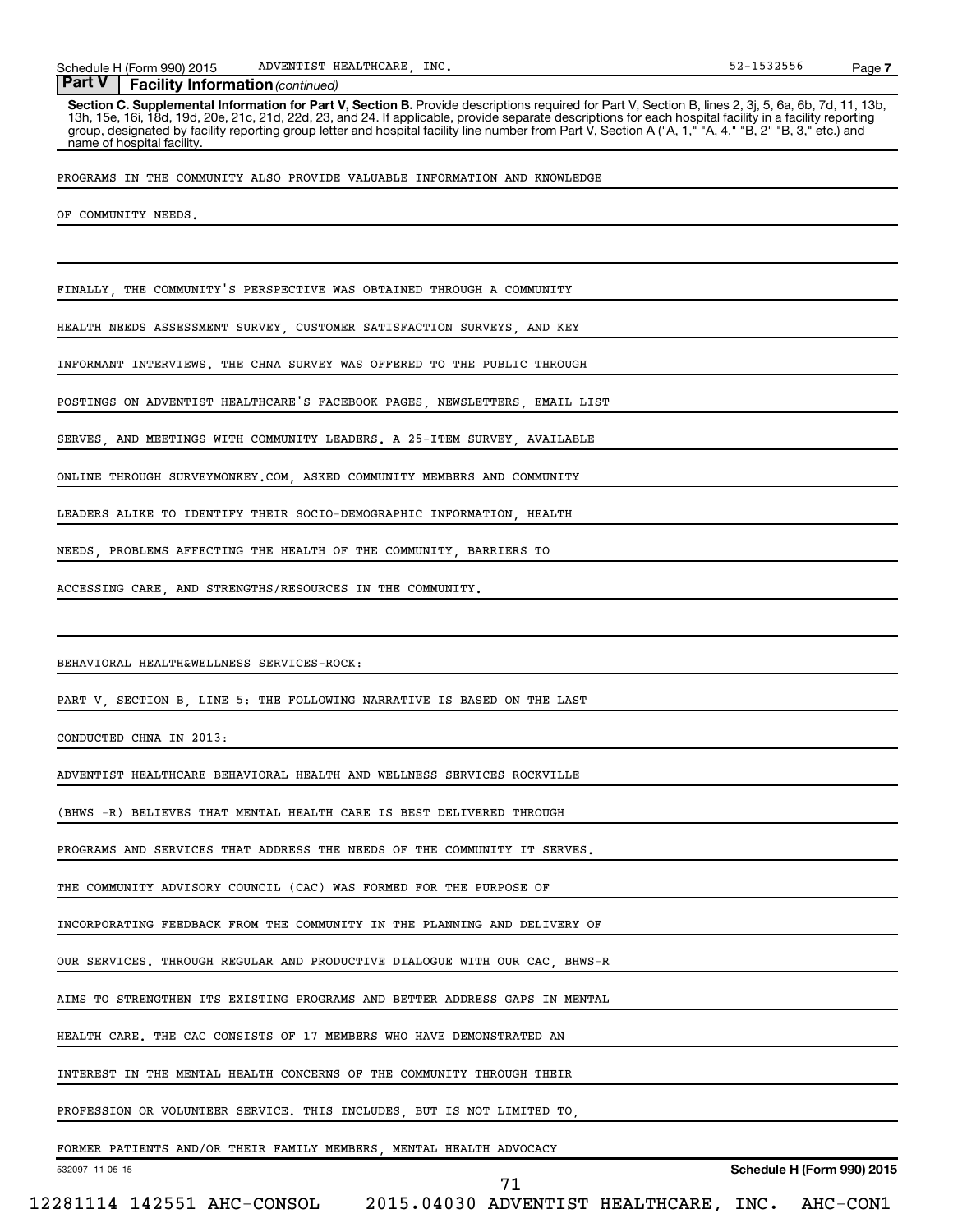| Part V           | <b>Facility Information (continued)</b>                                                                                                                                                                                                                                                                                                                                                                                                                                                                   |                            |
|------------------|-----------------------------------------------------------------------------------------------------------------------------------------------------------------------------------------------------------------------------------------------------------------------------------------------------------------------------------------------------------------------------------------------------------------------------------------------------------------------------------------------------------|----------------------------|
|                  | Section C. Supplemental Information for Part V, Section B. Provide descriptions required for Part V, Section B, lines 2, 3j, 5, 6a, 6b, 7d, 11, 13b,<br>13h, 15e, 16i, 18d, 19d, 20e, 21c, 21d, 22d, 23, and 24. If applicable, provide separate descriptions for each hospital facility in a facility reporting<br>group, designated by facility reporting group letter and hospital facility line number from Part V, Section A ("A, 1," "A, 4," "B, 2" "B, 3," etc.) and<br>name of hospital facility. |                            |
|                  | GROUPS, COUNTY AND STATE LEADERS, MONTGOMERY COUNTY PUBLIC SCHOOLS, AND                                                                                                                                                                                                                                                                                                                                                                                                                                   |                            |
|                  | MONTGOMERY COUNTY POLICE DEPARTMENT. THE COMMUNITY ADVISORY COUNCIL MEETS                                                                                                                                                                                                                                                                                                                                                                                                                                 |                            |
|                  | BIMONTHLY AT ADVENTIST BEHAVIORAL HEALTH IN ROCKVILLE.                                                                                                                                                                                                                                                                                                                                                                                                                                                    |                            |
|                  |                                                                                                                                                                                                                                                                                                                                                                                                                                                                                                           |                            |
|                  | MEMBERS OF BHWS - ROCKVILLE'S COMMUNITY ADVISORY COUNCIL INCLUDED (DURING                                                                                                                                                                                                                                                                                                                                                                                                                                 |                            |
|                  | THE LAST CONDUCTED CHNA IN 2013):                                                                                                                                                                                                                                                                                                                                                                                                                                                                         |                            |
|                  | > CLINICAL DIRECTOR OF MONTGOMERY COUNTY COALITION FOR THE                                                                                                                                                                                                                                                                                                                                                                                                                                                |                            |
|                  | HOMELESS/HOMEBUILDERS CARE ASSESSMENT CENTER;                                                                                                                                                                                                                                                                                                                                                                                                                                                             |                            |
|                  | > MONTGOMERY COUNTY POLICE DEPARTMENT CRISIS INTERVENTION TEAM                                                                                                                                                                                                                                                                                                                                                                                                                                            |                            |
| COORDINATOR;     |                                                                                                                                                                                                                                                                                                                                                                                                                                                                                                           |                            |
|                  | > EXECUTIVE DIRECTOR OF THE MONTGOMERY COUNTY FEDERATION OF FAMILIES FOR                                                                                                                                                                                                                                                                                                                                                                                                                                  |                            |
|                  | CHILDREN'S MENTAL HEALTH, INC.;                                                                                                                                                                                                                                                                                                                                                                                                                                                                           |                            |
|                  | > NAMI MONTGOMERY COUNTY DIRECTOR OF CHILDREN AND ADOLESCENT PROGRAM AND                                                                                                                                                                                                                                                                                                                                                                                                                                  |                            |
|                  | FAMILY-TO-FAMILY COORDINATOR;                                                                                                                                                                                                                                                                                                                                                                                                                                                                             |                            |
|                  | > FORMER PATIENTS AND/OR FAMILY MEMBERS OF ADVENTIST BEHAVIORAL HEALTH;                                                                                                                                                                                                                                                                                                                                                                                                                                   |                            |
|                  | > ABHW VICE PRESIDENT OF OPERATIONS;                                                                                                                                                                                                                                                                                                                                                                                                                                                                      |                            |
|                  | > ABHW INTERIM CHIEF NURSING OFFICER AND STAFF EDUCATOR;                                                                                                                                                                                                                                                                                                                                                                                                                                                  |                            |
|                  | > ABHW COMMUNICATIONS DIRECTOR;                                                                                                                                                                                                                                                                                                                                                                                                                                                                           |                            |
|                  | > ABHW ASSOCIATE VICE PRESIDENT, BUSINESS DEVELOPMENT;                                                                                                                                                                                                                                                                                                                                                                                                                                                    |                            |
|                  | > ABHW MEDICAL DIRECTOR;                                                                                                                                                                                                                                                                                                                                                                                                                                                                                  |                            |
|                  | > ABHW PSYCHIATRIST;                                                                                                                                                                                                                                                                                                                                                                                                                                                                                      |                            |
|                  | > ABHW DIRECTOR OF COMMUNITY BASED RESIDENTIAL SERVICES;                                                                                                                                                                                                                                                                                                                                                                                                                                                  |                            |
|                  | > ABHW DIRECTOR OF ADULT CLINICAL SERVICES;                                                                                                                                                                                                                                                                                                                                                                                                                                                               |                            |
| > ABHW CHAPLAIN; |                                                                                                                                                                                                                                                                                                                                                                                                                                                                                                           |                            |
|                  | > ABHW ASSOCIATE VICE PRESIDENT, QUALITY AND PATIENT SAFETY AND LOCAL                                                                                                                                                                                                                                                                                                                                                                                                                                     |                            |
|                  | INTEGRITY/CHIEF PRIVACY OFFICER;                                                                                                                                                                                                                                                                                                                                                                                                                                                                          |                            |
| 532097 11-05-15  |                                                                                                                                                                                                                                                                                                                                                                                                                                                                                                           | Schedule H (Form 990) 2015 |
|                  | 72<br>12281114 142551 AHC-CONSOL 2015.04030 ADVENTIST HEALTHCARE, INC.                                                                                                                                                                                                                                                                                                                                                                                                                                    | AHC-CON1                   |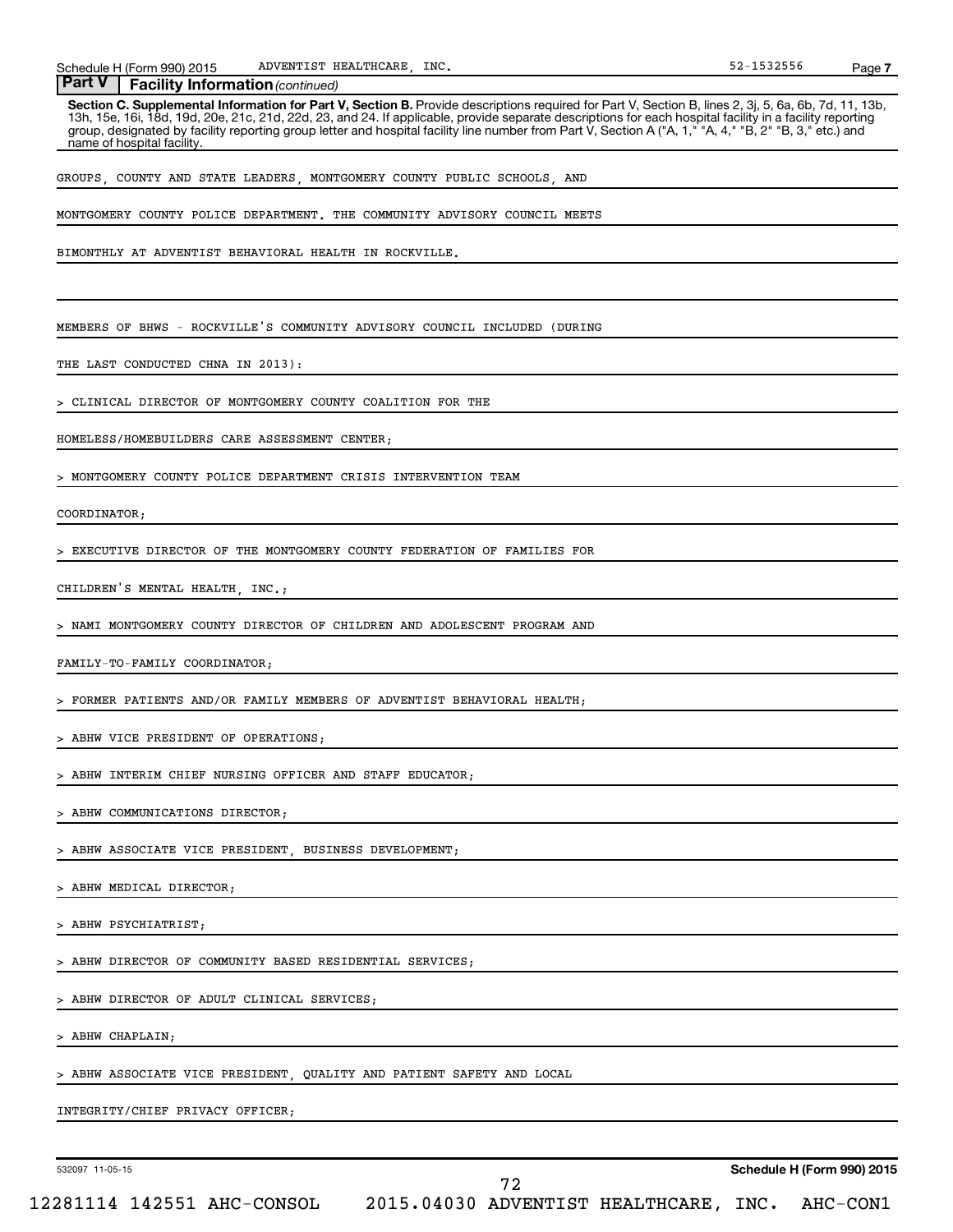BHWS-R HAS ONGOING PARTNERSHIPS WITH SEVERAL COMMUNITY-BASED ORGANIZATIONS

AND HEALTH CARE CLINICS THAT PROVIDE VALUABLE INPUT ON THE HEALTH NEEDS OF

COMMUNITY MEMBERS. WE PARTNER WITH CLINICS THAT SERVE THE LOW-INCOME

RESIDENTS OF MONTGOMERY COUNTY, MANY OF WHOM ARE LIMITED ENGLISH

**Part V** | Facility Information (continued)

name of hospital facility.

**7**

# 532097 11-05-15 **Schedule H (Form 990) 2015** PROFICIENT AND/OR RACIAL AND ETHNIC MINORITIES. ONE OF ADVENTIST HEALTHCARE'S SAFETY NET CLINIC PARTNERS IS MERCY HEALTH CLINIC, WHICH PROVIDES PRIMARY CARE TO UNINSURED, LOW-INCOME ADULT RESIDENTS OF MONTGOMERY COUNTY. ADVENTIST HEALTHCARE ALSO PARTNERS WITH MERCY HEALTH CLINIC BY PROVIDING FREE DIAGNOSTIC SERVICES/LAB WORK TO THEIR UNINSURED PATIENTS. ANOTHER KEY PARTNER IS MOBILE MEDICAL CARE (MOBILE MED), WHICH OPERATES THREE MOBILE HEALTHCARE VEHICLES AND PROVIDES PRIMARY AND PREVENTATIVE HEALTHCARE TO THE UNINSURED, LOW INCOME, WORKING POOR AND HOMELESS IN MONTGOMERY COUNTY. IN ADDITION, ADVENTIST HEALTHCARE CONVENED A COMMUNITY ADVISORY BOARD TO HELP GUIDE OUR EFFORTS TO REDUCE AND ELIMINATE HEALTH DISPARITIES, TO IDENTIFY COMMUNITY NEEDS, AND TO HELP ASSESS AND DIRECT OUR RESPONSE TO THOSE NEEDS. THE ADVISORY BOARD IS COMPRISED OF BOTH INTERNAL AND EXTERNAL/COMMUNITY LEADERS. ADVENTIST HEALTHCARE COMMUNITY BENEFIT ADVISORY BOARD MEMBERS: AISHA BIVENS JD BSN: ASSOCIATE VICE PRESIDENT OF CLINICAL EFFECTIVENESS; WASHINGTON ADVENTIST HOSPITAL; > PERRY CHAN; SENIOR PROGRAM COORDINATOR, ASIAN AMERICAN HEALTH INITIATIVE; 12281114 142551 AHC-CONSOL 2015.04030 ADVENTIST HEALTHCARE, INC. AHC-CON1 73

Section C. Supplemental Information for Part V, Section B. Provide descriptions required for Part V, Section B, lines 2, 3j, 5, 6a, 6b, 7d, 11, 13b,

13h, 15e, 16i, 18d, 19d, 20e, 21c, 21d, 22d, 23, and 24. If applicable, provide separate descriptions for each hospital facility in a facility reporting group, designated by facility reporting group letter and hospital facility line number from Part V, Section A ("A, 1," "A, 4," "B, 2" "B, 3," etc.) and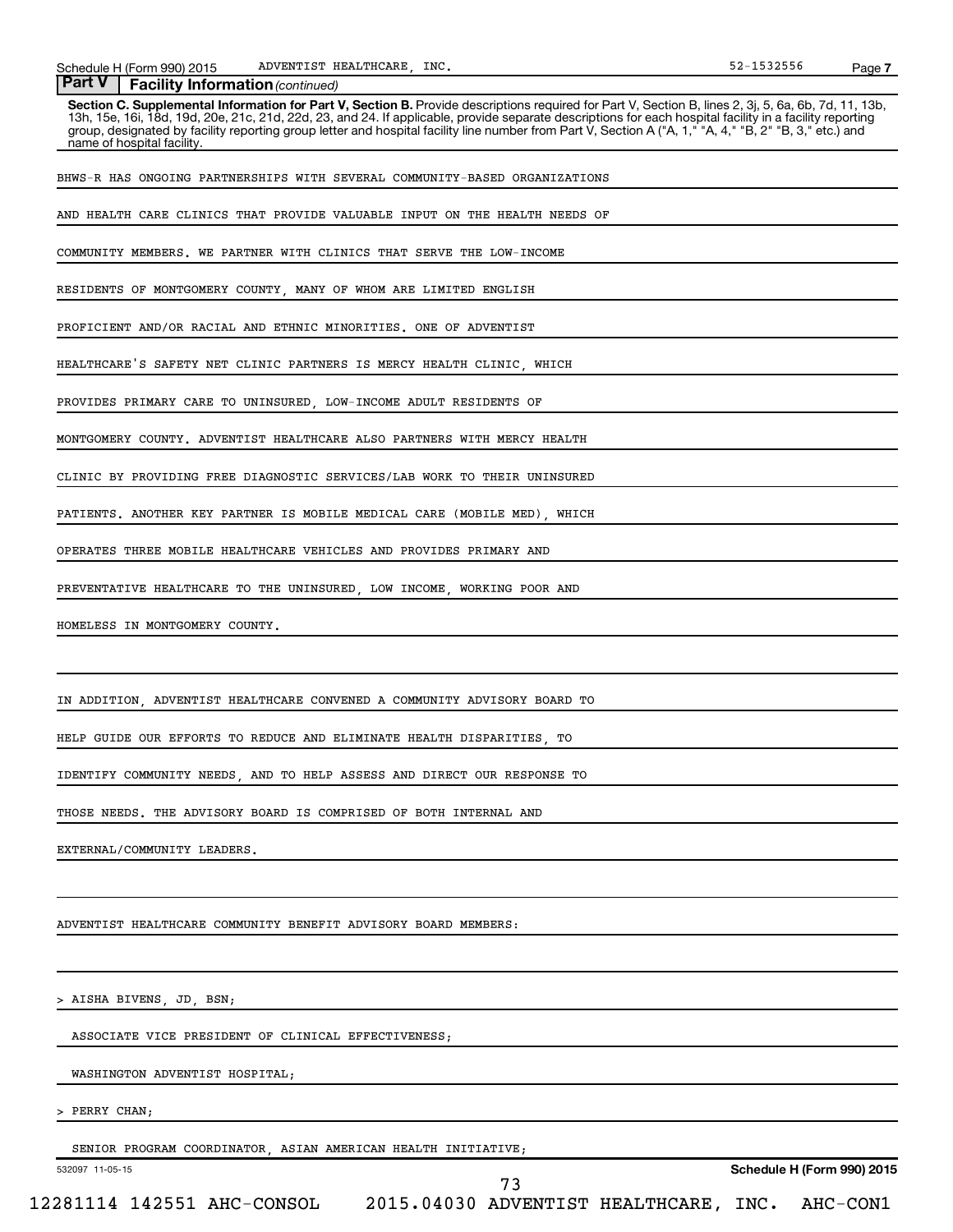**Part V Facility Information**

 *(continued)*

| MONTGOMERY COUNTY DEPARTMENT OF HEALTH AND HUMAN SERVICES;    |  |
|---------------------------------------------------------------|--|
| > IRENE DANKWA-MULLAN, MD, MPH;                               |  |
| DIRECTOR, OFFICE OF INNOVATION AND PROGRAM COORDINATION;      |  |
| NATIONAL INSTITUTE ON MINORITY HEALTH AND HEALTH DISPARITIES; |  |
| > STEVE GALEN, MS;                                            |  |
| PRESIDENT AND CEO;                                            |  |
| PRIMARY CARE COALITION OF MONTGOMERY COUNTY;                  |  |
| > CAROL W. GARVEY, MD, MPH;                                   |  |
| CHAIR;                                                        |  |
| PRIMARY CARE COALITION;                                       |  |
| > CARLESSIA HUSSEIN, DRPH, RN;                                |  |
| DIRECTOR, OFFICE OF MINORITY HEALTH AND HEALTH DISPARITIES;   |  |
| MARYLAND DEPARTMENT OF HEALTH AND MENTAL HYGIENE;             |  |
| > JUDY LICHTY, MPH;                                           |  |
| REGIONAL DIRECTOR, HEALTH AND WELLNESS;                       |  |
| ADVENTIST HEALTHCARE;                                         |  |
| > SKIP MARGOT, RN, MS;                                        |  |
| CNE AND VP OF PATIENT CARE SERVICES;                          |  |
| SHADY GROVE MEDICAL CENTER;                                   |  |
| > SONIA MORA, RN;                                             |  |
|                                                               |  |
| MANAGER, PUBLIC HEALTH SERVICES/LATINO HEALTH INITIATIVE;     |  |
| MONTGOMERY COUNTY DEPARTMENT OF HEALTH AND HUMAN SERVICES;    |  |
| > RICHARD "DICK" PAVLIN, MHCA;                                |  |
| EXECUTIVE DIRECTOR;                                           |  |
| MERCY HEALTH CLINIC;                                          |  |
| > OLIVIA CARTER-POKRAS, PHD;                                  |  |
|                                                               |  |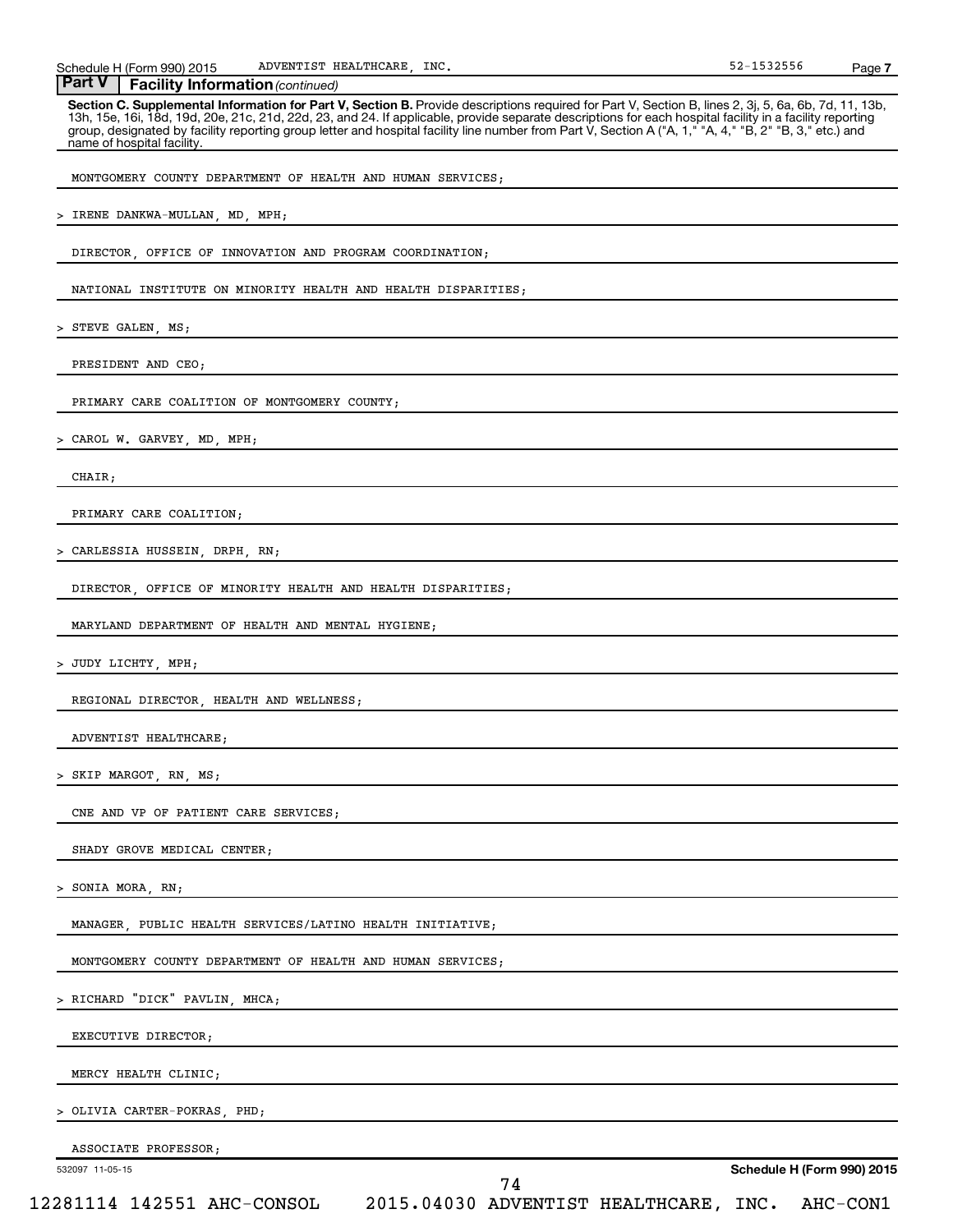#### Section C. Supplemental Information for Part V, Section B. Provide descriptions required for Part V, Section B, lines 2, 3j, 5, 6a, 6b, 7d, 11, 13b, **Part V** | Facility Information (continued) 13h, 15e, 16i, 18d, 19d, 20e, 21c, 21d, 22d, 23, and 24. If applicable, provide separate descriptions for each hospital facility in a facility reporting group, designated by facility reporting group letter and hospital facility line number from Part V, Section A ("A, 1," "A, 4," "B, 2" "B, 3," etc.) and

UNIVERSITY OF MARYLAND COLLEGE PARK, SCHOOL OF PUBLIC HEALTH;

> HOWARD ROSS;

CHIEF LEARNING OFFICER;

COOK ROSS, INC.;

name of hospital facility.

TERRENCE P. SHEEHAN, MD;

CHIEF MEDICAL OFFICER;

ADVENTIST REHABILITATION HOSPITAL OF MARYLAND;

TOM SWEENEY, RN, MBA, FACHE;

VICE PRESIDENT - CHIEF NURSING OFFICER;

WASHINGTON ADVENTIST HOSPITAL;

> LOIS A. WESSEL, RN CFNP;

ASSOCIATE DIRECTOR FOR PROGRAMS

ASSOCIATION OF CLINICIANS FOR THE UNDERSERVED;

FINALLY, THE COMMUNITY'S PERSPECTIVE WAS OBTAINED THROUGH A COMMUNITY

HEALTH NEEDS ASSESSMENT SURVEY OFFERED TO THE PUBLIC THROUGH POSTINGS ON

ADVENTIST HEALTHCARE ENTITY FACEBOOK PAGES, NEWSLETTERS, E-MAIL LIST

SERVES, AND MEETINGS WITH COMMUNITY LEADERS. A 25-ITEM SURVEY, AVAILABLE

ONLINE THROUGH SURVEYMONKEY.COM, ASKED COMMUNITY MEMBERS AND COMMUNITY

LEADERS ALIKE TO PROVIDE SOCIODEMOGRAPHIC INFORMATION, HEALTH NEEDS

PROBLEMS AFFECTING THE HEALTH OF THE COMMUNITY, BARRIERS TO ACCESSING

CARE AND STRENGTHS/RESOURCES IN THE COMMUNITY.

BEHAVIORAL HEALTH&WELLNESS SVS-E SHORE:

PART V, SECTION B, LINE 5: THE FOLLOWING NARRATIVE IS BASED ON THE LAST

CONDUCTED CHNA IN 2013:

ADVENTIST HEALTHCARE BEHAVIORAL HEALTH AND WELLNESS SERVICES EASTERN SHORE

532097 11-05-15

75

**Schedule H (Form 990) 2015**

12281114 142551 AHC-CONSOL 2015.04030 ADVENTIST HEALTHCARE, INC. AHC-CON1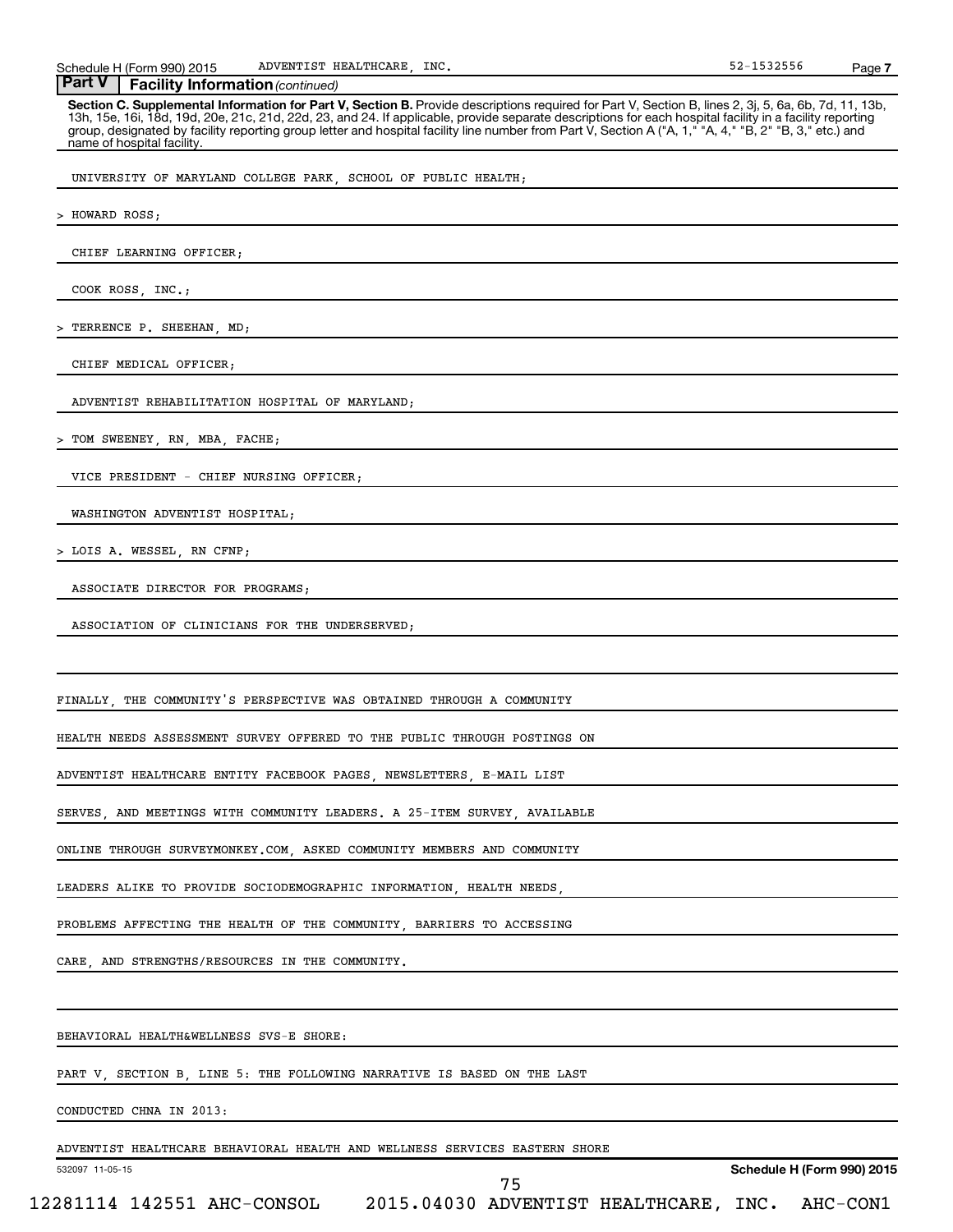| 13h, 15e, 16i, 18d, 19d, 20e, 21c, 21d, 22d, 23, and 24. If applicable, provide separate descriptions for each hospital facility in a facility reporting<br>group, designated by facility reporting group letter and hospital facility line number from Part V, Section A ("A, 1," "A, 4," "B, 2" "B, 3," etc.) and<br>name of hospital facility. |                            |
|---------------------------------------------------------------------------------------------------------------------------------------------------------------------------------------------------------------------------------------------------------------------------------------------------------------------------------------------------|----------------------------|
| (BHWS-ES) BELIEVES THAT MENTAL HEALTH CARE IS BEST DELIVERED THROUGH                                                                                                                                                                                                                                                                              |                            |
| PROGRAMS AND SERVICES THAT ADDRESS THE NEEDS OF THE COMMUNITY IT SERVES.                                                                                                                                                                                                                                                                          |                            |
| THE LOCAL COMMUNITY ADVISORY BOARD (CAB) OF BHWS-ES WAS FORMED FOR THE                                                                                                                                                                                                                                                                            |                            |
| PURPOSE OF PROVIDING BETTER SERVICES FOR OUR RESIDENTS AND THEIR FAMILIES.                                                                                                                                                                                                                                                                        |                            |
| THROUGH INTERACTIVE AND PARTICIPATORY INPUT WITHIN THE GROUP AND TO TREAT                                                                                                                                                                                                                                                                         |                            |
| "SHORE KIDS" ON THE SHORE. THROUGH REGULAR AND PRODUCTIVE DIALOGUE WITH                                                                                                                                                                                                                                                                           |                            |
| ITS COMMUNITY ADVISORY BOARD, BHWS-ES AIMS TO STRENGTHEN ITS EXISTING                                                                                                                                                                                                                                                                             |                            |
| PROGRAMS AND ADDRESS GAPS IN MENTAL HEALTH CARE. THE COMMUNITY ADVISORY                                                                                                                                                                                                                                                                           |                            |
| BOARD CONSISTS OF MEMBERS WHO HAVE DEMONSTRATED AN INTEREST IN THE MENTAL                                                                                                                                                                                                                                                                         |                            |
| HEALTH CONCERNS OF THE COMMUNITY THROUGH THEIR WORK OR VOLUNTEER SERVICES.                                                                                                                                                                                                                                                                        |                            |
| THIS INCLUDES, BUT IS NOT LIMITED TO: PARENT/FAMILY NAVIGATORS, MID-SHORE                                                                                                                                                                                                                                                                         |                            |
| MENTAL HEALTH CORE SERVICE AGENCY REPRESENTATIVE, PARENTS OF PATIENTS,                                                                                                                                                                                                                                                                            |                            |
| DORCHESTER COUNTY DEPARTMENT OF JUVENILE SERVICES PROGRAM SUPERVISOR                                                                                                                                                                                                                                                                              |                            |
| WICOMICO SOMERSET REGIONAL CORE SERVICE AGENCY REPRESENTATIVE, DORCHESTER                                                                                                                                                                                                                                                                         |                            |
| COUNTY DEPARTMENT OF SOCIAL SERVICES REPRESENTATIVE, EASTERN SHORE MOBILE                                                                                                                                                                                                                                                                         |                            |
| CRISIS REPRESENTATIVE, AND DORCHESTER COUNTY PUBLIC SCHOOLS SPECIAL                                                                                                                                                                                                                                                                               |                            |
| EDUCATION NON-PUBLIC COORDINATOR. THE COMMUNITY ADVISORY BOARD WAS BEING                                                                                                                                                                                                                                                                          |                            |
| LED BY KEVIN DRUMHELLER EXECUTIVE DIRECTOR OF ADVENTIST BEHAVIORAL HEALTH                                                                                                                                                                                                                                                                         |                            |
| EASTERN SHORE, AND BARBARA COLEMAN, SCRIBE. THE COMMUNITY ADVISORY BOARD                                                                                                                                                                                                                                                                          |                            |
| FOR BHWS-ES HELD ITS FIRST MEETING IN NOVEMBER 2012 AND MEETS QUARTERLY.                                                                                                                                                                                                                                                                          |                            |
| ADVENTIST HEALTHCARE BEHAVIORAL HEALTH AND WELLNESS SERVICES EASTERN SHORE                                                                                                                                                                                                                                                                        |                            |
| COMMUNITY ADVISORY BOARD MEMBERS (DURING THE LAST CONDUCTED CHNA IN 2013):                                                                                                                                                                                                                                                                        |                            |
| > AUDRA CHERBONNIER;                                                                                                                                                                                                                                                                                                                              |                            |
| FAMILY NAVIGATOR, PARENT;                                                                                                                                                                                                                                                                                                                         |                            |
| MARYLAND COALITION OF FAMILIES;                                                                                                                                                                                                                                                                                                                   |                            |
| 532097 11-05-15<br>76<br>12281114 142551 AHC-CONSOL 2015.04030 ADVENTIST HEALTHCARE, INC. AHC-CON1                                                                                                                                                                                                                                                | Schedule H (Form 990) 2015 |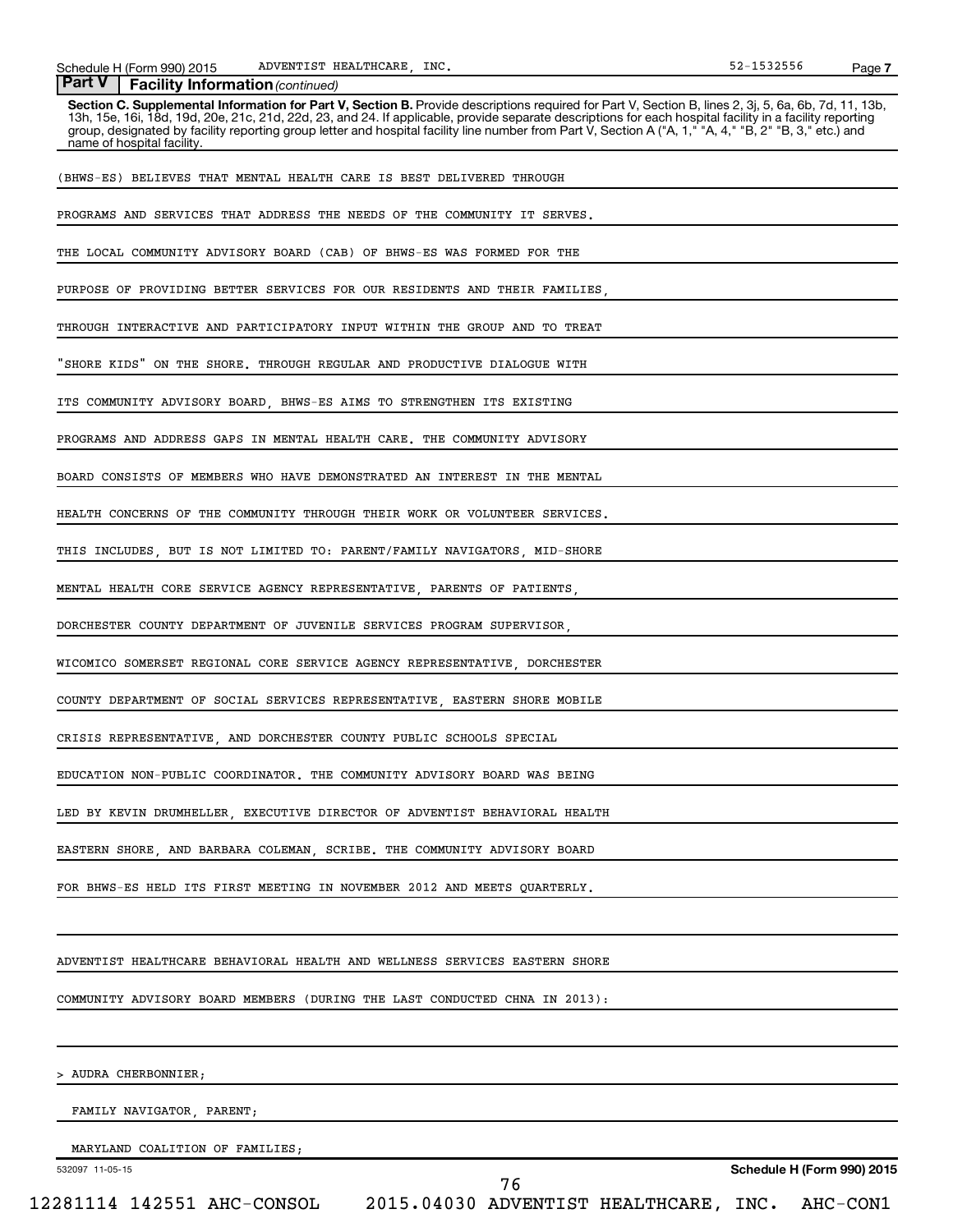| Part V<br><b>Facility Information (continued)</b>                                                                                                                                                                                                                                                                                                                                                                                                                                                         |
|-----------------------------------------------------------------------------------------------------------------------------------------------------------------------------------------------------------------------------------------------------------------------------------------------------------------------------------------------------------------------------------------------------------------------------------------------------------------------------------------------------------|
| Section C. Supplemental Information for Part V, Section B. Provide descriptions required for Part V, Section B, lines 2, 3j, 5, 6a, 6b, 7d, 11, 13b,<br>13h, 15e, 16i, 18d, 19d, 20e, 21c, 21d, 22d, 23, and 24. If applicable, provide separate descriptions for each hospital facility in a facility reporting<br>group, designated by facility reporting group letter and hospital facility line number from Part V, Section A ("A, 1," "A, 4," "B, 2" "B, 3," etc.) and<br>name of hospital facility. |
| > ADELAIDE (ADDIE) ECKARDT;                                                                                                                                                                                                                                                                                                                                                                                                                                                                               |
| DELEGATE;                                                                                                                                                                                                                                                                                                                                                                                                                                                                                                 |
| HOUSE OF DELEGATES;                                                                                                                                                                                                                                                                                                                                                                                                                                                                                       |
| > REBECCA HUTCHISON;                                                                                                                                                                                                                                                                                                                                                                                                                                                                                      |
| CHILD AND ADOLESCENT COORDINATOR;                                                                                                                                                                                                                                                                                                                                                                                                                                                                         |
| MID SHORE MENTAL HEALTH SYSTEMS;                                                                                                                                                                                                                                                                                                                                                                                                                                                                          |
| > DIANE LANE;                                                                                                                                                                                                                                                                                                                                                                                                                                                                                             |
| EXECUTIVE DIRECTOR AND PARENT;                                                                                                                                                                                                                                                                                                                                                                                                                                                                            |
| CHESAPEAKE VOYAGERS, INC.;                                                                                                                                                                                                                                                                                                                                                                                                                                                                                |
| > KENNETH MALIK;                                                                                                                                                                                                                                                                                                                                                                                                                                                                                          |
| CHIEF;                                                                                                                                                                                                                                                                                                                                                                                                                                                                                                    |
| CAMBRIDGE POLICE DEPARTMENT;                                                                                                                                                                                                                                                                                                                                                                                                                                                                              |
| > CAROL MASDEN;                                                                                                                                                                                                                                                                                                                                                                                                                                                                                           |
| DIRECTOR AND PARENT;                                                                                                                                                                                                                                                                                                                                                                                                                                                                                      |
| EASTERN SHORE MOBILE CRISIS;                                                                                                                                                                                                                                                                                                                                                                                                                                                                              |
| > CHRISTOPHER MIELE;                                                                                                                                                                                                                                                                                                                                                                                                                                                                                      |
| PROGRAM SUPERVISOR;                                                                                                                                                                                                                                                                                                                                                                                                                                                                                       |
| DEPARTMENT OF JUVENILE SERVICES;                                                                                                                                                                                                                                                                                                                                                                                                                                                                          |
| > HEIDI ROCHON;                                                                                                                                                                                                                                                                                                                                                                                                                                                                                           |
| DIRECTOR AND PARENT;                                                                                                                                                                                                                                                                                                                                                                                                                                                                                      |
| MARYLAND COALITION OF FAMILIES;                                                                                                                                                                                                                                                                                                                                                                                                                                                                           |
| > DARLENE SAMPSON;                                                                                                                                                                                                                                                                                                                                                                                                                                                                                        |
| ASSISTANT DIRECTOR OF SERVICES;                                                                                                                                                                                                                                                                                                                                                                                                                                                                           |
| DORCHESTER COUNTY DEPARTMENT OF SOCIAL SERVICES;                                                                                                                                                                                                                                                                                                                                                                                                                                                          |
| > CHALARRA SESSOMS;                                                                                                                                                                                                                                                                                                                                                                                                                                                                                       |
| CHILD AND ADOLESCENT DIRECTOR;                                                                                                                                                                                                                                                                                                                                                                                                                                                                            |
| WICOMICO/SOMERSET BEHAVIORAL HEALTH AUTHORITY;                                                                                                                                                                                                                                                                                                                                                                                                                                                            |
| Schedule H (Form 990) 2015<br>532097 11-05-15<br>77                                                                                                                                                                                                                                                                                                                                                                                                                                                       |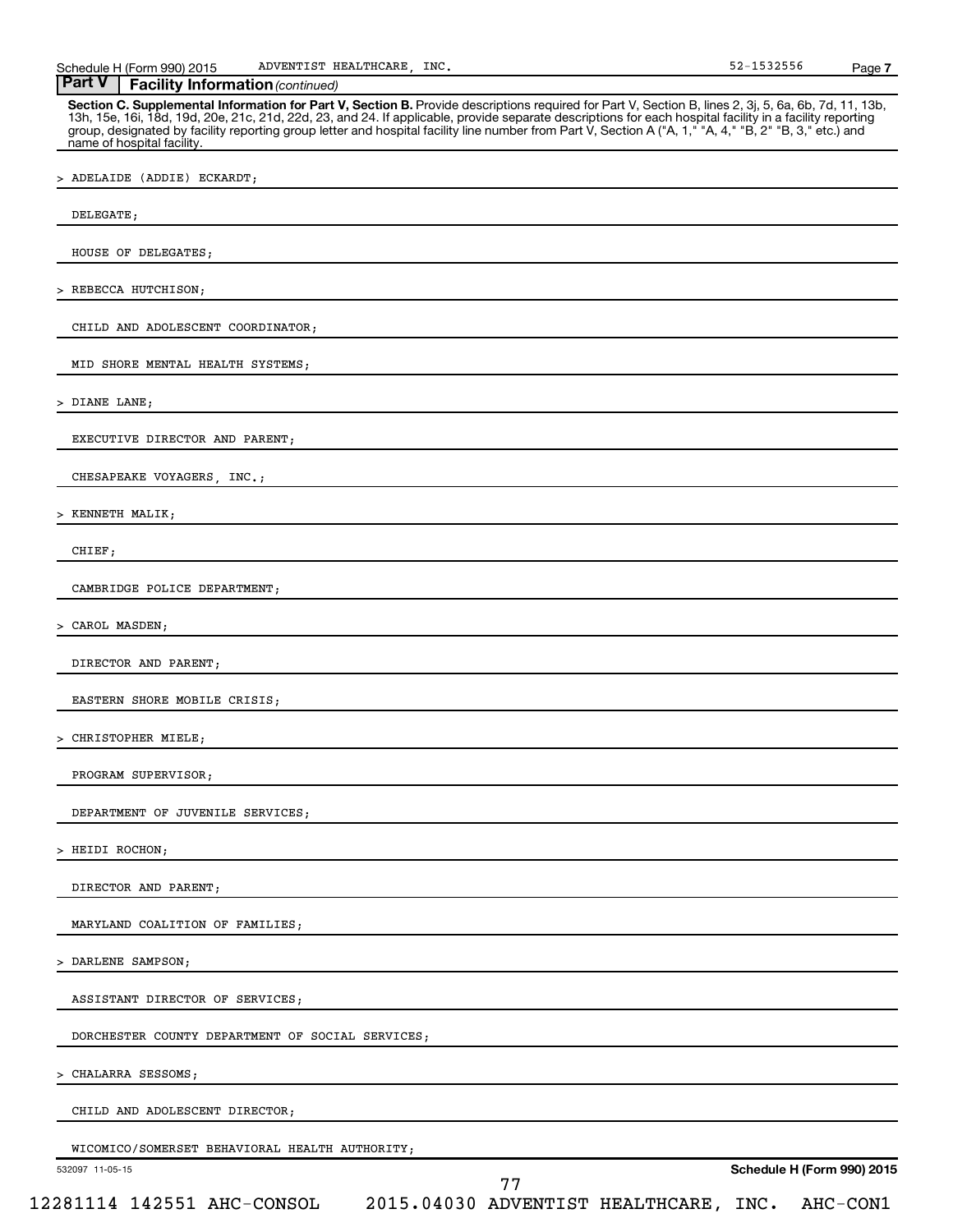### **Part V** | Facility Information (continued)

Section C. Supplemental Information for Part V, Section B. Provide descriptions required for Part V, Section B, lines 2, 3j, 5, 6a, 6b, 7d, 11, 13b, 13h, 15e, 16i, 18d, 19d, 20e, 21c, 21d, 22d, 23, and 24. If applicable, provide separate descriptions for each hospital facility in a facility reporting group, designated by facility reporting group letter and hospital facility line number from Part V, Section A ("A, 1," "A, 4," "B, 2" "B, 3," etc.) and name of hospital facility.

> BERNADETT TOWNSEND;

FAMILY NAVIGATOR AND PARENT;

MARYLAND COALITION OF FAMILIES;

> DEBBIE USAB;

DIRECTOR;

DORCHESTER COUNTY PUBLIC SCHOOLS SPECIAL EDUCATION;

IN ADDITION TO THE ADVISORY BOARD, THE STAFF OF ADVENTIST HEALTHCARE AND

BHWS-ES PARTICIPATES IN VARIOUS WAYS IN THE COMMUNITY. WE ACTIVELY

PARTICIPATE IN NUMEROUS COMMITTEES, COALITIONS, AND PARTNERSHIPS THAT

PROVIDE INFORMATION ON THE HEALTH NEEDS IN THE COMMUNITY. THE HEALTH

PROFESSIONALS THAT PROVIDE PROGRAMS IN THE COMMUNITY ALSO PROVIDE VALUABLE

INFORMATION AND KNOWLEDGE OF COMMUNITY NEEDS.

SHADY GROVE MEDICAL CENTER:

PART V, SECTION B, LINE 7D: A HARD COPY OF THE CHNA IS ALSO AVAILABLE

UPON REQUEST FROM THE ADVENTIST HEALTHCARE SUPPORT CENTER (CORPORATE

OFFICE) WHICH IS LOCATED AT:

820 WEST DIAMOND AVENUE 4TH FLOOR, GAITHERSBURG, MD 20878;

PART V, SECTION B, LINE 7A: THE CHNA REPORT CAN BE FOUND ON EITHER ONE OF

THESE URLS: HTTP://WWW.ADVENTISTHEALTHCARE.COM/APP/FILES/PUBLIC/3166/

2013-CHNA-SGAH.PDF

,OR,

HTTP://WWW.ADVENTISTHEALTHCARE.COM/ABOUT/COMMUNITY/HEALTH-NEEDS-ASSESSMENT

532097 11-05-15

78

**Schedule H (Form 990) 2015**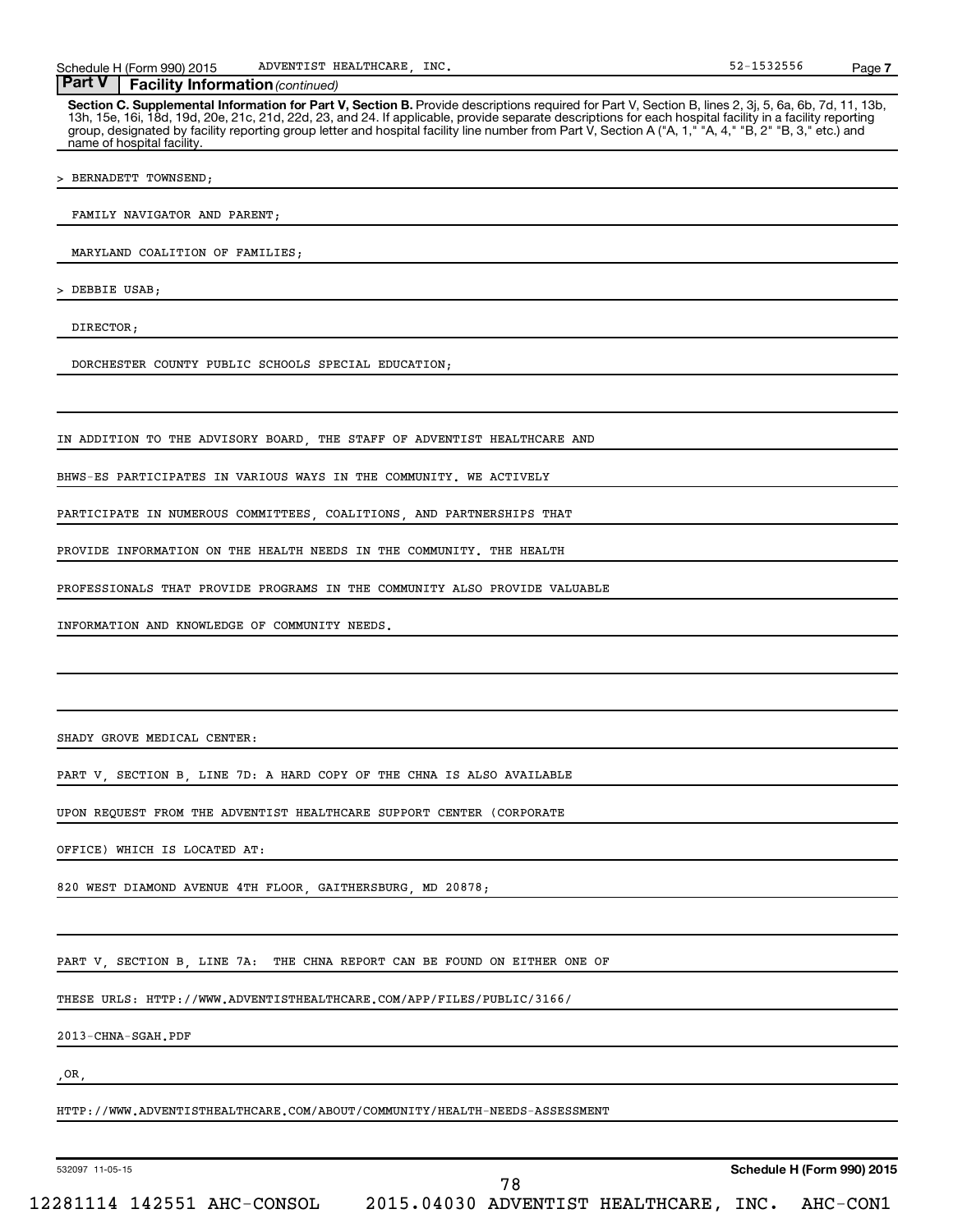# 532097 11-05-15 Section C. Supplemental Information for Part V, Section B. Provide descriptions required for Part V, Section B, lines 2, 3j, 5, 6a, 6b, 7d, 11, 13b, **Schedule H (Form 990) 2015** 13h, 15e, 16i, 18d, 19d, 20e, 21c, 21d, 22d, 23, and 24. If applicable, provide separate descriptions for each hospital facility in a facility reporting group, designated by facility reporting group letter and hospital facility line number from Part V, Section A ("A, 1," "A, 4," "B, 2" "B, 3," etc.) and name of hospital facility. PART V, SECTION B, LINE 10A: THE IMPLEMENTATION STRATEGY IS FOUND ON THIS URL: WWW.ADVENTISTHEALTHCARE.COM/APP/FILES/PUBLIC/3339/2013-CHNA-SGAH-IMPLEMENTATIONSTRATEGY.PDF WASHINGTON ADVENTIST HOSPITAL: PART V, SECTION B, LINE 7D: A HARD COPY OF THE CHNA IS ALSO AVAILABLE UPON REQUEST FROM THE ADVENTIST HEALTHCARE SUPPORT CENTER (CORPORATE OFFICE) WHICH IS LOCATED AT: 820 WEST DIAMOND AVENUE 4TH FLOOR, GAITHERSBURG, MD 20878 PART V, SECTION B, LINE 7A: THE CHNA REPORT CAN BE FOUND ON EITHER ONE OF THESE URLS: HTTP://WWW.ADVENTISTHEALTHCARE.COM/APP/FILES/PUBLIC/3167/2013-CHNA-WAH.PDF ,OR, HTTP://WWW.ADVENTISTHEALTHCARE.COM/ABOUT/COMMUNITY/HEALTH-NEEDS-ASSESSMENT PART V, SECTION B, LINE 10A: THE IMPLEMENTATION STRATEGY IS FOUND ON THIS URL WWW.ADVENTISTHEALTHCARE.COM/APP/FILES/PUBLIC/3338/2013-CHNA-WAH- IMPLEMENTATIONSTRATEGY.PDF ADVENTIST REHABILITATION HOSPITAL OF MARYLAND: PART V, SECTION B, LINE 7D: A HARD COPY OF THE CHNA IS ALSO AVAILABLE UPON REQUEST FROM THE ADVENTIST HEALTHCARE SUPPORT CENTER (CORPORATE OFFICE) WHICH IS LOCATED AT: 820 WEST DIAMOND AVENUE 4TH FLOOR, GAITHERSBURG, MD 20878 PART V, SECTION B, LINE 7A: THE CHNA REPORT CAN BE FOUND ON EITHER ONE OF

79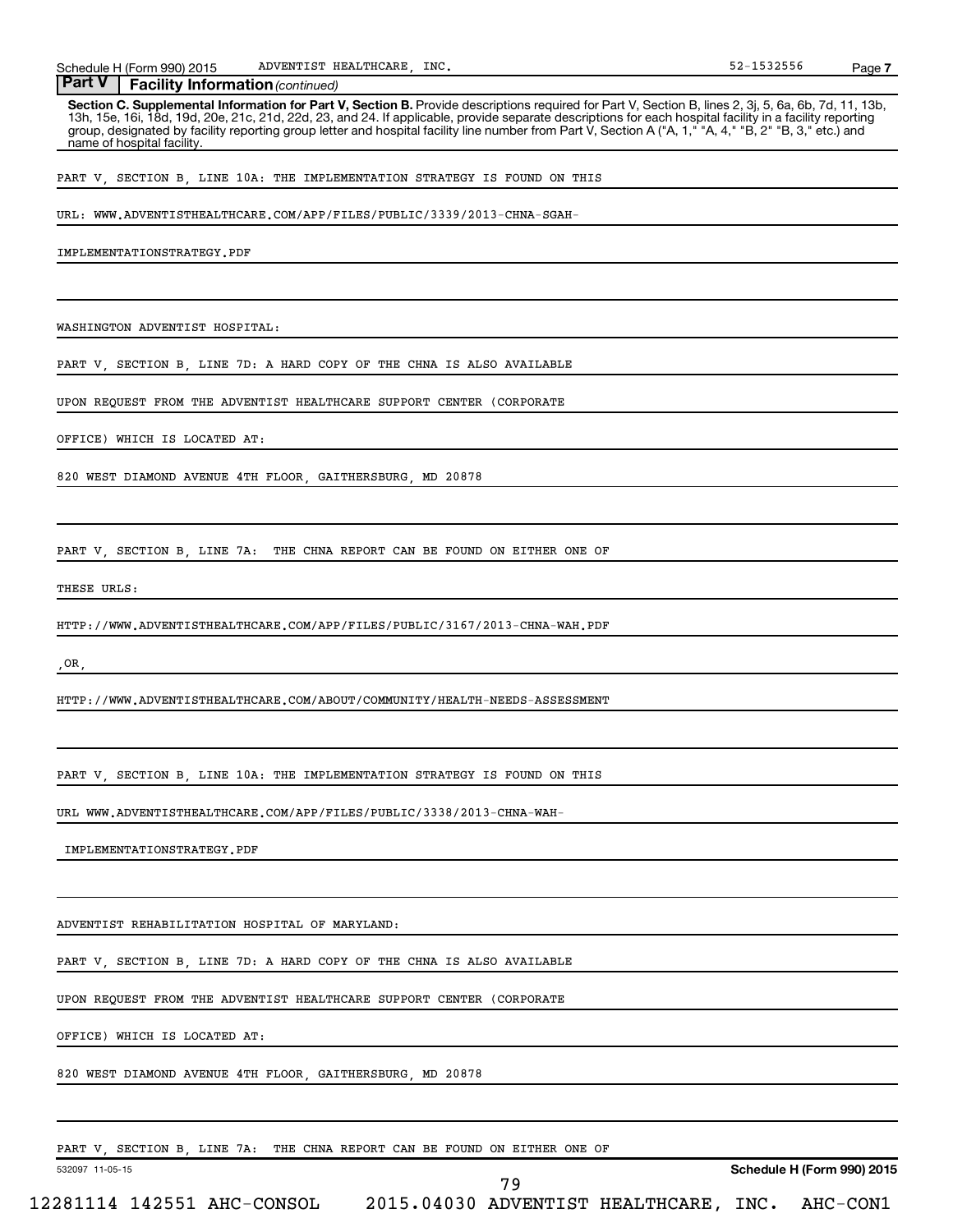### **Part V** | Facility Information (continued)

Section C. Supplemental Information for Part V, Section B. Provide descriptions required for Part V, Section B, lines 2, 3j, 5, 6a, 6b, 7d, 11, 13b, 13h, 15e, 16i, 18d, 19d, 20e, 21c, 21d, 22d, 23, and 24. If applicable, provide separate descriptions for each hospital facility in a facility reporting group, designated by facility reporting group letter and hospital facility line number from Part V, Section A ("A, 1," "A, 4," "B, 2" "B, 3," etc.) and name of hospital facility.

THESE URLS: HTTP://WWW.ADVENTISTHEALTHCARE.COM/APP/FILES/PUBLIC/3275/

2013-CHNA-ARHM.PDF

,OR,

HTTP://WWW.ADVENTISTHEALTHCARE.COM/ABOUT/COMMUNITY/HEALTH-NEEDS-ASSESSMENT

PART V, SECTION B, LINE 10A: THE IMPLEMENTATION STRATEGY IS FOUND ON THIS

URL: WWW.ADVENTISTHEALTHCARE.COM/APP/FILES/PUBLIC/3446/2013-CHNA-ARHM-

IMPLEMENTATIONSTRATEGY.PDF

BEHAVIORAL HEALTH&WELLNESS SERVICES-ROCK:

PART V, SECTION B, LINE 7D: A HARD COPY OF THE CHNA IS ALSO AVAILABLE

UPON REQUEST FROM THE ADVENTIST HEALTHCARE SUPPORT CENTER (CORPORATE

OFFICE) WHICH IS LOCATED AT:

820 WEST DIAMOND AVENUE 4TH FLOOR, GAITHERSBURG, MD 20878

PART V, SECTION B, LINE 7A: THE CHNA REPORT CAN BE FOUND ON EITHER ONE OF

THESE URLS: HTTP://WWW.ADVENTISTHEALTHCARE.COM/APP/FILES/PUBLIC/3274/

2013-CHNA-ABH-RV.PDF

,OR,

HTTP://WWW.ADVENTISTHEALTHCARE.COM/ABOUT/COMMUNITY/HEALTH-NEEDS-ASSESSMENT

PART V, SECTION B, LINE 10A: THE IMPLEMENTATION STRATEGY IS FOUND ON THIS

URL: WWW.ADVENTISTHEALTHCARE.COM/APP/FILES/PUBLIC/3447/2013-CHNA-ABH-RV-

IMPLEMENTATIONSTRATEGY.PDF

BEHAVIORAL HEALTH&WELLNESS SVS-E SHORE:

PART V, SECTION B, LINE 7D: A HARD COPY OF THE CHNA IS ALSO AVAILABLE

532097 11-05-15

**Schedule H (Form 990) 2015**

80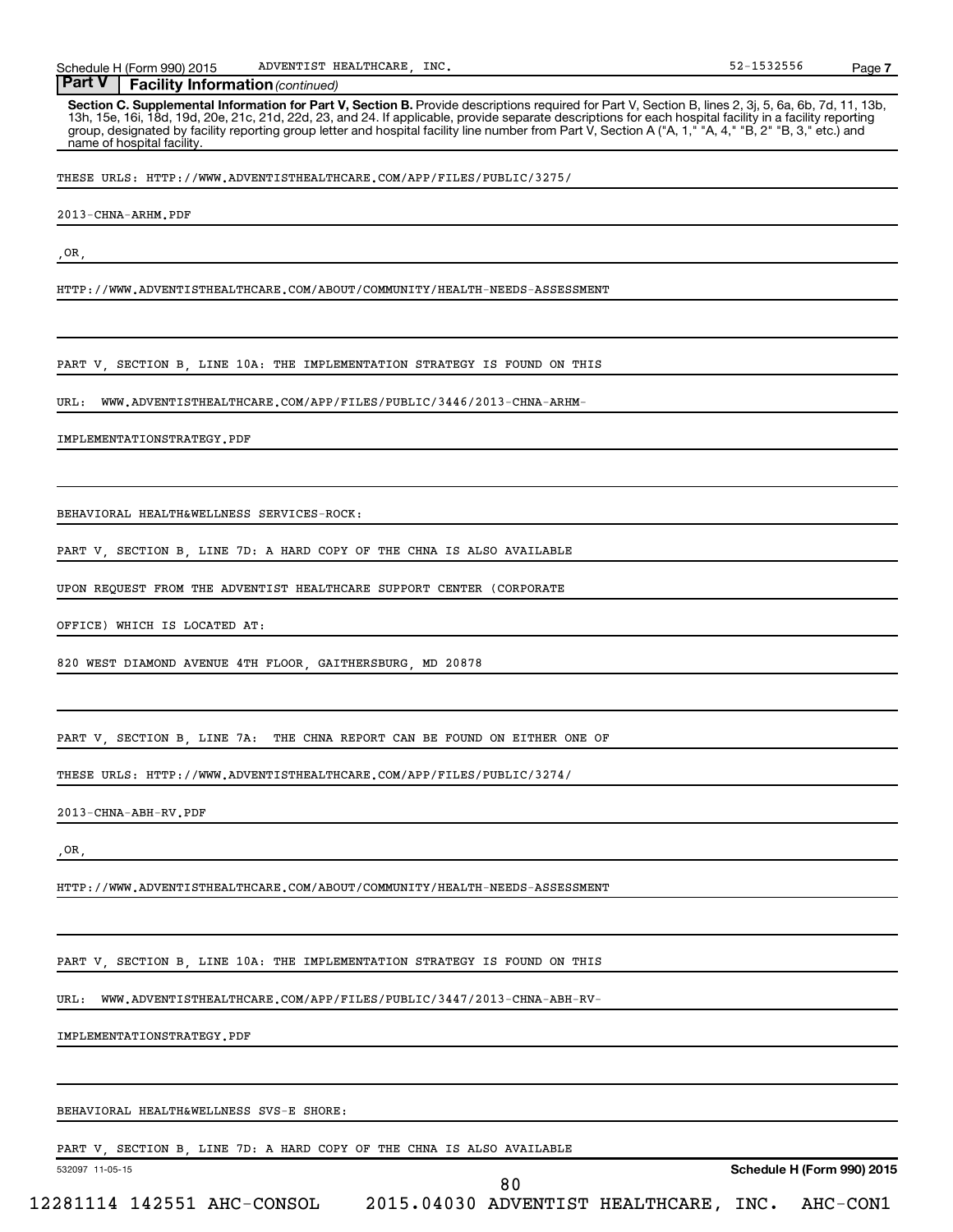Section C. Supplemental Information for Part V, Section B. Provide descriptions required for Part V, Section B, lines 2, 3j, 5, 6a, 6b, 7d, 11, 13b, **Part V** | Facility Information (continued) 13h, 15e, 16i, 18d, 19d, 20e, 21c, 21d, 22d, 23, and 24. If applicable, provide separate descriptions for each hospital facility in a facility reporting group, designated by facility reporting group letter and hospital facility line number from Part V, Section A ("A, 1," "A, 4," "B, 2" "B, 3," etc.) and name of hospital facility.

UPON REQUEST FROM THE ADVENTIST HEALTHCARE SUPPORT CENTER (CORPORATE

OFFICE) WHICH IS LOCATED AT:

820 WEST DIAMOND AVENUE 4TH FLOOR, GAITHERSBURG, MD 20878

PART V, SECTION B, LINE 7A: THE CHNA REPORT CAN BE FOUND ON EITHER ONE OF

THESE URLS: HTTP://WWW.ADVENTISTHEALTHCARE.COM/APP/FILES/PUBLIC/3273/

2013-CHNA-ABH-ES.PDF

,OR,

HTTP://WWW.ADVENTISTHEALTHCARE.COM/ABOUT/COMMUNITY/HEALTH-NEEDS-ASSESSMENT

PART V, SECTION B, LINE 10A: THE IMPLEMENTATION STRATEGY IS FOUND ON THIS

URL: WWW.ADVENTISTHEALTHCARE.COM/APP/FILES/PUBLIC/3448/2013-CHNA-ABH-ES-

IMPLEMENTATIONSTRATEGY.PDF

SHADY GROVE MEDICAL CENTER:

PART V, SECTION B, LINE 11: BASED ON THE CHNA COMPLETED IN 2013, AN

IMPLEMENTATION STRATEGY WAS ADOPTED FOCUSING ON (1) THE EARLY SCREENING

AND DETECTION OF LUNG CANCER AMONG THE ASIAN POPULATION, AND (2) DIABETES

MANAGEMENT AMONG THE UNINSURED.

LUNG CANCER: ADVENTIST HEALTHCARE SHADY GROVE MEDICAL CENTER (SGMC) HAS

IMPLEMENTED A PROGRAM TO IMPROVE EARLY SCREENING AND DETECTION OF LUNG

CANCER AMONG THE ASIAN POPULATION IT SERVES. THROUGH THIS INITIATIVE, SGMC

OFFERS LOW-DOSE CT LUNG CANCER SCREENINGS FOR HIGH-RISK ASIAN PACIFIC

ISLANDER COMMUNITIES.

STRATEGIES FOR THIS INITIATIVE INCLUDE: > AN EARLY DETECTION LUNG CANCER

SCREENING PROGRAM TARGETED TO THE ASIAN POPULATION; SCREENING EVENTS

532097 11-05-15

**Schedule H (Form 990) 2015**

**7**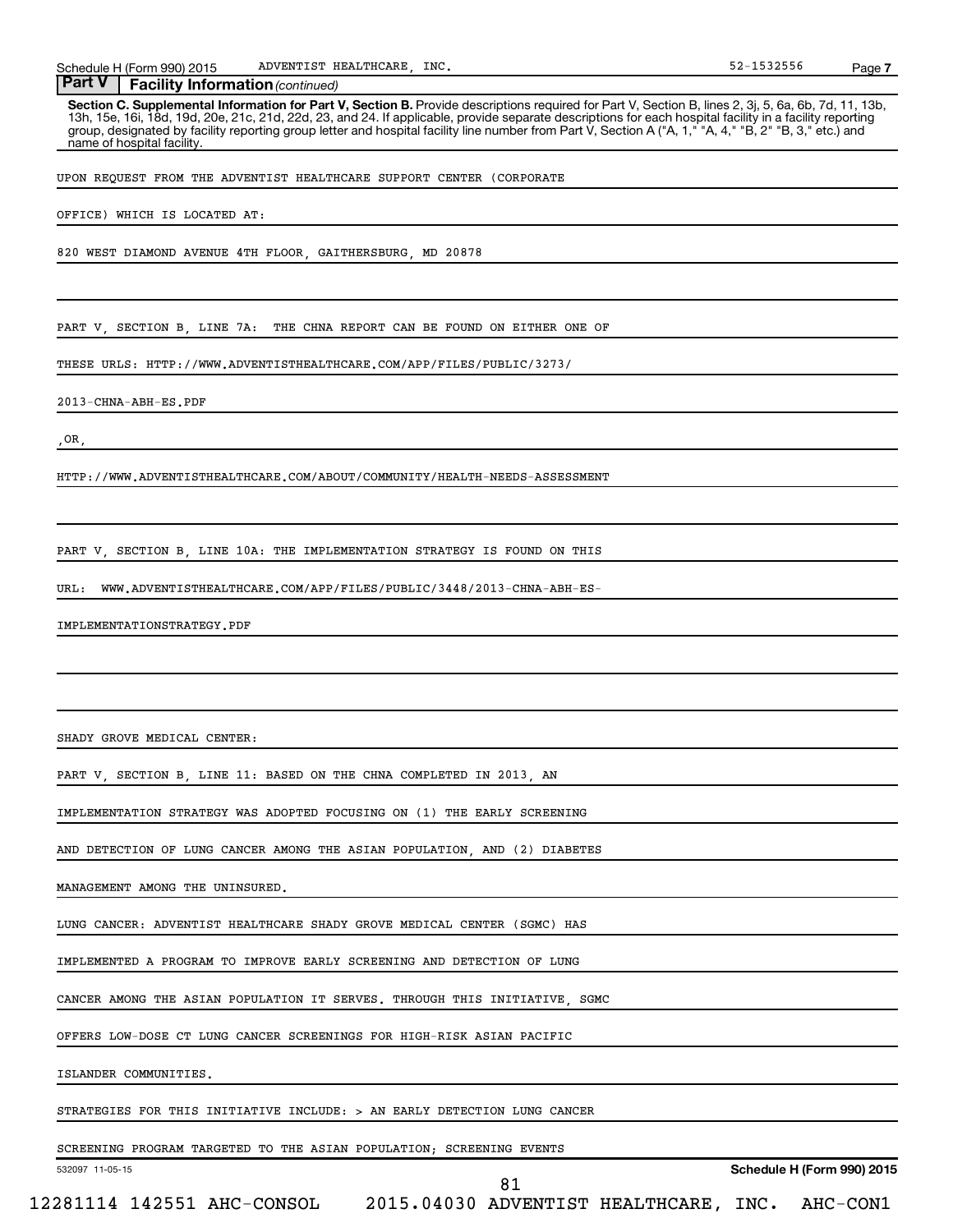| <b>Part V</b><br><b>Facility Information (continued)</b>                                                                                                                                                                                                                                                                                                                                                                                                                                                  |
|-----------------------------------------------------------------------------------------------------------------------------------------------------------------------------------------------------------------------------------------------------------------------------------------------------------------------------------------------------------------------------------------------------------------------------------------------------------------------------------------------------------|
| Section C. Supplemental Information for Part V, Section B. Provide descriptions required for Part V, Section B, lines 2, 3j, 5, 6a, 6b, 7d, 11, 13b,<br>13h, 15e, 16i, 18d, 19d, 20e, 21c, 21d, 22d, 23, and 24. If applicable, provide separate descriptions for each hospital facility in a facility reporting<br>group, designated by facility reporting group letter and hospital facility line number from Part V, Section A ("A, 1," "A, 4," "B, 2" "B, 3," etc.) and<br>name of hospital facility. |
| PREVIOUSLY TOOK PLACE ON A QUARTERLY BASIS. IN ORDER TO INCREASE ACCESS,                                                                                                                                                                                                                                                                                                                                                                                                                                  |
| SCREENINGS ARE NOW AVAILABLE ON A REGULAR BASIS BY APPOINTMENT. > ROUTINE                                                                                                                                                                                                                                                                                                                                                                                                                                 |
| FOLLOW-UP PROCESSES FOR IDENTIFIED LUNG NODULES; ALL SUSPICIOUS LUNG                                                                                                                                                                                                                                                                                                                                                                                                                                      |
| NODULES ARE REVIEWED BY A MULTIDISCIPLINARY PHYSICIAN GROUP; PARTICIPANTS                                                                                                                                                                                                                                                                                                                                                                                                                                 |
| ARE PROVIDED WITH A CD OF THEIR SCANS AT THE TIME OF THE SCREENING;                                                                                                                                                                                                                                                                                                                                                                                                                                       |
| SCREENING RESULTS LETTERS ARE SENT TO EACH PARTICIPANT AS WELL AS TO THEIR                                                                                                                                                                                                                                                                                                                                                                                                                                |
| PRIMARY CARE PHYSICIAN; PARTICIPANTS RECOMMENDED FOR FOLLOW-UP ARE SENT                                                                                                                                                                                                                                                                                                                                                                                                                                   |
| REMINDERS VIA LETTERS AND PHONE CALLS AT APPROPRIATE TIMES. >TOBACCO                                                                                                                                                                                                                                                                                                                                                                                                                                      |
| CESSATION COUNSELING; SCREENING PARTICIPANTS ARE PROVIDED MATERIALS (WHICH                                                                                                                                                                                                                                                                                                                                                                                                                                |
| ARE AVAILABLE IN THE TOP ASIAN LANGUAGES IN THE AREA) REGARDING ADVENTIST                                                                                                                                                                                                                                                                                                                                                                                                                                 |
| HEALTHCARE SHADY GROVE MEDICAL CENTERS FREE TOBACCO CESSATION PROGRAM.                                                                                                                                                                                                                                                                                                                                                                                                                                    |
| THE PROGRAM INCLUDES 1 YEARS OF FOLLOW-UP COUNSELING AS WELL AS FREE                                                                                                                                                                                                                                                                                                                                                                                                                                      |
| NICOTINE REPLACEMENT THERAPY, AS NEEDED. > COMMUNITY OUTREACH TO THE ASIAN                                                                                                                                                                                                                                                                                                                                                                                                                                |
| POPULATION; TARGETED OUTREACH TAKES PLACE FOR THE SCREENING PROGRAM                                                                                                                                                                                                                                                                                                                                                                                                                                       |
| INCLUDING REACHING OUT TO LOCAL CHINESE AND KOREAN PHYSICIANS AND                                                                                                                                                                                                                                                                                                                                                                                                                                         |
| PHYSICIANS SERVING THE ASIAN COMMUNITY IN THE HOSPITAL'S SERVICE AREA,                                                                                                                                                                                                                                                                                                                                                                                                                                    |
| DISTRIBUTING TRANSLATED FLYERS AT LOCAL EVENTS, PARTNERING WITH LOCAL                                                                                                                                                                                                                                                                                                                                                                                                                                     |
| COMMUNITY-BASED ORGANIZATIONS SERVING THE ASIAN COMMUNITY TO SPREAD THE                                                                                                                                                                                                                                                                                                                                                                                                                                   |
| WORD ABOUT THE SCREENINGS, AND RELEASING ADVERTISEMENTS IN LOCAL CHINESE                                                                                                                                                                                                                                                                                                                                                                                                                                  |
| AND KOREAN LANGUAGE NEWSPAPERS; MOST RECENTLY, WE HAVE ALSO DISTRIBUTED                                                                                                                                                                                                                                                                                                                                                                                                                                   |
| "SCRIPT PADS" TO LOCAL AREA PHYSICIANS SERVING LARGELY ASIAN POPULATIONS                                                                                                                                                                                                                                                                                                                                                                                                                                  |
| SO THAT THEY ARE EASILY ABLE TO REFER PATIENTS TO THE SCREENING PROGRAM.                                                                                                                                                                                                                                                                                                                                                                                                                                  |
| DIABETES: SGMC HAS IMPLEMENTED SEVERAL PROGRAMS TO INCREASE ACCESS TO                                                                                                                                                                                                                                                                                                                                                                                                                                     |
| EDUCATION AND RESOURCES FOR UNINSURED DIABETIC INDIVIDUALS IN MONTGOMERY                                                                                                                                                                                                                                                                                                                                                                                                                                  |
| COUNTY IN ORDER TO INCREASE CONFIDENCE AND SKILLS IN BETTER MANAGING AND                                                                                                                                                                                                                                                                                                                                                                                                                                  |
| CONTROLLING THEIR DIABETES.                                                                                                                                                                                                                                                                                                                                                                                                                                                                               |
| STRATEGIES FOR THIS INITIATIVE INCLUDE: > OFFERING PRE-DIABETES CLASSES                                                                                                                                                                                                                                                                                                                                                                                                                                   |
| Schedule H (Form 990) 2015<br>532097 11-05-15<br>82                                                                                                                                                                                                                                                                                                                                                                                                                                                       |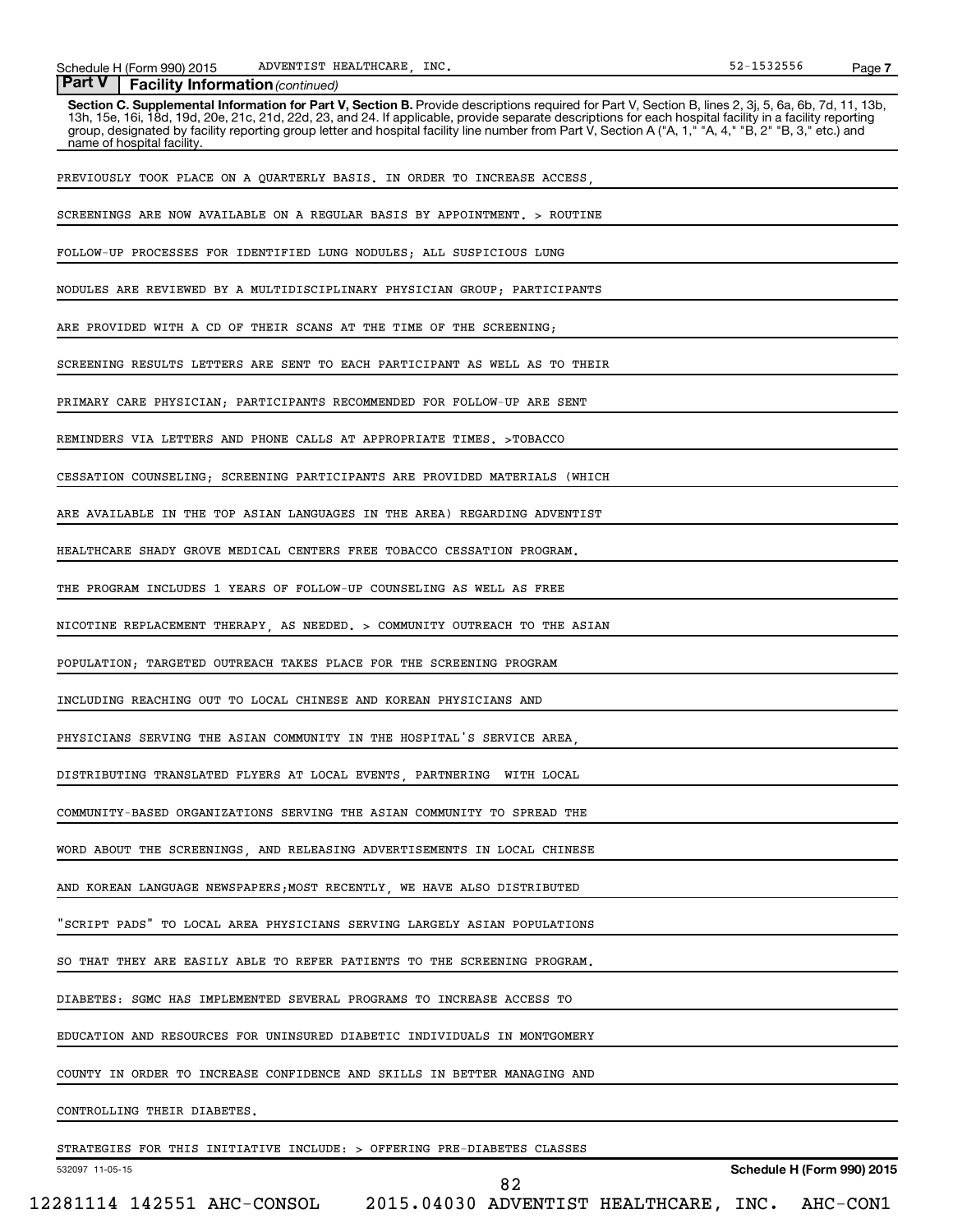| Part V<br><b>Facility Information (continued)</b>                                                                                                                                                                                                                                                                                                                                                                                                                                                         |
|-----------------------------------------------------------------------------------------------------------------------------------------------------------------------------------------------------------------------------------------------------------------------------------------------------------------------------------------------------------------------------------------------------------------------------------------------------------------------------------------------------------|
| Section C. Supplemental Information for Part V, Section B. Provide descriptions required for Part V, Section B, lines 2, 3j, 5, 6a, 6b, 7d, 11, 13b,<br>13h, 15e, 16i, 18d, 19d, 20e, 21c, 21d, 22d, 23, and 24. If applicable, provide separate descriptions for each hospital facility in a facility reporting<br>group, designated by facility reporting group letter and hospital facility line number from Part V, Section A ("A, 1," "A, 4," "B, 2" "B, 3," etc.) and<br>name of hospital facility. |
| FREE OF CHARGE. CLASSES FOLLOW AN EVIDENCE-BASED CURRICULUM DEVELOPED BY                                                                                                                                                                                                                                                                                                                                                                                                                                  |
| THE NATIONAL DIABETES EDUCATION PROGRAM AND CONSIST OF TWO 2-HOUR SESSIONS                                                                                                                                                                                                                                                                                                                                                                                                                                |
| TAKING PLACE EVERY OTHER MONTH AT SGMC. > INFORMAL DIABETES                                                                                                                                                                                                                                                                                                                                                                                                                                               |
| SELF-MANAGEMENT EDUCATION FOR INDIVIDUALS DURING A GROUP MEDICAL                                                                                                                                                                                                                                                                                                                                                                                                                                          |
| APPOINTMENT SETTING AT MOBILE MED IN ROCKVILLE, MARYLAND. SGMC S                                                                                                                                                                                                                                                                                                                                                                                                                                          |
| OUTPATIENT DIABETES EDUCATOR PROVIDES DIABETES EDUCATION TO THE GROUP AS                                                                                                                                                                                                                                                                                                                                                                                                                                  |
| THEY EACH TAKE THEIR TURN VISITING THEIR HEALTH CARE PROVIDER. > OFFERING                                                                                                                                                                                                                                                                                                                                                                                                                                 |
| A FREE 1-HOUR NUTRITION AND COOKING CLASS ON A MONTHLY BASIS AT SGMC. >                                                                                                                                                                                                                                                                                                                                                                                                                                   |
| OFFERING THE STANFORD UNIVERSITY DIABETES SELF-MANAGEMENT PROGRAM TO THE                                                                                                                                                                                                                                                                                                                                                                                                                                  |
| COMMUNITY. THIS EVIDENCE BASED PROGRAM CONSISTS OF SIX WEEKLY 2.5 HOUR                                                                                                                                                                                                                                                                                                                                                                                                                                    |
| SESSIONS AND WORKS TO IMPROVE SELF-MANAGEMENT SKILLS. WHILE ONLY OFFERED                                                                                                                                                                                                                                                                                                                                                                                                                                  |
| IN ENGLISH IN 2015, ADDITIONAL SGMC STAFF MEMBERS HAVE NOW BEEN TRAINED TO                                                                                                                                                                                                                                                                                                                                                                                                                                |
| OFFER THE WORKSHOP IN SPANISH AS WELL.                                                                                                                                                                                                                                                                                                                                                                                                                                                                    |
| ADDITIONAL AREAS OF NEED ADDRESSED BY SGMC: > BREAST CANCER: PROVIDE FREE                                                                                                                                                                                                                                                                                                                                                                                                                                 |
| MAMMOGRAM SCREENINGS, NAVIGATION, BIOPSIES, ULTRASOUNDS, SURGERIES, AND                                                                                                                                                                                                                                                                                                                                                                                                                                   |
| TREATMENT FOR THE UNINSURED. ENCOURAGE PREVENTION AND EARLY DETECTION                                                                                                                                                                                                                                                                                                                                                                                                                                     |
| THROUGH EDUCATION AT COMMUNITY HEALTH FAIRS, AND COMMUNITY LOCATIONS                                                                                                                                                                                                                                                                                                                                                                                                                                      |
| SERVING VULNERABLE POPULATIONS. A BREAST CANCER SUPPORT GROUP AS WELL AS                                                                                                                                                                                                                                                                                                                                                                                                                                  |
| THE AMERICAN CANCER SOCIETY LOOK GOOD FEEL BETTER SUPPORT GROUP ARE                                                                                                                                                                                                                                                                                                                                                                                                                                       |
| OFFERED AS WELL. > COLORECTAL CANCER: PROVIDE COLONOSCOPIES FOR TARGET                                                                                                                                                                                                                                                                                                                                                                                                                                    |
| POPULATION AND REFER PATIENTS WITH ABNORMAL FINDINGS TO MONTGOMERY CANCER                                                                                                                                                                                                                                                                                                                                                                                                                                 |
| CRUSADES FOR FURTHER TREATMENT. ENCOURAGE PREVENTION AND EARLY DETECTION                                                                                                                                                                                                                                                                                                                                                                                                                                  |
| THROUGH EDUCATION AT COMMUNITY HEALTH FAIRS, AND COMMUNITY LOCATIONS                                                                                                                                                                                                                                                                                                                                                                                                                                      |
| SERVING VULNERABLE POPULATIONS, $>$ CANCER (OTHER): PARTNER WITH PHYSICIANS                                                                                                                                                                                                                                                                                                                                                                                                                               |
| TO PROVIDE FREE ANNUAL CANCER SCREENINGS TO THE COMMUNITY, TARGETING:                                                                                                                                                                                                                                                                                                                                                                                                                                     |
| BREAST, PROSTATE, COLORECTAL, ORAL, SKIN AND THYROID CANCER. ADDITIONALLY,                                                                                                                                                                                                                                                                                                                                                                                                                                |
| BILINGUAL CANCER OUTREACH COORDINATORS ENCOURAGE PREVENTION AND EARLY                                                                                                                                                                                                                                                                                                                                                                                                                                     |
| Schedule H (Form 990) 2015<br>532097 11-05-15<br>83                                                                                                                                                                                                                                                                                                                                                                                                                                                       |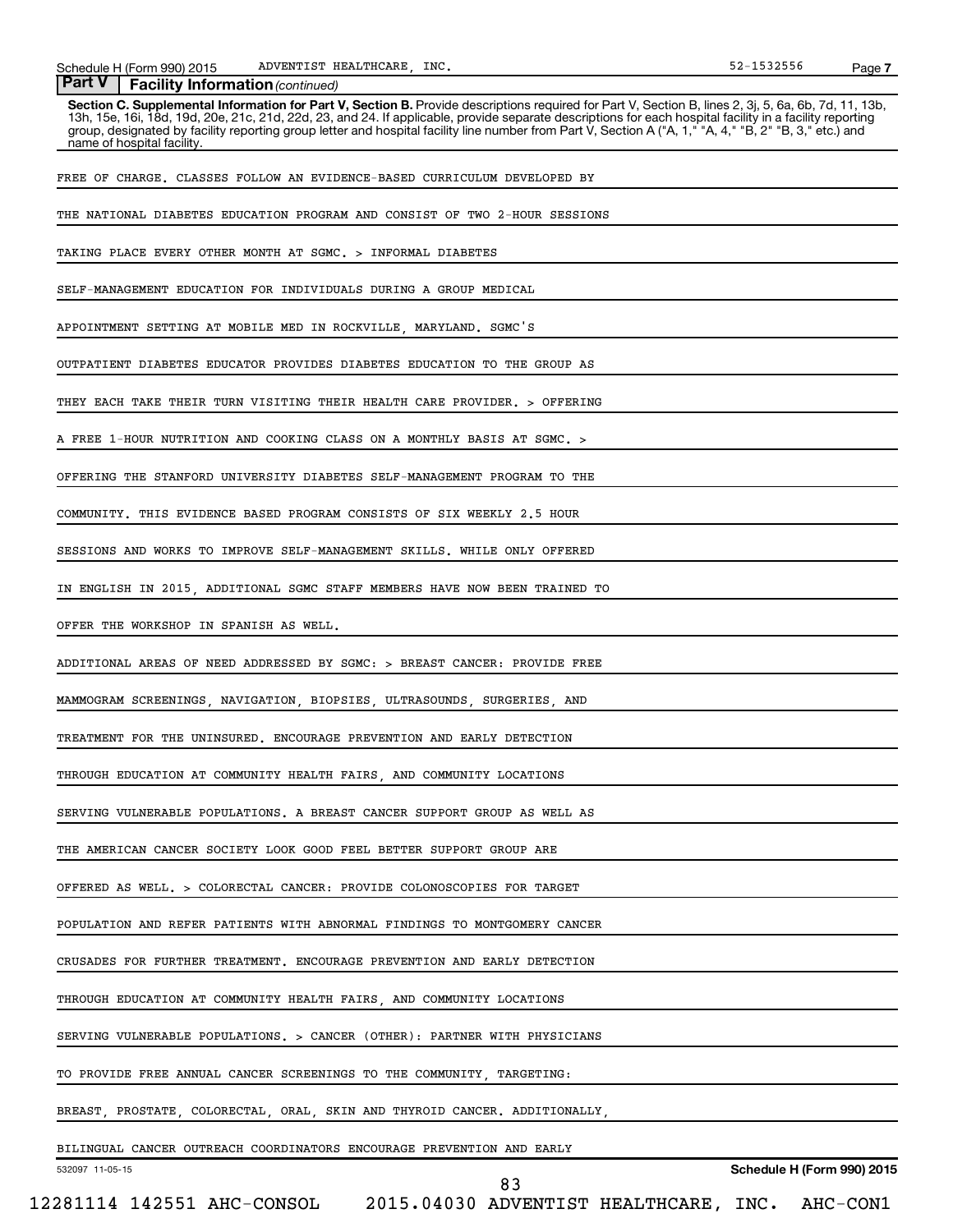| group, designated by facility reporting group letter and hospital facility line number from Part V, Section A ("A, 1," "A, 4," "B, 2" "B, 3," etc.) and<br>name of hospital facility. |
|---------------------------------------------------------------------------------------------------------------------------------------------------------------------------------------|
| DETECTION BY PROVIDING EDUCATIONAL PRESENTATIONS AND MATERIALS TO                                                                                                                     |
| UNDERSERVED AND AT-RISK POPULATIONS AT COMMUNITY LOCATIONS. A FREE TOBACCO                                                                                                            |
| CESSATION PROGRAM WAS ALSO NEWLY IMPLEMENTED IN 2015. THE PROGRAM PROVIDES                                                                                                            |
| ONE YEAR OF FOLLOW-UP COUNSELING FROM TRAINED TOBACCO CESSATION                                                                                                                       |
| COUNSELORS, AS WELL AS NICOTINE REPLACEMENT THERAPY AS NEEDED. > HEART                                                                                                                |
| DISEASE AND STROKE: HOLD ANNUAL "LOVE YOUR SWEET HEART" SCREENING EVENTS                                                                                                              |
| TO PROVIDE FREE SCREENINGS TO COMMUNITY MEMBERS FOR: BLOOD PRESSURE,                                                                                                                  |
| CHOLESTEROL, GLUCOSE, WAIST CIRCUMFERENCE, BMI, BODY COMPOSITION, AND                                                                                                                 |
| SLEEP APNEA, AS WELL AS 1:1 COUNSELING WITH A CLINICIAN. OFFER LIPID                                                                                                                  |
| PROFILE, VERTICAL AUTO PROFILE, HOMOCYSTEINE, HSCRP, BLOOD PRESSURE,                                                                                                                  |
| GLUCOSE AND A1C SCREENINGS; AND PROVIDE FREE EDUCATIONAL LECTURES TO THE                                                                                                              |
| COMMUNITY. PROVIDE "HEALTHY CHOICES PROGRAM" IN DAMASCUS TO PROVIDE WOMEN                                                                                                             |
| OF LOW SOCIO-ECONOMIC STATUS INFORMATION AND SUPPORT TO ASSIST THEM IN                                                                                                                |
| MAKING HEALTHIER CHOICES FOR THEMSELVES AND THEIR CHILDREN. > OBESITY:                                                                                                                |
| PROVIDE 1:1 HEALTH EDUCATION AND GROUP PRESENTATIONS ABOUT HEALTHY                                                                                                                    |
| NUTRITION AND THE IMPORTANCE OF EXERCISE AT HEALTH FAIRS, SENIOR AND                                                                                                                  |
| COMMUNITY CENTERS, AND FAITH-BASED ORGANIZATIONS. PROVIDE AFFORDABLE                                                                                                                  |
| INDIVIDUAL NUTRITION COUNSELING TO THE COMMUNITY. > INFLUENZA: PROVIDE LOW                                                                                                            |
| COST FLU SHOT CLINICS THROUGHOUT MONTGOMERY COUNTY TO CHILDREN, ADULTS AND                                                                                                            |
| SENIORS AT COMMUNITY CENTERS, SENIOR CENTERS, FAITH-BASED ORGANIZATIONS,                                                                                                              |
| THE HOSPITAL, AND SUBSIDIZED APARTMENT COMPLEXES. PARTNER WITH WTOP RADIO                                                                                                             |
| TO PROVIDE HUNDREDS OF FREE FLU SHOTS TO THE COMMUNITY AT LARGE. >                                                                                                                    |
| MATERNAL & INFANT HEALTH: IN ADDITION TO CHILDBIRTH, BREASTFEEDING, AND                                                                                                               |
| PARENTING CLASSES, SGMC OFFERS FREE PROGRAMS TO ITS PATIENTS, SUCH AS BEST                                                                                                            |
| (BREASTFEEDING, EDUCATION, SUPPORT AND TOGETHERNESS) TO PROMOTE AND                                                                                                                   |
| SUPPORT BREASTFEEDING, AND DISCOVERING MOTHERHOOD SUPPORT GROUP FOR NEW                                                                                                               |
| MOTHERS. IN PARTNERSHIP WITH MONTGOMERY COUNTY HEALTH DEPARTMENT,                                                                                                                     |
| Schedule H (Form 990) 2015<br>532097 11-05-15<br>84                                                                                                                                   |

**Section C. Supplemental Information for Part V, Section B.** Provide descriptions required for Part V, Section B, lines 2, 3j, 5, 6a, 6b, 7d, 11, 13b,<br>13h, 15e, 16i, 18d, 19d, 20e, 21c, 21d, 22d, 23, and 24. If applicable,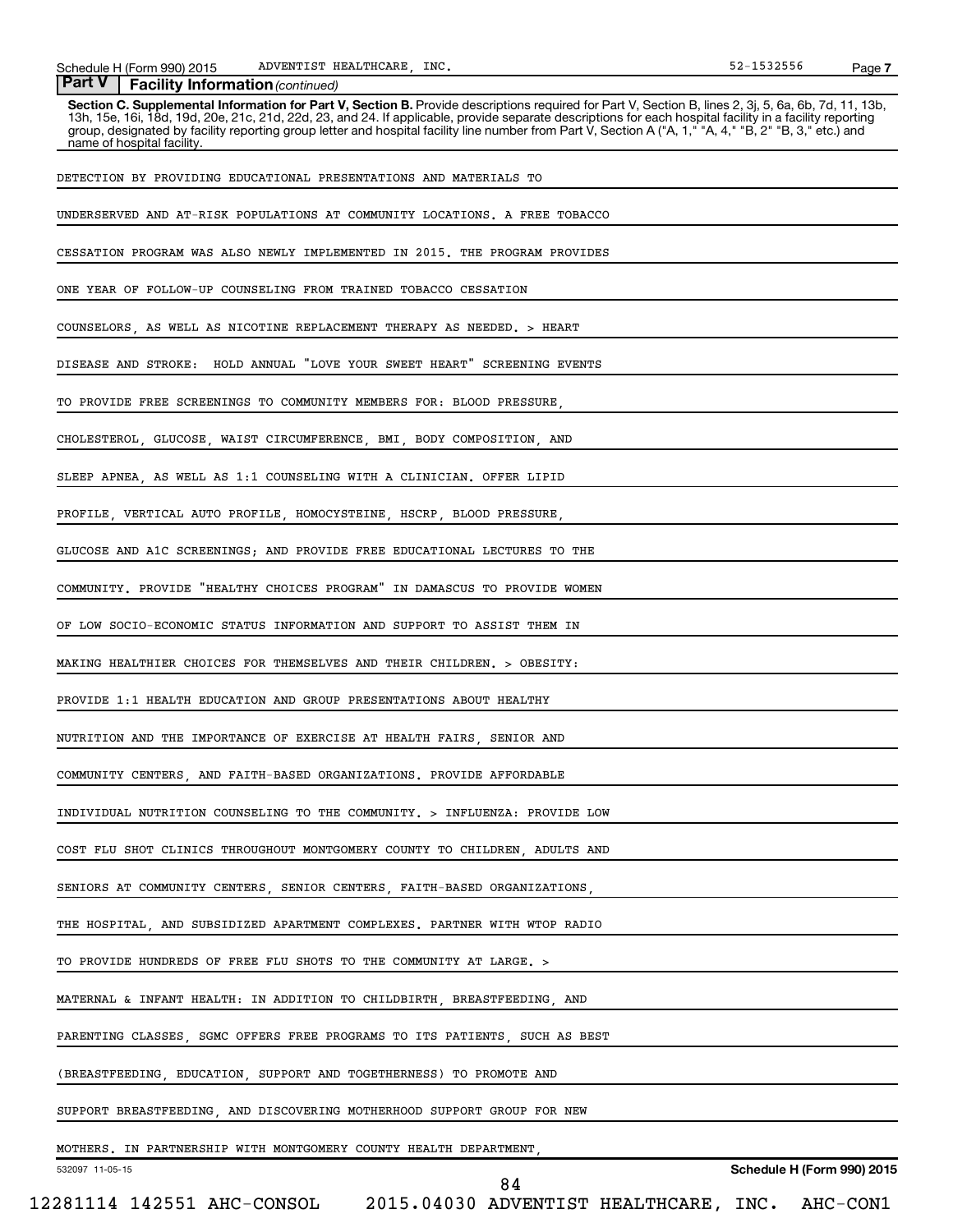| <b>Part V</b>              | <b>Facility Information (continued)</b>                                                                                                                                                                                                                                                                                                                                                                                                                                     |    |  |                            |
|----------------------------|-----------------------------------------------------------------------------------------------------------------------------------------------------------------------------------------------------------------------------------------------------------------------------------------------------------------------------------------------------------------------------------------------------------------------------------------------------------------------------|----|--|----------------------------|
| name of hospital facility. | Section C. Supplemental Information for Part V, Section B. Provide descriptions required for Part V, Section B, lines 2, 3j, 5, 6a, 6b, 7d, 11, 13b,<br>13h, 15e, 16i, 18d, 19d, 20e, 21c, 21d, 22d, 23, and 24. If applicable, provide separate descriptions for each hospital facility in a facility reporting<br>group, designated by facility reporting group letter and hospital facility line number from Part V, Section A ("A, 1," "A, 4," "B, 2" "B, 3," etc.) and |    |  |                            |
|                            | ADVENTIST HEALTHCARE SHADY GROVE MEDICAL CENTER ALSO PROVIDES PRENATAL                                                                                                                                                                                                                                                                                                                                                                                                      |    |  |                            |
|                            | SERVICES TO LOW-INCOME AND UNINSURED RESIDENTS, INCLUDING: PRENATAL CARE,                                                                                                                                                                                                                                                                                                                                                                                                   |    |  |                            |
|                            | ROUTINE LAB TESTS, CLASSES AND DENTAL SCREENINGS. > SENIOR HEALTH: SGMC                                                                                                                                                                                                                                                                                                                                                                                                     |    |  |                            |
|                            | OFFERS COMMUNITY HEALTH PROGRAMS FOR SENIORS AT: DAMASCUS SENIOR CENTER,                                                                                                                                                                                                                                                                                                                                                                                                    |    |  |                            |
|                            | GAITHERSBURG UP-COUNTY SENIOR CENTER, ROCKVILLE SENIOR CENTER, REVITZ                                                                                                                                                                                                                                                                                                                                                                                                       |    |  |                            |
|                            | HOUSE, AS WELL AS NUMEROUS SUBSIDIZED SENIOR APARTMENT COMPLEXES. PROGRAMS                                                                                                                                                                                                                                                                                                                                                                                                  |    |  |                            |
|                            | INCLUDE BUT ARE NOT LIMITED TO CLINICAL HEART HEALTH SCREENINGS MONTHLY                                                                                                                                                                                                                                                                                                                                                                                                     |    |  |                            |
|                            | BLOOD PRESSURE SCREENINGS, CARDIOVASCULAR SUPPORT AND ACTIVITY GROUPS, AND                                                                                                                                                                                                                                                                                                                                                                                                  |    |  |                            |
|                            | EDUCATIONAL LECTURES AND HEALTH FAIRS.                                                                                                                                                                                                                                                                                                                                                                                                                                      |    |  |                            |
|                            | AREAS OF NEED NOT DIRECTLY ADDRESSED BY SGMC AND THE RATIONALE: $>$ ASTHMA:                                                                                                                                                                                                                                                                                                                                                                                                 |    |  |                            |
|                            | SGMC DOES NOT CURRENTLY PROVIDE COMMUNITY OUTREACH AND EDUCATIONAL                                                                                                                                                                                                                                                                                                                                                                                                          |    |  |                            |
|                            | PROGRAMS SPECIFICALLY FOR ASTHMA BECAUSE ASTHMA PREVALENCE AND RATES OF ED                                                                                                                                                                                                                                                                                                                                                                                                  |    |  |                            |
|                            | VISITS IN MONTGOMERY COUNTY ARE BELOW RATES STATEWIDE, AND BECAUSE THERE                                                                                                                                                                                                                                                                                                                                                                                                    |    |  |                            |
|                            | ARE OTHER ASTHMA RESOURCES AVAILABLE IN THE COUNTY. SGMC WILL CONTINUE TO                                                                                                                                                                                                                                                                                                                                                                                                   |    |  |                            |
|                            | MONITOR TRENDS IN ASTHMA TO DETERMINE WHETHER FUTURE REALLOCATION OF                                                                                                                                                                                                                                                                                                                                                                                                        |    |  |                            |
|                            | RESOURCES IS NEEDED TO PROVIDE ASTHMA-RELATED COMMUNITY PROGRAMS. >                                                                                                                                                                                                                                                                                                                                                                                                         |    |  |                            |
|                            | HIV/AIDS: SGMC DOES NOT CURRENTLY PROVIDE COMMUNITY OUTREACH AND                                                                                                                                                                                                                                                                                                                                                                                                            |    |  |                            |
|                            | EDUCATIONAL PROGRAMS FOR HIV/AIDS DUE TO LIMITED FINANCIAL RESOURCES.                                                                                                                                                                                                                                                                                                                                                                                                       |    |  |                            |
|                            | ADVENTIST HEALTHCARE'S CENTER FOR HEALTH EQUITY AND WELLNESS LED AN                                                                                                                                                                                                                                                                                                                                                                                                         |    |  |                            |
|                            | INITIATIVE CALLED PROJECT BEAT IT! (BECOMING EMPOWERED AFRICANS THROUGH                                                                                                                                                                                                                                                                                                                                                                                                     |    |  |                            |
|                            | IMPROVED TREATMENT OF TYPE 2 DIABETES HIV/AIDS AND HEPATITIS B) WHICH                                                                                                                                                                                                                                                                                                                                                                                                       |    |  |                            |
|                            | WAS A GRANT-FUNDED INITIATIVE FROM U.S. DHHS OFFICE OF MINORITY HEALTH                                                                                                                                                                                                                                                                                                                                                                                                      |    |  |                            |
|                            | THAT PROVIDED CULTURALLY APPROPRIATE HEALTH EDUCATION CLASSES TO HEALTH                                                                                                                                                                                                                                                                                                                                                                                                     |    |  |                            |
|                            | CARE PROVIDERS AND THE AFRICAN IMMIGRANT COMMUNITY TO IMPROVE HEALTH                                                                                                                                                                                                                                                                                                                                                                                                        |    |  |                            |
|                            | OUTCOMES RELATED TO THESE CHRONIC AND INFECTIOUS DISEASES. THE 20-MONTH                                                                                                                                                                                                                                                                                                                                                                                                     |    |  |                            |
|                            | GRANT FUNDED PROJECT ENDED IN SEPTEMBER 2013. > BEHAVIORAL HEALTH: SGMC                                                                                                                                                                                                                                                                                                                                                                                                     |    |  |                            |
|                            | DOES NOT PROVIDE BEHAVIORAL HEALTH SERVICES BECAUSE THESE SERVICES ARE                                                                                                                                                                                                                                                                                                                                                                                                      |    |  |                            |
| 532097 11-05-15            |                                                                                                                                                                                                                                                                                                                                                                                                                                                                             | 85 |  | Schedule H (Form 990) 2015 |
|                            | 12281114 142551 AHC-CONSOL 2015.04030 ADVENTIST HEALTHCARE, INC. AHC-CON1                                                                                                                                                                                                                                                                                                                                                                                                   |    |  |                            |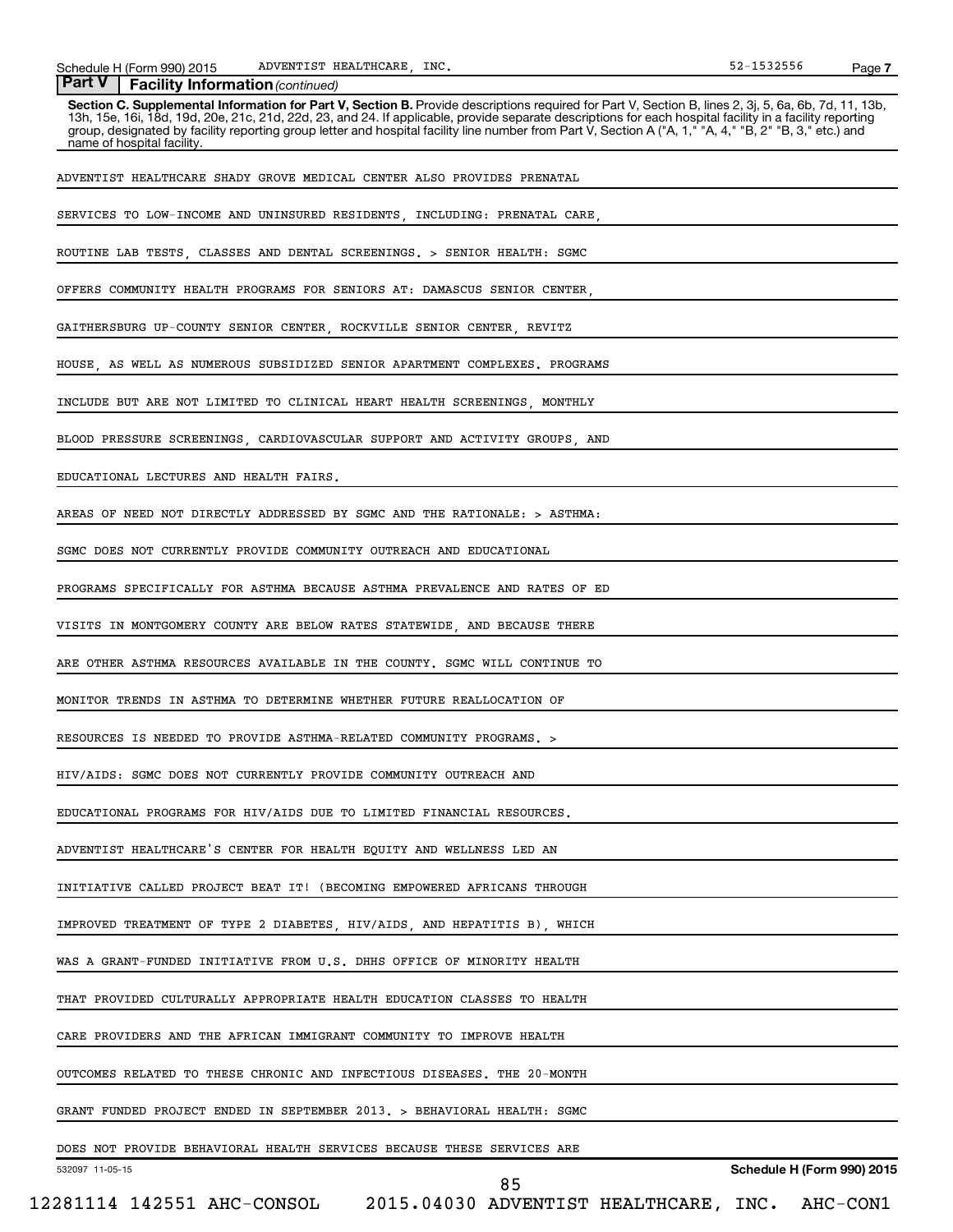| <b>Part V</b>   Facility Information (continued) |
|--------------------------------------------------|
|--------------------------------------------------|

Section C. Supplemental Information for Part V, Section B. Provide descriptions required for Part V, Section B, lines 2, 3j, 5, 6a, 6b, 7d, 11, 13b, 13h, 15e, 16i, 18d, 19d, 20e, 21c, 21d, 22d, 23, and 24. If applicable, provide separate descriptions for each hospital facility in a facility reporting group, designated by facility reporting group letter and hospital facility line number from Part V, Section A ("A, 1," "A, 4," "B, 2" "B, 3," etc.) and name of hospital facility.

ALREADY PROVIDED BY THE NEIGHBORING SPECIALTY CARE HOSPITAL WITHIN ITS

HOSPITAL SYSTEM, ADVENTIST HEALTHCARE BEHAVIORAL HEALTH AND WELLNESS

SERVICES. IN ADDITION TO ADVENTIST HEALTHCARE BEHAVIORAL HEALTH AND

WELLNESS SERVICES, THERE ARE MANY ORGANIZATIONS THAT PROVIDE BEHAVIORAL

HEALTH SERVICES WITHIN THE SGMC SERVICE AREA. > SOCIAL DETERMINANTS OF

HEALTH (FOOD ACCESS; HOUSING QUALITY; EDUCATION; TRANSPORT): SGMC DOES NOT

DIRECTLY ADDRESS MANY OF THE SOCIAL DETERMINANTS OF HEALTH BECAUSE THOSE

ARE NOT SPECIALTY AREAS OF THE HOSPITAL AND SGMC DOES NOT HAVE THE

RESOURCES OR EXPERTISE TO MEET MANY OF THESE NEEDS. INSTEAD, SGMC PARTNERS

WITH AND SUPPORTS OTHER ORGANIZATIONS IN THE COMMUNITY THAT SPECIALIZE IN

ADDRESSING NEEDS RELATED TO FOOD ACCESS, HOUSING QUALITY, EDUCATION,

TRANSPORTATION, AND OTHER SOCIAL DETERMINANTS OF HEALTH.

WASHINGTON ADVENTIST HOSPITAL:

PART V, SECTION B, LINE 11: BASED ON THE CHNA COMPLETED IN 2013, AN

IMPLEMENTATION STRATEGY WAS ADOPTED FOCUSING ON (1) FLU PREVENTION, AND

(2) BEHAVIORAL HEALTH.

FLU: ADVENTIST HEALTHCARE WASHINGTON ADVENTIST HOSPITAL (WAH) HAS

IMPLEMENTED STRATEGIES TO ADDRESS HIGH INFLUENZA-RELATED EMERGENCY ROOM

RATES IN TARGETED AREAS.

STRATEGIES FOR THIS INITIATIVE INCLUDE:

PARTNERING WITH COMMUNITY ORGANIZATIONS PLACES OF WORSHIP, SENIOR

CENTERS, COMMUNITY CENTERS, LOW-INCOME HOUSING COMPLEXES, AND COUNTY

HEALTH DEPARTMENTS IN MONTGOMERY AND PRINCE GEORGE'S COUNTIES TO PROVIDE

FREE OR LOW COST VACCINATIONS TO RESIDENTS WITH THE GREATEST NEED.

> PARTNERING WITH A MICRO-PRACTICE LOCATED IN ZIP CODE 20904 CALLED "CARE

532097 11-05-15

**Schedule H (Form 990) 2015**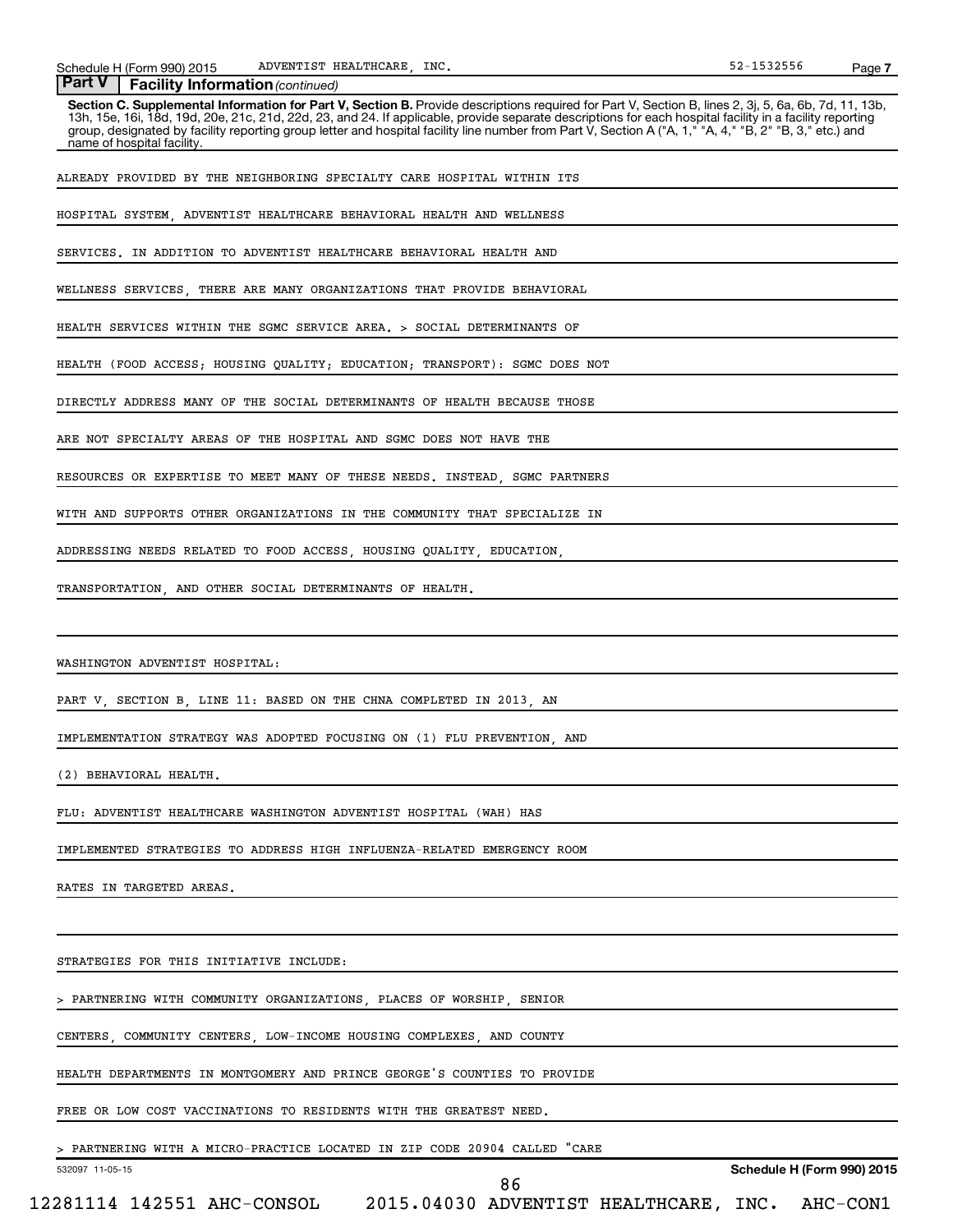**Page 7** 

| ADMINISTRATION'S (SAMHSA) 8 DIMENSIONS OF WELLNESS. - MONTHLY BLOOD<br>532097 11-05-15               | Schedule H (Form 990) 2015 |
|------------------------------------------------------------------------------------------------------|----------------------------|
| WEEKLY DISCUSSIONS FOCUS ON THE SUBSTANCE ABUSE AND MENTAL HEALTH SERVICES                           |                            |
| LIFE AND ASSIST PARTICIPANTS WITH SOBRIETY AND MENTAL HEALTH MAINTENANCE.                            |                            |
| APPROXIMATELY 1.5 HOURS IN LENGTH. THE PURPOSE IS TO ENHANCE QUALITY OF                              |                            |
| ORGANIZED BY A CERTIFIED SUBSTANCE ABUSE COUNSELOR. WEEKLY SESSIONS ARE                              |                            |
| WITH SEVERAL SERVICES ON-SITE INCLUDING: - A WEEKLY WELLNESS CIRCLE                                  |                            |
| SUBSTANCE ABUSE. THROUGH THIS PARTNERSHIP, WAH HAS PROVIDED VICTORY TOWER                            |                            |
| COUNSELING RESOURCES AND MATERIALS TO RESIDENTS REGARDING ALCOHOL AND                                |                            |
| (LOW-INCOME SENIOR HOUSING LOCATED IN ZIP CODE 20912) TO PROVIDE                                     |                            |
| SUPPORT GROUPS); > STRENGTHENING A PARTNERSHIP WITH VICTORY TOWER                                    |                            |
| AND FOLLOW-UP AS NEEDED (E.G. OUTPATIENT REHABILITATION PROGRAMS AND                                 |                            |
| ABUSE AND/OR CHEMICAL DEPENDENCY TO APPROPRIATE RESOURCES FOR INTERVENTION                           |                            |
| > REFERRING ADMITTED PATIENTS WITH IDENTIFIED CONDITIONS OF SUBSTANCE                                |                            |
| THE STRATEGIES INCLUDE:                                                                              |                            |
|                                                                                                      |                            |
| SUBSTANCE ABUSE) NEEDS IN THE POPULATION IT SERVES.                                                  |                            |
| IMPLEMENTED STRATEGIES TO ADDRESS BEHAVIORAL HEALTH (MENTAL HEALTH AND                               |                            |
| BEHAVIORAL HEALTH: ADVENTIST HEALTHCARE WASHINGTON ADVENTIST HOSPITAL HAS                            |                            |
|                                                                                                      |                            |
| UNINSURED RESIDENTS IN ADVENTIST HEALTHCARE WASHINGTON ADVENTIST<br>HOSPITAL'S PRIMARY SERVICE AREA. |                            |
| AND MOBILE MEDICAL CARE, INC., TO PROVIDE FREE FLU VACCINE TO LOW-INCOME,                            |                            |
| > PARTNERING WITH LOCAL SAFETY NET CLINICS, COMMUNITY CLINIC, INC. (FQHC)                            |                            |
| PATIENTS ARE SPANISH-SPEAKING.                                                                       |                            |
| HISPANIC, 12% BLACK, 5% WHITE, 4% ASIAN, AND 4% OTHER. THE MAJORITY OF                               |                            |
| POPULATION SERVED BY THE CARE FOR YOUR HEALTH MICROPRACTICE IS 75%                                   |                            |
| FOR YOUR HEALTH" TO PROVIDE VACCINE TO UNDERSERVED PATIENTS. THE PATIENT                             |                            |
|                                                                                                      |                            |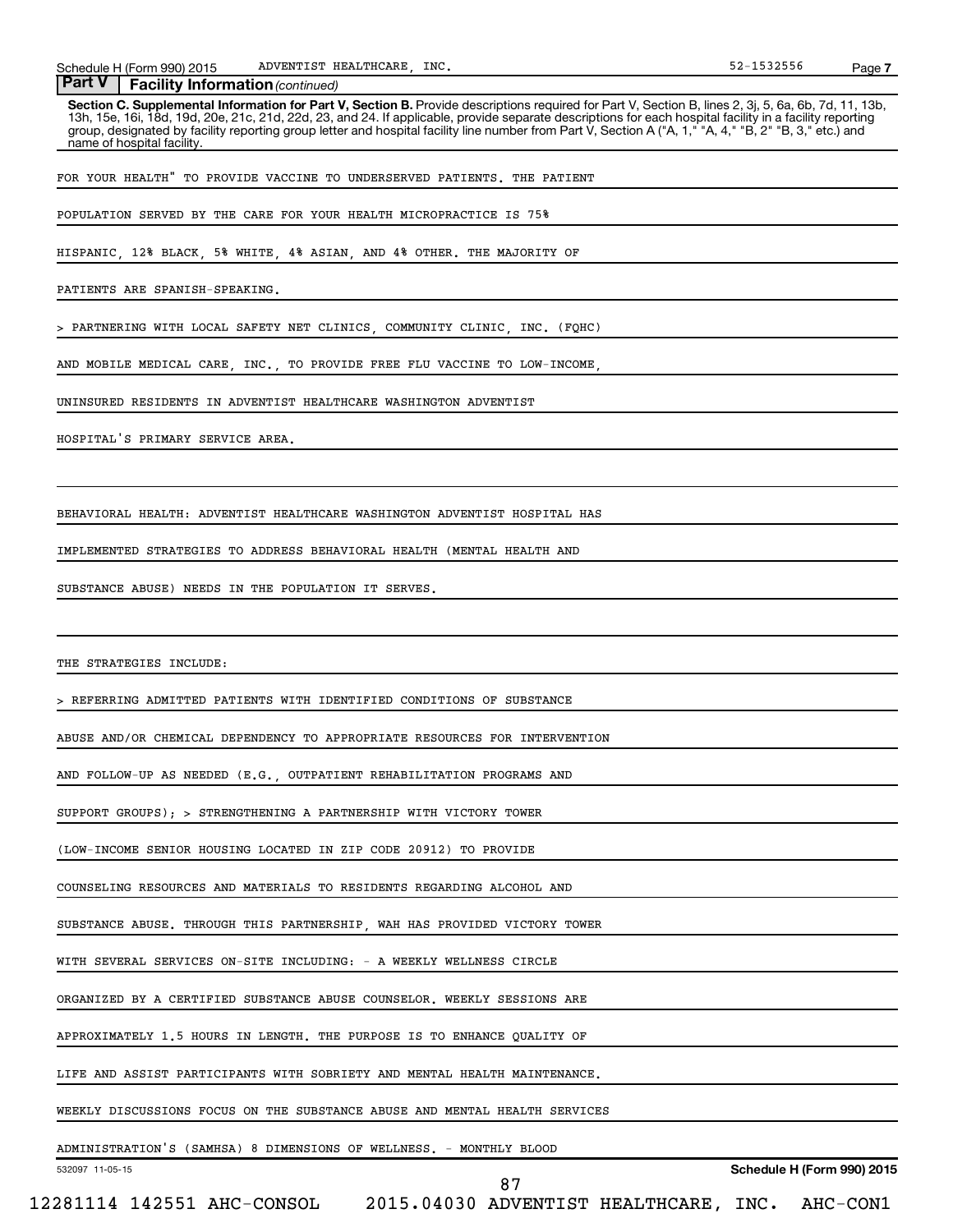## 532097 11-05-15 Section C. Supplemental Information for Part V, Section B. Provide descriptions required for Part V, Section B, lines 2, 3j, 5, 6a, 6b, 7d, 11, 13b, **Schedule H (Form 990) 2015 Part V** | Facility Information (continued) 13h, 15e, 16i, 18d, 19d, 20e, 21c, 21d, 22d, 23, and 24. If applicable, provide separate descriptions for each hospital facility in a facility reporting group, designated by facility reporting group letter and hospital facility line number from Part V, Section A ("A, 1," "A, 4," "B, 2" "B, 3," etc.) and name of hospital facility. PRESSURE AND OTHER HEALTH SCREENINGS, HEALTH FAIRS, EDUCATIONAL LECTURES AND DEMONSTRATIONS AND A BIWEEKLY WELLNESS CIRCLE/SUPPORT GROUP FOR ALCOHOL AND SUBSTANCE ABUSE LED BY A CERTIFIED CHEMICAL DEPENDENCE COUNSELOR. ADDITIONAL AREAS OF NEED ADDRESSED BY WAH: > BREAST CANCER: PROVIDE FREE MAMMOGRAM SCREENINGS, NAVIGATION, BIOPSIES, ULTRASOUNDS, SURGERIES, AND TREATMENT FOR THE UNINSURED. ENCOURAGE PREVENTION & EARLY DETECTION THROUGH EDUCATION AT COMMUNITY HEALTH FAIRS, AND COMMUNITY LOCATIONS SERVING VULNERABLE POPULATIONS. A BREAST CANCER SUPPORT GROUP AS WELL AS THE AMERICAN CANCER SOCIETY LOOK GOOD FEEL BETTER SUPPORT GROUP ARE OFFERED AS WELL. > COLORECTAL CANCER: PROVIDE FREE COLONOSCOPIES FOR TARGET POPULATION AND REFER PATIENTS WITH ABNORMAL FINDINGS TO MONTGOMERY CANCER CRUSADES FOR FURTHER TREATMENT. ENCOURAGE PREVENTION & EARLY DETECTION THROUGH EDUCATION AT COMMUNITY HEALTH FAIRS, AND COMMUNITY LOCATIONS SERVING VULNERABLE POPULATIONS. > CANCER (OTHER): WAH PARTNERS WITH PHYSICIANS TO PROVIDE FREE ANNUAL CANCER SCREENINGS TO THE COMMUNITY, TARGETING: BREAST, PROSTATE, COLORECTAL, ORAL, SKIN AND THYROID CANCER. ADDITIONALLY, BILINGUAL CANCER OUTREACH COORDINATORS ENCOURAGE PREVENTION AND EARLY DETECTION BY PROVIDING EDUCATIONAL PRESENTATIONS AND MATERIALS TO UNDERSERVED AND AT-RISK POPULATIONS AT COMMUNITY LOCATIONS. WAH ALSO PROVIDES TOBACCO CESSATION EDUCATION AND COUNSELING AS WELL AS NICOTINE REPLACEMENT THERAPY (NRT) AT NO COST TO ELIGIBLE PATIENTS AND COMMUNITY MEMBERS. > DIABETES: PROVIDE INPATIENT AND OUTPATIENT SERVICES AND EDUCATION FOR DIABETES AND ITS CENTER FOR ADVANCED WOUND CARE & HYPERBARIC MEDICINE TREATS WOUNDS DUE TO COMPLICATIONS OF DIABETES. PROVIDE DIABETIC EDUCATION CLASSES INCLUDING FREE PRE-DIABETES CLASSES AND 12281114 142551 AHC-CONSOL 2015.04030 ADVENTIST HEALTHCARE, INC. AHC-CON1 88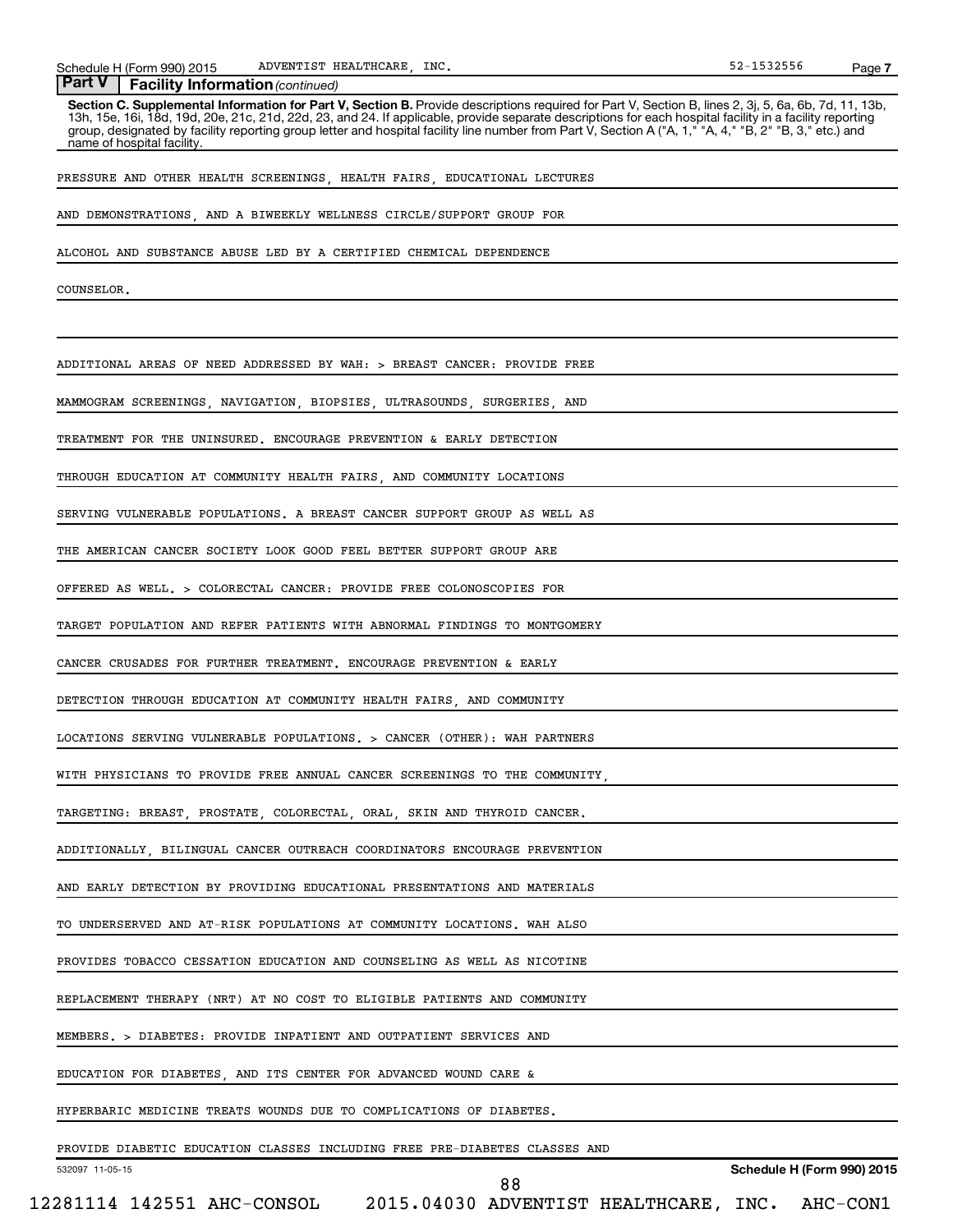| Part V<br><b>Facility Information (continued)</b>                                                                                                                                                                                                                                                                                                                                                                                                                                                         |
|-----------------------------------------------------------------------------------------------------------------------------------------------------------------------------------------------------------------------------------------------------------------------------------------------------------------------------------------------------------------------------------------------------------------------------------------------------------------------------------------------------------|
| Section C. Supplemental Information for Part V, Section B. Provide descriptions required for Part V, Section B, lines 2, 3j, 5, 6a, 6b, 7d, 11, 13b,<br>13h, 15e, 16i, 18d, 19d, 20e, 21c, 21d, 22d, 23, and 24. If applicable, provide separate descriptions for each hospital facility in a facility reporting<br>group, designated by facility reporting group letter and hospital facility line number from Part V, Section A ("A, 1," "A, 4," "B, 2" "B, 3," etc.) and<br>name of hospital facility. |
| COOKING/NUTRITION CLASSES. ENCOURAGE DIABETES PREVENTION THROUGH EDUCATION                                                                                                                                                                                                                                                                                                                                                                                                                                |
| AT COMMUNITY HEALTH FAIRS AND COMMUNITY LOCATIONS. OFFER THE STANFORD                                                                                                                                                                                                                                                                                                                                                                                                                                     |
| UNIVERSITY DIABETES SELF MANAGEMENT PROGRAM AT VARIOUS COMMUNITY                                                                                                                                                                                                                                                                                                                                                                                                                                          |
| LOCATIONS. THIS SIX WEEK WORKSHOP TEACHES SELF-MANAGEMENT SKILLS TO                                                                                                                                                                                                                                                                                                                                                                                                                                       |
| IMPROVE CONFIDENCE AND IN TURN CONTROL. WHILE CURRENTLY ONLY OFFERED IN                                                                                                                                                                                                                                                                                                                                                                                                                                   |
| ENGLISH STAFF HAVE RECENTLY BEEN TRAINED TO OFFER THE PROGRAM IN SPANISH                                                                                                                                                                                                                                                                                                                                                                                                                                  |
| AS WELL. > HEART DISEASE AND STROKE: HOLD ANNUAL "LOVE YOUR SWEAT HEART"                                                                                                                                                                                                                                                                                                                                                                                                                                  |
| SCREENING EVENTS TO PROVIDE FREE SCREENINGS TO COMMUNITY MEMBERS FOR:                                                                                                                                                                                                                                                                                                                                                                                                                                     |
| BLOOD PRESSURE, CHOLESTEROL, GLUCOSE, WAIST CIRCUMFERENCE, BMI, BODY                                                                                                                                                                                                                                                                                                                                                                                                                                      |
| COMPOSITION, AND SLEEP APNEA, AS WELL AS 1:1 COUNSELING WITH A CLINICIAN.                                                                                                                                                                                                                                                                                                                                                                                                                                 |
| OFFER LIPID PROFILE, VERTICAL AUTO PROFILE, HOMOCYSTEINE, HSCRP, BLOOD                                                                                                                                                                                                                                                                                                                                                                                                                                    |
| PRESSURE, GLUCOSE AND A1C SCREENINGS, AS WELL AS FREE EDUCATIONAL LECTURES                                                                                                                                                                                                                                                                                                                                                                                                                                |
| TO THE COMMUNITY. WAH HAS ALSO OFFERED THE COMPLETE HEALTH IMPROVEMENT                                                                                                                                                                                                                                                                                                                                                                                                                                    |
| PROGRAM (CHIP), WHICH COUNSELS PARTICIPANTS ON HEALTHY CHOICES REGARDING                                                                                                                                                                                                                                                                                                                                                                                                                                  |
| DIET AND WEIGHT MANAGEMENT. > OBESITY: PROVIDE 1:1 HEALTH EDUCATION AND                                                                                                                                                                                                                                                                                                                                                                                                                                   |
| GROUP PRESENTATIONS ABOUT HEALTHY NUTRITION AND THE IMPORTANCE OF EXERCISE                                                                                                                                                                                                                                                                                                                                                                                                                                |
| AT HEALTH FAIRS, SENIOR AND COMMUNITY CENTERS, AND FAITH-BASED                                                                                                                                                                                                                                                                                                                                                                                                                                            |
| ORGANIZATIONS. PROVIDE AFFORDABLE INDIVIDUAL NUTRITION COUNSELING TO THE                                                                                                                                                                                                                                                                                                                                                                                                                                  |
| COMMUNITY. WAH HAS ALSO OFFERED THE COMPLETE HEALTH IMPROVEMENT PROGRAM                                                                                                                                                                                                                                                                                                                                                                                                                                   |
| (CHIP), WHICH COUNSELS PARTICIPANTS ON HEALTHY CHOICES REGARDING DIET AND                                                                                                                                                                                                                                                                                                                                                                                                                                 |
| WEIGHT MANAGEMENT. > MATERNAL AND INFANT HEALTH: IN ADDITION TO                                                                                                                                                                                                                                                                                                                                                                                                                                           |
| CHILDBIRTH, BREASTFEEDING, AND PARENTING CLASSES, WAH OFFERS FREE PROGRAMS                                                                                                                                                                                                                                                                                                                                                                                                                                |
| TO ITS PATIENTS, SUCH AS HECHO DE PECHO(BREASTFEEDING EDUCATION AND                                                                                                                                                                                                                                                                                                                                                                                                                                       |
| SUPPORT FOR SPANISH SPEAKING MOTHERS) TO PROMOTE AND SUPPORT                                                                                                                                                                                                                                                                                                                                                                                                                                              |
| BREASTFEEDING. IN PARTNERSHIP WITH THE MONTGOMERY COUNTY MATERNITY                                                                                                                                                                                                                                                                                                                                                                                                                                        |
| PARTNERSHIP PROGRAM, WAH PROVIDES PRENATAL SERVICES TO LOW-INCOME AND                                                                                                                                                                                                                                                                                                                                                                                                                                     |
| UNINSURED RESIDENTS, INCLUDING: PRENATAL CARE, ROUTINE LAB TESTS,                                                                                                                                                                                                                                                                                                                                                                                                                                         |
| Schedule H (Form 990) 2015<br>532097 11-05-15                                                                                                                                                                                                                                                                                                                                                                                                                                                             |

 <sup>89</sup>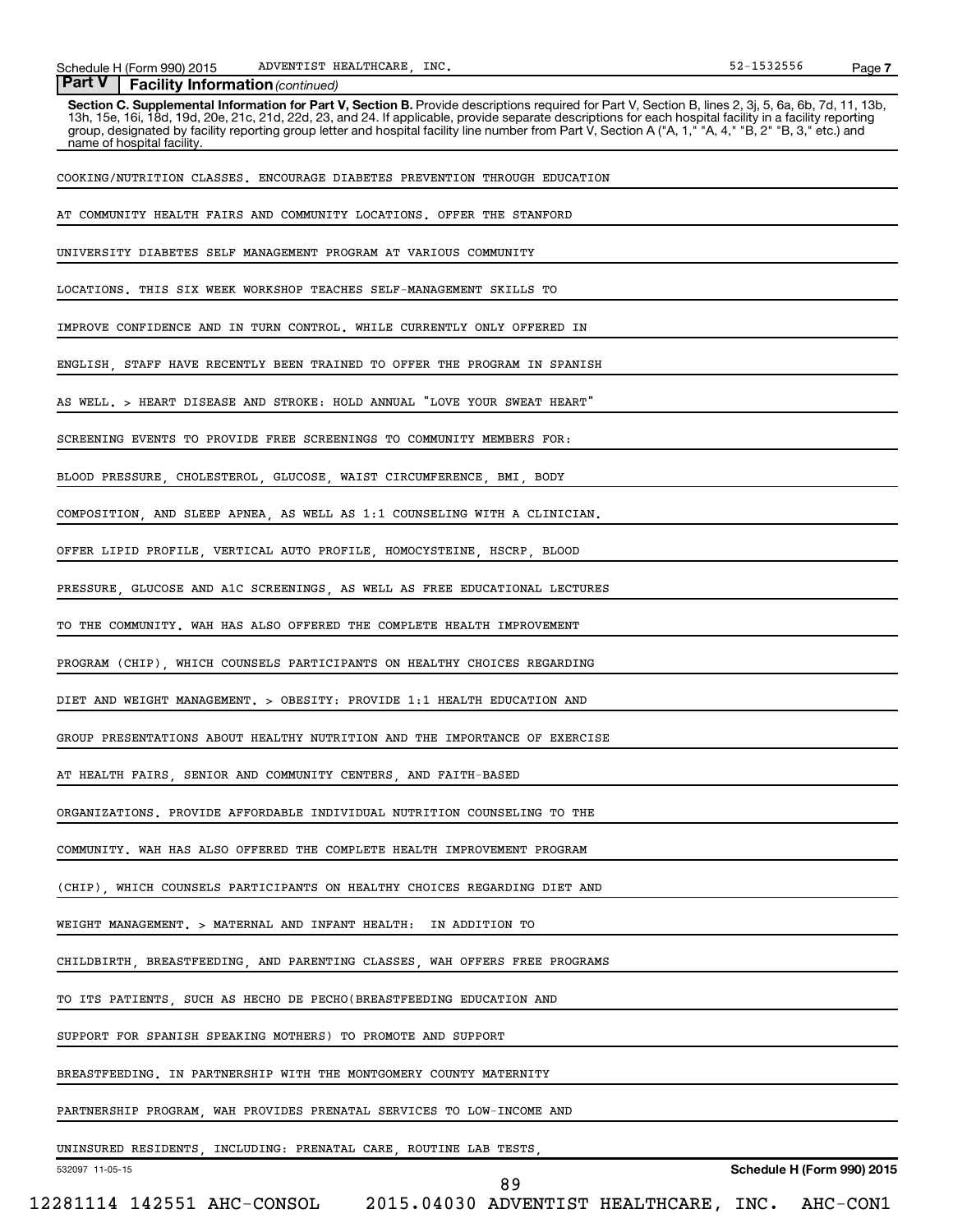| 13h, 15e, 16i, 18d, 19d, 20e, 21c, 21d, 22d, 23, and 24. If applicable, provide separate descriptions for each hospital facility in a facility reporting<br>group, designated by facility reporting group letter and hospital facility line number from Part V, Section A ("A, 1," "A, 4," "B, 2" "B, 3," etc.) and<br>name of hospital facility. |  |
|---------------------------------------------------------------------------------------------------------------------------------------------------------------------------------------------------------------------------------------------------------------------------------------------------------------------------------------------------|--|
| EDUCATION/CLASSES AND DENTAL SCREENINGS. WAH ALSO SUPPORTS MARY'S CENTER                                                                                                                                                                                                                                                                          |  |
| FOR MATERNAL AND CHILD CARE, WHICH PROVIDES CULTURALLY AND LINGUISTICALLY                                                                                                                                                                                                                                                                         |  |
| COMPETENT CARE TO LOW-INCOME, UNINSURED INDIVIDUALS AND FAMILIES. > SENIOR                                                                                                                                                                                                                                                                        |  |
| HEALTH: WAH OFFERS COMMUNITY HEALTH PROGRAMS FOR SENIORS AT: LONG BRANCH                                                                                                                                                                                                                                                                          |  |
| COMMUNITY CENTER, TAKOMA PARK COMMUNITY CENTER, MID-COUNTY COMMUNITY                                                                                                                                                                                                                                                                              |  |
| CENTER, BOWIE SENIOR CENTER, VICTORY TOWERS, GREEN RIDGE HOUSE, SPRINGVALE                                                                                                                                                                                                                                                                        |  |
| TERRACE  AS WELL AS NUMEROUS OTHER SUBSIDIZED SENIOR APARTMENT COMPLEXES.                                                                                                                                                                                                                                                                         |  |
| PROGRAMS INCLUDE BUT ARE NOT LIMITED TO CLINICAL HEART HEALTH SCREENINGS                                                                                                                                                                                                                                                                          |  |
| MONTHLY BLOOD PRESSURE SCREENINGS, CARDIOVASCULAR SUPPORT AND ACTIVITY                                                                                                                                                                                                                                                                            |  |
| GROUPS, AND EDUCATIONAL LECTURES AND HEALTH FAIRS.                                                                                                                                                                                                                                                                                                |  |
| AREAS OF NEED NOT DIRECTLY ADDRESSED BY ADVENTIST HEALTHCARE WASHINGTON                                                                                                                                                                                                                                                                           |  |
| ADVENTIST HOSPITAL AND THE RATIONALE: > ASTHMA: WAH DOES NOT CURRENTLY                                                                                                                                                                                                                                                                            |  |
| PROVIDE COMMUNITY OUTREACH AND EDUCATIONAL PROGRAMS SPECIFICALLY FOR                                                                                                                                                                                                                                                                              |  |
| ASTHMA BECAUSE ASTHMA PREVALENCE AND RATES OF ER VISITS IN MONTGOMERY                                                                                                                                                                                                                                                                             |  |
| COUNTY AND PRINCE GEORGE'S COUNTY ARE BELOW RATES STATEWIDE AND BECAUSE                                                                                                                                                                                                                                                                           |  |
| THERE ARE OTHER ASTHMA RESOURCES AVAILABLE IN THE COUNTY. WAH WILL                                                                                                                                                                                                                                                                                |  |
| CONTINUE TO MONITOR TRENDS IN ASTHMA TO DETERMINE WHETHER FUTURE                                                                                                                                                                                                                                                                                  |  |
| REALLOCATION OF RESOURCES IS NEEDED TO PROVIDE ASTHMA-RELATED COMMUNITY                                                                                                                                                                                                                                                                           |  |
| PROGRAMS. > HIV/AIDS: WAH DOES NOT CURRENTLY PROVIDE COMMUNITY OUTREACH                                                                                                                                                                                                                                                                           |  |
| AND EDUCATIONAL PROGRAMS FOR HIV/AIDS DUE TO LIMITED FINANCIAL RESOURCES,                                                                                                                                                                                                                                                                         |  |
| AND BECAUSE MANY HIV/AIDS SERVICES ARE PROVIDED BY OTHER LOCAL                                                                                                                                                                                                                                                                                    |  |
| ORGANIZATIONS. ADVENTIST HEALTHCARE'S CENTER ON HEALTH DISPARITIES LED AN                                                                                                                                                                                                                                                                         |  |
| INITIATIVE CALLED PROJECT BEAT IT! (BECOMING EMPOWERED AFRICANS THROUGH                                                                                                                                                                                                                                                                           |  |
| IMPROVED TREATMENT OF TYPE 2 DIABETES, HIV/AIDS, AND HEPATITIS B), WHICH                                                                                                                                                                                                                                                                          |  |
| WAS A GRANT-FUNDED INITIATIVE FROM U.S. DHHS OFFICE OF MINORITY HEALTH                                                                                                                                                                                                                                                                            |  |
| THAT PROVIDED CULTURALLY APPROPRIATE HEALTH EDUCATION CLASSES TO HEALTH                                                                                                                                                                                                                                                                           |  |
| Schedule H (Form 990) 2015<br>532097 11-05-15<br>90<br>12281114 142551 AHC-CONSOL<br>2015.04030 ADVENTIST HEALTHCARE, INC. AHC-CON1                                                                                                                                                                                                               |  |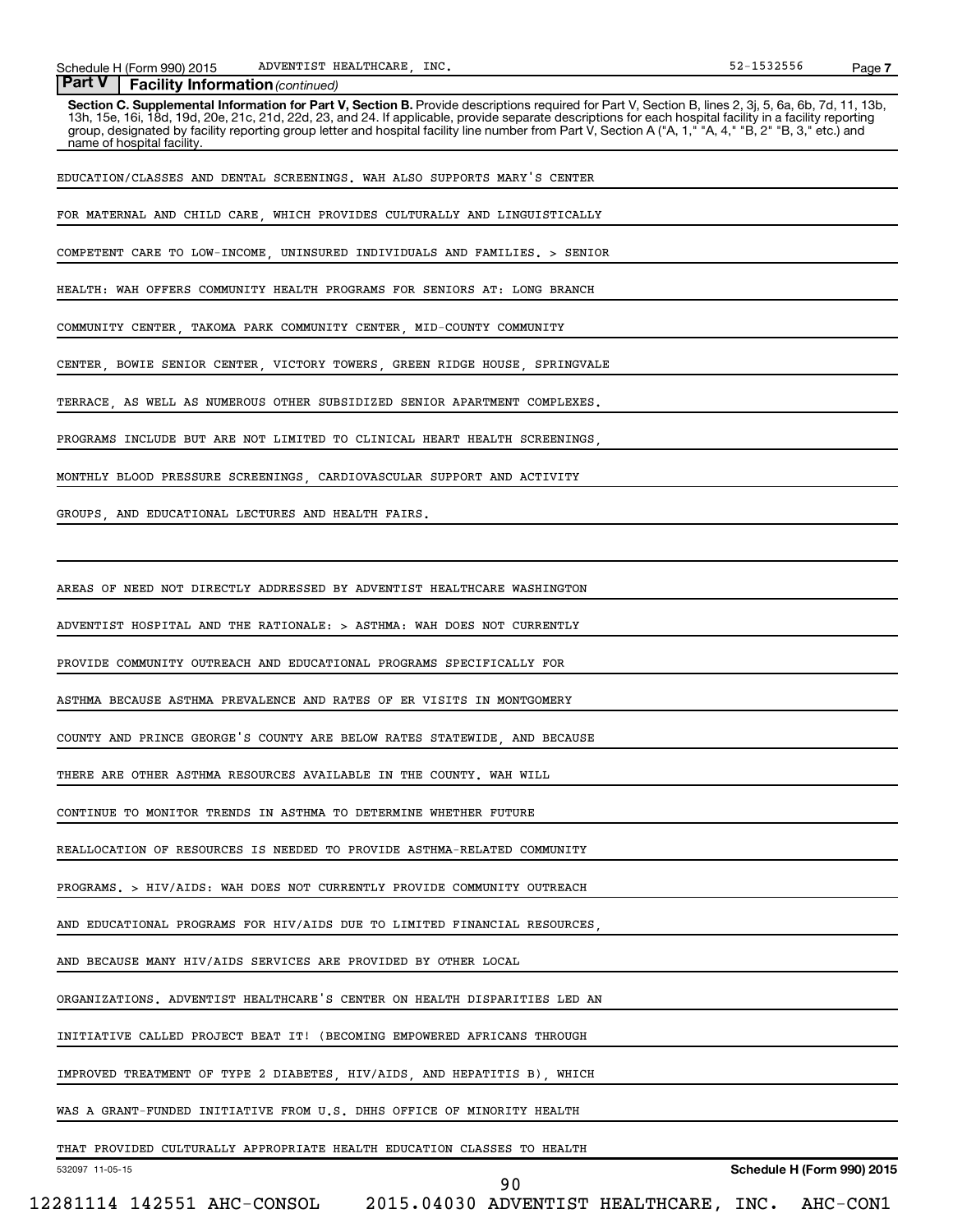| Part V<br><b>Facility Information (continued)</b>                                                                                                                                                                                                                                                                                                                                                                                                                                                         |
|-----------------------------------------------------------------------------------------------------------------------------------------------------------------------------------------------------------------------------------------------------------------------------------------------------------------------------------------------------------------------------------------------------------------------------------------------------------------------------------------------------------|
| Section C. Supplemental Information for Part V, Section B. Provide descriptions required for Part V, Section B, lines 2, 3j, 5, 6a, 6b, 7d, 11, 13b,<br>13h, 15e, 16i, 18d, 19d, 20e, 21c, 21d, 22d, 23, and 24. If applicable, provide separate descriptions for each hospital facility in a facility reporting<br>group, designated by facility reporting group letter and hospital facility line number from Part V, Section A ("A, 1," "A, 4," "B, 2" "B, 3," etc.) and<br>name of hospital facility. |
| CARE PROVIDERS AND THE AFRICAN IMMIGRANT COMMUNITY TO IMPROVE HEALTH                                                                                                                                                                                                                                                                                                                                                                                                                                      |
| OUTCOMES RELATED TO THESE CHRONIC AND INFECTIOUS DISEASES. THE 20-MONTH                                                                                                                                                                                                                                                                                                                                                                                                                                   |
| GRANT FUNDED PROJECT ENDED IN SEPTEMBER 2013. > SOCIAL DETERMINANTS OF                                                                                                                                                                                                                                                                                                                                                                                                                                    |
| HEALTH (FOOD ACCESS; HOUSING QUALITY; EDUCATION; TRANSPORTATION: WAH DOES                                                                                                                                                                                                                                                                                                                                                                                                                                 |
| NOT DIRECTLY ADDRESS MANY OF THE SOCIAL DETERMINANTS OF HEALTH BECAUSE                                                                                                                                                                                                                                                                                                                                                                                                                                    |
| THOSE ARE NOT SPECIALTY AREAS OF THE HOSPITAL AND WAH DOES NOT HAVE THE                                                                                                                                                                                                                                                                                                                                                                                                                                   |
| RESOURCES OR EXPERTISE TO MEET MANY OF THESE NEEDS. INSTEAD, WAH PARTNERS                                                                                                                                                                                                                                                                                                                                                                                                                                 |
| WITH AND SUPPORTS OTHER ORGANIZATIONS IN THE COMMUNITY THAT SPECIALIZE IN                                                                                                                                                                                                                                                                                                                                                                                                                                 |
| ADDRESSING NEEDS RELATED TO FOOD ACCESS, HOUSING QUALITY, EDUCATION,                                                                                                                                                                                                                                                                                                                                                                                                                                      |
| TRANSPORTATION, AND OTHER SOCIAL DETERMINANTS OF HEALTH. WAH HAS RECENTLY                                                                                                                                                                                                                                                                                                                                                                                                                                 |
| PARTNERED WITH LOCAL FARMERS MARKETS TO OFFER "PRESCRIPTIONS" FOR HEALTHY                                                                                                                                                                                                                                                                                                                                                                                                                                 |
| FOODS WHICH ALLOW PATIENTS TO RECEIVE FRESH PRODUCE AT A DISCOUNTED RATE.                                                                                                                                                                                                                                                                                                                                                                                                                                 |
| WAH HAS ALSO RECENTLY PARTNERED WITH REBUILDING TOGETHER IN ORDER TO MATCH                                                                                                                                                                                                                                                                                                                                                                                                                                |
| INDIVIDUALS IN NEED WITH HOME REPAIR/RENOVATION SERVICES THAT WILL ALLOW                                                                                                                                                                                                                                                                                                                                                                                                                                  |
| THEM TO MORE SAFELY MAINTAIN THEIR RESIDENCE AND AGE AT HOME. FOR EXAMPLE.                                                                                                                                                                                                                                                                                                                                                                                                                                |
| INSTALLING ARM RAILS AND RAMPS. FOR ADDITIONAL DETAILS INCLUDING THE CHNA                                                                                                                                                                                                                                                                                                                                                                                                                                 |
| FINDINGS, GOALS, AND RELEVANT LOCALLY AVAILABLE RESOURCES PLEASE SEE                                                                                                                                                                                                                                                                                                                                                                                                                                      |
| WASHINGTON ADVENTIST HOSPITAL'S IMPLEMENTATION STRATEGY WHICH CAN BE FOUND                                                                                                                                                                                                                                                                                                                                                                                                                                |
| HERE:                                                                                                                                                                                                                                                                                                                                                                                                                                                                                                     |
| HTTP://WWW.ADVENTISTHEALTHCARE.COM/APP/FILES/PUBLIC/3338/2013-CHNA-WAH-IMP                                                                                                                                                                                                                                                                                                                                                                                                                                |
|                                                                                                                                                                                                                                                                                                                                                                                                                                                                                                           |
| HACKETTSTOWN COMMUNITY HOSPITAL:                                                                                                                                                                                                                                                                                                                                                                                                                                                                          |
| PART V, SECTION B, LINE 11: THE FOLLOWING WERE IDENTIFIED AS THE KEY                                                                                                                                                                                                                                                                                                                                                                                                                                      |
| COMMUNITY PRIORITIES: ACCESS TO CARE,                                                                                                                                                                                                                                                                                                                                                                                                                                                                     |
| CHRONIC DISEASE MANAGEMENT, COORDINATION OF CARE, AND MENTAL HEALTH.                                                                                                                                                                                                                                                                                                                                                                                                                                      |

THE PLAN TO ADDRESS THESE ISSUES ARE AS FOLLOWS. ACCESS TO CARE:

GOAL - INCREASE ACCESS TO AFFORDABLE QUALITY HEALTH CARE FOR HACKETTSTOWN

532097 11-05-15

**Schedule H (Form 990) 2015**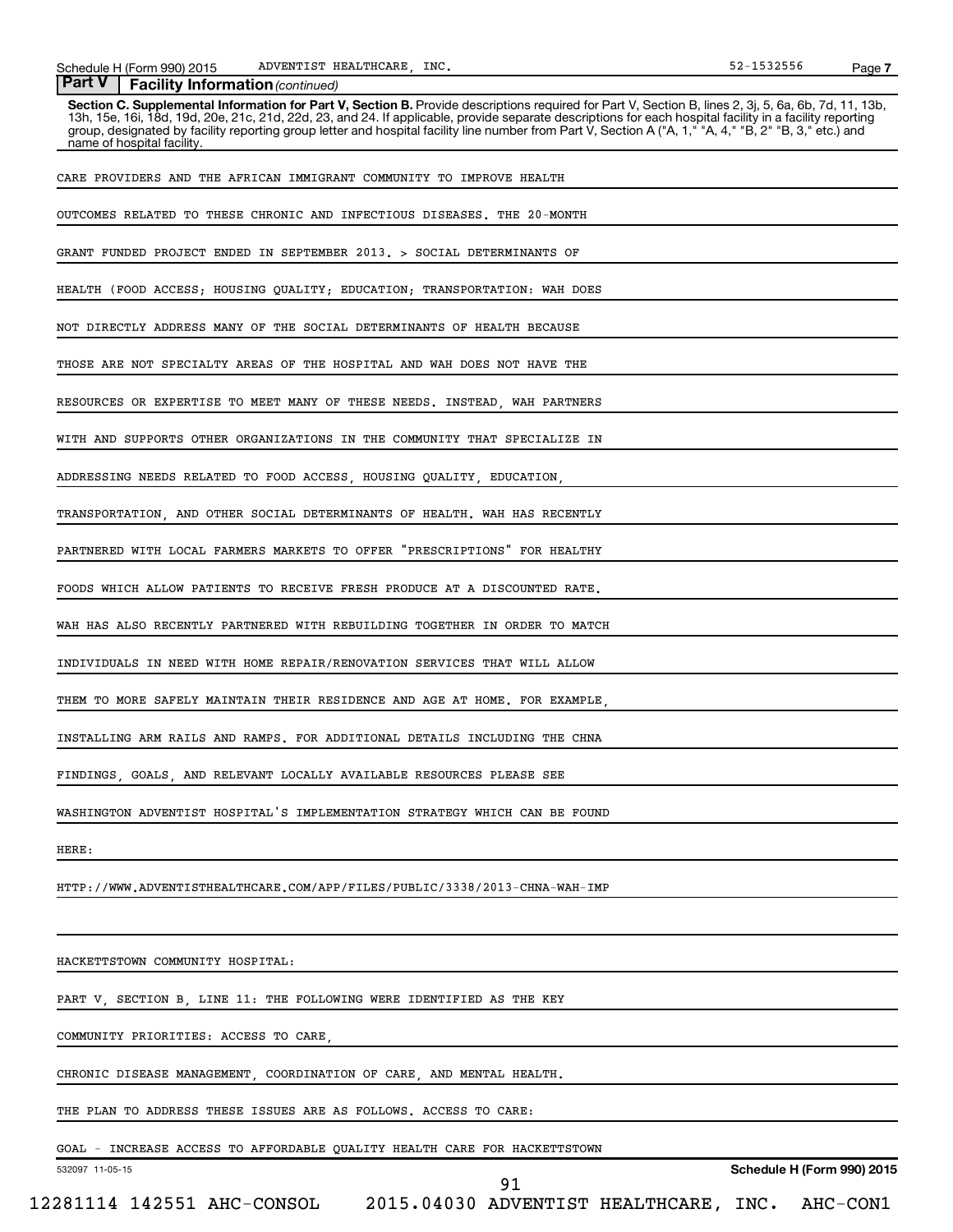Section C. Supplemental Information for Part V, Section B. Provide descriptions required for Part V, Section B, lines 2, 3j, 5, 6a, 6b, 7d, 11, 13b, 13h, 15e, 16i, 18d, 19d, 20e, 21c, 21d, 22d, 23, and 24. If applicable, provide separate descriptions for each hospital facility in a facility reporting group, designated by facility reporting group letter and hospital facility line number from Part V, Section A ("A, 1," "A, 4," "B, 2" "B, 3," etc.) and name of hospital facility.

MEDICAL CENTER'S SERVICE AREA RESIDENTS. OBJECTIVE - IDENTIFY A

COMPREHENSIVE LIST OF AVAILABLE COMMUNITY RESOURCES FOR THE LOW INCOME AND

UNINSURED POPULATION IN HACKETTSTOWN MEDICAL CENTER'S SERVICE AREA BY

MARCH 2017. ACTIONS - > IDENTIFY COMMUNITY PARTNERS TO OBTAIN AND EVALUATE

AVAILABLE RESOURCES AND RESOURCE GUIDES. > WORK WITH COMMUNITY PARTNERS TO

CONSOLIDATE RESOURCE INFORMATION ON AREA HEALTH CLINICS AND LOCAL

RESOURCES. > POST INFORMATION ON THE HOSPITAL'S WEBSITE AND DISTRIBUTE

THROUGH: HACKETTSTOWN MEDICAL CENTER'S FINANCIAL COUNSELORS, EMERGENCY

DEPARTMENT, WARREN COUNTY HEALTH DEPARTMENT, MT. OLIVE HEALTH DEPARTMENT

AND OTHER IDENTIFIED AGENCIES.

PLAN TO EVALUATE - HACKETTSTOWN MEDICAL CENTER WILL EVALUATE THE

DISTRIBUTION OF THE RESOURCE GUIDE BY CONTACTING THE LOCAL AGENCIES TO

EVALUATE THE NUMBER THAT WERE PROVIDED TO COMMUNITY RESIDENTS. POTENTIAL

PARTNERS - HACKETTSTOWN MEDICAL CENTER, ZUFALL HEALTH CENTER, WARREN

COUNTY HEALTH DEPARTMENT, MT. OLIVE HEALTH DEPARTMENT, WARREN COUNTY

DIVISION OF HUMAN SERVICES, UNITED WAY.

MENTAL HEALTH/SUBSTANCE ABUSE: GOAL - INCREASE ACCESS TO EXISTING MENTAL

HEALTH SERVICES AND INCREASE AWARENESS OF MENTAL HEALTH ISSUES FOR

HACKETTSTOWN MEDICAL CENTER'S SERVICE AREA. OBJECTIVE - IDENTIFY A

COMPREHENSIVE LIST OF AVAILABLE RESOURCES FOR THOSE IN NEED OF MENTAL

HEALTH AND ADDICTION SERVICES IN HACKETTSTOWN MEDICAL CENTER'S SERVICE

AREA BY MARCH 2017. ACTIONS - > IDENTIFY AND CONTACT COMMUNITY PARTNERS TO

PARTICIPATE IN A MENTAL HEALTH STRATEGY WORKGROUP. > IDENTIFY LOCAL

COMMUNITY PARTNERS TO OBTAIN AND EVALUATE AVAILABLE RESOURCES AND RESOURCE

GUIDES. > WORK WITH LOCAL COMMUNITY PARTNERS TO CONSOLIDATE RESOURCE

INFORMATION. > POST INFORMATION ON THE HOSPITAL'S WEBSITE AND DISTRIBUTE

THROUGH: HACKETTSTOWN MEDICAL CENTER'S COUNSELING AND ADDICTION CENTER,

532097 11-05-15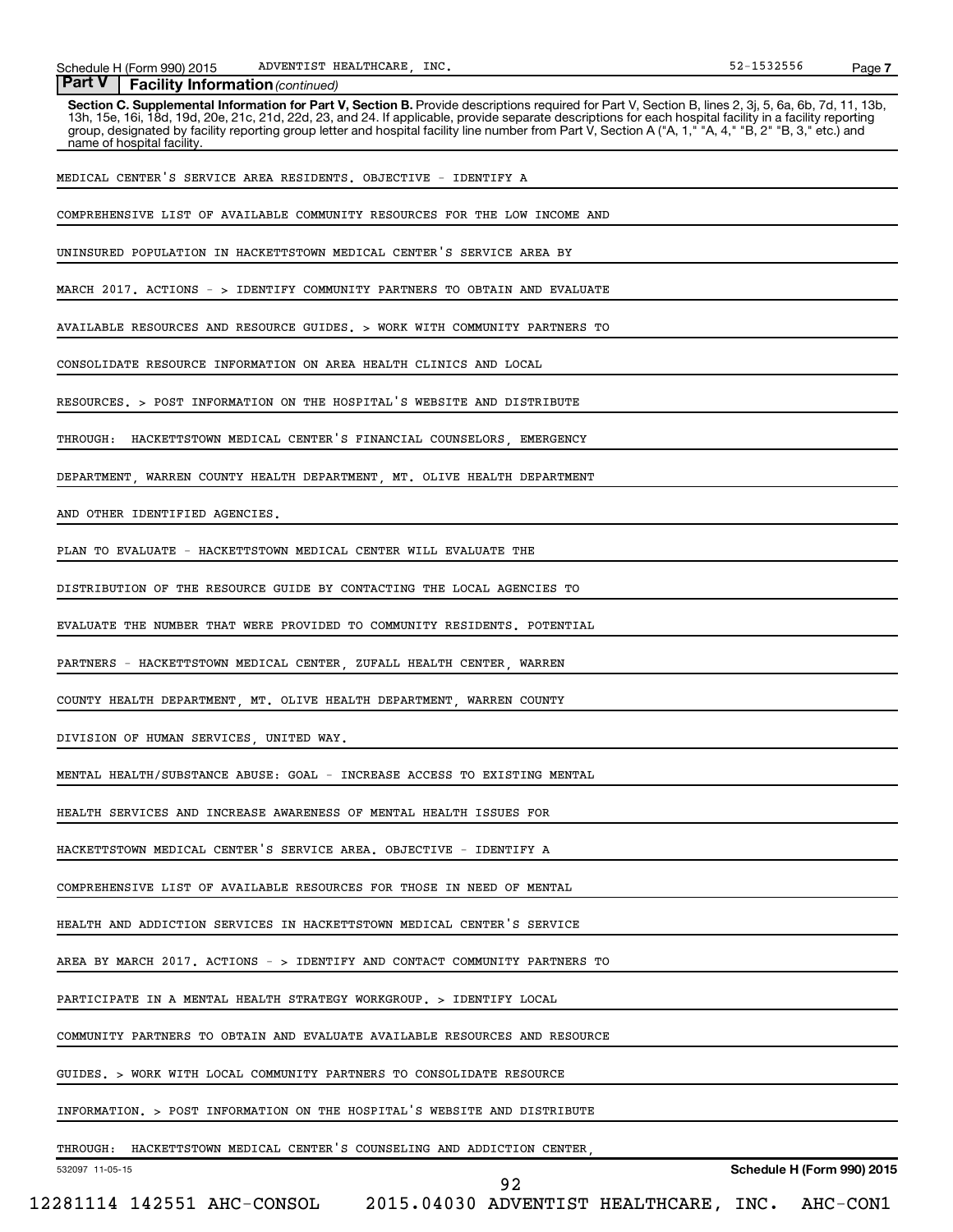| Part V<br><b>Facility Information (continued)</b>                                                                                                                                                                                                                                                                                                                                                                                                                                                         |
|-----------------------------------------------------------------------------------------------------------------------------------------------------------------------------------------------------------------------------------------------------------------------------------------------------------------------------------------------------------------------------------------------------------------------------------------------------------------------------------------------------------|
| Section C. Supplemental Information for Part V, Section B. Provide descriptions required for Part V, Section B, lines 2, 3j, 5, 6a, 6b, 7d, 11, 13b,<br>13h, 15e, 16i, 18d, 19d, 20e, 21c, 21d, 22d, 23, and 24. If applicable, provide separate descriptions for each hospital facility in a facility reporting<br>group, designated by facility reporting group letter and hospital facility line number from Part V, Section A ("A, 1," "A, 4," "B, 2" "B, 3," etc.) and<br>name of hospital facility. |
| SCHOOLS, CHURCHES, EMERGENCY DEPARTMENT, FIRST AID SQUADS, WARREN COUNTY                                                                                                                                                                                                                                                                                                                                                                                                                                  |
| HEALTH DEPARTMENT, MT. OLIVE HEALTH DEPARTMENT, ZUFALL HEALTH CENTER. PLAN                                                                                                                                                                                                                                                                                                                                                                                                                                |
| TO EVALUATE - HACKETTSTOWN MEDICAL CENTER WILL EVALUATE THE DISTRIBUTION                                                                                                                                                                                                                                                                                                                                                                                                                                  |
| OF THE RESOURCE GUIDE BY CONTACTING LOCAL AGENCIES TO EVALUATE THE NUMBER                                                                                                                                                                                                                                                                                                                                                                                                                                 |
| THAT WERE DISTRIBUTED. POTENTIAL PARTNERS - HACKETTSTOWN MEDICAL CENTER'S                                                                                                                                                                                                                                                                                                                                                                                                                                 |
| COUNSELING AND ADDICTION CENTER, EMERGENCY DEPARTMENT, FIRST AID SQUADS,                                                                                                                                                                                                                                                                                                                                                                                                                                  |
| WARREN COUNTY HEALTH DEPARTMENT, MT. OLIVE HEALTH DEPARTMENT, ZUFALL                                                                                                                                                                                                                                                                                                                                                                                                                                      |
| HEALTH CENTER WARREN COUNTY DIVISION OF HUMAN SERVICES, FAMILY GUIDANCE,                                                                                                                                                                                                                                                                                                                                                                                                                                  |
| LOCAL SCHOOLS AND CHURCHES. OBJECTIVE - DECREASE MENTAL HEALTH STIGMA BY                                                                                                                                                                                                                                                                                                                                                                                                                                  |
| INCREASING AWARENESS AND IDENTIFICATION OF MENTAL HEALTH / SUBSTANCE ABUSE                                                                                                                                                                                                                                                                                                                                                                                                                                |
| DISORDERS. ACTIONS - > EXPLORE EVIDENCED BASED TRAINING OPPORTUNITIES TO                                                                                                                                                                                                                                                                                                                                                                                                                                  |
| INCREASE AWARENESS OF MENTAL HEALTH ISSUES. > IDENTIFY TARGET GROUPS TO                                                                                                                                                                                                                                                                                                                                                                                                                                   |
| RECEIVE TRAINING SUCH AS STUDENT ASSISTANCE COUNSELORS, CLERGY, AND LOCAL                                                                                                                                                                                                                                                                                                                                                                                                                                 |
| FIRST AID SQUADS. > ENGAGE GROUPS TO BE TRAINED AND COLLECT DATA ON THE                                                                                                                                                                                                                                                                                                                                                                                                                                   |
| NEEDS OF THE GROUP. HOLD TRAINING FOR 25 PARTICIPANTS IN YEAR ONE. PLAN                                                                                                                                                                                                                                                                                                                                                                                                                                   |
| TO EVALUATE - EVALUATE THE SUCCESS OF THE PROGRAM BY FEEDBACK FROM                                                                                                                                                                                                                                                                                                                                                                                                                                        |
| PARTICIPANTS. POTENTIAL PARTNERS - MENTAL HEALTH WORKGROUP, HACKETTSTOWN                                                                                                                                                                                                                                                                                                                                                                                                                                  |
| MEDICAL CENTER'S COUNSELING AND ADDICTION CENTER, CENTER FOR HEALTHIER                                                                                                                                                                                                                                                                                                                                                                                                                                    |
| LIVING, FAMILY GUIDANCE, NAMI.                                                                                                                                                                                                                                                                                                                                                                                                                                                                            |
| CHRONIC DISEASE MANAGEMENT/COORDINATION OF CARE: GOAL - REDUCE RISK                                                                                                                                                                                                                                                                                                                                                                                                                                       |
| FACTORS FOR CHRONIC DISEASE AND IMPROVE MANAGEMENT OF DISEASE CONDITIONS                                                                                                                                                                                                                                                                                                                                                                                                                                  |
| THROUGH PROMOTION AND EDUCATION OF HEALTHY LIFESTYLES. OBJECTIVE -                                                                                                                                                                                                                                                                                                                                                                                                                                        |
| INCREASE THE NUMBER OF PARTICIPANTS ATTENDING CHRONIC DISEASE EDUCATION                                                                                                                                                                                                                                                                                                                                                                                                                                   |
| PROGRAMS AND SUPPORT GROUPS. ACTIONS - > PROVIDE AT LEAST 4 EDUCATIONAL                                                                                                                                                                                                                                                                                                                                                                                                                                   |
| OPPORTUNITIES FOR THOSE DIAGNOSED WITH CHRONIC DISEASES SUCH AS DIABETES,                                                                                                                                                                                                                                                                                                                                                                                                                                 |
| CARDIOVASCULAR DISEASE AND PULMONARY DISEASE. > WORK WITH LOCAL COMMUNITY                                                                                                                                                                                                                                                                                                                                                                                                                                 |
| RESOURCES AND PHYSICIANS TO REFER PATIENTS TO SUPPORT GROUPS. > INCREASE                                                                                                                                                                                                                                                                                                                                                                                                                                  |
| Schedule H (Form 990) 2015<br>532097 11-05-15<br>93                                                                                                                                                                                                                                                                                                                                                                                                                                                       |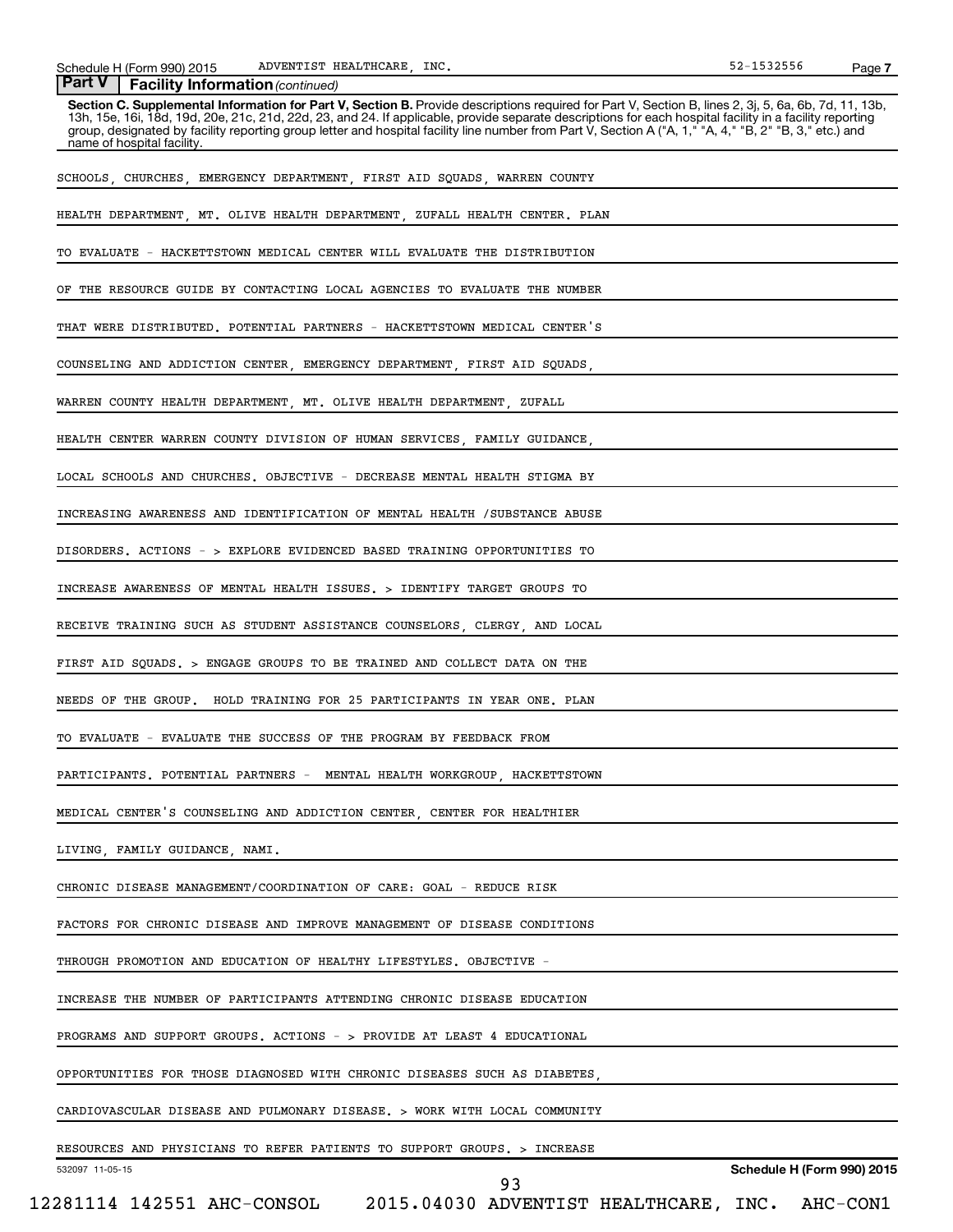| ADVENTIST HEALTHCARE INC.<br>Schedule H (Form 990) 2015                                                                                                                                                                                                                                                                                                                                                                                                                                                                                                               | 52-1532556 | Page 7 |
|-----------------------------------------------------------------------------------------------------------------------------------------------------------------------------------------------------------------------------------------------------------------------------------------------------------------------------------------------------------------------------------------------------------------------------------------------------------------------------------------------------------------------------------------------------------------------|------------|--------|
| <b>Part V</b><br><b>Facility Information</b> (continued)<br>Section C. Supplemental Information for Part V, Section B. Provide descriptions required for Part V, Section B, lines 2, 3j, 5, 6a, 6b, 7d, 11, 13b,<br>13h, 15e, 16i, 18d, 19d, 20e, 21c, 21d, 22d, 23, and 24. If applicable, provide separate descriptions for each hospital facility in a facility reporting<br>group, designated by facility reporting group letter and hospital facility line number from Part V, Section A ("A, 1," "A, 4," "B, 2" "B, 3," etc.) and<br>name of hospital facility. |            |        |
| ATTENDANCE AT THE HEALTHY HEARTS BETTER BREATHER'S CLUB AND DIABETES                                                                                                                                                                                                                                                                                                                                                                                                                                                                                                  |            |        |
| SUPPORT GROUPS. PLAN TO EVALUATE $-$ > DOCUMENT THE NUMBER OF EDUCATIONAL                                                                                                                                                                                                                                                                                                                                                                                                                                                                                             |            |        |
| PROGRAMS. > EVALUATE THE NUMBER OF PEOPLE ATTENDING THE PROGRAMS VERSUS                                                                                                                                                                                                                                                                                                                                                                                                                                                                                               |            |        |
| ATTENDANCE IN THE PAST. > EVALUATE THE NUMBER OF PEOPLE REFERRED TO                                                                                                                                                                                                                                                                                                                                                                                                                                                                                                   |            |        |
| SUPPORT GROUPS THROUGH COMMUNITY AGENCIES AND PHYSICIANS BY SURVEY.                                                                                                                                                                                                                                                                                                                                                                                                                                                                                                   |            |        |
| POTENTIAL PARTNERS - HACKETTSTOWN MEDICAL CENTER LOCAL HEALTH                                                                                                                                                                                                                                                                                                                                                                                                                                                                                                         |            |        |
| DEPARTMENTS, ZUFALL HEALTH CLINIC, LOCAL PRIMARY CARE PHYSICIAN'S.                                                                                                                                                                                                                                                                                                                                                                                                                                                                                                    |            |        |
| OBJECTIVE - PARTNER WITH COMMUNITY AGENCIES TO PROVIDE 3 HEALTH SCREENINGS                                                                                                                                                                                                                                                                                                                                                                                                                                                                                            |            |        |
| AND 3 EDUCATION EVENTS TO THE LOW INCOME AND UNINSURED POPULATION.                                                                                                                                                                                                                                                                                                                                                                                                                                                                                                    |            |        |
| ACTIONS - > IDENTIFY LOCAL AGENCIES TO COORDINATE HEALTH EDUCATION                                                                                                                                                                                                                                                                                                                                                                                                                                                                                                    |            |        |
| PROGRAMS AND SCREENINGS. > PROVIDE AT LEAST 3 SCREENINGS AND 3 COMMUNITY                                                                                                                                                                                                                                                                                                                                                                                                                                                                                              |            |        |
| EDUCATION PROGRAMS TO IDENTIFY THOSE AT RISK FOR CHRONIC DISEASES. >                                                                                                                                                                                                                                                                                                                                                                                                                                                                                                  |            |        |
| TARGET PROGRAMS AND SCREENINGS TO THE LOW INCOME AND UNINSURED POPULATION.                                                                                                                                                                                                                                                                                                                                                                                                                                                                                            |            |        |
| PLAN TO EVALUATE - DOCUMENT THE COMPLETION OF 3 COMMUNITY EDUCATION AND                                                                                                                                                                                                                                                                                                                                                                                                                                                                                               |            |        |
| SCREENING PROGRAMS. > EVALUATE THE NUMBER OF PEOPLE WHO ATTENDED THE                                                                                                                                                                                                                                                                                                                                                                                                                                                                                                  |            |        |
| PROGRAM. > EVALUATE THE NUMBER OF PEOPLE REFERRED FROM THE SCREENING                                                                                                                                                                                                                                                                                                                                                                                                                                                                                                  |            |        |
| PROGRAM. POTENTIAL PARTNERS - HACKETTSTOWN MEDICAL CENTER, ZUFALL HEALTH                                                                                                                                                                                                                                                                                                                                                                                                                                                                                              |            |        |
| CLINIC, WARREN COUNTY HEALTH DEPARTMENT, MT. OLIVE HEALTH DEPARTMENT,                                                                                                                                                                                                                                                                                                                                                                                                                                                                                                 |            |        |
| WARREN COUNTY DIVISION OF HUMAN SERVICES, LOCAL CHURCHES.                                                                                                                                                                                                                                                                                                                                                                                                                                                                                                             |            |        |
|                                                                                                                                                                                                                                                                                                                                                                                                                                                                                                                                                                       |            |        |
| RATIONALE FOR COMMUNITY HEALTH NEEDS NOT ADDRESSED: HACKETTSTOWN MEDICAL                                                                                                                                                                                                                                                                                                                                                                                                                                                                                              |            |        |
| CENTER PLANS TO ADDRESS ALL OF THE HEALTH PRIORITIES AS IDENTIFIED THROUGH                                                                                                                                                                                                                                                                                                                                                                                                                                                                                            |            |        |
| THE COMMUNITY HEALTH NEEDS ASSESSMENT AND PRIORITIZATION SESSION.                                                                                                                                                                                                                                                                                                                                                                                                                                                                                                     |            |        |
| COORDINATION OF CARE WILL FOCUS ON CHRONIC DISEASE MANAGEMENT.                                                                                                                                                                                                                                                                                                                                                                                                                                                                                                        |            |        |
|                                                                                                                                                                                                                                                                                                                                                                                                                                                                                                                                                                       |            |        |
| ADVENTIST REHABILITATION HOSPITAL OF MARYLAND:                                                                                                                                                                                                                                                                                                                                                                                                                                                                                                                        |            |        |

PART V, SECTION B, LINE 11: BASED ON THE CHNA COMPLETED IN 2013, AN

532097 11-05-15

**Schedule H (Form 990) 2015**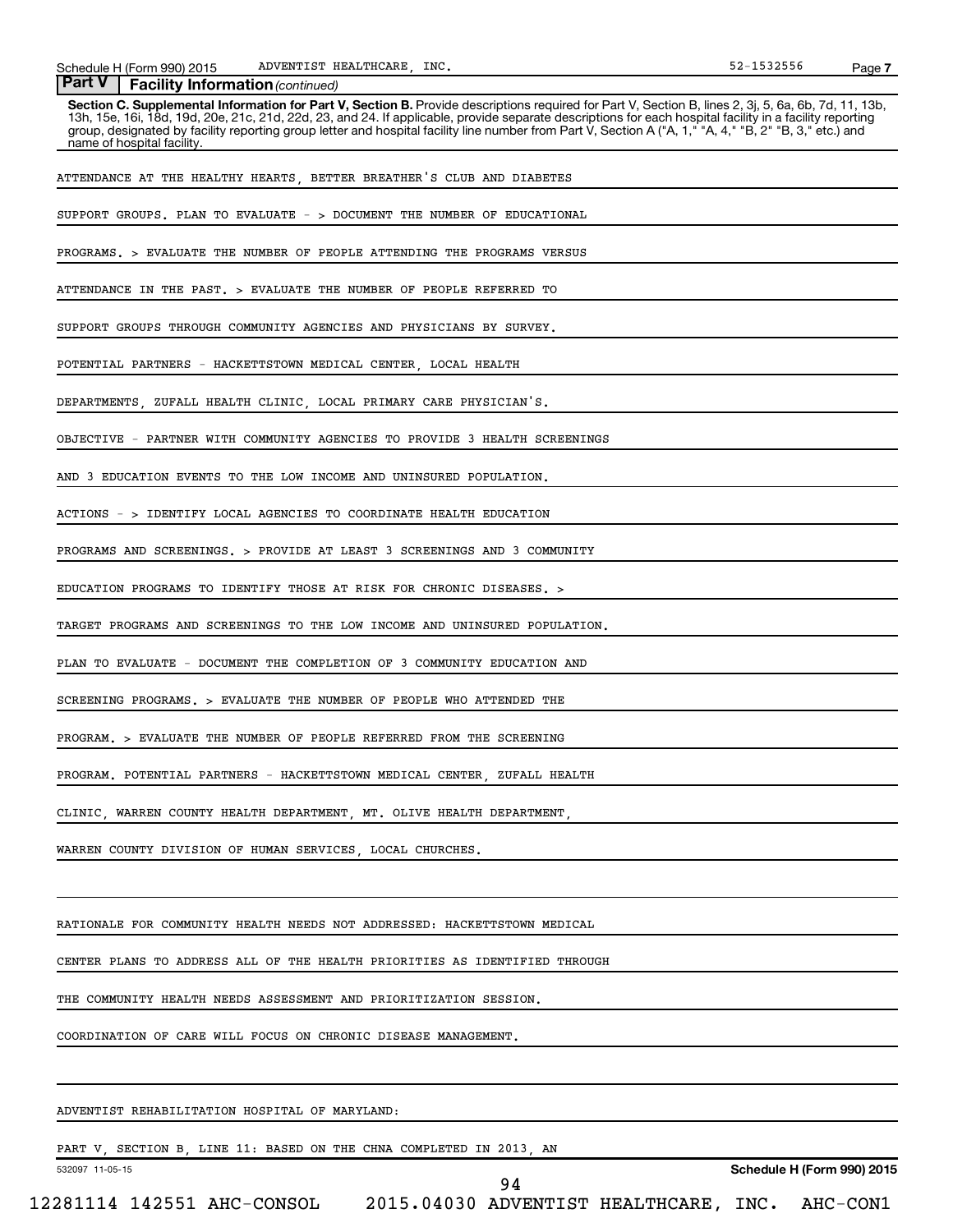## 532097 11-05-15 Section C. Supplemental Information for Part V, Section B. Provide descriptions required for Part V, Section B, lines 2, 3j, 5, 6a, 6b, 7d, 11, 13b, **Schedule H (Form 990) 2015 Part V** | Facility Information (continued) 13h, 15e, 16i, 18d, 19d, 20e, 21c, 21d, 22d, 23, and 24. If applicable, provide separate descriptions for each hospital facility in a facility reporting group, designated by facility reporting group letter and hospital facility line number from Part V, Section A ("A, 1," "A, 4," "B, 2" "B, 3," etc.) and name of hospital facility. IMPLEMENTATION STRATEGY WAS ADOPTED FOCUSING ON CONCUSSION CARE. ADVENTIST HEALTHCARE PHYSICAL HEALTH AND REHABILITATION (PH&R) HAS IMPLEMENTED AN INITIATIVE TO BUILD A COMPREHENSIVE CONCUSSION SCREENING AND TREATMENT PROGRAM SERVING COMMUNITY MEMBERS AND STUDENT ATHLETES. STRATEGIES FOR THIS INITIATIVE INCLUDE: > INCREASING KNOWLEDGE AND AWARENESS OF CONCUSSION RISKS; CONCUSSION IDENTIFICATION, CARE, AND MANAGEMENT IN THE COMMUNITY AND THE MONTGOMERY COUNTY PUBLIC SCHOOL SYSTEM; > IMPLEMENTING IMPACTTM BASELINE TESTING FOR STUDENT ATHLETES IN 13 MONTGOMERY COUNTY HIGH SCHOOLS (WITH EACH STUDENT BASELINE TESTED EVERY 2 YEARS); > MAINTAINING AND MAKING AVAILABLE BASELINE TEST RESULTS TO STUDENTS, PARENTS, AND STUDENTS' HEALTH CARE PROVIDERS AT NO COST; > PROVIDING FOLLOW-UP TESTING AND ANALYSIS FOR STUDENTS AS NEEDED AT A REASONABLE RATE; > PROVIDING RETESTS AND ANALYSES AT A REDUCED RATE OR FREE OF CHARGE FOR STUDENTS WITH ECONOMIC DIFFICULTIES; SERVING AS A RESOURCE ON CONCUSSION EDUCATION FOR STUDENTS, PARENTS, AND COACHES; > TRAINING AND PLACING FULL-TIME ATHLETIC TRAINERS IN 13 MONTGOMERY COUNTY HIGH SCHOOLS: - TRAINERS ATTEND ALL 'HOME' ATHLETIC EVENTS AS WELL AS 'AWAY' VARSITY FOOTBALL GAMES; TRAINERS PERFORM FUNCTIONS WITHIN THE SIX DOMAINS OF ATHLETIC TRAINERS AS ESTABLISHED BY THE NATIONAL ATHLETIC TRAINERS ASSOCIATION: PREVENTION; CLINICAL EVALUATION AND DIAGNOSIS; IMMEDIATE CARE; TREATMENT, REHABILITATION, AND RECONDITIONING; ORGANIZATION AND ADMINISTRATION; AND

95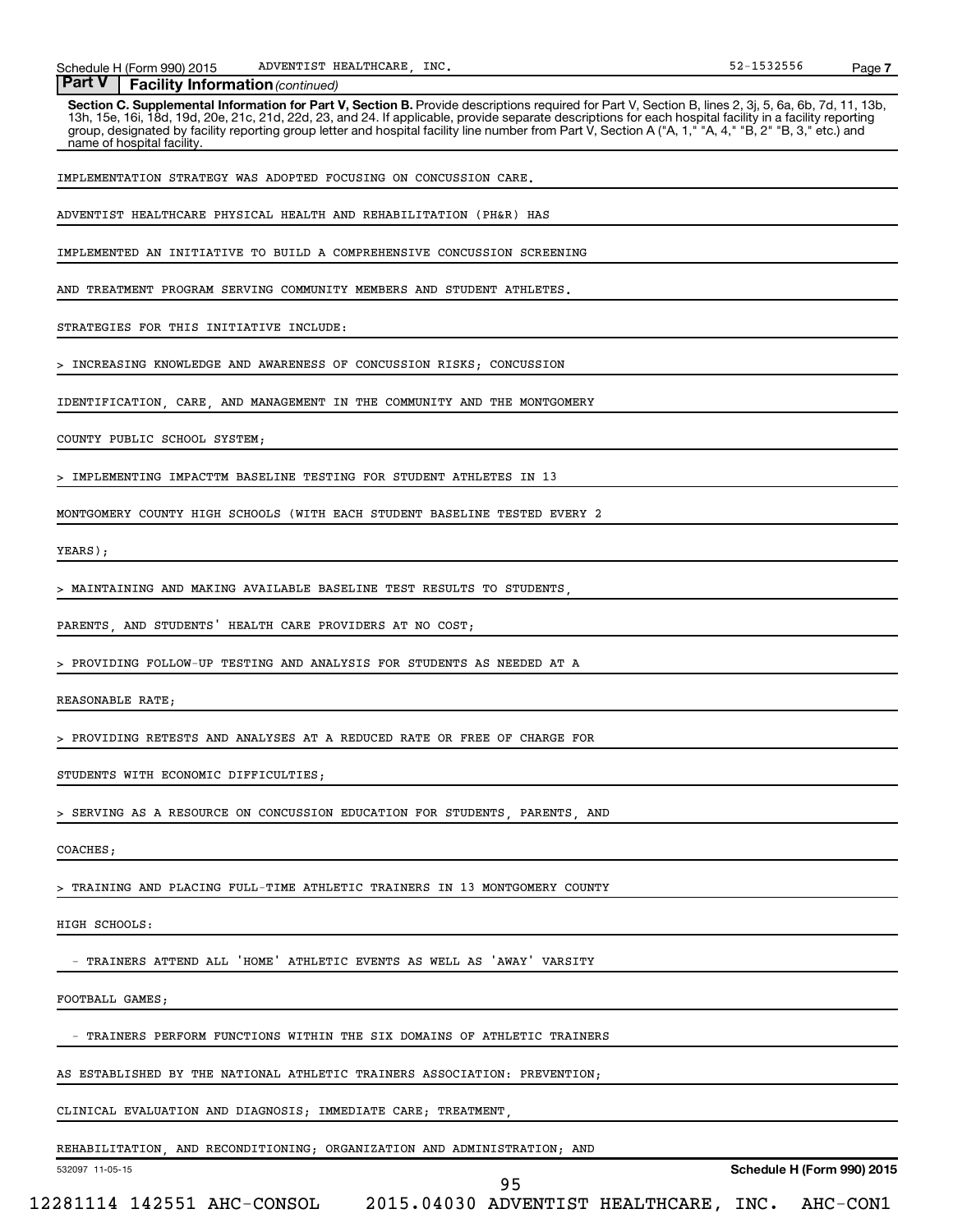### **Part V** | Facility Information (continued)

Section C. Supplemental Information for Part V, Section B. Provide descriptions required for Part V, Section B, lines 2, 3j, 5, 6a, 6b, 7d, 11, 13b, 13h, 15e, 16i, 18d, 19d, 20e, 21c, 21d, 22d, 23, and 24. If applicable, provide separate descriptions for each hospital facility in a facility reporting group, designated by facility reporting group letter and hospital facility line number from Part V, Section A ("A, 1," "A, 4," "B, 2" "B, 3," etc.) and name of hospital facility.

PROFESSIONAL RESPONSIBILITIES.

- IN ADDITION, TRAINERS ASSIST IN IMPLEMENTING SCHOOL AND SYSTEM WIDE

RESPONSIBILITIES RELATED TO THE HEALTH AND SAFETY OF STUDENT ATHLETES.

> PROVIDING AMERICAN HEART ASSOCIATION CPR/AED RECERTIFICATION FOR

ATHLETIC STAFF AT 14 MONTGOMERY COUNTY HIGH SCHOOLS

AREAS OF NEED NOT DIRECTLY ADDRESSED BY ADVENTIST HEALTHCARE PHYSICAL

HEALTH AND REHABILITATION AND THE RATIONALE:

> ASTHMA: PH&R DOES NOT CURRENTLY DIRECTLY ADDRESS ASTHMA BECAUSE IT IS

NOT A SPECIALTY AREA OF THE HOSPITAL. SUFFICIENT RESOURCES AND EXPERTISE

ARE NOT AVAILABLE TO MEET THESE NEEDS. ADDITIONAL RESOURCES ARE AVAILABLE

IN THE COMMUNITY.

> INFLUENZA: PH&R DOES NOT DIRECTLY PROVIDE INFLUENZA SERVICES AS THEY

FALL OUTSIDE THE SCOPE OF THE HOSPITAL AS A REHABILITATION CENTER.

INFLUENZA SERVICES ARE ALREADY PROVIDED BY THE ACUTE CARE HOSPITALS IN THE

ADVENTIST HEALTHCARE SYSTEM, SGMC AND WAH, AS WELL AS BY SEVERAL OTHER

ORGANIZATIONS IN PH&R'S SERVICE AREA.

> HIV/AIDS: PH&R DOES NOT PROVIDE HIV/AIDS SERVICES AS THEY FALL OUTSIDE

THE SCOPE OF THE HOSPITAL AS A REHABILITATION CENTER. HIV/AIDS SERVICES

ARE ALREADY PROVIDED BY OTHER ENTITIES IN THE ADVENTIST HEALTHCARE

NETWORK, AS WELL AS BY SEVERAL OTHER ORGANIZATIONS IN PH&R'S SERVICE AREA.

> MATERNAL AND INFANT HEALTH: PH&R DOES NOT PROVIDE MATERNAL AND INFANT

SERVICES AS THEY FALL OUTSIDE THE SCOPE OF THE HOSPITAL AS A

REHABILITATION CENTER. A FULL SPECTRUM OF MATERNAL AND INFANT SERVICES IS

ALREADY PROVIDED BY SGMC, AS WELL AS BY SEVERAL OTHER ORGANIZATIONS IN

PH&R'S SERVICE AREA.

> BEHAVIORAL HEALTH: PH&R DOES NOT PROVIDE BEHAVIORAL HEALTH SERVICES

BECAUSE THESE SERVICES ARE ALREADY PROVIDED BY A NEIGHBORING SPECIALTY

532097 11-05-15

96

**Schedule H (Form 990) 2015**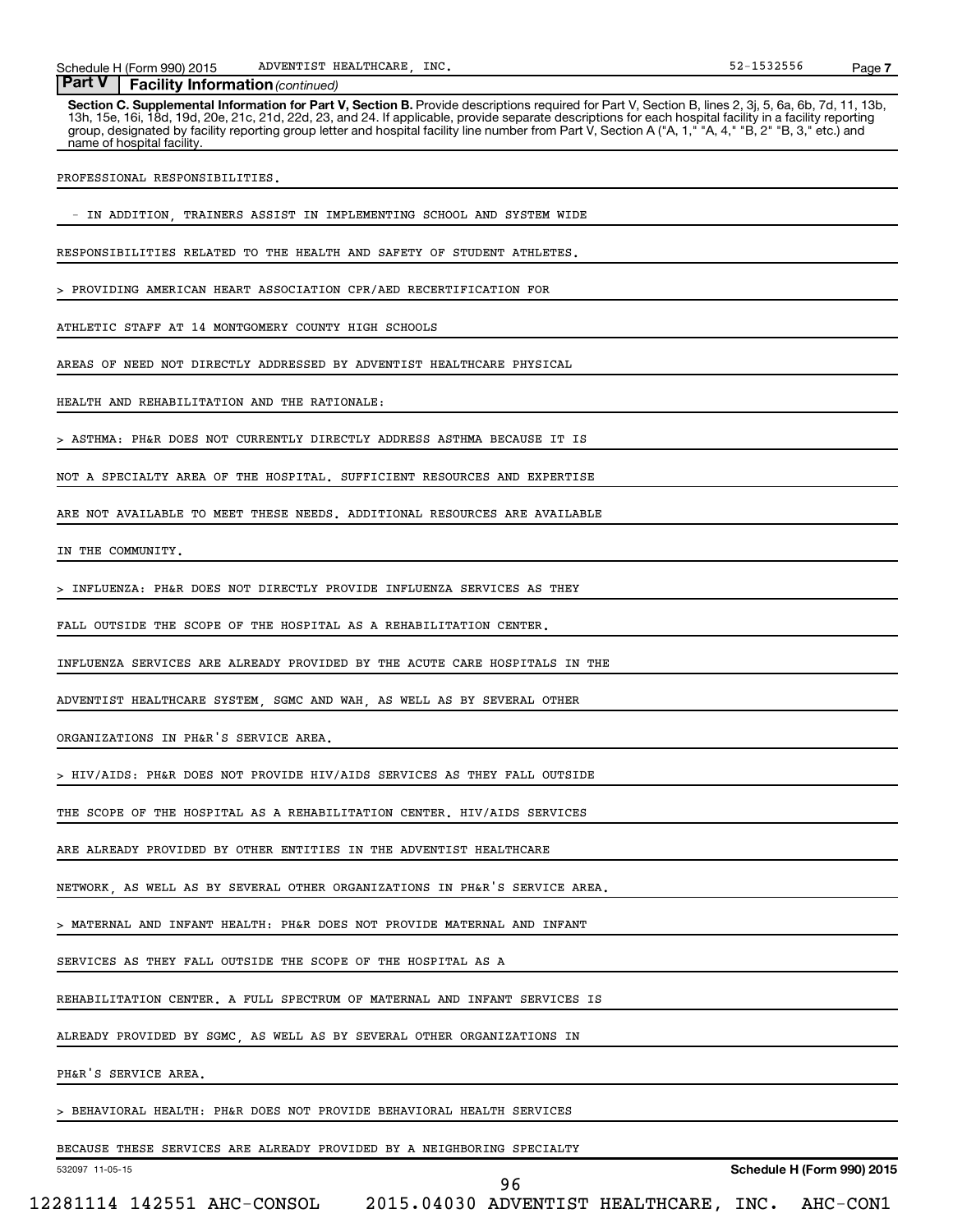### **7** Section C. Supplemental Information for Part V, Section B. Provide descriptions required for Part V, Section B, lines 2, 3j, 5, 6a, 6b, 7d, 11, 13b, **Part V** | Facility Information (continued) Schedule H (Form 990) 2015 ADVENTIST HEALTHCARE, INC. S2-1532556 13h, 15e, 16i, 18d, 19d, 20e, 21c, 21d, 22d, 23, and 24. If applicable, provide separate descriptions for each hospital facility in a facility reporting group, designated by facility reporting group letter and hospital facility line number from Part V, Section A ("A, 1," "A, 4," "B, 2" "B, 3," etc.) and name of hospital facility. ADVENTIST HEALTHCARE, CARE HOSPITAL WITHIN ITS HOSPITAL SYSTEM, ADVENTIST BEHAVIORAL HEALTH. IN ADDITION TO ADVENTIST BEHAVIORAL HEALTH, THERE ARE MANY ORGANIZATIONS THAT PROVIDE BEHAVIORAL HEALTH SERVICES WITHIN THE PH&R SERVICE AREA. > SENIOR HEALTH: PH&R DOES NOT DIRECTLY PROVIDE SENIOR CARE COMMUNITY OUTREACH SERVICES AS THEY FALL OUTSIDE THE SCOPE OF THE HOSPITAL AS A REHABILITATION CENTER. MANY OLDER ADULTS AND SENIORS ARE SERVED BY VARIOUS PROGRAMS AT PH&R, ALTHOUGH THESE NOT SPECIFICALLY/EXCLUSIVELY OFFERED TO SENIORS. SENIOR HEALTH SERVICES ARE ALREADY PROVIDED BY OTHER ENTITIES IN THE ADVENTIST HEALTHCARE NETWORK, AS WELL AS BY SEVERAL OTHER ORGANIZATIONS IN PH&R'S SERVICE AREA. > SOCIAL DETERMINANTS OF HEALTH (FOOD ACCESS; HOUSING QUALITY; EDUCATION; TRANSPORTATION): PH&R DOES NOT DIRECTLY ADDRESS MANY OF THE SOCIAL DETERMINANTS OF HEALTH AS THEY FALL OUTSIDE THE SPECIALTY AREAS OF THE

HOSPITAL AND PH&R DOES NOT HAVE THE RESOURCES OR EXPERTISE TO MEET THOSE

NEEDS. INSTEAD PH&R SUPPORTS AND PARTNERS WITH OTHER ORGANIZATIONS IN THE

COMMUNITY THAT SPECIALIZE IN ADDRESSING NEEDS RELATED TO FOOD ACCESS,

HOUSING QUALITY, EDUCATION, AND TRANSPORTATION.

FOR ADDITIONAL DETAILS INCLUDING THE CHNA FINDINGS, GOALS, AND RELEVANT

LOCALLY AVAILABLE RESOURCES PLEASE SEE ADVENTIST REHABILITATION HOSPITAL

OF MARYLAND'S IMPLEMENTATION STRATEGY WHICH CAN BE FOUND HERE:

HTTP://WWW.ADVENTISTHEALTHCARE.COM/APP/FILES/PUBLIC/3446/2013-CHNA-ARHM-

IMPLEMENTATIONSTRATEGY.PDF

BEHAVIORAL HEALTH&WELLNESS SERVICES-ROCK:

PART V, SECTION B, LINE 11: IN 2015 ADVENTIST HEALTHCARE BEHAVIORAL

|  |  | HEALTH AND WELLNESS SERVICES - ROCKVILLE FOCUSED ON MENTAL HEALTH |  |  |  |
|--|--|-------------------------------------------------------------------|--|--|--|
|  |  |                                                                   |  |  |  |

532097 11-05-15

97

**Schedule H (Form 990) 2015**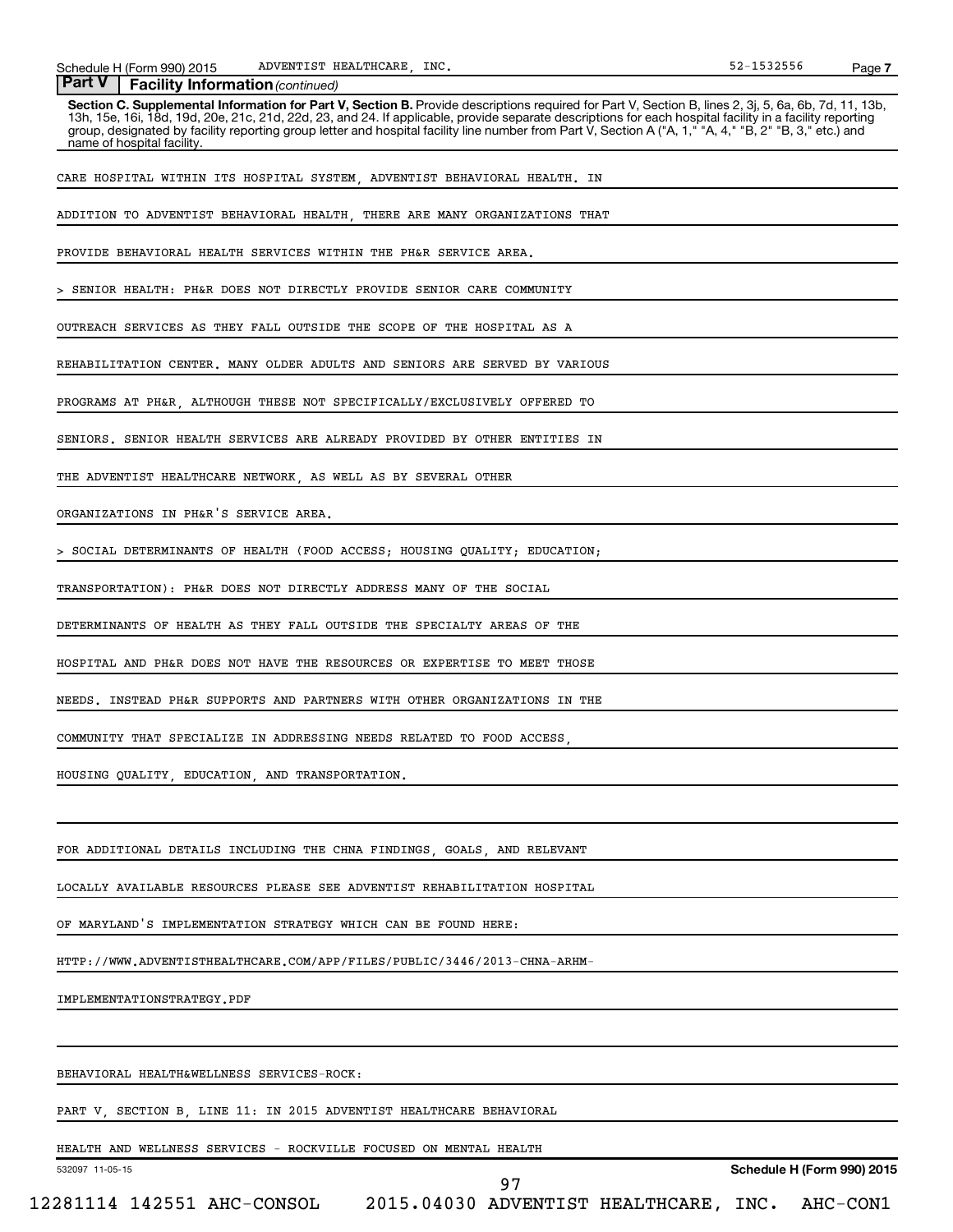| Part V<br><b>Facility Information</b> (continued) |  |
|---------------------------------------------------|--|
|---------------------------------------------------|--|

Section C. Supplemental Information for Part V, Section B. Provide descriptions required for Part V, Section B, lines 2, 3j, 5, 6a, 6b, 7d, 11, 13b, 13h, 15e, 16i, 18d, 19d, 20e, 21c, 21d, 22d, 23, and 24. If applicable, provide separate descriptions for each hospital facility in a facility reporting group, designated by facility reporting group letter and hospital facility line number from Part V, Section A ("A, 1," "A, 4," "B, 2" "B, 3," etc.) and name of hospital facility.

PROFESSIONAL TRAINING AND CONTINUED EDUCATION. THE PRIMARY OBJECTIVE OF

THE INITIATIVE WAS TO INCREASE ACCESS TO MENTAL HEALTH CARE BY PROVIDING

TRAINING OPPORTUNITIES FOR YOUNG PROFESSIONALS AS WELL AS CONTINUED

LEARNING EXPERIENCES FOR BOTH STUDENTS AND PROFESSIONALS IN THE FIELD.

ADVENTIST HEALTHCARE BEHAVIORAL HEALTH & WELLNESS SERVICES ROCKVILLE

WORKED TO DO THIS BY PROVIDING OPPORTUNITIES FOR STUDENTS TO GAIN HANDS ON

TRAINING IN SPECIALIZED AREAS OF CARE THAT HAVE A HIGH DEMAND IN THE

COMMUNITY. IN ADDITION, THE HOSPITAL WORKS TO PROVIDE CONTINUED LEARNING

EXPERIENCES FOR BEHAVIORAL HEALTH STUDENTS AND PROFESSIONALS IN THE

COMMUNITY.

STRATEGIES FOR THIS INITIATIVE INCLUDED: > OFFERING A CHILD AND ADOLESCENT

PSYCHIATRY RESIDENCY PROGRAM IN PARTNERSHIP WITH MEDSTAR GEORGETOWN

UNIVERSITY HOSPITAL. STUDENTS ARE WITH THE HOSPITAL FOR AN EXTENDED PERIOD

OF TIME DURING WHICH THEY HAVE THE OPPORTUNITY TO WORK CLOSELY WITH

PHYSICIANS IN MULTIPLE SETTINGS. > OFFERING NURSING STUDENT PSYCHIATRIC

ROTATIONS FOR SEVERAL AREA SCHOOLS. ROTATIONS TYPICALLY INCLUDE A MIX OF

SHADOWING AND HANDS ON EXPERIENCE DEPENDING ON THE NEEDS OF EACH NURSING

PROGRAM. > PARTNERING WITH MEDSTAR GEORGETOWN UNIVERSITY HOSPITAL TO HOST

A FREE SYMPOSIUM ON THE THERAPEUTIC NEEDS OF CHILDREN AND ADOLESCENTS

AFFECTED BY EMOTIONAL AND PHYSICAL TRAUMA. > HOSTING A SYMPOSIUM ON THE

LATEST RESEARCH AND CLINICAL APPLICATIONS AROUND RELIGION, SPIRITUALITY,

AND GERIATRIC MENTAL HEALTH.

AREAS OF NEED NOT DIRECTLY ADDRESSED BY ADVENTIST HEALTHCARE BEHAVIORAL

HEALTH AND WELLNESS SERVICES ROCKVILLE AND THE RATIONALE:

CANCER: ABHW ROCKVILLE DOES NOT PROVIDE DIRECT SERVICES AROUND CANCER AS

532097 11-05-15

**Schedule H (Form 990) 2015**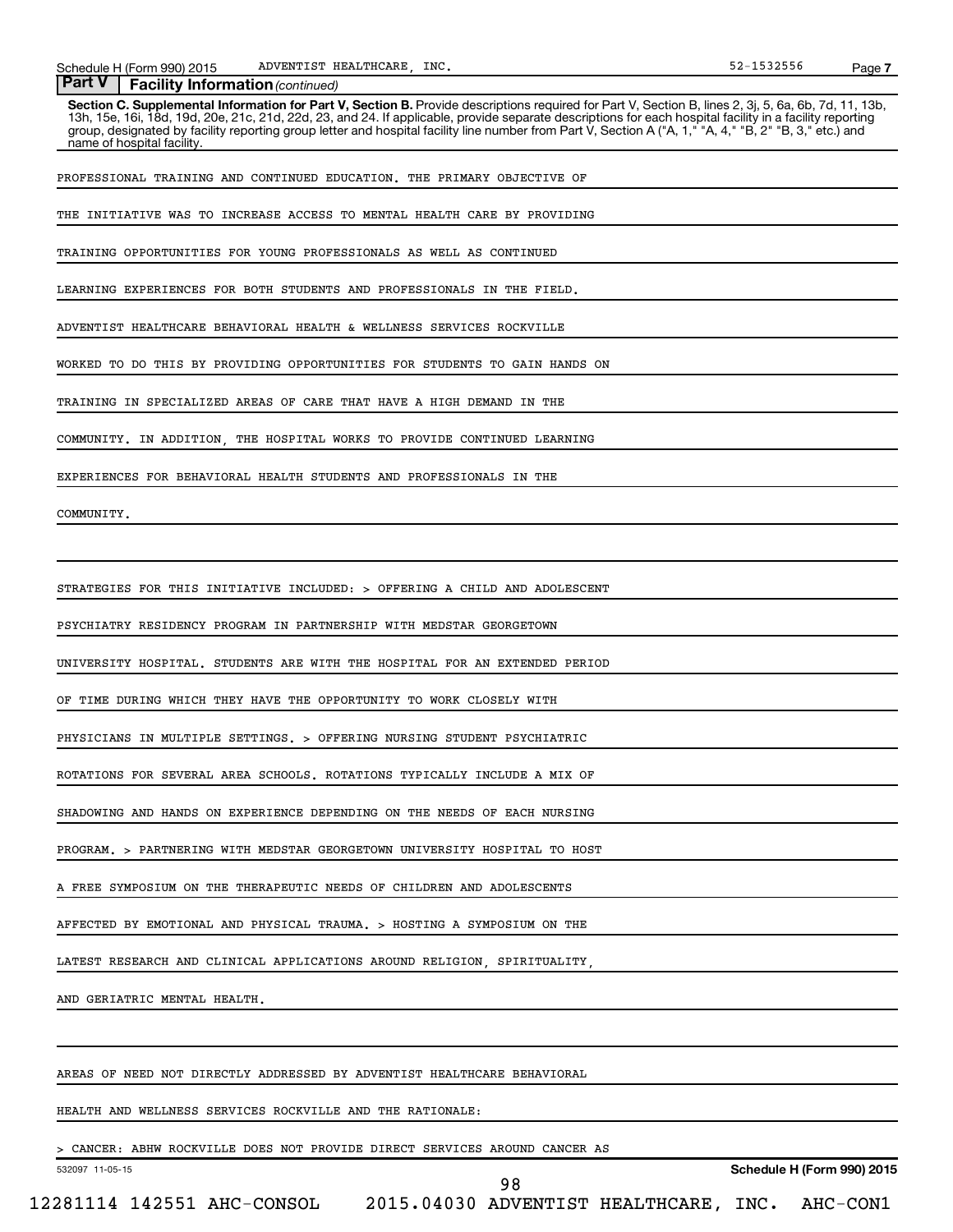Section C. Supplemental Information for Part V, Section B. Provide descriptions required for Part V, Section B, lines 2, 3j, 5, 6a, 6b, 7d, 11, 13b, 13h, 15e, 16i, 18d, 19d, 20e, 21c, 21d, 22d, 23, and 24. If applicable, provide separate descriptions for each hospital facility in a facility reporting group, designated by facility reporting group letter and hospital facility line number from Part V, Section A ("A, 1," "A, 4," "B, 2" "B, 3," etc.) and name of hospital facility.

THEY FALL OUTSIDE THE SCOPE OF THE HOSPITAL AS A BEHAVIORAL HEALTH CENTER.

CANCER SERVICES ARE ALREADY PROVIDED BY OTHER ENTITIES IN THE ADVENTIST

HEALTHCARE NETWORK, AS WELL AS BY SEVERAL OTHER ORGANIZATIONS IN ABHW

ROCKVILLE'S SERVICE AREA.

> HEART DISEASE & STROKE: ABHW ROCKVILLE DOES NOT PROVIDE HEART DISEASE

AND STROKE SERVICES AS THEY FALL OUTSIDE THE SCOPE OF THE HOSPITAL AS A

BEHAVIORAL HEALTH CENTER. HEART DISEASE AND STROKE SERVICES ARE ALREADY

PROVIDED BY OTHER ENTITIES IN THE ADVENTIST HEALTHCARE NETWORK, AS WELL AS

BY SEVERAL OTHER ORGANIZATIONS IN ABHW ROCKVILLE'S SERVICE AREA.

> DIABETES: ABHW ROCKVILLE DOES NOT DIRECTLY PROVIDE DIABETES SERVICES AS

THEY FALL OUTSIDE THE SCOPE OF THE HOSPITAL AS A BEHAVIORAL HEALTH CENTER.

DIABETES SERVICES ARE ALREADY PROVIDED BY OTHER ENTITIES IN THE ADVENTIST

HEALTHCARE NETWORK, AS WELL AS BY SEVERAL OTHER ORGANIZATIONS IN ABHW

ROCKVILLE'S SERVICE AREA.

> OBESITY: ABHW ROCKVILLE DOES NOT DIRECTLY PROVIDE OBESITY SERVICES AS

THEY FALL OUTSIDE THE SCOPE OF THE HOSPITAL AS A BEHAVIORAL HEALTH CENTER.

OBESITY SERVICES ARE ALREADY PROVIDED BY OTHER ENTITIES IN THE ADVENTIST

HEALTHCARE NETWORK, AS WELL AS BY SEVERAL OTHER ORGANIZATIONS IN ABHW

ROCKVILLE'S SERVICE AREA.

> ASTHMA: ABHW ROCKVILLE DOES NOT DIRECTLY PROVIDE ASTHMA SERVICES AS THEY

FALL OUTSIDE THE SCOPE OF THE HOSPITAL AS A BEHAVIORAL HEALTH CENTER.

ASTHMA SERVICES ARE ALREADY PROVIDED BY OTHER ENTITIES IN THE ADVENTIST

HEALTHCARE NETWORK, AS WELL AS BY SEVERAL OTHER ORGANIZATIONS IN ABHW

ROCKVILLE'S SERVICE AREA.

> INFLUENZA: ABHW ROCKVILLE DOES NOT DIRECTLY PROVIDE INFLUENZA SERVICES

AS THEY FALL OUTSIDE THE SCOPE OF THE HOSPITAL AS A BEHAVIORAL HEALTH

CENTER. INFLUENZA SERVICES ARE ALREADY PROVIDED BY OTHER ENTITIES IN THE

532097 11-05-15

**Schedule H (Form 990) 2015**

12281114 142551 AHC-CONSOL 2015.04030 ADVENTIST HEALTHCARE, INC. AHC-CON1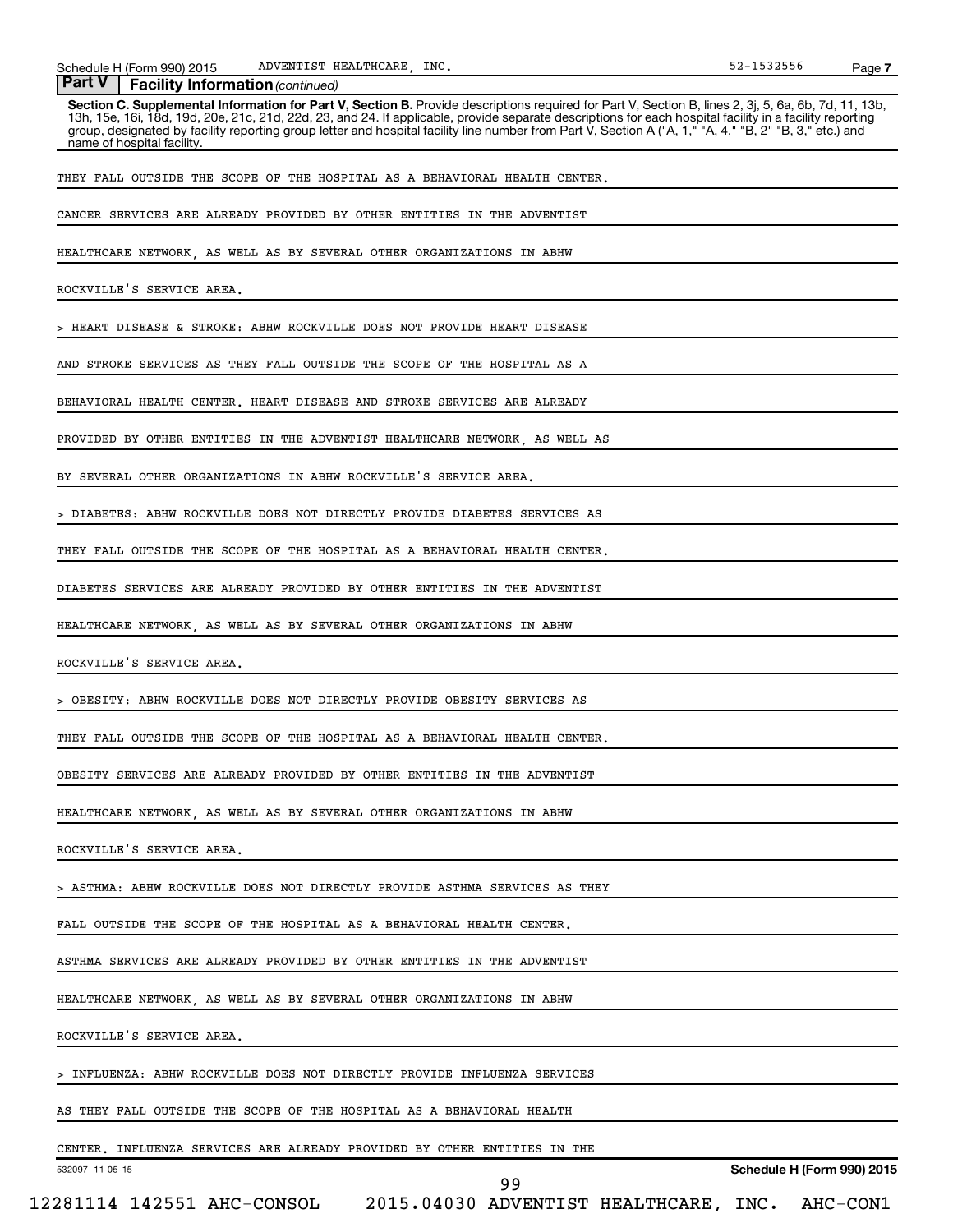Section C. Supplemental Information for Part V, Section B. Provide descriptions required for Part V, Section B, lines 2, 3j, 5, 6a, 6b, 7d, 11, 13b, 13h, 15e, 16i, 18d, 19d, 20e, 21c, 21d, 22d, 23, and 24. If applicable, provide separate descriptions for each hospital facility in a facility reporting group, designated by facility reporting group letter and hospital facility line number from Part V, Section A ("A, 1," "A, 4," "B, 2" "B, 3," etc.) and name of hospital facility.

ADVENTIST HEALTHCARE NETWORK, AS WELL AS BY SEVERAL OTHER ORGANIZATIONS IN

ABHW ROCKVILLE'S SERVICE AREA.

> HIV/AIDS: ABHW ROCKVILLE DOES NOT PROVIDE HIV/AIDS SERVICES AS THEY FALL

OUTSIDE THE SCOPE OF THE HOSPITAL AS A BEHAVIORAL HEALTH CENTER. HIV/AIDS

SERVICES ARE ALREADY PROVIDED BY OTHER ENTITIES IN THE ADVENTIST

HEALTHCARE NETWORK, AS WELL AS BY SEVERAL OTHER ORGANIZATIONS IN ABHW

ROCKVILLE'S SERVICE AREA.

> MATERNAL AND INFANT HEALTH: ABHW ROCKVILLE DOES NOT PROVIDE MATERNAL AND

INFANT SERVICES AS THEY FALL OUTSIDE THE SCOPE OF THE HOSPITAL AS A

BEHAVIORAL HEALTH CENTER. A FULL SPECTRUM OF MATERNAL AND INFANT SERVICES

IS ALREADY PROVIDED BY SGMC, AS WELL AS BY SEVERAL OTHER ORGANIZATIONS IN

ABHW ROCKVILLE'S SERVICE AREA.

> SENIOR HEALTH: ABHW ROCKVILLE DOES NOT DIRECTLY PROVIDE SENIOR CARE

COMMUNITY OUTREACH SERVICES AS THEY FALL OUTSIDE THE SCOPE OF THE HOSPITAL

AS A BEHAVIORAL HEALTH CENTER. SENIOR HEALTH SERVICES ARE ALREADY PROVIDED

BY OTHER ENTITIES IN THE ADVENTIST HEALTHCARE NETWORK, AS WELL AS BY

SEVERAL OTHER ORGANIZATIONS IN ABHW ROCKVILLE'S SERVICE AREA.

SOCIAL DETERMINANTS OF HEALTH (FOOD ACCESS; HOUSING QUALITY; EDUCATION;

TRANSPORTATION): ABHW ROCKVILLE DOES NOT DIRECTLY ADDRESS MANY OF THE

SOCIAL DETERMINANTS OF HEALTH AS THEY FALL OUTSIDE THE SPECIALTY AREAS OF

THE HOSPITAL. ABHW ROCKVILLE DOES NOT HAVE THE RESOURCES OR EXPERTISE TO

MEET THOSE NEEDS. INSTEAD ABHW ROCKVILLE SUPPORTS AND PARTNERS WITH OTHER

ORGANIZATIONS IN THE COMMUNITY THAT SPECIALIZE IN ADDRESSING NEEDS RELATED

TO FOOD ACCESS, HOUSING QUALITY, EDUCATION, AND TRANSPORTATION.

BEHAVIORAL HEALTH&WELLNESS SVS-E SHORE:

PART V, SECTION B, LINE 11: ADVENTIST HEALTHCARE BEHAVIORAL HEALTH AND

532097 11-05-15

**Schedule H (Form 990) 2015**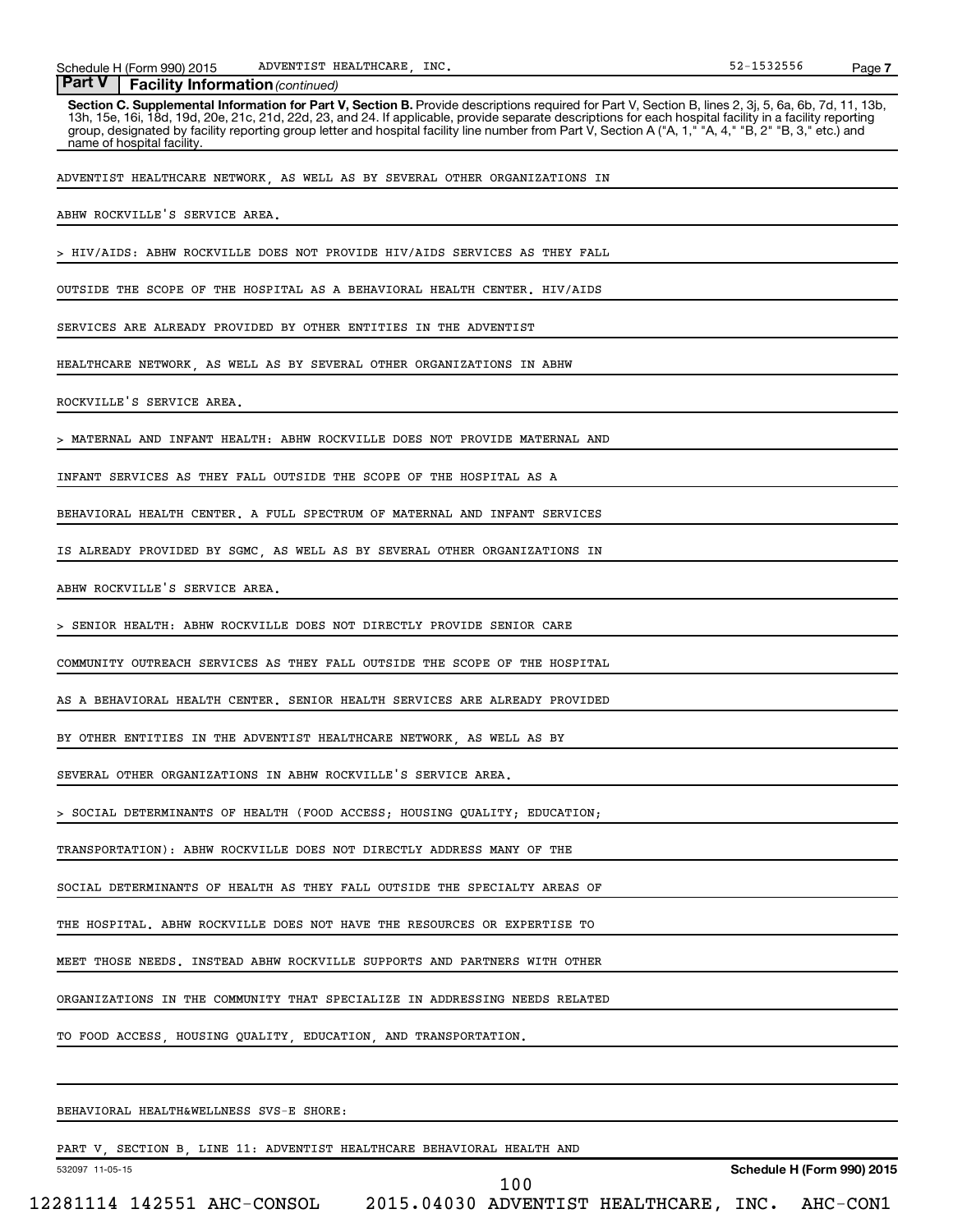**Part V** | Facility Information (continued)

Section C. Supplemental Information for Part V, Section B. Provide descriptions required for Part V, Section B, lines 2, 3j, 5, 6a, 6b, 7d, 11, 13b, 13h, 15e, 16i, 18d, 19d, 20e, 21c, 21d, 22d, 23, and 24. If applicable, provide separate descriptions for each hospital facility in a facility reporting group, designated by facility reporting group letter and hospital facility line number from Part V, Section A ("A, 1," "A, 4," "B, 2" "B, 3," etc.) and name of hospital facility.

WELLNESS SERVICES - EASTERN SHORE IN 2015 FOCUSED ITS EFFORTS ON

POST-TREATMENT SUPPORT FOR ADOLESCENTS AND THEIR FAMILIES. THE PRIMARY

OBJECTIVE OF THIS INITIATIVE WAS TO PROVIDE PARENTS AND FAMILIES WITH THE

RESOURCES AND INFORMATION THEY NEED TO SUCCESSFULLY SUPPORT AND FOSTER THE

WELL-BEING OF ADOLESCENTS WITH BEHAVIORAL AND MENTAL HEALTH NEEDS.

STRATEGIES INCLUDED: > PROVIDING PARENTS/GUARDIANS OF DISCHARGED

ADOLESCENTS WITH INFORMATION INCLUDING: RESOURCES, INFORMATION, AND TIPS

FOR PARENTS ON ASSISTING ADOLESCENTS ON THE TRANSITION FROM CARE;

RESOURCES, INFORMATION, AND TIPS ON WHAT TO BE WATCHFUL FOR THAT MAY

INDICATE THAT ADDITIONAL CARE OR FOLLOW-UP MAY BE NEEDED; SERVICES AND

RESOURCES AVAILABLE IN THE COMMUNITY FOR ADDITIONAL SUPPORT. > IN

ADDITION, ADVENTIST HEALTHCARE BEHAVIORAL HEALTH & WELLNESS SERVICES

EASTERN SHORE PARTICIPATED IN EASTERN SHORE SCHOOL MENTAL HEALTH

COALITION'S 5TH ANNUAL CONFERENCE AS A SPONSOR. A HOSPITAL REPRESENTATIVE

ALSO HAD THE OPPORTUNITY TO CONTRIBUTE TO A PLANNING COMMITTEE MEETING.

THIS YEAR'S CONFERENCE WAS TITLED "LINKING MENTAL HEALTH TO ACADEMIC

SUCCESS: ENHANCING FAMILY PARTNERSHIPS". A LARGE FOCUS OF THE CONFERENCE

WAS HIGHLIGHTING THE IMPORTANT ROLE FAMILIES PLAY IN MEETING THE

BEHAVIORAL HEALTH NEEDS OF THEIR CHILDREN AND THUS THE IMPORTANCE OF

PROVIDING THEM SUPPORT SUCH AS THROUGH PARTNERSHIPS WITH COMMUNITY

STAKEHOLDERS. THE CONFERENCE WAS OPEN TO COMMUNITY MEMBERS, FAMILIES, AND

PROFESSIONALS.

AREAS OF NEED NOT DIRECTLY ADDRESSED BY ADVENTIST HEALTHCARE BEHAVIORAL

HEALTH AND WELLNESS SERVICES EASTERN SHORE AND THE RATIONALE:

> CANCER: ABHW EASTERN SHORE DOES NOT PROVIDE DIRECT SERVICES AROUND

CANCER AS THEY FALL OUTSIDE THE SCOPE OF THE HOSPITAL AS A BEHAVIORAL

532097 11-05-15

**Schedule H (Form 990) 2015**

```
12281114 142551 AHC-CONSOL 2015.04030 ADVENTIST HEALTHCARE, INC. AHC-CON1
```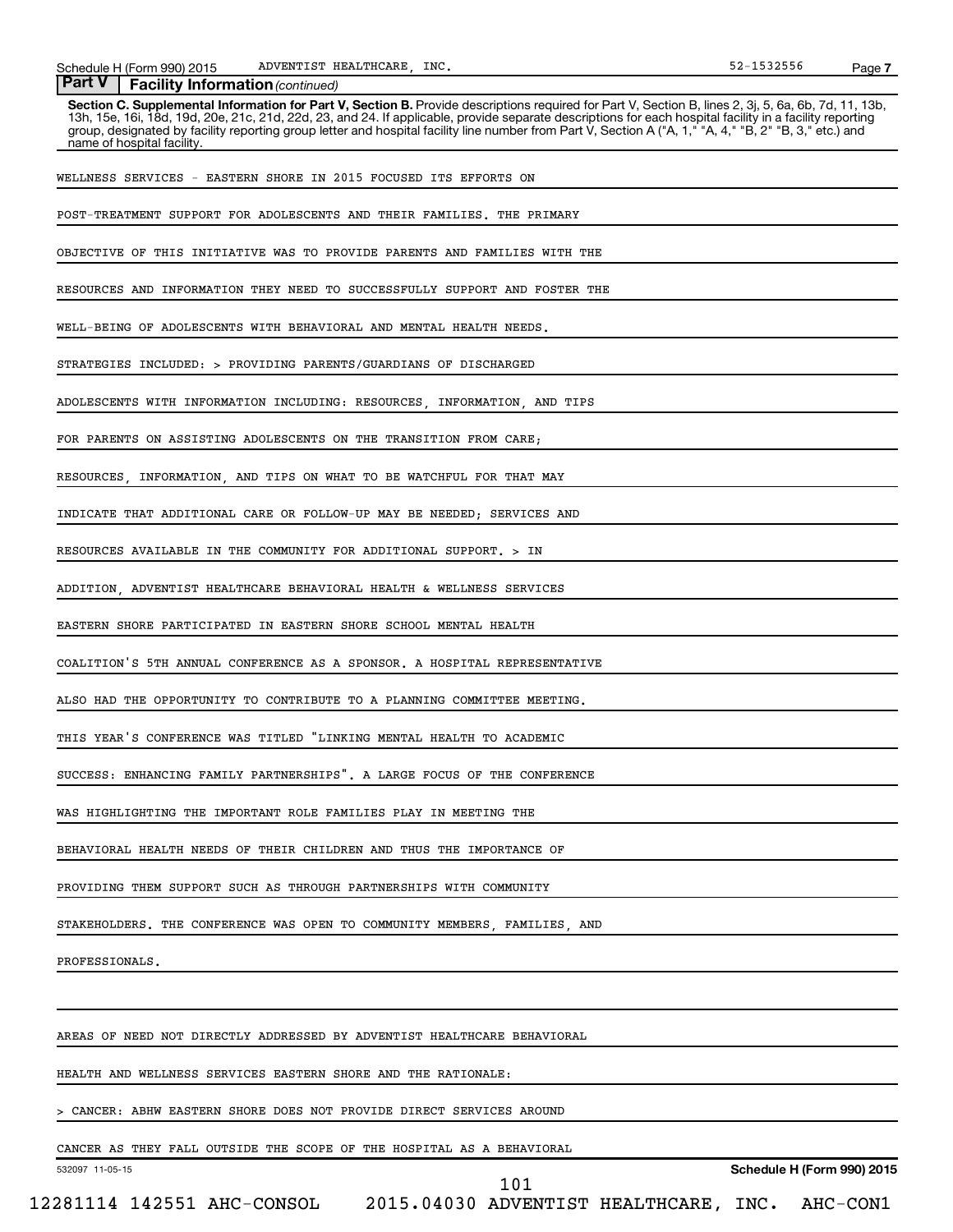Section C. Supplemental Information for Part V, Section B. Provide descriptions required for Part V, Section B, lines 2, 3j, 5, 6a, 6b, 7d, 11, 13b, 13h, 15e, 16i, 18d, 19d, 20e, 21c, 21d, 22d, 23, and 24. If applicable, provide separate descriptions for each hospital facility in a facility reporting group, designated by facility reporting group letter and hospital facility line number from Part V, Section A ("A, 1," "A, 4," "B, 2" "B, 3," etc.) and name of hospital facility.

HEALTH CENTER. CANCER SERVICES ARE ALREADY PROVIDED BY OTHER LOCAL

HOSPITAL, GOVERNMENT AND COMMUNITY ENTITIES IN THE ABHW EASTERN SHORE

SERVICE AREA

> HEART DISEASE & STROKE: ABHW EASTERN SHORE DOES NOT PROVIDE DIRECT

SERVICES AROUND HEART DISEASE AND STROKE AS THEY FALL OUTSIDE THE SCOPE OF

THE HOSPITAL AS A BEHAVIORAL HEALTH CENTER. HEART DISEASE AND STROKE

SERVICES ARE ALREADY PROVIDED BY OTHER LOCAL HOSPITAL, GOVERNMENT AND

COMMUNITY ENTITIES IN THE ABHW EASTERN SHORE SERVICE AREA.

> DIABETES: ABHW EASTERN SHORE DOES NOT PROVIDE DIRECT SERVICES AROUND

DIABETES AS THEY FALL OUTSIDE THE SCOPE OF THE HOSPITAL AS A BEHAVIORAL

HEALTH CENTER. SERVICES FOR THOSE AFFECTED BY DIABETES ARE ALREADY

PROVIDED BY OTHER LOCAL HOSPITAL, GOVERNMENT AND COMMUNITY ENTITIES IN THE

ABHW EASTERN SHORE SERVICE AREA.

> OBESITY: ABHW EASTERN SHORE DOES NOT PROVIDE DIRECT SERVICES AROUND

OBESITY AS THEY FALL OUTSIDE THE SCOPE OF THE HOSPITAL AS A BEHAVIORAL

HEALTH CENTER. SERVICES FOR THOSE WHO ARE OVERWEIGHT OR OBESE ARE ALREADY

PROVIDED BY OTHER LOCAL HOSPITAL, GOVERNMENT AND COMMUNITY ENTITIES IN THE

ABHW EASTERN SHORE SERVICE AREA.

> ASTHMA: ABHW EASTERN SHORE DOES NOT CURRENTLY DIRECTLY ADDRESS ASTHMA

BECAUSE IT IS NOT A SPECIALTY AREA OF THE HOSPITAL. SUFFICIENT RESOURCES

AND EXPERTISE ARE NOT AVAILABLE TO MEET THESE NEEDS. ADDITIONAL RESOURCES

ARE AVAILABLE IN THE COMMUNITY.

> INFLUENZA: ABHW EASTERN SHORE DOES NOT PROVIDE INFLUENZA SERVICES AS

THEY FALL OUTSIDE THE SCOPE OF THE HOSPITAL AS A BEHAVIORAL HEALTH CENTER.

INFLUENZA SERVICES ARE ALREADY AVAILABLE THROUGH MULTIPLE PROVIDERS IN THE

ABHW EASTERN SHORE SERVICE AREA.

> HIV/AIDS: ABHW EASTERN SHORE DOES NOT PROVIDE DIRECT SERVICES AROUND

532097 11-05-15

**Schedule H (Form 990) 2015**

12281114 142551 AHC-CONSOL 2015.04030 ADVENTIST HEALTHCARE, INC. AHC-CON1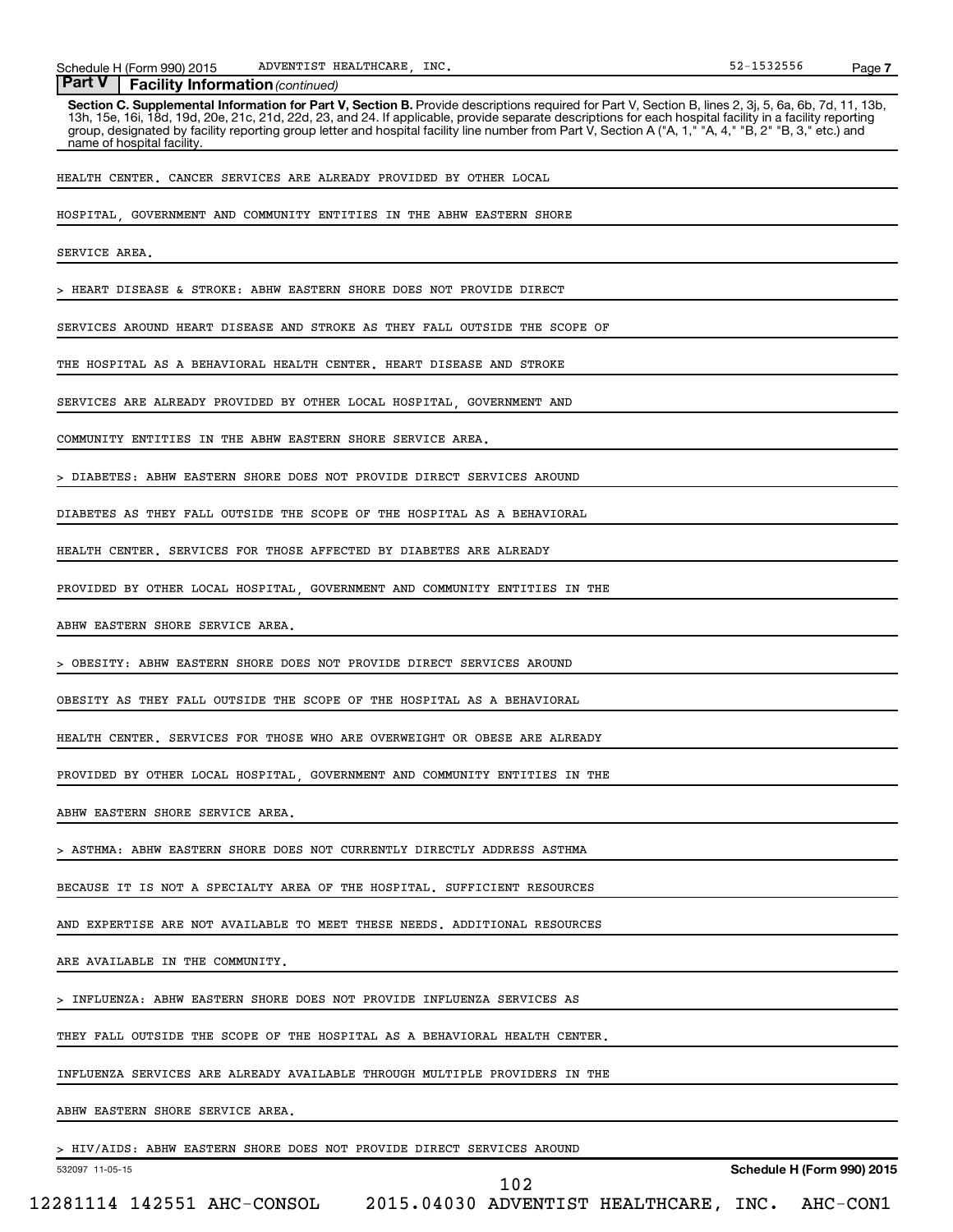name of hospital facility.

**7**

## 532097 11-05-15 **Schedule H (Form 990) 2015** HIV/AIDS AS THEY FALL OUTSIDE THE SCOPE OF THE HOSPITAL AS A BEHAVIORAL HEALTH CENTER. SERVICES AROUND HIV/AIDS ARE ALREADY PROVIDED BY OTHER LOCAL HOSPITAL, GOVERNMENT AND COMMUNITY ENTITIES IN THE ABHW EASTERN SHORE SERVICE AREA. > POPULATION HEALTH (MATERNAL AND INFANT HEALTH; SENIOR HEALTH): ABHW EASTERN SHORE DOES NOT DIRECTLY PROVIDE MATERNAL AND INFANT SERVICES OR SENIOR HEALTH SERVICES AS THEY FALL OUTSIDE THE SCOPE OF THE HOSPITAL AS A BEHAVIORAL HEALTH CENTER. SEVERAL RESOURCES FOR MATERNAL, INFANT AND SENIOR HEALTH ARE AVAILABLE THROUGH COMMUNITY AND GOVERNMENT ORGANIZATIONS IN THE ABHW EASTERN SHORE SERVICE AREA. > SOCIAL DETERMINANTS OF HEALTH (FOOD ACCESS; HOUSING QUALITY; EDUCATION; TRANSPORTATION): ABHW EASTERN SHORE DOES NOT DIRECTLY ADDRESS MANY OF THE SOCIAL DETERMINANTS OF HEALTH AS THEY FALL OUTSIDE THE SPECIALTY AREAS OF THE HOSPITAL AND SUFFICIENT RESOURCES AND EXPERTISE ARE NOT AVAILABLE. INSTEAD ABHW EASTERN SHORE SUPPORTS AND PARTNERS WITH OTHER ORGANIZATIONS IN THE COMMUNITY THAT SPECIALIZE IN ADDRESSING NEEDS RELATED TO FOOD ACCESS, HOUSING QUALITY, EDUCATION AND TRANSPORTATION. SHADY GROVE MEDICAL CENTER: PART V, SECTION B, LINE 16I: THE POLICY IS ALSO STRATEGICALLY POSTED AT OUR PATIENTS FINANCIAL SERVICES OFFICE. PART V SECTION B LINE 16A: HTTP://WWW.ADVENTISTHEALTHCARE.COM/LOCATIONS/SHADY-GROVE-MEDICAL-CENTER/INFO/PATIENTS/BILLING/CHARITY-CARE/#.VZ1MJF9VHHW PART V, SECTION B, LINE 16B: SAME URL AS LISTED ON LINE 16A PART V, SECTION B, LINE 16C: SAME URL AS LISTED ON LINE 16A AND 12281114 142551 AHC-CONSOL 2015.04030 ADVENTIST HEALTHCARE, INC. AHC-CON1 103

Section C. Supplemental Information for Part V, Section B. Provide descriptions required for Part V, Section B, lines 2, 3j, 5, 6a, 6b, 7d, 11, 13b,

13h, 15e, 16i, 18d, 19d, 20e, 21c, 21d, 22d, 23, and 24. If applicable, provide separate descriptions for each hospital facility in a facility reporting group, designated by facility reporting group letter and hospital facility line number from Part V, Section A ("A, 1," "A, 4," "B, 2" "B, 3," etc.) and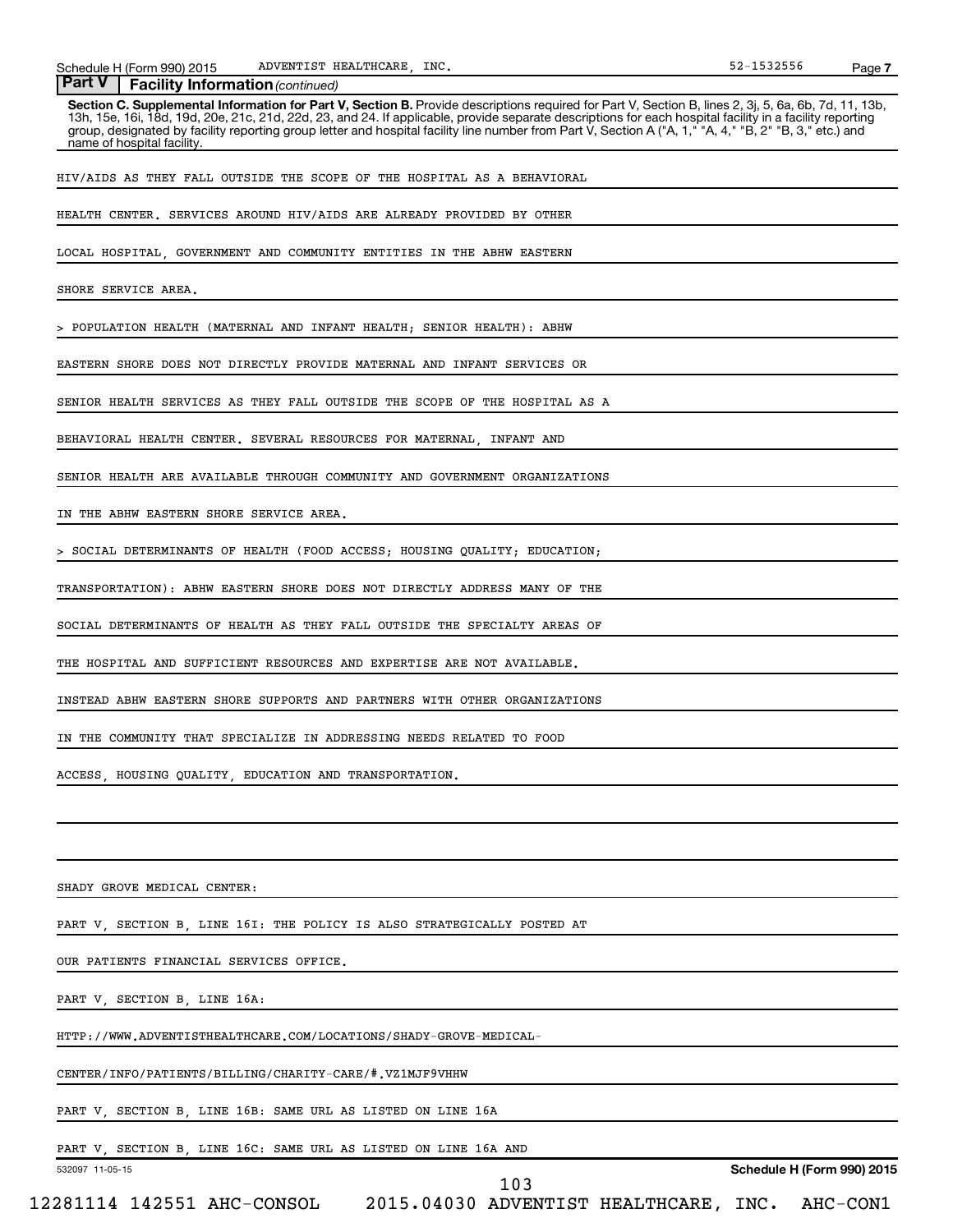### **Part V** | Facility Information (continued)

Section C. Supplemental Information for Part V, Section B. Provide descriptions required for Part V, Section B, lines 2, 3j, 5, 6a, 6b, 7d, 11, 13b, 13h, 15e, 16i, 18d, 19d, 20e, 21c, 21d, 22d, 23, and 24. If applicable, provide separate descriptions for each hospital facility in a facility reporting group, designated by facility reporting group letter and hospital facility line number from Part V, Section A ("A, 1," "A, 4," "B, 2" "B, 3," etc.) and name of hospital facility.

HTTP://WWW.ADVENTISTHEALTHCARE.COM/INFO/#BILL-PAY,.VZ1ZYF9VHHW

WASHINGTON ADVENTIST HOSPITAL:

PART V, SECTION B, LINE 16I: THE POLICY IS ALSO STRATEGICALLY POSTED AT

OUR PATIENTS FINANCIAL SERVICES OFFICE.

PART V, SECTION B, LINE 16A:

HTTP://WWW.ADVENTISTHEALTHCARE.COM/LOCATIONS/WASHINGTON-ADVENTIST-

HOSPITAL/INFO/PATIENTS/BILLING/CHARITY-CARE/#.VZ1L\_19VHHW

PART V, SECTION B, LINE 16B: SAME URL AS LISTED ON LINE 16A

PART V, SECTION B, LINE 16C: SAME URL AS LISTED ON LINE 16A AND

HTTP://WWW.ADVENTISTHEALTHCARE.COM/INFO/#BILL-PAY,.VZ1ZYF9VHHW

ADVENTIST REHABILITATION HOSPITAL OF MARYLAND:

PART V, SECTION B, LINE 16I: THE POLICY IS ALSO STRATEGICALLY POSTED AT

OUR PATIENTS FINANCIAL SERVICES OFFICE.

PART V, SECTION B, LINE 16A:

HTTP://WWW.ADVENTISTHEALTHCARE.COM/LOCATIONS/WASHINGTON-ADVENTIST-

HOSPITAL/INFO/PATIENTS/BILLING/CHARITY-CARE/#.VZ1L\_19VHHW

HTTP://WWW.ADVENTISTHEALTHCARE.COM/LOCATIONS/SHADY-GROVE-MEDICAL-

CENTER/INFO/PATIENTS/BILLING/CHARITY-CARE/#.VZ1MJF9VHHW

PART V, SECTION B, LINE 16B: SAME URLS AS LISTED ON LINE 16A

PART V, SECTION B, LINE 16C: SAME URLS AS LISTED ON LINE 16A AND

HTTP://WWW.ADVENTISTHEALTHCARE.COM/LOCATIONS/PHYSICAL-HEALTH-

REHABILITATION/INFO/PATIENTS/BILLING/#.VZ1UHL9VHHW

HTTP://WWW.ADVENTISTHEALTHCARE.COM/INFO/#BILL-PAY,.VZ1ZYF9VHHW

BEHAVIORAL HEALTH&WELLNESS SERVICES-ROCK:

532097 11-05-15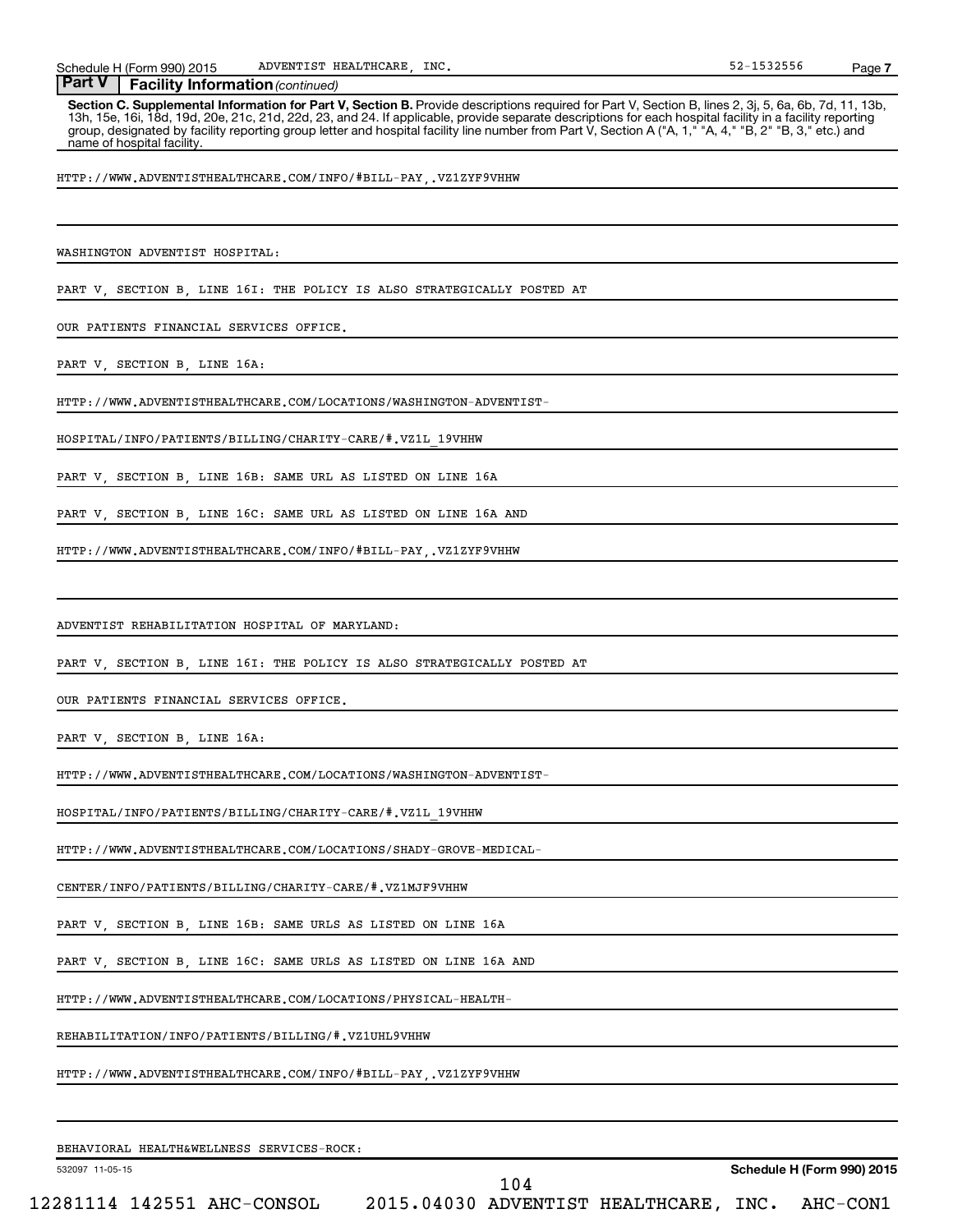### **Part V** | Facility Information (continued)

Section C. Supplemental Information for Part V, Section B. Provide descriptions required for Part V, Section B, lines 2, 3j, 5, 6a, 6b, 7d, 11, 13b, 13h, 15e, 16i, 18d, 19d, 20e, 21c, 21d, 22d, 23, and 24. If applicable, provide separate descriptions for each hospital facility in a facility reporting group, designated by facility reporting group letter and hospital facility line number from Part V, Section A ("A, 1," "A, 4," "B, 2" "B, 3," etc.) and name of hospital facility.

PART V, SECTION B, LINE 16I: THE POLICY IS ALSO STRATEGICALLY POSTED AT

OUR PATIENTS FINANCIAL SERVICES OFFICE.

PART V, SECTION B, LINE 16A:

HTTP://WWW.ADVENTISTHEALTHCARE.COM/LOCATIONS/WASHINGTON-ADVENTIST-

HOSPITAL/INFO/PATIENTS/BILLING/CHARITY-CARE/#.VZ1L\_19VHHW

HTTP://WWW.ADVENTISTHEALTHCARE.COM/LOCATIONS/SHADY-GROVE-MEDICAL-

CENTER/INFO/PATIENTS/BILLING/CHARITY-CARE/#.VZ1MJF9VHHW

PART V, SECTION B, LINE 16B: SAME URLS AS LISTED ON LINE 16A

PART V, SECTION B, LINE 16C: SAME URLS AS LISTED ON LINE 16A AND

HTTP://WWW.ADVENTISTHEALTHCARE.COM/INFO/#BILL-PAY,.VZ1ZYF9VHHW

BEHAVIORAL HEALTH&WELLNESS SVS-E SHORE:

PART V, SECTION B, LINE 16I: THE POLICY IS ALSO STRATEGICALLY POSTED AT

OUR PATIENTS FINANCIAL SERVICES OFFICE.

PART V, SECTION B, LINE 16A:

HTTP://WWW.ADVENTISTHEALTHCARE.COM/LOCATIONS/WASHINGTON-ADVENTIST-

HOSPITAL/INFO/PATIENTS/BILLING/CHARITY-CARE/#.VZ1L\_19VHHW

HTTP://WWW.ADVENTISTHEALTHCARE.COM/LOCATIONS/SHADY-GROVE-MEDICAL-

CENTER/INFO/PATIENTS/BILLING/CHARITY-CARE/#.VZ1MJF9VHHW

PART V, SECTION B, LINE 16B: SAME URLS AS LISTED ON LINE 16A

PART V, SECTION B, LINE 16C: SAME URLS AS LISTED ON LINE 16A AND

HTTP://WWW.ADVENTISTHEALTHCARE.COM/INFO/#BILL-PAY,.VZ1ZYF9VHHW

SHADY GROVE MEDICAL CENTER:

PART V, SECTION B, LINE 22D: BECAUSE MARYLAND IS AN ALL-PAYOR RATE

REGULATED STATE, ALL INDIVIDUALS, REGARDLESS OF THEIR PAYER TYPE, ARE

532097 11-05-15

105

**Schedule H (Form 990) 2015**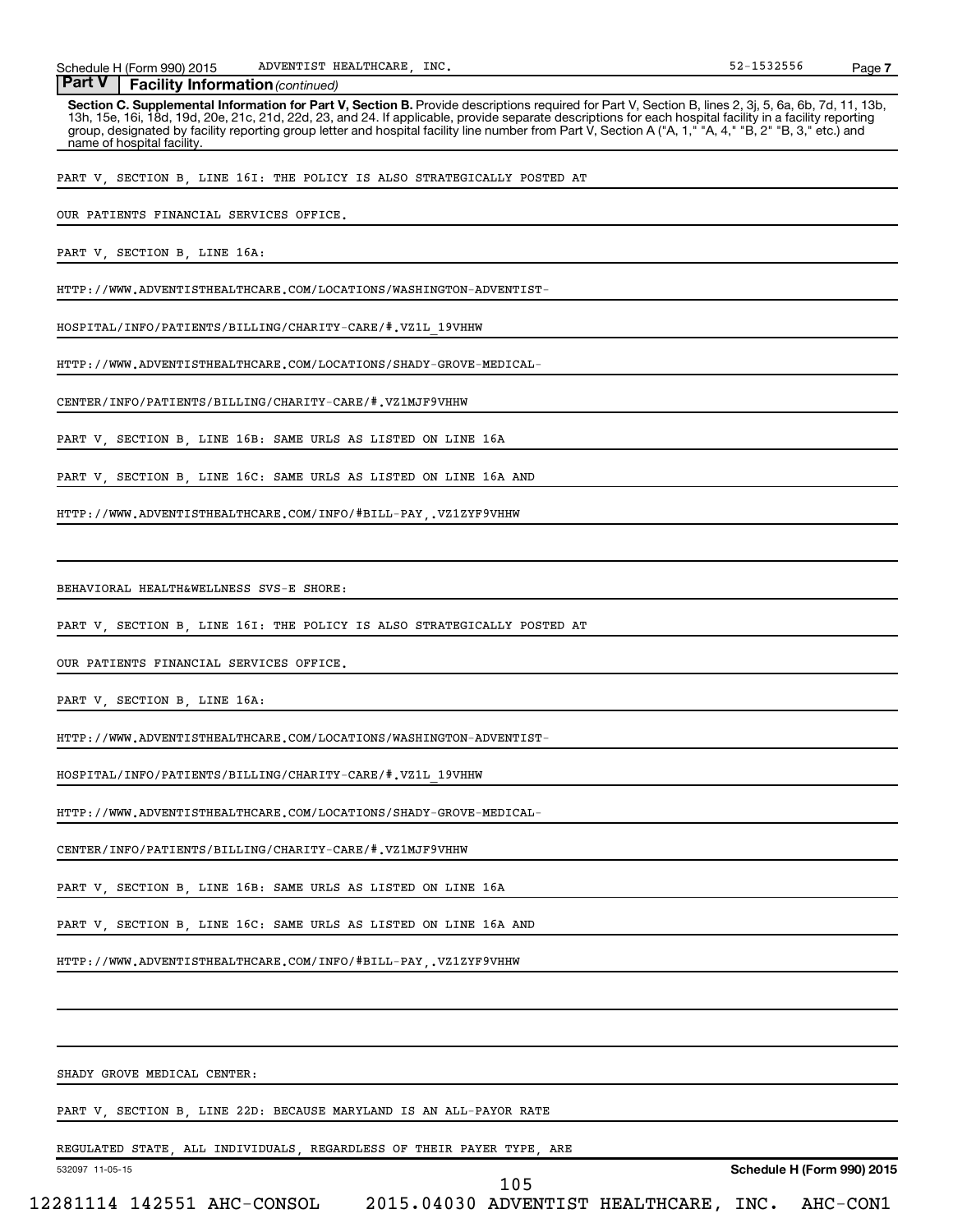### **Part V** | Facility Information (continued)

Section C. Supplemental Information for Part V, Section B. Provide descriptions required for Part V, Section B, lines 2, 3j, 5, 6a, 6b, 7d, 11, 13b, 13h, 15e, 16i, 18d, 19d, 20e, 21c, 21d, 22d, 23, and 24. If applicable, provide separate descriptions for each hospital facility in a facility reporting group, designated by facility reporting group letter and hospital facility line number from Part V, Section A ("A, 1," "A, 4," "B, 2" "B, 3," etc.) and name of hospital facility.

CHARGED THE RATES ESTABLISHED BY THE MARYLAND HEALTH SERVICES COST REVIEW

COMMISSION (HSCRC). THE HSCRC RATE SYSTEM IS USED TO DETERMINE THE

MAXIMUM AMOUNTS THAT CAN BE CHARGED.

WASHINGTON ADVENTIST HOSPITAL:

PART V, SECTION B, LINE 22D: BECAUSE MARYLAND IS AN ALL-PAYOR RATE

REGULATED STATE, ALL INDIVIDUALS, REGARDLESS OF THEIR PAYER TYPE, ARE

CHARGED THE RATES ESTABLISHED BY THE MARYLAND HEALTH SERVICES COST REVIEW

COMMISSION (HSCRC). THE HSCRC RATE SYSTEM IS USED TO DETERMINE THE

MAXIMUM AMOUNTS THAT CAN BE CHARGED.

ADVENTIST REHABILITATION HOSPITAL OF MARYLAND:

PART V, SECTION B, LINE 22D: IN CALENDAR YEAR 2015, ADVENTIST

REHABILITATION HOSPITAL OF MARYLAND INC. OFFERED FINANCIAL ASSISTANCE FOR

ANY PATIENT PORTION OF CHARGES REGARDLESS OF INSURANCE STATUS. PATIENTS

WHO HAD INSURANCE COVERAGE WERE CHARGED CONSISTENT WITH THE COPAYS AND

DEDUCTIBLES AS SET BY THEIR INSURANCE POLICY, HOWEVER FINANCIAL ASSISTANCE

WAS AVAILABLE FOR THE SELF-PAY PORTION AND THE CRITERIA AND INCOME

GUIDELINES OUTLINED IN THE FINANCIAL ASSISTANCE POLICY APPLY IN THE SAME

MANNER TO THAT SELF-PAY PORTION AS IF THE PATIENT WERE UNINSURED. FOR

UNINSURED PATIENTS IN CALENDAR YEAR 2015, NO FINANCIAL ASSISTANCE PATIENT

WAS CHARGED MORE THAN WHAT MARYLAND MEDICAID WOULD HAVE PAID FOR THE SAME

SERVICE.

BEHAVIORAL HEALTH&WELLNESS SERVICES-ROCK:

PART V, SECTION B, LINE 22D: BECAUSE MARYLAND IS AN ALL-PAYOR RATE

REGULATED STATE, ALL INDIVIDUALS, REGARDLESS OF THEIR PAYER TYPE, ARE

532097 11-05-15

106

**Schedule H (Form 990) 2015**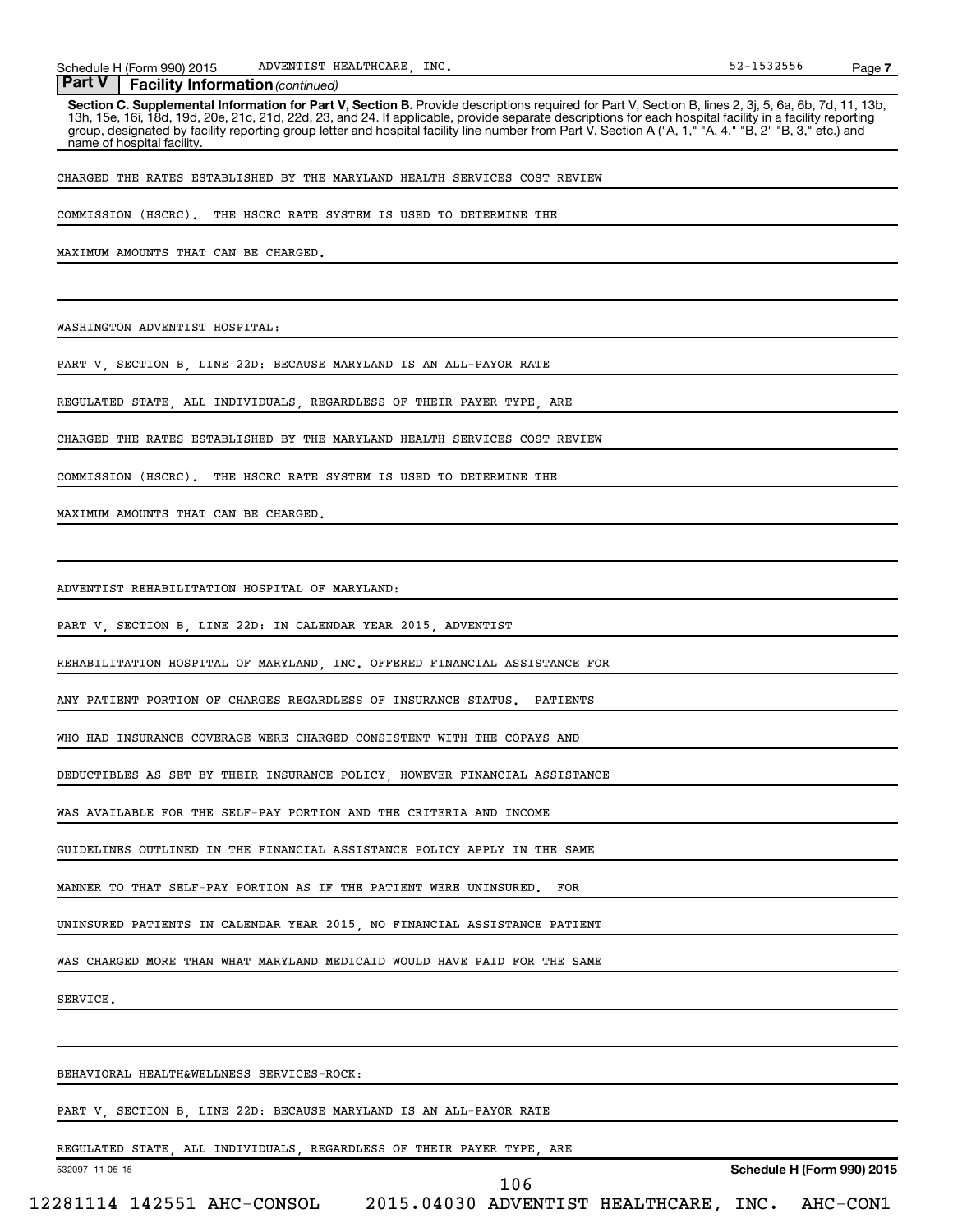### **Part V** | Facility Information (continued)

Section C. Supplemental Information for Part V, Section B. Provide descriptions required for Part V, Section B, lines 2, 3j, 5, 6a, 6b, 7d, 11, 13b, 13h, 15e, 16i, 18d, 19d, 20e, 21c, 21d, 22d, 23, and 24. If applicable, provide separate descriptions for each hospital facility in a facility reporting group, designated by facility reporting group letter and hospital facility line number from Part V, Section A ("A, 1," "A, 4," "B, 2" "B, 3," etc.) and name of hospital facility.

CHARGED THE RATES ESTABLISHED BY THE MARYLAND HEALTH SERVICES COST REVIEW

COMMISSION (HSCRC). THE HSCRC RATE SYSTEM IS USED TO DETERMINE THE

MAXIMUM AMOUNTS THAT CAN BE CHARGED.

BEHAVIORAL HEALTH&WELLNESS SVS-E SHORE:

PART V, SECTION B, LINE 22D: BECAUSE MARYLAND IS AN ALL-PAYOR RATE

REGULATED STATE, ALL INDIVIDUALS, REGARDLESS OF THEIR PAYER TYPE, ARE

CHARGED THE RATES ESTABLISHED BY THE MARYLAND HEALTH SERVICES COST REVIEW

COMMISSION (HSCRC). THE HSCRC RATE SYSTEM IS USED TO DETERMINE THE

MAXIMUM AMOUNTS THAT CAN BE CHARGED.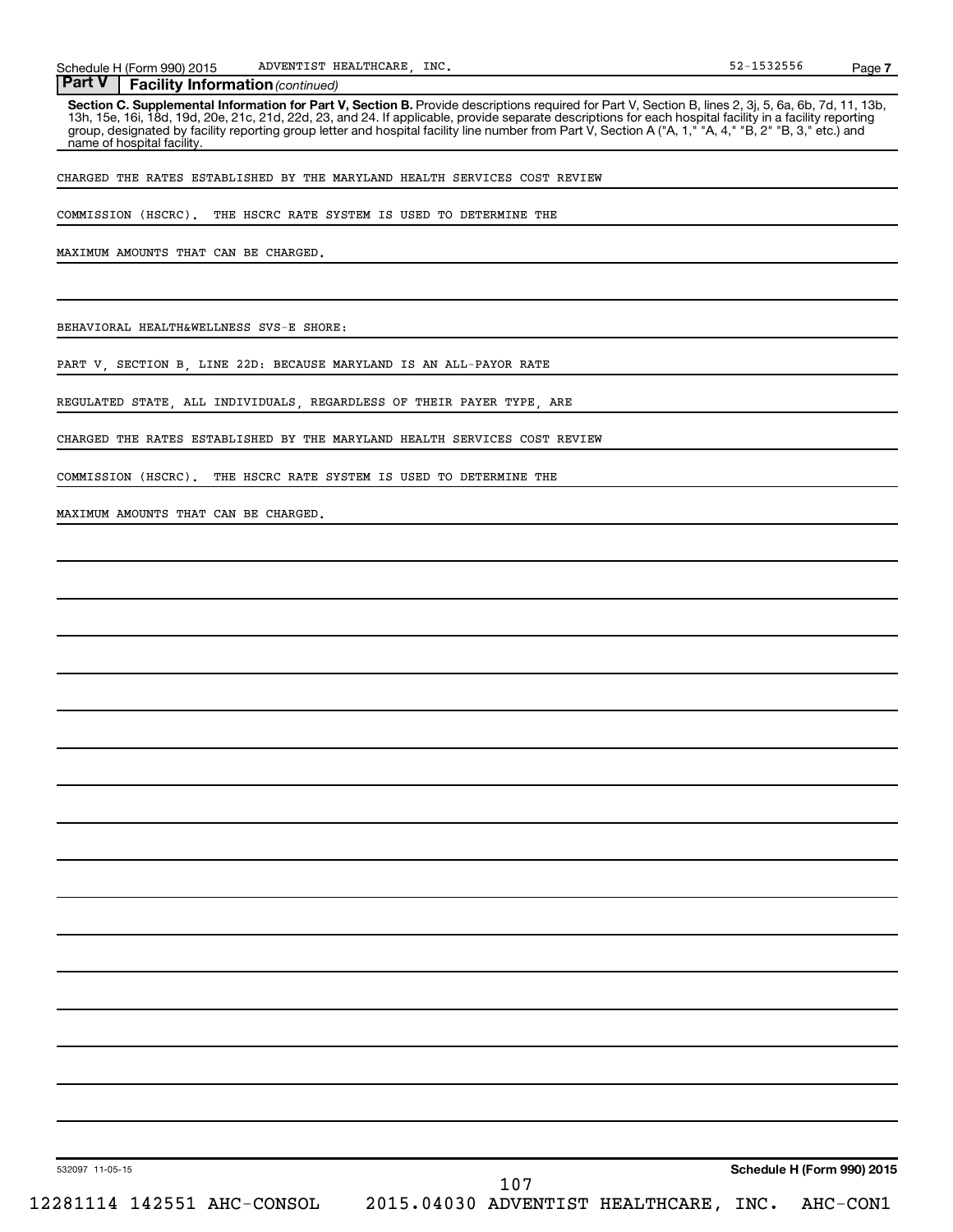#### **Section D. Other Health Care Facilities That Are Not Licensed, Registered, or Similarly Recognized as a Hospital Facility**

(list in order of size, from largest to smallest)

How many non-hospital health care facilities did the organization operate during the tax year?

| Name and address                         | Type of Facility (describe) |
|------------------------------------------|-----------------------------|
| 1 REGINALD S. LOURIE CENTER FOR INFANTS  |                             |
| 12301 ACADEMY WAY                        | INFANT AND YOUNG CHILDREN   |
| ROCKVILLE, MD 20852                      | DEVELOPMENT CARE CENTER     |
| 2 SHADY GROVE ADVENTIST RADIATION ONCOLO |                             |
| 20330 SENECA MEADOWS PARKWAY             | OUTPATIENT CANCER TREATMENT |
| GERMANTOWN, MD 20876                     | CENTER                      |
| 3 ADVENTIST GERMANTOWN EMERGENCY CENTER  |                             |
| 19731 GERMANTOWN ROAD                    |                             |
| GERMANTOWN, MD 20874                     | FREE STANDING ER CENTER     |
| 4 ADVENTIST HOME HEALTH SERVICES         |                             |
| 12041 BORNEFIELD WAY, SUITE B            |                             |
| SILVER SPRING, MD 20904                  | HOME HEALTH SERVICES        |
| 5 ADVENTIST REHABILITATION, INC.         |                             |
| 831 E. UNIVERSITY BOULEVARD #14          |                             |
| SILVER SPRING, MD 20903                  | REHABILITATION              |
| 6 ADVENTIST HEALTHCARE URGENT CARE CENTE |                             |
| 750 ROCKVILLE PIKE                       |                             |
| ROCKVILLE, MD 20852                      | URGENT CARE CENTER          |
|                                          |                             |
|                                          |                             |
|                                          |                             |
|                                          |                             |
|                                          |                             |
|                                          |                             |
|                                          |                             |
|                                          |                             |
|                                          |                             |
|                                          |                             |
|                                          |                             |
|                                          |                             |

**Schedule H (Form 990) 2015**

6

532098 11-05-15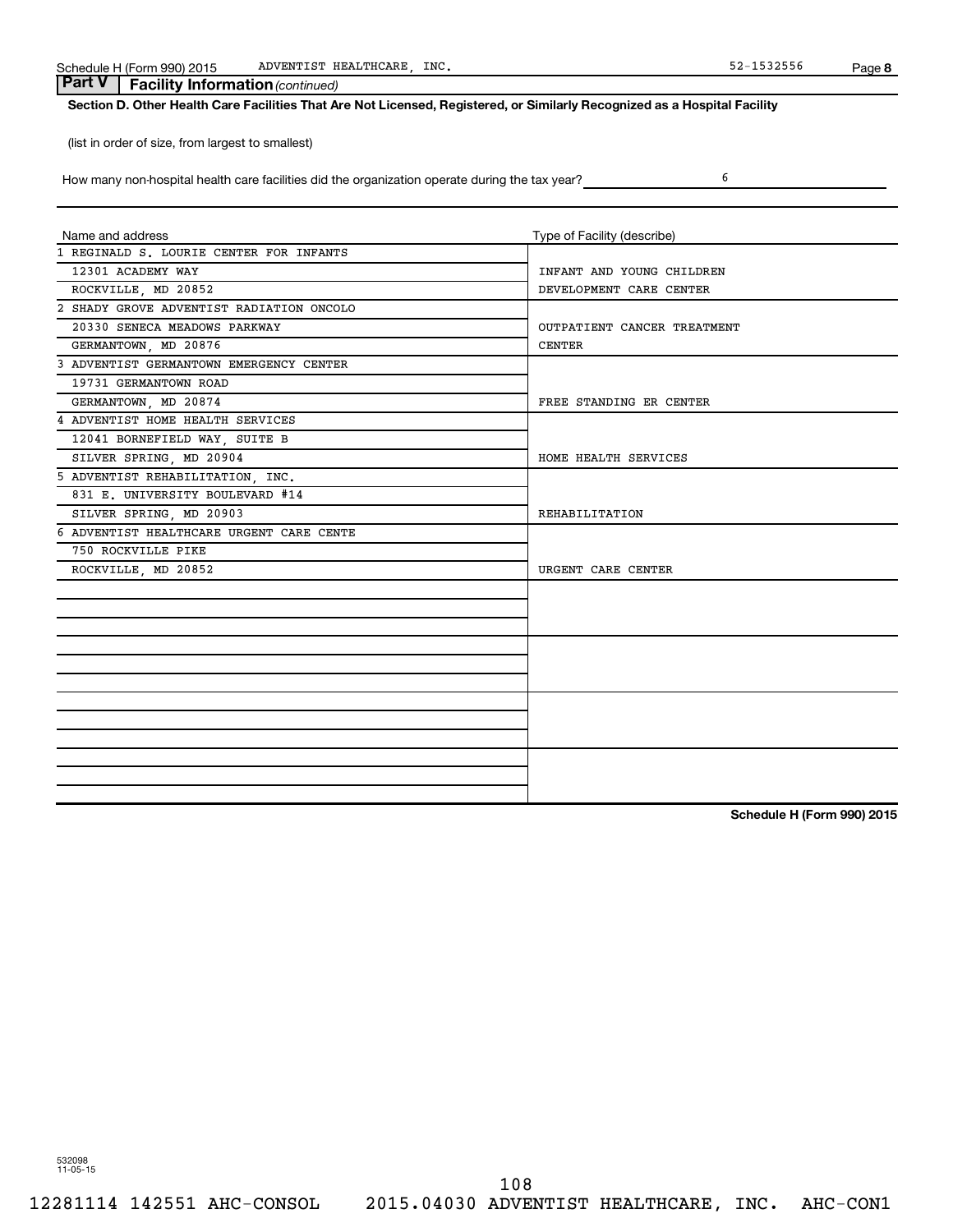Provide the following information.

- **1 Required descriptions.** Provide the descriptions required for Part I, lines 3c, 6a, and 7; Part II and Part III, lines 2, 3, 4, 8 and 9b.
- **2** Needs assessment. Describe how the organization assesses the health care needs of the communities it serves, in addition to any CHNAs reported in Part V, Section B.
- **3 Patient education of eligibility for assistance.** Describe how the organization informs and educates patients and persons who may be billed for patient care about their eligibility for assistance under federal, state, or local government programs or under the organization's financial assistance policy.
- **4 Community information.** Describe the community the organization serves, taking into account the geographic area and demographic constituents it serves.
- 5 Promotion of community health. Provide any other information important to describing how the organization's hospital facilities or other health care facilities further its exempt purpose by promoting the health of the community (e.g., open medical staff, community board, use of surplus funds, etc.).
- **6 Affiliated health care system.** If the organization is part of an affiliated health care system, describe the respective roles of the organization and its affiliates in promoting the health of the communities served.
- **7** State filing of community benefit report. If applicable, identify all states with which the organization, or a related organization, files a community benefit report.

PART I, LINE 3C:

IN CONSIDERATION FOR FINANCIAL ASSISTANCE TO OUR PATIENTS, ADVENTIST

HEALTHCARE ALSO CONSIDERS CIRCUMSTANCES BEYOND INCOME. OUR CIRCUMSTANCES

COULD INCLUDE THE NEEDS OF THE PATIENT AND/OR FAMILY AND OTHER FINANCIAL

RESOURCES. IT IS OUR MISSION TO PROVIDE NECESSARY MEDICAL CARE TO THOSE

WHO ARE UNABLE TO PAY FOR THAT CARE. IN GENERAL, ADVENTIST HEALTHCARE HAS

15 LEVELS OF FINANCIAL ASSISTANCE. THEY ARE AS FOLLOW:

ANNUAL INCOME <= 1.0X OF FPL, 0% PATIENT RESPONSIBILITY

ANNUAL INCOME >  $1.00X$  AND <= 1.25X OF FPL, 0% PATIENT RESPONSIBILITY

ANNUAL INCOME >  $1.25X$  AND <=  $1.50X$  OF FPL, 0% PATIENT RESPONSIBILITY

ANNUAL INCOME >  $1.50X$  AND <=  $1.75X$  OF FPL, 0% PATIENT RESPONSIBILITY

ANNUAL INCOME >  $1.75X$  AND <=  $2.00X$  OF FPL, 0% PATIENT RESPONSIBILITY

ANNUAL INCOME >  $2.00X$  AND <=  $2.25X$  OF FPL, 10% PATIENT RESPONSIBILITY

ANNUAL INCOME >  $2.25X$  AND <=  $2.50X$  OF FPL, 20% PATIENT RESPONSIBILITY

ANNUAL INCOME >  $2.50X$  AND <=  $2.75X$  OF FPL, 30% PATIENT RESPONSIBILITY

ANNUAL INCOME >  $2.75X$  AND <=  $3.00X$  OF FPL, 40% PATIENT RESPONSIBILITY

ANNUAL INCOME >  $3.00X$  AND <=  $3.50X$  OF FPL,  $50\$  PATIENT RESPONSIBILITY

532099 11-05-15 ANNUAL INCOME >  $3.50X$  AND <=  $4.00X$  OF FPL, 60% PATIENT RESPONSIBILITY

**Schedule H (Form 990) 2015**

109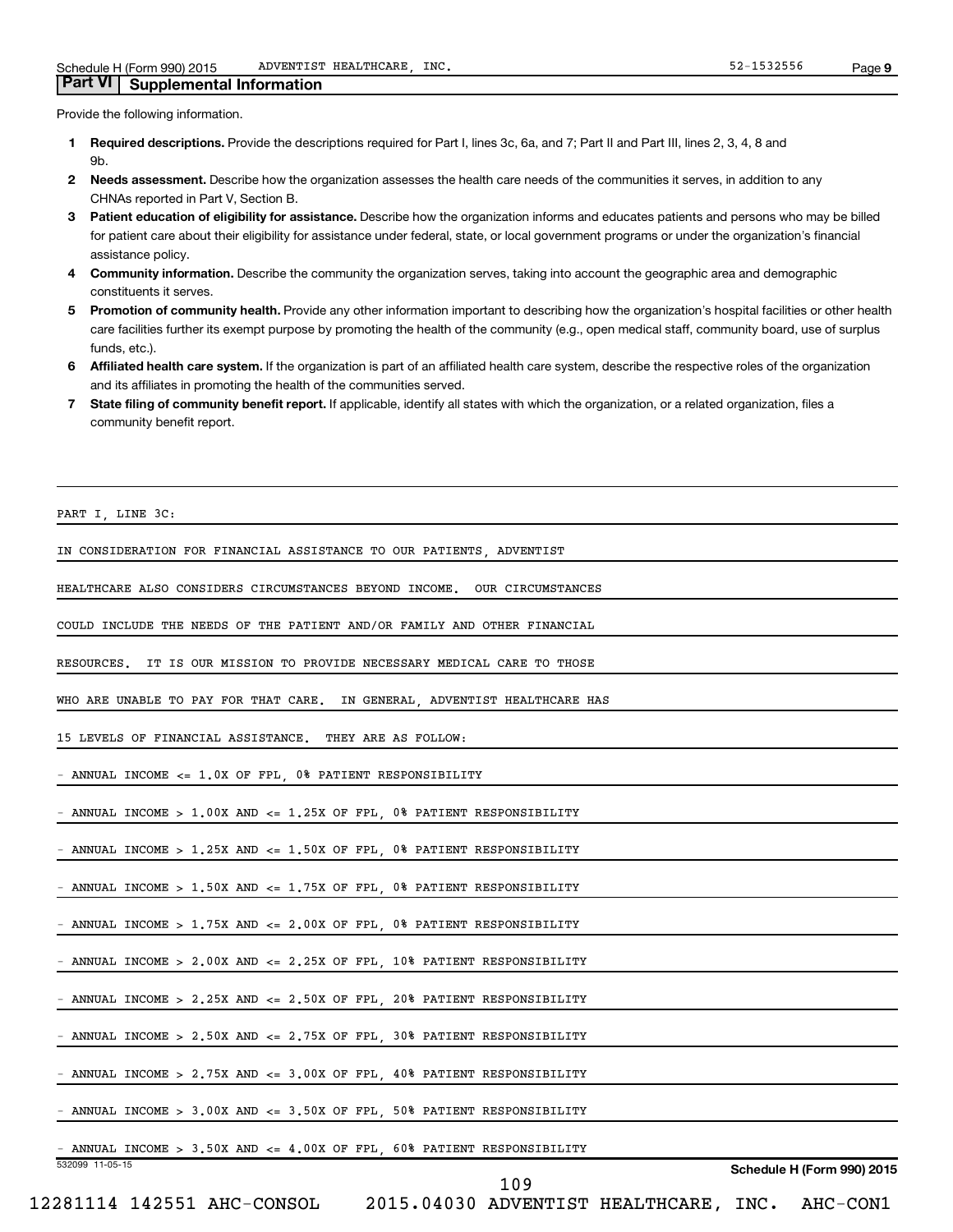Schedule H (Form 990) Page ADVENTIST HEALTHCARE, INC. 52-1532556

**Part VI Supplemental Information** *(Continuation)*

ANNUAL INCOME >  $4.00X$  AND <=  $4.50X$  OF FPL, 70% PATIENT RESPONSIBILITY

ANNUAL INCOME >  $4.50X$  AND <=  $5.00X$  OF FPL, 80% PATIENT RESPONSIBILITY

ANNUAL INCOME >  $5.00X$  AND <=  $5.50X$  OF FPL, 90% PATIENT RESPONSIBILITY

ANNUAL INCOME >  $5.50X$  AND <=  $6.00X$  OF FPL, 95% PATIENT RESPONSIBILITY

PART I, LINE 7:

MARYLAND'S UNIQUE ALL PAYER SYSTEM INCLUDES A METHOD FOR REFERENCING

UNCOMPENSATED CARE IN EACH PROVIDER'S RATES. FOR PURPOSES OF COMPLETING

ADVENTIST HEALTHCARE'S FORM 990, ADJUSTMENTS TO OUR APPROVED RATE ORDER

ARE NOT PRESENTED AS AN OFFSET TO THE LEVEL OF UNCOMPENSATED CARE WE

PROVIDED.

FOR PURPOSES OF PREPARING SCHEDULE H OF FORM 990, ADVENTIST HEALTHCARE

CALCULATED A COST TO CHARGE RATIO AS REFLECTED IN ITS 2015 AUDITED

FINANCIAL STATEMENTS. THE COST TO CHARGE RATIO WAS USED TO REDUCE THE

YEARLY CHARITY CARE PROVISION FROM CHARGE TO COST.

IN ADDITION, ADVENTIST HEALTHCARE ALSO CONSIDERED GOVERNMENT ASSESSMENTS

THROUGH THE STATE'S HEALTH SERVICE COST REGULATORY AGENCY AND OTHER

RELATED STATE GOVERNMENT AGENCIES.

ADVENTIST HEALTHCARE COMPUTED THE COMMUNITY BENEFITS BY ITS HOSPITAL

FACILITIES AND AGGREGATED THE TOTAL.

PART I, LINE 7G:

SUBSIDIZED HEALTH SERVICES INCLUDED PAYMENTS FOR NON-EMPLOYED BUT

HOSPITAL-BASED PHYSICIANS, NON-RESIDENT HOSPITAL STAFF, HOSPITALISTS,

EMERGENCY ON-CALL, OFF-CAMPUS EMERGENCY CENTER, AND WOMEN'S AND CHILDREN'S

532271 04-01-15

**Schedule H (Form 990)**

110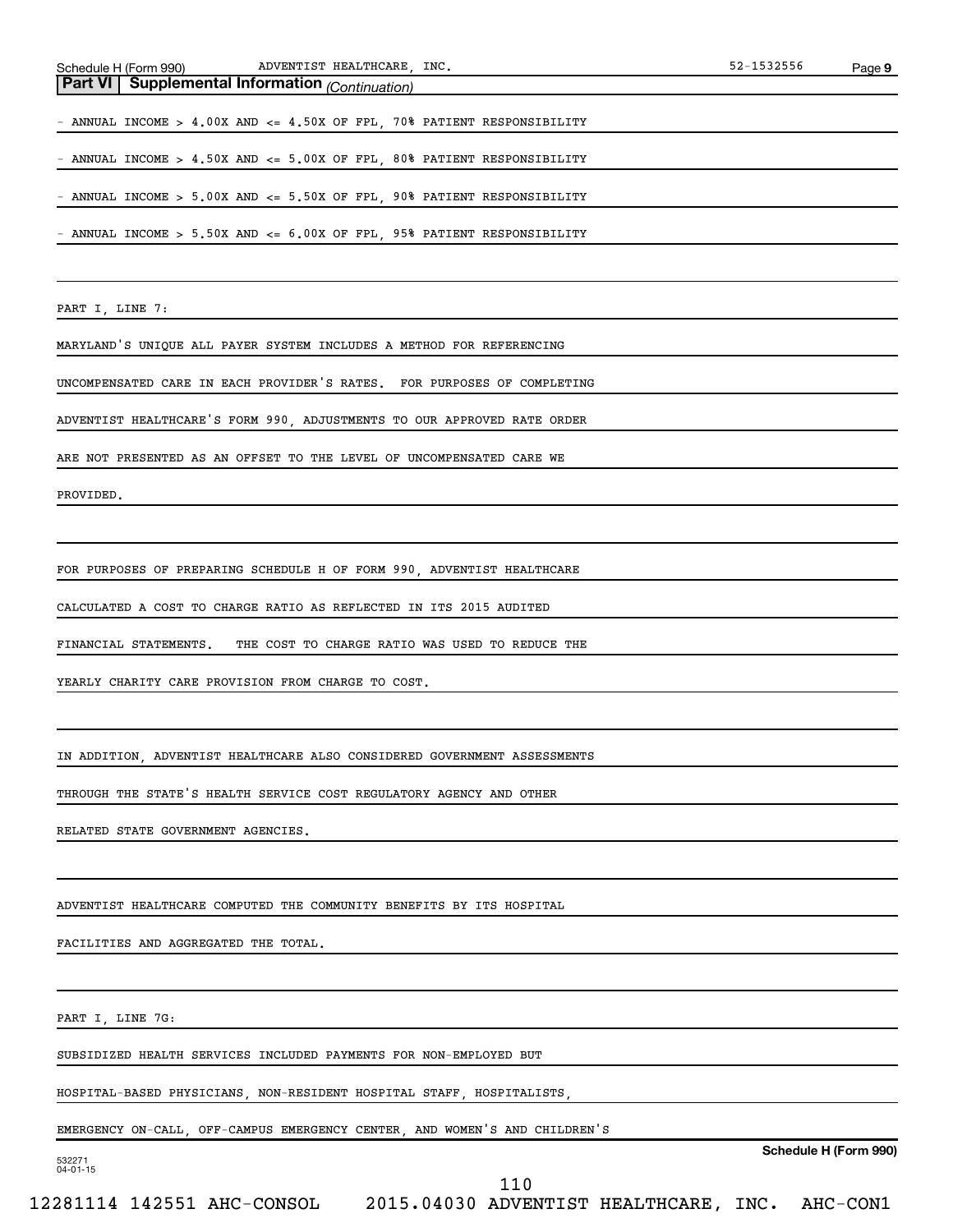Schedule H (Form 990) ADVENTIST HEALTHCARE, INC. The Schedule H (Form 990) S2-1532556 ADVENTIST HEALTHCARE,

### **Part VI Supplemental Information** *(Continuation)*

SERVICES SUBSIDIES.

PART II, COMMUNITY BUILDING ACTIVITIES:

ADVENTIST HEALTHCARE, INC. CONTRIBUTED TO NUMEROUS COMMUNITY BUILDING

ACTIVITIES AS PART OF FULFILLING ADVENTIST HEALTHCARE'S MISSION.

ADVENTIST HEALTHCARE'S MISSION IS TO "DEMONSTRATE GOD'S CARE BY IMPROVING

THE HEALTH OF PEOPLE AND COMMUNITIES THROUGH A MINISTRY OF PHYSICAL,

MENTAL AND SPIRITUAL HEALING." ADVENTIST HEALTHCARE GOES BEYOND

TRADITIONAL HOSPITAL CARE TO OFFER EXPERTISE AND RESOURCES THAT HELP

STRENGTHEN THE COMMUNITY'S INFRASTRUCTURE IN A WAY THAT PROMOTES HEALTH

AND WELL-BEING.

IN 2015, A MAJORITY OF ADVENTIST HEALTHCARE'S COMMUNITY BUILDING

ACTIVITIES CONSISTED OF: POPULATION HEALTH INITIATIVES AND ASSISTING

PHYSICIANS IN ESTABLISHING ELECTRONIC MEDICAL RECORDS (EMR) SYSTEMS;

ADVOCATING ON COMMUNITY HEALTH IMPROVEMENTS THROUGH OUR GOVERNMENT

RELATIONS AND PUBLIC POLICY DEPARTMENT; PERFORMING DISASTER PREPAREDNESS

ACTIVITIES; CREATING HEALTH PARTNERSHIPS WITHIN THE COMMUNITY THROUGH OUR

DIVISION OF THE CENTER FOR HEALTH EQUITY & WELLNESS DEPARTMENT; AND

ESTABLISHING ADDITIONAL COMMUNITY PARTNERSHIPS.

POPULATION HEALTH INITIATIVES & THE AMBULATORY CARE EMR SUPPORT (ACES)

PROGRAM:

ACCOUNTABLE CARE ORGANIZATIONS (ACO):

ADVENTIST HEALTHCARE HAS A 50% INTEREST IN THE MID-ATLANTIC PRIMARY CARE

ACO, LLC PARTNERSHIP. THIS ACO IS A PHYSICIAN-LED MEDICARE SHARED SAVINGS

PROGRAM (MSSP) IN MONTGOMERY COUNTY, MARYLAND. THE GOAL OF AN ACO IS TO

DELIVER SEAMLESS, HIGH-QUALITY CARE FOR MEDICARE BENEFICIARIES IN A

PATIENT-CENTERED ENVIRONMENT, WHERE THE PATIENT AND PROVIDERS ARE TRUE

PARTNERS IN CARE DECISIONS. THE GOAL OF THE ACO INCLUDES, BUT IS NOT

**Schedule H (Form 990)**

532271 04-01-15

12281114 142551 AHC-CONSOL 2015.04030 ADVENTIST HEALTHCARE, INC. AHC-CON1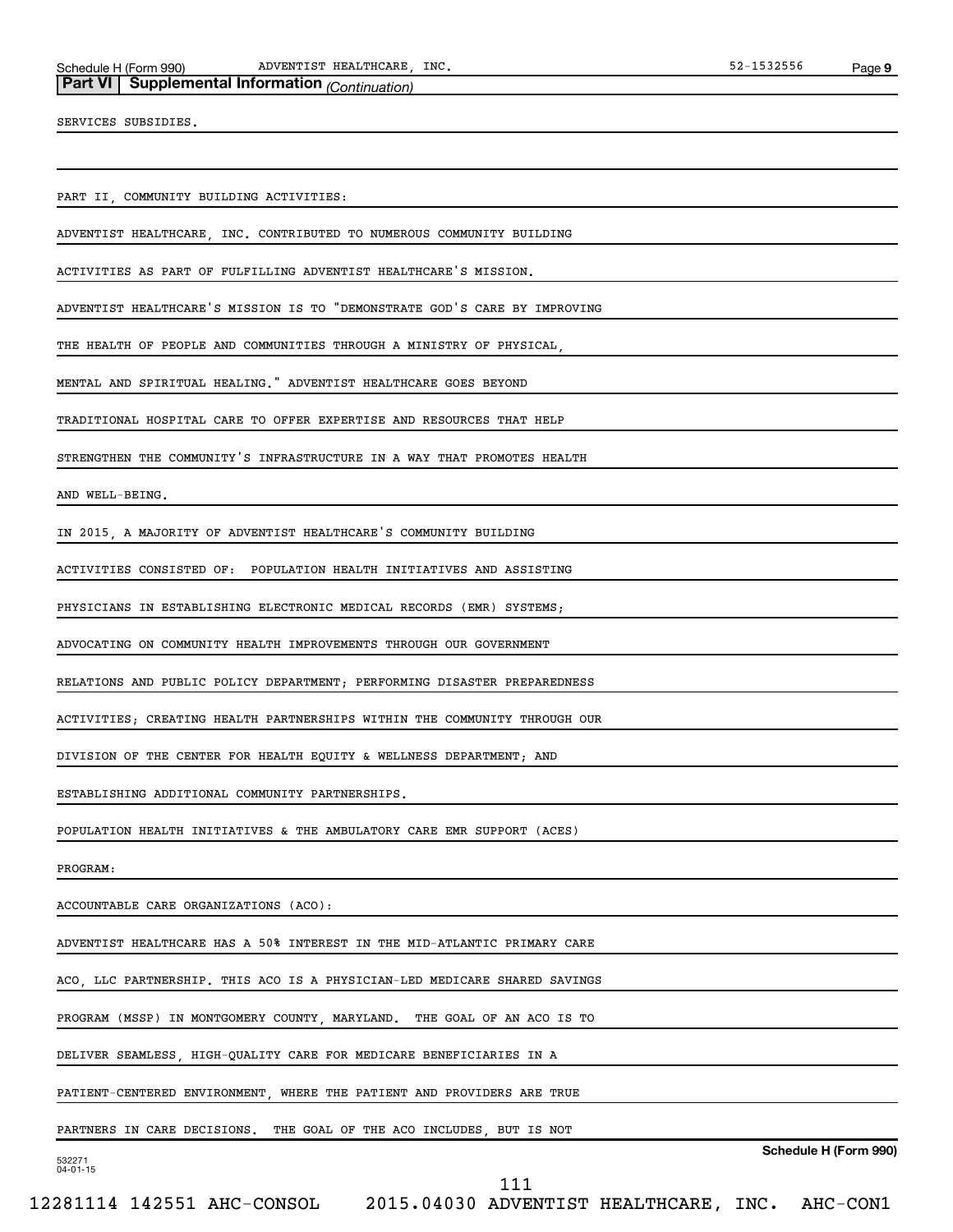**Part VI Supplemental Information** *(Continuation)*

LIMITED TO, THE PROMOTION OF EVIDENCE-BASED MEDICINE, THE PROMOTION OF

PATIENT ENGAGEMENT AND THE DEVELOPMENT OF AN INFRASTRUCTURE FOR NETWORK

PROVIDERS AND SUPPLIERS TO INTERNALLY REPORT ON QUALITY AND COST METRICS.

THIS INTERNAL REPORTING ENABLES THE ACO TO MONITOR, PROVIDE FEEDBACK AND

EVALUATE ITS NETWORK PROVIDERS' AND SUPPLIERS' PERFORMANCE AND TO USE

THESE RESULTS TO PROVIDE BETTER CARE FOR INDIVIDUALS, IMPROVED HEALTH FOR

POPULATIONS AND LOWER PER CAPITA GROWTH IN EXPENDITURES FOR MSSP

ENROLLEES.

CLINICALLY INTEGRATED NETWORK:

ADVENTIST HEALTHCARE MANAGES THE ONE HEALTH QUALITY ALLIANCE, LLC (OHQA)

PARTNERSHIP 100%, A CLINICALLY INTEGRATED NETWORK DESIGNED TO HELP

PROVIDERS ENHANCE THE QUALITY OF HEALTHCARE AND LOWER TOTAL COSTS FOR THE

WASHINGTON, D.C. REGION. OHQA, MANAGED BY ADVENTIST HEALTHCARE, IS AN

INNOVATIVE HEALTHCARE DELIVERY NETWORK IN WHICH PARTICIPATING PRACTICES

AND THEIR PATIENTS BENEFIT FROM THE VALUE CREATED BY THE ALLIANCE.

PRIMARY CARE:

ADVENTIST PHYSICIAN SERVICES, INC. D/B/A ADVENTIST HEALTHCARE ADVENTIST

MEDICAL GROUP, IS A DIVISION OF ADVENTIST HEALTHCARE AND AN AFFILIATE OF

THE GW MEDICAL FACULTY ASSOCIATES. IT INCLUDES A LARGE (18) PRIMARY CARE

PHYSICIAN GROUP, COMPRISED OF 9 COMMUNITY PRACTICES IN MONTGOMERY COUNTY.

THE GOAL OF THESE PRACTICES IS TO PROVIDE ACCESSIBLE, HIGH-QUALITY CARE TO

THE COMMUNITY. TO ACHIEVE THIS GOAL, THE STRATEGIES INCLUDE SUPERB ACCESS

TO CARE, PATIENT ENGAGEMENT IN CARE, CLINICAL INFORMATION SYSTEMS

INTEGRATION AND PATIENT REGISTRY CARE COORDINATION. FURTHER, ADVENTIST

MEDICAL GROUP PROVIDES A CARE MANAGEMENT INFRASTRUCTURE ACCOUNTABLE FOR

ENSURING INTEGRATED MANAGEMENT OF HEALTH OUTCOMES, AS WELL AS ACHIEVEMENT

**Schedule H (Form 990)**

532271 04-01-15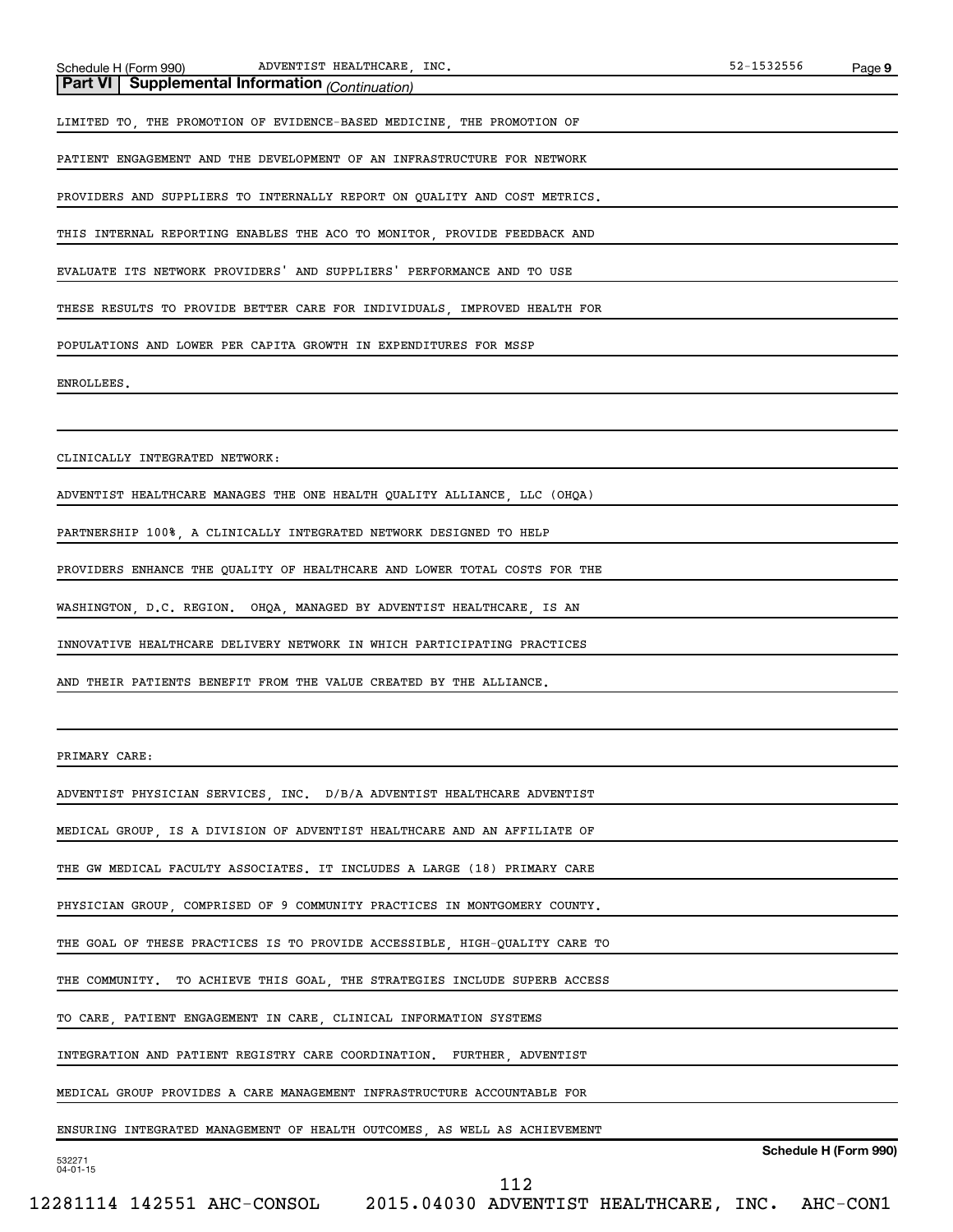### **Part VI Supplemental Information** *(Continuation)*

OF NATIONAL QUALITY STANDARDS AT OR ABOVE THE 80TH PERCENTILE OF THE

NATION.

AMBULATORY CARE EMR SUPPORT (ACES) PROGRAM:

ADVOCATING FOR COMMUNITY HEALTH IMPROVEMENTS IS A CORE STRATEGY IN

ACHIEVING ADVENTIST HEALTHCARE'S MISSION. A PROGRAM THAT ADVENTIST

HEALTHCARE OFFERS, WHICH IS AT THE CORE OF ADVOCATING FOR COMMUNITY HEALTH

IMPROVEMENTS, IS AMBULATORY CARE EMR SUPPORT (ACES). THE ACES PROGRAM

ASSISTS COMMUNITY PHYSICIANS WITH THE ACQUISITION AND IMPLEMENTATION OF

ELECTRONIC MEDICAL RECORDS (EMRS). EMRS ENHANCE PATIENTS' CARE AND MAKES

PRACTICES MORE EFFICIENT.

GOVERNMENT RELATIONS AND PUBLIC POLICY DEPARTMENT INITIATIVES:

THROUGHOUT 2015, ADVENTIST HEALTHCARE WAS AN ACTIVE PARTICIPANT WITHIN A

NUMBER OF COMMUNITY ORGANIZATIONS AS PART OF OUR EFFORTS TO ADVOCATE FOR

IMPROVEMENTS TO COMMUNITY HEALTH AND ECONOMIC DEVELOPMENT. THROUGH OUR

PARTNERSHIP WITH LOCAL CHAMBERS OF COMMERCE, INCLUDING THE

GAITHERSBURG-GERMANTOWN AND MONTGOMERY COUNTY CHAMBERS WE HAVE WORKED TO

SUPPORT INITIATIVES THAT PROVIDE ECONOMIC IMPROVEMENTS TO THE COMMUNITIES

WE SERVE. IN 2015, WE ENGAGED IN A COMMUNITY PARTNERSHIP WITH REBUILDING

TOGETHER, A LOCAL NON-PROFIT DEDICATED TO IMPROVING HOMES FOR THE

LOW-INCOME POPULATION IN OUR COMMUNITY. WE WORKED WITH THEM TO IDENTIFY

HOSPITAL PATIENTS WHO NEEDED HOME IMPROVEMENT MODIFICATIONS AFTER

EXPERIENCING TRAUMA OR TO ELIMINATE PATHOGENS THAT WERE CAUSING THE

ILLNESS.

ADVENTIST HEALTHCARE HAS ALSO BEEN A FIRM ADVOCATE FOR COMMUNITY HEALTH

IMPROVEMENTS THROUGH OUR ADVOCACY WORK WITH LOCAL, STATE AND FEDERAL

#### OFFICIALS. WHETHER WORKING DIRECTLY WITH ELECTED OFFICIALS OR COMMUNITY

532271 04-01-15

**Schedule H (Form 990)**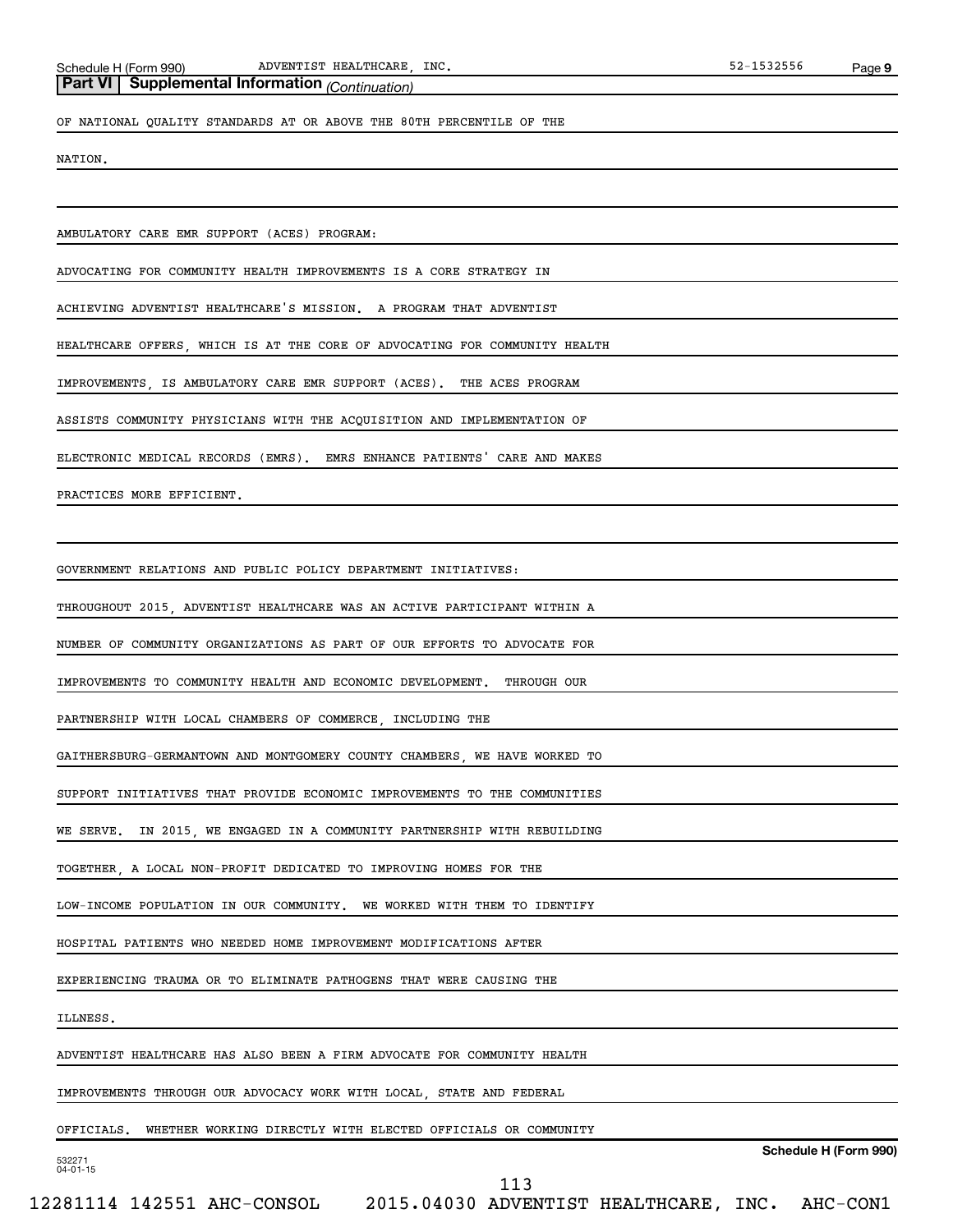ORGANIZATIONS, WE HAVE WORKED TO SUPPORT LEGISLATION THAT IMPROVES ACCESS

TO HEALTH SERVICES, STRENGTHENS INVESTMENT IN EDUCATIONAL INSTITUTIONS,

EXPANDS ACCESS TO INSURANCE AND REDUCES OVERALL HEALTHCARE SPENDING.

THROUGH OUR PARTNERSHIP WITH THE MARYLAND HOSPITAL ASSOCIATION, WE WORKED

EXTENSIVELY ON LEGISLATION RELATED TO BEHAVIORAL HEALTH FUNDING AND

SUPPORT FOR A BEHAVIORAL HEALTH TASK FORCE TO ADDRESS ISSUES AND POLICY

SOLUTIONS. WE WERE ACTIVELY ENGAGED IN DISCUSSIONS TO PROVIDE GREATER

ACCESS TO BEHAVIORAL HEALTH SERVICES FOR THOSE WHO NEED IT BY REDUCING

BARRIERS TO ENTRY FOR CARE.

DISASTER PREPAREDNESS ACTIVITIES:

ADVENTIST HEALTHCARE TOOK MANY MEASURES TO ENSURE OUR COMMUNITY HOSPITALS

WERE READY AND PREPARED FOR EMERGENCY SITUATIONS, SUCH AS A MEDICAL SURGE

IN PATIENTS, ACTIVE SHOOTER/ARMED INTRUDER SCENARIOS AND UNFORESEEN

DISASTERS. THE SAFETY MANAGEMENT AND EMERGENCY PREPAREDNESS TEAM OF

EMPLOYEES SPEND OVER HALF THEIR TIME ON EMERGENCY MANAGEMENT. THIS

INCLUDES MONTHLY, THREE-HOUR MEETINGS WITH THE HOSPITALS IN THE REGION.

AS WELL AS MONTHLY, TWO-HOUR MEETINGS WITH ALL ADVENTIST HEALTHCARE

HOSPITALS AND OTHER RELATED AGENCIES IN THE COUNTY, SUCH AS MONTGOMERY

COUNTY HEALTH DEPARTMENT AND THE MARYLAND INSTITUTE FOR EMERGENCY MEDICINE

SERVICE SYSTEMS. OUR TEAM PREFORMS TWO FULL SCALE EXERCISES EVERY YEAR,

TO TEST OUR EMERGENCY MANAGEMENT PROGRAMS, WHICH INVOLVES THE SIMULATION

OF AN EMERGENCY OR DISASTER TO WHICH WE AND THE REST OF THE REGION MUST BE

READY TO RESPOND TOGETHER. ADVENTIST HEALTHCARE ALSO HAS AN ENVIRONMENT

OF CARE COMMITTEE, WHICH MEETS MONTHLY AT EACH OF OUR HOSPITALS. TIME IS

ALLOCATED TO DISCUSS EMERGENCY MANAGEMENT MATTERS AT THESE MEETINGS.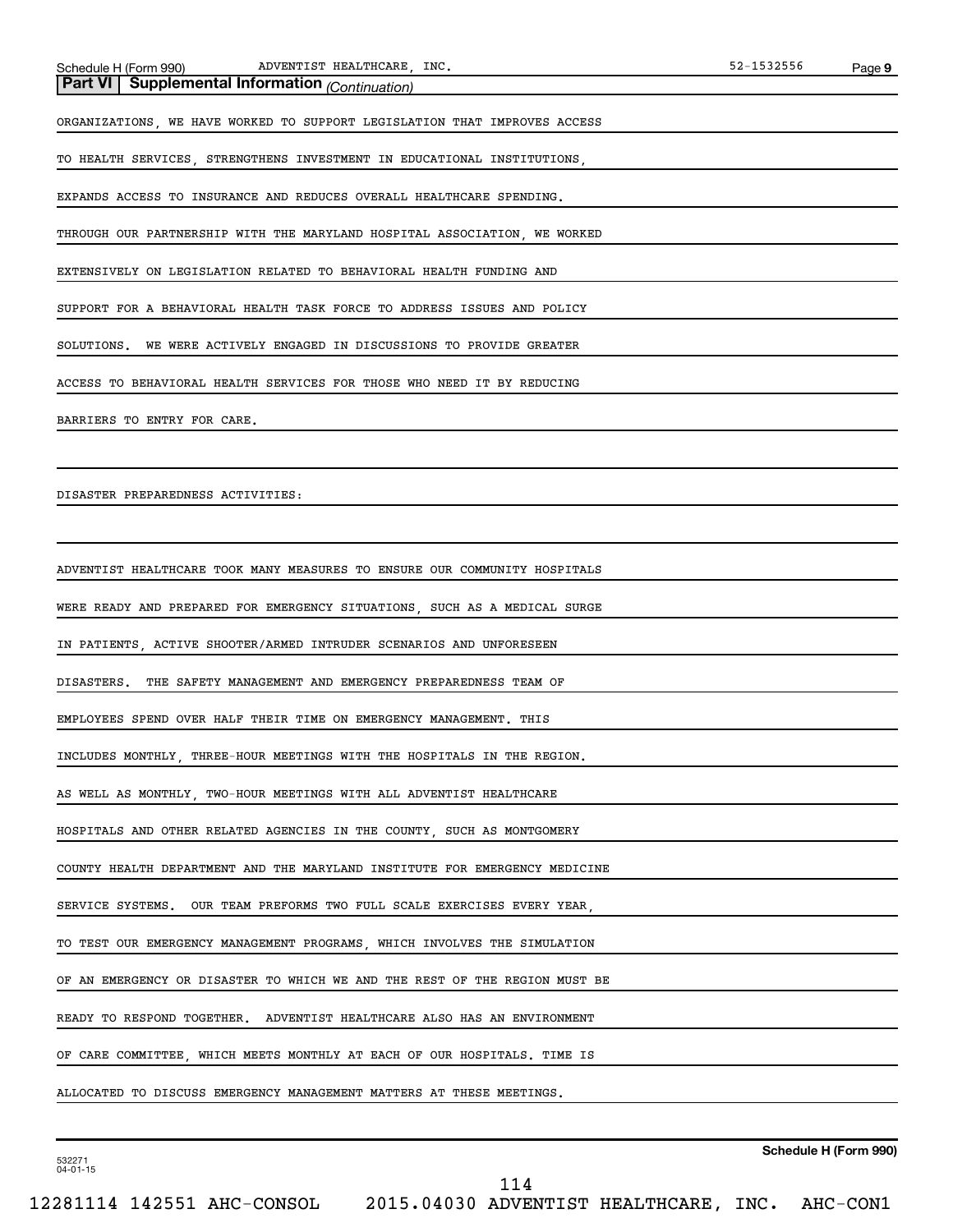HEALTH PARTNERSHIPS WITHIN THE COMMUNITY - THE CENTER FOR HEALTH EQUITY &

WELLNESS:

THE CENTER FOR HEALTH EQUITY & WELLNESS (CHEW), A DIVISION OF ADVENTIST

HEALTHCARE, AIMS TO IMPROVE THE HEALTH OF COMMUNITIES SERVED BY ADVENTIST

HEALTHCARE. IT DOES THIS BY RAISING AWARENESS OF COMMUNITY HEALTH NEEDS

AND LOCAL DISPARITIES, IMPROVING ACCESS TO CULTURALLY APPROPRIATE CARE AND

PROVIDING COMMUNITY WELLNESS OUTREACH AND EDUCATION. A TEAM OF HEALTH

EDUCATORS, CLINICAL CARE COORDINATORS, NURSES, PATIENT NAVIGATORS AND

PUBLIC HEALTH RESEARCHERS AND INTERNS WORK TOGETHER TO ENSURE THE DELIVERY

OF POPULATION-BASED CARE AND PROMOTE HEALTH EQUITY IN THE COMMUNITIES WE

SERVE. CHEW PARTNERED WITH MANY HEALTH ORGANIZATIONS AND THE FOLLOWING IS

A SUMMARY:

1)FAITH COMMUNITY NURSE NETWORK (FCN):

ADVENTIST HEALTHCARE, THROUGH OUR FAITH COMMUNITIES HEALTH NETWORK, SERVES

THE LOCAL COMMUNITIES OF FAITH BY "PROVIDING GUIDANCE AND EXPERTISE

EMPOWERING THEM TO BECOME PLACES OF HEALTH AND HEALING, RESULTING IN

IMPROVED WHOLE PERSON HEALTH" (MISSION). OUR VISION SPEAKS TO THE

PARTNERSHIP WITH COMMUNITIES OF FAITH AND TOGETHER WE CAN HELP ACHIEVE A

"THRIVING CULTURE DEMONSTRATING PHYSICAL, MENTAL AND SPIRITUAL HEALING."

LASTLY, OUR COMMITMENT IS TO HELP OUR COMMUNITIES OF FAITH TO DEVELOP

STRONG HEALTH MINISTRIES TO REACH THE MEMBERS AND SURROUNDING COMMUNITIES.

THIS IS ACCOMPLISHED THROUGH THE ON-GOING TRAINING OF THE FAITH COMMUNITY

NURSES, HEALTH MINISTERS, HEALTH TEAMS AND ADMINISTRATORS, SUPPLYING

EVIDENCE-BASED EDUCATION AND TOOLS NECESSARY TO ASSESS THE NEEDS, OUTLINE

LIFESTYLE STRATEGIES, IMPLEMENT HEALTH PROGRAMMING (BASED ON ASSESSMENT

RESULTS), IDENTIFICATION AND MANAGEMENT OF DISEASE RISK FACTORS TO LOWER

RISKS, ON-GOING MEASUREMENT AND EVALUATION OF HEALTH OUTCOMES, THEREBY

INCREASING THE POTENTIAL FOR OPTIMAL HEALTH AND WHOLENESS.

**Schedule H (Form 990)**

532271 04-01-15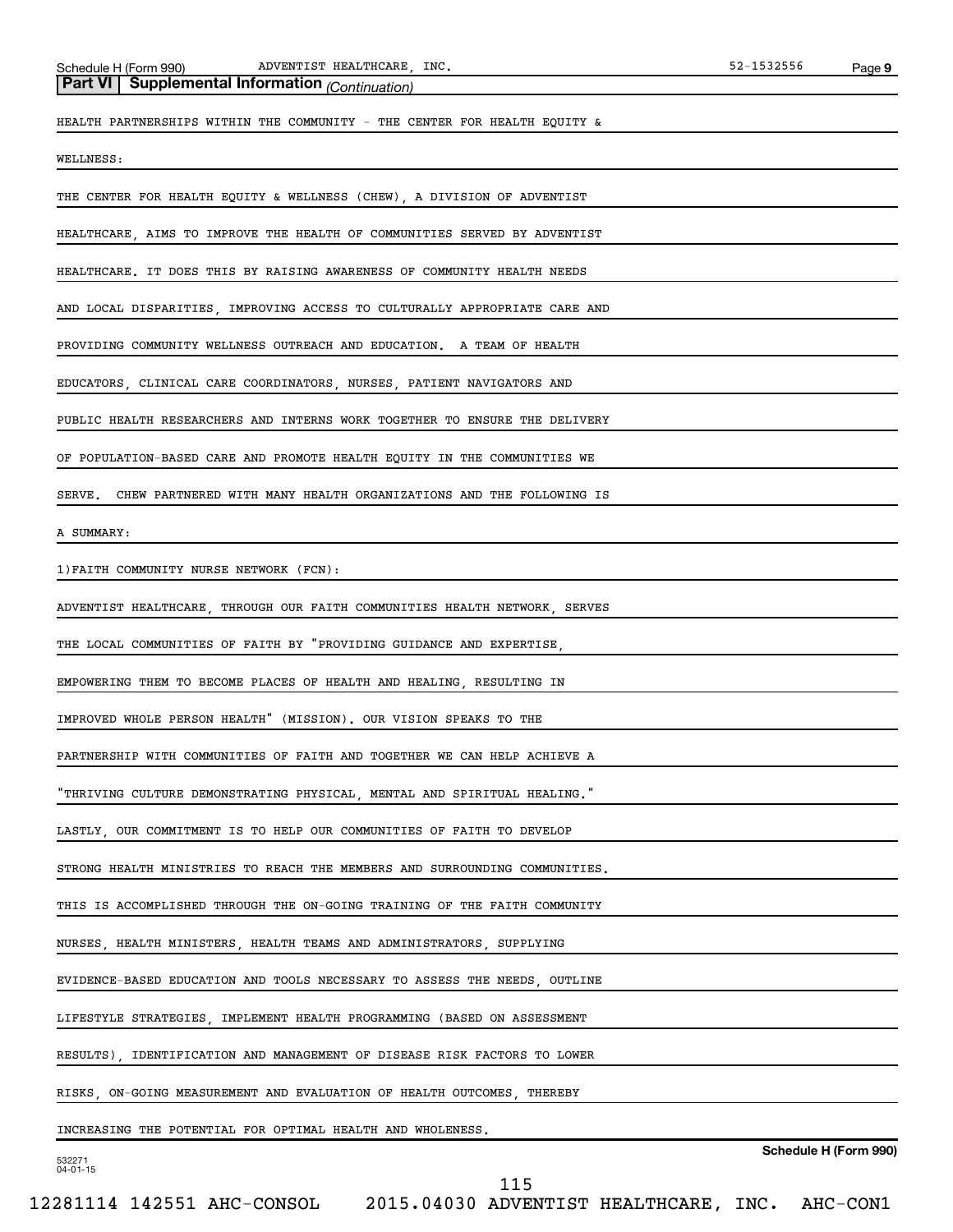| Schedule H (Form 990 |
|----------------------|
|----------------------|

| Schedule H (Form 990)                                                                                               | 52-1532556 | Page 9 |
|---------------------------------------------------------------------------------------------------------------------|------------|--------|
| ADVENTIST HEALTHCARE, INC.<br><b>nformation</b> (Continuation)<br>Part VI   Supplemental Information (Continuation) |            |        |
| LOCAL CHURCHES CAN BRING A HOLISTIC PERSPECTIVE TO AN UNDERSTANDING OF                                              |            |        |
| HEALTH AS BEING IN HARMONY WITH ONES' SELF, ONE'S GOD, OTHERS AND THE                                               |            |        |
| ENVIRONMENT.<br>THE CHURCH IS A KNOWN AND TRUSTED PLACE WHERE PEOPLE FEEL                                           |            |        |
| COMFORTABLE IN THEIR MOST VULNERABLE HOUR. IT IS A NATURAL "REFERENCE                                               |            |        |
| POINT." IT IS NOT A NEW IDEA FOR CHURCHES TO DEVELOP AND IMPLEMENT HEALTH                                           |            |        |
| PROGRAMS. AT ADVENTIST HEALTHCARE, WE BELIEVE THIS TO BE A NATURAL,                                                 |            |        |
| SYMBIOTIC PARTNERSHIP.                                                                                              |            |        |
| 2) INTERAGENCY COMMISSION ON HOMELESSNESS (ICH):                                                                    |            |        |
| THE INTERAGENCY COMMISSION ON HOMELESSNESS (ICH) IS A COLLABORATIVE GROUP                                           |            |        |
| OF REPRESENTATIVES FROM PUBLIC, PRIVATE AND GOVERNMENT ORGANIZATIONS WHO                                            |            |        |
| COME TOGETHER TO PROVIDE RECOMMENDATIONS TO THE COUNTY EXECUTIVE AND                                                |            |        |
| COUNTY COUNCIL ON BEHALF OF THE HOMELESS RESIDENTS OF MONTGOMERY COUNTY.                                            |            |        |
| KIM EMERSON FROM ADVENTIST HEALTHCARE SERVES AS THE HOSPITAL                                                        |            |        |
| REPRESENTATIVE ON THE ICH, AND CHAIRS THE BEHAVIORAL HEALTH/HOSPITAL &                                              |            |        |
| JAIL COMMITTEE, WHERE DISCUSSIONS TAKE PLACE ABOUT THE GAPS IN RESOURCES                                            |            |        |
| FOR HOMELESS INDIVIDUALS DISCHARGING FROM THE HOSPITAL OR BEING RELEASED                                            |            |        |
| FROM THE JAIL SYSTEM.<br>THE COMMITTEE DISCUSSES WAYS TO PARTNER TO IMPROVE                                         |            |        |
| COMMUNICATION BETWEEN HOSPITALS AND COMMUNITY-BASED HOMELESS PROVIDERS, AS                                          |            |        |
| WELL AS IMPROVES DISCHARGE PLANNING. THE COMMITTEE IS EXPLORING THE                                                 |            |        |
| CONCEPT OF MEDICAL RESPITE CARE TO ADDRESS THE UNIQUE MEDICAL, PSYCHIATRIC                                          |            |        |
| AND SOCIAL SERVICES NEEDS OF HOMELESS PERSONS DISCHARGING FROM THE                                                  |            |        |
| THROUGH ITS INVOLVEMENT IN THE ICH, ADVENTIST HEALTHCARE HAS<br>HOSPITAL.                                           |            |        |
| BUILT STRONGER RELATIONSHIPS WITH COMMUNITY-BASED HOMELESS SERVICES                                                 |            |        |
| PROVIDERS AND THE CASE MANAGEMENT DEPARTMENTS AT OTHER LOCAL HOSPITALS.                                             |            |        |
|                                                                                                                     |            |        |
| 3) MARYLAND COMMUNITY RESEARCH ADVISORY BOARD (MD-CRAB):                                                            |            |        |
| THE MARYLAND COMMUNITY RESEARCH ADVISORY BOARD (MD-CRAB) IS COMPRISED OF                                            |            |        |
| HEALTH PROFESSIONALS, ACADEMICS, AND COMMUNITY MEMBERS. FORMED BY THE                                               |            |        |

**Schedule H (Form 990)**

116

532271 04-01-15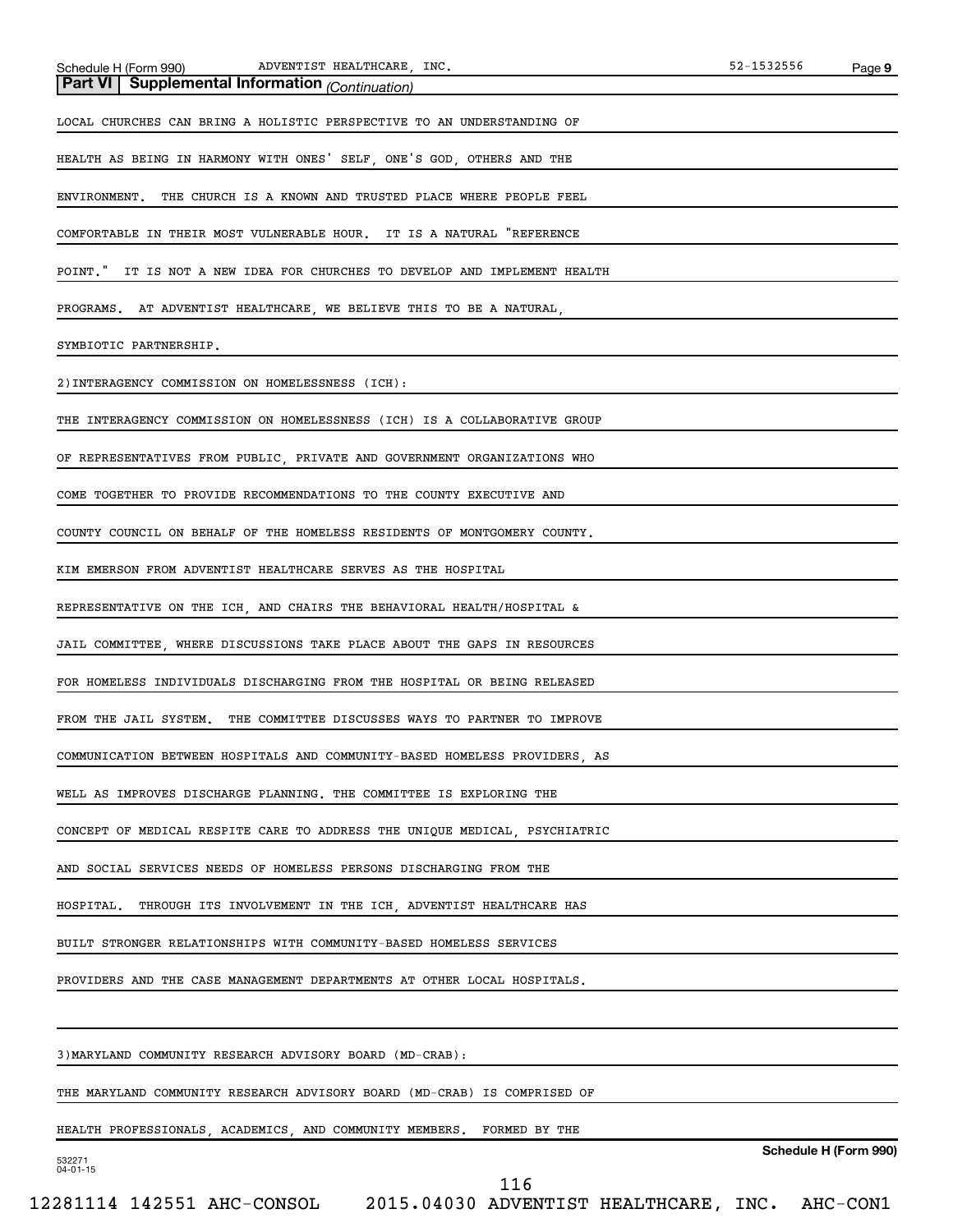**Part VI Supplemental Information** *(Continuation)* UNIVERSITY OF MARYLAND CENTER FOR HEALTH EQUITY, THE MD-CRAB WORKS TO ENSURE THAT LOCAL HEALTH RESEARCH RESULTS BENEFIT VULNERABLE POPULATIONS, IN PARTICULAR AFRICAN AMERICANS AND LATINOS. THE MD-CRAB SERVES SEVERAL FUNCTIONS, INCLUDING GENERATING MEANINGFUL RESEARCH QUESTIONS; INCREASING AWARENESS AROUND BOTH THE RISKS AND BENEFITS OF PARTICIPATING IN PUBLIC HEALTH AND MEDICAL RESEARCH; SERVING AS A SOUNDING BOARD FOR RESEARCHERS TO PRESENT THEIR IDEAS AND RECEIVE FEEDBACK FROM COLLEAGUES AND COMMUNITY MEMBERS; AND VOICING THE CONCERNS OF UNDERSERVED POPULATIONS TO POLICY MAKERS. IN ENACTING EACH OF THESE FUNCTIONS, THE OVERARCHING GOAL OF THE MD-CRAB IS TO CONTRIBUTE TO THE ELIMINATION OF RACIAL AND ETHNIC HEALTH DISPARITIES BY BUILDING TRUST BETWEEN COMMUNITIES AND RESEARCHERS. ADVENTIST HEALTHCARE HAS BEEN WORKING CLOSELY WITH THE MD-CRAB SINCE ITS INCEPTION. MARILYN LYNK, THE EXECUTIVE DIRECTOR OF THE ADVENTIST HEALTHCARE CENTER FOR HEALTH EQUITY & WELLNESS IS A FOUNDING MEMBER. THROUGH THE WORK OF THE MD-CRAB, ADVENTIST HEALTHCARE HAS HAD THE OPPORTUNITY TO SHAPE AND GUIDE LOCAL RESEARCH THROUGH A HEALTH EQUITY LENS IN ORDER TO TRULY BENEFIT THE COMMUNITIES AT ITS CENTER. OUR WORK WITH THE MD-CRAB HAS ALSO LED TO COLLABORATION OPPORTUNITIES ON LOCAL PROGRAMS AND RESEARCH TAKING PLACE. MOST RECENTLY, WE HAVE HAD THE OPPORTUNITY TO WORK WITH THE MARYLAND CENTER FOR HEALTH EQUITY ON THEIR "HEALTH ADVOCATES IN-REACH AND RESEARCH" (HAIR) PROGRAM. FOCUSING ON THE AFRICAN AMERICAN POPULATION IN PRINCE GEORGE'S COUNTY, THE GOAL OF THIS PROGRAM IS TO MOBILIZE BARBERSHOPS AND BEAUTY SALONS IN PROMOTING HEALTH EDUCATION, PARTICULARLY AROUND COLORECTAL CANCER SCREENING. THROUGH THIS PROGRAM, WE HAVE BEEN ABLE TO HELP BUILD TRUST AND MEANINGFUL RELATIONSHIPS WITH THE BARBERSHOPS, SALONS, AND THE COMMUNITY. SUPPLEMENTING THE COLORECTAL CANCER EDUCATION, OUR HEALTH EDUCATORS HAVE BEEN CONDUCTING REGULAR

532271 04-01-15

**Schedule H (Form 990)**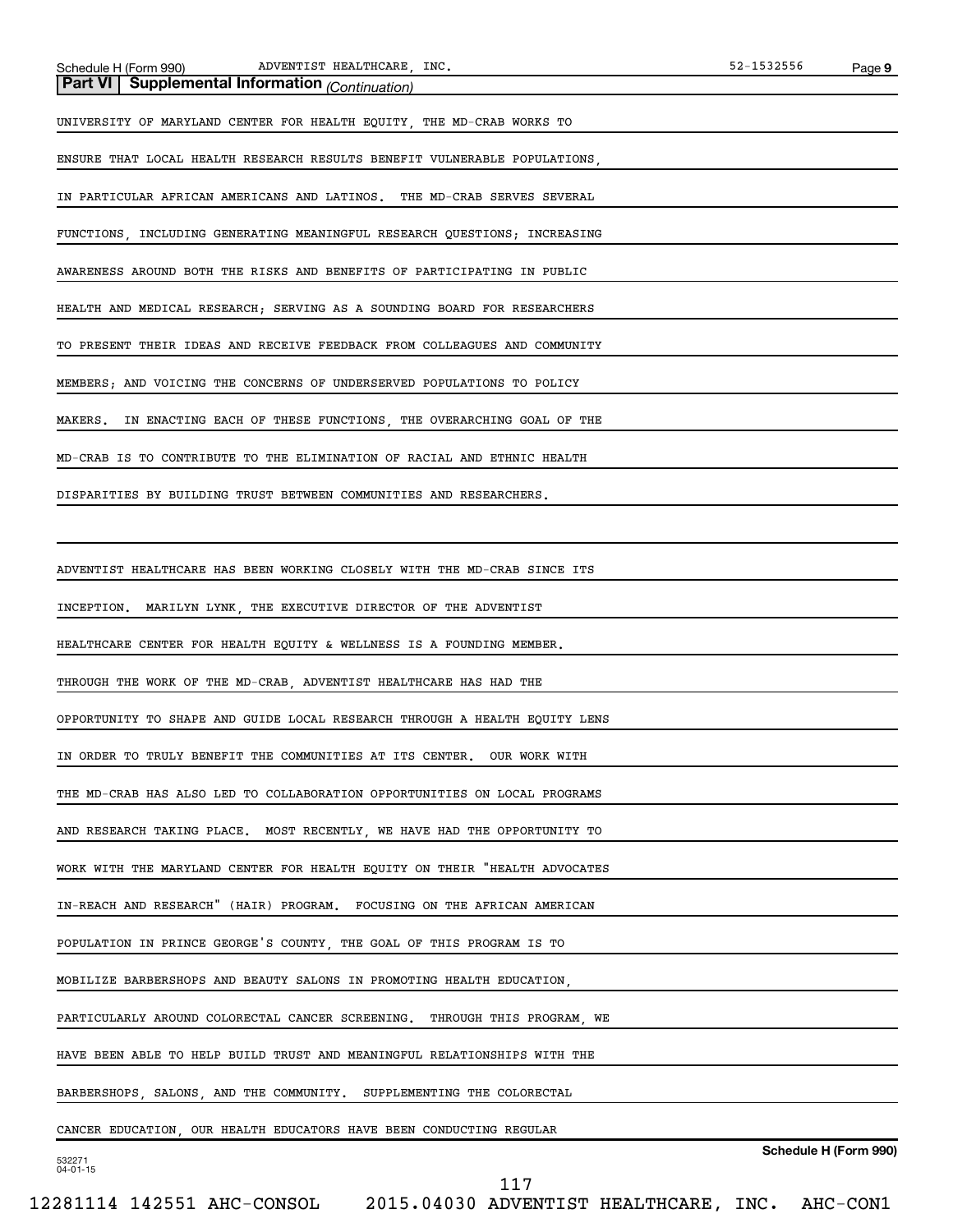SCREENINGS SUCH AS BLOOD PRESSURE, CARBON MONOXIDE, AND BODY COMPOSITION

AT PARTICIPATING BARBERSHOP AND SALON LOCATIONS. IN ADDITION TO THE

SCREENINGS, OUR HEALTH EDUCATORS ALSO CONNECT COMMUNITY MEMBERS WITH FREE

HEALTH RESOURCES SUCH AS PRE-DIABETES CLASSES AND TOBACCO CESSATION

PROGRAMS OFFERED BY ADVENTIST HEALTHCARE.

4)HEALTHY MONTGOMERY:

HEALTHY MONTGOMERY IS THE LOCAL HEALTH IMPROVEMENT COALITION FOR

MONTGOMERY COUNTY, MARYLAND. ADVENTIST HEALTHCARE PARTNERS WITH AND

SUPPORTS HEALTHY MONTGOMERY BOTH STRATEGICALLY AND FINANCIALLY.

REPRESENTATIVES FROM ADVENTIST HEALTHCARE SIT ON THE HEALTHY MONTGOMERY

STEERING COMMITTEE, THE BEHAVIORAL HEALTH WORKGROUP, AND THE COMMUNITY

HEALTH NEEDS ASSESSMENT COMMITTEE, AMONG OTHERS. ADVENTIST HEALTHCARE

ALSO CONTRIBUTES \$50,000 ANNUALLY TO SUPPORT THE INFRASTRUCTURE OF HEALTHY

MONTGOMERY.

PART III, LINE 2:

TO ESTIMATE THE COST OF BAD DEBT THAT WE HAVE REPORTED ON SCHEDULE H, WE

MULTIPLIED THE ORGANIZATION'S COST TO CHARGE RATIO (CCR) TIMES THE BAD

DEBT PROVISION THAT HAS BEEN REPORTED IN THE GENERAL LEDGER. THE

ORGANIZATION'S CCR IS THE QUOTIENT THAT RESULTS WHEN TOTAL COST IS DIVIDED

BY TOTAL CHARGES AS REFLECTED ON THE ORGANIZATION'S AUDITED INCOME

STATEMENT.

THE BAD DEBT EXPENSE THAT IS RECORDED IN THE GENERAL LEDGER REFLECTS THE

AMOUNT OF PROVISION MANAGEMENT DEEMS NECESSARY TO REPORT PATIENT ACCOUNTS

RECEIVABLE AT THEIR NET REALIZABLE VALUE. IN EVALUATING THE

COLLECTABILITY OF PATIENT ACCOUNTS RECEIVABLE, WE ANALYZE PAST HISTORY AND

TRENDS FOR EACH MAJOR PAYER AND ESTIMATE THE APPROPRIATE ALLOWANCE FOR

**Schedule H (Form 990)**

532271 04-01-15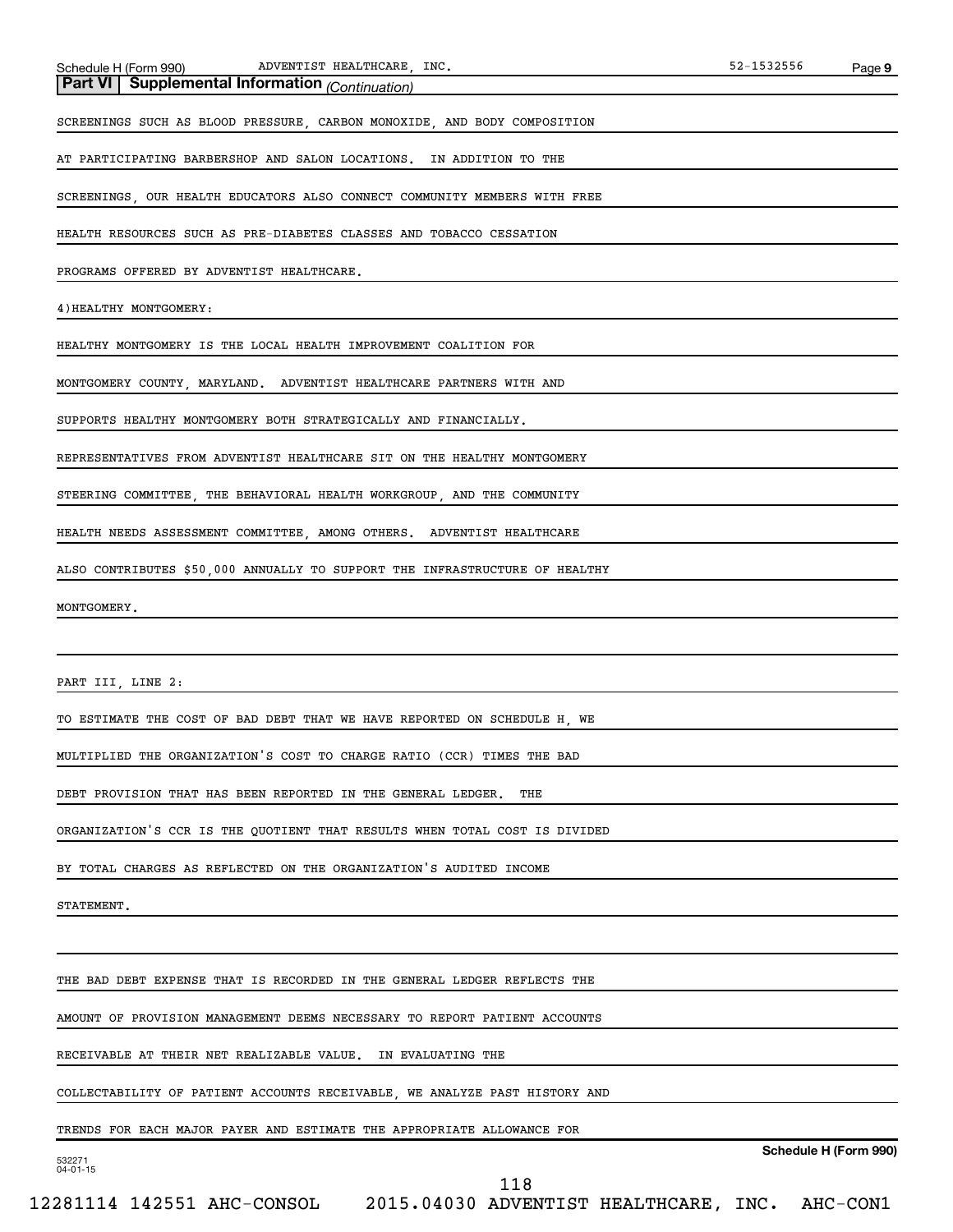## **Part VI Supplemental Information** *(Continuation)*

DOUBTFUL COLLECTIONS.

PART II, COMMUNITY BUILDING ACTIVITIES - NARRATIVE CONTINUED:

HEALTHY MONTGOMERY, IN PARTNERSHIP WITH COMMUNITY STAKEHOLDERS SUCH AS

LOCAL POLICY MAKERS, HOSPITALS, ADVOCACY GROUPS AND ACADEMIC

INSTITUTIONS, AMONG OTHERS, REVIEWS THE NEEDS AND RESOURCES IN THE

COUNTY AND WORKS TO SET PRIORITIES FOR IMPROVING HEALTH AND WELL-BEING.

THE OVERALL GOALS OF HEALTHY MONTGOMERY ARE TO IMPROVE ACCESS TO HEALTH

AND SOCIAL SERVICES, ACHIEVE HEALTH EQUITY FOR ALL RESIDENTS, AND

ENHANCE THE PHYSICAL AND SOCIAL ENVIRONMENT TO SUPPORT OPTIMAL HEALTH

AND WELL-BEING. AMONG ITS MANY ACCOMPLISHMENTS, HEALTHY MONTGOMERY HAS

BEEN ABLE TO PROVIDE LOCAL LEVEL DATA THAT IS STRATIFIED BY SEX, AGE,

RACE, AND ETHNICITY. BY MAKING THIS DATA MORE EASILY AVAILABLE,

COMMUNITY STAKEHOLDERS, ADVENTIST HEALTHCARE INCLUDED, ARE BETTER ABLE

TO IDENTIFY NEEDS IN THE COMMUNITY THAT MAY HAVE OTHERWISE BEEN MASKED

BY LESS GRANULAR DATA. THIS ALLOWS FOR MORE STRATEGIC AND TARGETED

HEALTH PREVENTION AND PROMOTION PROGRAMMING TO BE DEVELOPED.

ESTABLISHING ADDITIONAL COMMUNITY PARTNERSHIPS:

ADVENTIST HEALTHCARE HAS ALSO PARTNERED WITH MARYLAND PATIENT SAFETY

CENTER (MPSC) AND WASHINGTON ADVENTIST UNIVERSITY (WAU) TO IMPROVE

PATIENT CARE. MPSC'S GOAL, AS A NON-PROFIT ORGANIZATION, IS TO MAKE

MARYLAND'S HEALTHCARE THE SAFEST IN THE NATION BY FOCUSING ON THE

SYSTEMS OF CARE, REDUCING THE OCCURRENCE OF ADVERSE EVENTS AND

IMPROVING THE CULTURE OF PATIENT SAFETY IN MARYLAND'S HOSPITALS. WAU

IS A CHRIST-CENTERED INSTITUTION OF HIGHER EDUCATION THAT SUPPORTS A

CULTURE OF EXCELLENCE WHERE ALL FEEL VALUED AND WHICH HELPS EDUCATE

FUTURE HEALTHCARE WORKERS.

532271 04-01-15

**Schedule H (Form 990)**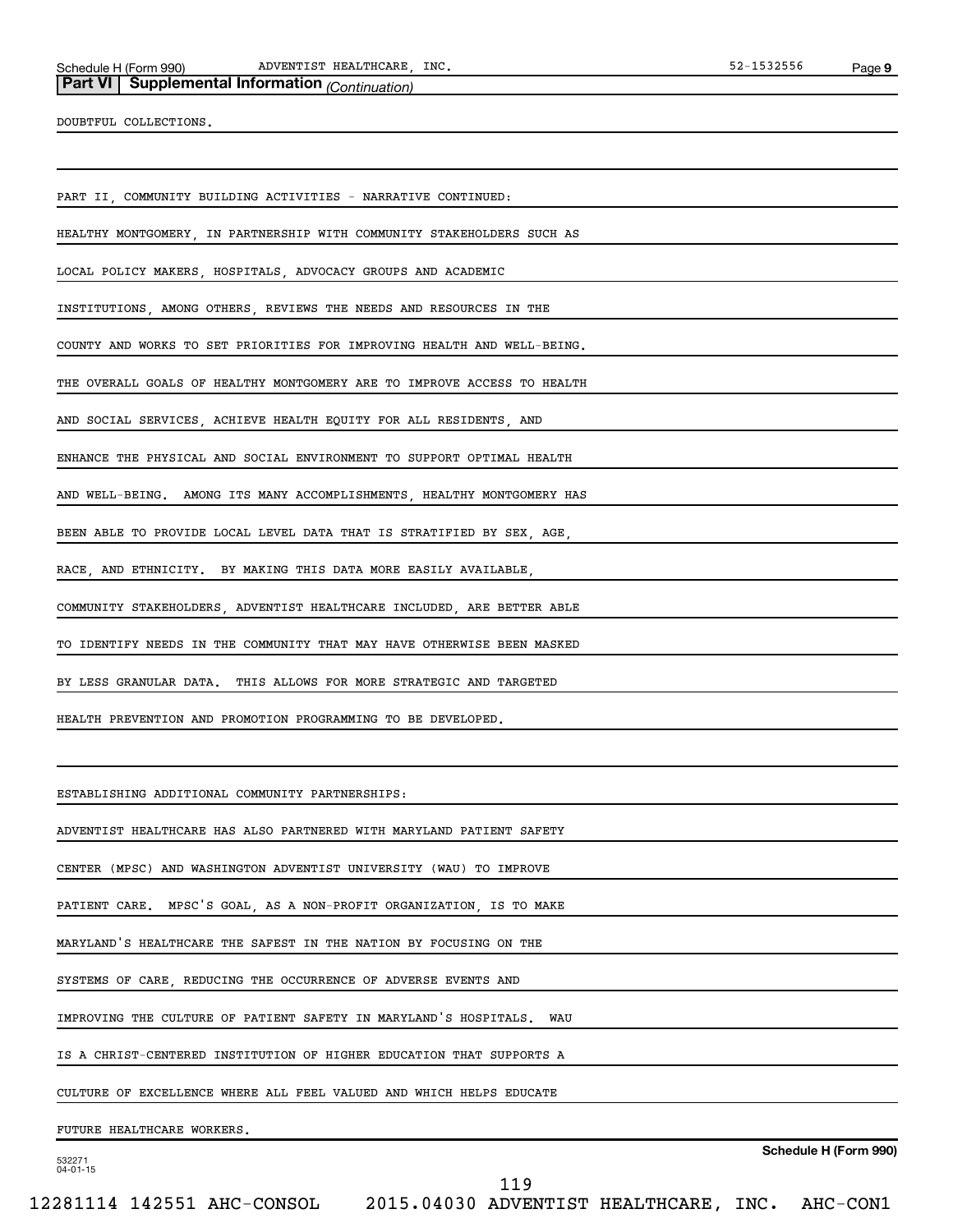**Part VI Supplemental Information** *(Continuation)*

ADVENTIST HEALTHCARE HAS PARTNERED WITH OTHER VITAL ORGANIZATIONS, SUCH

AS THE COLUMBIA UNION CONFERENCE OF SEVENTH-DAY ADVENTISTS (COLUMBIA

UNION). COLUMBIA UNION OVERSEES ADVENTIST ORGANIZATIONS IN MARYLAND,

VIRGINIA, NEW JERSEY, DELAWARE, AND WASHINGTON D.C. TOGETHER WITH

ADVENTIST HEALTHCARE, IT HELPS PROMOTE THE IMPORTANCE OF HEALTH AND

WELLNESS THROUGHOUT ITS REGION.

ADVENTIST HEALTHCARE AS A SYSTEM CONTINUES TO PROVIDE COMMUNITY

BUILDING ACTIVITIES IN 2016. PROVIDING COMMUNITY BUILDING ACTIVITIES

IS ESSENTIAL TO ACHIEVING AND MAINTAINING OUR MISSION.

PART III, LINE 4:

PATIENT ACCOUNTS RECEIVABLE ARE REPORTED AT NET REALIZABLE VALUE. ACCOUNTS

ARE WRITTEN OFF WHEN THEY ARE DETERMINED TO BE UNCOLLECTIBLE BASED UPON

MANAGEMENT'S ASSESSMENT OF INDIVIDUAL ACCOUNTS. IN EVALUATING THE

COLLECTABILITY OF PATIENT ACCOUNTS RECEIVABLE, THE CORPORATION ANALYZES

ITS PAST HISTORY AND IDENTIFIES TRENDS FOR EACH OF ITS MAJOR PAYOR SOURCES

OF REVENUE TO ESTIMATE THE APPROPRIATE ALLOWANCE FOR DOUBTFUL COLLECTIONS

AND PROVISION FOR DOUBTFUL COLLECTIONS. FOR PATIENT ACCOUNTS RECEIVABLE

ASSOCIATED WITH SERVICES PROVIDED TO PATIENTS WHO HAVE THIRD-PARTY

COVERAGE, THE CORPORATION ANALYZES CONTRACTUALLY DUE AMOUNTS AND PROVIDES

AN ALLOWANCE FOR DOUBTFUL COLLECTIONS AND PROVISION FOR DOUBTFUL

COLLECTIONS, IF NECESSARY. FOR RECEIVABLES ASSOCIATED WITH SELF-PAY

PATIENTS (WHICH INCLUDES BOTH PATIENTS WITHOUT INSURANCE AND PATIENTS WITH

DEDUCTIBLE AND COPAYMENT BALANCES DUE FOR WHICH THIRD-PARTY COVERAGE

EXISTS FOR PART OF THE BILL), THE CORPORATION RECORDS A PROVISION FOR

DOUBTFUL COLLECTIONS IN THE PERIOD OF SERVICE ON THE BASIS OF ITS PAST

EXPERIENCE, WHICH INDICATES THAT MANY PATIENTS ARE UNABLE TO PAY THE

**Schedule H (Form 990)**

532271 04-01-15

12281114 142551 AHC-CONSOL 2015.04030 ADVENTIST HEALTHCARE, INC. AHC-CON1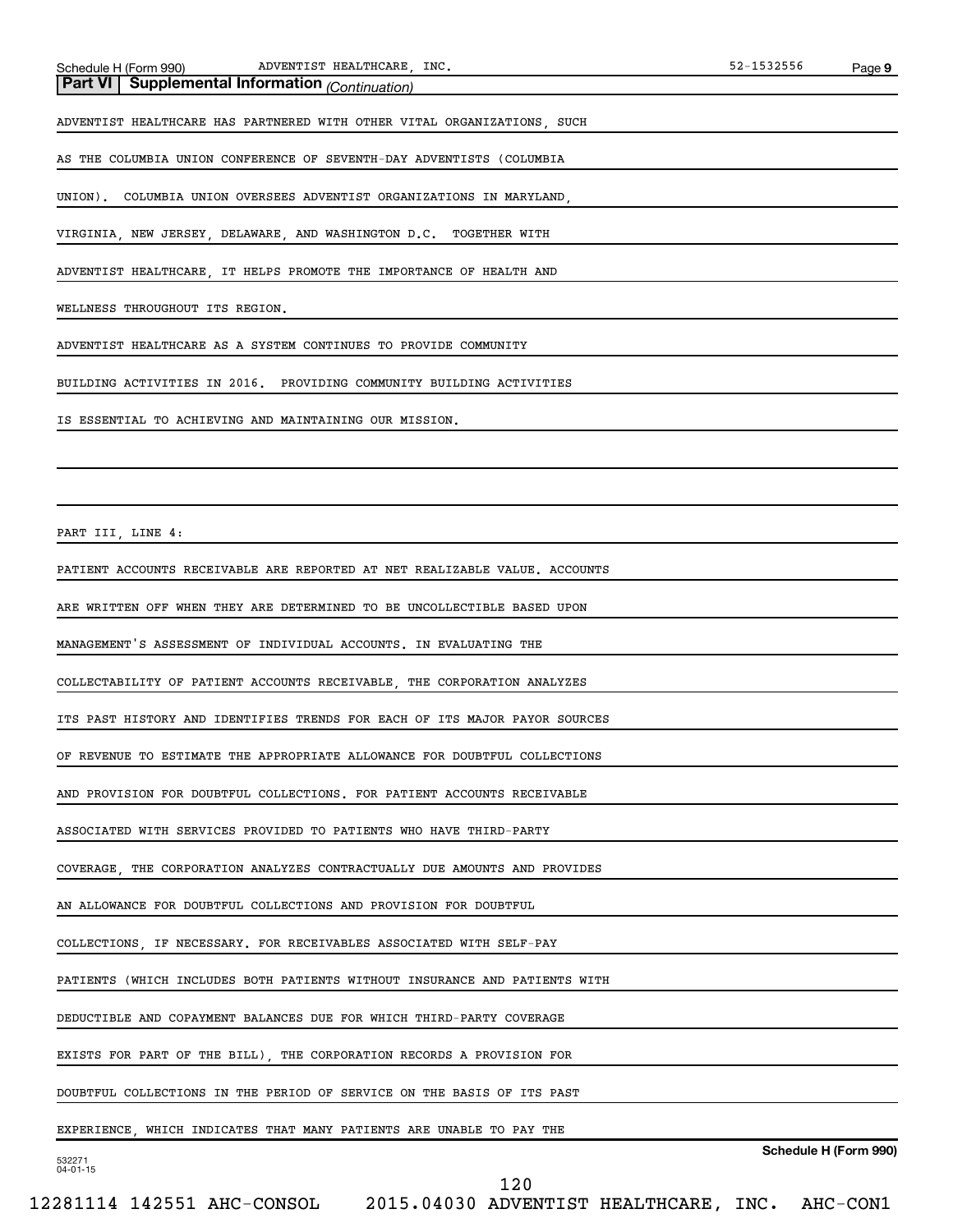PORTION OF THEIR BILL FOR WHICH THEY ARE FINANCIALLY RESPONSIBLE. THE

DIFFERENCE BETWEEN THE BILLED RATES AND THE AMOUNTS ACTUALLY COLLECTED

AFTER ALL REASONABLE COLLECTION EFFORTS HAVE BEEN EXHAUSTED IS CHARGED OFF

AGAINST THE ALLOWANCE FOR DOUBTFUL COLLECTIONS.

PART III, LINE 8:

ACUTE CARE HOSPITALS IN MARYLAND ARE EXEMPT FROM MEDICARE REIMBURSEMENT

METHODOLOGY AND ALL PAYORS (INCLUDING MEDICARE AND MEDICAID) PAY

HOSPITALS' CHARGES, WHICH ARE REGULATED BY THE STATE'S HEALTH SERVICES

COST REVIEW COMMISSION (HSCRC). SPECIFICALLY, MEDICARE ENJOYS A DISCOUNT

OF 6% OF CHARGES WITHOUT AN ADVANCE FUNDING DEPOSIT WITH PROVIDERS. THERE

SHOULD BE NO SHORTFALL AND THEREFORE NOTHING TO COUNT TOWARD COMMUNITY

BENEFIT.

ADVENTIST HEALTHCARE USES ITS INCOME STATEMENT TO COMPUTE A COST TO CHARGE

RATIO USED TO ESTIMATE THE COST OF PROVIDING CARE TO MEDICARE PATIENTS.

SINCE THE HSCRC ASSESSES HOSPITALS TO SUBSIDIZE THE STATE'S MEDICAID

BUDGET DEFICIT, THESE ASSESSMENTS ARE ALSO COUNTED TOWARD COMMUNITY

BENEFITS.

PART III, LINE 9B:

ADVENTIST HEALTHCARE PROVIDES QUALITY MEDICAL SERVICES REGARDLESS OF A

PATIENT'S ABILITY TO PAY, RACE, CREED, SEX, AGE, NATIONAL ORIGIN OR

FINANCIAL STATUS. OUR FINANCIAL ASSISTANCE POLICY ENCOURAGES PATIENTS AND

THEIR REPRESENTATIVE TO COOPERATE WITH (AND AVAIL THEMSELVES OF) ALL

AVAILABLE PROGRAMS (INCLUDING MEDICAID, WORKERS COMPENSATION, AND STATE

AND LOCAL PROGRAMS) WHICH MIGHT PROVIDE COVERAGE. OUR REGISTRATION,

FINANCIAL COUNSELORS, CUSTOMER SERVICE, AND COLLECTION STAFF ARE

### THOROUGHLY FAMILIAR WITH THE CRITERIA AND PROCESS OF FINANCIAL ASSISTANCE.

532271 04-01-15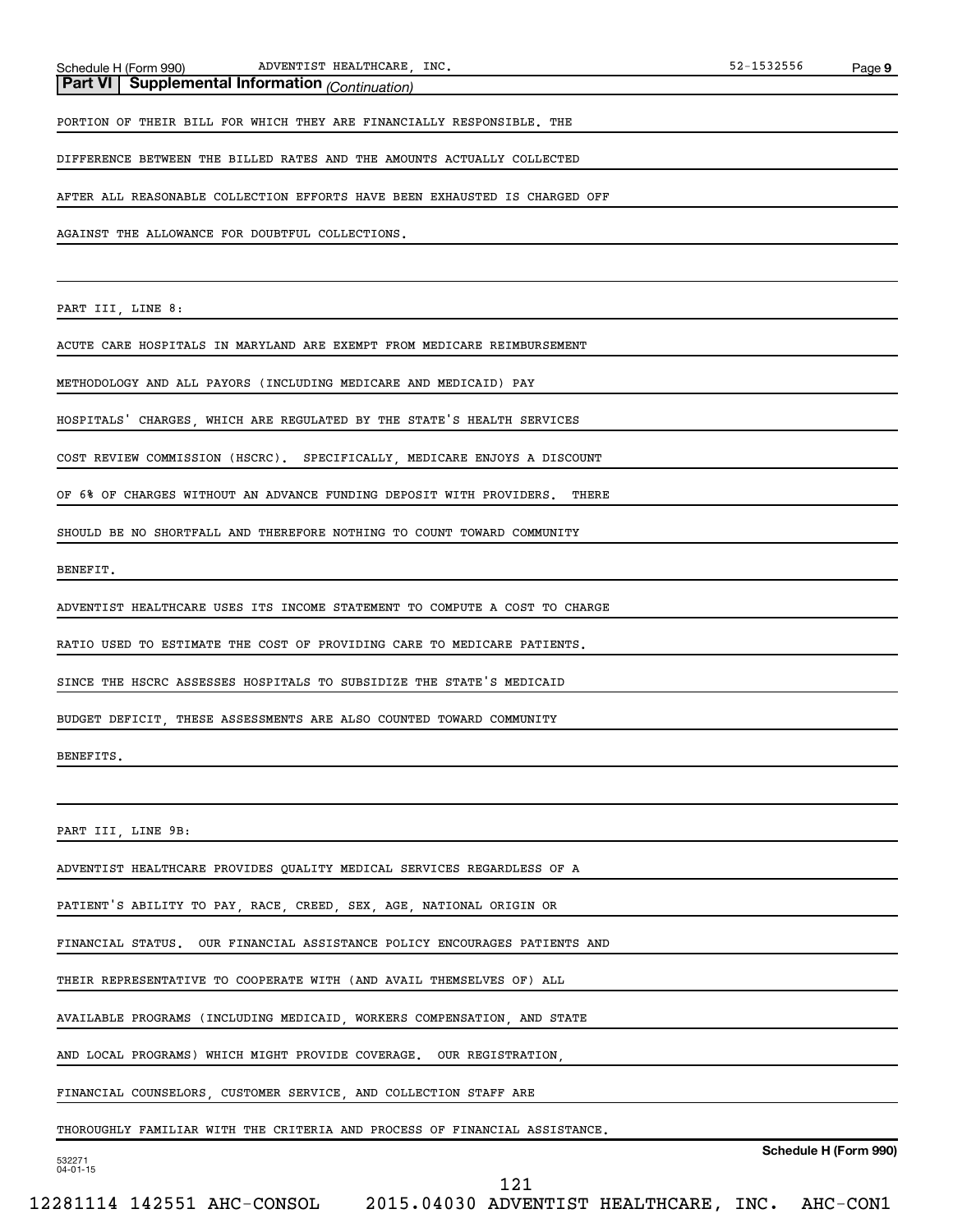**Part VI Supplemental Information** *(Continuation)*

FINANCIAL ASSISTANCE PROCESS AND COLLECTION PROTOCOL ARE WELL DEFINED WITH

MANAGERS AVAILABLE TO GUIDE AND HANDLE EXCEPTION SITUATION. OUTSOURCED

AGENCIES AND COLLECTIONS FIRMS ARE EXPECTED TO ADHERE TO ADVENTIST

HEALTHCARE'S POLICY WITHOUT EXCEPTION. BAD DEBT, CHARITY AND

ADMINISTRATIVE WRITE-OFF ARE CLEARLY DEFINED WITH PRE-DETERMINED

AUTHORIZATION LEVELS DEPENDING ON THE MAGNITUDE GRANTED. ADVENTIST

HEALTHCARE ALSO REVISES ITS FINANCIAL ASSISTANCE POLICY AS FEDERAL

GOVERNMENT AND/OR STATE GOVERNMENT REVISE THEIR POVERTY GUIDELINES.

PART V, SECTION A, PRIMARY WEBSITE ADDRESSES:

FACILITY 1: ADVENTIST HEALTHCARE SHADY GROVE MEDICAL CENTER

HTTP://WWW.ADVENTISTHEALTHCARE.COM/LOCATIONS/

SHADY-GROVE-MEDICAL-CENTER/

FACILITY 2: ADVENTIST HEALTHCARE WASHINGTON ADVENTIST HOSPITAL

HTTP://WWW.ADVENTISTHEALTHCARE.COM/LOCATIONS/

WASHINGTON-ADVENTIST-HOSPITAL/

FACILITY 4: ADVENTIST REHABILITATION HOSPITAL OF MARYLAND

HTTP://WWW.ADVENTISTHEALTHCARE.COM/LOCATIONS/

PHYSICAL-HEALTH-REHABILITATION/

FACILITIES 5 & 6: ADVENTIST HEALTHCARE BEHAVIORAL HEALTH & WELLNESS

SERVICES ROCKVILLE & EASTERN SHORE

HTTP://WWW.ADVENTISTHEALTHCARE.COM/LOCATIONS/

ADVENTIST-BEHAVIORAL-HEALTH/

**Schedule H (Form 990)**

532271 04-01-15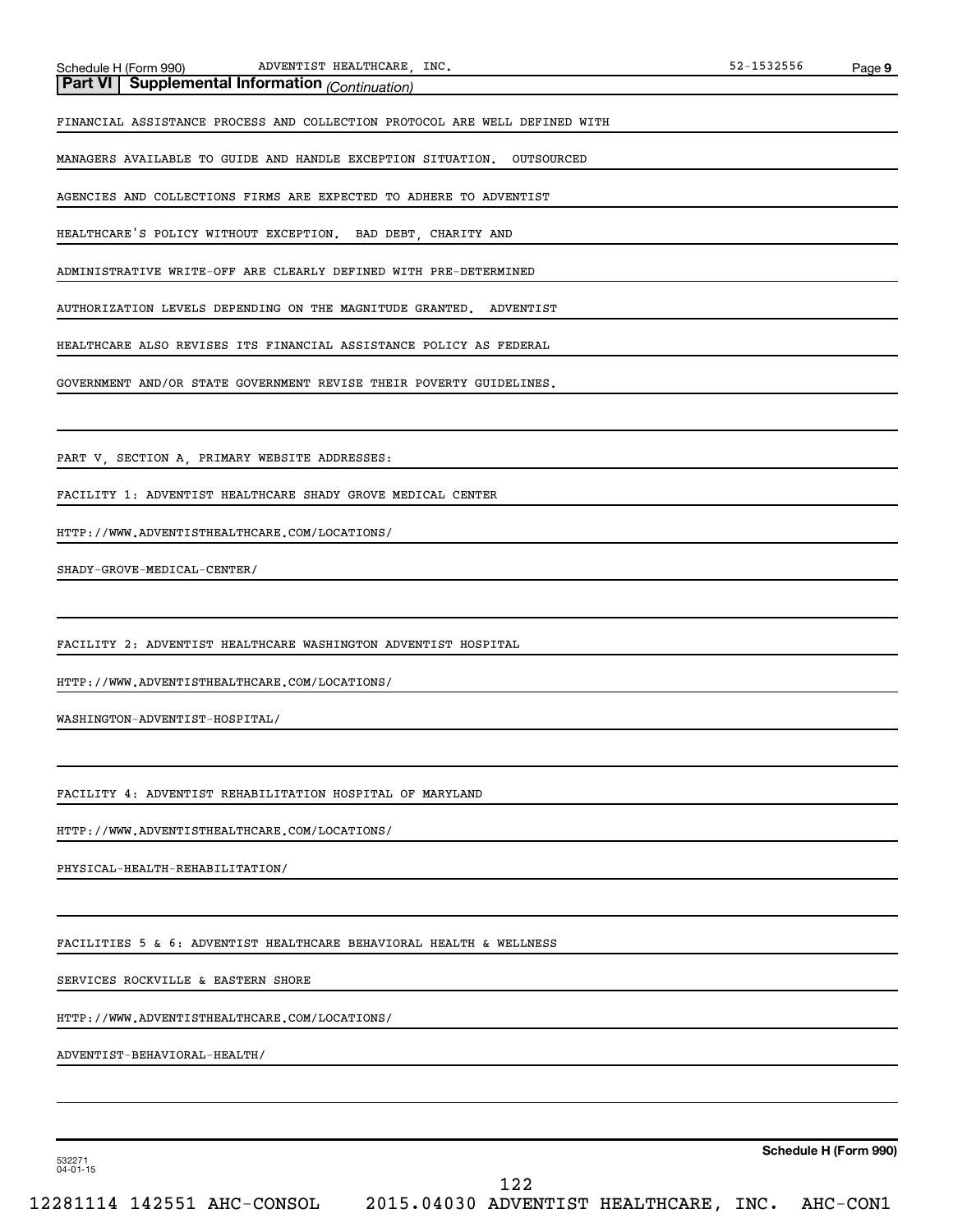**Part VI Supplemental Information** *(Continuation)*

PART VI, LINE 2:

NEEDS ASSESSMENT:

ADVENTIST HEALTHCARE, INCLUDING ADVENTIST HEALTHCARE SHADY GROVE MEDICAL

CENTER, ADVENTIST HEALTHCARE WASHINGTON ADVENTIST HOSPITAL, ADVENTIST

HEALTHCARE PHYSICAL HEALTH AND REHABILITATION, AND ADVENTIST HEALTHCARE

BEHAVIORAL HEALTH & WELLNESS SERVICES, FORMED A COMMUNITY BENEFIT COUNCIL

(CBC) IN 2011 TO GUIDE AND LEAD ITS COMMUNITY BENEFIT ACTIVITIES,

INCLUDING CONDUCTING THE COMMUNITY HEALTH NEEDS ASSESSMENTS. THE COMMUNITY

BENEFIT COUNCIL HAS REPRESENTATION FROM EACH OF THE FIVE HOSPITAL ENTITIES

AS WELL AS ADDITIONAL KEY SYSTEM-WIDE DEPARTMENTS SUCH AS FINANCE

POPULATION HEALTH AND THE CENTER FOR HEALTH EQUITY AND WELLNESS (THE

CENTER). THE COUNCIL IS CHAIRED BY MARILYN LYNK, PHD, EXECUTIVE DIRECTOR

OF THE CENTER. AS A STARTING POINT FOR ASSESSING THE HEALTH NEEDS OF THE

COMMUNITY, THE COMMUNITY BENEFIT COUNCIL DECIDED TO RESEARCH TOPICS IN

ALIGNMENT WITH MONTGOMERY COUNTY'S "HEALTHY MONTGOMERY" FOCUS AREAS OF:

CANCER, CARDIOVASCULAR DISEASES, DIABETES, MATERNAL & INFANT HEALTH,

BEHAVIORAL HEALTH, AND OBESITY. THE COMMUNITY BENEFIT COUNCIL ALSO DECIDED

TO RESEARCH ADDITIONAL TOPICS OF INTEREST TO THE HOSPITALS AND THE

COMMUNITIES SERVED INCLUDING: ASTHMA, INFLUENZA, HIV/AIDS, SENIOR HEALTH,

INCOME AND POVERTY, ACCESS TO CARE/HEALTH INSURANCE COVERAGE, FOOD ACCESS,

HOUSING QUALITY, EDUCATION, AND TRANSPORTATION. THE TOPICS INCLUDED IN THE

COMMUNITY HEALTH NEEDS ASSESSMENTS WERE REVIEWED, DISCUSSED AND APPROVED

BY THE COMMUNITY BENEFIT ADVISORY BOARD AND BY THE BOARDS OF EACH ENTITY.

SINCE 2006, ADVENTIST HEALTHCARE HAS REGULARLY CONVENED AN ADVISORY BOARD

TO HELP GUIDE OUR EFFORTS TO REDUCE AND ELIMINATE HEALTH DISPARITIES, TO

IDENTIFY COMMUNITY NEEDS, AND TO HELP ASSESS AND DIRECT OUR RESPONSE TO

THOSE NEEDS. THE ADVISORY BOARD IS COMPRISED OF BOTH INTERNAL AND EXTERNAL

532271 04-01-15

**Schedule H (Form 990)**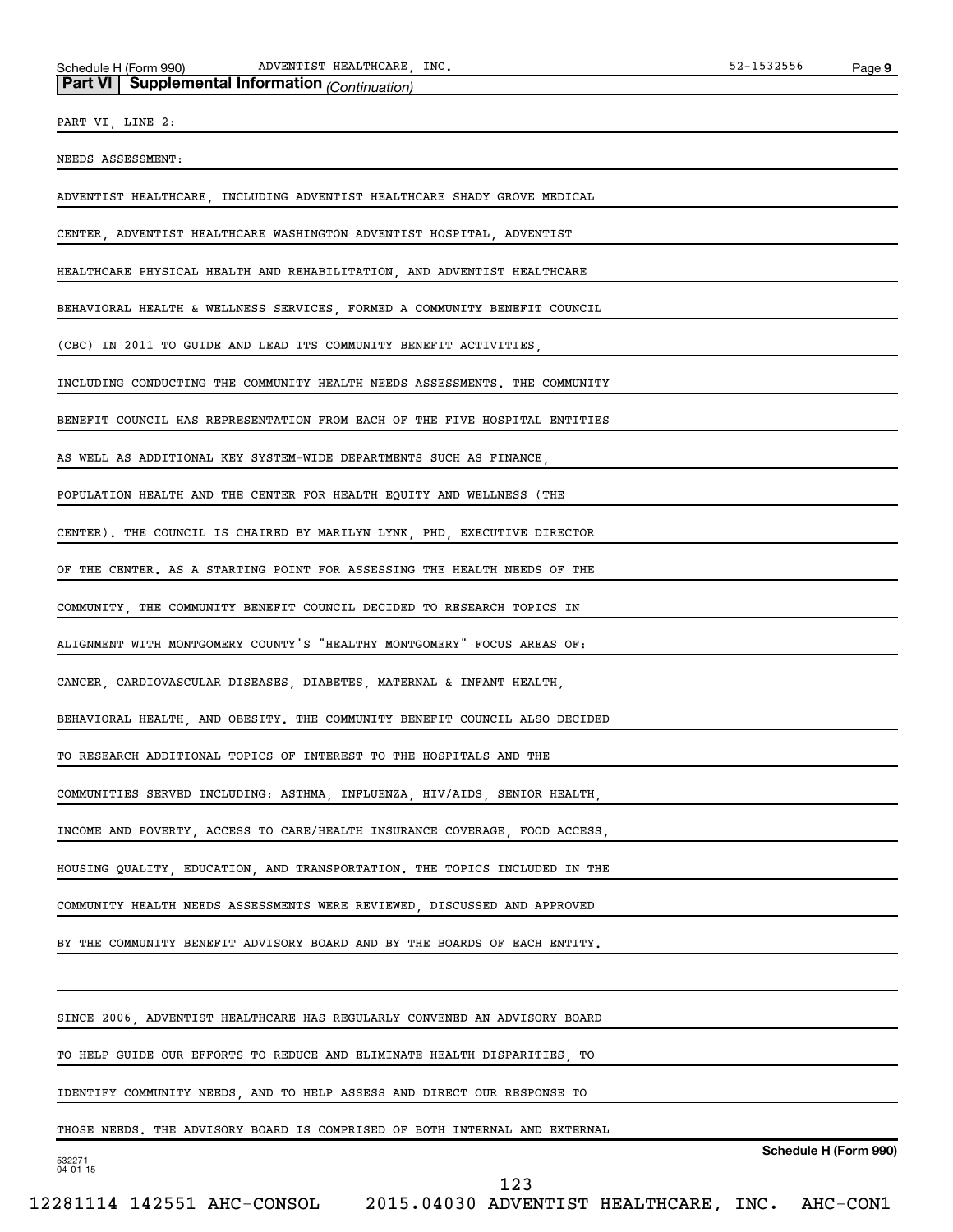(COMMUNITY) LEADERS. MEMBERS INCLUDE CLINICIANS, RESEARCHERS,

ADMINISTRATORS AND OTHERS FROM OUR HOSPITALS, COMMUNITY-BASED

ORGANIZATIONS, LOCAL AND STATE HEALTH DEPARTMENTS, UNIVERSITY OF MARYLAND,

THE NATIONAL INSTITUTES OF HEALTH (SPECIFICALLY, THE NATIONAL INSTITUTE OF

MINORITY HEALTH AND HEALTH DISPARITIES), AND OTHER PUBLIC HEALTH

STAKEHOLDER ORGANIZATIONS. THE COMMUNITY HEALTH NEEDS ASSESSMENTS WERE

REVIEWED AND APPROVED BY THE BOARD OF TRUSTEES AT EACH ENTITY AS WELL AS

BY THE ADVENTIST HEALTHCARE BOARD OF TRUSTEES. AFTER COMPLETION OF THE

COMMUNITY HEALTH NEEDS ASSESSMENTS, THE PRESIDENT'S COUNCIL OR EXECUTIVE

COUNCIL AT EACH HOSPITAL MET TO DISCUSS AND VOTE UPON FOCUS AREAS FOR

IMPLEMENTATION OF STRATEGIES TO ADDRESS IDENTIFIED HEALTH NEEDS. THE

IMPLEMENTATION STRATEGIES DEVELOPED BY EACH ENTITY WERE ALSO REVIEWED AND

APPROVED BY THE BOARD OF TRUSTEES AT EACH ENTITY, THE ADVENTIST HEALTHCARE

BOARD OF TRUSTEES, AND THE COMMUNITY BENEFIT ADVISORY BOARD.

IN ADDITION TO INPUT FROM VARIOUS BOARDS, THE COMMUNITY PERSPECTIVE WAS

OBTAINED THROUGH A COMMUNITY HEALTH NEEDS ASSESSMENT SURVEY OFFERED TO THE

PUBLIC THROUGH POSTINGS ON ADVENTIST HEALTHCARE ENTITY FACEBOOK PAGES,

NEWSLETTERS, EMAIL LISTSERVS, MEETINGS WITH COMMUNITY LEADERS, AND HEALTH

FAIRS. ADDITIONALLY, ADVENTIST HEALTHCARE BEHAVIORAL HEALTH &WELLNESS

SERVICES HAS A COMMUNITY ADVISORY COUNCIL, WHICH INCORPORATES FEEDBACK

FROM THE COMMUNITY IN THE PLANNING AND DELIVERY OF SERVICES.

TO OBTAIN SECONDARY DATA FOR THE COMMUNITY HEALTH NEEDS ASSESSMENTS, WE

WORKED WITH MONTGOMERY COUNTY'S HEALTH AND HUMAN SERVICES, COMMUNITY

HEALTH IMPROVEMENT PROCESS (CHIP), TO REVIEW THE STATE OF MARYLAND'S STATE

HEALTH IMPROVEMENT PROCESS' (SHIP) 39 HEALTH INDICATORS. ADVENTIST

HEALTHCARE HAS REPRESENTATION ON THE HEALTHY MONTGOMERY STEERING

**Schedule H (Form 990)**

532271 04-01-15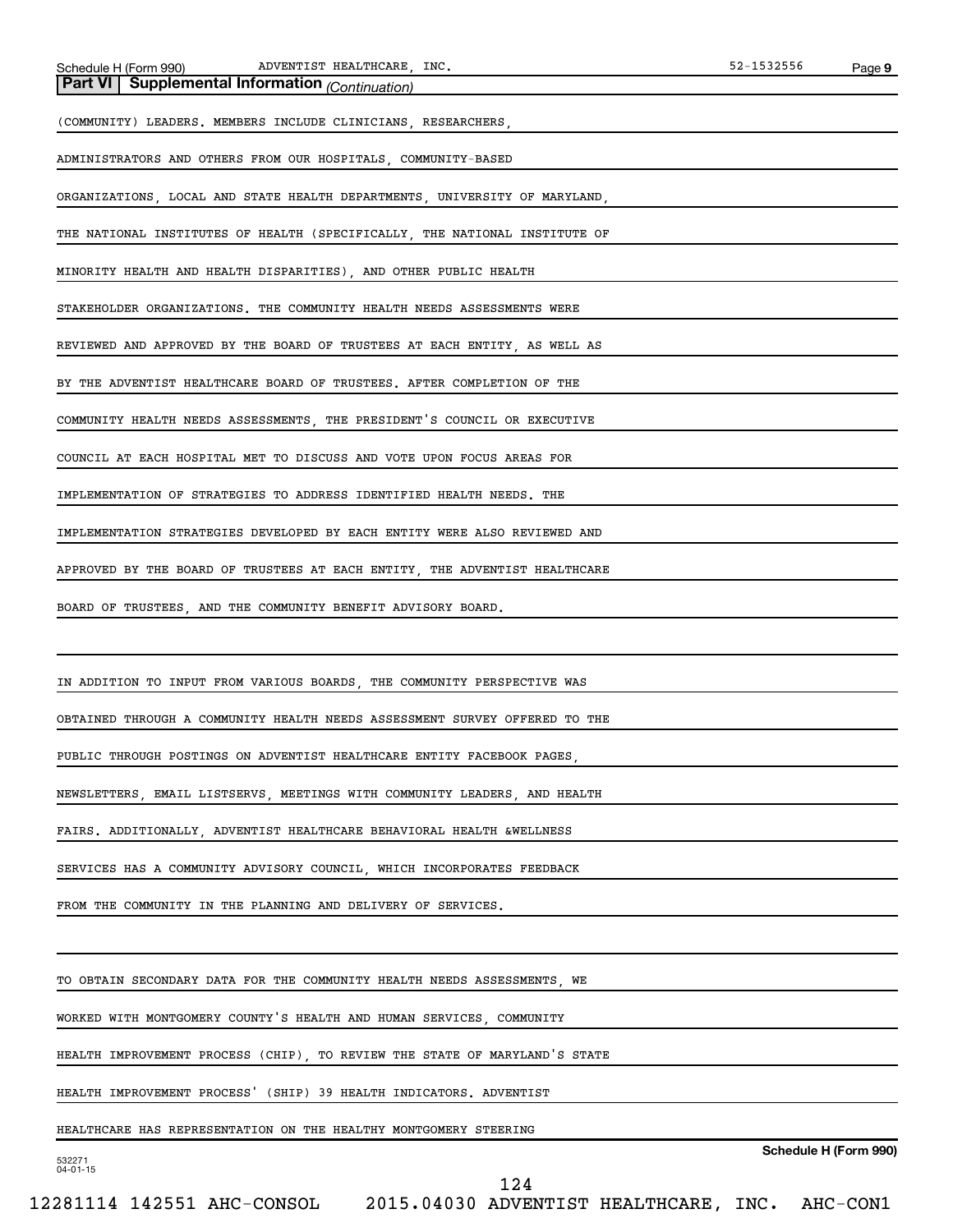COMMITTEE. THE GROUP'S COLLABORATIVE EFFORTS IN 2011 FOCUSED ON A

SELECTION PROCESS FOR MONTGOMERY COUNTY'S HEALTH PRIORITIES. DATA WAS

COLLECTED AND A VENDOR (HEALTHY COMMUNITY INSTITUTE) WAS SELECTED TO

IMPLEMENT A COMMUNITY TRACKING TOOL THAT IS LINKED TO PUBLIC HEALTH

INTERVENTIONS THAT IMPROVE HEALTH OUTCOMES. THIS ONGOING SURVEILLANCE IS

POPULATION-BASED DATA THAT SHOWS HEALTH SERVICES UTILIZATION AND SOCIAL

AND ENVIRONMENTAL DETERMINANTS OF HEALTH, INCLUDING SOCIO-ECONOMIC STATUS,

SOCIAL ISOLATION, HOUSING AND AIR QUALITY. IT IS AVAILABLE TO THE PUBLIC

ON THE HEALTHY MONTGOMERY WEBSITE.

ADVENTIST HEALTHCARE'S CENTER FOR HEALTH EQUITY AND WELLNESS (FORMERLY

CENTER ON HEALTH DISPARITIES) DEVELOPS AND RELEASES ANNUAL PROGRESS

REPORTS/HEALTH EQUITY REPORTS, AND THESE REPORTS HELPED TO INFORM THE

HOSPITALS' COMMUNITY HEALTH NEEDS ASSESSMENTS. ALL PROGRESS REPORTS/HEALTH

EQUITY REPORTS DEVELOPED BY THE CENTER FOR HEALTH EQUITY AND WELLNESS

("THE CENTER") ARE MADE AVAILABLE TO THE PUBLIC ON THE CENTER'S WEBSITE,

AS WELL AS IN HARD COPY THROUGH CONFERENCES AND UPON REQUEST.

THE CENTER'S 2011 PROGRESS REPORT, ENTITLED HEALTH DISPARITIES IN THE ERA

OF REFORM IMPLEMENTATION, DETAILED DEMOGRAPHIC TRENDS AND ASSESSED

DISPARITIES ACROSS A RANGE OF ISSUES WITHIN THREE BROAD HEALTH TOPICS

AFFECTING OUR COMMUNITY: MATERNAL AND INFANT HEALTH, HEART DISEASE AND

STROKE, AND CANCER. THE REPORT INCORPORATED DESCRIPTIVE FINDINGS FROM

NATIONAL, STATE AND COUNTY-LEVEL DATABASES ON THE RACIAL AND ETHNIC MAKEUP

OF THE POPULATION, THE PREVALENCE OF DISEASE ACROSS THESE GROUPS, AND THE

RATES OF RECEIVING APPROPRIATE TREATMENT. TO CREATE THIS REPORT, THE

CENTER ANALYZED THE U.S. CENSUS BUREAU'S AMERICAN COMMUNITY SURVEY AND

PROFILES OF GENERAL POPULATION AND HOUSING CHARACTERISTICS TO PRODUCE A

**Schedule H (Form 990)**

532271 04-01-15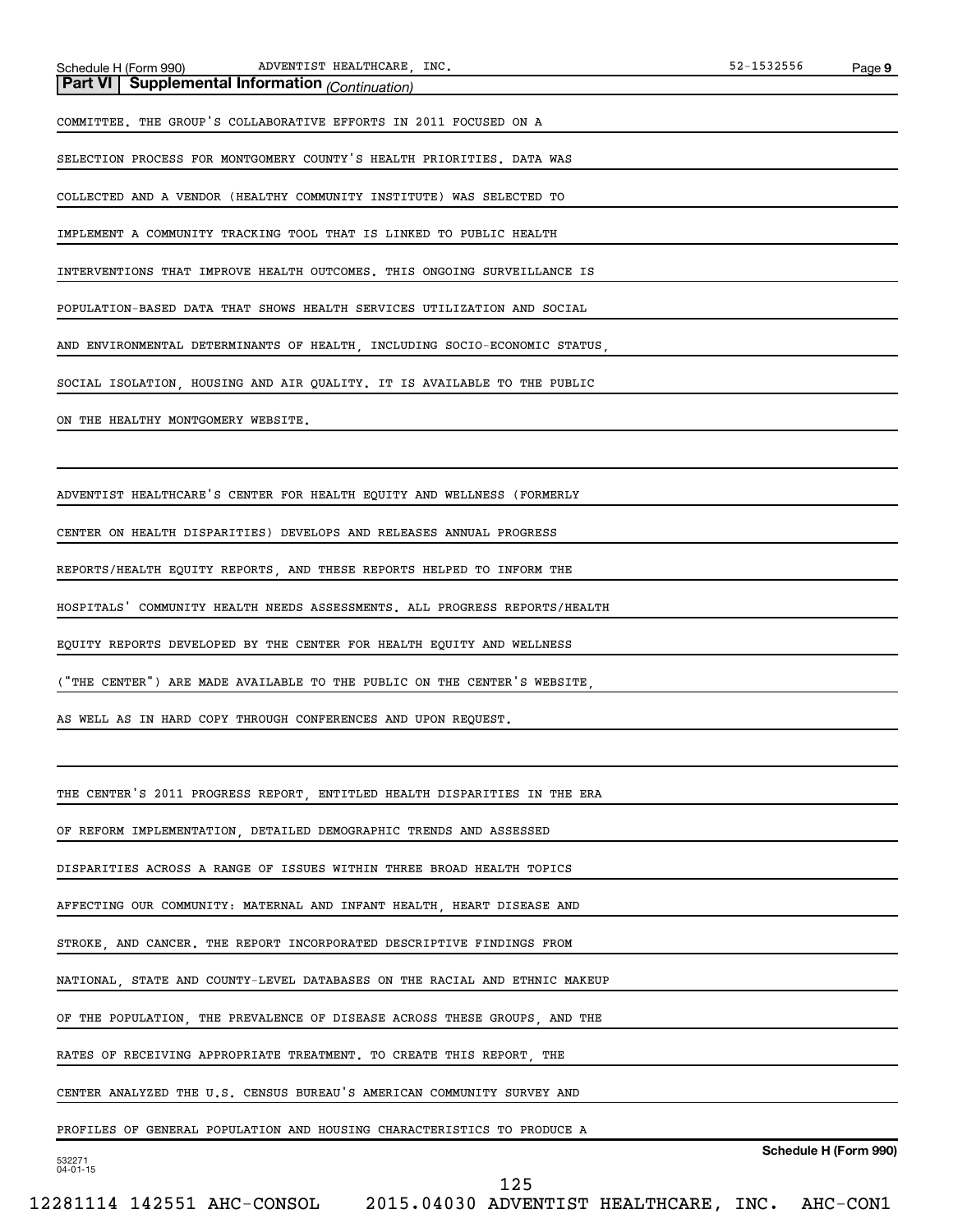**Part VI Supplemental Information** *(Continuation)*

BROAD DEMOGRAPHIC OVERVIEW BY COUNTY, RACE, AND ETHNICITY. IN MARYLAND,

THE CENTER PRODUCED DESCRIPTIVE TABULATIONS BASED ON DATA FROM THE

MARYLAND BEHAVIORAL RISK FACTOR SURVEILLANCE SYSTEM, THE MARYLAND CANCER

REGISTRY, THE MARYLAND VITAL STATISTICS ADMINISTRATION, THE MARYLAND

HEALTH CARE COMMISSION, AND THE MARYLAND DEPARTMENT OF HEALTH AND MENTAL

HYGIENE'S (MDHMH) OFFICE ON MINORITY HEALTH & HEALTH DISPARITIES. IN

ADDITION TO THESE DATA SOURCES, THE CENTER ALSO SUMMARIZED FINDINGS FROM

VARIOUS NATIONAL AND STATE-LEVEL REPORTS ON INSURANCE COVERAGE, DISEASE

CONDITION, AND HEALTHY BEHAVIORS RELEASED BY THE AGENCY FOR HEALTHCARE

RESEARCH AND QUALITY, THE KAISER FAMILY FOUNDATION, AND THE MDHMH'S FAMILY

HEALTH ADMINISTRATION, OFFICE OF CHRONIC DISEASE PREVENTION.

THE CENTER'S 2012 PROGRESS REPORT WAS A HEALTH EQUITY REPORT THAT INCLUDED

INFORMATION ABOUT PATIENTS TREATED AT ADVENTIST HEALTHCARE SHADY GROVE

MEDICAL CENTER AND ADVENTIST HEALTHCARE WASHINGTON ADVENTIST HOSPITAL IN

2011, AND EXAMINED THE INTERSECTION OF QUALITY AND HEALTH EQUITY. THIS

REPORT CONVEYED GENERAL INFORMATION ABOUT THE PATIENT POPULATION SERVED AT

ADVENTIST HEALTHCARE HOSPITALS, WHERE THEY RECEIVED CARE WITHIN THE

HOSPITALS, AND THE QUALITY OF CARE RECEIVED. THE 2012 REPORT INCLUDED

HOSPITAL-SPECIFIC DATA ON CANCER, INPATIENT CLINICAL QUALITY INDICATORS,

HOSPITAL READMISSION RATES, AND PATIENT EXPERIENCE.

THE CENTER'S 2013 HEALTH EQUITY REPORT SHARED DEMOGRAPHIC, CLINICAL, AND

QUALITY INFORMATION ABOUT ADVENTIST HEALTHCARE HOSPITALS AND OTHER

ENTITIES, AND HIGHLIGHTED EFFORTS TO IMPROVE PATIENT EXPERIENCES AND

OUTCOMES IN THE COMMUNITIES WE SERVE. SPECIAL HIGHLIGHTS IN THE 2013

REPORT INCLUDED INFORMATION ABOUT FEDERAL STANDARDS TO INCREASE CULTURALLY

COMPETENT CARE AND REDUCE HEALTH DISPARITIES, THE IMPLEMENTATION OF THE

532271 04-01-15

**Schedule H (Form 990)**

12281114 142551 AHC-CONSOL 2015.04030 ADVENTIST HEALTHCARE, INC. AHC-CON1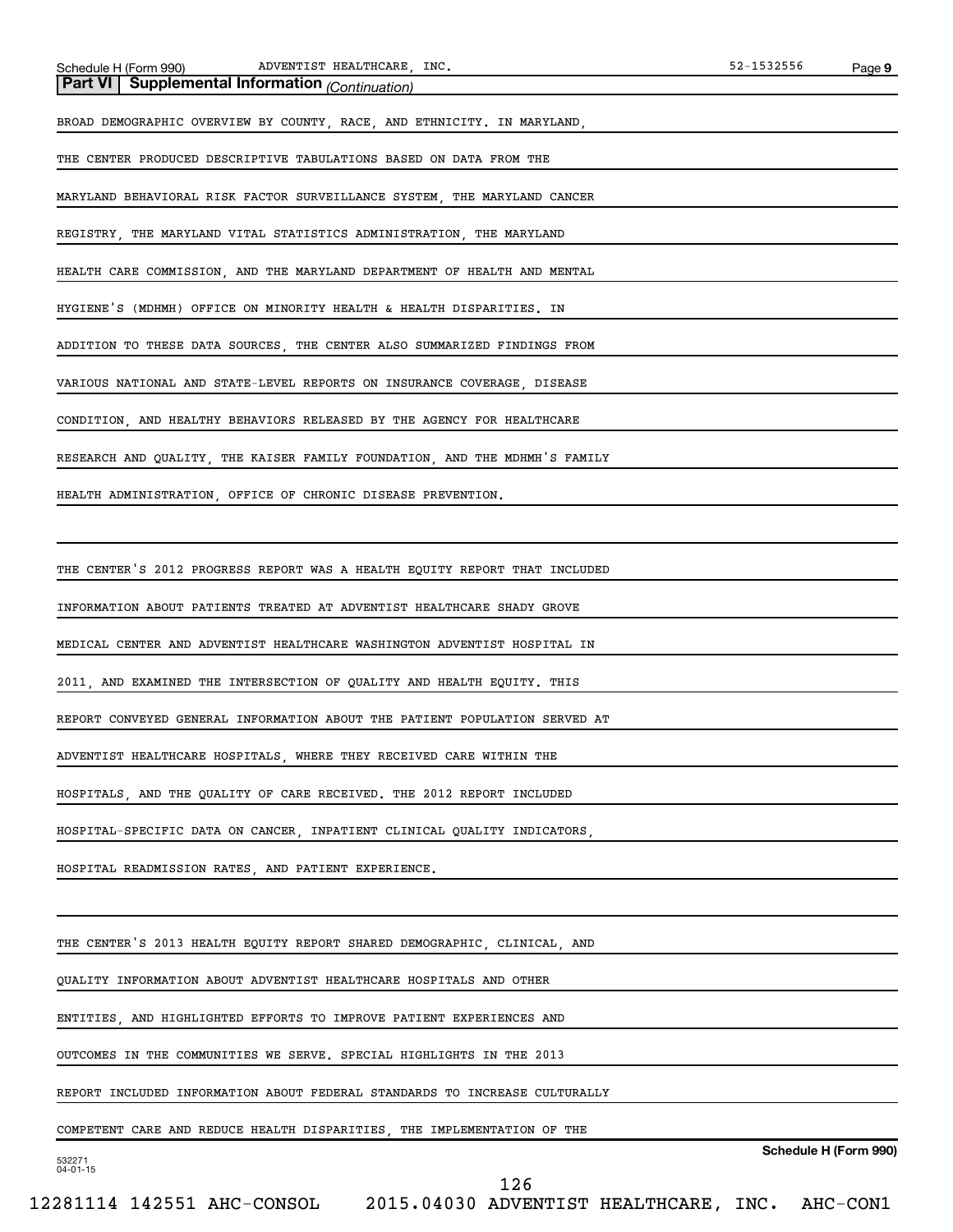AFFORDABLE CARE ACT (ACA) IN THE STATE OF MARYLAND, EFFORTS TO REDUCE

READMISSIONS AND IMPROVE PATIENT-CENTERED CARE ACROSS THE ADVENTIST

HEALTHCARE SYSTEM, AND ADVENTIST HEALTHCARE HOSPITALS' COMMUNITY HEALTH

NEEDS ASSESSMENT RESULTS AND NEXT STEPS.

MOST RECENTLY THE CENTER HAS DECIDED TO INCORPORATE THE HEALTH EQUITY

REPORT AS A CHAPTER IN EACH ENTITY'S COMMUNITY HEALTH NEEDS ASSESSMENT.

THIS CHANGE WILL BE SEEN IN THE 2017-2019 COMMUNITY HEALTH NEEDS

ASSESSMENTS THAT WILL BE RELEASED AT THE END OF 2016.

PART VI, LINE 3:

PATIENT EDUCATION OF ELIGIBILITY:

ADVENTIST HEALTHCARE EDUCATES OUR PATIENTS AND COMMUNITY RESIDENTS ABOUT

CHARITY CARE AND FINANCIAL ASSISTANCE IN MANY WAYS. THEY INCLUDE, BUT ARE

NOT LIMITED TO THE FOLLOWING: (1) ADVENTIST HEALTHCARE HAS FINANCIAL

ASSISTANCE SIGNAGE IN ALL ITS FACILITIES, ON ALL PATIENT STATEMENTS AND ON

OUR HOSPITALS' WEBSITE; (2) PATIENTS THAT ARE REGISTERED AS SELF PAY OR

WITH NO INSURANCE, ARE INFORMED ABOUT THE HOSPITAL'S CHARITY CARE POLICY

AND GIVEN A CHARITY APPLICATION; (3) WHEN GOING THROUGH THE MEDICAID

ELIGIBILITY SCREENING, SELF PAY PATIENTS ARE GIVEN A CHARITY APPLICATION

DURING THAT PROCESS JUST IN CASE THE PATIENT DOES NOT QUALIFY FOR

MEDICAID; (4) WHEN PATIENTS WITH A BALANCE RECEIVES A STATEMENT, THE

PATIENT STATEMENT INCLUDES NOTIFICATION OF THE AVAILABILITY OF FINANCIAL

ASSISTANCE AND THE CONTACT INFORMATION TO SPEAK WITH A REPRESENTATIVE OR

OBTAIN A FINANCIAL ASSISTANCE PACKAGE; (5) WHEN PATIENTS WITH A BALANCE

CONTACT THE COLLECTION DEPARTMENT AND EXPRESS FINANCIAL HARDSHIP, CUSTOMER

SERVICE REPS AND SELF PAY COLLECTORS WILL NOTIFY THE PATIENT OF THE

AVAILABILITY OF ADVENTIST HEALTHCARE'S FINANCIAL ASSISTANCE AND MAIL A

**Schedule H (Form 990)**

532271 04-01-15

12281114 142551 AHC-CONSOL 2015.04030 ADVENTIST HEALTHCARE, INC. AHC-CON1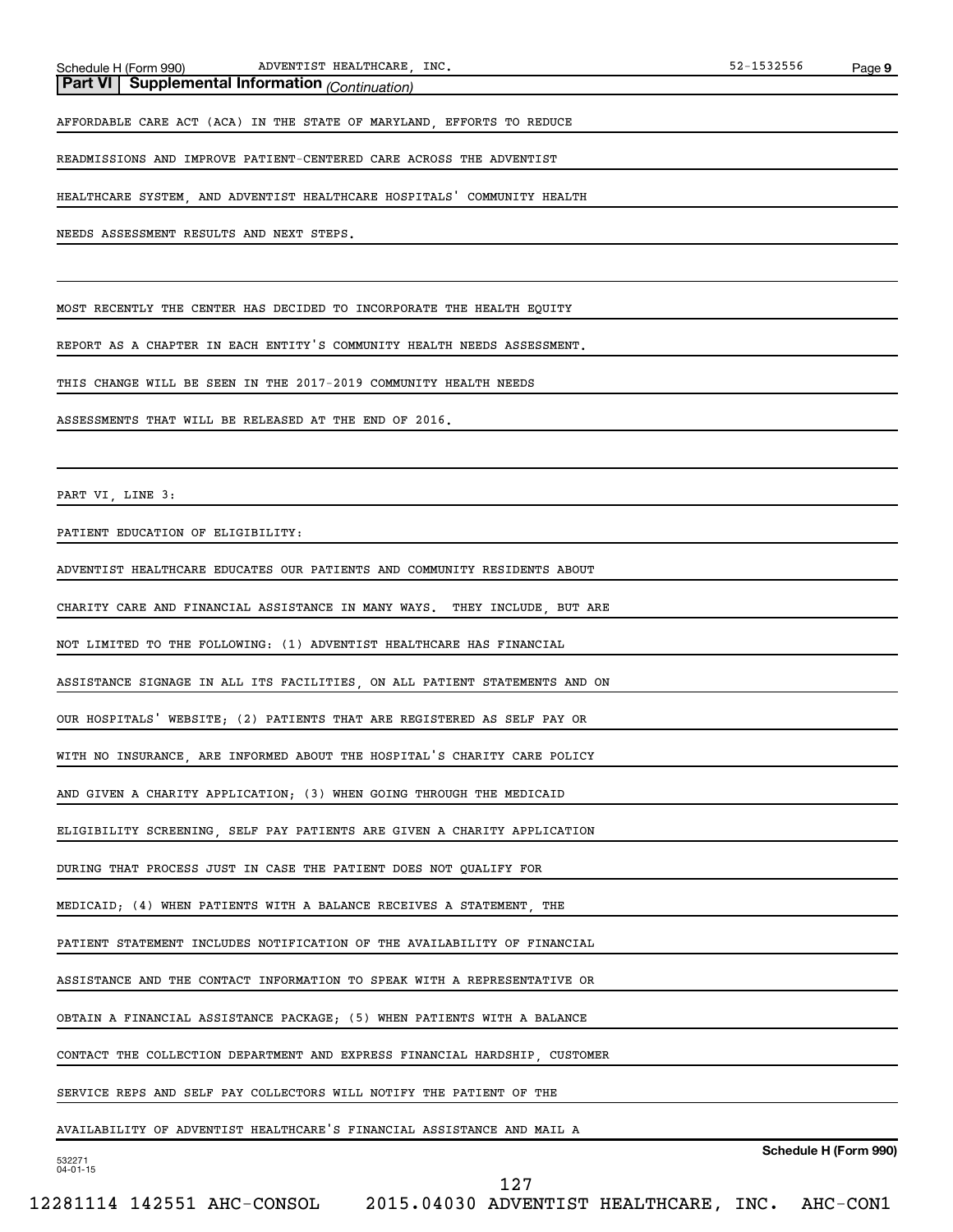CHARITY APPLICATION TO THE PATIENT AND (6) RESIDENTS THAT PARTICIPATE IN

OUR COMMUNITY PROGRAMS, SUCH AS BREAST CANCER, MATERNITY, ETC., ARE

INFORMED OF ADVENTIST HEALTHCARE'S CHARITY PROGRAM PRIOR TO RECEIVING

SERVICES.

PART VI, LINE 4:

COMMUNITY INFORMATION:

ADVENTIST HEALTHCARE SHADY GROVE MEDICAL CENTER PRIMARILY SERVES RESIDENTS

OF MONTGOMERY COUNTY (88 PERCENT OF TOTAL DISCHARGES IN 2015), MARYLAND.

APPROXIMATELY 85 PERCENT OF DISCHARGES COME FROM ITS TOTAL SERVICE AREA,

WHICH IS CONSIDERED SHADY GROVE MEDICAL CENTER'S COMMUNITY BENEFIT SERVICE

AREA "CBSA." WITHIN THAT AREA, 60 PERCENT OF DISCHARGES ARE FROM THE

PRIMARY SERVICE AREA, WHICH INCLUDED THE FOLLOWING ZIP CODES/CITIES IN

2015:

GERMANTOWN (20874, 20876); GAITHERSBURG (20877, 20878, 20879); ROCKVILLE

(20850, 20852); MONTGOMERY VILLAGE (20886).

SHADY GROVE MEDICAL CENTER DRAWS 25 PERCENT OF DISCHARGES FROM ITS

SECONDARY SERVICE AREA INCLUDING THE FOLLOWING ZIP CODES/CITIES:

ROCKVILLE (20851, 20853); POTOMAC (20854); CLARKSBURG (20871); DERWOOD

(20855); SILVER SPRING (20901, 20902, 20904, 20906); DAMASCUS (20872);

BOYDS (20841); GAITHERSBURG (20882); POOLESVILLE (20837); OLNEY (20832);

BETHESDA (20814, 20817).

ADVENTIST HEALTHCARE WASHINGTON ADVENTIST HOSPITAL PRIMARILY SERVES

RESIDENTS OF PRINCE GEORGE'S COUNTY (46.3 PERCENT OF DISCHARGES IN 2015)

**Schedule H (Form 990)**

532271 04-01-15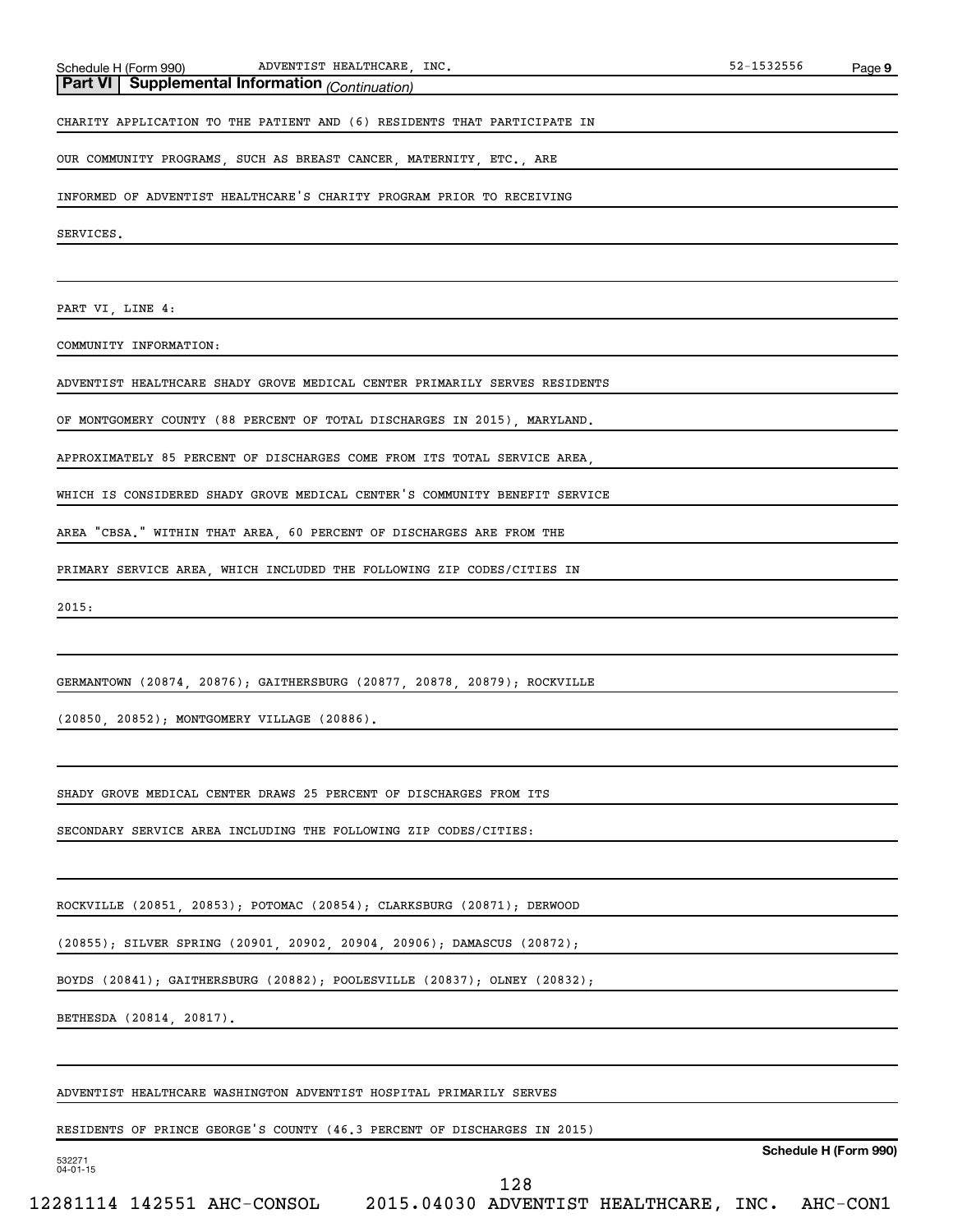**Part VI Supplemental Information** *(Continuation)*

AND MONTGOMERY COUNTY (40.8 PERCENT OF DISCHARGES IN 2015), MARYLAND.

APPROXIMATELY 85 PERCENT OF DISCHARGES COME FROM ITS TOTAL SERVICE AREA,

WHICH IS CONSIDERED WASHINGTON ADVENTIST HOSPITAL'S COMMUNITY BENEFIT

SERVICE AREA "CBSA". WITHIN THAT AREA, 60 PERCENT OF DISCHARGES ARE FROM

THE PRIMARY SERVICE AREA, WHICH INCLUDED THE FOLLOWING ZIP CODES/CITIES IN

2015:

COLLEGE PARK (20740); HYATTSVILLE (20783, 20782); RIVERDALE (20737);

SILVER SPRING (20903, 20901, 20904, 20910, 20902, 20906); TAKOMA PARK

(20912).

WASHINGTON ADVENTIST HOSPITAL DRAWS 25 PERCENT OF DISCHARGES FROM ITS

SECONDARY SERVICE AREA INCLUDING THE FOLLOWING ZIP CODES/CITIES:

BLADENSBURG (20710); BRENTWOOD (20722); CAPITOL HEIGHTS (20743);

GERMANTOWN (20874); GREENBELT (20770); HYATTSVILLE (20784, 20781, 20785);

LANHAM (20706); LAUREL (20707, 20708); MOUNT RAINIER (20712); ROCKVILLE

(20850, 20853); UPPER MARLBORO (20774); WASHINGTON (20011, 20012, 20018);

DISTRICT HEIGHTS (20747); BOWIE (20721, 20720); SILVER SPRING (20905);

BURTONSVILLE (20866); BELTSVILLE (20705).

ADVENTIST HEALTHCARE BEHAVIORAL HEALTH & WELLNESS SERVICES - ROCKVILLE

PRIMARILY SERVES RESIDENTS OF MONTGOMERY COUNTY (66.8 PERCENT OF

DISCHARGES IN 2015), MARYLAND. APPROXIMATELY 85 PERCENT OF DISCHARGES COME

FROM ITS TOTAL SERVICE AREA, WHICH IS CONSIDERED ITS COMMUNITY BENEFIT

SERVICE AREA "CBSA." WITHIN THAT AREA, 60 PERCENT OF DISCHARGES ARE FROM

THE PRIMARY SERVICE AREA, WHICH INCLUDED THE FOLLOWING ZIP CODES/CITIES IN

2015:

**Schedule H (Form 990)**

532271 04-01-15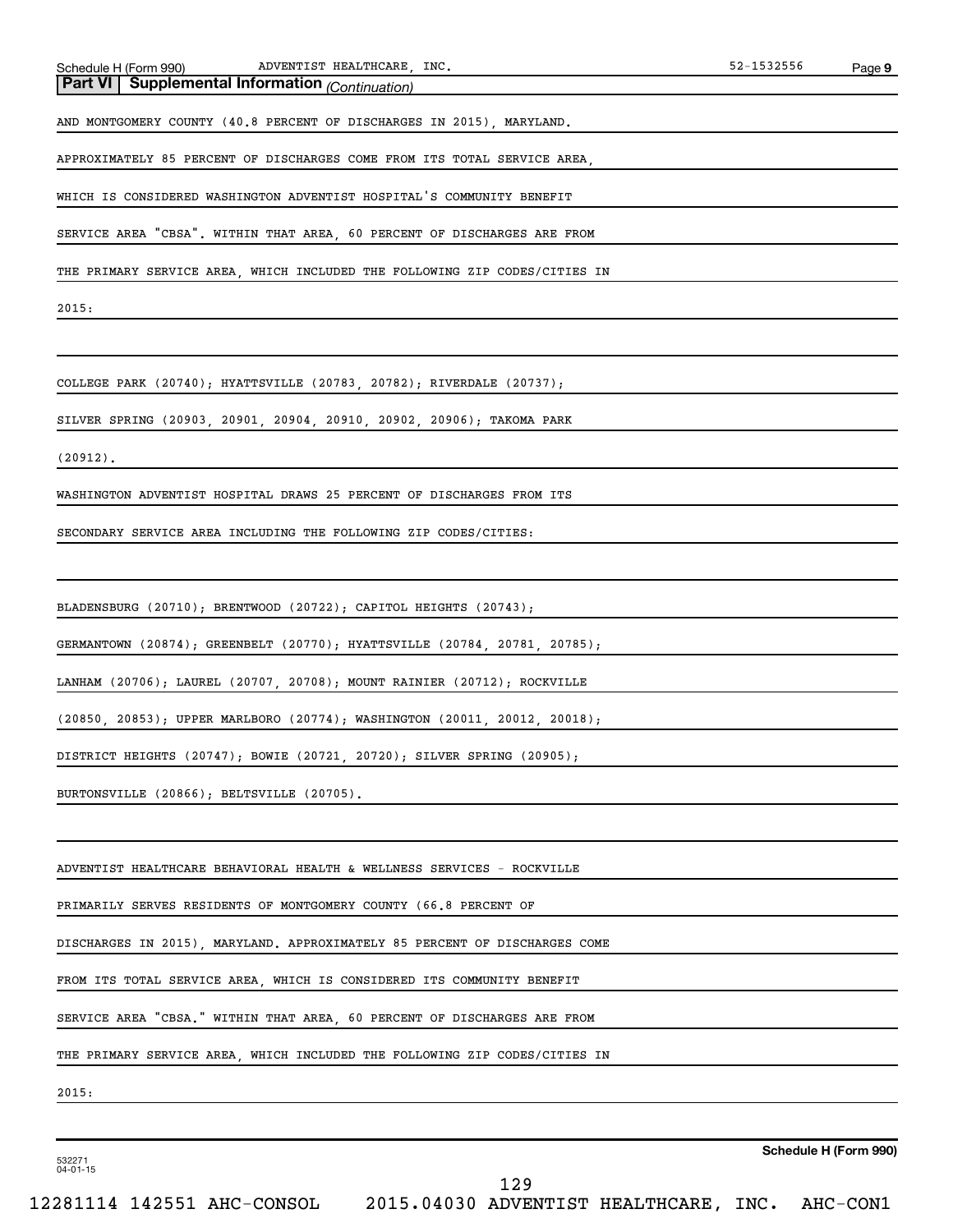ROCKVILLE (20850, 20851, 20852, 20853); GERMANTOWN (20874, 20876);

GAITHERSBURG (20877, 20878, 20879); MONTGOMERY VILLAGE (20886); SILVER

SPRING (20902, 20904, 20906, 20910); POTOMAC (20854); DERWOOD (20855).

ADVENTIST BEHAVIORAL HEALTH AND WELLNESS SERVICES - ROCKVILLE DRAWS 25

PERCENT OF DISCHARGES FROM ITS SECONDARY SERVICE AREA INCLUDING THE

FOLLOWING ZIP CODES/CITIES:

BELTSVILLE (20705); BETHESDA (20814, 20817); BOWIE (20721, 20715, 20720);

BOYDS (20841); CAPITOL HEIGHTS (20743); CHEVY CHASE (20815); CLINTON

(20735); COLUMBIA (21044); DAMASCUS (20872); DISTRICT HEIGHTS (20747);

FREDERICK (21701, 21703); GREENBELT (20770); HYATTSVILLE (20785, 20783,

20784); KENSINGTON (20895); LANHAM (20706); LAUREL (20708); OLNEY (20832);

POOLESVILLE (20837); SILVER SPRING (20905, 20903, 20901); TAKOMA PARK

(20912); TEMPLE HILLS (20748); UPPER MARLBORO (20772, 20774); CLARKSBURG

(20871); GAITHERSBURG (20882); OXON HILL (20745); FORT WASHINGTON (20744);

SUITLAND (20746); BRANDYWINE (20613); TOWSON (21286); WASHINGTON (20032,

20002, 20011, 20020, 20017); DICKERSON (20842); PASADENA (21122);

CATONSVILLE (21228); MOUNT AIRY (21771); WALDORF (20601); WHITE PLAINS

(20695); MOUNT RAINIER (20712).

ADVENTIST HEALTHCARE BEHAVIORAL HEALTH & WELLNESS SERVICES - EASTERN SHORE

PRIMARILY SERVES RESIDENTS OF WICOMICO COUNTY (20.5 PERCENT OF DISCHARGES

IN 2015) AND DORCHESTER COUNTY (18.2 PERCENT OF DISCHARGES IN 2015),

MARYLAND. APPROXIMATELY 85 PERCENT OF DISCHARGES COME FROM ITS TOTAL

SERVICE AREA, WHICH IS CONSIDERED ITS COMMUNITY BENEFIT SERVICE AREA

"CBSA." WITHIN THAT AREA, 60 PERCENT OF DISCHARGES ARE FROM THE PRIMARY

SERVICE AREA, WHICH INCLUDED THE FOLLOWING ZIP CODES/CITIES IN 2015:

**Schedule H (Form 990)**

532271 04-01-15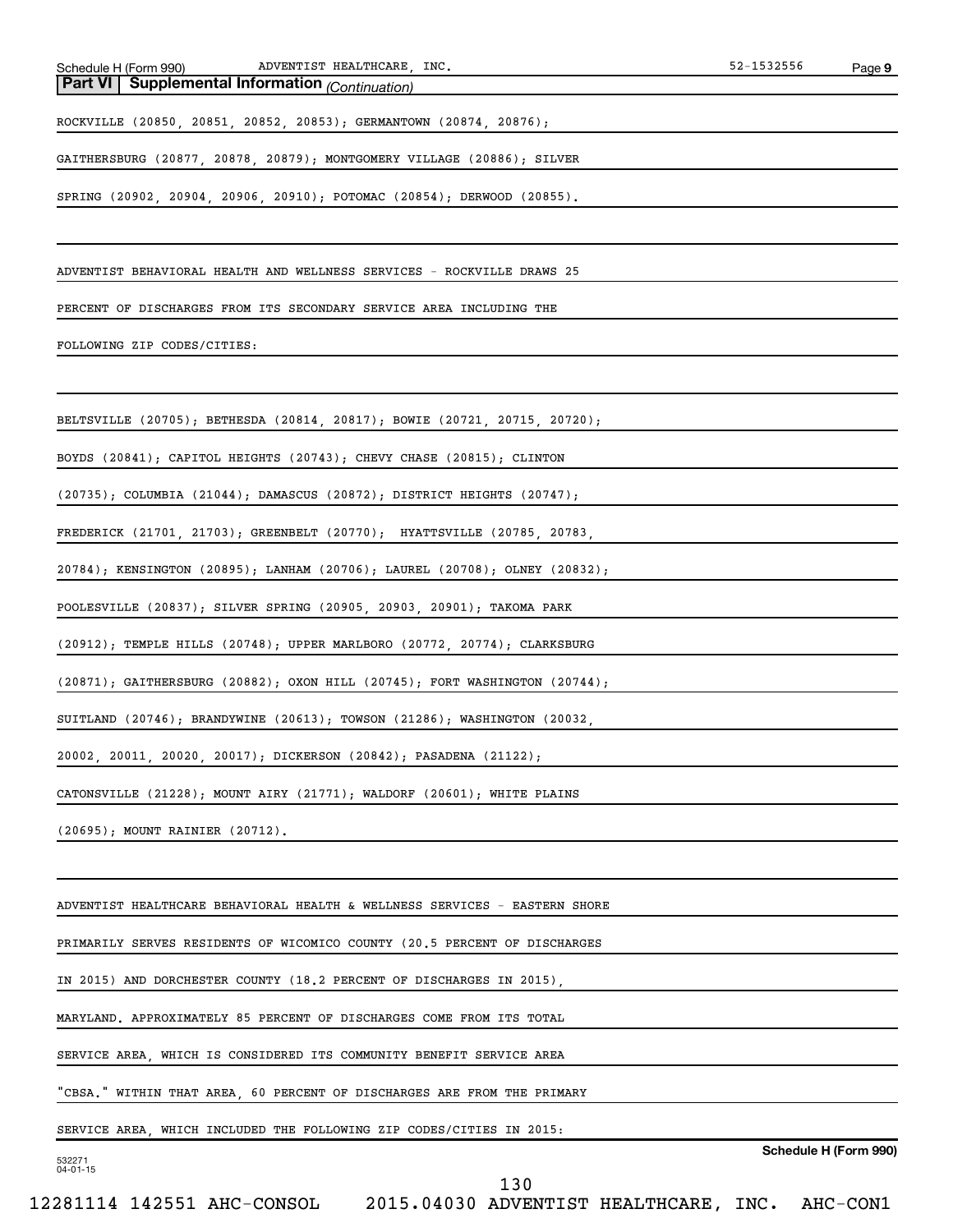CAMBRIDGE (21613); SALISBURY (21804, 21801); BERLIN (21811); PRINCESS ANNE

(21853); DENTON (21629); EASTON (21601); FRUITLAND (21826); FEDERALSBURG

(21632); HURLOCK (21643); CRISFIELD (21877); GREENSBORO (21639); POCOMOKE

CITY (21851); LUSBY (20657); CLARKSBURG (20871).

BEHAVIORAL HEALTH & WELLNESS SERVICES - EASTERN SHORE DRAWS 25 PERCENT OF

DISCHARGES FROM ITS SECONDARY SERVICE AREA INCLUDING THE FOLLOWING ZIP

CODES/CITIES:

ANNAPOLIS (21401); HEBRON (21830); SNOW HILL (21863); WILLARDS (21874);

DELMAR (21875); PRESTON (21655); RIDGELY (21660); SAINT MICHAELS (21663);

QUEENSTOWN (21658); RHODESDALE (21659); VIENNA (21869); CENTREVILLE

(21617); PASADENA (21122); SEVERN (21144); SEVERNA PARK (21146); ROCKVILLE

(20853); MECHANICSVILLE (20659); LEXINGTON PARK (20653); COBB ISLAND

(20625); HOLLYWOOD (20636); NANJEMOY (20662); NEWBURG (20664); PORT

REPUBLIC (20676); PRINCE FREDERICK (20678); SAINT LEONARD (20685); NORTH

BEACH (20714); CHESAPEAKE BEACH (20732); SHADY SIDE (20764).

ADVENTIST HEALTHCARE SERVES ONE OF THE MOST ETHNICALLY DIVERSE COMMUNITIES

IN THE UNITED STATES; NON-HISPANIC WHITES NOW COMPRISE ONLY 45.2% OF THE

POPULATION OF MONTGOMERY COUNTY, MD., A DECREASE OF MORE THAN 20% OVER THE

LAST TWO DECADES. FOR THE FIRST TIME, MINORITIES ACCOUNT FOR MORE THAN

HALF OF THE COUNTY'S POPULATION, MAKING IT ONE OF ONLY 336

"MAJORITY-MINORITY" COUNTIES IN THE NATION. ACCORDING TO THE U.S. CENSUS

BUREAU, THE PERCENTAGE OF HISPANICS OR LATINOS IN MONTGOMERY COUNTY IS

DOUBLE THE PERCENTAGE OF HISPANICS OR LATINOS IN THE STATE OF MARYLAND AND

WITHIN THE COUNTY. THE U.S. CENSUS BUREAU HAS ALSO FOUND THAT MARYLAND IS

**Schedule H (Form 990)**

532271 04-01-15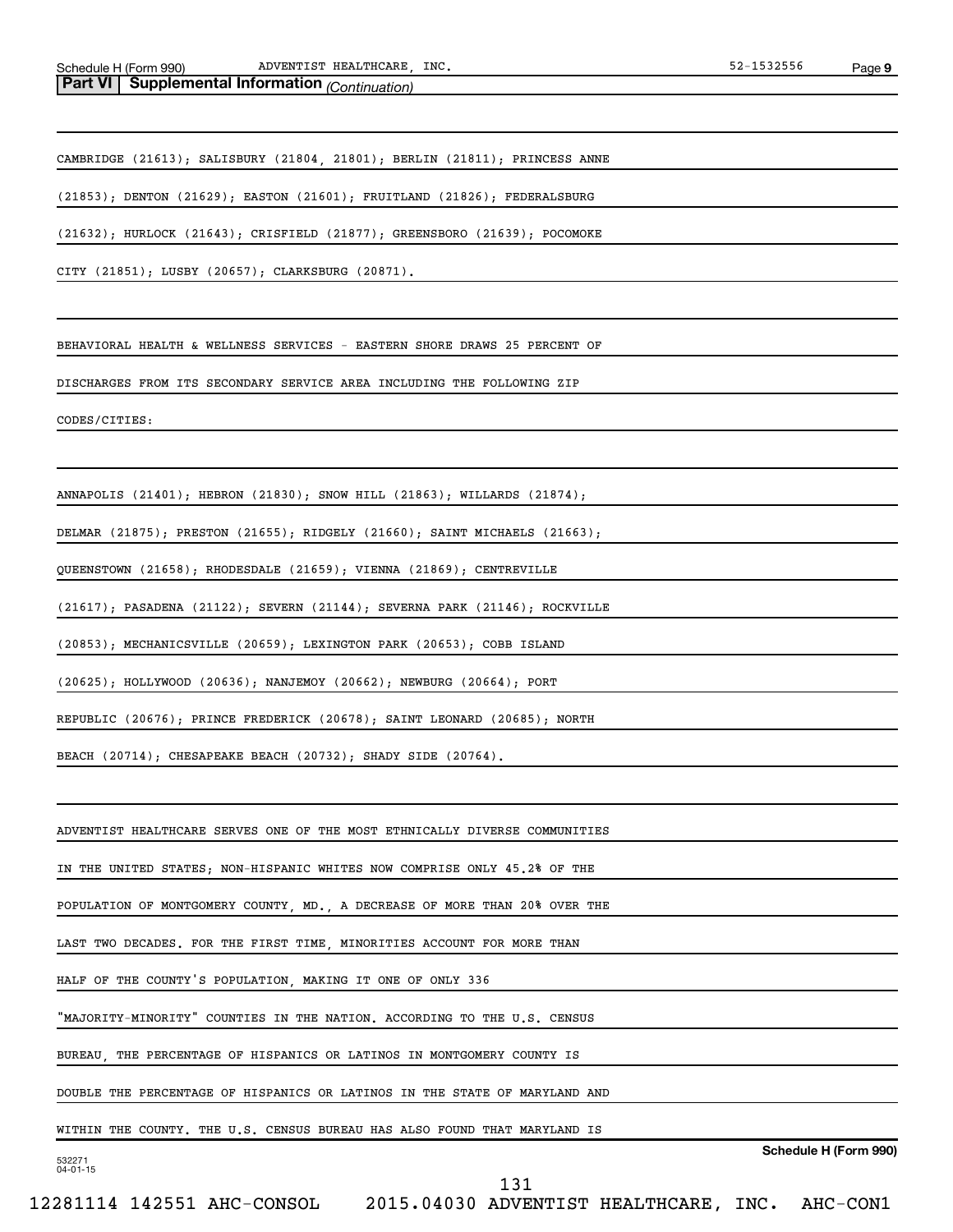ONE OF THE TOP 10 DESTINATIONS FOR FOREIGN-BORN INDIVIDUALS, AND 41% OF

THE FOREIGN-BORN IN MARYLAND RESIDE IN MONTGOMERY COUNTY. MONTGOMERY

COUNTY'S FOREIGN-BORN POPULATION HAS GROWN FROM 12% IN 1980 TO CURRENTLY

MORE THAN 30%.

PRINCE GEORGE'S COUNTY IS ONE OF THE STATE'S MOST POPULOUS JURISDICTIONS

WITH A POPULATION INCREASE OF 7.7 PERCENT IN THE LAST DECADE TO A TOTAL OF

MORE THAN 909,535 RESIDENTS, MAKING IT THE THIRD MOST POPULATED

JURISDICTION IN THE WASHINGTON METROPOLITAN AREA. SINCE 2000, IT HAS

EXPERIENCED THE SECOND-LARGEST POPULATION GROWTH IN MARYLAND, DUE LARGELY

IN PART TO AN INCREASE IN HISPANIC RESIDENTS. EVERY RACE OR ETHNICITY,

INCLUDING BLACK OR AFRICAN AMERICAN, ASIAN AND PACIFIC ISLANDER, HISPANIC

OR LATINO, MULTIPLE RACES, AND OTHER RACES, HAS INCREASED ITS PRESENCE IN

THE PAST DECADE, EXCEPT THE WHITE POPULATION, WHICH HAS DECREASED BY OVER

23 PERCENT. PRINCE GEORGE'S COUNTY'S FOREIGN-BORN POPULATION HAS ALSO

STEADILY INCREASED OVER THE LAST TWO DECADES; FROM 2000 - 2007 IT

INCREASED AT THE HIGHEST RATE IN MARYLAND - 199.9 PERCENT COMPARED TO A

STATE AVERAGE OF 70.7 PERCENT. CURRENTLY, 20.7 PERCENT OF THE COUNTY'S

RESIDENTS ARE FOREIGN-BORN. IMMIGRANTS CONTRIBUTE GREATLY TO OUR COMMUNITY

AND OUR HOSPITAL PROVIDERS ARE COMMITTED TO UNDERSTANDING THEIR NEEDS AND

WORKING TO TREAT THEM IN A CULTURALLY COMPETENT MANNER.

OVER THE PAST DECADE, THE POPULATIONS OF WICOMICO COUNTY AND DORCHESTER

COUNTY HAVE ALSO CONTINUED TO RISE. RACIAL AND ETHNIC DIVERSITY IS ALSO

INCREASING IN BOTH COUNTIES. THE MINORITY POPULATION IS 33.4 PERCENT IN

WICOMICO COUNTY, AND 33.8 PERCENT IN DORCHESTER COUNTY, AN INCREASE OF

MORE THAN 5 PERCENT OVER THE LAST DECADE.

532271 04-01-15

**Schedule H (Form 990)**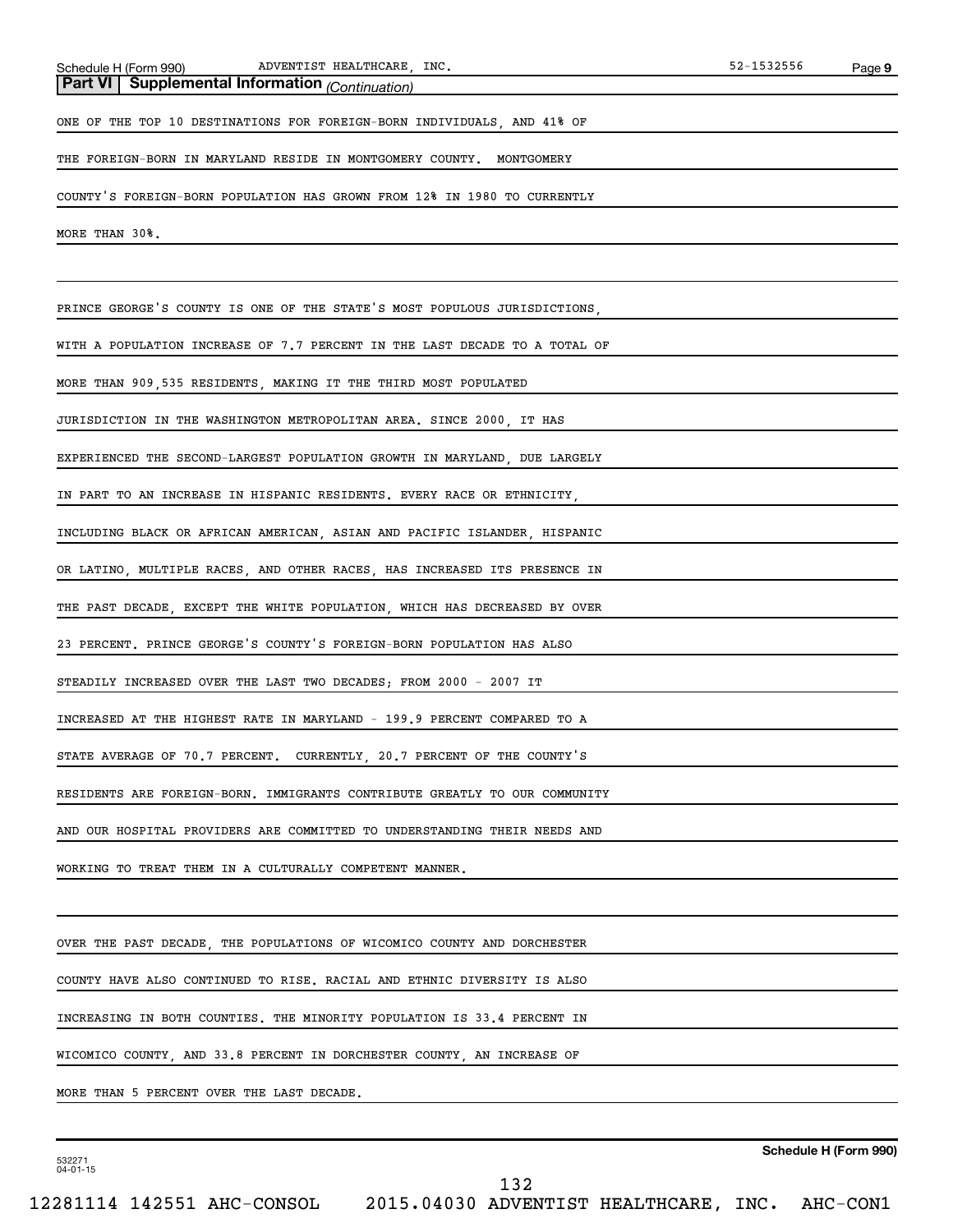**Part VI Supplemental Information** *(Continuation)*

PART VI, LINE 5:

COMMUNITY HEALTH PROMOTION:

IN KEEPING WITH OUR MISSION, ADVENTIST HEALTHCARE CONTINUES TO PROMOTE

GOOD HEALTH IN THE COMMUNITY THROUGH A WIDE VARIETY OF HEALTH AND WELLNESS

SERVICES OFFERED THROUGHOUT MONTGOMERY AND PRINCE GEORGE'S COUNTIES IN

MARYLAND, AS WELL AS SOME AREAS IN WASHINGTON D.C. AND THE SURROUNDING

REGION. BELOW IS A BRIEF SUMMARY OF THE HEALTH PROMOTION ACTIVITIES IN

2015, INCLUDING HEALTH EDUCATION/ LECTURES, HEALTH SCREENINGS, SUPPORT

GROUPS, AS WELL AS SERVING ON COMMUNITY BOARDS AND COMMITTEES AND

SUPPORTING MONTGOMERY COUNTY'S SAFETY NET CLINICS FOR UNINSURED AND

UNDERINSURED RESIDENTS. WE FOCUS ON PREVENTION AND MANAGEMENT OF CHRONIC

DISEASES PREVALENT IN THE COMMUNITIES WE SERVE, AS WELL AS OUTREACH AND

CULTURALLY COMPETENT SERVICES TO VULNERABLE POPULATIONS.

> A VARIETY OF HEALTH SCREENINGS WERE HELD IN COMMUNITY SETTINGS, SUCH AS

SENIOR LIVING COMMUNITIES, LOW-INCOME APARTMENT COMPLEXES, COMMUNITY AND

SENIOR CENTERS, SCHOOLS, SHOPPING CENTERS/MALLS, FARMER'S MARKETS, BARBER

SHOPS/ BEAUTY SALONS AND OTHER BUSINESSES, AND RELIGIOUS CONGREGATIONS.

O MATERNAL/CHILD/FAMILY EDUCATORS PROVIDED APPROXIMATELY 10,600 ENCOUNTERS

IN 585 CLASSES, TOURS, AND SUPPORT GROUPS, INCLUDING: CHILDBIRTH CLASSES,

BREASTFEEDING CLASSES AND SUPPORT GROUPS, BABY CARE BASICS CLASSES

SIBLING CLASSES, GRANDPARENT CLASSES, NEW MOTHER AND NEW FATHER SUPPORT

GROUPS, AND MATERNITY TOURS OF THE HOSPITALS. OUR FREE "WARM LINE",

OFFERING LACTATION SUPPORT FROM A CERTIFIED LACTATION CONSULTANT ALSO

SERVED 283 INDIVIDUALS.

> DIABETES PREVENTION EFFORTS INCLUDED FREE PRE-DIABETES CLASSES AS WELL

AS INDIVIDUAL COUNSELING AND DIABETES SELF-MANAGEMENT CLASSES FOR THOSE

WITH DIABETES. FREE DIABETES EDUCATION WAS ADDITIONALLY PROVIDED AT

PARTNER SAFETY NET CLINICS SERVING UNINSURED RESIDENTS.

532271 04-01-15

**Schedule H (Form 990)**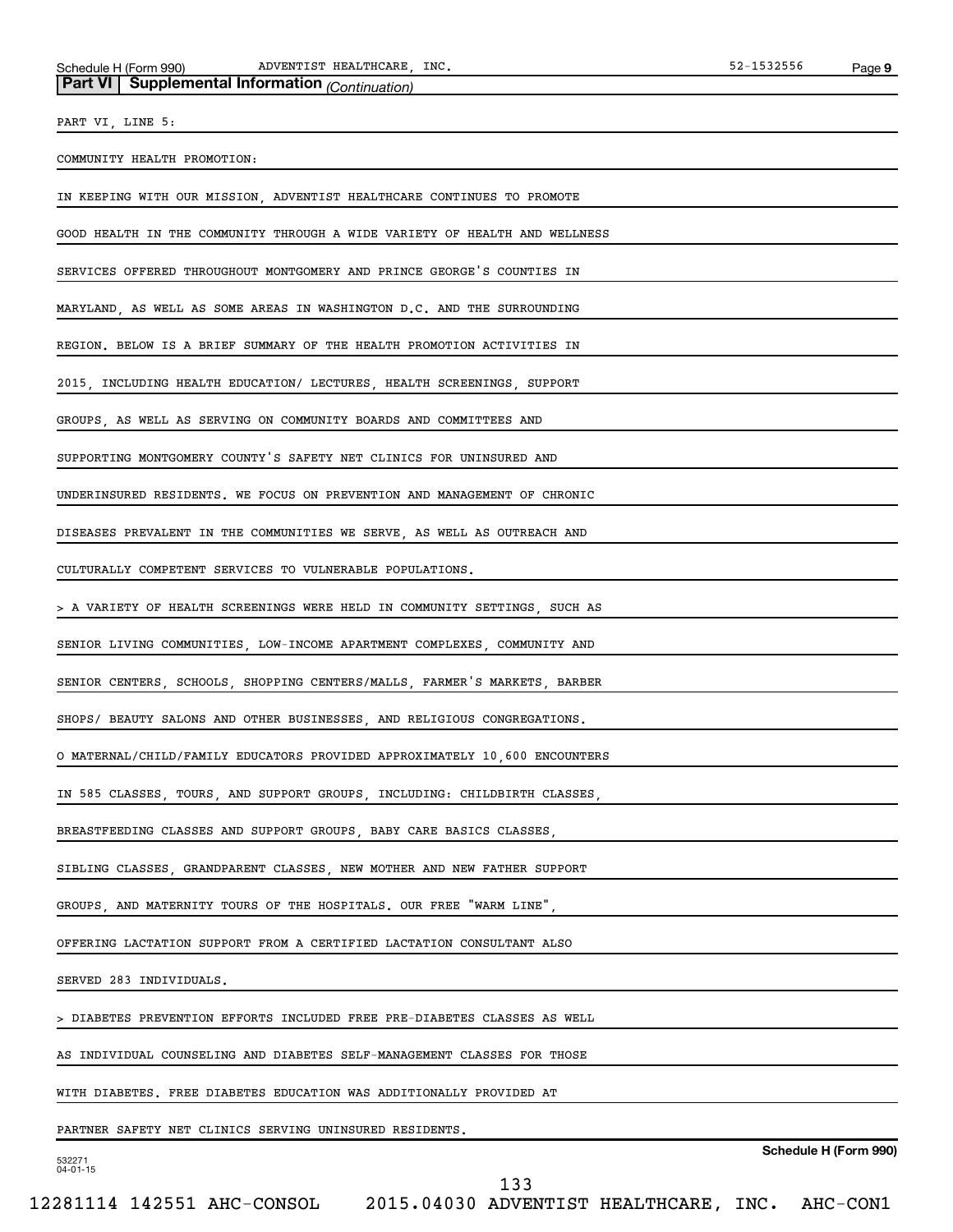> OTHER HEALTH EDUCATION CLASSES TO THE COMMUNITY INCLUDED CPR CLASSES

(INFANT AND ADULT), FIRST AID/SAFETY CLASSES, BABYSITTING CLASSES, HOME

ALONE CLASSES, HEALTHY EATING/NUTRITION CLASSES, COOKING DEMONSTRATIONS,

ZUMBA CLASSES, AND A WIDE VARIETY OF HEALTH LECTURES.

> INFLUENZA AND PNEUMONIA VACCINATIONS WERE OFFERED FOR FREE OR REDUCED

COST IN MANY COMMUNITY SETTINGS. MANY OF THESE VACCINATIONS WERE OFFERED

IN PARTNERSHIP WITH SAFETY NET CLINICS SERVING LOW-INCOME AND UNINSURED

RESIDENTS IN MONTGOMERY COUNTY.

> CARDIOVASCULAR HEALTH PROMOTION HAS INCLUDED PROVIDING THOUSANDS OF FREE

HEART HEALTH SCREENINGS AND EDUCATION THROUGH OUR "LOVE YOUR SWEETHEART"

EVENTS, COMMUNITY HEALTH FAIRS, LOW-INCOME APARTMENT COMPLEXES AND SENIOR

HOUSING FACILITIES, FAITH-BASED CONGREGATIONS, COMMUNITY CENTERS, SENIOR

CENTERS, AND AT A VARIETY OF OTHER COMMUNITY LOCATIONS.

CANCER IS ANOTHER FOCUS AREA FOR COMMUNITY HEALTH PROMOTION. ADVENTIST

HEALTHCARE PROVIDED MORE THAN 1,500 FREE BREAST CANCER AND COLORECTAL

CANCER SCREENINGS THROUGHOUT 2015 TO LOW-INCOME AND UNINSURED PATIENTS. IN

ADDITION 50 PEOPLE PARTICIPATED IN THE SHADY GROVE MEDICAL CENTER AND

WASHINGTON ADVENTIST HOSPITALS' CANCER SCREENING DAYS, RECEIVING A TOTAL

OF 126 SCREENINGS FOR MULTIPLE TYPES OF CANCER (BREAST, COLORECTAL, SKIN,

ORAL, PROSTATE, AND THYROID). ADDITIONAL SCREENINGS HAVE BEEN PROVIDED FOR

LUNG CANCER. THE CANCER PROGRAM ALSO PROVIDES FREE SUPPORT GROUPS AND

NAVIGATION SERVICES FOR THE COMMUNITY.

> ADVENTIST HEALTHCARE HAS A HEALTH MINISTRY PROGRAM THAT SPECIFICALLY

SUPPORTS FAITH COMMUNITY NURSES AND CONGREGATIONS TO ADDRESS HEALTH ISSUES

IN FAITH-BASED COMMUNITIES. MORE THAN 140 CONGREGATIONS OF VARIOUS FAITHS

ARE INVOLVED IN OUR PROGRAM, RECEIVING ONGOING SUPPORT AND RESOURCES.

> PERSONNEL FROM VARIOUS DEPARTMENTS ARE ACTIVE IN THE COMMUNITY SERVING

ON VARIOUS BOARDS, COALITIONS AND COMMITTEES TO HELP ADDRESS HEALTH IN THE

**Schedule H (Form 990)**

532271 04-01-15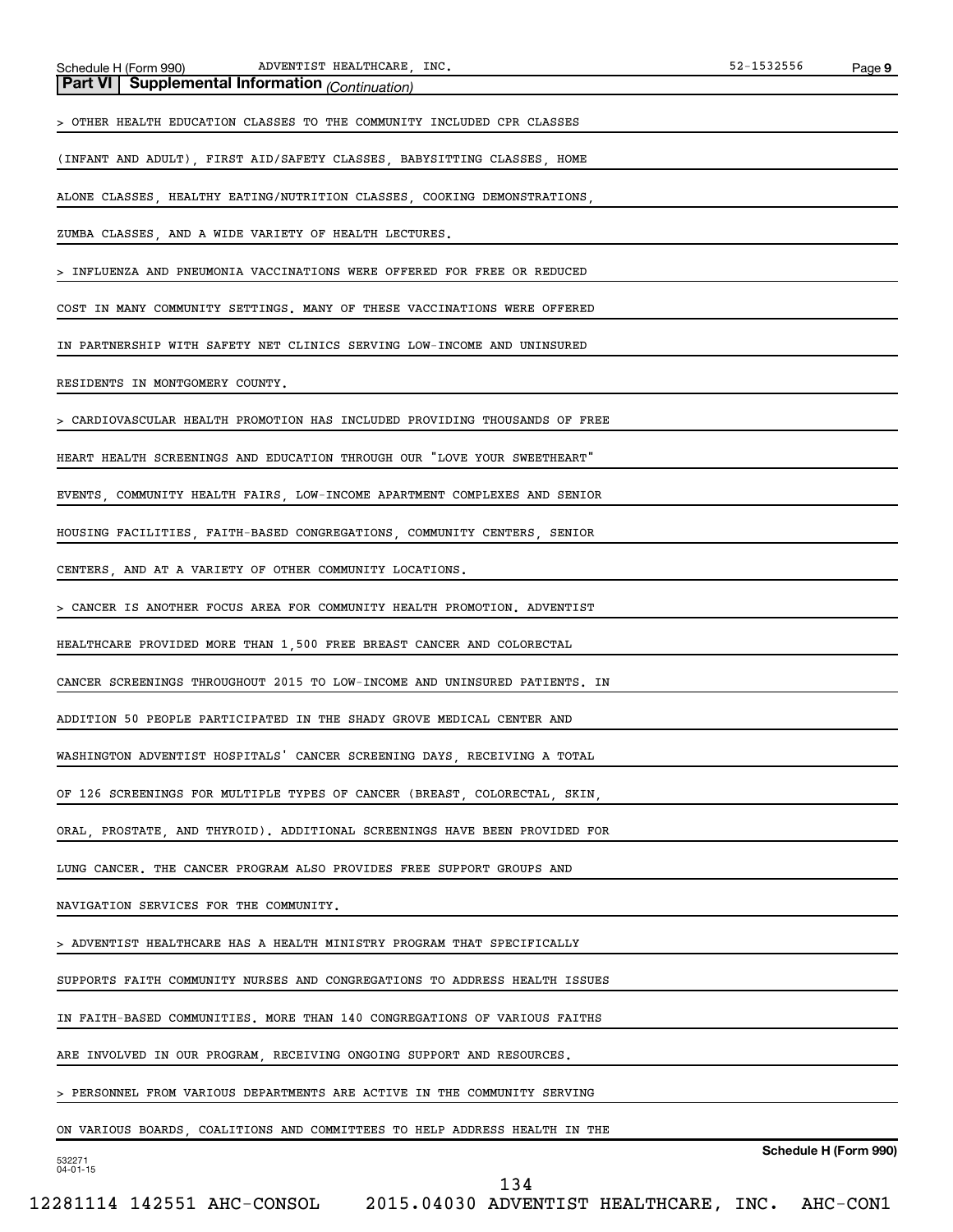**Part VI Supplemental Information** *(Continuation)*

COMMUNITY, PARTICULARLY THE HEALTH OF THE UNDERSERVED AND AT-RISK

POPULATIONS.

> EACH OF THE HOSPITALS SUPPORTS ACCESS TO CARE BY PROVIDING FINANCIAL AND

IN-KIND SUPPORT TO THE SAFETY NET CLINICS IN MONTGOMERY COUNTY. THIS

SUPPORT INCLUDES FINANCIAL CONTRIBUTIONS AND PROVISION OF LABORATORY AND

RADIOLOGY SERVICES.

> TO MEET THE CONTINUING NEEDS OF OUR DIVERSE COMMUNITY, THE ADVENTIST

HEALTHCARE CENTER FOR HEALTH EQUITY AND WELLNESS PROVIDES CULTURAL AND

LINGUISTIC COMPETENCY TRAINING TO MEDICAL AND SUPPORT STAFF, BOTH

INTERNALLY AND FOR OTHER HEALTH CARE ORGANIZATIONS.

ADVENTIST HEALTHCARE IS COMMITTED TO ENSURING THAT THE COMMUNITIES IT

SERVES THRIVE IN A CULTURE OF WELLNESS AND ENJOY ACCESS TO AND THE

BENEFITS OF HIGH QUALITY, EQUITABLE HEALTHCARE THAT PROMOTES PHYSICAL,

MENTAL AND SPIRITUAL WELLBEING.

PART VI, LINE 6:

AFFILIATED HEALTH CARE:

ADVENTIST HEALTHCARE, BASED IN GAITHERSBURG, MD., IS A FAITH-BASED,

NOT-FOR-PROFIT ORGANIZATION OF DEDICATED PROFESSIONALS WHO WORK TOGETHER

EACH DAY TO PROVIDE EXCELLENT WELLNESS, DISEASE MANAGEMENT AND HEALTH-CARE

SERVICES TO THE COMMUNITY. WE WERE FOUNDED UPON THE PRINCIPLE OF WELLNESS

MORE THAN 100 YEARS AGO AND TODAY PROVIDE INNOVATIVE CARE TO HEART-ATTACK

VICTIMS, CANCER PATIENTS, PREMATURE BABIES AND THE COMMUNITY AS A WHOLE.

OUR UNWAVERING FOCUS HAS ALWAYS BEEN ON THE HEALTH AND WELLNESS OF THE

COMMUNITIES WE SERVE. WE ARE ALREADY A STEP AHEAD AS HEALTH CARE REFORM IS

CHALLENGING HOSPITAL SYSTEMS NATIONWIDE TO IMPROVE THE HEALTH OF

**Schedule H (Form 990)**

532271 04-01-15

12281114 142551 AHC-CONSOL 2015.04030 ADVENTIST HEALTHCARE, INC. AHC-CON1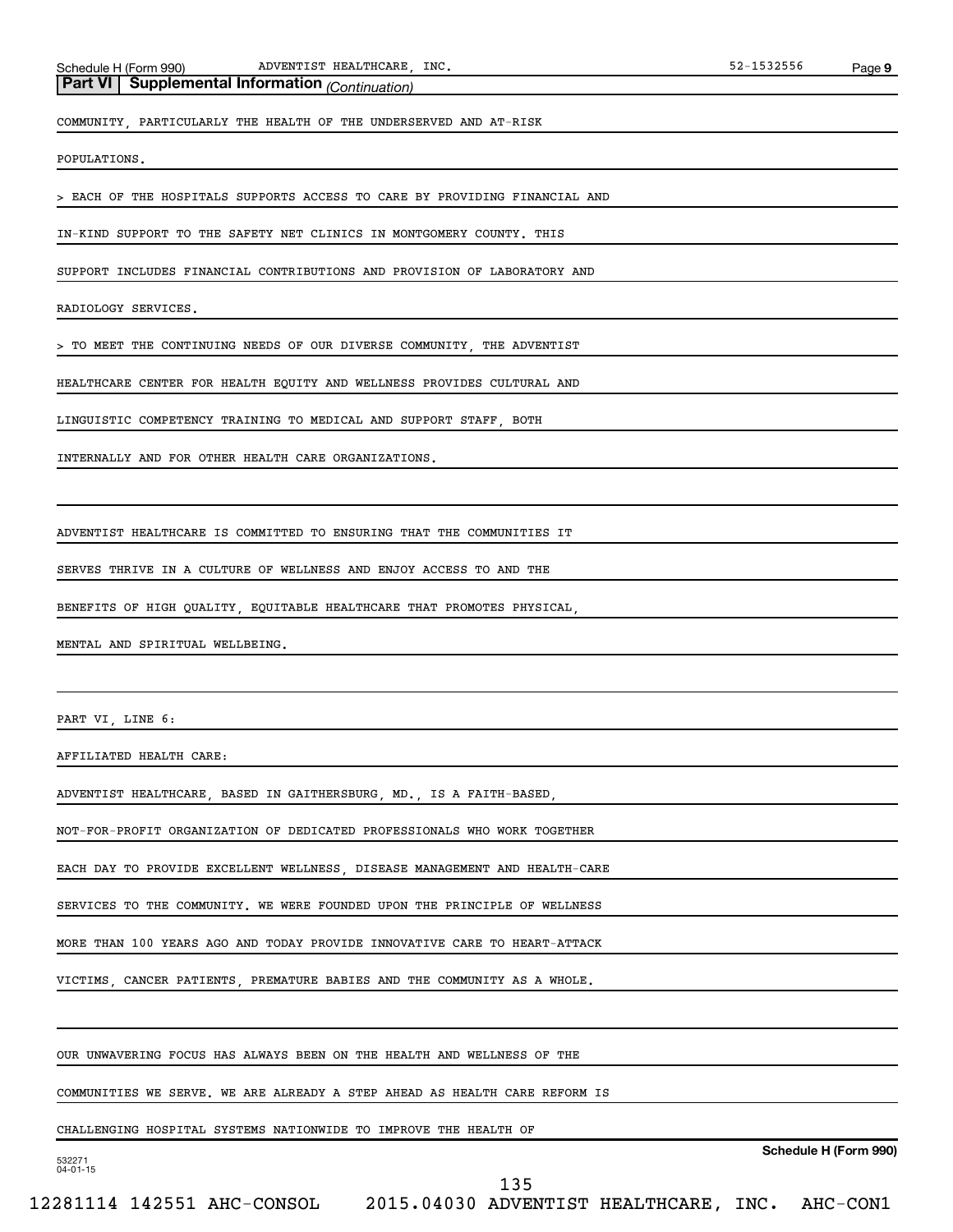POPULATIONS; OUR INTEGRATED, HEALTH-CARE DELIVERY NETWORK INCLUDES FIVE

NATIONALLY ACCREDITED, ACUTE-CARE AND SPECIALTY HOSPITALS, MENTAL HEALTH

SERVICES, HOME HEALTH AGENCIES AND URGENT CARE CENTERS, SERVING THE

WASHINGTON, D.C. METROPOLITAN AREA.

ADVENTIST HEALTHCARE INCLUDES: ADVENTIST HEALTHCARE SHADY GROVE MEDICAL

CENTER, ADVENTIST HEALTHCARE WASHINGTON ADVENTIST HOSPITAL, ADVENTIST

HEALTHCARE BEHAVIORAL HEALTH & WELLNESS SERVICES, ADVENTIST HEALTHCARE

PHYSICAL HEALTH & REHABILITATION, ADVENTIST HEALTHCARE HOME CARE SERVICES,

THE REGINALD S. LOURIE CENTER FOR CHILDREN'S SOCIAL & EMOTIONAL WELLNESS,

CENTRACARE ADVENTIST HEALTHCARE URGENT CARE, AND OTHER HEALTH SERVICES.

TOGETHER, WITH OUR CENTER FOR HEALTH EQUITY AND WELLNESS, AND MORE THAN

2,000 AFFILIATED PHYSICIANS, ADVENTIST HEALTHCARE ENCOMPASSES MANY OF THE

NECESSARY CARE DELIVERY COMPONENTS NEEDED TO DELIVER POPULATION-BASED CARE

ACROSS THE CONTINUUM.

OUR COMMITMENT TO THE COMMUNITY EXTENDS BEYOND OUR WALLS TO ENCOMPASS THE

MOST VULNERABLE AND UNDERSERVED. IN 2015, APPROXIMATELY 843,600 RESIDENTS

CAME TO ONE OF OR FACILITIES OR ATTENDED A HEALTH CLASS OR PROGRAM. WE

ALSO PROVIDED SIGNIFICANT CHARITY CARE AND COMMUNITY BENEFIT OF MORE THAN

\$77.8 MILLION. AS ONE OF THE LARGEST EMPLOYERS IN THE STATE OF MARYLAND,

WE ARE GRATEFUL TO HAVE THE DEDICATED COMMITMENT OF 6,250 EMPLOYEES AND

ALMOST 1,158 VOLUNTEERS THROUGHOUT ADVENTIST HEALTHCARE WHO PROVIDE

COMPASSIONATE, HIGH-QUALITY CARE EACH AND EVERY DAY.

IN ADDITION TO PROVIDING CHARITY CARE AT OUR FACILITIES, ADVENTIST

HEALTHCARE IS INVOLVED IN NUMEROUS OUTREACH INITIATIVES DESIGNED TO

IMPROVE ACCESS TO HEALTH CARE FOR LOW-INCOME AND UNINSURED INDIVIDUALS, AS

**Schedule H (Form 990)**

532271 04-01-15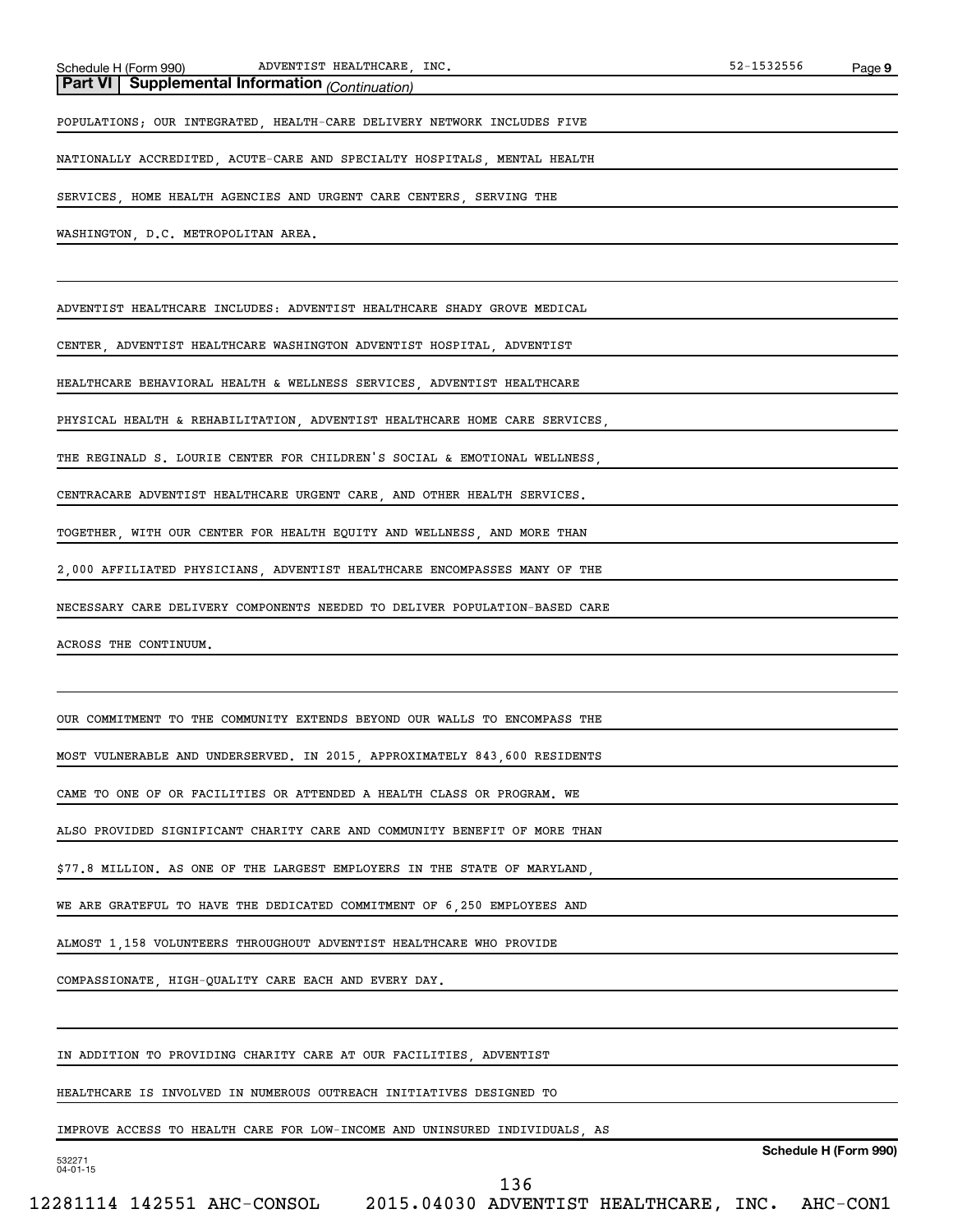WELL AS HISTORICALLY UNDER-SERVED COMMUNITIES INCLUDING MINORITIES AND

IMMIGRANTS. OUR GOAL IS EFFECTIVE PREVENTION, TREATMENT AND CARE PROGRAMS

FOR ALL INDIVIDUALS, REGARDLESS OF THEIR ECONOMIC, CULTURAL, LINGUISTIC OR

DEMOGRAPHIC CHARACTERISTICS.

VISIT WWW.ADVENTISTHEALTHCARE.COM TO LEARN EVEN MORE ABOUT OUR SERVICES

AND OUR LONGSTANDING BELIEF THAT A HEALTHY LIFESTYLE IS THE BEST WAY TO

PREVENT DISEASE, AND THAT PREVENTION IS MUCH BETTER THAN A CURE.

PART VI, LINE 7, LIST OF STATES RECEIVING COMMUNITY BENEFIT REPORT:

MD

**Schedule H (Form 990)**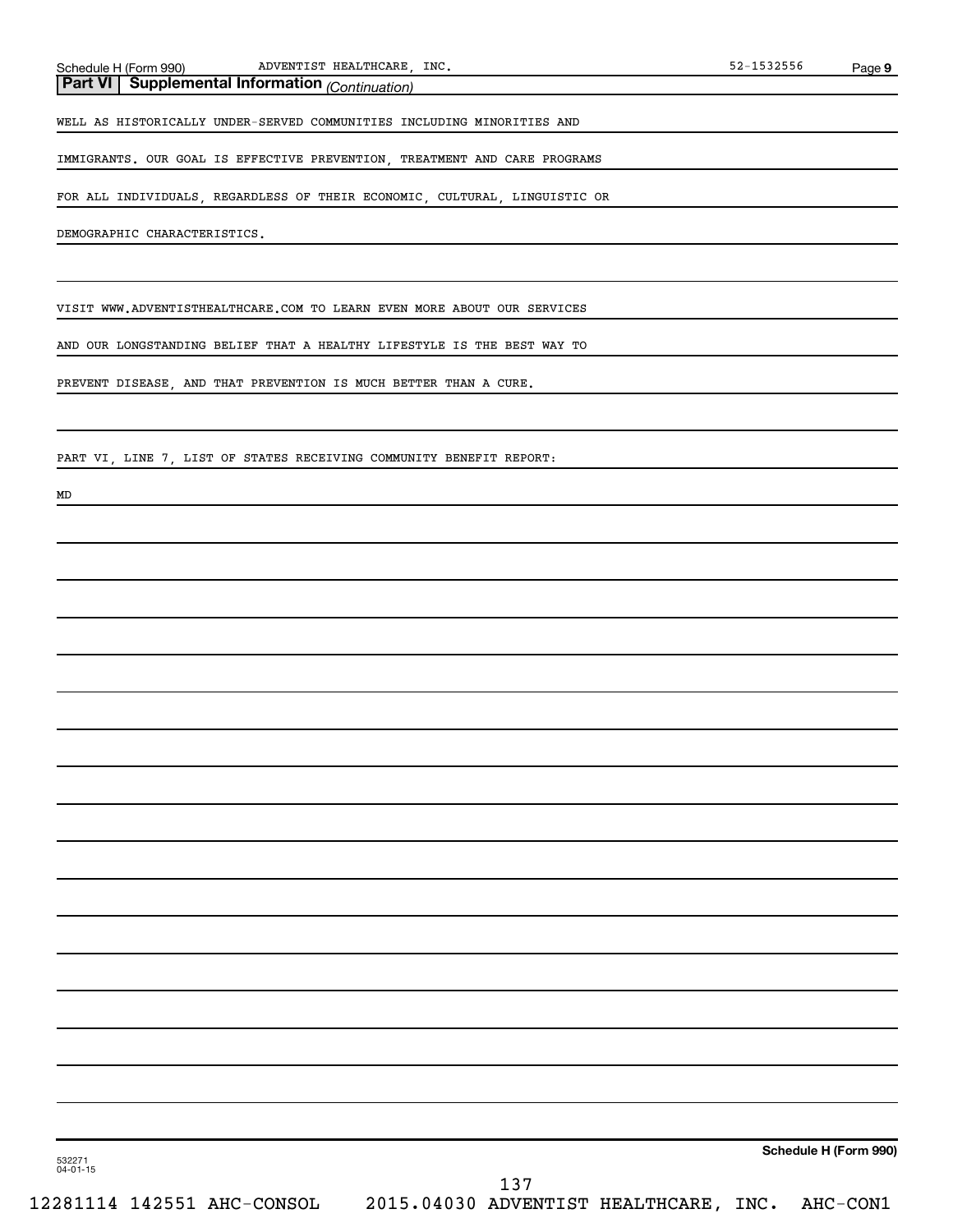| <b>SCHEDULE I</b><br>(Form 990)<br>Department of the Treasury<br><b>Internal Revenue Service</b> |                                                                                                                                                                                                                                                                                                                                                                                                                                                                 | OMB No. 1545-0047<br>2015<br><b>Open to Public</b><br>Inspection |                                                                                         |                             |                                         |                                                                |                                           |                                                                                                                   |
|--------------------------------------------------------------------------------------------------|-----------------------------------------------------------------------------------------------------------------------------------------------------------------------------------------------------------------------------------------------------------------------------------------------------------------------------------------------------------------------------------------------------------------------------------------------------------------|------------------------------------------------------------------|-----------------------------------------------------------------------------------------|-----------------------------|-----------------------------------------|----------------------------------------------------------------|-------------------------------------------|-------------------------------------------------------------------------------------------------------------------|
|                                                                                                  |                                                                                                                                                                                                                                                                                                                                                                                                                                                                 |                                                                  | Information about Schedule I (Form 990) and its instructions is at www.irs.gov/form990. |                             |                                         |                                                                |                                           |                                                                                                                   |
| Name of the organization                                                                         | ADVENTIST HEALTHCARE INC.                                                                                                                                                                                                                                                                                                                                                                                                                                       |                                                                  |                                                                                         |                             |                                         |                                                                |                                           | <b>Employer identification number</b><br>52-1532556                                                               |
| Part I                                                                                           | <b>General Information on Grants and Assistance</b>                                                                                                                                                                                                                                                                                                                                                                                                             |                                                                  |                                                                                         |                             |                                         |                                                                |                                           |                                                                                                                   |
| 1<br>$\mathbf{2}$<br>Part II                                                                     | Does the organization maintain records to substantiate the amount of the grants or assistance, the grantees' eligibility for the grants or assistance, and the selection<br>Describe in Part IV the organization's procedures for monitoring the use of grant funds in the United States.<br>Grants and Other Assistance to Domestic Organizations and Domestic Governments. Complete if the organization answered "Yes" on Form 990, Part IV, line 21, for any |                                                                  |                                                                                         |                             |                                         |                                                                |                                           | $\boxed{\text{X}}$ Yes<br>l No                                                                                    |
|                                                                                                  | recipient that received more than \$5,000. Part II can be duplicated if additional space is needed.<br><b>1 (a)</b> Name and address of organization<br>or government                                                                                                                                                                                                                                                                                           | $(b)$ EIN                                                        | (c) IRC section<br>if applicable                                                        | (d) Amount of<br>cash grant | (e) Amount of<br>non-cash<br>assistance | (f) Method of<br>valuation (book,<br>FMV, appraisal,<br>other) | (g) Description of<br>non-cash assistance | (h) Purpose of grant<br>or assistance                                                                             |
| AMERICAN HEART ASSOCIATION<br>4301 N. FAIRFAX DR. SUITE 530<br>ARLINGTON, VA 22203               |                                                                                                                                                                                                                                                                                                                                                                                                                                                                 | 13-5613797                                                       | $501 - (C) - (3)$                                                                       | 5,000                       | 0.                                      |                                                                |                                           | SPONSORSHIP TOWARDS THE<br>2015 GREATER WASHINGTON<br>HEART WALK. FUNDS SUPPORT<br>AHA IN HEART DISEASE           |
| BIOHEALTH INNOVATION INC<br>22 BALTIMORE RD #100<br>ROCKVILLE, MD 20850                          |                                                                                                                                                                                                                                                                                                                                                                                                                                                                 |                                                                  | $45-3824067$ $501-(C)-(3)$                                                              | 75,000.                     | $\mathbf{0}$                            |                                                                |                                           | CHARITABLE CONTRIBUTION /<br><b>INITIATIVES THAT FOSTER</b><br>COLLABORATIONS, PROMOTES<br>HEALTHCARE CAREERS AND |
| CASA DE MARYLAND, INC.<br>310 TULIP AVENUE<br>TAKOMA PARK, MD 20917                              |                                                                                                                                                                                                                                                                                                                                                                                                                                                                 | 52-1372972                                                       | $501 - (C) - (3)$                                                                       | 115,554.                    | 0                                       |                                                                |                                           | \$110,000 WENT TOWARDS THE<br>2015 CASA/AHC<br>PARTNERSHIP; \$2,500 WENT<br>TOWARDS SPONSORING THE                |
| CENTRE POINTE COUNCELING<br>PO BOX 339<br>ASHTON, MD 20861                                       |                                                                                                                                                                                                                                                                                                                                                                                                                                                                 | 52-1288655                                                       | $501 - (C) - (3)$                                                                       | 10,000                      | 0                                       |                                                                |                                           | FUNDS TO SUPPORT THE<br>NON-PROFIT BEHAVIORAL<br>HEALTH CENTER EMR/<br>E-CLINICAL WORKS                           |
| COLUMBIA UNION CONFERENCE<br>5427 TWIN KNOLLS RD.<br>COLUMBIA, MD 21045                          |                                                                                                                                                                                                                                                                                                                                                                                                                                                                 | 52-0664576                                                       | $501 - (C) - (3)$                                                                       | 235,000.                    | $\mathbf{0}$                            |                                                                |                                           | \$225,000 WAS DONATED TO<br>SUPPORT MISSION WORK,<br>YOUTH MINISTRY AND HEALTH<br>& WELLNESS OUTREACH;            |
| COLUMBIA UNION CONFERENCE<br>5427 TWIN KNOLLS RD.<br>COLUMBIA, MD 21045                          |                                                                                                                                                                                                                                                                                                                                                                                                                                                                 |                                                                  | $52-0664576$ $501-(C)-(3)$                                                              | 12,784.                     | $\mathbf{0}$ .                          |                                                                |                                           | DONATION MADE TOWARDS<br>MEDICAL SUPPLIES<br>32.                                                                  |
| $\mathbf{2}$<br>3<br>LHA For Paperwork Reduction Act Notice, see the Instructions for Form 990.  | Enter total number of section $501(c)(3)$ and government organizations listed in the line 1 table                                                                                                                                                                                                                                                                                                                                                               |                                                                  |                                                                                         |                             |                                         |                                                                |                                           | 3.<br>Schedule I (Form 990) (2015)                                                                                |

SEE PART IV FOR COLUMN (H) DESCRIPTIONS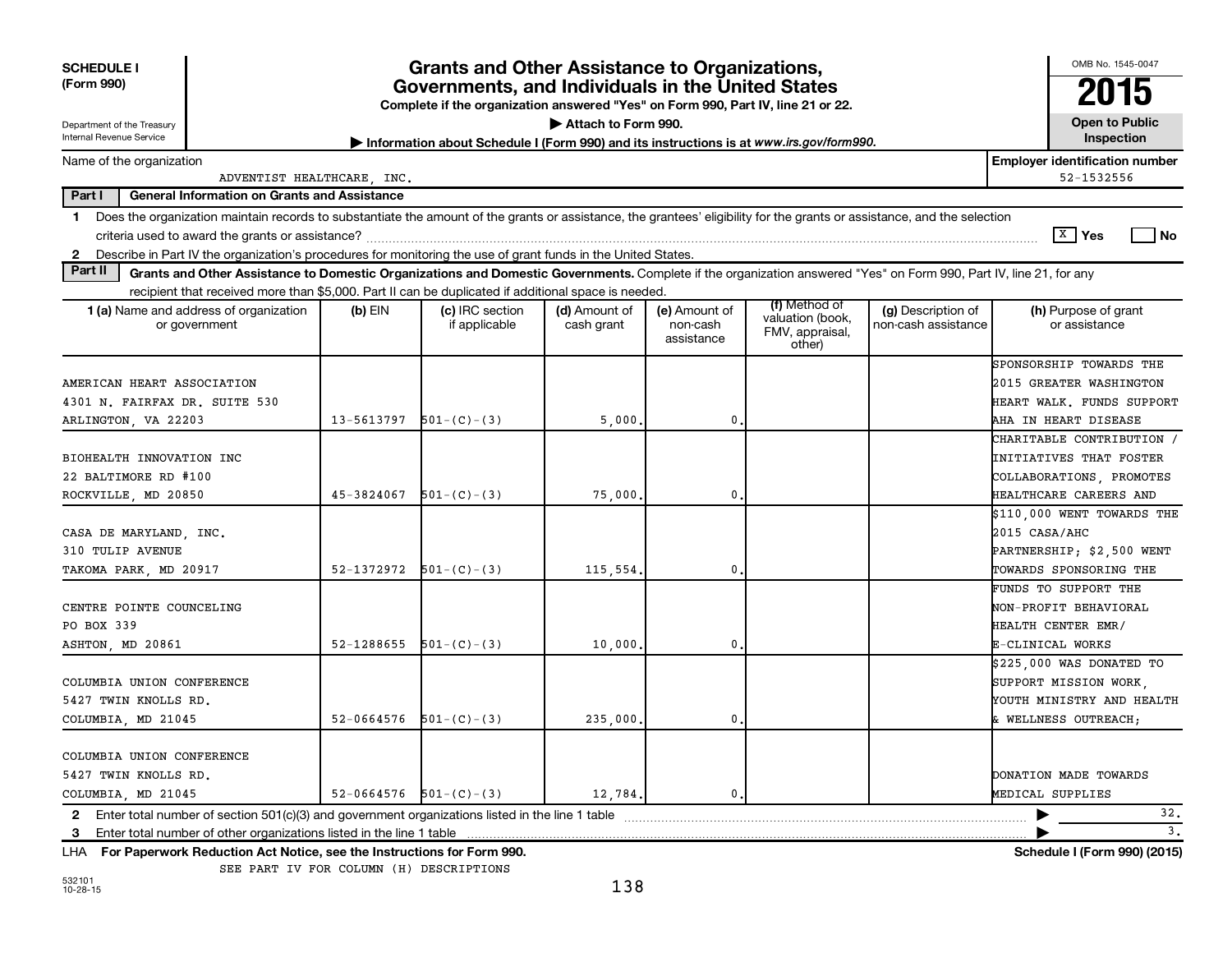Schedule I (Form 990) Page 1 ADVENTIST HEALTHCARE, INC. 52-1532556

| Part II                                               | Continuation of Grants and Other Assistance to Governments and Organizations in the United States (Schedule I (Form 990), Part II.) |                                  |                             |                                         |                                                                |                                           |                                       |  |  |  |
|-------------------------------------------------------|-------------------------------------------------------------------------------------------------------------------------------------|----------------------------------|-----------------------------|-----------------------------------------|----------------------------------------------------------------|-------------------------------------------|---------------------------------------|--|--|--|
| (a) Name and address of<br>organization or government | $(b)$ EIN                                                                                                                           | (c) IRC section<br>if applicable | (d) Amount of<br>cash grant | (e) Amount of<br>non-cash<br>assistance | (f) Method of<br>valuation<br>(book, FMV,<br>appraisal, other) | (g) Description of<br>non-cash assistance | (h) Purpose of grant<br>or assistance |  |  |  |
|                                                       |                                                                                                                                     |                                  |                             |                                         |                                                                |                                           | DIAMOND SPONSORSHIP OF                |  |  |  |
| COMMITTEE FOR MONTGOMERY                              |                                                                                                                                     |                                  |                             |                                         |                                                                |                                           | THE ANNUAL LEGISLATIVE                |  |  |  |
| 622 DENHAM ROAD                                       |                                                                                                                                     |                                  |                             |                                         |                                                                |                                           | BREAKFAST - INITIATIVES               |  |  |  |
| ROCKVILLE, MD 20851                                   | 90-6437327                                                                                                                          | $501 - (C) - (4)$                | 5,000                       | $\mathbf{0}$                            |                                                                |                                           | THAT FOSTER                           |  |  |  |
|                                                       |                                                                                                                                     |                                  |                             |                                         |                                                                |                                           | CONTRIBUTION TO CCI                   |  |  |  |
| COMMUNITY CLINIC, INC                                 |                                                                                                                                     |                                  |                             |                                         |                                                                |                                           | EXPANSION TO GREENBELT -              |  |  |  |
| 8630 FENTON STREET, SUITE 1204                        |                                                                                                                                     |                                  |                             |                                         |                                                                |                                           | PROJECTS THAT WILL RESULT             |  |  |  |
| SILVER SPRING, MD 20910                               | 52-0988386                                                                                                                          | $501 - (C) - (3)$                | 150,000                     | 0.                                      |                                                                |                                           | IN THE EXPANSION OF                   |  |  |  |
|                                                       |                                                                                                                                     |                                  |                             |                                         |                                                                |                                           | SILVER BENEFACTOR                     |  |  |  |
| COMMUNITY MINISTRIES OF ROCKVILLE                     |                                                                                                                                     |                                  |                             |                                         |                                                                |                                           | SPONSORSHIP OF THE A                  |  |  |  |
| 1010 GRANDIN AVE STE A1                               |                                                                                                                                     |                                  |                             |                                         |                                                                |                                           | NIGHT OF HOPE SPRING                  |  |  |  |
| ROCKVILLE, MD 20851                                   |                                                                                                                                     | $52-0910334$ $501-(C)-(3)$       | 5,000                       | 0                                       |                                                                |                                           | GALA. FUNDS DONATED TO                |  |  |  |
|                                                       |                                                                                                                                     |                                  |                             |                                         |                                                                |                                           | CONTRIBUTION TOWARDS THE              |  |  |  |
| CROHN'S & COLITIS FOUNDATION OF                       |                                                                                                                                     |                                  |                             |                                         |                                                                |                                           | NATIONAL CAPITAL AREA                 |  |  |  |
| AMERICA - 108 N. ALFRED STREET,                       |                                                                                                                                     |                                  |                             |                                         |                                                                |                                           | TAKE STEPS SPONSORSHIP IN             |  |  |  |
| LOWER LEVEL - ALEXANDRIA, VA 22314                    | 13-6193105                                                                                                                          | $501 - (C) - (3)$                | 5,000                       | $\mathbf{0}$ .                          |                                                                |                                           | SUPPORTING A CURE FOR                 |  |  |  |
|                                                       |                                                                                                                                     |                                  |                             |                                         |                                                                |                                           | PART OF A GROUP OF                    |  |  |  |
| GEORGE MASON UNIVERSITY FOUNDATION                    |                                                                                                                                     |                                  |                             |                                         |                                                                |                                           | FUNDERS, FOR A STUDY THAT             |  |  |  |
| INC - 3351 FAIRFAX DR MSN 3B1 -                       |                                                                                                                                     |                                  |                             |                                         |                                                                |                                           | WAS DONE BY GMU ON THE                |  |  |  |
| ARLINGTON, VA 22201                                   | 54-1603842                                                                                                                          | $501 - (C) - (3)$                | 15,000                      | 0                                       |                                                                |                                           | OVERALL BUSINESS CLIMATE              |  |  |  |
|                                                       |                                                                                                                                     |                                  |                             |                                         |                                                                |                                           | \$5,000 DONATED TOWARDS               |  |  |  |
| GERMANTOWN CULTURAL ARTS CENTER                       |                                                                                                                                     |                                  |                             |                                         |                                                                |                                           | THE BLACKROCK CENTER FOR              |  |  |  |
| 12901 TOWN COMMONS DRIVE                              |                                                                                                                                     |                                  |                             |                                         |                                                                |                                           | THE ARTS 15TH ANNIVERSARY             |  |  |  |
| GERMANTOWN, MD 20874                                  |                                                                                                                                     | $52 - 2010744$ $501 - (C) - (3)$ | 12,000                      | $\mathbf{0}$                            |                                                                |                                           | EDUCATION FUND; \$2,500               |  |  |  |
|                                                       |                                                                                                                                     |                                  |                             |                                         |                                                                |                                           | BOARD SPONSORSHIP -                   |  |  |  |
| GREATER SILVER SPRING CHAMBER OF                      |                                                                                                                                     |                                  |                             |                                         |                                                                |                                           | CORPORATE PARTNER -                   |  |  |  |
| COMMERCE - 8601 GEORGIA AVE #203                      |                                                                                                                                     |                                  |                             |                                         |                                                                |                                           | INITIATIVES THAT FOSTER               |  |  |  |
| - SILVER SPRING, MD 20910                             | 52-1813227                                                                                                                          | $501 - (C) - (6)$                | 8,500                       | $\mathfrak{o}$ .                        |                                                                |                                           | COLLABORATIONS, PROMOTES              |  |  |  |
|                                                       |                                                                                                                                     |                                  |                             |                                         |                                                                |                                           | BOARD TO TRADE MID-SIZE               |  |  |  |
| GREATER WASHINGTON BOARD OF TRADE                     |                                                                                                                                     |                                  |                             |                                         |                                                                |                                           | <b>BUSINESS LEADER NEW</b>            |  |  |  |
| 1129 20TH STREET, NW SUITE #200                       |                                                                                                                                     |                                  |                             |                                         |                                                                |                                           | MEMBERSHIP FEE - IT IS A              |  |  |  |
| WASHINGTON, DC 20036                                  | 53-0162570                                                                                                                          | $501 - (C) - (6)$                | 6,000                       | 0                                       |                                                                |                                           | COALITION OF LEADERS                  |  |  |  |
|                                                       |                                                                                                                                     |                                  |                             |                                         |                                                                |                                           | AN ANNUAL CONTRIBUTION                |  |  |  |
| HACKETTSTOWN REGIONAL MED CTR                         |                                                                                                                                     |                                  |                             |                                         |                                                                |                                           | THROUGH ADVENTIST                     |  |  |  |
| FOUNDATION - 651 WILLOW GROVE                         |                                                                                                                                     |                                  |                             |                                         |                                                                |                                           | HEALTHCARE'S ANNUAL                   |  |  |  |
|                                                       |                                                                                                                                     |                                  |                             | $\mathbf{0}$ .                          |                                                                |                                           |                                       |  |  |  |
| STREET - HACKETTSTOWN, NJ 07840                       |                                                                                                                                     | $22 - 2333410$ $501 - (C) - (3)$ | 10,000                      |                                         |                                                                |                                           | PARTNERSHIP TO AID IN THE             |  |  |  |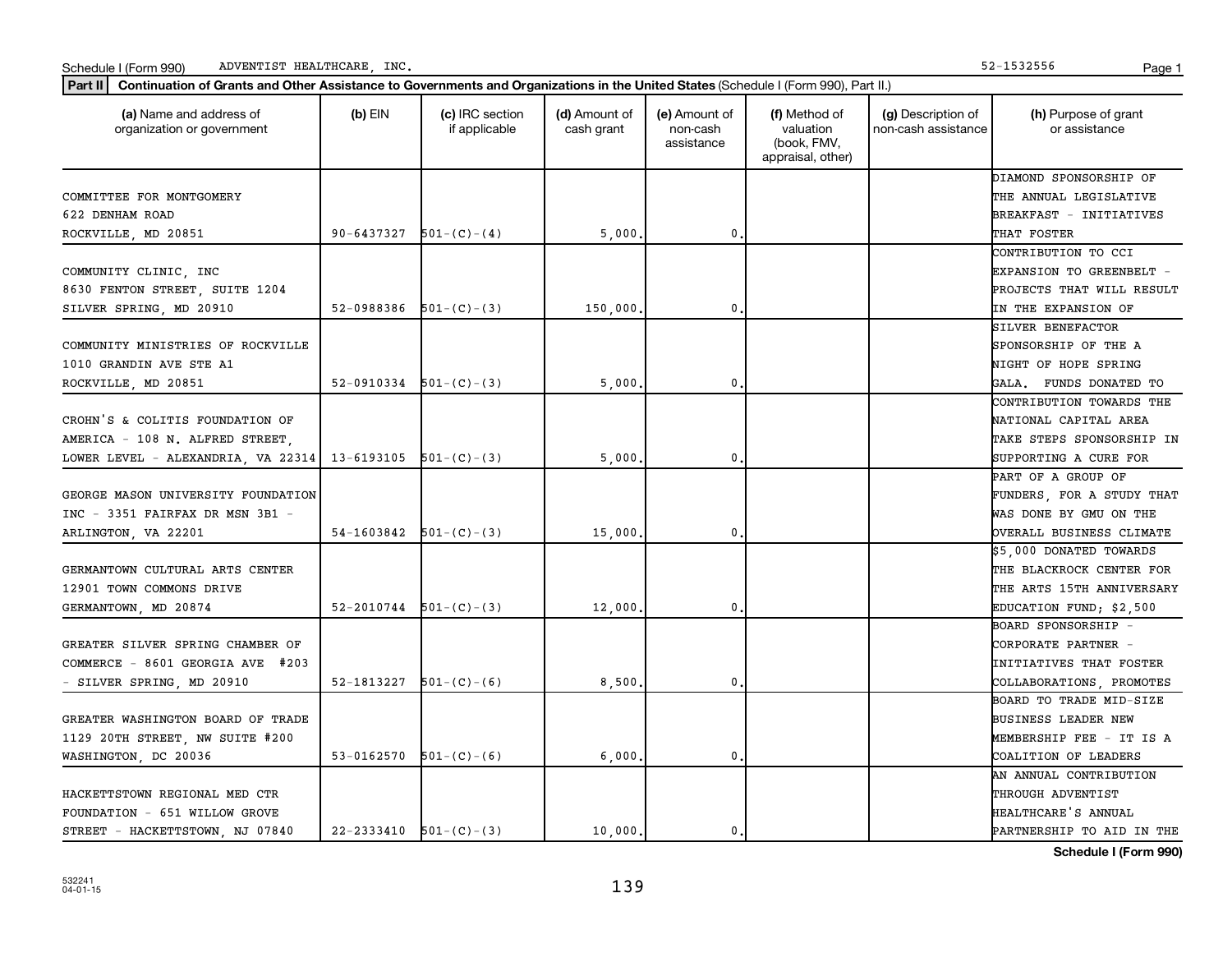Schedule I (Form 990) Page 1 ADVENTIST HEALTHCARE, INC. 52-1532556

| (a) Name and address of<br>organization or government | $(b)$ EIN      | (c) IRC section<br>if applicable | (d) Amount of<br>cash grant | (e) Amount of<br>non-cash<br>assistance | (f) Method of<br>valuation<br>(book, FMV,<br>appraisal, other) | (g) Description of<br>non-cash assistance | (h) Purpose of grant<br>or assistance |
|-------------------------------------------------------|----------------|----------------------------------|-----------------------------|-----------------------------------------|----------------------------------------------------------------|-------------------------------------------|---------------------------------------|
|                                                       |                |                                  |                             |                                         |                                                                |                                           | CONTRIBUTION TO THE TEN               |
| HEART & SOUL INTERNATIONAL                            |                |                                  |                             |                                         |                                                                |                                           | COMMANDMENTS CONCERT HELD             |
| 53 HIDDEN VALLEY RD                                   |                |                                  |                             |                                         |                                                                |                                           | IN D.C. - HEART AND SOUL              |
| MONROVIA, CA 91016                                    | $20 - 0755905$ | $501 - (C) - (3)$                | 10,000                      | $\mathbf{0}$                            |                                                                |                                           | INTERNATIONAL IS A                    |
|                                                       |                |                                  |                             |                                         |                                                                |                                           | \$5,000 WENT TOWARDS                  |
| IMPACT SILVER SPRING                                  |                |                                  |                             |                                         |                                                                |                                           | INNOVATOR SPONSORSHIP OF              |
| 8545 PINEY BRANCH ROAD                                |                |                                  |                             |                                         |                                                                |                                           | THE 2015 MOMENTUM AWARDS;             |
| SILVER SPRING, MD 20901                               | 52-2164844     | $501 - (C) - (3)$                | 10,000                      | $\mathbf 0$ .                           |                                                                |                                           | \$5,000 WENT TOWARDS THE              |
|                                                       |                |                                  |                             |                                         |                                                                |                                           | MONTGOMERY COUNTY                     |
| INSTITUTE FOR PUBLIC HEALTH                           |                |                                  |                             |                                         |                                                                |                                           | DEPARTMENT OF HEALTH AND              |
| INNOVATION - 1301 CONNECTICUTT AVE                    |                |                                  |                             |                                         |                                                                |                                           | HUMAN SERVICES ENGAGEMENT             |
| NW STE 200 - WASHINGTON, DC 20036                     |                | $46-3039129$ $501-(C)-(3)$       | 50,000                      | $\mathbf{0}$ .                          |                                                                |                                           | IPHI WORKS WITH THE                   |
|                                                       |                |                                  |                             |                                         |                                                                |                                           | SUPPORTED INITIATIVES                 |
| LEADERSHIP MONTGOMERY EDUCATION                       |                |                                  |                             |                                         |                                                                |                                           | THAT FOSTER                           |
| FOUNDATION, INC. - 5910 EXECUTIVE                     |                |                                  |                             |                                         |                                                                |                                           | COLLABORATIONS, PROMOTES              |
| BLVD #200 - ROCKVILLE, MD 20852                       |                | $52-1627257$ $501-(C)-(3)$       | 23,000                      | $\mathbf{0}$                            |                                                                |                                           | HEALTHCARE CAREERS AND                |
|                                                       |                |                                  |                             |                                         |                                                                |                                           |                                       |
| MARCH OF DIMES                                        |                |                                  |                             |                                         |                                                                |                                           | PRESENTING SPONSORSHIP                |
| 175 W.OSTEND ST., SUITE C                             |                |                                  |                             |                                         |                                                                |                                           | FOR THE MARCH OF DIMES                |
| BALTIMORE, MD 21230                                   | 13-1846366     | $501 - (C) - (3)$                | 10,000                      | 0                                       |                                                                |                                           | MARCH FOR BABIES                      |
|                                                       |                |                                  |                             |                                         |                                                                |                                           | 2015 SILVER SPONSORSHIP               |
| MARYLAND PATIENT SAFETY CENTER                        |                |                                  |                             |                                         |                                                                |                                           | AND 2015 ANNUAL MARYLAND              |
| 12TH ANNUAL MD. PATI. SAFETY CON.                     |                |                                  |                             |                                         |                                                                |                                           | PATIENT SAFETY                        |
| ELKRIDGE, MD 21075                                    | 35-2200200     | $501 - (C) - (3)$                | 10,000                      | $\mathfrak{o}$ .                        |                                                                |                                           | CONFERENCE. THE CENTER                |
|                                                       |                |                                  |                             |                                         |                                                                |                                           | HEART OF MERCY GALA                   |
| MERCY HEALTH CLINIC                                   |                |                                  |                             |                                         |                                                                |                                           | (\$7,500) AND GOLF CLASSIC            |
| 9913 KENTSDALE DRIVE                                  |                |                                  |                             |                                         |                                                                |                                           | $(\$2,500)$ - PROJECTS THAT           |
| POTOMAC, MD 20854                                     | 52-2230932     | $501 - (C) - (3)$                | 10,000                      | $\mathbf{0}$                            |                                                                |                                           | WILL RESULT IN THE                    |
|                                                       |                |                                  |                             |                                         |                                                                |                                           | SUPPORTED PROJECTS THAT               |
| MOBILE MEDICAL CARE, INC                              |                |                                  |                             |                                         |                                                                |                                           | WILL IMPROVE CULTURALLY               |
| 9309 OLD GEORGETOWN ROAD                              |                |                                  |                             |                                         |                                                                |                                           | COMPETENT CARE AND                    |
|                                                       |                |                                  |                             |                                         |                                                                |                                           |                                       |
| BETHESDA, MD 20814-1620                               | 23-7022588     | $501 - (C) - (3)$                | 100,100                     | $\mathfrak o$ .                         |                                                                |                                           | LINGUISTIC SERVICES,                  |
| MONTGOMERY COALITION FOR ADULT                        |                |                                  |                             |                                         |                                                                |                                           | <b>HONEY BEE SPONSORSHIP OF</b>       |
| ENGLISH LITERACY INC - 10605                          |                |                                  |                             |                                         |                                                                |                                           | 3RD ANNUAL GROWN UP                   |
| CONCORD TREET, ST 440 -                               |                |                                  |                             |                                         |                                                                |                                           | SPELLING BEE TO SUPPORT               |
| KENSINGTON, MD 20895                                  |                | $20 - 8015355$ $501 - (C) - (3)$ | 5,000,                      | 0.                                      |                                                                |                                           | ADULT LITERACY                        |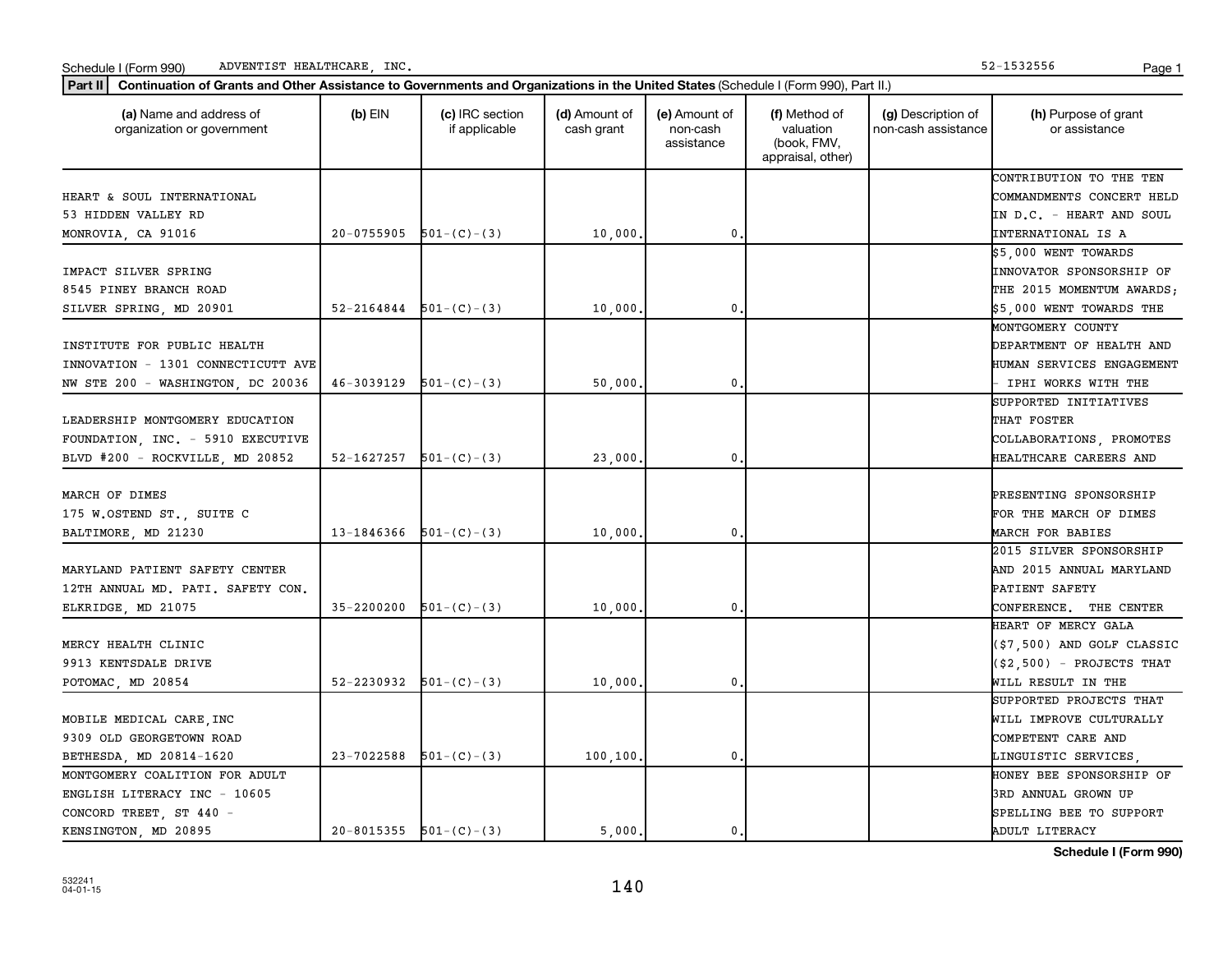| (a) Name and address of<br>organization or government | $(b)$ EIN      | (c) IRC section<br>if applicable | (d) Amount of<br>cash grant | (e) Amount of<br>non-cash<br>assistance | (f) Method of<br>valuation<br>(book, FMV,<br>appraisal, other) | (g) Description of<br>non-cash assistance | (h) Purpose of grant<br>or assistance          |
|-------------------------------------------------------|----------------|----------------------------------|-----------------------------|-----------------------------------------|----------------------------------------------------------------|-------------------------------------------|------------------------------------------------|
| MONTGOMERY HOSPICE                                    |                |                                  |                             |                                         |                                                                |                                           | SPONSORSHIP OF 23RD<br>ANNUAL GALA, "THE MAGIC |
| 1450 RESEARCH BLVD., SUITE 310                        |                |                                  |                             |                                         |                                                                |                                           | OF CARING" - PROJECTS                          |
| ROCKVILLE, MD 20850                                   | 52-1114719     | $501 - (C) - (3)$                | 5,000                       | 0                                       |                                                                |                                           | THAT WILL IMPROVE                              |
|                                                       |                |                                  |                             |                                         |                                                                |                                           |                                                |
| NATIONAL CAPITAL POISON CENTER                        |                |                                  |                             |                                         |                                                                |                                           | MEMBERSHIP DUES TO HELP                        |
| 3201 NEW MEXICO AVE, #310                             |                |                                  |                             |                                         |                                                                |                                           | THE CAUSE OF POISON                            |
| WASHINGTON, DC 20016                                  | 52-1880478     | $501 - (C) - (3)$                | 10,000                      | 0                                       |                                                                |                                           | CONTROL IN THE COMMUNITY                       |
| NORTH AMERICAN DIVISION OF                            |                |                                  |                             |                                         |                                                                |                                           | $$2,000$ WENT TOWARDS THE                      |
| SEVENTH-DAY ADVENTISTS - 12501 OLD                    |                |                                  |                             |                                         |                                                                |                                           | 2015 FEBRUARY PRESIDENTS                       |
| COLUMBIA PIKE - SILVER SPRING, MD                     |                |                                  |                             |                                         |                                                                |                                           | RETREAT + MEETING OF                           |
| $20904 - 6600$                                        | $20 - 3164300$ | $501 - (C) - (3)$                | 15,000                      | $\mathbf{0}$ .                          |                                                                |                                           | PRESIDENTS OF LARGE                            |
|                                                       |                |                                  |                             |                                         |                                                                |                                           | \$5,000 DONATED AS A                           |
| REGINALD S. LOURIE CENTER FOR                         |                |                                  |                             |                                         |                                                                |                                           | CONTRIBUTION TO THE                            |
| INFANTS - 12301 ACADEMY WAY -                         |                |                                  |                             |                                         |                                                                |                                           | FOUNDATIONS AHC - BENEFIT                      |
| ROCKVILLE, MD 20852                                   | 52-1255870     | $501 - (C) - (3)$                | 5,400                       | 0                                       |                                                                |                                           | DINNER; \$400 DONATED ON                       |
|                                                       |                |                                  |                             |                                         |                                                                |                                           | DONATIONS MADE TO A GOLF                       |
| SHADYGROVE ADVENTIST HOSPITAL                         |                |                                  |                             |                                         |                                                                |                                           | TOURNAMENT, WITH ALL THE                       |
| FOUNDATION - 820 W. DIAMOND AVENUE                    |                |                                  |                             |                                         |                                                                |                                           | PROCEEDS OF THIS EVENT                         |
| - GAITHERSBURG, MD 20878                              | $52 - 1216429$ | $501 - (C) - (3)$                | 16,000                      | 0                                       |                                                                |                                           | GOING TOWARDS EXPANSION                        |
|                                                       |                |                                  |                             |                                         |                                                                |                                           | FACILITY RENT FOR SPACE                        |
| SHADYGROVE ADVENTIST HOSPITAL                         |                |                                  |                             |                                         |                                                                |                                           | AT THE ADVENTIST                               |
| FOUNDATION - 820 W. DIAMOND AVENUE                    |                |                                  |                             |                                         |                                                                |                                           | HEALTHCARE SHADY GROVE                         |
| - GAITHERSBURG, MD 20878                              | 52-1216429     | $501 - (C) - (3)$                | 161.498.                    | 0                                       |                                                                |                                           | MEDICAL CENTER                                 |
|                                                       |                |                                  |                             |                                         |                                                                |                                           | \$15,000 WAS TOWARDS THE                       |
| STATE OF MARYLAND                                     |                |                                  |                             |                                         |                                                                |                                           | FUND, "SHADY GROVE                             |
| 4201 PATTERSON AVE                                    |                |                                  |                             |                                         |                                                                |                                           | ADVENTIST HOSPITAL                             |
| BALTIMORE, MD 21215                                   | 52-6002033     | STATE OF MARYLAN                 | 15,000                      | 0                                       |                                                                |                                           | OPERATING SCHOLARSHIP FOR                      |
|                                                       |                |                                  |                             |                                         |                                                                |                                           | 10TH ANNIVERSARY SPRING                        |
| STRATHMORE HALL FOUNDATION INC.                       |                |                                  |                             |                                         |                                                                |                                           | GALA SPONSOR -                                 |
| 5301 TUKERMAN LANE                                    |                |                                  |                             |                                         |                                                                |                                           | <b>INITIATIVES THAT FOSTER</b>                 |
| NORTH BETHESDA, MD 20852                              | 52-1233092     | $501 - (C) - (3)$                | 13,891                      | 0                                       |                                                                |                                           | COLLABORATIONS, PROMOTES                       |
|                                                       |                |                                  |                             |                                         |                                                                |                                           | GOLD BENEFACTOR                                |
| UNIVERSITY OF MARYLAND BALTIMORE                      |                |                                  |                             |                                         |                                                                |                                           | SPONSORSHIP OF THE                             |
| 737 WEST LOMBARD STREET                               |                |                                  |                             |                                         |                                                                |                                           | UNIVERSITY OF MARYLAND                         |
| BALTIMORE, MD 21201                                   | 31-1678679     | $501 - (C) - (3)$                | 5.000.                      | $\mathbf{0}$                            |                                                                |                                           | <b>BALTIMORE SCHOOL OF</b>                     |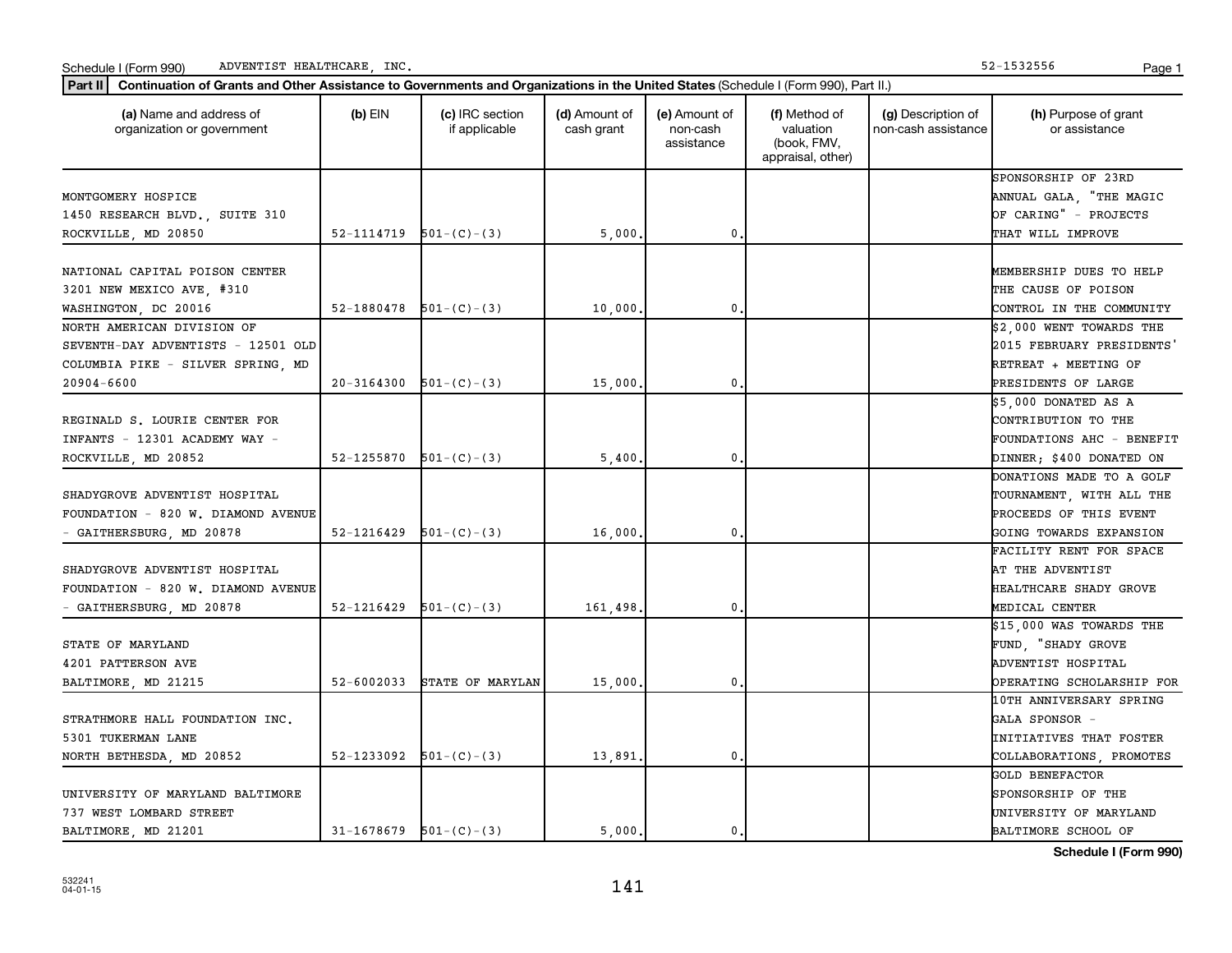| Schedule | Form 990) | HEALTHCARE<br>ADVENTIST | INC | -1532556<br>$\sim$<br>$24-$ | ∩מר<br>aye |
|----------|-----------|-------------------------|-----|-----------------------------|------------|
|----------|-----------|-------------------------|-----|-----------------------------|------------|

| (a) Name and address of<br>organization or government                                                               | $(b)$ EIN                | (c) IRC section<br>if applicable       | (d) Amount of<br>cash grant | (e) Amount of<br>non-cash<br>assistance | (f) Method of<br>valuation<br>(book, FMV,<br>appraisal, other) | (g) Description of<br>non-cash assistance | (h) Purpose of grant<br>or assistance                                                                                        |
|---------------------------------------------------------------------------------------------------------------------|--------------------------|----------------------------------------|-----------------------------|-----------------------------------------|----------------------------------------------------------------|-------------------------------------------|------------------------------------------------------------------------------------------------------------------------------|
| WASHINGTON ADVENTIST HOSPITAL<br>FOUNDATION - 7600 CARROLL AVENUE                                                   |                          |                                        |                             |                                         |                                                                |                                           | DONATIONS MADE TO A GOLF<br>TOURNAMENT, WITH ALL THE<br>PROCEEDS OF THESE EVENTS                                             |
| TAKOMA PARK, MD 20912<br>WASHINGTON ADVENTIST HOSPITAL<br>FOUNDATION - 7600 CARROLL AVENUE<br>TAKOMA PARK, MD 20912 | 52-1692158<br>52-1692158 | $501 - (C) - (3)$<br>$501 - (C) - (3)$ | 10,000<br>178,854.          | $\mathbf 0$ .<br>$\mathfrak o$ .        |                                                                |                                           | GOING TOWARDS SURGICAL<br>CONSULTING SERVICES<br>PROVIDED TO WAH- RELATES<br>TO LAUNCHING AN ONLINE<br>FUNDRAISING SERVICE & |
| WASHINGTON ADVENTIST UNIVERSITY<br>7600 FLOWER AVENUE<br>TAKOMA PARK, MD 20912                                      | 52-0643528               | $501 - (C) - (3)$                      | 102,000                     | 0.                                      |                                                                |                                           | \$100,000 GIVEN IN SUPPORT<br>OF THE WAU SCHOOL OF<br>HEALTH PROFESSIONS,<br>SCIENCE AND WELLNESS;                           |
| WASHINGTON REGIONAL ASSOC OF<br>GRANTMAKERS - 1400 16TH ST NW #740<br>- WASHINGTON, DC 20036                        | 52-1756853               | $501 - (C) - (3)$                      | 5,000,                      | $\mathbf{0}$ .                          |                                                                |                                           | CONTRIBUTIONS FOR<br>NONPROFIT MONTGOMERY WITH<br>THE DESIGNATION FOR<br>MONTGOMERY MOVING FORWARD                           |
|                                                                                                                     |                          |                                        |                             |                                         |                                                                |                                           |                                                                                                                              |
|                                                                                                                     |                          |                                        |                             |                                         |                                                                |                                           |                                                                                                                              |
|                                                                                                                     |                          |                                        |                             |                                         |                                                                |                                           |                                                                                                                              |
|                                                                                                                     |                          |                                        |                             |                                         |                                                                |                                           |                                                                                                                              |
|                                                                                                                     |                          |                                        |                             |                                         |                                                                |                                           |                                                                                                                              |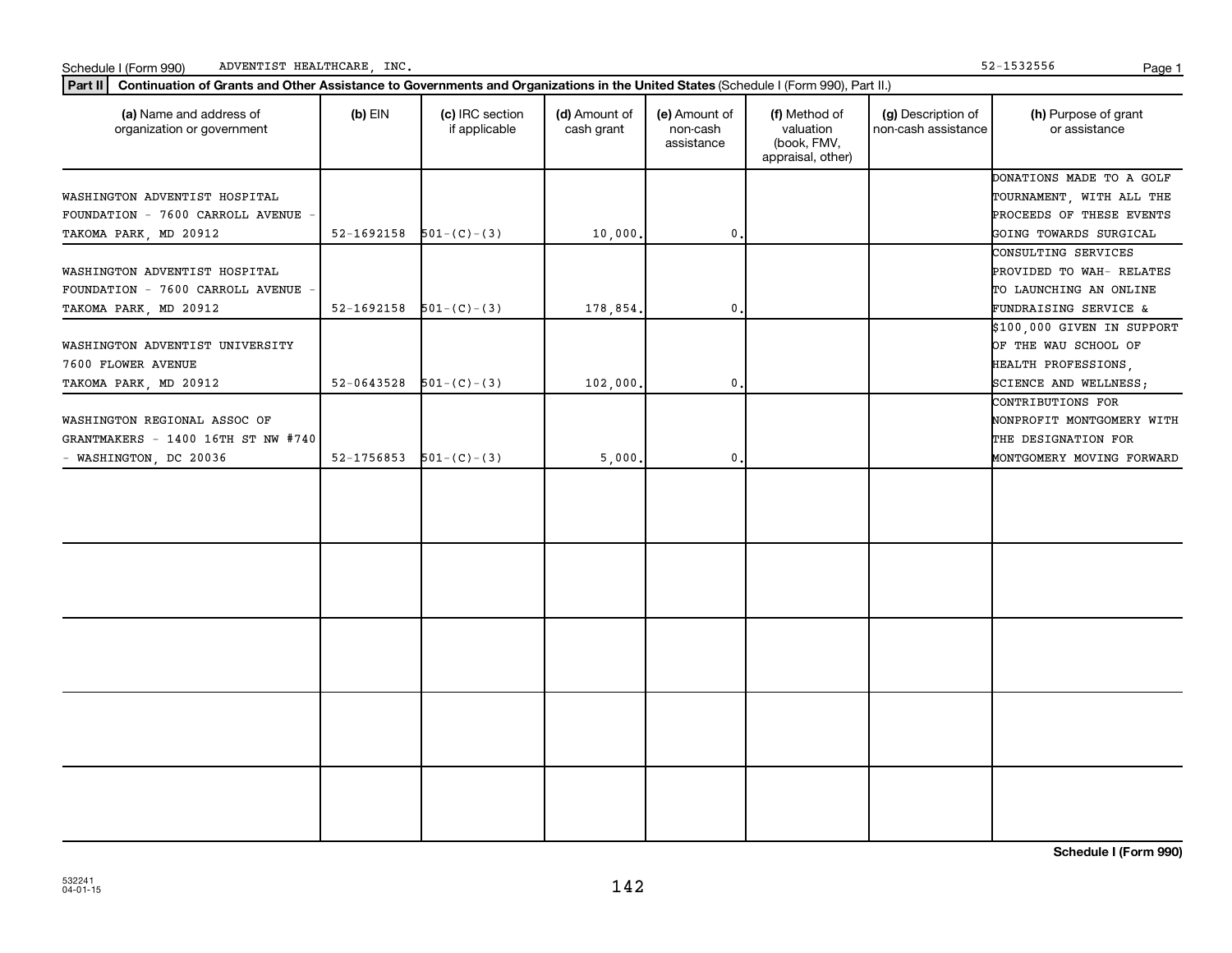Schedule I (Form 990) (2015) ADVENTIST HEALTHCARE, INC. The contract of the contract of the contract of the contract of the contract of the contract of the contract of the contract of the contract of the contract of the co ADVENTIST HEALTHCARE, INC.

**2**

Part III | Grants and Other Assistance to Domestic Individuals. Complete if the organization answered "Yes" on Form 990, Part IV, line 22. Part III can be duplicated if additional space is needed.

| (a) Type of grant or assistance | (b) Number of<br>recipients | (c) Amount of<br>cash grant | (d) Amount of non-<br>cash assistance | (e) Method of valuation<br>(book, FMV, appraisal, other) | (f) Description of non-cash assistance |
|---------------------------------|-----------------------------|-----------------------------|---------------------------------------|----------------------------------------------------------|----------------------------------------|
|                                 |                             |                             |                                       |                                                          |                                        |
|                                 |                             |                             |                                       |                                                          |                                        |
|                                 |                             |                             |                                       |                                                          |                                        |
|                                 |                             |                             |                                       |                                                          |                                        |
|                                 |                             |                             |                                       |                                                          |                                        |
|                                 |                             |                             |                                       |                                                          |                                        |
|                                 |                             |                             |                                       |                                                          |                                        |
|                                 |                             |                             |                                       |                                                          |                                        |
|                                 |                             |                             |                                       |                                                          |                                        |
|                                 |                             |                             |                                       |                                                          |                                        |

Part IV | Supplemental Information. Provide the information required in Part I, line 2, Part III, column (b), and any other additional information.

PART I, LINE 2:

ADVENTIST HEALTHCARE IS COMMITTED TO IDENTIFYING AND RESPONDING TO PRIORITY

HEALTH NEEDS AND OUTCOMES FOR THE PEOPLE AND COMMUNITIES WE SERVE. THE

ADVENTIST HEALTHCARE COMMUNITY PARTNERSHIP FUND PROVIDES FUNDING FOR

ORGANIZATIONS WHOSE ACTIVITIES SUPPORT OUR MISSION TO IMPROVE THE HEALTH

AND WELLBEING OF OUR COMMUNITY, ESPECIALLY FOR THOSE THAT HAVE POOR ACCESS

TO CARE AND POOR HEALTH OUTCOMES.

THE COMMUNITY PARTNERSHIP FUND AWARDS GRANTS AND PROVIDES EVENT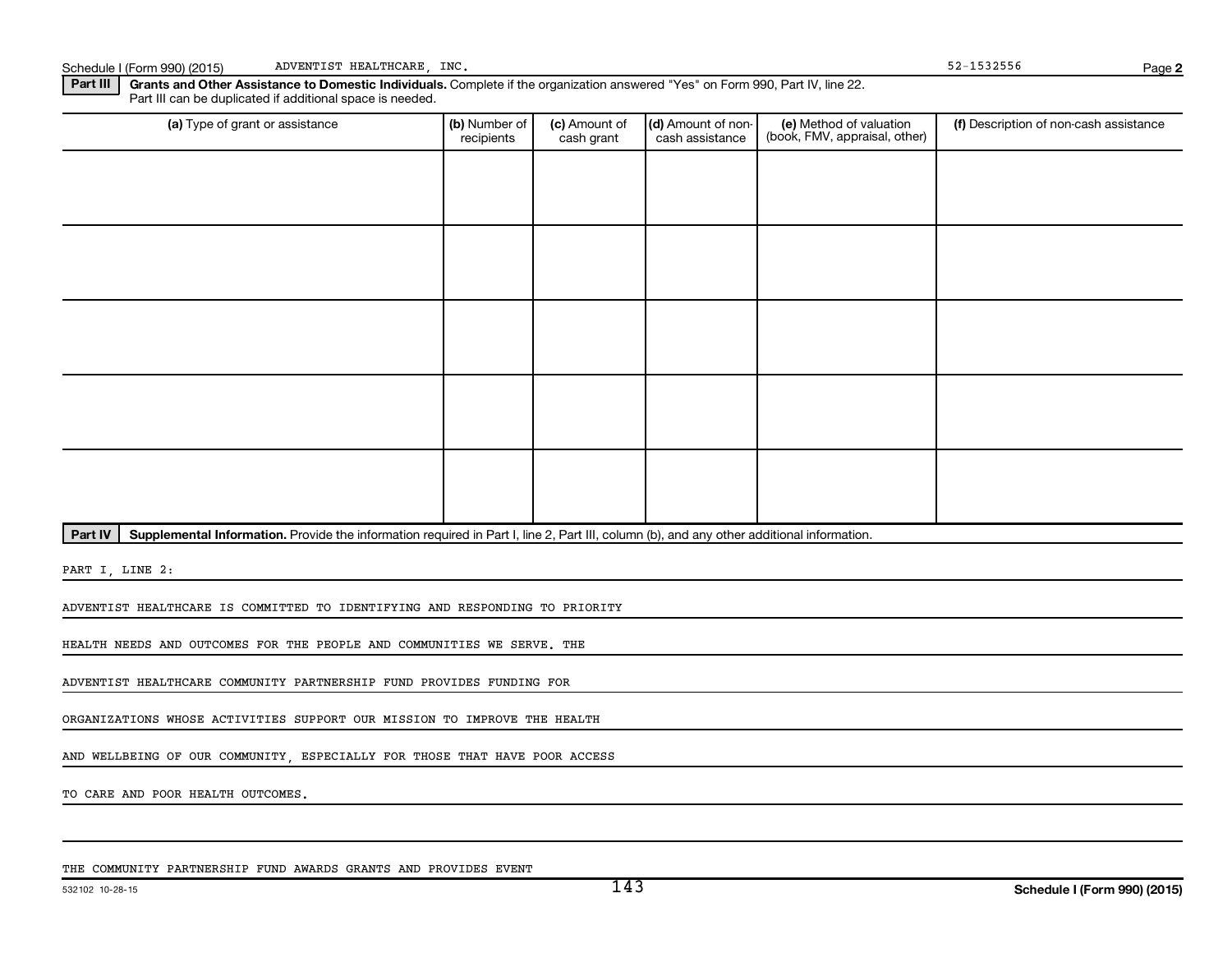SPONSORSHIPS TO ORGANIZATIONS WHOSE ACTIVITIES ALIGN WITH OUR MISSION AND

OUR FUNDING OBJECTIVES:

1. HEALTH AND WELLNESS: SUPPORT COMMUNITY HEALTH SERVICES, EDUCATION, AND

PREVENTION AND WELLNESS PROGRAMS;

2. PARTNERSHIPS: LEVERAGE PARTNERSHIPS TO ADDRESS SOCIOECONOMIC

DISADVANTAGES THAT AFFECT HEALTH;

3. CAPACITY BUILDING: IMPROVE COMMUNITY HEALTH THROUGH COLLABORATIVE

PARTNERSHIPS, ECONOMIC AND WORKFORCE DEVELOPMENT, AND ADVOCACY.

OUR PRIORITIES:

1. ACTIVITIES THAT ADDRESS A PRIORITY AREA OF NEED IDENTIFIED IN OUR

HOSPITALS' COMMUNITY HEALTH NEEDS ASSESSMENT;

2. ACTIVITIES THAT TARGET POPULATIONS IN ADVENTIST HEALTHCARE'S SERVICE

AREA THAT ARE SOCIALLY AND ECONOMICALLY DISADVANTAGED OR MEDICALLY

UNDERSERVED;

3. ACTIVITIES THAT ALIGN WITH ADVENTIST HEALTHCARE'S COMMUNITY-BASED

MISSION;

4. ACTIVITIES THAT HAVE A MEASURABLE IMPACT ON THE COMMUNITY BEING SERVED.

ADDITIONAL FACTORS WE CONSIDER:

1. 501(C)(3) NON-PROFIT STATUS;

2. PARTNERING ORGANIZATIONS OR FUNDING FROM OTHER SOURCES.

ADDITIONAL INFORMATION:

ALL PROSPECTIVE APPLICANTS ARE ASKED TO COMPLETE A GRANT APPLICATION OR

EVENT SPONSORSHIP APPLICATION (E.G., FUNDRAISING GALAS AND SPORTING

EVENTS).

532291 04-01-15

**Schedule I (Form 990)**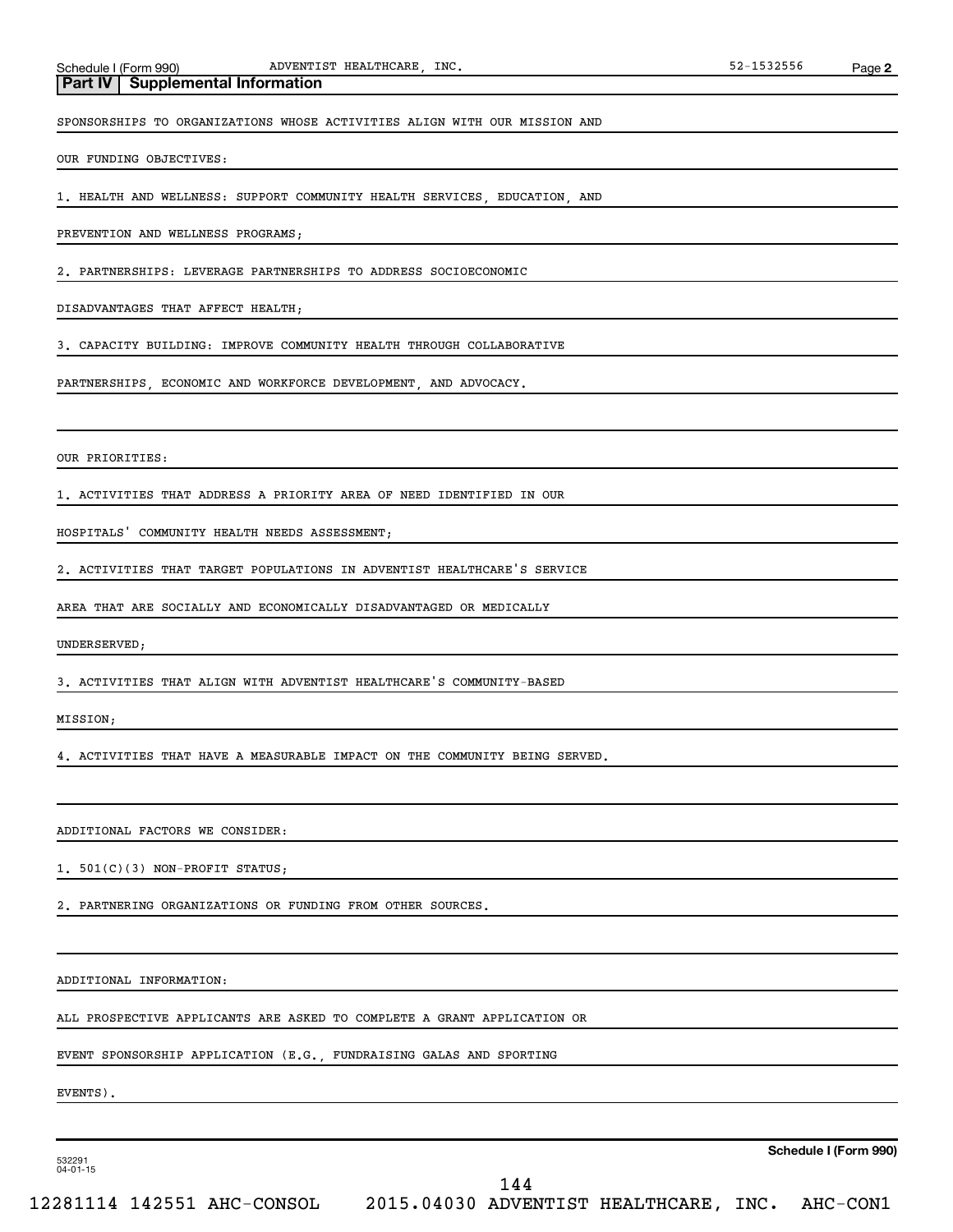Schedule I (Form 990) Page ADVENTIST HEALTHCARE, INC. 52-1532556

**Part IV Supplemental Information**

PART II, LINE 1, COLUMN (H):

NAME OF ORGANIZATION OR GOVERNMENT: AMERICAN HEART ASSOCIATION

(H) PURPOSE OF GRANT OR ASSISTANCE: SPONSORSHIP TOWARDS THE 2015 GREATER

WASHINGTON HEART WALK. FUNDS SUPPORT AHA IN HEART DISEASE RESEARCH AND

ELIMINATION.

NAME OF ORGANIZATION OR GOVERNMENT: BIOHEALTH INNOVATION INC

(H) PURPOSE OF GRANT OR ASSISTANCE: CHARITABLE CONTRIBUTION /

INITIATIVES THAT FOSTER COLLABORATIONS, PROMOTES HEALTHCARE CAREERS AND

POLICY ADVOCACY

NAME OF ORGANIZATION OR GOVERNMENT: CASA DE MARYLAND, INC.

(H) PURPOSE OF GRANT OR ASSISTANCE: \$110,000 WENT TOWARDS THE 2015

CASA/AHC PARTNERSHIP; \$2,500 WENT TOWARDS SPONSORING THE JUSTICE AWARDS

NIGHT (AN EVENT WHOSE PROCEEDS GO TOWARDS PRIVIDING SERVICES FOR

IMMIGRANT FAMILIES); \$3,000 WENT TOWARDS THE IMMIGRANT HEALTH RESEARCH

INITIATIVE BEING LED BY JOHNS HOPKINS UNIVERSITY; \$54 WENT TOWARDS THE

FELICES FIESTAS HOLIDAY EVENT DONATION

NAME OF ORGANIZATION OR GOVERNMENT: CENTRE POINTE COUNCELING

(H) PURPOSE OF GRANT OR ASSISTANCE: FUNDS TO SUPPORT THE NON-PROFIT

BEHAVIORAL HEALTH CENTER EMR/ E-CLINICAL WORKS IMPLEMENTATION - PROJECTS

THAT WILL RESULT IN THE EXPANSION OF HEALTH SERVICES PARTICULARLY IN

SERVICING THE UNDERSERVED AND UNINSURED AREAS.

NAME OF ORGANIZATION OR GOVERNMENT: COLUMBIA UNION CONFERENCE

(H) PURPOSE OF GRANT OR ASSISTANCE: \$225,000 WAS DONATED TO SUPPORT

### MISSION WORK, YOUTH MINISTRY AND HEALTH & WELLNESS OUTREACH; \$10,000 WENT

532291 04-01-15

**Schedule I (Form 990)**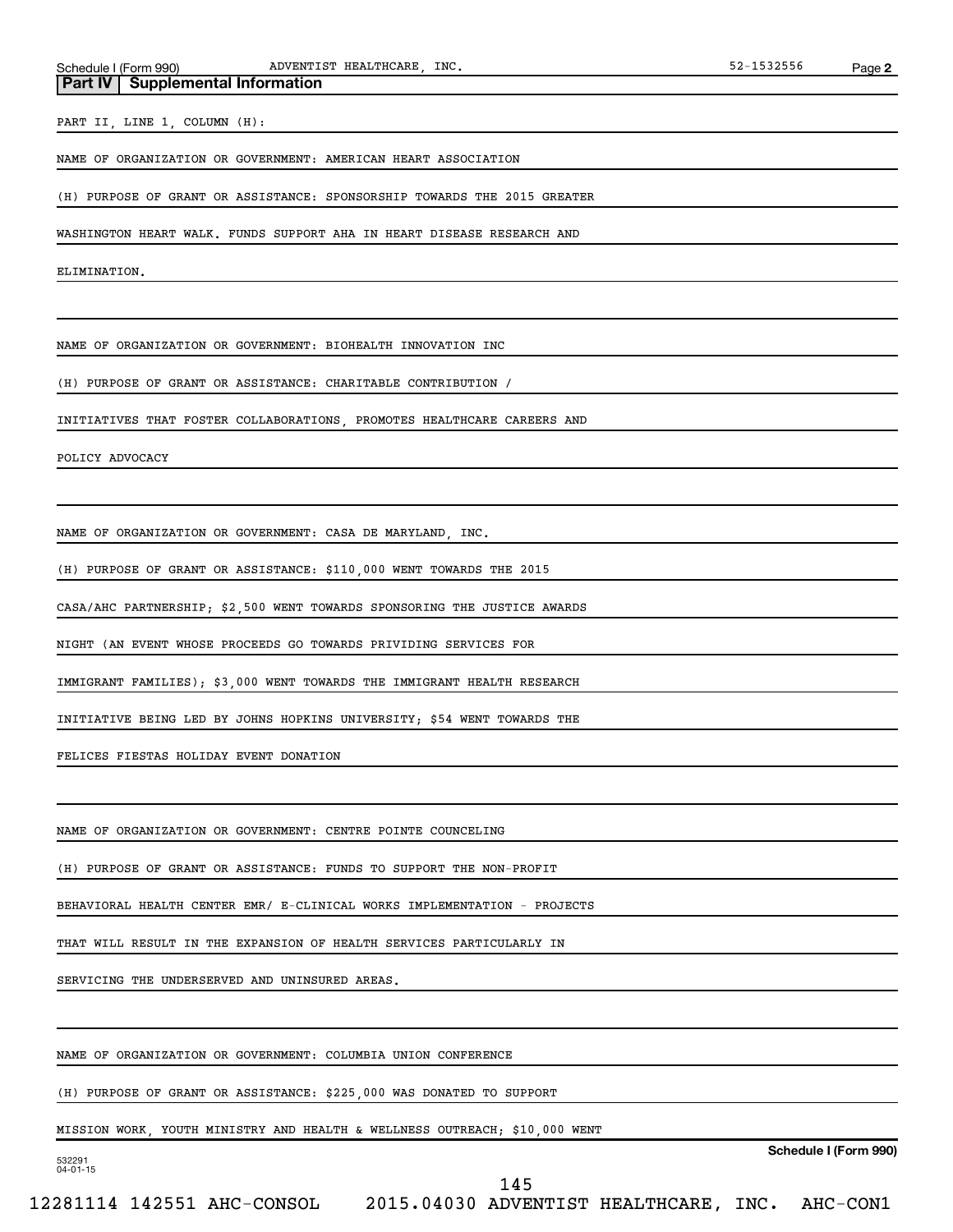Schedule I (Form 990) Page ADVENTIST HEALTHCARE, INC. 52-1532556

**Part IV Supplemental Information**

TOWARDS THE 2015 SEVENTH-DAY ADVENTIST GENERAL CONFERENCE IN SAN ANTONIO

NAME OF ORGANIZATION OR GOVERNMENT: COMMITTEE FOR MONTGOMERY

(H) PURPOSE OF GRANT OR ASSISTANCE: DIAMOND SPONSORSHIP OF THE ANNUAL

LEGISLATIVE BREAKFAST - INITIATIVES THAT FOSTER COLLABORATIONS, PROMOTES

HEALTHCARE CAREERS AND POLICY ADVOCACY

NAME OF ORGANIZATION OR GOVERNMENT: COMMUNITY CLINIC, INC

(H) PURPOSE OF GRANT OR ASSISTANCE: CONTRIBUTION TO CCI EXPANSION TO

GREENBELT - PROJECTS THAT WILL RESULT IN THE EXPANSION OF HEALTH SERVICES

PARTICULARLY SERVICING THE UNDERSERVED AND UNINSURED AREAS.

NAME OF ORGANIZATION OR GOVERNMENT: COMMUNITY MINISTRIES OF ROCKVILLE

(H) PURPOSE OF GRANT OR ASSISTANCE: SILVER BENEFACTOR SPONSORSHIP OF THE

A NIGHT OF HOPE SPRING GALA. FUNDS DONATED TO GO TOWARDS MANSFIELD

KASEMAN HEALTH CLINIC - SERVING UNINSURED AND UNDERINSURED RESIDENTS OF

ROCKVILLE AND MONTGOMERY COUNTY WITH PRIMARY CARE, HEALTH EDUCATION AND

SOCIAL SERVICES.

NAME OF ORGANIZATION OR GOVERNMENT:

CROHN'S & COLITIS FOUNDATION OF AMERICA

(H) PURPOSE OF GRANT OR ASSISTANCE: CONTRIBUTION TOWARDS THE NATIONAL

CAPITAL AREA TAKE STEPS SPONSORSHIP IN SUPPORTING A CURE FOR CROHN'S

DISEASE.

NAME OF ORGANIZATION OR GOVERNMENT:

GEORGE MASON UNIVERSITY FOUNDATION INC

(H) PURPOSE OF GRANT OR ASSISTANCE: PART OF A GROUP OF FUNDERS, FOR A

**Schedule I (Form 990)**

532291 04-01-15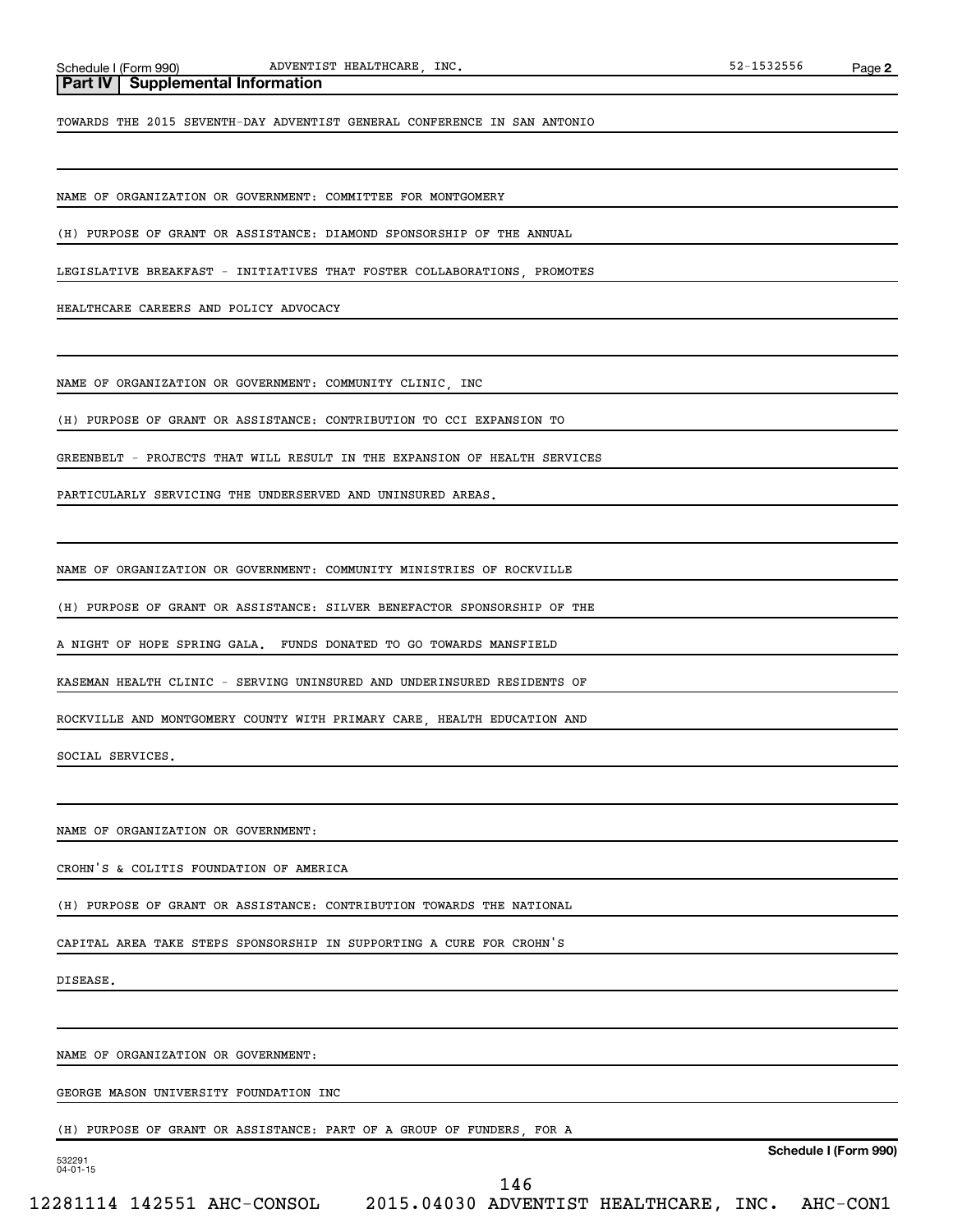STUDY THAT WAS DONE BY GMU ON THE OVERALL BUSINESS CLIMATE OF THE DC

REGION (INCLUDING MD, DC, AND VA)

NAME OF ORGANIZATION OR GOVERNMENT: GERMANTOWN CULTURAL ARTS CENTER

(H) PURPOSE OF GRANT OR ASSISTANCE: \$5,000 DONATED TOWARDS THE BLACKROCK

CENTER FOR THE ARTS 15TH ANNIVERSARY EDUCATION FUND; \$2,500 GIVEN AS A

CONTRIBUTION TO THE BOARD OF TRUSTEES ON BEHALF OF NEW AHC BOARD MEMBER

MICHAEL OXENFORD; \$4,500 DONATED TOWARDS THE BLACKROCK CENTER FOR THE

ARTS 2016 ANNUAL GALA (FUNDS RAISED AT THIS EVENT ALLOW SERVICES TO BE

PROVIDED TO COMMUNITY MEMBERS AT REDUCED RATES, SOME EVEN FREE)

NAME OF ORGANIZATION OR GOVERNMENT:

GREATER SILVER SPRING CHAMBER OF COMMERCE

(H) PURPOSE OF GRANT OR ASSISTANCE: BOARD SPONSORSHIP - CORPORATE

PARTNER - INITIATIVES THAT FOSTER COLLABORATIONS, PROMOTES HEALTHCARE

CAREERS AND POLICY ADVOCACY

NAME OF ORGANIZATION OR GOVERNMENT: GREATER WASHINGTON BOARD OF TRADE

(H) PURPOSE OF GRANT OR ASSISTANCE: BOARD TO TRADE MID-SIZE BUSINESS

LEADER NEW MEMBERSHIP FEE - IT IS A COALITION OF LEADERS REPRESENTING A

BROAD CROSS-SECTION OF MONTGOMERY COUNTY BUSINESS, LABOR, EDUCATION,

CIVIC AND COMMUNITY-BASED ORGANIZATIONS. THEIR MISSION IS TO ADVOCATE IN

SUPPORT OF ITS PRIORITIES AND AREAS OF FOCUS, WHICH INCLUDE EDUCATION,

HEALTH, ECONOMIC, FISCAL RESPONSIBILITY AND TRANSPORTATION

NAME OF ORGANIZATION OR GOVERNMENT:

HACKETTSTOWN REGIONAL MED CTR FOUNDATION

(H) PURPOSE OF GRANT OR ASSISTANCE: AN ANNUAL CONTRIBUTION THROUGH

**Schedule I (Form 990)**

532291 04-01-15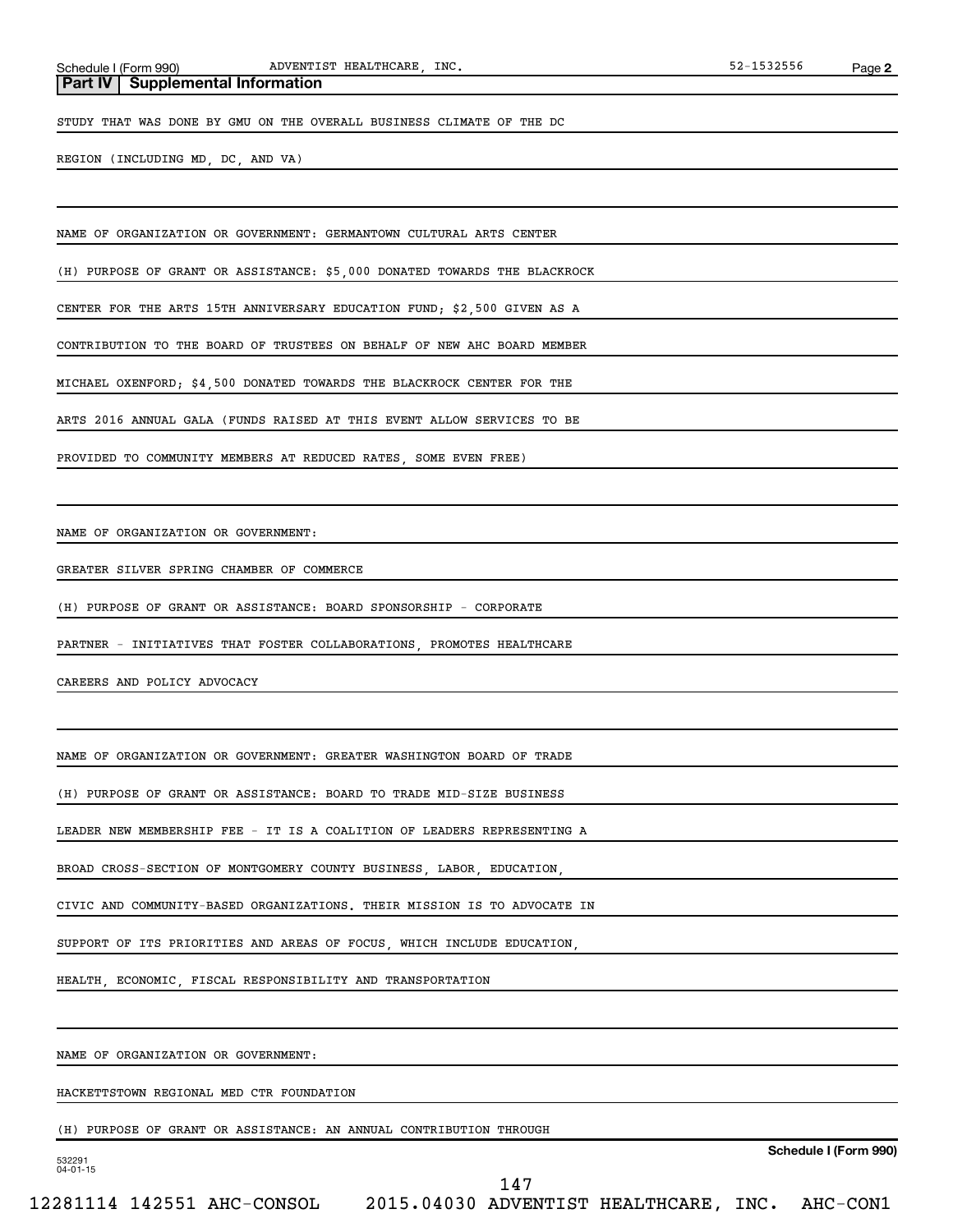ADVENTIST HEALTHCARE'S ANNUAL PARTNERSHIP TO AID IN THE DEVELOPMENT OF

HACKETTSTOWN'S CENTER.

NAME OF ORGANIZATION OR GOVERNMENT: HEART & SOUL INTERNATIONAL

(H) PURPOSE OF GRANT OR ASSISTANCE: CONTRIBUTION TO THE TEN COMMANDMENTS

CONCERT HELD IN D.C. - HEART AND SOUL INTERNATIONAL IS A NONPROFIT

MINISTRY DEDICATED TO BRINGING HOPE TO FAMILIES BY MINISTERING TO THE

HEART AND SOUL. THE FUNDS RAISED FROM THE CONCERT GO TOWARDS SPONSORING

LOCAL CHURCHES/GROUPS WHICH HELP THEM ADVANCE OUR MUTUAL GOALS OF

MINISTRY

NAME OF ORGANIZATION OR GOVERNMENT: IMPACT SILVER SPRING

(H) PURPOSE OF GRANT OR ASSISTANCE: \$5,000 WENT TOWARDS INNOVATOR

SPONSORSHIP OF THE 2015 MOMENTUM AWARDS; \$5,000 WENT TOWARDS THE

INNOVATOR SPONSORSHIP OF THE 2016 IMPACT NOW! GALA - INITIATIVES THAT

FOSTER COLLABORATIONS, PROMOTES HEALTHCARE CAREERS AND POLICY ADVOCACY

NAME OF ORGANIZATION OR GOVERNMENT:

INSTITUTE FOR PUBLIC HEALTH INNOVATION

(H) PURPOSE OF GRANT OR ASSISTANCE: MONTGOMERY COUNTY DEPARTMENT OF

HEALTH AND HUMAN SERVICES ENGAGEMENT - IPHI WORKS WITH THE MONTGOMERY

COUNTY DEPARTMENT OF HEALTH AND HUMAN SERVICES (DHHS) STAFF TO PROVIDE

SUPPORT TO HEALTHY MONTGOMERY IN THE FORM OF PROJECT MANAGEMENT AND

TECHNICAL ASSISTANCE AND, MORE SPECIFICALLY, HAS BEEN ACTIVE IN THE PAST

YEAR IN ASSISTING WITH THE WORK OF THE EAT WELL BE ACTIVE PARTNERSHIP AND

THE BEHAVIORAL HEALTH TASK FORCE

NAME OF ORGANIZATION OR GOVERNMENT:

532291 04-01-15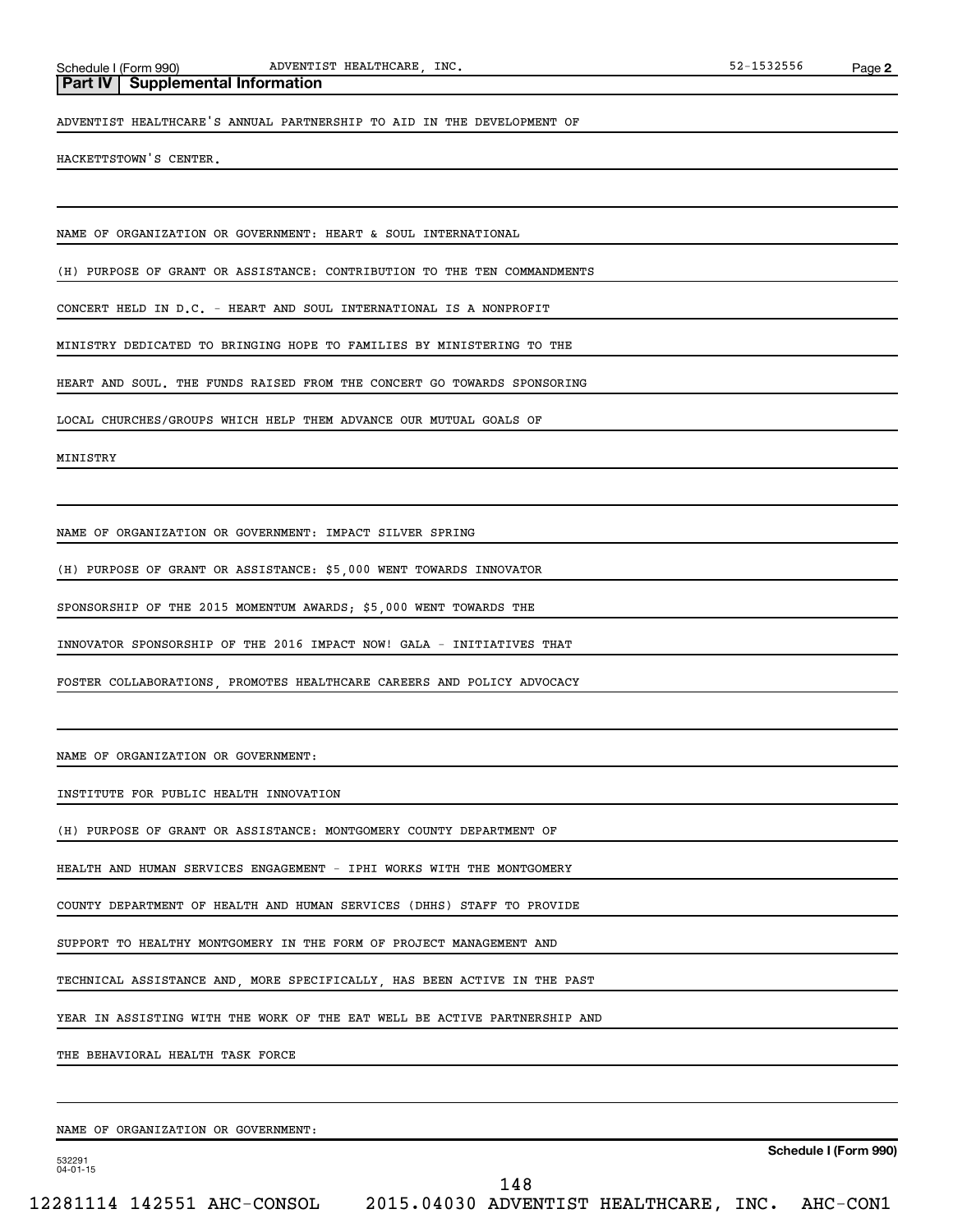LEADERSHIP MONTGOMERY EDUCATION FOUNDATION, INC.

### (H) PURPOSE OF GRANT OR ASSISTANCE: SUPPORTED INITIATIVES THAT FOSTER

COLLABORATIONS, PROMOTES HEALTHCARE CAREERS AND POLICY ADVOCACY

NAME OF ORGANIZATION OR GOVERNMENT: MARYLAND PATIENT SAFETY CENTER

(H) PURPOSE OF GRANT OR ASSISTANCE: 2015 SILVER SPONSORSHIP AND 2015

ANNUAL MARYLAND PATIENT SAFETY CONFERENCE. THE CENTER EXTENDS ACROSS

MARYLAND INTO THE DISTRICT OF COLUMBIA, DELAWARE, AND NORTHERN VIRGINIA,

AND IS DEDICATED TO CONTINUALLY ENHANCING THE QUALITY AND SAFETY OF

PATIENT CARE IN ALL HEALTHCARE SETTINGS.

NAME OF ORGANIZATION OR GOVERNMENT: MERCY HEALTH CLINIC

(H) PURPOSE OF GRANT OR ASSISTANCE: HEART OF MERCY GALA (\$7,500) AND

GOLF CLASSIC (\$2,500) - PROJECTS THAT WILL RESULT IN THE EXPANSION OF

HEALTH SERVICES PARTICULARLY IN SERVICING THE UNDERSERVED AND UNINSURED

AREAS

NAME OF ORGANIZATION OR GOVERNMENT: MOBILE MEDICAL CARE INC

(H) PURPOSE OF GRANT OR ASSISTANCE: SUPPORTED PROJECTS THAT WILL IMPROVE

CULTURALLY COMPETENT CARE AND LINGUISTIC SERVICES, HEALTH DISPARITIES

RESEARCH PROJECTS AND EDUCATIONAL CONFERENCES THAT WILL ADDRESS THE NEEDS

OF VULNERABLE POPULATIONS/PROGRAMS THAT PROMOTE HEALTH AND WELLNESS IN

THE AREAS OF CANCER, CARDIVASCULAR SERVICES, AND MATERNAL AND CHILD

HEALTH/PROJECTS THAT WILL RESULT IN THE EXPANSION OF HEALTH SERVICES

PARTICULARLY IN SERVICING THE UNDERSERVED AND UNINSURED AREAS

NAME OF ORGANIZATION OR GOVERNMENT: MONTGOMERY HOSPICE

(H) PURPOSE OF GRANT OR ASSISTANCE: SPONSORSHIP OF 23RD ANNUAL GALA,

**Schedule I (Form 990)**

532291 04-01-15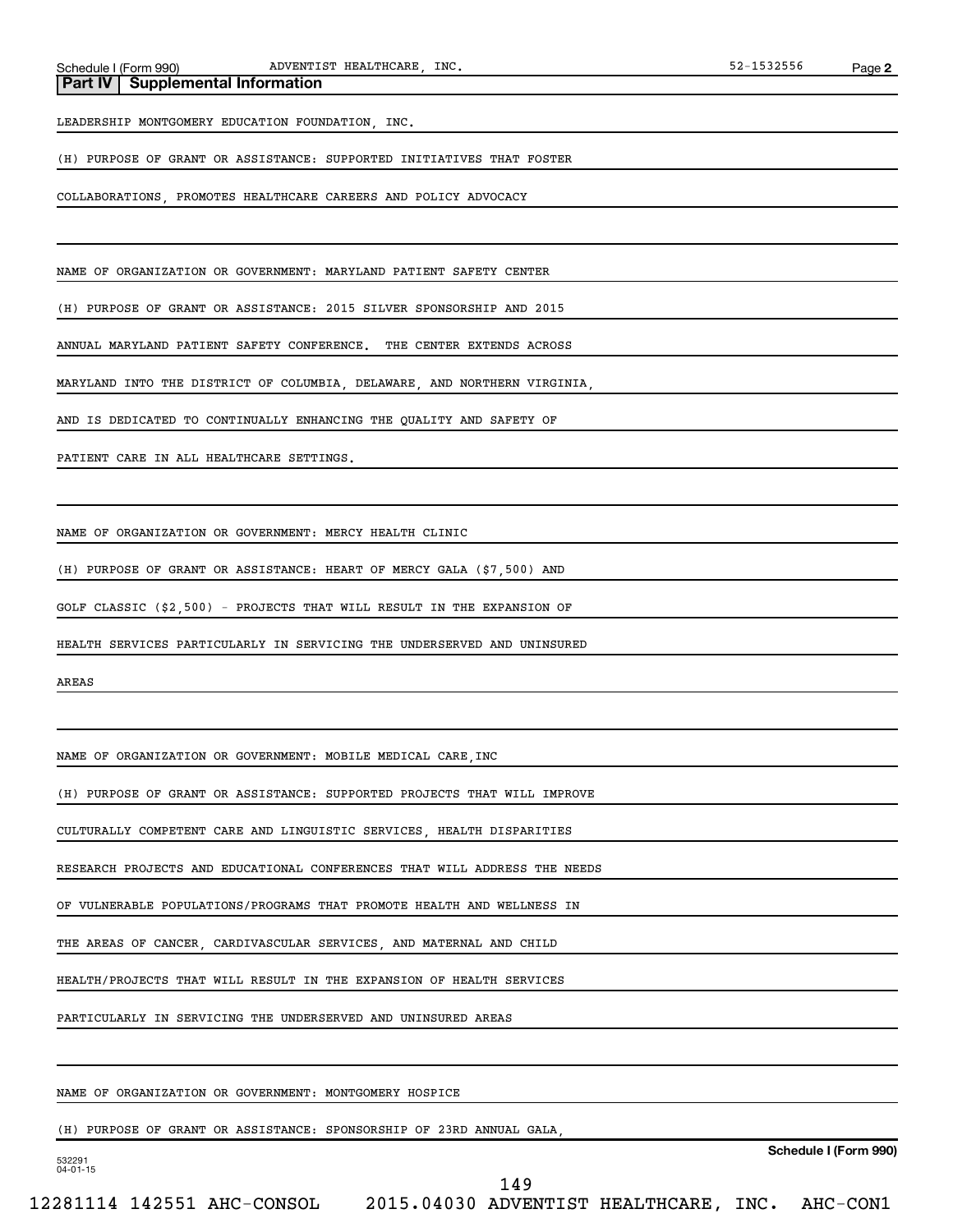"THE MAGIC OF CARING" - PROJECTS THAT WILL IMPROVE CULTURALLY COMPETENT

#### CARE AND LINGUISTIC SERVICES/HEALTH DISPARITIES RESEARCH PROJECTS AND

EDUCATIONAL CONFERENCES THAT WILL ADDRESS THE NEEDS OF VULNERABLE

POPULATIONS

NAME OF ORGANIZATION OR GOVERNMENT:

NORTH AMERICAN DIVISION OF SEVENTH-DAY ADVENTISTS

(H) PURPOSE OF GRANT OR ASSISTANCE: \$2,000 WENT TOWARDS THE 2015

FEBRUARY PRESIDENTS' RETREAT + MEETING OF PRESIDENTS OF LARGE CONFERENCE;

\$3,000 AS A CONTRIBUTION TOWARDS THE INSTEP4LIFE 5K; \$10,000 TO SUPPORT

THE NAD CAMP MINISTRIES FUNDRAISER - JUST CLAIM IT PRAYER CONFERENCE

NAME OF ORGANIZATION OR GOVERNMENT: REGINALD S. LOURIE CENTER FOR INFANTS

(H) PURPOSE OF GRANT OR ASSISTANCE: \$5,000 DONATED AS A CONTRIBUTION TO

THE FOUNDATIONS AHC - BENEFIT DINNER; \$400 DONATED ON BEHALF OF THE 18TH

ANNUAL PAUL BLANK INVITATIONAL FOOTBALL GAME

NAME OF ORGANIZATION OR GOVERNMENT:

SHADYGROVE ADVENTIST HOSPITAL FOUNDATION

(H) PURPOSE OF GRANT OR ASSISTANCE: DONATIONS MADE TO A GOLF TOURNAMENT,

WITH ALL THE PROCEEDS OF THIS EVENT GOING TOWARDS EXPANSION AND

RENOVATION OF THE EMERGENCY DEPARTMENT.

NAME OF ORGANIZATION OR GOVERNMENT: STATE OF MARYLAND

(H) PURPOSE OF GRANT OR ASSISTANCE: \$15,000 WAS TOWARDS THE FUND, "SHADY

GROVE ADVENTIST HOSPITAL OPERATING SCHOLARSHIP FOR THE HEALTH

PROFESSIONS"; AND THE PURPOSE OF THE FUND IS TO PROVIDE SCHOLARSHIPS FOR

#### STUDENTS ATTENDING THE UNIVERSITIES AT SHADY GROVE AND STUDYING PROGRAMS

532291 04-01-15

**Schedule I (Form 990)**

150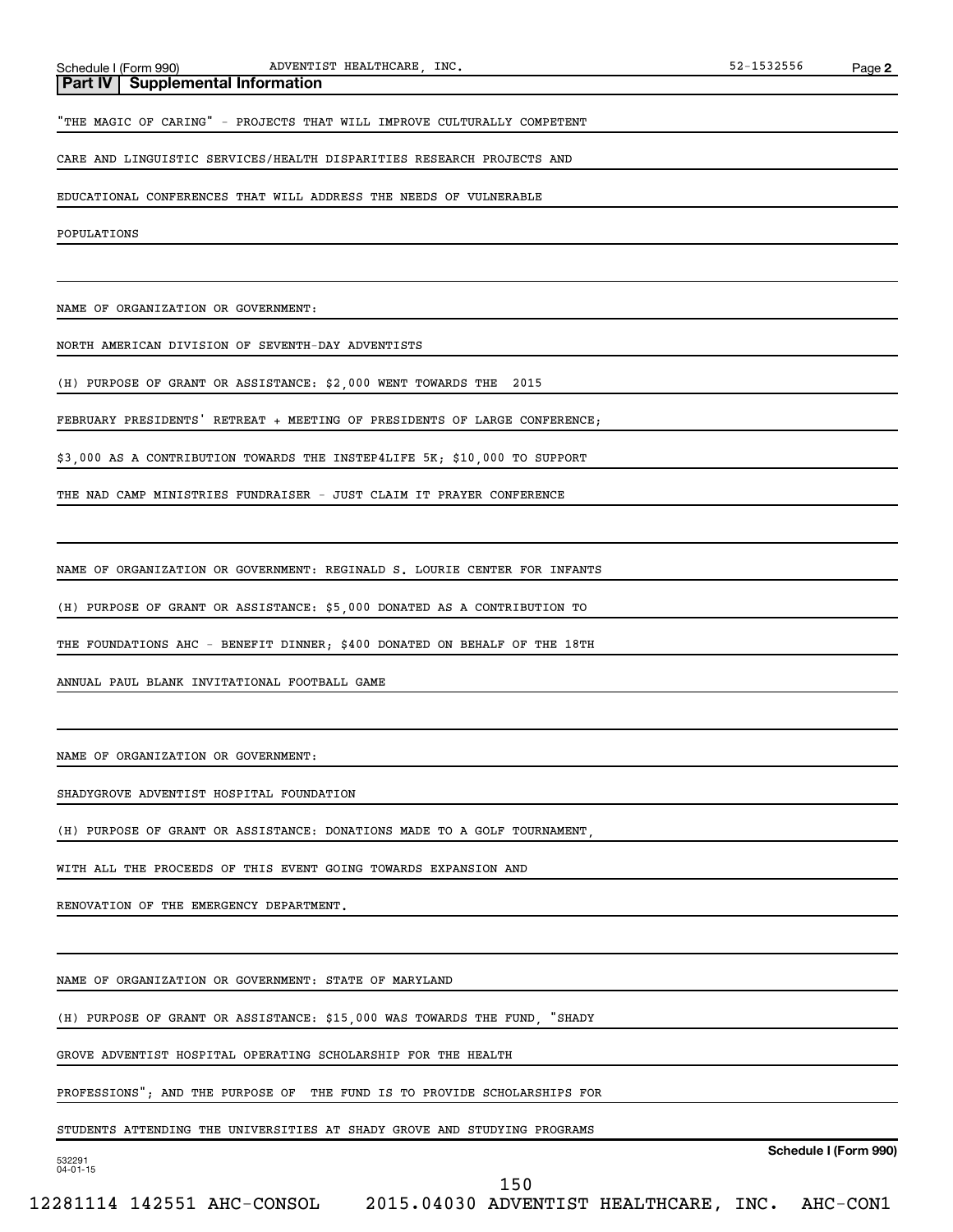RELATED TO ALLIED HEALTH PROFESSIONS

NAME OF ORGANIZATION OR GOVERNMENT: STRATHMORE HALL FOUNDATION INC.

(H) PURPOSE OF GRANT OR ASSISTANCE: 10TH ANNIVERSARY SPRING GALA SPONSOR

- INITIATIVES THAT FOSTER COLLABORATIONS, PROMOTES HEALTHCARE CAREERS AND

POLICY ADVOCACY AND OTHER CONTRIBUTIONS

NAME OF ORGANIZATION OR GOVERNMENT: UNIVERSITY OF MARYLAND BALTIMORE

(H) PURPOSE OF GRANT OR ASSISTANCE: GOLD BENEFACTOR SPONSORSHIP OF THE

UNIVERSITY OF MARYLAND BALTIMORE SCHOOL OF NURSING 125TH ANNIVERSARY GALA

NAME OF ORGANIZATION OR GOVERNMENT:

WASHINGTON ADVENTIST HOSPITAL FOUNDATION

(H) PURPOSE OF GRANT OR ASSISTANCE: DONATIONS MADE TO A GOLF TOURNAMENT,

WITH ALL THE PROCEEDS OF THESE EVENTS GOING TOWARDS SURGICAL CARE,

PATIENT SERVICES ENHANCEMENTS AND CAPITAL CAMPAIGN FOR THE RELOCATION OF

THE NEW HOSPITAL

NAME OF ORGANIZATION OR GOVERNMENT:

WASHINGTON ADVENTIST HOSPITAL FOUNDATION

(H) PURPOSE OF GRANT OR ASSISTANCE: CONSULTING SERVICES PROVIDED TO WAH-

RELATES TO LAUNCHING AN ONLINE FUNDRAISING SERVICE & MAJOR GIFT

FUNDRAISING SERVICES.

NAME OF ORGANIZATION OR GOVERNMENT: WASHINGTON ADVENTIST UNIVERSITY

(H) PURPOSE OF GRANT OR ASSISTANCE: \$100,000 GIVEN IN SUPPORT OF THE WAU

SCHOOL OF HEALTH PROFESSIONS, SCIENCE AND WELLNESS; \$2,000 GIVEN IN

SUPPORT OF WAU FAMILY FUN FESTIVAL - INITIATIVES THAT FOSTER

532291 04-01-15

**Schedule I (Form 990)**

151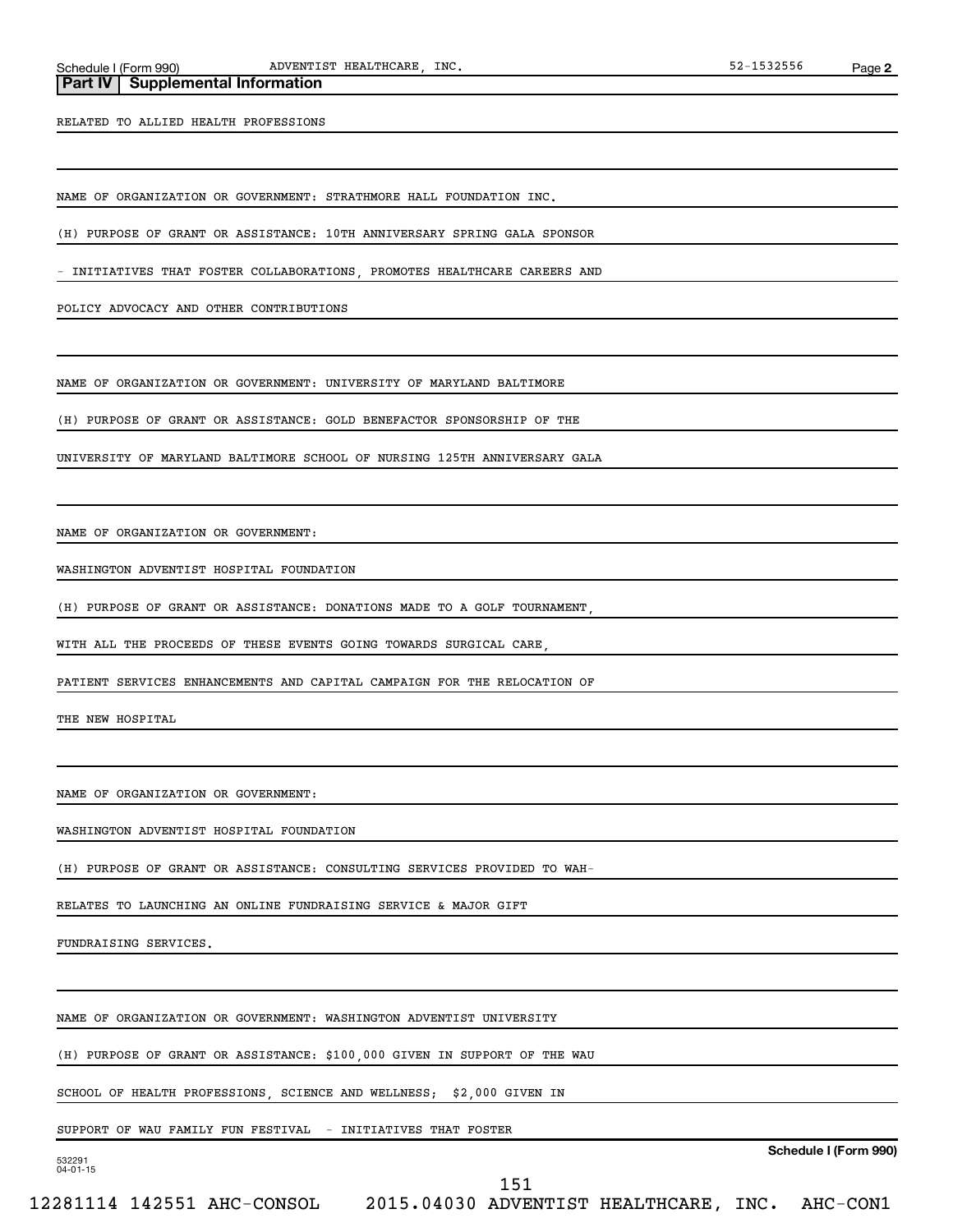COLLABORATIONS, PROMOTES HEALTHCARE CAREERS AND POLICY

ADVOCACY/SEVENTH-DAY ADVENTIST PARTNERSHIPS

NAME OF ORGANIZATION OR GOVERNMENT:

WASHINGTON REGIONAL ASSOC OF GRANTMAKERS

(H) PURPOSE OF GRANT OR ASSISTANCE: CONTRIBUTIONS FOR NONPROFIT

MONTGOMERY WITH THE DESIGNATION FOR MONTGOMERY MOVING FORWARD -

INITIATIVES COMMITTED TO STRATEGIC ACTION IN PURSUIT OF INNOVATIVE

SOLUTIONS TO COMPLEX COMMUNITY PROBLEMS

**Schedule I (Form 990)**

532291 04-01-15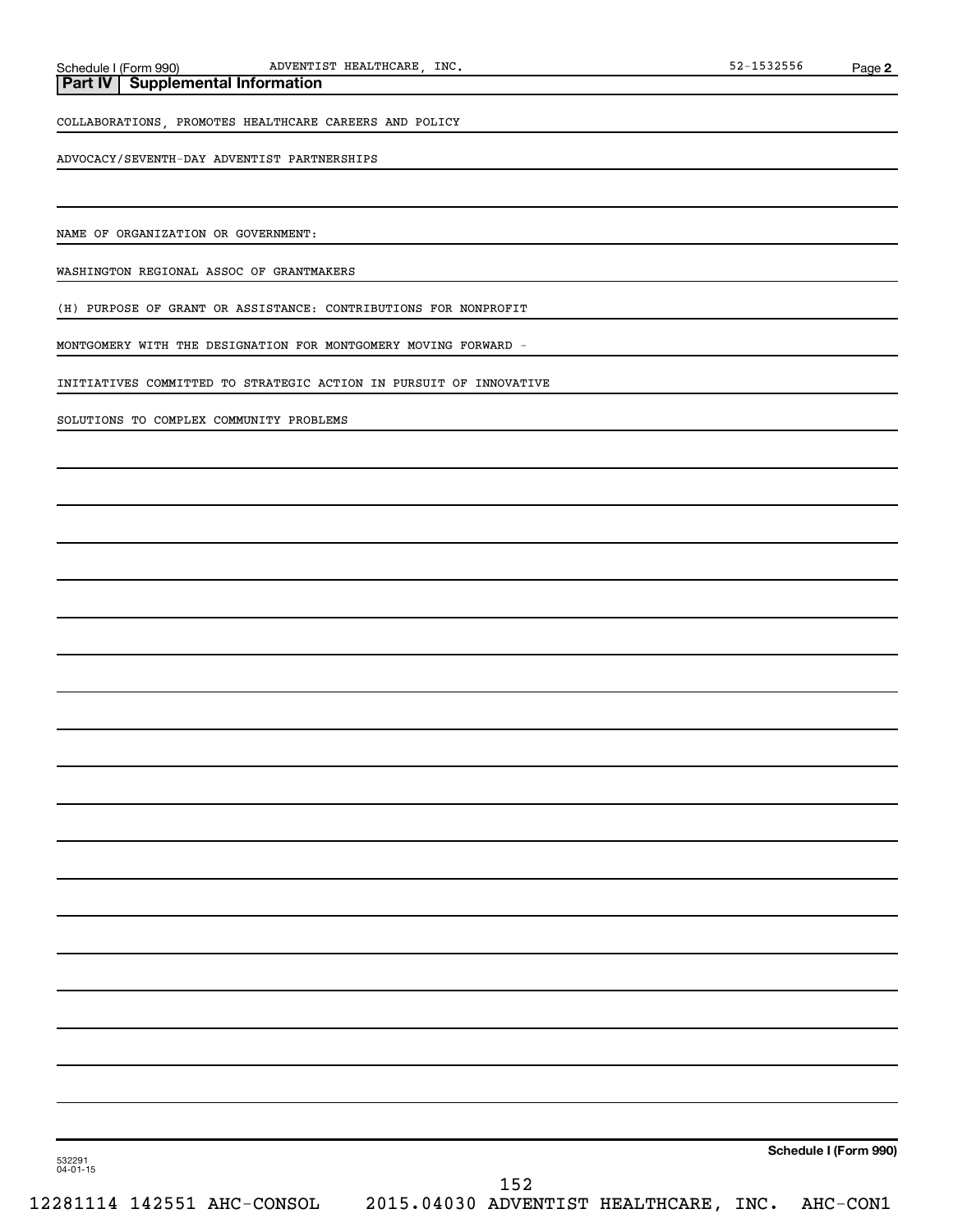|   | <b>SCHEDULE J</b>                       | <b>Compensation Information</b>                                                                                           |                                       | OMB No. 1545-0047     |            |    |
|---|-----------------------------------------|---------------------------------------------------------------------------------------------------------------------------|---------------------------------------|-----------------------|------------|----|
|   | (Form 990)                              | For certain Officers, Directors, Trustees, Key Employees, and Highest                                                     |                                       |                       | U15        |    |
|   |                                         | <b>Compensated Employees</b><br>Complete if the organization answered "Yes" on Form 990, Part IV, line 23.                |                                       |                       |            |    |
|   | Department of the Treasury              | Attach to Form 990.                                                                                                       |                                       | <b>Open to Public</b> |            |    |
|   | Internal Revenue Service                | Information about Schedule J (Form 990) and its instructions is at www.irs.gov/form990.                                   |                                       |                       | Inspection |    |
|   | Name of the organization                |                                                                                                                           | <b>Employer identification number</b> |                       |            |    |
|   |                                         | ADVENTIST HEALTHCARE, INC.                                                                                                | 52-1532556                            |                       |            |    |
|   | Part I                                  | <b>Questions Regarding Compensation</b>                                                                                   |                                       |                       |            |    |
|   |                                         |                                                                                                                           |                                       |                       | Yes        | No |
|   |                                         | 1a Check the appropriate box(es) if the organization provided any of the following to or for a person listed on Form 990, |                                       |                       |            |    |
|   |                                         | Part VII, Section A, line 1a. Complete Part III to provide any relevant information regarding these items.                |                                       |                       |            |    |
|   | First-class or charter travel           | Housing allowance or residence for personal use                                                                           |                                       |                       |            |    |
|   | Travel for companions                   | Payments for business use of personal residence                                                                           |                                       |                       |            |    |
|   |                                         | $\mathbf{X}$<br>Health or social club dues or initiation fees<br>Tax indemnification and gross-up payments                |                                       |                       |            |    |
|   |                                         | Discretionary spending account<br>Personal services (e.g., maid, chauffeur, chef)                                         |                                       |                       |            |    |
|   |                                         |                                                                                                                           |                                       |                       |            |    |
|   |                                         | <b>b</b> If any of the boxes on line 1a are checked, did the organization follow a written policy regarding payment or    |                                       |                       |            |    |
|   |                                         |                                                                                                                           |                                       | 1b                    |            | X  |
| 2 |                                         | Did the organization require substantiation prior to reimbursing or allowing expenses incurred by all directors,          |                                       |                       |            |    |
|   |                                         |                                                                                                                           |                                       | $\mathbf{2}$          | х          |    |
|   |                                         |                                                                                                                           |                                       |                       |            |    |
| з |                                         | Indicate which, if any, of the following the filing organization used to establish the compensation of the organization's |                                       |                       |            |    |
|   |                                         | CEO/Executive Director. Check all that apply. Do not check any boxes for methods used by a related organization to        |                                       |                       |            |    |
|   |                                         | establish compensation of the CEO/Executive Director, but explain in Part III.                                            |                                       |                       |            |    |
|   | X<br>Compensation committee             | Written employment contract                                                                                               |                                       |                       |            |    |
|   | X                                       | X  <br>Compensation survey or study<br>Independent compensation consultant                                                |                                       |                       |            |    |
|   |                                         | Approval by the board or compensation committee<br>Form 990 of other organizations<br>X                                   |                                       |                       |            |    |
|   |                                         |                                                                                                                           |                                       |                       |            |    |
| 4 |                                         | During the year, did any person listed on Form 990, Part VII, Section A, line 1a, with respect to the filing              |                                       |                       |            |    |
|   | organization or a related organization: |                                                                                                                           |                                       |                       |            |    |
| а |                                         | Receive a severance payment or change-of-control payment?                                                                 |                                       | 4a                    | х          |    |
| b |                                         |                                                                                                                           |                                       | 4b                    | x          | x  |
| с |                                         |                                                                                                                           |                                       | 4c                    |            |    |
|   |                                         | If "Yes" to any of lines 4a-c, list the persons and provide the applicable amounts for each item in Part III.             |                                       |                       |            |    |
|   |                                         |                                                                                                                           |                                       |                       |            |    |
|   |                                         | Only section 501(c)(3), 501(c)(4), and 501(c)(29) organizations must complete lines 5-9.                                  |                                       |                       |            |    |
|   |                                         | For persons listed on Form 990, Part VII, Section A, line 1a, did the organization pay or accrue any compensation         |                                       |                       |            |    |
|   | contingent on the revenues of:          |                                                                                                                           |                                       |                       |            | х  |
|   |                                         |                                                                                                                           |                                       | 5а                    |            | x  |
|   |                                         |                                                                                                                           |                                       | 5b                    |            |    |
|   |                                         | If "Yes" to line 5a or 5b, describe in Part III.                                                                          |                                       |                       |            |    |
| 6 |                                         | For persons listed on Form 990, Part VII, Section A, line 1a, did the organization pay or accrue any compensation         |                                       |                       |            |    |
|   | contingent on the net earnings of:      |                                                                                                                           |                                       |                       |            | х  |
|   |                                         |                                                                                                                           |                                       | 6a                    |            | x  |
|   |                                         |                                                                                                                           |                                       | 6b                    |            |    |
|   |                                         | If "Yes" on line 6a or 6b, describe in Part III.                                                                          |                                       |                       |            |    |
|   |                                         | 7 For persons listed on Form 990, Part VII, Section A, line 1a, did the organization provide any non-fixed payments       |                                       |                       |            |    |
|   |                                         |                                                                                                                           |                                       | 7                     |            | х  |
| 8 |                                         | Were any amounts reported on Form 990, Part VII, paid or accrued pursuant to a contract that was subject to the           |                                       |                       |            |    |
|   |                                         |                                                                                                                           |                                       | 8                     |            | x  |
| 9 |                                         | If "Yes" to line 8, did the organization also follow the rebuttable presumption procedure described in                    |                                       |                       |            |    |
|   |                                         |                                                                                                                           |                                       | 9                     |            |    |
|   |                                         | LHA For Paperwork Reduction Act Notice, see the Instructions for Form 990.                                                | Schedule J (Form 990) 2015            |                       |            |    |

532111 10-14-15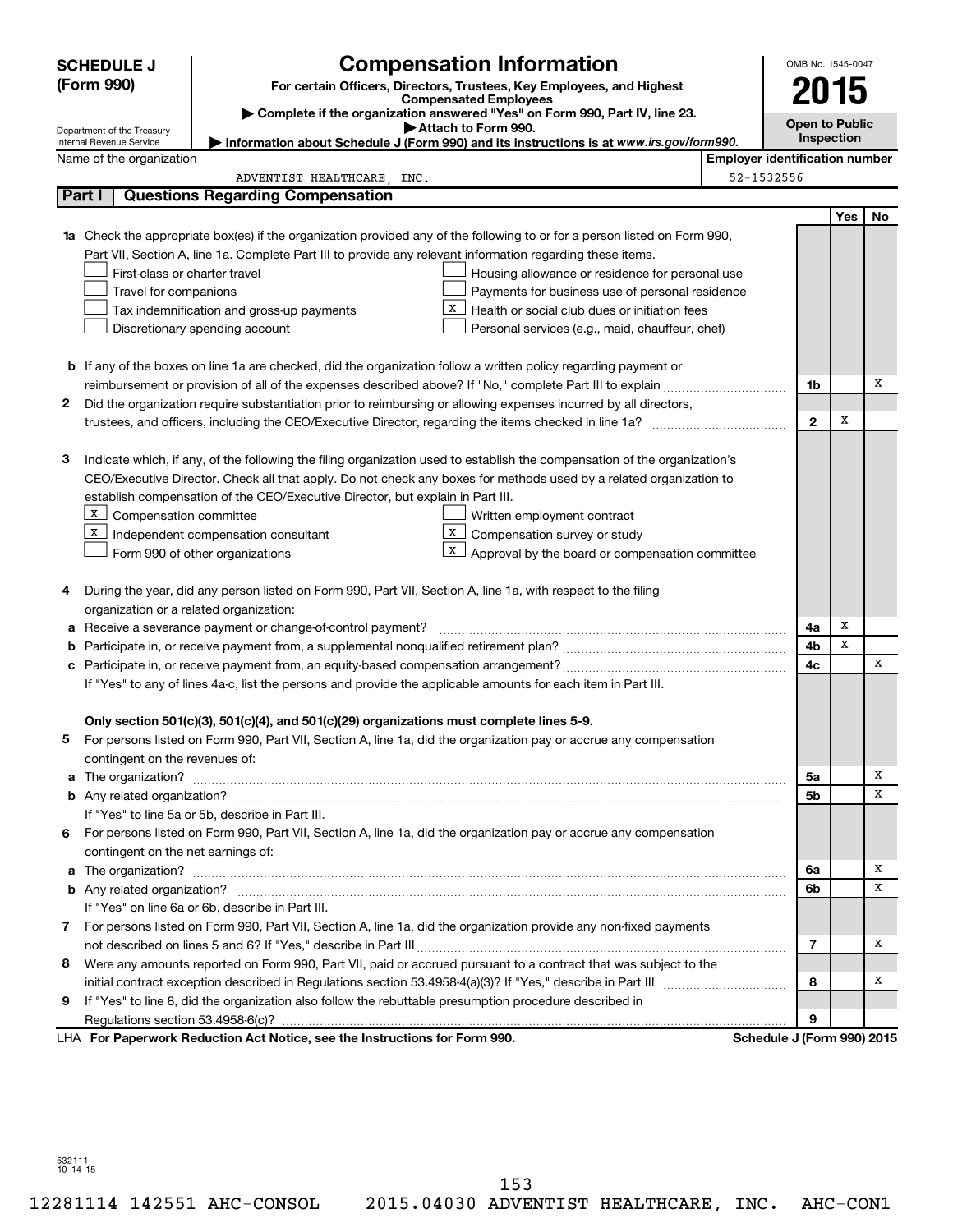Part II | Officers, Directors, Trustees, Key Employees, and Highest Compensated Employees. Use duplicate copies if additional space is needed.

For each individual whose compensation must be reported on Schedule J, report compensation from the organization on row (i) and from related organizations, described in the instructions, on row (ii). Do not list any individuals that are not listed on Form 990, Part VII.

Note: The sum of columns (B)(i)-(iii) for each listed individual must equal the total amount of Form 990, Part VII, Section A, line 1a, applicable column (D) and (E) amounts for that individual.

|                                           |       |                          | (B) Breakdown of W-2 and/or 1099-MISC compensation |                                           | (C) Retirement and<br>other deferred | (D) Nontaxable<br>benefits | (E) Total of columns | (F) Compensation                                           |
|-------------------------------------------|-------|--------------------------|----------------------------------------------------|-------------------------------------------|--------------------------------------|----------------------------|----------------------|------------------------------------------------------------|
| (A) Name and Title                        |       | (i) Base<br>compensation | (ii) Bonus &<br>incentive<br>compensation          | (iii) Other<br>reportable<br>compensation | compensation                         |                            | $(B)(i)-(D)$         | in column (B)<br>reported as deferred<br>on prior Form 990 |
| TERRY FORDE<br>(1)                        | (i)   | 864,928                  | 328,406                                            | 32,029                                    | 191,122                              | 28,016                     | 1,444,501            | $\mathbf{0}$ .                                             |
| PRESIDENT & CEO, AHC                      | (ii)  | 0                        |                                                    | 0                                         |                                      |                            |                      | $\mathfrak o$ .                                            |
| JAMES G. LEE<br>(2)                       | (i)   | 498,437                  | 159,345                                            | 5,040                                     | 110,360                              | 25,601                     | 798,783              | $\mathsf{0}\,.$                                            |
| EVP & CFO, AHC                            | (ii)  | 0                        |                                                    | $\mathbf{0}$                              |                                      |                            |                      | $\mathsf{0}$ .                                             |
| JOHN SACKETT<br>(3)                       | (i)   | 541,076                  | 173,052                                            | 13,272                                    | 110,674                              | 40,583                     | 878,657              | $\mathsf{0}$ .                                             |
| EVP & COO OF AHC; PRESIDENT OF SGMC       | (iii) | 0                        |                                                    | 0                                         |                                      |                            |                      | $\mathsf{0}$ .                                             |
| ERIK WANGSNESS<br>(4)                     | (i)   | 389,952                  | 30,452                                             | 2,157                                     | 87,469                               | 26,905                     | 536,935              | $\mathsf{0}$ .                                             |
| PRESIDENT, WAH                            | (ii)  | 0                        |                                                    | 0                                         |                                      |                            |                      | $\mathsf{0}\,.$                                            |
| JASON C. COE<br>(5)                       | (i)   | 290,030                  | 94,356                                             | 9,180                                     | 51,577                               | 31,421                     | 476,564              | $\mathbf 0$ .                                              |
| PRESIDENT, HRMC                           | (ii)  | 0                        |                                                    | 0.                                        |                                      |                            |                      | $\mathsf{0}\,.$                                            |
| (6) PATRICK GARRETT                       | (i)   | 384,777                  | 142,907                                            | 5,766                                     | 102,164                              | 13,985                     | 649,599              | $\mathbf 0$ .                                              |
| SVP & PHYSICIAN INTEGRATION, AHC          | (ii)  | 0                        |                                                    | $\mathbf{0}$                              | <sup>0</sup>                         |                            |                      | $\mathbf 0$ .                                              |
| SUSAN L. GLOVER<br>(7)                    | (i)   | 299,655                  | 89,441                                             | 4,544                                     | 60,062                               | 26,192                     | 479,894              | $\mathbf 0$ .                                              |
| SVP & SYSTEM QUALITY, AHC                 | (ii)  | 0                        |                                                    | $\mathbf{0}$                              | <sup>0</sup>                         |                            |                      | $\mathbf 0$ .                                              |
| MARTA BRITO PEREZ<br>(8)                  | (i)   | 333,571                  | 101,968                                            | 4,623                                     | 76,945                               | 25,138                     | 542,245              | $\mathbf 0$ .                                              |
| SVP & CHIEF HR OFFICER, AHC               | (ii)  | 0                        |                                                    | 0                                         | <sup>0</sup>                         |                            |                      | $\mathbf 0$ .                                              |
| (9) KEVIN YOUNG                           | (i)   | 306,704                  | 45,000                                             | 4,080                                     | 62,708                               | 25,355                     | 443,847              | $\mathbf 0$ .                                              |
| PRESIDENT, BHWS                           | (ii)  | 0                        |                                                    | 0                                         | $\Omega$                             | n                          |                      | $\mathbf 0$ .                                              |
| (10) BRENT REITZ                          | (i)   | 253,103                  | 11,250                                             | 3,178                                     | 51,773                               | 28,326                     | 347,630              | $\mathbf 0$ .                                              |
| VP & ADMINISTRATOR, ARHM                  | (ii)  | 0                        |                                                    | $\mathbf 0$                               | $\Omega$                             | $\Omega$                   |                      | $\mathsf{0}$ .                                             |
| (11) KEITH BALLENGER                      | (i)   | 187,561                  | 52,021                                             | 8,226                                     | 33,075                               | 21,023                     | 301,906              | 0.                                                         |
| VP HOME HEALTH                            | (ii)  | 0                        |                                                    | 0                                         | 0                                    | $\Omega$                   |                      | 0.                                                         |
| (12) AMY CARRIER                          | (i)   | 207,348                  | 73,305                                             | 2,416                                     | 7,218                                | 14,589                     | 304,876              | 0.                                                         |
| VP, BUS. DEV. & STRATEGIC PLANNING        | (ii)  | 0                        |                                                    | 0                                         | 0                                    |                            |                      | 0.                                                         |
| (13) THOMAS GRANT                         | (i)   | 207,360                  | 55,388                                             | 3,215                                     | 35,114                               | 24,345                     | 325,422              | 0.                                                         |
| VP, PUBLIC RELATIONS & MARKETING, AH(ii)  |       | 0                        | 0                                                  | 0                                         | 0                                    | 0                          |                      | $\mathfrak o$ .                                            |
| (14) CHRISTOPHER GHION                    | (i)   | 277,736                  | 73,545                                             | 214                                       | 62,940                               | 4,039                      | 418,474              | 0.                                                         |
| VP, CHIEF INFORMATION OFFICER, AHC        | (ii)  | 0                        | 0                                                  | 0                                         | 0                                    | $\mathbf{0}$               |                      | 0.                                                         |
| (15) JAMES DAMRON                         | (i)   | 170,621                  | 0                                                  | 55,774                                    | 0                                    | 28, 243                    | 254,638              | 0.                                                         |
| VP & CHIEF DEVELOPMENT OFFICER, AHC       | (ii)  | 0                        | 0                                                  | 0                                         | 0                                    | 0                          |                      | 0.                                                         |
| (16) EUNMEE SHIM                          |       | 261,652                  | 60,224                                             | 3,412                                     | 51,680                               | 27,228                     | 404,196              | $\mathsf{0}$ .                                             |
| VP OF BUSINESS DEVELOPMENT & STRATEG (ii) |       | 0.                       | 0,                                                 | $\mathbf 0$ .                             | $\mathbf{0}$                         | $\mathbf{0}$ .             | $\mathbf 0$ .        | 0.                                                         |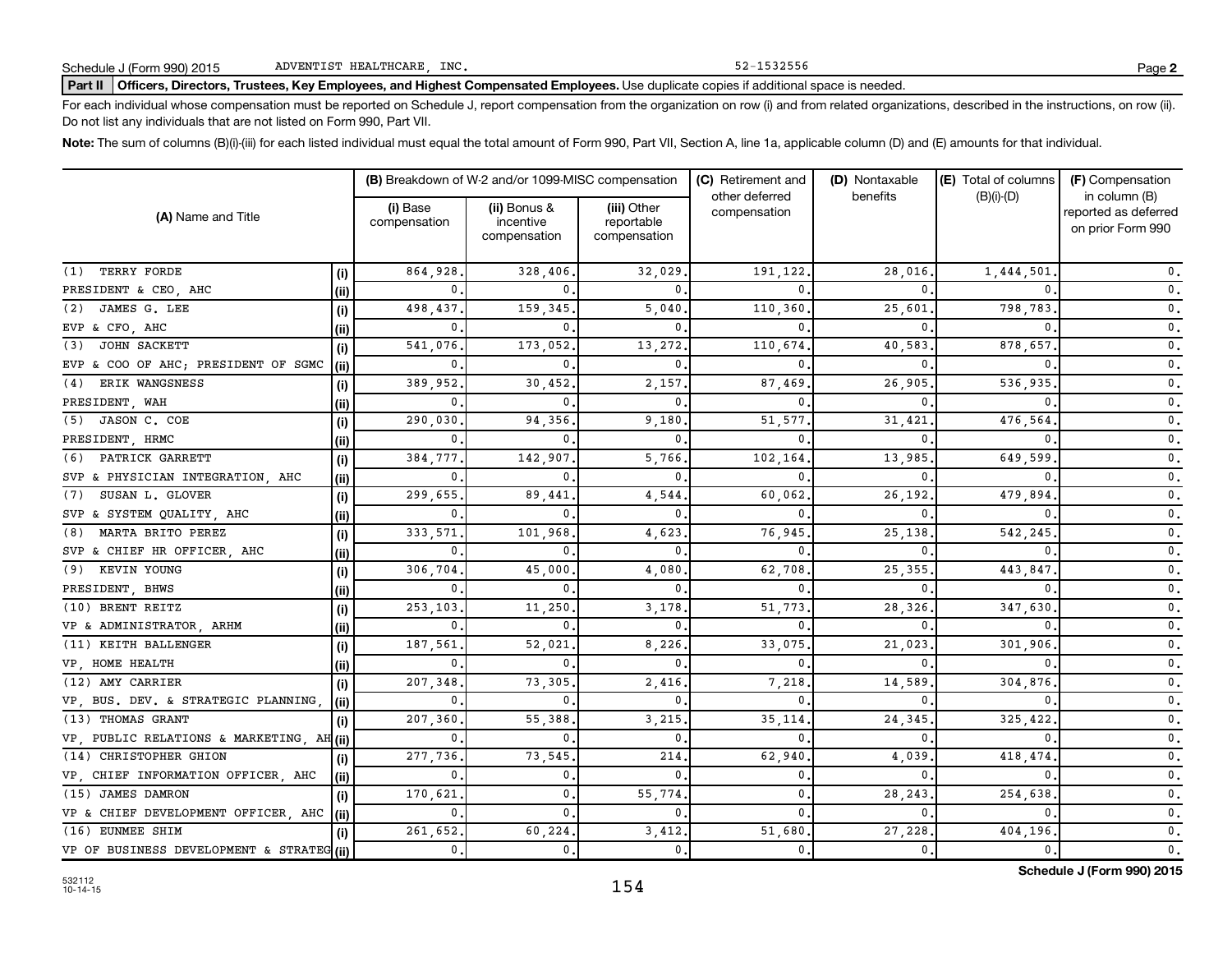## Part II | Officers, Directors, Trustees, Key Employees, and Highest Compensated Employees. Use duplicate copies if additional space is needed.

For each individual whose compensation must be reported on Schedule J, report compensation from the organization on row (i) and from related organizations, described in the instructions, on row (ii). Do not list any individuals that are not listed on Form 990, Part VII.

Note: The sum of columns (B)(i)-(iii) for each listed individual must equal the total amount of Form 990, Part VII, Section A, line 1a, applicable column (D) and (E) amounts for that individual.

| (A) Name and Title                       |       |                          | (B) Breakdown of W-2 and/or 1099-MISC compensation |                                           | (C) Retirement and<br>other deferred | (D) Nontaxable<br>benefits | (E) Total of columns | (F) Compensation<br>in column (B)         |
|------------------------------------------|-------|--------------------------|----------------------------------------------------|-------------------------------------------|--------------------------------------|----------------------------|----------------------|-------------------------------------------|
|                                          |       | (i) Base<br>compensation | (ii) Bonus &<br>incentive<br>compensation          | (iii) Other<br>reportable<br>compensation | compensation                         |                            | $(B)(i)-(D)$         | reported as deferred<br>on prior Form 990 |
| (17) KENNETH B. DESTEFANO                | (i)   | 351,926.                 | 93,122                                             | 33,274                                    | 53,391                               | 25,202.                    | 556,915              | $\mathbf 0$ .                             |
| VP & GENERAL COUNSEL, AHC                | (ii)  | $\mathbf{0}$ .           | $\mathbf{0}$ .                                     | 0.                                        | $\mathbf{0}$                         | $\mathbf{0}$               |                      | $\mathbf 0$ .                             |
| (18) DANIEL L. COCHRAN                   | (i)   | 299,700                  | 69,861                                             | 3,945                                     | 67,531                               | 18,767                     | 459,804              | $\mathbf 0$ .                             |
| VP & CFO, SGMC                           | (i)   | $\mathbf{0}$ .           | $\mathbf{0}$ .                                     | $\mathbf{0}$ .                            | $\mathbf{0}$                         | $\Omega$                   | $\Omega$             | $\mathfrak o$ .                           |
| (19) JOAN VINCENT                        | (i)   | 247,170                  | $\mathbf{0}$ .                                     | 66,221                                    | 750                                  | 7,422.                     | 321,563              | $\mathfrak o$ .                           |
| CHIEF NURSING OFFICER, SGMC              | (i)   | $\mathbf{0}$ .           | $\mathbf{0}$ .                                     | $\mathbf{0}$ .                            | $\mathbf{0}$                         | $\Omega$                   | $\Omega$             | $\mathfrak o$ .                           |
| (20) KEVIN SMOTHERS                      | (i)   | 417,914                  | 102,671                                            | 7,139                                     | 89,763                               | 30,939                     | 648,426              | $\mathfrak o$ .                           |
| VP & CHIEF MEDICAL OFFICER, SGMC         | (ii)  | $\mathbf{0}$             | $\mathbf{0}$                                       | $\mathbf{0}$ .                            | $\mathbf{0}$                         | $\mathbf{0}$               | $\Omega$             | $\mathfrak o$ .                           |
| (21) RANDALL WAGNER                      | (i)   | 354,467                  | 59,163                                             | 80,981                                    | 8,845                                | 12,984                     | 516,440              | $\mathbf 0$ .                             |
| VP & CHIEF MEDICAL OFFICER, WAH          | (ii)  | $\mathbf{0}$ .           | $\mathbf{0}$ .                                     | $\mathbf{0}$ .                            | $\mathbf{0}$                         | $\mathbf{0}$               | $\Omega$             | $\mathfrak o$ .                           |
| (22) CHERIE PARDUE                       | (i)   | 138,581                  | 66,346                                             | 91,148                                    | 4,143                                | 1,328                      | 301,546              | $\mathfrak o$ .                           |
| DEPUTY CHIEF INFORMATION OFFICER, AH(ii) |       | $\mathbf{0}$ .           | $\mathbf{0}$ .                                     | $\mathbf{0}$ .                            | $\mathbf{0}$                         | $\mathbf{0}$ .             | $\mathbf{0}$         | $\mathbf 0$ .                             |
|                                          | (i)   |                          |                                                    |                                           |                                      |                            |                      |                                           |
|                                          | (ii)  |                          |                                                    |                                           |                                      |                            |                      |                                           |
|                                          | (i)   |                          |                                                    |                                           |                                      |                            |                      |                                           |
|                                          | (ii)  |                          |                                                    |                                           |                                      |                            |                      |                                           |
|                                          | (i)   |                          |                                                    |                                           |                                      |                            |                      |                                           |
|                                          | (ii)  |                          |                                                    |                                           |                                      |                            |                      |                                           |
|                                          | (i)   |                          |                                                    |                                           |                                      |                            |                      |                                           |
|                                          | (ii)  |                          |                                                    |                                           |                                      |                            |                      |                                           |
|                                          | (i)   |                          |                                                    |                                           |                                      |                            |                      |                                           |
|                                          | (ii)  |                          |                                                    |                                           |                                      |                            |                      |                                           |
|                                          | (i)   |                          |                                                    |                                           |                                      |                            |                      |                                           |
|                                          | (ii)  |                          |                                                    |                                           |                                      |                            |                      |                                           |
|                                          | (i)   |                          |                                                    |                                           |                                      |                            |                      |                                           |
|                                          | (ii)  |                          |                                                    |                                           |                                      |                            |                      |                                           |
|                                          | (i)   |                          |                                                    |                                           |                                      |                            |                      |                                           |
|                                          | (ii)  |                          |                                                    |                                           |                                      |                            |                      |                                           |
|                                          | (i)   |                          |                                                    |                                           |                                      |                            |                      |                                           |
|                                          | (ii)  |                          |                                                    |                                           |                                      |                            |                      |                                           |
|                                          | (i)   |                          |                                                    |                                           |                                      |                            |                      |                                           |
|                                          | (iii) |                          |                                                    |                                           |                                      |                            |                      |                                           |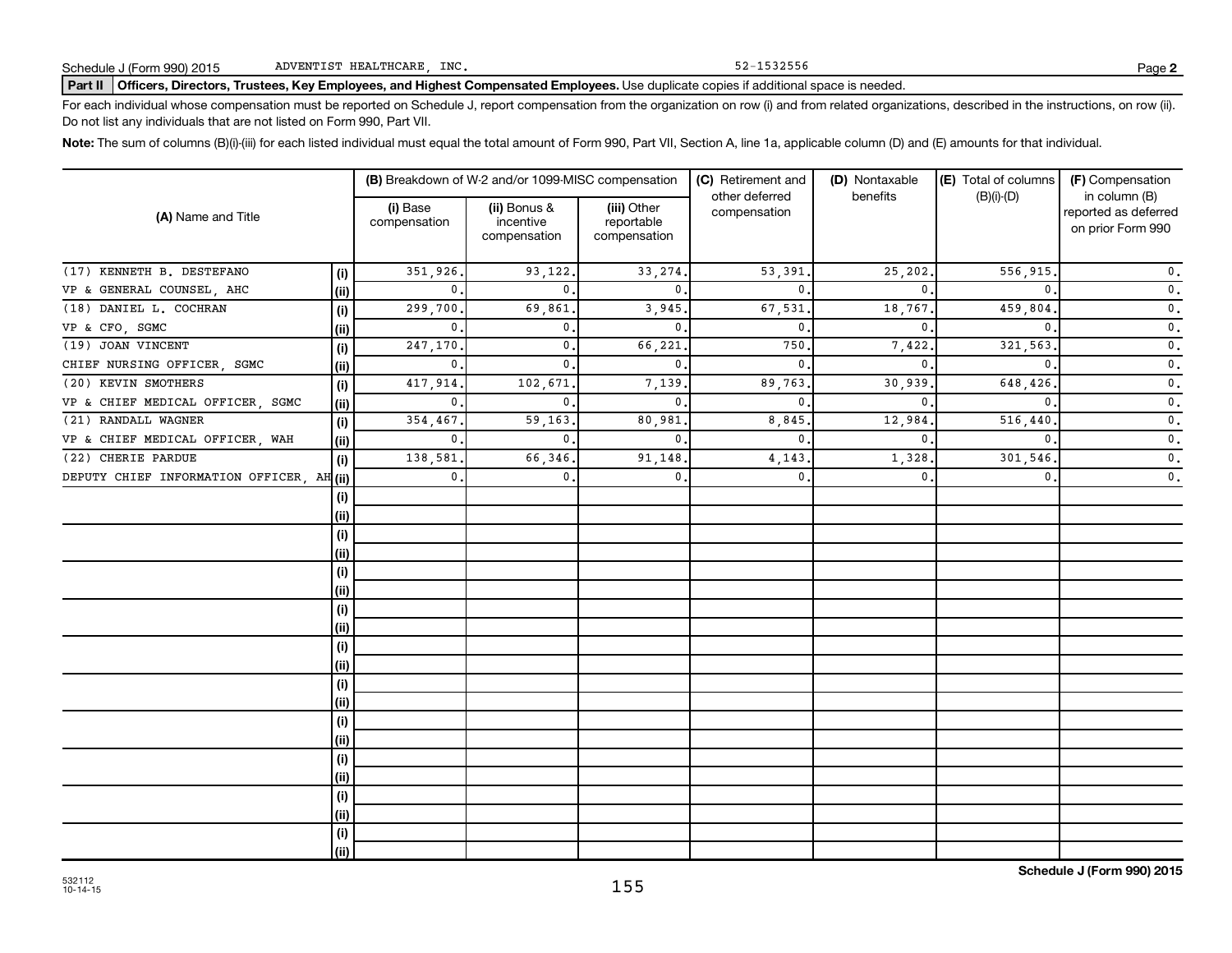Provide the information, explanation, or descriptions required for Part I, lines 1a, 1b, 3, 4a, 4b, 4c, 5a, 5b, 6a, 6b, 7, and 8, and for Part II. Also complete this part for any additional information.

PART I, LINE 1A:

ADVENTIST HEALTHCARE DOES NOT HAVE A WRITTEN POLICY REGARDING REIMBURSEMENT

OR PROVISION OF A CLUB EXPENSES. HOWEVER, ADVENTIST HEALTHCARE OWNS A

CORPORATE MEMBERSHIP AT A LOCAL GOLF CLUB, IN WHICH THREE ADVENTIST

HEALTHCARE EMPLOYEES CAN BE DESIGNATED TO USE THE FACILITIES. CLUB

EXPENSES ARE PAID BY ADVENTIST HEALTHCARE, BUT ARE TREATED AS TAXABLE

INCOME TO THE RESPECTIVE ADVENTIST HEALTHCARE EMPLOYEES, SUBJECT TO FEDERAL

AND STATE TAX WITHHOLDINGS. THE CLUB EXPENDITURES ARE REVIEWED ANNUALLY BY

THE EXECUTIVE COMPENSATION COMMITTEE OF THE BOARD OF TRUSTEES, IN

ACCORDANCE WITH IRS INTERMEDIATE SANCTION GUIDELINES.

PART I, LINE 3:

COMPENSATION DEFINED. THE COMPENSATION REPORTED FOR THE EMPLOYEES SET FORTH

ON SCHEDULE J IS COMPRISED OF THE FOLLOWING:

BASE COMPENSATION INCLUDES NONDISCRETIONARY PAYMENTS, AGREED UPON IN

ADVANCE, CONTINGENT ONLY UPON THE PAYEES PERFORMANCE OF AGREED UPON

SERVICES (SUCH AS SALARY OR FEES).

INCENTIVE COMPENSATION INCLUDES PAYMENTS BASED ON SATISFACTION OF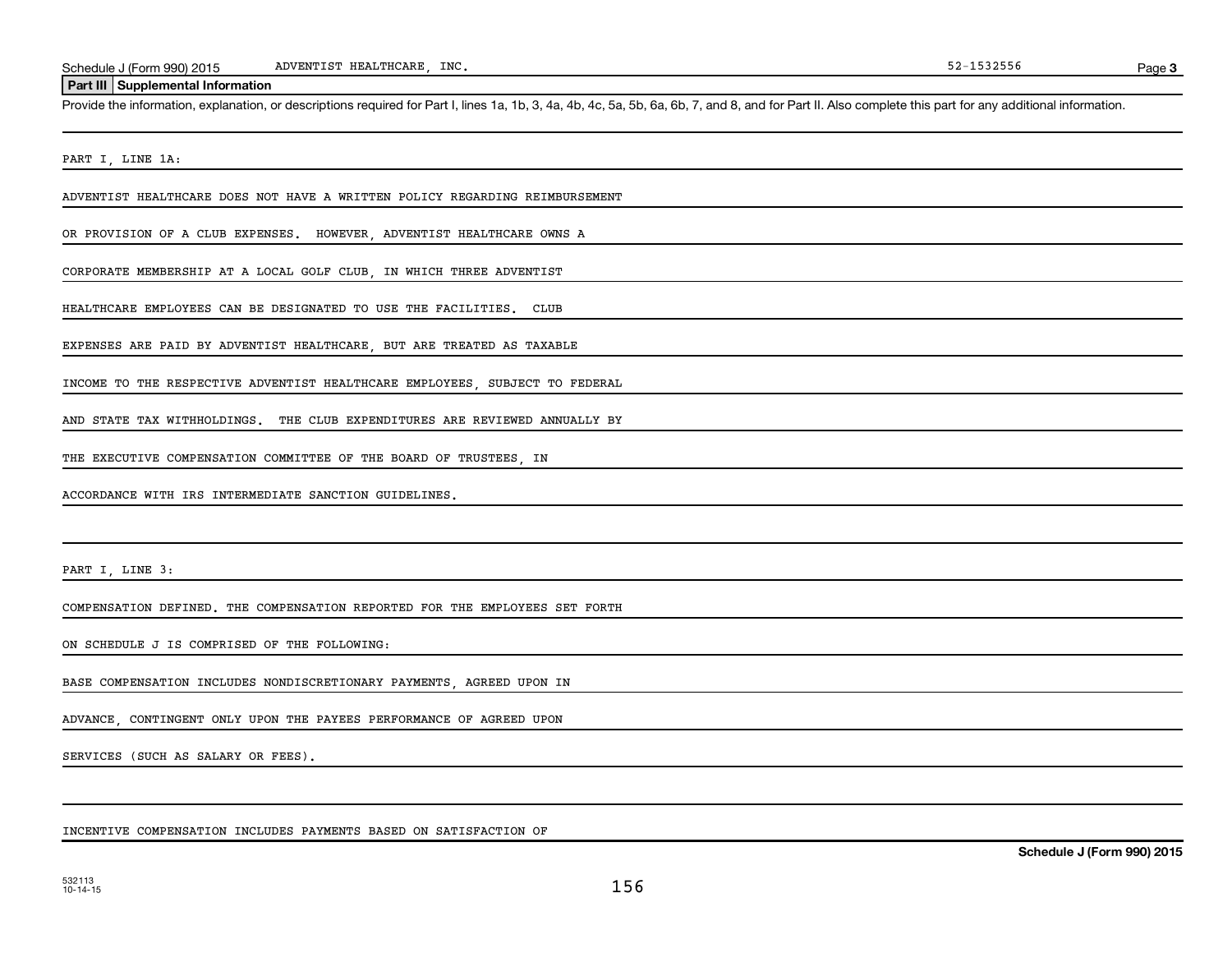Provide the information, explanation, or descriptions required for Part I, lines 1a, 1b, 3, 4a, 4b, 4c, 5a, 5b, 6a, 6b, 7, and 8, and for Part II. Also complete this part for any additional information.

PRE-DETERMINED PERFORMANCE TARGETS SUCH AS OUALITY/PATIENT SAFETY GOALS

EMPLOYEE AND CUSTOMER ENGAGEMENT GOALS, ORGANIZATIONAL GROWTH, AND

FINANCIAL PERFORMANCE, AMONG OTHER THINGS.

A NEW EXECUTIVE RETENTION 457F PLAN, EFFECTIVE JANUARY 1, 2015, REPLACED

THE ADVENTIST HEALTHCARE CAPITAL ACCUMULATION ACCOUNT PLAN. PRE-TAX

CONTRIBUTIONS ACCUMULATED ANNUALLY ARE DISTRIBUTED ON JANUARY 1ST OF THE

2ND YEAR, IF STILL EMPLOYED. THERE IS A 2 YEAR DEFERRAL PERIOD BEFORE

PAYMENTS ARE RELEASED. THE FIRST PAYMENT FOR THE NEW EXECUTIVE RETENTION

PLAN, RELATED TO CONTRIBUTIONS ACCUMULATED IN 2015, WILL BE DISTRIBUTED ON

JANUARY 1, 2017 AND CONTRIBUTIONS ACCUMULATED IN 2016 WILL BE DISTRIBUTED

ON JANUARY 1, 2018. IN ADDITION, OTHER REPORTABLE COMPENSATION INCLUDES

LONG-TERM DISABILITY COVERAGE, CELL PHONE ALLOWANCES, CASH-OUT OF UNUSED

PAID TIME OFF (PTO) HOURS (ONLY FOR EMPLOYEES THAT LEAVE OUR ORGANIZATION)

IMPUTED VALUE OF LIFE INSURANCE BENEFITS, TAXABLE PAYABLE PAY, AND

SEVERANCE, AS APPLICABLE.

NON-TAXABLE BENEFITS INCLUDES PRE-TAX PAYROLL DEDUCTIONS (SUCH AS FLEXIBLE

MEDICAL SPENDING, DEPENDENT CARE, AND EMPLOYEE HEALTH BENEFIT PREMIUM), AND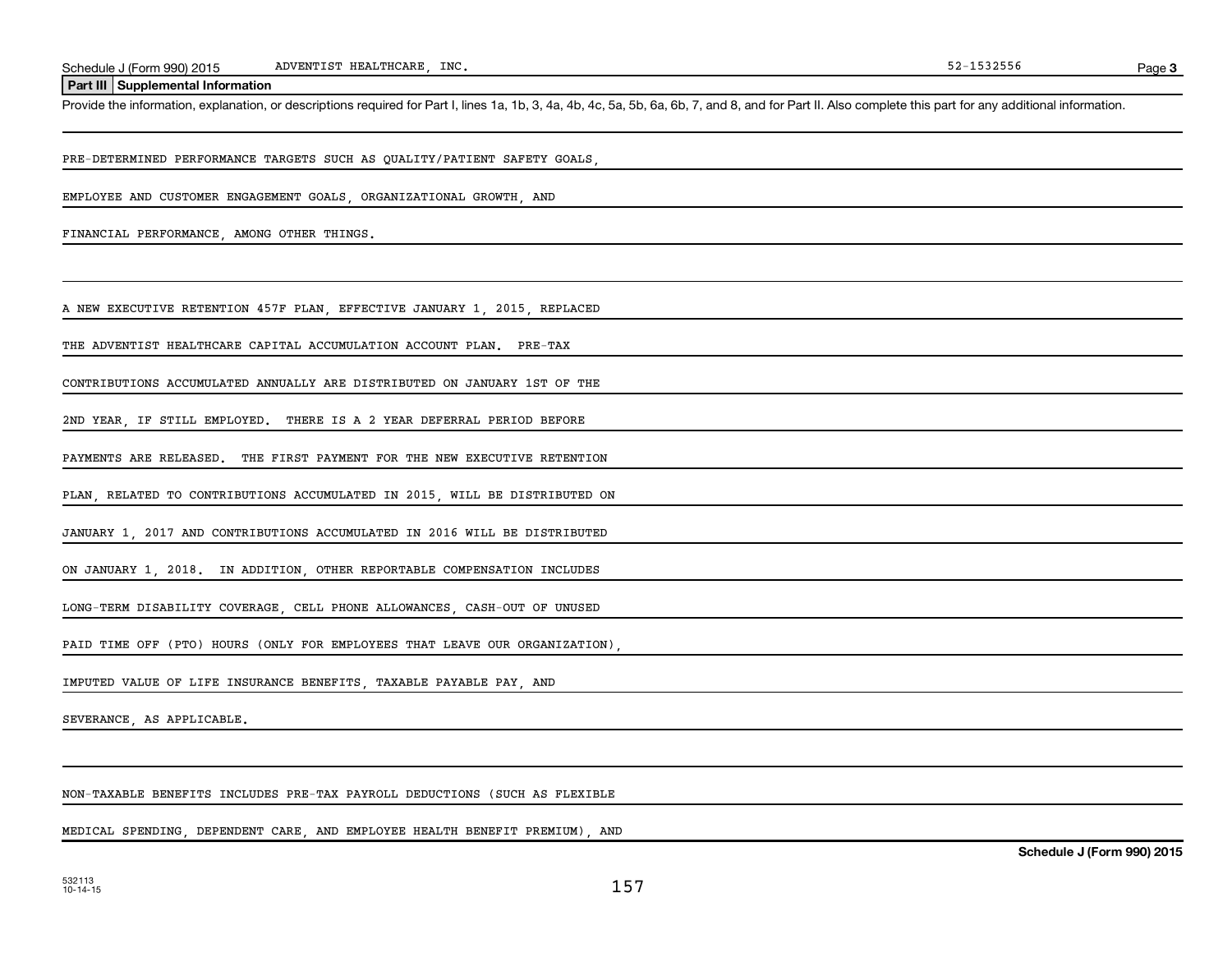Provide the information, explanation, or descriptions required for Part I, lines 1a, 1b, 3, 4a, 4b, 4c, 5a, 5b, 6a, 6b, 7, and 8, and for Part II. Also complete this part for any additional information.

THE EMPLOYER PORTION OF CERTAIN EMPLOYEE BENEFITS SUCH AS HEALTH INSURANCE

DENTAL INSURANCE, VISION INSURANCE, LIFE INSURANCE, BASE CONTRIBUTIONS TO

RETIREMENT PLANS, MATCHING OF EMPLOYEES RETIREMENT CONTRIBUTIONS, ETC.

PAY PRACTICE: ADVENTIST HEALTHCARE UTILIZES A SINGLE EMPLOYER ID FOR ALL OF

ITS AFFILIATED ENTITIES FOR EMPLOYMENT PURPOSES. AS SUCH, ACTUAL

COMPENSATION AND BENEFITS ARE CHARGED TO THE RESPECTIVE ENTITIES AND THE

RESULTING COMPENSATION AND BENEFITS ARE REPORTED ON EACH AFFILIATE IRS FORM

990 AS IF PAID DIRECTLY BY SUCH AFFILIATE. AS APPLICABLE, THE SAME AND

NON-ADDITIVE COMPENSATION AND EMPLOYMENT BENEFIT PLAN CONTRIBUTION AMOUNTS

WERE ALSO DISCLOSED IN THE ADVENTIST HEALTHCARE INC. RELATED ENTITIES

RETURNS.

532113 10-14-15

INDEPENDENT GUIDELINES: WHEN SETTING COMPENSATION FOR THE OFFICERS,

DIRECTORS, TRUSTEES, KEY EMPLOYEES, AND THE HIGHEST COMPENSATED EMPLOYEES,

ADVENTIST HEALTHCARE FULLY COMPLIES WITH THE PROCEDURAL SAFE GUARDS

EMBODIED IN IRS REGULATIONS. COMPENSATION FOR ADVENTIST HEALTHCARE

OFFICERS, DIRECTORS, TRUSTEES, KEY EMPLOYEES, AND THE HIGHEST COMPENSATED

EMPLOYEES IS ENTIRELY SET BY A COMMITTEE OF ADVENTIST HEALTHCARE BOARD OF

**Schedule J (Form 990) 2015**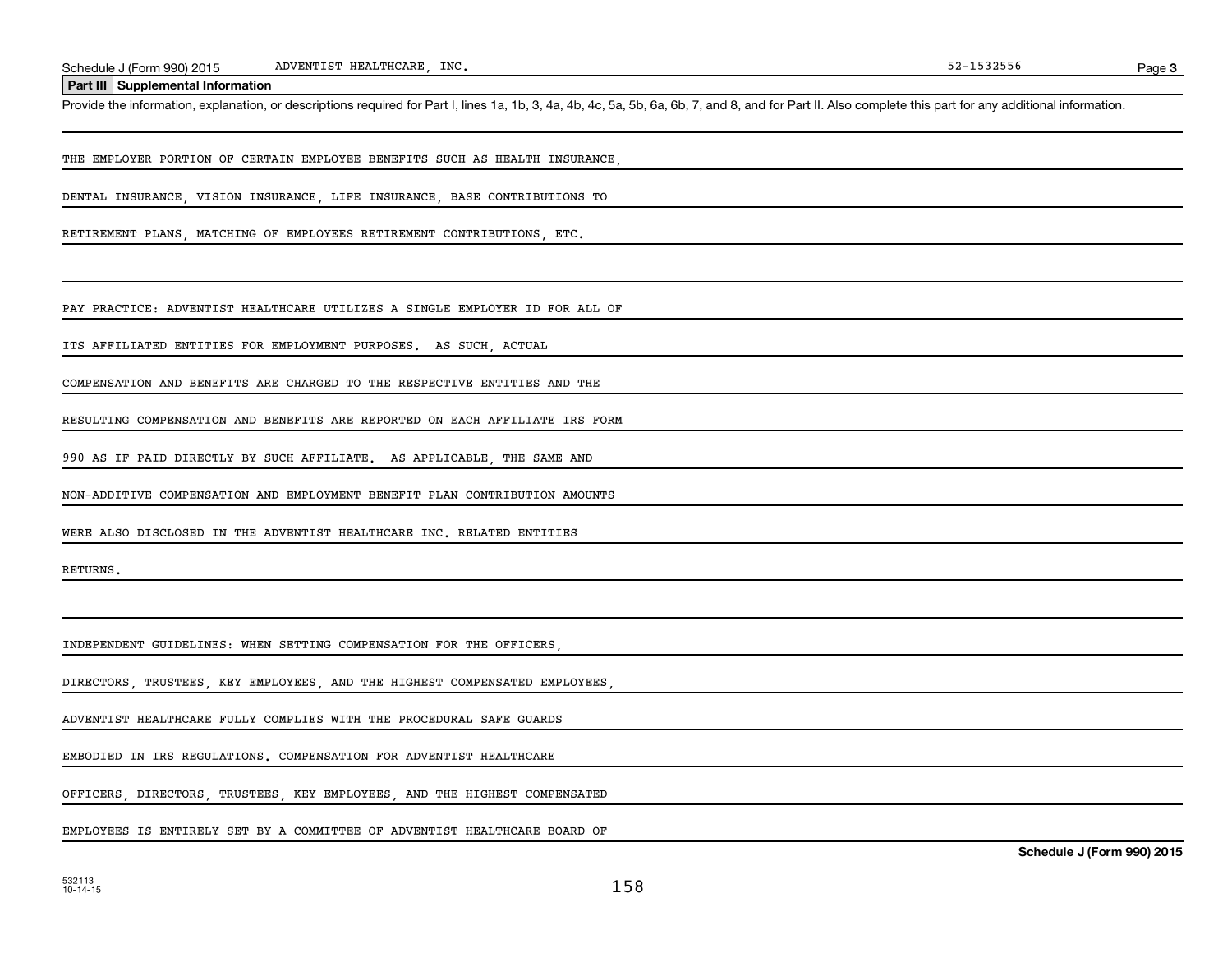Provide the information, explanation, or descriptions required for Part I, lines 1a, 1b, 3, 4a, 4b, 4c, 5a, 5b, 6a, 6b, 7, and 8, and for Part II. Also complete this part for any additional information.

TRUSTEES. IN SETTING COMPENSATION, THE GOVERNING BOARD COMMITTEE RELIES

UPON MARKET COMPARABILITY DATA PROVIDED BY AN INDEPENDENT OUTSIDE

COMPENSATION CONSULTANT WHO PROVIDES A SUMMARY OF HEALTH CARE SALARIES AND

BENEFITS FOR COMPARABLE SIZED ORGANIZATIONS BOTH NATIONALLY AND IN THE

BALTIMORE-WASHINGTON REGION. TO FURTHER ENSURE REASONABLENESS, BOTH

COMPENSATION AND BENEFITS ARE TARGETED AT THE 50TH PERCENTILE (OR MEDIAN)

OF THE MARKET.

PAY PHILOSOPHY: FOR ALL ADVENTIST HEALTHCARE EMPLOYEES INCLUDING THOSE

LISTED ON SCHEDULE J, THE GOAL OF ADVENTIST HEALTHCARE IS TO OFFER

COMPETITIVE SALARIES IN ORDER TO ATTRACT, HIRE, AND RETAIN QUALIFIED AND

TALENTED INDIVIDUALS. MAINTAINING A QUALITY AND STABLE WORKFORCE HAS A

POSITIVE IMPACT ON THE WORKPLACE AND ON THE CARE PROVIDED TO OUR

PATIENTS/RESIDENTS AND THEIR FAMILIES. IN GENERAL, NON-EXECUTIVE EMPLOYEES

ARE COMPENSATED UTILIZING THE FULL WAGE SCALE FOR THEIR RESPECTIVE

POSITIONS, COMPARED TO THE MARKET. HOWEVER, EXECUTIVES ARE GENERALLY

LIMITED TO THE MEDIAN OF THE MARKET FOR THEIR RESPECTIVE POSITIONS.

PART I, LINES 4A-B: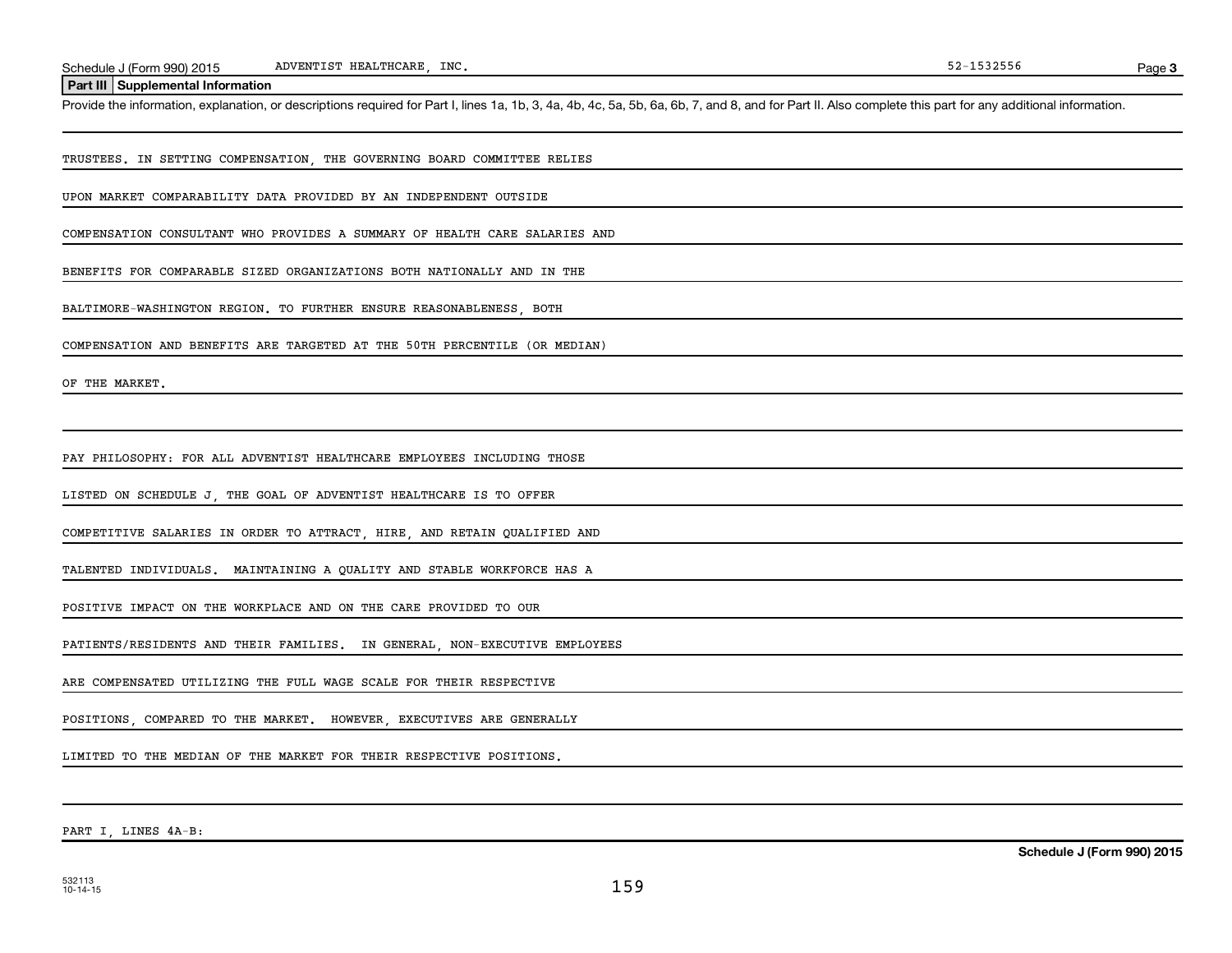Provide the information, explanation, or descriptions required for Part I, lines 1a, 1b, 3, 4a, 4b, 4c, 5a, 5b, 6a, 6b, 7, and 8, and for Part II. Also complete this part for any additional information.

A NEW EXECUTIVE RETENTION 457F PLAN, EFFECTIVE JANUARY 1, 2015, REPLACED

THE ADVENTIST HEALTHCARE CAPITAL ACCUMULATION ACCOUNT PLAN. PRE-TAX

CONTRIBUTIONS ACCUMULATED ANNUALLY ARE DISTRIBUTED ON JANUARY 1ST OF THE

2ND YEAR, IF STILL EMPLOYED. THERE IS A 2 YEAR DEFERRAL PERIOD BEFORE

PAYMENTS ARE RELEASED. THE FIRST PAYMENT FOR THE NEW EXECUTIVE RETENTION

PLAN, RELATED TO CONTRIBUTIONS ACCUMULATED IN 2015, WILL BE DISTRIBUTED ON

JANUARY 1, 2017 AND CONTRIBUTIONS ACCUMULATED IN 2016 WILL BE DISTRIBUTED

ON JANUARY 1, 2018.

THE FOLLOWING EMPLOYEES LISTED BELOW FELL OUTSIDE THE AGE BRACKET TO BE

INCLUDED IN THE 457F PLAN, AND THEY RECEIVED LUMP-SUM CASH BONUS PAYMENTS:

JAMES DAMRON: \$44,653;

JOAN VINCENT: \$64,605;

RANDALL WAGNER: \$74,026.

ALSO, IN 2015, SEVERANCE PAYMENTS WERE MADE TO:

CHERIE PARDUE: \$90,959.

**Schedule J (Form 990) 2015**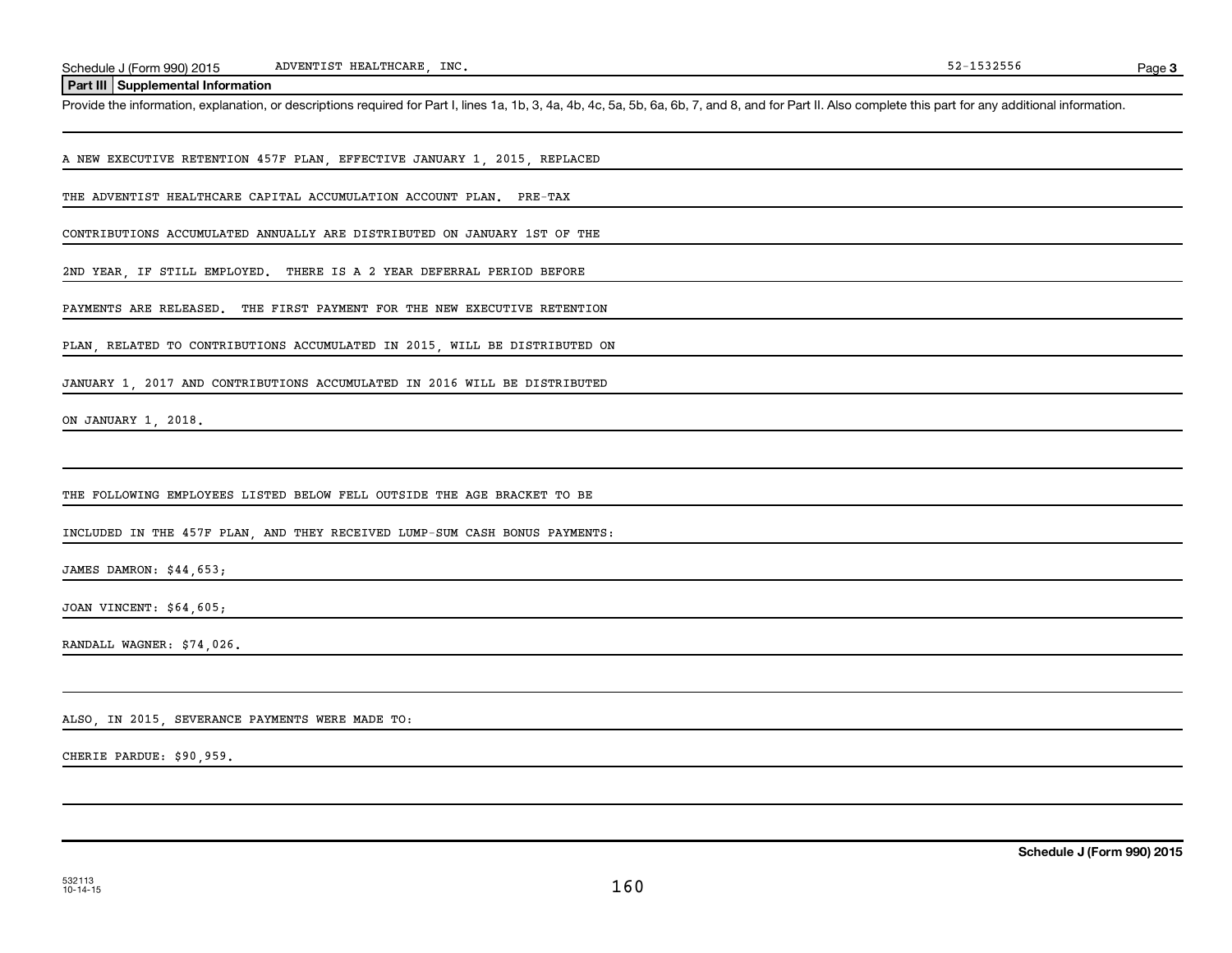| (Form 990)     | <b>SCHEDULE K</b><br>Department of the Treasury<br>Internal Revenue Service                                                                    | Complete if the organization answered "Yes" on Form 990, Part IV, line 24a. Provide descriptions,<br>Attach to Form 990. Information about Schedule K (Form 990) and its instructions is at www.irs.gov/form990. |               | <b>Supplemental Information on Tax-Exempt Bonds</b><br>explanations, and any additional information in Part VI. |                 |            |                        | ENTITY                     | 1           |    |                                                     | OMB No. 1545-0047<br><b>Open to Public</b><br>Inspection | 2015        |   |
|----------------|------------------------------------------------------------------------------------------------------------------------------------------------|------------------------------------------------------------------------------------------------------------------------------------------------------------------------------------------------------------------|---------------|-----------------------------------------------------------------------------------------------------------------|-----------------|------------|------------------------|----------------------------|-------------|----|-----------------------------------------------------|----------------------------------------------------------|-------------|---|
|                | Name of the organization                                                                                                                       | ADVENTIST HEALTHCARE, INC.                                                                                                                                                                                       |               |                                                                                                                 |                 |            |                        |                            |             |    | <b>Employer identification number</b><br>52-1532556 |                                                          |             |   |
| Part I         | <b>Bond Issues</b>                                                                                                                             |                                                                                                                                                                                                                  |               |                                                                                                                 |                 |            |                        |                            |             |    |                                                     |                                                          |             |   |
|                | (a) Issuer name                                                                                                                                | (b) Issuer EIN                                                                                                                                                                                                   | $(c)$ CUSIP # | (d) Date issued                                                                                                 | (e) Issue price |            |                        | (f) Description of purpose |             |    | (g) Defeased (h) On behalf                          |                                                          | (i) Pooled  |   |
|                |                                                                                                                                                |                                                                                                                                                                                                                  |               |                                                                                                                 |                 |            |                        |                            |             |    | of issuer                                           |                                                          | financing   |   |
|                |                                                                                                                                                |                                                                                                                                                                                                                  |               |                                                                                                                 |                 |            |                        |                            | <b>Yes</b>  | No | Yes                                                 | No                                                       | Yes   No    |   |
|                |                                                                                                                                                |                                                                                                                                                                                                                  |               |                                                                                                                 |                 |            |                        |                            |             |    |                                                     |                                                          |             |   |
|                | A MHHEFA (2005 A)                                                                                                                              | 52-0936091                                                                                                                                                                                                       | 574217VS1     | 12/20/05                                                                                                        |                 |            | 78,000,000.SEE PART VI |                            |             | X  |                                                     | X                                                        |             | x |
|                |                                                                                                                                                |                                                                                                                                                                                                                  |               |                                                                                                                 |                 |            |                        |                            |             |    |                                                     |                                                          |             |   |
|                | <b>B MHHEFA</b> (2011 A)                                                                                                                       | 52-0936091                                                                                                                                                                                                       | 574218CH4     | 09/01/11                                                                                                        |                 |            | 57,508,761.SEE PART VI |                            |             | X  |                                                     | X                                                        |             | х |
|                |                                                                                                                                                |                                                                                                                                                                                                                  |               |                                                                                                                 |                 |            |                        |                            |             |    |                                                     |                                                          |             |   |
|                | <b>C MHHEFA</b> (2011 B)                                                                                                                       | 52-0936091                                                                                                                                                                                                       | NONEAVAIL     | 09/01/11                                                                                                        |                 |            | 59,980,000.SEE PART VI |                            |             | X  |                                                     | X                                                        |             | х |
|                |                                                                                                                                                | 52-0936091                                                                                                                                                                                                       | NONEAVAIL     | 06/12/13                                                                                                        |                 |            |                        |                            |             | X  |                                                     | X                                                        |             | x |
|                | <b>D MHHEFA</b> (2013)                                                                                                                         |                                                                                                                                                                                                                  |               |                                                                                                                 |                 |            | 15,623,500.SEE PART VI |                            |             |    |                                                     |                                                          |             |   |
| <b>Part II</b> | <b>Proceeds</b>                                                                                                                                |                                                                                                                                                                                                                  |               | A                                                                                                               |                 |            | В                      | C                          |             |    |                                                     | D                                                        |             |   |
|                | Amount of bonds retired                                                                                                                        |                                                                                                                                                                                                                  |               |                                                                                                                 |                 |            |                        |                            |             |    |                                                     |                                                          |             |   |
| $\mathbf{2}$   |                                                                                                                                                |                                                                                                                                                                                                                  |               |                                                                                                                 |                 |            |                        |                            |             |    |                                                     |                                                          |             |   |
| 3              |                                                                                                                                                |                                                                                                                                                                                                                  |               |                                                                                                                 | 79,853,550.     |            | 57,508,761             |                            | 59,980,000. |    |                                                     |                                                          | 15,623,500. |   |
| 4              |                                                                                                                                                |                                                                                                                                                                                                                  |               |                                                                                                                 |                 |            | 5.835.976.             |                            |             |    |                                                     |                                                          |             |   |
| 5              |                                                                                                                                                |                                                                                                                                                                                                                  |               |                                                                                                                 | 4,537,581       |            |                        |                            |             |    |                                                     |                                                          |             |   |
| 6              | Proceeds in refunding escrows                                                                                                                  |                                                                                                                                                                                                                  |               |                                                                                                                 |                 |            |                        |                            |             |    |                                                     |                                                          |             |   |
| 7              | Issuance costs from proceeds                                                                                                                   |                                                                                                                                                                                                                  |               |                                                                                                                 | 691,085,        |            | 909.734                |                            | 550,992.    |    |                                                     |                                                          |             |   |
| 8              | Credit enhancement from proceeds                                                                                                               |                                                                                                                                                                                                                  |               |                                                                                                                 | 490.630.        |            |                        |                            |             |    |                                                     |                                                          |             |   |
| 9              | Working capital expenditures from proceeds                                                                                                     |                                                                                                                                                                                                                  |               |                                                                                                                 |                 |            |                        |                            |             |    |                                                     |                                                          |             |   |
| 10             |                                                                                                                                                |                                                                                                                                                                                                                  |               |                                                                                                                 | 74, 134, 254.   |            |                        |                            |             |    |                                                     |                                                          |             |   |
| 11             | Other spent proceeds                                                                                                                           |                                                                                                                                                                                                                  |               |                                                                                                                 |                 |            | 53, 581, 715,          |                            | 59,429,008. |    |                                                     |                                                          | 15,623,500. |   |
| 12             | Other unspent proceeds                                                                                                                         |                                                                                                                                                                                                                  |               |                                                                                                                 |                 |            |                        |                            |             |    |                                                     |                                                          |             |   |
| 13             | Year of substantial completion                                                                                                                 |                                                                                                                                                                                                                  |               |                                                                                                                 | 2007            |            | 2005                   |                            | 2005        |    |                                                     |                                                          | 1982        |   |
|                |                                                                                                                                                |                                                                                                                                                                                                                  |               | Yes                                                                                                             | No              | <b>Yes</b> | No                     | Yes                        | No          |    | Yes                                                 |                                                          | No.         |   |
| 14             | Were the bonds issued as part of a current refunding issue?                                                                                    |                                                                                                                                                                                                                  |               |                                                                                                                 | X<br>X          | X          | x                      | X                          | X           |    | X                                                   |                                                          |             | X |
| 15             |                                                                                                                                                |                                                                                                                                                                                                                  |               | x                                                                                                               |                 | X          |                        | x                          |             |    | x                                                   |                                                          |             |   |
| 16             |                                                                                                                                                |                                                                                                                                                                                                                  |               | x                                                                                                               |                 | x          |                        | x                          |             |    | x                                                   |                                                          |             |   |
| 17             | Does the organization maintain adequate books and records to support the final allocation of proceeds?<br><b>Part III Private Business Use</b> |                                                                                                                                                                                                                  |               |                                                                                                                 |                 |            |                        |                            |             |    |                                                     |                                                          |             |   |
|                |                                                                                                                                                |                                                                                                                                                                                                                  |               | A                                                                                                               |                 |            | В                      | $\mathbf C$                |             |    |                                                     | D                                                        |             |   |
| 1.             | Was the organization a partner in a partnership, or a member of an LLC,                                                                        |                                                                                                                                                                                                                  |               | Yes                                                                                                             | No              | <b>Yes</b> | No                     | Yes                        | No          |    | Yes                                                 |                                                          | No          |   |
|                |                                                                                                                                                |                                                                                                                                                                                                                  |               |                                                                                                                 | X               |            | x                      |                            | X           |    |                                                     |                                                          |             | X |
|                | 2 Are there any lease arrangements that may result in private business use of                                                                  |                                                                                                                                                                                                                  |               |                                                                                                                 |                 |            |                        |                            |             |    |                                                     |                                                          |             |   |
|                |                                                                                                                                                |                                                                                                                                                                                                                  |               | x                                                                                                               |                 | x          |                        | x                          |             |    |                                                     |                                                          |             | x |

|  | $^{532121}_{10\text{-}22\text{-}15}$ LHA For Paperwork Reduction Act Notice, see the Instructions for Form 990. |
|--|-----------------------------------------------------------------------------------------------------------------|
|--|-----------------------------------------------------------------------------------------------------------------|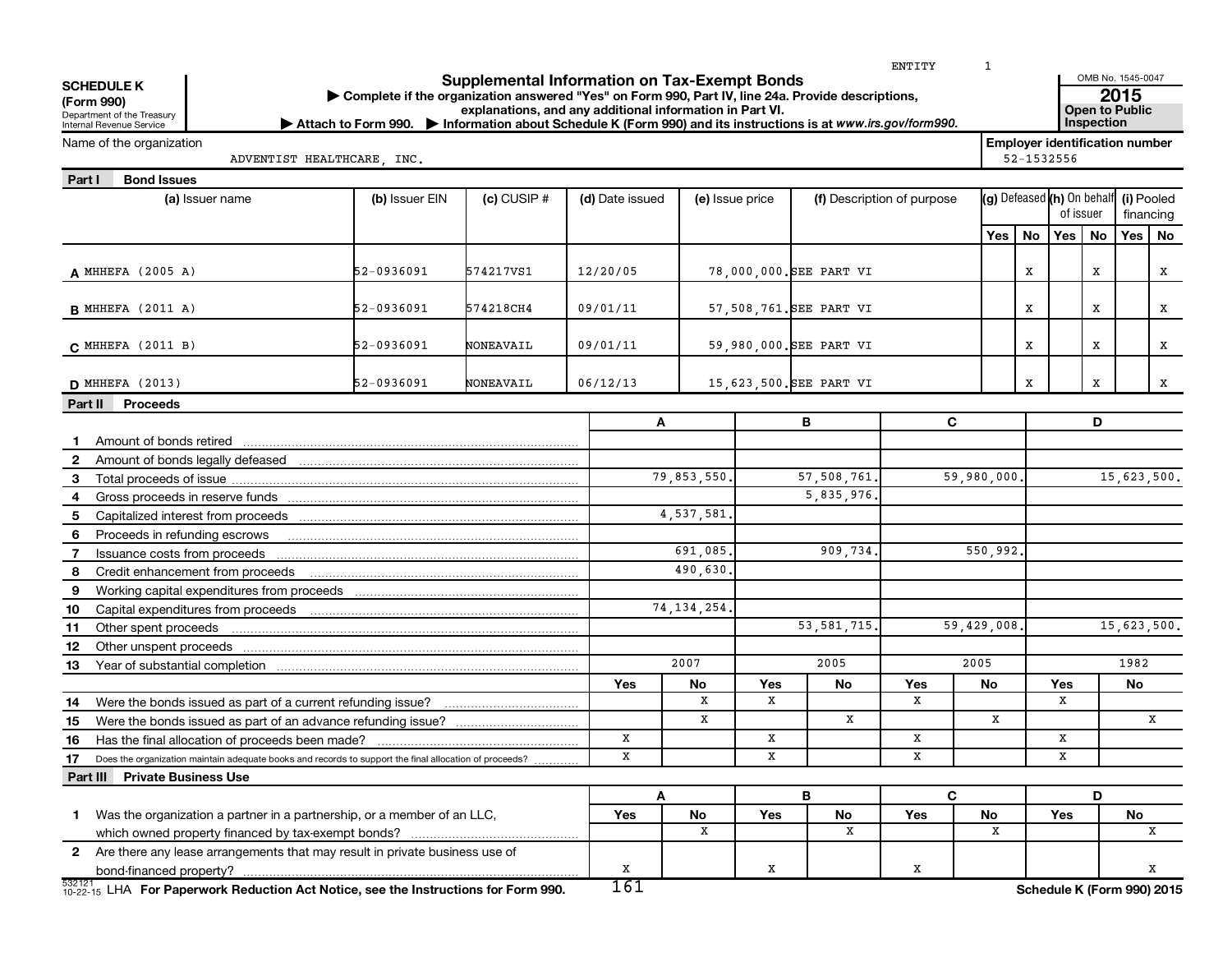| <b>SCHEDULE K</b><br>(Form 990)<br>Department of the Treasury<br>Internal Revenue Service                    | Complete if the organization answered "Yes" on Form 990, Part IV, line 24a. Provide descriptions,<br>▶ Attach to Form 990. ▶ Information about Schedule K (Form 990) and its instructions is at www.irs.gov/form990. |               | <b>Supplemental Information on Tax-Exempt Bonds</b><br>explanations, and any additional information in Part VI. |                 |     |                         | ENTITY                     | 2   |            |                                       | Inspection | OMB No. 1545-0047<br>2015<br><b>Open to Public</b> |           |
|--------------------------------------------------------------------------------------------------------------|----------------------------------------------------------------------------------------------------------------------------------------------------------------------------------------------------------------------|---------------|-----------------------------------------------------------------------------------------------------------------|-----------------|-----|-------------------------|----------------------------|-----|------------|---------------------------------------|------------|----------------------------------------------------|-----------|
| Name of the organization<br>ADVENTIST HEALTHCARE, INC.                                                       |                                                                                                                                                                                                                      |               |                                                                                                                 |                 |     |                         |                            |     | 52-1532556 | <b>Employer identification number</b> |            |                                                    |           |
| Part I<br><b>Bond Issues</b>                                                                                 |                                                                                                                                                                                                                      |               |                                                                                                                 |                 |     |                         |                            |     |            |                                       |            |                                                    |           |
| (a) Issuer name                                                                                              | (b) Issuer EIN                                                                                                                                                                                                       | $(c)$ CUSIP # | (d) Date issued                                                                                                 | (e) Issue price |     |                         | (f) Description of purpose |     |            | (g) Defeased (h) On behalf            |            | (i) Pooled                                         |           |
|                                                                                                              |                                                                                                                                                                                                                      |               |                                                                                                                 |                 |     |                         |                            |     |            | of issuer                             |            |                                                    | financing |
|                                                                                                              |                                                                                                                                                                                                                      |               |                                                                                                                 |                 |     |                         |                            | Yes | No         | Yes                                   | No         |                                                    | Yes   No  |
|                                                                                                              |                                                                                                                                                                                                                      |               |                                                                                                                 |                 |     |                         |                            |     |            |                                       |            |                                                    |           |
| <b>A MHHEFA</b> (2014 A)                                                                                     | 52-0936091                                                                                                                                                                                                           | NONEAVAIL     | 02/26/14                                                                                                        |                 |     | 25,000,000. SEE PART VI |                            |     | X          |                                       | X          |                                                    | X         |
|                                                                                                              |                                                                                                                                                                                                                      |               |                                                                                                                 |                 |     |                         |                            |     |            |                                       |            |                                                    |           |
| в                                                                                                            |                                                                                                                                                                                                                      |               |                                                                                                                 |                 |     |                         |                            |     |            |                                       |            |                                                    |           |
|                                                                                                              |                                                                                                                                                                                                                      |               |                                                                                                                 |                 |     |                         |                            |     |            |                                       |            |                                                    |           |
| C                                                                                                            |                                                                                                                                                                                                                      |               |                                                                                                                 |                 |     |                         |                            |     |            |                                       |            |                                                    |           |
|                                                                                                              |                                                                                                                                                                                                                      |               |                                                                                                                 |                 |     |                         |                            |     |            |                                       |            |                                                    |           |
| D                                                                                                            |                                                                                                                                                                                                                      |               |                                                                                                                 |                 |     |                         |                            |     |            |                                       |            |                                                    |           |
| Part II<br><b>Proceeds</b>                                                                                   |                                                                                                                                                                                                                      |               |                                                                                                                 |                 |     |                         |                            |     |            |                                       |            |                                                    |           |
|                                                                                                              |                                                                                                                                                                                                                      |               | A                                                                                                               |                 |     | В                       | C                          |     |            |                                       | D          |                                                    |           |
| Amount of bonds retired                                                                                      |                                                                                                                                                                                                                      |               |                                                                                                                 |                 |     |                         |                            |     |            |                                       |            |                                                    |           |
| $\mathbf{2}$                                                                                                 |                                                                                                                                                                                                                      |               |                                                                                                                 |                 |     |                         |                            |     |            |                                       |            |                                                    |           |
| 3                                                                                                            |                                                                                                                                                                                                                      |               |                                                                                                                 | 25,000,000,     |     |                         |                            |     |            |                                       |            |                                                    |           |
| 4                                                                                                            |                                                                                                                                                                                                                      |               |                                                                                                                 |                 |     |                         |                            |     |            |                                       |            |                                                    |           |
| 5                                                                                                            |                                                                                                                                                                                                                      |               |                                                                                                                 |                 |     |                         |                            |     |            |                                       |            |                                                    |           |
| 6<br>Proceeds in refunding escrows                                                                           |                                                                                                                                                                                                                      |               |                                                                                                                 |                 |     |                         |                            |     |            |                                       |            |                                                    |           |
| 7<br>Issuance costs from proceeds                                                                            |                                                                                                                                                                                                                      |               |                                                                                                                 | 168,000.        |     |                         |                            |     |            |                                       |            |                                                    |           |
| 8                                                                                                            |                                                                                                                                                                                                                      |               |                                                                                                                 |                 |     |                         |                            |     |            |                                       |            |                                                    |           |
| 9                                                                                                            |                                                                                                                                                                                                                      |               |                                                                                                                 |                 |     |                         |                            |     |            |                                       |            |                                                    |           |
| 10                                                                                                           |                                                                                                                                                                                                                      |               |                                                                                                                 |                 |     |                         |                            |     |            |                                       |            |                                                    |           |
| 11                                                                                                           |                                                                                                                                                                                                                      |               |                                                                                                                 | 24,832,000.     |     |                         |                            |     |            |                                       |            |                                                    |           |
| 12                                                                                                           |                                                                                                                                                                                                                      |               |                                                                                                                 |                 |     |                         |                            |     |            |                                       |            |                                                    |           |
| 13                                                                                                           |                                                                                                                                                                                                                      |               |                                                                                                                 | 2014            |     |                         |                            |     |            |                                       |            |                                                    |           |
|                                                                                                              |                                                                                                                                                                                                                      |               | Yes                                                                                                             | No              | Yes | No                      | Yes                        | No. |            | Yes                                   |            | No                                                 |           |
| 14                                                                                                           |                                                                                                                                                                                                                      |               |                                                                                                                 | х               |     |                         |                            |     |            |                                       |            |                                                    |           |
| 15                                                                                                           |                                                                                                                                                                                                                      |               |                                                                                                                 | x               |     |                         |                            |     |            |                                       |            |                                                    |           |
| 16                                                                                                           |                                                                                                                                                                                                                      |               | x                                                                                                               |                 |     |                         |                            |     |            |                                       |            |                                                    |           |
| 17<br>Does the organization maintain adequate books and records to support the final allocation of proceeds? |                                                                                                                                                                                                                      |               | x                                                                                                               |                 |     |                         |                            |     |            |                                       |            |                                                    |           |
| <b>Part III Private Business Use</b>                                                                         |                                                                                                                                                                                                                      |               |                                                                                                                 |                 |     |                         |                            |     |            |                                       |            |                                                    |           |
| Was the organization a partner in a partnership, or a member of an LLC,                                      |                                                                                                                                                                                                                      |               | Α<br>Yes                                                                                                        | No              | Yes | В<br>No                 | C<br>Yes                   | No  |            |                                       | D          |                                                    |           |
| 1.                                                                                                           |                                                                                                                                                                                                                      |               |                                                                                                                 | X               |     |                         |                            |     |            | Yes                                   |            | No                                                 |           |
| 2 Are there any lease arrangements that may result in private business use of                                |                                                                                                                                                                                                                      |               |                                                                                                                 |                 |     |                         |                            |     |            |                                       |            |                                                    |           |
|                                                                                                              |                                                                                                                                                                                                                      |               | х                                                                                                               |                 |     |                         |                            |     |            |                                       |            |                                                    |           |
| 532121<br>$^{532721}_{10-22-15}$ LHA For Paperwork Reduction Act Notice, see the Instructions for Form 990.  |                                                                                                                                                                                                                      |               | 162                                                                                                             |                 |     |                         |                            |     |            | Schedule K (Form 990) 2015            |            |                                                    |           |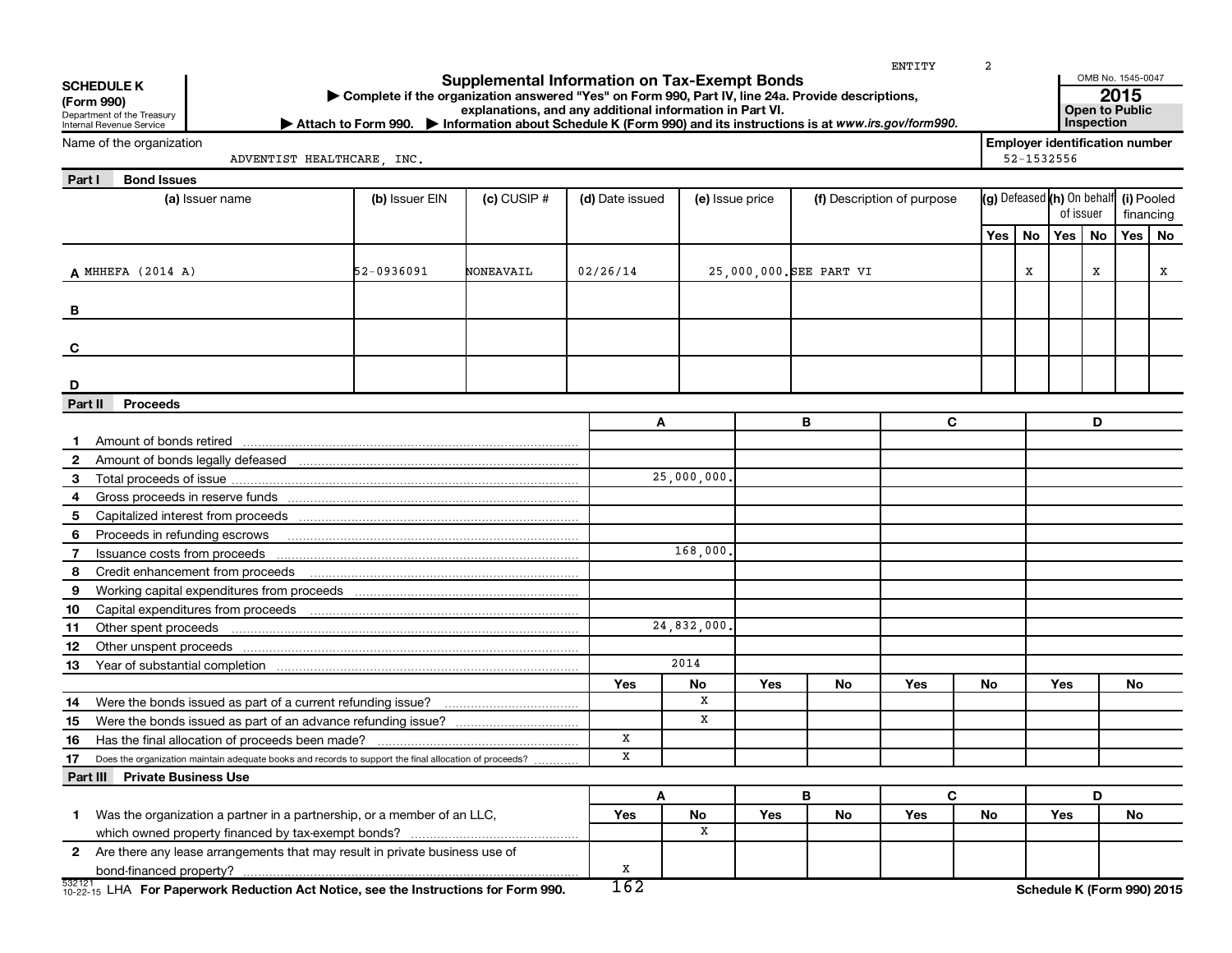Schedule K (Form 990) 2015 ADVENTIST HEALTHCARE , INC . 52-1532556 Page ADVENTIST HEALTHCARE, INC. 52-1532556

**2**

|   | Part III<br><b>Private Business Use (Continued)</b>                                                             |               |              |             |             |             |             |     |             |
|---|-----------------------------------------------------------------------------------------------------------------|---------------|--------------|-------------|-------------|-------------|-------------|-----|-------------|
|   |                                                                                                                 |               |              |             | B           | $\mathbf C$ |             |     | D           |
|   | 3a Are there any management or service contracts that may result in private                                     | Yes           | No           | Yes         | <b>No</b>   | Yes         | <b>No</b>   | Yes | No          |
|   |                                                                                                                 | $\, {\rm x}$  |              | x           |             | X           |             |     | X           |
|   | b If "Yes" to line 3a, does the organization routinely engage bond counsel or other outside                     |               |              |             |             |             |             |     |             |
|   | counsel to review any management or service contracts relating to the financed property?                        | X             |              | x           |             | X           |             |     |             |
|   | $\epsilon$ Are there any research agreements that may result in private business use of bond-financed property? | $\mathbf X$   |              | $\mathbf x$ |             | X           |             |     | X           |
|   | d If "Yes" to line 3c, does the organization routinely engage bond counsel or other outside                     |               |              |             |             |             |             |     |             |
|   | counsel to review any research agreements relating to the financed property?                                    | X             |              | X           |             | x           |             |     |             |
| 4 | Enter the percentage of financed property used in a private business use by                                     |               |              |             |             |             |             |     |             |
|   | entities other than a section $501(c)(3)$ organization or a state or local government<br>…… ▶                   |               | .00<br>%     |             | .95<br>%    |             | 3.25<br>%   |     | 1.61<br>%   |
| 5 | Enter the percentage of financed property used in a private business use as a result of                         |               |              |             |             |             |             |     |             |
|   | unrelated trade or business activity carried on by your organization, another                                   |               |              |             |             |             |             |     |             |
|   |                                                                                                                 |               | .00<br>%     |             | .00<br>%    |             | .00<br>%    |     | .00         |
| 6 |                                                                                                                 |               | .00<br>%     |             | .95<br>$\%$ |             | 3.25<br>%   |     | 1.61<br>%   |
| 7 |                                                                                                                 |               | $\mathbf{x}$ |             | X           |             | $\mathbf x$ |     | $\mathbf x$ |
|   | 8a Has there been a sale or disposition of any of the bond-financed property to a non-                          |               |              |             |             |             |             |     |             |
|   | governmental person other than a 501(c)(3) organization since the bonds were issued?                            |               | x            |             | x           |             | X           |     | x           |
|   | <b>b</b> If "Yes" to line 8a, enter the percentage of bond-financed property sold or disposed                   |               |              |             |             |             |             |     |             |
|   |                                                                                                                 |               | %            |             | $\%$        |             | %           |     | %           |
|   | c If "Yes" to line 8a, was any remedial action taken pursuant to Regulations sections                           |               |              |             |             |             |             |     |             |
|   |                                                                                                                 |               |              |             |             |             |             |     |             |
|   | 9 Has the organization established written procedures to ensure that all nonqualified                           |               |              |             |             |             |             |     |             |
|   | bonds of the issue are remediated in accordance with the requirements under                                     |               |              |             |             |             |             |     |             |
|   |                                                                                                                 | x             |              | X           |             | X           |             | x   |             |
|   | Part IV Arbitrage                                                                                               |               |              |             |             |             |             |     |             |
|   |                                                                                                                 |               | A            |             | B           |             | C           |     | D           |
| 1 | Has the issuer filed Form 8038-T, Arbitrage Rebate, Yield Reduction and                                         | <b>Yes</b>    | No           | Yes         | No          | Yes         | No          | Yes | No          |
|   |                                                                                                                 |               | $\mathbf x$  |             | X           |             | $\mathbf x$ |     | X           |
|   |                                                                                                                 |               |              |             |             |             |             |     |             |
|   |                                                                                                                 |               | $\mathbf x$  |             | X           |             | X           | X   |             |
|   |                                                                                                                 |               | X            | x           |             | X           |             |     | X           |
|   |                                                                                                                 | $\mathbf x$   |              | X           |             | $\mathbf x$ |             |     | $\mathbf x$ |
|   | If "Yes" to line 2c, provide in Part VI the date the rebate computation was                                     |               |              |             |             |             |             |     |             |
|   |                                                                                                                 |               |              |             |             |             |             |     |             |
| 3 |                                                                                                                 | X             |              |             | x           | x           |             |     | x           |
|   | 4a Has the organization or the governmental issuer entered into a qualified                                     |               |              |             |             |             |             |     |             |
|   |                                                                                                                 | x             |              |             | x           |             | x           |     | x           |
|   |                                                                                                                 | DEUTSCHE BANK |              |             |             |             |             |     |             |
|   |                                                                                                                 |               | 30,0000000   |             |             |             |             |     |             |
|   |                                                                                                                 |               | X            |             |             |             |             |     |             |
|   | e Was the hedge terminated?                                                                                     |               | X            |             |             |             |             |     |             |

532122 10-22-15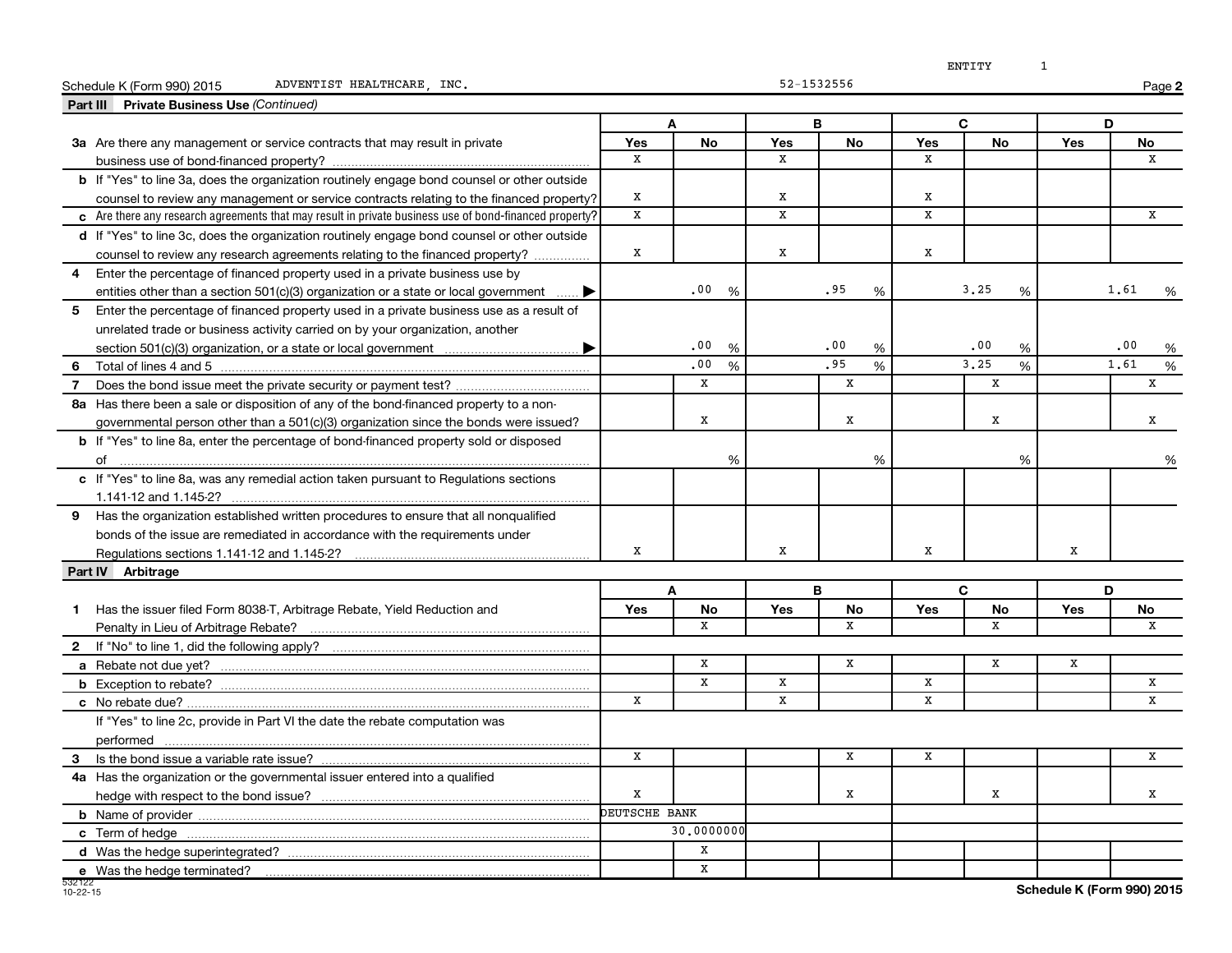Schedule K (Form 990) 2015 ADVENTIST HEALTHCARE, INC. 2008 2015 52-1532556 ADVENTIST HEALTHCARE, INC.

| <b>Part III</b> Private Business Use (Continued)                                                                |              |              |            |           |     |           |     |    |
|-----------------------------------------------------------------------------------------------------------------|--------------|--------------|------------|-----------|-----|-----------|-----|----|
|                                                                                                                 |              | A            |            | В         |     | C         |     | D  |
| 3a Are there any management or service contracts that may result in private                                     | Yes          | No           | Yes        | <b>No</b> | Yes | <b>No</b> | Yes | No |
|                                                                                                                 | $\mathbf x$  |              |            |           |     |           |     |    |
| b If "Yes" to line 3a, does the organization routinely engage bond counsel or other outside                     |              |              |            |           |     |           |     |    |
| counsel to review any management or service contracts relating to the financed property?                        | X            |              |            |           |     |           |     |    |
| $\epsilon$ Are there any research agreements that may result in private business use of bond-financed property? | $\, {\bf X}$ |              |            |           |     |           |     |    |
| d If "Yes" to line 3c, does the organization routinely engage bond counsel or other outside                     |              |              |            |           |     |           |     |    |
| counsel to review any research agreements relating to the financed property?                                    | x            |              |            |           |     |           |     |    |
| Enter the percentage of financed property used in a private business use by<br>4                                |              |              |            |           |     |           |     |    |
| entities other than a section 501(c)(3) organization or a state or local government                             |              | .03<br>%     |            | %         |     | %         |     | %  |
| Enter the percentage of financed property used in a private business use as a result of<br>5                    |              |              |            |           |     |           |     |    |
| unrelated trade or business activity carried on by your organization, another                                   |              |              |            |           |     |           |     |    |
|                                                                                                                 |              | .00<br>%     |            | %         |     | %         |     | %  |
| 6                                                                                                               |              | .03<br>$\%$  |            | %         |     | %         |     | %  |
| $\overline{7}$                                                                                                  |              | x            |            |           |     |           |     |    |
| 8a Has there been a sale or disposition of any of the bond-financed property to a non-                          |              |              |            |           |     |           |     |    |
| governmental person other than a 501(c)(3) organization since the bonds were issued?                            |              | X            |            |           |     |           |     |    |
| b If "Yes" to line 8a, enter the percentage of bond-financed property sold or disposed                          |              |              |            |           |     |           |     |    |
|                                                                                                                 |              | %            |            | %         |     | %         |     | %  |
| c If "Yes" to line 8a, was any remedial action taken pursuant to Regulations sections                           |              |              |            |           |     |           |     |    |
|                                                                                                                 |              |              |            |           |     |           |     |    |
| Has the organization established written procedures to ensure that all nonqualified<br>9                        |              |              |            |           |     |           |     |    |
| bonds of the issue are remediated in accordance with the requirements under                                     |              |              |            |           |     |           |     |    |
|                                                                                                                 | х            |              |            |           |     |           |     |    |
| Part IV Arbitrage                                                                                               |              |              |            |           |     |           |     |    |
|                                                                                                                 |              | A            |            | в         |     | C         |     | D  |
| Has the issuer filed Form 8038-T, Arbitrage Rebate, Yield Reduction and<br>1.                                   | Yes          | No           | <b>Yes</b> | <b>No</b> | Yes | <b>No</b> | Yes | No |
|                                                                                                                 |              | $\mathbf{x}$ |            |           |     |           |     |    |
| $\mathbf{2}$                                                                                                    |              |              |            |           |     |           |     |    |
|                                                                                                                 | $\, {\bf X}$ |              |            |           |     |           |     |    |
|                                                                                                                 |              | X            |            |           |     |           |     |    |
|                                                                                                                 |              | $\mathbf x$  |            |           |     |           |     |    |
| If "Yes" to line 2c, provide in Part VI the date the rebate computation was                                     |              |              |            |           |     |           |     |    |
|                                                                                                                 |              |              |            |           |     |           |     |    |
| 3                                                                                                               | X            |              |            |           |     |           |     |    |
| 4a Has the organization or the governmental issuer entered into a qualified                                     |              |              |            |           |     |           |     |    |
|                                                                                                                 |              | X            |            |           |     |           |     |    |
|                                                                                                                 |              |              |            |           |     |           |     |    |
|                                                                                                                 |              |              |            |           |     |           |     |    |
|                                                                                                                 |              |              |            |           |     |           |     |    |
| e Was the hedge terminated?                                                                                     |              |              |            |           |     |           |     |    |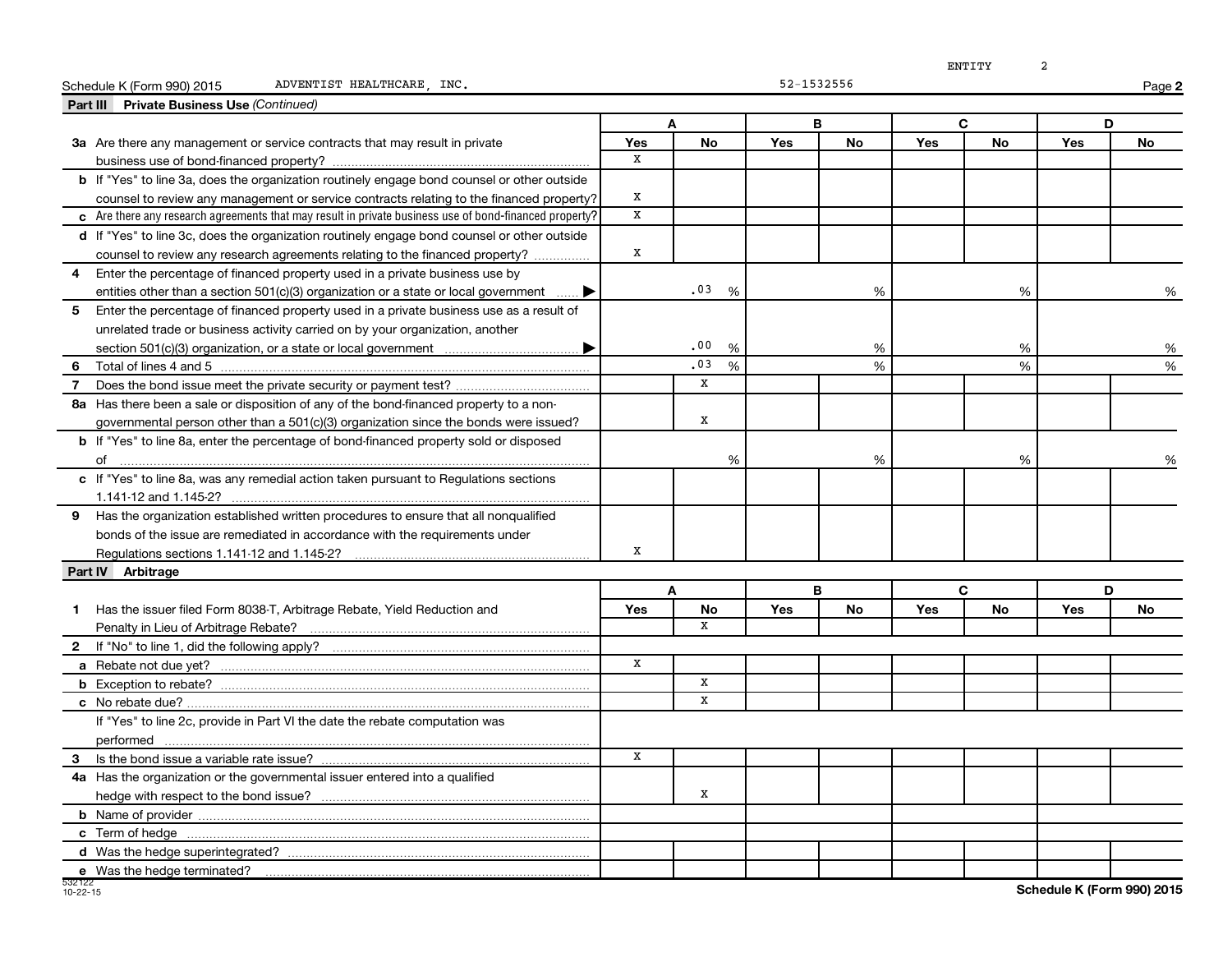**3**

Schedule K (Form 990) 2015 ADVENTIST HEALTHCARE, INC. SCHEDULE 1988 1998 1999 1999 ADVENTIST HEALTHCARE, INC.

| B<br>C<br>D<br>A<br>Yes<br>Yes<br>No<br>No<br>Yes<br>No<br>Yes<br>No<br>$\mathbf x$<br>X<br>X<br>X<br>5a Were gross proceeds invested in a guaranteed investment contract (GIC)?<br>d Was the regulatory safe harbor for establishing the fair market value of the GIC satisfied?<br>$\mathbf X$<br>x<br>x<br>x<br>Were any gross proceeds invested beyond an available temporary period?<br>6<br>Has the organization established written procedures to monitor the requirements of<br>7 <sup>7</sup><br>X<br>x<br>X<br>x<br><b>Procedures To Undertake Corrective Action</b><br>Part V<br>B<br>C<br>D<br>A<br>No<br>Yes<br>No<br>Yes<br>No<br>Yes<br>Yes<br>No<br>Has the organization established written procedures to ensure that violations of<br>federal tax requirements are timely identified and corrected through the voluntary<br>closing agreement program if self-remediation is not available under applicable<br>X<br>x<br>X<br>Х<br>Part VI Supplemental Information. Provide additional information for responses to questions on Schedule K (see instructions).<br>532123 10-22-15 | <b>Part IV</b> Arbitrage (Continued) |  |  |  |  |  |
|-------------------------------------------------------------------------------------------------------------------------------------------------------------------------------------------------------------------------------------------------------------------------------------------------------------------------------------------------------------------------------------------------------------------------------------------------------------------------------------------------------------------------------------------------------------------------------------------------------------------------------------------------------------------------------------------------------------------------------------------------------------------------------------------------------------------------------------------------------------------------------------------------------------------------------------------------------------------------------------------------------------------------------------------------------------------------------------------------------|--------------------------------------|--|--|--|--|--|
|                                                                                                                                                                                                                                                                                                                                                                                                                                                                                                                                                                                                                                                                                                                                                                                                                                                                                                                                                                                                                                                                                                       |                                      |  |  |  |  |  |
|                                                                                                                                                                                                                                                                                                                                                                                                                                                                                                                                                                                                                                                                                                                                                                                                                                                                                                                                                                                                                                                                                                       |                                      |  |  |  |  |  |
|                                                                                                                                                                                                                                                                                                                                                                                                                                                                                                                                                                                                                                                                                                                                                                                                                                                                                                                                                                                                                                                                                                       |                                      |  |  |  |  |  |
|                                                                                                                                                                                                                                                                                                                                                                                                                                                                                                                                                                                                                                                                                                                                                                                                                                                                                                                                                                                                                                                                                                       |                                      |  |  |  |  |  |
|                                                                                                                                                                                                                                                                                                                                                                                                                                                                                                                                                                                                                                                                                                                                                                                                                                                                                                                                                                                                                                                                                                       |                                      |  |  |  |  |  |
|                                                                                                                                                                                                                                                                                                                                                                                                                                                                                                                                                                                                                                                                                                                                                                                                                                                                                                                                                                                                                                                                                                       |                                      |  |  |  |  |  |
|                                                                                                                                                                                                                                                                                                                                                                                                                                                                                                                                                                                                                                                                                                                                                                                                                                                                                                                                                                                                                                                                                                       |                                      |  |  |  |  |  |
|                                                                                                                                                                                                                                                                                                                                                                                                                                                                                                                                                                                                                                                                                                                                                                                                                                                                                                                                                                                                                                                                                                       |                                      |  |  |  |  |  |
|                                                                                                                                                                                                                                                                                                                                                                                                                                                                                                                                                                                                                                                                                                                                                                                                                                                                                                                                                                                                                                                                                                       |                                      |  |  |  |  |  |
|                                                                                                                                                                                                                                                                                                                                                                                                                                                                                                                                                                                                                                                                                                                                                                                                                                                                                                                                                                                                                                                                                                       |                                      |  |  |  |  |  |
|                                                                                                                                                                                                                                                                                                                                                                                                                                                                                                                                                                                                                                                                                                                                                                                                                                                                                                                                                                                                                                                                                                       |                                      |  |  |  |  |  |
|                                                                                                                                                                                                                                                                                                                                                                                                                                                                                                                                                                                                                                                                                                                                                                                                                                                                                                                                                                                                                                                                                                       |                                      |  |  |  |  |  |
| Schedule K (Form 990) 2015                                                                                                                                                                                                                                                                                                                                                                                                                                                                                                                                                                                                                                                                                                                                                                                                                                                                                                                                                                                                                                                                            |                                      |  |  |  |  |  |
|                                                                                                                                                                                                                                                                                                                                                                                                                                                                                                                                                                                                                                                                                                                                                                                                                                                                                                                                                                                                                                                                                                       |                                      |  |  |  |  |  |
|                                                                                                                                                                                                                                                                                                                                                                                                                                                                                                                                                                                                                                                                                                                                                                                                                                                                                                                                                                                                                                                                                                       |                                      |  |  |  |  |  |
|                                                                                                                                                                                                                                                                                                                                                                                                                                                                                                                                                                                                                                                                                                                                                                                                                                                                                                                                                                                                                                                                                                       |                                      |  |  |  |  |  |
|                                                                                                                                                                                                                                                                                                                                                                                                                                                                                                                                                                                                                                                                                                                                                                                                                                                                                                                                                                                                                                                                                                       |                                      |  |  |  |  |  |
|                                                                                                                                                                                                                                                                                                                                                                                                                                                                                                                                                                                                                                                                                                                                                                                                                                                                                                                                                                                                                                                                                                       |                                      |  |  |  |  |  |
|                                                                                                                                                                                                                                                                                                                                                                                                                                                                                                                                                                                                                                                                                                                                                                                                                                                                                                                                                                                                                                                                                                       |                                      |  |  |  |  |  |
|                                                                                                                                                                                                                                                                                                                                                                                                                                                                                                                                                                                                                                                                                                                                                                                                                                                                                                                                                                                                                                                                                                       |                                      |  |  |  |  |  |
|                                                                                                                                                                                                                                                                                                                                                                                                                                                                                                                                                                                                                                                                                                                                                                                                                                                                                                                                                                                                                                                                                                       |                                      |  |  |  |  |  |
|                                                                                                                                                                                                                                                                                                                                                                                                                                                                                                                                                                                                                                                                                                                                                                                                                                                                                                                                                                                                                                                                                                       |                                      |  |  |  |  |  |
|                                                                                                                                                                                                                                                                                                                                                                                                                                                                                                                                                                                                                                                                                                                                                                                                                                                                                                                                                                                                                                                                                                       |                                      |  |  |  |  |  |
|                                                                                                                                                                                                                                                                                                                                                                                                                                                                                                                                                                                                                                                                                                                                                                                                                                                                                                                                                                                                                                                                                                       |                                      |  |  |  |  |  |
|                                                                                                                                                                                                                                                                                                                                                                                                                                                                                                                                                                                                                                                                                                                                                                                                                                                                                                                                                                                                                                                                                                       |                                      |  |  |  |  |  |
|                                                                                                                                                                                                                                                                                                                                                                                                                                                                                                                                                                                                                                                                                                                                                                                                                                                                                                                                                                                                                                                                                                       |                                      |  |  |  |  |  |
|                                                                                                                                                                                                                                                                                                                                                                                                                                                                                                                                                                                                                                                                                                                                                                                                                                                                                                                                                                                                                                                                                                       |                                      |  |  |  |  |  |
|                                                                                                                                                                                                                                                                                                                                                                                                                                                                                                                                                                                                                                                                                                                                                                                                                                                                                                                                                                                                                                                                                                       |                                      |  |  |  |  |  |
|                                                                                                                                                                                                                                                                                                                                                                                                                                                                                                                                                                                                                                                                                                                                                                                                                                                                                                                                                                                                                                                                                                       |                                      |  |  |  |  |  |
|                                                                                                                                                                                                                                                                                                                                                                                                                                                                                                                                                                                                                                                                                                                                                                                                                                                                                                                                                                                                                                                                                                       |                                      |  |  |  |  |  |
|                                                                                                                                                                                                                                                                                                                                                                                                                                                                                                                                                                                                                                                                                                                                                                                                                                                                                                                                                                                                                                                                                                       |                                      |  |  |  |  |  |
|                                                                                                                                                                                                                                                                                                                                                                                                                                                                                                                                                                                                                                                                                                                                                                                                                                                                                                                                                                                                                                                                                                       |                                      |  |  |  |  |  |
|                                                                                                                                                                                                                                                                                                                                                                                                                                                                                                                                                                                                                                                                                                                                                                                                                                                                                                                                                                                                                                                                                                       |                                      |  |  |  |  |  |
|                                                                                                                                                                                                                                                                                                                                                                                                                                                                                                                                                                                                                                                                                                                                                                                                                                                                                                                                                                                                                                                                                                       |                                      |  |  |  |  |  |
|                                                                                                                                                                                                                                                                                                                                                                                                                                                                                                                                                                                                                                                                                                                                                                                                                                                                                                                                                                                                                                                                                                       |                                      |  |  |  |  |  |
|                                                                                                                                                                                                                                                                                                                                                                                                                                                                                                                                                                                                                                                                                                                                                                                                                                                                                                                                                                                                                                                                                                       |                                      |  |  |  |  |  |
|                                                                                                                                                                                                                                                                                                                                                                                                                                                                                                                                                                                                                                                                                                                                                                                                                                                                                                                                                                                                                                                                                                       |                                      |  |  |  |  |  |
|                                                                                                                                                                                                                                                                                                                                                                                                                                                                                                                                                                                                                                                                                                                                                                                                                                                                                                                                                                                                                                                                                                       |                                      |  |  |  |  |  |
|                                                                                                                                                                                                                                                                                                                                                                                                                                                                                                                                                                                                                                                                                                                                                                                                                                                                                                                                                                                                                                                                                                       |                                      |  |  |  |  |  |
|                                                                                                                                                                                                                                                                                                                                                                                                                                                                                                                                                                                                                                                                                                                                                                                                                                                                                                                                                                                                                                                                                                       |                                      |  |  |  |  |  |
|                                                                                                                                                                                                                                                                                                                                                                                                                                                                                                                                                                                                                                                                                                                                                                                                                                                                                                                                                                                                                                                                                                       |                                      |  |  |  |  |  |
|                                                                                                                                                                                                                                                                                                                                                                                                                                                                                                                                                                                                                                                                                                                                                                                                                                                                                                                                                                                                                                                                                                       |                                      |  |  |  |  |  |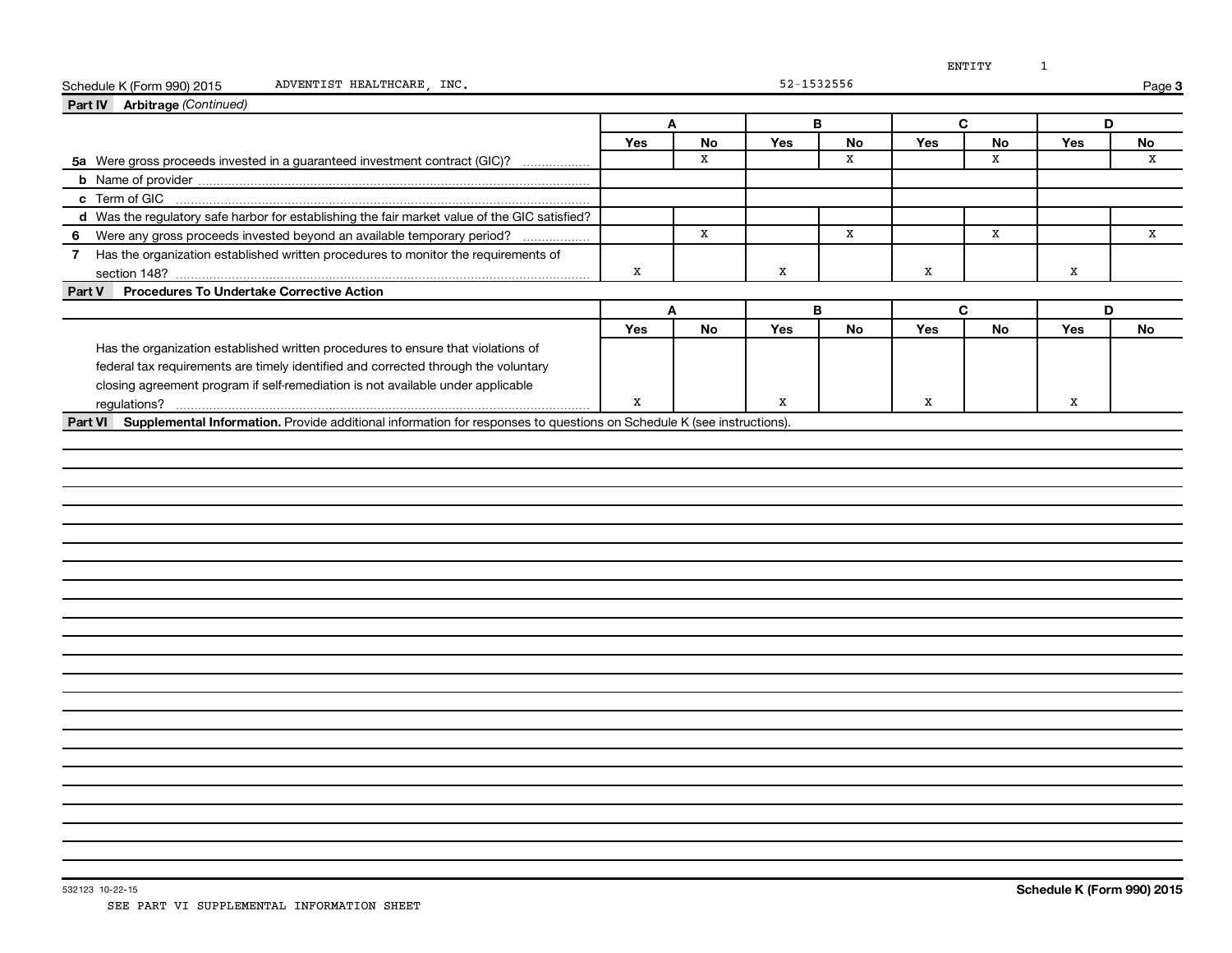**3**

**Part IV Arbitrage**  *(Continued)* Schedule K (Form 990) 2015 ADVENTIST HEALTHCARE, INC. SCHEDULE 1988 1998 1999 1999 1999 ADVENTIST HEALTHCARE, INC.

|                                                                                                                               |     | Α         |     | В  | C   |    | D   |           |
|-------------------------------------------------------------------------------------------------------------------------------|-----|-----------|-----|----|-----|----|-----|-----------|
|                                                                                                                               | Yes | No        | Yes | No | Yes | No | Yes | <b>No</b> |
| 5a Were gross proceeds invested in a guaranteed investment contract (GIC)?                                                    |     | x         |     |    |     |    |     |           |
|                                                                                                                               |     |           |     |    |     |    |     |           |
|                                                                                                                               |     |           |     |    |     |    |     |           |
| d Was the regulatory safe harbor for establishing the fair market value of the GIC satisfied?                                 |     |           |     |    |     |    |     |           |
|                                                                                                                               |     | x         |     |    |     |    |     |           |
| 7 Has the organization established written procedures to monitor the requirements of                                          | х   |           |     |    |     |    |     |           |
| Procedures To Undertake Corrective Action<br>Part V                                                                           |     |           |     |    |     |    |     |           |
|                                                                                                                               |     | A         |     | B  | C   |    | D   |           |
|                                                                                                                               | Yes | <b>No</b> | Yes | No | Yes | No | Yes | No        |
| Has the organization established written procedures to ensure that violations of                                              |     |           |     |    |     |    |     |           |
| federal tax requirements are timely identified and corrected through the voluntary                                            |     |           |     |    |     |    |     |           |
| closing agreement program if self-remediation is not available under applicable                                               |     |           |     |    |     |    |     |           |
|                                                                                                                               | Х   |           |     |    |     |    |     |           |
| Part VI Supplemental Information. Provide additional information for responses to questions on Schedule K (see instructions). |     |           |     |    |     |    |     |           |
| ENTITY 1 - PART I BOND ISSUES:                                                                                                |     |           |     |    |     |    |     |           |
| A. (A) ISSUER NAME: MARYLAND HEALTH AND HIGHER EDUCATIONAL FACILITIES                                                         |     |           |     |    |     |    |     |           |
| AUTHORITY (MHHEFA)                                                                                                            |     |           |     |    |     |    |     |           |
| (F) DESCRIPTION OF PURPOSE:                                                                                                   |     |           |     |    |     |    |     |           |
| SHADY GROVE ADVENTIST HOSPITAL (SGAH) EXPANSION PROJECT - SHADY GROVE                                                         |     |           |     |    |     |    |     |           |
| (SG) TOWER; RENOVATION TO SURGERY DEPARTMENT, MEDICAL/ONCOLOGY NURSING                                                        |     |           |     |    |     |    |     |           |
| MEDICAL NURSING  SURGICAL UNITS  EXPANDED EMERGENCY  OBSTETRICS  AND                                                          |     |           |     |    |     |    |     |           |
| NEONATAL INTENSIVE CARE UNIT; POWER PLANT ROAD AND ENTRANCEWAY;                                                               |     |           |     |    |     |    |     |           |
| SIGNAGE AND PARKING; OTHER ROUTINE CAPITAL PROJECTS;                                                                          |     |           |     |    |     |    |     |           |
|                                                                                                                               |     |           |     |    |     |    |     |           |
| B. (A) ISSUER NAME: MHHEFA                                                                                                    |     |           |     |    |     |    |     |           |
| (F) DESCRIPTION OF PURPOSE:                                                                                                   |     |           |     |    |     |    |     |           |
| REFUNDING SERIES 2003 B, 2004 AND 2005 ISSUED 2/27/2003, 9/14/04 AND                                                          |     |           |     |    |     |    |     |           |
| 12/20/05. CONSTRUCTION AND RENOVATIONS AT WASHINGTON ADVENTIST                                                                |     |           |     |    |     |    |     |           |
| HOSPITAL (WAH), SG, ADVENTIST BEHAVIORAL HEALTH (ABH), AND SG NURSING                                                         |     |           |     |    |     |    |     |           |
| AND REHABILITATION CENTER EQUIPMENT AT WAH, SG, ABH, AND SG NURSING AND                                                       |     |           |     |    |     |    |     |           |
| REHABILITATION CENTER, REFINANCE A LINE OF CREDIT; FINANCE AND                                                                |     |           |     |    |     |    |     |           |
| REFINANCE, A PORTION OF THE EXISTING FACILITIES OF ADVENTIST                                                                  |     |           |     |    |     |    |     |           |
| REHABILITATION HOSPITAL OF MARYLAND (ARHM), ACQUISITION OF LIFE                                                               |     |           |     |    |     |    |     |           |
| SCIENCES LAND, CONSTRUCTION, RENOVATIONS, PARKING LOTS, FENCES,                                                               |     |           |     |    |     |    |     |           |
| WALKWAYS, AND LANDSCAPING FOR THE INSTITUTION, ARHM, AND SG NURSING,                                                          |     |           |     |    |     |    |     |           |
| EQUIPMENT FOR ARHM AND SG NURSING, PLANNING AND DESIGN COSTS RELATED TO                                                       |     |           |     |    |     |    |     |           |
| SG TOWER, COST OF ACQUISITION OF AN INTEREST IN ARHM;                                                                         |     |           |     |    |     |    |     |           |

┱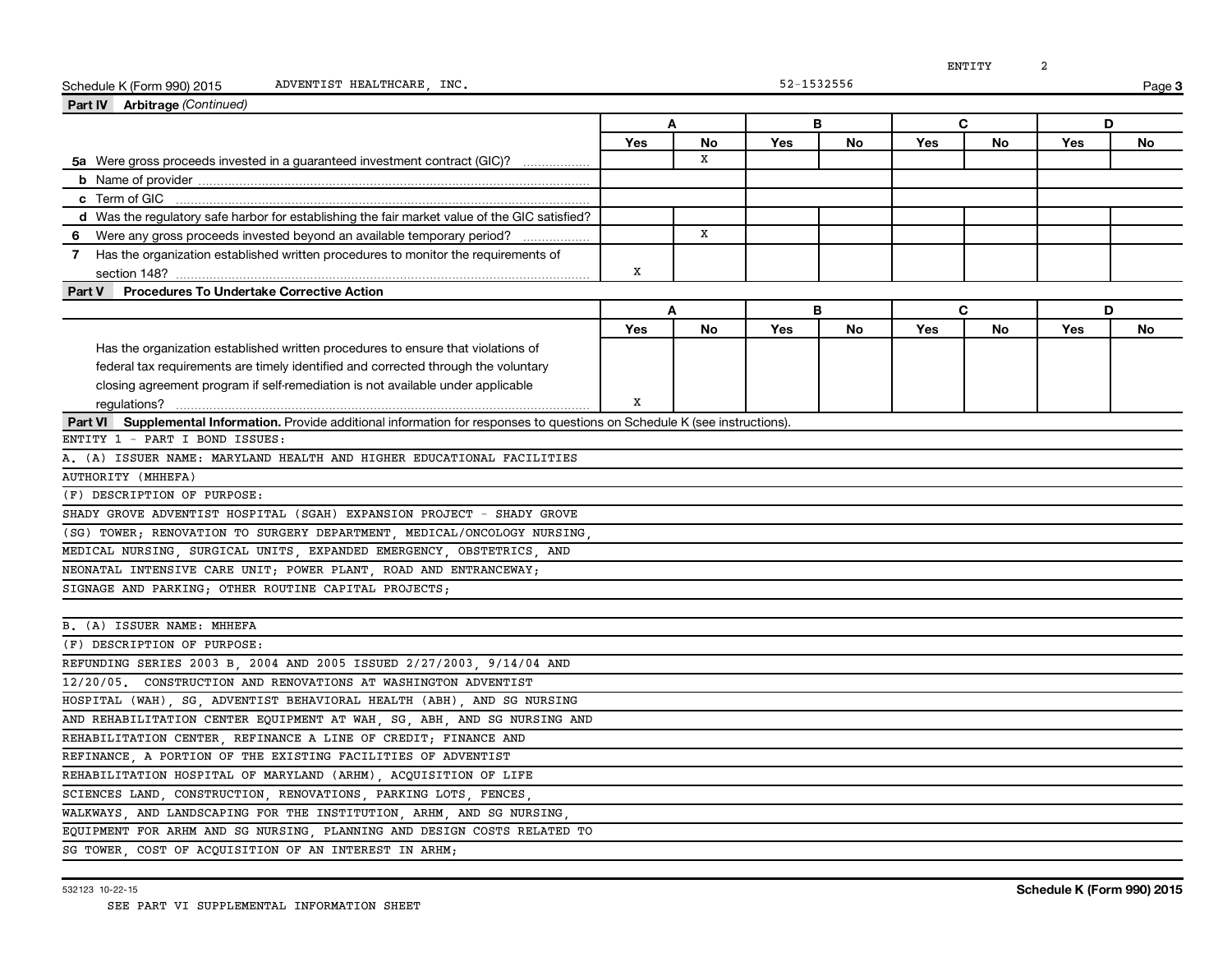| Schedule K (Form 990) 2015                      | ADVENTIST HEALTHCARE, INC.                                                                                                               | 52-1532556 | Page 4 |
|-------------------------------------------------|------------------------------------------------------------------------------------------------------------------------------------------|------------|--------|
|                                                 | Part VI Supplemental Information. Provide additional information for responses to questions on Schedule K (see instructions) (Continued) |            |        |
| C. (A) ISSUE NAME: MHHEFA                       |                                                                                                                                          |            |        |
| (F) DESCRIPTION OF PURPOSE:                     |                                                                                                                                          |            |        |
|                                                 | REFUNDING OF 2004 A AND 2005 B. FINANCE AND REFINANCE EXISTING                                                                           |            |        |
|                                                 | FACILITIES AT ARHM ACQUISITION OF LIFE SCIENCES LAND FINANCE OR                                                                          |            |        |
|                                                 | REFINANCE CONSTRUCTION, RENOVATION, PARKING LOTS, FENCES, WALKWAYS                                                                       |            |        |
|                                                 | LANDSCAPING, VARIOUS MAJOR MEDICAL EQUIPMENT, FINANCE OR REFINANCE                                                                       |            |        |
|                                                 | CERTAIN PLANNING AND DESIGN COSTS RELATED TO THE CONSTRUCTION OF THE SG                                                                  |            |        |
|                                                 | TOWER, COST OF ACQUISITION OF AN INTEREST IN ARHM; ACQUISITION,                                                                          |            |        |
|                                                 | CONSTRUCTION, RENOVATION, AND EQUIPPING OF ARHM AND WAH, RENOVATION TO                                                                   |            |        |
| WAH AND SG.                                     |                                                                                                                                          |            |        |
|                                                 |                                                                                                                                          |            |        |
| D. (A) ISSUE NAME: MHHEFA                       |                                                                                                                                          |            |        |
| (F) DESCRIPTION OF PURPOSE:                     |                                                                                                                                          |            |        |
| REFUND OF 2003 A BONDS                          |                                                                                                                                          |            |        |
|                                                 | REFUND 1991 A FOR THE "1991 A-1 PROJECT" - PROJECTS FINANCED OR                                                                          |            |        |
|                                                 | REFINANCED WITH THE PROCEEDS OF THE 1983 BONDS, INCLUDING CONSTRUCTION                                                                   |            |        |
| RENOVATION AND EQUIPPING OF FACILITIES AT WAH;  |                                                                                                                                          |            |        |
|                                                 |                                                                                                                                          |            |        |
| PART II, COLUMN A:                              |                                                                                                                                          |            |        |
|                                                 | THE 2005 A BOND ISSUE WAS OFFERED AT \$78,000,000.00, BUT AS THIS ISSUE                                                                  |            |        |
|                                                 | WAS FOR A CONSTRUCTION PROJECT. THE PROCEEDS EARNED INTEREST IN A                                                                        |            |        |
|                                                 | CONSTRUCTION FUND. THE PROCEEDS, THEREFORE, WERE MORE THAN THE ISSUING                                                                   |            |        |
| PRICE.                                          |                                                                                                                                          |            |        |
|                                                 |                                                                                                                                          |            |        |
| PART II, COLUMN B:                              |                                                                                                                                          |            |        |
|                                                 | 2011 A HAS A RESERVE FUND VALUED AT \$5,835,975.81 AS OF 12/31/2015.                                                                     |            |        |
|                                                 | THIS RESERVE FUND WAS RESIZED WITH RESPECT TO THE REFUND OF THE 2003A                                                                    |            |        |
|                                                 | BONDS WHICH WAS COMBINED WITH THE 2011 A RESERVE FUND. ROW 3 WILL NOT                                                                    |            |        |
| TIE TO THE SUM OF ROWS 4-12 FOR THIS BOND ISSUE |                                                                                                                                          |            |        |
|                                                 |                                                                                                                                          |            |        |
| PART IV, COLUMN A:                              |                                                                                                                                          |            |        |
|                                                 | THE ARBITRAGE CALCULATION DATE FOR THE 2005 A BONDS WAS JANUARY 2015.                                                                    |            |        |
|                                                 |                                                                                                                                          |            |        |
| PART IV, COLUMN B:                              |                                                                                                                                          |            |        |
|                                                 | THE ARBITRAGE CALCULATION DATE FOR THE 2011 A BONDS WILL BE SEPTEMBER                                                                    |            |        |
| 2016.                                           |                                                                                                                                          |            |        |
|                                                 |                                                                                                                                          |            |        |
| PART IV, COLUMN C:                              |                                                                                                                                          |            |        |
|                                                 | THE ARBITRAGE CALCULATION DATE FOR THE 2011 B BONDS WILL BE SEPTEMBER                                                                    |            |        |
| 2016.                                           |                                                                                                                                          |            |        |
|                                                 |                                                                                                                                          |            |        |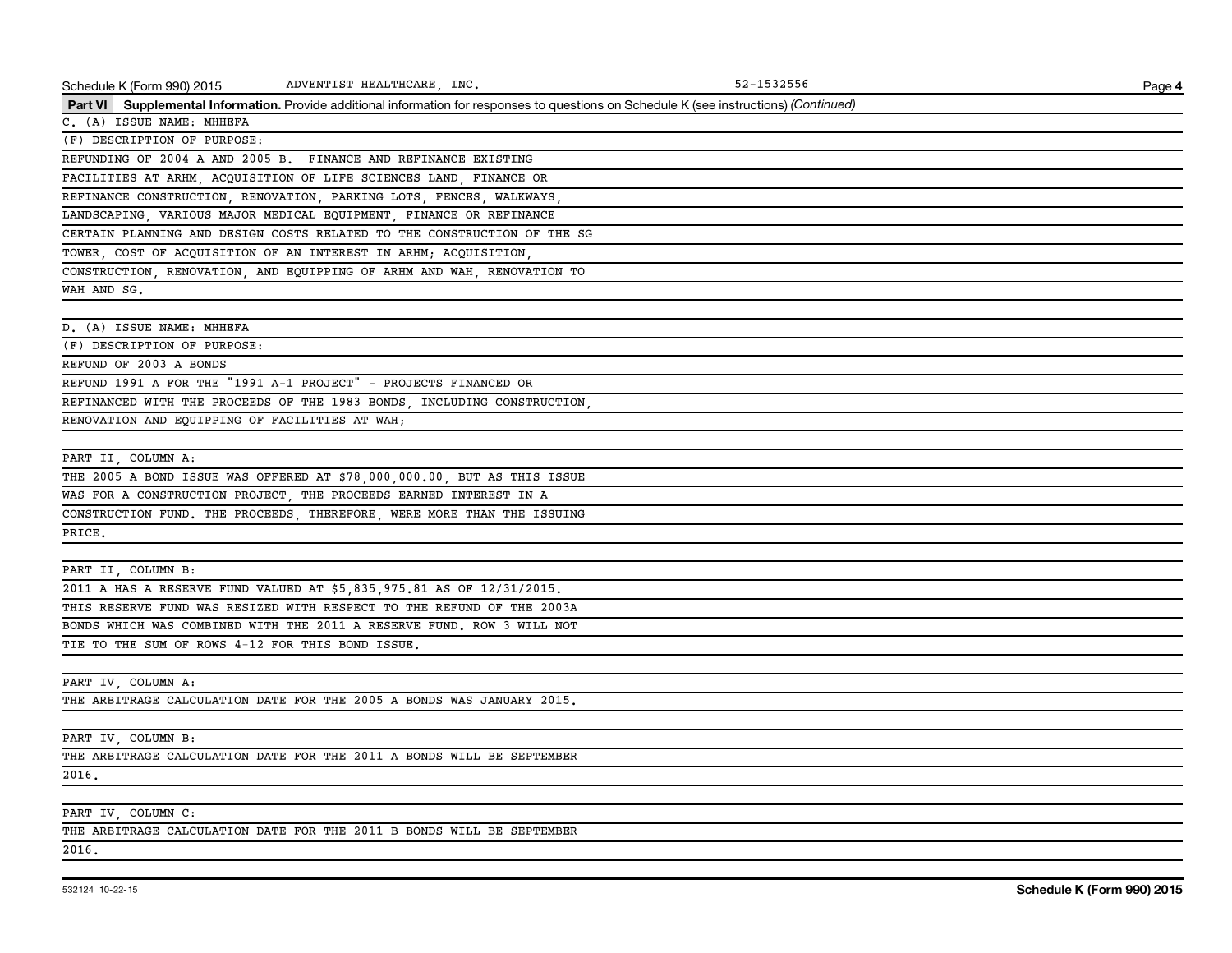| Schedule K (Form 990) 2015     | ADVENTIST HEALTHCARE, INC.                                                                                                               | 52-1532556 | Page 4 |
|--------------------------------|------------------------------------------------------------------------------------------------------------------------------------------|------------|--------|
|                                | Part VI Supplemental Information. Provide additional information for responses to questions on Schedule K (see instructions) (Continued) |            |        |
| ENTITY 2 - PART I BOND ISSUES: |                                                                                                                                          |            |        |
| A. (A) ISSUER NAME: MHHEFA     |                                                                                                                                          |            |        |
| (F) DESCRIPTION OF PURPOSE:    |                                                                                                                                          |            |        |
|                                | ADVENTIST HEALTHCARE SHADY GROVE MEDICAL CENTER (SGMC)<br>F/K/A SHADY                                                                    |            |        |
|                                | GROVE ADVENTIST HOSPITAL - CAF AND KITCHEN SANITARY PIPING CHANGES                                                                       |            |        |
|                                | PIXUS EXPANSION, INTERIOR WAY/EXTERIOR WAY FINDING, SGMC BASED IT                                                                        |            |        |
|                                | PROJECTS (GE VIEWPOINT, I-HEAL, AEROSCOUT), BUILD OUT OF EXISTING                                                                        |            |        |
| SHELL;                         |                                                                                                                                          |            |        |
|                                | RENOVATION IN PLACE OF EXISTING PHARMACY AND IV PREP ROOMS;                                                                              |            |        |
|                                | ADVENTIST HEALTHCARE WASHINGTON ADVENTIST HOSPITAL (AHC-WAH) F/K/A                                                                       |            |        |
|                                | WASHINGTON ADVENTIST HOSPITAL - ULTRASOUND EQUIPMENT, AHC-WAH                                                                            |            |        |
| CERTIFICATE OF NEED EXPENSES   |                                                                                                                                          |            |        |
|                                |                                                                                                                                          |            |        |
|                                |                                                                                                                                          |            |        |
|                                |                                                                                                                                          |            |        |
|                                |                                                                                                                                          |            |        |
|                                |                                                                                                                                          |            |        |
|                                |                                                                                                                                          |            |        |
|                                |                                                                                                                                          |            |        |
|                                |                                                                                                                                          |            |        |
|                                |                                                                                                                                          |            |        |
|                                |                                                                                                                                          |            |        |
|                                |                                                                                                                                          |            |        |
|                                |                                                                                                                                          |            |        |
|                                |                                                                                                                                          |            |        |
|                                |                                                                                                                                          |            |        |
|                                |                                                                                                                                          |            |        |
|                                |                                                                                                                                          |            |        |
|                                |                                                                                                                                          |            |        |
|                                |                                                                                                                                          |            |        |
|                                |                                                                                                                                          |            |        |
|                                |                                                                                                                                          |            |        |
|                                |                                                                                                                                          |            |        |
|                                |                                                                                                                                          |            |        |
|                                |                                                                                                                                          |            |        |
|                                |                                                                                                                                          |            |        |
|                                |                                                                                                                                          |            |        |
|                                |                                                                                                                                          |            |        |
|                                |                                                                                                                                          |            |        |
|                                |                                                                                                                                          |            |        |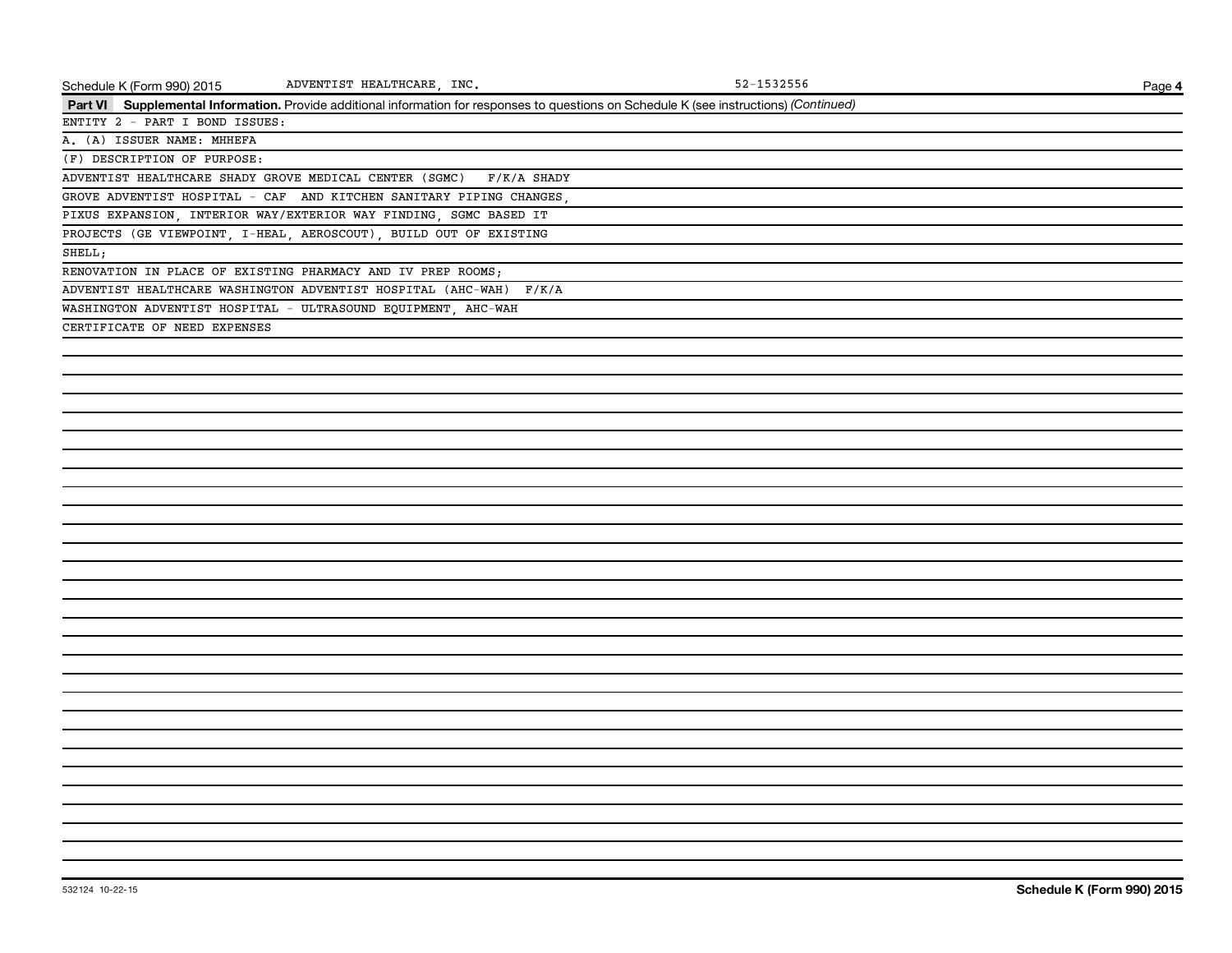| <b>SCHEDULE O</b><br>(Form 990 or 990-EZ)<br>Department of the Treasury | Supplemental Information to Form 990 or 990-EZ<br>Complete to provide information for responses to specific questions on<br>Form 990 or 990-EZ or to provide any additional information.<br>Attach to Form 990 or 990-EZ. |            | OMB No. 1545-0047<br><b>Open to Public</b>                 |
|-------------------------------------------------------------------------|---------------------------------------------------------------------------------------------------------------------------------------------------------------------------------------------------------------------------|------------|------------------------------------------------------------|
| Internal Revenue Service<br>Name of the organization                    | Information about Schedule O (Form 990 or 990-EZ) and its instructions is at WWW.irs.gov/form990.                                                                                                                         |            | <b>Inspection</b><br><b>Employer identification number</b> |
|                                                                         | ADVENTIST HEALTHCARE, INC.                                                                                                                                                                                                | 52-1532556 |                                                            |
|                                                                         | FORM 990, PART III, LINE 4A, PROGRAM SERVICE ACCOMPLISHMENTS:                                                                                                                                                             |            |                                                            |
|                                                                         | WE RESPOND PROACTIVELY TO VARIOUS HEALTH CARE NEEDS WITH A CONTINUUM OF                                                                                                                                                   |            |                                                            |
|                                                                         | EXCELLENT PROGRAMS AND WIDE-RANGING SERVICES TO MEET DIVERSE                                                                                                                                                              |            |                                                            |
| POPULATIONS AS WE STRIVE TO:                                            |                                                                                                                                                                                                                           |            |                                                            |
|                                                                         | 1. MAINTAIN AND GROW CURRENT SERVICES;                                                                                                                                                                                    |            |                                                            |
|                                                                         | 2. EXPAND HEALTH SERVICES/INCREASE ACCESS TO CARE;                                                                                                                                                                        |            |                                                            |
|                                                                         | 3. PROMOTE HEALTH EQUITY AND WELLNESS.                                                                                                                                                                                    |            |                                                            |
|                                                                         | 1. MAINTAIN AND GROW CURRENT SERVICES:                                                                                                                                                                                    |            |                                                            |
|                                                                         | WE CONTINUE TO GROW PROGRAMS AND SERVICES IN THE AREAS OF ONCOLOGY.                                                                                                                                                       |            |                                                            |
|                                                                         | HEART/CARDIAC, REHABILITATION, BEHAVIORAL HEALTH AND OTHER HEALTH CARE                                                                                                                                                    |            |                                                            |
|                                                                         | SERVICES SUPPORTING COMMUNITY-BASED ORGANIZATIONS ALIGNED WITH OUR                                                                                                                                                        |            |                                                            |
|                                                                         | MISSION. THE BENEFIT TO THE COMMUNITY WILL BE IN SUSTAINING AND GROWING                                                                                                                                                   |            |                                                            |
|                                                                         | QUALITY PROGRAMS THAT PROMOTE HEALTHY CHILDREN, ENCOURAGE HEALTHY                                                                                                                                                         |            |                                                            |
|                                                                         | LIFESTYLES FOR SENIORS, FOSTER HEALTHY FAMILIES, AND IN A HOLISTIC WAY,                                                                                                                                                   |            |                                                            |
| BUILD HEALTHIER COMMUNITIES.                                            |                                                                                                                                                                                                                           |            |                                                            |
|                                                                         | ENHANCEMENTS TO OUR COMPREHENSIVE INPATIENT AND OUTPATIENT CANCER CARE                                                                                                                                                    |            |                                                            |
|                                                                         | SERVICES AT ADVENTIST HEALTHCARE WASHINGTON ADVENTIST HOSPITAL AND                                                                                                                                                        |            |                                                            |
|                                                                         | ADVENTIST HEALTHCARE SHADY GROVE MEDICAL CENTER (FORMERLY KNOWN AS                                                                                                                                                        |            |                                                            |
|                                                                         | SHADY GROVE ADVENTIST HOSPITAL) ENSURE THAT WE CONTINUE TO PROVIDE THE                                                                                                                                                    |            |                                                            |
|                                                                         | LATEST DIAGNOSTIC AND TREATMENT SERVICES THAT ARE DELIVERED WITH                                                                                                                                                          |            |                                                            |
|                                                                         | COMPASSION AND A DEEP UNDERSTANDING OF THE UNIQUE DEMANDS OF CANCER.                                                                                                                                                      |            |                                                            |
|                                                                         | BOTH INPATIENT AND OUTPATIENT SERVICES ARE AVAILABLE TO ACCOMMODATE A                                                                                                                                                     |            |                                                            |
| 532211<br>09-02-15                                                      | LHA For Paperwork Reduction Act Notice, see the Instructions for Form 990 or 990-EZ.                                                                                                                                      |            | Schedule O (Form 990 or 990-EZ) (2015)                     |

169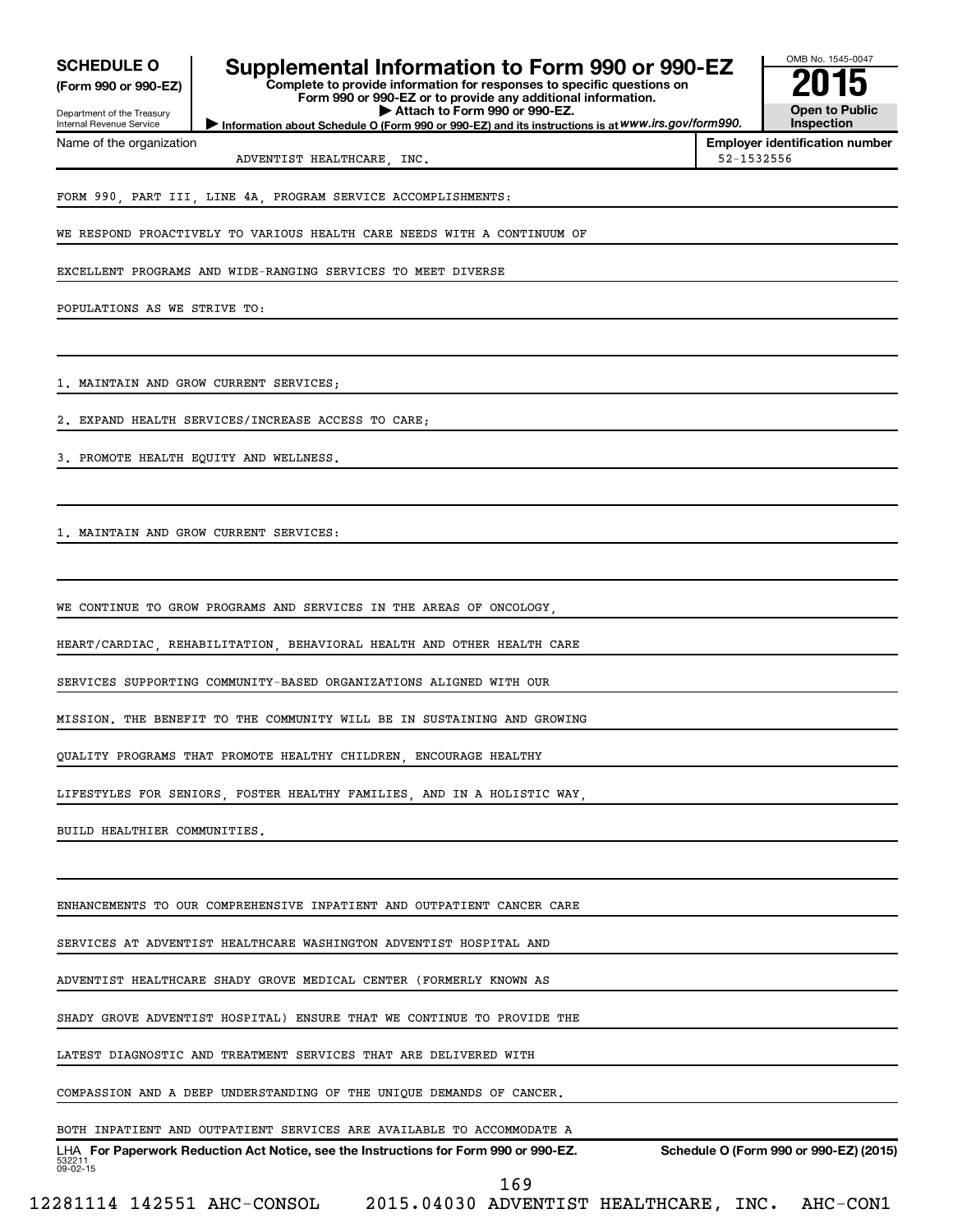| Schedule O (Form 990 or 990-EZ) (2015)                                  | Page 2                                              |
|-------------------------------------------------------------------------|-----------------------------------------------------|
| Name of the organization<br>ADVENTIST HEALTHCARE, INC.                  | <b>Employer identification number</b><br>52-1532556 |
| RANGE OF PATIENT NEEDS AND PREFERENCES. WE CARE FOR THE WHOLE PATIENT   |                                                     |
| BY OFFERING EDUCATIONAL PROGRAMS AND SPECIAL SERVICES SUCH AS NUTRITION |                                                     |
| COUNSELING, STRESS MANAGEMENT, FITNESS PROGRAMS, SUPPORT GROUPS AND     |                                                     |
| SMOKING CESSATION PROGRAMS.                                             |                                                     |
|                                                                         |                                                     |
| IN 2015, FOR THE THIRD CONSECUTIVE YEAR, THE JOINT COMMISSION NAMED     |                                                     |
| BOTH HOSPITALS TOP PERFORMERS ON KEY QUALITY MEASURES. SHADY GROVE      |                                                     |
| MEDICAL CENTER AND WASHINGTON ADVENTIST HOSPITAL WERE TWO OF ONLY 17    |                                                     |
| MARYLAND HOSPITALS AND TWO OF THREE IN MONTGOMERY COUNTY TO MAKE THIS   |                                                     |
| YEAR'S LIST. SHADY GROVE MEDICAL CENTER WAS RECOGNIZED FOR EXCELLENCE   |                                                     |
| IN PROCESSES TO IMPROVE CARE IN SIX AREAS: HEART ATTACK, HEART FAILURE, |                                                     |
| PNEUMONIA, SURGICAL CARE, CHILDREN'S ASTHMA CARE AND PERINATAL CARE.    |                                                     |
| WASHINGTON ADVENTIST HOSPITAL WAS ALSO RECOGNIZED FOR EXCELLENCE IN     |                                                     |
| PROCESSES TO IMPROVE CARE IN SIX AREAS: HEART ATTACK, HEART FAILURE,    |                                                     |
| PNEUMONIA, SURGICAL CARE, IMMUNIZATION AND PERINATAL CARE.              |                                                     |
| ALSO IN 2015, BOTH HOSPITALS RECEIVED THE 2015 PLATINUM PERFORMANCE     |                                                     |
| ACHIEVEMENT AWARD FROM THE AMERICAN COLLEGE OF CARDIOLOGY'S NCDR ACTION |                                                     |
| REGISTRY-GWTG. THIS RECOGNIZES THE HOSPITALS' COMMITMENT AND SUCCESS IN |                                                     |
| IMPLEMENTING A HIGHER STANDARD OF CARE FOR HEART ATTACK PATIENTS.       |                                                     |
| ADVENTIST HEALTHCARE WASHINGTON ADVENTIST HOSPITAL AND ADVENTIST        |                                                     |
| HEALTHCARE SHADY GROVE MEDICAL CENTER WERE AMONG ONLY 319 HOSPITALS     |                                                     |
| NATIONWIDE TO RECEIVE THE PLATINUM HONOR.                               |                                                     |
| IN ADDITION, THE HOSPITALS RECEIVED TWO AWARDS FROM THE AMERICAN HEART  |                                                     |
| ASSOCIATION (AHA) FOR LIFE-SAVING, HIGH-QUALITY STROKE CARE. BOTH       |                                                     |
| HOSPITALS EARNED GOLD PLUS QUALITY ACHIEVEMENT, WHICH RECOGNIZES THEM   |                                                     |
| FOR AGGRESSIVELY TREATING STROKE PATIENTS WITH 85 PERCENT OR HIGHER     |                                                     |
| 532212 09-02-15<br>170                                                  | Schedule O (Form 990 or 990-EZ) (2015)              |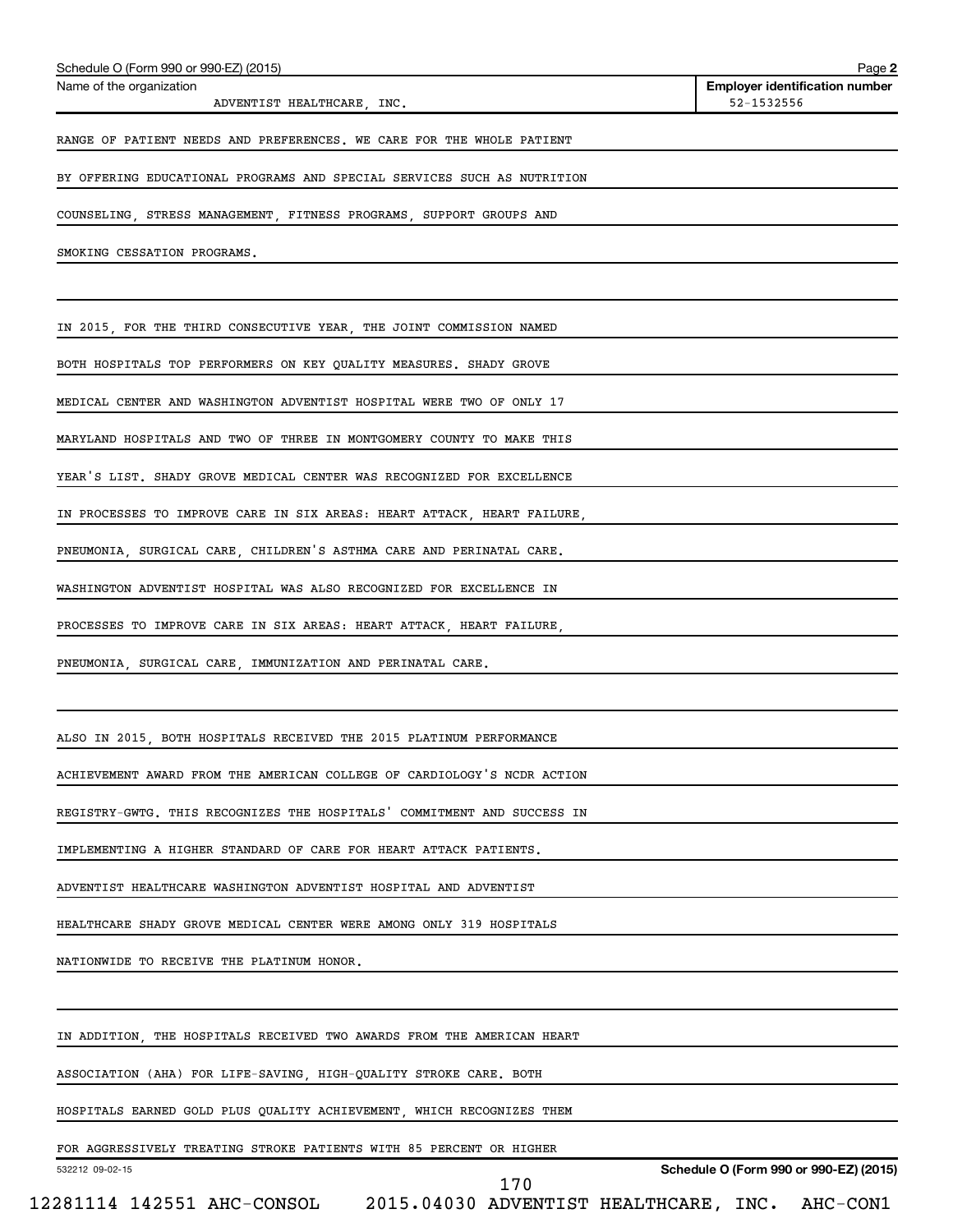| Schedule O (Form 990 or 990-EZ) (2015)                                  | Page 2                                              |
|-------------------------------------------------------------------------|-----------------------------------------------------|
| Name of the organization<br>ADVENTIST HEALTHCARE, INC.                  | <b>Employer identification number</b><br>52-1532556 |
| COMPLIANCE TO THE CORE STANDARD LEVELS OF CARE OUTLINED BY THE AMERICAN |                                                     |
| HEART ASSOCIATION/AMERICAN STROKE ASSOCIATION FOR 12 CONSECUTIVE        |                                                     |
| MONTHS. IN ADDITION, BOTH HOSPITALS DEMONSTRATED 75 PERCENT COMPLIANCE  |                                                     |
| WITH SEVEN OUT OF 10 STROKE QUALITY MEASURES DURING THE 12-MONTH        |                                                     |
| PERIOD. FAST EVALUATION AND TREATMENT OF STROKE PATIENTS IS CRUCIAL TO  |                                                     |
| PREVENT SERIOUS BRAIN DAMAGE AND ALLOWS FOR OPTIMAL OUTCOMES.           |                                                     |
| THE SHADY GROVE AREA FEATURES THE AQUILINO CANCER CENTER, MONTGOMERY    |                                                     |
| COUNTY, MARYLAND'S FIRST FREE-STANDING, COMPREHENSIVE CANCER CENTER.    |                                                     |
| MULTIDISCIPLINARY CANCER CARE TEAM MEMBERS WORK TOGETHER IN ONE         |                                                     |
| FACILITY, SO PATIENTS RECEIVE SEAMLESS, COORDINATED CARE. OUR           |                                                     |
| PHYSICIANS CAN ALSO COLLABORATE WITH SCIENTISTS AT THE NEARBY SHADY     |                                                     |
| GROVE LIFE SCIENCES CENTER AND GREAT SENECA SCIENCE CORRIDOR, WHICH     |                                                     |
| MEANS PATIENTS GET ACCESS TO CLINICAL TRIALS AND CARE BASED ON THE      |                                                     |
| LATEST MEDICAL RESEARCH. IN 2015, THE AMERICAN COLLEGE OF SURGEONS      |                                                     |
| COMMISSION ON CANCER (COC) RECOGNIZED SHADY GROVE AS A COMMUNITY        |                                                     |
| HOSPITAL COMPREHENSIVE CANCER PROGRAM.                                  |                                                     |
|                                                                         |                                                     |
| IN THE EASTERN PART OF MONTGOMERY COUNTY, ADVENTIST HEALTHCARE OPENED   |                                                     |
| THE WHITE OAK BREAST CENTER IN 2014 TO HELP MEET THE COMMUNITY'S NEEDS. |                                                     |
| FROM STATE-OF-THE-ART IMAGING SERVICES, SUCH AS 3D MAMMOGRAPHY, TO      |                                                     |
| ONE-ON-ONE CONSULTATIONS WITH A DEDICATED BREAST SURGEON OR BREAST      |                                                     |
| CERTIFIED RADIOLOGIST, TO RESOURCE AND SUPPORT FOLLOWING A BREAST       |                                                     |
| CANCER DIAGNOSIS, HEALTH CARE NEEDS ARE MET INSIDE ONE CONVENIENT AND   |                                                     |
| COMPREHENSIVE CENTER. THIS CENTER WILL BE NEAR THE LOCATION OF THE      |                                                     |
| RELOCATED WASHINGTON ADVENTIST HOSPITAL, WHICH IS CURRENTLY AWAITING    |                                                     |
| STATE APPROVAL.                                                         |                                                     |
|                                                                         |                                                     |

532212 09-02-15

**Schedule O (Form 990 or 990-EZ) (2015)**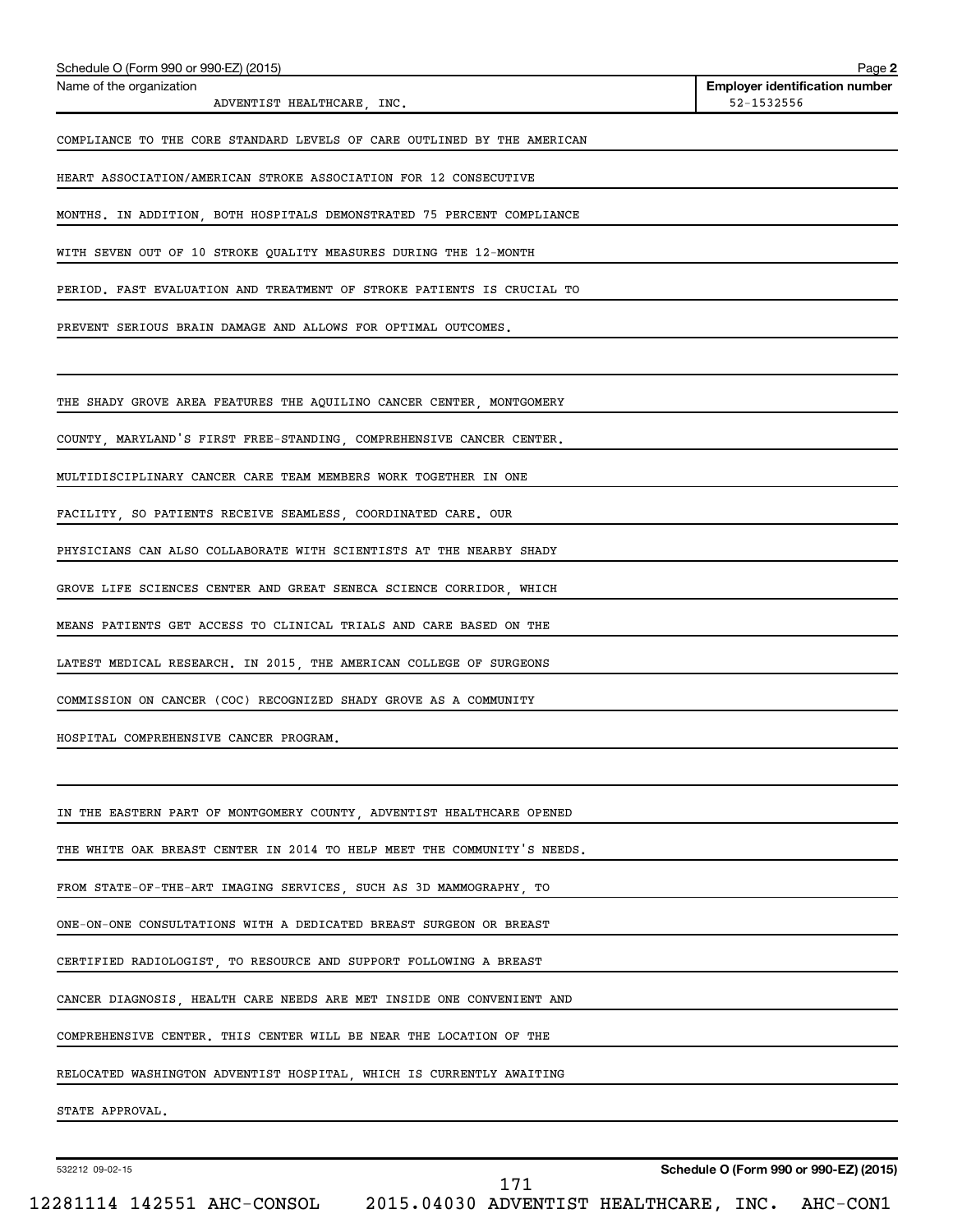| Schedule O (Form 990 or 990-EZ) (2015)                                 | Page 2                                              |
|------------------------------------------------------------------------|-----------------------------------------------------|
| Name of the organization<br>ADVENTIST HEALTHCARE, INC.                 | <b>Employer identification number</b><br>52-1532556 |
| AT ITS CURRENT LOCATION IN TAKOMA PARK, MARYLAND, WASHINGTON ADVENTIST |                                                     |
| HOSPITAL HAS BEEN PROVIDING FULL-SERVICE MEDICAL AND SURGICAL CARE TO  |                                                     |
| THE RESIDENTS OF EASTERN MONTGOMERY COUNTY, WESTERN PRINCE GEORGE'S    |                                                     |
| COUNTY AND WASHINGTON, D.C. FOR MORE THAN 100 YEARS. WHILE WASHINGTON  |                                                     |
|                                                                        |                                                     |
| ADVENTIST'S HISTORY REFLECTS THE SPECIAL CARE IT HAS PROVIDED FOR      |                                                     |
| GENERATIONS OF FAMILIES, OF SPECIAL NOTE IS THE HOSPITAL'S CARDIAC     |                                                     |
| SERVICES. THE HOSPITAL WAS THE FIRST IN THE GREATER D.C. AREA TO       |                                                     |
| PERFORM NUMEROUS CARDIAC PROCEDURES DATING FROM ITS FIRST HEART        |                                                     |
| PROCEDURE IN 1962, INCLUDING MITRAL VALVULOPLASTY AND A NUMBER OF      |                                                     |
| SOPHISTICATED TYPES OF ECHOCARDIOGRAPHY.                               |                                                     |
|                                                                        |                                                     |
| NOT ONLY DOES WASHINGTON ADVENTIST PROVIDE SUBSTANTIAL CARDIAC SURGERY |                                                     |
| AND PCI PROCEDURES, BUT IT ALSO IS THE BACKUP FOR MULTIPLE HOSPITALS   |                                                     |
| WITH PRIMARY AND NONPRIMARY, ELECTIVE PCI PROGRAMS THAT REQUIRE AN     |                                                     |
| AFFILIATION WITH A CARDIAC SURGERY PROGRAM.                            |                                                     |
|                                                                        |                                                     |
| IN 2015, THE SOCIETY OF THORACIC SURGEONS (STS) AWARDED ADVENTIST      |                                                     |
| HEALTHCARE WASHINGTON ADVENTIST HOSPITAL A THREE-STAR RATING - THE     |                                                     |
| HIGHEST POSSIBLE OUALITY RATING - FOR CORONARY ARTERY BYPASS GRAFT     |                                                     |
| SURGERY (CABG) AND AORTIC VALVE REPLACEMENT SURGERY (AVR). THE STS HAS |                                                     |
| DEVELOPED A COMPREHENSIVE RATING SYSTEM FOR THE QUALITY OF CARDIAC     |                                                     |
| SURGERY AMONG HOSPITALS ACROSS THE COUNTRY. APPROXIMATELY 12-15% OF    |                                                     |
|                                                                        |                                                     |
| HOSPITALS NATIONWIDE RECEIVED A THREE-STAR RATING FOR HEART SURGERY.   |                                                     |
| THE RATING INCLUDES NOT ONLY OUTCOME MEASURES, BUT ALSO PROCESS        |                                                     |
| MEASURES AND ADHERENCE TO EVIDENCE-BASED CARE THROUGHOUT A PATIENT'S   |                                                     |
| ADMISSION.                                                             |                                                     |
|                                                                        |                                                     |
| THE HOSPITAL WAS ALSO GRANTED A THREE-YEAR APPROVAL WITH COMMENDATION  |                                                     |

532212 09-02-15

**Schedule O (Form 990 or 990-EZ) (2015)**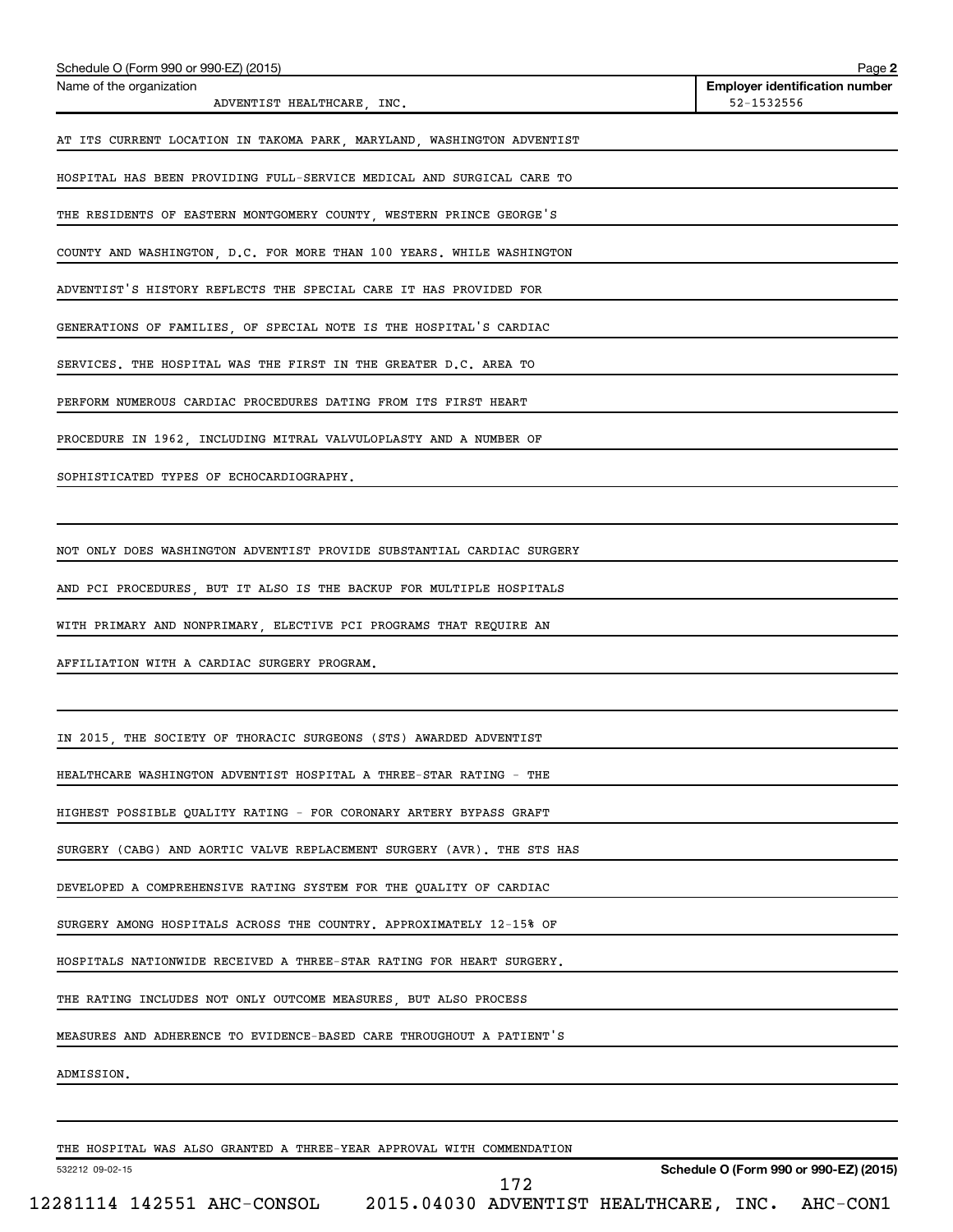| Schedule O (Form 990 or 990-EZ) (2015)                                                                         | Page 2                                              |
|----------------------------------------------------------------------------------------------------------------|-----------------------------------------------------|
| Name of the organization<br>ADVENTIST HEALTHCARE, INC.                                                         | <b>Employer identification number</b><br>52-1532556 |
| IN FOUR AREAS BY THE AMERICAN COLLEGE OF SURGEONS (ACOS) COMMISSION ON                                         |                                                     |
| CANCER (COC). THIS PRESTIGIOUS DESIGNATION EXEMPLIFIES THE CONTINUED                                           |                                                     |
| HIGH-QUALITY CARE PROVIDED THROUGH THE CANCER PROGRAM. THIS IS THE                                             |                                                     |
| THIRD TIME THAT THE HOSPITAL HAS OBTAINED THIS COMMENDATION.                                                   |                                                     |
|                                                                                                                |                                                     |
| IN ADDITION TO PROVIDING THE COMMUNITY WITH HIGHLY REGARDED ACUTE-CARE                                         |                                                     |
| SERVICES, ADVENTIST HEALTHCARE ESTABLISHED THE FIRST BEHAVIORAL HEALTH                                         |                                                     |
| UNIT IN MONTGOMERY COUNTY IN 1949, AND REMAINS ONE OF THE LEADING                                              |                                                     |
| PROVIDERS OF MENTAL HEALTHCARE IN THE WASHINGTON, DC METROPOLITAN AREA.                                        |                                                     |
| SINCE ITS INCEPTION, ADVENTIST HEALTHCARE BEHAVIORAL HEALTH & WELLNESS                                         |                                                     |
| SERVICES (FORMERLY KNOWN AS ADVENTIST BEHAVIORAL HEALTH) HAS EXPANDED                                          |                                                     |
| TO INCLUDE SEVERAL TREATMENT CENTERS ACROSS MONTGOMERY COUNTY AS WELL                                          |                                                     |
| AS THE EASTERN SHORE OF MARYLAND. IT PROVIDES A WIDE-RANGING SPECTRUM                                          |                                                     |
| OF SERVICES AND TREATMENT OPTIONS FOR CHILDREN, ADOLESCENTS, ADULTS AND                                        |                                                     |
| SENIORS. SERVICES ARE PROVIDED IN A VARIETY OF SETTINGS INCLUDING                                              |                                                     |
| HOSPITAL-BASED PROGRAMS, RESIDENTIAL TREATMENT CENTERS, SCHOOL                                                 |                                                     |
| PROGRAMS, RESIDENTIAL GROUP HOMES, OUTPATIENT SERVICES AND                                                     |                                                     |
| COMMUNITY-BASED SERVICES. OUR FACILITIES OFFER A HIGHLY-SKILLED.                                               |                                                     |
| MULTIDISCIPLINARY TEAM OF PSYCHIATRISTS, SOCIAL WORKERS, CASE MANAGERS, And Alexander and Alexander Multiple A |                                                     |
| PSYCHIATRIC NURSES, EXPRESSIVE THERAPISTS AND CHAPLAINS WHO PROVIDE                                            |                                                     |
| COMPASSIONATE BEHAVIORAL HEALTH CARE.                                                                          |                                                     |
|                                                                                                                |                                                     |
| HERE IS A SNAPSHOT OF OUR ORGANIZATION IN 2015:                                                                |                                                     |
|                                                                                                                |                                                     |
| > 2 ACCOUNTABLE CARE ORGANIZATION, THE MID-ATLANTIC PRIMARY CARE ACO,                                          |                                                     |
| MANAGED BY ADVENTIST HEALTHCARE;                                                                               |                                                     |
| > 5 HOSPITALS, THREE ACUTE CARE AND TWO SPECIALTY;                                                             |                                                     |
| > 2,250 PHYSICIANS/MEDICAL STAFF MEMBERS;                                                                      |                                                     |
| 532212 09-02-15<br>173                                                                                         | Schedule O (Form 990 or 990-EZ) (2015)              |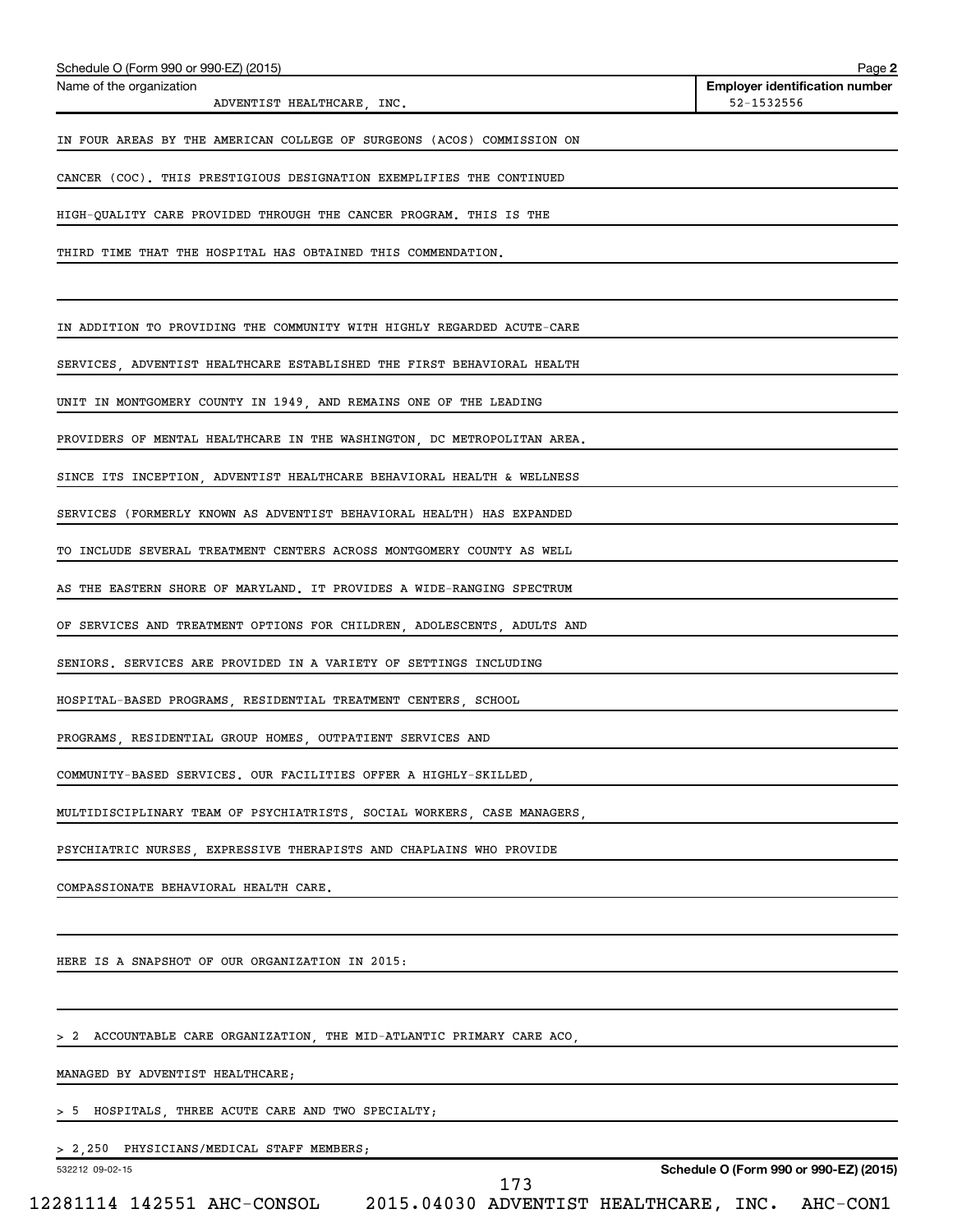| Schedule O (Form 990 or 990-EZ) (2015)                                    |     |            | Page 2                                 |
|---------------------------------------------------------------------------|-----|------------|----------------------------------------|
| Name of the organization<br>ADVENTIST HEALTHCARE, INC.                    |     | 52-1532556 | <b>Employer identification number</b>  |
| > 6,200 EMPLOYEES IN MARYLAND (APPROXIMATE);                              |     |            |                                        |
| > 6,059 COVERED LIVES/PATIENT CENTERED MEDICAL HOME;                      |     |            |                                        |
| $> 6,743$ NEWBORNS;                                                       |     |            |                                        |
| $> 25,956$ SURGERIES;                                                     |     |            |                                        |
| > 43,051 ACUTE AND SPECIALTY ADMISSIONS;                                  |     |            |                                        |
| > 87,061 HOME HEALTH VISITS;                                              |     |            |                                        |
| > 100,000 HEALTH AND WELLNESS ENCOUNTERS;                                 |     |            |                                        |
| > 103,285 VOLUNTEER HOURS;                                                |     |            |                                        |
| > 159,764 EMERGENCY VISITS;                                               |     |            |                                        |
| > 414,799 OUTPATIENT VISITS;                                              |     |            |                                        |
| > 843,600 OVERALL ENCOUNTERS (APPROX.);                                   |     |            |                                        |
| > \$77.8 MILLION COMMUNITY BENEFIT.                                       |     |            |                                        |
|                                                                           |     |            |                                        |
| FORM 990, PART III, LINE 4A, PROGRAM SERVICE ACCOMPLISHMENTS, CONTINUED:  |     |            |                                        |
| 2. EXPAND HEALTH SERVICES/INCREASE ACCESS TO CARE:                        |     |            |                                        |
|                                                                           |     |            |                                        |
| ADVENTIST HEALTHCARE JOINS WITH SEVERAL ORGANIZATIONS IN ORDER TO BRING   |     |            |                                        |
| FREE SERVICES TO COMMUNITIES IN NEED WITH A SPECIAL FOCUS ON WOMEN AND    |     |            |                                        |
| CHILDREN, LOW-INCOME, UNINSURED, AND MINORITY POPULATIONS. ADVENTIST      |     |            |                                        |
| HEALTHCARE IS DEDICATED TO PROGRAMS THAT HELP BUILD HEALTHY FAMILIES      |     |            |                                        |
| AND COMMUNITIES.                                                          |     |            |                                        |
|                                                                           |     |            |                                        |
| ADVENTIST HEALTHCARE PARTNERS WITH LOCAL SAFETY NET CLINICS THAT OFFER    |     |            |                                        |
| PRIMARY CARE, OR A MEDICAL HOME, TO UNINSURED RESIDENTS OF MONTGOMERY     |     |            |                                        |
| COUNTY. THROUGH THESE PARTNERSHIPS, ADVENTIST HEALTHCARE HELPS ENSURE     |     |            |                                        |
| THAT UNINSURED PATIENTS HAVE COORDINATED CARE BETWEEN THE CLINIC THAT     |     |            |                                        |
| SERVES AS THEIR MEDICAL HOME AND THE HOSPITAL WHERE THEY RECEIVE CARE     |     |            |                                        |
| AND EDUCATIONAL PROGRAMS. THE PARTNERSHIPS WE HAVE DEVELOPED WITH LOCAL   |     |            |                                        |
| 532212 09-02-15                                                           | 174 |            | Schedule O (Form 990 or 990-EZ) (2015) |
| 12281114 142551 AHC-CONSOL 2015.04030 ADVENTIST HEALTHCARE, INC. AHC-CON1 |     |            |                                        |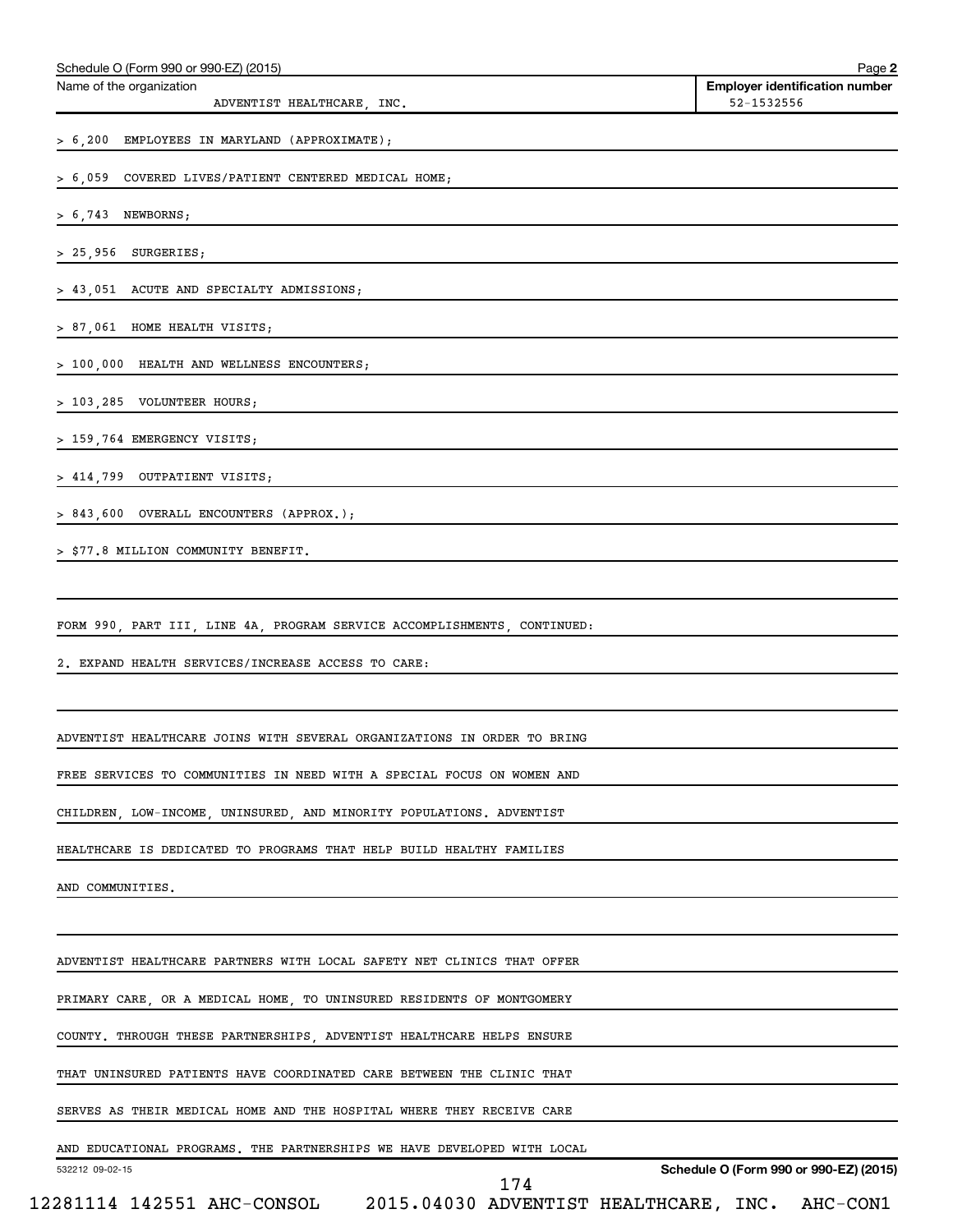| Schedule O (Form 990 or 990-EZ) (2015)                                  | Page 2                                              |
|-------------------------------------------------------------------------|-----------------------------------------------------|
| Name of the organization<br>ADVENTIST HEALTHCARE, INC.                  | <b>Employer identification number</b><br>52-1532556 |
| SAFETY NET CLINICS, SUCH AS MERCY HEALTH CLINIC, COMMUNITY CLINIC,      |                                                     |
| INC., MOBILE MEDICAL CARE, INC., AND MARY'S CENTER, IMPROVE ACCESS TO   |                                                     |
| PRIMARY CARE SERVICES FOR UNINSURED AND UNDER-INSURED RESIDENTS.        |                                                     |
| ADVENTIST HEALTHCARE'S SUPPORT INCLUDES BUT IS NOT LIMITED TO PROVIDING |                                                     |
| LAB WORK, X-RAY SERVICES AND FINANCIAL SUPPORT OF CLINICAL OPERATIONS   |                                                     |
| TO SERVE THE UNINSURED OR UNDER-INSURED POPULATION OF MONTGOMERY        |                                                     |
| COUNTY. THIS ALSO HELPS TO DECREASE INAPPROPRIATE EMERGENCY DEPARTMENT  |                                                     |
| UTILIZATION BY THIS PORTION OF THE POPULATION.                          |                                                     |
|                                                                         |                                                     |
| THESE CLINICS HAVE SERVED AS A VITAL HEALTH SAFETY NET TO PROVIDE       |                                                     |
| IMPORTANT PRIMARY AND PREVENTIVE HEALTH SERVICES TO OVER 20,000 MEN,    |                                                     |
| WOMEN AND CHILDREN IN NEED. MERCY HEALTH CLINIC IN GAITHERSBURG HAS     |                                                     |
| BENEFITED FROM OUR SERVICES INCLUDING LABORATORY SUPPORT, BLOOD TESTS   |                                                     |
| AND OTHER DIAGNOSTIC SERVICES. IN THE LONG BRANCH SECTION OF SILVER     |                                                     |
| SPRING, OUR PARTNERSHIP WITH MARY'S CENTER PROVIDES A FULL RANGE OF     |                                                     |
| SERVICES FROM PRENATAL CARE TO PEDIATRIC/ADOLESCENT HEALTH SERVICES TO  |                                                     |
| WOMEN'S SERVICES TO SOCIAL-SERVICES PROGRAMS. OUR WORK WITH MOBILE MED  |                                                     |
| ENABLES REGULAR MEDICAL CARE, SUCH AS ROUTINE PHYSICALS, FOR UNINSURED  |                                                     |
| AND LOW-INCOME RESIDENTS.                                               |                                                     |
|                                                                         |                                                     |
| IN 2014, WASHINGTON ADVENTIST HOSPITAL AND COMMUNITY CLINIC, INC.       |                                                     |
| FORGED AN INNOVATIVE PARTNERSHIP AND OPENED A NEW CLINIC ON THE         |                                                     |
| HOSPITAL'S CAMPUS INTENDED TO IMPROVE ACCESS TO PRIMARY AND PREVENTIVE  |                                                     |
| CARE FOR UNINSURED AND UNDER-INSURED PATIENTS. THE PARTNERSHIP MAKES IT |                                                     |
| POSSIBLE TO SPECIFICALLY HELP, THROUGH DISCHARGE AND TRANSITION         |                                                     |
| PLANNING, UNDERSERVED PATIENTS AT HIGH RISK OF HOSPITAL READMISSION.    |                                                     |
|                                                                         |                                                     |
| IN ADDITION TO PROVIDING SERVICES TO THOSE MOST IN NEED, ADVENTIST      |                                                     |

532212 09-02-15

**Schedule O (Form 990 or 990-EZ) (2015)**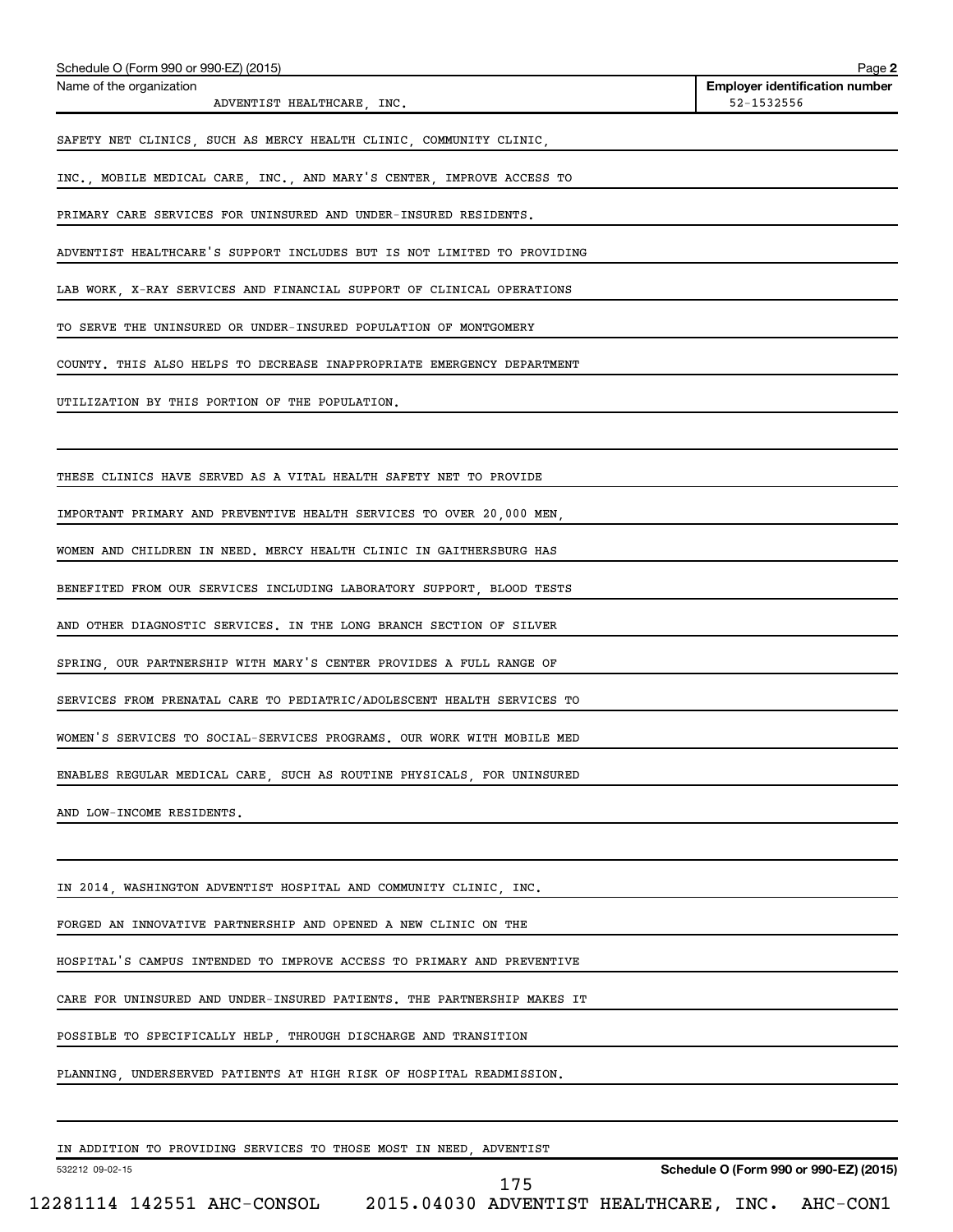| Schedule O (Form 990 or 990-EZ) (2015)                                  |                                       |            | Page 2                                 |
|-------------------------------------------------------------------------|---------------------------------------|------------|----------------------------------------|
| Name of the organization<br>ADVENTIST HEALTHCARE, INC.                  |                                       | 52-1532556 | <b>Employer identification number</b>  |
| HEALTHCARE ALSO PROVIDES SPECIALIZED SERVICES SUCH AS THE SHADY GROVE   |                                       |            |                                        |
| MEDICAL CENTER FORENSIC MEDICAL UNIT. THIS UNIT, WHICH IS THE ONLY ONE  |                                       |            |                                        |
| IN MONTGOMERY COUNTY, PROVIDES FORENSIC EVIDENCE COLLECTION AND         |                                       |            |                                        |
| SPECIALIZED MEDICAL CARE TO WOMEN, MEN AND CHILDREN WHO ARE VICTIMS OF  |                                       |            |                                        |
| SEXUAL ASSAULT AND ABUSE.                                               |                                       |            |                                        |
| SHADY GROVE MEDICAL CENTER AND WASHINGTON ADVENTIST HOSPITAL ARE ALSO   |                                       |            |                                        |
| ACTIVE PARTICIPANTS IN MONTGOMERY COUNTY'S MATERNITY PARTNERSHIP        |                                       |            |                                        |
| PROGRAM, WHICH PROVIDES PRENATAL CARE AND MATERNITY SERVICES TO         |                                       |            |                                        |
| LOW-INCOME, UNINSURED PREGNANT WOMEN.                                   |                                       |            |                                        |
| FOR THE PAST EIGHT YEARS, THE ADVENTIST HEALTHCARE GERMANTOWN EMERGENCY |                                       |            |                                        |
| CENTER IN GERMANTOWN, MARYLAND, HAS BROUGHT VITAL EMERGENCY SERVICES TO |                                       |            |                                        |
| A FAST-GROWING COMMUNITY. THE EMERGENCY CENTER'S MEDICAL CAMPUS ALSO    |                                       |            |                                        |
| HAS A PRIMARY CARE CLINIC FOR UNINSURED RESIDENTS, A PRENATAL CLINIC    |                                       |            |                                        |
| FOR LOW-INCOME WOMEN, OUTPATIENT RADIOLOGY SERVICES AND PHYSICIAN       |                                       |            |                                        |
| OFFICES. SINCE IT HAS OPENED, THE CENTER HAS TREATED AN AVERAGE OF      |                                       |            |                                        |
| 35,000 EMERGENCY PATIENTS EACH YEAR.                                    |                                       |            |                                        |
| OUR GERMANTOWN SERVICES ALSO FEATURE THE SHADY GROVE ADVENTIST          |                                       |            |                                        |
| RADIATION ONCOLOGY CENTER (LEGALLY KNOWN AS ADVENTIST CANCER CARE, LLC) |                                       |            |                                        |
| AT GERMANTOWN ON SENECA MEADOWS PARKWAY. RADIATION ONCOLOGY IS AN       |                                       |            |                                        |
| INTEGRAL CONTRIBUTOR TO THE OVERALL CARE OF 60-65% OF PATIENTS WITH     |                                       |            |                                        |
| CANCER THROUGHOUT THEIR CONTINUUM OF CARE. EVALUATIONS OF PATIENTS      |                                       |            |                                        |
| CONDITION ARE OFFERED AT LEAST WEEKLY, WITH HIGHLY TRAINED STAFF        |                                       |            |                                        |
| AVAILABLE 24/7. THE AMERICAN COLLEGE OF RADIOLOGY (ACR) HAS AWARDED     |                                       |            |                                        |
| RADIATION ONCOLOGY ACCREDITATION TO THE CENTER. PATIENTS WON'T FIND     |                                       |            |                                        |
| THIS LEVEL OF CARE IN RADIATION THERAPY AT MOST FACILITIES; ONLY 15     |                                       |            |                                        |
| PERCENT OF CENTERS ARE ACR ACCREDITED.                                  |                                       |            |                                        |
| 532212 09-02-15                                                         | 176                                   |            | Schedule O (Form 990 or 990-EZ) (2015) |
| 12281114 142551 AHC-CONSOL                                              | 2015.04030 ADVENTIST HEALTHCARE, INC. |            | AHC-CON1                               |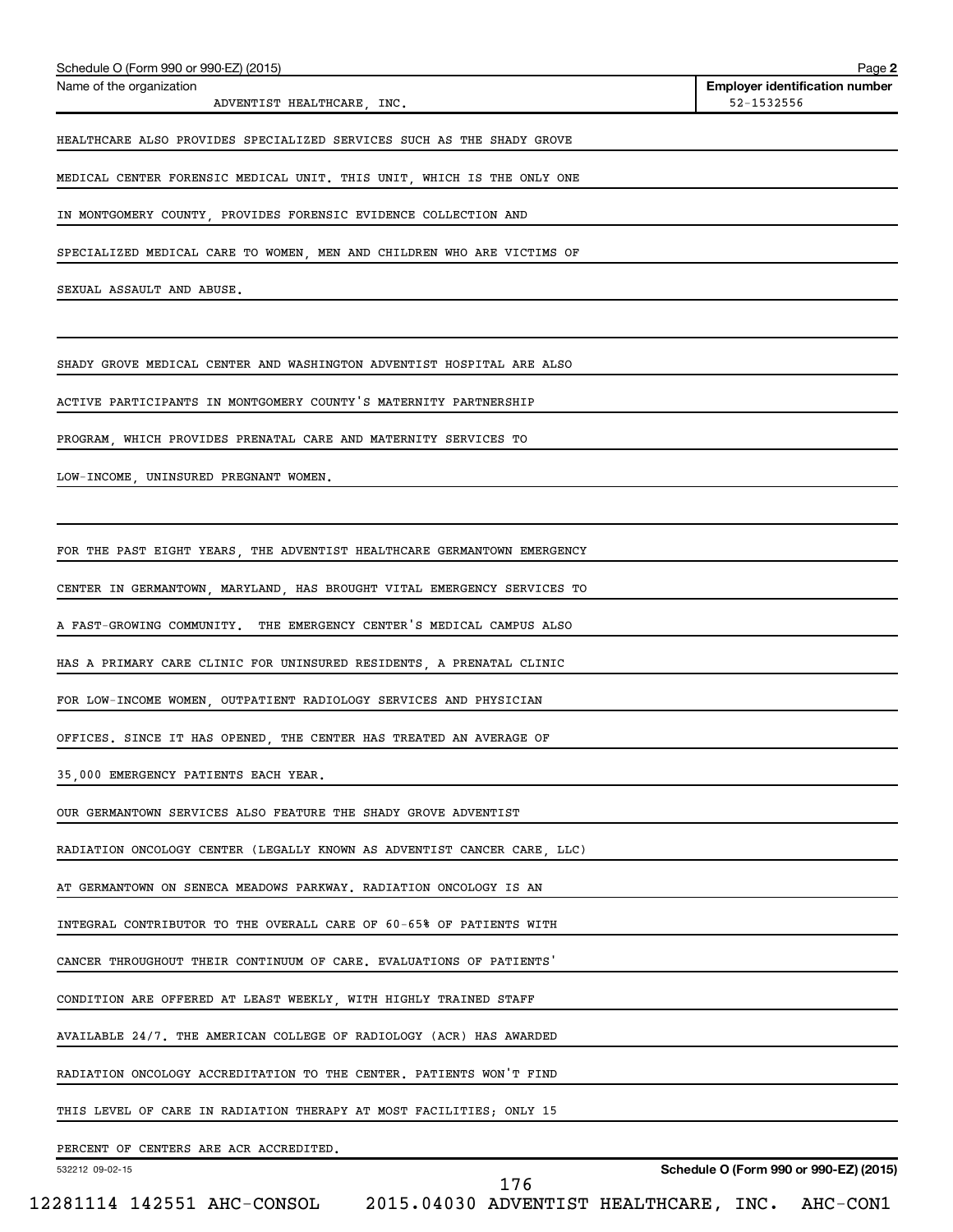Name of the organization

ADVENTIST HEALTHCARE, INC.  $52-1532556$ 

**2 Employer identification number**

3. PROMOTE HEALTH EQUITY AND WELLNESS:

COMMUNITIES SERVED BY ADVENTIST HEALTHCARE THRIVE IN A CULTURE OF

WELLNESS AND ENJOY ACCESS TO AND THE BENEFITS OF HIGH QUALITY,

EQUITABLE HEALTHCARE THAT PROMOTES PHYSICAL, MENTAL AND SPIRITUAL

WELLBEING. TO REALIZE OUR VISION, THE CENTER FOR HEALTH EQUITY &

WELLNESS ENSURES THE DELIVERY OF POPULATION-BASED CARE AND PROMOTION OF

HEALTH CARE EQUITY IN THE COMMUNITIES SERVED BY ADVENTIST HEALTHCARE.

WE ACCOMPLISH OUR MISSION BY PARTNERING WITH COMMUNITY MEMBERS AND

ORGANIZATIONS TO IMPLEMENT HEALTH EQUITY AND COMMUNITY WELLNESS

APPROACHES THAT IMPROVE POPULATION HEALTH. IN 2015, WE PROVIDED MORE

THAN 100,000 ENCOUNTERS IN THE PROMOTION OF COMMUNITY HEALTH AND

WELLNESS.

CENTER FOR HEALTH EQUITY AND WELLNESS - AREAS OF EXPERTISE INCLUDE:

> CULTURAL COMPETENCE TRAINING FOR HEALTH PROFESSIONALS;

COMMUNITY OUTREACH THROUGH HEALTH SCREENINGS AND EDUCATION;

> INTERPRETER TRAINING FOR QUALIFIED BILINGUAL STAFF;

> ORGANIZATIONAL HEALTH EQUITY ASSESSMENT AND STRATEGIC PLANNING;

> DEVELOPMENT AND IMPLEMENTATION OF COMMUNITY HEALTH NEEDS ASSESSMENTS;

> COMMUNITY BENEFIT REPORTING;

PROGRAM DEVELOPMENT AND RESEARCH.

ALIGNING THESE AREAS ALLOWS ADVENTIST HEALTHCARE TO ENHANCE ITS

POSITION IN THE REGION AND NATIONALLY AS THE LEADER IN PROVIDING

POPULATION-BASED AND EQUITABLE CARE THROUGHOUT THE CARE CONTINUUM, FROM

BIRTH TO DEATH, FROM INPATIENT TO OUTPATIENT. IN ADDITION, THE CENTER

FOR HEALTH EQUITY & WELLNESS IS A CATALYST FOR CONNECTING OUR

532212 09-02-15

**Schedule O (Form 990 or 990-EZ) (2015)**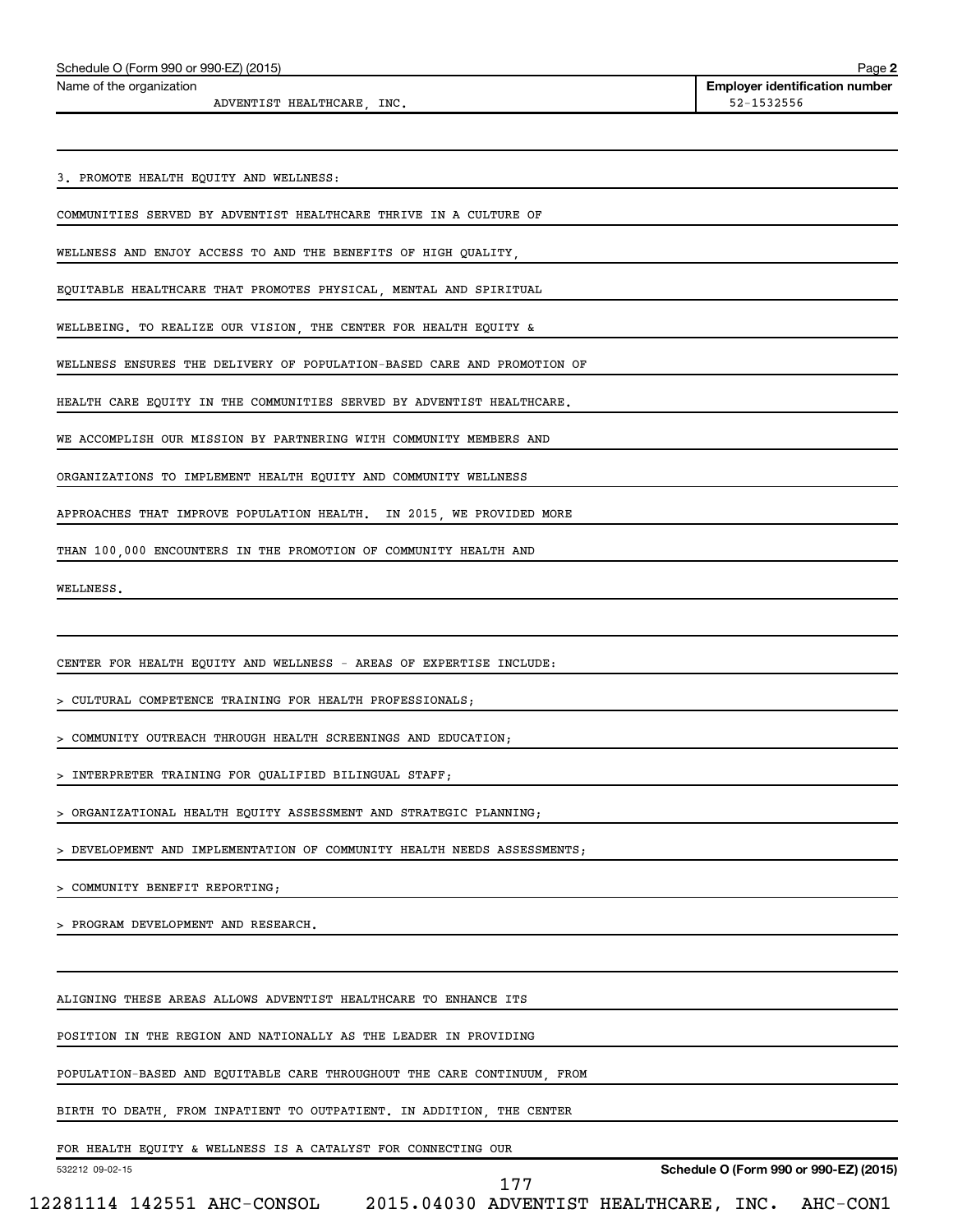| Schedule O (Form 990 or 990-EZ) (2015)                                                            | Page 2                                              |
|---------------------------------------------------------------------------------------------------|-----------------------------------------------------|
| Name of the organization<br>ADVENTIST HEALTHCARE, INC.                                            | <b>Employer identification number</b><br>52-1532556 |
| HOSPITALS, URGENT CARE SERVICES, HOME CARE, MEDICAID HEALTH PLAN,                                 |                                                     |
| PHYSICIAN PRACTICES AND OTHER SERVICES TO ALL OUR COMMUNITIES. OUR                                |                                                     |
| PROGRAMS ARE DESIGNED TO NOT ONLY PROMOTE ADVENTIST HEALTHCARE AS A                               |                                                     |
| HIGH-QUALITY, HEALTH CARE PROVIDER TO THOSE WE SERVE, BUT TO HELP                                 |                                                     |
| ADVENTIST HEALTHCARE BECOME A PROVIDER OF CHOICE FOR RESIDENTS IN THE                             |                                                     |
| REGION.                                                                                           |                                                     |
|                                                                                                   |                                                     |
| THE CENTER FOR HEALTH EQUITY & WELLNESS BRINGS TOGETHER THE ADVENTIST                             |                                                     |
| HEALTHCARE CENTER ON HEALTH DISPARITIES AND THE ADVENTIST HEALTHCARE                              |                                                     |
| HEALTH AND WELLNESS DEPARTMENT. THE CENTER ON HEALTH DISPARITIES WAS                              |                                                     |
| ESTABLISHED IN 2007 TO HELP ACHIEVE HEALTH EQUITY IN THE COMMUNITIES                              |                                                     |
| SERVED BY ADVENTIST HEALTHCARE. BY RAISING COMMUNITY AWARENESS,                                   |                                                     |
| IMPROVING CAPACITY, AND DEVELOPING SOLUTIONS TO ELIMINATE LOCAL                                   |                                                     |
| DISPARITIES IN HEALTH CARE, THE CENTER ON HEALTH DISPARITIES HAS WORKED                           |                                                     |
| TO IMPROVE ACCESS TO QUALITY HEALTH CARE, ESPECIALLY FOR MINORITIES,                              |                                                     |
| WOMEN, AND PEOPLE WHO HAVE LANGUAGE BARRIERS OR OTHER COMMUNICATION                               |                                                     |
| THE HEALTH AND WELLNESS DEPARTMENT HAS LONG WORKED WITH AHC<br>NEEDS.                             |                                                     |
| HEALTH PROGRAMS, SUCH AS CARDIOVASCULAR, DIABETES, CANCER, AND MATERNAL                           |                                                     |
| AND CHILD HEALTH, TO RAISE AWARENESS OF HEALTH ISSUES, TO SCREEN FOR                              |                                                     |
| VARIOUS CONDITIONS, AND TO OFFER EDUCATIONAL AND SUPPORT PROGRAMS TO                              |                                                     |
| COMMUNITY MEMBERS.                                                                                |                                                     |
|                                                                                                   |                                                     |
| THE CENTER FOR HEALTH EQUITY & WELLNESS ACHIEVES ITS MISSION THROUGH                              |                                                     |
| THREE TEAMS:                                                                                      |                                                     |
| 1) RESEARCH AND EDUCATION - DESIGNS AND CONDUCTS POPULATION-BASED                                 |                                                     |
| RESEARCH ON COMMUNITY HEALTH DISPARITIES AND OUTCOMES, AND DEVELOPS                               |                                                     |
| EFFECTIVE STRATEGIES TO PROMOTE HEALTH EQUITY. DEVELOPS AND DELIVERS                              |                                                     |
| CLASSES AND PROGRAMS TO EDUCATE PATIENTS, PROVIDERS AND INSTITUTIONS ON                           |                                                     |
| 532212 09-02-15<br>178<br>281114 142551 AHC-CONSOL 2015.04030 ADVENTIST HEALTHCARE, INC. AHC-CON1 | Schedule O (Form 990 or 990-EZ) (2015)              |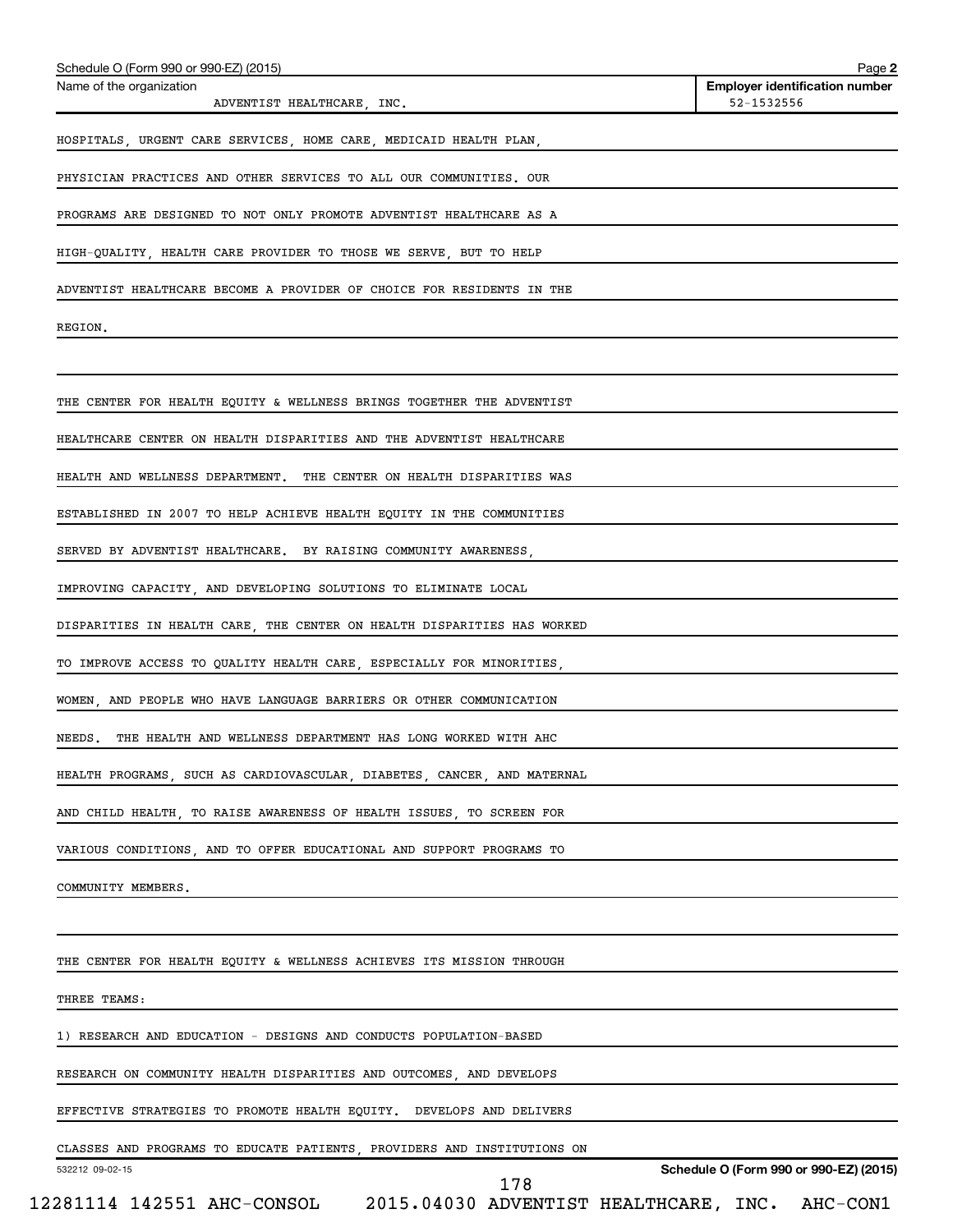| Schedule O (Form 990 or 990-EZ) (2015)                                     | Page 2                                              |
|----------------------------------------------------------------------------|-----------------------------------------------------|
| Name of the organization<br>ADVENTIST HEALTHCARE, INC.                     | <b>Employer identification number</b><br>52-1532556 |
| WAYS TO PROMOTE CULTURALLY COMPETENT PRACTICES AND ACHIEVE BETTER          |                                                     |
| HEALTH OUTCOMES. HOLDS HEALTH DISPARITIES CONFERENCES AND PRODUCES         |                                                     |
| REPORTS ON HEALTH CARE EQUITY ANNUALLY TO TARGET QUALITY IMPROVEMENT       |                                                     |
| EFFORTS.                                                                   |                                                     |
| > MONITOR HEALTH CARE DISPARITIES AMONG ADVENTIST HEALTHCARE PATIENT       |                                                     |
| POPULATIONS ANNUALLY TO INFORM RESEARCH AND PROGRAMS TO IMPROVE            |                                                     |
| QUALITY, EXPAND ACCESS, AND DELIVER POPULATION-BASED CARE (E.G.,           |                                                     |
| PROJECT BEAT IT!);                                                         |                                                     |
| > PLAN AND HOST ANNUAL CONFERENCE ON HEALTH CARE DISPARITIES AND BEST      |                                                     |
| PRACTICES TO PROMOTE HEALTH EQUITY;                                        |                                                     |
| > DEVELOP AND DISSEMINATE ADVENTIST HEALTHCARE'S HEALTH EQUITY REPORT      |                                                     |
| ANNUALLY TO INFORM STRATEGIES THAT MEET OUR MISSION;                       |                                                     |
| > CONDUCT CULTURAL COMPETENCY, DATA COLLECTION, AND OTHER TRAINING AND     |                                                     |
| CONTINUING EDUCATION CLASSES FOR HEALTH PROFESSIONALS AT LEAST TWICE A     |                                                     |
| YEAR;                                                                      |                                                     |
| > CONDUCT QUALIFIED BILINGUAL STAFF TRAINING CLASSES 2-4 TIMES A YEAR;     |                                                     |
| > PUBLISH QUARTERLY ARTICLES ON CURRENT NEWS AND RESEARCH ON HEALTH        |                                                     |
| EQUITY FOR EMPLOYEE NEWSLETTERS;                                           |                                                     |
| > SUBMIT RESEARCH TO PEER-REVIEWED JOURNALS FOR PUBLICATION AS             |                                                     |
| APPLICABLE;                                                                |                                                     |
| > DEVELOP LOGIC MODELS WITH MEASUREABLE OUTCOMES TO EVALUATE HEALTH        |                                                     |
| PROMOTION AND EDUCATION PROGRAMS;                                          |                                                     |
| > REPORT PROGRAM OUTCOMES MONTHLY AND WHEN APPLICABLE, STRATIFY BY         |                                                     |
| RELEVANT CHARACTERISTICS TO ASSESS NEEDS OF AND OUTREACH TO DIFFERENT      |                                                     |
| POPULATIONS.                                                               |                                                     |
| FORM 990, PART III, LINE 4A, PROGRAM SERVICE ACCOMPLISHMENTS, CONTINUED 2: |                                                     |
| 2) HEALTH PROGRAMS DELIVERY - COLLABORATES WITH ADVENTIST HEALTHCARE'S     |                                                     |
| 532212 09-02-15<br>179                                                     | Schedule O (Form 990 or 990-EZ) (2015)              |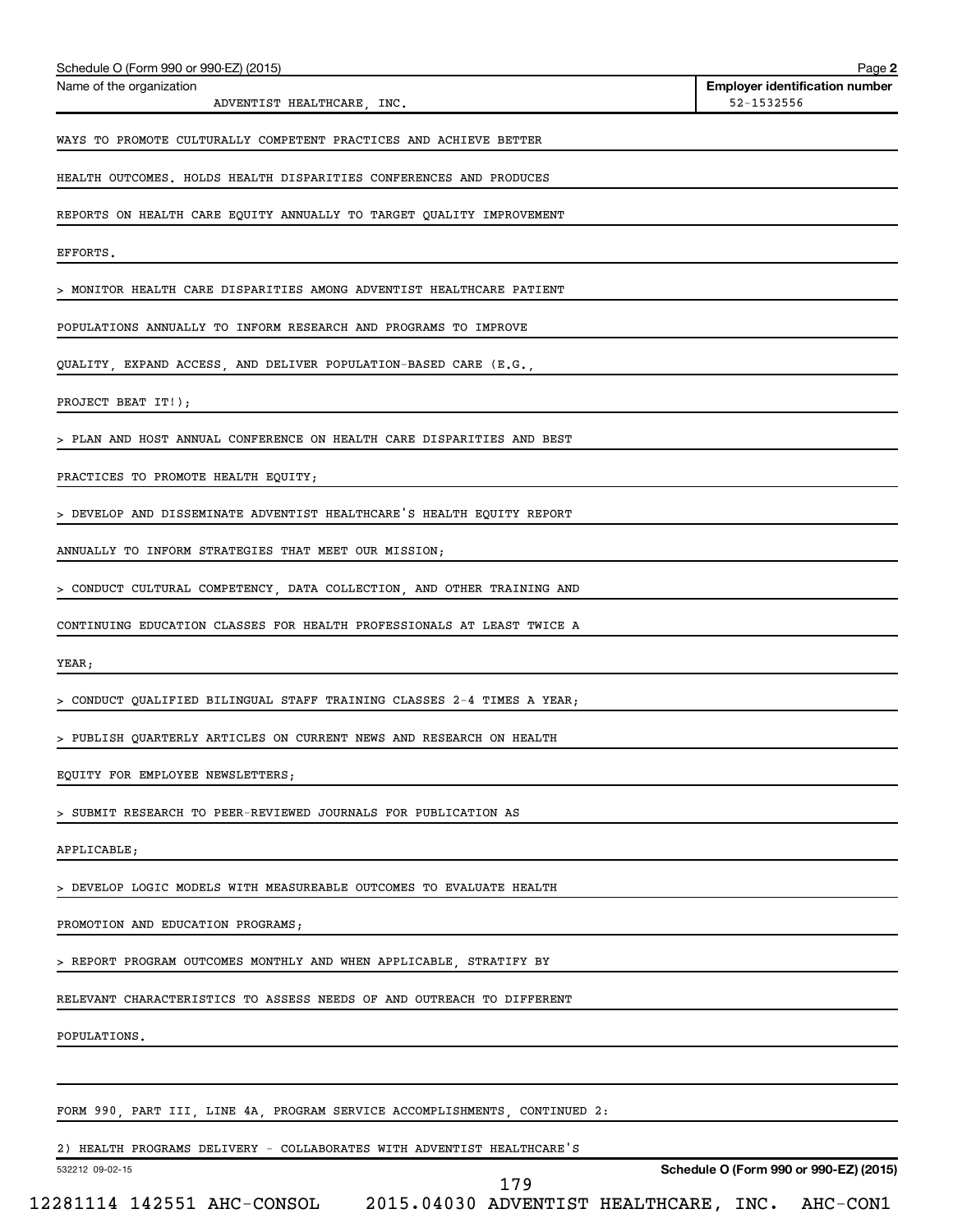| Schedule O (Form 990 or 990-EZ) (2015)                                                              | Page 2                                              |
|-----------------------------------------------------------------------------------------------------|-----------------------------------------------------|
| Name of the organization<br>ADVENTIST HEALTHCARE, INC.                                              | <b>Employer identification number</b><br>52-1532556 |
| SERVICE LINES TO SUPPORT EXPANDED HOSPITAL CARE, MARKETING STRATEGIES,                              |                                                     |
| LOCAL AND STATE HEALTH DEPARTMENTS, AND PROVIDERS FOR THE UNDERSERVED                               |                                                     |
| AS WELL AS HEALTH EDUCATION ACTIVITIES FOR ALL POPULATIONS. AREAS OF                                |                                                     |
| EXPERTISE INCLUDE: CANCER, CARDIOVASCULAR AND DIABETES CARE, AS WELL AS                             |                                                     |
| SMOKING CESSATION AND MATERNAL/CHILD EDUCATION AND SUPPORT.                                         |                                                     |
| > PROVIDE PRE- AND POST-NATAL EDUCATION AND SUPPORT TO NEW AND                                      |                                                     |
| EXPECTANT PARENTS;                                                                                  |                                                     |
| > COORDINATE CANCER OUTREACH BY PROVIDING COLORECTAL SCREENINGS AND                                 |                                                     |
| BREAST CANCER SCREENINGS TO LOW-INCOME, UNINSURED WOMEN; WHEN                                       |                                                     |
| APPROPRIATE, CASE MANAGE FROM DIAGNOSIS THROUGH TREATMENT AND BEYOND;                               |                                                     |
| > PROMOTE CARDIOVASCULAR HEALTH THROUGH SCREENINGS AND EDUCATION ON                                 |                                                     |
| PREVENTION AND LIFESTYLE CHANGES;                                                                   |                                                     |
| > DELIVER COMPREHENSIVE AND ACCREDITED DIABETES EDUCATION TO THE                                    |                                                     |
| COMMUNITY;                                                                                          |                                                     |
| > PROVIDE EDUCATION AND COMPREHENSIVE SUPPORT THROUGH OUR SMOKING                                   |                                                     |
| CESSATION PROGRAM THAT INCLUDES BEDSIDE COUNSELING, INDIVIDUALIZED                                  |                                                     |
| NICOTINE REPLACEMENT THERAPY AND FOLLOW-UP CALLS POST-DISCHARGE.                                    |                                                     |
|                                                                                                     |                                                     |
| 3) COMMUNITY HEALTH AND OUTREACH - COLLABORATES WITH ADVENTIST                                      |                                                     |
| HEALTHCARE'S HOSPITAL LEADERSHIP TO PROVIDE COMMUNITY OUTREACH AND                                  |                                                     |
| HEALTH EDUCATION FOR SENIORS, ADULTS, TEENS AND FAMILIES. DEVELOPS AND                              |                                                     |
| IMPLEMENTS RECOMMENDATIONS FROM COMMUNITY HEALTH NEEDS ASSESSMENT TO                                |                                                     |
| IMPROVE HEALTH OUTCOMES. PARTNERS WITH ACADEMIC INSTITUTIONS TO PROVIDE                             |                                                     |
| MEANINGFUL INTERNSHIP EXPERIENCES TO HELP RECRUIT AND DEVELOP FUTURE                                |                                                     |
| HEALTH CARE PROFESSIONALS. COORDINATES LANGUAGE ACCESS POLICIES.                                    |                                                     |
| PROGRAMS AND SERVICES TO MEET THE COMMUNICATION NEEDS OF DEAF AND                                   |                                                     |
| HARD-OF-HEARING PATIENTS AND PATIENTS WITH LIMITED ENGLISH PROFICIENCY.                             |                                                     |
| COORDINATES COMMUNITY DONATIONS AND SPONSORSHIPS THROUGH THE ADVENTIST                              |                                                     |
| 532212 09-02-15<br>180<br>12281114 142551 AHC-CONSOL 2015.04030 ADVENTIST HEALTHCARE, INC. AHC-CON1 | Schedule O (Form 990 or 990-EZ) (2015)              |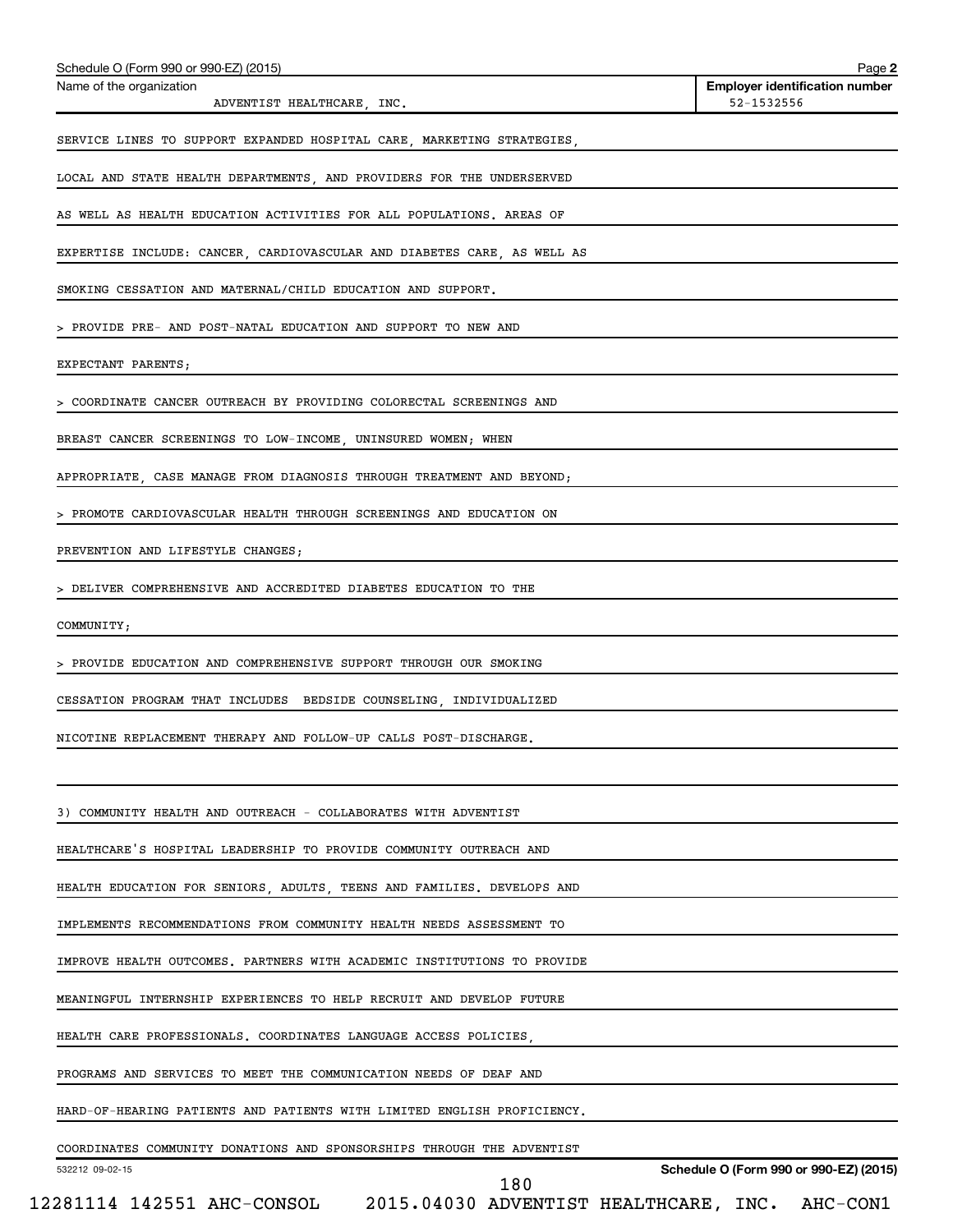| Schedule O (Form 990 or 990-EZ) (2015) | Page |
|----------------------------------------|------|
|                                        |      |

Name of the organization

ADVENTIST HEALTHCARE, INC.  $52-1532556$ 

HEALTHCARE'S COMMUNITY PARTNERSHIP FUND.

> OVERSEE LANGUAGE ACCESS SERVICES FOR ADVENTIST HEALTHCARE (E.G.,

QUALIFIED BILINGUAL STAFF, INTERPRETATION AND TRANSLATION VENDORS);

> DEVELOP HOSPITAL AND ORGANIZATIONAL POLICIES AND PROCEDURES RELATED

TO PROVISION OF CULTURALLY AND LINGUISTICALLY COMPETENT CARE, AND TRAIN

PROVIDERS/STAFF ACCORDINGLY;

> RESEARCH, ANALYZE AND WRITE COMMUNITY HEALTH NEEDS ASSESSMENTS

(CHNAS) FOR EACH HOSPITAL AND FACILITATE THE DEVELOPMENT,

IMPLEMENTATION, AND EVALUATION OF CORRESPONDING STRATEGIC PLANS;

> PROVIDE HEALTH EDUCATION ON VARIOUS TOPICS INCLUDING NUTRITION,

EXERCISE, MATERNAL/CHILD HEALTH, SAFETY, AND COLD/FLU PREVENTION;

> CONDUCT CPR CLASSES (INFANT AND ADULT), BABYSITTING CLASSES AND

SIBLING CLASSES;

> PROVIDE TOBACCO CESSATION COUNSELING;

> PROVIDE A VARIETY OF HEALTH SCREENINGS (E.G., BLOOD PRESSURE, BODY

COMPOSITION, BONE DENSITY, ETC.);

> COORDINATE FLU SHOT CLINICS IN A VARIETY OF COMMUNITY LOCATIONS;

> ADMINISTER COMMUNITY PARTNERSHIP FUND DONATIONS;

> BUILD RELATIONSHIPS WITH A WIDE RANGE OF COMMUNITY ORGANIZATIONS

(E.G., SENIOR CENTERS, FAITH-BASED ORGANIZATIONS, COMMUNITY CENTERS,

LOW-INCOME HOUSING COMPLEXES, ETC.).

FORM 990, PART III, LINE 4B, PROGRAM SERVICE ACCOMPLISHMENTS:

RESIDENTIAL SERVICES.

IN 2015, BH&WS PROVIDED \$1,862,510 IN UNCOMPENSATED MENTAL HEALTH CARE

ACROSS ITS TWO MAIN CAMPUSES.

532212 09-02-15

**Schedule O (Form 990 or 990-EZ) (2015)**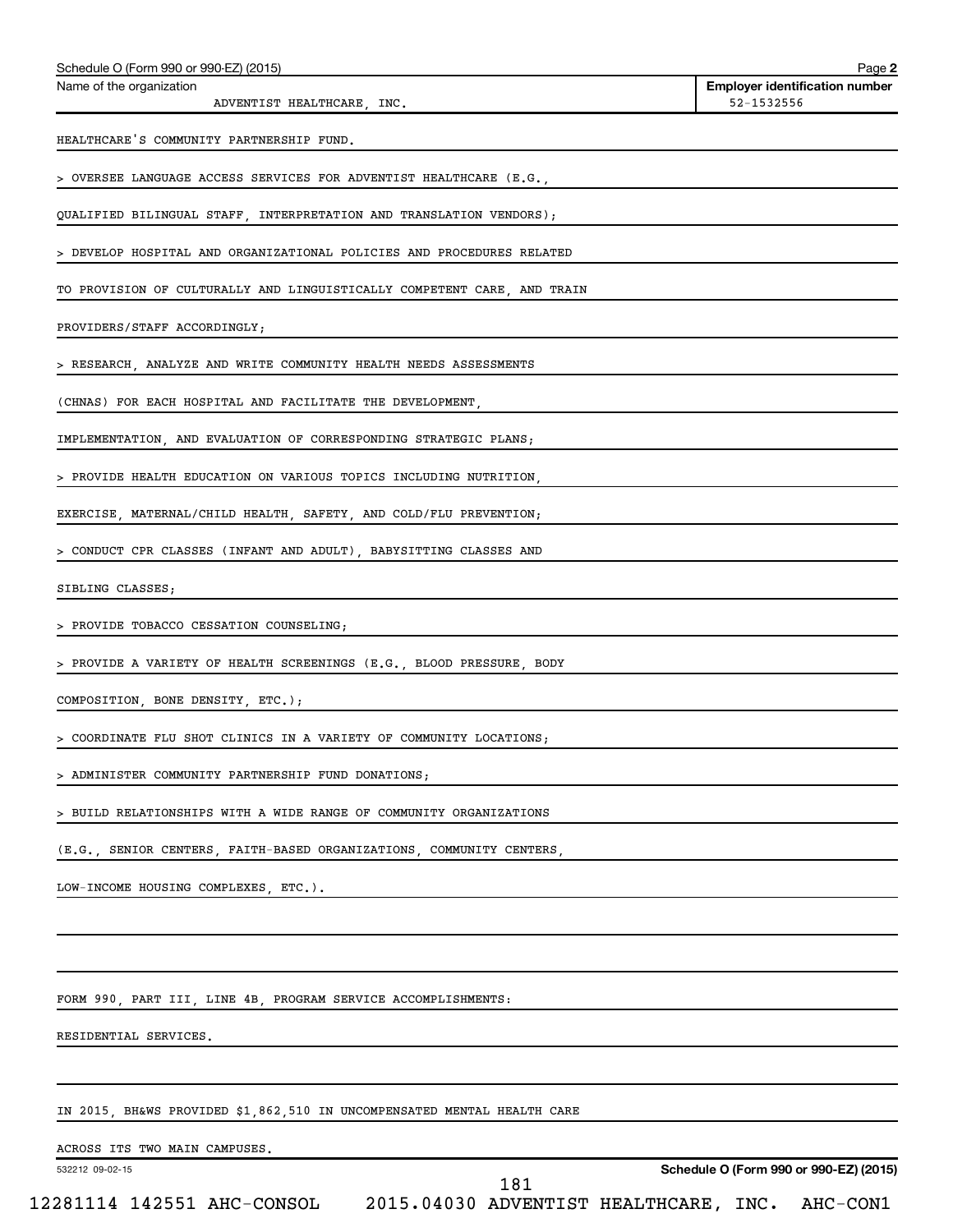| Name of the organization<br>ADVENTIST HEALTHCARE, INC.                 | <b>Employer identification number</b><br>52-1532556 |
|------------------------------------------------------------------------|-----------------------------------------------------|
|                                                                        |                                                     |
| BH&WS FACILITIES OFFER A TOTAL OF 161 ACUTE CARE BEDS, 81 RESIDENTIAL  |                                                     |
| TREATMENT CENTER BEDS, 32 GROUP HOME BEDS AND A FULL CONTINUUM OF      |                                                     |
| OUTPATIENT SERVICES. BH&WS CARED FOR APPROXIMATELY 6,800 PATIENTS,     |                                                     |
| CLIENTS AND RESIDENTS ACROSS ITS ENTITIES IN 2015.                     |                                                     |
|                                                                        |                                                     |
| BH&WS ROCKVILLE CAMPUS:                                                |                                                     |
|                                                                        |                                                     |
| THE BH&WS ROCKVILLE CAMPUS IS A NOT-FOR-PROFIT, JOINT COMMISSION       |                                                     |
| ACCREDITED, 107-BED ACUTE PSYCHIATRIC TREATMENT FACILITY LOCATED IN    |                                                     |
| MONTGOMERY COUNTY. COUPLED WITH AN ADDITIONAL 64-BED RESIDENTIAL       |                                                     |
| TREATMENT CENTER (RTC) FOR ADOLESCENTS, BH&WS IS THE LARGEST PROVIDER  |                                                     |
| OF BEHAVIORAL HEALTH SERVICES IN MONTGOMERY COUNTY. THE ROCKVILLE      |                                                     |
| CAMPUS ALSO PROVIDES OUTPATIENT CHEMICAL DEPENDENCY SERVICES FOR       |                                                     |
| ADOLESCENTS AND ADULTS, OPERATES A PARTIAL HOSPITALIZATION PROGRAM FOR |                                                     |
| ADOLESCENTS, AND AN OUTPATIENT WELLNESS CLINIC.                        |                                                     |
| BH&WS' ACUTE SERVICES INCLUDE THE SPECIALIZED MAGNOLIA UNIT, A 10-BED  |                                                     |
| ACUTE INPATIENT UNIT DEDICATED TO SERVING GERIATRIC ADULTS. THE UNIT   |                                                     |
| PROVIDES CRITICAL STABILIZATION AND SHORT-TERM INPATIENT TREATMENT FOR |                                                     |
| OLDER ADULTS WHO EXPERIENCE SUDDEN LIFE CHANGES AND STRESSORS THAT     |                                                     |
| TRIGGER DEPRESSION, ANXIETY AND OTHER CHALLENGES THAT IMPACT THEIR     |                                                     |
| DAILY ACTIVITIES. THE MAGNOLIA UNIT IS THE ONLY ONE OF ITS KIND IN     |                                                     |
| MONTGOMERY COUNTY.                                                     |                                                     |
| THE RIDGE SCHOOL OF MONTGOMERY COUNTY, A SPECIAL AND GENERAL EDUCATION |                                                     |
| SCHOOL APPROVED BY THE MARYLAND STATE DEPARTMENT OF EDUCATION, IS      |                                                     |
| LOCATED AT THE BH&WS ROCKVILLE CAMPUS AND SERVES ADOLESCENTS FROM      |                                                     |
| MARYLAND AND WASHINGTON, D.C.                                          |                                                     |
|                                                                        |                                                     |
| 532212 09-02-15<br>182                                                 | Schedule O (Form 990 or 990-EZ) (2015)              |

12281114 142551 AHC-CONSOL 2015.04030 ADVENTIST HEALTHCARE, INC. AHC-CON1

Schedule O (Form 990 or 990-EZ) (2015)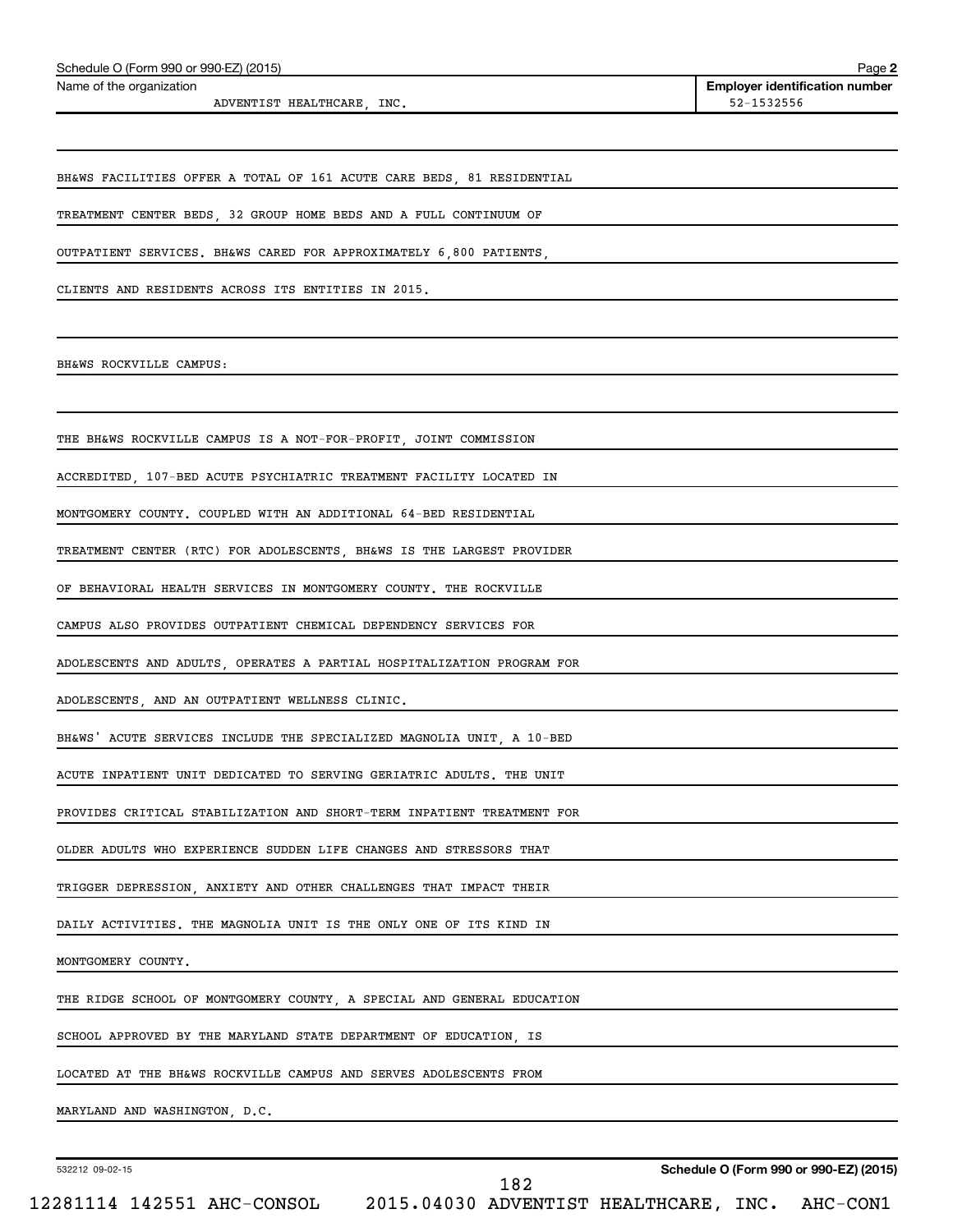| Schedule O (Form 990 or 990-EZ) (2015) | Page |
|----------------------------------------|------|
|                                        |      |

ADVENTIST HEALTHCARE, INC.  $52-1532556$ 

BH&WS EASTERN SHORE CAMPUS:

THE BH&WS EASTERN SHORE CAMPUS IS THE REGION'S ONLY ACUTE CARE AND

RESIDENTIAL MENTAL HEALTH RESOURCE FOR CHILDREN AND ADOLESCENTS. THE

FACILITY OFFERS 15 ACUTE CARE BEDS AND 59 RTC BEDS.

THE RIDGE SCHOOL OF THE EASTERN SHORE IS A SPECIAL AND GENERAL

EDUCATION SCHOOL FOR STUDENTS IN GRADES THREE TO 12. THE SCHOOL SERVES

RESIDENTS OF THE EASTERN SHORE RESIDENTIAL TREATMENT CENTER AS WELL AS

DAY STUDENTS WHO LIVE IN THE LOCAL COMMUNITY.

BH&WS AND PENINSULA REGIONAL MEDICAL CENTER:

BH&WS ENTERED INTO A PARTNERSHIP WITH PENINSULA REGIONAL MEDICAL CENTER

(PRMC) IN 2015 TO MANAGE PRMC'S BEHAVIORAL HEALTH SERVICES IN THE

EASTERN SHORE REGION. PRMC'S BEHAVIORAL HEALTH SERVICES INCLUDE ADULT

INPATIENT AND PARTIAL HOSPITALIZATION PROGRAMS AS WELL AS OUTPATIENT

SERVICES FOR CHILDREN AND ADOLESCENTS AT THE OUTPATIENT WELLNESS CLINIC

IN SALISBURY.

THE BEHAVIORAL HEALTH UNIT AT WASHINGTON ADVENTIST HOSPITAL:

THE BEHAVIORAL HEALTH UNIT OFFERS 39 ADULT INPATIENT BEDS IN ADDITION

TO PARTIAL HOSPITALIZATION, AND INTENSIVE OUTPATIENT PROGRAMS AT ITS

TAKOMA PARK, MARYLAND LOCATION.

COMMUNITY-BASED RESIDENTIAL SERVICES:

BH&WS' COMMUNITY-BASED RESIDENTIAL SERVICES INCLUDES TWO HOMES FOR

532212 09-02-15

**Schedule O (Form 990 or 990-EZ) (2015)**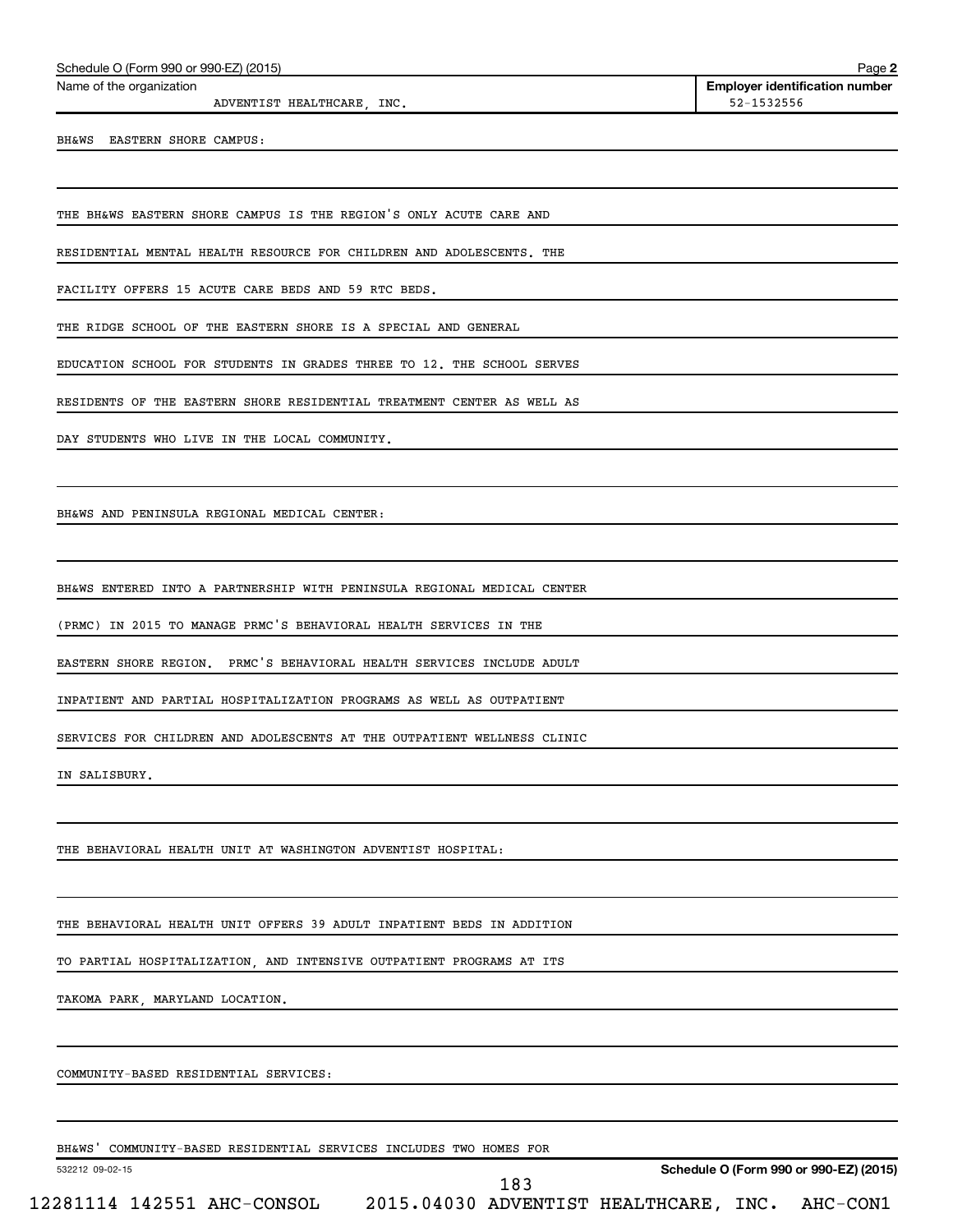| ADVENTIST HEALTHCARE, INC.                                                                          | 52-1532556 |                                        |
|-----------------------------------------------------------------------------------------------------|------------|----------------------------------------|
| ADOLESCENTS AND ONE FOR ADULTS. THE ADOLESCENT HOMES, OR COTTAGES,                                  |            |                                        |
| OFFER ADOLESCENTS 13 TO 17 YEARS OF AGE A SAFE AND THERAPEUTIC                                      |            |                                        |
| RESIDENTIAL ENVIRONMENT IN WHICH TO SUPPORT THEIR TRANSITION BACK TO                                |            |                                        |
| THEIR FAMILIES, THE COMMUNITY, AND, IN SOME CASES, INDEPENDENT LIVING.                              |            |                                        |
| THE GROUP HOMES ARE LOCATED IN MONTGOMERY COUNTY COMMUNITIES.                                       |            |                                        |
|                                                                                                     |            |                                        |
| THE MANOR IS AN ASSISTED LIVING FACILITY IN TAKOMA PARK FOR INDIVIDUALS                             |            |                                        |
| WITH CHRONIC AND SEVERE MENTAL ILLNESS WHO ARE UNABLE TO LIVE                                       |            |                                        |
| INDEPENDENTLY. THE FACILITY PROVIDES A SAFE AND SUPPORTIVE RESIDENTIAL                              |            |                                        |
| ENVIRONMENT AS AN ALTERNATIVE TO LONG-TERM PSYCHIATRIC HOSPITALIZATION.                             |            |                                        |
|                                                                                                     |            |                                        |
| COMMUNITY SERVICE:                                                                                  |            |                                        |
|                                                                                                     |            |                                        |
| BH&WS IS COMMITTED TO SERVING AS A MENTAL HEALTH RESOURCE TO FAMILIES                               |            |                                        |
| AND BEHAVIORAL HEALTH SPECIALISTS IN THE COMMUNITIES IT SERVES. THE                                 |            |                                        |
| ORGANIZATION HAS DEDICATED SIGNIFICANT RESOURCES TO PROVIDING                                       |            |                                        |
| CONTINUING EDUCATION SYMPOSIUMS FOR CLINICIANS AS WELL AS FREE                                      |            |                                        |
| EDUCATIONAL WORKSHOPS FOR CONSUMERS.                                                                |            |                                        |
|                                                                                                     |            |                                        |
| BH&WS AND ITS EMPLOYEES ALSO SPONSOR AND SUPPORT COMMUNITY                                          |            |                                        |
| ORGANIZATIONS SUCH AS THE AMERICAN FOUNDATION FOR SUICIDE PREVENTION                                |            |                                        |
| AND THE NATIONAL ALLIANCE ON MENTAL ILLNESS.                                                        |            |                                        |
|                                                                                                     |            |                                        |
| FORM 990, PART VI, SECTION A, LINE 6:                                                               |            |                                        |
| SEE BY LAWS, ARTICLE II. MEMBERSHIP. THERE SHALL BE A SINGLE CLASS OF                               |            |                                        |
| CONSTITUENT MEMBERS OF THE CORPORATION (INDIVIDUAL, "MEMBER", COLLECTIVELY,                         |            |                                        |
| THE MEMBERSHIP") WHICH SHALL CONSIST OF THE DULY ELECTED MEMBERS OF THE                             |            |                                        |
| BOARD OF DIRECTORS OF MID-ATLANTIC ADVENTIST HEALTHCARE, INC., AS THAT                              |            | Schedule O (Form 990 or 990-EZ) (2015) |
| 532212 09-02-15<br>184<br>12281114 142551 AHC-CONSOL 2015.04030 ADVENTIST HEALTHCARE, INC. AHC-CON1 |            |                                        |
|                                                                                                     |            |                                        |

Schedule O (Form 990 or 990-EZ) (2015)

Name of the organization

**2**

**Employer identification number**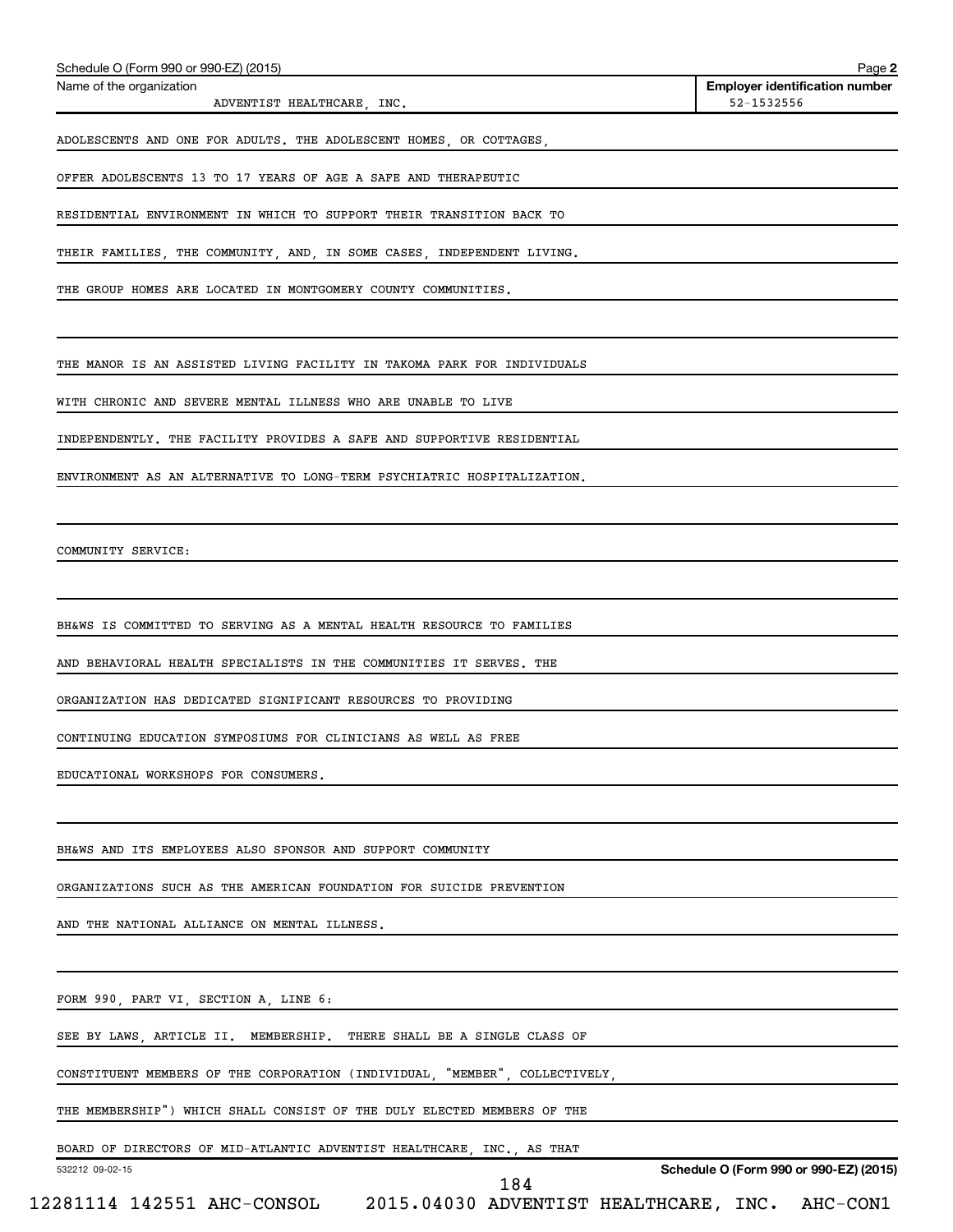| ADVENTIST HEALTHCARE, INC.                                                 | 52-1532556 |
|----------------------------------------------------------------------------|------------|
|                                                                            |            |
| BOARD OF DIRECTORS MAY BE CONSTITUTED.                                     |            |
|                                                                            |            |
| FORM 990, PART VI, SECTION A, LINE 7A:                                     |            |
|                                                                            |            |
| DECISIONS SUBJECT TO APPROVAL.                                             |            |
|                                                                            |            |
| SEE BY LAWS, ARTICLE II, SECTION 2: RESERVED AUTHORITY AND RESPONSIBILITY. |            |
| THE FOLLOWING ACTIONS SHALL BE RESERVED TO THE MEMBERSHIP:                 |            |
| THE ADOPTION, ALTERING, AMENDING OR REPLACING OF THE ARTICLES OF<br>Α.     |            |
| INCORPORATION OR THE BYLAWS OF THE CORPORATION;                            |            |
| B. THE LIQUIDATION, DISSOLUTION, WINDING UP, ABANDONMENT OF THE            |            |
| CORPORATION;                                                               |            |
| C. APPOINTMENT OF MEMBERS OF THE BOARD OF TRUSTEES FROM NOMINEES SUBMITTED |            |
| BY THE BOARD OF TRUSTEES;                                                  |            |
| D. REMOVAL OF MEMBERS OF THE BOARD OF TRUSTEES                             |            |
| E. APPOINTMENT AND REMOVAL OF THE CHIEF EXECUTIVE OFFICER ("CEO") OF THE   |            |
| CORPORATION, IN CONSULTATION WITH THE BOARD OF TRUSTEES.                   |            |
|                                                                            |            |
| ALL MEMBERS HAVE RIGHTS TO VOTE.                                           |            |
|                                                                            |            |

FORM 990, PART VI, SECTION A, LINE 7B:

DECISIONS SUBJECT TO APPROVAL.

Schedule O (Form 990 or 990-EZ) (2015)

Name of the organization

SEE BY LAWS, ARTICLE II, SECTION 2: RESERVED AUTHORITY AND RESPONSIBILITY.

THE FOLLOWING ACTIONS SHALL BE RESERVED TO THE MEMBERSHIP:

A. THE ADOPTION, ALTERING, AMENDING OR REPLACING OF THE ARTICLES OF

INCORPORATION OR THE BYLAWS OF THE CORPORATION;

B. THE LIQUIDATION, DISSOLUTION, WINDING UP, ABANDONMENT OF THE

CORPORATION;

532212 09-02-15

**Schedule O (Form 990 or 990-EZ) (2015)**

**2**

**Employer identification number**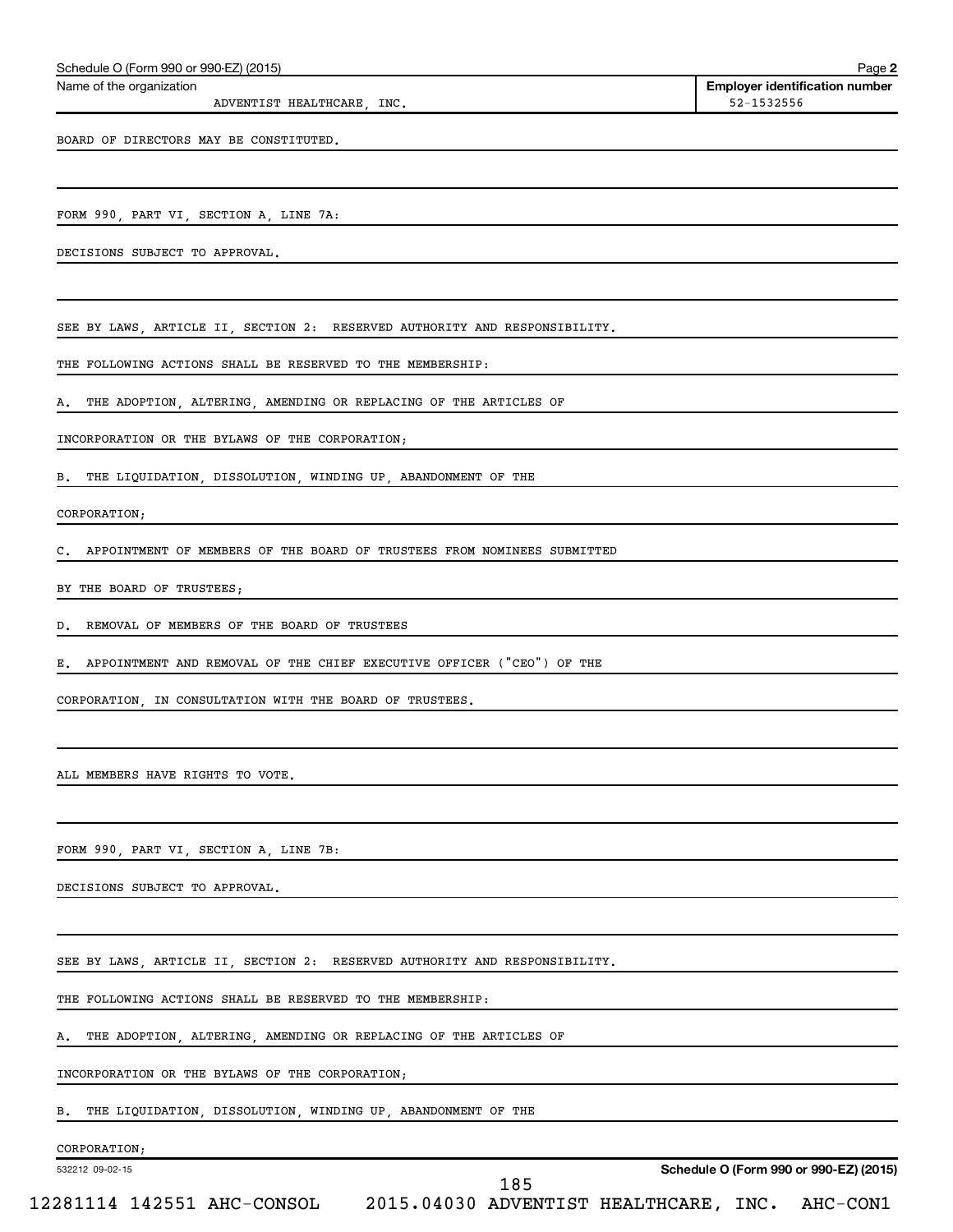| Schedule O (Form 990 or 990-EZ) (2015) | Page 2                                |
|----------------------------------------|---------------------------------------|
| Name of the organization               | <b>Employer identification number</b> |
| ADVENTIST HEALTHCARE<br>INC.           | 52-1532556                            |
|                                        |                                       |

C. APPOINTMENT OF MEMBERS OF THE BOARD OF TRUSTEES FROM NOMINEES SUBMITTED

BY THE BOARD OF TRUSTEES;

D. REMOVAL OF MEMBERS OF THE BOARD OF TRUSTEES

E. APPOINTMENT AND REMOVAL OF THE CHIEF EXECUTIVE OFFICER ("CEO") OF THE

CORPORATION, IN CONSULTATION WITH THE BOARD OF TRUSTEES.

ALL MEMBERS HAVE RIGHTS TO VOTE.

FORM 990, PART VI, SECTION B, LINE 11:

THE FORM 990 WAS REVIEWED IN DETAIL PRIOR TO FILING. VARIOUS SECTIONS WERE

REVIEWED BY THE EXECUTIVE MANAGEMENT TEAM AND CERTAIN KEY SECTIONS BY THE

EXECUTIVE COMMITTEE OF THE BOARD OF DIRECTORS. AN OVERALL REVIEW WAS

CONDUCTED BY THE ORGANIZATION'S FINANCE DEPARTMENT WITH THE ORGANIZATION'S

OUTSIDE TAX ADVISORS.

PRIOR TO FILING, ALL MEMBERS OF THE BOARD ARE PROVIDED A COPY OF THIS FORM

990 THROUGH EMAIL, WHICH LINKED TO THE COMPANY'S INTRANET WEBSITE.

FORM 990, PART VI, SECTION B, LINE 12C:

PURSUANT TO THE ORGANIZATIONS CONFLICT OF INTEREST POLICY, EACH FACILITY

BOARD MEMBER, OFFICER, DIRECTOR AND ANY EMPLOYEE IN A POSITION THAT

REQUIRES COORDINATION AND/OR NEGOTIATION WITH CONTRACTORS OR SUPPLIES, IS

REQUIRED ON AN ANNUAL BASIS TO DISCLOSE ANY BUSINESS OR FINANCIAL

RELATIONSHIP OUTSIDE OF THE ORGANIZATION. COMPLIANCE WITH POLICY IS

MONITORED AND ENFORCED BY THE HUMAN RESOURCES DEPARTMENT, CORPORATE

INTEGRITY DEPARTMENT AND THE LEGAL DEPARTMENT.

FORM 990, PART VI, SECTION B, LINE 15:

WHEN SETTING EXECUTIVE COMPENSATION, THE ORGANIZATION FULLY COMPLIES WITH

532212 09-02-15

186

**Schedule O (Form 990 or 990-EZ) (2015)**

12281114 142551 AHC-CONSOL 2015.04030 ADVENTIST HEALTHCARE, INC. AHC-CON1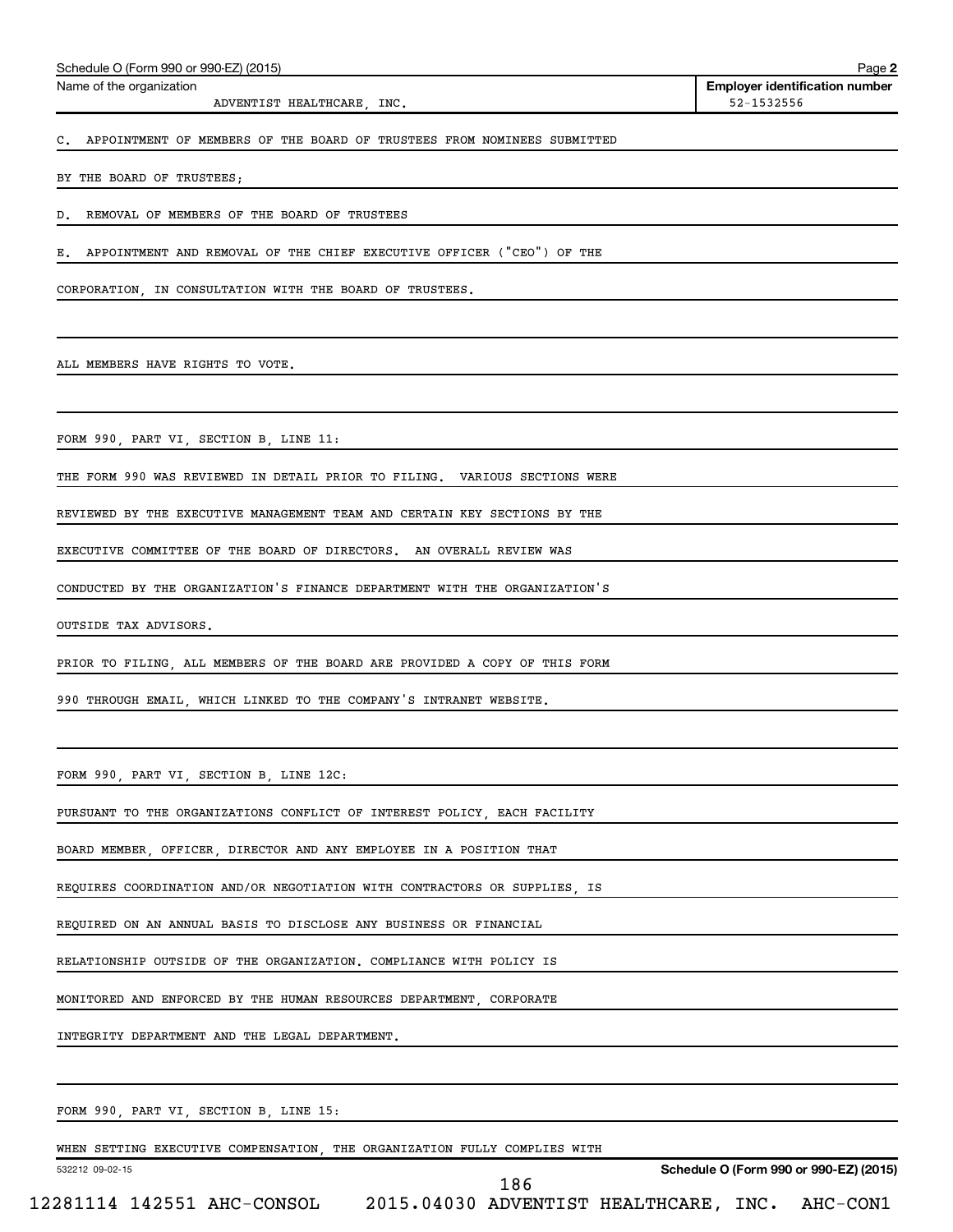| Schedule O (Form 990 or 990-EZ) (2015)<br>Name of the organization       |               | Page 2<br><b>Employer identification number</b> |
|--------------------------------------------------------------------------|---------------|-------------------------------------------------|
| ADVENTIST HEALTHCARE INC.                                                |               | 52-1532556                                      |
| THE PROCEDURAL SAFEGUARDS EMBEDDED IN THE IRS REGULATIONS. EXECUTIVE     |               |                                                 |
| COMPENSATION IS ENTIRELY SET BY A COMMITTEE OF THE BOARD OF TRUSTEES. IN |               |                                                 |
| SETTING COMPENSATION, THE GOVERNING BOARD COMMITTEE RELIES UPON MARKET   |               |                                                 |
| COMPARABILITY DATA PROVIDED BY AN INDEPENDENT OUTSIDE COMPENSATION       |               |                                                 |
| CONSULTANT. TO ENSURE REASONABLENESS, COMPENSATION IS SET AT THE 50TH    |               |                                                 |
| PERCENTILE OF THE NATURAL MARKET.                                        |               |                                                 |
| FORM 990, PART VI, SECTION C, LINE 19:                                   |               |                                                 |
| THE GOVERNING DOCUMENTS, CONFLICT OF INTEREST POLICY AND FINANCIAL       |               |                                                 |
| STATEMENTS, ARE AVAILABLE TO THE PUBLIC UPON REQUEST.                    |               |                                                 |
| FORM 990, PART IX, LINE 11G, OTHER FEES:                                 |               |                                                 |
| CONTRACT LABOR:                                                          |               |                                                 |
| PROGRAM SERVICE EXPENSES                                                 | 31,049,856.   |                                                 |
| MANAGEMENT AND GENERAL EXPENSES                                          | 636,824.      |                                                 |
| FUNDRAISING EXPENSES                                                     | 11,729.       |                                                 |
| TOTAL EXPENSES                                                           | 31,698,409.   |                                                 |
| PURCHASED SERVICES:                                                      |               |                                                 |
| PROGRAM SERVICE EXPENSES                                                 | 23, 947, 725. |                                                 |
| MANAGEMENT AND GENERAL EXPENSES                                          | 4, 310, 923.  |                                                 |
| FUNDRAISING EXPENSES                                                     | 3,289.        |                                                 |
| TOTAL EXPENSES                                                           | 28, 261, 937. |                                                 |
| CONTRACT LAB SERVICES:                                                   |               |                                                 |
| PROGRAM SERVICE EXPENSES                                                 | 17,675,099.   |                                                 |
| MANAGEMENT AND GENERAL EXPENSES                                          | 40,212.       |                                                 |
| FUNDRAISING EXPENSES                                                     | 0.            |                                                 |
| 532212 09-02-15<br>187                                                   |               | Schedule O (Form 990 or 990-EZ) (2015)          |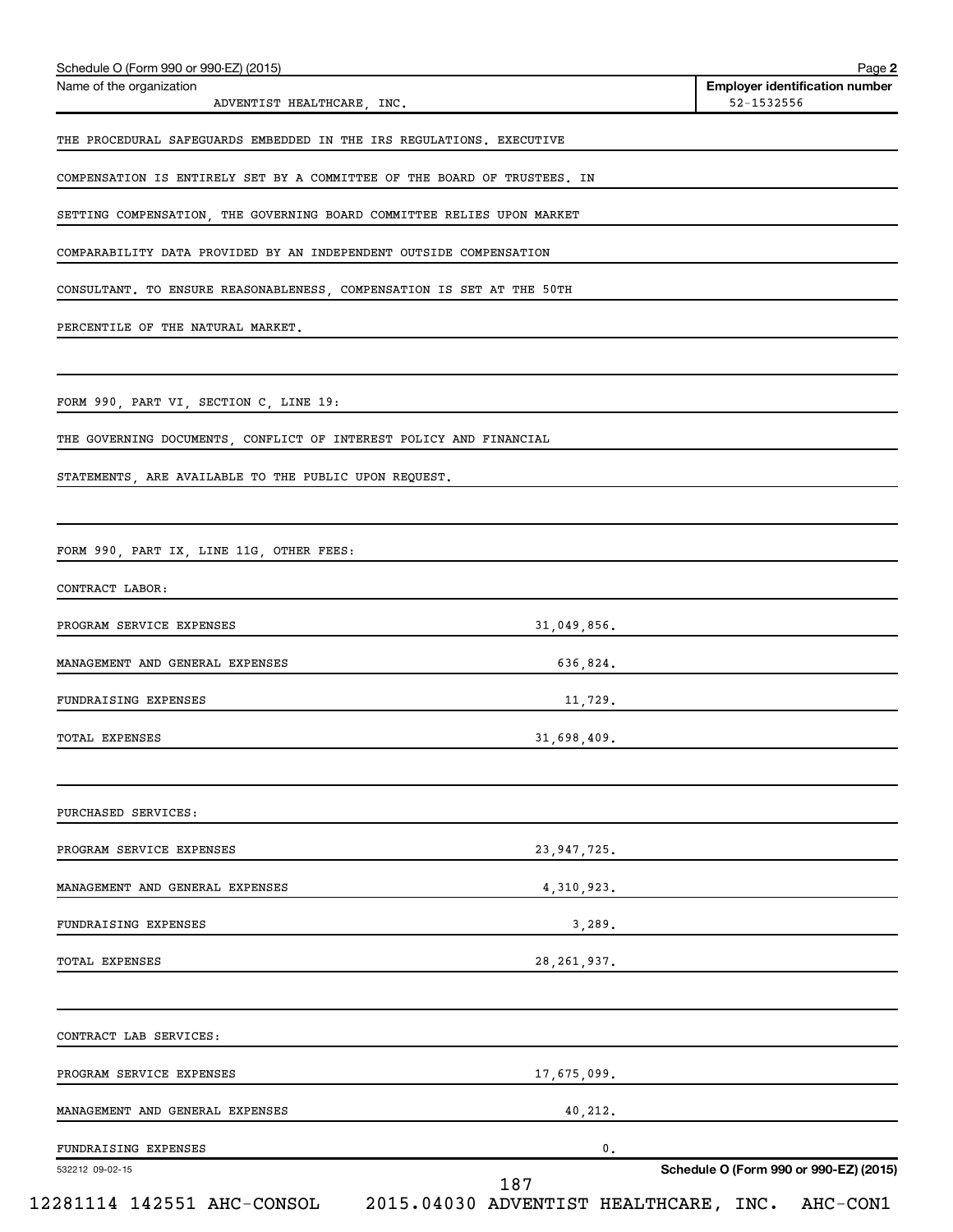| Schedule O (Form 990 or 990-EZ) (2015)                 |               | Page 2                                              |
|--------------------------------------------------------|---------------|-----------------------------------------------------|
| Name of the organization<br>ADVENTIST HEALTHCARE, INC. |               | <b>Employer identification number</b><br>52-1532556 |
| TOTAL EXPENSES                                         | 17, 715, 311. |                                                     |
| CONSULTING SERVICES:                                   |               |                                                     |
| PROGRAM SERVICE EXPENSES                               | 1,341,101.    |                                                     |
| MANAGEMENT AND GENERAL EXPENSES                        | 3,910,880.    |                                                     |
| FUNDRAISING EXPENSES                                   |               | 240, 197.                                           |
| TOTAL EXPENSES                                         | 5,492,178.    |                                                     |
| PATIENT TRANSPORTATION SERVICES:                       |               |                                                     |
| PROGRAM SERVICE EXPENSES                               | 530,729.      |                                                     |
| MANAGEMENT AND GENERAL EXPENSES                        | 350.          |                                                     |
| FUNDRAISING EXPENSES                                   | 0.            |                                                     |
| TOTAL EXPENSES                                         |               | 531,079.                                            |
| TOTAL OTHER FEES ON FORM 990, PART IX, LINE 11G, COL A | 83,698,914.   |                                                     |
|                                                        |               |                                                     |
| FORM 990, PART XI, LINE 9, CHANGES IN NET ASSETS:      |               |                                                     |
| NET ORGANIZATION TRANSFER                              | 1,136,563.    |                                                     |
| OTHER UNRESTRICTED NET ASSETS ACTIVITY                 | $-241, 122.$  |                                                     |
| TOTAL TO FORM 990, PART XI, LINE 9                     | 895,441.      |                                                     |
|                                                        |               |                                                     |
|                                                        |               |                                                     |
|                                                        |               |                                                     |
|                                                        |               |                                                     |
|                                                        |               |                                                     |
|                                                        |               |                                                     |
|                                                        |               |                                                     |
|                                                        |               |                                                     |
| 532212 09-02-15                                        |               | Schedule O (Form 990 or 990-EZ) (2015)              |
|                                                        | 188           |                                                     |

12281114 142551 AHC-CONSOL 2015.04030 ADVENTIST HEALTHCARE, INC. AHC-CON1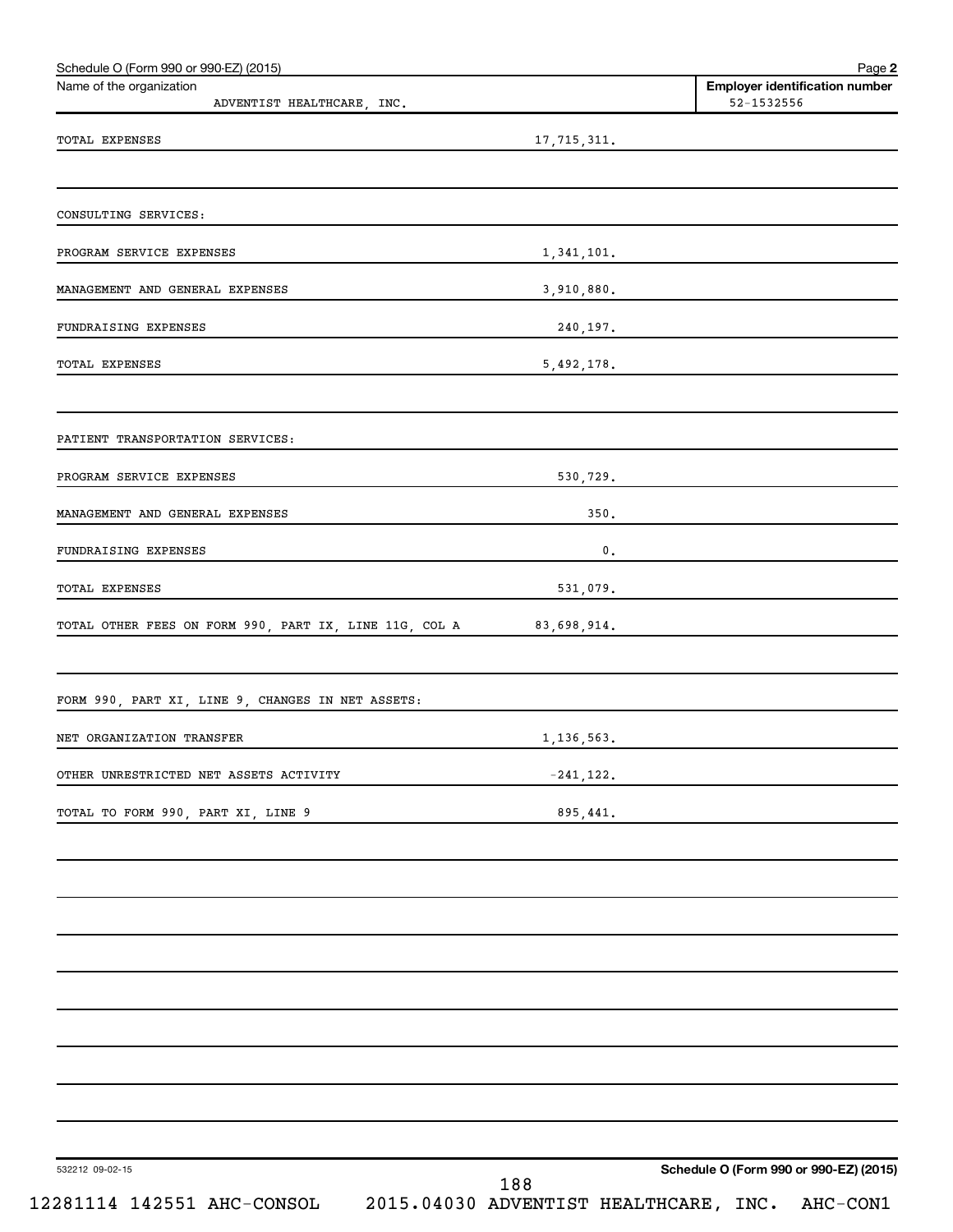| <b>SCHEDULE R</b> |
|-------------------|
|                   |

### **Related Organizations and Unrelated Partnerships**

**(Form 990) Complete if the organization answered "Yes" on Form 990, Part IV, line 33, 34, 35b, 36, or 37.** |

**Attach to Form 990. Contract to Public Contract of Public** 

OMB No. 1545-0047

**2015**<br>Open to Public

Department of the Treasury Internal Revenue Service

**Most Information about Schedule R (Form 990) and its instructions is at www.irs.gov/form990.** This pection

Name of the organization

ADVENTIST HEALTHCARE, INC. 52-1532556

**Employer identification number**

Part I ldentification of Disregarded Entities Complete if the organization answered "Yes" on Form 990, Part IV, line 33.

| (a)                                       | (b)                        | (c)                      | (d)          | (e)                          | (f)                   |
|-------------------------------------------|----------------------------|--------------------------|--------------|------------------------------|-----------------------|
| Name, address, and EIN (if applicable)    | Primary activity           | Legal domicile (state or | Total income | End-of-year assets           | Direct controlling    |
| of disregarded entity                     |                            | foreign country)         |              |                              | entity                |
|                                           |                            |                          |              |                              |                       |
| ADVENTIST CANCER CARE, LLC - 26-2515407   |                            |                          |              |                              |                       |
| 820 W. DIAMOND AVE SUITE 600              |                            |                          |              |                              | ADVENTIST HEALTHCARE, |
| GAITHERSBURG, MD 20878-1419               | OUTPATIENT CANCER CARE     | MARYLAND                 | 1,855,067.   | $3,801,188.$ INC.            |                       |
| AHC HOLDINGS 1, LLC - 52-1532556          |                            |                          |              |                              |                       |
| 820 W. DIAMOND AVE SUITE 600              |                            |                          |              |                              | ADVENTIST HEALTHCARE  |
| GAITHERSBURG, MD 20878-1419               | HOLDING COMPANY            | MARYLAND                 | 0.           | $5,400,000$ . INC.           |                       |
| AHC HOLDINGS 2, LLC - 52-1532556          |                            |                          |              |                              |                       |
| 820 W. DIAMOND AVE SUITE 600              |                            |                          |              |                              | ADVENTIST HEALTHCARE  |
| GAITHERSBURG, MD 20878-1419               | HOLDING COMPANY            | DELAWARE                 | 0.           | $5,570,774.$ $\texttt{INC.}$ |                       |
| ONE HEALTH QUALITY ALLIANCE, LLC -        |                            |                          |              |                              |                       |
| 52-1532556, 820 W. DIAMOND AVE SUITE 600, |                            |                          |              |                              | ADVENTIST HEALTHCARE, |
| GAITHERSBURG, MD 20878-1419               | INTEGRATED PHYSICIAN GROUP | MARYLAND                 |              | $-1,070,280.$ INC.           |                       |

**Part II** Identification of Related Tax-Exempt Organizations Complete if the organization answered "Yes" on Form 990, Part IV, line 34 because it had one or more related tax-exempt<br>Complete it is a seriest of the two wears organizations during the tax year.

| (a)<br>Name, address, and EIN<br>of related organization | (b)<br>Primary activity | (c)<br>(d)<br>(f)<br>(e)<br>Public charity<br>Exempt Code<br>Legal domicile (state or<br>status (if section<br>section<br>foreign country) |           | Direct controlling<br>entity | $(g)$<br>Section 512(b)(13)<br>controlled | entity? |    |
|----------------------------------------------------------|-------------------------|--------------------------------------------------------------------------------------------------------------------------------------------|-----------|------------------------------|-------------------------------------------|---------|----|
|                                                          |                         |                                                                                                                                            |           | 501(c)(3)                    |                                           | Yes     | No |
| ADVENTIST HEALTHCARE URGENT CARE CENTERS.                |                         |                                                                                                                                            |           |                              |                                           |         |    |
| INC. - 46-1577511, 820 W. DIAMOND AVE SUITE              |                         |                                                                                                                                            |           |                              | ADVENTIST                                 |         |    |
| 600, GAITHERSBURG, MD 20878-1419                         | CLINIC - EMERGENCY CARE | MARYLAND                                                                                                                                   | 501(C)(3) | LINE 9                       | HEALTHCARE, INC.                          | x       |    |
| ADVENTIST HOME HEALTH SERVICES INC. -                    |                         |                                                                                                                                            |           |                              |                                           |         |    |
| 52-0986808, 820 W. DIAMOND AVE SUITE 600,                |                         |                                                                                                                                            |           |                              | ADVENTIST                                 |         |    |
| GAITHERSBURG, MD 20878-1419                              | HOME CARE SERVICES      | MARYLAND                                                                                                                                   | 501(C)(3) | LINE 9                       | HEALTHCARE, INC.                          | x       |    |
| ADVENTIST PHYSICIAN SERVICES, INC -                      |                         |                                                                                                                                            |           |                              |                                           |         |    |
| 20-4600646, 820 W. DIAMOND AVE SUITE 600,                |                         |                                                                                                                                            |           |                              | ADVENTIST                                 |         |    |
| GAITHERSBURG, MD 20878-1419                              | PHYSICIAN SERVICES      | MARYLAND                                                                                                                                   | 501(C)(3) | LINE 9                       | HEALTHCARE INC.                           | x       |    |
| ADVENTIST REHABILITATION HOSPITAL OF                     |                         |                                                                                                                                            |           |                              |                                           |         |    |
| MARYLAND, INC. - 20-1486678, 820 W. DIAMOND              |                         |                                                                                                                                            |           |                              | ADVENTIST                                 |         |    |
| AVE SUITE 600, GAITHERSBURG, MD 20878-1419               | REHABILITATION HOSPITAL | MARYLAND                                                                                                                                   | 501(C)(3) | LINE 3                       | HEALTHCARE, INC.                          | x       |    |

**For Paperwork Reduction Act Notice, see the Instructions for Form 990. Schedule R (Form 990) 2015**

SEE PART VII FOR CONTINUATIONS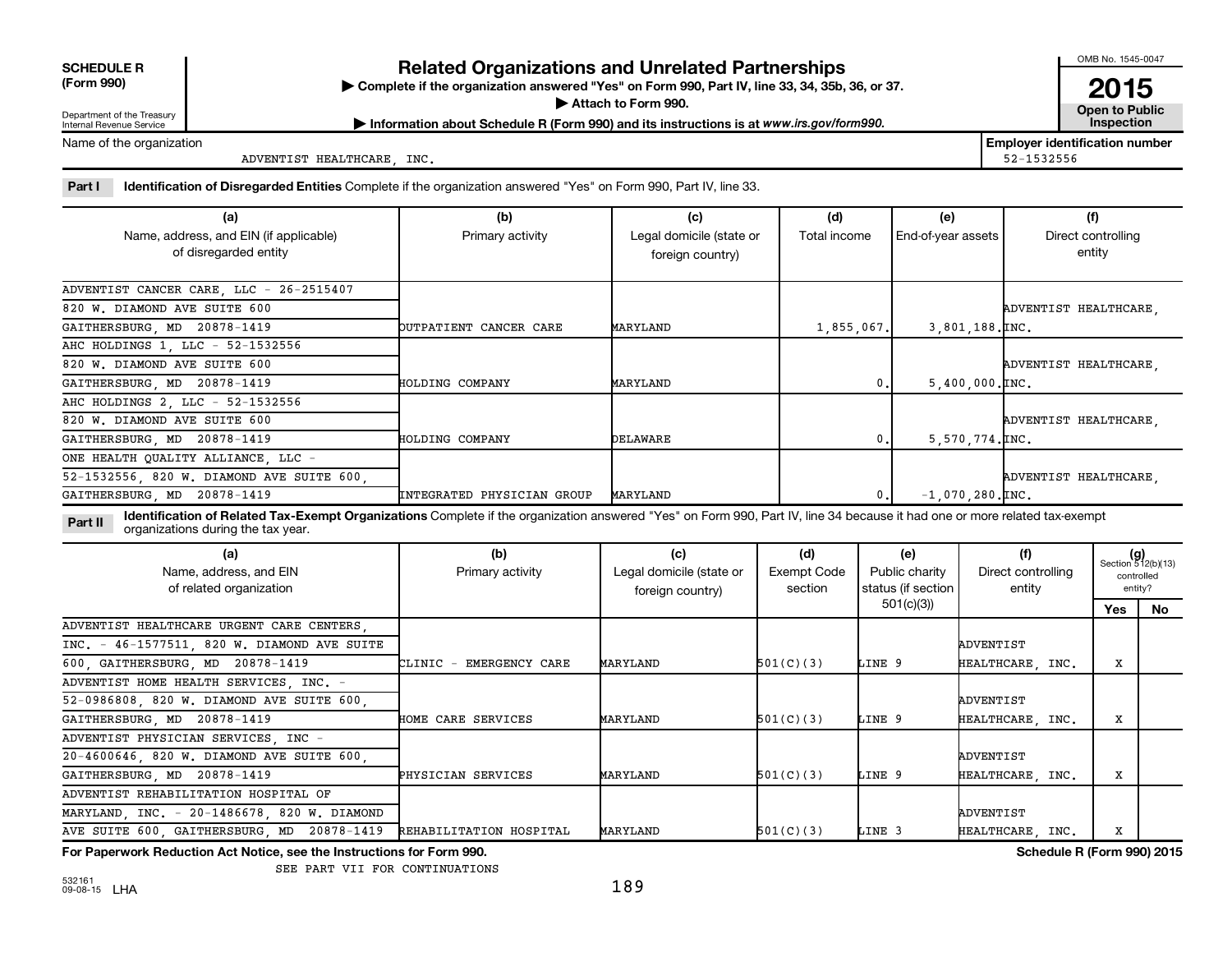**Part I Continuation of Identification of Disregarded Entities**

| (a)<br>Name, address, and EIN<br>of disregarded entity                                                           | (b)<br>Primary activity                                                 | (c)<br>Legal domicile (state or<br>foreign country) | (d)<br>Total income | (e)<br>End-of-year assets | (f)<br>Direct controlling<br>entity |
|------------------------------------------------------------------------------------------------------------------|-------------------------------------------------------------------------|-----------------------------------------------------|---------------------|---------------------------|-------------------------------------|
| ONE HEALTH QUALITY ACO, LLC - 47-4070973<br>820 W. DIAMOND AVE SUITE 600<br>GAITHERSBURG, MD 20878-1419          | MEDICARE SHARED SAVINGS<br>PLAN ACCOUNTABLE CARE<br><b>DRGANIZATION</b> | MARYLAND                                            | $\mathbf 0$ .       |                           | ADVENTIST HEALTHCARE,<br>$0.$ INC.  |
| GERMANTOWN OUTPATIENT IMAGING, LLC -<br>20-4395818, 820 W. DIAMOND AVE SUITE 600,<br>GAITHERSBURG, MD 20878-1419 | OUTPATIENT IMAGING                                                      | MARYLAND                                            | $\mathbf{0}$ .      |                           | ADVENTIST HEALTHCARE,<br>$0.$ INC.  |
|                                                                                                                  |                                                                         |                                                     |                     |                           |                                     |
|                                                                                                                  |                                                                         |                                                     |                     |                           |                                     |
|                                                                                                                  |                                                                         |                                                     |                     |                           |                                     |
|                                                                                                                  |                                                                         |                                                     |                     |                           |                                     |
|                                                                                                                  |                                                                         |                                                     |                     |                           |                                     |
|                                                                                                                  |                                                                         |                                                     |                     |                           |                                     |
|                                                                                                                  |                                                                         |                                                     |                     |                           |                                     |
|                                                                                                                  |                                                                         |                                                     |                     |                           |                                     |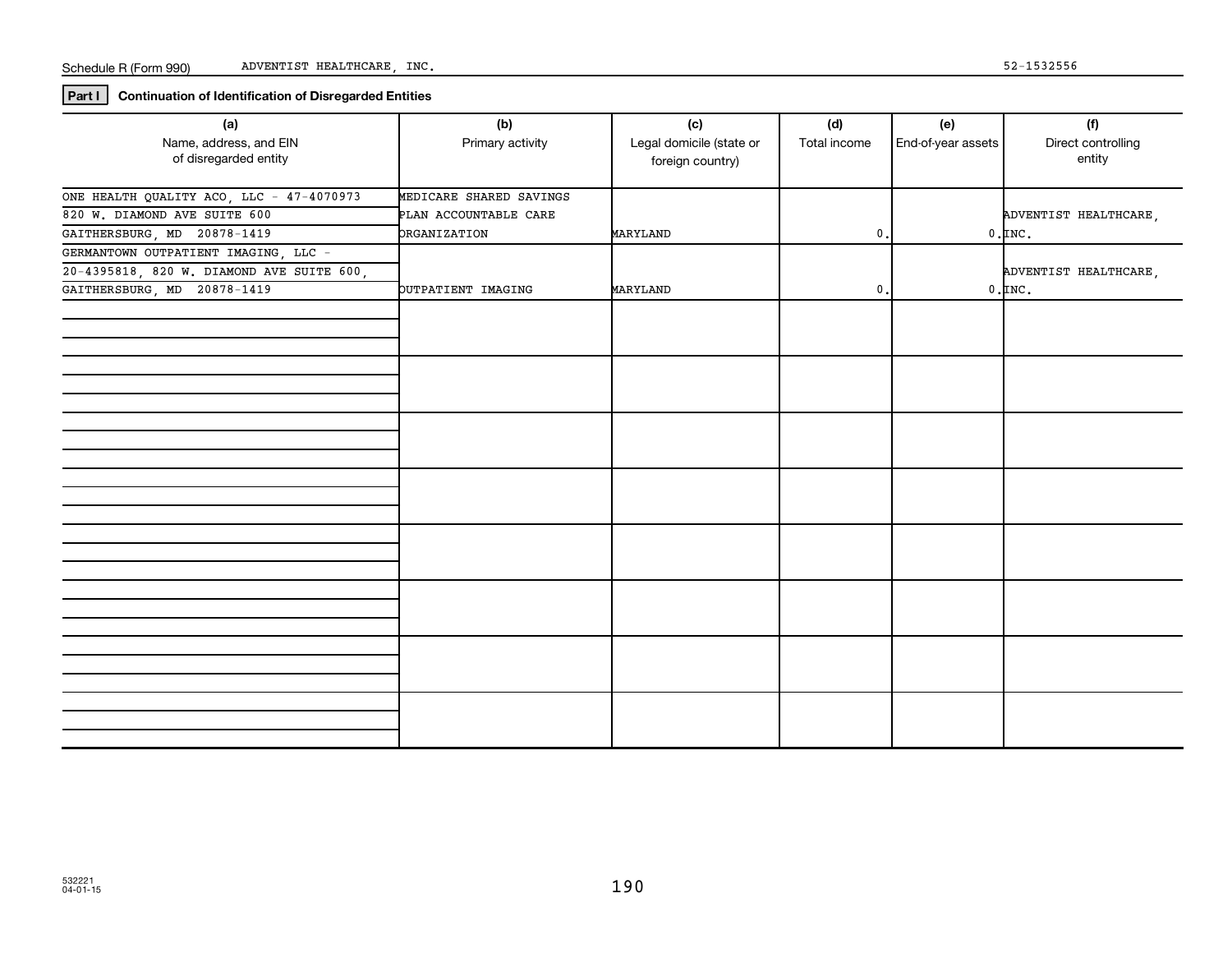**Part II Continuation of Identification of Related Tax-Exempt Organizations**

| (a)                                                           | (b)                     | (c)                      | (d)                           | (e)            | (f)                        | $(g)$<br>Section 512(b)(13) |     |
|---------------------------------------------------------------|-------------------------|--------------------------|-------------------------------|----------------|----------------------------|-----------------------------|-----|
| Name, address, and EIN                                        | Primary activity        | Legal domicile (state or | <b>Exempt Code</b>            | Public charity | Direct controlling         | controlled                  |     |
| of related organization                                       |                         | foreign country)         | status (if section<br>section |                | entity                     | organization?               |     |
|                                                               |                         |                          |                               | 501(c)(3)      |                            | Yes                         | No. |
| ADVENTIST REHABILITATION, INC. - 30-0780513                   |                         |                          |                               |                | ADVENTIST                  |                             |     |
| 820 W. DIAMOND AVE SUITE 600                                  |                         |                          |                               |                | REHABILITATION             |                             |     |
| GAITHERSBURG, MD 20878-1419                                   | REHABILITATION SERVICES | MARYLAND                 | 501(C)(3)                     | LINE 9         | HOSPITAL OF                | х                           |     |
| HACKETTSTOWN COMMUNITY HOSPITAL, INC. -                       |                         |                          |                               |                |                            |                             |     |
| 22-6106281, 651 WILLOW GROVE STREET,                          |                         |                          |                               |                | ADVENTIST                  |                             |     |
| HACKETTSTOWN, NJ 07840                                        | HOSPITAL                | NEW JERSEY               | 501(C)(3)                     | LINE 3         | HEALTHCARE, INC.           | х                           |     |
| HACKETTSTOWN REGIONAL MEDICAL CENTER                          |                         |                          |                               |                | <b>HACKETTSTOWN</b>        |                             |     |
| EMERGENCY SERVICES, INC. - 27-0820164, 651                    |                         |                          |                               |                | COMMUNITY                  |                             |     |
| WILLOW GROVE STREET, HACKETTSTOWN, NJ 07840 AMBULANCE SERVICE |                         | NEW JERSEY               | 501(C)(3)                     | LINE 11A, I    | HOSPITAL, INC.             | x                           |     |
| HACKETTSTOWN COMMUNITY HOSPITAL FOUNDATION                    |                         |                          |                               |                | <b>HACKETTSTOWN</b>        |                             |     |
| INC. - 22-2333410, 651 WILLOW GROVE STREET,                   |                         |                          |                               |                | COMMUNITY                  |                             |     |
| HACKETTSTOWN, NJ 07840                                        | FUNDRAISING             | NEW JERSEY               | 501(C)(3)                     | LINE 11A, I    | HOSPITAL, INC.             | х                           |     |
| MEDICAL CENTER PARTNERS, INC. - 45-4789273                    |                         |                          |                               |                | HACKETTSTOWN               |                             |     |
| 651 WILLOW GROVE STREET                                       |                         |                          |                               |                | COMMUNITY                  |                             |     |
| HACKETTSTOWN NJ 07840                                         | PHYSICIAN SERVICES      | NEW JERSEY               | 501(C)(3)                     | LINE 11A, I    | HOSPITAL, INC.             | x                           |     |
| MID-ATLANTIC ADVENTIST HEALTHCARE                             |                         |                          |                               |                |                            |                             |     |
| CORPORATION - 52-1884153, 820 W. DIAMOND AVE                  |                         |                          |                               |                |                            |                             |     |
| SUITE 600 GAITHERSBURG MD 20878-1419                          | HOLDING COMPANY         | MARYLAND                 | 501(C)(3)                     | LINE 9         | N/A                        |                             | x   |
| ADVENTIST BEHAVIORAL HEALTH FOUNDATION, INC.                  |                         |                          |                               |                |                            |                             |     |
| - 20-5479860, 820 W. DIAMOND AVE SUITE 600,                   |                         |                          |                               |                | ADVENTIST                  |                             |     |
| GAITHERSBURG MD 20878-1419                                    | FUNDRAISING             | MARYLAND                 | 501(C)(3)                     | LINE 11A. I    | HEALTHCARE INC.            | x                           |     |
| REGINALD S. LOURIE CENTER FOR INFANTS AND                     |                         |                          |                               |                |                            |                             |     |
| YOUNG CHILDREN, INC. - 52-1255870, 820 W.                     |                         |                          |                               |                | ADVENTIST                  |                             |     |
| DIAMOND AVE SUITE 600 GAITHERSBURG MD                         | BEHAVIORAL CARE         | MARYLAND                 | 501(C)(3)                     | LINE 9         | HEALTHCARE INC.            | x                           |     |
| SHADY GROVE ADVENTIST HOSPITAL FOUNDATION                     |                         |                          |                               |                |                            |                             |     |
| INC. - 52-1216429, 820 W. DIAMOND AVE SUITE                   |                         |                          |                               |                |                            |                             |     |
| 600 GAITHERSBURG MD 20878-1419                                | FUNDRAISING             | MARYLAND                 | 501(C)(3)                     | LINE 11A, I    | N/A                        | x                           |     |
| WASHINGTON ADVENTIST HOSPITAL FOUNDATION                      |                         |                          |                               |                |                            |                             |     |
| INC. - 52-1692158, 820 W. DIAMOND AVE SUITE                   |                         |                          |                               |                | ADVENTIST                  |                             |     |
| 600 GAITHERSBURG MD 20878-1419                                | FUNDRAISING             | MARYLAND                 | 501(C)(3)                     |                | LINE 11A I HEALTHCARE INC. | x                           |     |
| WASHINGTON ADVENTIST FITNESS CENTER -                         |                         |                          |                               |                |                            |                             |     |
| 27-4758462, 820 W. DIAMOND AVE SUITE 600                      |                         |                          |                               |                | ADVENTIST                  |                             |     |
| GAITHERSBURG MD 20878-1419                                    | WELLNESS                | MARYLAND                 | 501(C)(3)                     | LINE 9         | HEALTHCARE INC.            | X                           |     |
|                                                               |                         |                          |                               |                |                            |                             |     |
|                                                               |                         |                          |                               |                |                            |                             |     |
|                                                               |                         |                          |                               |                |                            |                             |     |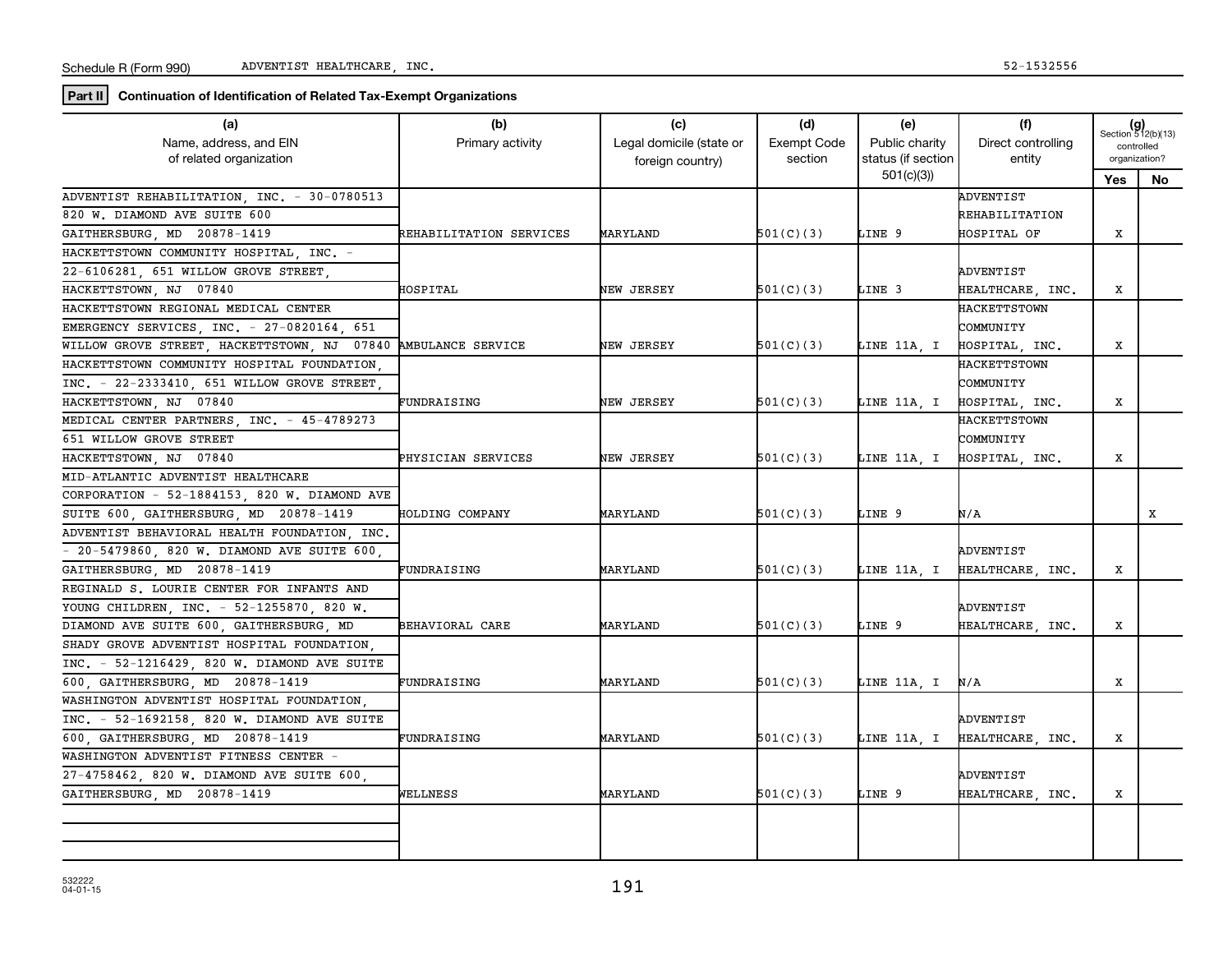Part III Identification of Related Organizations Taxable as a Partnership Complete if the organization answered "Yes" on Form 990, Part IV, line 34 because it had one or more related<br>Read to the organizations tracted as a organizations treated as a partnership during the tax year.

| (a)                           | (b)               | (c)                  | (d)                | (e)                                        | (f)            | (g)                   |         | (h)              | (i)                             | (i) | (k)                   |
|-------------------------------|-------------------|----------------------|--------------------|--------------------------------------------|----------------|-----------------------|---------|------------------|---------------------------------|-----|-----------------------|
| Name, address, and EIN        | Primary activity  | Legal<br>domicile    | Direct controlling | Predominant income<br>(related, unrelated, | Share of total | Share of              |         | Disproportionate | Code V-UBI                      |     | General or Percentage |
| of related organization       |                   | (state or<br>foreian | entity             | excluded from tax under                    | income         | end-of-year<br>assets |         | allocations?     | amount in box<br>20 of Schedule |     | managing ownership    |
|                               |                   | country)             |                    | sections 512-514)                          |                |                       | Yes $ $ | <b>No</b>        | K-1 (Form 1065) Yes No          |     |                       |
| GERMANTOWN OUTPATIENT         |                   |                      |                    |                                            |                |                       |         |                  |                                 |     |                       |
| IMAGING, LLC - 20-4395818,    |                   |                      |                    |                                            |                |                       |         |                  |                                 |     |                       |
| 20410 OBSERVATION DR, STE     | <b>OUTPATIENT</b> |                      |                    |                                            |                |                       |         |                  |                                 |     |                       |
| 104, GERMANTOWN, MD 20876     | IMAGING           | MD                   | N/A                | RELATED                                    | 250, 458.      | 0.                    |         |                  | N/A                             | K.  | 50.00%                |
| SHADY GROVE MEDICAL BUILDING, |                   |                      |                    |                                            |                |                       |         |                  |                                 |     |                       |
| LLC - 27-4599411, 1650 TYSONS |                   |                      |                    |                                            |                |                       |         |                  |                                 |     |                       |
| BOULEVARD, STE 820, MCLEAN,   | MEDICAL OFFICE    |                      |                    |                                            |                |                       |         |                  |                                 |     |                       |
| VA 22102                      | BUILDING          | MD                   | N/A                | RELATED                                    | $-3.459.$      | 259.381.              |         | x                | N/A                             |     | 50,00%                |
|                               |                   |                      |                    |                                            |                |                       |         |                  |                                 |     |                       |
|                               |                   |                      |                    |                                            |                |                       |         |                  |                                 |     |                       |
|                               |                   |                      |                    |                                            |                |                       |         |                  |                                 |     |                       |
|                               |                   |                      |                    |                                            |                |                       |         |                  |                                 |     |                       |
|                               |                   |                      |                    |                                            |                |                       |         |                  |                                 |     |                       |
|                               |                   |                      |                    |                                            |                |                       |         |                  |                                 |     |                       |
|                               |                   |                      |                    |                                            |                |                       |         |                  |                                 |     |                       |
|                               |                   |                      |                    |                                            |                |                       |         |                  |                                 |     |                       |
|                               |                   |                      |                    |                                            |                |                       |         |                  |                                 |     |                       |

Part IV Identification of Related Organizations Taxable as a Corporation or Trust Complete if the organization answered "Yes" on Form 990, Part IV, line 34 because it had one or more related<br>Comparison tracted as a comprat organizations treated as a corporation or trust during the tax year.

| (a)<br>Name, address, and EIN<br>of related organization | (b)<br>Primary activity     | (c)<br>Legal domicile<br>(state or<br>foreign | (d)<br>Direct controlling<br>entity | (e)<br>Type of entity<br>(C corp, S corp,<br>or trust) | (f)<br>(g)<br>Share of total<br>Share of<br>end-of-year<br>income<br>assets |         | (h)<br> Percentage <br>ownership | (i)<br>Section<br>512(b)(13)<br>controlled<br>entity? |          |
|----------------------------------------------------------|-----------------------------|-----------------------------------------------|-------------------------------------|--------------------------------------------------------|-----------------------------------------------------------------------------|---------|----------------------------------|-------------------------------------------------------|----------|
|                                                          |                             | country)                                      |                                     |                                                        |                                                                             |         |                                  |                                                       | Yes   No |
| PREMIER MEDICAL NETWORK, INC. - 52-1952469               |                             |                                               | <b>ADVENTIST</b>                    |                                                        |                                                                             |         |                                  |                                                       |          |
| 820 W. DIAMOND AVE SUITE 600                             |                             |                                               | HEALTHCARE,                         |                                                        |                                                                             |         |                                  |                                                       |          |
| GAITHERSBURG MD 20878-1419                               | <b>JOINT PHYSICIAN CONT</b> | MD                                            | INC.                                | CORP                                                   | 400.                                                                        | 18,895. | 50.008                           |                                                       | x        |
| CLARKSBURG COMMUNITY HOSPITAL, INC. -                    | HOLDS PROPERTY FOR          |                                               | ADVENTIST                           |                                                        |                                                                             |         |                                  |                                                       |          |
| 27-2330124, 820 W. DIAMOND AVE SUITE 600,                | FUTURE NON-PROFIT           |                                               | HEALTHCARE,                         |                                                        |                                                                             |         |                                  |                                                       |          |
| GAITHERSBURG, MD 20878-1419                              | HOSPITAL                    | MD                                            | INC.                                | CORP                                                   | 0.                                                                          |         | 100,00원                          |                                                       | x        |
| WASHINGTON ADVENTIST HOSPITAL, INC. -                    | HOLDS PROPERTY FOR          |                                               | ADVENTIST                           |                                                        |                                                                             |         |                                  |                                                       |          |
| 27-2330170, 820 W. DIAMOND AVE SUITE 600,                | FUTURE NON-PROFIT           |                                               | HEALTHCARE,                         |                                                        |                                                                             |         |                                  |                                                       |          |
| GAITHERSBURG, MD 20878-1419                              | HOSPITAL                    | MD                                            | INC.                                | CORP                                                   | 0.                                                                          |         | 100,00원                          |                                                       | x        |
|                                                          |                             |                                               |                                     |                                                        |                                                                             |         |                                  |                                                       |          |
|                                                          |                             |                                               |                                     |                                                        |                                                                             |         |                                  |                                                       |          |
|                                                          |                             |                                               |                                     |                                                        |                                                                             |         |                                  |                                                       |          |
|                                                          |                             |                                               |                                     |                                                        |                                                                             |         |                                  |                                                       |          |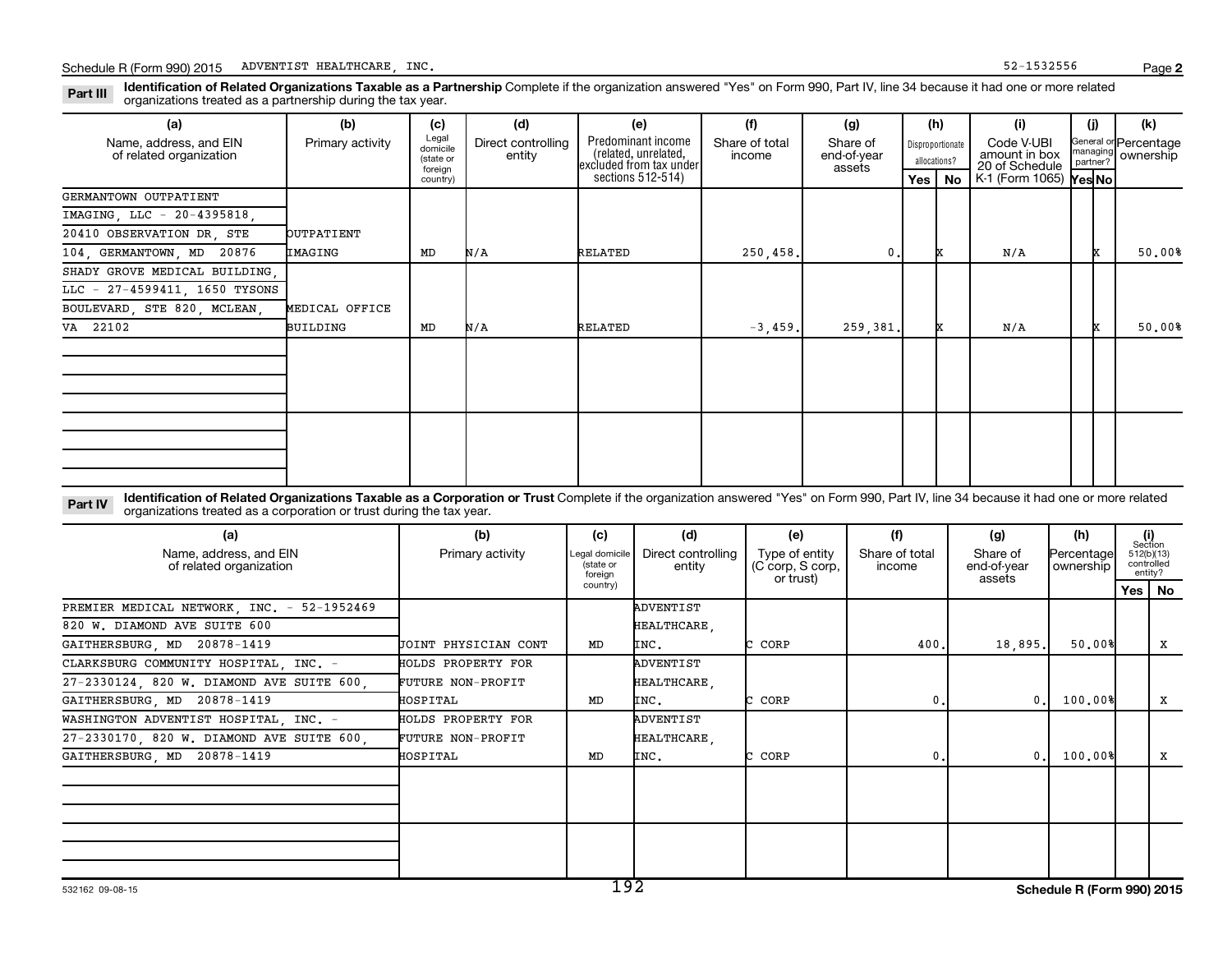Part V Transactions With Related Organizations Complete if the organization answered "Yes" on Form 990, Part IV, line 34, 35b, or 36.

| Note. Complete line 1 if any entity is listed in Parts II, III, or IV of this schedule. |                                                                                                                                                                                                                                |                 |   |   |  |  |
|-----------------------------------------------------------------------------------------|--------------------------------------------------------------------------------------------------------------------------------------------------------------------------------------------------------------------------------|-----------------|---|---|--|--|
|                                                                                         | During the tax year, did the organization engage in any of the following transactions with one or more related organizations listed in Parts II-IV?                                                                            |                 |   |   |  |  |
|                                                                                         |                                                                                                                                                                                                                                | 1a              |   | x |  |  |
|                                                                                         |                                                                                                                                                                                                                                | 1 <sub>b</sub>  | X |   |  |  |
|                                                                                         |                                                                                                                                                                                                                                | 1 <sub>c</sub>  | X |   |  |  |
|                                                                                         | d Loans or loan guarantees to or for related organization(s) www.communically.com/www.communically.com/www.communically.com/www.communically.com/www.communically.com/www.communically.com/www.communically.com/www.communical | 1 <sub>d</sub>  |   | X |  |  |
|                                                                                         |                                                                                                                                                                                                                                | 1e              |   | x |  |  |
|                                                                                         |                                                                                                                                                                                                                                |                 |   |   |  |  |
|                                                                                         |                                                                                                                                                                                                                                | 1f              |   | х |  |  |
|                                                                                         | $g$ Sale of assets to related organization(s) with the contraction control of the control of the control of the control of the control of the control of the control of the control of the control of the control of the cont  | 1g              |   | X |  |  |
|                                                                                         | h Purchase of assets from related organization(s) manufactured content to the content of the content of the content of the content of the content of the content of the content of the content of the content of the content o | 1 <sub>h</sub>  |   | X |  |  |
|                                                                                         |                                                                                                                                                                                                                                | 1i.             |   | X |  |  |
|                                                                                         |                                                                                                                                                                                                                                | 1j.             |   | x |  |  |
|                                                                                         |                                                                                                                                                                                                                                |                 |   |   |  |  |
|                                                                                         |                                                                                                                                                                                                                                | 1k              |   | х |  |  |
|                                                                                         |                                                                                                                                                                                                                                | 11              | X |   |  |  |
|                                                                                         |                                                                                                                                                                                                                                | 1 <sub>m</sub>  |   | Х |  |  |
|                                                                                         |                                                                                                                                                                                                                                | 1n              |   | X |  |  |
|                                                                                         | o Sharing of paid employees with related organization(s) manufactured and content to the content of the content of the content of the content of the content of the content of the content of the content of the content of th | 10 <sub>o</sub> |   | X |  |  |
|                                                                                         |                                                                                                                                                                                                                                |                 |   |   |  |  |
|                                                                                         |                                                                                                                                                                                                                                | 1p              | Х |   |  |  |
|                                                                                         |                                                                                                                                                                                                                                | 1q              | X |   |  |  |
|                                                                                         |                                                                                                                                                                                                                                |                 |   |   |  |  |
|                                                                                         |                                                                                                                                                                                                                                | 1r              |   | Х |  |  |
|                                                                                         |                                                                                                                                                                                                                                |                 |   | X |  |  |
|                                                                                         | 2 If the answer to any of the above is "Yes," see the instructions for information on who must complete this line, including covered relationships and transaction thresholds.                                                 |                 |   |   |  |  |

| (a)<br>Name of related organization                                | (b)<br>Transaction<br>type (a-s) | (c)<br>Amount involved | (d)<br>Method of determining amount involved |
|--------------------------------------------------------------------|----------------------------------|------------------------|----------------------------------------------|
| (1) HACKETTSTOWN COMMUNITY HOSPITAL FOUNDATION, INC.               | в                                | 10,000.COST            |                                              |
| (2) REGINALD S. LOURIE CENTER FOR INFANTS AND YOUNG CHILDREN, INC. | в                                | $5,400$ . $COST$       |                                              |
| (3) SHADY GROVE ADVENTIST HOSPITAL FOUNDATION, INC.                | в                                | 16,000.COST            |                                              |
| (4) SHADY GROVE ADVENTIST HOSPITAL FOUNDATION, INC.                | в                                | 161,498.COST           |                                              |
| (5) WASHINGTON ADVENTIST HOSPITAL FOUNDATION, INC.                 | в                                | 10,000.COST            |                                              |
| (6) WASHINGTON ADVENTIST HOSPITAL FOUNDATION, INC.                 | в<br>$\overline{102}$            | 178,854.COST           |                                              |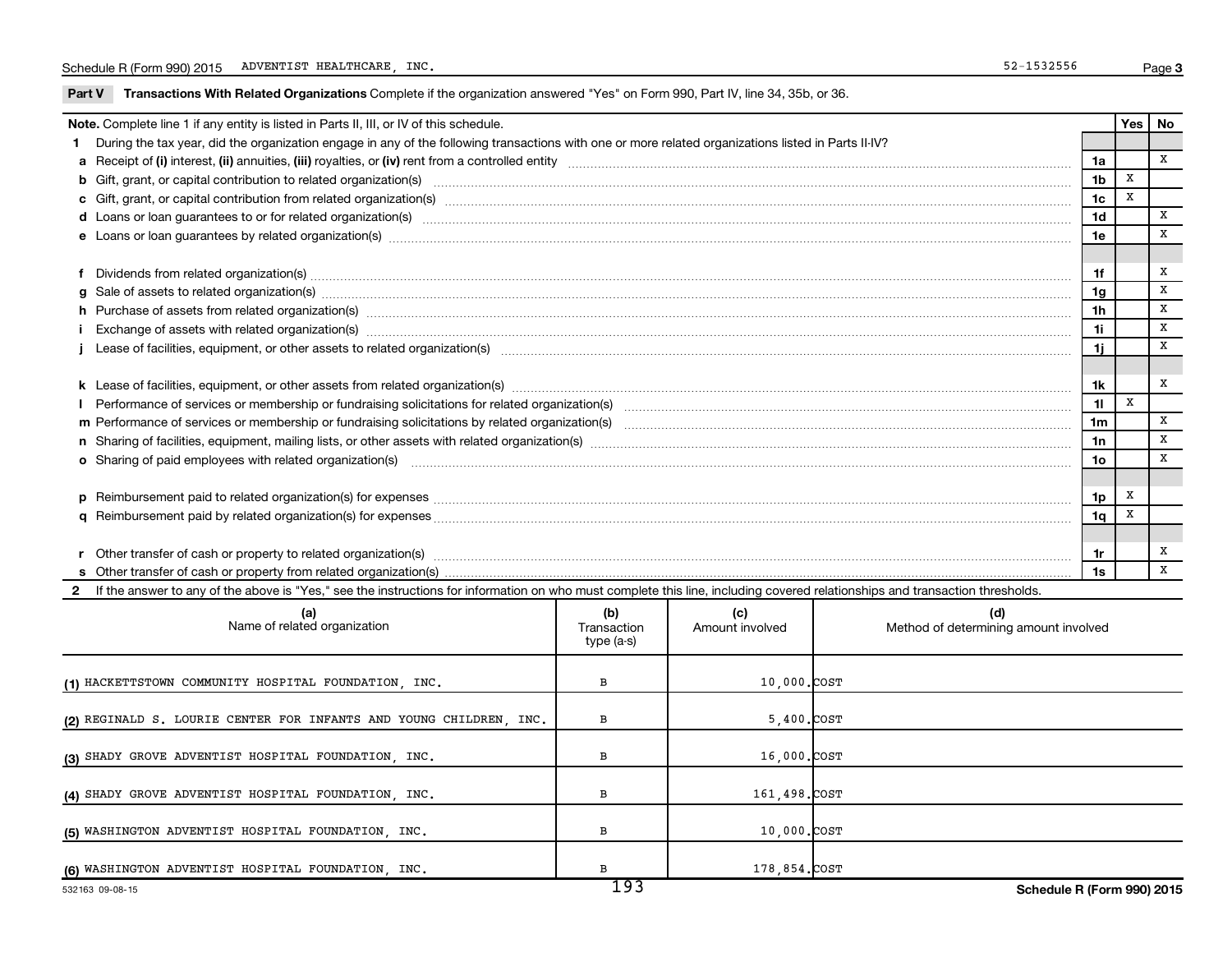#### Schedule R (Form 990) ADVENTIST HEALTHCARE, INC. SALES AND A SERVICE SERVICE SERVICE SERVICE SERVICE SERVICE SERVICE SERVICE SERVICE S

**Part V Continuation of Transactions With Related Organizations**  (Schedule R (Form 990), Part V, line 2)

| (a)<br>Name of other organization                                   | (b)<br>Transaction<br>type (a-r) | (c)<br>Amount involved | (d)<br>Method of determining<br>amount involved |
|---------------------------------------------------------------------|----------------------------------|------------------------|-------------------------------------------------|
| (7) ADVENTIST BEHAVIORAL HEALTH FOUNDATION, INC.                    | $\mathtt{C}$                     | 5,155.COST             |                                                 |
| (8) SHADY GROVE ADVENTIST HOSPITAL FOUNDATION, INC.                 | C                                | 385,827.COST           |                                                 |
| (9) WASHINGTON ADVENTIST HOSPITAL FOUNDATION, INC.                  | C                                | 576,171.COST           |                                                 |
| (10) ADVENTIST HOME HEALTH SERVICES, INC.                           | L                                | 684,583.COST           |                                                 |
| (11) ADVENTIST PHYSICIAN SERVICES, INC.                             | г                                | 357,027.COST           |                                                 |
| (12) ADVENTIST REHABILITATION HOSPITAL OF MARYLAND, INC.            | г                                | 1,202,706.COST         |                                                 |
| (13) HACKETTSTOWN COMMUNITY HOSPITAL, INC.                          | г                                | 2,324,773.COST         |                                                 |
| REGINALD S. LOURIE CENTER FOR INFANTS AND YOUNG CHILDREN,<br>(14)™. | L                                | 165,493.COST           |                                                 |
| (15) HACKETTSTOWN COMMUNITY HOSPITAL, INC.                          | P                                | 1,527,200.COST         |                                                 |
| (16) ADVENTIST HOME HEALTH SERVICES, INC.                           | Q                                | 624,963.COST           |                                                 |
| (17) ADVENTIST REHABILITATION HOSPITAL OF MARYLAND, INC.            | Q                                | 2,206,560.COST         |                                                 |
| (18) HACKETTSTOWN COMMUNITY HOSPITAL, INC.                          | Q                                | 5,083,842.COST         |                                                 |
| (19)                                                                |                                  |                        |                                                 |
| (20)                                                                |                                  |                        |                                                 |
| (21)                                                                |                                  |                        |                                                 |
| (22)                                                                |                                  |                        |                                                 |
| (23)                                                                |                                  |                        |                                                 |
| (24)                                                                |                                  |                        |                                                 |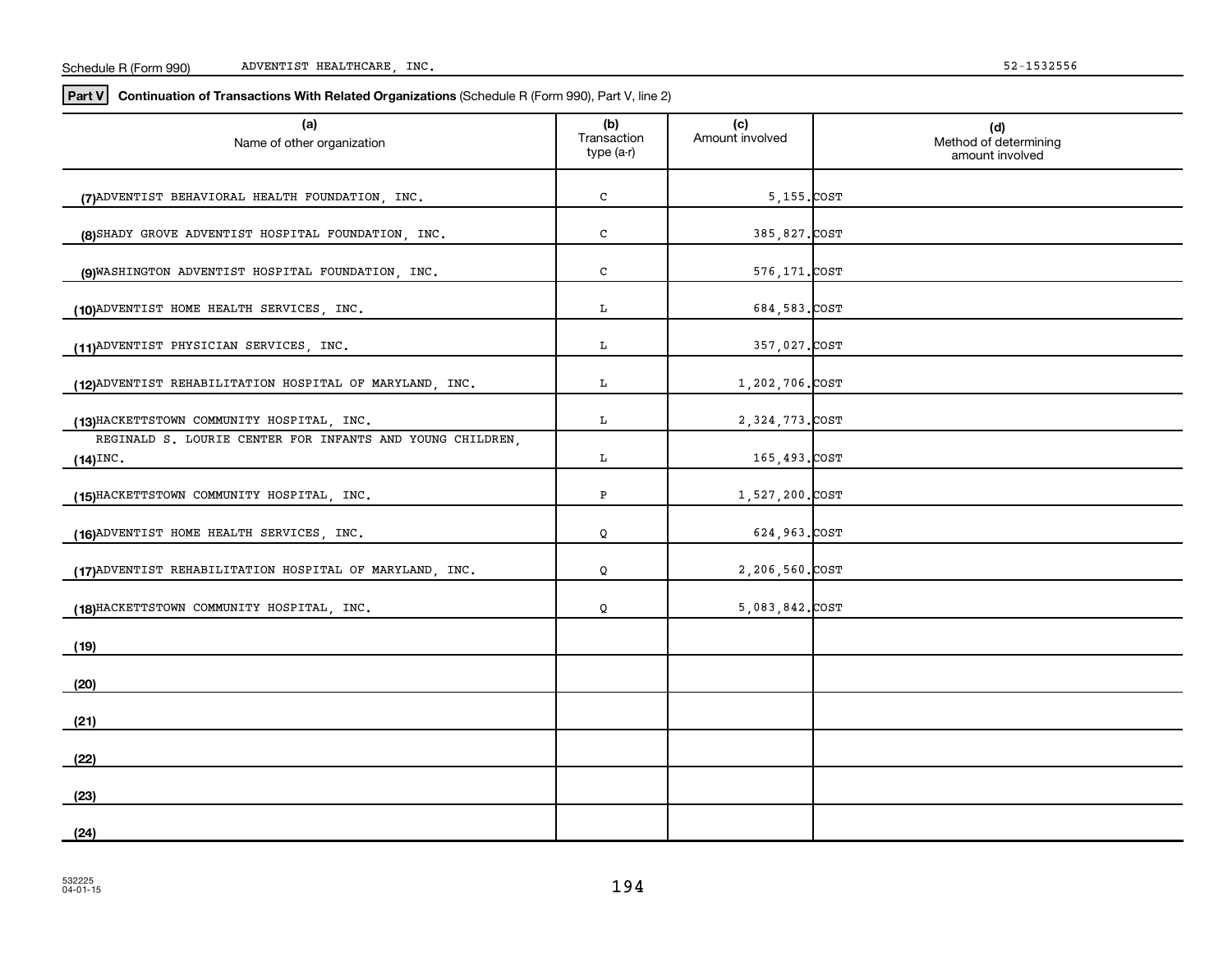Schedule R (Form 990) 2015 ADVENTIST HEALTHCARE, INC. The Schedule R (Form 1990) 2015 ADVENTIST HEALTHCARE, INC.

Part VI Unrelated Organizations Taxable as a Partnership Complete if the organization answered "Yes" on Form 990, Part IV, line 37.

Provide the following information for each entity taxed as a partnership through which the organization conducted more than five percent of its activities (measured by total assets or gross revenue) that was not a related organization. See instructions regarding exclusion for certain investment partnerships.

| hat neo hot a rolatod organization. Ooo motraotiono rogaranty oxolaolon for cortain invocement partnorompo.<br>(a) | (b)              | (c) | (d)                                                                                                                                                                                                                       |                                                            | (f)      | (g)         | (h)                              | (i)                                                                                                             | (i)    | (k) |
|--------------------------------------------------------------------------------------------------------------------|------------------|-----|---------------------------------------------------------------------------------------------------------------------------------------------------------------------------------------------------------------------------|------------------------------------------------------------|----------|-------------|----------------------------------|-----------------------------------------------------------------------------------------------------------------|--------|-----|
| Name, address, and EIN                                                                                             | Primary activity |     |                                                                                                                                                                                                                           | $(e)$<br>Are all<br>partners sec.<br>$501(c)(3)$<br>orgs.? | Share of | Share of    |                                  |                                                                                                                 |        |     |
| of entity                                                                                                          |                  |     | Legal domicile<br>(state or foreign<br>(celated, unrelated,<br>country)<br>$\left.\begin{array}{c}\n\text{Predicted, unrelated, unrelated, unrelated, non-exculated from tax undersections 512-514)\n\end{array}\right\}$ |                                                            | total    | end-of-year | Disproportionate<br>allocations? | Code V-UBI<br>amount in box 20 managing<br>2 of Schedule K-1<br>Person of The Press No<br>(Form 1065)<br>Tes No |        |     |
|                                                                                                                    |                  |     |                                                                                                                                                                                                                           |                                                            | income   | assets      |                                  |                                                                                                                 |        |     |
|                                                                                                                    |                  |     |                                                                                                                                                                                                                           | Yes No                                                     |          |             | Yes No                           |                                                                                                                 | Yes NO |     |
|                                                                                                                    |                  |     |                                                                                                                                                                                                                           |                                                            |          |             |                                  |                                                                                                                 |        |     |
|                                                                                                                    |                  |     |                                                                                                                                                                                                                           |                                                            |          |             |                                  |                                                                                                                 |        |     |
|                                                                                                                    |                  |     |                                                                                                                                                                                                                           |                                                            |          |             |                                  |                                                                                                                 |        |     |
|                                                                                                                    |                  |     |                                                                                                                                                                                                                           |                                                            |          |             |                                  |                                                                                                                 |        |     |
|                                                                                                                    |                  |     |                                                                                                                                                                                                                           |                                                            |          |             |                                  |                                                                                                                 |        |     |
|                                                                                                                    |                  |     |                                                                                                                                                                                                                           |                                                            |          |             |                                  |                                                                                                                 |        |     |
|                                                                                                                    |                  |     |                                                                                                                                                                                                                           |                                                            |          |             |                                  |                                                                                                                 |        |     |
|                                                                                                                    |                  |     |                                                                                                                                                                                                                           |                                                            |          |             |                                  |                                                                                                                 |        |     |
|                                                                                                                    |                  |     |                                                                                                                                                                                                                           |                                                            |          |             |                                  |                                                                                                                 |        |     |
|                                                                                                                    |                  |     |                                                                                                                                                                                                                           |                                                            |          |             |                                  |                                                                                                                 |        |     |
|                                                                                                                    |                  |     |                                                                                                                                                                                                                           |                                                            |          |             |                                  |                                                                                                                 |        |     |
|                                                                                                                    |                  |     |                                                                                                                                                                                                                           |                                                            |          |             |                                  |                                                                                                                 |        |     |
|                                                                                                                    |                  |     |                                                                                                                                                                                                                           |                                                            |          |             |                                  |                                                                                                                 |        |     |
|                                                                                                                    |                  |     |                                                                                                                                                                                                                           |                                                            |          |             |                                  |                                                                                                                 |        |     |
|                                                                                                                    |                  |     |                                                                                                                                                                                                                           |                                                            |          |             |                                  |                                                                                                                 |        |     |
|                                                                                                                    |                  |     |                                                                                                                                                                                                                           |                                                            |          |             |                                  |                                                                                                                 |        |     |
|                                                                                                                    |                  |     |                                                                                                                                                                                                                           |                                                            |          |             |                                  |                                                                                                                 |        |     |
|                                                                                                                    |                  |     |                                                                                                                                                                                                                           |                                                            |          |             |                                  |                                                                                                                 |        |     |
|                                                                                                                    |                  |     |                                                                                                                                                                                                                           |                                                            |          |             |                                  |                                                                                                                 |        |     |
|                                                                                                                    |                  |     |                                                                                                                                                                                                                           |                                                            |          |             |                                  |                                                                                                                 |        |     |
|                                                                                                                    |                  |     |                                                                                                                                                                                                                           |                                                            |          |             |                                  |                                                                                                                 |        |     |
|                                                                                                                    |                  |     |                                                                                                                                                                                                                           |                                                            |          |             |                                  |                                                                                                                 |        |     |
|                                                                                                                    |                  |     |                                                                                                                                                                                                                           |                                                            |          |             |                                  |                                                                                                                 |        |     |
|                                                                                                                    |                  |     |                                                                                                                                                                                                                           |                                                            |          |             |                                  |                                                                                                                 |        |     |
|                                                                                                                    |                  |     |                                                                                                                                                                                                                           |                                                            |          |             |                                  |                                                                                                                 |        |     |
|                                                                                                                    |                  |     |                                                                                                                                                                                                                           |                                                            |          |             |                                  |                                                                                                                 |        |     |
|                                                                                                                    |                  |     |                                                                                                                                                                                                                           |                                                            |          |             |                                  |                                                                                                                 |        |     |
|                                                                                                                    |                  |     |                                                                                                                                                                                                                           |                                                            |          |             |                                  |                                                                                                                 |        |     |
|                                                                                                                    |                  |     |                                                                                                                                                                                                                           |                                                            |          |             |                                  |                                                                                                                 |        |     |
|                                                                                                                    |                  |     |                                                                                                                                                                                                                           |                                                            |          |             |                                  |                                                                                                                 |        |     |
|                                                                                                                    |                  |     |                                                                                                                                                                                                                           |                                                            |          |             |                                  |                                                                                                                 |        |     |
|                                                                                                                    |                  |     |                                                                                                                                                                                                                           |                                                            |          |             |                                  |                                                                                                                 |        |     |
|                                                                                                                    |                  |     |                                                                                                                                                                                                                           |                                                            |          |             |                                  |                                                                                                                 |        |     |
|                                                                                                                    |                  |     |                                                                                                                                                                                                                           |                                                            |          |             |                                  |                                                                                                                 |        |     |
|                                                                                                                    |                  |     |                                                                                                                                                                                                                           |                                                            |          |             |                                  |                                                                                                                 |        |     |

**Schedule R (Form 990) 2015**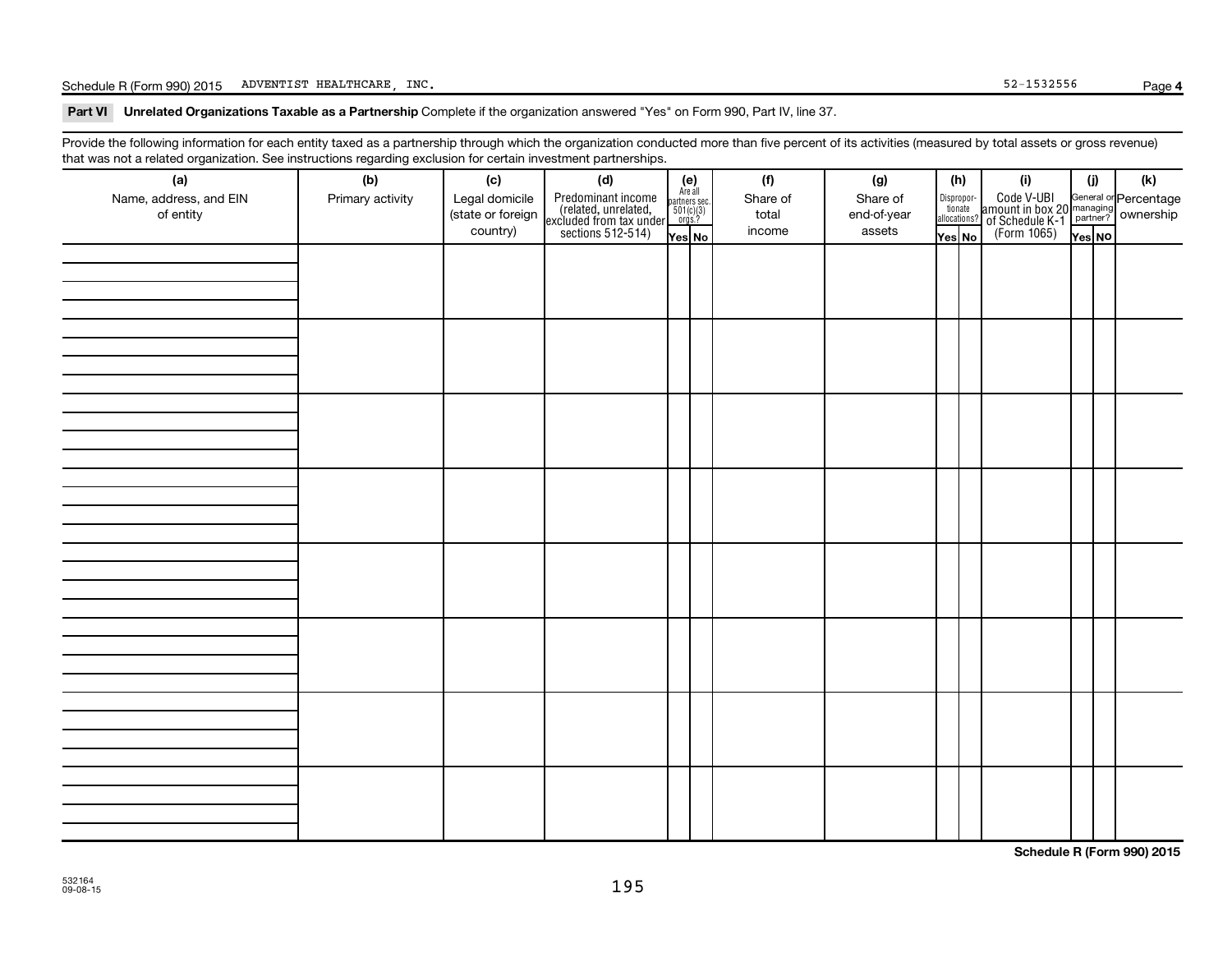Schedule R (Form 990) 2015 ADVENTIST HEALTHCARE, INC. 52-1532556 ADVENTIST HEALTHCARE, INC.

#### **Part VII Supplemental Information**

Provide additional information for responses to questions on Schedule R (see instructions).

PART II, IDENTIFICATION OF RELATED TAX-EXEMPT ORGANIZATIONS:

NAME OF RELATED ORGANIZATION:

ADVENTIST REHABILITATION, INC.

DIRECT CONTROLLING ENTITY: ADVENTIST REHABILITATION HOSPITAL OF MARYLAND,

INC.

NAME, ADDRESS, AND EIN OF RELATED ORGANIZATION:

REGINALD S. LOURIE CENTER FOR INFANTS AND YOUNG CHILDREN,

INC.

EIN: 52-1255870

820 W. DIAMOND AVE SUITE 600

GAITHERSBURG, MD 20878-1419

532165 09-08-15

**Schedule R (Form 990) 2015** 12281114 142551 AHC-CONSOL 2015.04030 ADVENTIST HEALTHCARE, INC. AHC-CON1 196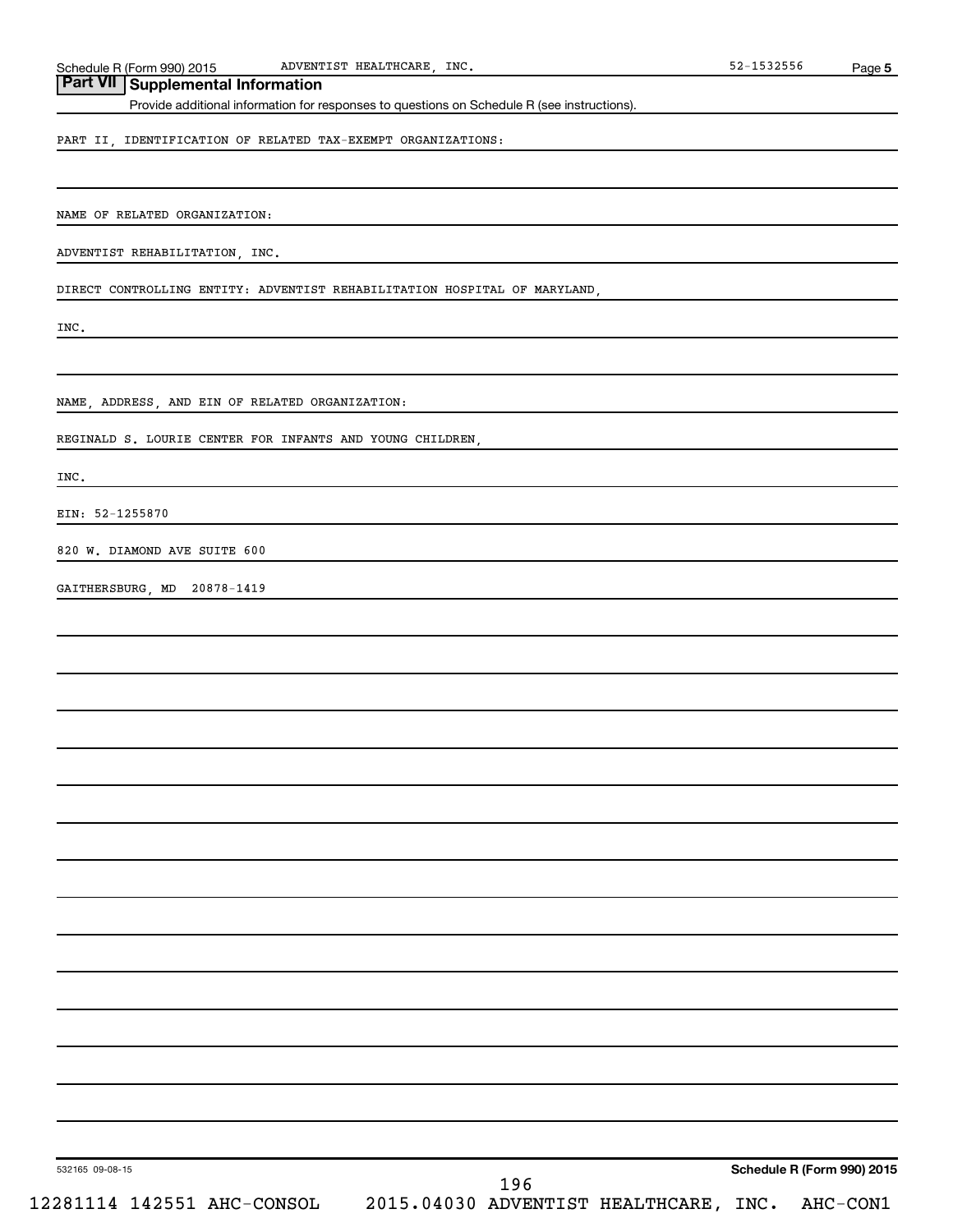Financial Statements and Supplementary Information

December 31, 2015 and 2014



Candor. Insight. Results.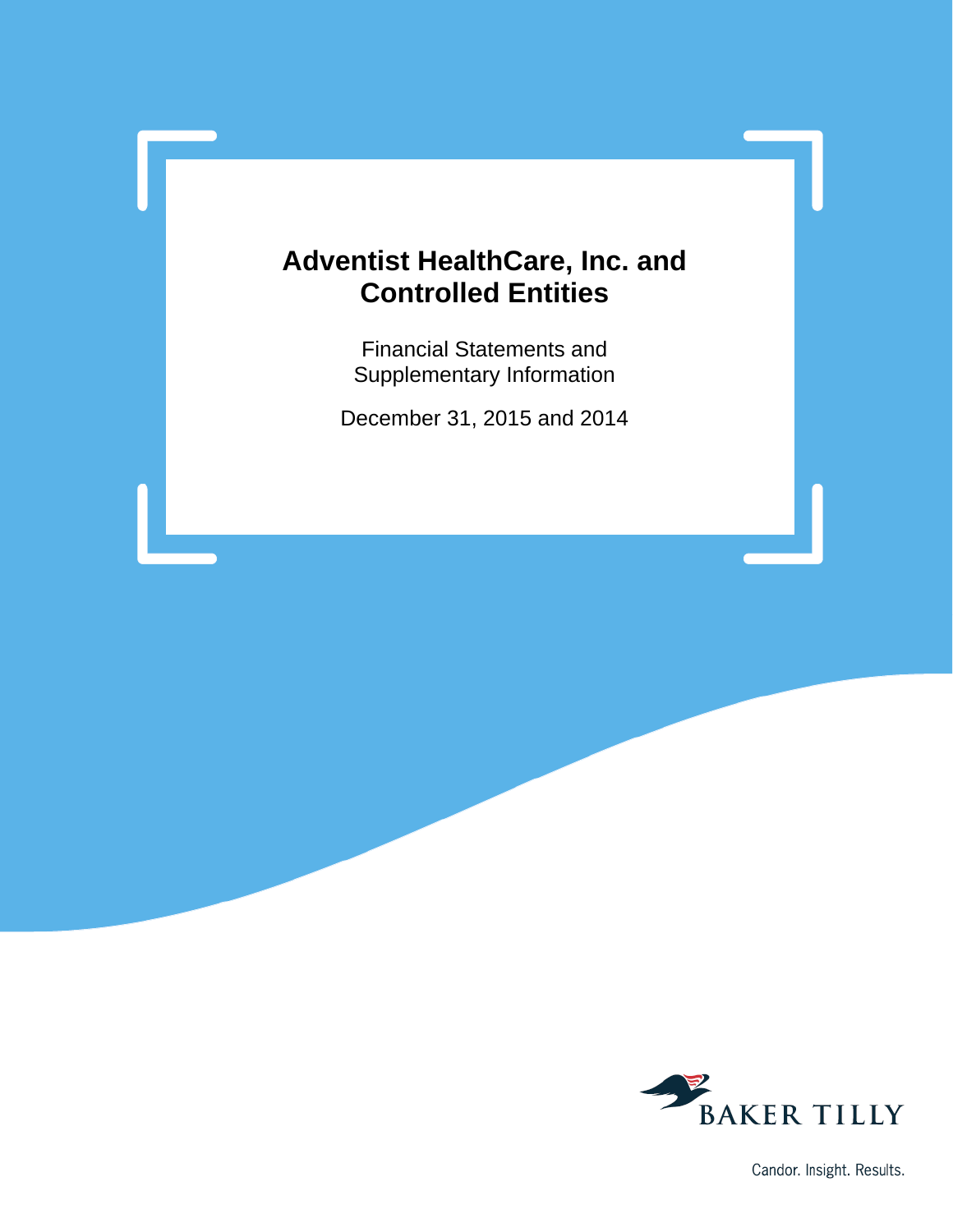Table of Contents December 31, 2015 and 2014

|                                                                                                                                                               | Page     |
|---------------------------------------------------------------------------------------------------------------------------------------------------------------|----------|
| <b>Independent Auditors' Report</b>                                                                                                                           |          |
| <b>Consolidated Financial Statements</b>                                                                                                                      |          |
| <b>Consolidated Balance Sheets</b>                                                                                                                            | 3        |
| <b>Consolidated Statements of Operations</b>                                                                                                                  | 5        |
| <b>Consolidated Statements of Changes in Net Assets</b>                                                                                                       | 6        |
| <b>Consolidated Statements of Cash Flows</b>                                                                                                                  | 7        |
| Notes to Consolidated Financial Statements                                                                                                                    | 9        |
| <b>Supplementary Information</b>                                                                                                                              |          |
| Adventist HealthCare, Inc. and Controlled Entities:<br><b>Consolidating Schedule, Balance Sheet</b><br><b>Consolidating Schedule, Statement of Operations</b> | 42<br>44 |
| Adventist HealthCare, Inc. - Foundations:<br><b>Combining Schedule, Balance Sheet</b><br>Combining Schedule, Statement of Operations                          | 45<br>46 |
|                                                                                                                                                               |          |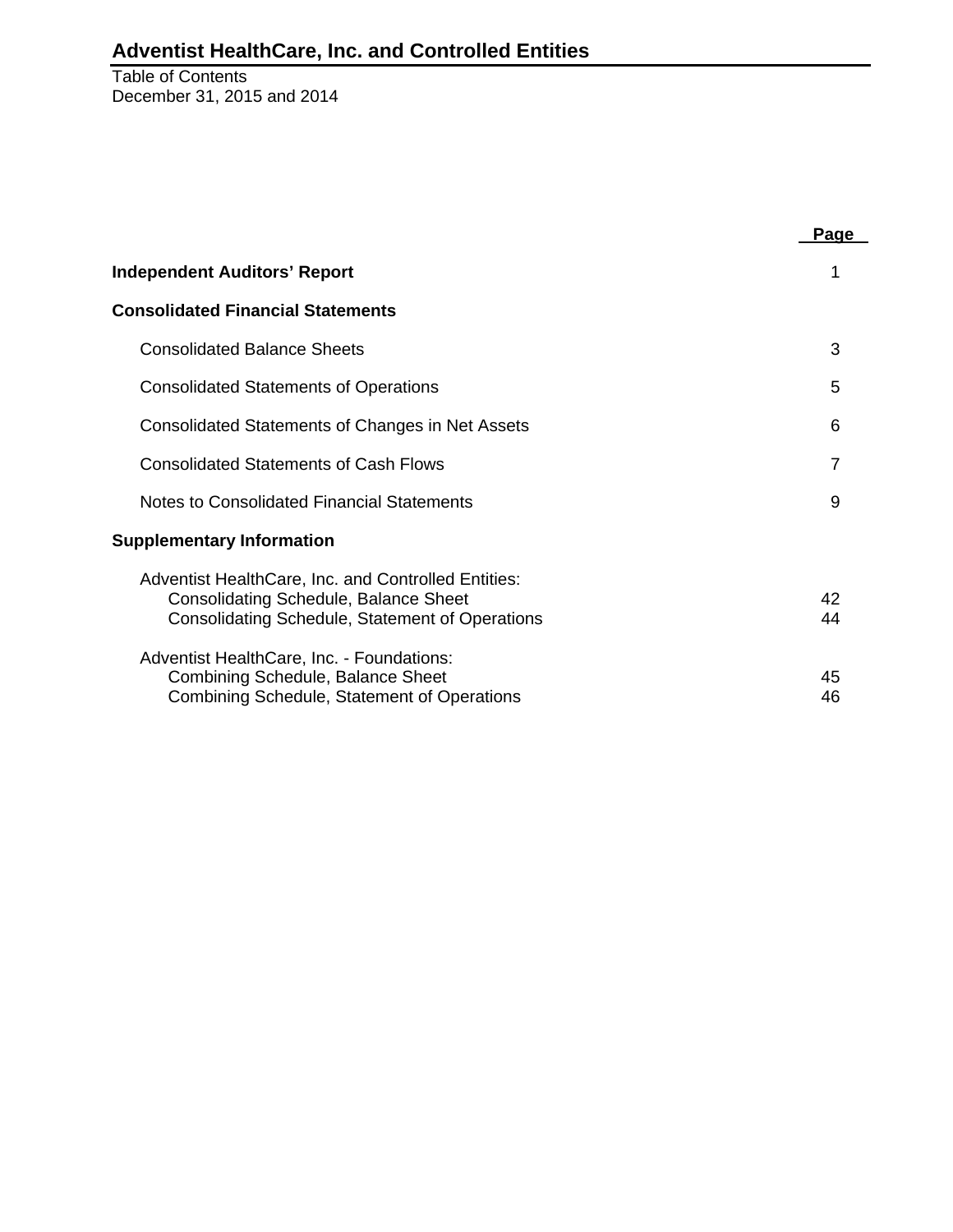

Baker Tilly Virchow Krause, LLP 46 Public Sq, Ste 400 Wilkes-Barre, PA 18701-2609 tel 570 820 0100 tel 800 267 9405 fax 888 264 9617 bakertilly.com

# **Independent Auditors' Report**

Board of Trustees Adventist HealthCare, Inc. and Controlled Entities

#### **Report on the Consolidated Financial Statements**

We have audited the accompanying consolidated financial statements of Adventist HealthCare, Inc. and controlled entities (collectively, the "Corporation"), which comprise the consolidated balance sheets as of December 31, 2015 and 2014, and the related consolidated statements of operations, changes in net assets, and cash flows for the years then ended, and the related notes to the financial statements.

#### **Management's Responsibility for the Consolidated Financial Statements**

Management is responsible for the preparation and fair presentation of these consolidated financial statements in accordance with accounting principles generally accepted in the United States of America; this includes the design, implementation, and maintenance of internal control relevant to the preparation and fair presentation of consolidated financial statements that are free from material misstatement, whether due to fraud or error.

#### **Auditors' Responsibility**

Our responsibility is to express an opinion on these consolidated financial statements based on our audits. We conducted our audits in accordance with auditing standards generally accepted in the United States of America. Those standards require that we plan and perform the audit to obtain reasonable assurance about whether the consolidated financial statements are free from material misstatement.

An audit involves performing procedures to obtain audit evidence about the amounts and disclosures in the consolidated financial statements. The procedures selected depend on the auditor's judgment, including the assessment of the risks of material misstatement of the consolidated financial statements, whether due to fraud or error. In making those risk assessments, the auditor considers internal control relevant to the entity's preparation and fair presentation of the consolidated financial statements in order to design audit procedures that are appropriate in the circumstances, but not for the purpose of expressing an opinion on the effectiveness of the entity's internal control. Accordingly, we express no such opinion. An audit also includes evaluating the appropriateness of accounting policies used and the reasonableness of significant accounting estimates made by management, as well as evaluating the overall presentation of the consolidated financial statements.

We believe that the audit evidence we have obtained is sufficient and appropriate to provide a basis for our audit opinion.

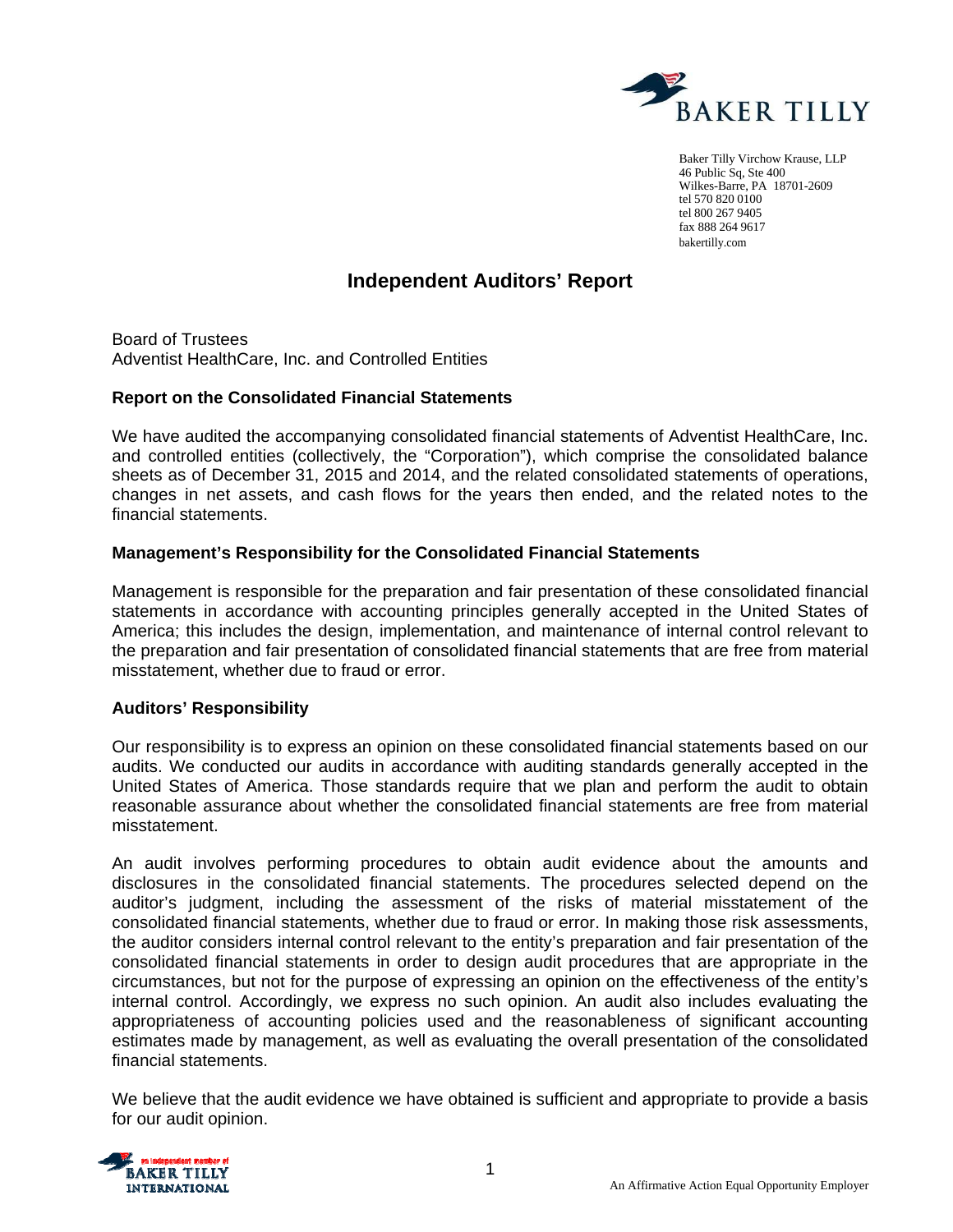#### **Opinion**

In our opinion, the consolidated financial statements referred to above present fairly, in all material respects, the financial position of Adventist HealthCare, Inc. and controlled entities as of December 31, 2015 and 2014, and the results of their operations, changes in net assets and cash flows for the years then ended in accordance with accounting principles generally accepted in the United States of America.

#### **Report on Supplementary Information**

Our audits were conducted for the purpose of forming an opinion on the consolidated financial statements as a whole. The consolidating and combining information presented on pages 43 to 47 is presented for purposes of additional analysis rather than to present the financial position, results of operations, and cash flows of the individual companies and is not a required part of the consolidated financial statements. Such information is the responsibility of management and was derived from and relates directly to the underlying accounting and other records used to prepare the consolidated financial statements. The information has been subjected to the auditing procedures applied in the audit of the consolidated financial statements and certain additional procedures, including comparing and reconciling such information directly to the underlying accounting and other records used to prepare the consolidated financial statements or to the consolidated financial statements themselves, and other additional procedures in accordance with auditing standards generally accepted in the United States of America. In our opinion, the information is fairly stated in all material respects in relation to the consolidated financial statements as a whole.

Baken Tilly Viechow Krause, LLP

Wilkes-Barre, Pennsylvania April 26, 2016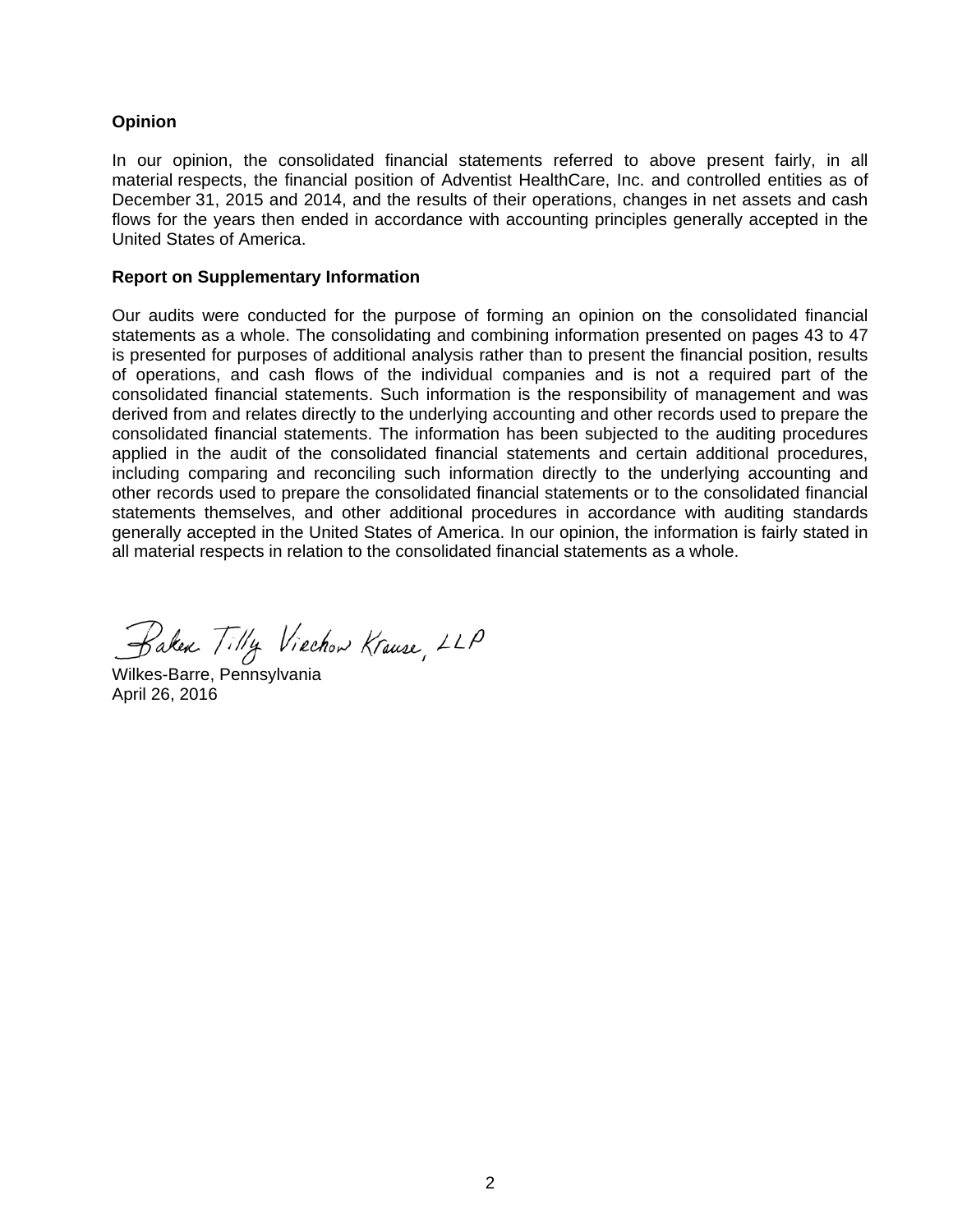Consolidated Balance Sheets December 31, 2015 and 2014

|                                                         | 2015              | 2014              |
|---------------------------------------------------------|-------------------|-------------------|
| Assets                                                  |                   |                   |
| <b>Current Assets</b>                                   |                   |                   |
| Cash and cash equivalents                               | \$<br>45,638,591  | \$<br>62,058,533  |
| Short-term investments                                  | 138,418,552       | 133,618,264       |
| Assets whose use is limited                             | 4,031,128         | 3,020,970         |
| Patient accounts receivable, net of estimated allowance |                   |                   |
| for doubtful collections of \$25,654,000 in 2015        |                   |                   |
| and \$17,921,000 in 2014                                | 102,100,614       | 107,266,506       |
| Other receivables, net of estimated allowance for       |                   |                   |
| doubtful collections of \$2,110,000 in 2015             |                   |                   |
| and \$2,249,000 in 2014                                 | 16,022,107        | 12,549,788        |
| Inventories                                             | 10,780,540        | 10,995,868        |
| Prepaid expenses and other current assets               | 6,358,773         | 5,577,430         |
| <b>Total current assets</b>                             | 323,350,305       | 335,087,359       |
| <b>Property and Equipment, Net</b>                      | 414,113,940       | 402,281,664       |
| <b>Assets Whose Use is Limited</b>                      |                   |                   |
| Under trust indentures and capital lease purchase       |                   |                   |
| financing facilities, held by trustees and banks        | 5,953,215         | 6,215,093         |
| Professional liability trust fund                       | 10,187,116        | 12,839,326        |
| Deferred compensation fund                              | 1,473,131         | 164,057           |
| <b>Cash and Cash Equivalents Temporarily Restricted</b> |                   |                   |
| for Capital Acquisition                                 | 3,133,692         | 2,926,446         |
| <b>Investments and Investments in</b>                   |                   |                   |
| <b>Unconsolidated Subsidiaries</b>                      | 11,081,925        | 12,763,053        |
| <b>Land Held for Healthcare Development</b>             | 91,597,768        | 91,424,979        |
| <b>Deferred Financing Costs, Net</b>                    | 2,206,562         | 2,331,699         |
| <b>Intangible Assets, Net</b>                           | 10,200,288        | 5,181,259         |
| <b>Deposits and Other Noncurrent Assets</b>             | 8,661,741         | 8,275,733         |
| <b>Total assets</b>                                     | 881,959,683<br>\$ | \$<br>879,490,668 |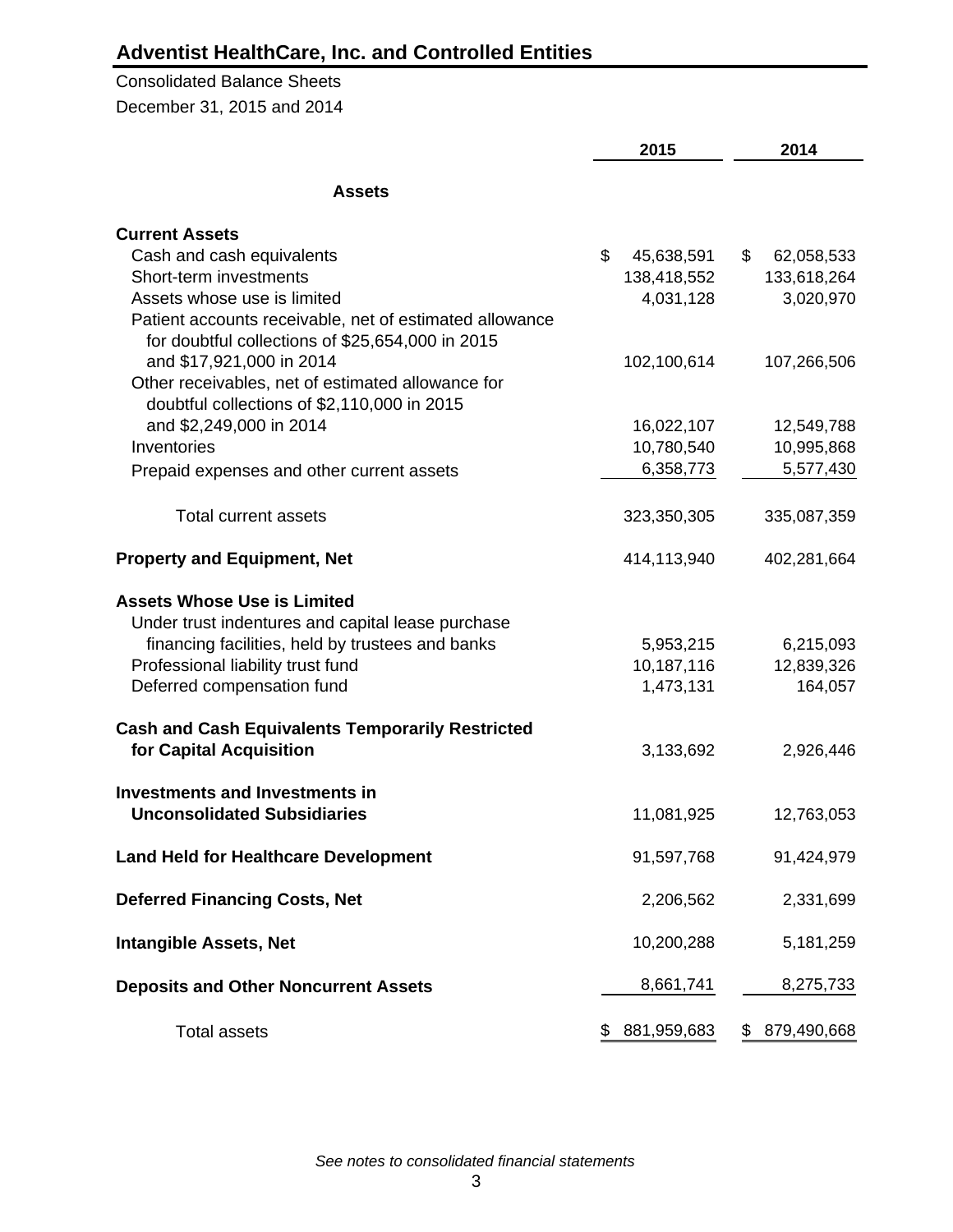Consolidated Balance Sheets December 31, 2015 and 2014

|                                                      | 2015              | 2014             |
|------------------------------------------------------|-------------------|------------------|
| <b>Liabilities and Net Assets</b>                    |                   |                  |
| <b>Current Liabilities</b>                           |                   |                  |
| Accounts payable and accrued expenses                | \$<br>85,048,695  | \$<br>72,471,001 |
| Accrued compensation and related items               | 33,158,923        | 37, 197, 704     |
| Interest payable                                     | 2,331,260         | 2,307,800        |
| Due to third party payors                            | 20,160,658        | 20,586,941       |
| Estimated self-insured professional liability        | 2,258,544         | 1,241,937        |
| Current maturities of long-term obligations          | 31,540,973        | 27,909,209       |
| <b>Total current liabilities</b>                     | 174,499,053       | 161,714,592      |
| <b>Construction Payable</b>                          | 50,410            | 191,718          |
| <b>Long-Term Obligations, Net</b>                    |                   |                  |
| Bonds payable                                        | 226,139,965       | 235,844,029      |
| Notes payable                                        | 30,613,911        | 47,513,025       |
| Capital lease obligations                            | 7,988,423         | 8,549,107        |
| <b>Derivative Financial Instruments</b>              | 22,275,775        | 21,507,539       |
| <b>Other Liabilities</b>                             | 13,243,151        | 10,505,039       |
| <b>Estimated Self-Insured Professional Liability</b> | 10,033,037        | 10,384,286       |
| <b>Total liabilities</b>                             | 484,843,725       | 496,209,335      |
| <b>Net Assets</b>                                    |                   |                  |
| Unrestricted                                         | 389,780,097       | 376,750,164      |
| Temporarily restricted                               | 6,584,440         | 6,189,748        |
| Permanently restricted                               | 751,421           | 341,421          |
| Total net assets                                     | 397,115,958       | 383,281,333      |
| Total liabilities and net assets                     | 881,959,683<br>\$ | \$879,490,668    |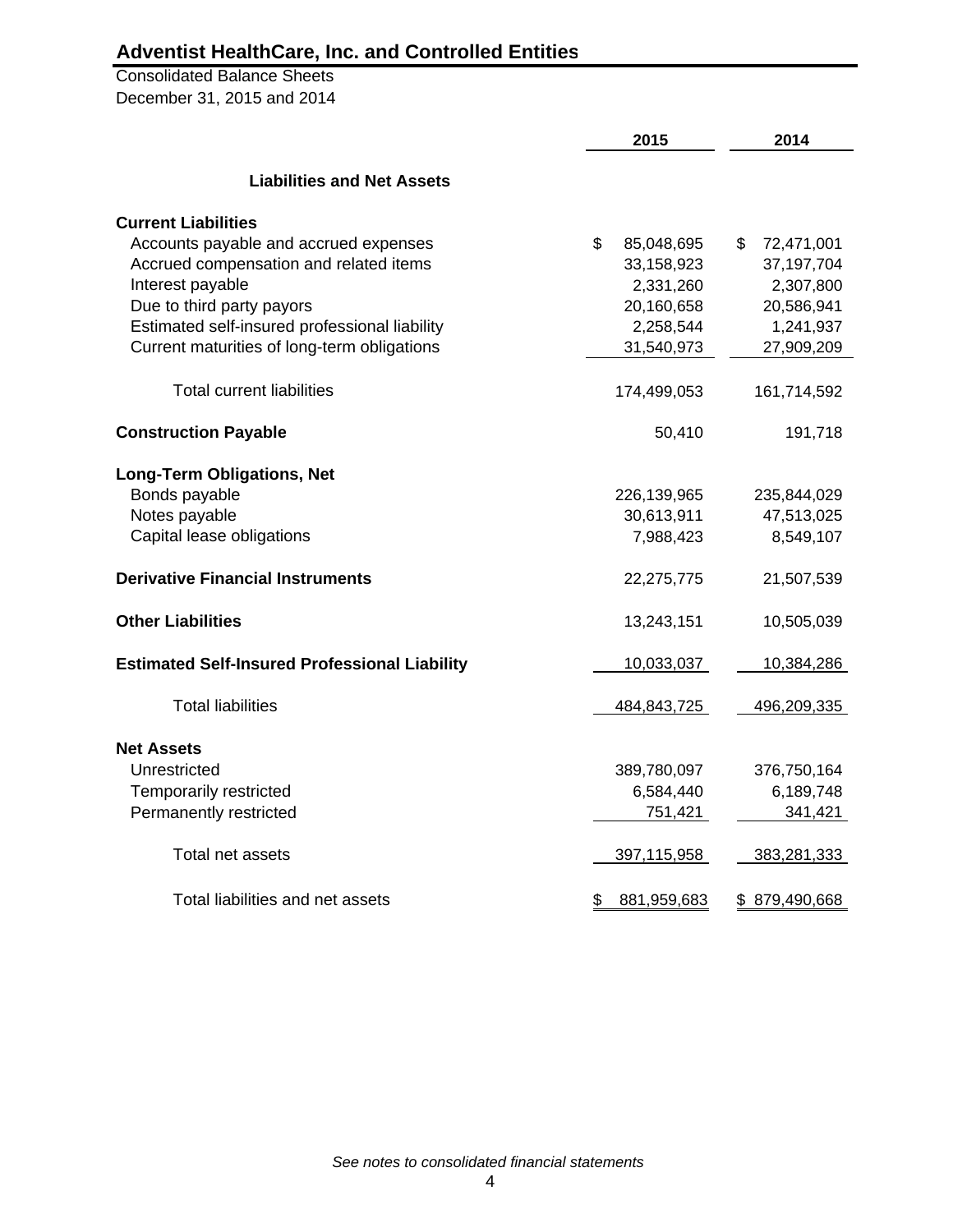#### Consolidated Statements of Operations Years Ended December 31, 2015 and 2014

|                                                                             | 2015               | 2014              |  |
|-----------------------------------------------------------------------------|--------------------|-------------------|--|
| <b>Unrestricted Revenues</b>                                                |                    |                   |  |
| Net patient service revenue                                                 | 739,309,396<br>\$. | \$<br>710,744,656 |  |
| Provision for doubtful collections                                          | (33,878,052)       | (53,039,754)      |  |
|                                                                             |                    |                   |  |
| Net patient service revenue less<br>provision for doubtful collections      | 705,431,344        | 657,704,902       |  |
|                                                                             |                    |                   |  |
| Other revenue                                                               | 41,124,126         | 37,603,474        |  |
| Total unrestricted revenues                                                 | 746,555,470        | 695,308,376       |  |
| <b>Expenses</b>                                                             |                    |                   |  |
| Salaries and wages                                                          | 322,218,485        | 299,221,113       |  |
| Employee benefits                                                           | 64,899,997         | 57,912,606        |  |
| Contract labor                                                              | 36,009,050         | 29,965,160        |  |
| <b>Medical supplies</b>                                                     | 98,754,075         | 94,139,488        |  |
| General and administrative                                                  | 112,099,263        | 116,564,071       |  |
| Building and maintenance                                                    | 42,432,645         | 36,816,635        |  |
| Insurance                                                                   | 5,286,230          | 5,426,155         |  |
| Interest                                                                    | 9,318,829          | 9,627,275         |  |
| Depreciation and amortization                                               | 34,867,628         | 33,269,001        |  |
|                                                                             | 725,886,202        | 682,941,504       |  |
| <b>Total expenses</b>                                                       |                    |                   |  |
| Income from operations                                                      | 20,669,268         | 12,366,872        |  |
| <b>Other Income (Expense)</b>                                               |                    |                   |  |
| Investment income                                                           | 863,598            | 2,989,552         |  |
| Loss on extinguishment of debt                                              |                    | (222, 350)        |  |
| Other expense                                                               | (406,795)          | (459,366)         |  |
| Total other income                                                          | 456,803            | 2,307,836         |  |
| Revenues in excess of expenses from                                         |                    |                   |  |
| continuing operations                                                       | 21,126,071         | 14,674,708        |  |
|                                                                             |                    |                   |  |
| Change in net unrealized gains (losses) on investments                      |                    |                   |  |
| other than trading securities                                               | (2, 281, 694)      | 1,035,338         |  |
| Change in net unrealized loss on derivative financial instruments           | (1,644,513)        | (6, 250, 362)     |  |
| Deferred compensation plan liability adjustment                             | (1,575,015)        |                   |  |
| Net assets released from restriction for purchase of property and equipment | 922,266            | 1,769,609         |  |
| Other unrestricted net asset activity                                       | (649, 457)         | 462,026           |  |
| Increase in unrestricted net assets from                                    |                    |                   |  |
| continuing operations                                                       | 15,897,658         | 11,691,319        |  |
| Loss from discontinued operations                                           | (2,867,725)        | (559, 987)        |  |
| Increase in unrestricted net assets                                         | 13,029,933         | 11,131,332        |  |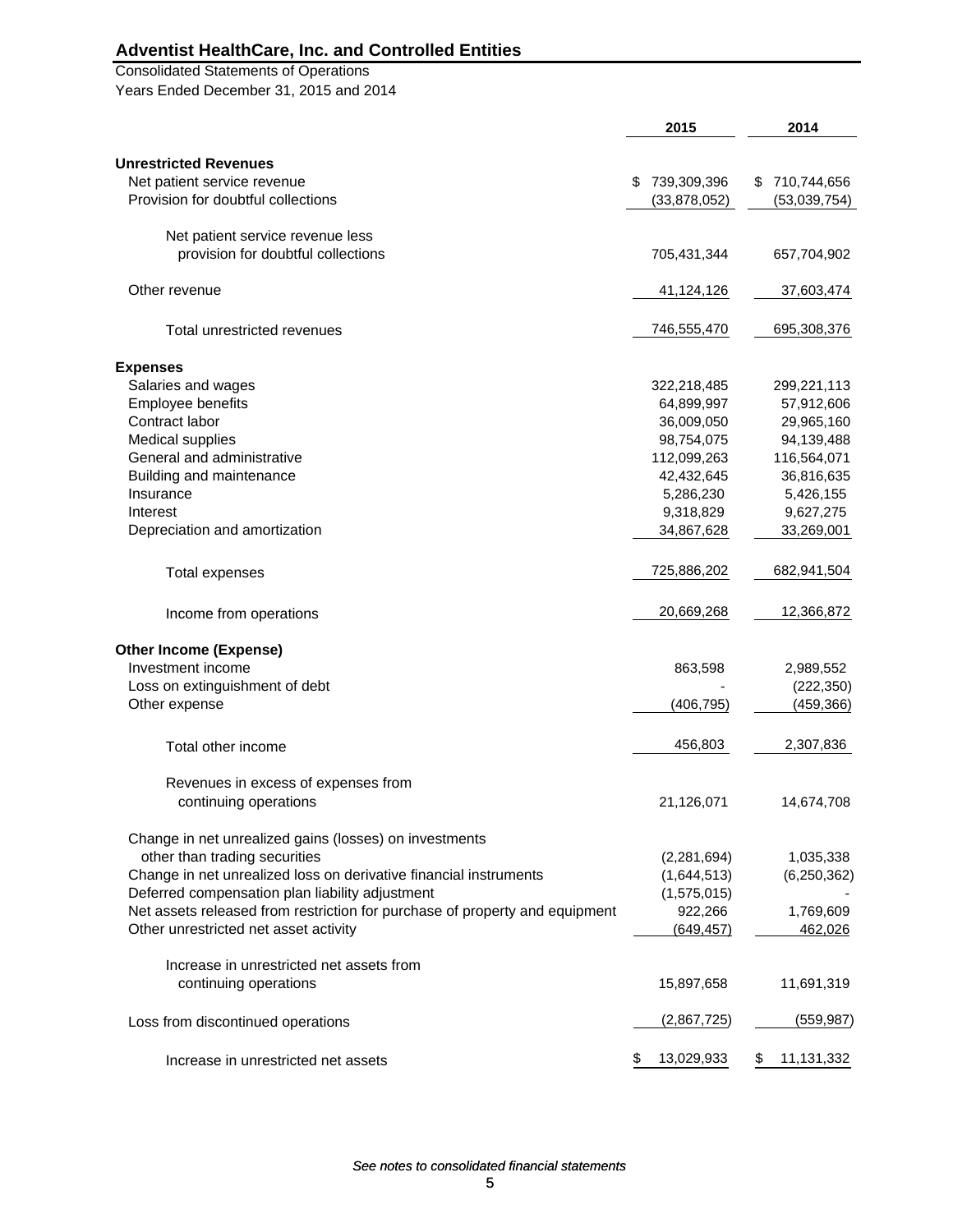Consolidated Statements of Changes in Net Assets Years Ended December 31, 2015 and 2014

|                                                                                         | 2015             | 2014              |
|-----------------------------------------------------------------------------------------|------------------|-------------------|
| <b>Unrestricted Net Assets</b>                                                          |                  |                   |
| Revenues in excess of expenses from                                                     |                  |                   |
| continuing operations                                                                   | \$<br>21,126,071 | \$<br>14,674,708  |
| Change in net unrealized gains (losses) on investments                                  |                  |                   |
| other than trading securities                                                           | (2,281,694)      | 1,035,338         |
| Change in net unrealized loss on derivative financial instruments                       | (1,644,513)      | (6,250,362)       |
| Deferred compensation plan liability adjustment                                         | (1,575,015)      |                   |
| Net assets released from restriction for purchase of property and equipment             | 922,266          | 1,769,609         |
| Other unrestricted net asset activity                                                   | (649, 457)       | 462,026           |
| Increase in unrestricted net assets from                                                |                  |                   |
| continuing operations                                                                   | 15,897,658       | 11,691,319        |
| Loss from discontinued operations                                                       | (2,867,725)      | (559, 987)        |
| Increase in unrestricted net assets                                                     | 13,029,933       | 11,131,332        |
| <b>Temporarily Restricted Net Assets</b>                                                |                  |                   |
| Restricted gifts and donations                                                          | 4,380,775        | 5,113,109         |
| Net assets released from restriction for purchase of property and equipment             | (922, 266)       | (1,769,609)       |
| Net assets released from restriction used for operations                                | (2,749,219)      | (3,693,269)       |
| Change in value of beneficial interest in trusts and charitable gift annuity obligation | (194, 353)       | (145, 231)        |
| Change in discount of pledges receivable and provision for doubtful pledges             | (121, 993)       | 15,802            |
| Donor restricted investment income                                                      | 1,748            | 6,065             |
| Increase (decrease) in temporarily restricted net assets                                | 394,692          | (473, 133)        |
| <b>Permanently Restricted Net Assets</b>                                                |                  |                   |
| Contributions                                                                           | 410,000          |                   |
| Increase in net assets                                                                  | 13,834,625       | 10,658,199        |
| <b>Net Assets, Beginning</b>                                                            | 383,281,333      | 372,623,134       |
| <b>Net Assets, Ending</b>                                                               | 397,115,958      | \$<br>383,281,333 |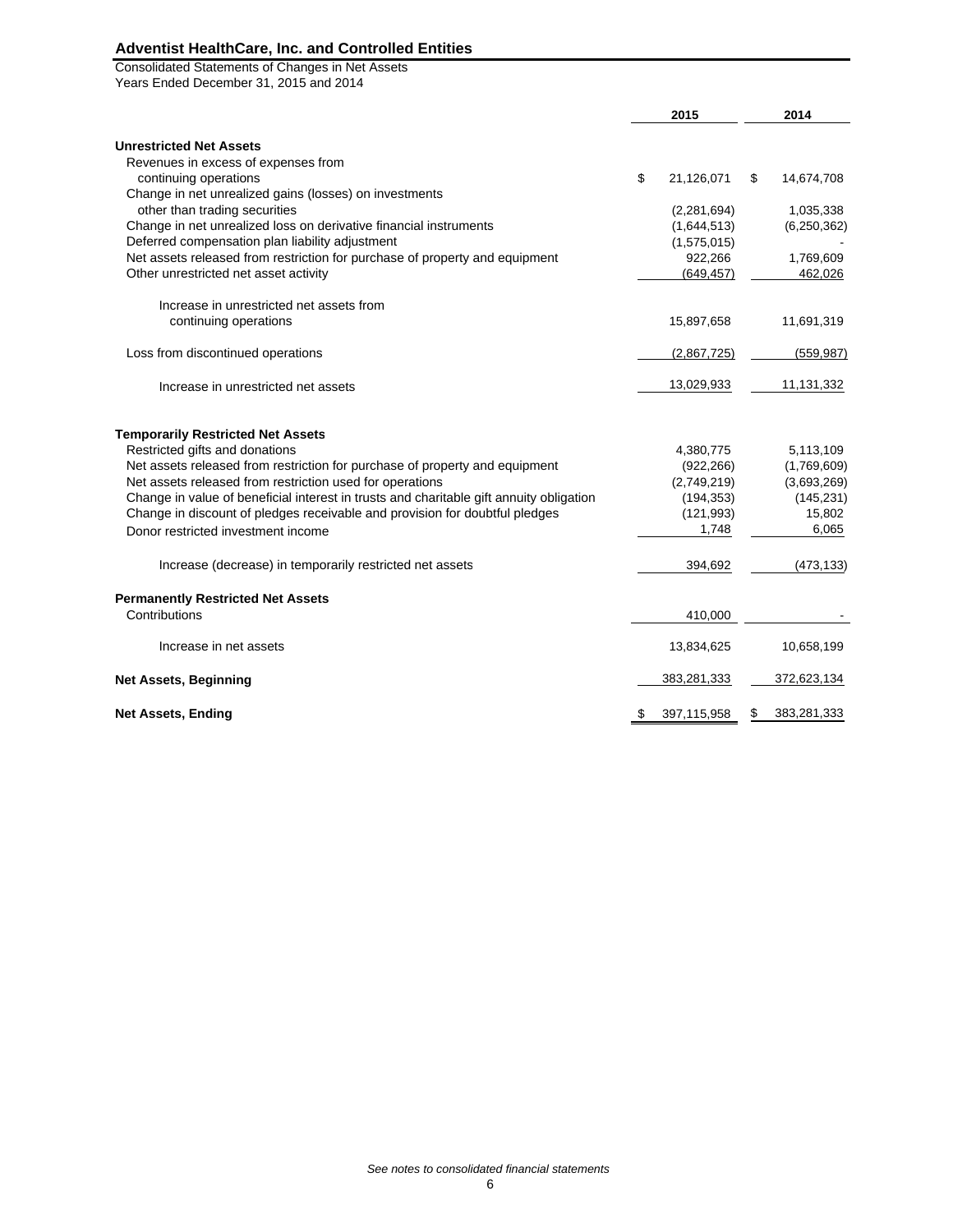Consolidated Statements of Cash Flows Years Ended December 31, 2015 and 2014

**2015 2014 Cash Flows from Operating Activities Increase in net assets by a 10,658,199 13,834,625 \$** 10,658,199 Adjustments to reconcile increase in net assets to net cash provided by operating activities: Provision for doubtful collections 64,542,419  $\overline{37,500,712}$  54,542,419 Depreciation and amortization 39,760,919 38,262,588 Deferred compensation plan liability adjustment 1,575,015 Loss on extinguishment of debt 222,350 - Restricted contributions and grants (2,695,169) (1,689,716) Earnings recognized from unconsolidated subsidiaries and affiliates (3,783,663) (3,272,652) Amortization of physician income guarantees 11,454 34,363 11,454 Gain on sale of interest in unconsolidated subsidiary example that the same (1,664,925) Net realized loss on investments 191,350 and 191,350 and 191,350 and 191,350 and 191,350 and 191,350 and 191,350 and 191,350 and 191,350 and 191,350 and 191,350 and 191,350 and 191,350 and 191,350 and 191,350 and 191,350 a Change in net unrealized gains and losses on investments other than trading securities (1,035,338) 2,281,694 (1,035,338) Change in net unrealized loss (gain) on derivative financial instruments 1,644,513 6,250,362 Change in value of beneficial interest in trusts and charitable gift annuity 194,353 145,231 Change in discount on pledges receivable and provision for doubtful pledges (15,802) 121,993 (15,802) Changes in assets and liabilities: Patient accounts receivable, net (32,334,820) (34,110,423) Other receivables, net 288,989 (2,672,003) 288,989 Inventories, prepaid expenses and other current assets (566,015) 1,850,864 Accounts payable and accrued expenses (14,838,484) 9,881,623 (14,838,484) Accrued compensation and related items 5,274,807 (4,038,781) 5,274,807 Interest payable 85,031 23,460 85,031 Estimated self-insured professional liability 2,301,312 665,358 Due to third party payors (1,332,843) (1,332,843) Other noncurrent assets and liabilities (3,353,189) (3,353,189) Net cash provided by operating activities 63,308,854 63,308,854 69,925,498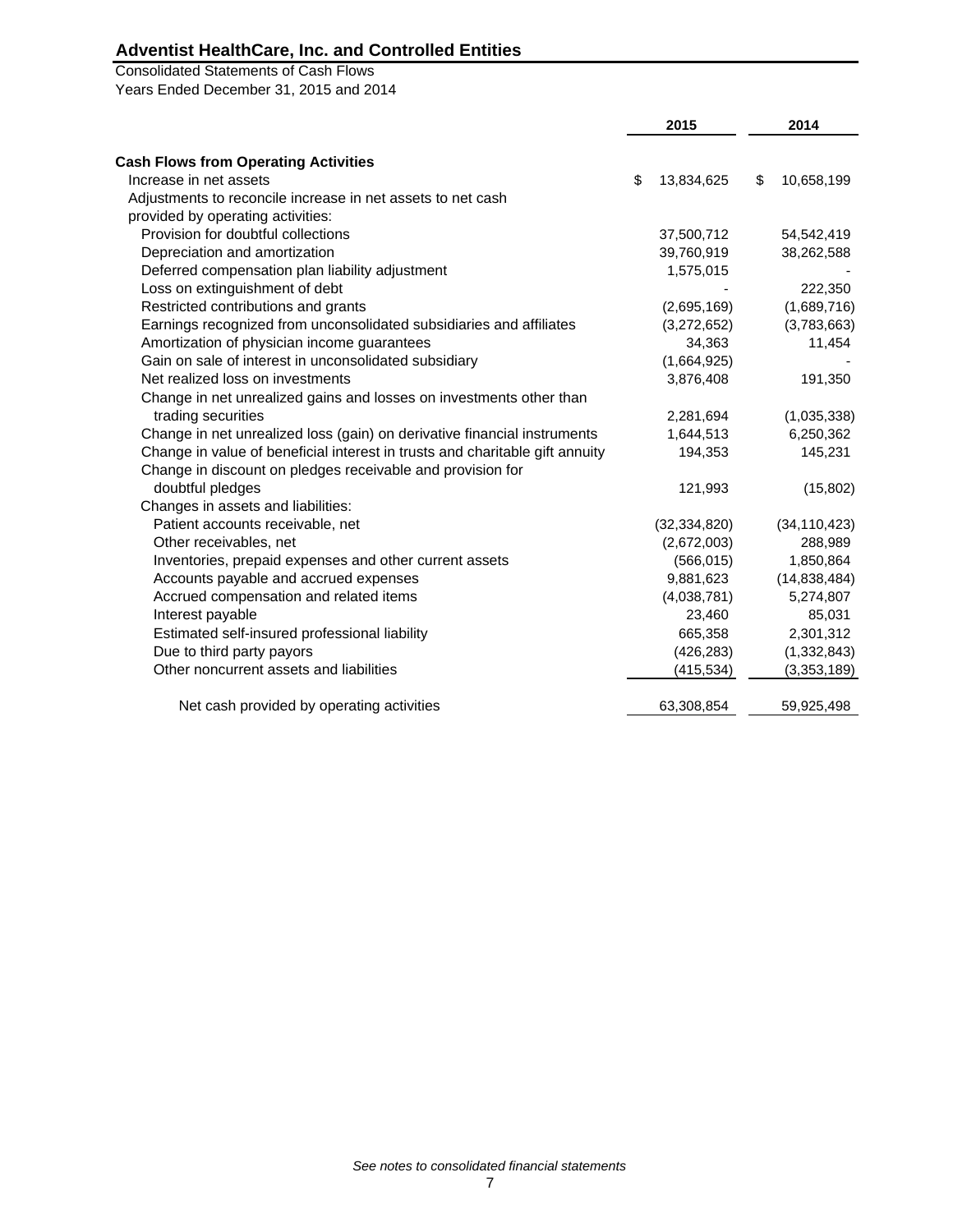#### Consolidated Statements of Cash Flows Years Ended December 31, 2015 and 2014

|                                                                                                                          |    | 2015           | 2014             |
|--------------------------------------------------------------------------------------------------------------------------|----|----------------|------------------|
| <b>Cash Flows from Investing Activities</b>                                                                              |    |                |                  |
| Purchase of property and equipment                                                                                       | \$ | (40, 688, 717) | (43, 512, 659)   |
| Payments to physicians under income guarantees                                                                           |    |                | (86, 423)        |
| Increase in investments and investments in unconsolidated subsidiaries                                                   |    | (9,742,785)    | (4,589,159)      |
| Additions to land held for healthcare development                                                                        |    | (13, 397, 853) | (6,619,437)      |
| Proceeds from sale of interest in unconsolidated subsidiary                                                              |    | 3,172,286      |                  |
| Proceeds from sale of land for healthcare development                                                                    |    | 13,225,064     |                  |
| Distributions from investments in unconsolidated subsidiaries                                                            |    | 1,032,016      | 1,595,629        |
| Purchase of radiology company                                                                                            |    | (8,000,000)    |                  |
| Decrease (increase) in trustee held funds and restricted cash                                                            |    | 387,610        | (2,382,679)      |
|                                                                                                                          |    |                |                  |
| Net cash used in investing activities                                                                                    |    | (54, 012, 379) | (55, 594, 728)   |
| <b>Cash Flows From Financing Activities</b>                                                                              |    |                |                  |
| Payment of financing costs                                                                                               |    | (140, 598)     | (505, 808)       |
| Proceeds from issuance of bonds                                                                                          |    |                | 25,000,000       |
| Repayments on long-term obligations, net                                                                                 |    | (28, 270, 988) | (27, 148, 247)   |
| Proceeds from restricted contributions and grants                                                                        |    | 2,695,169      | 1,689,716        |
|                                                                                                                          |    |                |                  |
| Net cash used in financing activities                                                                                    |    | (25, 716, 417) | (964, 339)       |
| Net (decrease) increase in cash and cash equivalents                                                                     |    | (16, 419, 942) | 3,366,431        |
| <b>Cash and Cash Equivalents, Beginning</b>                                                                              |    | 62,058,533     | 58,692,102       |
|                                                                                                                          |    |                |                  |
| <b>Cash and Cash Equivalents, Ending</b>                                                                                 | \$ | 45,638,591     | \$<br>62,058,533 |
| <b>Supplemental Disclosure of Cash Flow Information</b>                                                                  |    |                |                  |
| Interest paid                                                                                                            | \$ | 12,062,707     | \$<br>11,887,573 |
|                                                                                                                          |    |                |                  |
| Supplemental Disclosure of Noncash Investing and Financing Activities<br>Capital lease obligation incurred for equipment | S  | 4,682,336      | \$<br>771,693    |
|                                                                                                                          |    |                |                  |
| Construction payable for property and equipment                                                                          | \$ | 50,410         | \$<br>191,718    |
|                                                                                                                          |    |                |                  |
| Long-term debt refinanced                                                                                                | \$ |                | \$<br>50,330,000 |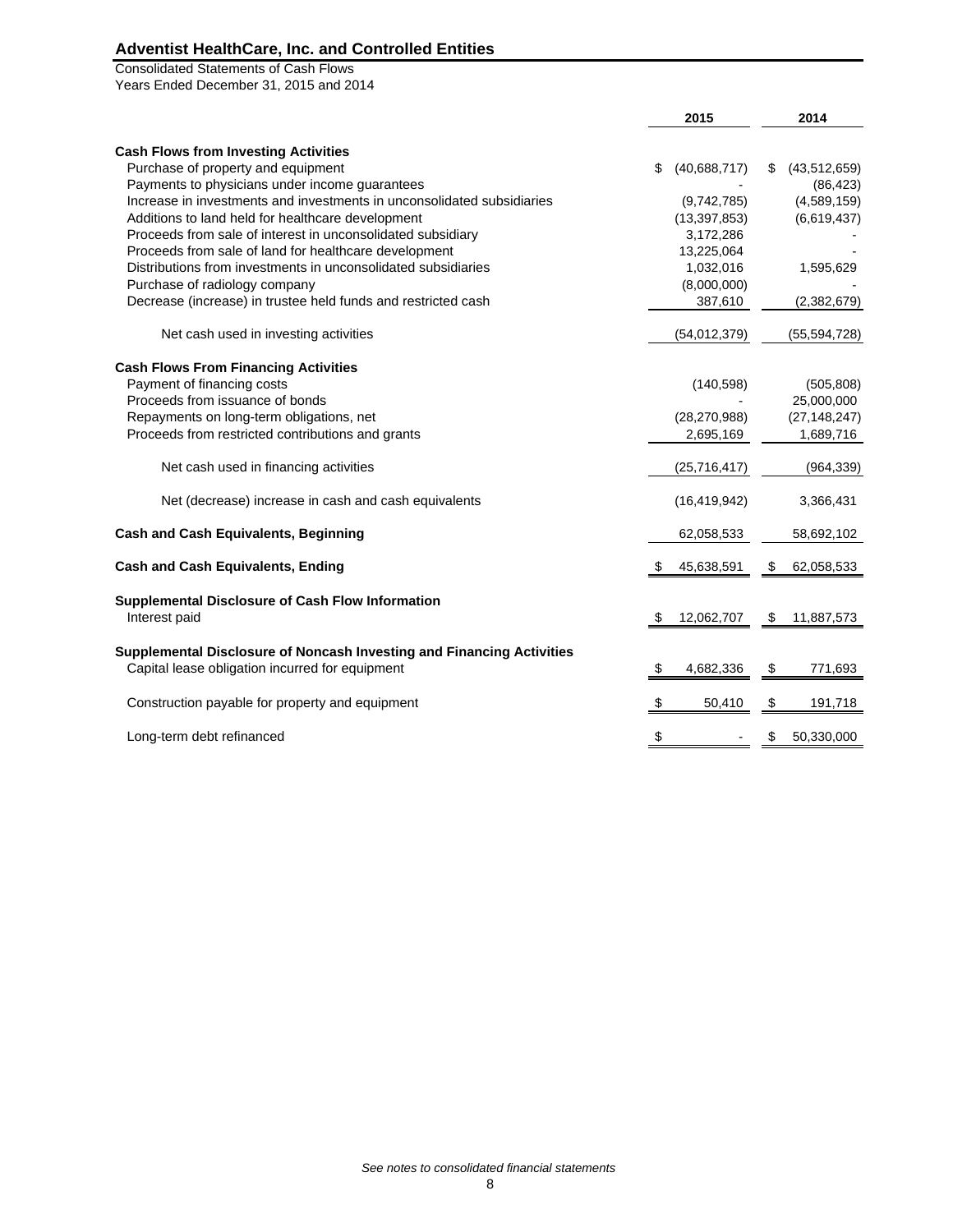#### **1. Nature of Operations and Summary of Significant Accounting Policies**

#### **Nature of Operations**

Adventist HealthCare, Inc. ("AHC") is a nonstock membership corporation organized to effectuate coordinated administration of hospitals and other health care organizations through the provision of key management and administrative services. The mission of AHC is to demonstrate God's care by improving the health of people and communities through a ministry of physical, mental and spiritual healing. AHC is tax-exempt under Section 501(c)(3) of the Internal Revenue Code. AHC is not exempt from income taxes for unrelated business income. AHC's sole corporate member is Mid-Atlantic Adventist HealthCare, Inc. AHC is comprised of several operating divisions and controlled entities, as follows:

Shady Grove Medical Center ("SGMC") is a 290-bed acute care hospital located in Rockville, Maryland.

Washington Adventist Hospital ("WAH") is a 230-bed acute care hospital located in Takoma Park, Maryland.

Hackettstown Community Hospital d.b.a. Hackettstown Regional Medical Center ("HRMC") is a 111-bed not-for-profit acute care hospital organized under the laws of the State of New Jersey. Effective January 28, 2014, the Corporation entered into an affiliation agreement with an unrelated third party for the future sale of HRMC pending state regulatory review. In March 2016, the State of New Jersey gave final approval for the sale. On March 31, 2016, the Corporation sold the operating assets to an unrelated third party, and discontinued the operations of the facility. See Note 3 for further details.

Adventist Behavioral Health & Wellness Services ("BH&WS") is comprised of two separate facilities located in Maryland. BH&WS - Rockville is a 107-bed psychiatric hospital with 82 residential treatment rooms and 32 group home beds for adolescents. BH&WS - Eastern Shore is the region's only acute care and residential mental health resource for children and adolescents, which has 15 acute care psychiatric beds and 59 residential treatment rooms.

Adventist Physical Health & Rehabilitation ("PH&R") operates one inpatient hospital with two sites in Maryland, as well as two outpatient locations. PH&R - Rockville is a 55-bed rehabilitation facility and PH&R - Takoma Park is a 32-bed rehabilitation facility.

The Support Center is comprised of the Corporate Office ("CO"), Adventist Home Assistance ("AHA") and the AHC benefit business unit. The CO provides corporate and centralized shared service functions that benefit the entire AHC system. AHA provides non clinical assistance to homebound patients who cannot perform certain daily activities on their own. AHC benefit business unit administers the self- insurance health benefit program including health insurance, dental and vision coverage for AHC and controlled entities.

The Lourie Center for Infants and Young Children ("Lourie Center") is a not-for-profit organization that specializes in the diagnosis, treatment and prevention of developmental and emotional disorders in children from birth through ten years of age.

Adventist Home Care Services, Inc. ("AHCS") is a nonstock membership corporation organized to provide home health services in Maryland.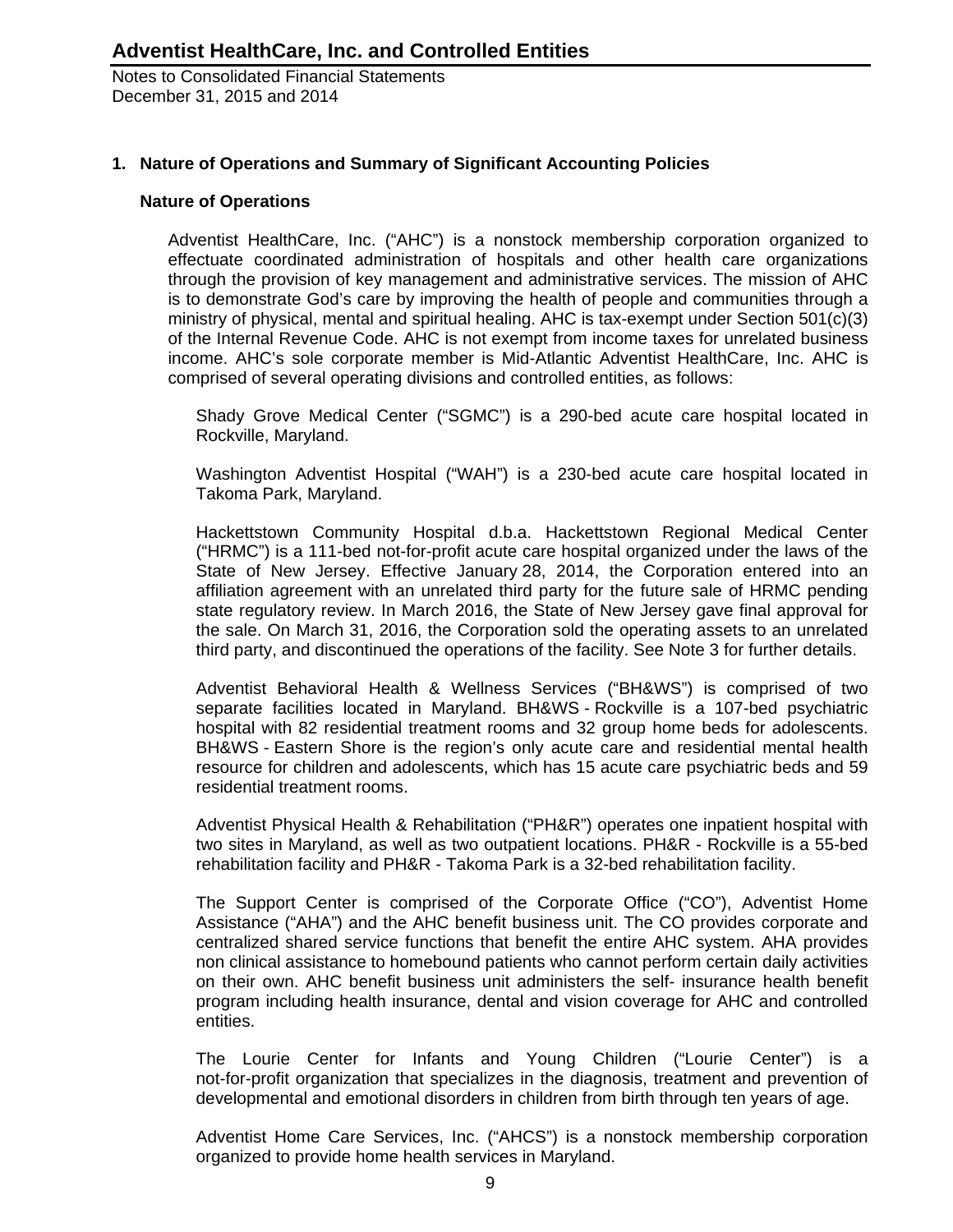> The Outpatient Services ("OPS") operating division is comprised of Shady Grove Radiological Consultants, PA ("SGR") and Adventist HealthCare Urgent Care Centers, Inc. ("UCC"). SGR is a medical practice that specializes in radiological imaging services and was acquired by AHC on August 1, 2015 for a purchase price of \$8 million. SGR operates six clinical sites and provides inpatient and outpatient imaging services at SGMC and WAH. UCC provides treatment of a variety of non-life threatening illnesses and injuries. UCC's first urgent care center, located in Rockville, Maryland, opened in March 2015.

> Clinical Integration Services ("CIS") is comprised of Adventist Medical Group ("AMG"). AMG is a not-for-profit entity that provides physician professional health services to the communities it serves. AHC has contracted with Medical Faculty Associates, Inc. ("MFA") to employ the AMG employees, through a wholly owned affiliate of MFA, in exchange for certain economic support to facilitate the growth by MFA of the AMG physician practices. In addition, CIS includes the administration needed to facilitate the coordination of patient care across conditions, providers and settings.

> The Other Health Services operating division is comprised of two entities. Lifework Strategies ("LWS") provides employee assistance and employee wellness programs to client employees. LWS's mission is to help individuals live healthier, happier and more productive lives. Capital Choice Pathology Lab ("CCPL") provides full pathology production services to client hospitals.

> The Foundations operating division is comprised of Washington Adventist Hospital Foundation, Inc., Shady Grove Medical Center Foundation, Inc., Hackettstown Community Hospital Foundation, Inc., and Adventist Behavioral Health & Wellness Services Foundation (collectively the "Foundations"). Each are separate nonstock corporations that operate for the furtherance of each named hospital's health care objectives primarily through the solicitation of contributions, gifts and bequests. The Foundations also exist to help fund new equipment purchases and capital improvement projects for their respective hospitals.

All of the operating divisions and controlled entities mentioned above are tax-exempt under Section 501(c)(3) of the Internal Revenue Code.

## **Principles of Consolidation**

The consolidated financial statements for 2015 and 2014 include the accounts of AHC, the controlling parent, SGMC, WAH, HRMC, BH&WS, PH&R, the Support Center, the Lourie Center, AHCS, OPS, CIS, LWS, CCPL and the Foundations, which include their majorityowned subsidiaries and controlled affiliates (collectively, the "Corporation"). All significant intercompany balances and transactions have been eliminated in the consolidated financial statements of the Corporation.

#### **Subsequent Events**

The Corporation evaluated subsequent events for recognition or disclosure through April 26, 2016, the date the consolidated financial statements were issued.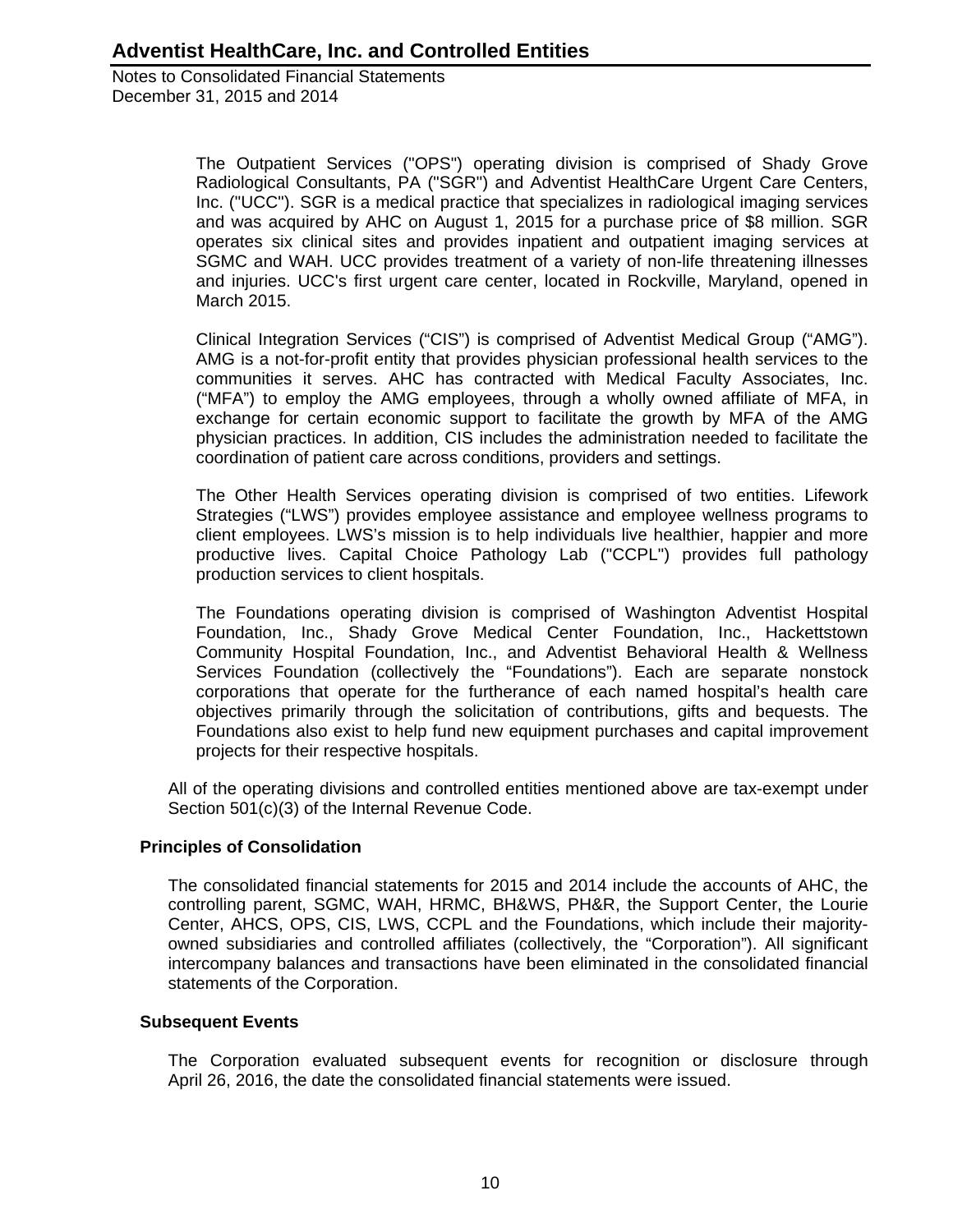#### **Use of Estimates**

The preparation of financial statements in conformity with accounting principles generally accepted in the United States of America requires management to make estimates and assumptions that affect the reported amounts of assets and liabilities and disclosure of contingent assets and liabilities at the date of the consolidated financial statements and the reported amounts of revenues and expenses during the reporting period. Actual results could differ from those estimates.

#### **Risk Factors**

The healthcare industry is subject to numerous laws and regulations of federal, state, and local governments. Compliance with these laws and regulations is subject to future government review and interpretation as well as regulatory actions unknown or unasserted at this time. Government activity continues to increase with respect to investigations and allegations concerning possible violations by healthcare providers of fraud and abuse statutes and regulations, which could result in the imposition of significant fines and penalties as well as significant repayments for patient services previously billed. Management is not aware of any material incidents of noncompliance; however, the possible future financial effects of this matter on the Corporation, if any, are not presently determinable.

#### **Maryland Health Services Cost Review Commission**

Certain hospital charges are subject to review and approval by the Maryland Health Services Cost Review Commission ("HSCRC"). The HSCRC has jurisdiction over hospital reimbursement in Maryland by agreement with the Centers for Medicare and Medicaid Services ("CMS"). This agreement is based on a waiver from the Medicare Prospective Payment System reimbursement principles granted under Section 1814(b) of the Social Security Act. Hospital management has filed the required forms with the Commission and believes the Hospital to be in compliance with Commission requirements.

In January 2014, the Centers for Medicare and Medicaid Services approved a modernized waiver that will be in place as long as Maryland hospitals commit to achieving significant quality improvements, limits on all-payer per capita hospital growth and limits on annual Medicare per capita hospital cost growth to a rate lower than the national annual per capita growth rate.

As a result of the new waiver, the HSCRC introduced new revenue arrangements, including the Global Budget Revenue ("GBR") model. The GBR methodology encourages hospitals to focus on population health strategies by establishing a fixed annual revenue cap for each GBR hospital. The agreement establishes a fixed amount of revenue at the beginning of the rate year. It is evergreen in nature and covers both regulated inpatient and outpatient revenues. Annual Revenue is calculated from a base year and is adjusted annually for inflation, infrastructure requirements, population changes, performance in quality-based programs and changes in levels of uncompensated care. Revenue may also be adjusted annually for market levels and shifts of services from a regulated setting to an unregulated setting (or vice versa).

In April 2014, Adventist Healthcare entered into a Global Budget Revenue Agreement with the HSCRC for SGMC, WAH and Shady Grove Germantown Emergency Center, retroactive to July 1, 2013. This agreement sets a fixed amount of revenue for each entity for the period July 1, 2013 through June 30, 2014 and was subsequently updated on an annual basis every July 1.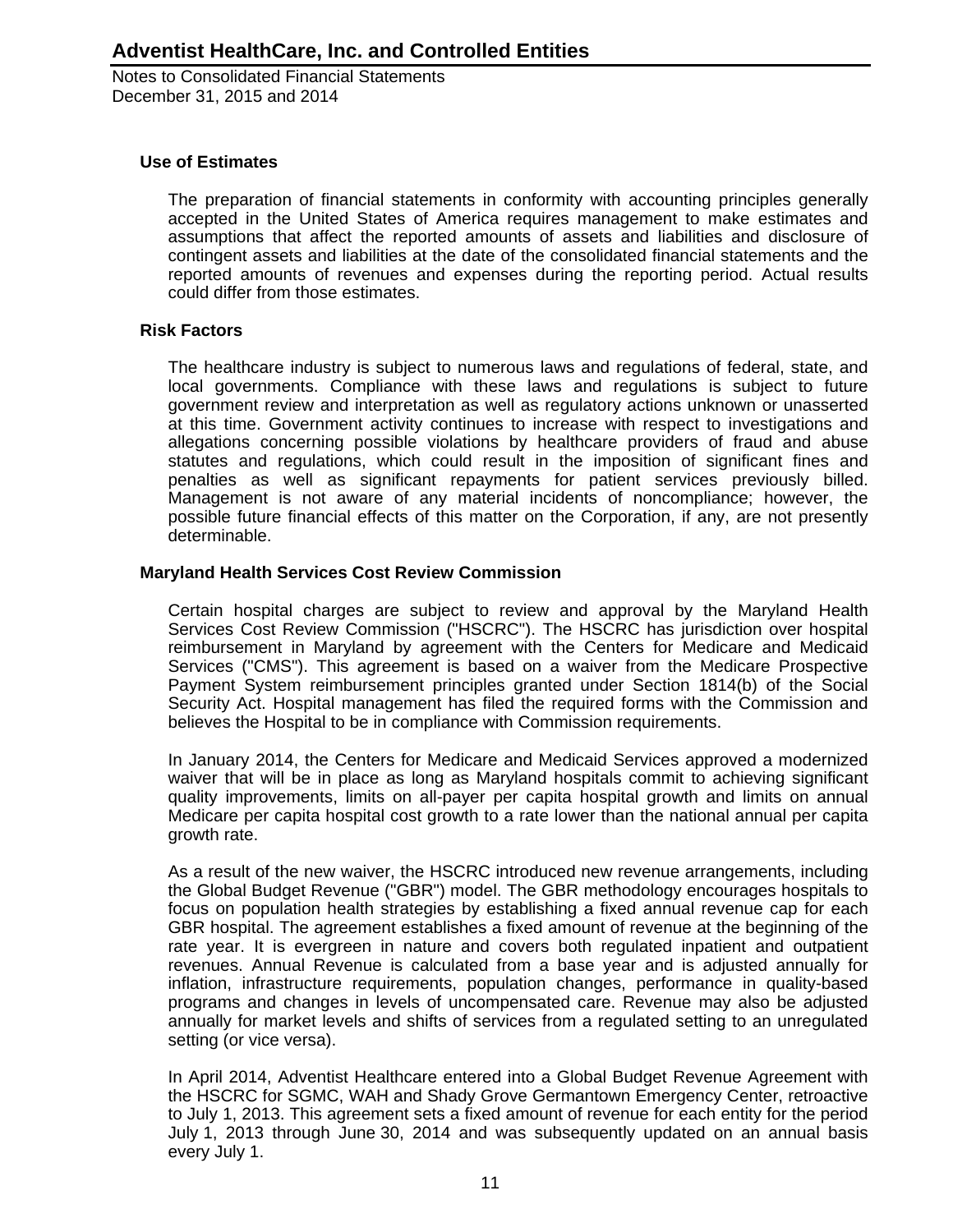> The HSCRC has placed into its methodology a rate system which, among other things, causes SGMC and WAH to calculate the amount of revenue lost or gained due to variances from approved rates. Revenue lost due to undercharges in rates is recouped through increases in prospective rates. Similarly, revenue gained due to overcharges in rates is paid back, wholly or in part, through reductions in prospective rates. The Corporation reported net undercharges of \$774,097 and undercharges of \$2,229,013 as of December 31, 2015 and 2014, respectively. These price variances reflect (1) the variance between actual patient charges and the pro-rata share of the approved rate orders. The net amounts are reported as a component of net patient service revenue and patient accounts receivable in the accompanying consolidated financial statements. Since the HSCRC's rate year extends from July 1 through June 30, these amounts will continue to fluctuate until the end of the rate year as actual patient charges deviate from the total approved Global Budget Revenue Agreement amounts at which time any over/under charges are amortized on the straight-line basis over the following rate year.

> Under Maryland law, charges of specialty hospitals such as BH&WS and PH&R are subject to review and approval by the HSCRC. HSCRC regulations also include a provision whereby a hospital may apply for an exemption from the requirements to charge for services in accordance with the HSCRC regulations. Certain conditions regarding the percentage of revenue related to Medicare and Medicaid patients and total revenues must be met to receive the initial exemption and must be met each year thereafter. Reporting requirements as established by the HSCRC continue if an exemption regarding charging for services is received. The Corporation's management believes BH&WS-Eastern Shore and PH&R met the conditions for exemption during 2015 and 2014. BH&WS-Rockville is subject to HSCRC rate setting. Unit rates are set for all payers, however Medicare and Medicaid are not required to reimburse at HSCRC rates. Medicare is reimbursed under the Inpatient Psychiatric Prospective payment system and Medicaid is reimbursed as a percent of charges, per COMAR 10.09.06.09, and is currently set at 94% of charges.

#### **Cash and Cash Equivalents**

Cash and cash equivalents include investments in money market funds and certificates of deposit purchased with original maturities of less than 90 days, excluding assets whose use is limited.

#### **Patient Accounts Receivable**

Patient accounts receivable are reported at net realizable value. Accounts are written off when they are determined to be uncollectible based upon management's assessment of individual accounts. In evaluating the collectability of patient accounts receivable, the Corporation analyzes its past history and identifies trends for each of its major payor sources of revenue to estimate the appropriate allowance for doubtful collections and provision for doubtful collections. For patient accounts receivable associated with services provided to patients who have third-party coverage, the Corporation analyzes contractually due amounts and provides an allowance for doubtful collections and provision for doubtful collections, if necessary. For receivables associated with self-pay patients (which includes both patients without insurance and patients with deductible and copayment balances due for which third-party coverage exists for part of the bill), the Corporation records a provision for doubtful collections in the period of service on the basis of its past experience, which indicates that many patients are unable to pay the portion of their bill for which they are financially responsible. The difference between the billed rates and the amounts actually collected after all reasonable collection efforts have been exhausted is charged off against the allowance for doubtful collections.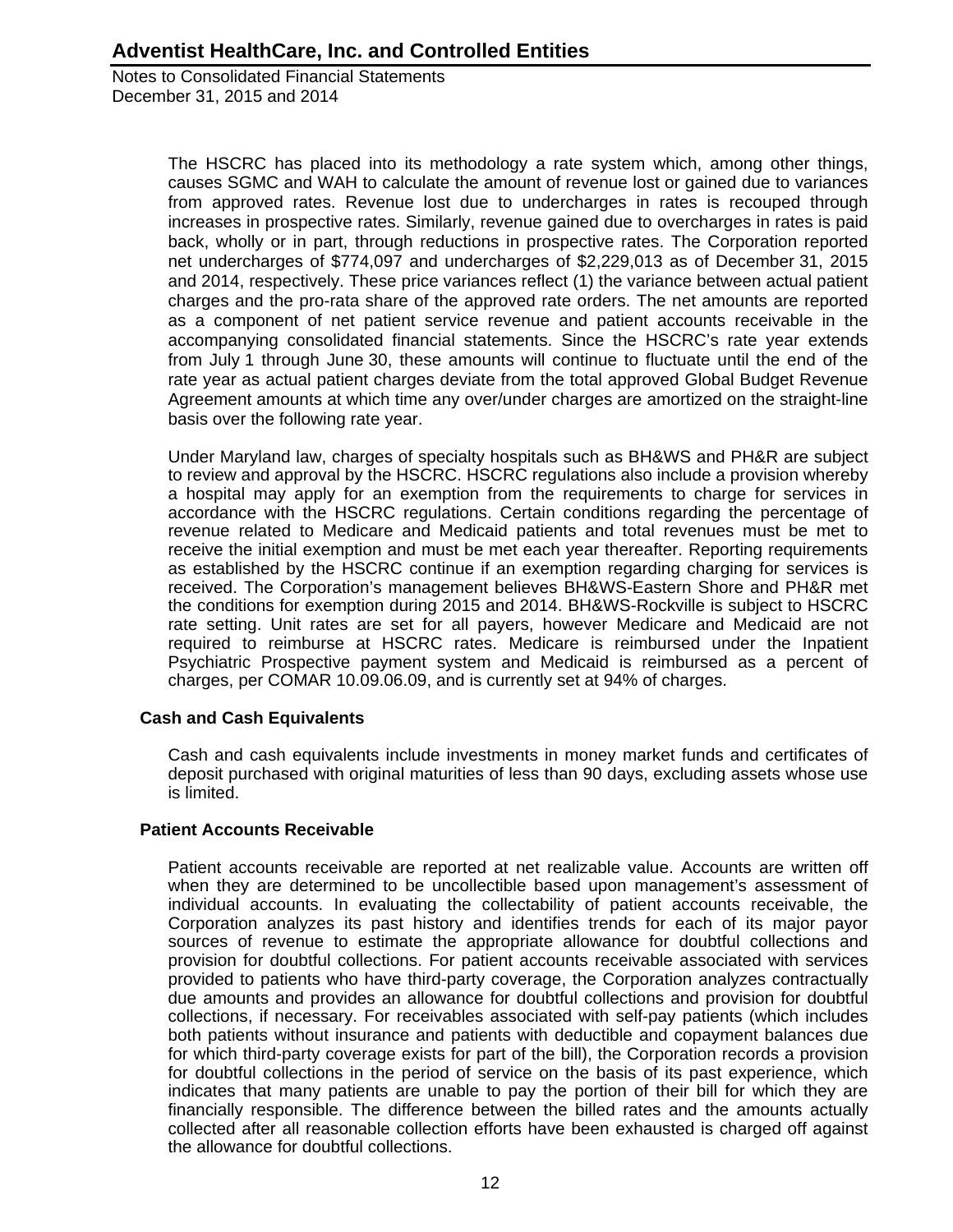> The Corporation's allowance for doubtful collections for self-pay patients as a percentage of self-pay accounts receivable was 45% and 42% at December 31, 2015 and 2014, respectively. In addition, the Corporation's self-pay account bad debt writeoffs, net of recoveries, decreased from \$48,391,876 in 2014 to \$30,099,159 in 2015 which was the result of both decreased services provided to self-pay patients and positive trends experienced in the collection of amounts from self-pay patients in 2015.

#### **Other Receivables**

Other receivables represent amounts due to the Corporation for charges other than providing health care services to patients and pledges from donors. These services include, but are not limited to, fees from educational programs, rental of health care facility space, interest earned, and management services provided to unconsolidated subsidiaries. Other receivables are written off when they are determined to be uncollectible based on management's assessment of individual accounts. The allowance for doubtful collections is estimated based upon historical collection experience and other managerial information.

#### **Assets Whose Use Is Limited**

Assets whose use is limited includes assets held by bond trustees under trust indentures, assets set aside as required by the Corporation's self-funded professional liability trust, and assets set aside for deferred compensation agreements. Amounts available to meet current liabilities of the Corporation have been reclassified as current assets in the accompanying consolidated balance sheets.

#### **Investments and Investment Risk**

Investments in equity securities with readily determinable fair values and all investments in debt securities are measured at fair value in the accompanying consolidated balance sheets. Cash and cash equivalents and certificates of deposit are carried at cost which approximates fair value. Investments in joint ventures are accounted for using the equity or cost method of accounting depending on the Corporation's ownership interest. Investment income or loss (including realized gains and losses on investments, write-downs of the cost basis of investments due to an other-than-temporary decline in fair value, interest, and dividends) is included in the determination of revenues in excess of expenses from continuing operations unless the income or loss is restricted by donor or law. Unrealized gains and losses on investments are excluded from the determination of revenues in excess of expenses from continuing operations unless the investments are trading securities. Donor-restricted investment income is reported as an increase in temporarily restricted net assets. Investments available for current operations have been classified as short-term investments in the accompanying consolidated balance sheets.

The Corporation's investments are comprised of a variety of financial instruments. The fair values reported in the consolidated balance sheets are subject to various risks including changes in the equity markets, the interest rate environment, and general economic conditions. Due to the level of risk associated with certain investment securities and the level of uncertainty related to changes in the fair value of investment securities, it is reasonably possible that the amounts reported in the accompanying consolidated financial statements could change materially in the near term.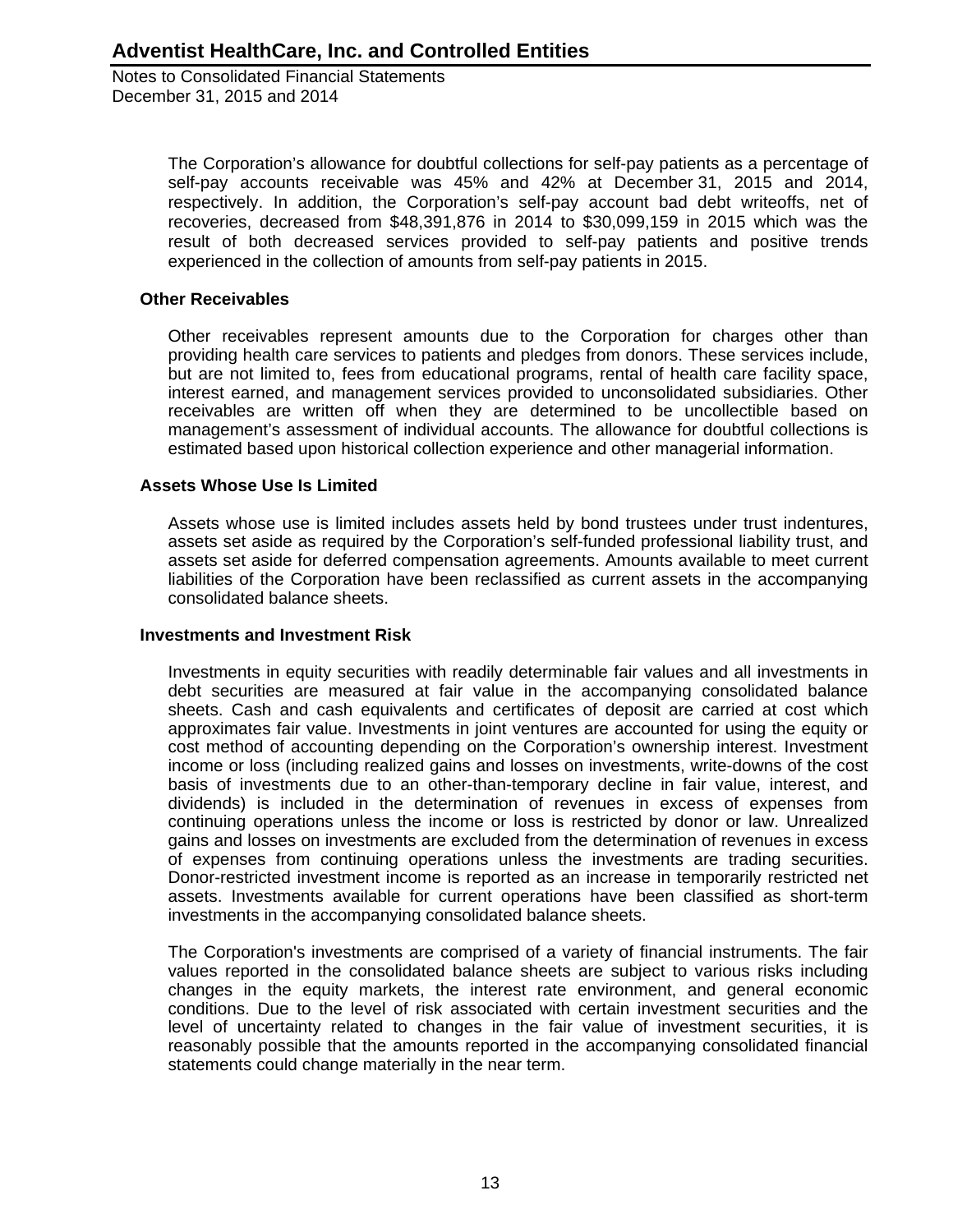#### **Inventories**

Inventories of drugs, medical supplies and surgical supplies are valued at the lower of cost or market. Cost is determined primarily by the weighted average cost method.

#### **Property and Equipment**

Property and equipment acquisitions are recorded at cost. Depreciation is provided over the estimated useful lives of the assets using the straight-line method. Equipment under capital leases is amortized on the straight-line method over the shorter period of the lease term or estimated useful life of the equipment. Such amortization is included in depreciation and amortization in the accompanying consolidated statements of operations.

Gifts of long-lived assets such as land, buildings, or equipment are reported as unrestricted support unless explicit donor stipulations specify how the donated assets must be used. Gifts of long-lived assets with explicit restrictions that specify how the assets are to be used and gifts of cash or other assets that must be used to acquire long-lived assets are reported as restricted support. Absent explicit donor stipulations about how long those long-lived assets must be maintained, expirations of donor restrictions are reported when the donated or acquired long-lived assets are placed in service.

Impairment losses are recognized in the consolidated statements of operations as a component of revenues in excess of expenses from continuing operations as they are determined. The Corporation reviews its long-lived assets whenever events or changes in circumstances indicate that the carrying value of an asset may not be recoverable. In that event, the Corporation calculates the estimated future net cash flows to be generated by the asset. If those future net cash flows are less than the carrying value of the asset, an impairment loss is recognized for the difference between the estimated fair value and the carrying value of the asset. There were no impairment losses reported in 2015 or 2014.

#### **Intangible Assets**

The Corporation's intangible assets primarily include costs in excess of net assets acquired related to certain business acquisitions. The Corporation is amortizing certain intangible assets over a period not to exceed 40 years. Amortization of these intangible assets was \$272,726 in 2015 and 2014, respectively. Accumulated amortization of intangible assets was \$3,113,024 and \$2,840,297 as of December 31, 2015 and 2014, respectively.

On August 1, 2015, AHC acquired certain assets of SGR, a company that operated a number of radiological imaging centers. The acquisition was accounted for at fair market value as of the acquisition date and goodwill was recorded as the difference between the purchase price paid less the fair value of the assets recorded. The amount of goodwill recorded as a result of the acquisition was approximately \$5,287,000. The results from operations of the imaging centers are included in the consolidated financial statements commencing with the acquisition date. Goodwill, which is included in intangible assets in the accompanying consolidated balance sheet, is reviewed annually for impairment or more frequently if events or circumstances indicate the carrying amount of the goodwill will not be recoverable.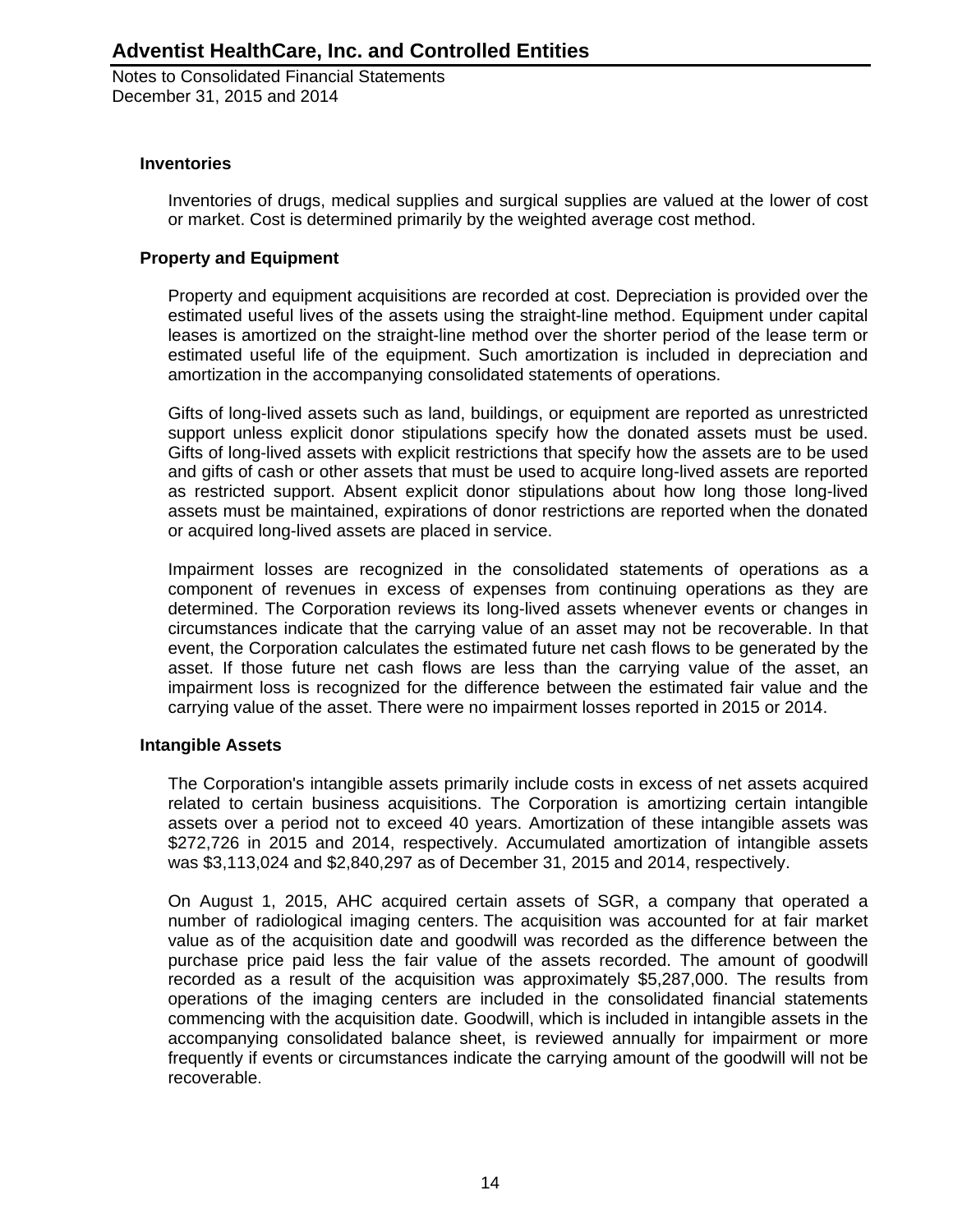#### **Deferred Financing Costs**

Costs incurred in connection with the issuance of long-term obligations have been deferred and are being amortized over the term of the related obligation using the straight-line method. Amortization was \$242,541 and \$573,894 in 2015 and 2014, respectively. Amortization for HRMC was \$23,194 and \$37,142 in 2015 and 2014, respectively and is included in loss from discontinued operations in the consolidated statements of operations. Accumulated amortization of deferred financing costs was \$4,505,899 and \$4,363,485 at December 31, 2015 and 2014, respectively.

### **Due to Third Party Payors**

The Corporation receives advances from third party payors to provide working capital for services rendered to the beneficiaries of such services. These advances are principally determined based on the timing differences between the provision of care and the anticipated payment date of the claim for service in accordance with HSCRC's rate regulations. These advances are subject to periodic adjustment.

For HRMC, the Medicare and Medicaid programs pay for primarily all inpatient and outpatient services at predetermined rates. Regulations require annual retroactive settlements for cost-based reimbursement through cost reports filed by HRMC. These retroactive settlements are estimated and recorded in the consolidated financial statements in the year in which they occur. The estimated settlements recorded at December 31, 2015 and 2014 could differ from actual settlements based on the results of cost report audits.

For certain Corporation subsidiaries, services provided on behalf of Medicaid beneficiaries are ultimately reimbursed at cost. For cost reimbursement programs, statements of reimbursable costs are filed with the program to compute the difference between reimbursable cost and interim payments, in order to determine a final settlement for services rendered to patients covered under the Medicaid program. Reimbursements are affected by limitations relating to charges and the reasonableness of costs (subject to limitations) and are subject to audits by the agencies administering the applicable program.

The Corporation's working capital advances and all expected third party payor settlement activity are classified as current liabilities in the accompanying consolidated balance sheets.

#### **Derivative Financial Instruments**

The Corporation has entered into two interest rate swap agreements, which are considered derivative financial instruments, to manage its interest rate exposure on certain long-term obligations (Note 11). The interest rate swap agreements are reported at fair value in the accompanying consolidated balance sheets. One of the interest rate swap agreements is designated as a cash flow hedge. The related effective changes in fair value for the cash flow hedge is reported in the accompanying consolidated statements of operations as an unrealized gain or loss on cash flow derivative financial instruments and the ineffective portion of the change in fair value is reported as a component of interest expense. For the interest rate swap not designated as a cash flow hedge, changes in fair value are reported as a component of other non-operating income (expense).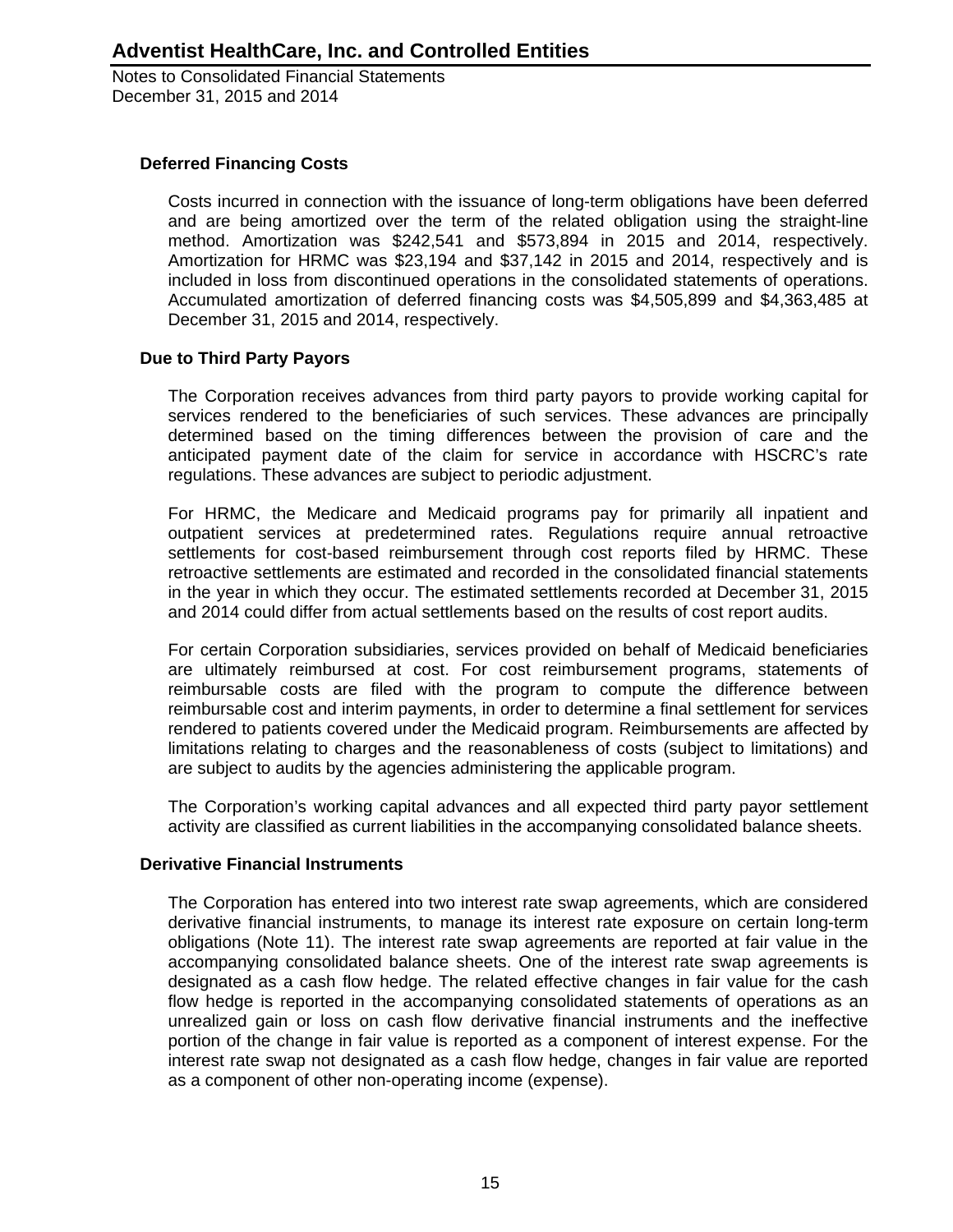#### **Estimated Self-Insured Professional Liability**

The provision for estimated self-insured professional liability includes estimates of the ultimate costs for both reported claims and claims incurred but not reported, including costs associated with litigating or settling claims. Anticipated insurance recoveries associated with reported claims are reported separately in the Corporation's consolidated balance sheets at net realizable value.

#### **Temporarily and Permanently Restricted Net Assets**

Temporarily restricted net assets are those whose use by the Corporation has been limited by donors to a specific time period or purpose, including the purchase of capital renovations and equipment, providing health education to the community, and designation for the furtherance of programs provided by specific operating departments. Permanently restricted net assets have been restricted by donors to be maintained by the Corporation in perpetuity.

### **Revenues in Excess of Expenses from Continuing Operations**

The consolidated statements of operations include the determination of revenues in excess of expenses from continuing operations. Revenues in excess of expenses from continuing operations is the Corporation's performance indicator. Changes in unrestricted net assets which are excluded from the determination of revenues in excess of expenses from continuing operations, consistent with industry practice, include the loss from discontinued operations, unrealized gains and losses on investments other than trading securities, the effective portion of the unrealized (loss) gain on derivative financial instruments, transfers with unconsolidated subsidiaries, contributions of long-lived assets (including contributions which by donor restriction were to be used for the purpose of acquiring such long-lived assets), and other unrestricted net asset activity.

#### **Net Patient Service Revenue**

The Corporation reports net patient service revenue at the estimated net realizable amounts from patients, third party payors, and others for services rendered, including an estimate for retroactive adjustments that may occur as a result of future audits, reviews and investigations. Retroactive adjustments are considered in the recognition of revenue on an estimated basis in the period the related services are rendered, and such amounts are adjusted in future periods as adjustments become known or as years are no longer subject to such audits, review and investigations. Net patient service revenue reported in the accompanying consolidated statements of operations is reduced both by (1) estimated allowances for the excess of charges over anticipated patient or third party payor payments and (2) a provision for doubtful collections. Certain of the health care services provided by the Corporation are reimbursed by third party payors on the basis of the lower of cost or charges, with costs subject to certain imposed limitations.

Patient accounts receivable are reported at net realizable value and include charges for accounts due from Medicare, Medicaid, other commercial and managed care insurers, and self-paying patients (Note 16). Patient accounts receivable also includes management's estimate of the impact of certain undercharges to be recouped or overcharges to be paid back for inpatient and outpatient services in subsequent years rates as discussed earlier. The Corporation also deducts from patient accounts receivable an estimated allowance for doubtful collections related to patients and allowances for the excess of charges over the payments to be received from third party payors.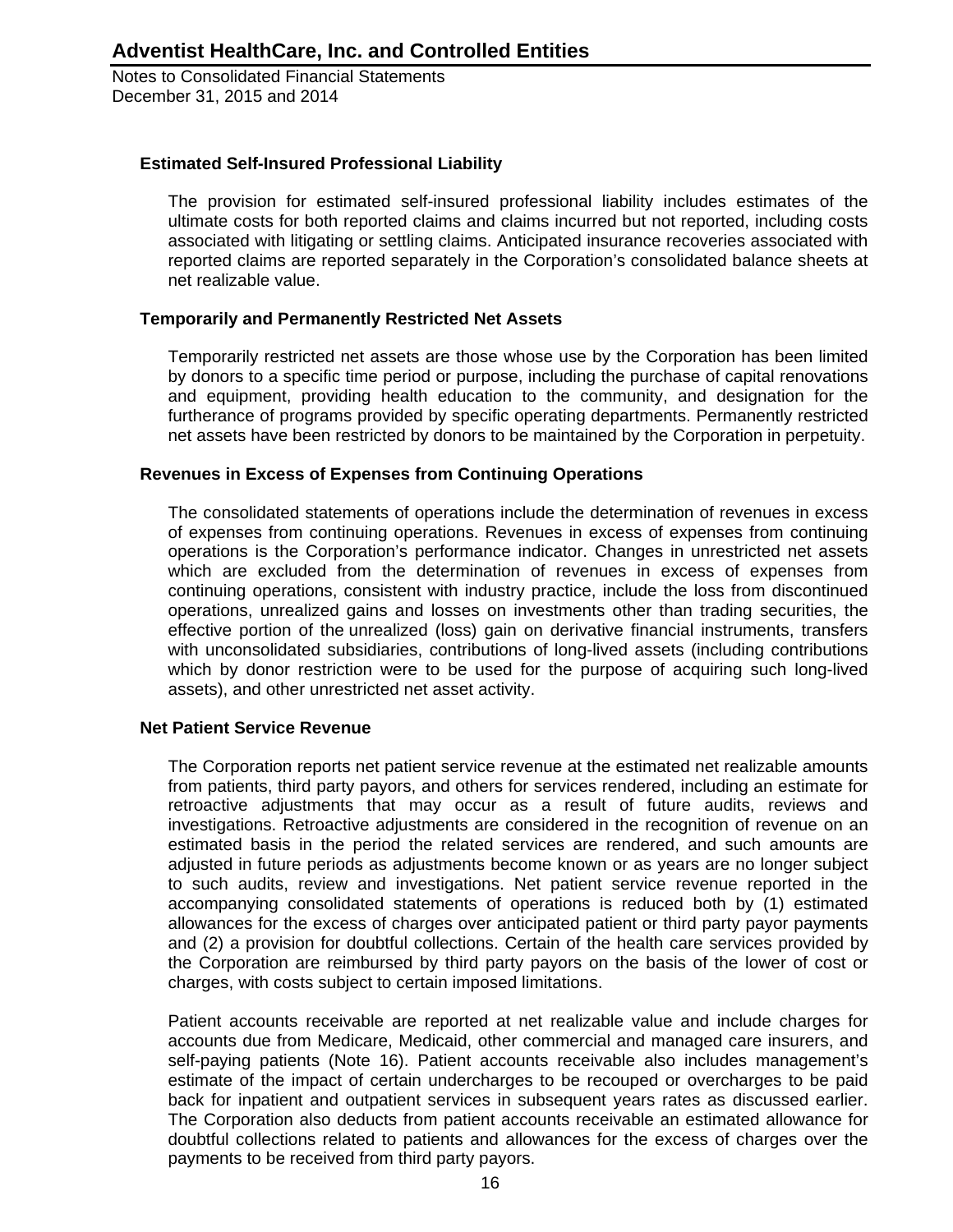> The Corporation has agreements with third-party payors that provide for payments to the Corporation at amounts different from its established rates. The Corporation recognizes patient service revenue associated with services provided to patients who have third-party payor coverage on the basis of these established rates for the services rendered. For uninsured patients that do not qualify for charity care, the Corporation recognizes revenues on the basis of its standard rates, discounted in accordance with the Corporation's policy. On the basis of historical experience, a significant portion of the Corporation's uninsured patients will be unable to pay for the services provided. Thus, the Corporation records a significant provision for doubtful collections related to uninsured patients in the period the services are provided. Patient service revenues, net of contractual allowances and discounts (but before the provision for doubtful collections), recognized in 2015 and 2014 from these major payor sources, are as follows:

|                   | Patient Service Revenues (Net of Contractual Allowances and Discounts) |                  |                                           |                              |               |  |
|-------------------|------------------------------------------------------------------------|------------------|-------------------------------------------|------------------------------|---------------|--|
|                   | <b>Medicare</b>                                                        | <b>Medicaid</b>  | <b>Other Third</b><br><b>Party Payors</b> | <b>Self-Pay</b><br>and Other | Total         |  |
| December 31, 2015 | \$257,907,521                                                          | \$ 80,961,064    | \$437,216,900                             | \$ 51,528,507                | \$827,913,992 |  |
| December 31, 2014 | \$244,786,365                                                          | 71,536,438<br>S. | \$432,811,713                             | 45,255,118<br>S.             | \$794,389,634 |  |

Patient service revenues (net of contractual allowances and discounts) for HRMC were \$88,604,596 in 2015 and \$83,644,978 in 2014. These amounts have been classified in loss from discontinued operations in the consolidated statements of operations.

#### **Income Taxes**

The Corporation accounts for uncertainty in income taxes using a recognition threshold of more-likely-than-not to be sustained upon examination by the appropriate taxing authority. Measurement of the tax uncertainty occurs if the recognition threshold is met. Management determined there were no tax uncertainties that met the recognition threshold in 2015 or 2014.

The Corporation's policy is to recognize interest related to unrecognized tax benefits in interest expense and penalties in operating expenses.

The Corporation's federal Exempt Organization Returns of Income Tax and its Business Income Tax Returns for the years ended prior to December 31, 2012 no longer remain subject to examination by the Internal Revenue Service.

#### **Charity Care**

The Corporation provides care to patients who meet certain criteria under its charity care policy without charge or at amounts less than its established rates. Such patients are identified based on financial information obtained from the patient (or their guarantor) and subsequent analysis which includes the patient's ability to pay for services rendered. Because the Corporation does not pursue collection of amounts determined to qualify as charity care, such amounts are not reported as a component of net patient service revenue or patient accounts receivable.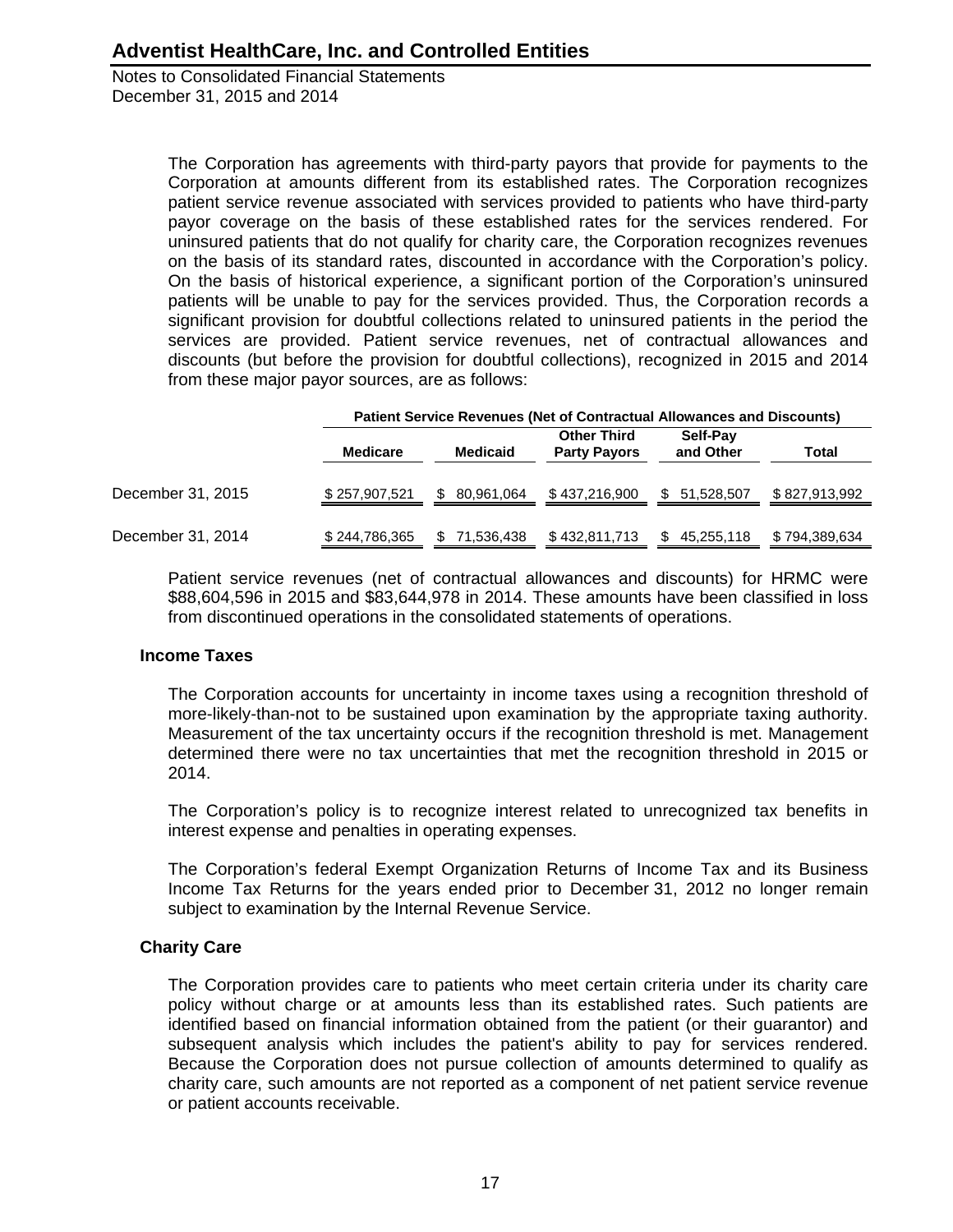> The Corporation maintains records to identify and monitor the level of charity care it provides. The costs associated with the charity care services provided are estimated by applying a cost-to-charge ratio to the amount of gross uncompensated charges for the patients receiving charity care. The level of charity care provided by the Corporation amounted to approximately \$20,515,000 in 2015 and \$18,784,000 in 2014.

#### **Donor Restricted Gifts**

Unconditional promises to give cash and other assets are reported at fair value at the date the promise is received. Conditional promises to give and indications of intentions to give are reported at fair value at the date the gift is received or when the underlying conditions have been substantially met. The gifts are reported as either temporarily or permanently restricted support if they are received with donor stipulations that limit the use of the donated assets. When a donor restriction expires, that is, when a stipulated time restriction ends or purpose restriction is accomplished, temporarily restricted net assets are reclassified as unrestricted net assets and reported in the consolidated statements of operations as net assets released from restrictions. Restricted funds to be used for capital acquisitions have been reported as noncurrent assets in the accompanying consolidated balance sheets, while other restricted cash and investments are included with the cash and cash equivalents of unrestricted net assets.

Investment income that is earned on donor restricted net assets and subject to similar restrictions is reported as temporarily restricted net assets. Gifts, grants, and bequests not restricted by donors are reported as other operating income.

#### **Advertising Costs**

The Corporation expenses advertising costs as they are incurred.

#### **Reclassifications**

Certain amounts relating to 2014 have been reclassified to conform to the 2015 reporting format.

## **2. Adoption of Accounting Standards**

#### **Revenue Recognition**

In May 2014, the Financial Accounting Standards Board ("FASB") issued Accounting Standards Update ("ASU") No. 2014-09, Revenue from Contracts with Customers (Topic 606). ASU No. 2014-09 supersedes the revenue recognition requirements in Topic 605, Revenue Recognition, and most industry-specific guidance. Under the requirements of ASU No. 2014-09, the core principle is that entities should recognize revenue to depict the transfer of promised goods or services to customers (patients) in an amount that reflects the consideration to which the entity expects to be entitled in exchange for those goods or services. The Hospital will be required to retrospectively adopt the guidance in ASU No. 2014-09 for years beginning after December 15, 2017. The Corporation has not yet determined the impact of adoption of ASU No. 2014-09 on its consolidated financial statements.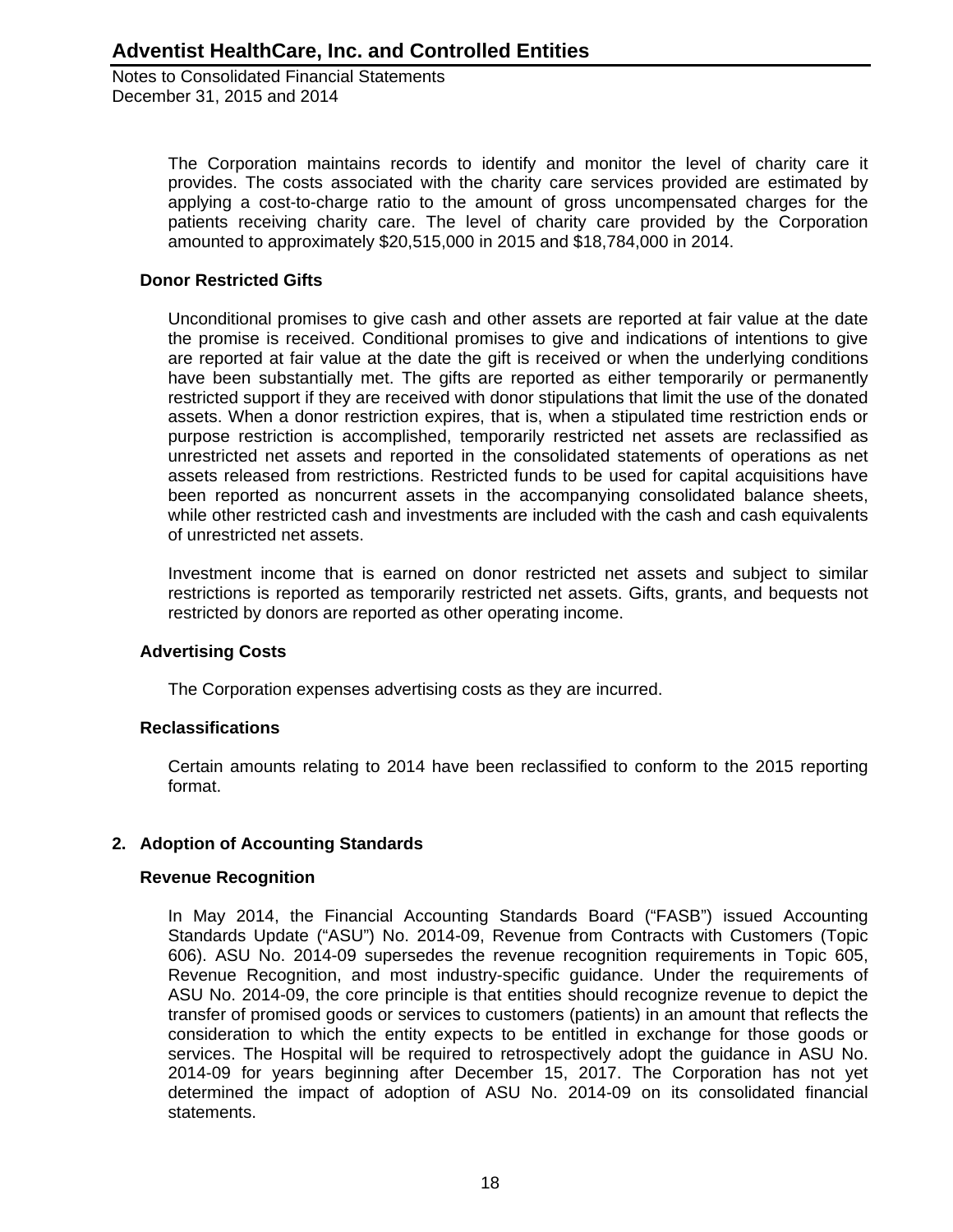#### **Lease Accounting**

In February 2016, FASB issued ASU No. 2016-02, Leases (Topic 842). ASU No. 2016-02 was issued to increase transparency and comparability among organizations by recognizing lease assets and lease liabilities on the balance sheet and disclosing key information about leasing arrangements. Under the provisions of ASU No. 2016-02, a lessee is required to recognize a right-to-use asset and lease liability, initially measured at the present value of the lease payments, in the balance sheet. In addition, lessees are required to provide qualitative and quantitative disclosures that enable users to understand more about the nature of the Hospital's leasing activities. The Corporation will be required to retrospectively adopt the guidance in ASU No. 2016-02 for years beginning after December 15, 2018. The Corporation has not yet determined the impact of adoption of ASU No. 2016-02 on its consolidated financial statements.

### **3. Discontinued Operations**

Effective January 28, 2014, the Corporation entered into an affiliation agreement with an unrelated third party for the future sale of HRMC pending state regulatory review. In March 2016, the State of New Jersey gave final approval for the sale. On March 31, 2016, the Corporation sold the operating assets to the unrelated third party, and discontinued the operations of the facility. The Corporation received net proceeds from the sale of approximately \$44,500,000. The net carrying value of property and equipment related to HRMC as of December 31, 2015 and 2014 was \$38,683,898 and \$40,793,525, respectively, and consists of the following:

|                                                                                                                                                          | 2015                                                               | 2014                                                               |
|----------------------------------------------------------------------------------------------------------------------------------------------------------|--------------------------------------------------------------------|--------------------------------------------------------------------|
| Land and improvements<br>Building and improvements<br>Office furniture and equipment<br>Computer software and hardware<br>Equipment under capital leases | \$<br>2,457,668<br>60,751,271<br>58,269,238<br>6,115,260<br>19,332 | \$<br>2,318,692<br>60,262,202<br>57,553,335<br>5,684,739<br>19,332 |
| Total                                                                                                                                                    | 127,612,769                                                        | 125,838,300                                                        |
| Less accumulated depreciation and amortization                                                                                                           | (90, 838, 703)                                                     | (86, 679, 485)                                                     |
|                                                                                                                                                          | 36,774,066                                                         | 39,158,815                                                         |
| Construction in progress                                                                                                                                 | 1,909,832                                                          | 1,634,710                                                          |
|                                                                                                                                                          | 38,683,898<br>\$                                                   | 40,793,525                                                         |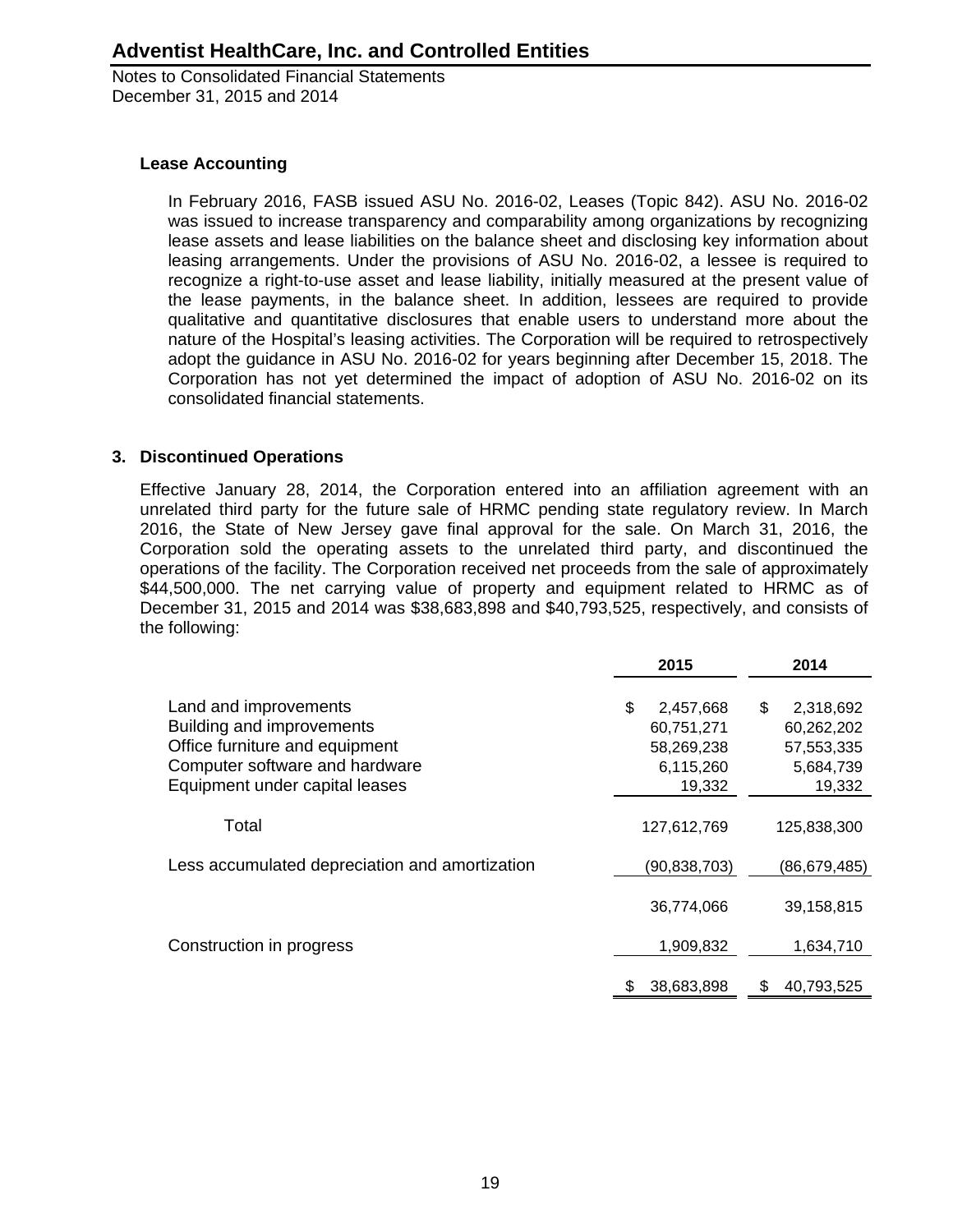Notes to Consolidated Financial Statements December 31, 2015 and 2014

The following amounts related to discontinued operations are included in loss from discontinued operations in the accompanying consolidated statements of operations:

|                                   |   | 2015        |   | 2014       |
|-----------------------------------|---|-------------|---|------------|
| Total unrestricted revenues       | S | 90,608,328  | S | 88,812,604 |
| Total expenses                    |   | 92,885,048  |   | 90,387,497 |
| Other non-operating (loss) income |   | (591,005)   |   | 1,014,906  |
| Revenues less than expenses       |   | (2,867,725) |   | (559, 987) |

#### **4. Investments**

#### **Short-Term Investments**

The Corporation's short-term investments at December 31, 2015 and 2014 are comprised of the following:

|                                                                                          | 2015                         | 2014                     |
|------------------------------------------------------------------------------------------|------------------------------|--------------------------|
| Cash and cash equivalents<br>Marketable certificates of deposit                          | 31,151,134<br>SS.<br>489,531 | 12,693,052<br>489,531    |
| <b>CBAM Resolute Fund Ltd.</b><br>U.S. government securities, mortgage-backed securities | 96.238<br>106,681,649        | 32,512,162<br>87,923,519 |
| Total                                                                                    | \$138,418,552                | \$133,618,264            |

#### **Assets Whose Use is Limited**

The composition of assets whose use is limited at December 31, 2015 and 2014 is set forth in the following tables:

|                                                                                                                                                                                           | 2015                         | 2014                         |
|-------------------------------------------------------------------------------------------------------------------------------------------------------------------------------------------|------------------------------|------------------------------|
| Under trust indentures and capital lease purchase<br>financing facilities, held by trustees and banks:<br>Cash and cash equivalents<br>U.S. government securities,<br>U.S. treasury notes | \$<br>1,493,090<br>6,232,709 | \$<br>1,863,335<br>6,130,791 |
| Total                                                                                                                                                                                     | 7,725,799                    | 7,994,126                    |
| Less funds held for current liabilities                                                                                                                                                   |                              |                              |
|                                                                                                                                                                                           | 1,772,584                    | 1,779,033                    |
| Noncurrent portion of assets held under trust<br>indentures and capital lease purchase<br>financing facilities                                                                            | 5,953,215                    | 6,215,093                    |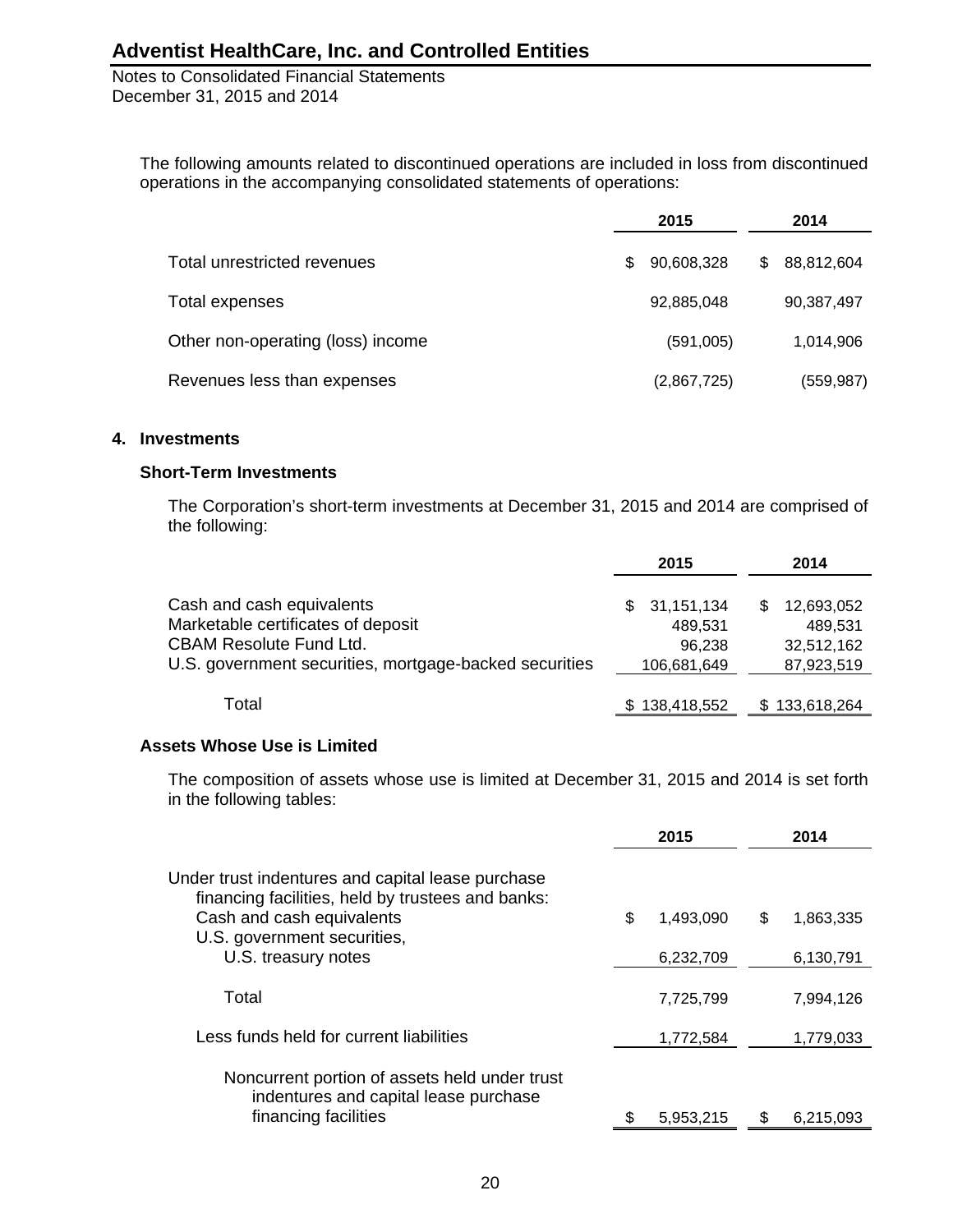Notes to Consolidated Financial Statements December 31, 2015 and 2014

|                                                                 | 2015 |            |    | 2014       |  |
|-----------------------------------------------------------------|------|------------|----|------------|--|
| Professional liability trust fund:                              |      |            |    |            |  |
| Cash and cash equivalents<br>Mutual funds:                      | \$   | 311,134    | \$ | 824,414    |  |
| Equity - balanced                                               |      | 9,006,583  |    | 9,268,424  |  |
| Fixed income - multi-sector                                     |      | 3,127,943  |    | 3,988,425  |  |
| Total                                                           |      | 12,445,660 |    | 14,081,263 |  |
| Less funds held for current liabilities                         |      | 2,258,544  |    | 1,241,937  |  |
| Noncurrent portion of professional liability<br>trust fund      |      | 10,187,116 | \$ | 12,839,326 |  |
| Deferred compensation fund:<br>Mutual funds,<br>Equity - growth |      | 1.473.131  | S  | 164.057    |  |

The indenture requirements of certain tax exempt financings provide for the establishment and maintenance of various accounts with a trustee (Note 10). These arrangements require the trustee to control the payment of interest and the ultimate repayment of respective debt to bondholders. In addition, under the terms of the capital lease purchase financing facilities with two commercial banks, the Corporation is required to maintain funds in escrow accounts for the purpose of funding future purchases of property and equipment.

The composition of trustee held and escrow funds at December 31, 2015 and 2014 is as follows:

|                                                                                          | 2015 |                             | 2014 |                                  |
|------------------------------------------------------------------------------------------|------|-----------------------------|------|----------------------------------|
| Debt service reserve fund<br>Principal and interest funds<br>Lease facility escrow funds |      | 5,829,278<br>1,896,521<br>- |      | 5,858,205<br>2,090,230<br>45,691 |
| Total                                                                                    |      | 7,725,799                   |      | 7,994,126                        |

Unrestricted investment income and gains and losses for investments, assets whose use is limited, and cash and cash equivalents are comprised of the following in 2015 and 2014:

|                                                                                                                                        |     | 2015                               |    | 2014                              |
|----------------------------------------------------------------------------------------------------------------------------------------|-----|------------------------------------|----|-----------------------------------|
| Investment income:<br>Interest and dividends, net<br>Interest on trustee held funds<br>Net realized losses on sale of investments      | \$. | 3,641,152<br>48,179<br>(2,766,296) | \$ | 3,984,179<br>62,766<br>(231, 555) |
| Total                                                                                                                                  | S.  | 923,035                            | S  | 3,815,390                         |
| Other changes in unrestricted net assets:<br>Change in net unrealized gains and losses on<br>investments other than trading securities |     | (2,281,694)                        |    | 1,035,338                         |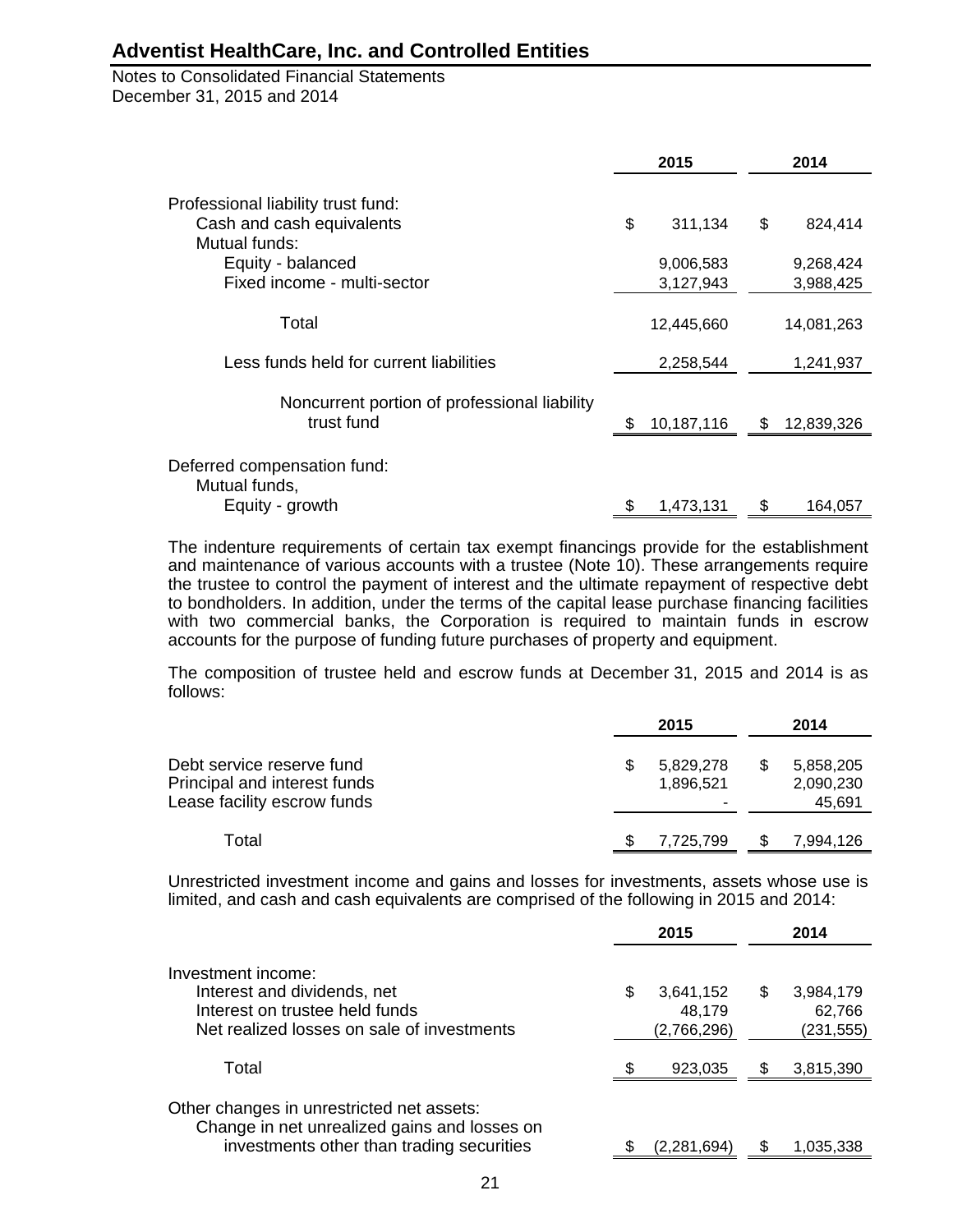> Investment income for HRMC was \$97,146 and \$825,838 in 2015 and 2014, respectively, which is included in loss from discontinued operations in the consolidated statements of operations. Included in these amounts are net realized losses on sale of investments \$554,813 and \$40,206, interest on trustee held funds of \$22,502 and \$29,221, and interest and dividends, net of \$629,457 and \$836,823 in 2015 and 2014, respectively.

#### **5. Fair Value Measurements and Financial Instruments**

#### **Fair Value Measurements**

The Corporation measures its short-term investments, assets whose use is limited, investments, beneficial interest in trusts, and derivative financial instruments at fair value on a recurring basis in accordance with accounting principles generally accepted in the United States of America.

Fair value is defined as the price that would be received to sell an asset or the price that would be paid to transfer a liability in an orderly transaction between market participants at the measurement date. The framework that the authoritative guidance establishes for measuring fair value includes a hierarchy used to classify the inputs used in measuring fair value. The hierarchy prioritizes the inputs used in determining valuations into three levels. The level in the fair value hierarchy within which the fair value measurement falls is determined based on the lowest level input that is significant to the fair value measurement.

The levels of the fair value hierarchy are as follows:

Level 1 - Fair value is based on unadjusted quoted prices in active markets that are accessible to the Corporation for identical assets. These generally provide the most reliable evidence and are used to measure fair value whenever available.

Level 2 - Fair value is based on significant inputs, other than Level 1 inputs, that are observable either directly or indirectly for substantially the full term of the asset through corroboration with observable market data. Level 2 inputs include quoted market prices in active markets for similar assets, quoted market prices in markets that are not active for identical or similar assets, and other observable inputs.

Level 3 - Fair value would be based on significant unobservable inputs. Examples of valuation methodologies that would result in Level 3 classification include option pricing models, discounted cash flows, and other similar techniques.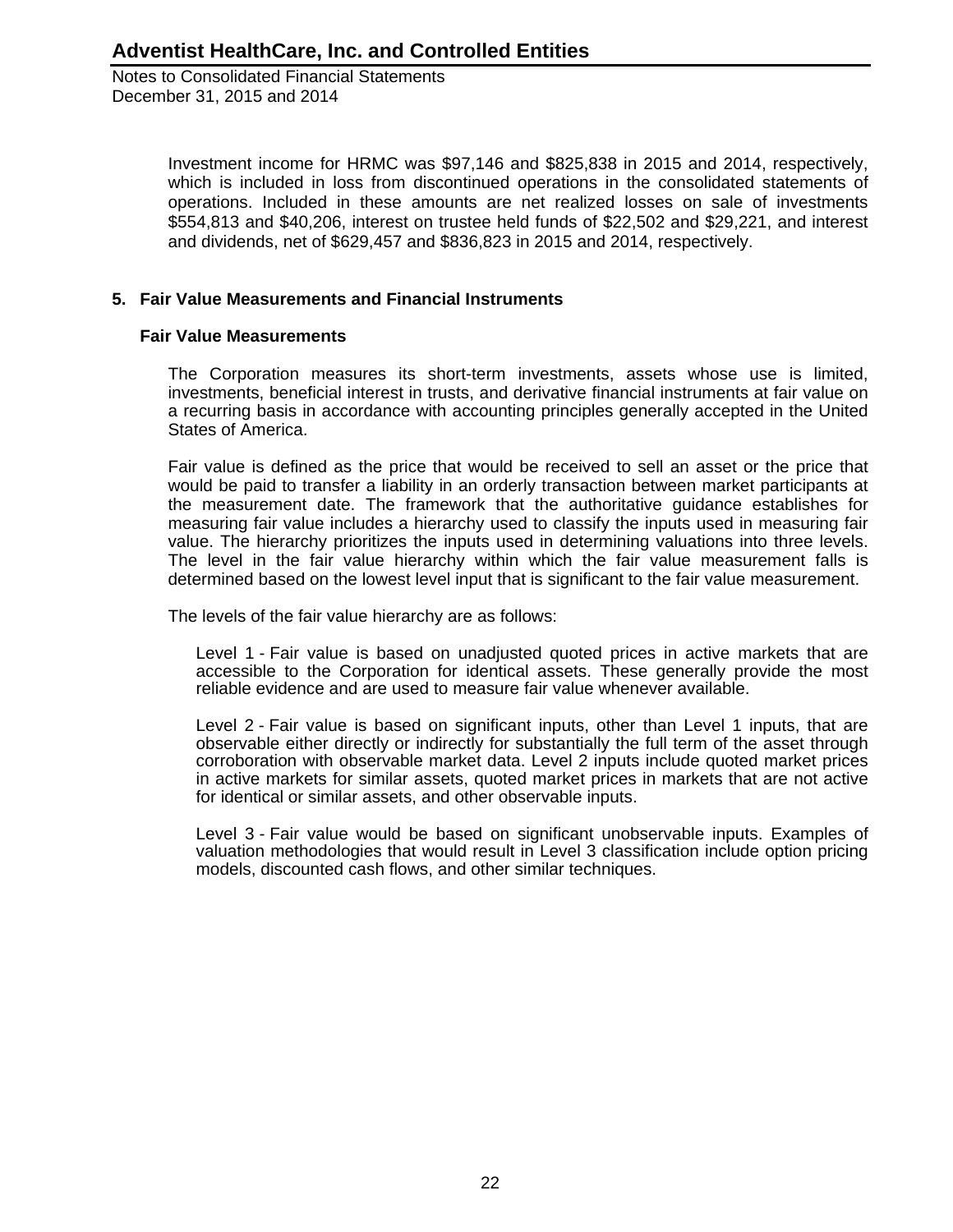Notes to Consolidated Financial Statements December 31, 2015 and 2014

> The fair value of the Corporation's financial instruments was measured using the following inputs at December 31:

|                                                                                 | 2015                        |                             |                                                                  |                                                          |                                            |
|---------------------------------------------------------------------------------|-----------------------------|-----------------------------|------------------------------------------------------------------|----------------------------------------------------------|--------------------------------------------|
|                                                                                 | Carrying<br>Value           | Fair<br>Value               | <b>Quoted Prices</b><br>in Active<br><b>Markets</b><br>(Level 1) | Other<br><b>Observable</b><br><b>Inputs</b><br>(Level 2) | Unobservable<br><b>Inputs</b><br>(Level 3) |
| <b>Reported at Fair Value</b>                                                   |                             |                             |                                                                  |                                                          |                                            |
| Assets:                                                                         |                             |                             |                                                                  |                                                          |                                            |
| Cash and cash equivalents<br>Marketable certificates of<br>deposit              | 33,030,209<br>\$<br>916,322 | 33,030,209<br>\$<br>916,322 | 33,030,209<br>\$                                                 | \$<br>916,322                                            | \$                                         |
| Mutual funds:<br>Fixed income - multi-                                          |                             |                             |                                                                  |                                                          |                                            |
| sector                                                                          | 3,127,943                   | 3,127,943                   | 3,127,943                                                        |                                                          |                                            |
| Equity - growth                                                                 | 1,537,557                   | 1,537,557                   | 1,537,557                                                        |                                                          |                                            |
| Equity - balanced                                                               | 9,006,583                   | 9,006,583                   | 9,006,583                                                        |                                                          |                                            |
| CBAM Resolute Fund Ltd.                                                         | 96,238                      | 96,238                      |                                                                  | 96,238                                                   |                                            |
| U.S. government securities:                                                     |                             |                             |                                                                  |                                                          |                                            |
| U.S. treasury notes<br>Mortgage backed                                          | 6,232,709                   | 6,232,709                   |                                                                  | 6,232,709                                                |                                            |
| securities<br>Corporate bonds and other<br>debt securities:                     | 107,498,698                 | 107,498,698                 |                                                                  | 107,498,698                                              |                                            |
| Other                                                                           | 36,756                      | 36,756                      |                                                                  | 36,756                                                   |                                            |
| Beneficial interest in trusts                                                   | 1,373,458                   | 1,373,458                   |                                                                  |                                                          | 1,373,458                                  |
|                                                                                 | \$162,856,473               | \$162,856,473               | \$<br>46,702,292                                                 | \$114,780,723                                            | 1,373,458<br>\$                            |
| Liabilities:<br>Derivative financial                                            |                             |                             |                                                                  |                                                          |                                            |
| instruments                                                                     | 22,275,775                  | \$22,275,775                | \$                                                               | \$ 22,275,775                                            | \$                                         |
|                                                                                 |                             |                             | 2015                                                             |                                                          |                                            |
|                                                                                 |                             |                             |                                                                  |                                                          |                                            |
| <b>Disclosed at Fair Value</b>                                                  |                             |                             |                                                                  |                                                          |                                            |
| Cash and cash equivalents                                                       | 45,638,591<br>\$            | 45,638,591<br>\$            | 45,638,591<br>\$                                                 | \$                                                       | \$                                         |
| Pledges receivable<br>Long-term debt, excluding<br>capital leases<br>(Note 10): | 3,451,711                   | 3,346,687                   |                                                                  |                                                          | 3,346,687                                  |
| Fixed rate revenue bonds<br>Variable rate revenue                               | 94,329,029                  | 102,914,580                 |                                                                  | 102,914,580                                              |                                            |
| bonds                                                                           | 141,140,000                 | 141,140,000                 |                                                                  | 141,140,000                                              |                                            |
| Note payable                                                                    | 24,346,297                  | 24,346,297                  |                                                                  |                                                          | 24,346,297                                 |
| Secured lines of credit                                                         | 23,000,000                  | 23,000,000                  |                                                                  |                                                          | 23,000,000                                 |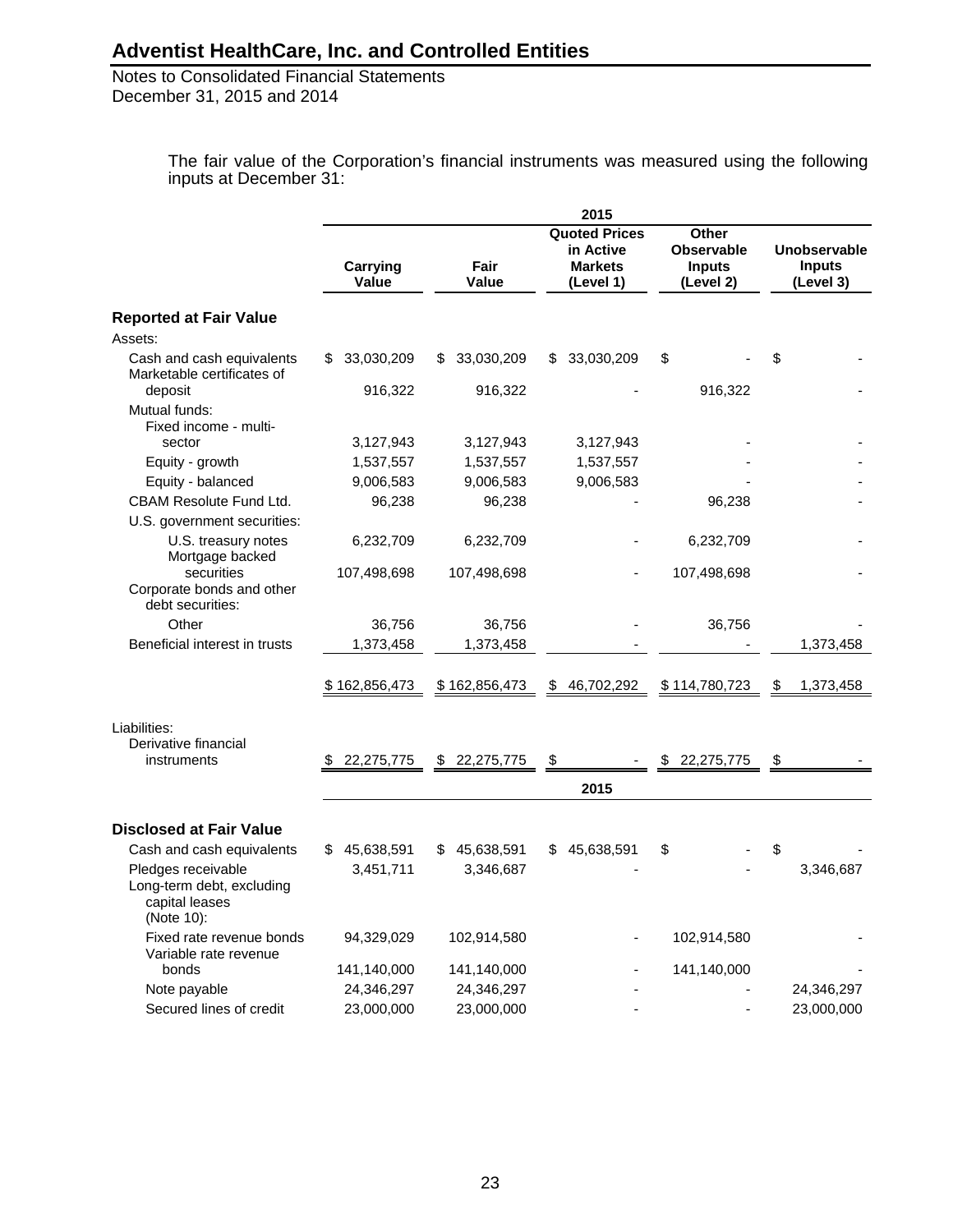Notes to Consolidated Financial Statements December 31, 2015 and 2014

|                                                                                 |                             |                             | 2014                                                             |                                                          |                                            |
|---------------------------------------------------------------------------------|-----------------------------|-----------------------------|------------------------------------------------------------------|----------------------------------------------------------|--------------------------------------------|
|                                                                                 | Carrying<br>Value           | Fair<br>Value               | <b>Quoted Prices</b><br>in Active<br><b>Markets</b><br>(Level 1) | Other<br><b>Observable</b><br><b>Inputs</b><br>(Level 2) | Unobservable<br><b>Inputs</b><br>(Level 3) |
| <b>Reported at Fair Value</b>                                                   |                             |                             |                                                                  |                                                          |                                            |
| Assets:                                                                         |                             |                             |                                                                  |                                                          |                                            |
| Cash and cash equivalents<br>Marketable certificates of<br>deposit              | 15,483,332<br>\$<br>489,531 | 15,483,332<br>S.<br>489,531 | 15,483,332<br>\$                                                 | \$<br>489,531                                            | \$                                         |
| Mutual funds:<br>Fixed income - multi-                                          |                             |                             |                                                                  |                                                          |                                            |
| sector                                                                          | 3,988,425                   | 3,988,425                   | 3,988,425                                                        |                                                          |                                            |
| Equity - growth                                                                 | 204,566                     | 204,566                     | 204,566                                                          |                                                          |                                            |
| Equity - balanced                                                               | 9,268,424                   | 9,268,424                   | 9,268,424                                                        |                                                          |                                            |
| <b>CBAM Resolute Fund Ltd.</b><br>U.S. government securities:                   | 32,512,162                  | 32,512,162                  |                                                                  | 32,512,162                                               |                                            |
| U.S. treasury notes<br>Mortgage backed                                          | 6,130,791                   | 6,130,791                   |                                                                  | 6,130,791                                                |                                            |
| securities<br>Corporate bonds and other<br>debt securities:                     | 88,688,837                  | 88,688,837                  |                                                                  | 88,688,837                                               |                                            |
| Other                                                                           | 71,285                      | 71,285                      |                                                                  | 71,285                                                   |                                            |
| Beneficial interest in trusts                                                   | 1,567,811                   | 1,567,811                   |                                                                  |                                                          | 1,567,811                                  |
|                                                                                 | \$158,405,164               | \$158,405,164               | 28,944,747<br>\$                                                 | \$127,892,606                                            | 1,567,811<br>\$                            |
| Liabilities:<br>Derivative financial                                            |                             |                             |                                                                  |                                                          |                                            |
| instruments                                                                     | 21,507,539                  | \$<br>21,507,239            | \$                                                               | 21,507,539<br>\$                                         | \$                                         |
|                                                                                 |                             |                             | 2014                                                             |                                                          |                                            |
| <b>Disclosed at Fair Value</b>                                                  |                             |                             |                                                                  |                                                          |                                            |
| Cash and cash equivalents                                                       | 62,058,533<br>S.            | 62,058,533<br>S.            | 62,058,533<br>\$                                                 | \$                                                       | \$                                         |
| Pledges receivable<br>Long-term debt, excluding<br>capital leases<br>(Note 10): | 2,263,478                   | 2,241,660                   |                                                                  |                                                          | 2,241,660                                  |
| Fixed rate revenue bonds<br>Variable rate revenue                               | 96,335,919                  | 105,681,699                 |                                                                  | 105,681,699                                              |                                            |
| bonds                                                                           | 150,010,000                 | 150,010,000                 |                                                                  | 150,010,000                                              |                                            |
| Note payable                                                                    | 28,750,000                  | 28,750,000                  |                                                                  |                                                          | 28,750,000                                 |
| Secured lines of credit                                                         | 28,000,000                  | 28,000,000                  |                                                                  |                                                          | 28,000,000                                 |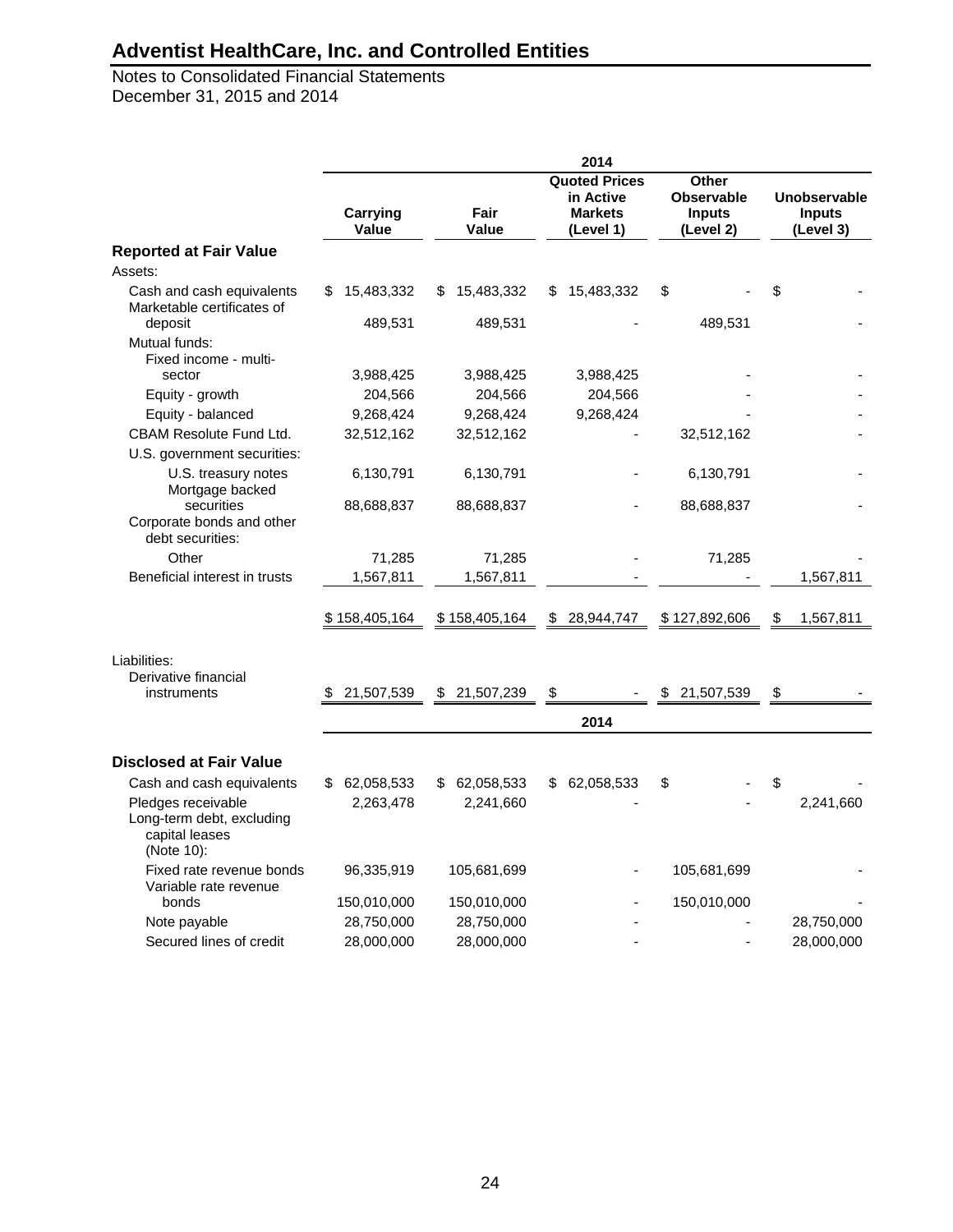Notes to Consolidated Financial Statements December 31, 2015 and 2014

> The following table presents the fair value measurements for beneficial interest in trusts that have unobservable inputs at December 31, 2015 and 2014:

| Balance, January 1, 2014<br>Decrease in value, included in changes in temporarily<br>restricted net assets |  | 1,713,042  |
|------------------------------------------------------------------------------------------------------------|--|------------|
|                                                                                                            |  | (145, 231) |
| Balance, December 31, 2014<br>Decrease in value, included in changes in temporarily                        |  | 1,567,811  |
| restricted net assets                                                                                      |  | (194, 353) |
| Balance, December 31, 2015                                                                                 |  | 1,373,458  |

The following represents a reconciliation of the assets reported at fair value included in the fair value table within the accompanying consolidated balance sheets at December 31:

|                                                                          | 2015          | 2014          |
|--------------------------------------------------------------------------|---------------|---------------|
| Short-term investments (Note 4)<br>Assets whose use is limited (Note 4): | \$138,418,552 | \$133,618,264 |
| Current portion                                                          | 4,031,128     | 3,020,970     |
| Under trust indentures, held by trustees                                 | 5,953,215     | 6,215,093     |
| Professional liability trust fund                                        | 10,187,116    | 12,839,326    |
| Deferred compensation fund                                               | 1,473,131     | 164,057       |
| Investments held by foundations                                          | 1,419,873     | 979,643       |
| Beneficial interest in trusts                                            | 1,373,458     | 1,567,811     |
|                                                                          |               |               |
| Total                                                                    | \$162,856,473 | \$158,405,164 |

The Corporation did not have any financial assets or financial liabilities measured at fair value on a non-recurring basis.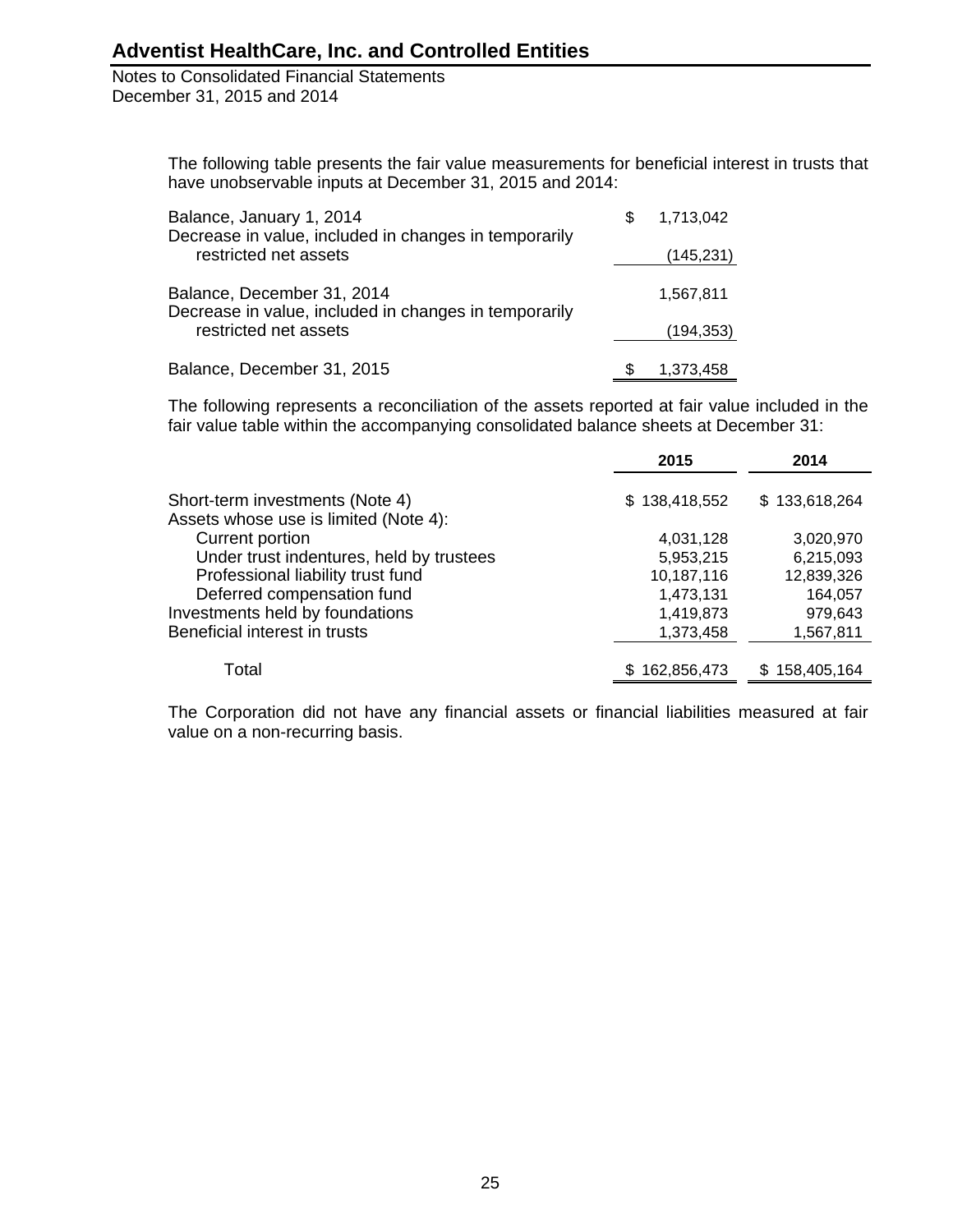Notes to Consolidated Financial Statements December 31, 2015 and 2014

> The following is a description of the valuation methodologies used for assets and liabilities measured at fair value and for financial instruments disclosed at fair value. There have been no changes in methodologies used at December 31, 2015 and 2014.

Cash and cash equivalents: The carrying amounts approximate fair value because of the short maturity of these financial instruments.

Marketable certificates of deposit and mutual funds: Valued based on quoted market prices.

U.S. government securities, corporate bonds and other debt securities: Valued based on estimated quoted market prices of similar securities.

Beneficial interest in trusts: Beneficial interest in trusts are valued based on the fair value of the trusts underlying assets which represents a proxy for discounted present value of future cash flows. Beneficial interest in trusts are included in deposits and other noncurrent assets in the accompanying consolidated balance sheets.

Pledges receivable: Valued based on the original pledge amount, adjusted by a discount rate that a market participant would demand and an evaluation of uncollectible pledges. Pledges receivables are included in prepaid and other current assets and deposits and other noncurrent assets in the accompanying consolidated balance sheets.

Long-term debt: The fair value of the fixed rate debt is estimated based on market data provided by the Corporation's financial consultants. Fair values of the remaining longterm debt are considered to approximate their carrying amounts in the accompanying consolidated balance sheets.

The Corporation is invested in the CBAM Resolute Fund, Ltd. ("Resolute Fund"). The fund is valued based on the net asset value per share of the fund which is based on the fair value of their underlying assets derived principally from or corroborated by observable market data by correlation or other means. In regards to the Fund, there are no unfunded purchase commitments or restrictions on the sale of the investments. In regards to redemption, the shares of the Resolute Fund can be redeemed on the last business day of each calendar month provided that written notice of redemption is provided five business days prior. Partial redemptions of the Resolute Fund must be at least \$200,000 and the Corporation cannot redeem a portion of the Resolute Fund if it would result in the Corporation holding amounts whose net asset value would be less than the minimum initial subscription amount required. There are no known existing or potential restrictions on redemption as of December 31, 2015.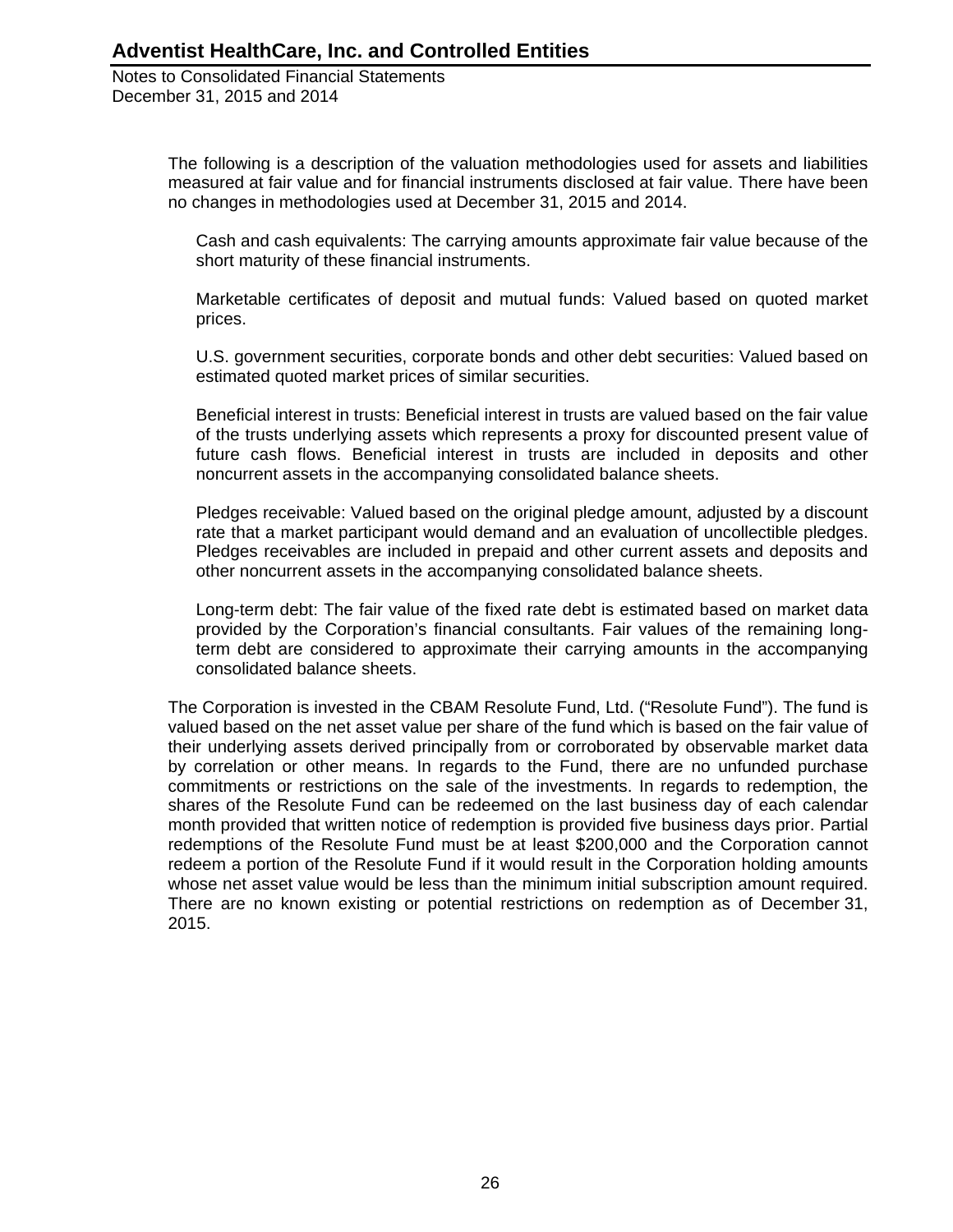Notes to Consolidated Financial Statements December 31, 2015 and 2014

> The following represents the investment strategy of the Resolute Fund and the Corporation's investment measured at fair value at December 31:

| <b>Fund</b>                       | <b>Investment Strategy</b>                                                                                                                                                                                                                                                                                                                                                                                                                                                                                                                                                                                                                                                                                                                                                                                                                                                                                                                                                                                                                                                                  | 2015         | 2014             |
|-----------------------------------|---------------------------------------------------------------------------------------------------------------------------------------------------------------------------------------------------------------------------------------------------------------------------------------------------------------------------------------------------------------------------------------------------------------------------------------------------------------------------------------------------------------------------------------------------------------------------------------------------------------------------------------------------------------------------------------------------------------------------------------------------------------------------------------------------------------------------------------------------------------------------------------------------------------------------------------------------------------------------------------------------------------------------------------------------------------------------------------------|--------------|------------------|
| <b>CBAM Resolute</b><br>Fund, Ltd | To create an alternative source of income by<br>harnessing risk premiums in global option<br>markets. In pursuit of this objective, the fund will<br>employ its option income strategy which utilizes<br>option-based<br>actively-managed<br>investment<br>structures to create absolute return profiles. This<br>market-neutral strategy is designed to have<br>minimal correlation to underlying market returns<br>over an extended period of time and may be<br>applied in a range of global markets including<br>equities (both individual stocks and baskets of<br>stocks), commodities, interest rates, foreign<br>currencies and other markets where options are<br>traded. The fund may trade and invest in the<br>underlying instruments, related instruments (e.g.<br>futures, forwards and exchange-traded funds or<br>notes), and long and short call options and put<br>options on the underlying or related instruments.<br>The fund will seek to capitalize on a combination<br>of systemic risk premium in global option markets<br>and yields from active cash management. | \$<br>96,238 | \$<br>32,512,162 |
|                                   |                                                                                                                                                                                                                                                                                                                                                                                                                                                                                                                                                                                                                                                                                                                                                                                                                                                                                                                                                                                                                                                                                             | 96,238       | \$<br>32,512,162 |

The Corporation measures its derivative financial instruments at fair value based on proprietary models of an independent third-party valuation specialist. The fair value takes into consideration the prevailing interest rate environment and the specific terms and conditions of the derivative financial instrument, and considers the credit risk of the Corporation and counterparty. The method used to determine the fair value calculates the estimated future payments required by the derivative financial instrument and discounts these payments using an appropriate discount rate. The value represents the estimated exit price the Corporation would pay to terminate the agreement.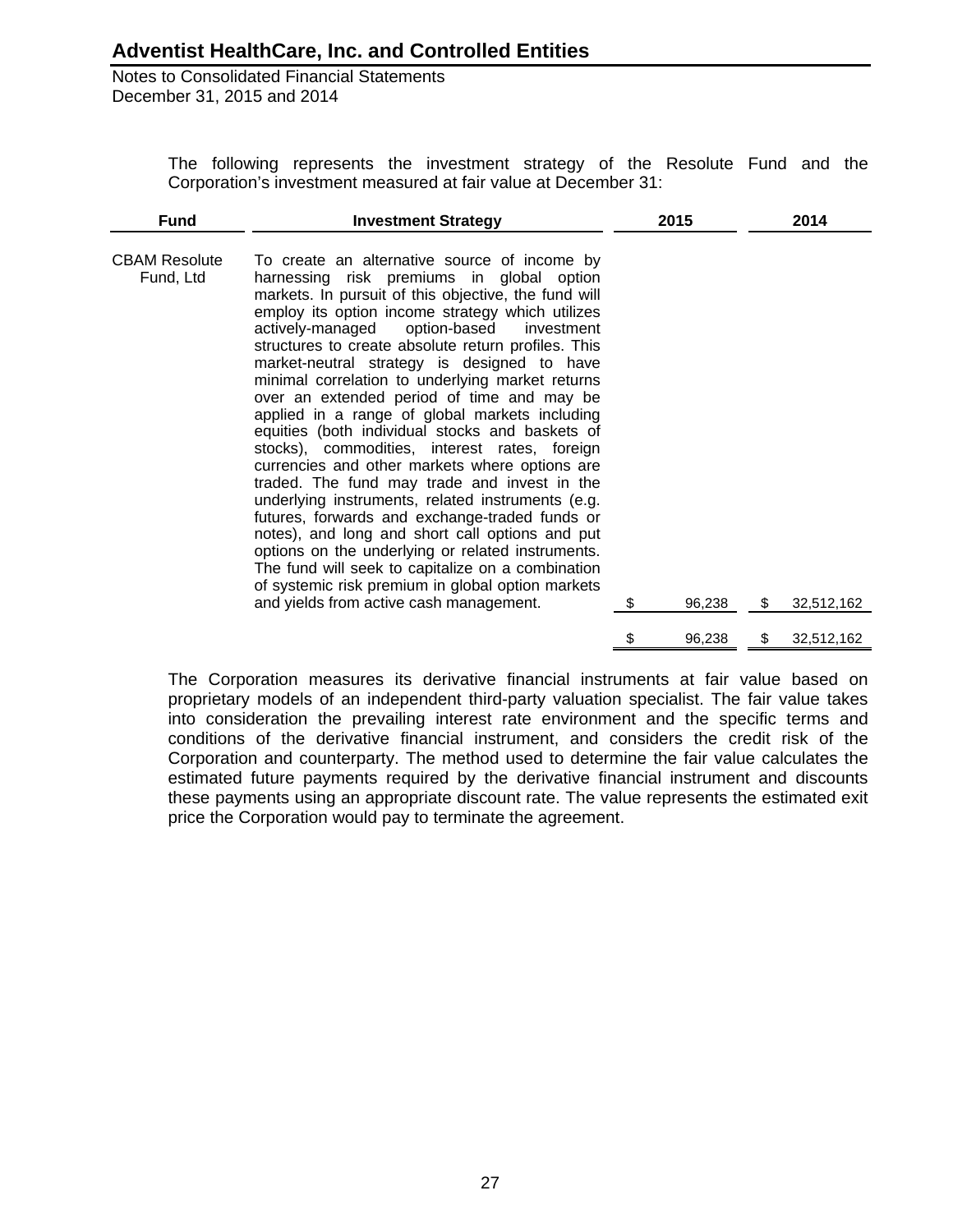#### **6. Property and Equipment and Accumulated Depreciation and Amortization**

Property and equipment and accumulated depreciation and amortization at December 31, 2015 and 2014 consist of the following:

|                                                                                                                                                                  | 2015                                                                         | 2014                                                                         |
|------------------------------------------------------------------------------------------------------------------------------------------------------------------|------------------------------------------------------------------------------|------------------------------------------------------------------------------|
| Land and improvements<br><b>Buildings and improvements</b><br>Office furniture and equipment<br>Computer software and hardware<br>Equipment under capital leases | \$.<br>16,711,792<br>488,364,688<br>249,979,263<br>137,582,678<br>23,021,853 | \$.<br>16,428,548<br>471,321,373<br>230,876,788<br>122,314,968<br>23,054,720 |
| Total                                                                                                                                                            | 915,660,274                                                                  | 863,996,397                                                                  |
| Less accumulated depreciation and amortization                                                                                                                   | (526,883,809)                                                                | (488,168,772)                                                                |
| Total                                                                                                                                                            | 388,776,465                                                                  | 375,827,625                                                                  |
| Construction in progress                                                                                                                                         | 25,337,475                                                                   | 26,454,039                                                                   |
|                                                                                                                                                                  | \$414,113,940                                                                | \$402,281,664                                                                |

Interest incurred on borrowed funds during the period of construction of capital assets is capitalized as a component of the cost of acquiring those assets. During 2015 and 2014, the Corporation incurred interest expense of approximately \$10,989,000 and \$12,274,000, respectively, of which approximately \$1,670,000 was capitalized in 2015 and \$1,351,000 in 2014. HRMC incurred interest expense of approximately \$1,314,000 in 2015 and \$1,296,000 in 2014 which is included in loss from discontinued operations in the accompanying consolidated statements of operations. There were no amounts capitalized for HRMC in 2015 and 2014. Investment earnings of approximately \$13,000 and \$17,000 were offset against capitalized interest in 2015 and 2014, respectively.

Depreciation expense, including amortization of equipment under capital leases, was \$39,287,000 in 2015 and \$37,915,712 in 2014. Depreciation expense, including amortization of equipment under capital leases, for HRMC was \$4,870,000 in 2015 and \$4,956,445 in 2014 and is included in loss from discontinued operations in the accompanying consolidated statements of operations. Accumulated amortization of equipment under capital lease as of December 31, 2015 and 2014 was \$18,188,002 and \$17,058,245, respectively.

Construction in progress as of December 31, 2015 consists primarily of major renovation and expansion projects of clinical facilities. Purchase commitments related to these and other miscellaneous projects were approximately \$3,211,000 at December 31, 2015. The cost of these projects is expected to be funded through transfers from the Corporation's related foundations and from operations.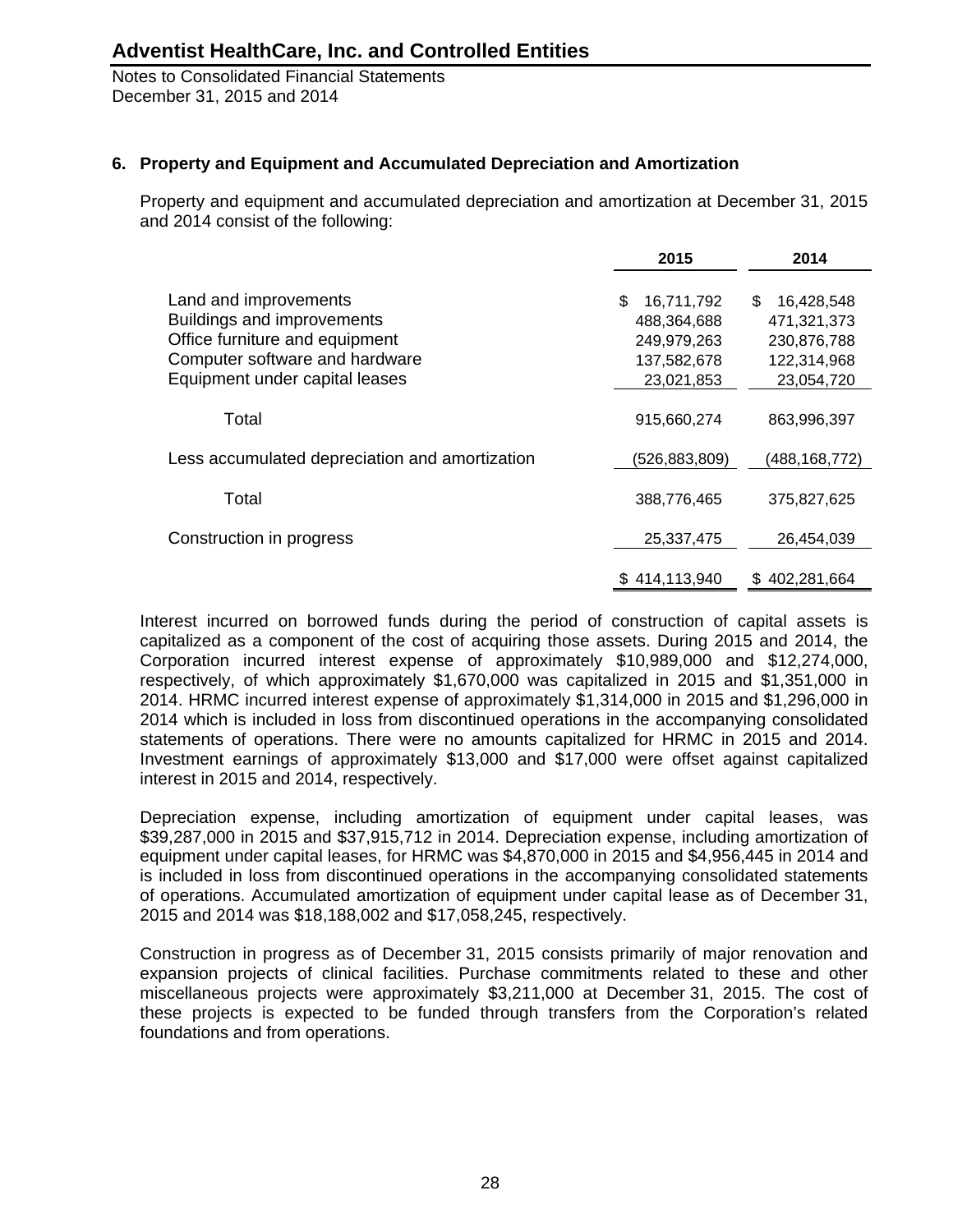#### **7. Investments and Investments in Unconsolidated Subsidiaries**

The Corporation's investments and investments in unconsolidated subsidiaries include the following at December 31, 2015 and 2014:

|                                                                                                                | 2015                                |     | 2014                              |
|----------------------------------------------------------------------------------------------------------------|-------------------------------------|-----|-----------------------------------|
| Investment in healthcare entities<br><b>Investment in Premier</b><br>Investments held by foundations and other | 4,896,152<br>4,868,701<br>1,317,072 | \$. | 8.927.379<br>2,967,923<br>867,751 |
| Total                                                                                                          | 11,081,925                          | S   | 12,763,053                        |

#### **Investment in Healthcare Entities**

The Corporation recognized earnings of \$1,371,874 and \$1,018,286 during 2015 and 2014, respectively, related to its ownership interest in the healthcare entities accounted for under the equity method. A brief description of these investments is presented below:

Chesapeake Potomac Regional Cancer Center ("CPRCC") - CPRCC provides outpatient radiation oncology services to patients in Maryland. The Corporation has a 20% ownership interest in CPRCC.

Doctors Regional Cancer Center ("DRCC") - DRCC provides outpatient radiation oncology services to patients in Bowie and Lanham, Maryland. The Corporation has a 20% ownership interest in DRCC.

Germantown Outpatient Imaging ("GOI") - This organization provides radiology and other imaging services to patients on an outpatient basis in Germantown, Maryland. Through July 31, 2015, the Corporation had a 50% ownership interest in GOI. On August 1, 2015, the Corporation purchased the remaining 50% equity interest in GOI from SGR. Thus, effective August 1, 2015, the Corporation owns 100% of GOI.

Shady Grove Medical Building, LLC ("SGMB") - SGMB is organized for the purpose of developing and constructing a cancer care center on the campus of Shady Grove Medical Center. The Corporation has a 50% ownership interest in SGMB.

Riverside Health, Inc. ("RHI") - RHI is a Medicaid managed care organization providing health services to its members. The Corporation sold its ownership interest on August 18, 2015 and recognized a gain on the sale of \$1,664,925, which is included in investment income in the accompanying consolidated statements of operations. The Corporation had a 20% ownership interest in RHI prior to the date of sale.

Summarized financial information related to these entities is presented below:

|                                          | 2015 |                          | 2014                     |  |
|------------------------------------------|------|--------------------------|--------------------------|--|
| Net revenue                              |      | \$ 17.359.701            | \$43,471,323             |  |
| Revenues in excess of expenses           |      | 1.316.138                | 8,250,255                |  |
| Total assets<br><b>Total liabilities</b> |      | 30.758.798<br>17,283,483 | 71.086.079<br>47,353,280 |  |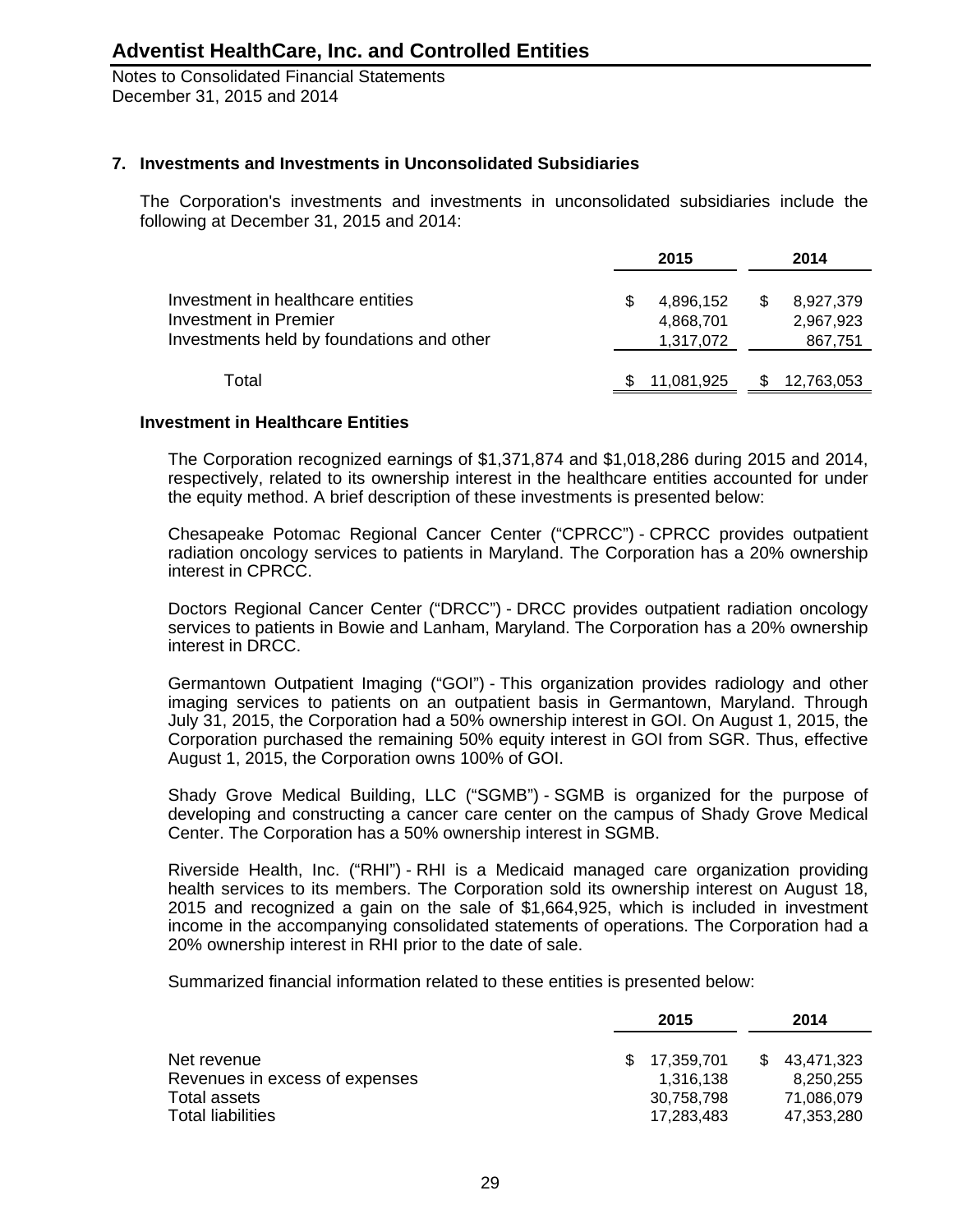#### **Investment in Premier**

The Corporation is a partner in Premier, Inc. ("Premier"), a health care system group purchasing organization. In 2013, the Corporation recorded its Premier investment under the cost method of accounting. In October 2013, Premier converted from a privately held company to a public company through the issuance of an Initial Public Offering. At the time of conversion, the Corporation was issued 493,810 Class B common units of which 78,946 units were sold.

The remaining 414,864 Class B common units held by the Corporation are exchangeable for Class A common stock over a 7-year quarterly vesting period. The Corporation recognized a gain of \$1,900,778 and \$1,882,535 during 2015 and 2014, respectively, based on the market value of the units available for exchange. In addition, the Corporation recognized earnings of \$832,617 and \$799,979 during 2015 and 2014, respectively, related to distributions. Both the gain and the distributions are included in other revenue in the accompanying consolidated statements of operations.

#### **Investments Held by Foundations and Other**

The Foundations also hold marketable debt and equity securities for funds not required to be expended in less than 90 days. These marketable securities are subject to credit and market risks.

#### **8. Land Held for Healthcare Development**

#### **Land - Clarksburg, Maryland**

On February 25, 2002, the Corporation purchased 209 acres of land in Clarksburg, Maryland for approximately \$20,000,000. Concurrent with this purchase, the Corporation entered into a sale agreement with an unrelated third party to be used for residential construction for the sale of 91 acres for \$16,000,000.

On December 27, 2004, the Corporation purchased an additional adjacent parcel of land in Clarksburg, Maryland for \$8,000,000. The purchase price and the related closing costs were financed under a line of credit with a commercial bank. Total costs capitalized related to the above parcels of land and improvements on this land were \$46,915,938 and \$53,235,412 at December 31, 2015 and 2014, respectively.

In May 2013, the Corporation entered into a Purchase and Sale Agreement (the "Sale Agreement") with an unrelated third party to sell 37.1 acres of the land located in Clarksburg, Maryland and 10.7 acres owned by Cabin Branch Commons, LLC ("Cabin Branch"). In June 2015, the Corporation closed on the sale of the land at a purchase price of \$28,250,000. As of December 31, 2015, the Corporation has received \$13,225,064 of the total purchase price. The additional proceeds are being held in escrow and will be received upon the completion of certain infrastructure improvements to the property, for which the Corporation and Cabin Branch are collectively responsible. No gain or loss has been recognized on the sale of the land as of December 31, 2015. The total amount of assets related to the parcel of land sold by the Corporation was \$11,973,042, net of cash proceeds received in 2015, and \$23,475,000 at December 31, 2015 and 2014, respectively.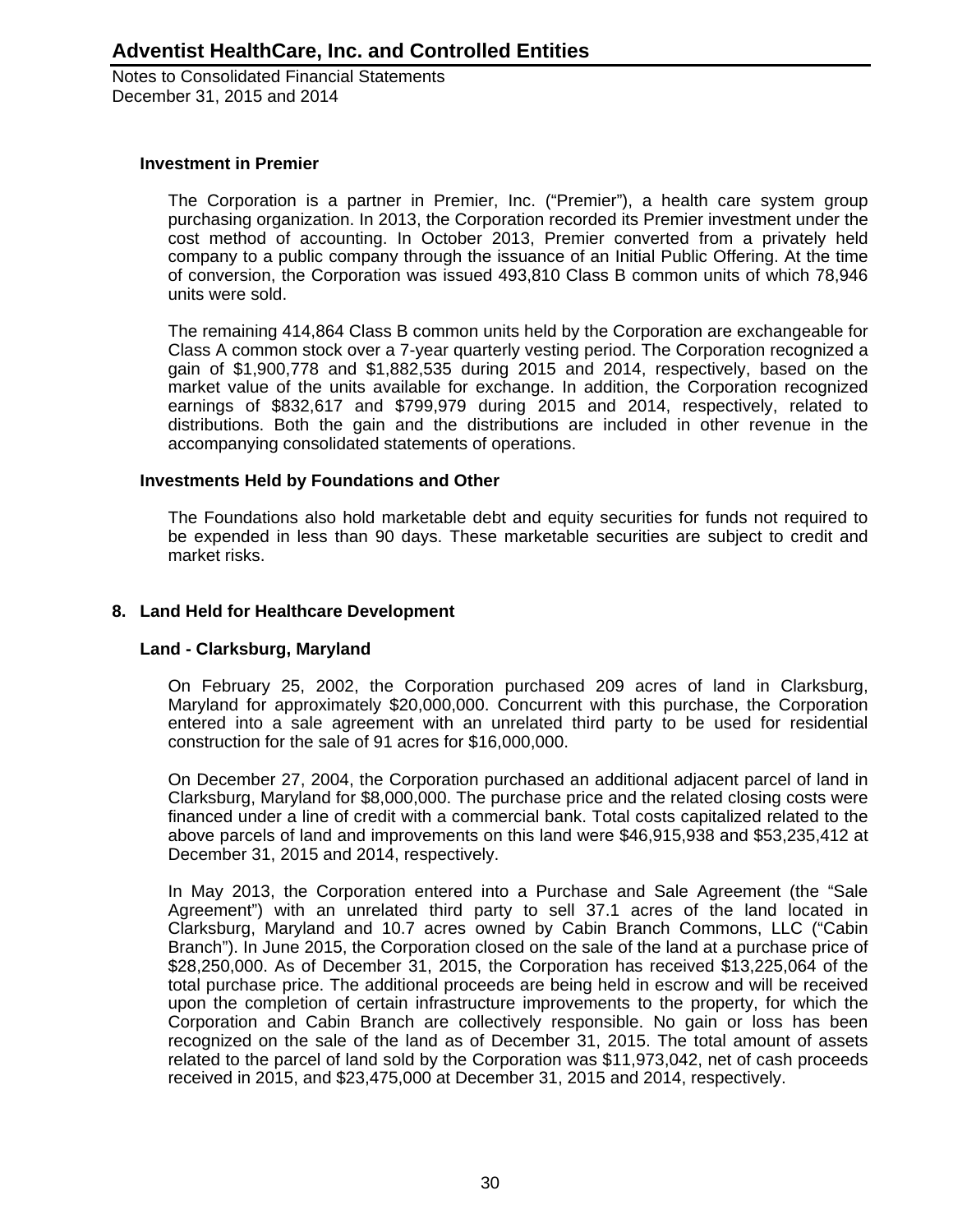## **Land - Silver Spring, Maryland**

In July 2006, the Corporation purchased a parcel of land for purposes of building a replacement hospital for Washington Adventist Hospital. The land, which is located near the Calverton-White Oak area of Silver Spring, was purchased for approximately \$11,000,000. In December 2015, the Maryland Health Care Commission granted formal approval of the Corporation's plan to build the new facility. As of December 31, 2015 and 2014, the Corporation had total costs capitalized related to this land and land improvements of \$39,776,601 and \$35,190,353, respectively. These costs are included in land held for healthcare development in the accompanying consolidated balance sheet.

## **Land - Boyds, Maryland**

On December 29, 2008, the Corporation participated in a group purchase of 5.31 acres of property located in Boyds, Maryland. The parcel was purchased by Cabin Branch Management, LLC, a Maryland Limited Liability Company of which the Corporation is a voting member. The Corporation does not maintain control of this Limited Liability Company and, therefore, the operation of it is not included in the consolidated financial statements at December 31, 2015 and 2014. The Corporation contributed \$205,045 of the total contracted sales price of \$735,000.

## **Land - Concordia Property**

During 2011, Winchester Homes, Inc. and the Corporation created a new entity, Cabin Branch Commons, LLC ("Cabin Branch"), the purpose of which was to acquire a certain parcel of property known as the "Concordia Property", which was in default with Wells Fargo Bank (formerly known as Wachovia Bank). The Corporation paid \$2,294,169 as its initial capital contribution to Cabin Branch. Cabin Branch purchased the note from Wachovia related to the Concordia Property, foreclosed on the Concordia Parcel, and purchased the Concordia Parcel at the foreclosure sale. The Corporation then paid Cabin Branch \$500,000 for construction rights for certain active adult units on the Concordia Parcel. Total costs capitalized related to the above parcel of land were \$2,794,169 at December 31, 2015 and 2014.

#### **Land - Laurel, Maryland**

In January 2014, the Corporation entered into a purchase agreement with an unrelated third party to buy land located in Laurel, Maryland for purposes of constructing an urgent care facility. On June 25, 2015, the Corporation closed on the purchase of the land for a total purchase price of \$1,906,015. The cost of the land is included in land held for healthcare development in the accompanying 2015 consolidated balance sheet.

#### **9. Short-Term Financing**

The Corporation has a \$3,000,000 unsecured line of credit with a commercial bank, with interest at LIBOR plus 1.50% (1.92% at December 31, 2015). There were no borrowings outstanding under this line of credit as of December 31, 2015 or 2014.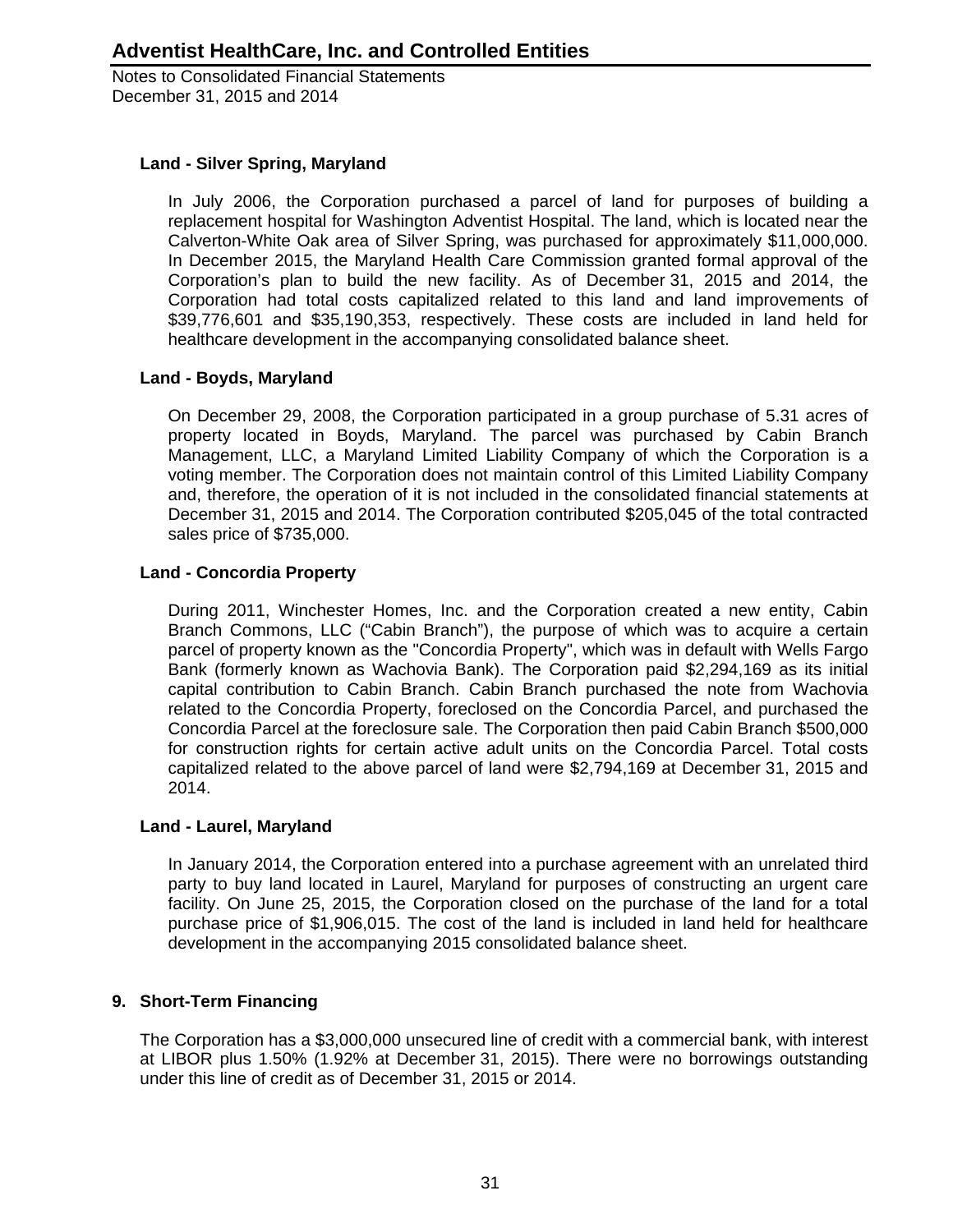# **10. Long Term Obligations**

Long term obligations as of December 31, 2015 and 2014 are comprised of the following:

|                                                  | 2015             | 2014             |
|--------------------------------------------------|------------------|------------------|
| Fixed rate revenue bonds                         | 94,329,029<br>\$ | \$<br>96,335,919 |
| Variable rate revenue bonds                      | 141,140,000      | 150,010,000      |
| Secured lines of credit                          | 23,000,000       | 28,000,000       |
| Note payable                                     | 24,346,297       | 28,750,000       |
| Capital lease purchase financing facilities      | 144,289          | 1,886,526        |
| Other long term liabilities                      | 13,323,657       | 14,832,925       |
| Total obligations                                | 296,283,272      | 319,815,370      |
| Less current maturities                          | 31,540,973       | 27.909.209       |
| Noncurrent portion of long term obligations, net | \$264,742,299    | \$291,906,161    |

## **Fixed Rate Revenue Bonds**

Fixed rate revenue bonds consist of the Maryland Health and Higher Educational Facilities Authority Refunding Revenue Bonds, Series 2013, Adventist HealthCare, Inc. with a par amount of \$12,844,029. Series 2011A, Adventist HealthCare, Inc. with a par amount of \$57,205,000 and the Series 2014A, Adventist HealthCare, Inc. with a par value of \$24,280,000. The Series 2013 bonds bear interest at a rate of 3.21%. The Series 2011A bear interest at fixed coupon rates ranging from 5.00% to 6.25%. The Series 2014A bonds bears interest at a fixed coupon rate of 3.56%.

Fixed rate revenue bonds consist of the following at December 31:

|                                                                                                                                 | 2015                                   | 2014                                     |
|---------------------------------------------------------------------------------------------------------------------------------|----------------------------------------|------------------------------------------|
| Series 2011A, Adventist HealthCare, Inc.<br>Series 2013, Adventist HealthCare, Inc.<br>Series 2014A, Adventist HealthCare, Inc. | 57,205,000<br>12.844.029<br>24,280,000 | \$57,205,000<br>14.250.919<br>24,880,000 |
| Total                                                                                                                           | 94,329,029                             | 96,335,919                               |

The above bond issues are subject to trust indentures which impose various covenants on SGMC, WAH, HRMC, BH&WS, PH&R, and the Support Center (collectively, the "Obligated Group") which include restrictions on the transfer or disposition of property, the incurrence of additional liabilities, and the achievement of certain pre-established financial indicators. Management believes it has complied with these required financial covenants for the years ended December 31, 2015 and 2014. Debt service reserve funds are required on the Series 2011A bonds.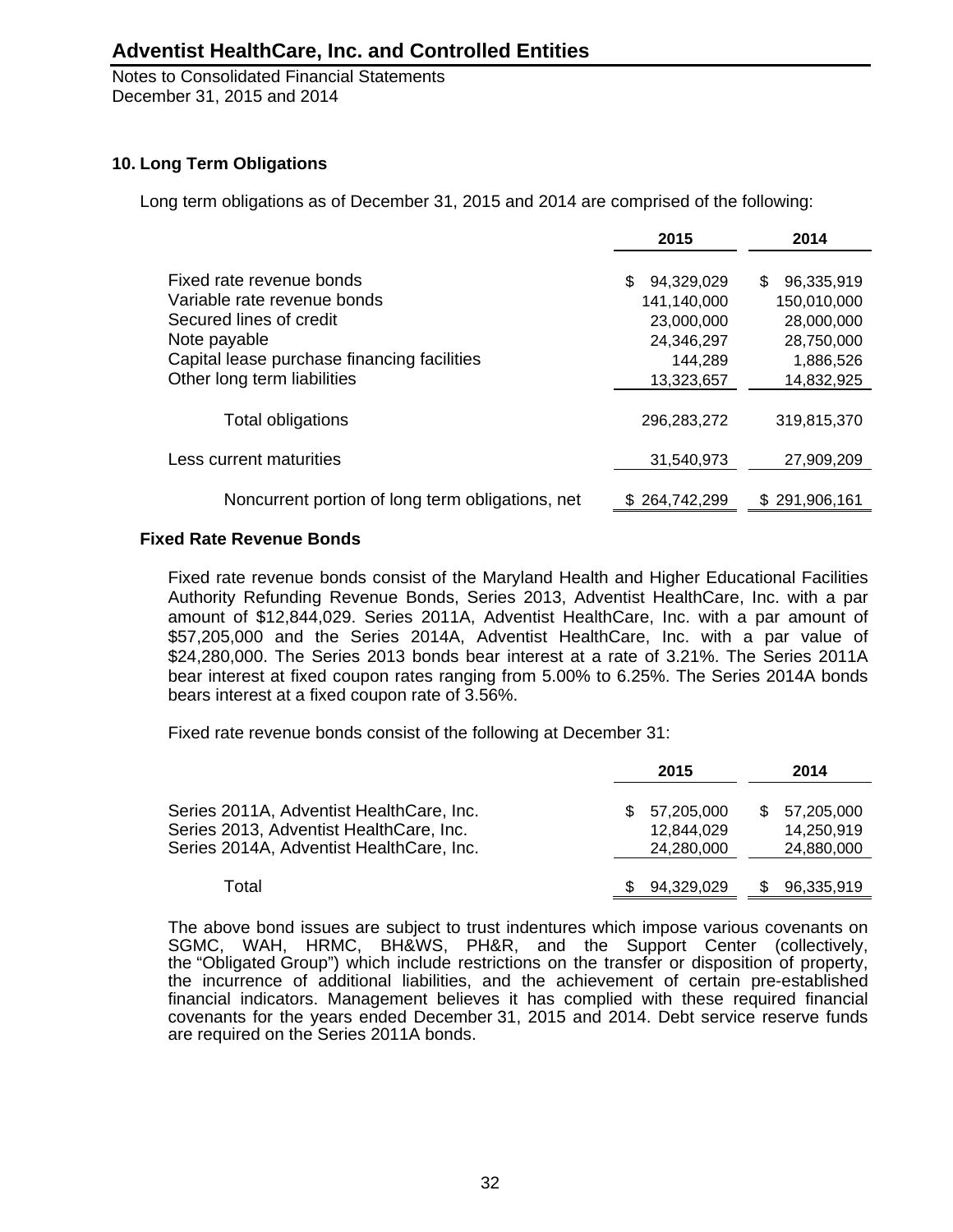#### **Variable Rate Revenue Bonds**

Variable rate revenue bonds consist of the following at December 31:

|                                                                                                                                                                              |   | 2015                     |     | 2014                     |
|------------------------------------------------------------------------------------------------------------------------------------------------------------------------------|---|--------------------------|-----|--------------------------|
| Maryland Health and Higher Educational Facilities<br><b>Authority Revenue Bonds:</b><br>Series 2005A, Adventist HealthCare, Inc.<br>Series 2011B, Adventist HealthCare, Inc. | S | 78,000,000<br>38,155,000 | \$. | 78,000,000<br>46,680,000 |
| Maryland Health and Higher Educational Facilities<br>Authority Revenue Refunding Bonds,<br>Series 2014B, Adventist HealthCare, Inc.                                          |   | 24,985,000               |     | 25,330,000               |
| Total                                                                                                                                                                        |   | \$141.140.000            |     | \$150.010.000            |

The Series 2005A Bonds bear interest at a variable rate based on the SIFMA index and reset weekly. At December 31, 2015, the tax-exempt rate on the 2005A bonds was .02%. The 2004B taxable bonds referenced above bear interest at a variable rate based on the LIBOR index prior to refunding in 2014. The Corporation's Series 2005A, 2011B and 2014B bonds are subject to an Amended and Restated Master Trust Indenture that imposes various covenants on the Obligated Group which include restrictions on the transfer or disposition of property, the incurrence of additional liabilities, and the achievement of certain pre-established financial indicators. Management believes it has complied with these required financial covenants for the years ended December 31, 2015 and 2014.

During November 2014, the 2004B bonds were redeemed and the Series 2014B bond was issued as a direct placement bond with a commercial bank and bears interest at a variable rate. The interest rate is one month LIBOR plus 2.3% (2.54% at December 31, 2015). As a result of this refunding, a loss on extinguishment of debt was recognized in 2014 for approximately \$222,000, and was comprised of the remaining unamortized deferred financing costs related to the 2004B bonds. The payment of principal and interest on the 2005A bonds, which are subject to a remarketing agreement, are secured by a separate irrevocable direct-pay letter of credit. Draws on the letter of credit are payable when the letter of credit expires (January 2017) or 366 days from the date of the draw. Letters of credit are required to be maintained for the 2005A bonds through their maturity dates.

The Series 2011B bond is a direct placement bond with a commercial bank and bears interest at a variable rate that resets after two years. In September 2015, the interest rate was reset for two years through September 2017. The interest rate for the current two year period is 67% of one month LIBOR plus a spread of 1.77%. (1.93% at December 31, 2015).

The bonds subject to the Amended and Restated Master Trust Indenture are secured by the unrestricted revenues of the Obligated Group as well as a mortgage interest in the facilities of SGMC, WAH, HRMC, BH&WS and PH&R. In conjunction with the closing of the transfer of HRMC to Atlantic Health System as of March 31, 2016, HRMC is no longer a member of the Obligated Group.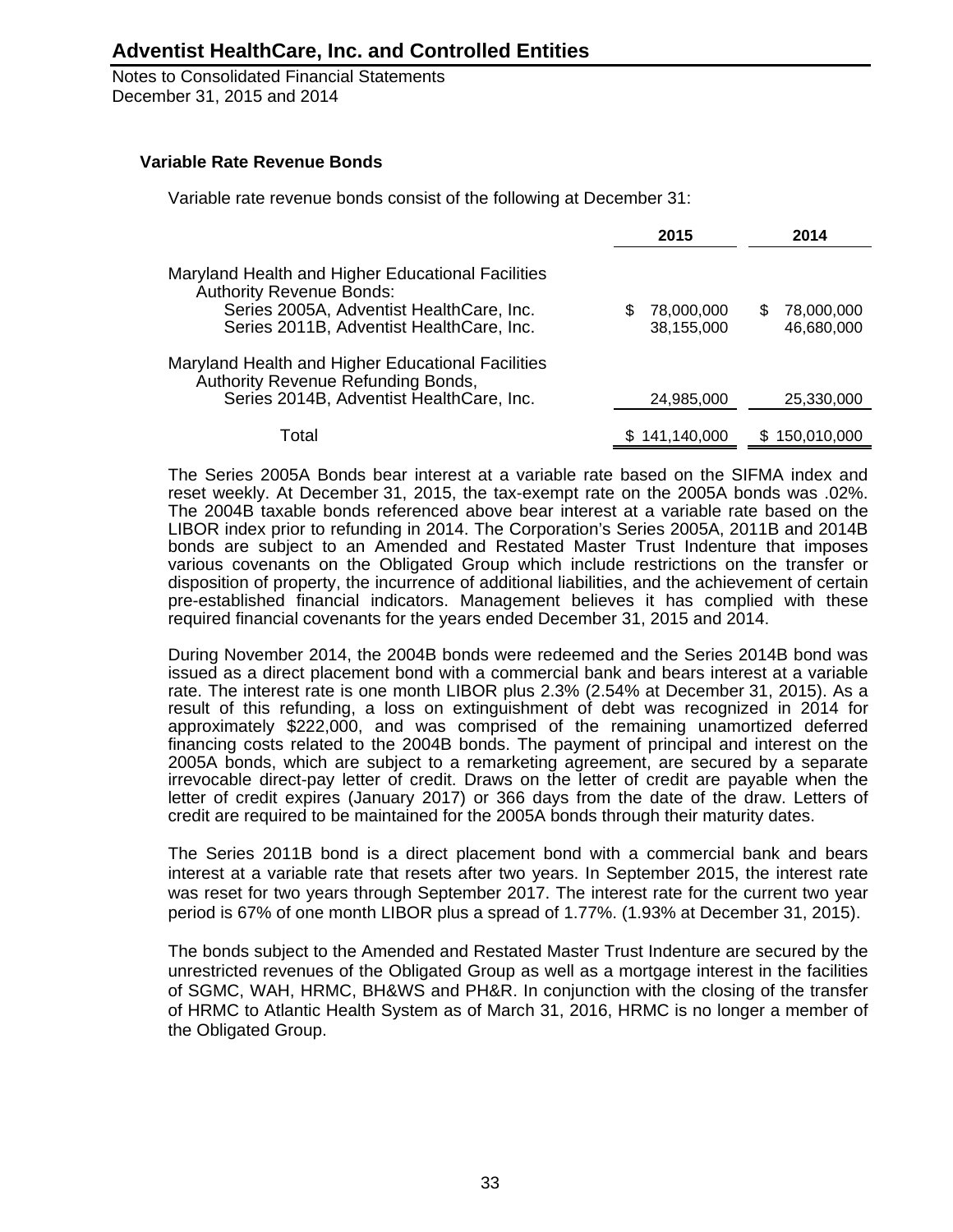## **Secured Lines of Credit**

The Corporation has two secured lines of credit outstanding as follows:

- \$20,000,000 line of credit with a commercial bank that bears interest at LIBOR plus 2.00% (2.24% at December 31, 2015). The term of this loan extends through June 30, 2016. The remaining amount due is shown as a component of the current portion of long-term debt at December 31, 2015. The balance on the working capital line was \$12,500,000 and \$15,000,000 at December 31, 2015 and 2014, respectively.
- \$16,000,000 line of credit that bears interest at LIBOR plus 2.00% (2.24% at December 31, 2015) and expires on January 15, 2017. The amortization on the line extends to June 30, 2018. The balance on the line of credit was \$10,500,000 and \$13,000,000 at December 31, 2015 and 2014, respectively.

These lines of credit are secured by Master Notes issued under the Amended and Restated Master Trust Indenture dated as of February 1, 2003.

#### **Notes Payable**

The Corporation had a \$20,000,000 unsecured line of credit outstanding with a commercial bank that bears interest at LIBOR plus 1.00% that expired on January 31, 2011. In February 2011, this line of credit was refinanced into a three year term loan, and bears interest at an interest rate of LIBOR plus 2.50% with a floor of 4.25% (4.25% at December 31, 2015). This loan is secured by a Master Note issued under the Amended and Restated Master Trust Indenture dated as of February 1, 2003. The note payable balance was \$-0- at December 31, 2015 and \$3,750,000 at December 31, 2014. This note was repaid in March 2015.

In December 2014, the corporation entered into a taxable term note for \$25,000,000 with a commercial bank, which is secured by a Master Note issued under the Amended and Restated Master Trust Indenture dated as of February 1, 2003. The note bears interest at one month LIBOR plus 2.45% (2.7% as of December 31, 2015). The amortization on the note extends to December 18, 2034, however, the note matures on December 18, 2024. As of December 31, 2015, the outstanding balance was \$24,346,297.

## **Capital Lease Purchase Financing Facilities**

As of December 31, 2015, there was one capital lease purchase financing facility with a commercial bank. The facility was established in February 2011 for \$10,000,000, bears interest at a rate of 3.47% and has a five year repayment period. Under the terms of the agreement, the commercial bank deposited funds into escrow accounts for the purpose of funding future purchases of new or used medical or medical-related equipment. The commercial bank retains title to the equipment and is considered to be the owner; however, the Corporation is responsible for all related expenses, including but not limited to, insurance, maintenance, and taxes. The balance of this facility was \$144,289 and \$1,886,526 at December 31, 2015 and 2014, respectively.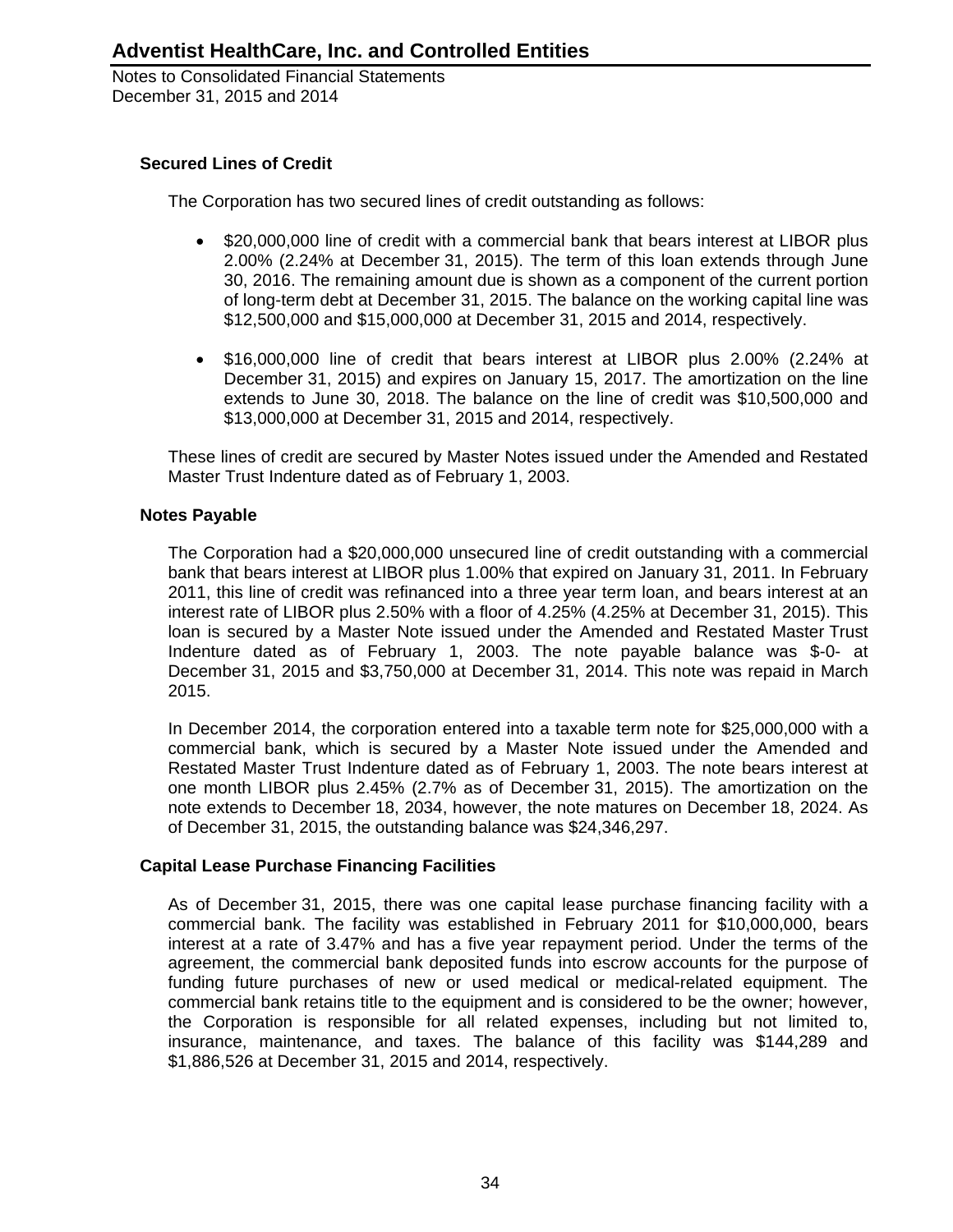## **Other Long Term Liabilities**

This category consists of several capital lease obligations and notes payable on various types of medical and IT equipment. The financed equipment serves as security on these leases. Interest rates on these other long term liabilities range from 3.40% - 6.83%.

Scheduled principal repayments of long-term obligations at December 31, 2015 are as follows:

| Years ending December 31: |   |               |
|---------------------------|---|---------------|
| 2016                      | S | 31,540,973    |
| 2017                      |   | 17,502,674    |
| 2018                      |   | 21,586,184    |
| 2019                      |   | 18,969,259    |
| 2020                      |   | 4,061,308     |
| Thereafter                |   | 202,622,874   |
|                           |   |               |
| Total                     |   | \$296,283,272 |

#### **11. Derivative Financial Instruments**

The Corporation has two interest rate swap agreements, which are considered derivative financial instruments. The agreements were entered into in order to manage interest rate exposure. The principal objective of the swap agreements is to minimize the risks associated with financing activities by reducing the impact of changes in interest rates on its debt portfolio. The notional amount of the swap agreements is used to measure the interest to be paid or received and does not represent the amount of exposure to credit loss. Exposure to credit loss is limited to the receivable, if any, which may be generated as a result of the swap agreement. Losses related to credit risk are managed by diversification among various swap counterparties and by requiring collateral from the Corporation's swap counterparties at various ratings thresholds while the Corporation has no reciprocal requirement to post collateral. The two interest rate swap agreements are reported at fair value in the consolidated balance sheets.

The interest rate swap agreement with a notional amount of \$78,000,000 was designated by the Corporation as a cash flow hedge, which qualifies it for hedge accounting treatment under accounting principles generally accepted in the United States of America. The effective portion of the change in fair value of the cash flow hedge is reported in the consolidated statements of operations and changes in net assets as an unrealized gain or loss on cash flow derivative financial instrument. The ineffective portion of the change in fair value is reported in the accompanying consolidated statements of operations as a component of interest expense.

The net cash paid or received under the swap agreements is recognized as either an adjustment to interest expense or other income. The net cash paid under the interest rate swap agreements was \$4,200,383 in 2015 and \$4,407,064 in 2014. For 2015 and 2014, \$2,686,473 and \$2,701,077, respectively, are reported as a component of interest expense in the accompanying consolidated statements of operations. These amounts represent the net cash paid related to the swap agreement that continues to be accounted for using hedge accounting. The remaining amounts for 2015 and 2014 are reported as a component of other income (expense) in the accompanying consolidated statements of operations, which is related to the swap agreement that does not qualifies for hedge accounting.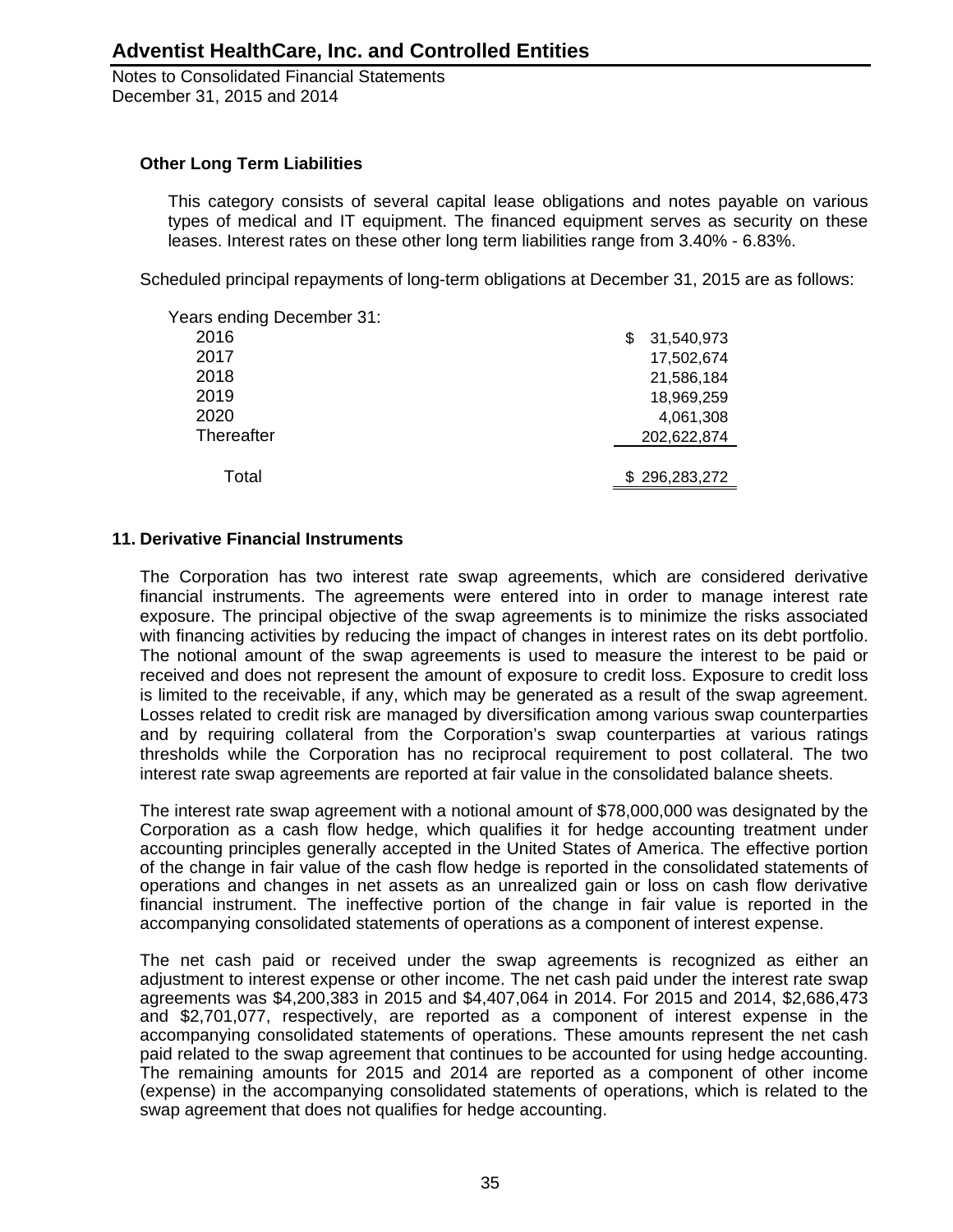Notes to Consolidated Financial Statements December 31, 2015 and 2014

At December 31, 2015 and 2014, the Corporation's derivative financial instruments and related fair values are as follows:

|                                                                                                                                                                                                                                                                                                                                                                                                                                                                                           | 2015              | 2014              |
|-------------------------------------------------------------------------------------------------------------------------------------------------------------------------------------------------------------------------------------------------------------------------------------------------------------------------------------------------------------------------------------------------------------------------------------------------------------------------------------------|-------------------|-------------------|
| Agreement for the notional amount of \$50,880,000<br>requiring the Corporation to pay a fixed interest rate<br>of 3.457% while receiving variable interest rates<br>based upon 67% of LIBOR, maturing January 2021<br>Agreement for the notional amount of \$78,000,000<br>requiring the Corporation to pay a fixed interest rate<br>of 3.567% while receiving variable interest rates<br>based upon 67% of LIBOR, maturing January 2035<br>and qualifying for cash flow hedge accounting | \$<br>(3,066,432) | \$<br>(3,960,691) |
| treatment                                                                                                                                                                                                                                                                                                                                                                                                                                                                                 | (19,209,343)      | (17.546.848)      |
| Total                                                                                                                                                                                                                                                                                                                                                                                                                                                                                     | (22,275,775)      | $$$ (21,507,539)  |

The fair value of the interest rate swap agreements is estimated to be the amount the Corporation would receive or pay to terminate the swap agreements at the reporting date and was based on information supplied by an independent third party valuation agent (Note 5). Additionally, the fair value reflects a credit risk assessment required under accounting principles generally accepted in the United States of America. To the extent that the interest rate swaps qualifying for cash flow hedge accounting treatment are effective in converting the variable interest rate to a fixed rate, the unrealized gain or loss on the derivative financial instruments is excluded from revenues in excess of expenses from continuing operations. Gains or losses resulting from hedge ineffectiveness are recognized in revenues in excess of expenses from continuing operations. Gains of \$0 and \$94,622 were recognized as of December 31, 2015 and 2014, respectively as a result of hedge ineffectiveness. Gains or losses resulting from interest rate swap agreements not qualifying for cash flow hedge accounting treatment are entirely recognized as a component of revenues in excess of expenses from continuing operations. The impact of swaps not qualifying for hedge accounting treatment on the consolidated statements of operations were gains of \$909,937 in 2015 and \$803,817 in 2014.

On October 3, 2008, the counterparty for the Corporation's fixed pay swap maturing in January 2035, Lehman Brothers, Inc., commenced proceedings under Chapter 11 of the Bankruptcy Code. This action triggered an Event of Default under the ISDA Master Agreement in effect with said party and gave the Corporation the right to terminate the transaction. On October 16, 2008, the Corporation terminated this agreement and concurrently entered into an agreement with a new counterparty that assumed all existing terms and conditions of the original agreement. The termination of the original swap agreement resulted in a gain of \$472,023 which is included in unrestricted net assets in the consolidated balance sheets. This gain is being amortized over the remaining term of the 2005A Series Bonds, or through January 2035. As of December 31, 2015 and 2014, accumulated amortization of \$125,873 and \$107,891, respectively, is included in other changes in net assets and interest expense in the consolidated statements of operations and changes in net assets.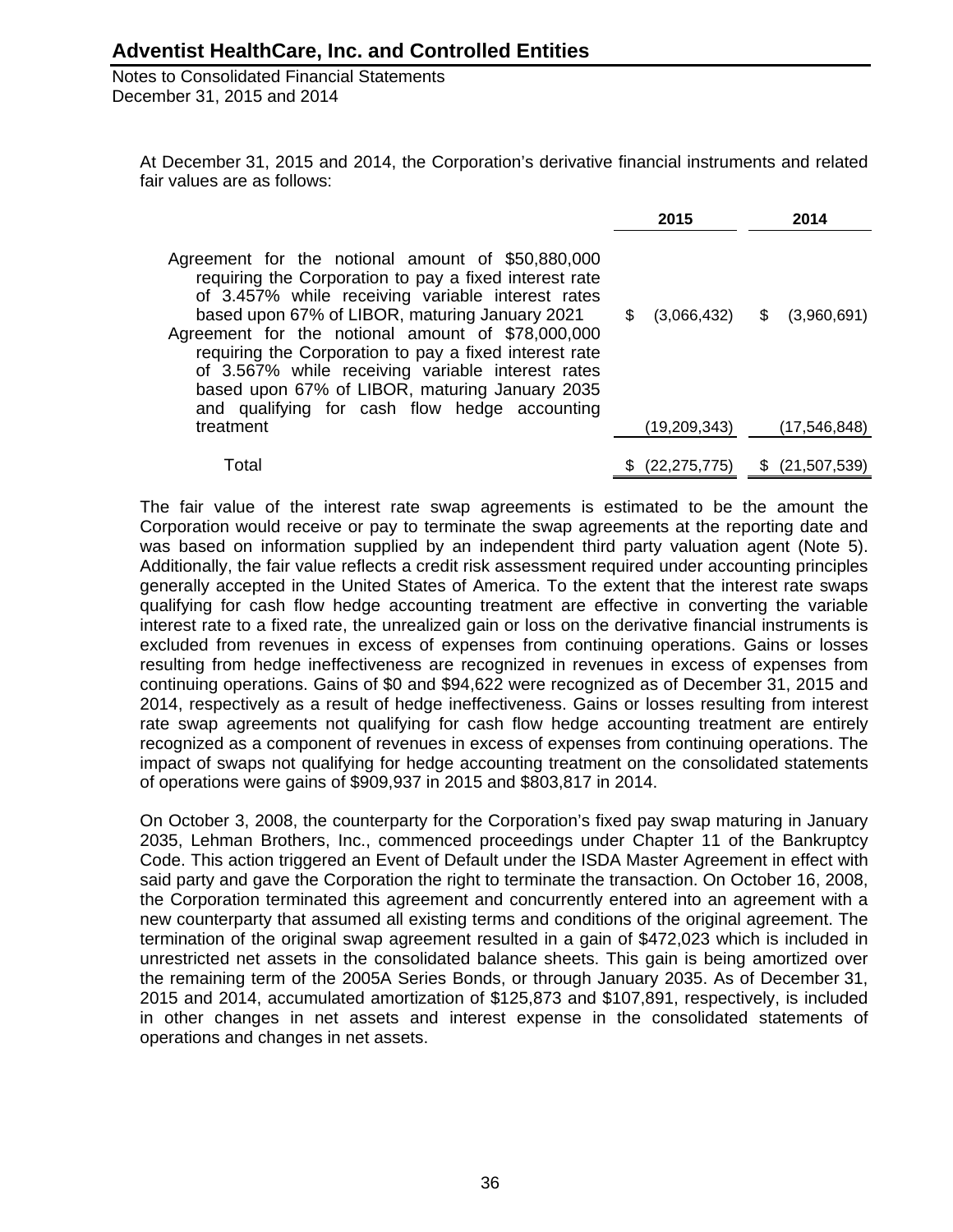#### **12. Leases**

The Corporation has entered into various operating leases primarily for office space as well as certain equipment items. Rental expense for operating leases was \$22,130,309 in 2015 and \$17,620,242 in 2014. Rental expense for operating leases of HRMC was \$2,103,863 in 2015 and \$2,181,328 in 2014 and is included in loss from discontinued operations in the accompanying consolidated statements of operations. Future minimum payments under noncancelable operating leases with initial terms of one year or more consist of the following during the years ending December 31:

| Years ending December 31: |                  |
|---------------------------|------------------|
| 2016                      | \$<br>17,577,232 |
| 2017                      | 16,704,326       |
| 2018                      | 15,769,516       |
| 2019                      | 15,037,984       |
| 2020                      | 14,985,160       |
| Thereafter                | 80,406,390       |
|                           |                  |
| Total                     | 160,480,608      |

The Corporation has also entered into various sub-lease agreements with tenants that occupy space in the Corporation's buildings. The terms of these sub-leases vary and extend through 2030. Rental income was \$4,536,740 in 2015 and \$4,536,895 in 2014, which has been reported as a component of other operating revenue in the consolidated statements of operations. Future rent payments expected to be received by the Corporation during the years ending December 31 are as follows:

| Years ending December 31: |                 |
|---------------------------|-----------------|
| 2016                      | \$<br>4,095,759 |
| 2017                      | 3,383,360       |
| 2018                      | 2,688,216       |
| 2019                      | 2,093,114       |
| 2020                      | 1,779,820       |
| Thereafter                | 5,809,380       |
|                           |                 |
| Total                     | 19,849,649      |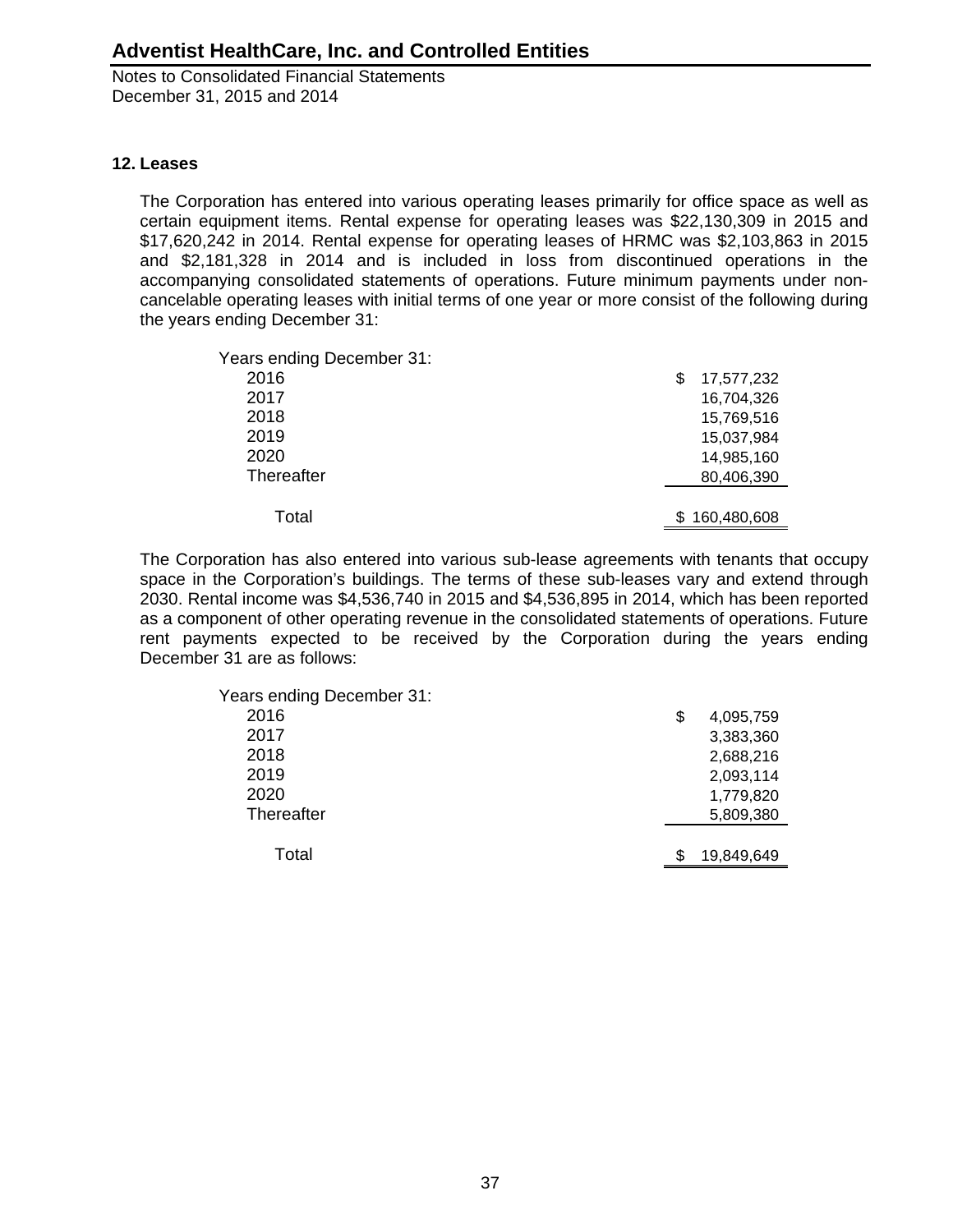## **13. Retirement, Health Plan and Life Insurance**

## **Defined Contribution Retirement Plan**

The Corporation sponsors a 401(a) defined contribution retirement plan, which covers substantially all full-time employees. After twelve months of full-time or regular part-time employment of at least 1,000 base hours, the Corporation will contribute a total of 2% of eligible employees' compensation, plus a matching employer contribution equal to 50% of employee contributions (to the 403(b) plan) up to 6% of base salary. The Corporation also has a 403(b) retirement savings plan for employees. Employee contributions are made to the 403(b) retirement savings plan. Retirement plan expense was \$8,657,979 in 2015 and \$7,555,312 in 2014. Retirement plan expense for HRMC was \$786,073 in 2015 and \$646,853 in 2014 which is included in loss from discontinued operations in the consolidated statements of operations.

## **Supplemental Executive Retirement Plan**

The Corporation also has a Supplemental Executive Retirement Plan ("SERP") that became effective in 2015 and covers a group of key executives. During 2015, the Corporation recorded \$496,857 of expense and a plan liability adjustment of \$1,575,015, which was recognized in other changes in net assets in the consolidated statement of changes in net assets. At December 31, 2015, the Corporation's liability for the SERP plan was \$2,071,872, which is included in other liabilities in the consolidated balance sheet.

#### **Executive Retention 457(F) Plan**

Effective January 1, 2015, the Corporation established the Executive Retention 457(F) Plan (the "457(F) Plan"). The 457(F) Plan is a tax-deferred plan offered to key executives, whereby annual employer contributions are made to the Plan. Plan participants become vested in the contributions and receive plan payments in the second calendar year after the contribution is made if the employee is still employed. The final contribution will be made to the Plan for the year in which the plan participant becomes 62. The 457(F) plan expense was \$1,712,760 in 2015 and the Corporation's liability for the 457(F) plan at December 31, 2015 was \$1,473,131, which is included in other liabilities in the consolidated balance sheet.

#### **Salary Deferral (457(b)) Plan**

Employees who contribute the maximum allowable amount to the 403(b) retirement plan have an opportunity to contribute additional funds on a tax-deferred basis to a 457(b) retirement plan up to the maximum tax-sheltered opportunity. There are no employer contributions to this plan.

#### **Health Plan**

The Corporation maintains a self-insurance employee program for its health insurance coverage. The Corporation accrues the estimated costs of incurred and reported and incurred but not reported claims, after consideration of its stop-loss insurance coverage, based upon data provided by the third-party administrator of the program and historical claims experience. Beginning January 1, 2005, HRMC maintained its own self-insurance program for employee health care coverage.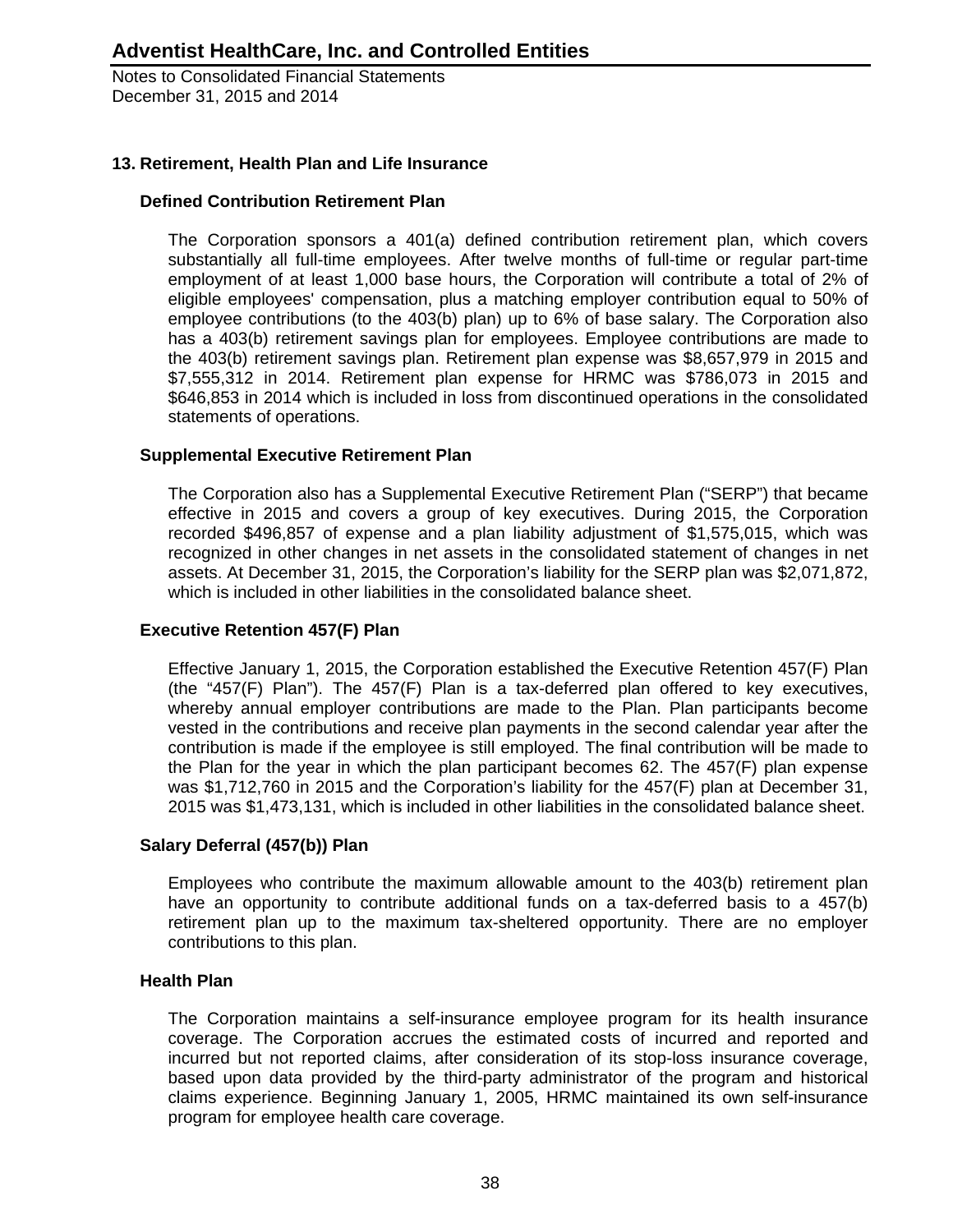#### **Life Insurance**

Full-time and part-time employees are insured, through a third-party carrier, for an amount equal to one times their base salary at time of enrollment up to \$450,000 for full-time employees and \$10,000 for part-time employees. In addition, if death is caused by accident, the employee is insured for an additional benefit equal to the amount of their life insurance.

## **14. Temporarily and Permanently Restricted Net Assets**

Temporarily restricted net assets are available for betterments to plant facilities and purchases of equipment or to support operating programs sponsored by the Corporation and its affiliates.

Permanently restricted net assets have been restricted by donor to be maintained by the Corporation in perpetuity.

Net assets were released from donor restriction by satisfying their restricted purposes in the amount of \$3,671,485 in 2015 and \$5,462,878 in 2014.

## **15. Commitments and Contingencies**

#### **Litigation and Claims**

The Corporation is subject to asserted and unasserted claims (in addition to litigation) encountered in the ordinary course of business. In the opinion of management and after consultation with legal counsel, the Corporation has established adequate reserves related to all known matters. The outcome of any potential investigative, regulatory or prosecutorial activity that may occur in the future cannot be predicted with certainty. However, any associated potential future losses resulting from such activity could have a material adverse effect on the Corporation's future financial position, results of operations and liquidity.

#### **Insurance**

The Corporation's primary coverage for professional liability is provided through a selffunded insurance retention trust (the "Trust") established on January 1, 1993. The Trust is funded based on actuarial estimates and provides coverage of \$2,000,000 per occurrence with no annual aggregate limitation. The Trust also provides general liability coverage up to \$1,000,000 per occurrence and \$3,000,000 in the aggregate. The Corporation also carries umbrella excess liability insurance on a claims made basis with a commercial carrier, with limits of \$20,000,000 per occurrence and in aggregate.

It is the Corporation's policy to accrue for the ultimate cost of uninsured asserted and unasserted malpractice claims, if any, when incidents occur. Based on a review of the Corporation's prior experience and incidents occurring through December 31, 2015, management determined that the fully-funded professional liability reserve reported at December 31, 2015 and 2014 is adequate in light of the program's excess umbrella policy currently in force and historical claims experience. The estimated professional liability for both asserted and unasserted claims was \$12,291,581 and \$11,626,223 at December 31, 2015 and 2014, respectively. The discount rate used in determining these liabilities was 2.5% at both December 31, 2015 and 2014.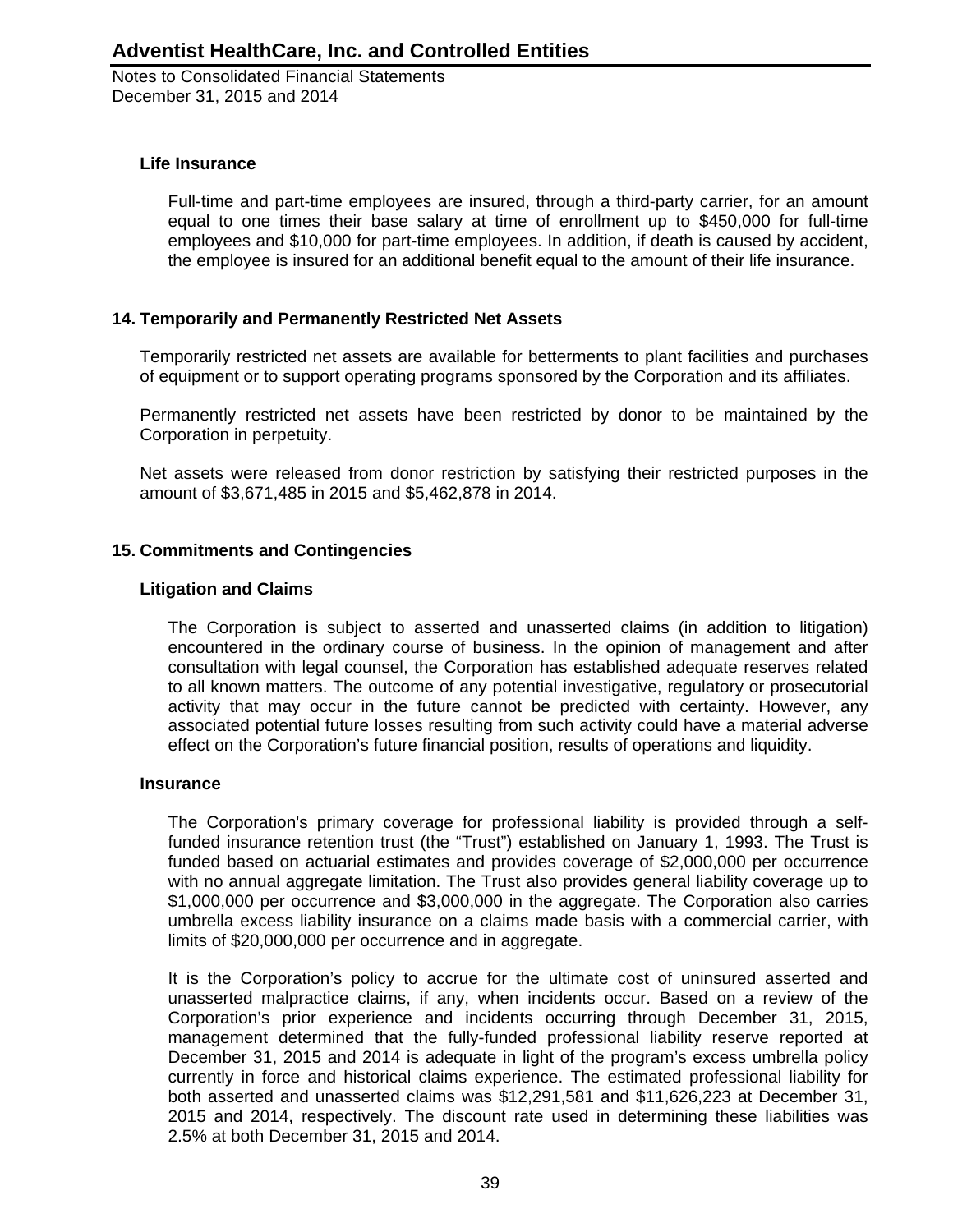> The Corporation is self-insured for unemployment and workers' compensation benefits. The liability for unemployment and worker's compensation claims payable is an estimate based on the Corporation's past experience and is included in the accompanying consolidated balance sheets. It is reasonably possible that the estimates used could change materially in the near term.

#### **Remediation**

Certain buildings, which were constructed prior to the passage of the Clean Air Act, contain encapsulated asbestos material. Current law requires that this asbestos be removed in an environmentally safe fashion prior to demolition and renovation of these buildings. At this time, the Corporation has no plans to demolish or renovate these buildings and, as such, cannot reasonably estimate the fair value of the liability for such asbestos removal.

#### **16. Business and Credit Concentrations**

The Corporation grants credit to patients, substantially all of whom are local residents. The Corporation generally does not require collateral or other security in extending credit; however, it routinely obtains assignment of (or is otherwise entitled to receive) patients' benefits receivable under their health insurance programs, plans or policies.

At December 31, 2015 and 2014, concentrations of gross receivables from third-party payors and others are as follows:

|                          | 2015     | 2014     |
|--------------------------|----------|----------|
| Medicare                 | 27<br>%  | 20<br>%  |
| Medicaid                 | 8        | 13       |
| Other third party payers | 51       | 44       |
| Self-pay and others      | 14       | 23       |
|                          |          |          |
|                          | %<br>100 | 100<br>% |

Net patient service revenue, by payor class, consisted of the following for the years ended December 31:

|                          | 2015     | 2014        |
|--------------------------|----------|-------------|
| Medicare                 | 31 %     | 31<br>%     |
| Medicaid                 | 10       | 9           |
| Other third party payers | 53       | 54          |
| Self-pay and others      | 6        | 6           |
|                          | %<br>100 | 100<br>$\%$ |

The Corporation maintains its cash and cash equivalents with several financial institutions. Cash and cash equivalents on deposit with any one financial institution are insured up to \$250,000.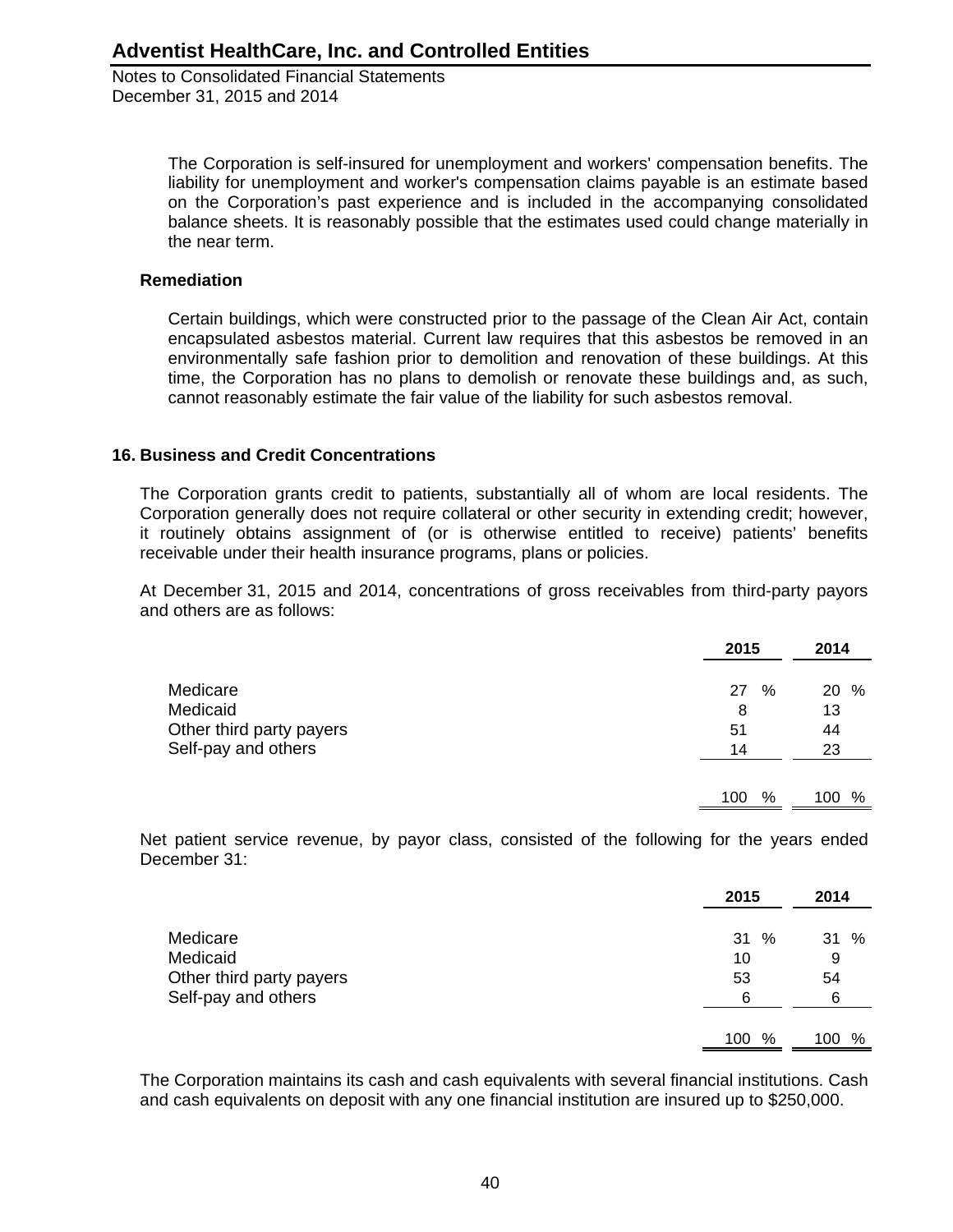Notes to Consolidated Financial Statements December 31, 2015 and 2014

#### **17. Functional Expenses**

A summary of the Corporation's operating expenses by function for the years ended December 31 is as follows:

|                                                                                                                                                          | 2015                                                               | 2014                                                                 |
|----------------------------------------------------------------------------------------------------------------------------------------------------------|--------------------------------------------------------------------|----------------------------------------------------------------------|
| Hospital acute and ambulatory services<br>Home care services<br>Other health care services<br>Other, including general and administrative<br>Fundraising | \$541,212,738<br>17,803,358<br>157,386,630<br>8,598,175<br>885,301 | \$531,992,119<br>15,292,795<br>126, 102, 183<br>8,724,286<br>830,121 |
| Total                                                                                                                                                    | \$725,886,202                                                      | \$682,941,504                                                        |

The Corporation also incurred hospital acute services expense related to HRMC that were included in loss from discontinued operations in the consolidated statements of operations. HRMC hospital acute services expenses were \$92,885,048 in 2015 and \$90,387,497 in 2014.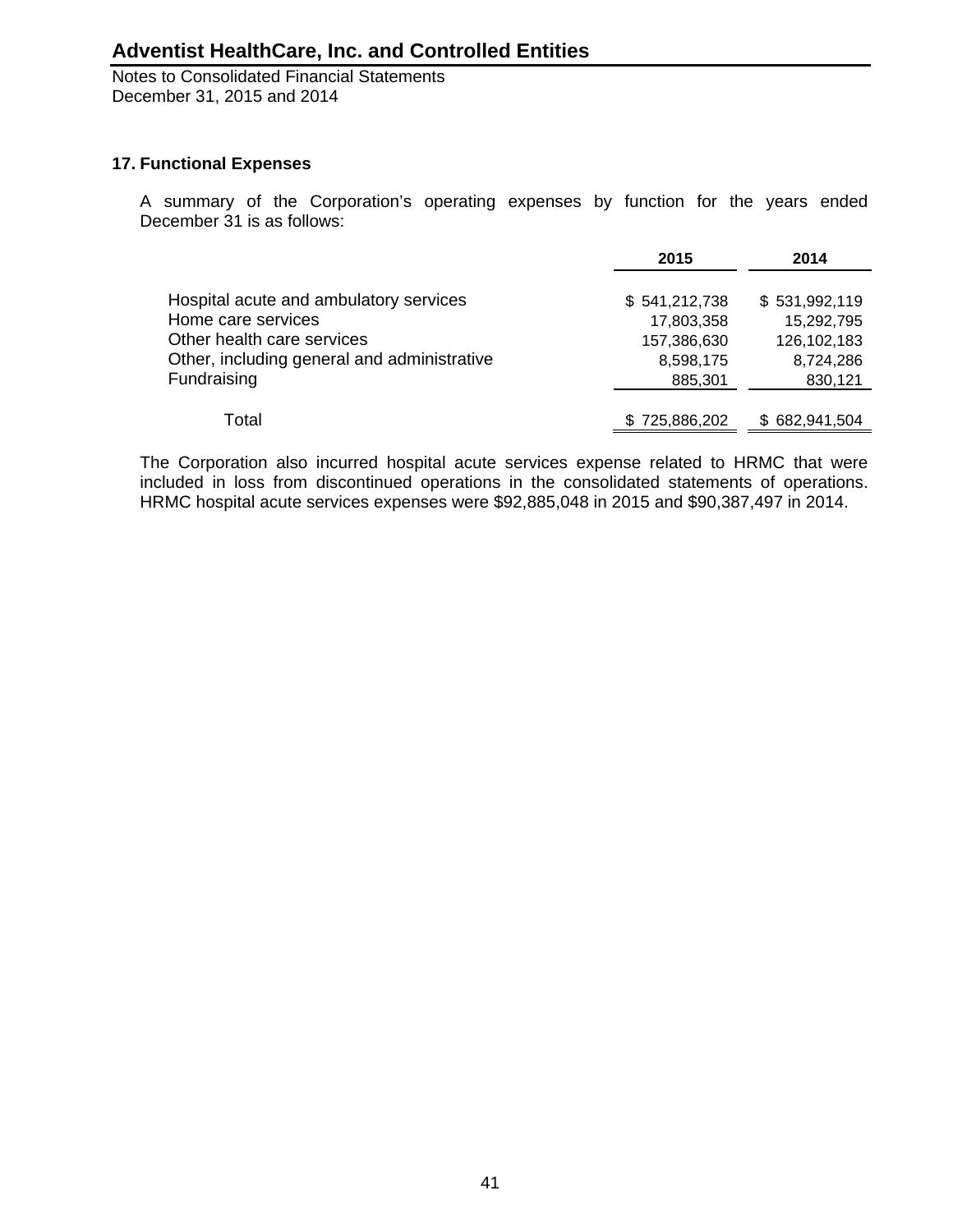| Consolidating Schedule, Balance Sheet<br>December 31, 2015                                                                                                                                             | <b>Shady Grove</b><br><b>Medical</b> | Washington<br>Adventist | Hackettstown<br>Regional<br>Medical | <b>Adventist</b><br><b>Behavioral</b><br>Health<br>& Wellness | <b>Adventist</b><br>Physical<br>Health | <b>Support</b>                               | Eliminating                   | Total<br>Combined<br>Obligated                    | Lourie                                               | <b>Adventist</b><br><b>Home Care</b> | Outpatient          | Clinical<br>Integration | Other<br>Health    | <b>Adventist</b><br>HealthCare, Inc. | Eliminating                                          | Consolidated<br><b>Adventist</b>               |
|--------------------------------------------------------------------------------------------------------------------------------------------------------------------------------------------------------|--------------------------------------|-------------------------|-------------------------------------|---------------------------------------------------------------|----------------------------------------|----------------------------------------------|-------------------------------|---------------------------------------------------|------------------------------------------------------|--------------------------------------|---------------------|-------------------------|--------------------|--------------------------------------|------------------------------------------------------|------------------------------------------------|
| <b>Assets</b>                                                                                                                                                                                          | Center                               | Hospital                | Center                              | <b>Services</b>                                               | & Rehabilitation                       | Center                                       | <b>Entries</b>                | Group                                             | Center                                               | <b>Services</b>                      | <b>Services</b>     | Services, Inc.          | <b>Services</b>    | <b>Foundations</b>                   | <b>Entries</b>                                       | HealthCare, Inc.                               |
| Cash and cash equivalents<br>Short term investments<br>Assets whose use is limited<br>Patient accounts receivable, net of estimated allowance                                                          | 128.869.140 \$                       | $(3, 152, 260)$ \$      | 27.964.645<br>- S                   | $(4.567.511)$ \$                                              | 12.485.079<br>- \$                     | $(33.117.955)$ S<br>138.418.552<br>4,031,128 | $\overline{\phantom{a}}$<br>٠ | $-$ \$ 128.481.138 \$<br>138.418.552<br>4,031,128 | $(932.018)$ S                                        | 4.734.852                            | $(19, 131, 169)$ \$ | $(69, 522, 489)$ \$     | 161.895            | 1.846.382 \$<br>٠                    | $\overline{\phantom{a}}$<br>$\overline{\phantom{a}}$ | 45,638,591<br>- \$<br>138,418,552<br>4,031,128 |
| for doubtful collections of \$25,654,000 in 2015<br>Other receivables, net of estimated allowance                                                                                                      | 44,412,913                           | 25,228,928              | 11.467.545                          | 5.217.482                                                     | 4.148.863                              | 561,316                                      |                               | 91,037,047                                        | $\overline{\phantom{a}}$                             | 2,308,683                            | 4,682,016           | 4.072.872               | (4)                |                                      |                                                      | 102,100,614                                    |
| for doubtful collections of \$2,110,000<br>Due from third party payors                                                                                                                                 | 3,253,293                            | 4,987,390               | 719,026                             | 944,002<br>1,312,324                                          | 62,040<br>693,718                      | 2,503,847                                    | (338, 273)<br>(2,006,042)     | 12, 131, 325                                      | 1,720,686                                            | (8, 407)                             | 475,733             | 30                      | 716,332<br>$\sim$  | 986,408                              | $\sim$                                               | 16,022,107                                     |
| Inventories<br>Prepaid expenses and other current assets                                                                                                                                               | 4,934,167<br>580.951                 | 3,676,867<br>732,628    | 1,861,624<br>445.806                | 90.779<br>117.725                                             | 89,101<br>65.537                       | 3.907.460                                    |                               | 10,652,538<br>5,850,107                           | $\overline{\phantom{a}}$<br>$\overline{\phantom{a}}$ | $\sim$<br>52,175                     | ٠<br>256,205        | ٠.<br>66.818            | 128,002<br>130,534 | 2.934                                | $\sim$<br>$\sim$                                     | 10,780,540<br>6,358,773                        |
| <b>Total current assets</b>                                                                                                                                                                            | 182,050,464                          | 31,473,553              | 42,458,646                          | 3,114,801                                                     | 17,544,338                             | 116,304,348                                  | (2,344,315)                   | 390,601,835                                       | 788,668                                              | 7,087,303                            | (13,717,215)        | (65, 382, 769)          | 1,136,759          | 2,835,724                            | $\sim$                                               | 323,350,305                                    |
| Property and Equipment, Net                                                                                                                                                                            | 185,541,854                          | 36,415,669              | 38,683,898                          | 11,994,728                                                    | 9,938,466                              | 120,238,378                                  |                               | 402,812,993                                       | 1,757,938                                            | 394,331                              | 7,027,683           | 1,837,062               | 283,933            |                                      |                                                      | 414,113,940                                    |
| Assets Whose Use is Limited<br>Under trust indenture and capital lease purchase<br>financing facilities, held by trustees and banks<br>Professional liability trust fund<br>Deferred compensation fund | 840,381<br>$\sim$                    | 864,244                 | 2,777,924                           | 490,222<br>$\sim$                                             | 443,534                                | 536,910<br>10.187.116<br>1,473,131           |                               | 5,953,215<br>10,187,116<br>1,473,131              |                                                      |                                      |                     |                         |                    |                                      | $\overline{\phantom{a}}$                             | 5,953,215<br>10,187,116<br>1,473,131           |
| Cash and Cash Equivalents Temporarily<br>Restricted for Capital Acquisition                                                                                                                            | 331,236                              |                         | 1,520,124                           |                                                               | 23,377                                 |                                              |                               | 1,874,737                                         | 567.418                                              |                                      |                     |                         |                    | 691,537                              | $\sim$                                               | 3,133,692                                      |
| Investments and Investments in<br><b>Unconsolidated Subsidiaries</b>                                                                                                                                   | 1,129,890                            |                         | 1.563.794                           |                                                               |                                        | 7,071,169                                    | $\overline{\phantom{a}}$      | 9,764,853                                         |                                                      |                                      |                     |                         |                    | 1,317,072                            | $\sim$                                               | 11,081,925                                     |
| Land Held for Healthcare Development                                                                                                                                                                   |                                      | 28,805,827              | $\sim$                              |                                                               |                                        | 60,885,926                                   | $\overline{\phantom{a}}$      | 89,691,753                                        |                                                      |                                      | 1,906,015           |                         |                    |                                      | $\overline{\phantom{a}}$                             | 91,597,768                                     |
| Deferred Financing Costs, Net                                                                                                                                                                          | 637.044                              | 369,252                 | 406.455                             | 72,479                                                        | 60,399                                 | 663,452                                      |                               | 2,209,081                                         | $\overline{\phantom{a}}$                             |                                      | (2,519)             |                         |                    |                                      |                                                      | 2,206,562                                      |
| Intangible Assets, Net                                                                                                                                                                                 | 1,222,571                            | - 1                     | 867.660                             | 1.650.656                                                     | 909.915                                | 28,184                                       |                               | 4,678,986                                         | $\overline{\phantom{a}}$                             | 166,304                              | 5,291,754           |                         | 63,244             |                                      |                                                      | 10,200,288                                     |
| Deposits and Other Noncurrent Assets                                                                                                                                                                   | 2.556.198                            | 31.351                  | 2.807.837                           | 26.674                                                        | 32,000                                 | 1.047.861                                    |                               | 6.501.921                                         | 5.054                                                | 30.828                               | 78.594              | 6,889                   | 32.754             | 2.005.701                            | $\sim$                                               | 8.661.741                                      |
| <b>Total assets</b>                                                                                                                                                                                    | 374.309.638 \$                       | 97.959.896 \$           | 91.086.338                          | 17.349.560                                                    |                                        | 28.952.029 \$ 318.436.475 \$                 |                               | (2,344,315) \$ 925,749,621 \$                     | 3,119,078 \$                                         | 7,678,766 \$                         | 584.312 \$          | $(63,538,818)$ \$       | 1,516,690 \$       | 6.850.034 \$                         |                                                      | - \$<br>881.959.683                            |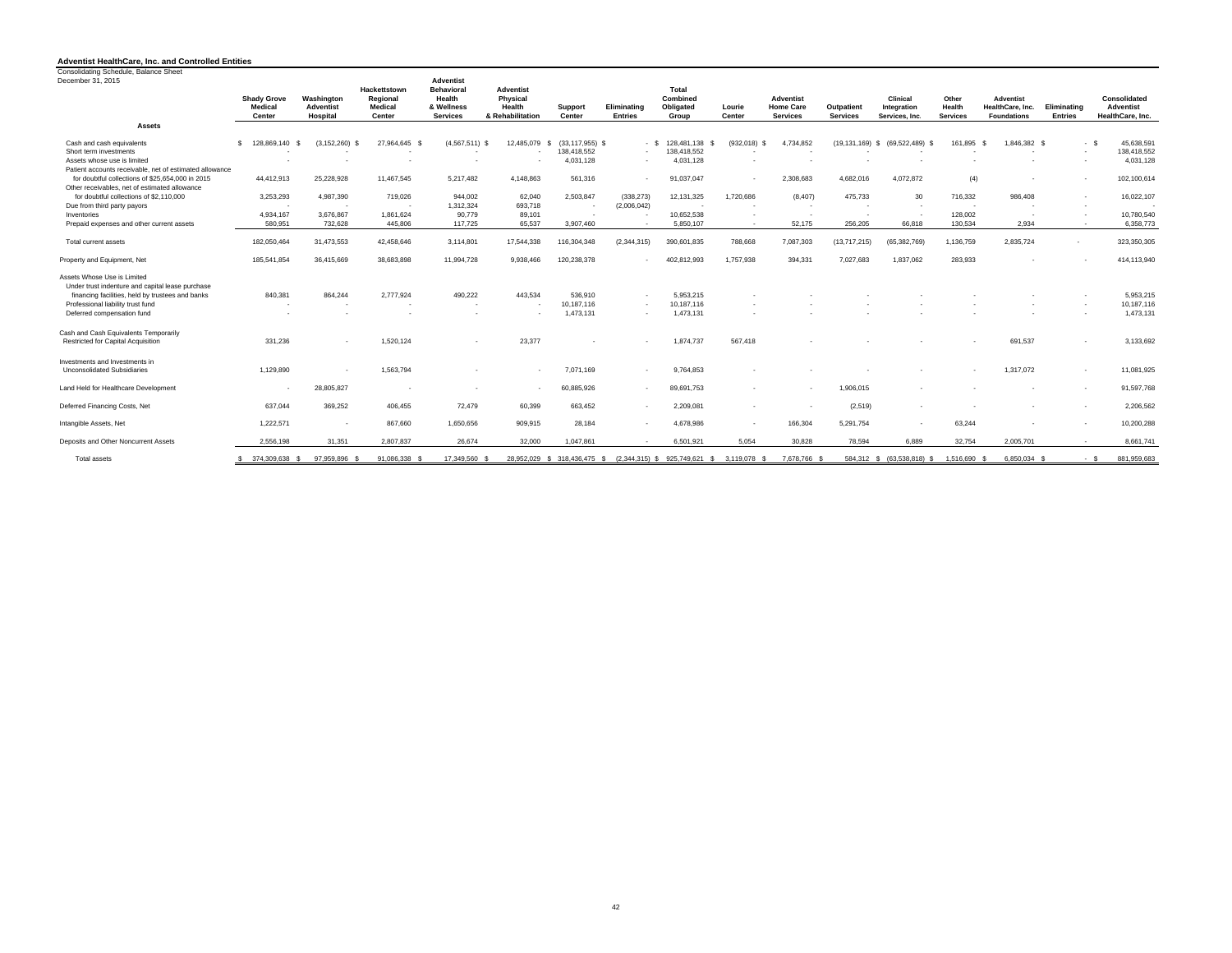| Consolidating Schedule, Balance Sheet<br>December 31, 2015 |                                         |                                                   | Hackettstown                  | <b>Adventist</b><br><b>Behavioral</b>   | <b>Adventist</b>                       |                          |                               | Total                                 |                          |                                                         |                               |                                           |                                    |                                                            |                               |                                                      |
|------------------------------------------------------------|-----------------------------------------|---------------------------------------------------|-------------------------------|-----------------------------------------|----------------------------------------|--------------------------|-------------------------------|---------------------------------------|--------------------------|---------------------------------------------------------|-------------------------------|-------------------------------------------|------------------------------------|------------------------------------------------------------|-------------------------------|------------------------------------------------------|
|                                                            | <b>Shady Grove</b><br>Medical<br>Center | Washington<br><b>Adventist</b><br><b>Hospital</b> | Regional<br>Medical<br>Center | Health<br>& Wellness<br><b>Services</b> | Physical<br>Health<br>& Rehabilitation | <b>Support</b><br>Center | Eliminating<br><b>Entries</b> | Combined<br>Obligated<br>Group        | Lourie<br>Center         | <b>Adventist</b><br><b>Home Care</b><br><b>Services</b> | Outpatient<br><b>Services</b> | Clinical<br>Integration<br>Services, Inc. | Other<br>Health<br><b>Services</b> | <b>Adventist</b><br>HealthCare, Inc.<br><b>Foundations</b> | Eliminating<br><b>Entries</b> | Consolidated<br><b>Adventist</b><br>HealthCare, Inc. |
| <b>Liabilities and Net Assets</b>                          |                                         |                                                   |                               |                                         |                                        |                          |                               |                                       |                          |                                                         |                               |                                           |                                    |                                                            |                               |                                                      |
| <b>Current Liabilities</b>                                 |                                         |                                                   |                               |                                         |                                        |                          |                               |                                       |                          |                                                         |                               |                                           |                                    |                                                            |                               |                                                      |
| Accounts payable and accrued expenses                      | 24.740.589                              | 18.206.949 \$                                     | 5.858.082                     | 2.305.292                               | 934.631                                | 23,896,656 \$            | $-S$                          | 75.942.199                            | 288,735 \$               | 824.738                                                 | 4.762.435                     | 2.483.959<br>- \$                         | 722.886 \$                         | 23.743 \$                                                  |                               | 85,048,695<br>- \$                                   |
| Accrued compensation and related items                     | 10,400,236                              | 7,714,254                                         | 2.369.035                     | 1,734,245                               | 2.083.044                              | 6,279,513                | (338, 273)                    | 30,242,054                            | 463.906                  | 1,313,963                                               | 190,566                       | 764.485                                   | 183,949                            | $\sim$                                                     | $\sim$                        | 33,158,923                                           |
| Interest pavable                                           |                                         |                                                   |                               | $\overline{\phantom{a}}$                |                                        | 2,331,260                |                               | 2.331.260                             |                          |                                                         |                               |                                           |                                    |                                                            |                               | 2,331,260                                            |
| Due to third party payors                                  | 13,296,133                              | 8,001,574                                         | 741.685                       | 127,308                                 |                                        |                          | (2,006,042)                   | 20,160,658                            |                          |                                                         |                               |                                           |                                    |                                                            |                               | 20,160,658                                           |
| Estimated self-insured professional liability              |                                         |                                                   |                               | ٠                                       |                                        | 2.258.544                |                               | 2.258.544                             |                          |                                                         |                               |                                           |                                    |                                                            |                               | 2,258,544                                            |
| Current maturities of long-term obligations                | 9.117.320                               | 4.292.442                                         |                               | $\overline{\phantom{a}}$                |                                        | 18.131.211               |                               | 31.540.973                            | $\overline{\phantom{a}}$ |                                                         |                               |                                           |                                    | $\overline{\phantom{a}}$                                   | $\overline{\phantom{a}}$      | 31.540.973                                           |
| <b>Total Current Liabilities</b>                           | 57,554,278                              | 38,215,219                                        | 8.968.802                     | 4,166,845                               | 3.017.675                              | 52.897.184               | (2,344,315)                   | 162,475,688                           | 752,641                  | 2,138,701                                               | 4,953,001                     | 3,248,444                                 | 906,835                            | 23.743                                                     | $\sim$                        | 174,499,053                                          |
| <b>Construction Payable</b>                                |                                         |                                                   | 50.410                        |                                         |                                        |                          |                               | 50,410                                |                          |                                                         |                               |                                           |                                    |                                                            |                               | 50,410                                               |
| Long-Term Obligations, Net                                 |                                         |                                                   |                               |                                         |                                        |                          |                               |                                       |                          |                                                         |                               |                                           |                                    |                                                            |                               |                                                      |
| Bonds payable                                              |                                         | 11.384.967<br>$\sim$                              |                               |                                         |                                        | 214,754,998              | $\overline{\phantom{a}}$      | 226,139,965                           |                          |                                                         |                               |                                           |                                    |                                                            |                               | 226,139,965                                          |
| Notes payable                                              | 7.000.000                               |                                                   |                               |                                         |                                        | 23,613,911               |                               | 30,613,911                            |                          |                                                         |                               |                                           |                                    |                                                            |                               | 30,613,911                                           |
| Capital lease obligation                                   | 1,395,095                               |                                                   |                               |                                         |                                        | 6,536,774                |                               | 7,931,869                             |                          |                                                         | 56,554                        |                                           |                                    |                                                            |                               | 7,988,423                                            |
| Internal debt                                              | 113,455,522                             | 55,051,935                                        | 32,229,053                    | 5,809,634                               | 4,347,854                              | (210, 893, 998)          |                               |                                       |                          |                                                         |                               |                                           |                                    |                                                            |                               |                                                      |
| <b>Derivative Financial Instruments</b>                    |                                         |                                                   |                               |                                         |                                        | 22,275,775               | $\overline{\phantom{a}}$      | 22,275,775                            |                          |                                                         |                               |                                           |                                    |                                                            |                               | 22,275,775                                           |
| <b>Other Liabilities</b>                                   | 3,182,392                               | 1,158,698                                         | 901.530                       | ٠                                       | 154,265                                | 7,786,691                | $\overline{\phantom{a}}$      | 13,183,576                            |                          |                                                         |                               |                                           |                                    | 59,575                                                     | $\overline{\phantom{a}}$      | 13,243,151                                           |
| <b>Estimated Self Insured Professional Liability</b>       |                                         |                                                   |                               |                                         |                                        | 10,033,037               | $\overline{\phantom{a}}$      | 10,033,037                            | $\overline{\phantom{a}}$ |                                                         |                               |                                           |                                    |                                                            | $\overline{\phantom{a}}$      | 10,033,037                                           |
| <b>Total liabilities</b>                                   | 182,587,287                             | 105,810,819                                       | 42,149,795                    | 9,976,479                               | 7,519,794                              | 127,004,372              | (2,344,315)                   | 472,704,231                           | 752,641                  | 2,138,701                                               | 5,009,555                     | 3,248,444                                 | 906,835                            | 83,318                                                     |                               | 484,843,725                                          |
| <b>Net Assets (Deficit)</b>                                |                                         |                                                   |                               |                                         |                                        |                          |                               |                                       |                          |                                                         |                               |                                           |                                    |                                                            |                               |                                                      |
| Unrestricted                                               | 191.395.971                             | (8,399,503)                                       | 47,486,230                    | 7.373.081                               | 21.664.173                             | 191.510.297              |                               | 451.030.249                           | 1.983.806                | 5,540,065                                               | (4, 425, 243)                 | (66, 787, 262)                            | 609,855                            | 1,828,627                                                  |                               | 389,780,097                                          |
| Temporarily restricted                                     | 326,380                                 | 548,580                                           | 1,450,313                     |                                         | (231, 938)                             | (78, 194)                |                               | 2,015,141                             | 41,210                   |                                                         |                               |                                           |                                    | 4,528,089                                                  |                               | 6,584,440                                            |
| Permanently restricted                                     |                                         |                                                   |                               |                                         |                                        |                          |                               |                                       | 341,421                  |                                                         |                               |                                           |                                    | 410,000                                                    | $\sim$                        | 751,421                                              |
| Total net assets (deficit)                                 | 191.722.351                             | (7.850.923)                                       | 48.936.543                    | 7.373.081                               | 21.432.235                             | 191.432.103              | $\overline{\phantom{a}}$      | 453.045.390                           | 2.366.437                | 5.540.065                                               | (4.425.243)                   | (66.787.262)                              | 609.855                            | 6.766.716                                                  | $\sim$                        | 397.115.958                                          |
| Total liabilities and net assets                           | 374.309.638<br>-S.                      | 97.959.896<br>- \$                                | 91.086.338<br>- 93            | 17,349,560                              | 28.952.029 \$                          | 318.436.475 \$           |                               | (2.344.315) \$925.749.621<br><b>S</b> | 3.119.078                | 7.678.766 \$                                            | 584.312 \$                    | $(63.538.818)$ \$                         | 1.516.690                          | 6.850.034 \$                                               |                               | 881.959.683<br>- \$                                  |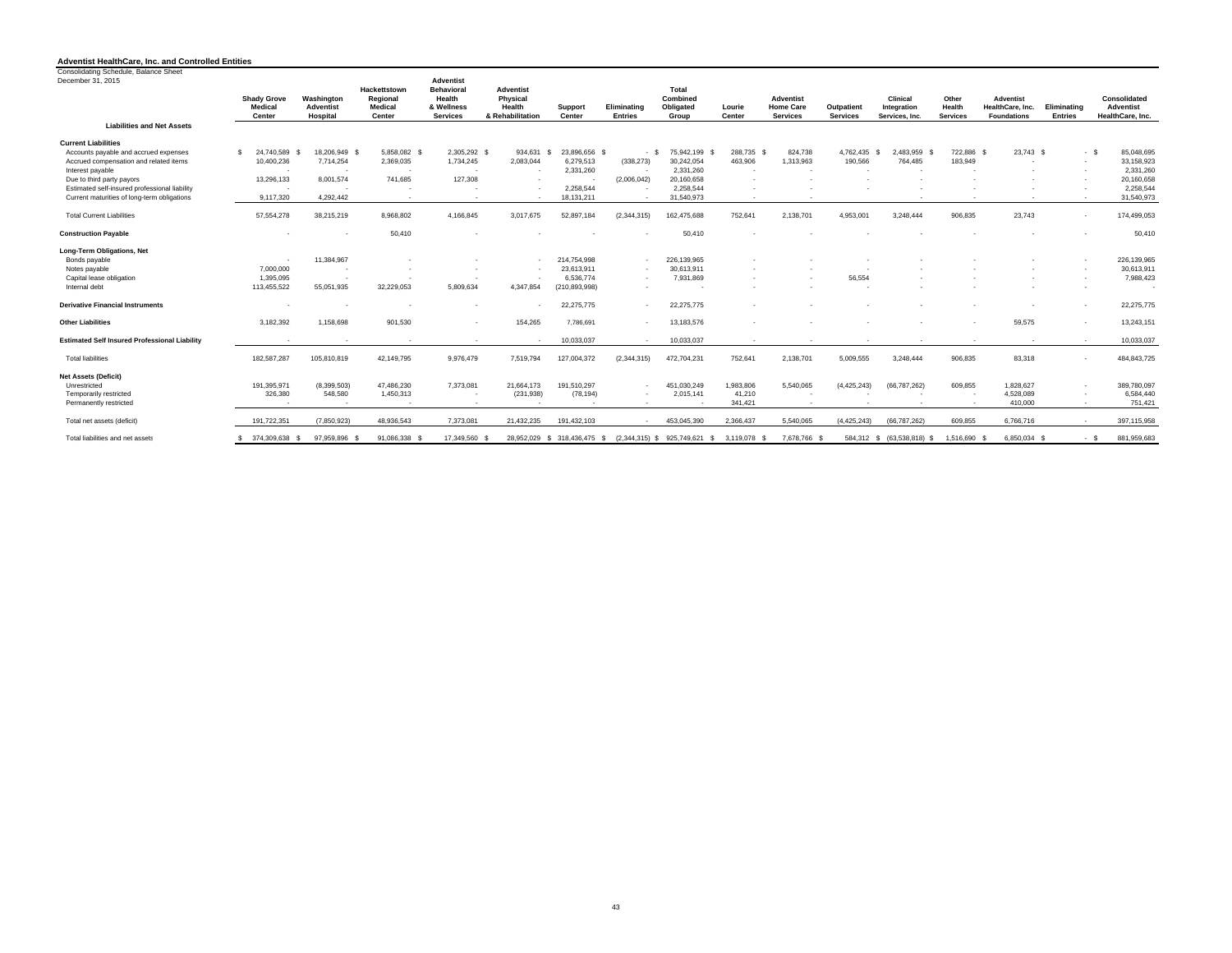#### **Adventist Healthcare, Inc. and Controlled Entities**<br>Consolidating Schedule, Statement of Operations

| Year Ended December 31, 2015                                                              |                           |                     |                         | <b>Adventist</b>        |                         |                         |                                |                                 |           |                   |                        |                                                      |                          |                        |                |                  |
|-------------------------------------------------------------------------------------------|---------------------------|---------------------|-------------------------|-------------------------|-------------------------|-------------------------|--------------------------------|---------------------------------|-----------|-------------------|------------------------|------------------------------------------------------|--------------------------|------------------------|----------------|------------------|
|                                                                                           |                           |                     | Hackettstown            | <b>Behavioral</b>       | <b>Adventist</b>        |                         |                                | Total                           |           |                   |                        |                                                      |                          |                        |                |                  |
|                                                                                           | <b>Shady Grove</b>        | Washington          | Regional                | Health                  | <b>Physical</b>         |                         |                                | Combined                        |           | <b>Adventist</b>  |                        | Clinical                                             | Other                    | Adventist              |                | Consolidated     |
|                                                                                           | Medical                   | <b>Adventist</b>    | Medical                 | & Wellness              | Health                  | <b>Support</b>          | Eliminating                    | <b>Obligated</b>                | Lourie    | <b>Home Care</b>  | Outpatient             | Integration                                          | Health                   | <b>HealthCare Inc.</b> | Eliminating    | <b>Adventist</b> |
|                                                                                           | Center                    | Hospital            | Center                  | <b>Services</b>         | & Rehabilitation        | Center                  | <b>Entries</b>                 | Group                           | Center    | <b>Services</b>   | <b>Services</b>        | Services, Inc.                                       | <b>Services</b>          | <b>Foundations</b>     | <b>Entries</b> | HealthCare, Inc. |
| <b>Unrestricted Revenues</b>                                                              |                           |                     |                         |                         |                         |                         |                                |                                 |           |                   |                        |                                                      |                          |                        |                |                  |
| Net patient service revenue                                                               | 359,864,907<br>s<br>-8    | 234,212,948<br>- 53 | 88,604,596<br>-S        | 39,581,688              | 41,349,120 \$<br>- S    | 4,646,246               | \$ (88,792,424) \$ 679,467,081 |                                 | \$748,842 | 18,739,587<br>-SS | 9,633,409              | 30,671,822<br>-S                                     | 48,655 \$                | $-$ \$                 | - \$           | 739,309,396      |
| Provision for doubtful collections                                                        | (15.042.527)              | (11.790.785)        | (3.622.660)             | (2.051.815)             | (1.410.967)             | (33.871)                | 3.622.660                      | (30.329.965)                    | (153,510  | (112.579)         | (25.281)               | (3,032,000)                                          | (224.717)                |                        |                | (33,878,052)     |
| Net patient service revenue less                                                          |                           |                     |                         |                         |                         |                         |                                |                                 |           |                   |                        |                                                      |                          |                        |                |                  |
| provision for doubtful collections                                                        | 344,822,380               | 222,422,163         | 84,981,936              | 37,529,873              | 39,938,153              | 4,612,375               | (85, 169, 764)                 | 649,137,116                     | 595.332   | 18,627,008        | 9,608,128              | 27,639,822                                           | (176,062)                |                        |                | 705,431,344      |
| Other revenue                                                                             | 8.094.550                 | 5.182.702           | 5.626.392               | 7.274.887               | 2.605.385               | 6.520.732               | (8.739.320)                    | 26,565,328                      | 9.073.864 | 43.129            | 880.038                | 130.235                                              | 7.438.990                | 2.073.814              | (5.081.272)    | 41.124.126       |
| Total unrestricted revenues                                                               | 352,916,930               | 227,604,865         | 90.608.328              | 44,804,760              | 42,543,538              | 11,133,107              | (93,909,084)                   | 675,702,444                     | 9,669,196 | 18,670,137        | 10,488,166             | 27,770,057                                           | 7.262.928                | 2,073,814              | (5,081,272)    | 746,555,470      |
|                                                                                           |                           |                     |                         |                         |                         |                         |                                |                                 |           |                   |                        |                                                      |                          |                        |                |                  |
| <b>Operating Expenses</b>                                                                 |                           | 83,364,311          |                         |                         |                         |                         |                                |                                 | 4,965,652 | 11,714,851        |                        | 27.484.902                                           |                          |                        |                | 322,218,485      |
| Salaries and wages                                                                        | 121,401,216<br>26,497,269 | 17,799,970          | 38,479,759<br>9,645,201 | 23,066,573<br>5,418,669 | 23,230,553<br>4,892,163 | 18,312,806<br>4,029,191 | (38, 479, 759)<br>(9,645,201)  | 269,375,459<br>58,637,262       | 1,130,045 | 2,352,110         | 6,439,503<br>1,344,604 | 984,166                                              | 2,238,118<br>451,810     |                        |                | 64,899,997       |
| <b>Employee benefits</b><br>Contract labor                                                | 14,760,278                | 14,086,082          | 2,646,755               | 1,869,365               | 1,201,357               | (532, 474)              | (2,962,249)                    | 31,069,114                      | 593,409   | 616,722           | 683,151                | 2,002,745                                            | 1,043,909                |                        |                | 36,009,050       |
| <b>Medical supplies</b>                                                                   | 52.807.840                | 38,563,165          | 14,030,487              | 1,765,659               | 1.411.912               | 12,614                  | (14, 109, 880)                 | 94.481.797                      | 69.135    | 278.173           | 520,779                | 2.398.464                                            | 1.006.067                |                        | (340)          | 98,754,075       |
| General and administrative                                                                | 36,445,346                | 27,270,391          | 8,510,520               | 3,842,923               | 3,460,589               | 36,606,912              | (9,495,469)                    | 106,641,212                     | 1,847,180 | 906,208           | 2,151,209              | 9,380,006                                            | 1,264,575                | 2,167,139              | (12, 258, 266) | 112,099,263      |
| Building and maintenance                                                                  | 24,558,487                | 9,433,830           | 5,496,961               | 3,315,485               | 1,718,233               | 842,487                 | (7, 417, 881)                  | 37,947,602                      | 325,937   | 663,645           | 2,742,687              | 446,873                                              | 537,182                  |                        | (231, 281)     | 42,432,645       |
| Insurance                                                                                 | 2,224,189                 | 1,586,349           | 459,232                 | 185,460                 | 101,503                 | (11, 442)               | (459, 232)                     | 4,086,059                       | 9,753     | 84,995            | 268,847                | 830,888                                              | 5,688                    |                        |                | 5,286,230        |
| Interest                                                                                  | 5,309,961                 | 1,999,994           | 1,314,227               | 245.907                 | 197.409                 | 1,565,558               | (1,314,227)                    | 9,318,829                       |           |                   |                        |                                                      |                          |                        |                | 9,318,829        |
| Depreciation and amortization                                                             | 14,855,774                | 4,767,695           | 4.893.291               | 1.117.989               | 776.321                 | 12,226,288              | (4,893,291)                    | 33.744.067                      | 136.956   | 121,066           | 440.470                | 348.589                                              | 76.480                   |                        |                | 34,867,628       |
| IT depreciation                                                                           | 5,326,851                 | 3,525,135           | 1,529,793               | 681,334                 | 485.132                 | (11,599,991)            | (1,529,793)                    | (1,581,539)                     |           | 35,253            |                        |                                                      | 16,493                   |                        | 1.529.793      |                  |
| Allocation: IT services                                                                   | 16,118,373                | 10,340,098          | 3,554,049               | 1,536,200               | 1,721,428               | (33,850,244)            | (3,554,049)                    | (4, 134, 145)                   |           | 467,473           |                        |                                                      | 112,623                  |                        | 3,554,049      |                  |
| AHC management fees                                                                       | 7,561,429                 | 5,218,626           | 2,324,773               | 1,410,861               | 1,202,706               | (18,981,930)            | (2,324,773)                    | (3,588,308)                     | 165,493   | 585,889           | 24,388                 | 357,027                                              | 130,738                  |                        | 2,324,773      |                  |
| Total expenses                                                                            | 327,867,013               | 217,955,646         | 92.885.048              | 44.456.425              | 40,399,306              | 8,619,775               | (96, 185, 804)                 | 635,997,409                     | 9,243,560 | 17,826,385        | 14.615.638             | 44.233.660                                           | 6.883.683                | 2,167,139              | (5,081,272)    | 725,886,202      |
| Income (loss) from operations                                                             | 25,049,917                | 9,649,219           | (2, 276, 720)           | 348,335                 | 2,144,232               | 2,513,332               | 2,276,720                      | 39,705,035                      | 425,636   | 843,752           | (4, 127, 472)          | (16, 463, 603)                                       | 379,245                  | (93, 325)              |                | 20,669,268       |
| Other Income (Expense)                                                                    |                           |                     |                         |                         |                         |                         |                                |                                 |           |                   |                        |                                                      |                          |                        |                |                  |
| Investment income (loss)                                                                  | (227, 403)                | (747, 366)          | 97,146                  | (43,906)                | 1,228                   | 1,837,483               | (97, 146)                      | 820,036                         | 3,189     | 2,664             |                        |                                                      | $\overline{\phantom{a}}$ | 37,709                 |                | 863,598          |
| Other income (expense)                                                                    | (741.033)                 | (468, 715)          | (688, 151)              | (34, 830)               | (25,010)                | 862.793                 | 688,151                        | (406, 795)                      |           |                   |                        |                                                      |                          |                        |                | (406,795)        |
| Total other income (expense)                                                              | (968, 436)                | (1,216,081)         | (591,005)               | (78, 736)               | (23, 782)               | 2,700,276               | 591,005                        | 413,241                         | 3,189     | 2,664             |                        |                                                      | $\sim$                   | 37,709                 | $\sim$         | 456,803          |
| Revenue and gains in excess of (less than)                                                |                           |                     |                         |                         |                         |                         |                                |                                 |           |                   |                        |                                                      |                          |                        |                |                  |
| expenses from continuing operations                                                       | 24,081,481                | 8,433,138           | (2,867,725)             | 269,599                 | 2,120,450               | 5,213,608               | 2,867,725                      | 40,118,276                      | 428,825   | 846,416           | (4, 127, 472)          | (16, 463, 603)                                       | 379,245                  | (55,616)               |                | 21,126,071       |
|                                                                                           |                           |                     |                         |                         |                         |                         |                                |                                 |           |                   |                        |                                                      |                          |                        |                |                  |
| Change in net unrealized gains and losses on investments<br>other than trading securities | (783, 672)                | (2,044)             | (232, 025)              | (1, 277)                | (51, 416)               | (1, 171, 988)           |                                | (2, 242, 422)                   | (649)     | (23,908)          |                        |                                                      |                          | (14, 715)              |                | (2, 281, 694)    |
| Change in net unrealized loss on derivative financial                                     |                           |                     |                         |                         |                         |                         |                                |                                 |           |                   |                        |                                                      |                          |                        |                |                  |
| instrument                                                                                |                           |                     |                         |                         |                         | (1.644.513)             |                                | (1,644,513)                     |           |                   |                        |                                                      |                          |                        |                | (1,644,513)      |
| Transfer from (to) unconsolidated subsidiary                                              |                           |                     | (1,527,200)             |                         |                         | 1.527.200               |                                |                                 |           |                   |                        |                                                      |                          |                        |                |                  |
| Deferred compensation adjustment                                                          |                           |                     |                         |                         |                         | (1,575,015)             |                                | (1,575,015)                     |           |                   |                        |                                                      |                          |                        |                | (1,575,015)      |
| Net assets released from restriction for purchase of                                      |                           |                     |                         |                         |                         |                         |                                |                                 |           |                   |                        |                                                      |                          |                        |                |                  |
| property and equipment                                                                    | 253,970                   | 605,556             |                         |                         | 62,740                  |                         |                                | 922.266                         |           |                   |                        |                                                      |                          |                        |                | 922,266          |
| Other unrestricted net asset activity                                                     | 18                        | $\mathfrak{p}$      | (364, 331)              | 11                      |                         | (179, 865)              |                                | (544.165)                       | 6         |                   | (248, 860)             | 143.557                                              | 5                        |                        | $\sim$         | (649, 457)       |
| Increase (decrease) in unrestricted net assets                                            | 23,551,797                | 9.036.652           | (4,991,281)             | 268.333                 | 2.131.774               | 2,169,427               | 2.867.725                      | 35.034.427                      | 428.182   | 822.508           | (4.376.332)            | (16,320,046)                                         | 379,250                  | (70, 331)              |                | 15,897,658       |
| from continuing operations                                                                |                           |                     |                         |                         |                         |                         |                                |                                 |           |                   |                        |                                                      |                          |                        |                |                  |
| Loss from discontinued operations                                                         |                           |                     |                         |                         |                         |                         | (2.867.725)                    | (2.867.725)                     |           |                   |                        |                                                      |                          |                        | $\sim$         | (2,867,725)      |
| Increase (decrease) in unrestricted net assets                                            | 23.551.797 \$<br>S        | 9.036.652 \$        | $(4,991,281)$ \$        | 268.333 \$              | 2,131,774 \$            | 2,169,427 \$            |                                | $-$ \$ 32,166,702 \$ 428,182 \$ |           |                   |                        | 822,508 \$ (4,376,332) \$ (16,320,046) \$ 379,250 \$ |                          | $(70, 331)$ \$         | - \$           | 13,029,933       |
|                                                                                           |                           |                     |                         |                         |                         |                         |                                |                                 |           |                   |                        |                                                      |                          |                        |                |                  |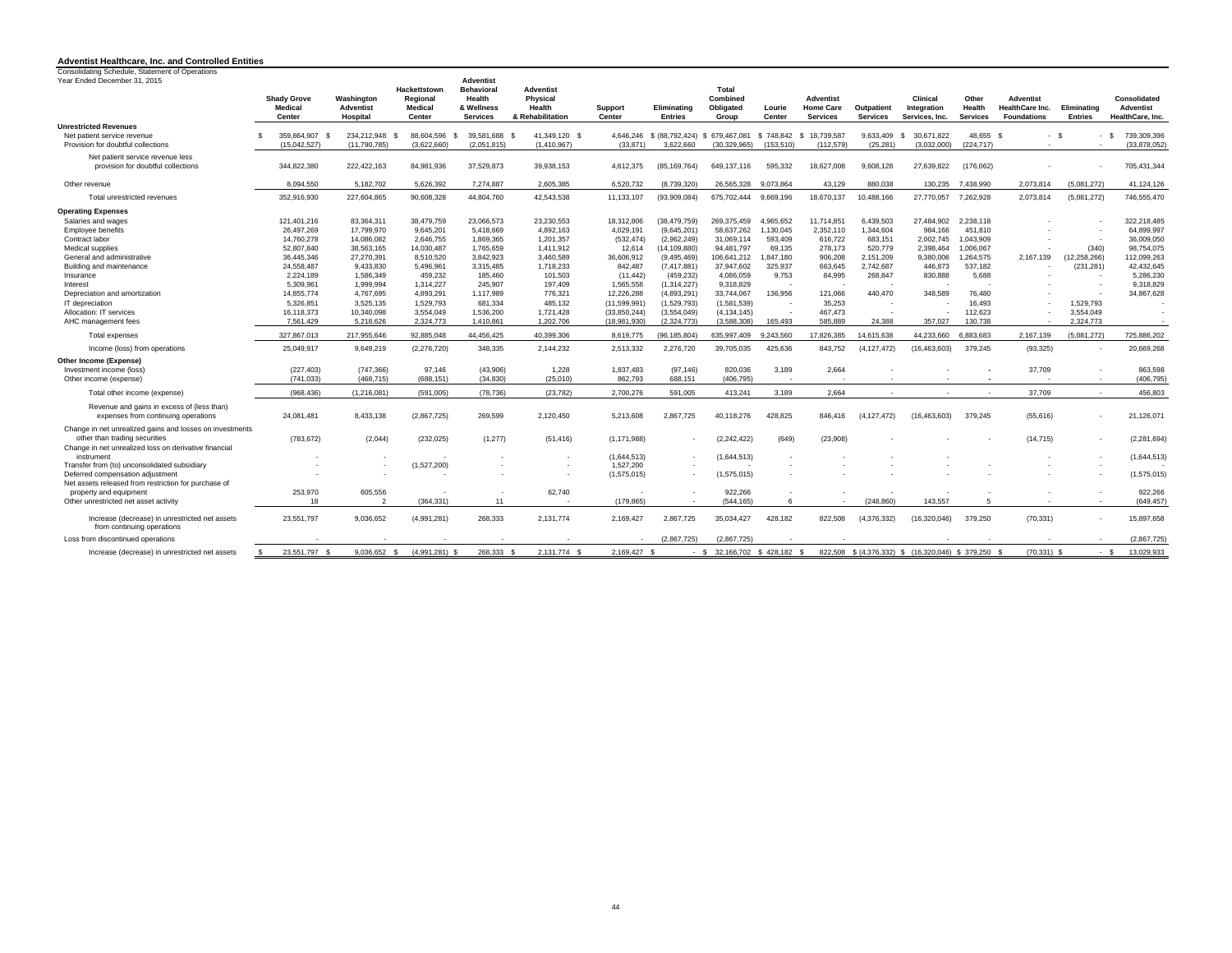#### **Eliminating Entries Current Assets**Cash and cash equivalents Cash and cash equivalents \$ 663,036 \$ 872,493 \$ 161,589 \$ 149,264 \$ - \$ 1,846,382 Current portion pledges receivable, less allowance for doubtful pledges of \$71,000 **711,523** 221,268 27,506 27,506 15,030 15,030 15,030 975,327<br>21,081 27,523 221,268 27,506 9762 Other receivables 1,319 9,762 11,081 Prepaid expenses and other current assets and other current assets and other current assets and other current assets and  $2.934$ Total current assets 1,095,080 1,374,559 201,791 164,294 - 2,835,724 **Cash and Cash Equivalents Held for Capital Acquisitions** 495,786 - - 195,751 - 691,537 **Investments** 884,564 5,717 426,791 - - 1,317,072 **Beneficial Interest in Trusts** 722,5724 102,801 102,801 722,923 102,801 102,801 102,801 102,801 102,801 102,801 102,801 102,801 102,801 102,801 102,801 102,801 102,801 102,801 102,801 102,801 102,801 102,801 102,801 102,8 **Noncurrent Portion of Pledges Receivable 1,179,977 184,766 184,766 1,179,977 1,179,977 1,179,977** Total assets \$ 2,504,272 3,357,135 \$ 628,582 \$ 360,045 \$ - \$ 6,850,034 \$ **Current Liabilities**Accounts payable and accrued expenses 6 5 5 13,678 \$ - \$ 10,065 \$ - \$ 23,743 **Liability to Charitable Gift Annuitants** 59,575 - - - - 59,575 Total liabilities **and the set of the set of the set of the set of the set of the set of the set of the set of the set of the set of the set of the set of the set of the set of the set of the set of the set of the set of t**  73,253 10,065 - - 83,318 **Net Assets**Unrestrictedd 1,549,361 93,370 84,714 101,182 - 1,828,627 Temporarily restricted 1,734,521 2,410,902 123,803 258,863 - 4,528,089 Permanently restricted - - 410,000 - - 410,000 Total net assets 2,504,272 3,283,882 618,517 360,045 - 6,766,716 Total liabilities and net assets \$ 2,504,272 3,357,135 \$ 628,582 \$ 360,045 \$ - \$ 6,850,034 \$ **Hospital Medical Hospital Inc.AssetsLiabilities and Net AssetsInc. AdventistInc. Foundation, Foundation, Foundation, Foundation, Inc. HealthCare, Adventist CombinedFoundations**Combining Schedule, Balance Sheet December 31, 2015 **Inc. Hackettstown Adventist Behavioral Health &Center Community Shady Grove Washington Wellness Services**

**Adventist HealthCare, Inc. - Foundations**